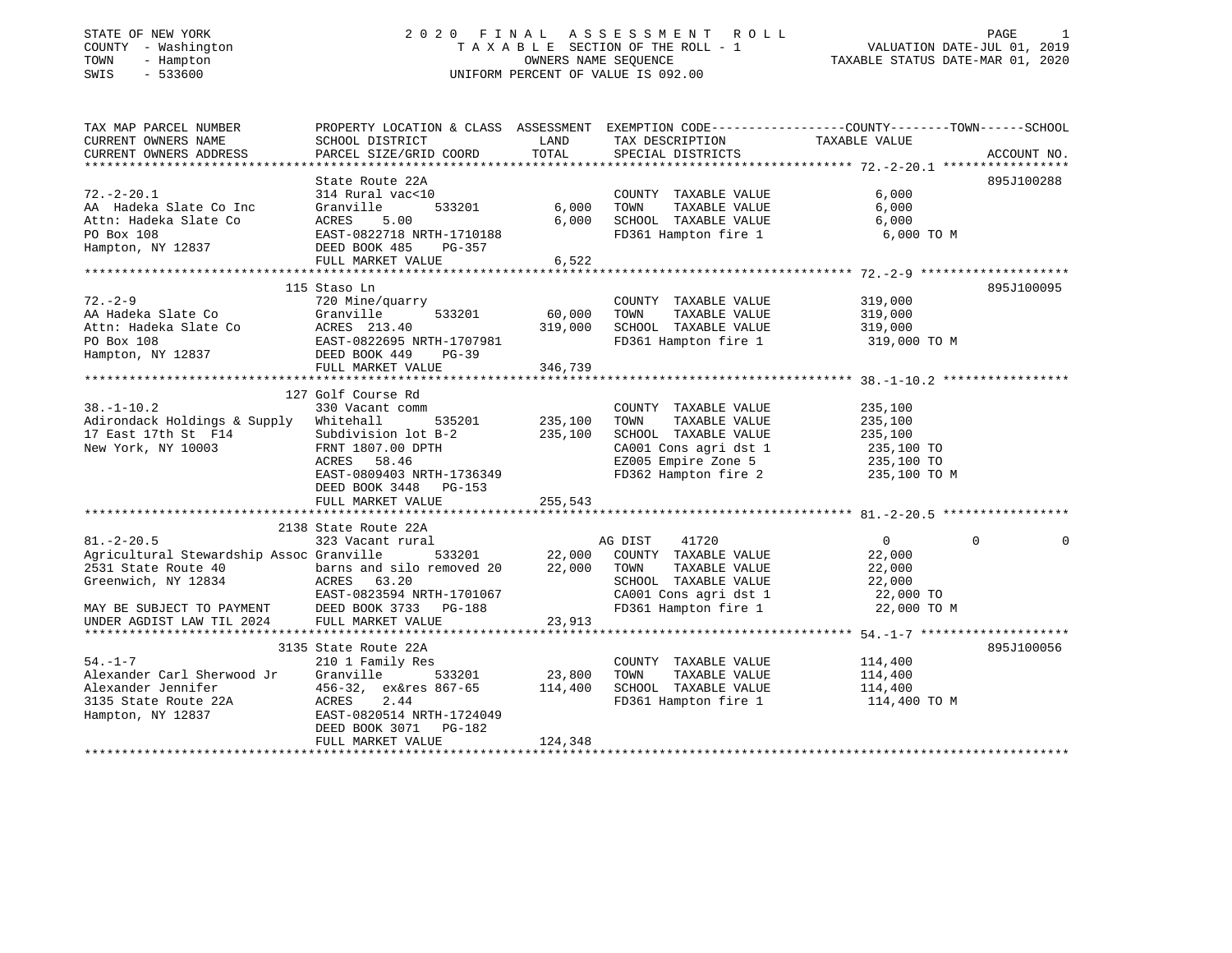## STATE OF NEW YORK 2 0 2 0 F I N A L A S S E S S M E N T R O L L PAGE 2 COUNTY - Washington T A X A B L E SECTION OF THE ROLL - 1 VALUATION DATE-JUL 01, 2019 TOWN - Hampton OWNERS NAME SEQUENCE TAXABLE STATUS DATE-MAR 01, 2020 SWIS - 533600 UNIFORM PERCENT OF VALUE IS 092.00

| TAX MAP PARCEL NUMBER                                                                                                                                                             | PROPERTY LOCATION & CLASS ASSESSMENT EXEMPTION CODE----------------COUNTY-------TOWN------SCHOOL |               |                                                                               |                   |                    |
|-----------------------------------------------------------------------------------------------------------------------------------------------------------------------------------|--------------------------------------------------------------------------------------------------|---------------|-------------------------------------------------------------------------------|-------------------|--------------------|
| CURRENT OWNERS NAME                                                                                                                                                               | SCHOOL DISTRICT                                                                                  | LAND          | TAX DESCRIPTION                                                               | TAXABLE VALUE     |                    |
| CURRENT OWNERS ADDRESS                                                                                                                                                            | PARCEL SIZE/GRID COORD                                                                           | TOTAL         | SPECIAL DISTRICTS                                                             |                   | ACCOUNT NO.        |
|                                                                                                                                                                                   |                                                                                                  |               |                                                                               |                   |                    |
|                                                                                                                                                                                   | 1047 North Quivey Hill Ln                                                                        |               |                                                                               |                   | 895J100539         |
| $81. - 1 - 20$                                                                                                                                                                    | 210 1 Family Res                                                                                 |               | 11 Ln<br>;            VET COM CT 41131<br>533201      31,800 BAS STAR   41854 | 52,113            | 42,638 0           |
| Ambrosi Rene John (Franville 1933201)<br>1047 North Quivey Hill Ln ACRES 4.00 BANK 999<br>Hampton, NY 12837 EAST-0818179 NRTH-1701208                                             |                                                                                                  |               |                                                                               | $0 \qquad \qquad$ | 28,430<br>$\Omega$ |
|                                                                                                                                                                                   |                                                                                                  |               | 4.00 BANK 999 211,300 COUNTY TAXABLE VALUE                                    | 159,187           |                    |
|                                                                                                                                                                                   |                                                                                                  |               | TOWN<br>TAXABLE VALUE                                                         | 168,662           |                    |
|                                                                                                                                                                                   |                                                                                                  |               |                                                                               |                   |                    |
|                                                                                                                                                                                   |                                                                                                  |               |                                                                               |                   |                    |
|                                                                                                                                                                                   |                                                                                                  |               |                                                                               |                   |                    |
|                                                                                                                                                                                   | 364 Manchester Rd                                                                                |               |                                                                               |                   | 895J100574         |
| $31. - 1 - 3.5$                                                                                                                                                                   | 210 1 Family Res                                                                                 |               | BAS STAR 41854                                                                | $\overline{0}$    | $\Omega$<br>28,430 |
| Amerio John M<br>Amerio Lori M<br>364 Manchester Rd<br>364 Manchester Rd<br>364 Manchester Rd<br>364 Manchester Rd<br>364 Manchester Rd<br>364 Manchester Rd<br>364 Manchester Rd |                                                                                                  | 535201 24,000 | COUNTY TAXABLE VALUE                                                          | 114,900           |                    |
|                                                                                                                                                                                   |                                                                                                  | 997 114,900   | TOWN<br>TAXABLE VALUE                                                         | 114,900           |                    |
|                                                                                                                                                                                   |                                                                                                  |               | SCHOOL TAXABLE VALUE 86,470                                                   |                   |                    |
| Whitehall, NY 12887 DEED BOOK 731                                                                                                                                                 | PG-148                                                                                           |               | FD362 Hampton fire 2 114,900 TO M                                             |                   |                    |
|                                                                                                                                                                                   | FULL MARKET VALUE                                                                                | 124,891       |                                                                               |                   |                    |
|                                                                                                                                                                                   |                                                                                                  |               |                                                                               |                   |                    |
|                                                                                                                                                                                   | 50 Hampton Heights Way                                                                           |               |                                                                               |                   | 895J100659         |
| $80. - 1 - 24$                                                                                                                                                                    |                                                                                                  |               | COUNTY TAXABLE VALUE                                                          | 64,700            |                    |
| Ariola Paul R                                                                                                                                                                     |                                                                                                  | 36,000        | TOWN<br>TAXABLE VALUE                                                         | 64,700            |                    |
| Ariola Anne Marie                                                                                                                                                                 |                                                                                                  | 64,700        | SCHOOL TAXABLE VALUE                                                          | 64,700            |                    |
| 32 Twining Ave                                                                                                                                                                    |                                                                                                  |               | FD361 Hampton fire 1                                                          | 64,700 TO M       |                    |
| Waterbury, CT 06705                                                                                                                                                               | --- Jeasonal res<br>Granville 533201<br>ACRES 5.89<br>EAST-0809978 NRTH-1701638<br>DEED BOOK 605 |               |                                                                               |                   |                    |
|                                                                                                                                                                                   | FULL MARKET VALUE                                                                                | 70,326        |                                                                               |                   |                    |
|                                                                                                                                                                                   |                                                                                                  |               |                                                                               |                   |                    |
|                                                                                                                                                                                   | 14 Greenfield Ln                                                                                 |               |                                                                               |                   | 895J100005         |
| $72.2 - 3 - 7$                                                                                                                                                                    | 210 1 Family Res                                                                                 |               | BAS STAR 41854                                                                | $\overline{0}$    | 28,430<br>$\Omega$ |
| Arnhold Forrest J                                                                                                                                                                 | Granville                                                                                        |               | 533201 12,300 COUNTY TAXABLE VALUE                                            | 68,200            |                    |
| Arnhold Stacie A                                                                                                                                                                  | $72. - 3 - 7$                                                                                    | 68,200        | TAXABLE VALUE<br>TOWN                                                         | 68,200            |                    |
| 14 Greenfield Ln                                                                                                                                                                  | FRNT 50.00 DPTH 234.00                                                                           |               | SCHOOL TAXABLE VALUE 39,770                                                   |                   |                    |
| Hampton, NY 12837                                                                                                                                                                 | EAST-0824093 NRTH-1712240                                                                        |               | FD361 Hampton fire 1                                                          | 68,200 TO M       |                    |
|                                                                                                                                                                                   | DEED BOOK 843<br>PG-87                                                                           |               |                                                                               |                   |                    |
|                                                                                                                                                                                   | FULL MARKET VALUE                                                                                | 74,130        |                                                                               |                   |                    |
|                                                                                                                                                                                   |                                                                                                  |               |                                                                               |                   |                    |
|                                                                                                                                                                                   | County Route 18 Off                                                                              |               |                                                                               |                   | 895J100057         |
| $62. - 1 - 44$                                                                                                                                                                    | 910 Priv forest                                                                                  |               | COUNTY TAXABLE VALUE                                                          | 5,600             |                    |
| Atwood Michael L                                                                                                                                                                  | 533201<br>Granville                                                                              | 5,600         | TAXABLE VALUE<br>TOWN                                                         | 5,600             |                    |
| Atwood Linda                                                                                                                                                                      | Lot 1                                                                                            | 5,600         | SCHOOL TAXABLE VALUE                                                          | 5,600             |                    |
| 1879 County Route 18                                                                                                                                                              | Filed Sub #12261                                                                                 |               | FD361 Hampton fire 1                                                          | 5,600 TO M        |                    |
| Whitehall, NY 12887                                                                                                                                                               | ACRES 12.45                                                                                      |               |                                                                               |                   |                    |
|                                                                                                                                                                                   | EAST-0810296 NRTH-1716513                                                                        |               |                                                                               |                   |                    |
|                                                                                                                                                                                   | DEED BOOK 467<br>PG-589                                                                          |               |                                                                               |                   |                    |
|                                                                                                                                                                                   | FULL MARKET VALUE                                                                                | 6,087         |                                                                               |                   |                    |
|                                                                                                                                                                                   |                                                                                                  |               |                                                                               |                   |                    |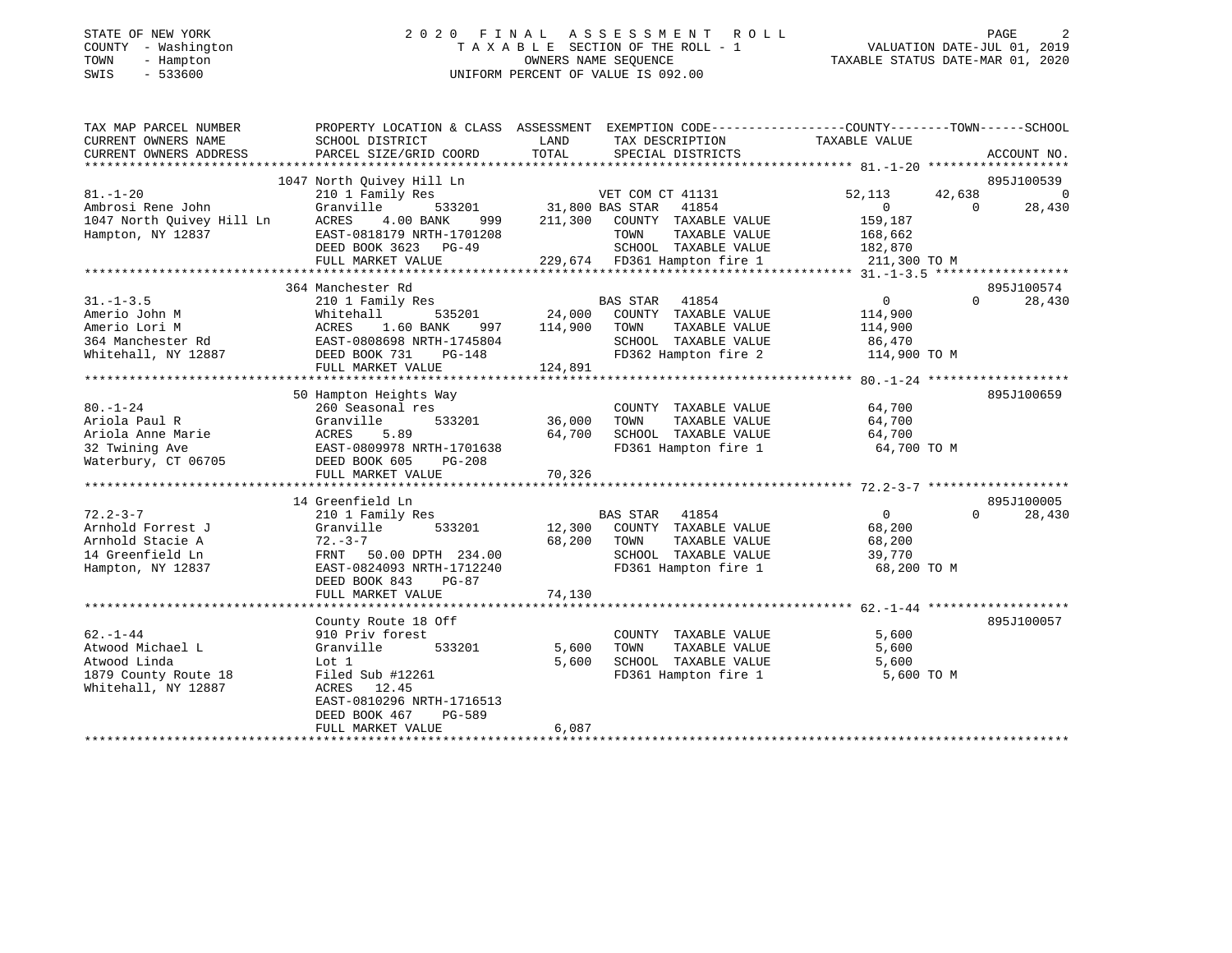| STATE OF NEW YORK |  |              |
|-------------------|--|--------------|
| COUNTY            |  | - Washington |
| TOWN              |  | - Hampton    |
| <b>CMTC</b>       |  | 533600       |

# STATE OF NEW YORK 2 0 2 0 F I N A L A S S E S S M E N T R O L L PAGE 3T A X A B L E SECTION OF THE ROLL - 1<br>OWNERS NAME SEQUENCE SWIS - 533600 UNIFORM PERCENT OF VALUE IS 092.00

VALUATION DATE-JUL 01, 2019

TAXABLE STATUS DATE-MAR 01, 2020

| TAX MAP PARCEL NUMBER<br>CURRENT OWNERS NAME<br>CURRENT OWNERS ADDRESS | PROPERTY LOCATION & CLASS ASSESSMENT EXEMPTION CODE---------------COUNTY-------TOWN------SCHOOL<br>SCHOOL DISTRICT<br>PARCEL SIZE/GRID COORD | LAND<br>TOTAL | TAX DESCRIPTION<br>SPECIAL DISTRICTS         | TAXABLE VALUE                    | ACCOUNT NO.                                 |
|------------------------------------------------------------------------|----------------------------------------------------------------------------------------------------------------------------------------------|---------------|----------------------------------------------|----------------------------------|---------------------------------------------|
|                                                                        |                                                                                                                                              |               |                                              |                                  |                                             |
|                                                                        | 1879 County Route 18                                                                                                                         |               |                                              |                                  | 895J100009                                  |
| $62. - 1 - 45$                                                         | 240 Rural res                                                                                                                                |               | ENH STAR<br>41834                            | $\overline{0}$                   | $\Omega$<br>66,140                          |
| Atwood Michael L                                                       | 535201<br>Whitehall                                                                                                                          | 38,800        | COUNTY TAXABLE VALUE                         | 119,800                          |                                             |
| Atwood Linda                                                           | 18.0ac Deed                                                                                                                                  | 119,800       | TOWN<br>TAXABLE VALUE                        | 119,800                          |                                             |
| 1879 County Route 18                                                   | 30.20<br>ACRES<br>EAST-0809550 NRTH-1716263                                                                                                  |               | SCHOOL TAXABLE VALUE<br>FD361 Hampton fire 1 | 53,660                           |                                             |
| Whitehall, NY 12887                                                    | DEED BOOK 436<br>$PG-740$                                                                                                                    |               |                                              | 119,800 TO M                     |                                             |
|                                                                        | FULL MARKET VALUE                                                                                                                            | 130,217       |                                              |                                  |                                             |
|                                                                        |                                                                                                                                              |               |                                              |                                  |                                             |
|                                                                        | County Route 18                                                                                                                              |               |                                              |                                  | 895J100138                                  |
| $62. - 1 - 46$                                                         | 314 Rural vac<10                                                                                                                             |               | COUNTY TAXABLE VALUE                         | 500                              |                                             |
| Atwood Michael L                                                       | 535201<br>Whitehall                                                                                                                          | 500           | TOWN<br>TAXABLE VALUE                        | 500                              |                                             |
| Atwood Linda                                                           | 2.20<br>ACRES                                                                                                                                | 500           | SCHOOL TAXABLE VALUE                         | 500                              |                                             |
| 1879 County Route 18                                                   | EAST-0809784 NRTH-1715303                                                                                                                    |               | FD361 Hampton fire 1                         | 500 TO M                         |                                             |
| Whitehall, NY 12887                                                    | DEED BOOK 510<br>$PG-82$                                                                                                                     |               |                                              |                                  |                                             |
|                                                                        | FULL MARKET VALUE                                                                                                                            | 543           |                                              |                                  |                                             |
|                                                                        |                                                                                                                                              |               |                                              |                                  |                                             |
| $72. - 2 - 27.1$                                                       | 20 Perry Heights Way<br>210 1 Family Res                                                                                                     |               | BAS STAR 41854                               | $\overline{0}$                   | 895J101748<br>$\Omega$<br>28,430            |
| Austin Dennis T                                                        | Granville<br>533201                                                                                                                          | 22,300        | COUNTY TAXABLE VALUE                         | 124,900                          |                                             |
| Austin Netta L                                                         | ROW 565/260                                                                                                                                  | 124,900       | TAXABLE VALUE<br>TOWN                        | 124,900                          |                                             |
| PO Box 106                                                             | 1.10<br>ACRES                                                                                                                                |               | SCHOOL TAXABLE VALUE                         | 96,470                           |                                             |
| Hampton, NY 12837                                                      | EAST-0822828 NRTH-1712122                                                                                                                    |               | FD361 Hampton fire 1                         | 124,900 TO M                     |                                             |
|                                                                        | DEED BOOK 565<br>$PG-258$                                                                                                                    |               |                                              |                                  |                                             |
|                                                                        | FULL MARKET VALUE                                                                                                                            | 135,761       |                                              |                                  |                                             |
|                                                                        |                                                                                                                                              |               |                                              |                                  |                                             |
|                                                                        | 1811 County Route 18                                                                                                                         |               | 38 PCT OF VALUE USED FOR EXEMPTION PURPOSES  |                                  | 895J100135                                  |
| $62. - 1 - 51$                                                         | 240 Rural res                                                                                                                                |               | VET WAR CT 41121                             | 15,641                           | 15,641<br>$\overline{\mathbf{0}}$           |
| Babcock Grover R                                                       | 535201<br>Whitehall                                                                                                                          |               | 107,800 VET DIS CT 41141                     | 31,282                           | $\overline{\phantom{0}}$<br>31,282          |
| Lawrence Nancy J                                                       | ACRES 135.50                                                                                                                                 |               | 274,400 AGED-ALL<br>41800                    | 28,675                           | 28,675<br>52,136                            |
| PO Box 144                                                             | EAST-0808164 NRTH-1716482<br>DEED BOOK 842<br>PG-80                                                                                          |               | 41834<br>ENH STAR<br>B STAR MH 41864         | $\overline{0}$<br>$\overline{0}$ | 66,140<br>$\mathbf 0$<br>$\Omega$<br>28,430 |
| Hampton, NY 12837                                                      | FULL MARKET VALUE                                                                                                                            | 298,261       | COUNTY TAXABLE VALUE                         | 198,802                          |                                             |
|                                                                        |                                                                                                                                              |               | TAXABLE VALUE<br>TOWN                        | 198,802                          |                                             |
|                                                                        |                                                                                                                                              |               | SCHOOL TAXABLE VALUE                         | 127,694                          |                                             |
|                                                                        |                                                                                                                                              |               | FD361 Hampton fire 1                         | 274,400 TO M                     |                                             |
|                                                                        |                                                                                                                                              |               |                                              |                                  |                                             |
|                                                                        | 89 County Route 20                                                                                                                           |               |                                              |                                  | 895J100126                                  |
| $72. - 2 - 13$                                                         | 210 1 Family Res                                                                                                                             |               | <b>BAS STAR</b><br>41854                     | $\mathbf 0$                      | $\Omega$<br>28,430                          |
| Baker Brian S                                                          | Granville<br>533201                                                                                                                          | 22,000        | COUNTY TAXABLE VALUE                         | 71,700                           |                                             |
| 89 County Route 20                                                     | 1.00<br>ACRES                                                                                                                                | 71,700        | TAXABLE VALUE<br>TOWN                        | 71,700                           |                                             |
| Hampton, NY 12837                                                      | EAST-0824379 NRTH-1705702                                                                                                                    |               | SCHOOL TAXABLE VALUE                         | 43,270                           |                                             |
|                                                                        | DEED BOOK 3103<br>$PG-295$                                                                                                                   |               | FD361 Hampton fire 1                         | 71,700 TO M                      |                                             |
|                                                                        | FULL MARKET VALUE                                                                                                                            | 77,935        |                                              |                                  |                                             |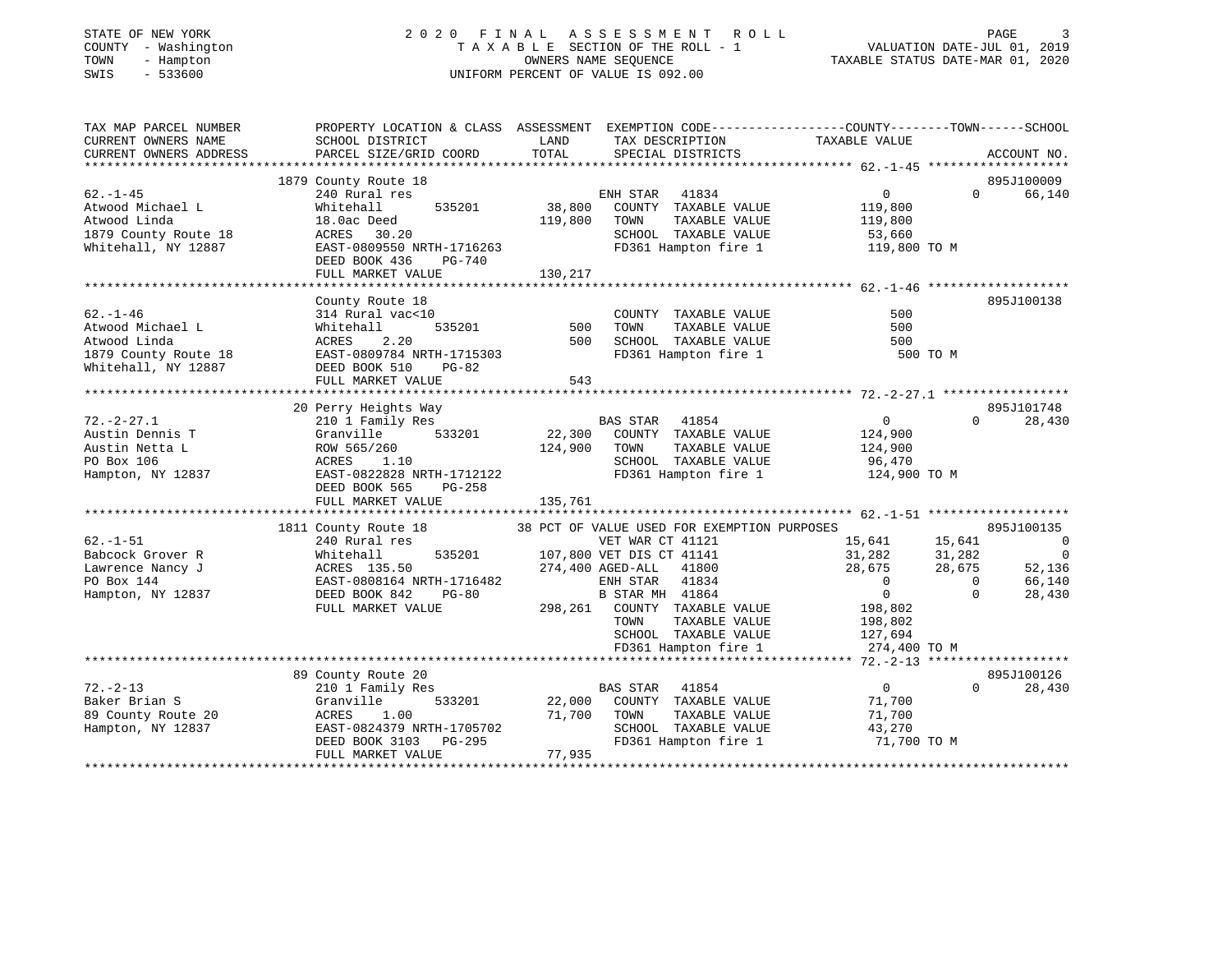| STATE OF NEW YORK<br>COUNTY - Washington<br>TOWN<br>- Hampton<br>$-533600$<br>SWIS                     |                                                                                                                                               | OWNERS NAME SEQUENCE    | 2020 FINAL ASSESSMENT ROLL<br>TAXABLE SECTION OF THE ROLL - 1<br>UNIFORM PERCENT OF VALUE IS 092.00                                     | VALUATION DATE-JUL 01, 2019<br>TAXABLE STATUS DATE-MAR 01, 2020 | PAGE               |
|--------------------------------------------------------------------------------------------------------|-----------------------------------------------------------------------------------------------------------------------------------------------|-------------------------|-----------------------------------------------------------------------------------------------------------------------------------------|-----------------------------------------------------------------|--------------------|
| TAX MAP PARCEL NUMBER<br>CURRENT OWNERS NAME<br>CURRENT OWNERS ADDRESS                                 | SCHOOL DISTRICT<br>PARCEL SIZE/GRID COORD                                                                                                     | LAND<br>TOTAL           | PROPERTY LOCATION & CLASS ASSESSMENT EXEMPTION CODE----------------COUNTY-------TOWN-----SCHOOL<br>TAX DESCRIPTION<br>SPECIAL DISTRICTS | TAXABLE VALUE                                                   | ACCOUNT NO.        |
|                                                                                                        |                                                                                                                                               |                         |                                                                                                                                         |                                                                 |                    |
|                                                                                                        | 10 Ridgecrest Way                                                                                                                             |                         |                                                                                                                                         |                                                                 | 895J101758         |
| $80. - 1 - 40$<br>Baker Eric J<br>10 Ridgecrest Way<br>Hampton, NY 12837                               | 210 1 Family Res<br>Whitehall<br>535201<br>LOT 12<br>ACRES<br>1.11 BANK<br>998<br>EAST-0810543 NRTH-1704746<br>DEED BOOK 20200 PG-872         | 22,400<br>176,100       | COUNTY TAXABLE VALUE<br>TAXABLE VALUE<br>TOWN<br>SCHOOL TAXABLE VALUE<br>FD361 Hampton fire 1                                           | 176,100<br>176,100<br>176,100<br>176,100 ТО М                   |                    |
|                                                                                                        | FULL MARKET VALUE                                                                                                                             | 191,413                 |                                                                                                                                         |                                                                 |                    |
|                                                                                                        |                                                                                                                                               | *************           |                                                                                                                                         |                                                                 |                    |
| $81. - 1 - 18$<br>Baker Eric J<br>875 VT RT 133<br>Pawlet, VT 05761                                    | 135 Rainbow Way<br>260 Seasonal res<br>Granville<br>533201<br>ACRES<br>4.60<br>EAST-0817127 NRTH-1700691                                      | 33,700<br>71,200        | COUNTY TAXABLE VALUE<br>TAXABLE VALUE<br>TOWN<br>SCHOOL TAXABLE VALUE<br>FD361 Hampton fire 1                                           | 71,200<br>71,200<br>71,200<br>71,200 TO M                       | 895J100594         |
|                                                                                                        | DEED BOOK 704<br>PG-213                                                                                                                       |                         |                                                                                                                                         |                                                                 |                    |
|                                                                                                        | FULL MARKET VALUE                                                                                                                             | 77,391                  |                                                                                                                                         |                                                                 |                    |
|                                                                                                        |                                                                                                                                               | * * * * * * * * * * * * |                                                                                                                                         |                                                                 |                    |
| $81. - 1 - 40$<br>Baker Eric J<br>Baker Sondra K<br>875 Vt Hwy 133<br>Pawlet, VT 05761                 | Quivey Hill Rd<br>314 Rural vac<10<br>533201<br>Granville<br>Granvi<br>ACRES<br>4.80<br>EAST-0816652 NRTH-1701196<br>DEED BOOK 781<br>$PG-60$ | 14,500<br>14,500        | COUNTY TAXABLE VALUE<br>TAXABLE VALUE<br>TOWN<br>SCHOOL TAXABLE VALUE<br>FD361 Hampton fire 1                                           | 14,500<br>14,500<br>14,500<br>14,500 TO M                       | 895J100600         |
|                                                                                                        | FULL MARKET VALUE                                                                                                                             | 15,761                  |                                                                                                                                         |                                                                 |                    |
|                                                                                                        |                                                                                                                                               | **********              |                                                                                                                                         |                                                                 |                    |
|                                                                                                        | 2063 County Route 18                                                                                                                          |                         |                                                                                                                                         |                                                                 | 895J100413         |
| $71. - 1 - 3$<br>Baker Francis M LE<br>Baker Carolyn LE<br>2063 County Route 18<br>Whitehall, NY 12887 | 210 1 Family Res<br>Granville<br>533201<br>ACRES<br>4.50<br>EAST-0813230 NRTH-1713947<br>DEED BOOK 823<br>PG-183                              | 33,400<br>89,600        | 41834<br>ENH STAR<br>COUNTY TAXABLE VALUE<br>TAXABLE VALUE<br>TOWN<br>SCHOOL TAXABLE VALUE<br>FD361 Hampton fire 1                      | $\overline{0}$<br>89,600<br>89,600<br>23,460<br>89,600 TO M     | $\Omega$<br>66,140 |
|                                                                                                        | FULL MARKET VALUE                                                                                                                             | 97,391                  |                                                                                                                                         |                                                                 |                    |
|                                                                                                        | 158 Hills Pond Rd                                                                                                                             |                         |                                                                                                                                         |                                                                 | 895J101773         |
| $71. - 1 - 15.2$<br>Balch Timothy M<br>Covell Jessi E                                                  | 270 Mfg housing<br>533201<br>Granville<br>Sub Div Lot 2                                                                                       | 27,800<br>48,500        | COUNTY TAXABLE VALUE<br>TOWN<br>TAXABLE VALUE<br>SCHOOL TAXABLE VALUE<br>FD361 Hampton fire 1                                           | 48,500<br>48,500<br>48,500<br>48,500 TO M                       |                    |
| 158 Hills Pond Rd<br>Whitehall, NY 12887                                                               | 770-59<br>2.77 BANK<br>999<br>ACRES<br>EAST-0815962 NRTH-1705340<br>DEED BOOK 3170 PG-300                                                     | 52,717                  |                                                                                                                                         |                                                                 |                    |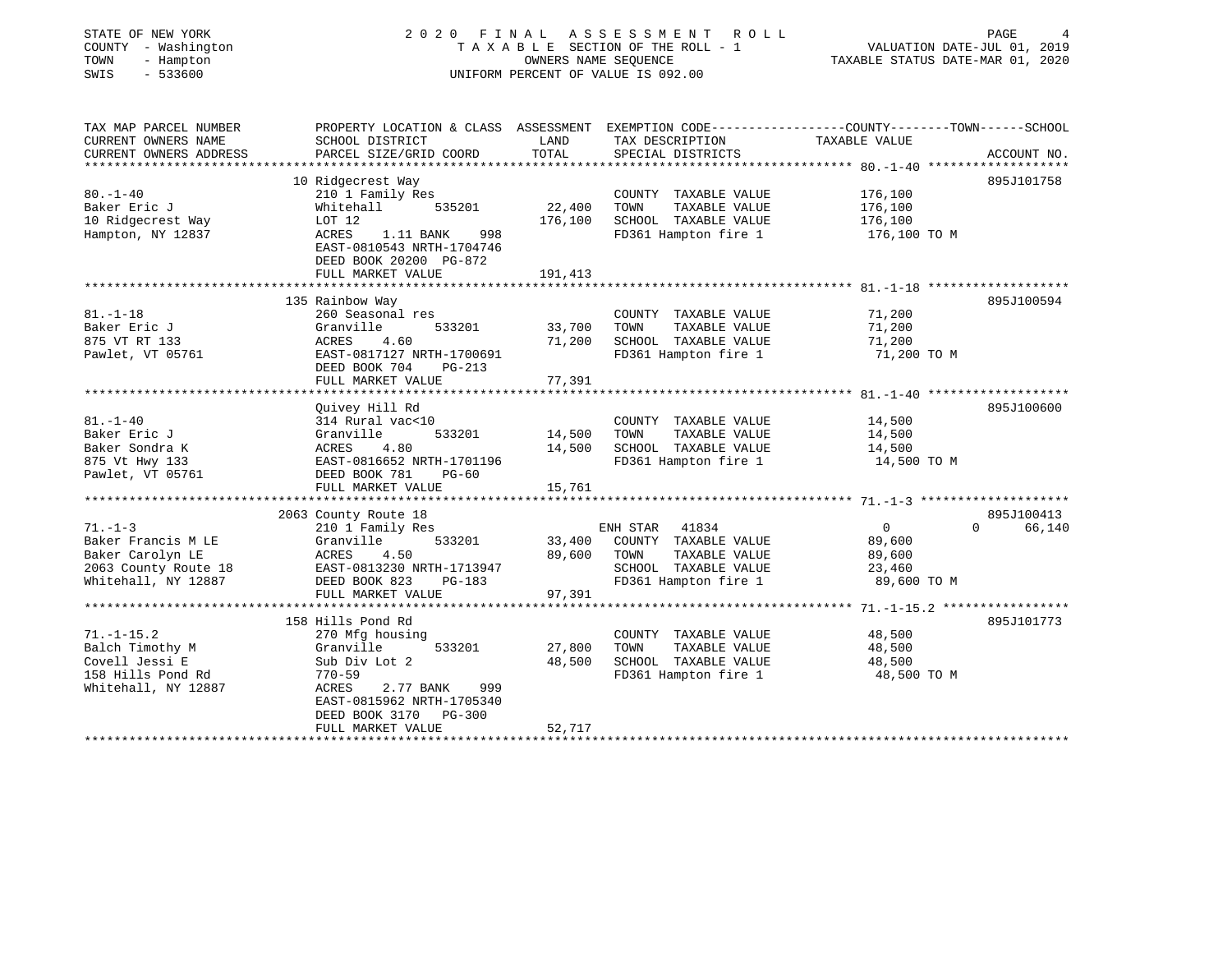## STATE OF NEW YORK 2 0 2 0 F I N A L A S S E S S M E N T R O L L PAGE 5 COUNTY - Washington T A X A B L E SECTION OF THE ROLL - 1 VALUATION DATE-JUL 01, 2019 TOWN - Hampton OWNERS NAME SEQUENCE TAXABLE STATUS DATE-MAR 01, 2020 SWIS - 533600 UNIFORM PERCENT OF VALUE IS 092.00

| TAX MAP PARCEL NUMBER<br>CURRENT OWNERS NAME | SCHOOL DISTRICT                              | LAND<br>TAX DESCRIPTION                      | PROPERTY LOCATION & CLASS ASSESSMENT EXEMPTION CODE---------------COUNTY-------TOWN------SCHOOL<br>TAXABLE VALUE |
|----------------------------------------------|----------------------------------------------|----------------------------------------------|------------------------------------------------------------------------------------------------------------------|
| CURRENT OWNERS ADDRESS                       | PARCEL SIZE/GRID COORD                       | TOTAL<br>SPECIAL DISTRICTS                   | ACCOUNT NO.                                                                                                      |
|                                              | 115 Hickey Rd                                |                                              | 895J100580                                                                                                       |
| $62. - 1 - 29$                               | 270 Mfg housing                              | VET WAR CT 41121                             | 8,580<br>8,580<br>$\bigcap$                                                                                      |
| Ballard Calvin                               | Granville<br>533201                          | 35,400<br>COUNTY TAXABLE VALUE               | 48,620                                                                                                           |
| Ballard Lona                                 | 5.42<br>ACRES<br>EAST-0813597 NRTH-1716890   | 57,200<br>TAXABLE VALUE<br>TOWN              | 48,620                                                                                                           |
| 115 Hickey Rd<br>Hampton, NY 12837           |                                              | SCHOOL TAXABLE VALUE<br>FD361 Hampton fire 1 | 57,200                                                                                                           |
|                                              | DEED BOOK 851<br>PG-246<br>FULL MARKET VALUE | 62,174                                       | 57,200 TO M                                                                                                      |
|                                              |                                              |                                              |                                                                                                                  |
|                                              | Hills Pond Rd                                |                                              | 895J100013                                                                                                       |
| $71. - 1 - 12$                               | 323 Vacant rural                             | COUNTY TAXABLE VALUE                         | 60,200                                                                                                           |
| Ballard Gary L                               | Granville<br>533201                          | 60,200<br>TOWN<br>TAXABLE VALUE              | 60,200                                                                                                           |
| 400 Hills Pond Rd                            | Survey 13013                                 | 60,200<br>SCHOOL TAXABLE VALUE               | 60,200                                                                                                           |
| Whitehall, NY 12887                          | FRNT 397.00 DPTH                             | FD361 Hampton fire 1                         | 60,200 TO M                                                                                                      |
|                                              | ACRES 59.60                                  |                                              |                                                                                                                  |
|                                              | EAST-0815579 NRTH-1711237                    |                                              |                                                                                                                  |
|                                              | DEED BOOK 877<br>$PG-299$                    |                                              |                                                                                                                  |
|                                              | FULL MARKET VALUE                            | 65,435                                       |                                                                                                                  |
|                                              |                                              |                                              |                                                                                                                  |
|                                              | 400 Hills Pond Rd                            |                                              | 895J101820                                                                                                       |
| $71. - 1 - 12.1$                             | 270 Mfg housing                              | BAS STAR 41854                               | $\overline{0}$<br>28,430<br>$\Omega$                                                                             |
| Ballard Gary L                               | Granville<br>533201                          | COUNTY TAXABLE VALUE<br>29,400               | 79,900                                                                                                           |
| 400 Hills Pond Rd                            | 3.28<br>ACRES                                | 79,900<br>TOWN<br>TAXABLE VALUE              | 79,900                                                                                                           |
| Whitehall, NY 12887                          | EAST-0815084 NRTH-1710784                    | SCHOOL TAXABLE VALUE                         | 51,470                                                                                                           |
|                                              | DEED BOOK 637<br>PG-17                       | FD361 Hampton fire 1                         | 79,900 TO M                                                                                                      |
|                                              | FULL MARKET VALUE                            | 86,848                                       |                                                                                                                  |
|                                              | 391 Hills Pond Rd                            |                                              | 895J100564                                                                                                       |
| $71. - 1 - 23.2$                             | 270 Mfg housing                              | BAS STAR 41854                               | $\Omega$<br>$\overline{0}$<br>28,430                                                                             |
| Ballard James E Sr                           | 533201<br>Granville                          | 25,300<br>COUNTY TAXABLE VALUE               | 63,800                                                                                                           |
| Ballard Marion                               | 477/702                                      | 63,800<br>TOWN<br>TAXABLE VALUE              | 63,800                                                                                                           |
| PO Box 31                                    | 2.00<br>ACRES                                | SCHOOL TAXABLE VALUE                         | 35,370                                                                                                           |
| Hampton, NY 12837                            | EAST-0814741 NRTH-1710559                    | FD361 Hampton fire 1                         | 63,800 TO M                                                                                                      |
|                                              | DEED BOOK 464<br>PG-692                      |                                              |                                                                                                                  |
|                                              | FULL MARKET VALUE                            | 69,348                                       |                                                                                                                  |
|                                              |                                              |                                              |                                                                                                                  |
|                                              | Hills Pond Rd                                |                                              | 895J100010                                                                                                       |
| $71. - 1 - 23.1$                             | 314 Rural vac<10                             | COUNTY TAXABLE VALUE                         | 27,500                                                                                                           |
| Ballard Marion M                             | 533201<br>Granville                          | 27,500<br>TOWN<br>TAXABLE VALUE              | 27,500                                                                                                           |
| Ballard Patrick M                            | Sub Div Lot 1                                | 27,500<br>SCHOOL TAXABLE VALUE               | 27,500                                                                                                           |
| PO Box 31                                    | 6.30<br>ACRES                                | FD361 Hampton fire 1                         | 27,500 TO M                                                                                                      |
| Hampton, NY 12837                            | EAST-0814661 NRTH-1710223                    |                                              |                                                                                                                  |
|                                              | DEED BOOK 3607<br>$PG-27$                    |                                              |                                                                                                                  |
|                                              | FULL MARKET VALUE                            | 29,891                                       |                                                                                                                  |
|                                              |                                              |                                              |                                                                                                                  |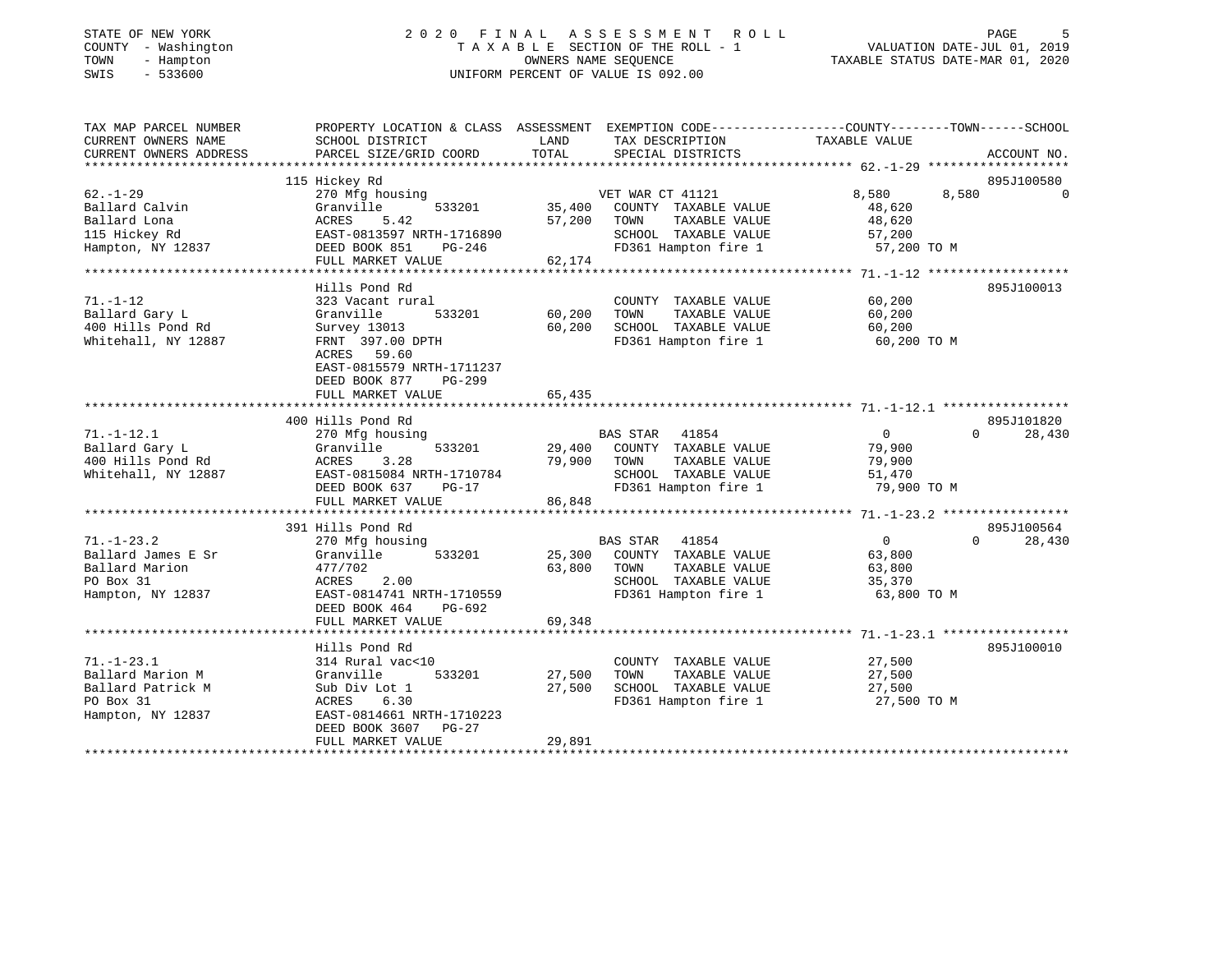## STATE OF NEW YORK 2 0 2 0 F I N A L A S S E S S M E N T R O L L PAGE 6 COUNTY - Washington T A X A B L E SECTION OF THE ROLL - 1 VALUATION DATE-JUL 01, 2019 TOWN - Hampton OWNERS NAME SEQUENCE TAXABLE STATUS DATE-MAR 01, 2020 SWIS - 533600 UNIFORM PERCENT OF VALUE IS 092.00UNIFORM PERCENT OF VALUE IS 092.00

| TAX MAP PARCEL NUMBER<br>CURRENT OWNERS NAME | PROPERTY LOCATION & CLASS ASSESSMENT EXEMPTION CODE----------------COUNTY-------TOWN------SCHOOL<br>SCHOOL DISTRICT | LAND                   | TAX DESCRIPTION                                | TAXABLE VALUE            |                              |
|----------------------------------------------|---------------------------------------------------------------------------------------------------------------------|------------------------|------------------------------------------------|--------------------------|------------------------------|
| CURRENT OWNERS ADDRESS                       | PARCEL SIZE/GRID COORD                                                                                              | TOTAL                  | SPECIAL DISTRICTS                              |                          | ACCOUNT NO.                  |
|                                              |                                                                                                                     |                        |                                                |                          |                              |
|                                              | 2100 County Route 18                                                                                                |                        |                                                |                          | 895J100012                   |
| $71. - 1 - 4$                                | 270 Mfg housing                                                                                                     |                        | COUNTY TAXABLE VALUE                           | 69,900                   |                              |
| Ballard Shawn Michael                        | 533201<br>Granville                                                                                                 | 24,300                 | TAXABLE VALUE<br>TOWN                          | 69,900                   |                              |
| 2100 County Route 18                         | ACRES<br>1.70                                                                                                       | 69,900                 | SCHOOL TAXABLE VALUE                           | 69,900                   |                              |
| Whitehall, NY 12887                          | EAST-0814185 NRTH-1713567                                                                                           |                        | FD361 Hampton fire 1                           | 69,900 TO M              |                              |
|                                              | DEED BOOK 3955 PG-85                                                                                                |                        |                                                |                          |                              |
|                                              | FULL MARKET VALUE<br>*************************************                                                          | 75,978<br>************ |                                                |                          |                              |
|                                              | Ecuyer Pat                                                                                                          |                        |                                                |                          | 895J100144                   |
| $53. - 1 - 10$                               | 910 Priv forest                                                                                                     |                        | COUNTY TAXABLE VALUE                           | 36,400                   |                              |
| Barber John Jr                               | 535201<br>Whitehall                                                                                                 | 36,400                 | TAXABLE VALUE<br>TOWN                          | 36,400                   |                              |
| 49 LeClaire Rd                               | ACRES 124.50                                                                                                        | 36,400                 | SCHOOL TAXABLE VALUE                           | 36,400                   |                              |
| Clemons, NY 12819                            | EAST-0807497 NRTH-1720759                                                                                           |                        | FD361 Hampton fire 1                           | 36,400 TO M              |                              |
|                                              | DEED BOOK 3671 PG-1                                                                                                 |                        |                                                |                          |                              |
|                                              | FULL MARKET VALUE                                                                                                   | 39,565                 |                                                |                          |                              |
|                                              |                                                                                                                     |                        |                                                |                          |                              |
|                                              | County Route 18 Off                                                                                                 |                        |                                                |                          | 895J100145                   |
| $62. - 1 - 52$                               | 910 Priv forest                                                                                                     |                        | COUNTY TAXABLE VALUE                           | 17,400                   |                              |
| Barber John Jr                               | 535201<br>Whitehall                                                                                                 | 17,400                 | TOWN<br>TAXABLE VALUE                          | 17,400                   |                              |
| 49 LeClaire Rd                               | ACRES 38.60                                                                                                         | 17,400                 | SCHOOL TAXABLE VALUE                           | 17,400                   |                              |
| Clemons, NY 12819                            | EAST-0807407 NRTH-1718064                                                                                           |                        | FD361 Hampton fire 1                           | 17,400 TO M              |                              |
|                                              | DEED BOOK 3671 PG-1                                                                                                 |                        |                                                |                          |                              |
|                                              | FULL MARKET VALUE                                                                                                   | 18,913                 |                                                |                          |                              |
|                                              |                                                                                                                     |                        |                                                |                          |                              |
|                                              | LOT 6 Taylor Pat                                                                                                    |                        |                                                |                          | 895J100245                   |
| $53. - 1 - 11$                               | 910 Priv forest                                                                                                     |                        | COUNTY TAXABLE VALUE                           | 27,100                   |                              |
| Barber John M Jr                             | 535201<br>Whitehall                                                                                                 | 27,100                 | TAXABLE VALUE<br>TOWN                          | 27,100                   |                              |
| 49 LeClair Rd                                | 60.20<br>ACRES                                                                                                      | 27,100                 | SCHOOL TAXABLE VALUE                           | 27,100                   |                              |
| Clemons, NY 12819                            | EAST-0806873 NRTH-1723411                                                                                           |                        | FD361 Hampton fire 1                           | 22,764 TO M              |                              |
|                                              | DEED BOOK 3730 PG-76                                                                                                |                        | FD362 Hampton fire 2                           | 4,336 TO M               |                              |
|                                              | FULL MARKET VALUE                                                                                                   | 29,457                 |                                                |                          |                              |
|                                              |                                                                                                                     |                        |                                                |                          |                              |
| $45. - 1 - 1$                                | 1496 County Route 11                                                                                                |                        |                                                |                          | 895J100556                   |
|                                              | 210 1 Family Res<br>535201                                                                                          |                        | AGED-ALL<br>41800<br>41834                     | 46,100<br>$\overline{0}$ | 46,100<br>46,100<br>$\Omega$ |
| Barkley Nancy E                              | Whitehall                                                                                                           |                        | 25,600 ENH STAR<br>92,200 COUNTY TAXABLE VALUE | 46,100                   | 46,100                       |
| Attn: Nancy E Moore<br>1496 County Route 11  | ACRES<br>2.10<br>EAST-0804425 NRTH-1736903                                                                          |                        | TOWN<br>TAXABLE VALUE                          | 46,100                   |                              |
| Whitehall, NY 12887                          | DEED BOOK 728<br>PG-274                                                                                             |                        | SCHOOL TAXABLE VALUE                           | $\overline{0}$           |                              |
|                                              | FULL MARKET VALUE                                                                                                   |                        | 100,217 FD362 Hampton fire 2                   | 92,200 TO M              |                              |
|                                              |                                                                                                                     |                        |                                                |                          |                              |
|                                              | 18 Manchester Rd                                                                                                    |                        |                                                |                          | 895J100063                   |
| $38. - 1 - 7$                                | 240 Rural res                                                                                                       |                        | ENH STAR<br>41834                              | $\overline{0}$           | $\Omega$<br>66,140           |
| Barsalow William E Jr                        | Whitehall<br>535201                                                                                                 | 61,500                 | COUNTY TAXABLE VALUE                           | 199,500                  |                              |
| 18 Manchester Rd                             | $530 - 345$                                                                                                         | 199,500                | TAXABLE VALUE<br>TOWN                          | 199,500                  |                              |
| Whitehall, NY 12887                          | ACRES 31.49                                                                                                         |                        | SCHOOL TAXABLE VALUE                           | 133,360                  |                              |
|                                              | EAST-0811514 NRTH-1738454                                                                                           |                        | FD362 Hampton fire 2                           | 199,500 TO M             |                              |
|                                              | DEED BOOK 2897 PG-51                                                                                                |                        |                                                |                          |                              |
|                                              | FULL MARKET VALUE                                                                                                   | 216,848                |                                                |                          |                              |
|                                              |                                                                                                                     |                        |                                                |                          |                              |
|                                              |                                                                                                                     |                        |                                                |                          |                              |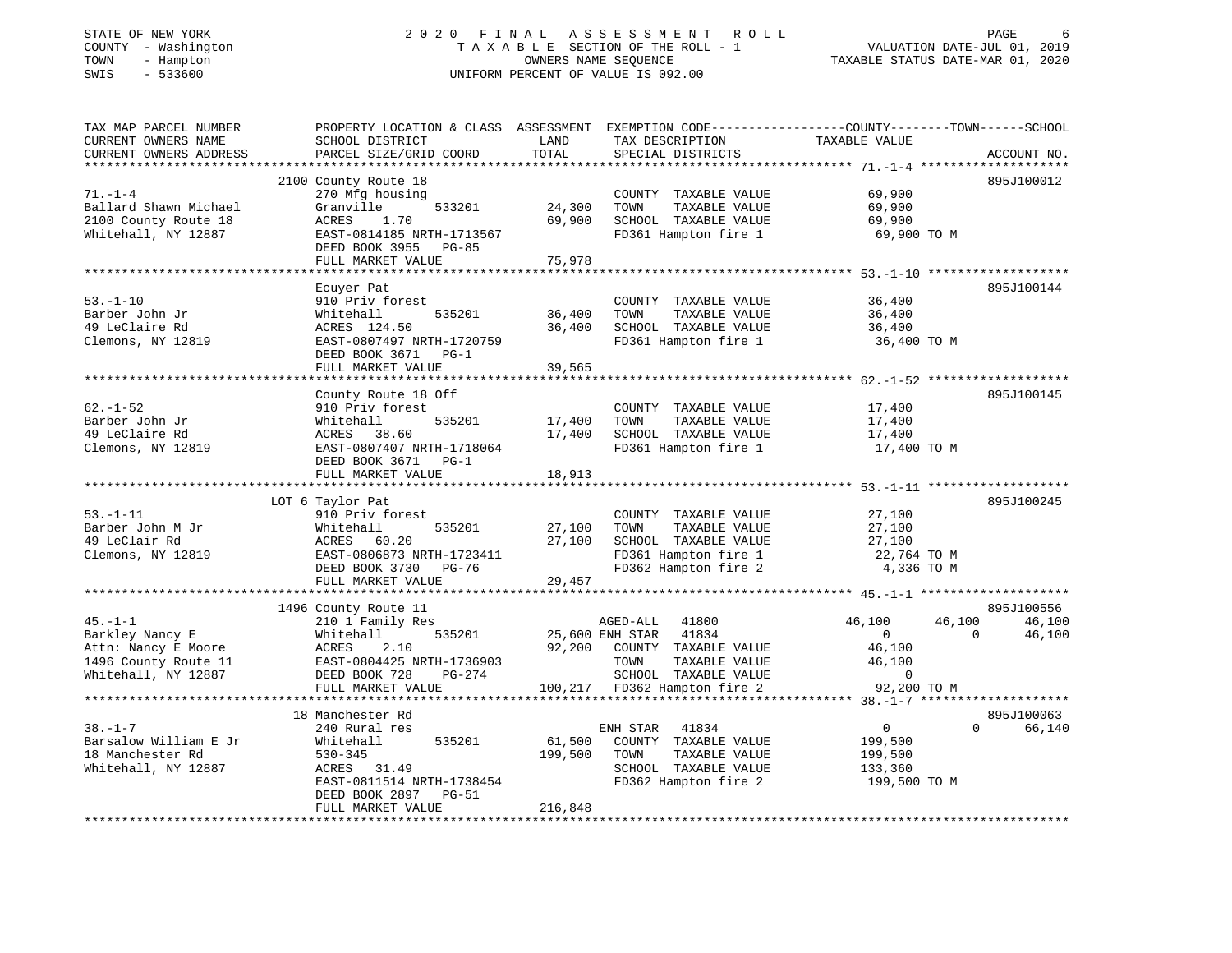## STATE OF NEW YORK 2 0 2 0 F I N A L A S S E S S M E N T R O L L PAGE 7 COUNTY - Washington T A X A B L E SECTION OF THE ROLL - 1 VALUATION DATE-JUL 01, 2019 TOWN - Hampton OWNERS NAME SEQUENCE TAXABLE STATUS DATE-MAR 01, 2020 SWIS - 533600 UNIFORM PERCENT OF VALUE IS 092.00

| TAX MAP PARCEL NUMBER<br>CURRENT OWNERS NAME<br>CURRENT OWNERS ADDRESS                              | PROPERTY LOCATION & CLASS ASSESSMENT EXEMPTION CODE----------------COUNTY-------TOWN------SCHOOL<br>SCHOOL DISTRICT<br>PARCEL SIZE/GRID COORD                                                           | LAND<br>TOTAL                | TAX DESCRIPTION TAXABLE VALUE<br>SPECIAL DISTRICTS                                                                                                                                                                                      |                                                                                                                      | ACCOUNT NO.                                        |
|-----------------------------------------------------------------------------------------------------|---------------------------------------------------------------------------------------------------------------------------------------------------------------------------------------------------------|------------------------------|-----------------------------------------------------------------------------------------------------------------------------------------------------------------------------------------------------------------------------------------|----------------------------------------------------------------------------------------------------------------------|----------------------------------------------------|
| $38. - 1 - 12.4$<br>Beckwith Tiffany<br>32 Vladyka Woods Rd<br>Whitehall, NY 12887                  | 32 Vladyka Woods Rd<br>210 1 Family Res<br>535201<br>Whitehall<br>ACRES<br>1.00<br>EAST-0806198 NRTH-1737688<br>DEED BOOK 779<br>PG-275<br>FULL MARKET VALUE                                            | 22,000<br>157,300<br>170,978 | BAS STAR 41854<br>COUNTY TAXABLE VALUE<br>TOWN<br>TAXABLE VALUE<br>SCHOOL TAXABLE VALUE<br>FD362 Hampton fire 2                                                                                                                         | $\overline{0}$<br>157,300<br>157,300<br>128,870<br>157,300 TO M                                                      | $\Omega$<br>28,430                                 |
| $71.4 - 2 - 11$<br>Belger Joseph T<br>Belger Margaret K<br>214 Greenway Ter<br>River Edge, NJ 07661 | 1040 West Way<br>210 1 Family Res - WTRFNT<br>Granville<br>533201<br>LOT 7<br>$71. - 2 - 11$<br>FRNT 100.00 DPTH 216.00<br>EAST-0815627 NRTH-1707255<br>DEED BOOK 3458 PG-1<br>FULL MARKET VALUE        | 27,600<br>199,700<br>217,065 | COUNTY TAXABLE VALUE<br>TOWN<br>TAXABLE VALUE<br>SCHOOL TAXABLE VALUE<br>FD361 Hampton fire 1                                                                                                                                           | 199,700<br>199,700<br>199,700<br>199,700 TO M                                                                        | 895J100298                                         |
|                                                                                                     |                                                                                                                                                                                                         |                              |                                                                                                                                                                                                                                         |                                                                                                                      |                                                    |
| $62 - 1 - 39$<br>Bernhardt C Frederick<br>1933 County Route 18<br>Whitehall, NY 12887               | 1933 County Route 18<br>270 Mfg housing<br>Whitehall<br>ACRES 18.20 BANK<br>999<br>EAST-0810897 NRTH-1714977<br>DEED BOOK 3849<br>$PG-12$<br>FULL MARKET VALUE                                          |                              | 73 PCT OF VALUE USED FOR EXEMPTION PURPOSES<br>VET WAR C 41122<br>535201 49,200 VET WAR T 41123<br>91,800 BAS STAR 41854<br>COUNTY TAXABLE VALUE<br>TOWN<br>TAXABLE VALUE<br>99,783 SCHOOL TAXABLE VALUE 63,370<br>FD361 Hampton fire 1 | 10,052<br>$\Omega$<br>10,052<br>$\mathbf{0}$<br>$\overline{0}$<br>$\Omega$<br>81,748<br>81,748<br>91,800 TO M        | 895J100163<br>$\Omega$<br>$\overline{0}$<br>28,430 |
|                                                                                                     |                                                                                                                                                                                                         |                              |                                                                                                                                                                                                                                         |                                                                                                                      |                                                    |
| $72. - 2 - 18.1$<br>Best Timothy R<br>Best Jessica<br>PO Box 172<br>Hampton, NY 12837               | 2452 County Route 18<br>210 1 Family Res<br>Granville<br>533201<br>317/572<br>Filed sub div 27A-66<br>1.53<br>ACRES<br>EAST-0821332 NRTH-1710153<br>DEED BOOK 2946<br>PG-291<br>FULL MARKET VALUE       | 23,700<br>197,200<br>214,348 | BAS STAR 41854<br>COUNTY TAXABLE VALUE<br>TOWN<br>TAXABLE VALUE<br>SCHOOL TAXABLE VALUE<br>FD361 Hampton fire 1                                                                                                                         | $\overline{0}$<br>$\Omega$<br>197,200<br>197,200<br>168,770<br>197,200 TO M                                          | 28,430                                             |
|                                                                                                     | ********************************                                                                                                                                                                        |                              |                                                                                                                                                                                                                                         |                                                                                                                      |                                                    |
| $72.2 - 3 - 12.1$<br>Betit Francis<br>Betit Jean<br>23 Greenfield Ln<br>Hampton, NY 12837           | 23 Greenfield Ln<br>210 1 Family Res<br>Granville<br>533201<br>72.-3-12.1<br>FRNT 141.00 DPTH 111.00<br>10000 MPTH 1711944<br>EAST-0823889 NRTH-1711944<br>PG-191<br>DEED BOOK 850<br>FULL MARKET VALUE |                              | AGED-CO/TN 41801<br>13,400 AGED-SCH 41804<br>103,100 ENH STAR 41834<br>COUNTY TAXABLE VALUE<br>TOWN<br>TAXABLE VALUE<br>SCHOOL TAXABLE VALUE<br>112,065 FD361 Hampton fire 1                                                            | 51,550<br>51,550<br>$\Omega$<br>$\mathbf 0$<br>$\overline{0}$<br>$\Omega$<br>51,550<br>51,550<br>875<br>103,100 TO M | 895J101823<br>$\overline{0}$<br>36,085<br>66,140   |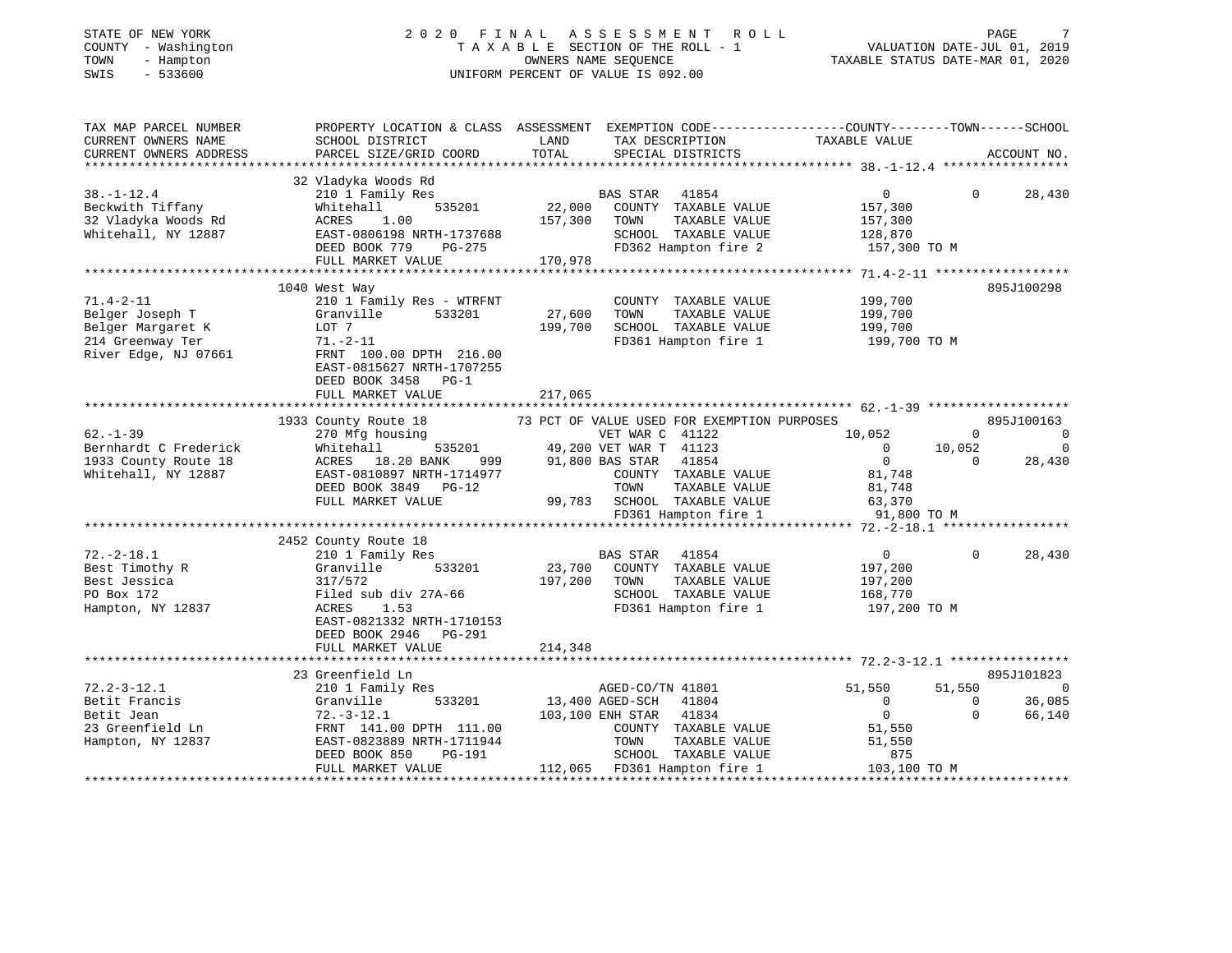## STATE OF NEW YORK 2 0 2 0 F I N A L A S S E S S M E N T R O L L PAGE 8 COUNTY - Washington T A X A B L E SECTION OF THE ROLL - 1 VALUATION DATE-JUL 01, 2019 TOWN - Hampton OWNERS NAME SEQUENCE TAXABLE STATUS DATE-MAR 01, 2020 SWIS - 533600 UNIFORM PERCENT OF VALUE IS 092.00

| TAX MAP PARCEL NUMBER                    |                                                    |         |                             | PROPERTY LOCATION & CLASS ASSESSMENT EXEMPTION CODE---------------COUNTY-------TOWN------SCHOOL |        |
|------------------------------------------|----------------------------------------------------|---------|-----------------------------|-------------------------------------------------------------------------------------------------|--------|
| CURRENT OWNERS NAME                      | SCHOOL DISTRICT                                    | LAND    | TAX DESCRIPTION             | TAXABLE VALUE                                                                                   |        |
| CURRENT OWNERS ADDRESS                   | PARCEL SIZE/GRID COORD                             | TOTAL   | SPECIAL DISTRICTS           | ACCOUNT NO.                                                                                     |        |
|                                          |                                                    |         |                             |                                                                                                 |        |
|                                          | 11899 State Route 4                                |         |                             | 895J100249                                                                                      |        |
| $45. - 1 - 30$                           | 415 Motel                                          |         | COUNTY TAXABLE VALUE        | 185,000                                                                                         |        |
| Bhatti Rasheed                           | 535201<br>Whitehall                                | 42,000  | TOWN<br>TAXABLE VALUE       | 185,000                                                                                         |        |
| 932 State Route 9                        | 5.24<br>ACRES                                      | 185,000 | SCHOOL TAXABLE VALUE        | 185,000                                                                                         |        |
|                                          | Queensbury, NY 12804 EAST-0806753 NRTH-1729669     |         | FD362 Hampton fire 2        | 185,000 TO M                                                                                    |        |
|                                          |                                                    |         |                             |                                                                                                 |        |
|                                          | DEED BOOK 3825<br>PG-63                            |         |                             |                                                                                                 |        |
|                                          | FULL MARKET VALUE                                  | 201,087 |                             |                                                                                                 |        |
|                                          |                                                    |         |                             |                                                                                                 |        |
|                                          | 2471 County Route 18                               |         |                             | 895J100088                                                                                      |        |
| $72. - 1 - 9$                            | 210 1 Family Res                                   |         | COUNTY TAXABLE VALUE        | 119,800                                                                                         |        |
| Bigelow Donald S                         | 533201<br>Granville                                | 17,600  | TOWN<br>TAXABLE VALUE       | 119,800                                                                                         |        |
| 2471 County Route 18                     | FRNT 228.00 DPTH 110.00                            | 119,800 | SCHOOL TAXABLE VALUE        | 119,800                                                                                         |        |
| Hampton, NY 12837                        | BANK<br>999                                        |         | FD361 Hampton fire 1        | 119,800 TO M                                                                                    |        |
|                                          | EAST-0821507 NRTH-1710479                          |         |                             |                                                                                                 |        |
|                                          | DEED BOOK 20191 PG-26931                           |         |                             |                                                                                                 |        |
|                                          | FULL MARKET VALUE                                  | 130,217 |                             |                                                                                                 |        |
|                                          |                                                    |         |                             |                                                                                                 |        |
|                                          | 1128 East Way                                      |         |                             | 895J100083                                                                                      |        |
| $71.4 - 3 - 2$                           | 260 Seasonal res - WTRFNT                          |         | COUNTY TAXABLE VALUE        | 119,800                                                                                         |        |
| Billow Family Trust Philip & H Granville | 533201                                             | 27,000  | TOWN<br>TAXABLE VALUE       | 119,800                                                                                         |        |
| Billow Deborah Trustee 71.-3-2           |                                                    | 119,800 | SCHOOL TAXABLE VALUE        | 119,800                                                                                         |        |
| c/o Deborah Billow                       | FRNT 100.00 DPTH 145.00                            |         | FD361 Hampton fire 1        | 119,800 TO M                                                                                    |        |
|                                          | 1727 N Mohawk St Unit 1N EAST-0815517 NRTH-1708470 |         |                             |                                                                                                 |        |
| Chicago, IL 60614                        | DEED BOOK 20191 PG-27422                           |         |                             |                                                                                                 |        |
|                                          |                                                    | 130,217 |                             |                                                                                                 |        |
|                                          | FULL MARKET VALUE                                  |         |                             |                                                                                                 |        |
|                                          |                                                    |         |                             |                                                                                                 |        |
|                                          | 135 Hills Pond Rd                                  |         |                             | 895J100271                                                                                      |        |
| $71. - 1 - 17$                           | 240 Rural res                                      |         | 41854<br><b>BAS STAR</b>    | $\overline{0}$<br>$\Omega$                                                                      | 28,430 |
| Billow Matthew J                         | 533201<br>Granville                                |         | 67,300 COUNTY TAXABLE VALUE | 145,400                                                                                         |        |
| 135 Hills Pond Rd                        | 2407/160                                           | 145,400 | TAXABLE VALUE<br>TOWN       | 145,400                                                                                         |        |
| Whitehall, NY 12887                      | ACRES 34.40                                        |         | SCHOOL TAXABLE VALUE        | 116,970                                                                                         |        |
|                                          | EAST-0814662 NRTH-1705679                          |         | FD361 Hampton fire 1        | 145,400 TO M                                                                                    |        |
|                                          | DEED BOOK 852<br>$PG-247$                          |         |                             |                                                                                                 |        |
|                                          | FULL MARKET VALUE                                  | 158,043 |                             |                                                                                                 |        |
|                                          |                                                    |         |                             |                                                                                                 |        |
|                                          | 110 Campbell Ln                                    |         |                             | 895J100220                                                                                      |        |
| $72. - 2 - 2$                            | 425 Bar                                            |         | COUNTY TAXABLE VALUE        | 110,300                                                                                         |        |
| Birkenhead David                         | 533201<br>Granville                                | 6,200   | TOWN<br>TAXABLE VALUE       | 110,300                                                                                         |        |
| PO Box 324                               | ACRES<br>1.17                                      | 110,300 | SCHOOL TAXABLE VALUE        | 110,300                                                                                         |        |
| Fair Haven, VT 05743                     | EAST-0824616 NRTH-1712454                          |         | FD361 Hampton fire 1        | 110,300 TO M                                                                                    |        |
|                                          | DEED BOOK 1666<br>PG-287                           |         |                             |                                                                                                 |        |
|                                          | FULL MARKET VALUE                                  | 119,891 |                             |                                                                                                 |        |
|                                          |                                                    |         |                             |                                                                                                 |        |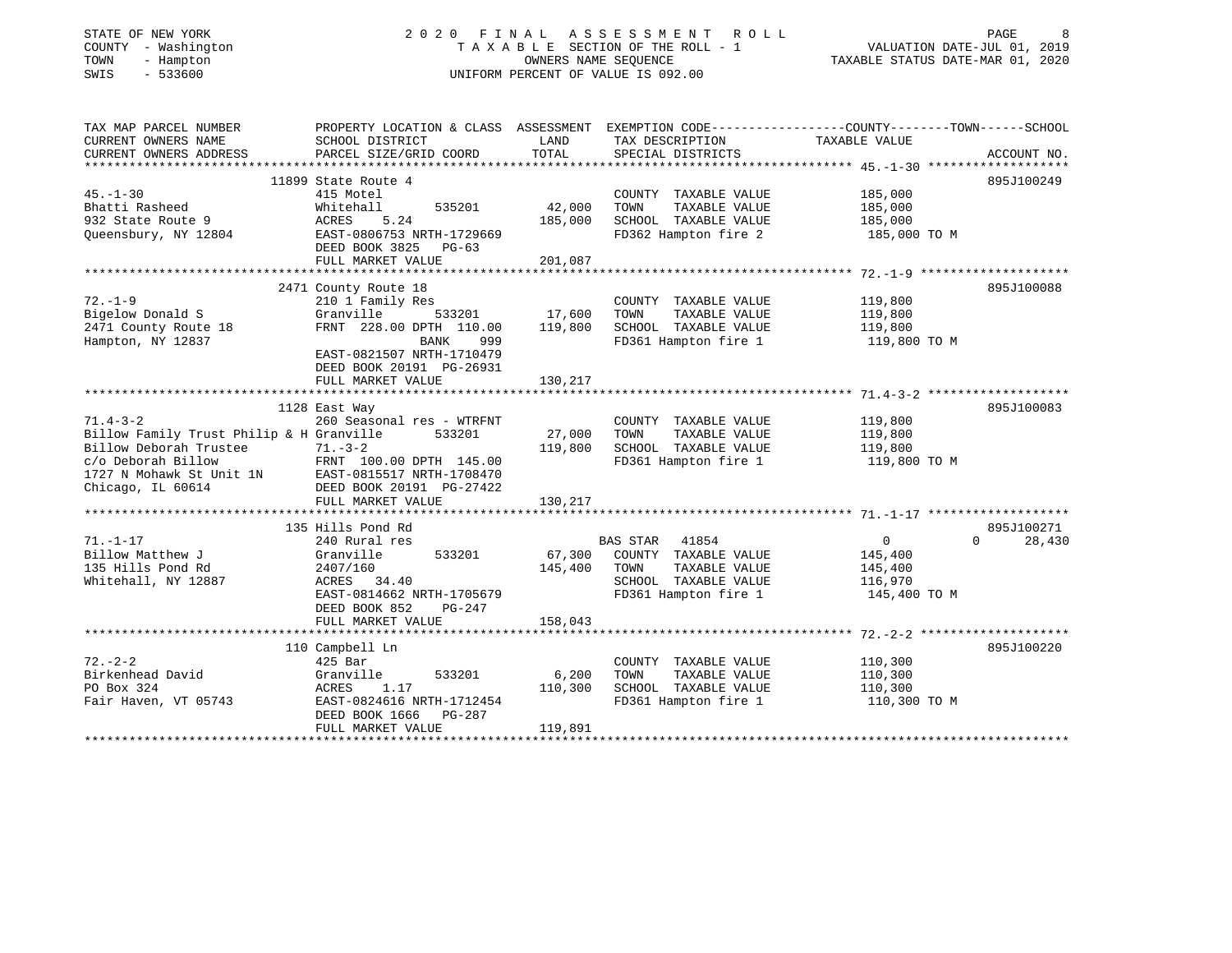## STATE OF NEW YORK 2 0 2 0 F I N A L A S S E S S M E N T R O L L PAGE 9 COUNTY - Washington T A X A B L E SECTION OF THE ROLL - 1 VALUATION DATE-JUL 01, 2019 TOWN - Hampton OWNERS NAME SEQUENCE TAXABLE STATUS DATE-MAR 01, 2020 SWIS - 533600 UNIFORM PERCENT OF VALUE IS 092.00

| TOTAL<br>CURRENT OWNERS ADDRESS<br>PARCEL SIZE/GRID COORD<br>SPECIAL DISTRICTS<br>ACCOUNT NO.<br>***************************<br>*********************<br>895J100535<br>116 Chapman Rd<br>210 1 Family Res<br>$\mathbf{0}$<br>$\Omega$<br>28,430<br>$45. - 1 - 25.2$<br>BAS STAR<br>41854<br>Blackbird Thomas<br>Whitehall<br>535201<br>22,000<br>COUNTY TAXABLE VALUE<br>99,200<br>99,200<br>Blackbird Linda<br>ACRES<br>1.00<br>TOWN<br>TAXABLE VALUE<br>99,200<br>SCHOOL TAXABLE VALUE<br>116 Chapman Rd<br>EAST-0807886 NRTH-1732693<br>70,770<br>FD362 Hampton fire 2<br>Whitehall, NY 12887<br>DEED BOOK 454<br>PG-543<br>99,200 TO M<br>107,826<br>FULL MARKET VALUE<br>56 Wicked Hollow Way<br>895J100647<br>$62. - 1 - 14$<br>270 Mfg housing<br>72,100<br>COUNTY TAXABLE VALUE<br>Blankley Jeffrey S<br>Granville<br>TOWN<br>533201<br>35,100<br>TAXABLE VALUE<br>72,100<br>Blankley Edna<br>ACRES<br>5.06<br>72,100<br>SCHOOL TAXABLE VALUE<br>72,100<br>56 Wicked Hollow Way<br>FD361 Hampton fire 1<br>EAST-0813284 NRTH-1720041<br>72,100 TO M<br>Hampton, NY 12837<br>DEED BOOK 519<br>PG-251 | EXEMPTION CODE-----------------COUNTY--------TOWN------SCHOOL |
|-------------------------------------------------------------------------------------------------------------------------------------------------------------------------------------------------------------------------------------------------------------------------------------------------------------------------------------------------------------------------------------------------------------------------------------------------------------------------------------------------------------------------------------------------------------------------------------------------------------------------------------------------------------------------------------------------------------------------------------------------------------------------------------------------------------------------------------------------------------------------------------------------------------------------------------------------------------------------------------------------------------------------------------------------------------------------------------------------------------|---------------------------------------------------------------|
|                                                                                                                                                                                                                                                                                                                                                                                                                                                                                                                                                                                                                                                                                                                                                                                                                                                                                                                                                                                                                                                                                                             |                                                               |
|                                                                                                                                                                                                                                                                                                                                                                                                                                                                                                                                                                                                                                                                                                                                                                                                                                                                                                                                                                                                                                                                                                             |                                                               |
|                                                                                                                                                                                                                                                                                                                                                                                                                                                                                                                                                                                                                                                                                                                                                                                                                                                                                                                                                                                                                                                                                                             |                                                               |
|                                                                                                                                                                                                                                                                                                                                                                                                                                                                                                                                                                                                                                                                                                                                                                                                                                                                                                                                                                                                                                                                                                             |                                                               |
|                                                                                                                                                                                                                                                                                                                                                                                                                                                                                                                                                                                                                                                                                                                                                                                                                                                                                                                                                                                                                                                                                                             |                                                               |
|                                                                                                                                                                                                                                                                                                                                                                                                                                                                                                                                                                                                                                                                                                                                                                                                                                                                                                                                                                                                                                                                                                             |                                                               |
|                                                                                                                                                                                                                                                                                                                                                                                                                                                                                                                                                                                                                                                                                                                                                                                                                                                                                                                                                                                                                                                                                                             |                                                               |
|                                                                                                                                                                                                                                                                                                                                                                                                                                                                                                                                                                                                                                                                                                                                                                                                                                                                                                                                                                                                                                                                                                             |                                                               |
|                                                                                                                                                                                                                                                                                                                                                                                                                                                                                                                                                                                                                                                                                                                                                                                                                                                                                                                                                                                                                                                                                                             |                                                               |
|                                                                                                                                                                                                                                                                                                                                                                                                                                                                                                                                                                                                                                                                                                                                                                                                                                                                                                                                                                                                                                                                                                             |                                                               |
|                                                                                                                                                                                                                                                                                                                                                                                                                                                                                                                                                                                                                                                                                                                                                                                                                                                                                                                                                                                                                                                                                                             |                                                               |
|                                                                                                                                                                                                                                                                                                                                                                                                                                                                                                                                                                                                                                                                                                                                                                                                                                                                                                                                                                                                                                                                                                             |                                                               |
|                                                                                                                                                                                                                                                                                                                                                                                                                                                                                                                                                                                                                                                                                                                                                                                                                                                                                                                                                                                                                                                                                                             |                                                               |
|                                                                                                                                                                                                                                                                                                                                                                                                                                                                                                                                                                                                                                                                                                                                                                                                                                                                                                                                                                                                                                                                                                             |                                                               |
|                                                                                                                                                                                                                                                                                                                                                                                                                                                                                                                                                                                                                                                                                                                                                                                                                                                                                                                                                                                                                                                                                                             |                                                               |
| 78,370<br>FULL MARKET VALUE                                                                                                                                                                                                                                                                                                                                                                                                                                                                                                                                                                                                                                                                                                                                                                                                                                                                                                                                                                                                                                                                                 |                                                               |
|                                                                                                                                                                                                                                                                                                                                                                                                                                                                                                                                                                                                                                                                                                                                                                                                                                                                                                                                                                                                                                                                                                             |                                                               |
| 895J100615<br>48 Wicked Hollow Way                                                                                                                                                                                                                                                                                                                                                                                                                                                                                                                                                                                                                                                                                                                                                                                                                                                                                                                                                                                                                                                                          |                                                               |
| $62. - 1 - 15$<br>312 Vac w/imprv<br>COUNTY TAXABLE VALUE<br>14,500                                                                                                                                                                                                                                                                                                                                                                                                                                                                                                                                                                                                                                                                                                                                                                                                                                                                                                                                                                                                                                         |                                                               |
| Blankley Jeffrey S<br>Granville<br>533201<br>14,000<br>TOWN<br>TAXABLE VALUE<br>14,500                                                                                                                                                                                                                                                                                                                                                                                                                                                                                                                                                                                                                                                                                                                                                                                                                                                                                                                                                                                                                      |                                                               |
| Wilbur Edna<br>14,500<br>ACRES<br>6.20<br>SCHOOL TAXABLE VALUE<br>14,500                                                                                                                                                                                                                                                                                                                                                                                                                                                                                                                                                                                                                                                                                                                                                                                                                                                                                                                                                                                                                                    |                                                               |
| 56 Wicked Hollow Way<br>FD361 Hampton fire 1<br>14,500 TO M<br>EAST-0813413 NRTH-1720601                                                                                                                                                                                                                                                                                                                                                                                                                                                                                                                                                                                                                                                                                                                                                                                                                                                                                                                                                                                                                    |                                                               |
| Hampton, NY 12837<br>DEED BOOK 773<br>PG-139                                                                                                                                                                                                                                                                                                                                                                                                                                                                                                                                                                                                                                                                                                                                                                                                                                                                                                                                                                                                                                                                |                                                               |
| FULL MARKET VALUE<br>15,761                                                                                                                                                                                                                                                                                                                                                                                                                                                                                                                                                                                                                                                                                                                                                                                                                                                                                                                                                                                                                                                                                 |                                                               |
| **********************<br>*********<br>********************* 53. -1-7.8 *******************                                                                                                                                                                                                                                                                                                                                                                                                                                                                                                                                                                                                                                                                                                                                                                                                                                                                                                                                                                                                                 |                                                               |
| 16 By The Way<br>895J100610                                                                                                                                                                                                                                                                                                                                                                                                                                                                                                                                                                                                                                                                                                                                                                                                                                                                                                                                                                                                                                                                                 |                                                               |
| $53. - 1 - 7.8$<br>260 Seasonal res<br>COUNTY TAXABLE VALUE<br>42,400                                                                                                                                                                                                                                                                                                                                                                                                                                                                                                                                                                                                                                                                                                                                                                                                                                                                                                                                                                                                                                       |                                                               |
| Boden Stephen J<br>Granville<br>32,400<br>TAXABLE VALUE<br>533201<br>TOWN<br>42,400                                                                                                                                                                                                                                                                                                                                                                                                                                                                                                                                                                                                                                                                                                                                                                                                                                                                                                                                                                                                                         |                                                               |
| Attn: James Boden<br>ACRES<br>6.35<br>42,400<br>SCHOOL TAXABLE VALUE<br>42,400                                                                                                                                                                                                                                                                                                                                                                                                                                                                                                                                                                                                                                                                                                                                                                                                                                                                                                                                                                                                                              |                                                               |
| 83 Railroad Ave<br>EAST-0814229 NRTH-1721316<br>FD361 Hampton fire 1<br>42,400 TO M                                                                                                                                                                                                                                                                                                                                                                                                                                                                                                                                                                                                                                                                                                                                                                                                                                                                                                                                                                                                                         |                                                               |
| Great Barrington, MA 01230<br>DEED BOOK 592<br>PG-173                                                                                                                                                                                                                                                                                                                                                                                                                                                                                                                                                                                                                                                                                                                                                                                                                                                                                                                                                                                                                                                       |                                                               |
| FULL MARKET VALUE<br>46,087                                                                                                                                                                                                                                                                                                                                                                                                                                                                                                                                                                                                                                                                                                                                                                                                                                                                                                                                                                                                                                                                                 |                                                               |
|                                                                                                                                                                                                                                                                                                                                                                                                                                                                                                                                                                                                                                                                                                                                                                                                                                                                                                                                                                                                                                                                                                             |                                                               |
| By The Way<br>895J100626                                                                                                                                                                                                                                                                                                                                                                                                                                                                                                                                                                                                                                                                                                                                                                                                                                                                                                                                                                                                                                                                                    |                                                               |
| $53. - 1 - 7.9$<br>314 Rural vac<10<br>COUNTY TAXABLE VALUE<br>14,500                                                                                                                                                                                                                                                                                                                                                                                                                                                                                                                                                                                                                                                                                                                                                                                                                                                                                                                                                                                                                                       |                                                               |
| Boden Stephen J<br>Granville<br>TOWN<br>TAXABLE VALUE<br>14,500<br>533201<br>14,500                                                                                                                                                                                                                                                                                                                                                                                                                                                                                                                                                                                                                                                                                                                                                                                                                                                                                                                                                                                                                         |                                                               |
| Attn: James Boden<br>14,500<br>SCHOOL TAXABLE VALUE<br><b>ACRES</b><br>14,500<br>4.66                                                                                                                                                                                                                                                                                                                                                                                                                                                                                                                                                                                                                                                                                                                                                                                                                                                                                                                                                                                                                       |                                                               |
| 83 Railroad Ave<br>EAST-0814213 NRTH-1721596<br>FD361 Hampton fire 1<br>14,500 TO M                                                                                                                                                                                                                                                                                                                                                                                                                                                                                                                                                                                                                                                                                                                                                                                                                                                                                                                                                                                                                         |                                                               |
| Great Barrington, MA 01230<br>DEED BOOK 592<br>PG-173                                                                                                                                                                                                                                                                                                                                                                                                                                                                                                                                                                                                                                                                                                                                                                                                                                                                                                                                                                                                                                                       |                                                               |
| 15,761<br>FULL MARKET VALUE                                                                                                                                                                                                                                                                                                                                                                                                                                                                                                                                                                                                                                                                                                                                                                                                                                                                                                                                                                                                                                                                                 |                                                               |
|                                                                                                                                                                                                                                                                                                                                                                                                                                                                                                                                                                                                                                                                                                                                                                                                                                                                                                                                                                                                                                                                                                             |                                                               |
| 895J100674<br>Hickey Rd                                                                                                                                                                                                                                                                                                                                                                                                                                                                                                                                                                                                                                                                                                                                                                                                                                                                                                                                                                                                                                                                                     |                                                               |
| $53. - 1 - 7.17$<br>314 Rural vac<10<br>COUNTY TAXABLE VALUE<br>14,500                                                                                                                                                                                                                                                                                                                                                                                                                                                                                                                                                                                                                                                                                                                                                                                                                                                                                                                                                                                                                                      |                                                               |
| Boden Stephen J Etal<br>Granville<br>533201<br>14,500<br>TOWN<br>TAXABLE VALUE<br>14,500                                                                                                                                                                                                                                                                                                                                                                                                                                                                                                                                                                                                                                                                                                                                                                                                                                                                                                                                                                                                                    |                                                               |
| Grady Patricia Etal<br>14,500<br>SCHOOL TAXABLE VALUE<br>14,500<br>Common Area                                                                                                                                                                                                                                                                                                                                                                                                                                                                                                                                                                                                                                                                                                                                                                                                                                                                                                                                                                                                                              |                                                               |
| Attn: James Boden<br>FD361 Hampton fire 1<br>See Notes for Deed Refere<br>14,500 TO M                                                                                                                                                                                                                                                                                                                                                                                                                                                                                                                                                                                                                                                                                                                                                                                                                                                                                                                                                                                                                       |                                                               |
| 83 Railroad Ave<br>ACRES<br>1.60                                                                                                                                                                                                                                                                                                                                                                                                                                                                                                                                                                                                                                                                                                                                                                                                                                                                                                                                                                                                                                                                            |                                                               |
| Great Barrington, MA 01230<br>EAST-0814745 NRTH-1721329                                                                                                                                                                                                                                                                                                                                                                                                                                                                                                                                                                                                                                                                                                                                                                                                                                                                                                                                                                                                                                                     |                                                               |
| 15,761<br>FULL MARKET VALUE<br>******************                                                                                                                                                                                                                                                                                                                                                                                                                                                                                                                                                                                                                                                                                                                                                                                                                                                                                                                                                                                                                                                           |                                                               |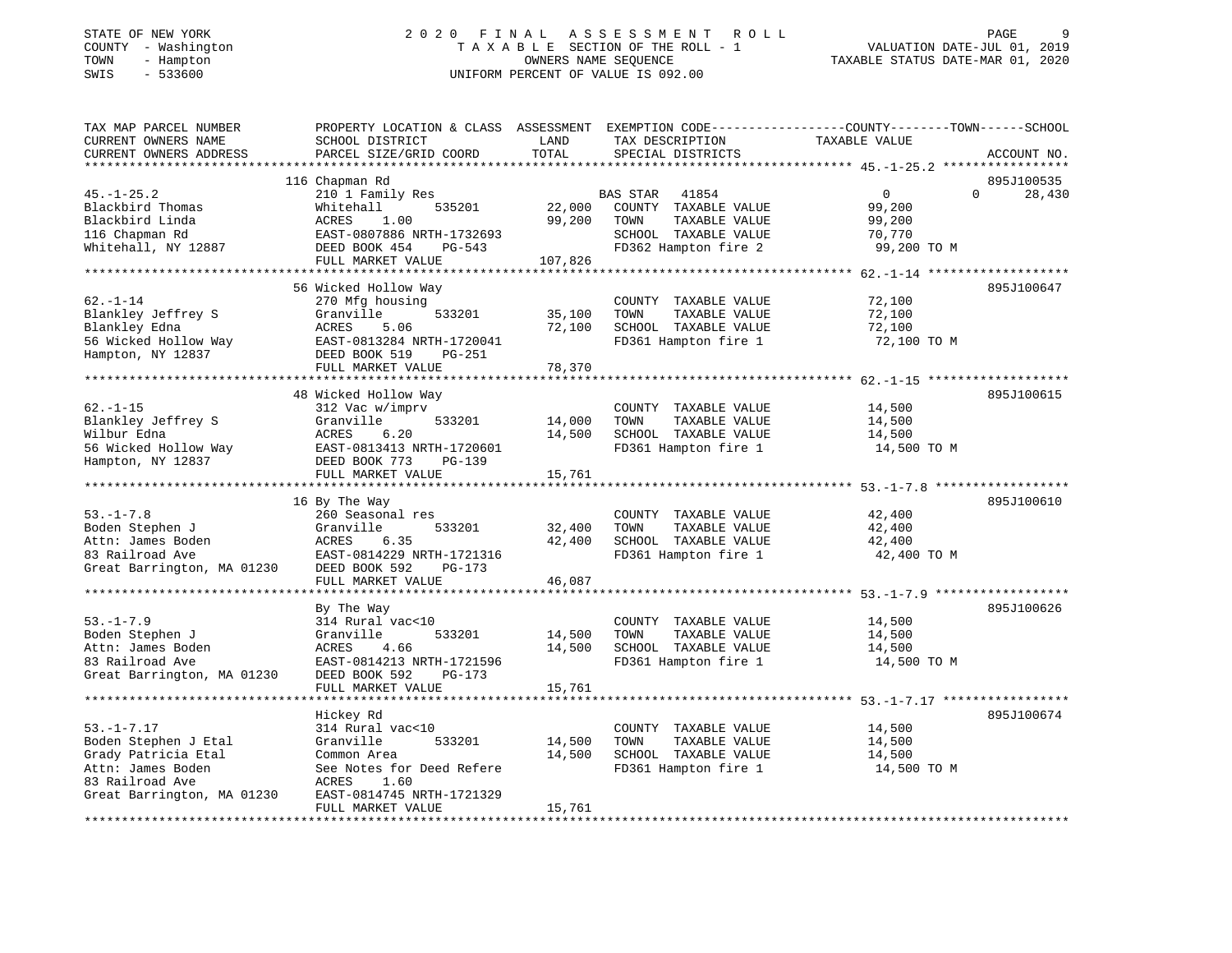## STATE OF NEW YORK 2 0 2 0 F I N A L A S S E S S M E N T R O L L PAGE 10 COUNTY - Washington T A X A B L E SECTION OF THE ROLL - 1 VALUATION DATE-JUL 01, 2019 TOWN - Hampton OWNERS NAME SEQUENCE TAXABLE STATUS DATE-MAR 01, 2020 SWIS - 533600 UNIFORM PERCENT OF VALUE IS 092.00

| TAX MAP PARCEL NUMBER    | PROPERTY LOCATION & CLASS ASSESSMENT EXEMPTION CODE---------------COUNTY-------TOWN------SCHOOL |         |                       |               |             |
|--------------------------|-------------------------------------------------------------------------------------------------|---------|-----------------------|---------------|-------------|
| CURRENT OWNERS NAME      | SCHOOL DISTRICT                                                                                 | LAND    | TAX DESCRIPTION       | TAXABLE VALUE |             |
| CURRENT OWNERS ADDRESS   | PARCEL SIZE/GRID COORD                                                                          | TOTAL   | SPECIAL DISTRICTS     |               | ACCOUNT NO. |
| **********************   |                                                                                                 |         |                       |               |             |
|                          | 60 Hampton Heights Way                                                                          |         |                       |               | 895J100677  |
| $80. - 1 - 22$           | 260 Seasonal res                                                                                |         | COUNTY TAXABLE VALUE  | 62,000        |             |
| Boles John T             | Granville<br>533201                                                                             | 35,000  | TOWN<br>TAXABLE VALUE | 62,000        |             |
| 183 S Beach Ave          | ACRES<br>5.02                                                                                   | 62,000  | SCHOOL TAXABLE VALUE  | 62,000        |             |
| Old Greenwich, CT 06870  | EAST-0810013 NRTH-1701182                                                                       |         | FD361 Hampton fire 1  | 62,000 TO M   |             |
|                          | DEED BOOK 2902 PG-330                                                                           |         |                       |               |             |
|                          | FULL MARKET VALUE                                                                               | 67,391  |                       |               |             |
|                          |                                                                                                 |         |                       |               |             |
|                          | 1902 County Route 18                                                                            |         |                       |               | 895J100139  |
| $62. - 1 - 48$           | 314 Rural vac<10                                                                                |         | COUNTY TAXABLE VALUE  | 12,500        |             |
| Borichevsky Frances A    | 535201<br>Whitehall                                                                             | 12,500  | TOWN<br>TAXABLE VALUE | 12,500        |             |
| 3 Lantern Ln             | 1.00<br>ACRES                                                                                   | 12,500  | SCHOOL TAXABLE VALUE  | 12,500        |             |
| Nashua, NH 03062         | EAST-0809606 NRTH-1715046                                                                       |         | FD361 Hampton fire 1  | 12,500 TO M   |             |
|                          | DEED BOOK 459<br>PG-486                                                                         |         |                       |               |             |
|                          | FULL MARKET VALUE                                                                               | 13,587  |                       |               |             |
|                          |                                                                                                 |         |                       |               |             |
|                          | County Route 18                                                                                 |         |                       |               | 895J100019  |
| $62. - 1 - 47$           | 314 Rural vac<10                                                                                |         | COUNTY TAXABLE VALUE  | 17,500        |             |
| Borichevsky Natasha L    | 535201<br>Whitehall                                                                             | 17,500  | TAXABLE VALUE<br>TOWN | 17,500        |             |
| 5 Great Hill Cart        | ACRES<br>2.40                                                                                   | 17,500  | SCHOOL TAXABLE VALUE  | 17,500        |             |
| Exeter, NH 03833         | EAST-0809782 NRTH-1714878                                                                       |         | FD361 Hampton fire 1  | 17,500 TO M   |             |
|                          | DEED BOOK 3002 PG-156                                                                           |         |                       |               |             |
|                          | FULL MARKET VALUE                                                                               | 19,022  |                       |               |             |
|                          |                                                                                                 |         |                       |               |             |
|                          | 11909 State Route 4                                                                             |         |                       |               | 895J100261  |
| $45. - 1 - 31$           | 424 Night club                                                                                  |         | COUNTY TAXABLE VALUE  | 272,000       |             |
| Borne James              | Whitehall<br>535201                                                                             | 20,100  | TOWN<br>TAXABLE VALUE | 272,000       |             |
|                          |                                                                                                 | 272,000 |                       |               |             |
| 51 Piedmont Pond Rd      | 2.00 BANK<br>ACRES<br>997<br>EAST-0807016 NRTH-1729933                                          |         | SCHOOL TAXABLE VALUE  | 272,000       |             |
| Rutland, NY 05701        |                                                                                                 |         | FD362 Hampton fire 2  | 272,000 TO M  |             |
|                          | DEED BOOK 3888 PG-161                                                                           |         |                       |               |             |
|                          | FULL MARKET VALUE                                                                               | 295,652 |                       |               |             |
|                          |                                                                                                 |         |                       |               |             |
|                          | 98 Rainbow Way                                                                                  |         |                       |               | 895J100568  |
| $81. - 1 - 41$           | 314 Rural vac<10                                                                                |         | COUNTY TAXABLE VALUE  | 14,000        |             |
| Bouplon Estate Carl A Jr | 533201<br>Granville                                                                             | 14,000  | TOWN<br>TAXABLE VALUE | 14,000        |             |
| c/o Carl Bouplon III     | ACRES<br>4.10                                                                                   | 14,000  | SCHOOL TAXABLE VALUE  | 14,000        |             |
| 328 Colebrook River Rd   | EAST-0816612 NRTH-1701377                                                                       |         | FD361 Hampton fire 1  | 14,000 TO M   |             |
| Colebrook, CT 06021      | DEED BOOK 895<br>$PG-93$                                                                        |         |                       |               |             |
|                          | FULL MARKET VALUE                                                                               | 15,217  |                       |               |             |
|                          |                                                                                                 |         |                       |               |             |
|                          | 90 Rainbow Way                                                                                  |         |                       |               | 895J100607  |
| $81. - 1 - 42$           | 260 Seasonal res                                                                                |         | COUNTY TAXABLE VALUE  | 38,500        |             |
| Bouplon Estate Carl Jr   | Granville<br>533201                                                                             | 35,000  | TAXABLE VALUE<br>TOWN | 38,500        |             |
| c/o Carl Bouplon III     | ACRES<br>5.00                                                                                   | 38,500  | SCHOOL TAXABLE VALUE  | 38,500        |             |
| 328 Colebrook River Rd   | EAST-0816580 NRTH-1701564                                                                       |         | FD361 Hampton fire 1  | 38,500 TO M   |             |
| Colebrook, CT 06021      | DEED BOOK 878<br>PG-192                                                                         |         |                       |               |             |
|                          | FULL MARKET VALUE                                                                               | 41,848  |                       |               |             |
|                          |                                                                                                 |         |                       |               |             |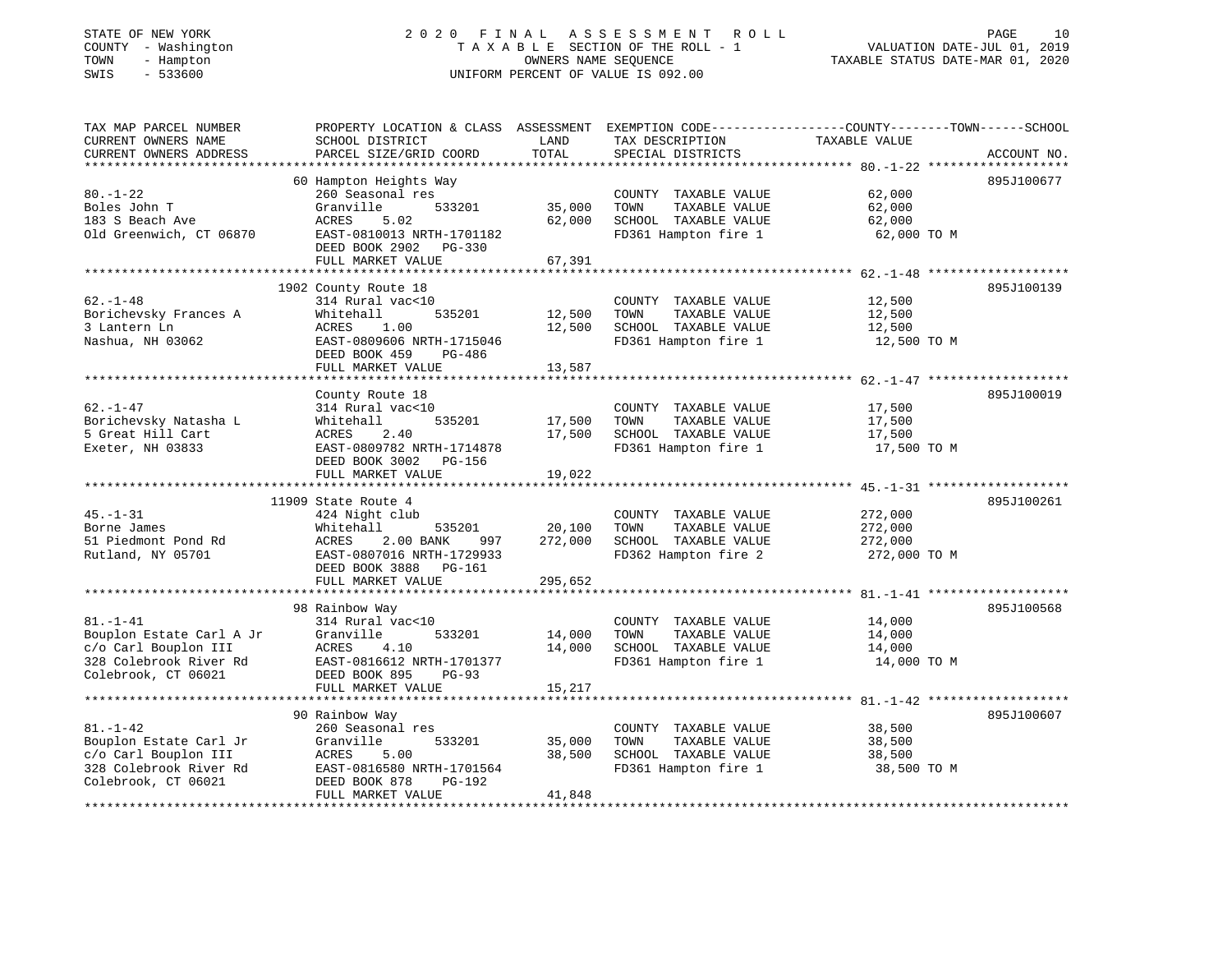## STATE OF NEW YORK 2 0 2 0 F I N A L A S S E S S M E N T R O L L PAGE 11 COUNTY - Washington T A X A B L E SECTION OF THE ROLL - 1 VALUATION DATE-JUL 01, 2019 TOWN - Hampton OWNERS NAME SEQUENCE TAXABLE STATUS DATE-MAR 01, 2020 SWIS - 533600 UNIFORM PERCENT OF VALUE IS 092.00

| TAX MAP PARCEL NUMBER<br>CURRENT OWNERS NAME<br>CURRENT OWNERS ADDRESS                               | PROPERTY LOCATION & CLASS ASSESSMENT<br>SCHOOL DISTRICT<br>PARCEL SIZE/GRID COORD                                                                                         | LAND<br>TOTAL                | TAX DESCRIPTION<br>SPECIAL DISTRICTS                                                                               | EXEMPTION CODE-----------------COUNTY-------TOWN------SCHOOL<br>TAXABLE VALUE | ACCOUNT NO.          |
|------------------------------------------------------------------------------------------------------|---------------------------------------------------------------------------------------------------------------------------------------------------------------------------|------------------------------|--------------------------------------------------------------------------------------------------------------------|-------------------------------------------------------------------------------|----------------------|
| *********************                                                                                | *************************                                                                                                                                                 |                              |                                                                                                                    |                                                                               |                      |
| $72. - 2 - 28$<br>Bourn Brenda L<br>2603 State Route 22A<br>Hampton, NY 12837                        | 2603 State Route 22A<br>270 Mfg housing<br>Granville<br>533201<br>FRNT<br>86.00 DPTH 209.00<br>EAST-0823060 NRTH-1711837<br>DEED BOOK 20191 PG-26928<br>FULL MARKET VALUE | 14,500<br>34,500<br>37,500   | BAS STAR<br>41854<br>COUNTY TAXABLE VALUE<br>TAXABLE VALUE<br>TOWN<br>SCHOOL TAXABLE VALUE<br>FD361 Hampton fire 1 | $\mathbf{0}$<br>$\mathbf 0$<br>34,500<br>34,500<br>6,070<br>34,500 TO M       | 895J100283<br>28,430 |
|                                                                                                      |                                                                                                                                                                           |                              |                                                                                                                    |                                                                               |                      |
| $38. - 1 - 2.2$<br>Bowers Jarrod M<br>228 Carvers Falls Rd<br>Whitehall, NY 12887                    | 228 Carvers Falls Rd<br>210 1 Family Res<br>Whitehall<br>535201<br>3.15 BANK<br>ACRES<br>997<br>EAST-0805425 NRTH-1744719<br>DEED BOOK 3964<br>PG-251                     | 29,000<br>130,600            | COUNTY TAXABLE VALUE<br>TOWN<br>TAXABLE VALUE<br>SCHOOL TAXABLE VALUE<br>FD362 Hampton fire 2                      | 130,600<br>130,600<br>130,600<br>130,600 TO M                                 | 895J101763           |
|                                                                                                      | FULL MARKET VALUE                                                                                                                                                         | 141,957                      |                                                                                                                    |                                                                               |                      |
|                                                                                                      | 3038 State Route 22A                                                                                                                                                      |                              |                                                                                                                    |                                                                               | 895J100178           |
| $63 - 1 - 3$<br>Bradley Michael P<br>Bradley Virginia<br>1014 Clark Hollow Rd<br>Poultney, VT 05764  | 210 1 Family Res<br>Granville<br>533201<br>FRNT 147.50 DPTH 125.00<br>EAST-0821408 NRTH-1721889<br>DEED BOOK 2206 PG-191<br>FULL MARKET VALUE                             | 11,700<br>68,600<br>74,565   | COUNTY TAXABLE VALUE<br>TOWN<br>TAXABLE VALUE<br>SCHOOL TAXABLE VALUE<br>FD361 Hampton fire 1                      | 68,600<br>68,600<br>68,600<br>68,600 TO M                                     |                      |
|                                                                                                      | ***********************                                                                                                                                                   | ************                 |                                                                                                                    |                                                                               |                      |
| $80. - 1 - 17$<br>Bratianu David Jr<br>Bratianu Zoe<br>27 Hampton Heights Way<br>Whitehall, NY 12887 | 27 Hampton Heights Way<br>210 1 Family Res<br>533201<br>Granville<br>LOT 10<br>ACRES<br>5.01<br>EAST-0811529 NRTH-1701515<br>DEED BOOK 3389 PG-253<br>FULL MARKET VALUE   | 35,000<br>117,600<br>127,826 | COUNTY TAXABLE VALUE<br>TOWN<br>TAXABLE VALUE<br>SCHOOL TAXABLE VALUE<br>FD361 Hampton fire 1                      | 117,600<br>117,600<br>117,600<br>117,600 TO M                                 | 895J100621           |
|                                                                                                      |                                                                                                                                                                           |                              |                                                                                                                    |                                                                               |                      |
| $81. - 2 - 5$<br>Brayton Mark Jr<br>35 County Route 20<br>Hampton, NY 12837                          | 35 County Route 20<br>210 1 Family Res<br>Granville<br>533201<br>ACRES<br>1.10<br>EAST-0823504 NRTH-1704361<br>DEED BOOK 953<br>$PG-10$                                   | 22,300<br>96,600             | BAS STAR<br>41854<br>COUNTY TAXABLE VALUE<br>TOWN<br>TAXABLE VALUE<br>SCHOOL TAXABLE VALUE<br>FD361 Hampton fire 1 | $\mathbf{0}$<br>$\Omega$<br>96,600<br>96,600<br>68,170<br>96,600 TO M         | 895J100128<br>28,430 |
|                                                                                                      | FULL MARKET VALUE                                                                                                                                                         | 105,000                      |                                                                                                                    |                                                                               |                      |
|                                                                                                      | 486 Hickey Rd                                                                                                                                                             |                              |                                                                                                                    |                                                                               | 895J100694           |
| $54. - 1 - 13.1$<br>Briere Christopher B<br>Briere Anne M<br>PO Box 263<br>Fair Haven, VT 05743      | 210 1 Family Res<br>Granville<br>533201<br>3.50 BANK<br>ACRES<br>999<br>EAST-0819364 NRTH-1721322<br>DEED BOOK 3666<br>PG-326<br>FULL MARKET VALUE                        | 30,100<br>96,100<br>104,457  | COUNTY TAXABLE VALUE<br>TOWN<br>TAXABLE VALUE<br>SCHOOL TAXABLE VALUE<br>FD361 Hampton fire 1                      | 96,100<br>96,100<br>96,100<br>96,100 TO M                                     |                      |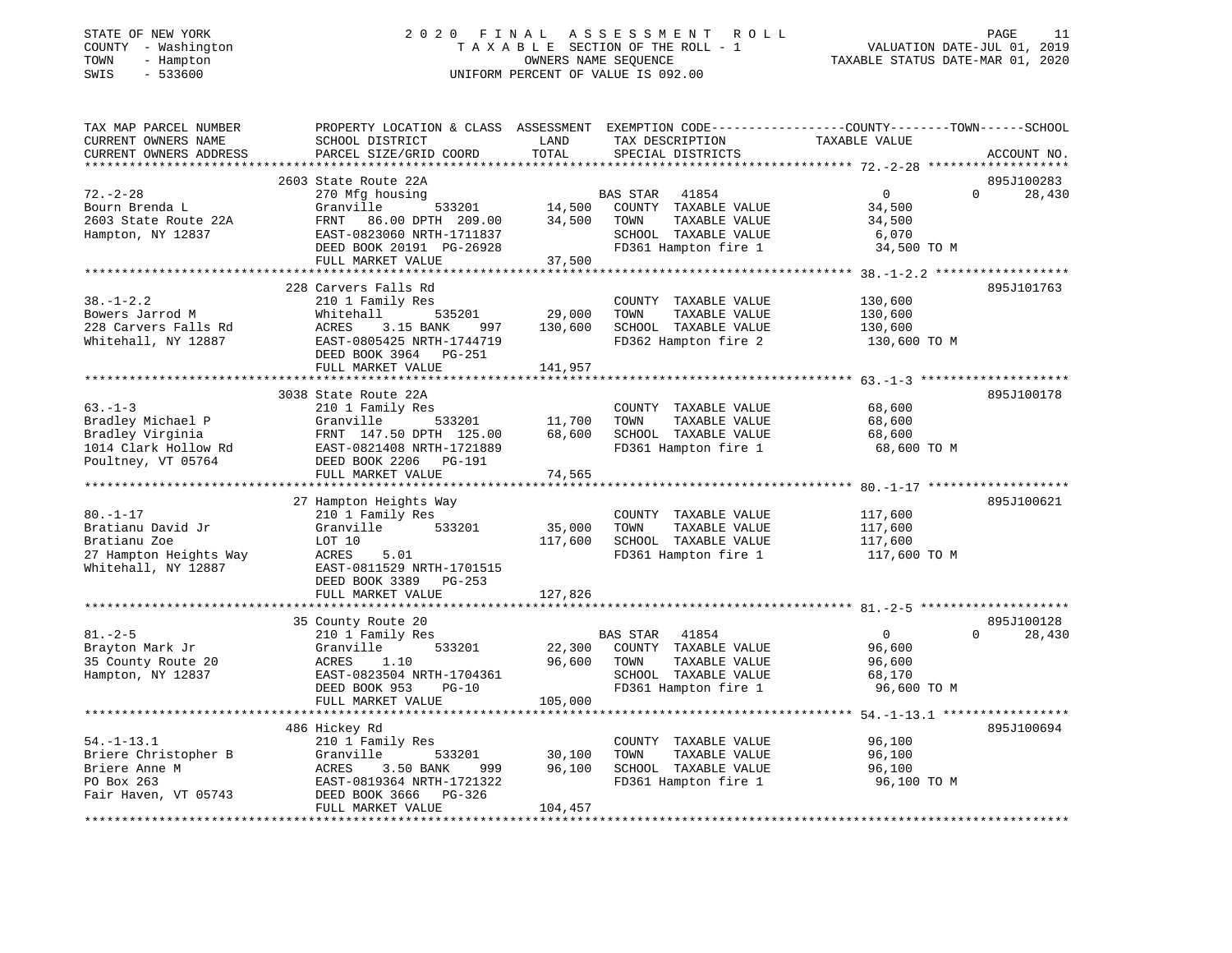#### STATE OF NEW YORK 2 0 2 0 F I N A L A S S E S S M E N T R O L L PAGE 12COUNTY - Washington T A X A B L E SECTION OF THE ROLL - 1 TOWN - Hampton OWNERS NAME SEQUENCE TAXABLE STATUS DATE-MAR 01, 2020 SWIS - 533600 UNIFORM PERCENT OF VALUE IS 092.00

VALUATION DATE-JUL 01, 2019

| TAX MAP PARCEL NUMBER                                                                                                                                                                                                                        | PROPERTY LOCATION & CLASS ASSESSMENT EXEMPTION CODE---------------COUNTY-------TOWN-----SCHOOL                                                                        |         |                                    |                                            |                             |
|----------------------------------------------------------------------------------------------------------------------------------------------------------------------------------------------------------------------------------------------|-----------------------------------------------------------------------------------------------------------------------------------------------------------------------|---------|------------------------------------|--------------------------------------------|-----------------------------|
| CURRENT OWNERS NAME                                                                                                                                                                                                                          | SCHOOL DISTRICT                                                                                                                                                       |         | LAND TAX DESCRIPTION TAXABLE VALUE |                                            |                             |
| CURRENT OWNERS ADDRESS                                                                                                                                                                                                                       |                                                                                                                                                                       |         |                                    |                                            |                             |
|                                                                                                                                                                                                                                              |                                                                                                                                                                       |         |                                    |                                            |                             |
|                                                                                                                                                                                                                                              | 1938 County Route 18                                                                                                                                                  |         | COUNTY TAXABLE VALUE 32,100        |                                            | 895J100534                  |
|                                                                                                                                                                                                                                              |                                                                                                                                                                       |         |                                    |                                            |                             |
|                                                                                                                                                                                                                                              |                                                                                                                                                                       |         |                                    |                                            |                             |
|                                                                                                                                                                                                                                              |                                                                                                                                                                       |         | SCHOOL TAXABLE VALUE 32,100        |                                            |                             |
| Whitehall, NY 12887 EAST-0810341 NRTH-1714262                                                                                                                                                                                                |                                                                                                                                                                       |         | FD361 Hampton fire 1 32,100 TO M   |                                            |                             |
|                                                                                                                                                                                                                                              | DEED BOOK 2309 PG-32                                                                                                                                                  |         |                                    |                                            |                             |
|                                                                                                                                                                                                                                              | FULL MARKET VALUE                                                                                                                                                     | 34,891  |                                    |                                            |                             |
|                                                                                                                                                                                                                                              |                                                                                                                                                                       |         |                                    |                                            |                             |
|                                                                                                                                                                                                                                              | 1432 Carvers Falls Ln                                                                                                                                                 |         |                                    |                                            | 895J100542                  |
|                                                                                                                                                                                                                                              |                                                                                                                                                                       |         |                                    | $\begin{array}{c} 0 \\ 77,400 \end{array}$ | $\Omega$<br>28,430          |
|                                                                                                                                                                                                                                              |                                                                                                                                                                       |         |                                    |                                            |                             |
|                                                                                                                                                                                                                                              |                                                                                                                                                                       |         |                                    |                                            |                             |
|                                                                                                                                                                                                                                              |                                                                                                                                                                       |         |                                    |                                            |                             |
| 31.-1-3.2<br>Brown Elos Mhitehall S35201<br>Ellis Susan Ann ACRES 2.19<br>1432 Carvers Falls Ln EAST-0808711 NRTH-1747113<br>Whitehall, NY 12887<br>25,900 COUNTY TAXABLE VALUE 77,400<br>25,900 COUNTY TAXABLE VALUE 77,400<br>25,900 COUNT |                                                                                                                                                                       |         |                                    |                                            |                             |
|                                                                                                                                                                                                                                              | FULL MARKET VALUE                                                                                                                                                     | 84,130  |                                    |                                            |                             |
|                                                                                                                                                                                                                                              |                                                                                                                                                                       |         |                                    |                                            |                             |
|                                                                                                                                                                                                                                              | 1463 Carvers Falls Ln                                                                                                                                                 |         |                                    |                                            | 895J101713                  |
|                                                                                                                                                                                                                                              | 210 1 Family Res                                                                                                                                                      |         | BAS STAR 41854                     | $\overline{0}$                             | $0 \qquad \qquad$<br>28,430 |
|                                                                                                                                                                                                                                              |                                                                                                                                                                       |         |                                    | 136,800<br>136,800                         |                             |
|                                                                                                                                                                                                                                              |                                                                                                                                                                       |         |                                    |                                            |                             |
| Whitehall, NY 12887                                                                                                                                                                                                                          |                                                                                                                                                                       |         | SCHOOL TAXABLE VALUE 108,370       |                                            |                             |
|                                                                                                                                                                                                                                              | Whitehall 535201 40,000 COUNTY TAXABLE VALUE<br>Lot 5 136,800 TOWN TAXABLE VALUE<br>RCRES 9.56 SCHOOL TAXABLE VALUE<br>EAST-0807790 NRTH-1747637 FD362 Hampton fire 2 |         |                                    | 136,800 TO M                               |                             |
|                                                                                                                                                                                                                                              | DEED BOOK 2483 PG-67                                                                                                                                                  |         |                                    |                                            |                             |
|                                                                                                                                                                                                                                              |                                                                                                                                                                       |         |                                    |                                            |                             |
|                                                                                                                                                                                                                                              |                                                                                                                                                                       |         |                                    |                                            |                             |
|                                                                                                                                                                                                                                              | 23 Sugar Hill Way                                                                                                                                                     |         |                                    |                                            |                             |
| $38. - 1 - 7.3$                                                                                                                                                                                                                              |                                                                                                                                                                       |         | $COUNTY TXABLE VALUE 18,000$       |                                            |                             |
|                                                                                                                                                                                                                                              | $314$ Rural vac<10<br>Whitehall 535201 18,000                                                                                                                         |         | TOWN TAXABLE VALUE                 | 18,000                                     |                             |
|                                                                                                                                                                                                                                              |                                                                                                                                                                       |         | SCHOOL TAXABLE VALUE 18,000        |                                            |                             |
|                                                                                                                                                                                                                                              |                                                                                                                                                                       |         | FD362 Hampton fire 2               | 18,000 TO M                                |                             |
| 38.-1-7.3<br>Brown Henry Mhitehall 535201 18,000<br>Brown Gail Sub Div Lot 1-B 18,000<br>99 Sanders St ACRES 2.53<br>Whitehall, NY 12887 EAST-0810990 NRTH-1738929                                                                           |                                                                                                                                                                       |         |                                    |                                            |                             |
|                                                                                                                                                                                                                                              | DEED BOOK 944<br>PG-57                                                                                                                                                |         |                                    |                                            |                             |
|                                                                                                                                                                                                                                              | FULL MARKET VALUE                                                                                                                                                     | 19,565  |                                    |                                            |                             |
|                                                                                                                                                                                                                                              |                                                                                                                                                                       |         |                                    |                                            |                             |
|                                                                                                                                                                                                                                              | 3094 State Route 22A<br>State Route 22A<br>210 1 Family Res                                                                                                           |         |                                    |                                            |                             |
| $54. - 1 - 10.1$                                                                                                                                                                                                                             |                                                                                                                                                                       |         | BAS STAR 41854                     | $\overline{0}$                             | $0 \t 28,430$               |
| Brown Lorraine F                                                                                                                                                                                                                             | Granville 533201 23,800 COUNTY TAXABLE VALUE 101,800                                                                                                                  |         |                                    |                                            |                             |
|                                                                                                                                                                                                                                              |                                                                                                                                                                       |         |                                    | 101,800                                    |                             |
|                                                                                                                                                                                                                                              |                                                                                                                                                                       |         |                                    | 73,370                                     |                             |
| Briere Jeffrey F -LE-<br>3094 State Route 22A EAST-0821136 NRTH-1723229 SCHOOL TAXABLE VALUE<br>Hampton, NY 12837 DEED BOOK 3631 PG-195 FD361 Hampton fire 1                                                                                 |                                                                                                                                                                       |         | FD361 Hampton fire 1 101,800 TO M  |                                            |                             |
|                                                                                                                                                                                                                                              | FULL MARKET VALUE                                                                                                                                                     | 110,652 |                                    |                                            |                             |
|                                                                                                                                                                                                                                              |                                                                                                                                                                       |         |                                    |                                            |                             |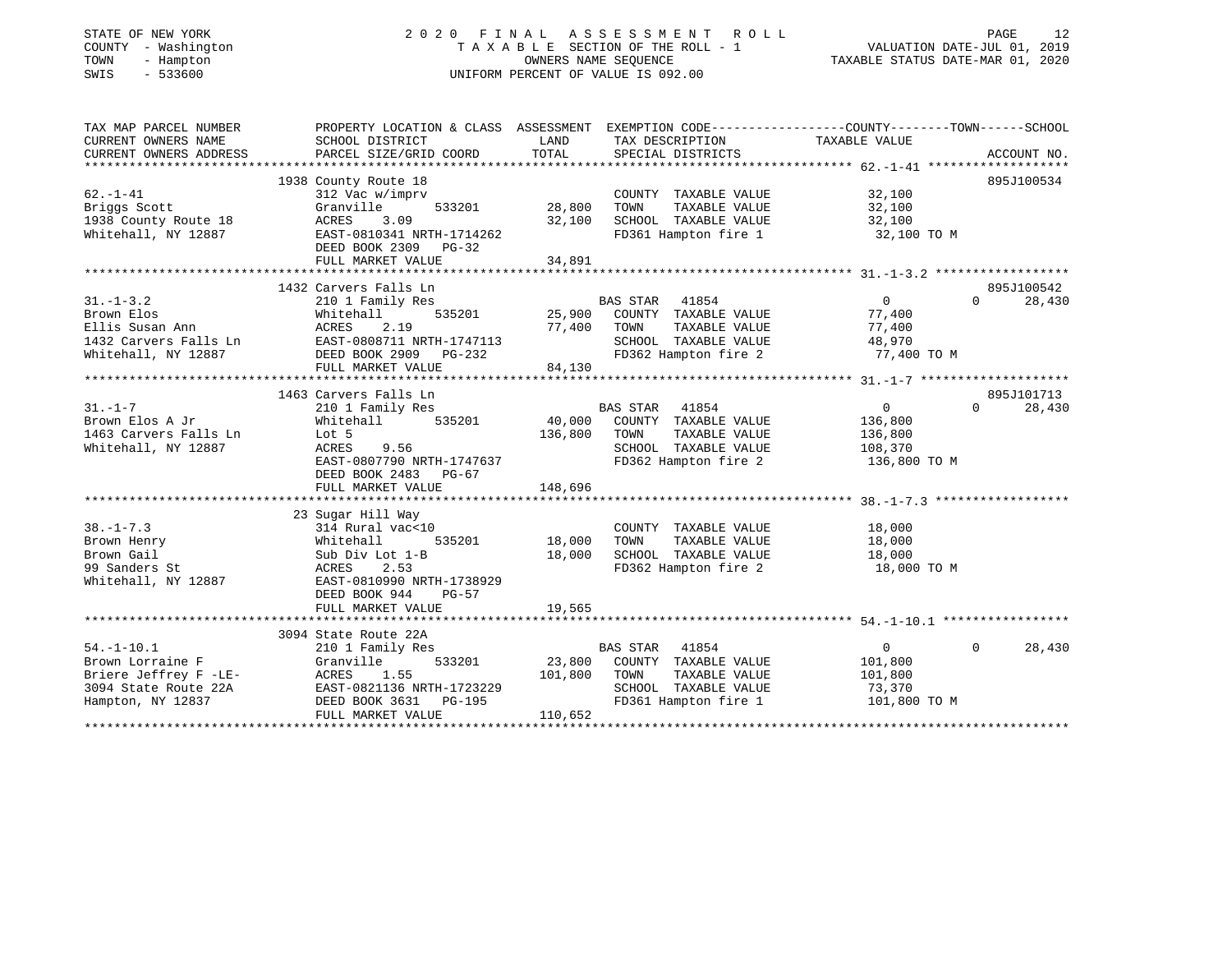| STATE OF NEW YORK<br>COUNTY - Washington<br>TOWN<br>- Hampton<br>SWIS<br>$-533600$                  | 2020 FINAL ASSESSMENT ROLL<br>TAXABLE SECTION OF THE ROLL - 1<br>UNIFORM PERCENT OF VALUE IS 092.00                                                                                                              | PAGE<br>13<br>VALUATION DATE-JUL 01, 2019<br>TAXABLE STATUS DATE-MAR 01, 2020 |                                                                                                                                               |                                                                                                                         |                                                                                                        |
|-----------------------------------------------------------------------------------------------------|------------------------------------------------------------------------------------------------------------------------------------------------------------------------------------------------------------------|-------------------------------------------------------------------------------|-----------------------------------------------------------------------------------------------------------------------------------------------|-------------------------------------------------------------------------------------------------------------------------|--------------------------------------------------------------------------------------------------------|
| TAX MAP PARCEL NUMBER<br>CURRENT OWNERS NAME<br>CURRENT OWNERS ADDRESS                              | PROPERTY LOCATION & CLASS ASSESSMENT EXEMPTION CODE----------------COUNTY-------TOWN-----SCHOOL<br>SCHOOL DISTRICT<br>PARCEL SIZE/GRID COORD                                                                     | LAND<br>TOTAL                                                                 | TAX DESCRIPTION<br>SPECIAL DISTRICTS                                                                                                          | TAXABLE VALUE                                                                                                           | ACCOUNT NO.                                                                                            |
| $38. - 1 - 10.5$<br>Bruno Ralph<br>Bruno Barbara<br>131 Golf Course Rd<br>Whitehall, NY 12887       | 131 Golf Course Rd<br>270 Mfg housing<br>Whitehall<br>535201<br>Filed Survey 12843/ B-1<br>FRNT 154.00 DPTH<br>1.54 BANK 997<br>ACRES<br>EAST-0809952 NRTH-1736925<br>DEED BOOK 3833 PG-223<br>FULL MARKET VALUE | 23,800<br>76,800<br>83,478                                                    | COUNTY TAXABLE VALUE<br>TOWN<br>TAXABLE VALUE<br>SCHOOL TAXABLE VALUE<br>CA001 Cons agri dst 1<br>EZ005 Empire Zone 5<br>FD362 Hampton fire 2 | 76,800<br>76,800<br>76,800<br>76,800 TO<br>76,800 TO<br>76,800 TO M                                                     |                                                                                                        |
|                                                                                                     |                                                                                                                                                                                                                  |                                                                               |                                                                                                                                               |                                                                                                                         |                                                                                                        |
| $71.4 - 2 - 4$<br>Budwick Julianne<br>206 Sugar Hill Way<br>Crown Point, NY 12928                   | 1070 West Way<br>260 Seasonal res - WTRFNT<br>Granville<br>533201<br>Lot 14<br>$71. - 2 - 4$<br>FRNT 103.00 DPTH 277.00<br>EAST-0815175 NRTH-1707790<br>DEED BOOK 2181 PG-345                                    | 28,000<br>163,400                                                             | COUNTY TAXABLE VALUE<br>TOWN<br>TAXABLE VALUE<br>SCHOOL TAXABLE VALUE<br>FD361 Hampton fire 1                                                 | 163,400<br>163,400<br>163,400<br>163,400 TO M                                                                           | 895J100040                                                                                             |
|                                                                                                     | FULL MARKET VALUE                                                                                                                                                                                                | 177,609                                                                       |                                                                                                                                               |                                                                                                                         |                                                                                                        |
| $80. - 1 - 48$<br>Buish Columbus Sr<br>1811 Park Blvd<br>Troy, NY 12180                             | ************************<br>1702 County Route 21<br>210 1 Family Res - WTRFNT<br>Whitehall<br>535201<br>Sect 2 Lot 10A<br>FRNT 156.00 DPTH 309.00                                                                | 25,000<br>179,600                                                             | COUNTY TAXABLE VALUE<br>TOWN<br>TAXABLE VALUE<br>SCHOOL TAXABLE VALUE<br>FD361 Hampton fire 1                                                 | 179,600<br>179,600<br>179,600<br>179,600 TO M                                                                           | 875J101783                                                                                             |
|                                                                                                     | BANK<br>999<br>EAST-0810991 NRTH-1704799<br>DEED BOOK 3548 PG-163<br>FULL MARKET VALUE                                                                                                                           | 195,217                                                                       |                                                                                                                                               |                                                                                                                         |                                                                                                        |
|                                                                                                     |                                                                                                                                                                                                                  |                                                                               |                                                                                                                                               |                                                                                                                         |                                                                                                        |
| $63. - 1 - 10.4$<br>Buley Michele<br>2831 State Route 22A<br>Hampton, NY 12837                      | 2831 State Route 22A<br>210 1 Family Res<br>533201<br>Granville<br>FRNT 200.00 DPTH 100.00<br>EAST-0822814 NRTH-1716947<br>DEED BOOK 1667 PG-109<br>FULL MARKET VALUE                                            | 15,600<br>69,000<br>75,000                                                    | BAS STAR 41854<br>COUNTY TAXABLE VALUE<br>TAXABLE VALUE<br>TOWN<br>SCHOOL TAXABLE VALUE<br>FD361 Hampton fire 1                               | $\mathbf{0}$<br>69,000<br>69,000<br>40,570<br>69,000 TO M                                                               | 895J101816<br>$0 \qquad \qquad$<br>28,430                                                              |
|                                                                                                     |                                                                                                                                                                                                                  |                                                                               |                                                                                                                                               |                                                                                                                         |                                                                                                        |
| $31. - 1 - 3.6$<br>Burney Paul J<br>Burney Gladys M<br>1396 Carvers Falls Ln<br>Whitehall, NY 12887 | 1396 Carvers Falls Ln<br>270 Mfg housing<br>Whitehall<br>535201<br>2.00<br>ACRES<br>EAST-0808592 NRTH-1746218<br>DEED BOOK 3200 PG-287                                                                           |                                                                               | VET COM C 41132<br>25,300 VET COM T 41133<br>60,300 VET DIS C 41142<br>VET DIS T 41143<br>ENH STAR 41834                                      | 15,075<br>0<br>15,075<br>$\sim$ 0<br>30,150<br>$\overline{0}$<br>$\overline{0}$<br>30,150<br>$\overline{0}$<br>$\Omega$ | 895J100686<br>$\overline{0}$<br>$\overline{\phantom{0}}$<br>$\overline{0}$<br>$\overline{0}$<br>60,300 |
|                                                                                                     | FULL MARKET VALUE                                                                                                                                                                                                | 65,543                                                                        | COUNTY TAXABLE VALUE<br>TAXABLE VALUE<br>TOWN<br>SCHOOL TAXABLE VALUE<br>FD362 Hampton fire 2                                                 | 15,075<br>15,075<br>0<br>60,300 TO M                                                                                    |                                                                                                        |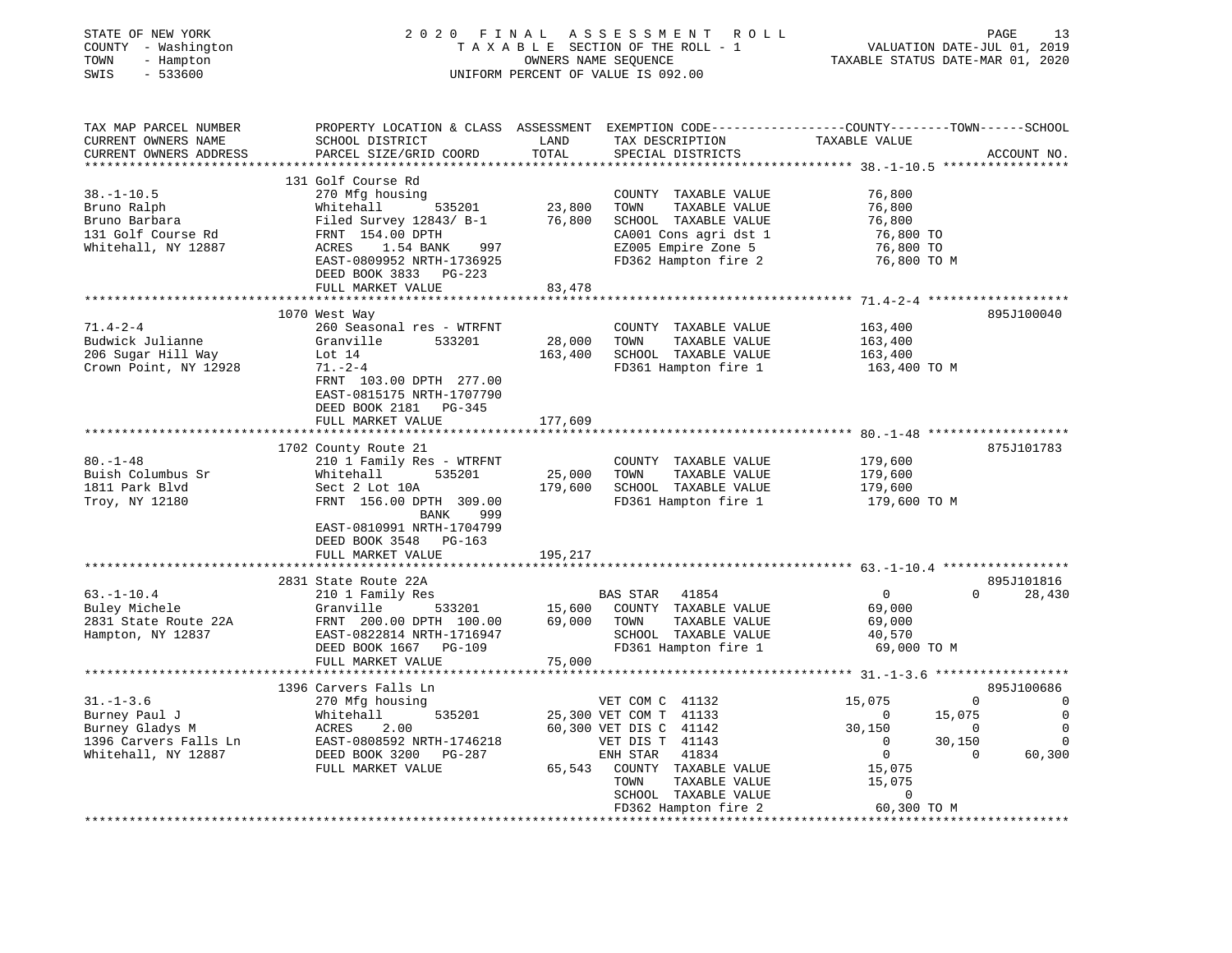## STATE OF NEW YORK 2 0 2 0 F I N A L A S S E S S M E N T R O L L PAGE 14 COUNTY - Washington T A X A B L E SECTION OF THE ROLL - 1 VALUATION DATE-JUL 01, 2019 TOWN - Hampton OWNERS NAME SEQUENCE TAXABLE STATUS DATE-MAR 01, 2020 SWIS - 533600 UNIFORM PERCENT OF VALUE IS 092.00UNIFORM PERCENT OF VALUE IS 092.00

| TAX MAP PARCEL NUMBER                      |                               |                                 | PROPERTY LOCATION & CLASS ASSESSMENT EXEMPTION CODE---------------COUNTY-------TOWN-----SCHOOL |
|--------------------------------------------|-------------------------------|---------------------------------|------------------------------------------------------------------------------------------------|
| CURRENT OWNERS NAME                        | SCHOOL DISTRICT               | LAND<br>TAX DESCRIPTION         | TAXABLE VALUE                                                                                  |
| CURRENT OWNERS ADDRESS                     | PARCEL SIZE/GRID COORD        | TOTAL<br>SPECIAL DISTRICTS      | ACCOUNT NO.                                                                                    |
|                                            |                               |                                 |                                                                                                |
|                                            | 2583 State Route 22A          |                                 | 895J100415                                                                                     |
| $72. - 2 - 23$                             | 280 Res Multiple              | ENH STAR<br>41834               | $\overline{0}$<br>$\Omega$<br>66,140                                                           |
| Burroughs Dwight                           | 533201<br>Granville           | 33,100<br>COUNTY TAXABLE VALUE  | 94,900                                                                                         |
| Burroughs Wanda                            | ACRES<br>4.40                 | 94,900<br>TOWN<br>TAXABLE VALUE | 94,900                                                                                         |
| PO Box 4                                   | EAST-0822455 NRTH-1710869     | SCHOOL TAXABLE VALUE            | 28,760                                                                                         |
| Hampton, NY 12837-0004                     | DEED BOOK 448<br>PG-876       | FD361 Hampton fire 1            | 94,900 TO M                                                                                    |
|                                            | FULL MARKET VALUE             | 103,152                         |                                                                                                |
|                                            |                               |                                 |                                                                                                |
|                                            | 21 Quiet Way                  |                                 | 895J100637                                                                                     |
| $62. - 1 - 35$                             | 260 Seasonal res              | COUNTY TAXABLE VALUE            | 36,700                                                                                         |
| Bvak Corporation                           | Granville<br>533201           | 29,200<br>TOWN<br>TAXABLE VALUE | 36,700                                                                                         |
| PO Box 1572                                | 543-78 784-169                | SCHOOL TAXABLE VALUE<br>36,700  | 36,700                                                                                         |
| Castleton, VT 05735                        | ACRES<br>26.32                | FD361 Hampton fire 1            | 36,700 TO M                                                                                    |
|                                            | EAST-0811300 NRTH-1716258     |                                 |                                                                                                |
|                                            | DEED BOOK 543<br><b>PG-75</b> |                                 |                                                                                                |
|                                            | FULL MARKET VALUE             | 39,891                          |                                                                                                |
|                                            | 29 Pratt Rd                   |                                 | 895J100212                                                                                     |
| $72. - 1 - 3$                              | 240 Rural res                 | AG DIST<br>41720                | 41,543<br>41,543<br>41,543                                                                     |
|                                            | Granville<br>533201           | 41854<br>112,300 BAS STAR       | $\overline{0}$<br>$\Omega$<br>28,430                                                           |
| 72.-1-3<br>Byler Harvey R<br>I lev Sarah L | ACRES 107.65                  | 159,500<br>COUNTY TAXABLE VALUE | 117,957                                                                                        |
| 29 Pratt Rd                                | EAST-0820791 NRTH-1711717     | TOWN<br>TAXABLE VALUE           | 117,957                                                                                        |
| Hampton, NY 12837                          | DEED BOOK 3382 PG-235         | SCHOOL TAXABLE VALUE            | 89,527                                                                                         |
|                                            | FULL MARKET VALUE             | 173,370 CA001 Cons agri dst 1   | 117,957 TO                                                                                     |
| MAY BE SUBJECT TO PAYMENT                  |                               | 41,543 EX                       |                                                                                                |
| UNDER AGDIST LAW TIL 2024                  |                               | FD361 Hampton fire 1            | 159,500 TO M                                                                                   |
|                                            |                               |                                 |                                                                                                |
|                                            | Golf Course Rd                |                                 | 895J100108                                                                                     |
| $38. - 1 - 8.1$                            | 105 Vac farmland              | AG DIST<br>41720                | 61,873<br>61,873<br>61,873                                                                     |
| Byler Jake H                               | Whitehall<br>535201           | 86,300<br>COUNTY TAXABLE VALUE  | 24,427                                                                                         |
| Byler Clara D                              | 637/204                       | 86,300<br>TAXABLE VALUE<br>TOWN | 24,427                                                                                         |
| 29 Pratt Rd                                | ACRES 62.00                   | SCHOOL TAXABLE VALUE            | 24,427                                                                                         |
| Hampton, NY 12837                          | EAST-0811016 NRTH-1736861     | CA001 Cons agri dst 1           | 24,427 TO                                                                                      |
|                                            | DEED BOOK 4013 PG-206         | 61,873 EX                       |                                                                                                |
| MAY BE SUBJECT TO PAYMENT                  | FULL MARKET VALUE             | 93,804 FD362 Hampton fire 2     | 86,300 TO M                                                                                    |
| UNDER AGDIST LAW TIL 2024                  |                               |                                 |                                                                                                |
|                                            |                               |                                 |                                                                                                |
|                                            | 15 Forest Hill Way            |                                 | 895J100112                                                                                     |
| $71. - 1 - 29$                             | 240 Rural res                 | ENH STAR 41834                  | 66,140<br>$\overline{0}$<br>$\Omega$                                                           |
| Cahill Earl R Sr LE                        | Granville<br>533201           | 47460<br>62,000 FOR 480A        | 30,900<br>30,900<br>30,900                                                                     |
| Cahill Scott M                             | 680/39 ROW Agmt               | 163,400 COUNTY TAXABLE VALUE    | 132,500                                                                                        |
| PO Box 123                                 | 99.37<br>ACRES                | TOWN<br>TAXABLE VALUE           | 132,500                                                                                        |
| Hamptson, NY 12837                         | EAST-0811006 NRTH-1707942     | SCHOOL TAXABLE VALUE            | 66,360                                                                                         |
|                                            | DEED BOOK 20191 PG-28098      | FD361 Hampton fire 1            | 163,400 TO M                                                                                   |
| MAY BE SUBJECT TO PAYMENT                  | FULL MARKET VALUE             | 177,609                         |                                                                                                |
| UNDER RPTL480A UNTIL 2029                  |                               |                                 |                                                                                                |
|                                            |                               |                                 |                                                                                                |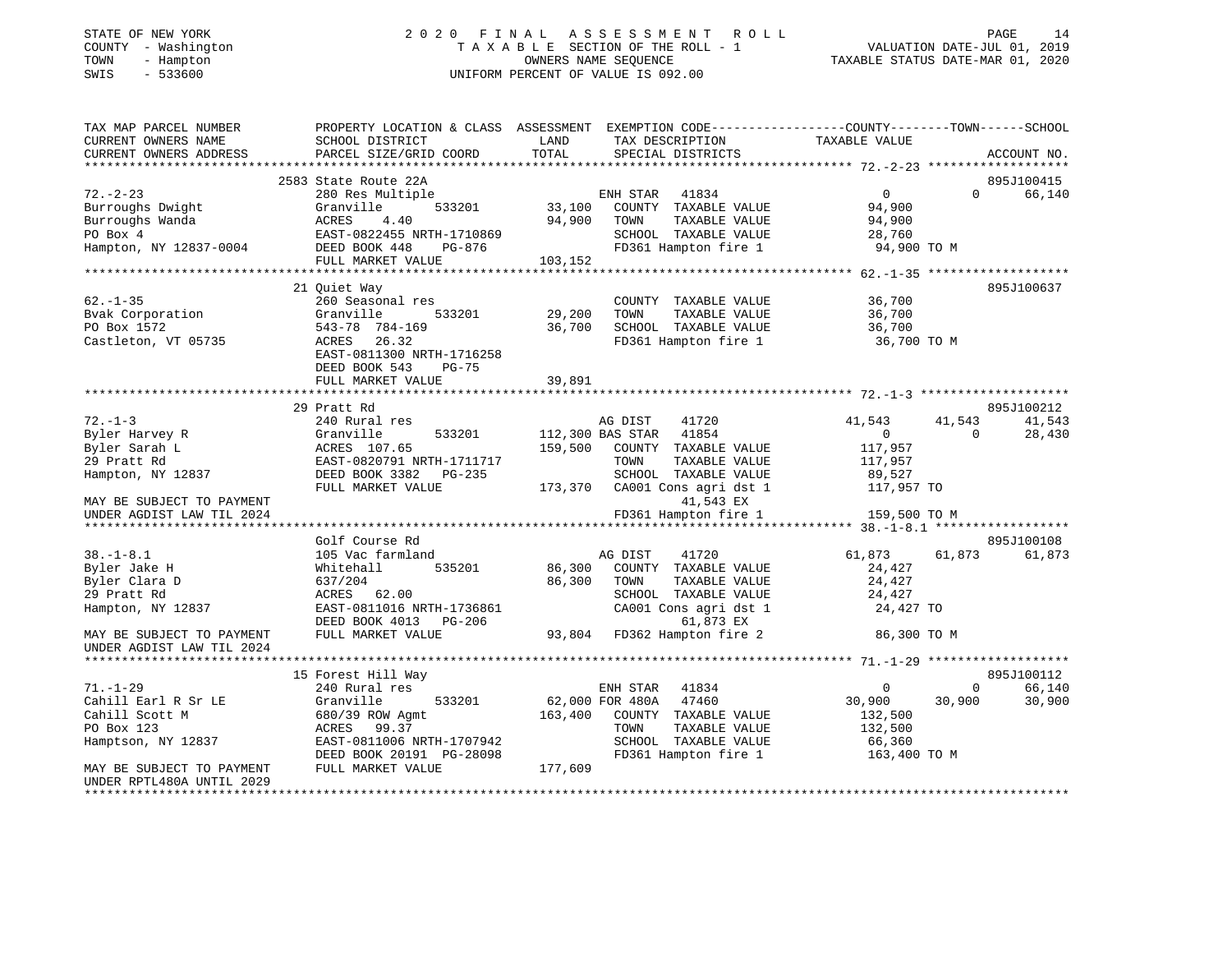| STATE OF NEW YORK<br>COUNTY - Washington<br>TOWN<br>- Hampton<br>$-533600$<br>SWIS |                                                                                                                         | 2020 FINAL ASSESSMENT ROLL<br>TAXABLE SECTION OF THE ROLL - 1<br>OWNERS NAME SEQUENCE<br>UNIFORM PERCENT OF VALUE IS 092.00 |                                                                                                                   |  |  |
|------------------------------------------------------------------------------------|-------------------------------------------------------------------------------------------------------------------------|-----------------------------------------------------------------------------------------------------------------------------|-------------------------------------------------------------------------------------------------------------------|--|--|
| TAX MAP PARCEL NUMBER<br>CURRENT OWNERS NAME                                       | SCHOOL DISTRICT                                                                                                         | TAX DESCRIPTION<br>LAND                                                                                                     | PROPERTY LOCATION & CLASS ASSESSMENT EXEMPTION CODE----------------COUNTY-------TOWN------SCHOOL<br>TAXABLE VALUE |  |  |
| CURRENT OWNERS ADDRESS                                                             | PARCEL SIZE/GRID COORD                                                                                                  | TOTAL<br>SPECIAL DISTRICTS                                                                                                  | ACCOUNT NO.                                                                                                       |  |  |
|                                                                                    | 561&565 Hickey Rd                                                                                                       |                                                                                                                             |                                                                                                                   |  |  |
| 54.-1-13.7                                                                         | 270 Mfg housing                                                                                                         | BAS STAR 41854                                                                                                              | $\overline{0}$<br>$\Omega$<br>28,430                                                                              |  |  |
| Cain Samantha                                                                      | Granville<br>533201                                                                                                     | 29,000<br>COUNTY TAXABLE VALUE                                                                                              | 103,100                                                                                                           |  |  |
| Cain Alan                                                                          | Lot 2                                                                                                                   | 103,100<br>TOWN<br>TAXABLE VALUE                                                                                            | 103,100                                                                                                           |  |  |
| 561 Hickey Rd                                                                      | ACRES 3.16 BANK 194                                                                                                     | SCHOOL TAXABLE VALUE                                                                                                        | 74,670                                                                                                            |  |  |
| Hampton, NY 12837                                                                  | EAST-0820125 NRTH-1722956                                                                                               | CA001 Cons agri dst 1                                                                                                       | 103,100 TO                                                                                                        |  |  |
|                                                                                    | DEED BOOK 3472 PG-128                                                                                                   | FD361 Hampton fire 1<br>112,065                                                                                             | 103,100 TO M                                                                                                      |  |  |
|                                                                                    | FULL MARKET VALUE                                                                                                       |                                                                                                                             |                                                                                                                   |  |  |
|                                                                                    | 1439 County Route 21                                                                                                    |                                                                                                                             | 895J100242                                                                                                        |  |  |
| $80. - 1 - 7.1$                                                                    | 312 Vac w/imprv                                                                                                         | COUNTY TAXABLE VALUE                                                                                                        | 173,800                                                                                                           |  |  |
| Calder Gordon S Jr                                                                 | Granville<br>533201                                                                                                     | 169,000<br>TAXABLE VALUE<br>TOWN                                                                                            | 173,800                                                                                                           |  |  |
| Dempsey Stephen C                                                                  | 951-65                                                                                                                  | SCHOOL TAXABLE VALUE<br>173,800                                                                                             | 173,800                                                                                                           |  |  |
|                                                                                    | 540 Green Peak Orchard                 ACRES   288.50<br>East Dorset, VT 05253                EAST-0811791 NRTH-1699551 | FD361 Hampton fire 1                                                                                                        | 173,800 TO M                                                                                                      |  |  |
|                                                                                    |                                                                                                                         |                                                                                                                             |                                                                                                                   |  |  |
|                                                                                    | DEED BOOK 831 PG-181                                                                                                    |                                                                                                                             |                                                                                                                   |  |  |
|                                                                                    | FULL MARKET VALUE                                                                                                       | 188,913                                                                                                                     |                                                                                                                   |  |  |
|                                                                                    | 27 Manor Ln                                                                                                             |                                                                                                                             | 895J100710                                                                                                        |  |  |
| $54. - 1 - 5.1$                                                                    | 210 1 Family Res                                                                                                        | BAS STAR 41854                                                                                                              | $\overline{0}$<br>28,430<br>$\Omega$                                                                              |  |  |
| Camara Daniel                                                                      | 533201                                                                                                                  | 24,300<br>COUNTY TAXABLE VALUE                                                                                              | 177,800                                                                                                           |  |  |
| 27 Manor Ln                                                                        |                                                                                                                         | 177,800<br>TOWN<br>TAXABLE VALUE                                                                                            | 177,800                                                                                                           |  |  |
| Hampton, NY 12837                                                                  | Granville 5332<br>-LE-to garage only<br>for David Camara Jr                                                             | SCHOOL TAXABLE VALUE                                                                                                        | 149,370                                                                                                           |  |  |
|                                                                                    | ACRES<br>1.70                                                                                                           | FD361 Hampton fire 1                                                                                                        | 177,800 TO M                                                                                                      |  |  |
|                                                                                    | EAST-0820587 NRTH-1725662                                                                                               |                                                                                                                             |                                                                                                                   |  |  |
|                                                                                    | DEED BOOK 2961 PG-5                                                                                                     |                                                                                                                             |                                                                                                                   |  |  |
|                                                                                    | FULL MARKET VALUE                                                                                                       | 193,261                                                                                                                     |                                                                                                                   |  |  |
|                                                                                    | 1012 West Way                                                                                                           |                                                                                                                             | 895J100070                                                                                                        |  |  |
| 71.4-2-19                                                                          | 210 1 Family Res - WTRFNT                                                                                               | COUNTY TAXABLE VALUE                                                                                                        | 159,900                                                                                                           |  |  |
| Camara Daniel                                                                      | Granville 533201                                                                                                        | 32,000<br>TOWN<br>TAXABLE VALUE                                                                                             | 159,900                                                                                                           |  |  |
| Camara Christina                                                                   |                                                                                                                         | 159,900<br>SCHOOL TAXABLE VALUE                                                                                             | 159,900                                                                                                           |  |  |
| 27 Manor Ln                                                                        | 71.-2-19<br>ACRES 1.60                                                                                                  | FD361 Hampton fire 1                                                                                                        | 159,900 ТО М                                                                                                      |  |  |
| Hampton, NY 12837                                                                  | EAST-0816251 NRTH-1706803                                                                                               |                                                                                                                             |                                                                                                                   |  |  |
|                                                                                    | DEED BOOK 3516 PG-90                                                                                                    |                                                                                                                             |                                                                                                                   |  |  |
|                                                                                    | FULL MARKET VALUE                                                                                                       | 173,804                                                                                                                     |                                                                                                                   |  |  |
|                                                                                    | 2732 State Route 22A                                                                                                    |                                                                                                                             | 895J100032                                                                                                        |  |  |
| 63.-1-5                                                                            | 312 Vac w/imprv                                                                                                         | COUNTY TAXABLE VALUE                                                                                                        | 67,200                                                                                                            |  |  |
| Camara David C                                                                     | 533201<br>Granville                                                                                                     | 24,000<br>TOWN<br>TAXABLE VALUE                                                                                             | 67,200                                                                                                            |  |  |
| PO Box 8                                                                           | ACRES                                                                                                                   | 67,200<br>SCHOOL TAXABLE VALUE                                                                                              | 67,200                                                                                                            |  |  |
| Fair Haven, VT 05743                                                               | ACRES 1.60<br>EAST-0823846 NRTH-1714835                                                                                 | FD361 Hampton fire 1                                                                                                        | 67,200 TO M                                                                                                       |  |  |
|                                                                                    | PG-859<br>DEED BOOK 486                                                                                                 |                                                                                                                             |                                                                                                                   |  |  |
|                                                                                    | FULL MARKET VALUE                                                                                                       | 73,043                                                                                                                      |                                                                                                                   |  |  |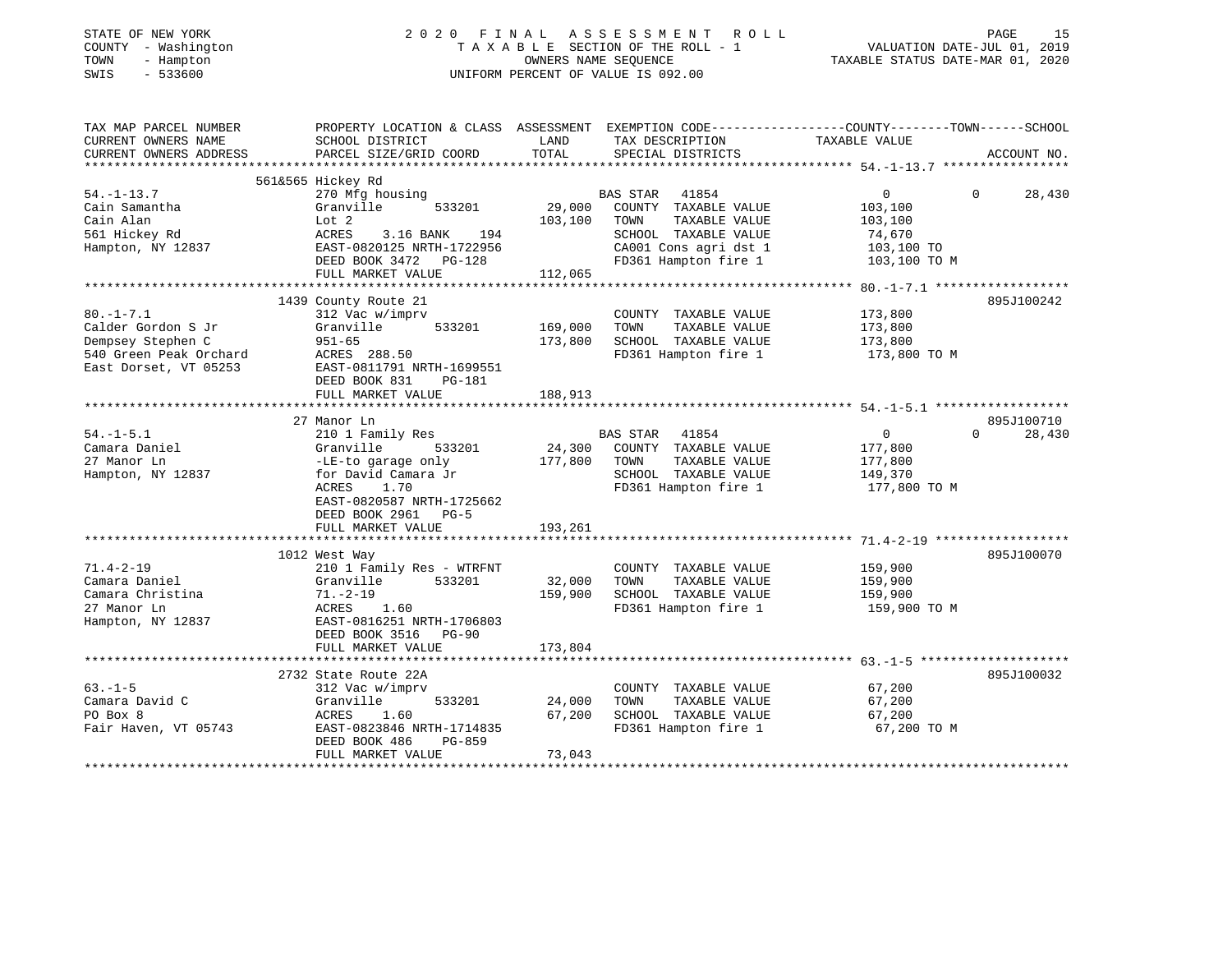## STATE OF NEW YORK 2 0 2 0 F I N A L A S S E S S M E N T R O L L PAGE 16 COUNTY - Washington T A X A B L E SECTION OF THE ROLL - 1 VALUATION DATE-JUL 01, 2019 TOWN - Hampton OWNERS NAME SEQUENCE TAXABLE STATUS DATE-MAR 01, 2020 SWIS - 533600 UNIFORM PERCENT OF VALUE IS 092.00

| TAX MAP PARCEL NUMBER                                                                                                                            | PROPERTY LOCATION & CLASS ASSESSMENT EXEMPTION CODE----------------COUNTY-------TOWN------SCHOOL                                                                                  |                              |                                                                                                                        |                                                                 |                                  |
|--------------------------------------------------------------------------------------------------------------------------------------------------|-----------------------------------------------------------------------------------------------------------------------------------------------------------------------------------|------------------------------|------------------------------------------------------------------------------------------------------------------------|-----------------------------------------------------------------|----------------------------------|
| CURRENT OWNERS NAME<br>CURRENT OWNERS ADDRESS                                                                                                    | SCHOOL DISTRICT<br>PARCEL SIZE/GRID COORD                                                                                                                                         | LAND<br>TOTAL                | TAX DESCRIPTION<br>SPECIAL DISTRICTS                                                                                   | TAXABLE VALUE                                                   | ACCOUNT NO.                      |
|                                                                                                                                                  | 521 South Rd                                                                                                                                                                      |                              |                                                                                                                        |                                                                 | 895J100033                       |
| $72. - 1 - 11$<br>Canarick Group LLC<br>c/o Paul Canarick Manager<br>32 Cottage Row                                                              | 240 Rural res<br>Granville<br>533201<br>ACRES 32.70                                                                                                                               | 62,700<br>77,800             | COUNTY TAXABLE VALUE<br>TOWN<br>TAXABLE VALUE<br>SCHOOL TAXABLE VALUE                                                  | 77,800<br>77,800<br>77,800                                      |                                  |
| 32 Cottage Row<br>Glen Cove, NY 11542                                                                                                            | EAST-0820257 NRTH-1709572<br>DEED BOOK 2729 PG-61<br>FULL MARKET VALUE                                                                                                            | 84,565                       | FD361 Hampton fire 1                                                                                                   | 77,800 TO M                                                     |                                  |
|                                                                                                                                                  |                                                                                                                                                                                   |                              |                                                                                                                        |                                                                 |                                  |
| $63. - 1 - 12.1$<br>Carpenter Suzanne M<br>2269 County Route 18<br>Whitehall, NY 12887<br>MAY BE SUBJECT TO PAYMENT<br>UNDER AGDIST LAW TIL 2023 | 2269 County Route 18<br>240 Rural res<br>Granville<br>533201<br>ACRES 16.00 BANK<br>999<br>EAST-0817630 NRTH-1713460<br>DEED BOOK 3910 PG-284<br>FULL MARKET VALUE                | 46,000<br>205,300<br>223,152 | COUNTY TAXABLE VALUE<br>TAXABLE VALUE<br>TOWN<br>SCHOOL TAXABLE VALUE<br>CA001 Cons agri dst 1<br>FD361 Hampton fire 1 | 205,300<br>205,300<br>205,300<br>205,300 TO<br>205,300 TO M     |                                  |
|                                                                                                                                                  |                                                                                                                                                                                   |                              |                                                                                                                        |                                                                 |                                  |
| $72. - 2 - 40$<br>Cartier William<br>Cartier Carol Lynn<br>PO Box 37<br>Hampton, NY 12837                                                        | 42 Perry Heights Way<br>210 1 Family Res<br>Granville<br>533201<br>1.00<br>ACRES<br>EAST-0822924 NRTH-1712585<br>DEED BOOK 2496 PG-76<br>FULL MARKET VALUE                        | 22,000<br>169,600<br>184,348 | BAS STAR 41854<br>COUNTY TAXABLE VALUE<br>TOWN<br>TAXABLE VALUE<br>SCHOOL TAXABLE VALUE<br>FD361 Hampton fire 1        | $\overline{0}$<br>169,600<br>169,600<br>141,170<br>169,600 TO M | 895J100639<br>28,430<br>$\Omega$ |
|                                                                                                                                                  |                                                                                                                                                                                   |                              |                                                                                                                        |                                                                 |                                  |
| $45. - 1 - 22.5$<br>Casey Michael P<br>148 Chittenden Rd<br>Chittenden, VT 05737                                                                 | Golf Course Rd Off<br>312 Vac w/imprv<br>535201<br>Whitehall<br>3752/33 Cell Tower Lease<br>Survey 12974<br>ACRES<br>0.23<br>EAST-0810788 NRTH-1735177<br>DEED BOOK 721<br>PG-185 | 10,100<br>33,100             | COUNTY TAXABLE VALUE<br>TOWN<br>TAXABLE VALUE<br>SCHOOL TAXABLE VALUE<br>FD362 Hampton fire 2                          | 33,100<br>33,100<br>33,100<br>33,100 TO M                       |                                  |
|                                                                                                                                                  | FULL MARKET VALUE                                                                                                                                                                 | 35,978                       |                                                                                                                        |                                                                 |                                  |
|                                                                                                                                                  | Hills Pond Rd                                                                                                                                                                     |                              |                                                                                                                        |                                                                 | 895J100228                       |
| $71.4 - 2 - 21$<br>Chadwick Brian<br>42 Kirkdale Cir<br>Rochester, NY 14612                                                                      | 311 Res vac land - WTRFNT<br>533201<br>Granville<br>$71. - 2 - 21$<br>FRNT 212.00 DPTH 226.00<br>EAST-0816414 NRTH-1707125<br>DEED BOOK 2131 PG-40<br>FULL MARKET VALUE           | 27,000<br>27,000<br>29,348   | COUNTY TAXABLE VALUE<br>TOWN<br>TAXABLE VALUE<br>SCHOOL TAXABLE VALUE<br>FD361 Hampton fire 1                          | 27,000<br>27,000<br>27,000<br>27,000 TO M                       |                                  |
|                                                                                                                                                  |                                                                                                                                                                                   |                              |                                                                                                                        |                                                                 |                                  |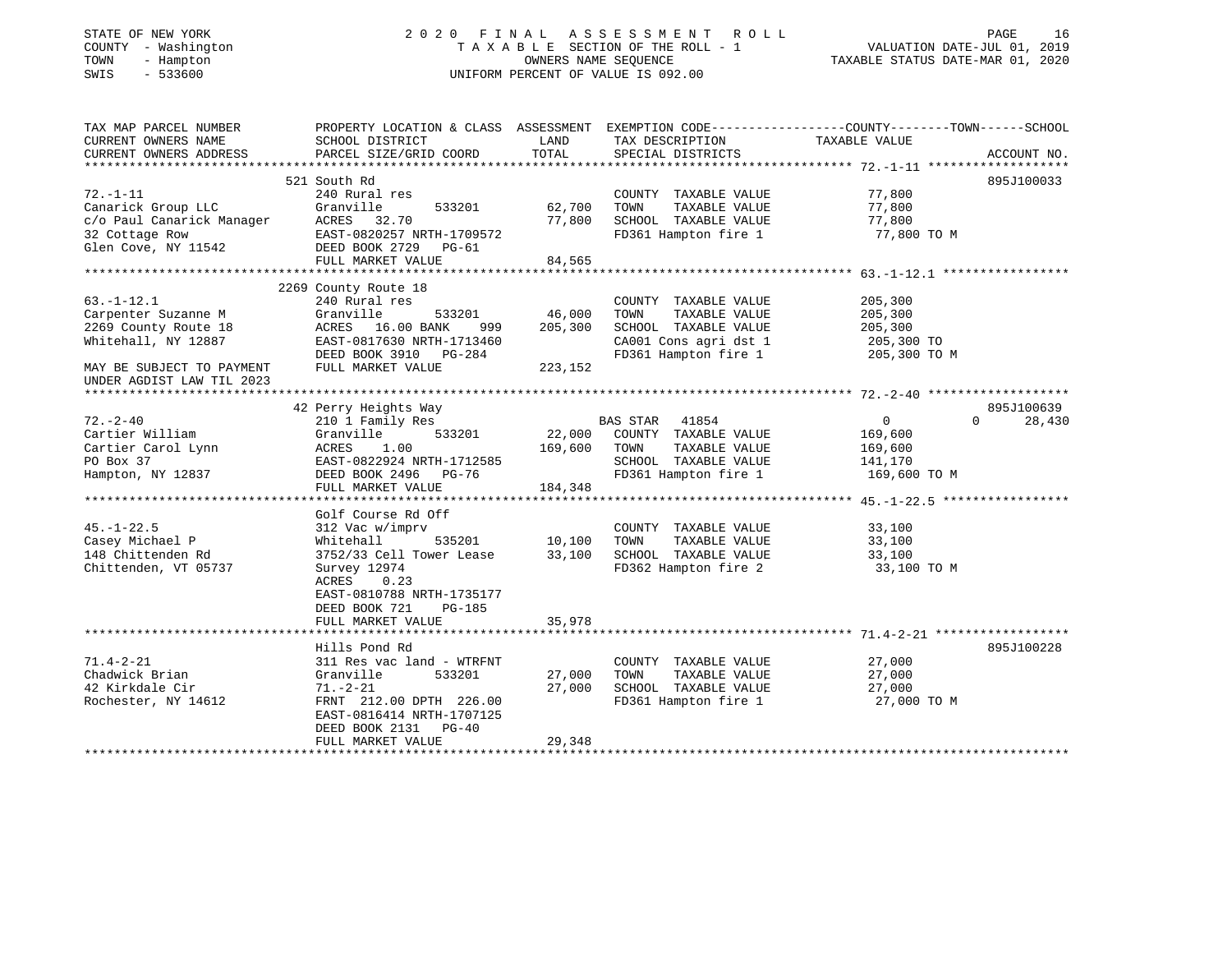| STATE OF NEW YORK<br>COUNTY - Washington<br>TOWN<br>- Hampton<br>SWIS<br>$-533600$ | 2020 FINAL<br>TAXABLE SECTION OF THE ROLL - 1<br>UNIFORM PERCENT OF VALUE IS 092.00 | 17<br>PAGE<br>VALUATION DATE-JUL 01, 2019<br>TAXABLE STATUS DATE-MAR 01, 2020 |                                               |                                                                                                                                 |
|------------------------------------------------------------------------------------|-------------------------------------------------------------------------------------|-------------------------------------------------------------------------------|-----------------------------------------------|---------------------------------------------------------------------------------------------------------------------------------|
| TAX MAP PARCEL NUMBER<br>CURRENT OWNERS NAME<br>CURRENT OWNERS ADDRESS             | SCHOOL DISTRICT<br>PARCEL SIZE/GRID COORD                                           | LAND<br>TOTAL                                                                 | TAX DESCRIPTION<br>SPECIAL DISTRICTS          | PROPERTY LOCATION & CLASS ASSESSMENT EXEMPTION CODE----------------COUNTY-------TOWN-----SCHOOL<br>TAXABLE VALUE<br>ACCOUNT NO. |
|                                                                                    |                                                                                     |                                                                               |                                               |                                                                                                                                 |
|                                                                                    | 1036 West Way                                                                       |                                                                               |                                               | 895J100237                                                                                                                      |
| $71.4 - 2 - 12$<br>Chadwick Brian Heath                                            | 260 Seasonal res - WTRFNT<br>Granville<br>533201                                    | 27,100                                                                        | COUNTY TAXABLE VALUE<br>TOWN<br>TAXABLE VALUE | 116,700<br>116,700                                                                                                              |
| 42 Kirkdale Cir<br>Rochester, NY 14612                                             | LOT 6<br>$71. - 2 - 12$                                                             | 116,700                                                                       | SCHOOL TAXABLE VALUE<br>FD361 Hampton fire 1  | 116,700<br>116,700 TO M                                                                                                         |
|                                                                                    | FRNT 100.00 DPTH 203.00<br>EAST-0815698 NRTH-1707186<br>DEED BOOK 3460 PG-188       |                                                                               |                                               |                                                                                                                                 |
|                                                                                    | FULL MARKET VALUE                                                                   | 126,848                                                                       |                                               |                                                                                                                                 |
|                                                                                    | 235 Hills Pond Rd                                                                   |                                                                               |                                               | 895J100037                                                                                                                      |
| $71.4 - 2 - 22$                                                                    | 260 Seasonal res - WTRFNT                                                           |                                                                               | COUNTY TAXABLE VALUE                          | 104,400                                                                                                                         |
| Chadwick Vincent L                                                                 | Granville<br>533201                                                                 | 26,700                                                                        | TOWN<br>TAXABLE VALUE                         | 104,400                                                                                                                         |
| 117 Linden Ave                                                                     | $71. - 2 - 22$                                                                      | 104,400                                                                       | SCHOOL TAXABLE VALUE                          | 104,400                                                                                                                         |
| Johnstown, NY 12095                                                                | FRNT 85.00 DPTH 226.00<br>EAST-0816430 NRTH-1707245<br>DEED BOOK 3152 PG-236        |                                                                               | FD361 Hampton fire 1                          | 104,400 TO M                                                                                                                    |
|                                                                                    | FULL MARKET VALUE                                                                   | 113,478                                                                       |                                               |                                                                                                                                 |
|                                                                                    |                                                                                     |                                                                               |                                               | ******************* 72.-1-16 ********************                                                                               |
|                                                                                    | 423 South Rd                                                                        |                                                                               |                                               | 895J100265                                                                                                                      |
| $72. - 1 - 16$<br>Charron Robert                                                   | 240 Rural res<br>533201<br>Granville                                                | 82,300                                                                        | COUNTY TAXABLE VALUE<br>TOWN<br>TAXABLE VALUE | 251,300                                                                                                                         |
| Charron Kim                                                                        | ACRES<br>50.00                                                                      | 251,300                                                                       | SCHOOL TAXABLE VALUE                          | 251,300<br>251,300                                                                                                              |
| 423 South Rd                                                                       | EAST-0818372 NRTH-1707038                                                           |                                                                               | FD361 Hampton fire 1                          | 251,300 TO M                                                                                                                    |
| Whitehall, NY 12887                                                                | DEED BOOK 3584 PG-262                                                               |                                                                               |                                               |                                                                                                                                 |
|                                                                                    | FULL MARKET VALUE                                                                   | 273,152                                                                       |                                               |                                                                                                                                 |
|                                                                                    | **************************                                                          |                                                                               |                                               |                                                                                                                                 |
| $38. - 1 - 2.4$                                                                    | 210 Carvers Falls Rd<br>314 Rural vac<10                                            |                                                                               | COUNTY TAXABLE VALUE                          | 895J101780<br>14,000                                                                                                            |
| Chase Nancy L                                                                      | Whitehall<br>535201                                                                 | 14,000                                                                        | TAXABLE VALUE<br>TOWN                         | 14,000                                                                                                                          |
| Chase Jack L                                                                       | ACRES<br>1.33                                                                       | 14,000                                                                        | SCHOOL TAXABLE VALUE                          | 14,000                                                                                                                          |
| 169 Crystal Hts                                                                    | EAST-0804974 NRTH-1744612                                                           |                                                                               | FD362 Hampton fire 2                          | 14,000 TO M                                                                                                                     |
| Bomoseen, NY 05732                                                                 | DEED BOOK 3895<br>$PG-47$                                                           |                                                                               |                                               |                                                                                                                                 |
|                                                                                    | FULL MARKET VALUE                                                                   | 15,217                                                                        |                                               |                                                                                                                                 |
|                                                                                    |                                                                                     |                                                                               |                                               |                                                                                                                                 |
|                                                                                    | 75 Golf Course Rd                                                                   |                                                                               |                                               |                                                                                                                                 |
| $38. - 1 - 10.7$                                                                   | 330 Vacant comm                                                                     |                                                                               | COUNTY TAXABLE VALUE                          | 50,000                                                                                                                          |
| Clarendon & Pittsford Rr<br>1 Railway Ln                                           | Whitehall<br>535201<br>FRNT 321.00 DPTH                                             | 50,000<br>50,000                                                              | TOWN<br>TAXABLE VALUE<br>SCHOOL TAXABLE VALUE | 50,000<br>50,000                                                                                                                |
| Burlington, VT 05401                                                               | 8.64<br>ACRES                                                                       |                                                                               | CA001 Cons agri dst 1                         | 50,000 TO                                                                                                                       |
|                                                                                    | EAST-0809734 NRTH-1735117                                                           |                                                                               | FD362 Hampton fire 2                          | 50,000 TO M                                                                                                                     |
|                                                                                    | DEED BOOK 3913 PG-27                                                                |                                                                               |                                               |                                                                                                                                 |
|                                                                                    | FULL MARKET VALUE                                                                   | 54,348                                                                        |                                               |                                                                                                                                 |
|                                                                                    |                                                                                     |                                                                               |                                               |                                                                                                                                 |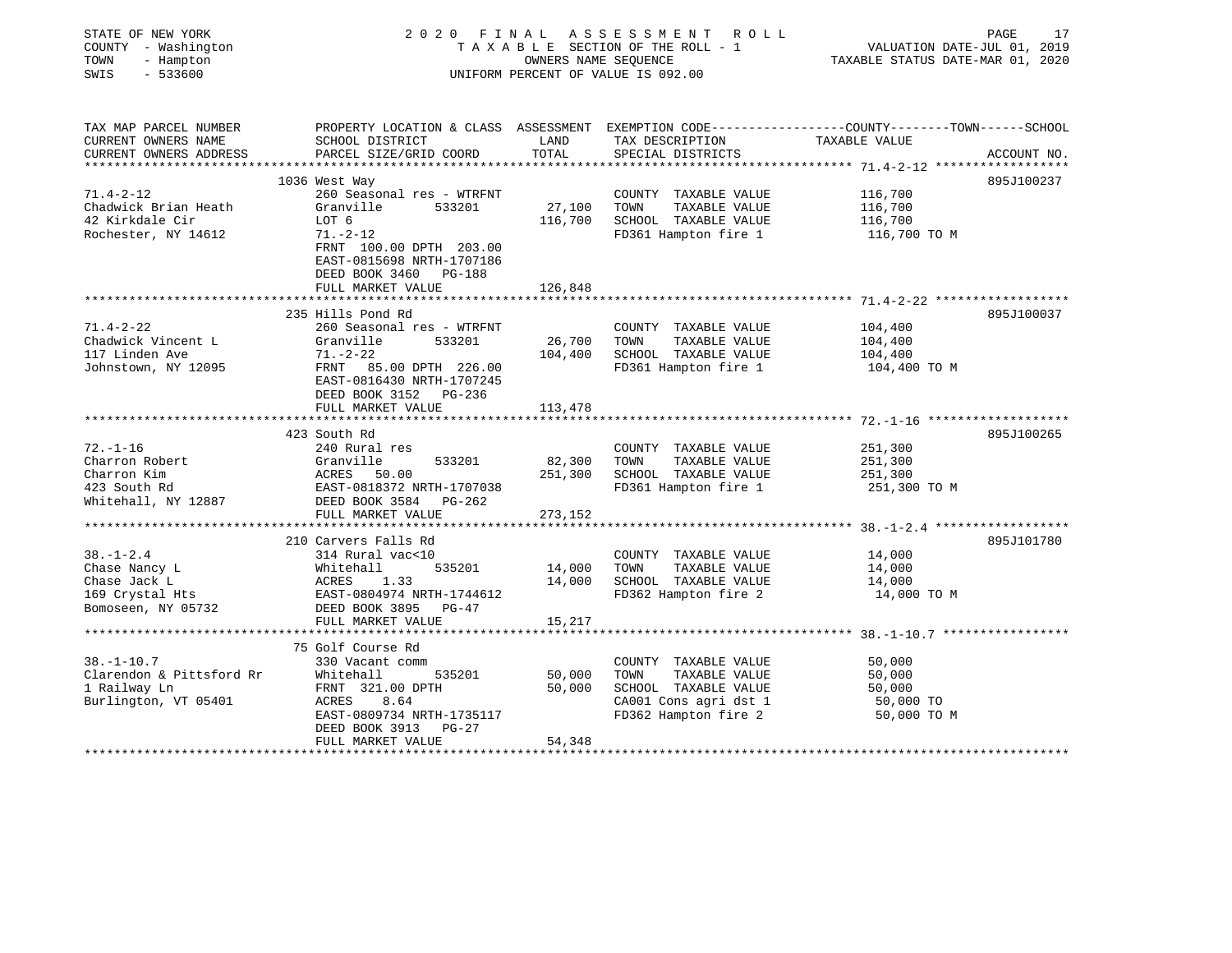## STATE OF NEW YORK 2 0 2 0 F I N A L A S S E S S M E N T R O L L PAGE 18 COUNTY - Washington T A X A B L E SECTION OF THE ROLL - 1 VALUATION DATE-JUL 01, 2019 TOWN - Hampton OWNERS NAME SEQUENCE TAXABLE STATUS DATE-MAR 01, 2020 SWIS - 533600 UNIFORM PERCENT OF VALUE IS 092.00

| TAX MAP PARCEL NUMBER                         |                                                                 |               |                                      | PROPERTY LOCATION & CLASS ASSESSMENT EXEMPTION CODE----------------COUNTY-------TOWN------SCHOOL |             |
|-----------------------------------------------|-----------------------------------------------------------------|---------------|--------------------------------------|--------------------------------------------------------------------------------------------------|-------------|
| CURRENT OWNERS NAME<br>CURRENT OWNERS ADDRESS | SCHOOL DISTRICT<br>PARCEL SIZE/GRID COORD                       | LAND<br>TOTAL | TAX DESCRIPTION<br>SPECIAL DISTRICTS | TAXABLE VALUE                                                                                    | ACCOUNT NO. |
|                                               |                                                                 |               |                                      |                                                                                                  |             |
|                                               | 1111 North Ouivey Hill Ln                                       |               |                                      |                                                                                                  | 895J100531  |
| $81. - 1 - 23$                                | 210 1 Family Res                                                |               | COUNTY TAXABLE VALUE                 | 124,900                                                                                          |             |
| Clark Diantha E                               | Granville<br>533201                                             | 35,000        | TOWN<br>TAXABLE VALUE                | 124,900                                                                                          |             |
| 1152 Tompkins Ave                             | ACRES<br>5.00                                                   | 124,900       | SCHOOL TAXABLE VALUE                 | 124,900                                                                                          |             |
| South Plainfield, NJ 07080                    | EAST-0818628 NRTH-1702006<br>DEED BOOK 738<br>$PG-11$           |               | FD361 Hampton fire 1                 | 124,900 TO M                                                                                     |             |
|                                               | FULL MARKET VALUE                                               | 135,761       |                                      |                                                                                                  |             |
|                                               |                                                                 |               |                                      |                                                                                                  |             |
|                                               | Quivey Hill Rd                                                  |               |                                      |                                                                                                  | 895J100551  |
| $81. - 1 - 24$                                | 314 Rural vac<10                                                |               | COUNTY TAXABLE VALUE                 | 3,500                                                                                            |             |
| Clark Diantha E                               | 533201<br>Granville                                             | 3,500         | TOWN<br>TAXABLE VALUE                | 3,500                                                                                            |             |
| 1152 Tompkins Ave                             | ACRES<br>1.00                                                   | 3,500         | SCHOOL TAXABLE VALUE                 | 3,500                                                                                            |             |
| South Plainfield, NJ 07080                    | EAST-0818546 NRTH-1702181                                       |               | FD361 Hampton fire 1                 | 3,500 TO M                                                                                       |             |
|                                               | DEED BOOK 738<br>$PG-11$                                        |               |                                      |                                                                                                  |             |
|                                               | FULL MARKET VALUE                                               | 3,804         |                                      |                                                                                                  |             |
|                                               | County Route 21                                                 |               |                                      |                                                                                                  |             |
| $80. - 1 - 62$                                | 311 Res vac land                                                |               | COUNTY TAXABLE VALUE                 | 12,000                                                                                           |             |
| Clark Edward F Jr                             | 535201<br>Whitehall                                             | 12,000        | TOWN<br>TAXABLE VALUE                | 12,000                                                                                           |             |
| 6 Cotton Tail Rd                              | Sect 5 Lot 7                                                    | 12,000        | SCHOOL TAXABLE VALUE                 | 12,000                                                                                           |             |
| New Fairfield, CT 06812                       | ACRES 5.20                                                      |               | FD361 Hampton fire 1                 | 12,000 TO M                                                                                      |             |
|                                               | EAST-0809318 NRTH-1705862                                       |               |                                      |                                                                                                  |             |
|                                               | DEED BOOK 20200 PG-1015                                         |               |                                      |                                                                                                  |             |
|                                               | FULL MARKET VALUE                                               | 13,043        |                                      |                                                                                                  |             |
|                                               |                                                                 |               |                                      |                                                                                                  |             |
|                                               | 3011 State Route 22A                                            |               |                                      |                                                                                                  |             |
| $63. - 1 - 2.2$                               | 210 1 Family Res                                                |               | COUNTY TAXABLE VALUE                 | 125,000                                                                                          |             |
| Clark Leon Jr                                 | 533201<br>Granville                                             | 38,600        | TOWN<br>TAXABLE VALUE                | 125,000                                                                                          |             |
| Clark Alane                                   | Filed Subdiv 12134                                              | 125,000       | SCHOOL TAXABLE VALUE                 | 125,000                                                                                          |             |
| 175 Hickory Hollow Rd                         | 665/119                                                         |               | CA001 Cons agri dst 1                | 125,000 TO                                                                                       |             |
| Pawlet, VT 05761                              | FRNT 1250.00 DPTH<br>8.31<br>ACRES<br>EAST-0821269 NRTH-1721083 |               | FD361 Hampton fire 1                 | 125,000 TO M                                                                                     |             |
|                                               | DEED BOOK 918<br>PG-278                                         |               |                                      |                                                                                                  |             |
|                                               | FULL MARKET VALUE                                               | 135,870       |                                      |                                                                                                  |             |
|                                               |                                                                 |               |                                      |                                                                                                  |             |
|                                               | State Route 22A                                                 |               |                                      |                                                                                                  |             |
| $63. - 1 - 2.1$                               | 105 Vac farmland                                                |               | AG DIST<br>41720                     | 51,783<br>51,783                                                                                 | 51,783      |
| Clark Leon R                                  | 533201<br>Granville                                             | 109,500       | COUNTY TAXABLE VALUE                 | 57,717                                                                                           |             |
| Clark Alane C                                 | 665/119                                                         | 109,500       | TOWN<br>TAXABLE VALUE                | 57,717                                                                                           |             |
| 175 Hickory Hollow Rd                         | ACRES 129.80                                                    |               | SCHOOL TAXABLE VALUE                 | 57,717                                                                                           |             |
| Pawlet, VT 05761                              | EAST-0820282 NRTH-1718908                                       |               | CA001 Cons agri dst 1                | 57,717 TO                                                                                        |             |
|                                               | DEED BOOK 918<br>PG-278                                         |               | 51,783 EX                            |                                                                                                  |             |
| MAY BE SUBJECT TO PAYMENT                     | FULL MARKET VALUE                                               | 119,022       | FD361 Hampton fire 1                 | 109,500 TO M                                                                                     |             |
| UNDER AGDIST LAW TIL 2024                     |                                                                 |               |                                      |                                                                                                  |             |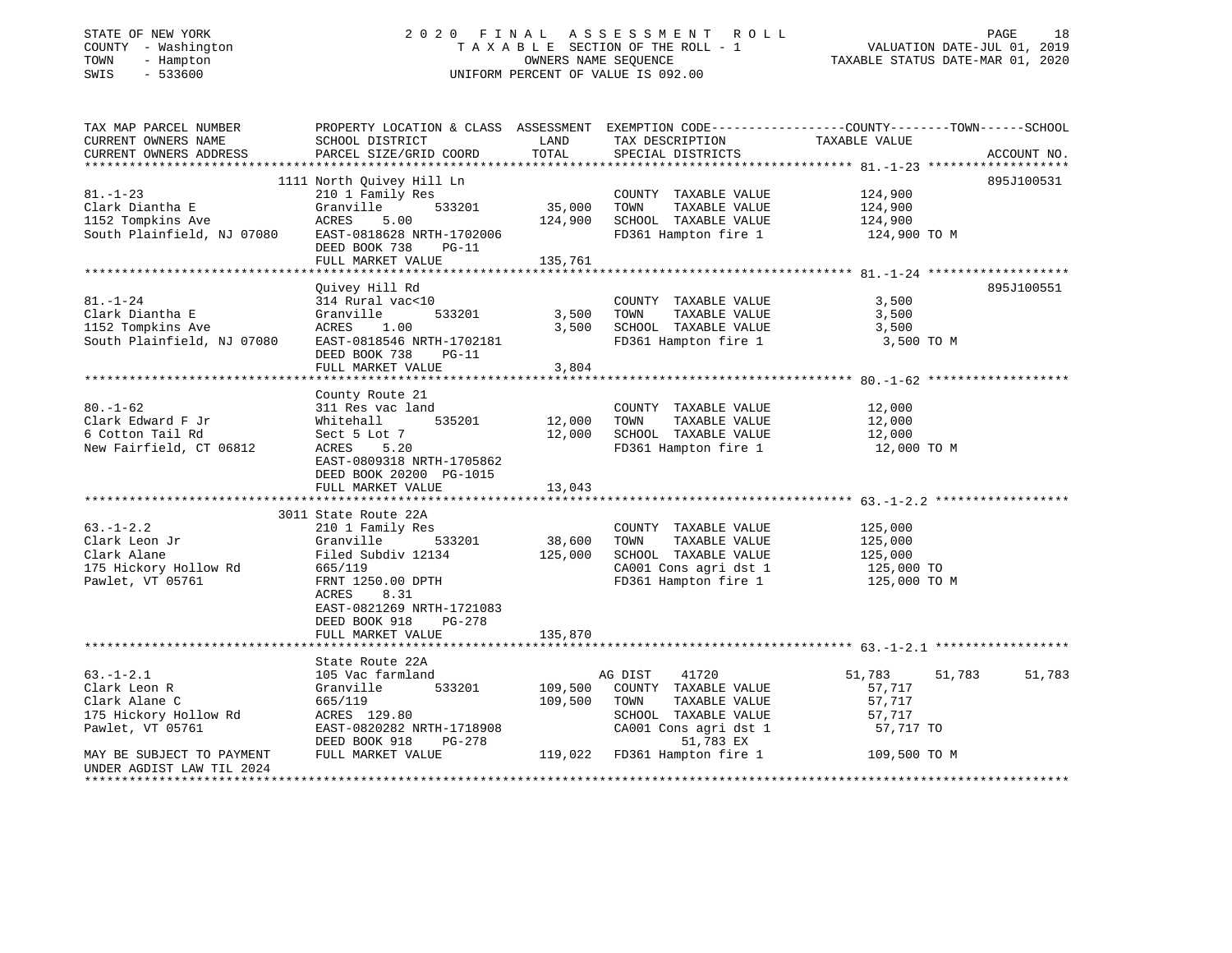## STATE OF NEW YORK 2 0 2 0 F I N A L A S S E S S M E N T R O L L PAGE 19 COUNTY - Washington T A X A B L E SECTION OF THE ROLL - 1 VALUATION DATE-JUL 01, 2019 TOWN - Hampton OWNERS NAME SEQUENCE TAXABLE STATUS DATE-MAR 01, 2020 SWIS - 533600 UNIFORM PERCENT OF VALUE IS 092.00

| TAX MAP PARCEL NUMBER<br>CURRENT OWNERS NAME<br>CURRENT OWNERS ADDRESS                                              | PROPERTY LOCATION & CLASS ASSESSMENT<br>SCHOOL DISTRICT<br>PARCEL SIZE/GRID COORD                                                                                                   | LAND<br>TOTAL                | EXEMPTION CODE----------------COUNTY-------TOWN------SCHOOL<br>TAX DESCRIPTION<br>SPECIAL DISTRICTS                      | TAXABLE VALUE                                         | ACCOUNT NO. |
|---------------------------------------------------------------------------------------------------------------------|-------------------------------------------------------------------------------------------------------------------------------------------------------------------------------------|------------------------------|--------------------------------------------------------------------------------------------------------------------------|-------------------------------------------------------|-------------|
| **************************                                                                                          | 36 Wicked Hollow Way                                                                                                                                                                |                              |                                                                                                                          |                                                       | 895J101770  |
| $62. - 1 - 15.2$<br>Clark Michael<br>276 White Birch St<br>Fort Edward, NY 12828                                    | 210 1 Family Res<br>533201<br>Granville<br>ACRES<br>3.61<br>EAST-0813824 NRTH-1720190<br>DEED BOOK 3999 PG-200<br>FULL MARKET VALUE                                                 | 30,500<br>75,600<br>82,174   | COUNTY TAXABLE VALUE<br>TOWN<br>TAXABLE VALUE<br>SCHOOL TAXABLE VALUE<br>FD361 Hampton fire 1                            | 75,600<br>75,600<br>75,600<br>75,600 TO M             |             |
|                                                                                                                     |                                                                                                                                                                                     |                              |                                                                                                                          |                                                       |             |
| $45. - 1 - 26.1$<br>Clark Pamela<br>269 East Crystal Hvn<br>Bomoseen, VT 05732                                      | 11973 State Route 4<br>210 1 Family Res<br>535201<br>Whitehall<br>Ease 907/141<br>Trans Exempt Repay 2020<br>ACRES<br>1.85<br>EAST-0807535 NRTH-1731115<br>DEED BOOK 20191 PG-28136 | 14,800<br>50,700             | COUNTY TAXABLE VALUE<br>TOWN<br>TAXABLE VALUE<br>SCHOOL TAXABLE VALUE<br>FD362 Hampton fire 2<br>TE533 trans exempt flag | 50,700<br>50,700<br>50,700<br>50,700 TO M<br>$.00$ MT |             |
|                                                                                                                     | FULL MARKET VALUE                                                                                                                                                                   | 55,109                       |                                                                                                                          |                                                       |             |
| $80. - 1 - 31$<br>Clark William J<br>Clark Patricia G<br>6 Pine St<br>Granville, NY 12832                           | 11 Ridgecrest Way<br>210 1 Family Res<br>Whitehall<br>535201<br>LOT 3<br>FRNT 124.00 DPTH 270.00<br>EAST-0810434 NRTH-1704466<br>DEED BOOK 827<br>PG-54<br>FULL MARKET VALUE        | 20,000<br>164,300<br>178,587 | COUNTY TAXABLE VALUE<br>TOWN<br>TAXABLE VALUE<br>SCHOOL TAXABLE VALUE<br>FD361 Hampton fire 1                            | 164,300<br>164,300<br>164,300<br>164,300 TO M         | 895J101751  |
|                                                                                                                     | 21 Mirror Lake Way                                                                                                                                                                  |                              |                                                                                                                          |                                                       | 895J101738  |
| $80. - 1 - 43$<br>Cofresi Robert Dominic<br>Fontana-Cofresi Patricia<br>228 Bay 43rd St Apt 1<br>Brooklyn, NY 11214 | 210 1 Family Res - WTRFNT<br>535201<br>Whitehall<br>LOT 15<br>FRNT 195.00 DPTH 150.00<br><b>BANK</b><br>999<br>EAST-0810795 NRTH-1705364<br>DEED BOOK 3891 PG-1                     | 25,000<br>208,800            | COUNTY TAXABLE VALUE<br>TAXABLE VALUE<br>TOWN<br>SCHOOL TAXABLE VALUE<br>FD361 Hampton fire 1                            | 208,800<br>208,800<br>208,800<br>208,800 TO M         |             |
|                                                                                                                     | FULL MARKET VALUE                                                                                                                                                                   | 226,957<br>*************     |                                                                                                                          |                                                       |             |
|                                                                                                                     | Quivey Hill Rd                                                                                                                                                                      |                              |                                                                                                                          |                                                       | 895J100546  |
| $81. - 1 - 25$<br>Cohen Anne Louise<br>Attn: Cohen Dodd Anne Louise<br>1151 N Quivey Hill Ln<br>Whitehall, NY 12887 | 314 Rural vac<10<br>Granville<br>533201<br>669/34<br>ACRES<br>4.00<br>EAST-0818557 NRTH-1702330<br>DEED BOOK 601<br>$PG-6$                                                          | 23,000<br>23,000             | COUNTY TAXABLE VALUE<br>TAXABLE VALUE<br>TOWN<br>SCHOOL TAXABLE VALUE<br>FD361 Hampton fire 1                            | 23,000<br>23,000<br>23,000<br>23,000 TO M             |             |
|                                                                                                                     | FULL MARKET VALUE                                                                                                                                                                   | 25,000                       |                                                                                                                          |                                                       |             |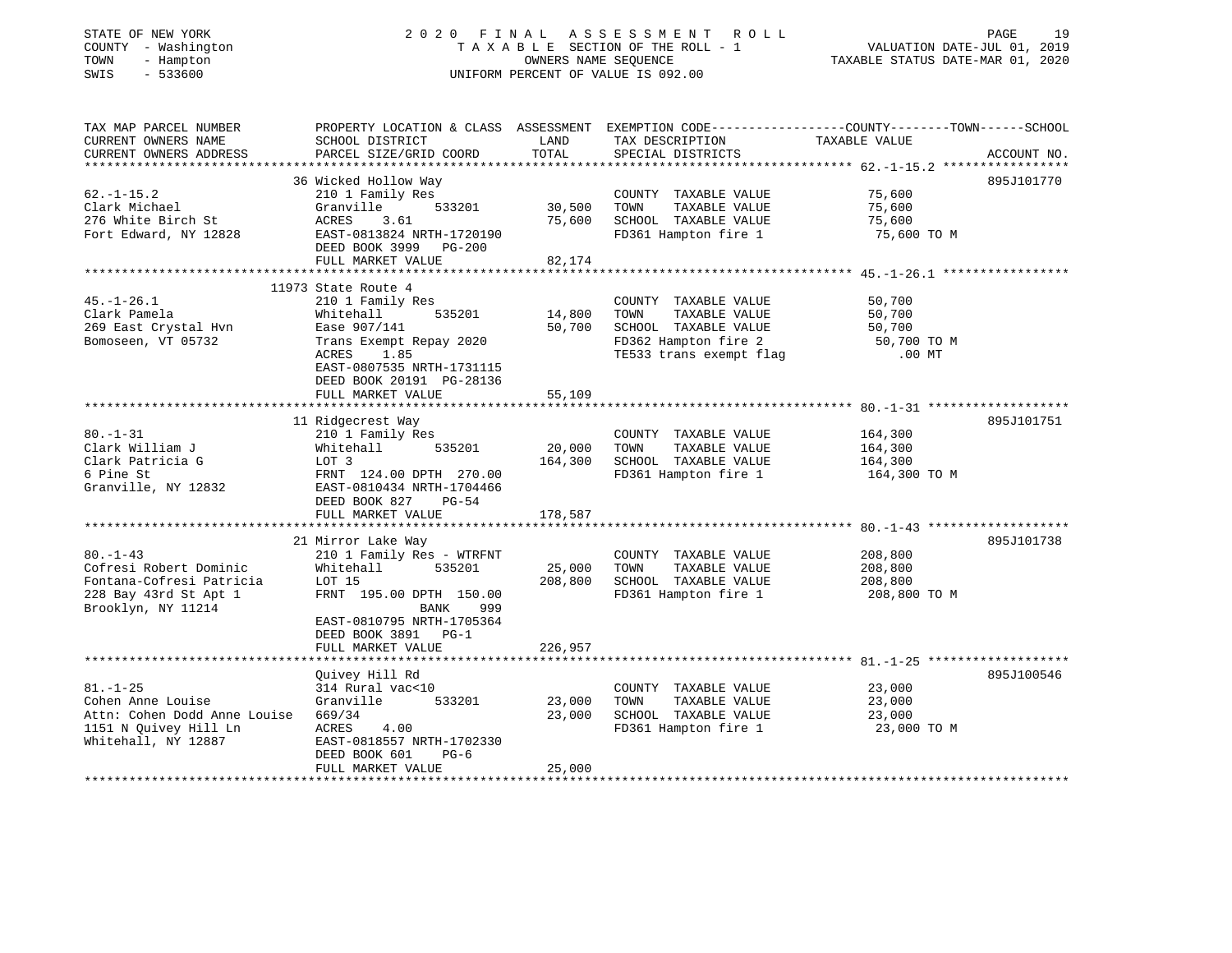| STATE OF NEW YORK<br>COUNTY - Washington<br>TOWN<br>- Hampton<br>SWIS<br>$-533600$ | 2020 FINAL                                         | OWNERS NAME SEQUENCE    | A S S E S S M E N T<br>R O L L<br>TAXABLE SECTION OF THE ROLL - 1<br>UNIFORM PERCENT OF VALUE IS 092.00 | PAGE<br>20<br>VALUATION DATE-JUL 01, 2019<br>TAXABLE STATUS DATE-MAR 01, 2020                                    |
|------------------------------------------------------------------------------------|----------------------------------------------------|-------------------------|---------------------------------------------------------------------------------------------------------|------------------------------------------------------------------------------------------------------------------|
| TAX MAP PARCEL NUMBER<br>CURRENT OWNERS NAME                                       | SCHOOL DISTRICT                                    | LAND                    | TAX DESCRIPTION                                                                                         | PROPERTY LOCATION & CLASS ASSESSMENT EXEMPTION CODE----------------COUNTY-------TOWN-----SCHOOL<br>TAXABLE VALUE |
| CURRENT OWNERS ADDRESS                                                             | PARCEL SIZE/GRID COORD                             | TOTAL                   | SPECIAL DISTRICTS                                                                                       | ACCOUNT NO.                                                                                                      |
|                                                                                    |                                                    |                         |                                                                                                         |                                                                                                                  |
| $81. - 1 - 26.1$                                                                   | 1143&1151 North Quivey Hill Ln<br>280 Res Multiple |                         | <b>BAS STAR</b><br>41854                                                                                | 895J100416<br>$\mathbf{0}$<br>$\Omega$<br>28,430                                                                 |
| Cohen Anne Louise                                                                  | Granville<br>533201                                | 44,900                  | COUNTY TAXABLE VALUE                                                                                    | 282,100                                                                                                          |
| Attn: Cohen-Dodd Anne Louise                                                       | 669/34                                             | 282,100                 | TOWN<br>TAXABLE VALUE                                                                                   | 282,100                                                                                                          |
| 1151 N Quivey Hill Rd                                                              | ACRES<br>14.00                                     |                         | SCHOOL TAXABLE VALUE                                                                                    | 253,670                                                                                                          |
| Whitehall, NY 12887                                                                | EAST-0818471 NRTH-1702946                          |                         | FD361 Hampton fire 1                                                                                    | 282,100 TO M                                                                                                     |
|                                                                                    | DEED BOOK 447<br>$PG-206$                          |                         |                                                                                                         |                                                                                                                  |
|                                                                                    | FULL MARKET VALUE                                  | 306,630<br>************ |                                                                                                         | *********************** 81. -1-1.1 *******************                                                           |
|                                                                                    | 197 South Rd                                       |                         |                                                                                                         | 895J100679                                                                                                       |
| $81. - 1 - 1.1$                                                                    | 240 Rural res                                      |                         | COUNTY TAXABLE VALUE                                                                                    | 252,600                                                                                                          |
| Cole Stephen                                                                       | Granville<br>533201                                | 48,200                  | TOWN<br>TAXABLE VALUE                                                                                   | 252,600                                                                                                          |
| 161 Quaker Path                                                                    | ACRES 18.24 BANK<br>998                            | 252,600                 | SCHOOL TAXABLE VALUE                                                                                    | 252,600                                                                                                          |
| Setauket, NY 11733                                                                 | EAST-0816950 NRTH-1704501                          |                         | FD361 Hampton fire 1                                                                                    | 252,600 TO M                                                                                                     |
|                                                                                    | DEED BOOK 1733 PG-155                              |                         |                                                                                                         |                                                                                                                  |
|                                                                                    | FULL MARKET VALUE                                  | 274,565                 |                                                                                                         |                                                                                                                  |
|                                                                                    | 2240 State Route 22A                               |                         |                                                                                                         |                                                                                                                  |
| $81. - 2 - 20.4$                                                                   | 240 Rural res                                      |                         | AG DIST<br>41720                                                                                        | 31,255<br>31,255<br>31,255                                                                                       |
| Colombo Joseph                                                                     | Granville<br>533201                                | 82,700                  | COUNTY TAXABLE VALUE                                                                                    | 118,845                                                                                                          |
| 416 Chestnut Ave                                                                   | ACRES<br>58.18                                     | 150,100                 | TOWN<br>TAXABLE VALUE                                                                                   | 118,845                                                                                                          |
| Mamaroneck, NY 10543                                                               | EAST-0823856 NRTH-1702952                          |                         | SCHOOL TAXABLE VALUE                                                                                    | 118,845                                                                                                          |
|                                                                                    | DEED BOOK 1915 PG-223                              |                         | CA001 Cons agri dst 1                                                                                   | 118,845 TO                                                                                                       |
| MAY BE SUBJECT TO PAYMENT                                                          | FULL MARKET VALUE                                  | 163,152                 | 31,255 EX                                                                                               |                                                                                                                  |
| UNDER AGDIST LAW TIL 2024                                                          |                                                    |                         | FD361 Hampton fire 1                                                                                    | 150,100 TO M                                                                                                     |
|                                                                                    | 2461 State Route 22A                               |                         |                                                                                                         | 895J100015                                                                                                       |
| $72. - 2 - 17$                                                                     | 210 1 Family Res                                   |                         | COUNTY TAXABLE VALUE                                                                                    | 70,800                                                                                                           |
| Combs Heather                                                                      | Granville<br>533201                                | 18,300                  | TAXABLE VALUE<br>TOWN                                                                                   | 70,800                                                                                                           |
| 2461 State Route 22A                                                               | FRNT 170.00 DPTH 165.00                            | 70,800                  | SCHOOL TAXABLE VALUE                                                                                    | 70,800                                                                                                           |
| Hampton, NY 12837                                                                  | BANK<br>997                                        |                         | FD361 Hampton fire 1                                                                                    | 70,800 TO M                                                                                                      |
|                                                                                    | EAST-0821627 NRTH-1708555                          |                         |                                                                                                         |                                                                                                                  |
|                                                                                    | DEED BOOK 2776 PG-159                              |                         |                                                                                                         |                                                                                                                  |
|                                                                                    | FULL MARKET VALUE                                  | 76,957                  |                                                                                                         |                                                                                                                  |
|                                                                                    | Hills Pond Rd                                      |                         |                                                                                                         | 895J100684                                                                                                       |
| $71. - 1 - 14.7$                                                                   | 314 Rural vac<10                                   |                         | COUNTY TAXABLE VALUE                                                                                    | 13,000                                                                                                           |
| Connolly Edward Trust                                                              | Granville<br>533201                                | 13,000                  | TOWN<br>TAXABLE VALUE                                                                                   | 13,000                                                                                                           |
| Connolly Marilyn Trust                                                             | ACRES<br>1.09                                      | 13,000                  | SCHOOL TAXABLE VALUE                                                                                    | 13,000                                                                                                           |
|                                                                                    |                                                    |                         |                                                                                                         |                                                                                                                  |
| 1122 East Way                                                                      | EAST-0815704 NRTH-1709061                          |                         | FD361 Hampton fire 1                                                                                    | 13,000 TO M                                                                                                      |
| Whitehall, NY 12887                                                                | DEED BOOK 3365<br>PG-327<br>FULL MARKET VALUE      | 14,130                  |                                                                                                         |                                                                                                                  |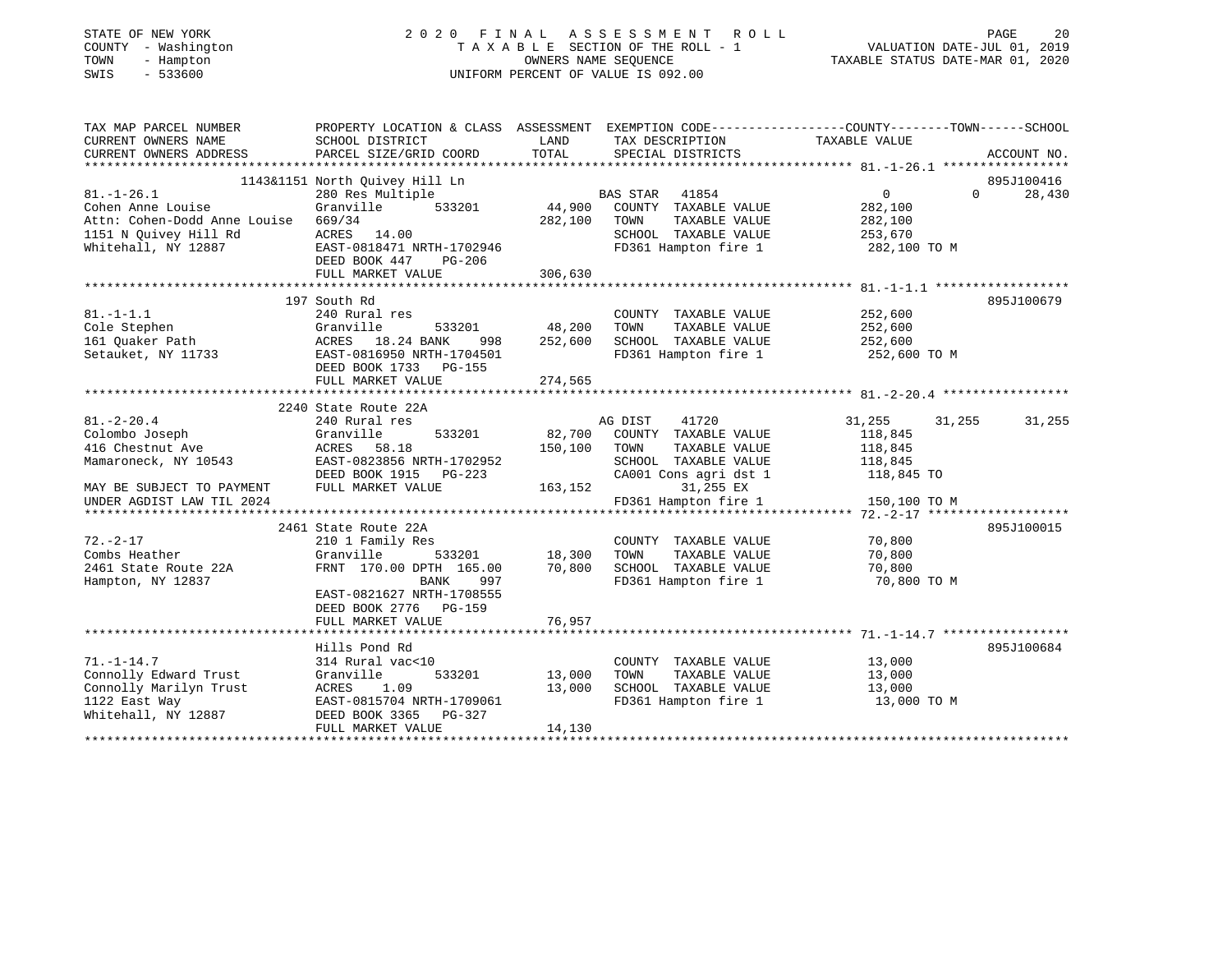## STATE OF NEW YORK 2 0 2 0 F I N A L A S S E S S M E N T R O L L PAGE 21 COUNTY - Washington T A X A B L E SECTION OF THE ROLL - 1 VALUATION DATE-JUL 01, 2019 TOWN - Hampton OWNERS NAME SEQUENCE TAXABLE STATUS DATE-MAR 01, 2020 SWIS - 533600 UNIFORM PERCENT OF VALUE IS 092.00

| TAX MAP PARCEL NUMBER                                    | PROPERTY LOCATION & CLASS ASSESSMENT EXEMPTION CODE----------------COUNTY-------TOWN-----SCHOOL |         |                              |                |                          |
|----------------------------------------------------------|-------------------------------------------------------------------------------------------------|---------|------------------------------|----------------|--------------------------|
| CURRENT OWNERS NAME                                      | SCHOOL DISTRICT                                                                                 | LAND    | TAX DESCRIPTION              | TAXABLE VALUE  |                          |
| CURRENT OWNERS ADDRESS<br>****************************** | PARCEL SIZE/GRID COORD                                                                          | TOTAL   | SPECIAL DISTRICTS            |                | ACCOUNT NO.              |
|                                                          |                                                                                                 |         |                              |                |                          |
|                                                          | Hills Pond Rd                                                                                   |         |                              |                | 895J101802               |
| $71. - 1 - 14.71$                                        | 314 Rural vac<10                                                                                |         | COUNTY TAXABLE VALUE         | 14,000         |                          |
| Connolly Edward Trust                                    | Granville<br>533201                                                                             | 14,000  | TOWN<br>TAXABLE VALUE        | 14,000         |                          |
| Connolly Marilyn Trust                                   | 1.35<br>ACRES                                                                                   | 14,000  | SCHOOL TAXABLE VALUE         | 14,000         |                          |
| 1122 East Way                                            | EAST-0815591 NRTH-1709200                                                                       |         | FD361 Hampton fire 1         | 14,000 TO M    |                          |
| Whitehall, NY 12887                                      | DEED BOOK 3365 PG-327                                                                           |         |                              |                |                          |
|                                                          | FULL MARKET VALUE                                                                               | 15,217  |                              |                |                          |
|                                                          |                                                                                                 |         |                              |                |                          |
|                                                          | Hills Pond Rd OFF                                                                               |         |                              |                | 895J101803               |
| $71. - 1 - 14.72$                                        | 314 Rural vac<10                                                                                |         | COUNTY TAXABLE VALUE         | 12,500         |                          |
| Connolly Edward Trust                                    | 533201<br>Granville                                                                             | 12,500  | TAXABLE VALUE<br>TOWN        | 12,500         |                          |
| Connolly Marilyn Trust                                   | ACRES<br>1.03                                                                                   | 12,500  | SCHOOL TAXABLE VALUE         | 12,500         |                          |
| 1122 East Way                                            | EAST-0815527 NRTH-1708946                                                                       |         | FD361 Hampton fire 1         | 12,500 TO M    |                          |
| Whitehall, NY 12887                                      | DEED BOOK 3365 PG-327                                                                           |         |                              |                |                          |
|                                                          | FULL MARKET VALUE                                                                               | 13,587  |                              |                |                          |
|                                                          |                                                                                                 |         |                              |                |                          |
|                                                          | 1122 Hills Pond Way                                                                             |         |                              |                | 895J101804               |
| $71. - 1 - 14.73$                                        | 210 1 Family Res - WTRFNT                                                                       |         | VET WAR CT 41121             | 24,915         | 24,915<br>$\overline{0}$ |
| Connolly Edward Trust                                    | Granville<br>533201                                                                             |         | 41854<br>28,000 BAS STAR     | $\overline{0}$ | $\Omega$<br>28,430       |
| Connolly Marilyn Trust                                   | ACRES<br>1.14                                                                                   | 166,100 | COUNTY TAXABLE VALUE         | 141,185        |                          |
| 1122 East Way                                            | EAST-0815456 NRTH-1708668                                                                       |         | TOWN<br>TAXABLE VALUE        | 141,185        |                          |
| Whitehall, NY 12887                                      | DEED BOOK 3365 PG-327                                                                           |         | SCHOOL TAXABLE VALUE         | 137,670        |                          |
|                                                          | FULL MARKET VALUE                                                                               |         | 180,543 FD361 Hampton fire 1 | 166,100 TO M   |                          |
|                                                          |                                                                                                 |         |                              |                |                          |
|                                                          | 212 Hickey Rd                                                                                   |         |                              |                | 895J100683               |
| $62. - 1 - 22$                                           | 314 Rural vac<10                                                                                |         | COUNTY TAXABLE VALUE         | 9,000          |                          |
| Coombs Charles E                                         | Granville<br>533201                                                                             | 9,000   | TOWN<br>TAXABLE VALUE        | 9,000          |                          |
| 200 Hickey Rd                                            | ACRES<br>2.80                                                                                   | 9,000   | SCHOOL TAXABLE VALUE         | 9,000          |                          |
| Hampton, NY 12837                                        | EAST-0814338 NRTH-1718668                                                                       |         | FD361 Hampton fire 1         | 9,000 TO M     |                          |
|                                                          | DEED BOOK 3163 PG-121                                                                           |         |                              |                |                          |
|                                                          | FULL MARKET VALUE                                                                               | 9,783   |                              |                |                          |
|                                                          |                                                                                                 |         |                              |                |                          |
|                                                          | 200 Hickey Rd                                                                                   |         |                              |                | 875J101745               |
| $62. - 1 - 22.1$                                         | 270 Mfg housing                                                                                 |         | BAS STAR<br>41854            | $\overline{0}$ | $\Omega$<br>28,430       |
| Coombs Charles E                                         | Granville<br>533201                                                                             | 22,300  | COUNTY TAXABLE VALUE         | 50,200         |                          |
| Coombs Penny Bailey                                      | FRNT 358.00 DPTH 133.00                                                                         | 50,200  | TOWN<br>TAXABLE VALUE        | 50,200         |                          |
| 200 Hickey Rd                                            | EAST-0814181 NRTH-1718370                                                                       |         | SCHOOL TAXABLE VALUE         | 21,770         |                          |
| Hampton, NY 12837                                        | DEED BOOK 904<br>$PG-200$                                                                       |         | FD361 Hampton fire 1         | 50,200 TO M    |                          |
|                                                          | FULL MARKET VALUE                                                                               | 54,565  |                              |                |                          |
|                                                          |                                                                                                 |         |                              |                |                          |
|                                                          | State Route 22A OFF W                                                                           |         |                              |                |                          |
| $81. - 2 - 23.2$                                         | 323 Vacant rural                                                                                |         | COUNTY TAXABLE VALUE         | 1,000          |                          |
| Coppins Richard                                          | Granville<br>533201                                                                             | 1,000   | TAXABLE VALUE<br>TOWN        | 1,000          |                          |
| 1059 State Route 22A                                     | May be subject to ag pena                                                                       | 1,000   | SCHOOL TAXABLE VALUE         | 1,000          |                          |
| Hampton, NY 12837                                        | until 2015                                                                                      |         | FD361 Hampton fire 1         | 1,000 TO M     |                          |
|                                                          | 31.00 DPTH 35.00<br>FRNT                                                                        |         |                              |                |                          |
|                                                          | EAST-0822299 NRTH-1699316                                                                       |         |                              |                |                          |
|                                                          | DEED BOOK 2859 PG-316                                                                           |         |                              |                |                          |
|                                                          | FULL MARKET VALUE                                                                               | 1,087   |                              |                |                          |
|                                                          |                                                                                                 |         |                              |                |                          |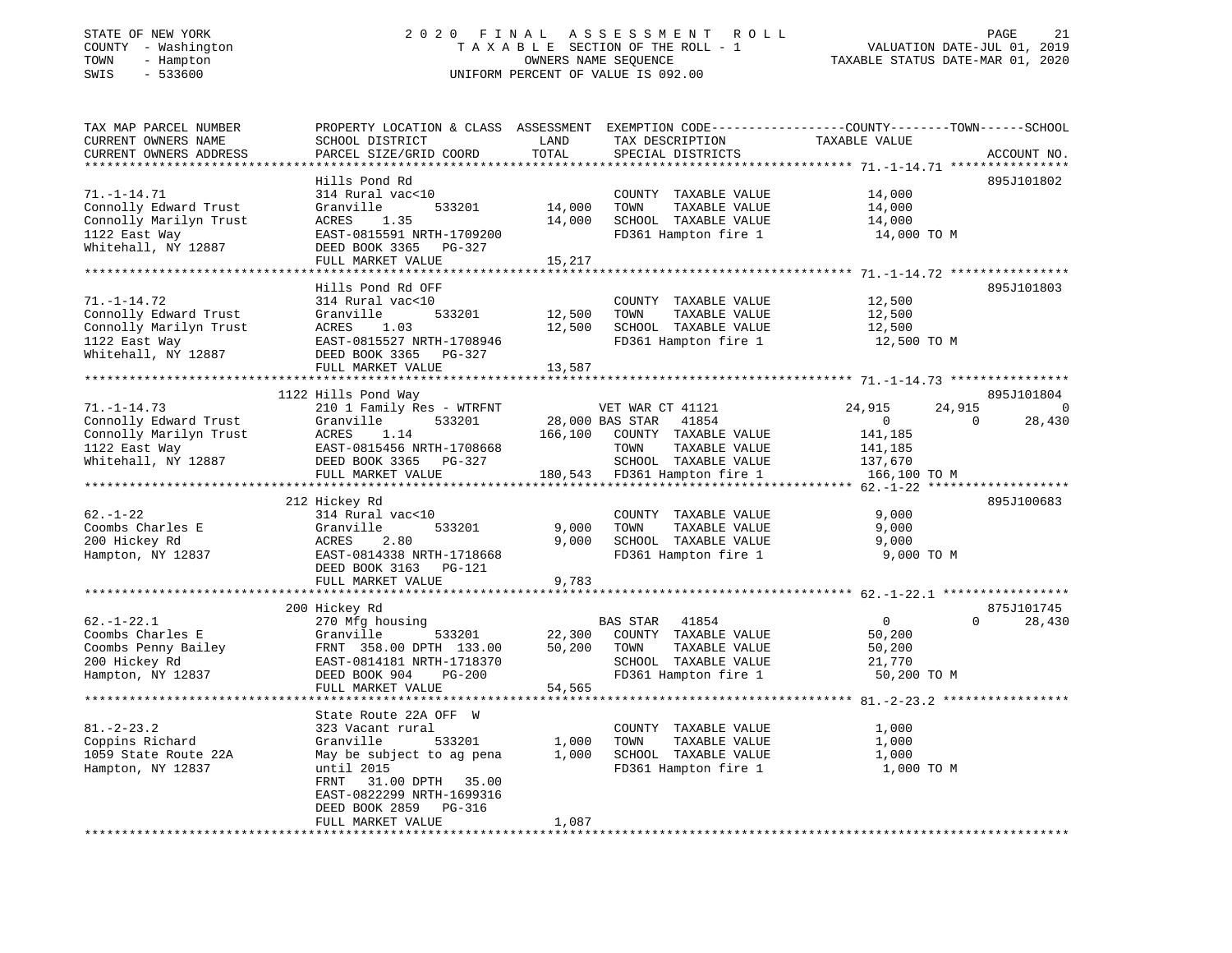## STATE OF NEW YORK 2 0 2 0 F I N A L A S S E S S M E N T R O L L PAGE 22 COUNTY - Washington T A X A B L E SECTION OF THE ROLL - 1 VALUATION DATE-JUL 01, 2019 TOWN - Hampton OWNERS NAME SEQUENCE TAXABLE STATUS DATE-MAR 01, 2020 SWIS - 533600 UNIFORM PERCENT OF VALUE IS 092.00

| TAX MAP PARCEL NUMBER       | PROPERTY LOCATION & CLASS ASSESSMENT    |         | EXEMPTION CODE-----------------COUNTY-------TOWN------SCHOOL |                |                    |
|-----------------------------|-----------------------------------------|---------|--------------------------------------------------------------|----------------|--------------------|
| CURRENT OWNERS NAME         | SCHOOL DISTRICT                         | LAND    | TAX DESCRIPTION                                              | TAXABLE VALUE  |                    |
| CURRENT OWNERS ADDRESS      | PARCEL SIZE/GRID COORD                  | TOTAL   | SPECIAL DISTRICTS                                            |                | ACCOUNT NO.        |
|                             |                                         |         |                                                              |                |                    |
|                             | 45 Ballard Rd                           |         |                                                              |                | 895J100011         |
| $72. - 2 - 22$              | 210 1 Family Res                        |         | COUNTY TAXABLE VALUE                                         | 122,600        |                    |
| Corey Dawn                  | Granville<br>533201                     | 27,200  | TAXABLE VALUE<br>TOWN                                        | 122,600        |                    |
| 296 Blossom Hill Rd         | 2.60<br>ACRES                           | 122,600 | SCHOOL TAXABLE VALUE                                         | 122,600        |                    |
| Wells, VT 05774             | EAST-0822097 NRTH-1710754               |         | FD361 Hampton fire 1                                         | 122,600 TO M   |                    |
|                             | DEED BOOK 321<br>PG-448                 |         |                                                              |                |                    |
|                             | FULL MARKET VALUE                       | 133,261 |                                                              |                |                    |
|                             |                                         |         |                                                              |                |                    |
|                             | 199 South Rd                            |         |                                                              |                | 895J100681         |
| $81. - 1 - 1.3$             | 210 1 Family Res                        |         | COUNTY TAXABLE VALUE                                         | 142,900        |                    |
| Cornell Thomas J            | Granville<br>533201                     | 37,000  | TOWN<br>TAXABLE VALUE                                        | 142,900        |                    |
| Cornell Tara M              | 7.00 BANK<br>ACRES<br>999               | 142,900 | SCHOOL TAXABLE VALUE                                         | 142,900        |                    |
| 199 South Rd                | EAST-0817257 NRTH-1704485               |         | FD361 Hampton fire 1                                         | 142,900 TO M   |                    |
| Hampton, NY 12837           | DEED BOOK 3662 PG-129                   |         |                                                              |                |                    |
|                             | FULL MARKET VALUE                       | 155,326 |                                                              |                |                    |
|                             |                                         |         |                                                              |                |                    |
|                             | 1045 North Ouivey Hill Ln               |         |                                                              |                | 895J100431         |
| $81. - 1 - 19$              | 240 Rural res                           |         | COUNTY TAXABLE VALUE                                         | 191,800        |                    |
| Corvington Jean Max Rev Tru | Granville<br>533201                     | 46,000  | TOWN<br>TAXABLE VALUE                                        | 191,800        |                    |
| 3 Oceans West Blvd Apt 6B6  | ACRES<br>16.00                          | 191,800 | SCHOOL TAXABLE VALUE                                         | 191,800        |                    |
| Daytona Beach, FL 32118     | EAST-0817910 NRTH-1700934               |         | FD361 Hampton fire 1                                         | 191,800 TO M   |                    |
|                             | DEED BOOK 2021    PG-272                | 208,478 |                                                              |                |                    |
|                             | FULL MARKET VALUE                       |         |                                                              |                |                    |
|                             | 166 Hickey Rd                           |         |                                                              |                | 895J100570         |
| $62. - 1 - 25$              |                                         |         | ENH STAR 41834                                               | $\overline{0}$ | $\Omega$<br>66,140 |
| Cram Carl L                 | 210 1 Family Res<br>533201<br>Granville | 23,000  | COUNTY TAXABLE VALUE                                         | 80,400         |                    |
| Taylor Wendy L              | ACRES<br>1.30                           | 80,400  | TAXABLE VALUE<br>TOWN                                        | 80,400         |                    |
| 166 Hickey Rd               | EAST-0814142 NRTH-1717938               |         | SCHOOL TAXABLE VALUE                                         | 14,260         |                    |
| Hampton, NY 12837           | DEED BOOK 692<br>PG-142                 |         | FD361 Hampton fire 1                                         | 80,400 TO M    |                    |
|                             | FULL MARKET VALUE                       | 87,391  |                                                              |                |                    |
|                             |                                         |         |                                                              |                |                    |
|                             | 1811 County Route 21                    |         |                                                              |                |                    |
| $71. - 1 - 30.7$            | 311 Res vac land                        |         | COUNTY TAXABLE VALUE                                         | 25,500         |                    |
| Cummings Charles            | 535201<br>Whitehall                     | 25,500  | TOWN<br>TAXABLE VALUE                                        | 25,500         |                    |
| Cummings Nancy              | Sect 4 Lot 6                            | 25,500  | SCHOOL TAXABLE VALUE                                         | 25,500         |                    |
| 293A Bradley St             | ACRES<br>7.70                           |         | FD361 Hampton fire 1                                         | 25,500 TO M    |                    |
| Lee, MA 01238               | EAST-0808951 NRTH-1706867               |         |                                                              |                |                    |
|                             | DEED BOOK 3478<br>PG-186                |         |                                                              |                |                    |
|                             | FULL MARKET VALUE                       | 27,717  |                                                              |                |                    |
|                             |                                         |         |                                                              |                |                    |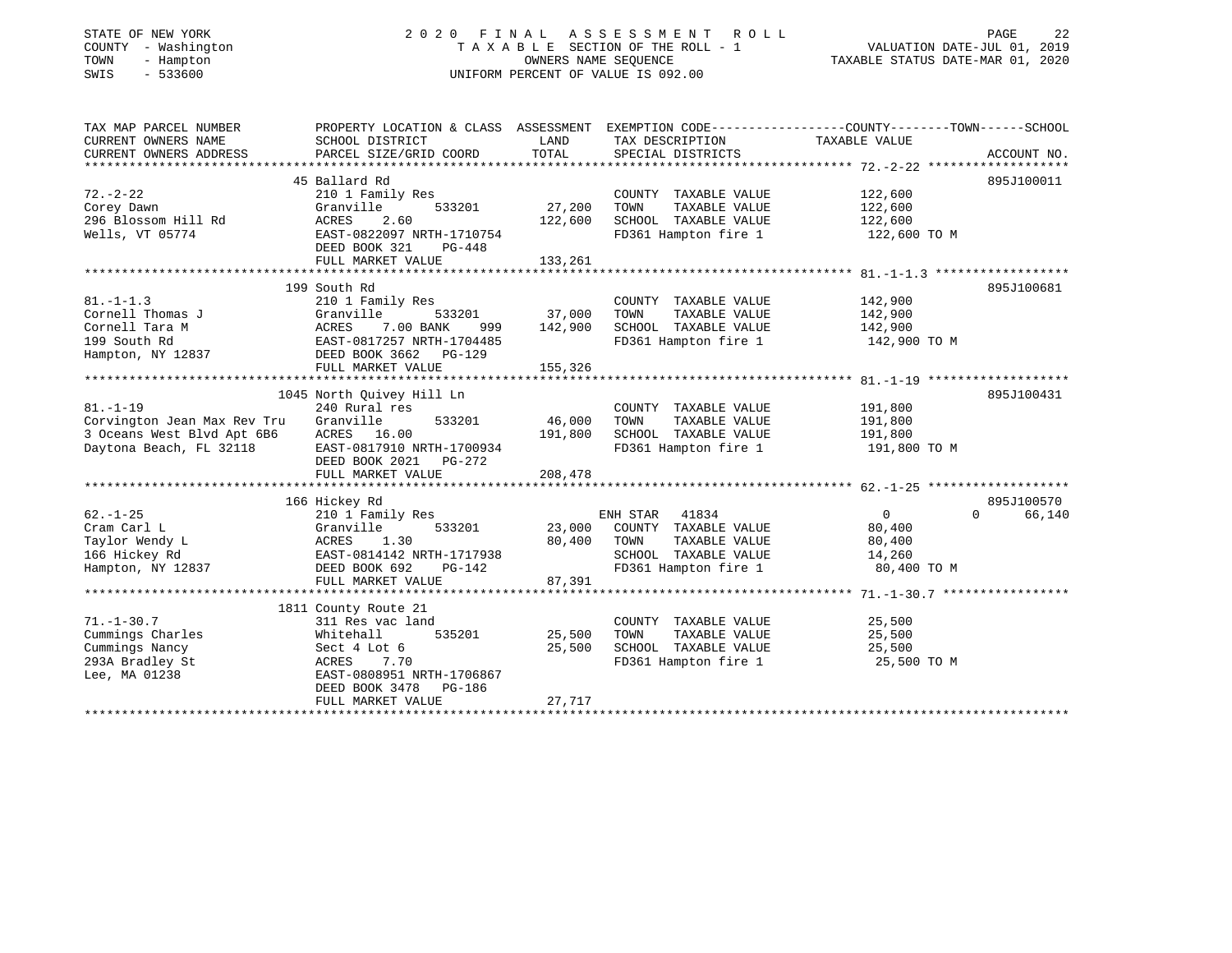## STATE OF NEW YORK 2 0 2 0 F I N A L A S S E S S M E N T R O L L PAGE 23 COUNTY - Washington T A X A B L E SECTION OF THE ROLL - 1 VALUATION DATE-JUL 01, 2019 TOWN - Hampton OWNERS NAME SEQUENCE TAXABLE STATUS DATE-MAR 01, 2020 SWIS - 533600 UNIFORM PERCENT OF VALUE IS 092.00

| TAX MAP PARCEL NUMBER<br>CURRENT OWNERS NAME | PROPERTY LOCATION & CLASS ASSESSMENT EXEMPTION CODE----------------COUNTY-------TOWN------SCHOOL<br>SCHOOL DISTRICT | LAND<br>TOTAL | TAX DESCRIPTION<br>SPECIAL DISTRICTS         | TAXABLE VALUE         |                    |
|----------------------------------------------|---------------------------------------------------------------------------------------------------------------------|---------------|----------------------------------------------|-----------------------|--------------------|
| CURRENT OWNERS ADDRESS                       | PARCEL SIZE/GRID COORD                                                                                              |               |                                              |                       | ACCOUNT NO.        |
|                                              | 200 South Rd                                                                                                        |               |                                              |                       | 895J100439         |
| $81. - 1 - 51$                               | 210 1 Family Res                                                                                                    |               | BAS STAR<br>41854                            | $\overline{0}$        | 28,430<br>$\Omega$ |
| Curtis Glenn                                 | Granville<br>533201                                                                                                 | 31,800        | COUNTY TAXABLE VALUE                         | 143,300               |                    |
| Curtis Elizabeth                             | ACRES<br>4.00                                                                                                       | 143,300       | TAXABLE VALUE<br>TOWN                        | 143,300               |                    |
| PO Box 10                                    | EAST-0817419 NRTH-1703235                                                                                           |               | SCHOOL TAXABLE VALUE                         | 114,870               |                    |
| Hampton, NY 12837                            | DEED BOOK 936<br>PG-79                                                                                              |               | FD361 Hampton fire 1                         | 143,300 TO M          |                    |
|                                              | FULL MARKET VALUE                                                                                                   | 155,761       |                                              |                       |                    |
|                                              |                                                                                                                     |               |                                              |                       |                    |
|                                              | 1722 County Route 21                                                                                                |               |                                              |                       | 895J101737         |
| $80. - 1 - 41$                               | 210 1 Family Res                                                                                                    |               | COUNTY TAXABLE VALUE                         | 129,800               |                    |
| D'Angelo Christopher                         | 535201<br>Whitehall                                                                                                 | 20,600        | TAXABLE VALUE<br>TOWN                        | 129,800               |                    |
| D'Angelo Donna                               | LOT 13                                                                                                              | 129,800       | SCHOOL TAXABLE VALUE                         | 129,800               |                    |
| 1456 Pine Acres Blvd                         | FRNT 125.00 DPTH 291.00                                                                                             |               | FD361 Hampton fire 1                         | 129,800 TO M          |                    |
| Bay Shore, NY 11706                          | 0.84<br>ACRES                                                                                                       |               |                                              |                       |                    |
|                                              | EAST-0810638 NRTH-1705158                                                                                           |               |                                              |                       |                    |
|                                              | DEED BOOK 20191 PG-29372                                                                                            |               |                                              |                       |                    |
|                                              | FULL MARKET VALUE                                                                                                   | 141,087       |                                              |                       |                    |
|                                              |                                                                                                                     |               |                                              |                       |                    |
|                                              | 450 Hills Pond Rd                                                                                                   |               |                                              |                       | 895J100403         |
| $71. - 1 - 10$                               | 210 1 Family Res                                                                                                    |               | BAS STAR 41854                               | 0                     | $\Omega$<br>28,430 |
| Dalaba Donna M                               | Granville<br>533201                                                                                                 | 30,800        | COUNTY TAXABLE VALUE                         | 61,200                |                    |
| 450 Hills Pond Rd                            | 3.70<br>ACRES                                                                                                       | 61,200        | TOWN<br>TAXABLE VALUE                        | 61,200                |                    |
| Whitehall, NY 12887                          | EAST-0814916 NRTH-1712064<br>DEED BOOK 2650                                                                         |               | SCHOOL TAXABLE VALUE<br>FD361 Hampton fire 1 | 32,770<br>61,200 TO M |                    |
|                                              | $PG-1$<br>FULL MARKET VALUE                                                                                         |               |                                              |                       |                    |
|                                              |                                                                                                                     | 66,522        |                                              |                       |                    |
|                                              | 323 Hickey Rd                                                                                                       |               |                                              |                       | 895J100575         |
| $53. - 1 - 7.3$                              | 210 1 Family Res                                                                                                    |               | BAS STAR 41854                               | $\overline{0}$        | $\Omega$<br>28,430 |
| Daley James                                  | Granville<br>533201                                                                                                 | 35,000        | COUNTY TAXABLE VALUE                         | 111,900               |                    |
| Daley Stephanie                              | ACRES<br>5.00 BANK<br>999                                                                                           | 111,900       | TOWN<br>TAXABLE VALUE                        | 111,900               |                    |
| 323 Hickey Rd                                | EAST-0815206 NRTH-1721585                                                                                           |               | SCHOOL TAXABLE VALUE                         | 83,470                |                    |
| Hampton, NY 12837                            | DEED BOOK 940<br>PG-241                                                                                             |               | FD361 Hampton fire 1                         | 111,900 TO M          |                    |
|                                              | FULL MARKET VALUE                                                                                                   | 121,630       |                                              |                       |                    |
|                                              |                                                                                                                     |               |                                              |                       |                    |
|                                              | 3096 State Route 22A OFF                                                                                            |               |                                              |                       | 895J100150         |
| $54. - 1 - 10$                               | 449 Other Storag                                                                                                    |               | COUNTY TAXABLE VALUE                         | 98,700                |                    |
| Daley Ryan J                                 | Granville<br>533201                                                                                                 | 4,500         | TOWN<br>TAXABLE VALUE                        | 98,700                |                    |
| 7 Capitol Hill                               | no rd frontage ROW only                                                                                             | 98,700        | SCHOOL TAXABLE VALUE                         | 98,700                |                    |
| Fair Haven, VT 05743                         | ACRES<br>1.29                                                                                                       |               | FD361 Hampton fire 1                         | 98,700 TO M           |                    |
|                                              | EAST-0821367 NRTH-1723294                                                                                           |               |                                              |                       |                    |
| PRIOR OWNER ON 3/01/2020                     | DEED BOOK 20200 PG-1608                                                                                             |               |                                              |                       |                    |
| Briere Christopher B                         | FULL MARKET VALUE                                                                                                   | 107,283       |                                              |                       |                    |
|                                              |                                                                                                                     |               |                                              |                       |                    |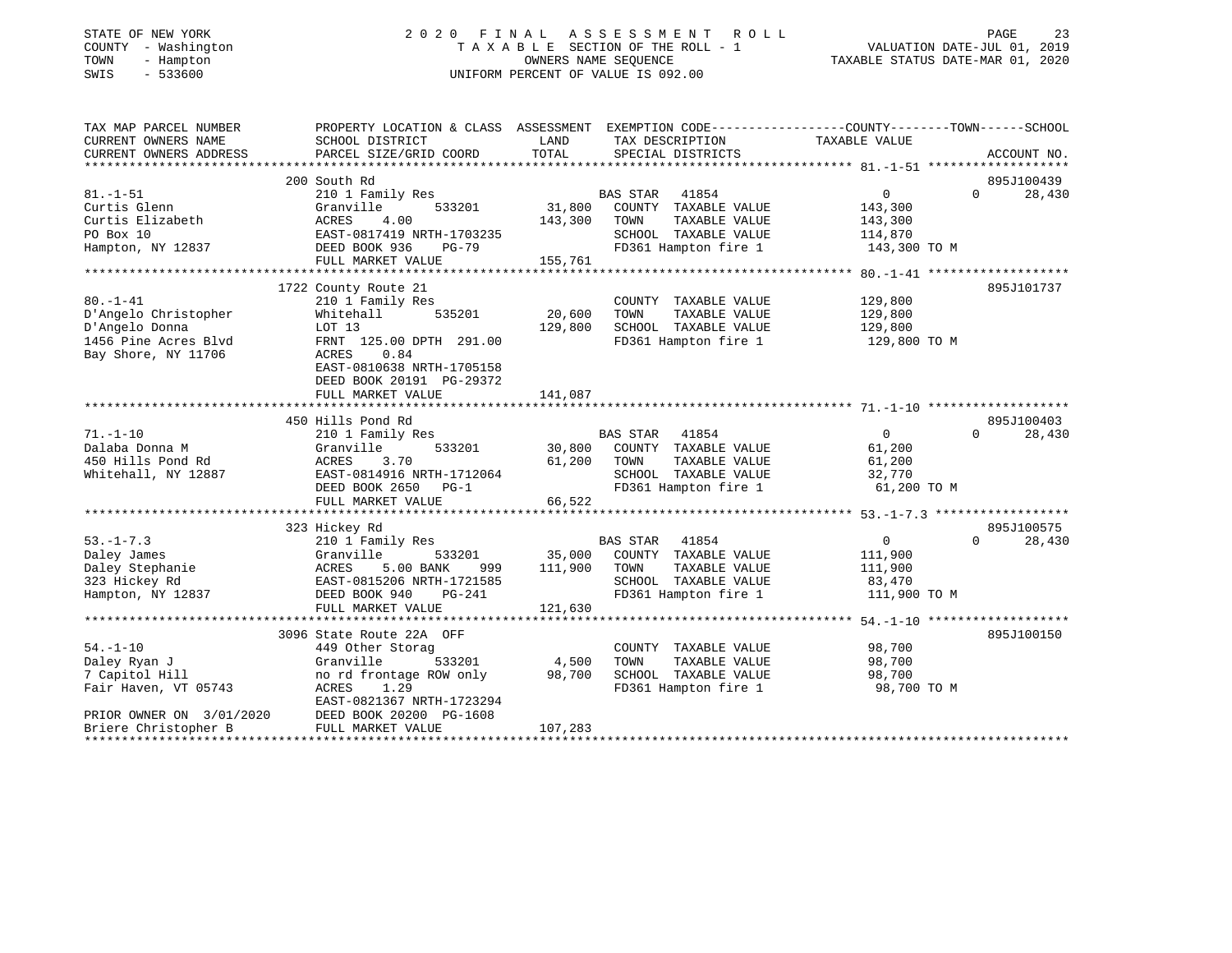#### STATE OF NEW YORK 2 0 2 0 F I N A L A S S E S S M E N T R O L L PAGE 24COUNTY - Washington  $T A X A B L E$  SECTION OF THE ROLL - 1<br>TOWN - Hampton DATE-JUL 000NERS NAME SEQUENCE TOWN - Hampton OWNERS NAME SEQUENCE TAXABLE STATUS DATE-MAR 01, 2020 SWIS - 533600 UNIFORM PERCENT OF VALUE IS 092.00

| TAX MAP PARCEL NUMBER     | PROPERTY LOCATION & CLASS ASSESSMENT EXEMPTION CODE----------------COUNTY-------TOWN------SCHOOL |         |                                    |                                   |                    |
|---------------------------|--------------------------------------------------------------------------------------------------|---------|------------------------------------|-----------------------------------|--------------------|
| CURRENT OWNERS NAME       | SCHOOL DISTRICT                                                                                  | LAND    | TAX DESCRIPTION                    | TAXABLE VALUE                     |                    |
| CURRENT OWNERS ADDRESS    | PARCEL SIZE/GRID COORD                                                                           | TOTAL   | SPECIAL DISTRICTS                  |                                   | ACCOUNT NO.        |
|                           |                                                                                                  |         |                                    |                                   |                    |
|                           | Carvers Falls Rd                                                                                 |         |                                    |                                   | 895J100104         |
| $38. - 1 - 1$             | 323 Vacant rural                                                                                 |         | COUNTY TAXABLE VALUE               | 46,000                            |                    |
| Davis Robert W Trustee    | 535201<br>Whitehall                                                                              | 46,000  | TAXABLE VALUE<br>TOWN              | 46,000                            |                    |
| Davis Tammy L Trustee     | ACRES 97.77                                                                                      | 46,000  | SCHOOL TAXABLE VALUE               | 46,000                            |                    |
| 200 Carvers Falls Rd      | EAST-0804116 NRTH-1742560                                                                        |         | CA001 Cons agri dst 1              | 46,000 TO                         |                    |
| Whitehall, NY 12887       | DEED BOOK 3723 PG-336                                                                            |         | FD362 Hampton fire 2               | 46,000 TO M                       |                    |
|                           | FULL MARKET VALUE                                                                                | 50,000  |                                    |                                   |                    |
|                           |                                                                                                  |         |                                    |                                   |                    |
|                           | 200 Carvers Falls Rd                                                                             |         |                                    |                                   | 895J101793         |
| $38. - 1 - 2.5$           | 210 1 Family Res                                                                                 |         | BAS STAR 41854                     | $\overline{0}$                    | $\Omega$<br>28,430 |
| Davis Robert W Trustee    | 535201<br>Whitehall                                                                              |         | 35,100 COUNTY TAXABLE VALUE        | 108,800                           |                    |
| Davis Tammy Trustee       | ACRES<br>5.10                                                                                    | 108,800 | TAXABLE VALUE<br>TOWN              | 108,800                           |                    |
|                           |                                                                                                  |         | SCHOOL TAXABLE VALUE               | 80,370<br>108,800 TO M            |                    |
| Whitehall, NY 12887       | DEED BOOK 3723 PG-332                                                                            |         | FD362 Hampton fire 2               |                                   |                    |
|                           | FULL MARKET VALUE                                                                                | 118,261 |                                    |                                   |                    |
|                           |                                                                                                  |         |                                    |                                   |                    |
|                           | 1165 North Quivey Hill Ln                                                                        |         |                                    |                                   | 895J100436         |
| $81. - 1 - 27$            | 210 1 Family Res                                                                                 |         | BAS STAR 41854                     | $\overline{0}$                    | 28,430<br>$\Omega$ |
| Dekalb Samuel             | Granville                                                                                        |         | 533201 25,300 COUNTY TAXABLE VALUE | 69,500                            |                    |
| 1165 North Quivey Hill Ln | ACRES<br>2.00 BANK<br>999                                                                        | 69,500  | TAXABLE VALUE<br>TOWN              | 69,500                            |                    |
| Whitehall, NY 12887       | EAST-0818789 NRTH-1703439                                                                        |         | SCHOOL TAXABLE VALUE 41,070        |                                   |                    |
|                           | DEED BOOK 934 PG-316                                                                             |         | FD361 Hampton fire 1               | 69,500 TO M                       |                    |
|                           | FULL MARKET VALUE                                                                                | 75,543  |                                    |                                   |                    |
|                           |                                                                                                  |         |                                    |                                   |                    |
|                           | 223 Hills Pond Rd                                                                                |         |                                    |                                   | 895J100227         |
| $71.4 - 2 - 20$           | 210 1 Family Res - WTRFNT                                                                        |         | COUNTY TAXABLE VALUE               | 250,000                           |                    |
| Dempsey Craig F           | Granville<br>533201                                                                              | 27,800  | TOWN<br>TAXABLE VALUE              | 250,000                           |                    |
| Dempsey Maria G           | $71. - 2 - 20$                                                                                   | 250,000 | SCHOOL TAXABLE VALUE               | 250,000                           |                    |
| 56 Sonat Rd               | FRNT 212.00 DPTH 220.00                                                                          |         |                                    | FD361 Hampton fire 1 250,000 TO M |                    |
| Clifton Park, NY 12065    | BANK<br>999                                                                                      |         |                                    |                                   |                    |
|                           | EAST-0816371 NRTH-1706955                                                                        |         |                                    |                                   |                    |
|                           | DEED BOOK 2478 PG-290                                                                            |         |                                    |                                   |                    |
|                           | FULL MARKET VALUE                                                                                | 271,739 |                                    |                                   |                    |
|                           |                                                                                                  |         |                                    |                                   |                    |
|                           | 132 Roberts Ln                                                                                   |         |                                    |                                   | 895J100707         |
| $53 - 1 - 4$              | 210 1 Family Res                                                                                 |         | COUNTY TAXABLE VALUE               | 114,400                           |                    |
| Denison Eileen O          | Granville<br>533201                                                                              | 28,700  | TOWN<br>TAXABLE VALUE              | 114,400                           |                    |
| 63 Pinewood Ave           | 3.07<br>ACRES                                                                                    | 114,400 | SCHOOL TAXABLE VALUE               | 114,400                           |                    |
| Albany, NY 12208          | EAST-0816986 NRTH-1724055                                                                        |         | FD361 Hampton fire 1               | 114,400 TO M                      |                    |
|                           | DEED BOOK 3872<br>PG-186                                                                         |         |                                    |                                   |                    |
|                           | FULL MARKET VALUE                                                                                | 124,348 |                                    |                                   |                    |
|                           |                                                                                                  |         |                                    |                                   |                    |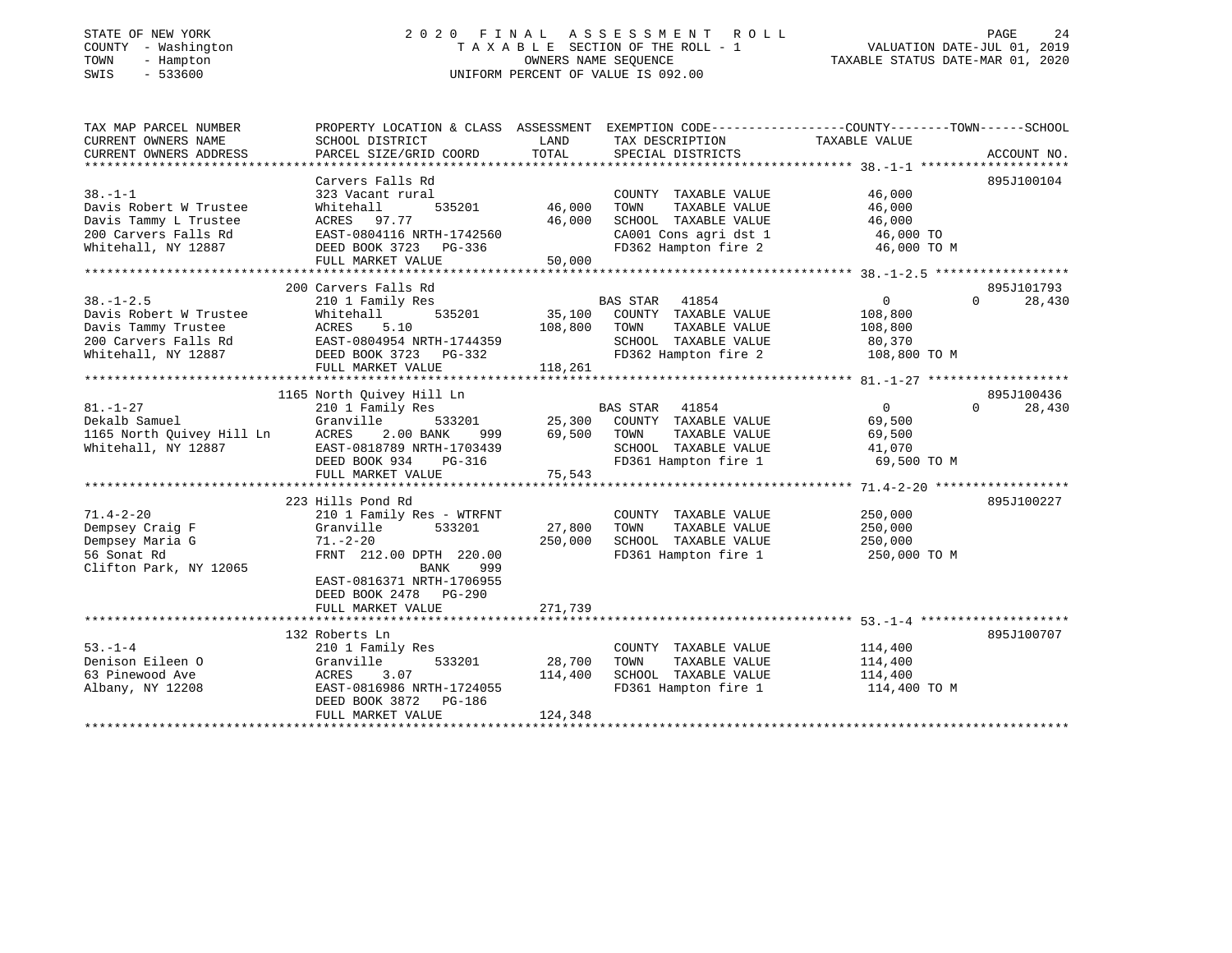| STATE OF NEW YORK |              |
|-------------------|--------------|
| COUNTY            | - Washington |
| TOWN<br>$-$       | Hampton      |
| <b>CMTC</b>       | - 533600     |

# STATE OF NEW YORK 2 0 2 0 F I N A L A S S E S S M E N T R O L L PAGE 25T A X A B L E SECTION OF THE ROLL - 1<br>OWNERS NAME SEQUENCE SWIS - 533600 UNIFORM PERCENT OF VALUE IS 092.00

TAXABLE STATUS DATE-MAR 01, 2020

| TAX MAP PARCEL NUMBER  |                           |                                  | PROPERTY LOCATION & CLASS ASSESSMENT EXEMPTION CODE----------------COUNTY-------TOWN------SCHOOL |
|------------------------|---------------------------|----------------------------------|--------------------------------------------------------------------------------------------------|
| CURRENT OWNERS NAME    | SCHOOL DISTRICT           | TAX DESCRIPTION<br>LAND          | TAXABLE VALUE                                                                                    |
| CURRENT OWNERS ADDRESS | PARCEL SIZE/GRID COORD    | TOTAL<br>SPECIAL DISTRICTS       | ACCOUNT NO.                                                                                      |
|                        |                           |                                  |                                                                                                  |
|                        | 247 South Rd              |                                  | 895J100239                                                                                       |
| $81. - 1 - 1$          | 240 Rural res             | BAS STAR 41854                   | $\overline{0}$<br>$\Omega$<br>28,430                                                             |
| Dennison Edwin M       | Granville<br>533201       | 81,500<br>COUNTY TAXABLE VALUE   | 270,100                                                                                          |
| Dennison Gail A        | ACRES<br>54.65            | 270,100<br>TAXABLE VALUE<br>TOWN | 270,100                                                                                          |
| PO Box 43              | EAST-0818201 NRTH-1704572 | SCHOOL TAXABLE VALUE             | 241,670                                                                                          |
| Hampton, NY 12837      | DEED BOOK 535<br>PG-125   | FD361 Hampton fire 1             | 270,100 TO M                                                                                     |
|                        | FULL MARKET VALUE         | 293,587                          |                                                                                                  |
|                        |                           |                                  |                                                                                                  |
|                        | Hills Pond Rd             |                                  | 895J101807                                                                                       |
| $71.4 - 2 - 19.1$      | 314 Rural vac<10 - WTRFNT | COUNTY TAXABLE VALUE             | 9,500                                                                                            |
| Dennison Edwin Mark    | 533201<br>Granville       | 9,500<br>TOWN<br>TAXABLE VALUE   | 9,500                                                                                            |
| Dennison Gail          | $71. - 2 - 19.1$          | 9,500<br>SCHOOL TAXABLE VALUE    | 9,500                                                                                            |
| PO Box 43              | 2.77<br>ACRES             | FD361 Hampton fire 1             | 9,500 TO M                                                                                       |
| Hampton, NY 12837      | EAST-0816077 NRTH-1706615 |                                  |                                                                                                  |
|                        | DEED BOOK 605<br>$PG-124$ |                                  |                                                                                                  |
|                        | FULL MARKET VALUE         | 10,326                           |                                                                                                  |
|                        |                           |                                  |                                                                                                  |
|                        | 259 South Rd              |                                  |                                                                                                  |
| $81. - 1 - 1.4$        | 210 1 Family Res          | VET COM CT 41131                 | 40,650<br>40,650<br>$\overline{0}$                                                               |
| Dennison Erla          | 533201<br>Granville       | 22,700 VET DIS CT 41141          | 8,130<br>8,130<br>$\overline{0}$                                                                 |
| PO Box 57              | 1.03<br>ACRES             | 162,600 ENH STAR 41834           | 66,140<br>$\overline{0}$<br>$\overline{0}$                                                       |
| Hampton, NY 12837      | EAST-0818590 NRTH-1703800 | COUNTY TAXABLE VALUE             | 113,820                                                                                          |
|                        | DEED BOOK 873<br>PG-128   | TOWN<br>TAXABLE VALUE            | 113,820                                                                                          |
|                        | FULL MARKET VALUE         | 176,739 SCHOOL TAXABLE VALUE     | 96,460                                                                                           |
|                        |                           | FD361 Hampton fire 1             | 162,600 TO M                                                                                     |
|                        |                           |                                  |                                                                                                  |
|                        | Greenfield Ln             |                                  | 895J100161                                                                                       |
| $72.2 - 3 - 2$         | 311 Res vac land          | COUNTY TAXABLE VALUE             | 200                                                                                              |
| Despres Robert W       | Granville<br>533201       | 200<br>TOWN<br>TAXABLE VALUE     | 200                                                                                              |
| Despres Robert         | 706/118 Hwy Approp        | 200<br>SCHOOL TAXABLE VALUE      | 200                                                                                              |
| Box 134 Bell Hall      | $72. - 3 - 2$             | FD361 Hampton fire 1             | 200 TO M                                                                                         |
| Fair Haven, VT 05743   | FRNT 38.00 DPTH 100.00    |                                  |                                                                                                  |
|                        | EAST-0824338 NRTH-1712240 |                                  |                                                                                                  |
|                        | DEED BOOK 670<br>PG-326   |                                  |                                                                                                  |
|                        | FULL MARKET VALUE         | 217                              |                                                                                                  |
|                        |                           |                                  |                                                                                                  |
|                        | 22 Manor Ln               |                                  | 895J101821                                                                                       |
| $54. - 1 - 6.1$        | 210 1 Family Res          | AGED-CO<br>41802                 | 15,400<br>$\Omega$<br>$\Omega$                                                                   |
| Destiso William S      | Granville<br>533201       | 18,600 AGED-TOWN 41803           | 9,240<br>$\overline{0}$<br>$\overline{0}$                                                        |
| 22 Manor Ln            | ACRES<br>1.40             | 61,600 ENH STAR 41834            | $\overline{0}$<br>$\Omega$<br>61,600                                                             |
| Hampton, NY 12837      | EAST-0820896 NRTH-1725601 | COUNTY TAXABLE VALUE             | 46,200                                                                                           |
|                        | DEED BOOK 785<br>PG-178   | TOWN<br>TAXABLE VALUE            | 52,360                                                                                           |
|                        | FULL MARKET VALUE         | 66,957 SCHOOL TAXABLE VALUE      | $\Omega$                                                                                         |
|                        |                           | FD361 Hampton fire 1             | 61,600 TO M                                                                                      |
|                        |                           |                                  |                                                                                                  |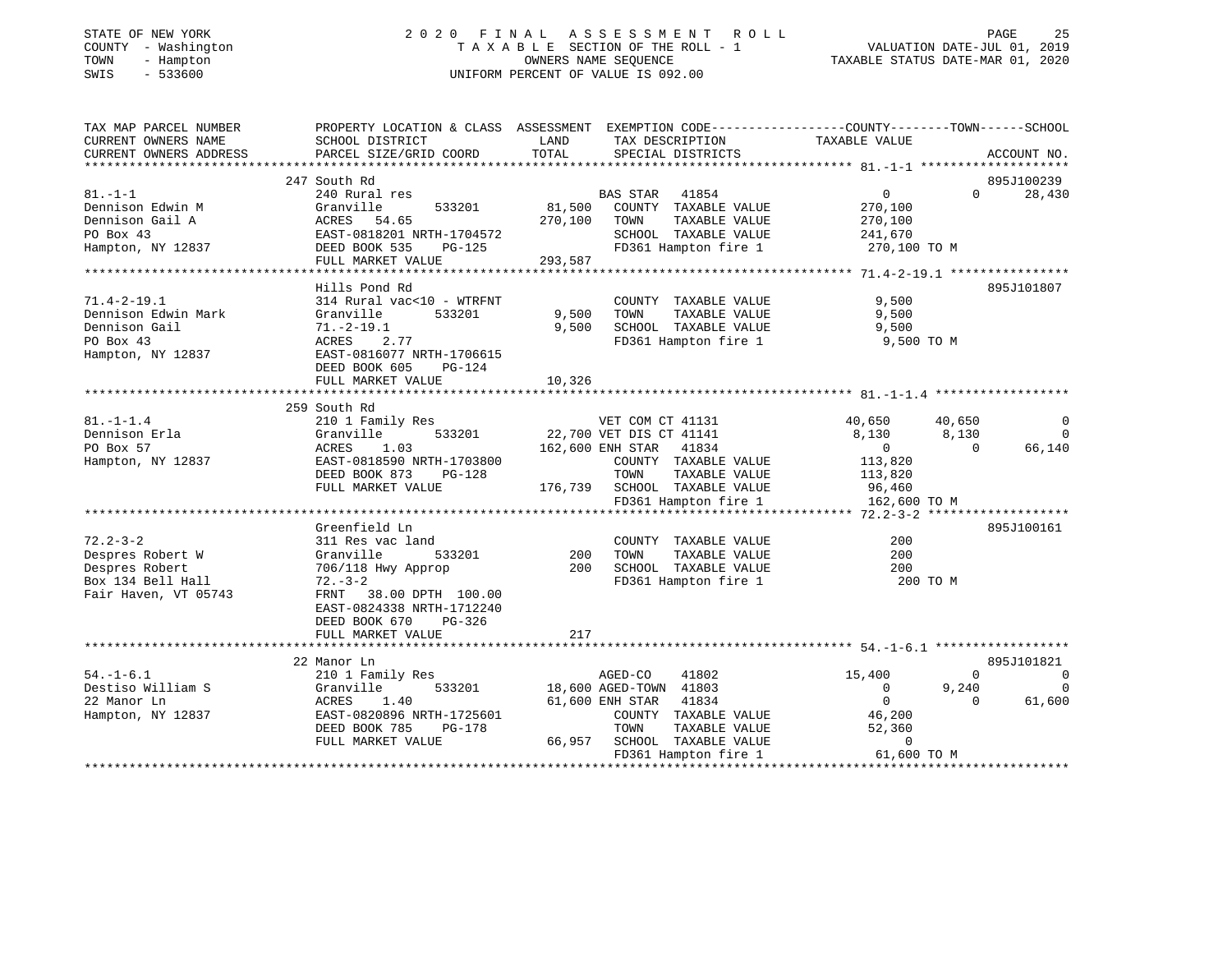## STATE OF NEW YORK 2 0 2 0 F I N A L A S S E S S M E N T R O L L PAGE 26 COUNTY - Washington T A X A B L E SECTION OF THE ROLL - 1 VALUATION DATE-JUL 01, 2019 TOWN - Hampton OWNERS NAME SEQUENCE TAXABLE STATUS DATE-MAR 01, 2020 SWIS - 533600 UNIFORM PERCENT OF VALUE IS 092.00

| TAX MAP PARCEL NUMBER  |                                                                  |                         |                                                     | PROPERTY LOCATION & CLASS ASSESSMENT EXEMPTION CODE----------------COUNTY-------TOWN------SCHOOL |                          |
|------------------------|------------------------------------------------------------------|-------------------------|-----------------------------------------------------|--------------------------------------------------------------------------------------------------|--------------------------|
| CURRENT OWNERS NAME    | SCHOOL DISTRICT                                                  | LAND                    | TAX DESCRIPTION                                     | TAXABLE VALUE                                                                                    |                          |
| CURRENT OWNERS ADDRESS | PARCEL SIZE/GRID COORD                                           | TOTAL                   | SPECIAL DISTRICTS                                   | ACCOUNT NO.                                                                                      |                          |
|                        |                                                                  |                         |                                                     |                                                                                                  |                          |
|                        | 34 Hampton Heights Way                                           |                         |                                                     | 895J100622                                                                                       |                          |
| $80. - 1 - 18$         | 210 1 Family Res                                                 |                         | COUNTY TAXABLE VALUE                                | 76,500                                                                                           |                          |
| Dewey Tanner           | Granville                                                        | -<br>533201 35,100      | TAXABLE VALUE<br>TOWN                               | 76,500                                                                                           |                          |
| 34 Hampton Heights Way | ACRES<br>5.06 BANK                                               | 999 76,500              | SCHOOL TAXABLE VALUE 76,500                         |                                                                                                  |                          |
| Whitehall, NY 12887    | EAST-0811182 NRTH-1701684                                        |                         | FD361 Hampton fire 1                                | 76,500 ТО М                                                                                      |                          |
|                        | DEED BOOK 3832 PG-266                                            |                         |                                                     |                                                                                                  |                          |
|                        | FULL MARKET VALUE                                                | 83,152                  |                                                     |                                                                                                  |                          |
|                        |                                                                  |                         |                                                     |                                                                                                  |                          |
|                        | State Route 22A                                                  |                         |                                                     | 895J100051                                                                                       |                          |
| $72. - 2 - 18$         | 323 Vacant rural                                                 |                         | COUNTY TAXABLE VALUE                                | 66,500                                                                                           |                          |
| Diekel Mary            | 533201<br>Granville                                              | 66,500                  | TOWN<br>TAXABLE VALUE                               | 66,500                                                                                           |                          |
| 2281 State Route 22A   | 382/64                                                           | 66,500                  | SCHOOL TAXABLE VALUE 66,500                         |                                                                                                  |                          |
| Hampton, NY 12837      | ACRES 42.70                                                      |                         |                                                     | CA001 Cons agri dst 1 66,500 TO<br>FD361 Hampton fire 1 66,500 TO                                |                          |
|                        | EAST-0821356 NRTH-1708906                                        |                         |                                                     | 66,500 TO M                                                                                      |                          |
|                        | DEED BOOK 317<br>PG-572                                          |                         |                                                     |                                                                                                  |                          |
|                        | FULL MARKET VALUE                                                | 72,283                  |                                                     |                                                                                                  |                          |
|                        |                                                                  |                         |                                                     |                                                                                                  |                          |
|                        | 2281 State Route 22A 58 PCT OF VALUE USED FOR EXEMPTION PURPOSES |                         |                                                     | 895J100052                                                                                       |                          |
| $81 - 2 - 1$           | 240 Rural res                                                    |                         | VET WAR CT 41121                                    | 16,008<br>16,008                                                                                 | $\overline{\phantom{0}}$ |
| Diekel Mary            | Granville                                                        |                         | 533201 105,900 COUNTY TAXABLE VALUE                 | 167,992                                                                                          |                          |
| 2281 State Route 22A   | ACRES 129.70<br>EAST-0822024 NRTH-1704901<br>ACRES 129.70        | 184,000                 | TOWN<br>TAXABLE VALUE                               | 167,992                                                                                          |                          |
| Hampton, NY 12837      | EAST-0822024 NRTH-1704901<br>DEED BOOK 317 PG-572                |                         |                                                     | SCHOOL TAXABLE VALUE 184,000<br>CA001 Cons agri dst 1 184,000 TO                                 |                          |
|                        |                                                                  |                         |                                                     |                                                                                                  |                          |
|                        | FULL MARKET VALUE                                                |                         |                                                     | 200,000 FD361 Hampton fire 1 184,000 TO M                                                        |                          |
|                        |                                                                  |                         |                                                     |                                                                                                  |                          |
|                        | LOT Taylor Pat                                                   |                         |                                                     |                                                                                                  |                          |
| $53. - 1 - 2.1$        | 323 Vacant rural<br>$\frac{1}{535201}$ 110 For                   |                         | COUNTY TAXABLE VALUE                                | 110,600                                                                                          |                          |
| Dimuzio Henry R Jr     | Whitehall                                                        | 110,600                 | TOWN<br>TAXABLE VALUE                               | 110,600                                                                                          |                          |
| Roberts Rhonda J       | Survey 12840                                                     | 110,600                 | SCHOOL TAXABLE VALUE 110,600                        |                                                                                                  |                          |
| 1288 Munger St         | ACRES 169.00                                                     |                         | FD361 Hampton fire 1<br>FD362 Hampton fire 2        | 51,982 TO M                                                                                      |                          |
| Middlebury, VT 05753   | EAST-0811187 NRTH-1725274                                        |                         |                                                     | 58,618 TO M                                                                                      |                          |
|                        | DEED BOOK 3654 PG-55                                             |                         |                                                     |                                                                                                  |                          |
|                        | FULL MARKET VALUE                                                | 120,217                 |                                                     |                                                                                                  |                          |
|                        |                                                                  |                         |                                                     |                                                                                                  |                          |
| $53. - 1 - 7.6$        | By The Way<br>$314$ Rural vac< $10$                              |                         |                                                     | 895J100578<br>15,000                                                                             |                          |
| Dimuzio Henry R Jr     |                                                                  |                         | COUNTY TAXABLE VALUE                                | 15,000                                                                                           |                          |
| Roberts Rhonda J       | Granville                                                        | 533201 15,000<br>15,000 | TOWN<br>TAXABLE VALUE                               |                                                                                                  |                          |
| 1288 Munger St         | ACRES<br>5.09<br>EAST-0814441 NRTH-1721956                       |                         | SCHOOL TAXABLE VALUE 15,000<br>FD361 Hampton fire 1 | 15,000 TO M                                                                                      |                          |
| Middlebury, VT 05753   | DEED BOOK 3787 PG-191                                            |                         |                                                     |                                                                                                  |                          |
|                        | FULL MARKET VALUE                                                | 16,304                  |                                                     |                                                                                                  |                          |
|                        |                                                                  |                         |                                                     |                                                                                                  |                          |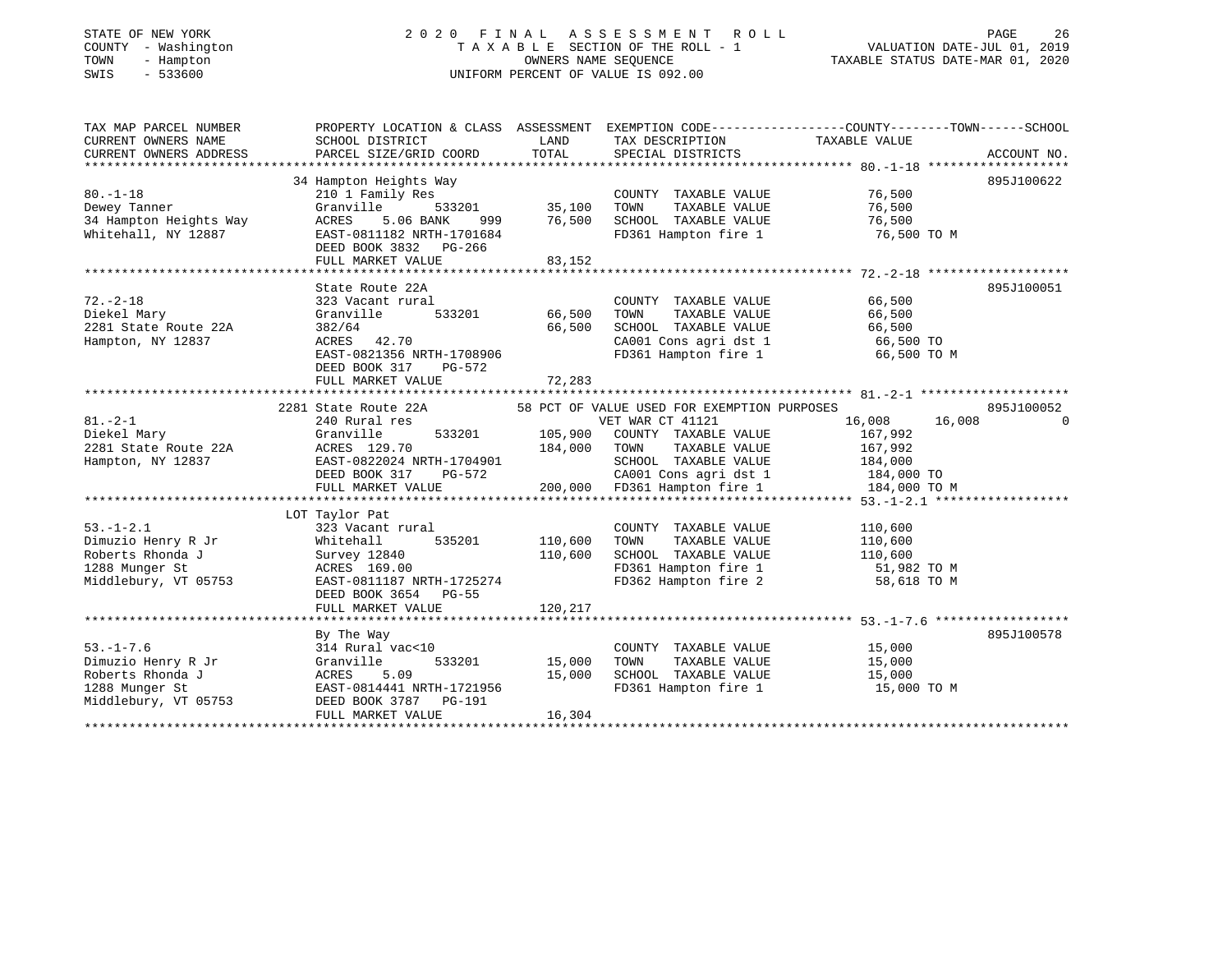## STATE OF NEW YORK 2 0 2 0 F I N A L A S S E S S M E N T R O L L PAGE 27 COUNTY - Washington T A X A B L E SECTION OF THE ROLL - 1 VALUATION DATE-JUL 01, 2019 TOWN - Hampton OWNERS NAME SEQUENCE TAXABLE STATUS DATE-MAR 01, 2020 SWIS - 533600 UNIFORM PERCENT OF VALUE IS 092.00

| TAX MAP PARCEL NUMBER<br>CURRENT OWNERS NAME<br>CURRENT OWNERS ADDRESS                               | PROPERTY LOCATION & CLASS ASSESSMENT<br>SCHOOL DISTRICT<br>PARCEL SIZE/GRID COORD                                                                      | LAND<br>TOTAL              | TAX DESCRIPTION<br>SPECIAL DISTRICTS                                                                                  | EXEMPTION CODE-----------------COUNTY-------TOWN------SCHOOL<br>TAXABLE VALUE<br>ACCOUNT NO. |
|------------------------------------------------------------------------------------------------------|--------------------------------------------------------------------------------------------------------------------------------------------------------|----------------------------|-----------------------------------------------------------------------------------------------------------------------|----------------------------------------------------------------------------------------------|
| *********************                                                                                |                                                                                                                                                        |                            |                                                                                                                       |                                                                                              |
| $53. - 1 - 7.10$<br>Dimuzio Henry R Jr<br>Edwards Rhonda J<br>1288 Munger St<br>Middlebury, VT 05753 | Hickey Rd OFF<br>322 Rural vac>10<br>533201<br>Granville<br>ACRES 22.76<br>EAST-0813612 NRTH-1721623<br>DEED BOOK 2648<br>PG-115                       | 16,500<br>16,500           | COUNTY TAXABLE VALUE<br>TOWN<br>TAXABLE VALUE<br>SCHOOL TAXABLE VALUE<br>FD361 Hampton fire 1                         | 895J100661<br>16,500<br>16,500<br>16,500<br>16,500 TO M                                      |
|                                                                                                      | FULL MARKET VALUE                                                                                                                                      | 17,935                     |                                                                                                                       |                                                                                              |
|                                                                                                      | Ecuyer Pat                                                                                                                                             |                            |                                                                                                                       | 895J100277                                                                                   |
| $53. - 1 - 8$<br>Dimuzio Henry R Jr<br>Roberts Rhonda J<br>1288 Munger St<br>Middlebury, VT 05753    | 910 Priv forest<br>533201<br>Granville<br>60 Ad<br>ACRES<br>50.90<br>EAST-0810712 NRTH-1722165<br>DEED BOOK 3654<br>$PG-55$                            | 22,900<br>22,900           | COUNTY TAXABLE VALUE<br>TOWN<br>TAXABLE VALUE<br>SCHOOL TAXABLE VALUE<br>FD361 Hampton fire 1                         | 22,900<br>22,900<br>22,900<br>22,900 TO M                                                    |
|                                                                                                      | FULL MARKET VALUE                                                                                                                                      | 24,891                     |                                                                                                                       |                                                                                              |
|                                                                                                      |                                                                                                                                                        |                            |                                                                                                                       |                                                                                              |
| $53. - 1 - 15$<br>Dimuzio Henry R Jr<br>Roberts Rhonda J<br>1288 Munger St<br>Middlebury, VT 05753   | 100 Camp Way<br>314 Rural vac<10<br>535201<br>Whitehall<br>ACRES<br>47.60<br>EAST-0809912 NRTH-1723705<br>DEED BOOK 3654 PG-55                         | 31,900<br>31,900           | COUNTY TAXABLE VALUE<br>TOWN<br>TAXABLE VALUE<br>SCHOOL TAXABLE VALUE<br>FD361 Hampton fire 1<br>FD362 Hampton fire 2 | 895J100085<br>31,900<br>31,900<br>31,900<br>30,943 TO M<br>957 TO M                          |
|                                                                                                      | FULL MARKET VALUE                                                                                                                                      | 34,674                     |                                                                                                                       |                                                                                              |
|                                                                                                      |                                                                                                                                                        |                            |                                                                                                                       |                                                                                              |
| $53. - 1 - 17$<br>Dimuzio Henry R Jr<br>Roberts Rhonda J<br>1288 Munger St<br>Middlebury, VT 05753   | 40 Camp Way<br>322 Rural vac>10<br>Granville<br>533201<br>ACRES<br>18.86<br>EAST-0813168 NRTH-1722659<br>DEED BOOK 3578<br>PG-165<br>FULL MARKET VALUE | 14,500<br>14,500<br>15,761 | COUNTY TAXABLE VALUE<br>TOWN<br>TAXABLE VALUE<br>SCHOOL TAXABLE VALUE<br>FD361 Hampton fire 1                         | 895J100635<br>14,500<br>14,500<br>14,500<br>14,500 TO M                                      |
|                                                                                                      |                                                                                                                                                        |                            |                                                                                                                       |                                                                                              |
| $53. - 1 - 19$<br>Dimuzio Henry R Jr<br>Roberts Rhonda J<br>1288 Munger St<br>Middlebury, VT 05753   | Ecuyer Pat<br>910 Priv forest<br>Granville<br>533201<br>ACRES<br>31.38<br>EAST-0812022 NRTH-1722659<br>DEED BOOK 3578<br>PG-165                        | 14,100<br>14,100           | COUNTY TAXABLE VALUE<br>TOWN<br>TAXABLE VALUE<br>SCHOOL TAXABLE VALUE<br>FD361 Hampton fire 1                         | 895J100612<br>14,100<br>14,100<br>14,100<br>14,100 TO M                                      |
|                                                                                                      | FULL MARKET VALUE                                                                                                                                      | 15,326                     |                                                                                                                       |                                                                                              |
|                                                                                                      | 1130 North Quivey Hill Ln                                                                                                                              |                            |                                                                                                                       | 895J100441                                                                                   |
| $81. - 1 - 8$<br>Dirga Michael<br>29 Factory St<br>Granville, NY 12832                               | 210 1 Family Res<br>Granville<br>533201<br>4.00<br>ACRES<br>EAST-0819241 NRTH-1702471<br>DEED BOOK 700<br>$PG-24$<br>FULL MARKET VALUE                 | 31,800<br>79,500<br>86,413 | COUNTY TAXABLE VALUE<br>TOWN<br>TAXABLE VALUE<br>SCHOOL TAXABLE VALUE<br>FD361 Hampton fire 1                         | 79,500<br>79,500<br>79,500<br>79,500 TO M                                                    |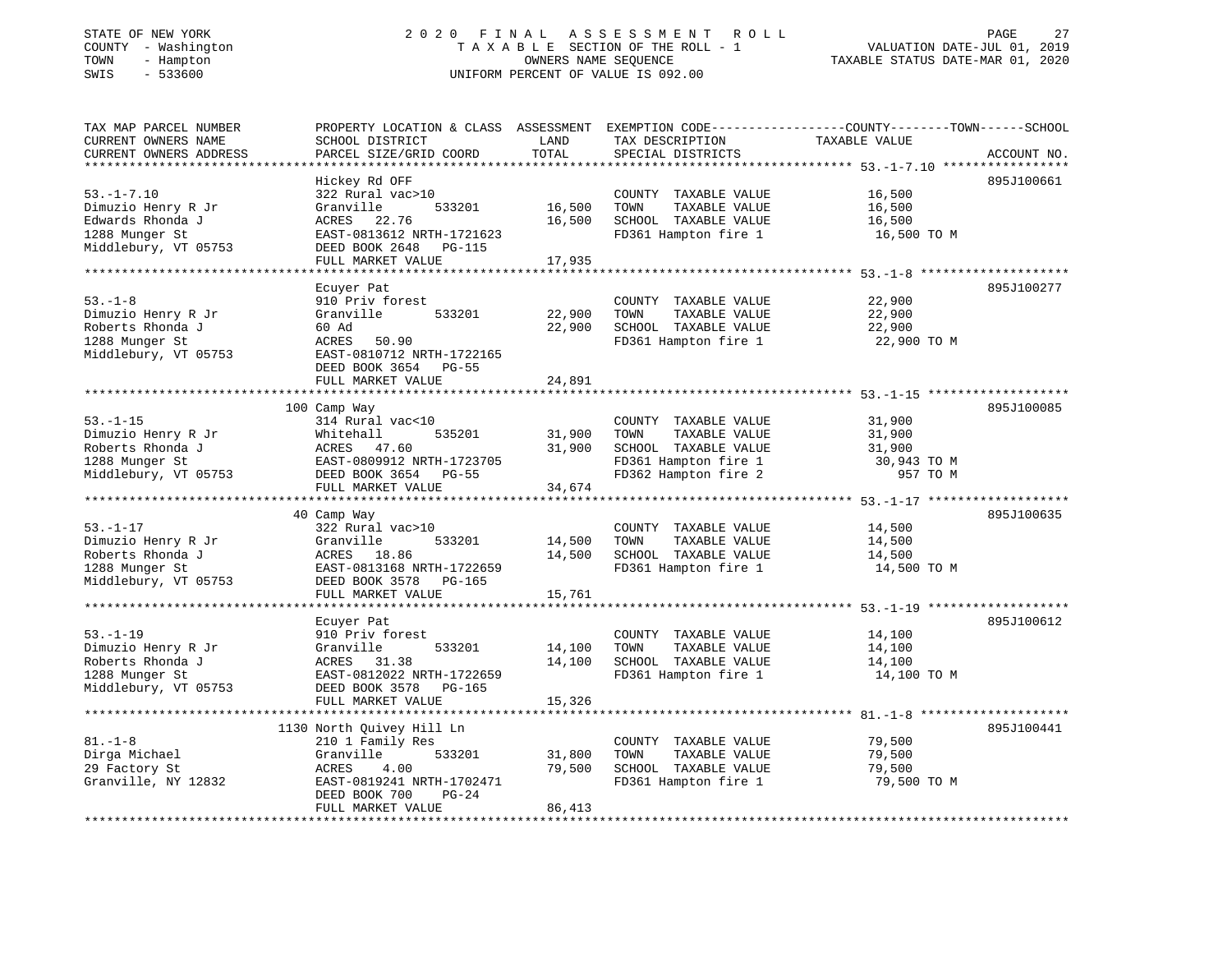## STATE OF NEW YORK 2 0 2 0 F I N A L A S S E S S M E N T R O L L PAGE 28 COUNTY - Washington T A X A B L E SECTION OF THE ROLL - 1 VALUATION DATE-JUL 01, 2019 TOWN - Hampton OWNERS NAME SEQUENCE TAXABLE STATUS DATE-MAR 01, 2020 SWIS - 533600 UNIFORM PERCENT OF VALUE IS 092.00

| TAX MAP PARCEL NUMBER                         |                                                |                   | PROPERTY LOCATION & CLASS ASSESSMENT EXEMPTION CODE---------------COUNTY-------TOWN-----SCHOOL |                    |                    |
|-----------------------------------------------|------------------------------------------------|-------------------|------------------------------------------------------------------------------------------------|--------------------|--------------------|
| CURRENT OWNERS NAME<br>CURRENT OWNERS ADDRESS | SCHOOL DISTRICT<br>PARCEL SIZE/GRID COORD      | LAND<br>TOTAL     | TAX DESCRIPTION<br>SPECIAL DISTRICTS                                                           | TAXABLE VALUE      | ACCOUNT NO.        |
|                                               |                                                |                   |                                                                                                |                    |                    |
|                                               | 3078 State Route 22A                           |                   |                                                                                                |                    | 895J100221         |
| $54. - 1 - 12$                                | 210 1 Family Res                               |                   | ENH STAR 41834                                                                                 | $\overline{0}$     | 66,140<br>$\Omega$ |
| Disorda Maurice O                             | Granville<br>533201                            | 8,800             | COUNTY TAXABLE VALUE                                                                           | 91,800             |                    |
| Disorda Joyce                                 | FRNT 99.00 DPTH 90.00 91,800 TOWN              |                   | TAXABLE VALUE                                                                                  | 91,800             |                    |
| 3078 State Route 22A                          | EAST-0821147 NRTH-1722826                      |                   | SCHOOL TAXABLE VALUE                                                                           | 25,660             |                    |
| Hampton, NY 12837                             | DEED BOOK 439<br>PG-37                         |                   | FD361 Hampton fire 1                                                                           | 91,800 TO M        |                    |
|                                               | FULL MARKET VALUE                              | 99,783            |                                                                                                |                    |                    |
|                                               |                                                |                   |                                                                                                |                    |                    |
|                                               | 32 Forest Hill Way                             |                   |                                                                                                |                    |                    |
| $71.3 - 3 - 10$                               | 210 1 Family Res - WTRFNT                      |                   | COUNTY TAXABLE VALUE                                                                           | 182,300            |                    |
| Dobush Daniel<br>Dobush Roseanna              | Whitehall<br>535201<br>Subdiv Lot 7B Section 3 | 20,000<br>182,300 | TAXABLE VALUE<br>TOWN<br>SCHOOL TAXABLE VALUE                                                  | 182,300<br>182,300 |                    |
| 332 Fire Island Ave                           | 899-296                                        |                   | FD361 Hampton fire 1                                                                           | 182,300 TO M       |                    |
| Babylon, NY 11702                             | $80. - 3 - 10$                                 |                   |                                                                                                |                    |                    |
|                                               | FRNT 105.00 DPTH 278.00                        |                   |                                                                                                |                    |                    |
|                                               | EAST-0810594 NRTH-1706062                      |                   |                                                                                                |                    |                    |
|                                               | DEED BOOK 943<br>$PG-7$                        |                   |                                                                                                |                    |                    |
|                                               | FULL MARKET VALUE                              | 198,152           |                                                                                                |                    |                    |
|                                               |                                                |                   |                                                                                                |                    |                    |
|                                               | County Route 21 OFF                            |                   |                                                                                                |                    |                    |
| $80. - 1 - 66$                                | 311 Res vac land                               |                   | COUNTY TAXABLE VALUE                                                                           | 9,500              |                    |
| Dobush Daniel J                               | 535201<br>Whitehall                            | 9,500             | TOWN<br>TAXABLE VALUE                                                                          | 9,500              |                    |
| Dobush Roseanna                               | Sect 6 Lot 4                                   | 9,500             | SCHOOL TAXABLE VALUE                                                                           | 9,500              |                    |
| 332 Fire Island Ave                           | ACRES 10.00                                    |                   | FD361 Hampton fire 1                                                                           | 9,500 TO M         |                    |
| Babylon, NY 11702                             | EAST-0811620 NRTH-1706184                      |                   |                                                                                                |                    |                    |
|                                               | DEED BOOK 2115<br>PG-142                       |                   |                                                                                                |                    |                    |
|                                               | FULL MARKET VALUE                              | 10,326            |                                                                                                |                    |                    |
|                                               | 34 Rainbow Way                                 |                   |                                                                                                |                    | 895J100438         |
| $81. - 1 - 49$                                | 210 1 Family Res                               |                   | ENH STAR 41834                                                                                 | $\overline{0}$     | 66,140<br>$\Omega$ |
| Dodds Jr Family Trust Richard Granville       | 533201                                         |                   | 31,800 COUNTY TAXABLE VALUE                                                                    | 113,600            |                    |
| Schultz Vicki D Trustee                       | ACRES<br>4.00                                  | 113,600 TOWN      | TAXABLE VALUE                                                                                  | 113,600            |                    |
| PO Box 26                                     | EAST-0817320 NRTH-1702599                      |                   | SCHOOL TAXABLE VALUE                                                                           | 47,460             |                    |
| Hampton, NY 12837                             | DEED BOOK 3940 PG-208                          |                   | FD361 Hampton fire 1                                                                           | 113,600 TO M       |                    |
|                                               | FULL MARKET VALUE                              | 123,478           |                                                                                                |                    |                    |
|                                               |                                                |                   |                                                                                                |                    |                    |
|                                               | 99 Hickey Rd                                   |                   |                                                                                                |                    | 895J100254         |
| $62. - 1 - 37$                                | 240 Rural res                                  |                   | <b>BAS STAR</b><br>41854                                                                       | $\overline{0}$     | 28,430<br>$\Omega$ |
| Doty Kim E                                    | 533201<br>Granville                            |                   | 40,500 COUNTY TAXABLE VALUE                                                                    | 172,200            |                    |
| C/O Kim E Prehoda                             | ACRES 10.00 BANK<br>999                        | 172,200           | TOWN<br>TAXABLE VALUE                                                                          | 172,200            |                    |
| 99 Hickey Rd                                  | EAST-0813284 NRTH-1715791                      |                   | SCHOOL TAXABLE VALUE                                                                           | 143,770            |                    |
| Hampton, NY 12837                             | DEED BOOK 2856 PG-264                          |                   | FD361 Hampton fire 1                                                                           | 172,200 TO M       |                    |
|                                               | FULL MARKET VALUE                              | 187,174           |                                                                                                |                    |                    |
|                                               |                                                |                   |                                                                                                |                    |                    |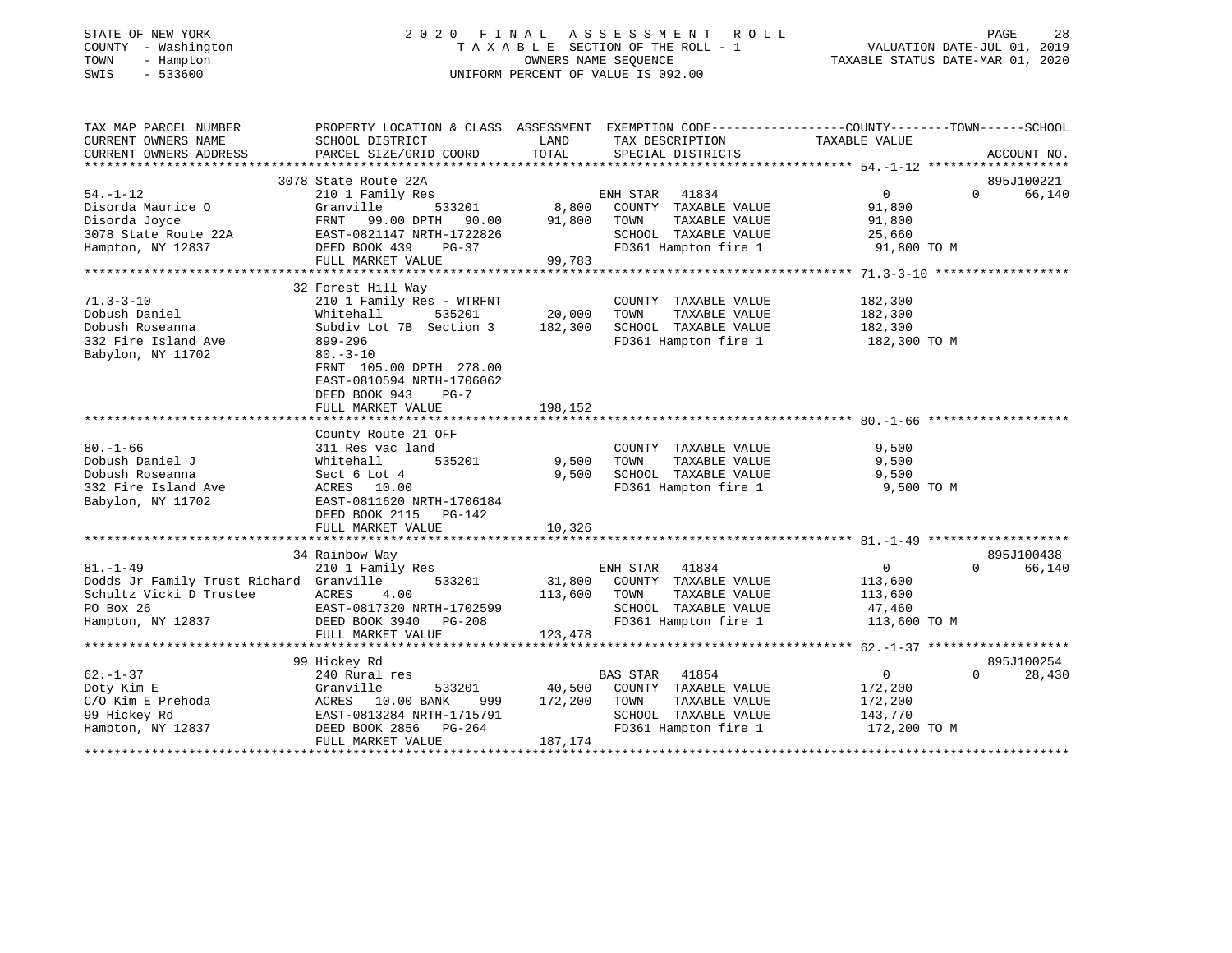| STATE OF NEW YORK   |  | 2020 FINAL ASSESSMEN               |
|---------------------|--|------------------------------------|
| COUNTY - Washington |  | TAXABLE SECTION OF THE ROL         |
| TOWN - Hampton      |  | OWNERS NAME SEQUENCE               |
| SWIS - 533600       |  | UNIFORM PERCENT OF VALUE IS 092.00 |
|                     |  |                                    |
|                     |  |                                    |
|                     |  |                                    |

#### A S S E S S M E N T R O L L PAGE 29 COUNTY - Washington T A X A B L E SECTION OF THE ROLL - 1 VALUATION DATE-JUL 01, 2019 TOWN - Hampton OWNERS NAME SEQUENCE TAXABLE STATUS DATE-MAR 01, 2020

| PAGE                      |  |  |
|---------------------------|--|--|
| ALUATION DATE-JUL 01, 201 |  |  |

| TAX MAP PARCEL NUMBER<br>CURRENT OWNERS NAME | PROPERTY LOCATION & CLASS ASSESSMENT EXEMPTION CODE---------------COUNTY-------TOWN-----SCHOOL<br>SCHOOL DISTRICT | LAND    | TAX DESCRIPTION TAXABLE VALUE                 |                             |             |
|----------------------------------------------|-------------------------------------------------------------------------------------------------------------------|---------|-----------------------------------------------|-----------------------------|-------------|
| CURRENT OWNERS ADDRESS                       | PARCEL SIZE/GRID COORD                                                                                            | TOTAL   | SPECIAL DISTRICTS                             |                             | ACCOUNT NO. |
|                                              |                                                                                                                   |         |                                               |                             |             |
| $45. - 1 - 16$                               | 165 Chapman Rd                                                                                                    |         |                                               |                             | 895J100162  |
| Douglas William                              | 240 Rural res<br>535201<br>Whitehall                                                                              | 64,800  | AG DIST<br>41720<br>COUNTY TAXABLE VALUE      | 25,747<br>25,747<br>132,453 | 25,747      |
| Douglas Sally                                | 819-79                                                                                                            | 158,200 | TOWN<br>TAXABLE VALUE                         | 132,453                     |             |
| 6 Douglas Way                                | ACRES 34.80                                                                                                       |         | SCHOOL TAXABLE VALUE                          | 132,453                     |             |
| Whitehall, NY 12887                          | EAST-0808538 NRTH-1733952                                                                                         |         | CA001 Cons agri dst 1                         | 132,453 TO                  |             |
|                                              | DEED BOOK 816<br>$PG-1$                                                                                           |         | 25,747 EX                                     |                             |             |
| MAY BE SUBJECT TO PAYMENT                    | FULL MARKET VALUE                                                                                                 |         | 171,957 FD362 Hampton fire 2                  | 158,200 TO M                |             |
| UNDER AGDIST LAW TIL 2024                    |                                                                                                                   |         |                                               |                             |             |
| * * * * * * * * * * * * * * * * *            |                                                                                                                   |         |                                               |                             |             |
|                                              | Chapman Rd OFF                                                                                                    |         |                                               |                             | 895J100557  |
| $45. - 1 - 14$                               | 322 Rural vac>10                                                                                                  |         | COUNTY TAXABLE VALUE                          | 9,500                       |             |
| Douglas William H                            | 535201<br>Whitehall                                                                                               | 9,500   | TOWN<br>TAXABLE VALUE                         | 9,500                       |             |
| Douglas Sally A                              | ACRES<br>20.00                                                                                                    | 9,500   | SCHOOL TAXABLE VALUE                          | 9,500                       |             |
| 6 Douglas Way                                | EAST-0807337 NRTH-1734136                                                                                         |         | FD362 Hampton fire 2                          | 9,500 TO M                  |             |
| Whitehall, NY 12887                          | DEED BOOK 2784 PG-150                                                                                             |         |                                               |                             |             |
|                                              | FULL MARKET VALUE                                                                                                 | 10,326  |                                               |                             |             |
|                                              |                                                                                                                   |         |                                               |                             |             |
|                                              | Chapman Rd                                                                                                        |         |                                               |                             | 895J100565  |
| $45. - 1 - 25.3$                             | 322 Rural vac>10                                                                                                  |         | COUNTY TAXABLE VALUE                          | 35,000                      |             |
| Douglas William H                            | 535201<br>Whitehall                                                                                               | 35,000  | TAXABLE VALUE<br>TOWN                         | 35,000                      |             |
| Douglas Sally                                | $819 - 79$                                                                                                        | 35,000  | SCHOOL TAXABLE VALUE                          | 35,000                      |             |
| 6 Douglas Way                                | ACRES 13.50                                                                                                       |         | CA001 Cons agri dst 1<br>FD362 Hampton fire 2 | 35,000 TO                   |             |
| Whitehall, NY 12887                          | EAST-0807742 NRTH-1733359<br>DEED BOOK 816<br>$PG-1$                                                              |         |                                               | 35,000 TO M                 |             |
|                                              | FULL MARKET VALUE                                                                                                 | 38,043  |                                               |                             |             |
|                                              |                                                                                                                   |         |                                               |                             |             |
|                                              | 11846 State Route 4                                                                                               |         |                                               |                             | 895J100055  |
| $45. - 1 - 28.1$                             | 112 Dairy farm                                                                                                    |         | AG DIST<br>41720                              | 38,234<br>38,234            | 38,234      |
| Douglas William H                            | 535201<br>Whitehall                                                                                               | 91,800  | COUNTY TAXABLE VALUE                          | 114,566                     |             |
| Douglas Sally                                | ACRES 78.00                                                                                                       | 152,800 | TOWN<br>TAXABLE VALUE                         | 114,566                     |             |
| 6 Douglas Way                                | EAST-0806516 NRTH-1729178                                                                                         |         | SCHOOL TAXABLE VALUE                          | 114,566                     |             |
| Whitehall, NY 12887                          | DEED BOOK 699<br>$PG-48$                                                                                          |         | CA001 Cons agri dst 1                         | 114,566 TO                  |             |
|                                              | FULL MARKET VALUE                                                                                                 | 166,087 | 38,234 EX                                     |                             |             |
| MAY BE SUBJECT TO PAYMENT                    |                                                                                                                   |         | FD362 Hampton fire 2                          | 152,800 TO M                |             |
| UNDER AGDIST LAW TIL 2024                    |                                                                                                                   |         |                                               |                             |             |
|                                              |                                                                                                                   |         |                                               |                             |             |
|                                              | 11850 State Route 4                                                                                               |         |                                               |                             | 895J100054  |
| $45. - 1 - 28.2$                             | 422 Diner/lunch                                                                                                   |         | COUNTY TAXABLE VALUE                          | 99,700                      |             |
| Douglas William H                            | Whitehall<br>535201                                                                                               | 9,500   | TOWN<br>TAXABLE VALUE                         | 99,700                      |             |
| Douglas Sally                                | Big Apple Diner                                                                                                   | 99,700  | SCHOOL TAXABLE VALUE                          | 99,700                      |             |
| 6 Douglas Way                                | Lot 1                                                                                                             |         | FD362 Hampton fire 2                          | 99,700 TO M                 |             |
| Whitehall, NY 12887                          | FRNT 470.00 DPTH 109.00                                                                                           |         |                                               |                             |             |
|                                              | EAST-0806272 NRTH-1728423                                                                                         |         |                                               |                             |             |
|                                              | $PG-91$<br>DEED BOOK 703<br>FULL MARKET VALUE                                                                     | 108,370 |                                               |                             |             |
| **********************************           |                                                                                                                   |         |                                               |                             |             |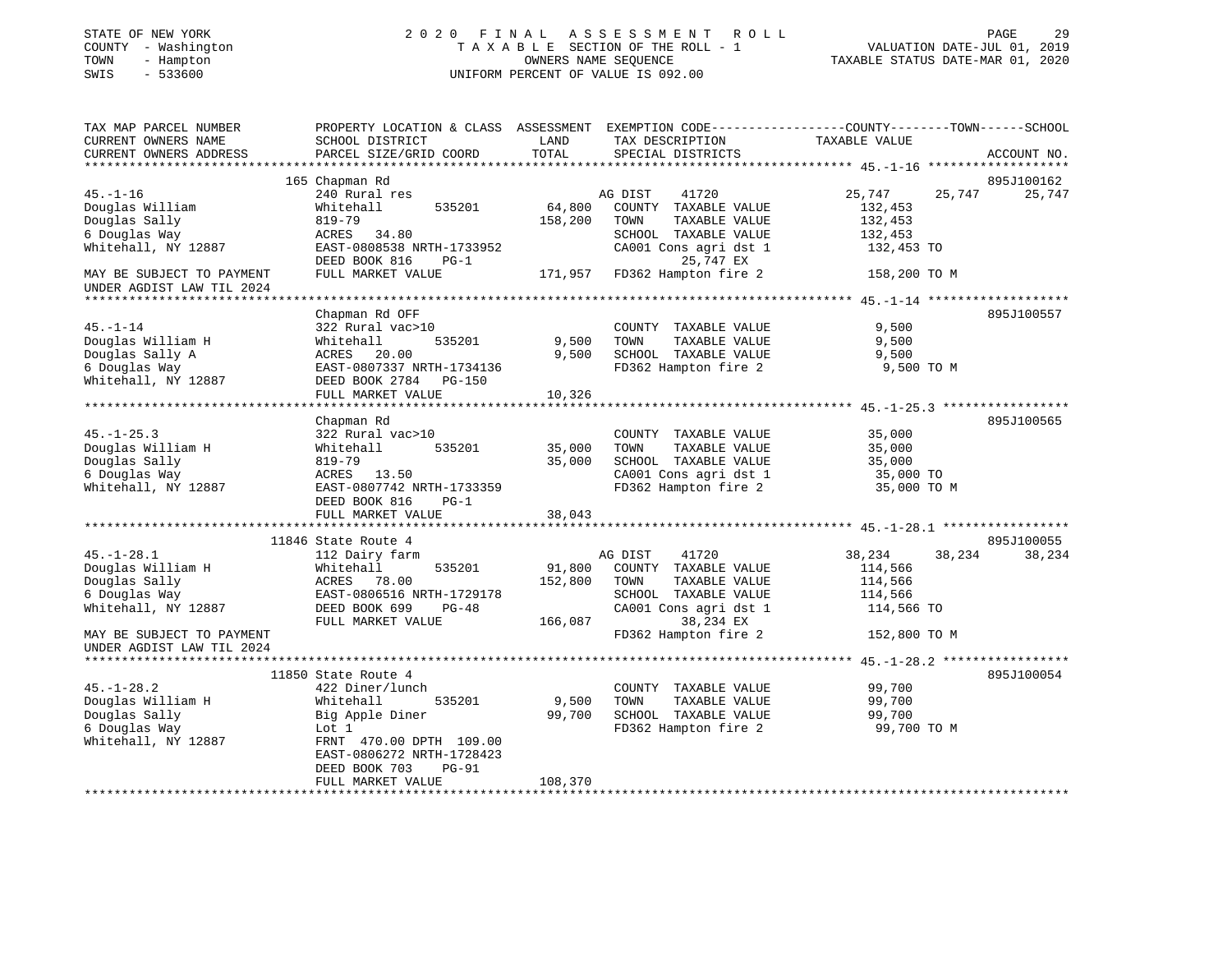| STATE OF NEW YORK<br>COUNTY - Washington<br>TOWN<br>- Hampton<br>$-533600$<br>SWIS | 2020 FINAL ASSESSMENT<br>TAXABLE SECTION OF THE ROLL - 1<br>UNIFORM PERCENT OF VALUE IS 092.00                      |                  | PAGE<br>30<br>VALUATION DATE-JUL 01, 2019<br>TAXABLE STATUS DATE-MAR 01, 2020 |                           |                    |
|------------------------------------------------------------------------------------|---------------------------------------------------------------------------------------------------------------------|------------------|-------------------------------------------------------------------------------|---------------------------|--------------------|
| TAX MAP PARCEL NUMBER<br>CURRENT OWNERS NAME                                       | PROPERTY LOCATION & CLASS ASSESSMENT EXEMPTION CODE----------------COUNTY-------TOWN------SCHOOL<br>SCHOOL DISTRICT | LAND             | TAX DESCRIPTION                                                               | TAXABLE VALUE             |                    |
| CURRENT OWNERS ADDRESS                                                             | PARCEL SIZE/GRID COORD                                                                                              | TOTAL            | SPECIAL DISTRICTS                                                             |                           | ACCOUNT NO.        |
|                                                                                    |                                                                                                                     |                  |                                                                               |                           |                    |
| $45. - 1 - 28.3$                                                                   | 6 Douglas Way<br>220 2 Family Res                                                                                   |                  | ENH STAR<br>41834                                                             | $\mathbf{0}$              | $\Omega$<br>66,140 |
| Douglas William H                                                                  | Whitehall<br>535201                                                                                                 | 22,100           | COUNTY TAXABLE VALUE                                                          | 104,400                   |                    |
| Douglas Sally                                                                      | Lot 2                                                                                                               | 104,400          | TOWN<br>TAXABLE VALUE                                                         | 104,400                   |                    |
| 6 Douglas Way                                                                      | ACRES<br>1.04                                                                                                       |                  | SCHOOL TAXABLE VALUE                                                          | 38,260                    |                    |
| Whitehall, NY 12887                                                                | EAST-0806514 NRTH-1728581                                                                                           |                  | FD362 Hampton fire 2                                                          | 104,400 TO M              |                    |
|                                                                                    | DEED BOOK 698<br>$PG-30$                                                                                            |                  |                                                                               |                           |                    |
|                                                                                    | FULL MARKET VALUE                                                                                                   | 113,478          |                                                                               |                           |                    |
|                                                                                    |                                                                                                                     |                  |                                                                               |                           |                    |
|                                                                                    | LOT 6&7 Taylor Pat                                                                                                  |                  |                                                                               |                           | 895J100053         |
| $53. - 1 - 14$                                                                     | 910 Priv forest<br>535201                                                                                           |                  | COUNTY TAXABLE VALUE<br>TOWN                                                  | 38,500                    |                    |
| Douglas William H                                                                  | Whitehall                                                                                                           | 38,500<br>38,500 | TAXABLE VALUE                                                                 | 38,500                    |                    |
| Douglas Sally                                                                      | ACRES<br>85.60<br>EAST-0808515 NRTH-1723886                                                                         |                  | SCHOOL TAXABLE VALUE<br>FD361 Hampton fire 1                                  | 38,500                    |                    |
| 6 Douglas Way<br>Whitehall, NY 12887                                               | PG-48                                                                                                               |                  | FD362 Hampton fire 2                                                          | 33,110 TO M<br>5,390 TO M |                    |
|                                                                                    | DEED BOOK 699<br>FULL MARKET VALUE                                                                                  | 41,848           |                                                                               |                           |                    |
|                                                                                    |                                                                                                                     |                  |                                                                               |                           |                    |
|                                                                                    | 2006 County Route 18                                                                                                |                  |                                                                               |                           | 895J100291         |
| $71. - 1 - 1.1$                                                                    | 322 Rural vac>10                                                                                                    |                  | AGRI-D IND 41730                                                              | 28,809                    | 28,809<br>28,809   |
| Downing Duane                                                                      | Granville<br>533201                                                                                                 | 31,500           | COUNTY TAXABLE VALUE                                                          | 2,691                     |                    |
| 118 South Williams St                                                              | ACRES<br>11.10                                                                                                      | 31,500           | TOWN<br>TAXABLE VALUE                                                         | 2,691                     |                    |
| Whitehall, NY 12887                                                                | EAST-0811731 NRTH-1713812                                                                                           |                  | SCHOOL TAXABLE VALUE                                                          | 2,691                     |                    |
|                                                                                    | DEED BOOK 3357 PG-65                                                                                                |                  | FD361 Hampton fire 1                                                          | 31,500 TO M               |                    |
| MAY BE SUBJECT TO PAYMENT                                                          | FULL MARKET VALUE                                                                                                   | 34,239           |                                                                               |                           |                    |
| UNDER AGDIST LAW TIL 2027                                                          |                                                                                                                     |                  |                                                                               |                           |                    |
|                                                                                    |                                                                                                                     |                  |                                                                               |                           |                    |
|                                                                                    | 1896 County Route 18                                                                                                |                  |                                                                               |                           | 895J100020         |
| $62. - 1 - 49$                                                                     | 322 Rural vac>10                                                                                                    |                  | AGRI-D IND 41730                                                              | 13,975                    | 13,975<br>13,975   |
| Downing Duane P                                                                    | Whitehall<br>535201                                                                                                 | 17,500           | COUNTY TAXABLE VALUE                                                          | 3,525                     |                    |
| 118 South Williams St                                                              | Sub Div Lot 5                                                                                                       | 17,500           | TOWN<br>TAXABLE VALUE                                                         | 3,525                     |                    |
| Whitehall, NY 12887                                                                | ACRES 18.50                                                                                                         |                  | SCHOOL TAXABLE VALUE                                                          | 3,525                     |                    |
|                                                                                    | EAST-0809908 NRTH-1713574                                                                                           |                  | FD361 Hampton fire 1                                                          | 17,500 TO M               |                    |
| MAY BE SUBJECT TO PAYMENT                                                          | DEED BOOK 3116 PG-267                                                                                               |                  |                                                                               |                           |                    |
| UNDER AGDIST LAW TIL 2027                                                          | FULL MARKET VALUE                                                                                                   | 19,022           |                                                                               |                           |                    |
|                                                                                    |                                                                                                                     |                  |                                                                               |                           |                    |
|                                                                                    | 2044 County Route 18                                                                                                |                  |                                                                               |                           | 895J100426         |
| $71. - 1 - 1.2$                                                                    | 314 Rural vac<10                                                                                                    |                  | AGRI-D IND 41730                                                              | 19,709                    | 19,709<br>19,709   |
| Downing Duane P                                                                    | Granville<br>533201                                                                                                 | 20,500           | COUNTY TAXABLE VALUE                                                          | 791                       |                    |
| Downing David                                                                      | ACRES<br>3.30                                                                                                       | 20,500           | TOWN<br>TAXABLE VALUE                                                         | 791                       |                    |
| 118 South Williams St                                                              | EAST-0812541 NRTH-1713725                                                                                           |                  | SCHOOL TAXABLE VALUE                                                          | 791                       |                    |
| Whitehall, NY 12887                                                                | DEED BOOK 3528 PG-85<br>FULL MARKET VALUE                                                                           | 22,283           | FD361 Hampton fire 1                                                          | 20,500 TO M               |                    |
|                                                                                    |                                                                                                                     |                  |                                                                               |                           |                    |
| MAY BE SUBJECT TO PAYMENT<br>UNDER AGDIST LAW TIL 2027                             |                                                                                                                     |                  |                                                                               |                           |                    |
| **************************                                                         |                                                                                                                     |                  |                                                                               |                           |                    |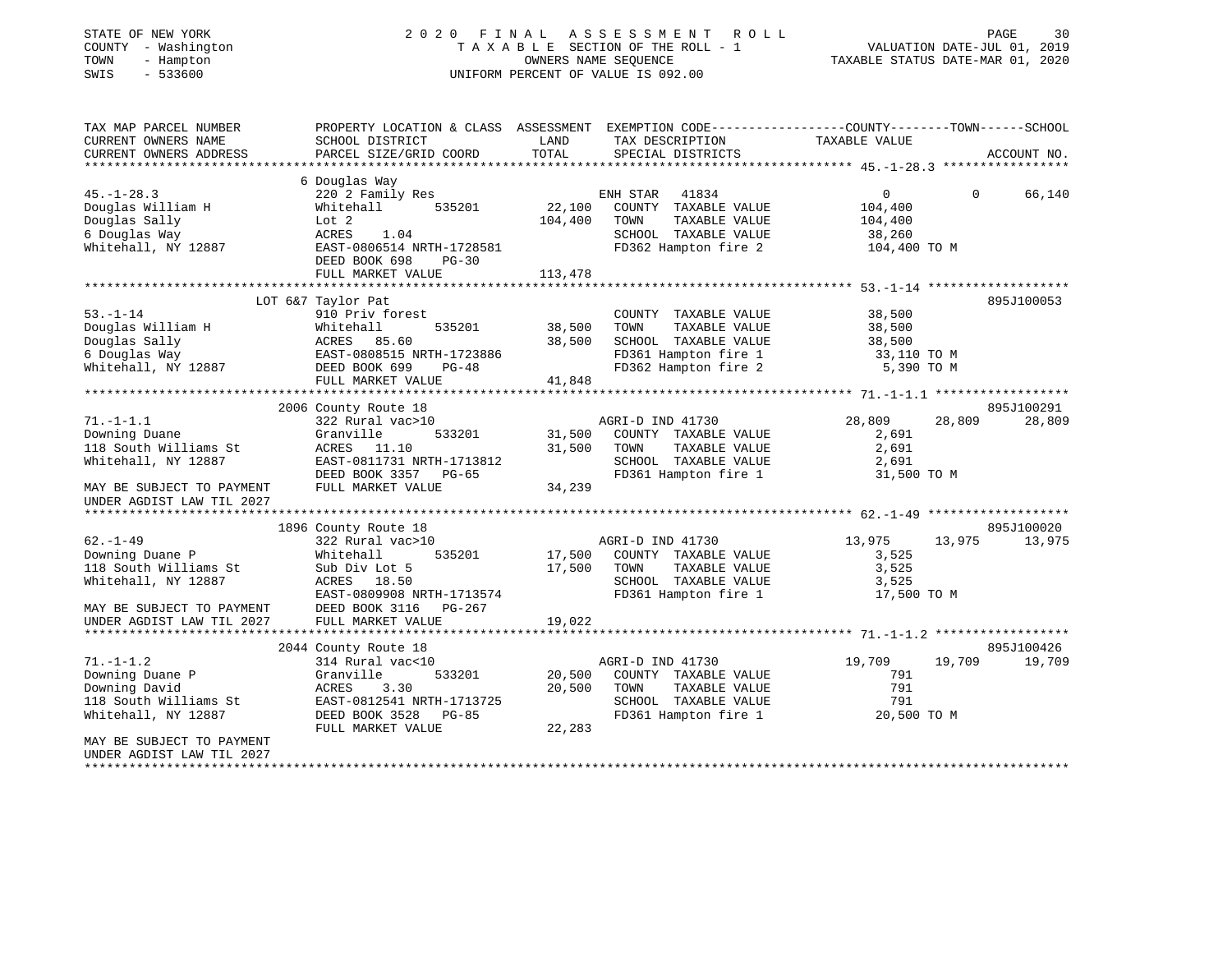## STATE OF NEW YORK 2 0 2 0 F I N A L A S S E S S M E N T R O L L PAGE 31 COUNTY - Washington T A X A B L E SECTION OF THE ROLL - 1 VALUATION DATE-JUL 01, 2019 TOWN - Hampton OWNERS NAME SEQUENCE TAXABLE STATUS DATE-MAR 01, 2020 SWIS - 533600 UNIFORM PERCENT OF VALUE IS 092.00

| TAX MAP PARCEL NUMBER<br>CURRENT OWNERS NAME<br>CURRENT OWNERS ADDRESS                                                   | PROPERTY LOCATION & CLASS ASSESSMENT<br>SCHOOL DISTRICT<br>PARCEL SIZE/GRID COORD                                                                                       | LAND<br>TOTAL                | EXEMPTION CODE-----------------COUNTY-------TOWN------SCHOOL<br>TAX DESCRIPTION<br>SPECIAL DISTRICTS               | TAXABLE VALUE                                                  | ACCOUNT NO.                      |
|--------------------------------------------------------------------------------------------------------------------------|-------------------------------------------------------------------------------------------------------------------------------------------------------------------------|------------------------------|--------------------------------------------------------------------------------------------------------------------|----------------------------------------------------------------|----------------------------------|
|                                                                                                                          |                                                                                                                                                                         |                              |                                                                                                                    |                                                                |                                  |
| $80. - 1 - 28$<br>Drain Thomas<br>42 Birch Ln<br>Kensington, CT 06037                                                    | 81 Hampton Heights Way<br>260 Seasonal res<br>Granville<br>533201<br>ACRES<br>5.02<br>EAST-0809822 NRTH-1702220<br>DEED BOOK 710<br>PG-107<br>FULL MARKET VALUE         | 27,500<br>62,000<br>67,391   | COUNTY TAXABLE VALUE<br>TOWN<br>TAXABLE VALUE<br>SCHOOL TAXABLE VALUE<br>FD361 Hampton fire 1                      | 62,000<br>62,000<br>62,000<br>62,000 TO M                      | 895J100678                       |
|                                                                                                                          |                                                                                                                                                                         |                              |                                                                                                                    |                                                                |                                  |
| $81. - 1 - 26.2$<br>Dundon Matthew<br>Dundon Samantha<br>1137 N Quivey Hill Ln<br>11987-3217<br>Whitehall, NY 12887-3217 | 1137 North Quivey Hill Ln<br>210 1 Family Res<br>Granville<br>533201<br>ACRES<br>2.00<br>EAST-0818733 NRTH-1702569<br>DEED BOOK 939<br>PG-247<br>FULL MARKET VALUE      | 25,300<br>152,500<br>165,761 | BAS STAR<br>41854<br>COUNTY TAXABLE VALUE<br>TOWN<br>TAXABLE VALUE<br>SCHOOL TAXABLE VALUE<br>FD361 Hampton fire 1 | $\mathbf{0}$<br>152,500<br>152,500<br>124,070<br>152,500 TO M  | 895J100545<br>$\Omega$<br>28,430 |
|                                                                                                                          | 177 Hills Pond Rd                                                                                                                                                       |                              |                                                                                                                    |                                                                |                                  |
| $71. - 1 - 16.2$<br>Dunn Russell S Jr<br>Dunn Tami J<br>177 Hills Pond Rd<br>Whitehall, NY 12887                         | 270 Mfg housing<br>Granville<br>533201<br>FRNT 200.00 DPTH 230.00<br>FRNT 200.00 DEIR 200.00<br>EAST-0815859 NRTH-1706155<br>DEED BOOK 2710 PG-255<br>FULL MARKET VALUE | 22,200<br>28,400<br>30,870   | COUNTY TAXABLE VALUE<br>TAXABLE VALUE<br>TOWN<br>SCHOOL TAXABLE VALUE<br>FD361 Hampton fire 1                      | 28,400<br>28,400<br>28,400<br>28,400 TO M                      |                                  |
|                                                                                                                          |                                                                                                                                                                         |                              |                                                                                                                    |                                                                |                                  |
| $71. - 1 - 15.8$<br>Dunn Russell S Sr<br>Dunn Joan E<br>PO Box 75<br>Hampton, NY 12837                                   | 196 Hills Pond Rd<br>210 1 Family Res<br>Granville<br>533201<br>ACRES<br>1.58<br>EAST-0816422 NRTH-1706365<br>DEED BOOK 2837 PG-274<br>FULL MARKET VALUE                | 23,900<br>85,700<br>93,152   | ENH STAR<br>41834<br>COUNTY TAXABLE VALUE<br>TAXABLE VALUE<br>TOWN<br>SCHOOL TAXABLE VALUE<br>FD361 Hampton fire 1 | $\overline{0}$<br>85,700<br>85,700<br>19,560<br>85,700 TO M    | 66,140<br>$\Omega$               |
|                                                                                                                          | 1093 North Quivey Hill Ln                                                                                                                                               |                              |                                                                                                                    |                                                                | 895J100429                       |
| $81. - 1 - 22$<br>Dupuis Racheal<br>Dupuis Paul<br>1093 North Quivey Hill Ln<br>Whitehall, NY 12887                      | 210 1 Family Res<br>Granville<br>533201<br>ACRES<br>4.00 BANK<br>999<br>EAST-0818662 NRTH-1701695<br>DEED BOOK 3055 PG-129<br>FULL MARKET VALUE                         | 31,800<br>124,600<br>135,435 | 41854<br>BAS STAR<br>COUNTY TAXABLE VALUE<br>TAXABLE VALUE<br>TOWN<br>SCHOOL TAXABLE VALUE<br>FD361 Hampton fire 1 | $\overline{0}$<br>124,600<br>124,600<br>96,170<br>124,600 TO M | 28,430<br>$\Omega$               |
|                                                                                                                          |                                                                                                                                                                         |                              |                                                                                                                    |                                                                |                                  |
| $72. - 2 - 8$<br>Durant Herve S<br>1507 County Road 565<br>Sussex, NJ 07461-4013                                         | State Route 22A OFF<br>314 Rural vac<10<br>Granville<br>533201<br>6.50<br>ACRES<br>EAST-0824175 NRTH-1710692<br>DEED BOOK 2589<br>PG-262<br>FULL MARKET VALUE           | 14,500<br>14,500<br>15,761   | COUNTY TAXABLE VALUE<br>TAXABLE VALUE<br>TOWN<br>SCHOOL TAXABLE VALUE<br>FD361 Hampton fire 1                      | 14,500<br>14,500<br>14,500<br>14,500 TO M                      | 895J100029                       |
|                                                                                                                          |                                                                                                                                                                         |                              |                                                                                                                    |                                                                |                                  |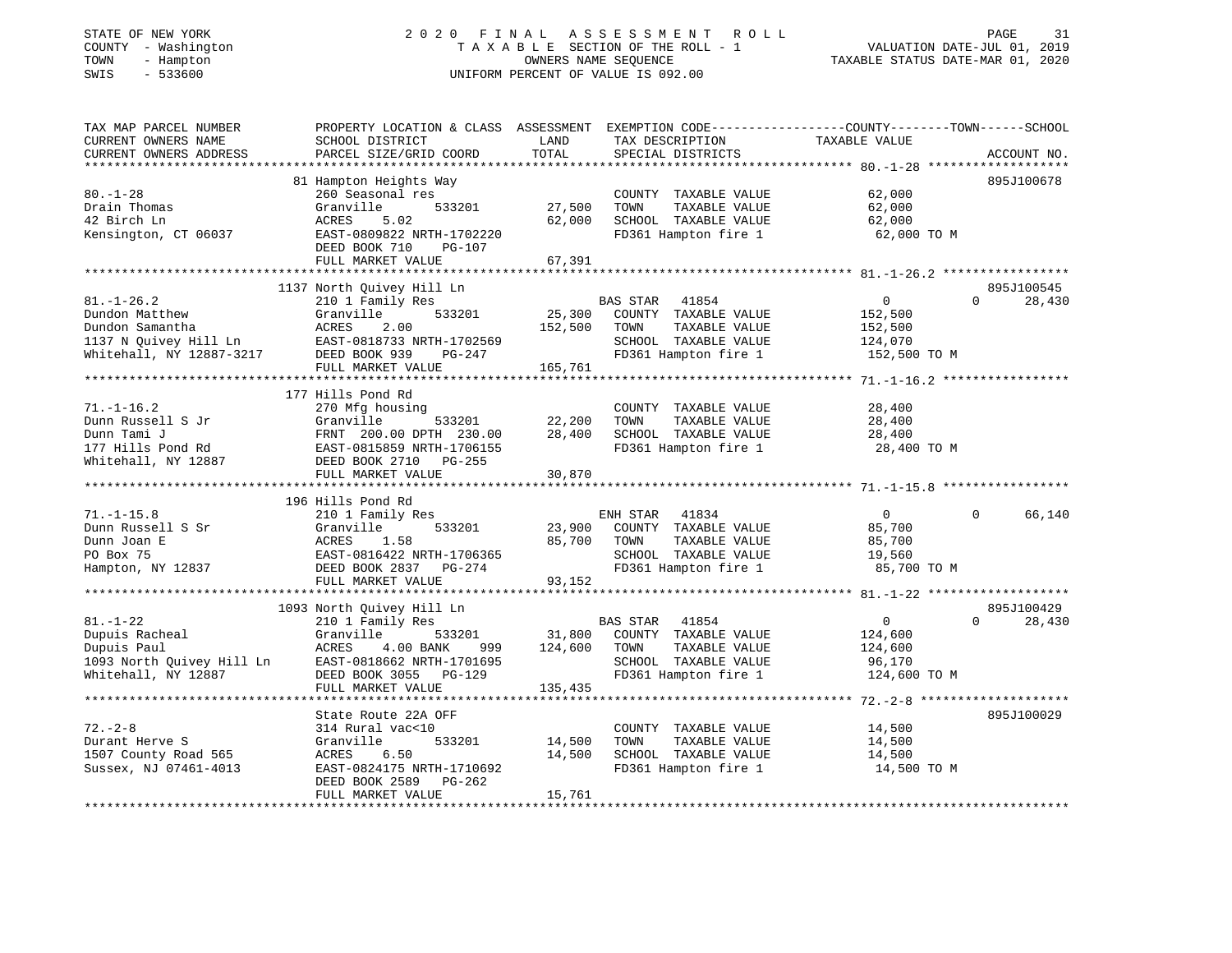## STATE OF NEW YORK 2 0 2 0 F I N A L A S S E S S M E N T R O L L PAGE 32 COUNTY - Washington T A X A B L E SECTION OF THE ROLL - 1 VALUATION DATE-JUL 01, 2019 TOWN - Hampton OWNERS NAME SEQUENCE TAXABLE STATUS DATE-MAR 01, 2020 SWIS - 533600 UNIFORM PERCENT OF VALUE IS 092.00

| TAX MAP PARCEL NUMBER<br>CURRENT OWNERS NAME<br>CURRENT OWNERS ADDRESS  | PROPERTY LOCATION & CLASS ASSESSMENT EXEMPTION CODE----------------COUNTY-------TOWN------SCHOOL<br>SCHOOL DISTRICT<br>PARCEL SIZE/GRID COORD   | LAND<br>TOTAL           | TAX DESCRIPTION<br>SPECIAL DISTRICTS                                                                                   | TAXABLE VALUE                                     | ACCOUNT NO.        |
|-------------------------------------------------------------------------|-------------------------------------------------------------------------------------------------------------------------------------------------|-------------------------|------------------------------------------------------------------------------------------------------------------------|---------------------------------------------------|--------------------|
|                                                                         |                                                                                                                                                 |                         |                                                                                                                        |                                                   |                    |
| $62 - 1 - 2$<br>Durfee Seth                                             | Hickey Rd OFF<br>910 Priv forest<br>533201                                                                                                      |                         | COUNTY TAXABLE VALUE<br>TOWN<br>TAXABLE VALUE                                                                          | 12,000                                            | 895J100629         |
| Durfee Grace Cuomo<br>PO Box 124                                        | Granville<br>ACRES 26.76<br>EAST-0809900 NRTH-1719665                                                                                           | 12,000<br>12,000        | SCHOOL TAXABLE VALUE<br>FD361 Hampton fire 1                                                                           | 12,000<br>12,000<br>12,000 TO M                   |                    |
| Fair Haven, VT 05743                                                    | DEED BOOK 3055 PG-251<br>FULL MARKET VALUE                                                                                                      | 13,043                  |                                                                                                                        |                                                   |                    |
|                                                                         |                                                                                                                                                 |                         |                                                                                                                        |                                                   |                    |
| $54. - 1 - 14.8$<br>Durham Janice D<br>13 Krall Rd<br>Hampton, NY 12837 | Manor Ln<br>314 Rural vac<10<br>Granville<br>533201<br>FRNT 324.00 DPTH<br>0.74<br>ACRES<br>EAST-0820565 NRTH-1725402<br>DEED BOOK 867<br>PG-54 | 1,000<br>1,000<br>1,087 | COUNTY TAXABLE VALUE<br>TOWN<br>TAXABLE VALUE<br>SCHOOL TAXABLE VALUE<br>CA001 Cons agri dst 1<br>FD361 Hampton fire 1 | 1,000<br>1,000<br>1,000<br>1,000 TO<br>1,000 TO M |                    |
|                                                                         | FULL MARKET VALUE                                                                                                                               |                         |                                                                                                                        |                                                   |                    |
|                                                                         | State Route 22A                                                                                                                                 |                         |                                                                                                                        |                                                   | 895J100141         |
| $54. - 1 - 14.1$                                                        | 323 Vacant rural                                                                                                                                |                         | AG DIST<br>41720                                                                                                       | $\overline{0}$                                    | $\cap$<br>$\Omega$ |
| Durham Joseph A                                                         | Granville<br>533201                                                                                                                             | 71,300                  | COUNTY TAXABLE VALUE                                                                                                   | 71,300                                            |                    |
| 1 Krall Rd                                                              | sub div lot 2                                                                                                                                   | 71,300                  | TOWN<br>TAXABLE VALUE                                                                                                  | 71,300                                            |                    |
| Hampton, NY 12837                                                       | Easement 3201/301<br>ACRES 158.40                                                                                                               |                         | SCHOOL TAXABLE VALUE<br>CA001 Cons agri dst 1                                                                          | 71,300                                            |                    |
| MAY BE SUBJECT TO PAYMENT                                               | EAST-0818451 NRTH-1725192                                                                                                                       |                         | FD361 Hampton fire 1                                                                                                   | 71,300 TO<br>71,300 TO M                          |                    |
| UNDER AGDIST LAW TIL 2024                                               | DEED BOOK 867<br>PG-65                                                                                                                          |                         |                                                                                                                        |                                                   |                    |
|                                                                         | FULL MARKET VALUE                                                                                                                               | 77,500                  |                                                                                                                        |                                                   |                    |
|                                                                         | 1052 West Way                                                                                                                                   |                         |                                                                                                                        |                                                   | 895J100114         |
| $71.4 - 2 - 8$                                                          | 260 Seasonal res - WTRFNT                                                                                                                       |                         | COUNTY TAXABLE VALUE                                                                                                   | 158,600                                           |                    |
| Durst Frederick P                                                       | Granville<br>533201                                                                                                                             | 27,200                  | TOWN<br>TAXABLE VALUE                                                                                                  | 158,600                                           |                    |
| Durst Carol B                                                           | LOT 10                                                                                                                                          | 158,600                 | SCHOOL TAXABLE VALUE                                                                                                   | 158,600                                           |                    |
| 175 Howell Ave                                                          | $71. - 2 - 8$                                                                                                                                   |                         | FD361 Hampton fire 1                                                                                                   | 158,600 TO M                                      |                    |
| Fords, NJ 08863                                                         | FRNT 103.00 DPTH 273.00<br>BANK<br>999<br>EAST-0815423 NRTH-1707476<br>DEED BOOK 3985 PG-312                                                    |                         |                                                                                                                        |                                                   |                    |
|                                                                         | FULL MARKET VALUE                                                                                                                               | 172,391                 |                                                                                                                        |                                                   |                    |
|                                                                         |                                                                                                                                                 |                         |                                                                                                                        |                                                   |                    |
|                                                                         | 1399 Carvers Falls Ln                                                                                                                           |                         |                                                                                                                        |                                                   | 895J100215         |
| $31. - 1 - 4$                                                           | 210 1 Family Res                                                                                                                                |                         | COUNTY TAXABLE VALUE                                                                                                   | 88,700                                            |                    |
| Eddy Perry M                                                            | Whitehall<br>535201                                                                                                                             | 31,400                  | TAXABLE VALUE<br>TOWN                                                                                                  | 88,700                                            |                    |
| 1399 Carvers Falls Ln<br>Whitehall, NY 12887                            | ACRES<br>3.90 BANK<br>999<br>EAST-0807952 NRTH-1746334<br>DEED BOOK 3653<br>$PG-38$                                                             | 88,700                  | SCHOOL TAXABLE VALUE<br>FD362 Hampton fire 2                                                                           | 88,700<br>88,700 TO M                             |                    |
|                                                                         | FULL MARKET VALUE                                                                                                                               | 96,413                  |                                                                                                                        |                                                   |                    |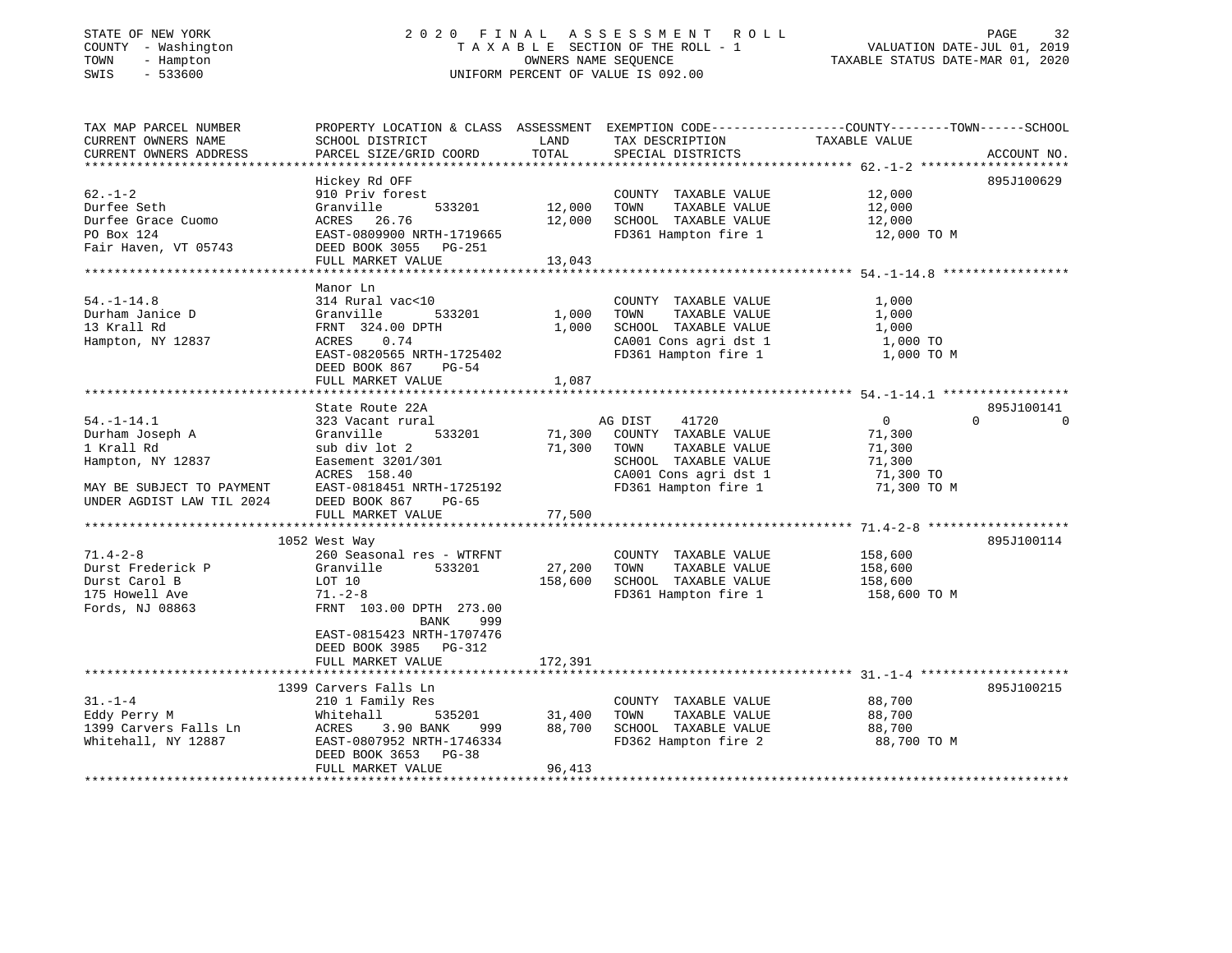## STATE OF NEW YORK 2 0 2 0 F I N A L A S S E S S M E N T R O L L PAGE 33 COUNTY - Washington T A X A B L E SECTION OF THE ROLL - 1 VALUATION DATE-JUL 01, 2019 TOWN - Hampton OWNERS NAME SEQUENCE TAXABLE STATUS DATE-MAR 01, 2020 SWIS - 533600 UNIFORM PERCENT OF VALUE IS 092.00UNIFORM PERCENT OF VALUE IS 092.00

| TAX MAP PARCEL NUMBER<br>CURRENT OWNERS NAME<br>CURRENT OWNERS ADDRESS | PROPERTY LOCATION & CLASS ASSESSMENT EXEMPTION CODE----------------COUNTY-------TOWN------SCHOOL<br>SCHOOL DISTRICT<br>PARCEL SIZE/GRID COORD | LAND<br>TOTAL     | TAX DESCRIPTION<br>SPECIAL DISTRICTS          | TAXABLE VALUE      | ACCOUNT NO.           |
|------------------------------------------------------------------------|-----------------------------------------------------------------------------------------------------------------------------------------------|-------------------|-----------------------------------------------|--------------------|-----------------------|
|                                                                        |                                                                                                                                               |                   |                                               |                    |                       |
|                                                                        | 36 Perry Heights Way                                                                                                                          |                   |                                               |                    | 895J101676            |
| $72. - 2 - 41$                                                         | 210 1 Family Res                                                                                                                              |                   | COUNTY TAXABLE VALUE                          | 118,400            |                       |
| Edmundson Todd A<br>Edmundson Katherine S                              | 533201<br>Granville<br>ACRES<br>1.00 BANK                                                                                                     | 22,000<br>118,400 | TAXABLE VALUE<br>TOWN<br>SCHOOL TAXABLE VALUE | 118,400<br>118,400 |                       |
| 15 Mapes Ave                                                           | 997<br>EAST-0822866 NRTH-1712380                                                                                                              |                   | FD361 Hampton fire 1                          | 118,400 TO M       |                       |
| Nutley, NJ 07110                                                       | DEED BOOK 3866 PG-308                                                                                                                         |                   |                                               |                    |                       |
|                                                                        | FULL MARKET VALUE                                                                                                                             | 128,696           |                                               |                    |                       |
|                                                                        |                                                                                                                                               |                   |                                               |                    |                       |
|                                                                        | 73 Wicked Hollow Way                                                                                                                          |                   |                                               |                    | 895J101716            |
| $62. - 1 - 13$                                                         | 210 1 Family Res                                                                                                                              |                   | BAS STAR<br>41854                             | $\mathbf 0$        | 28,430<br>$\Omega$    |
| Edwards Edward                                                         | Granville<br>533201                                                                                                                           | 28,500            | COUNTY TAXABLE VALUE                          | 89,100             |                       |
| 73 Wicked Hollow Way                                                   | ACRES<br>5.05                                                                                                                                 | 89,100            | TOWN<br>TAXABLE VALUE                         | 89,100             |                       |
| Hampton, NY 12837                                                      | EAST-0812982 NRTH-1719833                                                                                                                     |                   | SCHOOL TAXABLE VALUE                          | 60,670             |                       |
|                                                                        | DEED BOOK 918<br>PG-167                                                                                                                       |                   | FD361 Hampton fire 1                          | 89,100 TO M        |                       |
|                                                                        | FULL MARKET VALUE                                                                                                                             | 96,848            |                                               |                    |                       |
|                                                                        |                                                                                                                                               |                   |                                               |                    |                       |
|                                                                        | 28 Ouiet Way                                                                                                                                  |                   |                                               |                    | 895J100641            |
| $62 - 1 - 34$                                                          | 322 Rural vac>10                                                                                                                              |                   | COUNTY TAXABLE VALUE                          | 5,500              |                       |
| Edwards Edward                                                         | Granville<br>533201                                                                                                                           | 5,500             | TOWN<br>TAXABLE VALUE                         | 5,500              |                       |
| 73 Wicked Hollow Way                                                   | ACRES<br>11.23                                                                                                                                | 5,500             | SCHOOL TAXABLE VALUE                          | 5,500              |                       |
| Hampton, NY 12837                                                      | EAST-0811446 NRTH-1717348                                                                                                                     |                   | FD361 Hampton fire 1                          | 5,500 TO M         |                       |
|                                                                        | DEED BOOK 918<br>PG-163                                                                                                                       |                   |                                               |                    |                       |
|                                                                        | FULL MARKET VALUE                                                                                                                             | 5,978             |                                               |                    |                       |
|                                                                        |                                                                                                                                               |                   |                                               |                    |                       |
|                                                                        | 1018 West Way                                                                                                                                 |                   |                                               |                    | 895J100278            |
| $71.4 - 2 - 18$                                                        | 210 1 Family Res - WTRFNT                                                                                                                     |                   | ENH STAR<br>41834                             | $\mathbf{0}$       | 66,140<br>$\Omega$    |
| Edwards Thomas M ETAL                                                  | Granville<br>533201                                                                                                                           | 13,500            | COUNTY TAXABLE VALUE                          | 116,300            |                       |
| ATT Gail Dennison                                                      | LOT 1B                                                                                                                                        | 116,300           | TAXABLE VALUE<br>TOWN                         | 116,300            |                       |
| PO Box 43                                                              | 688/193                                                                                                                                       |                   | SCHOOL TAXABLE VALUE                          | 50,160             |                       |
| Hampton, NY 12837                                                      | $71. - 2 - 18$                                                                                                                                |                   | FD361 Hampton fire 1                          | 116,300 TO M       |                       |
|                                                                        | FRNT 100.00 DPTH 187.00                                                                                                                       |                   |                                               |                    |                       |
|                                                                        | EAST-0816094 NRTH-1706895                                                                                                                     |                   |                                               |                    |                       |
|                                                                        | DEED BOOK 918<br>$PG-170$                                                                                                                     |                   |                                               |                    |                       |
|                                                                        | FULL MARKET VALUE                                                                                                                             | 126,413           |                                               |                    |                       |
|                                                                        |                                                                                                                                               |                   |                                               |                    |                       |
|                                                                        | 11 Hampton Heights Way                                                                                                                        |                   |                                               |                    | 895J100586            |
| $80. - 1 - 12$                                                         | 210 1 Family Res                                                                                                                              |                   | VET COM CT 41131                              | 32,450             | 32,450<br>0           |
| Ekroos Joseph A                                                        | Granville<br>533201                                                                                                                           |                   | 35,000 VET DIS CT 41141                       | 51,920             | $\mathbf 0$<br>51,920 |
| Judware Lisa A                                                         | ACRES<br>5.01 BANK<br>999                                                                                                                     | 129,800           | COUNTY TAXABLE VALUE                          | 45,430             |                       |
| 11 Hampton Heights Way                                                 | EAST-0811867 NRTH-1701900                                                                                                                     |                   | TOWN<br>TAXABLE VALUE                         | 45,430             |                       |
| Whitehall, NY 12887                                                    | DEED BOOK 3819<br>PG-37                                                                                                                       |                   | SCHOOL TAXABLE VALUE                          | 129,800            |                       |
|                                                                        | FULL MARKET VALUE                                                                                                                             |                   | 141,087 FD361 Hampton fire 1                  | 129,800 TO M       |                       |
|                                                                        |                                                                                                                                               |                   |                                               |                    |                       |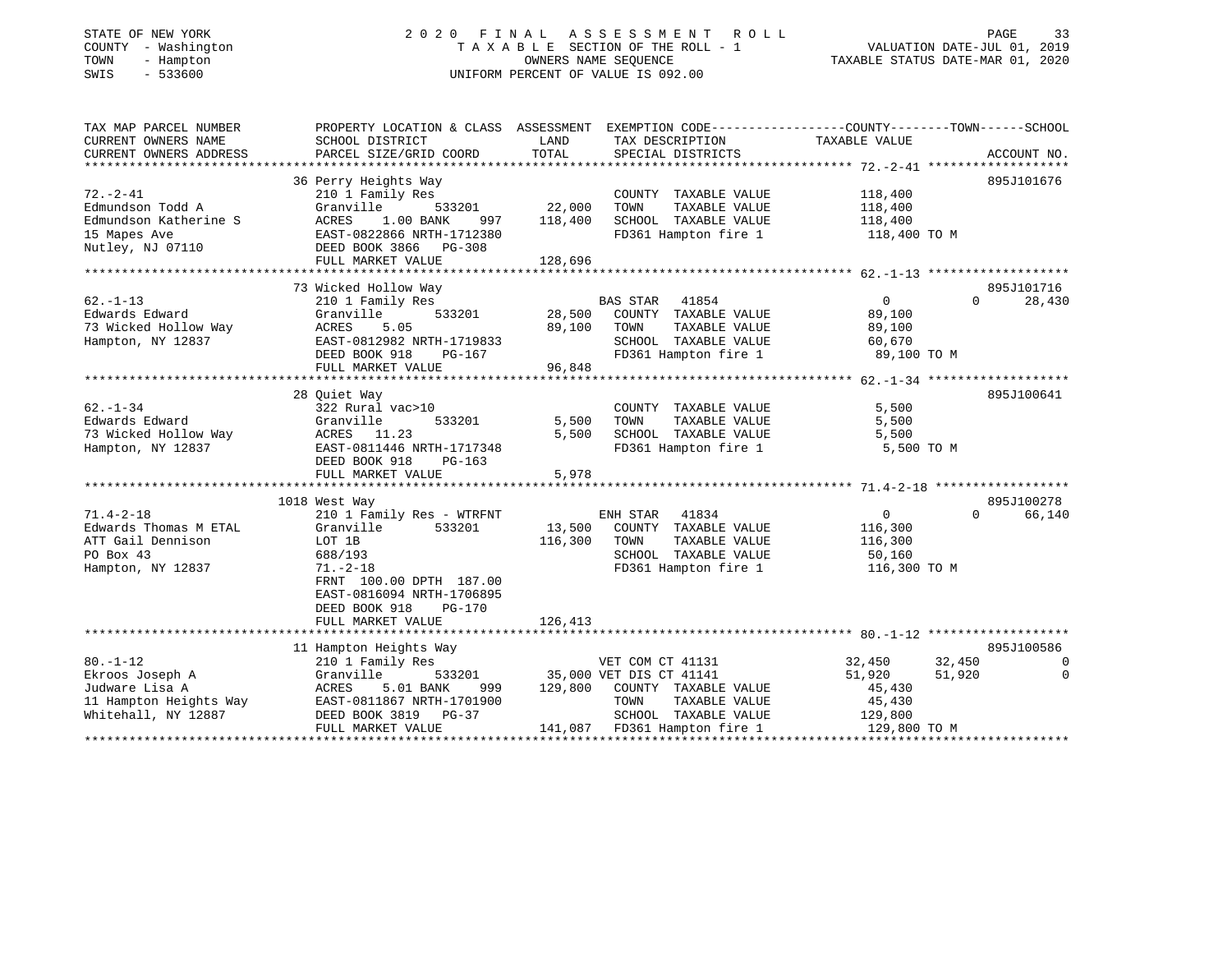| STATE OF NEW YORK<br>COUNTY - Washington<br>TOWN<br>- Hampton<br>SWIS<br>$-533600$ |                                                                         | OWNERS NAME SEQUENCE | 2020 FINAL ASSESSMENT ROLL<br>TAXABLE SECTION OF THE ROLL - 1<br>UNIFORM PERCENT OF VALUE IS 092.00 | PAGE<br>34<br>VALUATION DATE-JUL 01, 2019<br>TAXABLE STATUS DATE-MAR 01, 2020                                     |
|------------------------------------------------------------------------------------|-------------------------------------------------------------------------|----------------------|-----------------------------------------------------------------------------------------------------|-------------------------------------------------------------------------------------------------------------------|
| TAX MAP PARCEL NUMBER<br>CURRENT OWNERS NAME                                       | SCHOOL DISTRICT                                                         | LAND                 | TAX DESCRIPTION                                                                                     | PROPERTY LOCATION & CLASS ASSESSMENT EXEMPTION CODE----------------COUNTY-------TOWN------SCHOOL<br>TAXABLE VALUE |
| CURRENT OWNERS ADDRESS                                                             | PARCEL SIZE/GRID COORD                                                  | TOTAL                | SPECIAL DISTRICTS                                                                                   | ACCOUNT NO.                                                                                                       |
|                                                                                    | 2453 County Route 18                                                    |                      |                                                                                                     | 895J100185                                                                                                        |
| $72. - 1 - 10$                                                                     | 210 1 Family Res                                                        |                      | COUNTY TAXABLE VALUE                                                                                | 108,400                                                                                                           |
| Elms Kim A                                                                         | Granville<br>533201                                                     | 14,300               | TOWN<br>TAXABLE VALUE                                                                               | 108,400                                                                                                           |
| 2453 County Route 18                                                               | FRNT 140.00 DPTH 124.00                                                 | 108,400              | SCHOOL TAXABLE VALUE                                                                                | 108,400                                                                                                           |
| Whitehall, NY 12887                                                                | 999<br>BANK<br>EAST-0821364 NRTH-1710464<br>DEED BOOK 3693 PG-307       |                      | FD361 Hampton fire 1                                                                                | 108,400 TO M                                                                                                      |
|                                                                                    | FULL MARKET VALUE                                                       | 117,826              |                                                                                                     |                                                                                                                   |
|                                                                                    |                                                                         |                      |                                                                                                     |                                                                                                                   |
|                                                                                    | 1037 North Quivey Hill Ln                                               |                      |                                                                                                     | 895J100041                                                                                                        |
| $81. - 1 - 14$                                                                     | 322 Rural vac>10                                                        |                      | COUNTY TAXABLE VALUE                                                                                | 22,400                                                                                                            |
| Ettori Rita                                                                        | Granville<br>533201                                                     | 22,400               | TAXABLE VALUE<br>TOWN                                                                               | 22,400                                                                                                            |
| 19 Prouty Rd                                                                       | ACRES 23.00                                                             | 22,400               | SCHOOL TAXABLE VALUE                                                                                | 22,400                                                                                                            |
| Hampton, NY 12837                                                                  | EAST-0817316 NRTH-1700110<br>DEED BOOK 3454 PG-232<br>FULL MARKET VALUE | 24,348               | FD361 Hampton fire 1                                                                                | 22,400 TO M                                                                                                       |
|                                                                                    |                                                                         |                      |                                                                                                     |                                                                                                                   |
|                                                                                    | South Rd                                                                |                      |                                                                                                     | 895J100067                                                                                                        |
| $72. - 1 - 15$                                                                     | 720 Mine/quarry                                                         |                      | COUNTY TAXABLE VALUE                                                                                | 6,800                                                                                                             |
| Evergreen Quarries LLC                                                             | 533201<br>Granville                                                     | 6,800                | TAXABLE VALUE<br>TOWN                                                                               | 6,800                                                                                                             |
| PO Box 248                                                                         | ACRES<br>7.81                                                           | 6,800                | SCHOOL TAXABLE VALUE                                                                                | 6,800                                                                                                             |
| Granville, NY 12832                                                                | EAST-0820565 NRTH-1707639                                               |                      | FD361 Hampton fire 1                                                                                | 6,800 TO M                                                                                                        |
|                                                                                    | DEED BOOK 2337 PG-16                                                    |                      |                                                                                                     |                                                                                                                   |
|                                                                                    | FULL MARKET VALUE                                                       | 7,391                |                                                                                                     |                                                                                                                   |
|                                                                                    | ************************                                                |                      |                                                                                                     |                                                                                                                   |
|                                                                                    | State Route 22A OFF                                                     |                      |                                                                                                     | 895J100230                                                                                                        |
| $72. - 2 - 15$                                                                     | 720 Mine/quarry                                                         |                      | COUNTY TAXABLE VALUE                                                                                | 6,000                                                                                                             |
| Evergreen Quarries LLC                                                             | Granville<br>533201                                                     | 6,000                | TOWN<br>TAXABLE VALUE                                                                               | 6,000                                                                                                             |
| PO Box 248                                                                         | ACRES<br>5.96                                                           | 6.000                | SCHOOL TAXABLE VALUE                                                                                | 6,000                                                                                                             |
| Granville, NY 12832                                                                | EAST-0820812 NRTH-1707252                                               |                      | FD361 Hampton fire 1                                                                                | 6,000 TO M                                                                                                        |
|                                                                                    | DEED BOOK 2337 PG-16                                                    |                      |                                                                                                     |                                                                                                                   |
|                                                                                    | FULL MARKET VALUE                                                       | 6,522                |                                                                                                     |                                                                                                                   |
|                                                                                    |                                                                         |                      |                                                                                                     |                                                                                                                   |
|                                                                                    | State Route 22A                                                         |                      |                                                                                                     | 895J100173                                                                                                        |
| $81. - 2 - 23$                                                                     | 322 Rural vac>10                                                        |                      | COUNTY TAXABLE VALUE                                                                                | 59,000                                                                                                            |
| Evergreen Quarries, LLC                                                            | Granville<br>533201                                                     | 59,000               | TAXABLE VALUE<br>TOWN                                                                               | 59,000                                                                                                            |
| PO Box 248                                                                         | 615/78 ROW 696/318                                                      | 59,000               | SCHOOL TAXABLE VALUE                                                                                | 59,000                                                                                                            |
| Granville, NY 12832                                                                | May be subject to ag pena                                               |                      | CA001 Cons agri dst 1                                                                               | 59,000 TO                                                                                                         |
|                                                                                    | until 2015                                                              |                      | FD361 Hampton fire 1                                                                                | 59,000 TO M                                                                                                       |
|                                                                                    | ACRES 35.90<br>EAST-0823250 NRTH-1699836                                |                      |                                                                                                     |                                                                                                                   |

\*\*\*\*\*\*\*\*\*\*\*\*\*\*\*\*\*\*\*\*\*\*\*\*\*\*\*\*\*\*\*\*\*\*\*\*\*\*\*\*\*\*\*\*\*\*\*\*\*\*\*\*\*\*\*\*\*\*\*\*\*\*\*\*\*\*\*\*\*\*\*\*\*\*\*\*\*\*\*\*\*\*\*\*\*\*\*\*\*\*\*\*\*\*\*\*\*\*\*\*\*\*\*\*\*\*\*\*\*\*\*\*\*\*\*\*\*\*\*\*\*\*\*\*\*\*\*\*\*\*\*\*

 DEED BOOK 3714 PG-123FULL MARKET VALUE 64,130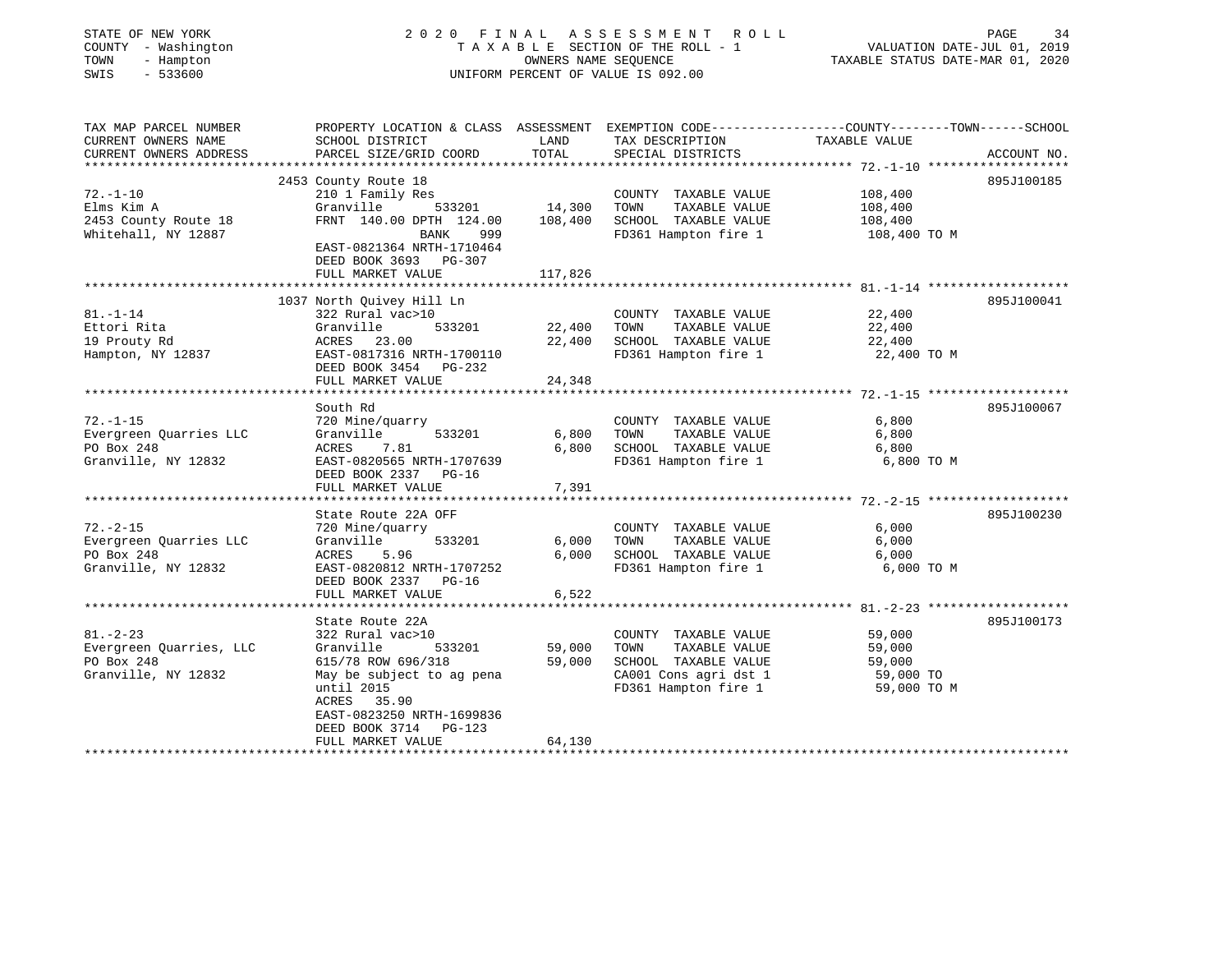| STATE OF NEW YORK<br>COUNTY - Washington<br>TOWN<br>- Hampton<br>$-533600$<br>SWIS                    | A S S E S S M E N T<br>2020 FINAL<br>R O L L<br>TAXABLE SECTION OF THE ROLL - 1<br>OWNERS NAME SEOUENCE<br>UNIFORM PERCENT OF VALUE IS 092.00                                                            |                              |                                                                                                                        | PAGE<br>35<br>VALUATION DATE-JUL 01, 2019<br>TAXABLE STATUS DATE-MAR 01, 2020                                                    |
|-------------------------------------------------------------------------------------------------------|----------------------------------------------------------------------------------------------------------------------------------------------------------------------------------------------------------|------------------------------|------------------------------------------------------------------------------------------------------------------------|----------------------------------------------------------------------------------------------------------------------------------|
| TAX MAP PARCEL NUMBER<br>CURRENT OWNERS NAME<br>CURRENT OWNERS ADDRESS<br>*************************   | SCHOOL DISTRICT<br>PARCEL SIZE/GRID COORD                                                                                                                                                                | LAND<br>TOTAL                | TAX DESCRIPTION<br>SPECIAL DISTRICTS                                                                                   | PROPERTY LOCATION & CLASS ASSESSMENT EXEMPTION CODE----------------COUNTY-------TOWN------SCHOOL<br>TAXABLE VALUE<br>ACCOUNT NO. |
| $81. - 2 - 23.3$<br>Evergreen Quarries, LLC<br>PO Box 248<br>Granville, NY 12832                      | State Route 22A OFF W<br>322 Rural vac>10<br>Granville<br>533201<br>May be subject to ag pena<br>until 2015<br>ACRES<br>50.90<br>EAST-0820547 NRTH-1699696<br>DEED BOOK 3714 PG-123<br>FULL MARKET VALUE | 61,300<br>61,300<br>66,630   | COUNTY TAXABLE VALUE<br>TOWN<br>TAXABLE VALUE<br>SCHOOL TAXABLE VALUE<br>FD361 Hampton fire 1                          | 61,300<br>61,300<br>61,300<br>61,300 TO M                                                                                        |
|                                                                                                       |                                                                                                                                                                                                          |                              |                                                                                                                        |                                                                                                                                  |
| $71. - 1 - 14.61$<br>Fallon Kathleen A<br>8 Whitman Ln<br>Old Lyme, CT 06371                          | Hills Pond Rd<br>314 Rural vac<10 - WTRFNT<br>Granville<br>533201<br>7.81<br>ACRES<br>EAST-0815297 NRTH-1709221<br>DEED BOOK 832<br>PG-291                                                               | 38,000<br>38,000             | COUNTY TAXABLE VALUE<br>TOWN<br>TAXABLE VALUE<br>SCHOOL TAXABLE VALUE<br>FD361 Hampton fire 1                          | 895J101801<br>38,000<br>38,000<br>38,000<br>38,000 TO M                                                                          |
|                                                                                                       | FULL MARKET VALUE                                                                                                                                                                                        | 41,304                       |                                                                                                                        |                                                                                                                                  |
|                                                                                                       |                                                                                                                                                                                                          |                              |                                                                                                                        |                                                                                                                                  |
| $62. - 1 - 27$<br>Farris Nolan<br>129 Hickok Rd<br>New Canaan, CT 06840                               | 44 Hickey Rd<br>240 Rural res<br>Granville<br>533201<br>ACRES<br>50.10<br>EAST-0814257 NRTH-1714668<br>DEED BOOK 2463<br>PG-148<br>FULL MARKET VALUE                                                     | 80,400<br>246,000<br>267,391 | COUNTY TAXABLE VALUE<br>TOWN<br>TAXABLE VALUE<br>SCHOOL TAXABLE VALUE<br>CA001 Cons agri dst 1<br>FD361 Hampton fire 1 | 895J100007<br>246,000<br>246,000<br>246,000<br>246,000 TO<br>246,000 TO M                                                        |
|                                                                                                       |                                                                                                                                                                                                          |                              |                                                                                                                        |                                                                                                                                  |
| $38. - 1 - 12.2$<br>Fenton Donald J<br>Fenton Tiffany L<br>32 Vladyka Woods Rd<br>Whitehall, NY 12887 | Vladyka Woods Rd<br>322 Rural vac>10<br>Whitehall<br>535201<br>ACRES 18.27<br>EAST-0806702 NRTH-1738916<br>DEED BOOK 916<br>PG-113<br>FULL MARKET VALUE                                                  | 30,000<br>30,000<br>32,609   | COUNTY TAXABLE VALUE<br>TOWN<br>TAXABLE VALUE<br>SCHOOL TAXABLE VALUE<br>FD362 Hampton fire 2                          | 895J100624<br>30,000<br>30,000<br>30,000<br>30,000 TO M                                                                          |
|                                                                                                       | 271 Hickey Rd                                                                                                                                                                                            |                              |                                                                                                                        | 895J100662                                                                                                                       |
| $53. - 1 - 7.13$<br>Ferguson Dauna<br>271 Hickey Rd<br>Hampton, NY 12837                              | 280 Res Multiple<br>Granville<br>533201<br>ACRES<br>5.44 BANK<br>999<br>EAST-0814257 NRTH-1720111<br>DEED BOOK 955<br>PG-284<br>הזדד גזר חהת שם גזר דדוה                                                 | 35,400<br>256,200<br>270 470 | COUNTY TAXABLE VALUE<br>TOWN<br>TAXABLE VALUE<br>SCHOOL TAXABLE VALUE<br>FD361 Hampton fire 1                          | 256,200<br>256,200<br>256,200<br>256,200 TO M                                                                                    |

FULL MARKET VALUE 278,478 \*\*\*\*\*\*\*\*\*\*\*\*\*\*\*\*\*\*\*\*\*\*\*\*\*\*\*\*\*\*\*\*\*\*\*\*\*\*\*\*\*\*\*\*\*\*\*\*\*\*\*\*\*\*\*\*\*\*\*\*\*\*\*\*\*\*\*\*\*\*\*\*\*\*\*\*\*\*\*\*\*\*\*\*\*\*\*\*\*\*\*\*\*\*\*\*\*\*\*\*\*\*\*\*\*\*\*\*\*\*\*\*\*\*\*\*\*\*\*\*\*\*\*\*\*\*\*\*\*\*\*\*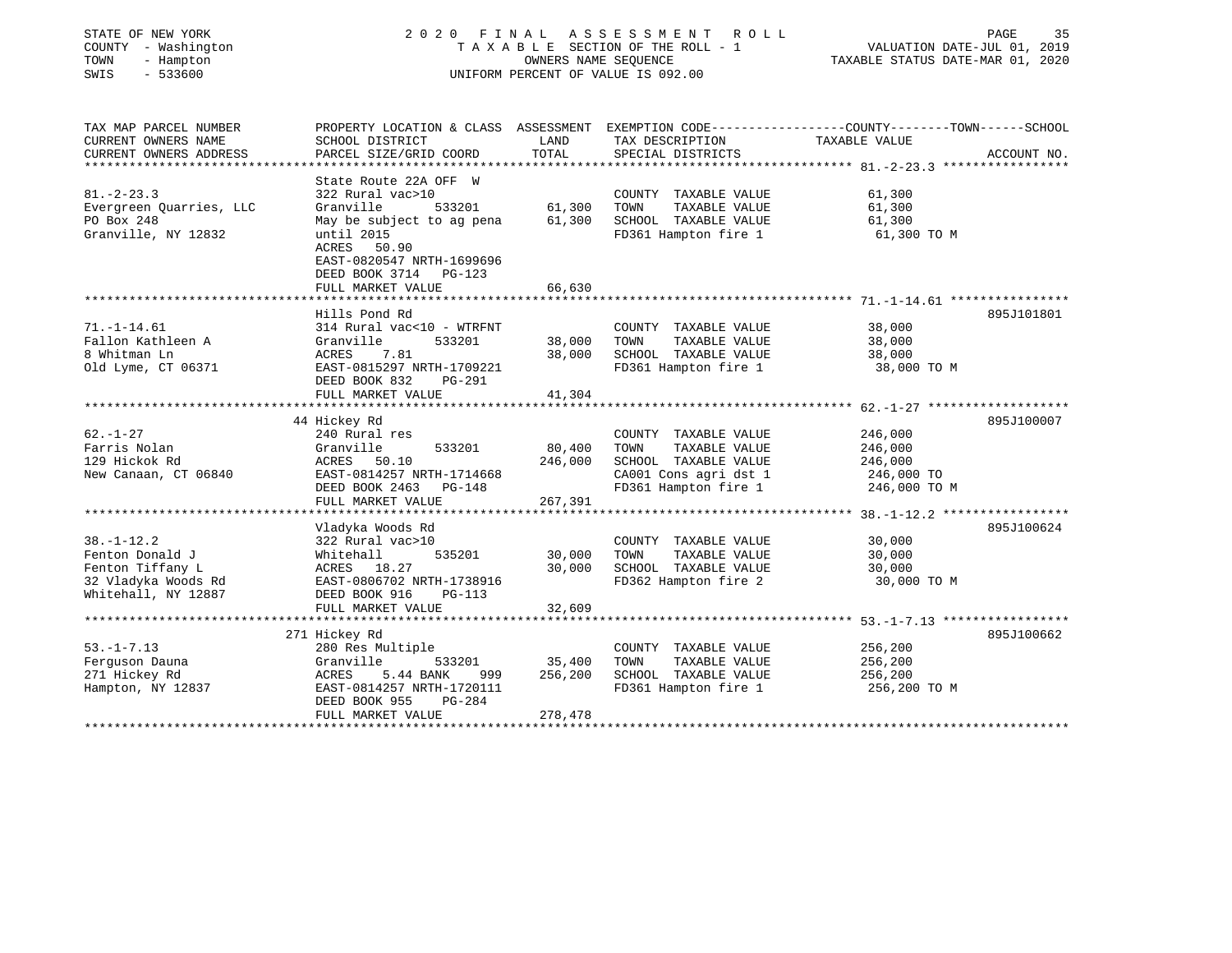| STATE OF NEW YORK |        |              |
|-------------------|--------|--------------|
| COUNTY            |        | - Washington |
| TOWN              |        | - Hampton    |
| SMTS              | $\sim$ | 533600       |

# STATE OF NEW YORK 2 0 2 0 F I N A L A S S E S S M E N T R O L L PAGE 36COUNTY - Washington T A X A B L E SECTION OF THE ROLL - 1 VALUATION DATE-JUL 01, 2019 SWIS - 533600 UNIFORM PERCENT OF VALUE IS 092.00

TAXABLE STATUS DATE-MAR 01, 2020

| TAX MAP PARCEL NUMBER                      |                                                |                  |                                               | PROPERTY LOCATION & CLASS ASSESSMENT EXEMPTION CODE---------------COUNTY-------TOWN-----SCHOOL |  |
|--------------------------------------------|------------------------------------------------|------------------|-----------------------------------------------|------------------------------------------------------------------------------------------------|--|
| CURRENT OWNERS NAME                        | SCHOOL DISTRICT                                | LAND             | TAX DESCRIPTION                               | TAXABLE VALUE                                                                                  |  |
| CURRENT OWNERS ADDRESS                     | PARCEL SIZE/GRID COORD                         | TOTAL            | SPECIAL DISTRICTS                             | ACCOUNT NO.                                                                                    |  |
|                                            |                                                |                  |                                               |                                                                                                |  |
|                                            | 2193 State Route 22A                           |                  |                                               | 895J100409                                                                                     |  |
| $81. - 2 - 16$                             | 210 1 Family Res                               |                  | BAS STAR 41854<br>8,400 COUNTY TAXABLE VALUE  | 28,430<br>$\overline{0}$<br>$\Omega$                                                           |  |
| Ferquson Jeffrey                           | Granville<br>533201                            |                  |                                               | 56,000                                                                                         |  |
| 2193 State Route 22A                       | 67.00 DPTH 126.00<br>FRNT                      | 56,000           | TOWN<br>TAXABLE VALUE                         | 56,000                                                                                         |  |
| Hampton, NY 12837                          | EAST-0822915 NRTH-1702409                      |                  | SCHOOL TAXABLE VALUE 27,570                   |                                                                                                |  |
|                                            | DEED BOOK 2869<br>PG-300                       |                  | FD361 Hampton fire 1                          | 56,000 TO M                                                                                    |  |
|                                            | FULL MARKET VALUE                              | 60,870           |                                               |                                                                                                |  |
|                                            |                                                |                  |                                               |                                                                                                |  |
|                                            | State Route 22A                                |                  |                                               | 895J100065                                                                                     |  |
| $81. - 2 - 15$                             | 311 Res vac land<br>533201                     |                  | COUNTY TAXABLE VALUE                          | 2,500                                                                                          |  |
| Ferguson Jeffrey F<br>2193 State Route 22A | Granville<br>564/350                           | 2,500<br>2,500   | TOWN<br>TAXABLE VALUE<br>SCHOOL TAXABLE VALUE | 2,500<br>2,500                                                                                 |  |
| Hampton, NY 12837                          | FRNT<br>54.00 DPTH 126.00                      |                  | FD361 Hampton fire 1                          | 2,500 TO M                                                                                     |  |
|                                            | EAST-0822927 NRTH-1702465                      |                  |                                               |                                                                                                |  |
|                                            | DEED BOOK 3144 PG-321                          |                  |                                               |                                                                                                |  |
|                                            | FULL MARKET VALUE                              | 2,717            |                                               |                                                                                                |  |
|                                            |                                                |                  |                                               |                                                                                                |  |
|                                            | 2177 State Route 22A                           |                  |                                               | 895J100068                                                                                     |  |
| $81. - 2 - 17$                             | 210 1 Family Res                               |                  | COUNTY TAXABLE VALUE                          | 45,900                                                                                         |  |
| Ferquson Sara                              | Granville                                      | 533201 16,800    | TOWN<br>TAXABLE VALUE                         | 45,900                                                                                         |  |
| 2193 State Route 22A                       | FRNT 190.00 DPTH 120.00                        | 45,900           | SCHOOL TAXABLE VALUE                          | 45,900                                                                                         |  |
| Hampton, NY 12837                          | EAST-0822890 NRTH-1702281                      |                  | FD361 Hampton fire 1                          | 45,900 TO M                                                                                    |  |
|                                            | DEED BOOK 3690<br>PG-320                       |                  |                                               |                                                                                                |  |
|                                            | FULL MARKET VALUE                              | 49,891           |                                               |                                                                                                |  |
|                                            |                                                |                  |                                               |                                                                                                |  |
|                                            | 2195 State Route 22A                           |                  |                                               |                                                                                                |  |
| $81. - 2 - 15.1$                           | 210 1 Family Res                               |                  | COUNTY TAXABLE VALUE                          | 55,900                                                                                         |  |
| Ferquson Shane                             | Granville                                      | 533201 7,000     | TOWN<br>TAXABLE VALUE                         | 55,900                                                                                         |  |
| 2193 State Route 22A                       | FRNT 60.00 DPTH 116.00 55,900                  |                  | SCHOOL TAXABLE VALUE                          | 55,900                                                                                         |  |
| Hampton, NY 12837                          | EAST-0822937 NRTH-1702517                      |                  | FD361 Hampton fire 1                          | 55,900 TO M                                                                                    |  |
|                                            | DEED BOOK 3764 PG-86                           |                  |                                               |                                                                                                |  |
|                                            | FULL MARKET VALUE                              | 60,761           |                                               |                                                                                                |  |
|                                            |                                                |                  |                                               |                                                                                                |  |
|                                            | 2167 State Route 22A                           |                  |                                               | 895J101740                                                                                     |  |
| $81. -2 - 17.1$                            | 270 Mfg housing                                |                  | COUNTY TAXABLE VALUE                          | 18,400                                                                                         |  |
| Ferguson Shane<br>2195 State Route 22A     | Granville<br>533201<br>FRNT 179.00 DPTH 110.00 | 15,400<br>18,400 | TOWN<br>TAXABLE VALUE<br>SCHOOL TAXABLE VALUE | 18,400<br>18,400                                                                               |  |
| Hampton, NY 12837                          | EAST-0822850 NRTH-1702082                      |                  | FD361 Hampton fire 1                          | 18,400 TO M                                                                                    |  |
|                                            | DEED BOOK 20191 PG-29421                       |                  |                                               |                                                                                                |  |
|                                            | FULL MARKET VALUE                              | 20,000           |                                               |                                                                                                |  |
|                                            |                                                |                  |                                               |                                                                                                |  |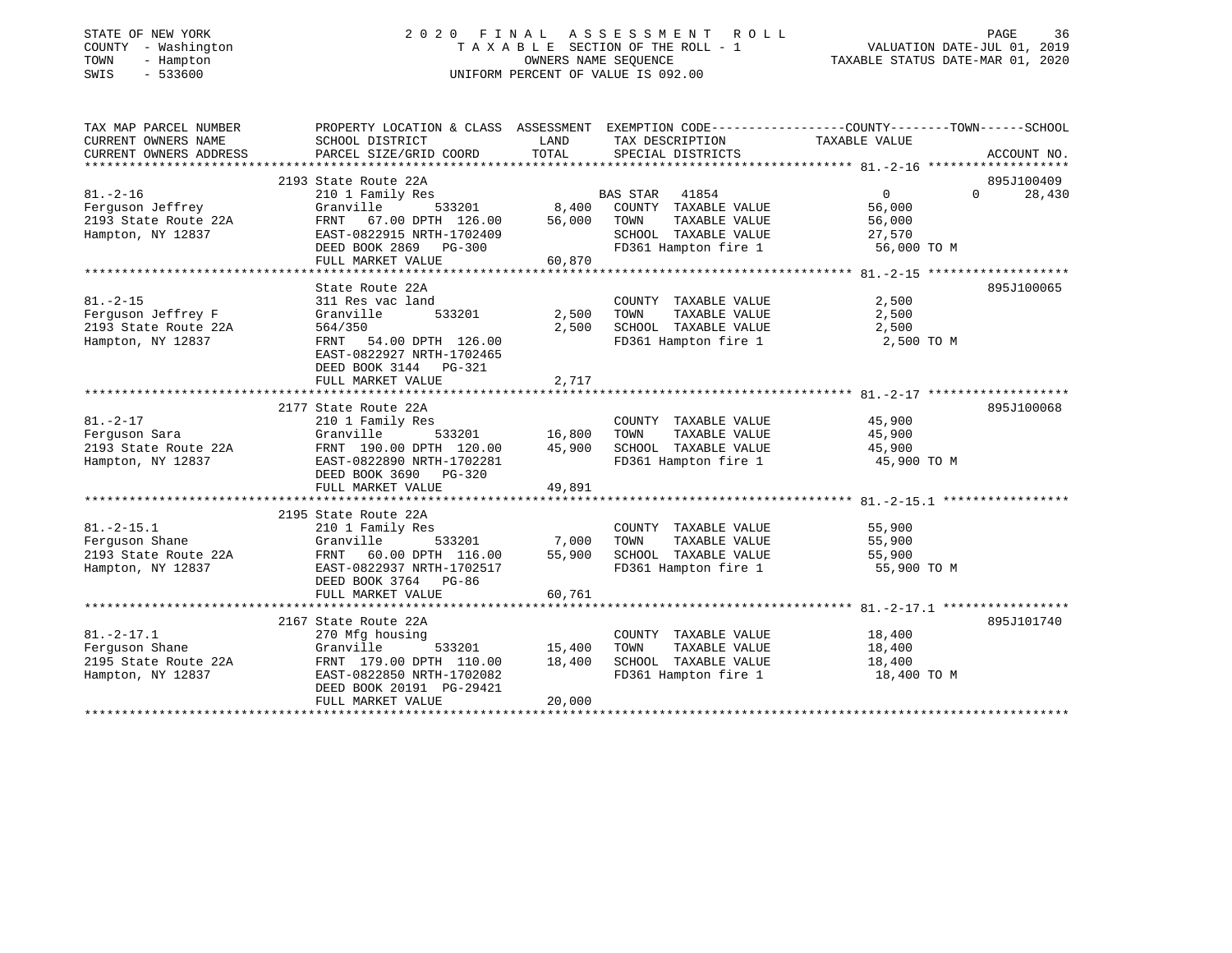| STATE OF NEW YORK<br>COUNTY - Washington<br>TOWN<br>- Hampton<br>$-533600$<br>SWIS | 2020 FINAL                                                                                       |             | ASSESSMENT ROLL<br>TAXABLE SECTION OF THE ROLL - 1<br>OWNERS NAME SEQUENCE<br>UNIFORM PERCENT OF VALUE IS 092.00 | VALUATION DATE-JUL 01, 2019<br>TAXABLE STATUS DATE-MAR 01, 2020 | 37<br>PAGE         |
|------------------------------------------------------------------------------------|--------------------------------------------------------------------------------------------------|-------------|------------------------------------------------------------------------------------------------------------------|-----------------------------------------------------------------|--------------------|
|                                                                                    |                                                                                                  |             |                                                                                                                  |                                                                 |                    |
| TAX MAP PARCEL NUMBER                                                              | PROPERTY LOCATION & CLASS ASSESSMENT EXEMPTION CODE----------------COUNTY-------TOWN------SCHOOL |             |                                                                                                                  |                                                                 |                    |
| CURRENT OWNERS NAME                                                                | SCHOOL DISTRICT                                                                                  | LAND        | TAX DESCRIPTION                                                                                                  | TAXABLE VALUE                                                   |                    |
| CURRENT OWNERS ADDRESS<br>***********************                                  | PARCEL SIZE/GRID COORD                                                                           | TOTAL       | SPECIAL DISTRICTS                                                                                                |                                                                 | ACCOUNT NO.        |
|                                                                                    |                                                                                                  |             |                                                                                                                  |                                                                 |                    |
| $38. - 1 - 10.4$                                                                   | 57 Golf Course Rd<br>330 Vacant comm                                                             |             | COUNTY TAXABLE VALUE                                                                                             | 108,000                                                         |                    |
| Fernett Stephen A                                                                  | Whitehall<br>535201                                                                              | 108,000     | TOWN<br>TAXABLE VALUE                                                                                            | 108,000                                                         |                    |
| 359 County Route 11                                                                | Survey: 12693 Lot C                                                                              | 108,000     | SCHOOL TAXABLE VALUE                                                                                             | 108,000                                                         |                    |
| Whitehall, NY 12887                                                                | FRNT 669.00 DPTH                                                                                 |             | CA001 Cons agri dst 1                                                                                            | 108,000 TO                                                      |                    |
|                                                                                    | ACRES<br>6.36                                                                                    |             | FD362 Hampton fire 2                                                                                             | 108,000 TO M                                                    |                    |
|                                                                                    | EAST-0810045 NRTH-1735640                                                                        |             |                                                                                                                  |                                                                 |                    |
|                                                                                    | DEED BOOK 3530 PG-57                                                                             |             |                                                                                                                  |                                                                 |                    |
|                                                                                    | FULL MARKET VALUE                                                                                | 117,391     |                                                                                                                  |                                                                 |                    |
|                                                                                    |                                                                                                  |             |                                                                                                                  |                                                                 |                    |
|                                                                                    | 2528 County Route 18                                                                             |             |                                                                                                                  |                                                                 | 895J100294         |
| $72. - 2 - 25$<br>Fiala Joseph                                                     | 210 1 Family Res<br>Granville<br>533201                                                          | 22,000      | COUNTY TAXABLE VALUE<br>TOWN<br>TAXABLE VALUE                                                                    | 155,800<br>155,800                                              |                    |
| Rice Janet                                                                         | 713/156 Hwy Approp                                                                               | 155,800     | SCHOOL TAXABLE VALUE                                                                                             | 155,800                                                         |                    |
| c/o Janet Rice Fiala                                                               | 1.00<br>ACRES                                                                                    |             | FD361 Hampton fire 1                                                                                             | 155,800 TO M                                                    |                    |
| 2528 County Route 18                                                               | EAST-0822795 NRTH-1711370                                                                        |             |                                                                                                                  |                                                                 |                    |
| Hampton, NY 12837                                                                  | DEED BOOK 3824 PG-232                                                                            |             |                                                                                                                  |                                                                 |                    |
|                                                                                    | FULL MARKET VALUE                                                                                | 169,348     |                                                                                                                  |                                                                 |                    |
|                                                                                    | *********                                                                                        | *********** |                                                                                                                  |                                                                 |                    |
|                                                                                    | 1132 East Way                                                                                    |             |                                                                                                                  |                                                                 | 895J100543         |
| $71.4 - 3 - 3$                                                                     | 260 Seasonal res - WTRFNT                                                                        |             | COUNTY TAXABLE VALUE                                                                                             | 121,100                                                         |                    |
| Finch Warren L                                                                     | Granville<br>533201                                                                              | 27,000      | TOWN<br>TAXABLE VALUE                                                                                            | 121,100                                                         |                    |
| Finch Mary A                                                                       | $71. - 3 - 3$                                                                                    | 121,100     | SCHOOL TAXABLE VALUE                                                                                             | 121,100                                                         |                    |
| 700 Dover Dr<br>College Station, TX 77845                                          | FRNT 100.00 DPTH 145.00<br><b>BANK</b><br>999                                                    |             | FD361 Hampton fire 1                                                                                             | 121,100 TO M                                                    |                    |
|                                                                                    | EAST-0815589 NRTH-1708408                                                                        |             |                                                                                                                  |                                                                 |                    |
|                                                                                    | DEED BOOK 3131 PG-122                                                                            |             |                                                                                                                  |                                                                 |                    |
|                                                                                    | FULL MARKET VALUE                                                                                | 131,630     |                                                                                                                  |                                                                 |                    |
|                                                                                    |                                                                                                  |             |                                                                                                                  |                                                                 |                    |
|                                                                                    | 1393 Carvers Falls Ln                                                                            |             |                                                                                                                  |                                                                 | 895J101810         |
| $31. - 1 - 4.1$                                                                    | 270 Mfg housing                                                                                  |             | <b>BAS STAR</b><br>41854                                                                                         | $\overline{0}$                                                  | $\Omega$<br>28,430 |
| Fiorino Frank J                                                                    | Whitehall<br>535201                                                                              | 22,300      | COUNTY TAXABLE VALUE                                                                                             | 55,000                                                          |                    |
| Fiorino Gina M                                                                     | ACRES<br>1.10 BANK<br>997                                                                        | 55,000      | TOWN<br>TAXABLE VALUE                                                                                            | 55,000                                                          |                    |
| 1393 Carvers Falls Ln                                                              | EAST-0808164 NRTH-1746193                                                                        |             | SCHOOL TAXABLE VALUE                                                                                             | 26,570                                                          |                    |
| Whitehall, NY 12887                                                                | DEED BOOK 623<br>PG-307<br>FULL MARKET VALUE                                                     | 59,783      | FD362 Hampton fire 2                                                                                             | 55,000 TO M                                                     |                    |
|                                                                                    | ********************                                                                             |             |                                                                                                                  |                                                                 |                    |
|                                                                                    | 69 Vladyka Woods Rd                                                                              |             |                                                                                                                  |                                                                 | 895J100164         |
| $38. - 1 - 12.1$                                                                   | 240 Rural res                                                                                    |             | COUNTY TAXABLE VALUE                                                                                             | 198,500                                                         |                    |
| Fish Scott                                                                         | Whitehall<br>535201                                                                              | 64,700      | TOWN<br>TAXABLE VALUE                                                                                            | 198,500                                                         |                    |
| 69 Vladyka Woods Rd                                                                | ACRES 34.70 BANK<br>999                                                                          | 198,500     | SCHOOL TAXABLE VALUE                                                                                             | 198,500                                                         |                    |
| Whitehall, NY 12887                                                                | EAST-0805343 NRTH-1738727                                                                        |             | FD362 Hampton fire 2                                                                                             | 198,500 TO M                                                    |                    |
|                                                                                    | DEED BOOK 20191 PG-26093                                                                         |             |                                                                                                                  |                                                                 |                    |
|                                                                                    | FULL MARKET VALUE                                                                                | 215,761     |                                                                                                                  |                                                                 |                    |
|                                                                                    |                                                                                                  |             |                                                                                                                  |                                                                 |                    |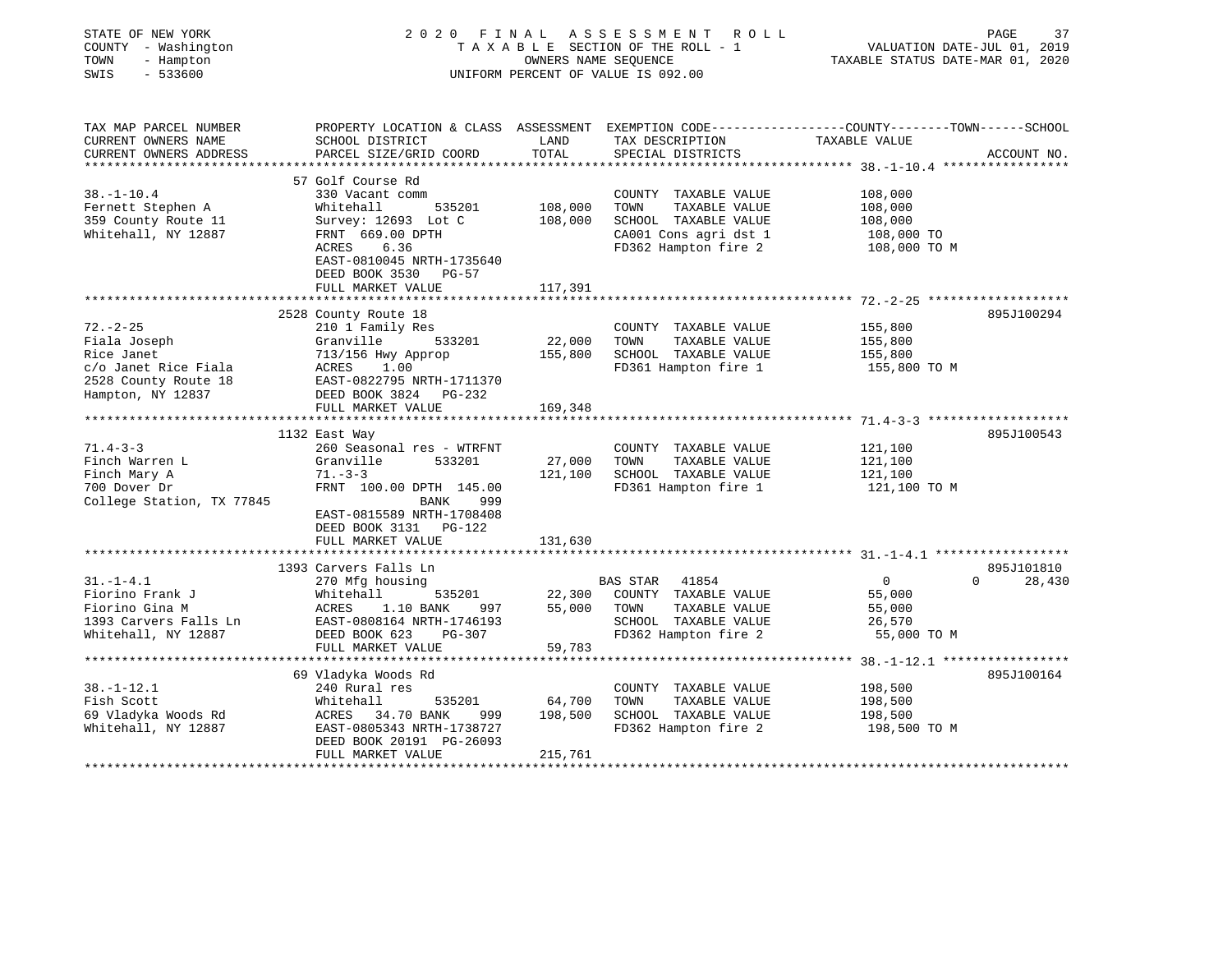### STATE OF NEW YORK 2 0 2 0 F I N A L A S S E S S M E N T R O L L PAGE 38COUNTY - Washington  $T A X A B L E$  SECTION OF THE ROLL - 1<br>TOWN - Hampton DATE-JUL 000NERS NAME SEQUENCE TOWN - Hampton OWNERS NAME SEQUENCE TAXABLE STATUS DATE-MAR 01, 2020 SWIS - 533600 UNIFORM PERCENT OF VALUE IS 092.00

# VALUATION DATE-JUL 01, 2019

| TAX MAP PARCEL NUMBER<br>CURRENT OWNERS NAME<br>CURRENT OWNERS ADDRESS     | PROPERTY LOCATION & CLASS ASSESSMENT<br>SCHOOL DISTRICT<br>PARCEL SIZE/GRID COORD                             | LAND<br>TOTAL    | TAX DESCRIPTION<br>SPECIAL DISTRICTS                                                          | EXEMPTION CODE-----------------COUNTY-------TOWN------SCHOOL<br>TAXABLE VALUE | ACCOUNT NO. |
|----------------------------------------------------------------------------|---------------------------------------------------------------------------------------------------------------|------------------|-----------------------------------------------------------------------------------------------|-------------------------------------------------------------------------------|-------------|
|                                                                            | **************                                                                                                | ********         |                                                                                               |                                                                               |             |
| $38. - 1 - 18$<br>Fish Scott<br>69 Vladyka Woods Rd<br>Whitehall, NY 12887 | Vladyka Woods Rd OFF<br>314 Rural vac<10<br>Whitehall<br>535201<br>9.20<br>ACRES<br>EAST-0804807 NRTH-1738018 | 19,000<br>19,000 | COUNTY TAXABLE VALUE<br>TOWN<br>TAXABLE VALUE<br>SCHOOL TAXABLE VALUE<br>FD362 Hampton fire 2 | 19,000<br>19,000<br>19,000<br>19,000 TO M                                     | 895J100235  |
|                                                                            | DEED BOOK 20191 PG-26094<br>FULL MARKET VALUE                                                                 | 20,652           |                                                                                               |                                                                               |             |
|                                                                            |                                                                                                               |                  |                                                                                               |                                                                               |             |
|                                                                            | Vladyka Woods Rd OFF                                                                                          |                  |                                                                                               |                                                                               | 895J100062  |
| $38. - 1 - 19$                                                             | 322 Rural vac>10                                                                                              |                  | COUNTY TAXABLE VALUE                                                                          | 6,500                                                                         |             |
| Fish Scott                                                                 | Whitehall<br>535201                                                                                           | 6,500            | TAXABLE VALUE<br>TOWN                                                                         | 6,500                                                                         |             |
| 69 Vladyka Woods Rd                                                        | ACRES 13.50                                                                                                   | 6,500            | SCHOOL TAXABLE VALUE                                                                          | 6,500                                                                         |             |
| Whitehall, NY 12887                                                        | EAST-0804771 NRTH-1738355                                                                                     |                  | FD362 Hampton fire 2                                                                          | 6,500 TO M                                                                    |             |
|                                                                            | DEED BOOK 1867<br>PG-176                                                                                      |                  |                                                                                               |                                                                               |             |
|                                                                            | FULL MARKET VALUE                                                                                             | 7,065            |                                                                                               |                                                                               |             |
|                                                                            |                                                                                                               |                  |                                                                                               |                                                                               |             |
| $80. - 1 - 2.8$                                                            | County Route 21<br>323 Vacant rural                                                                           |                  | COUNTY TAXABLE VALUE                                                                          | 38,500                                                                        |             |
| Flynn Peter                                                                | Granville<br>533201                                                                                           | 38,500           | TOWN<br>TAXABLE VALUE                                                                         | 38,500                                                                        |             |
| Flynn Roxann                                                               | Lot 1                                                                                                         | 38,500           | SCHOOL TAXABLE VALUE                                                                          | 38,500                                                                        |             |
| PO Box 104                                                                 | ACRES<br>56.17                                                                                                |                  | FD361 Hampton fire 1                                                                          | 38,500 TO M                                                                   |             |
| Hampton, NY 12837                                                          | EAST-0812504 NRTH-1703512                                                                                     |                  |                                                                                               |                                                                               |             |
|                                                                            | DEED BOOK 924<br>PG-127                                                                                       |                  |                                                                                               |                                                                               |             |
|                                                                            | FULL MARKET VALUE                                                                                             | 41,848           |                                                                                               |                                                                               |             |
|                                                                            |                                                                                                               |                  |                                                                                               |                                                                               |             |
|                                                                            | 1615 County Route 21                                                                                          |                  |                                                                                               |                                                                               | 895J100587  |
| $80. - 1 - 13$                                                             | 210 1 Family Res                                                                                              |                  | COUNTY TAXABLE VALUE                                                                          | 77,400                                                                        |             |
| Flynn Peter                                                                | 533201<br>Granville                                                                                           | 28,600           | TAXABLE VALUE<br>TOWN                                                                         | 77,400                                                                        |             |
| Flynn Roxann                                                               | ACRES<br>3.03                                                                                                 | 77,400           | SCHOOL TAXABLE VALUE                                                                          | 77,400                                                                        |             |
| PO Box 104                                                                 | EAST-0811880 NRTH-1702852                                                                                     |                  | FD361 Hampton fire 1                                                                          | 77,400 TO M                                                                   |             |
| Hampton, NY 12837                                                          | DEED BOOK 937<br>PG-240                                                                                       |                  |                                                                                               |                                                                               |             |
|                                                                            | FULL MARKET VALUE                                                                                             | 84,130           |                                                                                               |                                                                               |             |
|                                                                            | *************************                                                                                     |                  |                                                                                               |                                                                               |             |
|                                                                            | 2227 State Route 22A                                                                                          |                  |                                                                                               |                                                                               | 895J100197  |
| $81. - 2 - 13$                                                             | 415 Motel                                                                                                     |                  | COUNTY TAXABLE VALUE                                                                          | 265,500                                                                       |             |
| Flynn Peter                                                                | Granville<br>533201                                                                                           | 9,400            | TAXABLE VALUE<br>TOWN                                                                         | 265,500                                                                       |             |
| Flynn Roxanne                                                              | 4.40<br>ACRES                                                                                                 | 265,500          | SCHOOL TAXABLE VALUE                                                                          | 265,500                                                                       |             |
| PO Box 104                                                                 | EAST-0822890 NRTH-1703112                                                                                     |                  | FD361 Hampton fire 1                                                                          | 265,500 TO M                                                                  |             |
| Hampton, NY 12837                                                          | DEED BOOK 924<br>$PG-130$                                                                                     |                  |                                                                                               |                                                                               |             |
|                                                                            | FULL MARKET VALUE                                                                                             | 288,587          |                                                                                               |                                                                               |             |
|                                                                            | ********************                                                                                          |                  |                                                                                               | ********* 81.-2-14 *******                                                    |             |
|                                                                            | 2203 State Route 22A                                                                                          |                  |                                                                                               |                                                                               | 895J100130  |
| $81. - 2 - 14$                                                             | 210 1 Family Res                                                                                              |                  | COUNTY TAXABLE VALUE                                                                          | 46,700                                                                        |             |
| Flynn Peter J                                                              | Granville<br>533201                                                                                           | 29,300           | TOWN<br>TAXABLE VALUE                                                                         | 46,700                                                                        |             |
| Flynn Roxanne                                                              | <b>ACRES</b><br>3.24                                                                                          | 46,700           | SCHOOL TAXABLE VALUE                                                                          | 46,700                                                                        |             |
| PO Box 104                                                                 | EAST-0822821 NRTH-1702719                                                                                     |                  | FD361 Hampton fire 1                                                                          | 46,700 TO M                                                                   |             |
| Hampton, NY 12837                                                          | DEED BOOK 1706<br>PG-261                                                                                      |                  |                                                                                               |                                                                               |             |
|                                                                            | FULL MARKET VALUE                                                                                             | 50,761           |                                                                                               |                                                                               |             |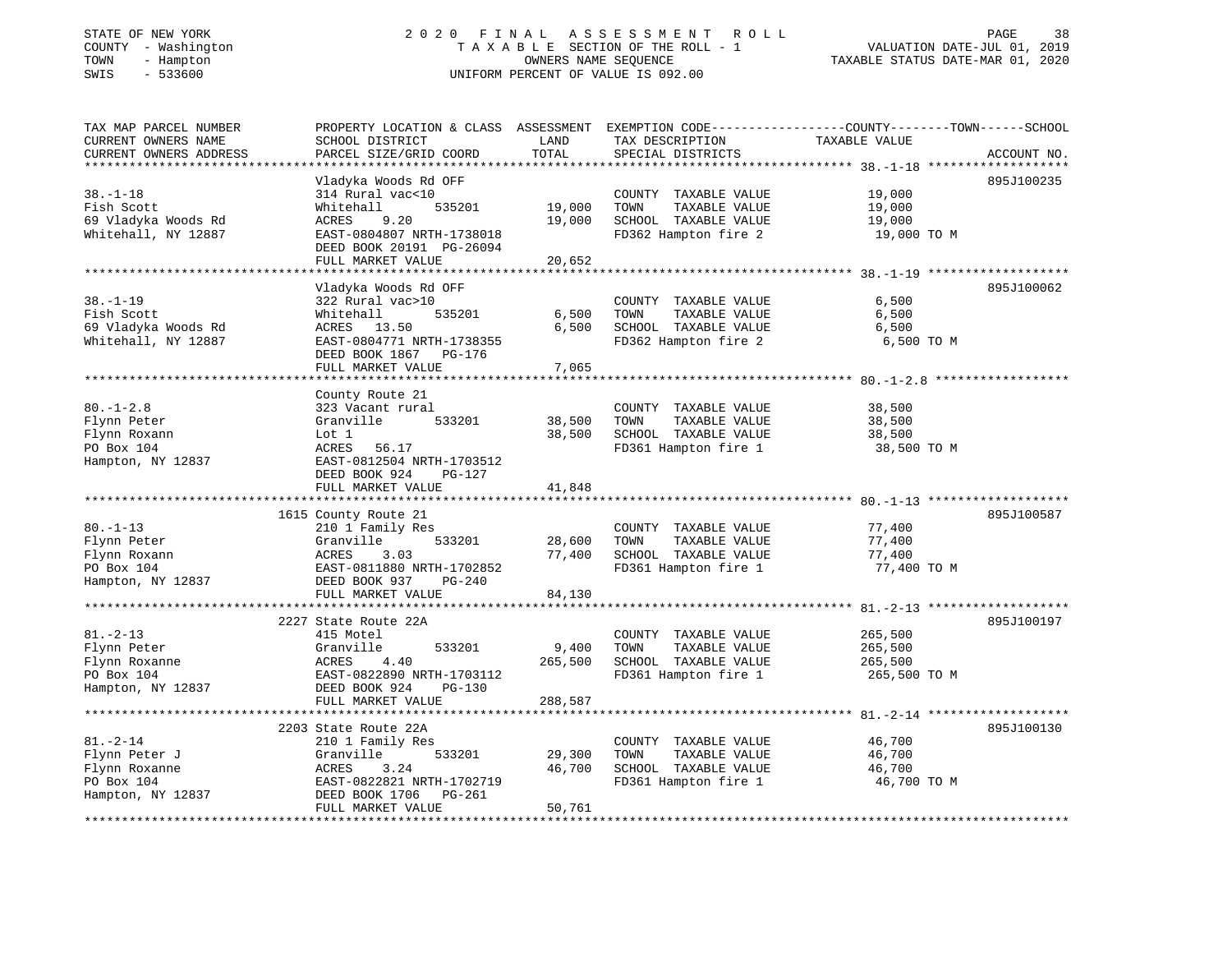# STATE OF NEW YORK 2 0 2 0 F I N A L A S S E S S M E N T R O L L PAGE 39 COUNTY - Washington T A X A B L E SECTION OF THE ROLL - 1 VALUATION DATE-JUL 01, 2019 TOWN - Hampton OWNERS NAME SEQUENCE TAXABLE STATUS DATE-MAR 01, 2020 SWIS - 533600 UNIFORM PERCENT OF VALUE IS 092.00

| TAX MAP PARCEL NUMBER<br>CURRENT OWNERS NAME                                      | SCHOOL DISTRICT                                                                                                                                                                 | PROPERTY LOCATION & CLASS ASSESSMENT EXEMPTION CODE---------------COUNTY-------TOWN-----SCHOOL<br>LAND<br>TAX DESCRIPTION                                                 | TAXABLE VALUE                                                                                                                                                           |
|-----------------------------------------------------------------------------------|---------------------------------------------------------------------------------------------------------------------------------------------------------------------------------|---------------------------------------------------------------------------------------------------------------------------------------------------------------------------|-------------------------------------------------------------------------------------------------------------------------------------------------------------------------|
| CURRENT OWNERS ADDRESS                                                            | PARCEL SIZE/GRID COORD                                                                                                                                                          | TOTAL<br>SPECIAL DISTRICTS                                                                                                                                                | ACCOUNT NO.                                                                                                                                                             |
| $62 - 1 - 3$<br>Foote Raymond Jr                                                  | 183 Wicked Hollow Way<br>240 Rural res<br>Granville                                                                                                                             | COUNTY TAXABLE VALUE 134,600<br>533201 39,600<br>TOWN<br>TAXABLE VALUE                                                                                                    | 895J100630<br>134,600                                                                                                                                                   |
| McKee Ayla<br>Hampton, NY 12837                                                   | ACRES 27.27 BANK<br>183 Wicked Hollow Way 68ST-0810834 NRTH-1719733<br>DEED BOOK 20191 PG-25594                                                                                 | 999 134,600<br>9733<br>SCHOOL TAXABLE VALUE<br>FD361 Hampton fire 1                                                                                                       | 134,600<br>134,600 TO M                                                                                                                                                 |
|                                                                                   | 2163 County Route 18                                                                                                                                                            |                                                                                                                                                                           | 895J100670                                                                                                                                                              |
| $62. - 1 - 26.2$<br>Foryan Thomas M<br>Foryan Dorothy M<br>ACRES                  | 210 1 Family Res<br>Granville<br>5.90 BANK<br>2163 County Route 18<br>Whitehall, NY 12887 COUNDEED BOOK 2624 PG-101<br>FULL MARKET VALUE 156,304<br>FULL MARKET VALUE           | SCHOOL TAXABLE VALUE<br>FD361 Hampton fire 1<br>156,304                                                                                                                   | $0 \qquad \qquad$<br>$\Omega$<br>66,140<br>143,800<br>143,800<br>77,660<br>$11,000$<br>143,800 TO M                                                                     |
|                                                                                   | 1518 Carlton Rd                                                                                                                                                                 |                                                                                                                                                                           |                                                                                                                                                                         |
| $45. - 1 - 5.5$<br>Fowler Christopher J<br>1518 Carlton Rd<br>Whitehall, NY 12887 | 270 Mfg housing<br>535201<br>Whitehall<br>Lot 5<br>ACRES<br>5.01 BANK<br>999<br>EAST-0804885 NRTH-1733917<br>DEED BOOK 3831 PG-297                                              | COUNTY TAXABLE VALUE<br>35,000 TOWN<br>TAXABLE VALUE<br>SCHOOL TAXABLE VALUE<br>138,100<br>SUNUUL TAXABLE VALUE<br>FD362 Hampton fire 2                                   | 138,100<br>138,100<br>138,100<br>138,100 TO M                                                                                                                           |
|                                                                                   | FULL MARKET VALUE                                                                                                                                                               | 150,109                                                                                                                                                                   |                                                                                                                                                                         |
|                                                                                   | 31 Greenfield Ln                                                                                                                                                                |                                                                                                                                                                           | 895J100100                                                                                                                                                              |
| $72. - 2 - 4$<br>Fox Carol<br>31 Greenfield Ln<br>Hampton, NY 12837               | 210 1 Family Res<br>533201<br>Granville<br>1.50<br>ACRES<br>EAST-0823804 NRTH-1711728<br>DEED BOOK 3373 PG-307<br>FULL MARKET VALUE                                             | VET WAR C 41122<br>23,600 VET WAR T 41123<br>94,900 BAS STAR 41854<br>COUNTY TAXABLE VALUE<br>TOWN<br>TAXABLE VALUE<br>TUWN TANABLE VALUE<br>103,152 SCHOOL TAXABLE VALUE | 14,235<br>$\overline{0}$<br>$\Omega$<br>$\overline{0}$<br>14,235<br>$\overline{0}$<br>$\overline{0}$<br>28,430<br>$\Omega$<br>80,665<br>80,665<br>66,470<br>94,900 TO M |
|                                                                                   |                                                                                                                                                                                 |                                                                                                                                                                           |                                                                                                                                                                         |
| $71.4 - 2 - 13$<br>Francesconi Eileen<br>4 Grace Ct<br>Wallkill, NY 12589         | 1032 West Way<br>260 Seasonal res - WTRFNT<br>Granville<br>533201<br>LOT 5<br>$71. - 2 - 13$<br>FRNT 100.00 DPTH 212.00<br>EAST-0815758 NRTH-1707104<br>DEED BOOK 429<br>PG-829 | COUNTY TAXABLE VALUE<br>27,000 TOWN<br>TAXABLE VALUE<br>SCHOOL TAXABLE VALUE 116,700<br>116,700<br>FD361 Hampton fire 1                                                   | 895J100075<br>116,700<br>116,700<br>116,700 TO M                                                                                                                        |
|                                                                                   | FULL MARKET VALUE                                                                                                                                                               | 126,848                                                                                                                                                                   |                                                                                                                                                                         |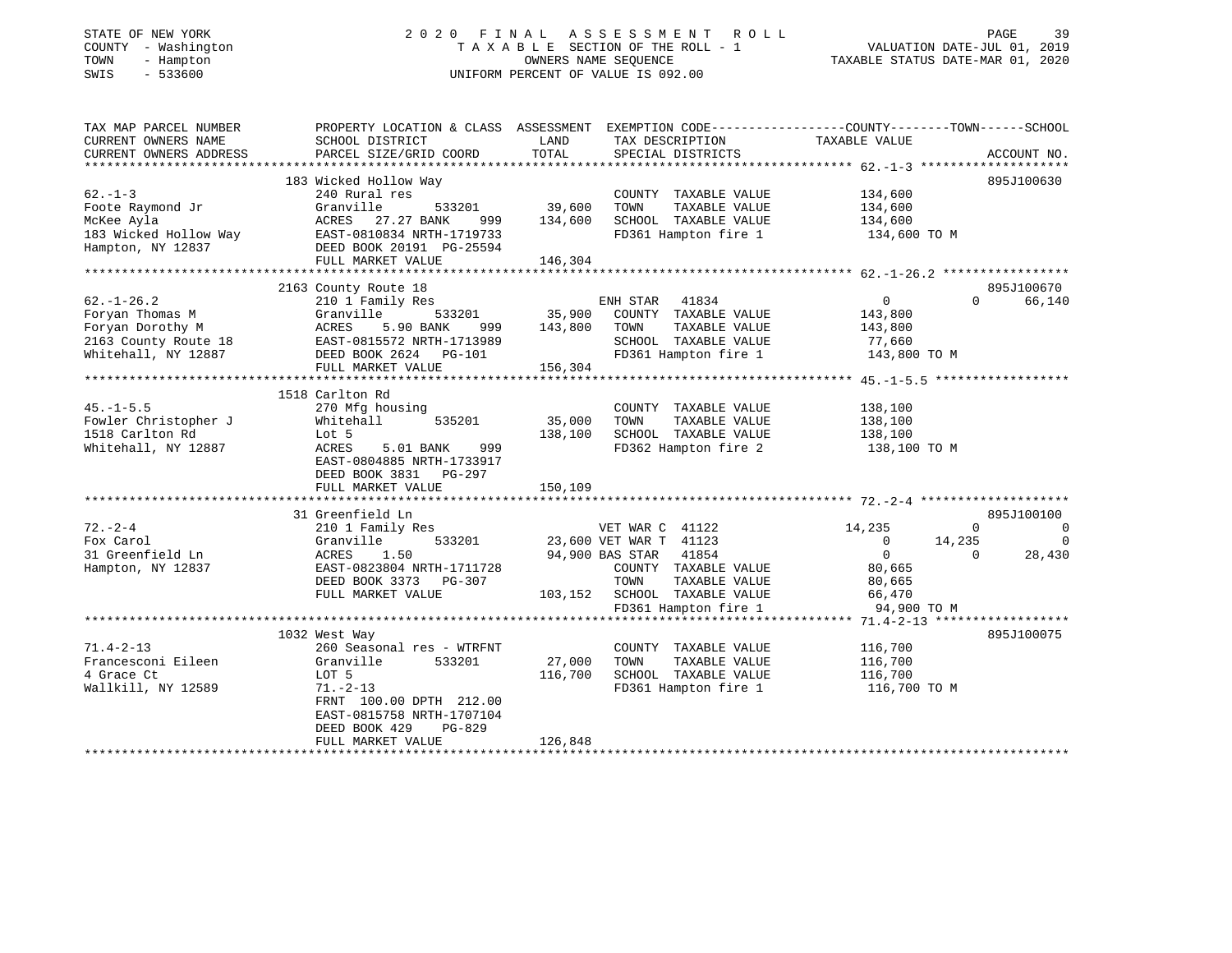### STATE OF NEW YORK 2 0 2 0 F I N A L A S S E S S M E N T R O L L PAGE 40 COUNTY - Washington T A X A B L E SECTION OF THE ROLL - 1 VALUATION DATE-JUL 01, 2019 TOWN - Hampton OWNERS NAME SEQUENCE TAXABLE STATUS DATE-MAR 01, 2020 SWIS - 533600 UNIFORM PERCENT OF VALUE IS 092.00

| TAX MAP PARCEL NUMBER  |                             |         |                       | PROPERTY LOCATION & CLASS ASSESSMENT EXEMPTION CODE----------------COUNTY-------TOWN------SCHOOL |             |
|------------------------|-----------------------------|---------|-----------------------|--------------------------------------------------------------------------------------------------|-------------|
| CURRENT OWNERS NAME    | SCHOOL DISTRICT             | LAND    | TAX DESCRIPTION       | <b>TAXABLE VALUE</b>                                                                             |             |
| CURRENT OWNERS ADDRESS | PARCEL SIZE/GRID COORD      | TOTAL   | SPECIAL DISTRICTS     |                                                                                                  | ACCOUNT NO. |
|                        |                             |         |                       |                                                                                                  |             |
|                        | 194 & 200 Wicked Hollow Way |         |                       |                                                                                                  | 895J100628  |
| $62 - 1 - 4$           | 240 Rural res               |         | COUNTY TAXABLE VALUE  | 323,100                                                                                          |             |
| Frey Debbie            | Granville<br>533201         | 73,100  | TOWN<br>TAXABLE VALUE | 323,100                                                                                          |             |
| Dunkley Jared          | <b>ACRES</b><br>50.68       | 323,100 | SCHOOL TAXABLE VALUE  | 323,100                                                                                          |             |
| 3176 Plank Rd          | EAST-0811039 NRTH-1720871   |         | FD361 Hampton fire 1  | 323,100 TO M                                                                                     |             |
| Mineville, NY 12956    | DEED BOOK 20200 PG-2239     |         |                       |                                                                                                  |             |
|                        | FULL MARKET VALUE           | 351,196 |                       |                                                                                                  |             |
|                        |                             |         |                       |                                                                                                  |             |
|                        | 8 Greenfield Ln             |         |                       |                                                                                                  | 895J100285  |
| $72.2 - 3 - 3$         | 311 Res vac land            |         | COUNTY TAXABLE VALUE  | 500                                                                                              |             |
| Gage William           | Granville<br>533201         | 500     | TOWN<br>TAXABLE VALUE | 500                                                                                              |             |
| Gage Sharon            | 713/144 Hwy Approp          | 500     | SCHOOL TAXABLE VALUE  | 500                                                                                              |             |
| PO Box 73              | $72 - 3 - 3$                |         | FD361 Hampton fire 1  | 500 TO M                                                                                         |             |
| Hampton, NY 12837      | FRNT<br>60.00 DPTH 100.00   |         |                       |                                                                                                  |             |
|                        | EAST-0824289 NRTH-1712247   |         |                       |                                                                                                  |             |
|                        | DEED BOOK 909<br>$PG-223$   |         |                       |                                                                                                  |             |
|                        | FULL MARKET VALUE           | 543     |                       |                                                                                                  |             |
|                        |                             |         |                       |                                                                                                  |             |
|                        | 5 Greenfield Ln             |         |                       |                                                                                                  | 895J100279  |
| $72.2 - 3 - 4$         | 449 Other Storag            |         | COUNTY TAXABLE VALUE  | 9,000                                                                                            |             |
| Gage William A         | 533201<br>Granville         | 6,000   | TAXABLE VALUE<br>TOWN | 9,000                                                                                            |             |
| Gage Sharon K          | $72 - 3 - 4$                | 9,000   | SCHOOL TAXABLE VALUE  | 9,000                                                                                            |             |
| PO Box 73              | FRNT 123.00 DPTH 125.00     |         | FD361 Hampton fire 1  | 9,000 TO M                                                                                       |             |
| Hampton, NY 12837      | EAST-0824289 NRTH-1712074   |         |                       |                                                                                                  |             |
|                        | FULL MARKET VALUE           | 9,783   |                       |                                                                                                  |             |
|                        |                             |         |                       |                                                                                                  |             |
|                        | Greenfield Ln               |         |                       |                                                                                                  | 895J100210  |
| $72.2 - 3 - 4.1$       | 330 Vacant comm             |         | COUNTY TAXABLE VALUE  | 500                                                                                              |             |
| Gage William A         | Granville<br>533201         | 500     | TOWN<br>TAXABLE VALUE | 500                                                                                              |             |
| Gage Sharon K          | Water Rts & Dam             | 500     | SCHOOL TAXABLE VALUE  | 500                                                                                              |             |
| PO Box 73              | 911/28                      |         | FD361 Hampton fire 1  | 500 TO M                                                                                         |             |
| Hampton, NY 12837      | $72. - 3 - 4.1$             |         |                       |                                                                                                  |             |
|                        | FRNT 160.00 DPTH 105.00     |         |                       |                                                                                                  |             |
|                        | EAST-0824434 NRTH-1712176   |         |                       |                                                                                                  |             |
|                        | DEED BOOK 902<br>$PG-296$   |         |                       |                                                                                                  |             |
|                        | FULL MARKET VALUE           | 543     |                       |                                                                                                  |             |
|                        |                             |         |                       |                                                                                                  |             |
|                        | 9 Greenfield Ln             |         |                       |                                                                                                  | 895J100282  |
| $72.2 - 3 - 5$         | 311 Res vac land            |         | COUNTY TAXABLE VALUE  | 2,000                                                                                            |             |
| Gage William A         | Granville<br>533201         | 2,000   | TOWN<br>TAXABLE VALUE | 2,000                                                                                            |             |
| Gage Sharon K          | $72. - 3 - 5$               | 2,000   | SCHOOL TAXABLE VALUE  | 2,000                                                                                            |             |
| PO Box 73              | FRNT<br>80.00 DPTH 125.00   |         | FD361 Hampton fire 1  | 2,000 TO M                                                                                       |             |
| Hampton, NY 12837      | EAST-0824193 NRTH-1712042   |         |                       |                                                                                                  |             |
|                        | DEED BOOK 906<br>PG-274     |         |                       |                                                                                                  |             |
|                        | FULL MARKET VALUE           | 2,174   |                       |                                                                                                  |             |
|                        |                             |         |                       |                                                                                                  |             |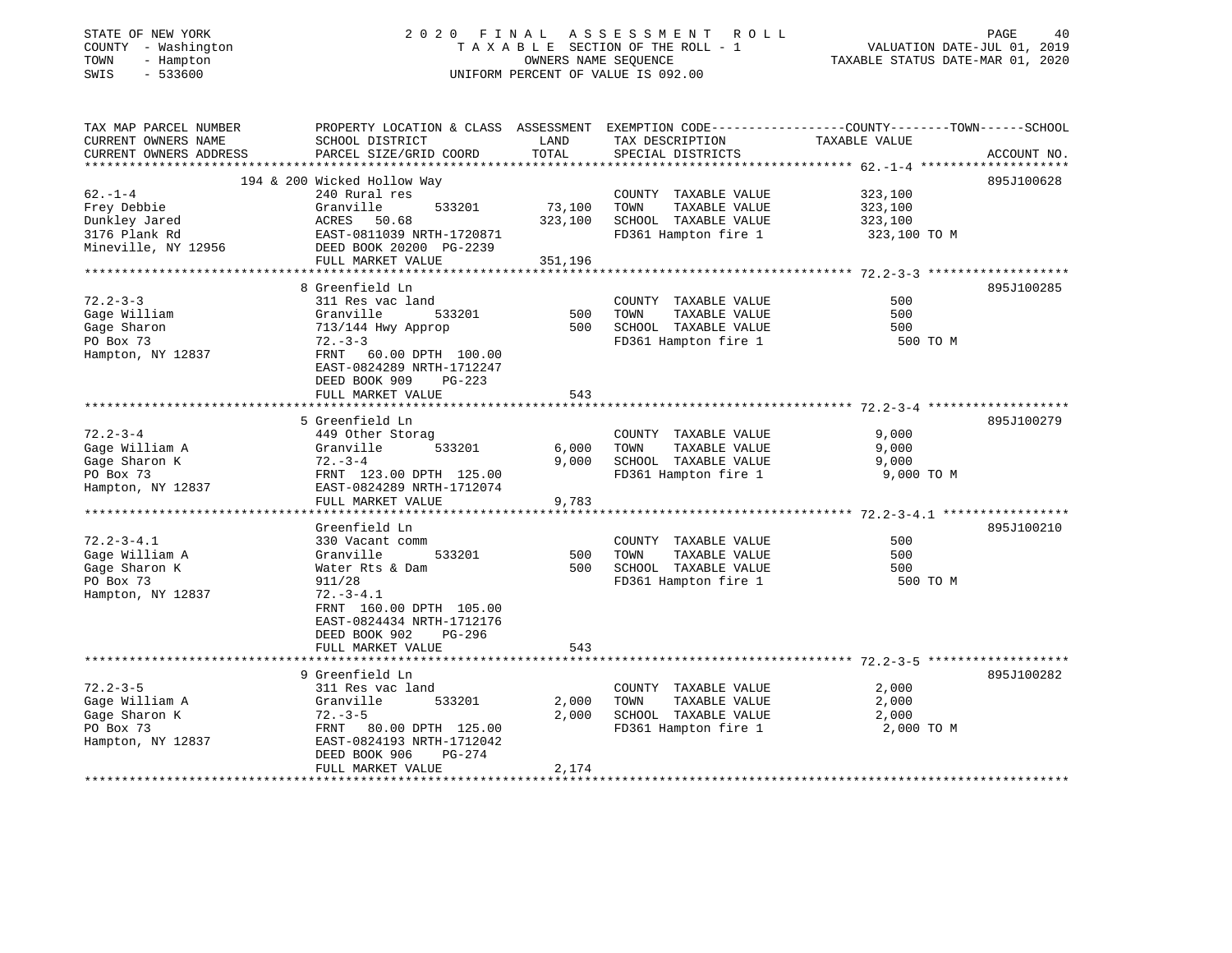# STATE OF NEW YORK 2 0 2 0 F I N A L A S S E S S M E N T R O L L PAGE 41 COUNTY - Washington T A X A B L E SECTION OF THE ROLL - 1 VALUATION DATE-JUL 01, 2019 TOWN - Hampton OWNERS NAME SEQUENCE TAXABLE STATUS DATE-MAR 01, 2020 SWIS - 533600 UNIFORM PERCENT OF VALUE IS 092.00

| TAX MAP PARCEL NUMBER     | PROPERTY LOCATION & CLASS ASSESSMENT EXEMPTION CODE---------------COUNTY-------TOWN-----SCHOOL |         |                                                     |                |             |                |
|---------------------------|------------------------------------------------------------------------------------------------|---------|-----------------------------------------------------|----------------|-------------|----------------|
| CURRENT OWNERS NAME       | SCHOOL DISTRICT                                                                                | LAND    | TAX DESCRIPTION                                     | TAXABLE VALUE  |             |                |
| CURRENT OWNERS ADDRESS    | PARCEL SIZE/GRID COORD                                                                         | TOTAL   | SPECIAL DISTRICTS                                   |                |             | ACCOUNT NO.    |
|                           |                                                                                                |         |                                                     |                |             |                |
|                           | 10 Greenfield Ln                                                                               |         |                                                     |                |             | 895J100280     |
| $72.2 - 3 - 6$            | 210 1 Family Res                                                                               |         | AGED-CO<br>41802                                    | 3,840          | $\mathbf 0$ | $\overline{0}$ |
| Gage William A            | Granville<br>533201                                                                            |         | 3,500 AGED-TOWN 41803                               | $\overline{0}$ | 1,920       | $\overline{0}$ |
| Gage Sharon K             | $72. - 3 - 6$                                                                                  |         | 41834<br>19,200 ENH STAR                            | $\overline{0}$ | $\Omega$    | 19,200         |
| PO Box 73                 | FRNT 69.00 DPTH 20.00                                                                          |         | COUNTY TAXABLE VALUE                                | 15,360         |             |                |
| Hampton, NY 12837         | EAST-0824234 NRTH-1712179                                                                      |         | TOWN<br>TAXABLE VALUE                               | 17,280         |             |                |
|                           | DEED BOOK 906<br>PG-306                                                                        |         | SCHOOL TAXABLE VALUE                                | $\Omega$       |             |                |
|                           | FULL MARKET VALUE                                                                              |         | SCHOOL TAXABLE VALUE<br>20,870 FD361 Hampton fire 1 | 19,200 TO M    |             |                |
|                           |                                                                                                |         |                                                     |                |             |                |
|                           | 1558 Carlton Rd Off                                                                            |         |                                                     |                |             | 895J100554     |
| $45. - 1 - 6$             | 210 1 Family Res                                                                               |         | COUNTY TAXABLE VALUE                                | 151,900        |             |                |
| Gagnon Travis             | 535201<br>Whitehall                                                                            | 35,500  | TAXABLE VALUE<br>TOWN                               | 151,900        |             |                |
| Gagnon Nicole             | ROW 2532/249                                                                                   | 151,900 | SCHOOL TAXABLE VALUE                                | 151,900        |             |                |
| 1558 Carlton Rd           | 5.47 BANK 999<br>ACRES                                                                         |         | FD362 Hampton fire 2                                | 151,900 TO M   |             |                |
| Whitehall, NY 12887       | EAST-0805957 NRTH-1734398                                                                      |         |                                                     |                |             |                |
|                           | DEED BOOK 3711 PG-205                                                                          |         |                                                     |                |             |                |
|                           | FULL MARKET VALUE                                                                              | 165,109 |                                                     |                |             |                |
|                           |                                                                                                |         |                                                     |                |             |                |
|                           |                                                                                                |         |                                                     |                |             | 895J101731     |
| $80. - 1 - 2.3$           | County Route 21                                                                                |         |                                                     | 2,000          |             |                |
| Gdyk Robert J             | 311 Res vac land<br>535201                                                                     | 2,000   | COUNTY TAXABLE VALUE<br>TOWN<br>TAXABLE VALUE       | 2,000          |             |                |
| Gdyk Cheryl               | Whitehall                                                                                      | 2,000   | SCHOOL TAXABLE VALUE                                | 2,000          |             |                |
|                           | Lot 5A Sec2                                                                                    |         |                                                     |                |             |                |
| 1730 County Route 21      | FRNT 240.00 DPTH 269.00                                                                        |         | FD361 Hampton fire 1                                | 2,000 TO M     |             |                |
| Whitehall, NY 12887       | BANK<br>997                                                                                    |         |                                                     |                |             |                |
|                           | EAST-0810398 NRTH-1705387                                                                      |         |                                                     |                |             |                |
|                           | DEED BOOK 3352 PG-320                                                                          |         |                                                     |                |             |                |
|                           | FULL MARKET VALUE                                                                              | 2,174   |                                                     |                |             |                |
|                           |                                                                                                |         |                                                     |                |             |                |
|                           | 1730 County Route 21                                                                           |         |                                                     |                |             | 895J101759     |
| $80. - 1 - 42$            | 210 1 Family Res                                                                               |         | VET COM CT 41131                                    | 48,825         | 42,638      | $\overline{0}$ |
| Gdyk Robert J             | 535201<br>Whitehall                                                                            |         | 22,300 VET DIS CT 41141                             | 97,650         | 85,275      | $\Omega$       |
| Gdyk Cheryl               | LOT 14                                                                                         |         | 195,300 BAS STAR 41854                              | $\overline{0}$ | $\Omega$    | 28,430         |
| 1730 County Route 21      | 997<br>ACRES<br>$1.08$ BANK                                                                    |         | COUNTY TAXABLE VALUE                                | 48,825         |             |                |
| Whitehall, NY 12887       | EAST-0810555 NRTH-1705277                                                                      |         | TOWN<br>TAXABLE VALUE                               | 67,387         |             |                |
|                           | DEED BOOK 3352 PG-320                                                                          |         | SCHOOL TAXABLE VALUE                                | 166,870        |             |                |
|                           |                                                                                                |         |                                                     |                |             |                |
|                           |                                                                                                |         |                                                     |                |             |                |
|                           | Hills Pond Rd                                                                                  |         |                                                     |                |             | 895J100653     |
| $71. - 1 - 14.3$          | 322 Rural vac>10                                                                               |         | COUNTY TAXABLE VALUE                                | 20,500         |             |                |
| Gebig Elaine Living Trust | Granville<br>533201                                                                            | 20,500  | TOWN<br>TAXABLE VALUE                               | 20,500         |             |                |
| Gebig Elaine Trustee      | ACRES 17.39                                                                                    | 20,500  | SCHOOL TAXABLE VALUE                                | 20,500         |             |                |
| PO Box 69                 | EAST-0816817 NRTH-1708762                                                                      |         | FD361 Hampton fire 1                                | 20,500 TO M    |             |                |
| Hampton, NY 12837         | DEED BOOK 2681<br>PG-96                                                                        |         |                                                     |                |             |                |
|                           | FULL MARKET VALUE                                                                              | 22,283  |                                                     |                |             |                |
|                           |                                                                                                |         |                                                     |                |             |                |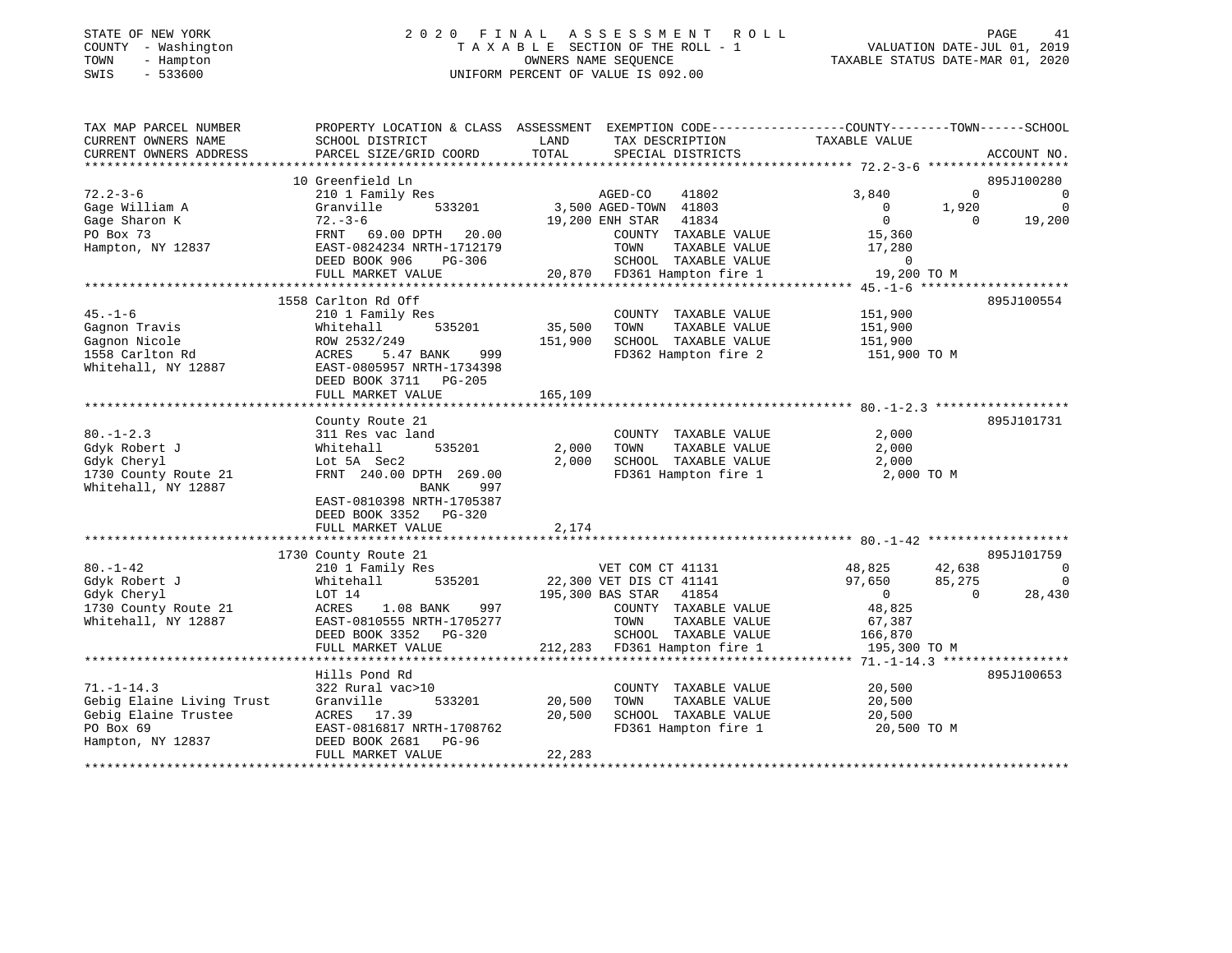### STATE OF NEW YORK 2 0 2 0 F I N A L A S S E S S M E N T R O L L PAGE 42 COUNTY - Washington T A X A B L E SECTION OF THE ROLL - 1 VALUATION DATE-JUL 01, 2019 TOWN - Hampton OWNERS NAME SEQUENCE TAXABLE STATUS DATE-MAR 01, 2020 SWIS - 533600 UNIFORM PERCENT OF VALUE IS 092.00UNIFORM PERCENT OF VALUE IS 092.00

| TAX MAP PARCEL NUMBER<br>CURRENT OWNERS NAME<br>CURRENT OWNERS ADDRESS DESCRIPTION PORT TOTAL SPECIAL DISTRICTS ACCOUNT NO.<br>- TOTAL SPECIAL DISTRICTS ACCOUNT NO ARCEL SIZE/GRID COORD TOTAL SPECIAL DISTRICTS ACCOUNT NO.<br>CURRENT OWNERS ADDRESS | PROPERTY LOCATION & CLASS ASSESSMENT EXEMPTION CODE---------------COUNTY-------TOWN-----SCHOOL<br>SCHOOL DISTRICT                                                                                                                                |        | LAND TAX DESCRIPTION                                                                                                                                                | -----COUNTY---<br>TAXABLE VALUE<br>          |                |
|---------------------------------------------------------------------------------------------------------------------------------------------------------------------------------------------------------------------------------------------------------|--------------------------------------------------------------------------------------------------------------------------------------------------------------------------------------------------------------------------------------------------|--------|---------------------------------------------------------------------------------------------------------------------------------------------------------------------|----------------------------------------------|----------------|
|                                                                                                                                                                                                                                                         |                                                                                                                                                                                                                                                  |        |                                                                                                                                                                     |                                              |                |
|                                                                                                                                                                                                                                                         | 285 Hills Pond Rd                                                                                                                                                                                                                                |        |                                                                                                                                                                     |                                              | 895J101728     |
| $71. - 1 - 14.31$                                                                                                                                                                                                                                       | 210 1 Family Res - WTRFNT                                                                                                                                                                                                                        |        |                                                                                                                                                                     |                                              |                |
| Gebig Richard Living Trust                                                                                                                                                                                                                              | ly Res - WTRFNT COUNT<br>533201 14,800 TOWN<br>Granville                                                                                                                                                                                         |        | COUNTY TAXABLE VALUE 166,900<br>TOWN TAXABLE VALUE 166,900<br>TAXABLE VALUE                                                                                         |                                              |                |
|                                                                                                                                                                                                                                                         |                                                                                                                                                                                                                                                  |        |                                                                                                                                                                     |                                              |                |
|                                                                                                                                                                                                                                                         |                                                                                                                                                                                                                                                  |        |                                                                                                                                                                     | FD361 Hampton fire 1 166,900 TO M            |                |
| Gebig Richard E<br>PO Box 69<br>Hampton, NY 12837<br>Hampton, NY 12837<br>DEED BOOK 2677<br>DEED BOOK 2677<br>DEED BOOK 2677<br>PG-49<br>PG-49                                                                                                          |                                                                                                                                                                                                                                                  |        |                                                                                                                                                                     |                                              |                |
|                                                                                                                                                                                                                                                         | FULL MARKET VALUE                                                                                                                                                                                                                                |        |                                                                                                                                                                     |                                              |                |
|                                                                                                                                                                                                                                                         |                                                                                                                                                                                                                                                  |        |                                                                                                                                                                     |                                              |                |
|                                                                                                                                                                                                                                                         | 3231 State Route 22a                                                                                                                                                                                                                             |        | 45 PCT OF VALUE USED FOR EXEMPTION PURPOSES                                                                                                                         |                                              | 895J100081     |
| $45. - 1 - 23$                                                                                                                                                                                                                                          |                                                                                                                                                                                                                                                  |        |                                                                                                                                                                     | $\sim$ 0                                     | $\overline{0}$ |
| 45.-1-23<br>Genier Linda -LE-                                                                                                                                                                                                                           |                                                                                                                                                                                                                                                  |        |                                                                                                                                                                     | 25,583                                       | 0              |
| Genier Nicole                                                                                                                                                                                                                                           |                                                                                                                                                                                                                                                  |        |                                                                                                                                                                     |                                              | $\overline{0}$ |
| 1199 Bolger Rd                                                                                                                                                                                                                                          |                                                                                                                                                                                                                                                  |        |                                                                                                                                                                     | $32,812$ 0<br>0 32,812                       | $\mathbf 0$    |
| Fair Haven, VT 05743                                                                                                                                                                                                                                    |                                                                                                                                                                                                                                                  |        |                                                                                                                                                                     |                                              |                |
|                                                                                                                                                                                                                                                         |                                                                                                                                                                                                                                                  |        |                                                                                                                                                                     |                                              |                |
|                                                                                                                                                                                                                                                         |                                                                                                                                                                                                                                                  |        |                                                                                                                                                                     |                                              |                |
| MAY BE SUBJECT TO PAYMENT                                                                                                                                                                                                                               |                                                                                                                                                                                                                                                  |        |                                                                                                                                                                     |                                              |                |
| UNDER AGDIST LAW TIL 2021                                                                                                                                                                                                                               |                                                                                                                                                                                                                                                  |        |                                                                                                                                                                     |                                              |                |
| UNDER AGDIST LAW TIL 2021 (2011 CONS agri dst 1 486,100 TO 1995)<br>FD361 Hampton fire 1 486,100 TO M 1986,100 TO 1996,100 FD361 Hampton fire 1 486,100 TO M                                                                                            |                                                                                                                                                                                                                                                  |        |                                                                                                                                                                     |                                              |                |
|                                                                                                                                                                                                                                                         | 31,268<br>280 Res Multiple<br>67 AMR T 41122<br>280 Res Multiple<br>533201 161,000 VET DIS C 41142 32,812<br>285T-0814858 NRTH-1729157<br>285T-0814858 NRTH-1729157<br>285T-0814858 NRTH-1729157<br>285T-0814858 NRTH-1729157<br>286,100 VET DIS |        |                                                                                                                                                                     |                                              |                |
|                                                                                                                                                                                                                                                         | State Route 22A OFF                                                                                                                                                                                                                              |        |                                                                                                                                                                     |                                              | 895J100143     |
|                                                                                                                                                                                                                                                         |                                                                                                                                                                                                                                                  |        | COUNTY TAXABLE VALUE 10,500                                                                                                                                         |                                              |                |
|                                                                                                                                                                                                                                                         | 22A OFF<br>c>10<br>533201 10,500                                                                                                                                                                                                                 |        | TOWN                                                                                                                                                                | TAXABLE VALUE 10,500<br>TAXABLE VALUE 10,500 |                |
|                                                                                                                                                                                                                                                         |                                                                                                                                                                                                                                                  |        |                                                                                                                                                                     |                                              |                |
|                                                                                                                                                                                                                                                         |                                                                                                                                                                                                                                                  |        | SCHOOL TAXABLE VALUE 10,500<br>CA001 Cons agri dst 1 10,500 TO                                                                                                      |                                              |                |
|                                                                                                                                                                                                                                                         |                                                                                                                                                                                                                                                  |        |                                                                                                                                                                     | FD361 Hampton fire 1 10,500 TO M             |                |
| 94.-1-2<br>Cenier Linda LE (Stanville 1933201)<br>Cenier Nicole 199 Bolger Rd EAST-0818308 NRTH-1728003<br>THE MONEY NAILLE 11,413<br>CEED BOOK 3938 PG-84<br>CHEED BOOK 3938 PG-84<br>CHEED BOOK 3938 PG-84<br>CHEED BOOK 3938 PG-84<br>CHEED          |                                                                                                                                                                                                                                                  |        |                                                                                                                                                                     |                                              |                |
|                                                                                                                                                                                                                                                         |                                                                                                                                                                                                                                                  |        |                                                                                                                                                                     |                                              |                |
|                                                                                                                                                                                                                                                         | State Route 22A OFF                                                                                                                                                                                                                              |        |                                                                                                                                                                     |                                              |                |
| $54. - 1 - 3.3$                                                                                                                                                                                                                                         | 314 Rural vac<10                                                                                                                                                                                                                                 |        | COUNTY TAXABLE VALUE 16,500                                                                                                                                         |                                              |                |
|                                                                                                                                                                                                                                                         |                                                                                                                                                                                                                                                  |        |                                                                                                                                                                     |                                              |                |
| Genier Linda LE Granville 533201<br>Genier Nicole ACRES 7.67<br>1199 Bolger Rd EAST-0819160 NRTH-1727453<br>Fair Haven, VT 05743 DEED BOOK 3938 PG-84<br>FILL MAPKET VALUE                                                                              |                                                                                                                                                                                                                                                  |        | $\begin{array}{cccccc} 533201 & 16,500 & 70\text{WN} & 7\text{AXABLE VALUE} & & 16,500 \\ & & 16,500 & 5\text{CHOOL} & 7\text{AXABLE VALUE} & & 16,500 \end{array}$ |                                              |                |
|                                                                                                                                                                                                                                                         |                                                                                                                                                                                                                                                  |        |                                                                                                                                                                     | FD361 Hampton fire 1 16,500 TO M             |                |
|                                                                                                                                                                                                                                                         |                                                                                                                                                                                                                                                  |        |                                                                                                                                                                     |                                              |                |
|                                                                                                                                                                                                                                                         | FULL MARKET VALUE                                                                                                                                                                                                                                | 17,935 |                                                                                                                                                                     |                                              |                |
|                                                                                                                                                                                                                                                         |                                                                                                                                                                                                                                                  |        |                                                                                                                                                                     |                                              |                |
|                                                                                                                                                                                                                                                         | State Route 22A OFF                                                                                                                                                                                                                              |        |                                                                                                                                                                     |                                              |                |
| $54. - 1 - 14.6$                                                                                                                                                                                                                                        |                                                                                                                                                                                                                                                  |        | COUNTY TAXABLE VALUE                                                                                                                                                |                                              |                |
|                                                                                                                                                                                                                                                         | 533201 21,000 TOWN                                                                                                                                                                                                                               |        | TAXABLE VALUE                                                                                                                                                       | $21,000$<br>$21,000$                         |                |
|                                                                                                                                                                                                                                                         |                                                                                                                                                                                                                                                  |        | SCHOOL TAXABLE VALUE                                                                                                                                                |                                              |                |
|                                                                                                                                                                                                                                                         | ACRES 43.95 21,000<br>EAST-0817065 NRTH-1727502                                                                                                                                                                                                  | 21,000 |                                                                                                                                                                     | 21,000                                       |                |
|                                                                                                                                                                                                                                                         |                                                                                                                                                                                                                                                  |        |                                                                                                                                                                     | FD361 Hampton fire 1 21,000 TO M             |                |
|                                                                                                                                                                                                                                                         |                                                                                                                                                                                                                                                  |        |                                                                                                                                                                     |                                              |                |
|                                                                                                                                                                                                                                                         | FULL MARKET VALUE                                                                                                                                                                                                                                | 22,826 |                                                                                                                                                                     |                                              |                |
|                                                                                                                                                                                                                                                         |                                                                                                                                                                                                                                                  |        |                                                                                                                                                                     |                                              |                |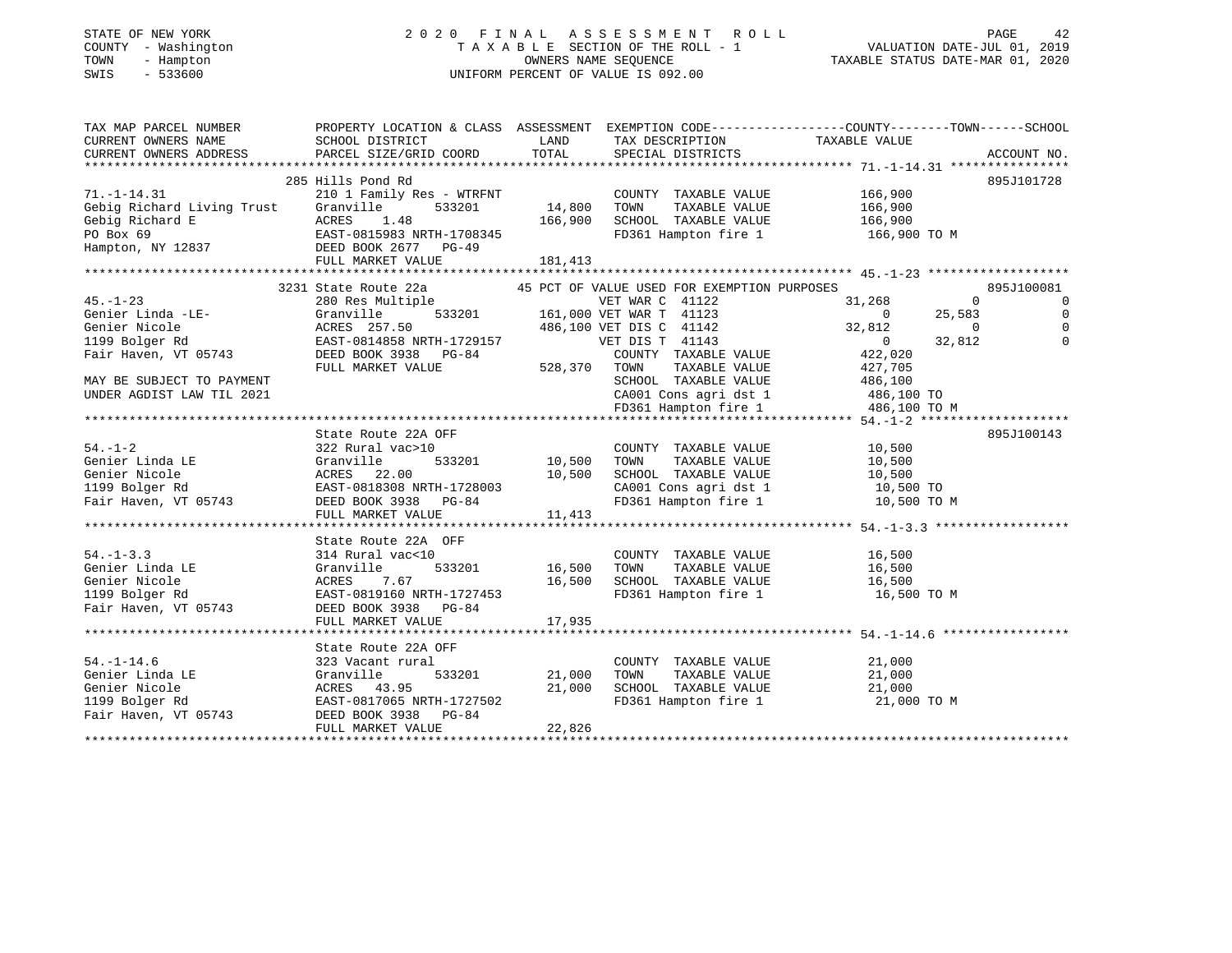| STATE OF NEW YORK<br>COUNTY - Washington<br>TOWN<br>- Hampton<br>$-533600$<br>SWIS |                                                                                                 | OWNERS NAME SEQUENCE | 2020 FINAL ASSESSMENT ROLL<br>TAXABLE SECTION OF THE ROLL - 1<br>UNIFORM PERCENT OF VALUE IS 092.00 | TAXABLE STATUS DATE-MAR 01, 2020 | PAGE<br>43<br>VALUATION DATE-JUL 01, 2019 |
|------------------------------------------------------------------------------------|-------------------------------------------------------------------------------------------------|----------------------|-----------------------------------------------------------------------------------------------------|----------------------------------|-------------------------------------------|
| TAX MAP PARCEL NUMBER                                                              | PROPERTY LOCATION & CLASS ASSESSMENT EXEMPTION CODE----------------COUNTY-------TOWN-----SCHOOL |                      |                                                                                                     |                                  |                                           |
| CURRENT OWNERS NAME                                                                | SCHOOL DISTRICT                                                                                 | LAND                 | TAX DESCRIPTION                                                                                     | TAXABLE VALUE                    |                                           |
| CURRENT OWNERS ADDRESS<br>**********************                                   | PARCEL SIZE/GRID COORD                                                                          | TOTAL                | SPECIAL DISTRICTS                                                                                   |                                  | ACCOUNT NO.                               |
|                                                                                    | 25 Hampton Heights Way                                                                          |                      |                                                                                                     |                                  | 895J100605                                |
| $80. - 1 - 16$                                                                     | 260 Seasonal res                                                                                |                      | COUNTY TAXABLE VALUE                                                                                | 71,700                           |                                           |
| Gereg Matthew J                                                                    | Granville<br>533201                                                                             | 35,000               | TAXABLE VALUE<br>TOWN                                                                               | 71,700                           |                                           |
| 159 Saw Pit Hill Rd                                                                | 3393/221                                                                                        | 71,700               | SCHOOL TAXABLE VALUE                                                                                | 71,700                           |                                           |
| Woodbury, CT 06798                                                                 | 5.01<br>ACRES<br>EAST-0811356 NRTH-1702010<br>DEED BOOK 3648 PG-76                              |                      | FD361 Hampton fire 1                                                                                | 71,700 TO M                      |                                           |
|                                                                                    | FULL MARKET VALUE                                                                               | 77,935               |                                                                                                     |                                  |                                           |
|                                                                                    |                                                                                                 |                      |                                                                                                     |                                  |                                           |
|                                                                                    | 316 Hills Pond Rd                                                                               |                      |                                                                                                     |                                  | 895J100652                                |
| $71. - 1 - 14.2$                                                                   | 240 Rural res                                                                                   |                      | COUNTY TAXABLE VALUE                                                                                | 199,700                          |                                           |
| Gildea John J Jr                                                                   | 533201<br>Granville                                                                             | 53,600               | TAXABLE VALUE<br>TOWN                                                                               | 199,700                          |                                           |
| Gildea Elizabeth A                                                                 | ACRES 23.62                                                                                     | 199,700              | SCHOOL TAXABLE VALUE                                                                                | 199,700                          |                                           |
| 5 Stewart Ct                                                                       | EAST-0816808 NRTH-1709200                                                                       |                      | FD361 Hampton fire 1                                                                                | 199,700 TO M                     |                                           |
| Burnt Hills, NY 12027                                                              | DEED BOOK 3980<br>PG-126                                                                        |                      |                                                                                                     |                                  |                                           |
|                                                                                    | FULL MARKET VALUE                                                                               | 217,065              |                                                                                                     |                                  |                                           |
|                                                                                    |                                                                                                 |                      |                                                                                                     |                                  |                                           |
|                                                                                    | LOT 8 Faesh Pat                                                                                 |                      |                                                                                                     |                                  | 895J100695                                |
| $71. - 1 - 24$                                                                     | 314 Rural vac<10                                                                                |                      | COUNTY TAXABLE VALUE                                                                                | 2,500                            |                                           |
| Glickstein Jerome                                                                  | Granville<br>533201                                                                             | 2,500                | TAXABLE VALUE<br>TOWN                                                                               | 2,500                            |                                           |
| 711 Old Bethlehem Rd                                                               | ACRES<br>5.50                                                                                   | 2,500                | SCHOOL TAXABLE VALUE                                                                                | 2,500                            |                                           |
| Quakertown, PA 18951                                                               | EAST-0813571 NRTH-1709157                                                                       |                      | FD361 Hampton fire 1                                                                                | 2,500 TO M                       |                                           |
|                                                                                    | DEED BOOK 3727 PG-33                                                                            |                      |                                                                                                     |                                  |                                           |
|                                                                                    | FULL MARKET VALUE<br>********************                                                       | 2,717                |                                                                                                     |                                  |                                           |
|                                                                                    | LOT 8 Faesh Pat                                                                                 |                      |                                                                                                     |                                  | 895J100188                                |
| $71. - 1 - 25$                                                                     | 314 Rural vac<10                                                                                |                      | COUNTY TAXABLE VALUE                                                                                | 2,500                            |                                           |
| Glickstein Jerome                                                                  | 533201<br>Granville                                                                             | 2,500                | TAXABLE VALUE<br>TOWN                                                                               | 2,500                            |                                           |
| 711 Old Bethlehem Rd                                                               | 5.50<br>ACRES                                                                                   | 2,500                | SCHOOL TAXABLE VALUE                                                                                | 2,500                            |                                           |
| Quakertown, PA 18951                                                               | EAST-0813286 NRTH-1709102                                                                       |                      | FD361 Hampton fire 1                                                                                | 2,500 TO M                       |                                           |
|                                                                                    | DEED BOOK 3727 PG-33                                                                            |                      |                                                                                                     |                                  |                                           |
|                                                                                    | FULL MARKET VALUE                                                                               | 2,717                |                                                                                                     |                                  |                                           |
|                                                                                    |                                                                                                 |                      |                                                                                                     |                                  |                                           |
|                                                                                    | LOT 8 Faesh Pat                                                                                 |                      |                                                                                                     |                                  | 895J100186                                |
| 71.-1-27                                                                           | 910 Priv forest                                                                                 |                      | COUNTY TAXABLE VALUE                                                                                | 11,300                           |                                           |
| Glickstein Jerome                                                                  | Granville<br>533201                                                                             | 11,300               | TOWN<br>TAXABLE VALUE                                                                               | 11,300                           |                                           |
| 711 Old Bethlehem Rd                                                               | 25.13 Ad                                                                                        | 11,300               | SCHOOL TAXABLE VALUE                                                                                | 11,300                           |                                           |
| Quakertown, PA 18951                                                               | ACRES 25.13<br>EAST-0812258 NRTH-1708811                                                        |                      | FD361 Hampton fire 1                                                                                | 11,300 TO M                      |                                           |
|                                                                                    | DEED BOOK 3727 PG-33                                                                            |                      |                                                                                                     |                                  |                                           |
|                                                                                    | FULL MARKET VALUE                                                                               | 12,283               |                                                                                                     |                                  |                                           |
|                                                                                    |                                                                                                 |                      |                                                                                                     |                                  |                                           |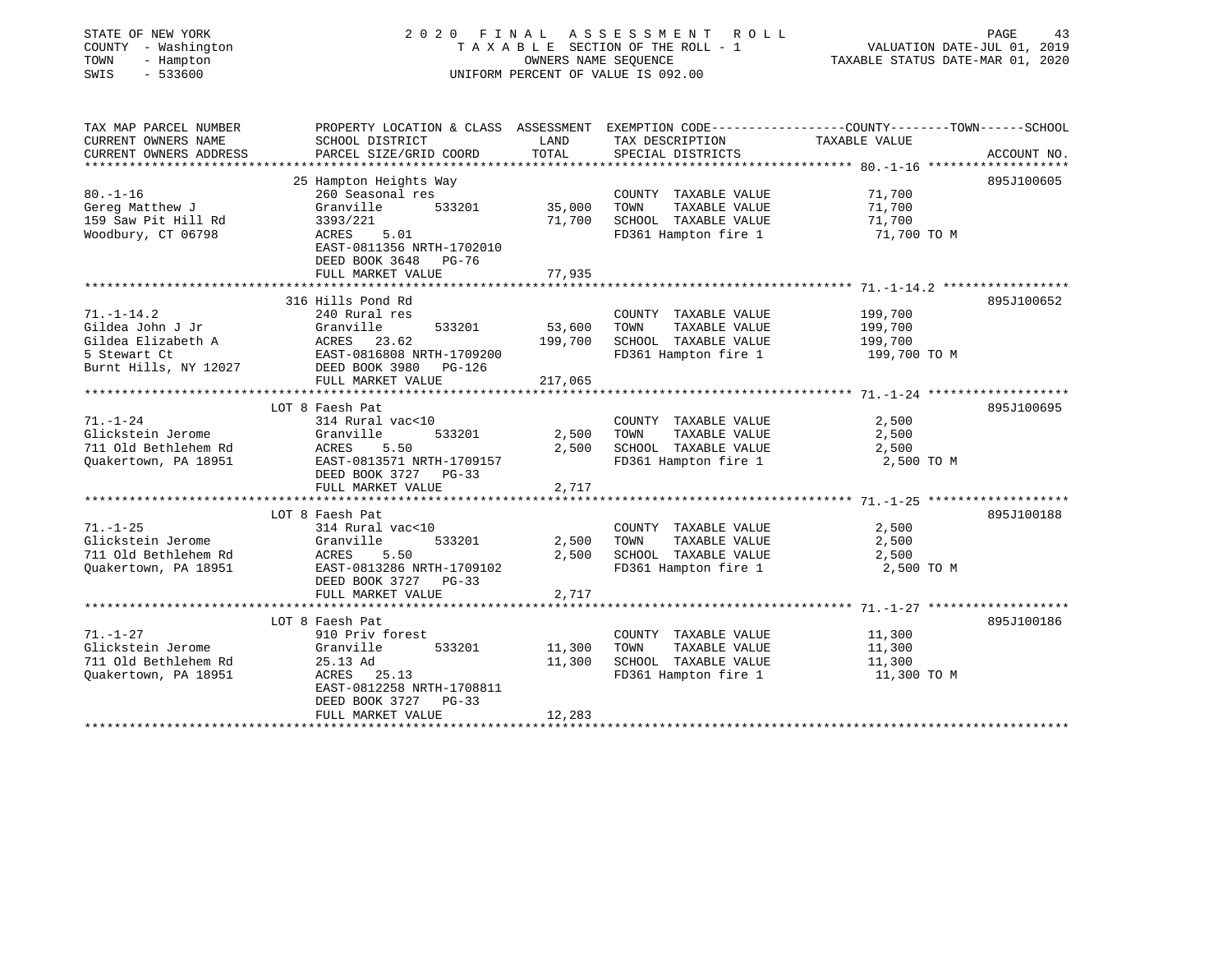# STATE OF NEW YORK 2 0 2 0 F I N A L A S S E S S M E N T R O L L PAGE 44 COUNTY - Washington T A X A B L E SECTION OF THE ROLL - 1 VALUATION DATE-JUL 01, 2019 TOWN - Hampton OWNERS NAME SEQUENCE TAXABLE STATUS DATE-MAR 01, 2020 SWIS - 533600 UNIFORM PERCENT OF VALUE IS 092.00

| TAX MAP PARCEL NUMBER<br>CURRENT OWNERS NAME<br>CURRENT OWNERS ADDRESS | SCHOOL DISTRICT<br>PARCEL SIZE/GRID COORD | LAND<br>TOTAL | TAX DESCRIPTION<br>SPECIAL DISTRICTS          | PROPERTY LOCATION & CLASS ASSESSMENT EXEMPTION CODE----------------COUNTY-------TOWN------SCHOOL<br>TAXABLE VALUE<br>ACCOUNT NO. |
|------------------------------------------------------------------------|-------------------------------------------|---------------|-----------------------------------------------|----------------------------------------------------------------------------------------------------------------------------------|
|                                                                        |                                           |               |                                               |                                                                                                                                  |
|                                                                        | LOT 8 Faesh Pat                           |               |                                               | 895J100701                                                                                                                       |
| $71. - 1 - 28$                                                         | 314 Rural vac<10                          |               | COUNTY TAXABLE VALUE                          | 3,000                                                                                                                            |
| Glickstein Jerome                                                      | Granville<br>533201                       | 3,000         | TOWN<br>TAXABLE VALUE                         | 3,000                                                                                                                            |
| 711 Old Bethlehem Rd                                                   | ACRES<br>6.00                             | 3,000         | SCHOOL TAXABLE VALUE                          | 3,000                                                                                                                            |
| Quakertown, PA 18951                                                   | EAST-0812279 NRTH-1708124                 |               | FD361 Hampton fire 1                          | 3,000 TO M                                                                                                                       |
|                                                                        | DEED BOOK 3727 PG-33                      |               |                                               |                                                                                                                                  |
|                                                                        | FULL MARKET VALUE                         | 3,261         |                                               |                                                                                                                                  |
|                                                                        |                                           |               |                                               |                                                                                                                                  |
|                                                                        | Hills Pond Rd                             |               |                                               | 895J100656                                                                                                                       |
| $71. - 1 - 23.3$                                                       | 322 Rural vac>10                          |               | COUNTY TAXABLE VALUE                          | 6,500                                                                                                                            |
| Glickstein Jerome M                                                    | Granville<br>533201                       | 6,500         | TOWN<br>TAXABLE VALUE                         | 6,500                                                                                                                            |
| 711 Old Bethlehem Rd                                                   | ACRES<br>2.00                             | 6,500         | SCHOOL TAXABLE VALUE                          | 6,500                                                                                                                            |
| Quakertown, PA 18951                                                   | EAST-0813708 NRTH-1711175                 |               | FD361 Hampton fire 1                          | 6,500 TO M                                                                                                                       |
|                                                                        | DEED BOOK 2910 PG-109                     |               |                                               |                                                                                                                                  |
|                                                                        | FULL MARKET VALUE                         | 7,065         |                                               |                                                                                                                                  |
|                                                                        |                                           |               |                                               |                                                                                                                                  |
|                                                                        | 395 Hills Pond Rd                         |               |                                               |                                                                                                                                  |
| $71. - 1 - 23.9$                                                       | 240 Rural res                             |               | COUNTY TAXABLE VALUE                          | 260,400                                                                                                                          |
| Glickstein Jerome M                                                    | Granville<br>533201                       | 84,100        | TAXABLE VALUE<br>TOWN                         | 260,400                                                                                                                          |
| 711 Old Bethlehem Rd                                                   | Sub Div Lot 2                             | 260,400       | SCHOOL TAXABLE VALUE                          | 260,400                                                                                                                          |
| Ouakertown, PA 18951                                                   | ACRES 53.32                               |               | FD361 Hampton fire 1                          | 260,400 TO M                                                                                                                     |
|                                                                        | EAST-0813662 NRTH-1710038                 |               |                                               |                                                                                                                                  |
|                                                                        | DEED BOOK 2910 PG-109                     |               |                                               |                                                                                                                                  |
|                                                                        | FULL MARKET VALUE                         | 283,043       |                                               |                                                                                                                                  |
|                                                                        |                                           |               |                                               |                                                                                                                                  |
|                                                                        | 399 Hills Pond Rd                         |               |                                               |                                                                                                                                  |
| $71. - 1 - 23.10$                                                      | 240 Rural res                             |               | COUNTY TAXABLE VALUE                          | 207,500                                                                                                                          |
| Glickstein Jerome M                                                    | Granville 533201                          | 104,000       | TOWN<br>TAXABLE VALUE                         | 207,500                                                                                                                          |
| 711 Old Bethlehem Rd                                                   | Sub Div Lot 3                             | 207,500       | SCHOOL TAXABLE VALUE                          | 207,500                                                                                                                          |
| Ouakertown, PA 18951                                                   | ACRES 98.56                               |               | FD361 Hampton fire 1                          | 207,500 TO M                                                                                                                     |
|                                                                        | EAST-0812727 NRTH-1710745                 |               |                                               |                                                                                                                                  |
|                                                                        | DEED BOOK 2910<br>PG-109                  |               |                                               |                                                                                                                                  |
|                                                                        | FULL MARKET VALUE                         | 225,543       |                                               |                                                                                                                                  |
|                                                                        |                                           |               |                                               |                                                                                                                                  |
|                                                                        | LOT 8 Faesh Pat                           |               |                                               | 895J100295                                                                                                                       |
| $71. - 1 - 26$<br>Glickstein Jerome M                                  | 910 Priv forest<br>Granville<br>533201    | 13,600        | COUNTY TAXABLE VALUE<br>TAXABLE VALUE<br>TOWN | 13,600                                                                                                                           |
| 711 Old Bethlehem Rd                                                   |                                           |               | SCHOOL TAXABLE VALUE                          | 13,600                                                                                                                           |
| Quakertown, PA 18951                                                   | ACRES 30.33<br>EAST-0813304 NRTH-1708146  | 13,600        | FD361 Hampton fire 1                          | 13,600<br>13,600 TO M                                                                                                            |
|                                                                        | DEED BOOK 2910 PG-109                     |               |                                               |                                                                                                                                  |
|                                                                        | FULL MARKET VALUE                         | 14,783        |                                               |                                                                                                                                  |
|                                                                        |                                           |               |                                               |                                                                                                                                  |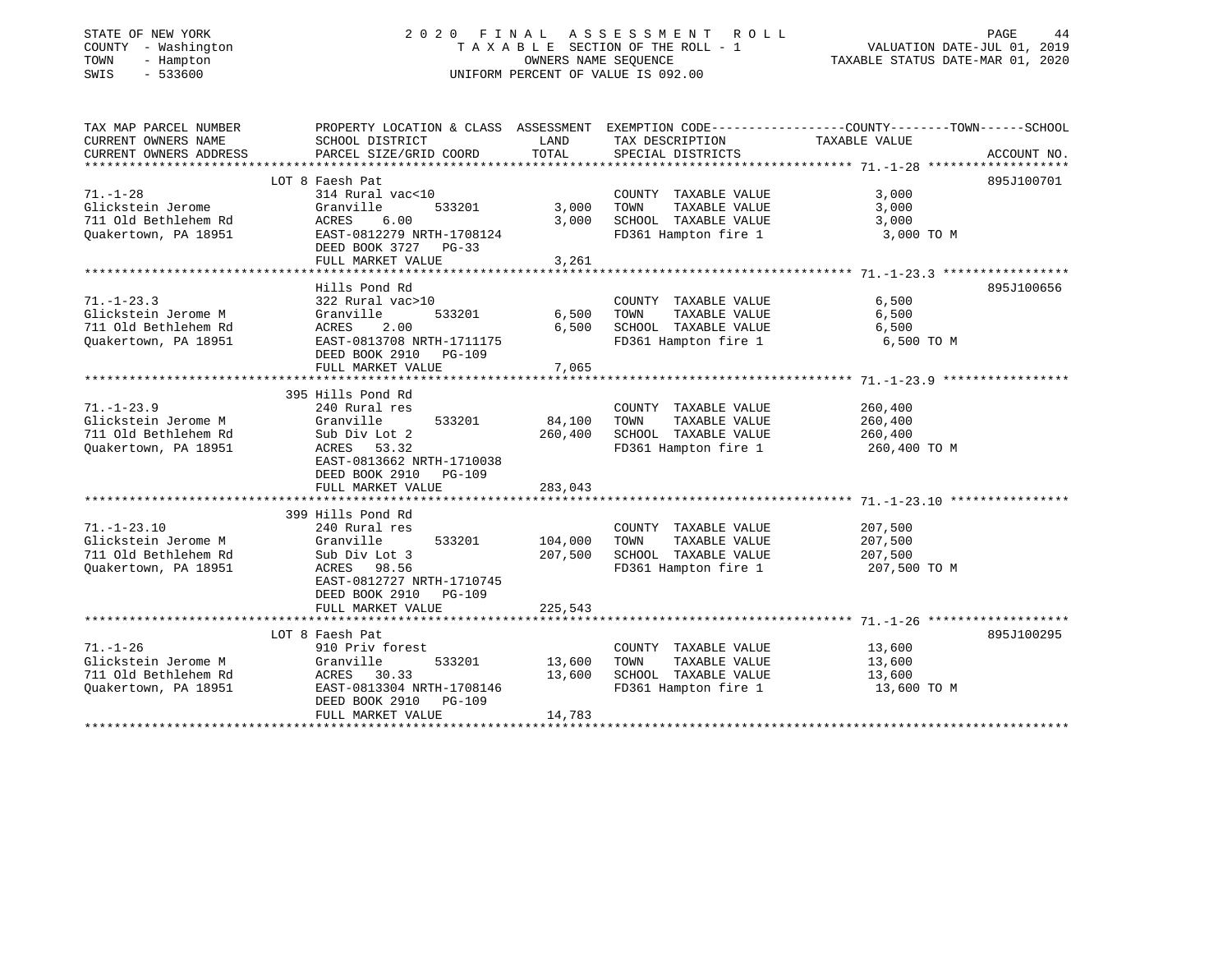### STATE OF NEW YORK 2 0 2 0 F I N A L A S S E S S M E N T R O L L PAGE 45 COUNTY - Washington T A X A B L E SECTION OF THE ROLL - 1 VALUATION DATE-JUL 01, 2019 TOWN - Hampton OWNERS NAME SEQUENCE TAXABLE STATUS DATE-MAR 01, 2020 SWIS - 533600 UNIFORM PERCENT OF VALUE IS 092.00

| TAX MAP PARCEL NUMBER     | PROPERTY LOCATION & CLASS ASSESSMENT EXEMPTION CODE----------------COUNTY-------TOWN------SCHOOL |         |                          |                            |             |
|---------------------------|--------------------------------------------------------------------------------------------------|---------|--------------------------|----------------------------|-------------|
| CURRENT OWNERS NAME       | SCHOOL DISTRICT                                                                                  | LAND    | TAX DESCRIPTION          | TAXABLE VALUE              |             |
| CURRENT OWNERS ADDRESS    | PARCEL SIZE/GRID COORD                                                                           | TOTAL   | SPECIAL DISTRICTS        |                            | ACCOUNT NO. |
|                           |                                                                                                  |         |                          |                            |             |
|                           | County Route 21                                                                                  |         |                          |                            | 895J101732  |
| $80. - 1 - 2.6$           | 314 Rural vac<10                                                                                 |         | COUNTY TAXABLE VALUE     | 26,500                     |             |
| Goodman Cheryl            | Whitehall<br>535201                                                                              | 26,500  | TAXABLE VALUE<br>TOWN    | 26,500                     |             |
| 1783 County Route 21      | ACRES<br>5.10 BANK<br>999                                                                        | 26,500  | SCHOOL TAXABLE VALUE     | 26,500                     |             |
| Whitehall, NY 12887       | EAST-0809087 NRTH-1706407                                                                        |         | FD361 Hampton fire 1     | 26,500 TO M                |             |
|                           | DEED BOOK 2996 PG-198                                                                            |         |                          |                            |             |
|                           | FULL MARKET VALUE                                                                                | 28,804  |                          |                            |             |
|                           |                                                                                                  |         |                          |                            |             |
|                           | 1783 County Route 21                                                                             |         |                          |                            | 895J101733  |
| $80. - 1 - 2.7$           | 210 1 Family Res                                                                                 |         | <b>BAS STAR</b><br>41854 | $\Omega$<br>$\Omega$       | 28,430      |
| Goodman Cheryl            | 535201<br>Whitehall                                                                              | 35,100  | COUNTY TAXABLE VALUE     | 94,400                     |             |
| 1783 County Route 21      | ACRES<br>5.10 BANK<br>999                                                                        | 94,400  | TOWN<br>TAXABLE VALUE    | 94,400                     |             |
| Whitehall, NY 12887       | EAST-0809186 NRTH-1706109                                                                        |         | SCHOOL TAXABLE VALUE     | 65,970                     |             |
|                           | DEED BOOK 2996 PG-198                                                                            |         | FD361 Hampton fire 1     | 94,400 TO M                |             |
|                           | FULL MARKET VALUE                                                                                | 102,609 |                          |                            |             |
|                           |                                                                                                  |         |                          |                            |             |
|                           | Lot 4 Taylor Pat                                                                                 |         |                          |                            |             |
| $53. - 1 - 2.2$           | 314 Rural vac<10                                                                                 |         | COUNTY TAXABLE VALUE     | 300                        |             |
| Goodrich Mark D           | 535201<br>Whitehall                                                                              | 300     | TOWN<br>TAXABLE VALUE    | 300                        |             |
| Goodrich Patricia A       | 0.20<br>ACRES                                                                                    | 300     | SCHOOL TAXABLE VALUE     | 300                        |             |
| 149 Roberts Ln            | DEED BOOK 20191 PG-28248                                                                         |         | FD361 Hampton fire 1     | 300 TO M                   |             |
| Hampton, NY 12837         | FULL MARKET VALUE                                                                                | 326     |                          |                            |             |
|                           |                                                                                                  |         |                          |                            |             |
|                           | Roberts Ln OFF                                                                                   |         |                          |                            | 895J100233  |
| $53. - 1 - 4.1$           | 910 Priv forest                                                                                  |         | FOR 480A 47460           | 53,000<br>53,000           | 53,000      |
| Goodrich Mark D           | 533201<br>Granville                                                                              | 66,200  | COUNTY TAXABLE VALUE     | 13,200                     |             |
| Goodrich Patricia A       | Forest Tax 3222/7                                                                                | 66,200  | TAXABLE VALUE<br>TOWN    | 13,200                     |             |
| 149 Roberts Ln            | ACRES 226.40                                                                                     |         | SCHOOL TAXABLE VALUE     | 13,200                     |             |
| Hampton, NY 12837         | EAST-0814758 NRTH-1725240                                                                        |         | CA001 Cons agri dst 1    | 66,200 TO                  |             |
|                           | DEED BOOK 569<br>PG-244                                                                          |         | FD361 Hampton fire 1     | 66,200 TO M                |             |
| MAY BE SUBJECT TO PAYMENT | FULL MARKET VALUE                                                                                | 71,957  |                          |                            |             |
| UNDER RPTL480A UNTIL 2029 |                                                                                                  |         |                          |                            |             |
|                           |                                                                                                  |         |                          |                            |             |
|                           | 149 Roberts Ln                                                                                   |         |                          |                            | 895J100406  |
| $53. - 1 - 4.4$           | 210 1 Family Res                                                                                 |         | 41854<br>BAS STAR        | $\overline{0}$<br>$\Omega$ | 28,430      |
| Goodrich Mark D           | 533201<br>Granville                                                                              | 37,700  | COUNTY TAXABLE VALUE     | 188,300                    |             |
| Goodrich Patricia A       | ACRES<br>7.70                                                                                    | 188,300 | TOWN<br>TAXABLE VALUE    | 188,300                    |             |
| 149 Roberts Ln            | EAST-0816256 NRTH-1723939                                                                        |         | SCHOOL TAXABLE VALUE     | 159,870                    |             |
| Hampton, NY 12837         | DEED BOOK 480<br>PG-1060                                                                         |         | FD361 Hampton fire 1     | 188,300 TO M               |             |
|                           |                                                                                                  |         |                          |                            |             |
|                           | FULL MARKET VALUE                                                                                | 204,674 |                          |                            |             |
|                           |                                                                                                  |         |                          |                            |             |
|                           | Roberts Ln                                                                                       |         |                          |                            | 895J100709  |
| $53. - 1 - 4.6$           | 314 Rural vac<10                                                                                 |         | COUNTY TAXABLE VALUE     | 16,500                     |             |
| Goodrich Mark D           | 533201<br>Granville                                                                              | 16,500  | TOWN<br>TAXABLE VALUE    | 16,500                     |             |
| Goodrich Patricia A       | 5.80<br>ACRES                                                                                    | 16,500  | SCHOOL TAXABLE VALUE     | 16,500                     |             |
| 149 Roberts Ln            | EAST-0816567 NRTH-1724287                                                                        |         | FD361 Hampton fire 1     | 16,500 TO M                |             |
| Hampton, NY 12837         | DEED BOOK 517<br>$PG-40$<br>FULL MARKET VALUE                                                    | 17,935  |                          |                            |             |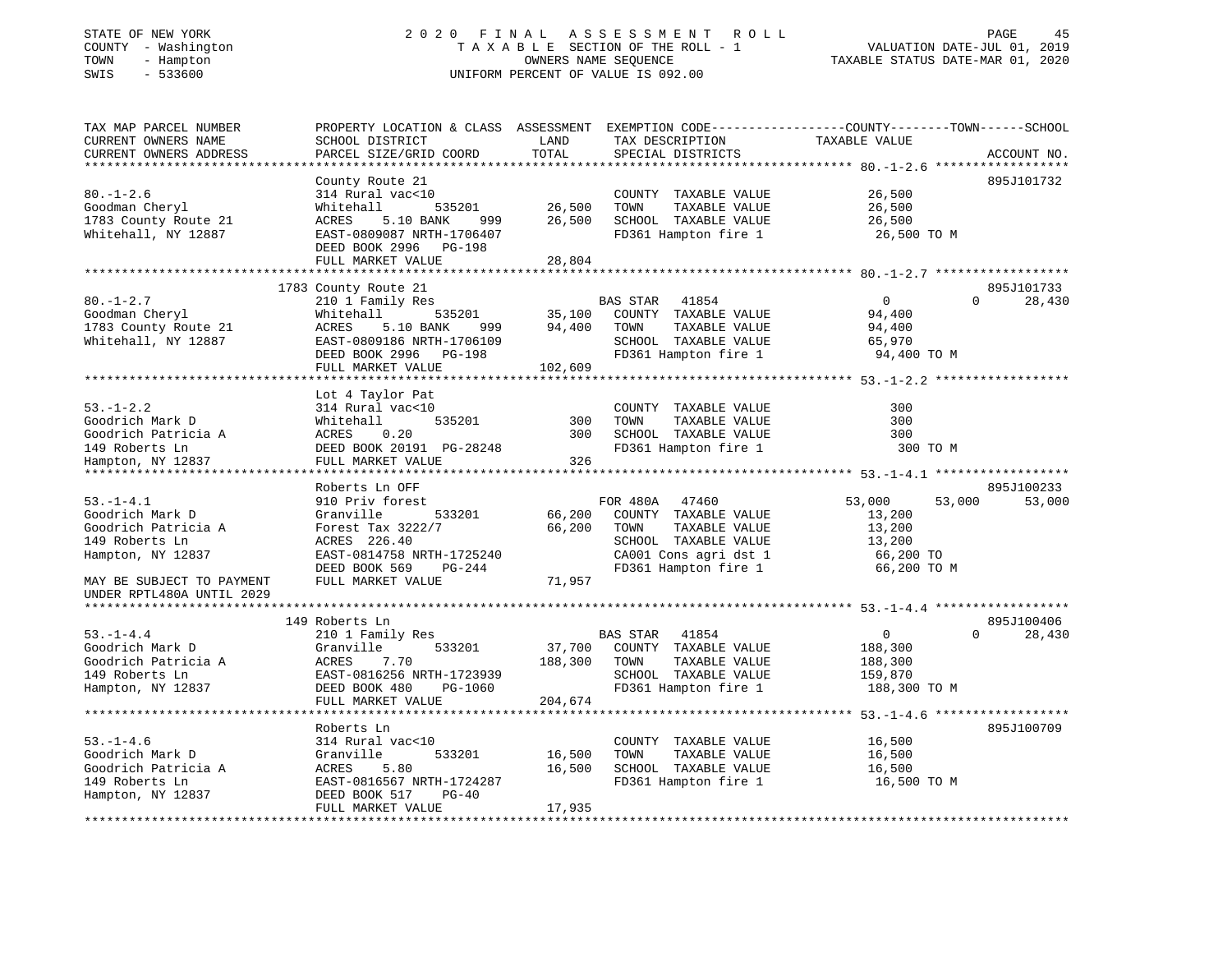# STATE OF NEW YORK 2 0 2 0 F I N A L A S S E S S M E N T R O L L PAGE 46 COUNTY - Washington T A X A B L E SECTION OF THE ROLL - 1 VALUATION DATE-JUL 01, 2019 TOWN - Hampton OWNERS NAME SEQUENCE TAXABLE STATUS DATE-MAR 01, 2020 SWIS - 533600 UNIFORM PERCENT OF VALUE IS 092.00

| TAX MAP PARCEL NUMBER<br>CURRENT OWNERS NAME<br>CURRENT OWNERS ADDRESS                                                                                                | PROPERTY LOCATION & CLASS ASSESSMENT EXEMPTION CODE----------------COUNTY-------TOWN------SCHOOL<br>SCHOOL DISTRICT<br>PARCEL SIZE/GRID COORD                                                                                                                                                                                                                    | LAND<br>TOTAL                | TAX DESCRIPTION<br>SPECIAL DISTRICTS                                                                                                                                                                                                                                                                                     | TAXABLE VALUE                                                                                                                                                                               | ACCOUNT NO.                                                                                                                              |
|-----------------------------------------------------------------------------------------------------------------------------------------------------------------------|------------------------------------------------------------------------------------------------------------------------------------------------------------------------------------------------------------------------------------------------------------------------------------------------------------------------------------------------------------------|------------------------------|--------------------------------------------------------------------------------------------------------------------------------------------------------------------------------------------------------------------------------------------------------------------------------------------------------------------------|---------------------------------------------------------------------------------------------------------------------------------------------------------------------------------------------|------------------------------------------------------------------------------------------------------------------------------------------|
| $53. - 1 - 16.1$<br>Goodrich Mark D<br>Goodrich Patricia A<br>149 Roberts Ln<br>Hampton, NY 12837                                                                     | Lot 9 Taylor Pat<br>314 Rural vac<10<br>Whitehall<br>535201<br>ACRES<br>0.10<br>DEED BOOK 20191 PG-28248<br>FULL MARKET VALUE                                                                                                                                                                                                                                    | 500<br>500<br>543            | COUNTY TAXABLE VALUE<br>TAXABLE VALUE<br>TOWN<br>SCHOOL TAXABLE VALUE<br>FD361 Hampton fire 1                                                                                                                                                                                                                            | 500<br>500<br>500<br>500 TO M                                                                                                                                                               |                                                                                                                                          |
|                                                                                                                                                                       |                                                                                                                                                                                                                                                                                                                                                                  |                              |                                                                                                                                                                                                                                                                                                                          |                                                                                                                                                                                             |                                                                                                                                          |
| $62. - 1 - 42$<br>Goodspeed Kevin L<br>Mallory Amanda M<br>36 Chapin Rd<br>Fort Ann, NY 12827                                                                         | 1928 County Route 18<br>210 1 Family Res<br>Granville<br>533201<br>ACRES<br>3.97 BANK<br>999<br>EAST-0810034 NRTH-1714497<br>DEED BOOK 3735 PG-105<br>FULL MARKET VALUE                                                                                                                                                                                          | 31,700<br>105,800<br>115,000 | COUNTY TAXABLE VALUE<br>TOWN<br>TAXABLE VALUE<br>SCHOOL TAXABLE VALUE<br>FD361 Hampton fire 1                                                                                                                                                                                                                            | 105,800<br>105,800<br>105,800<br>105,800 TO M                                                                                                                                               | 895J100417                                                                                                                               |
|                                                                                                                                                                       |                                                                                                                                                                                                                                                                                                                                                                  |                              |                                                                                                                                                                                                                                                                                                                          |                                                                                                                                                                                             |                                                                                                                                          |
| $38. - 1 - 16$<br>Gosselin Brian<br>1569 County Route 11<br>Whitehall, NY 12887<br>$38. - 1 - 15.2$<br>Gosselin Eileen<br>1575 County Route 11<br>Whitehall, NY 12887 | 1569 County Route 11<br>210 1 Family Res<br>535201<br>Whitehall<br>FRNT 100.00 DPTH 208.00<br>BANK<br>999<br>EAST-0806133 NRTH-1737196<br>DEED BOOK 903<br>PG-259<br>FULL MARKET VALUE<br>1575 County Route 11<br>270 Mfg housing<br>535201<br>Whitehall<br>888-1<br>ACRES<br>2.80<br>EAST-0806376 NRTH-1737330<br>DEED BOOK 630<br>$PG-51$<br>FULL MARKET VALUE | 19,500<br>48,000<br>52,174   | ENH STAR<br>41834<br>COUNTY TAXABLE VALUE<br>TAXABLE VALUE<br>TOWN<br>SCHOOL TAXABLE VALUE<br>FD362 Hampton fire 2<br>CW_10_VET/ 41151<br>27,900 AGED-TOWN 41803<br>62,000 AGE-CO/SCH 41805<br>41834<br>ENH STAR<br>COUNTY TAXABLE VALUE<br>TOWN<br>TAXABLE VALUE<br>67,391 SCHOOL TAXABLE VALUE<br>FD362 Hampton fire 2 | $\mathbf{0}$<br>48,000<br>48,000<br>$\overline{0}$<br>48,000 TO M<br>6,200<br>6,200<br>16,740<br>$\mathbf{0}$<br>22,320<br>$\overline{0}$<br>33,480<br>39,060<br>$\mathbf 0$<br>62,000 TO M | 895J100089<br>$\Omega$<br>48,000<br>895J101813<br>$\overline{0}$<br>$\overline{\phantom{0}}$<br>$\Omega$<br>24,800<br>$\Omega$<br>37,200 |
| $38. - 1 - 15.1$<br>Gosselin Russell J<br>Gosselin Linda L<br>PO Box 101<br>Fort Ann, NY 12827                                                                        | Vladyka Woods Rd<br>311 Res vac land<br>Whitehall<br>535201<br>FRNT 251.00 DPTH 147.00<br>EAST-0806015 NRTH-1737174<br>DEED BOOK 595<br>$PG-39$<br>FULL MARKET VALUE                                                                                                                                                                                             | 9,500<br>9,500<br>10,326     | COUNTY TAXABLE VALUE<br>TOWN<br>TAXABLE VALUE<br>SCHOOL TAXABLE VALUE<br>FD362 Hampton fire 2                                                                                                                                                                                                                            | 9,500<br>9,500<br>9,500<br>9,500 TO M                                                                                                                                                       | 895J101795                                                                                                                               |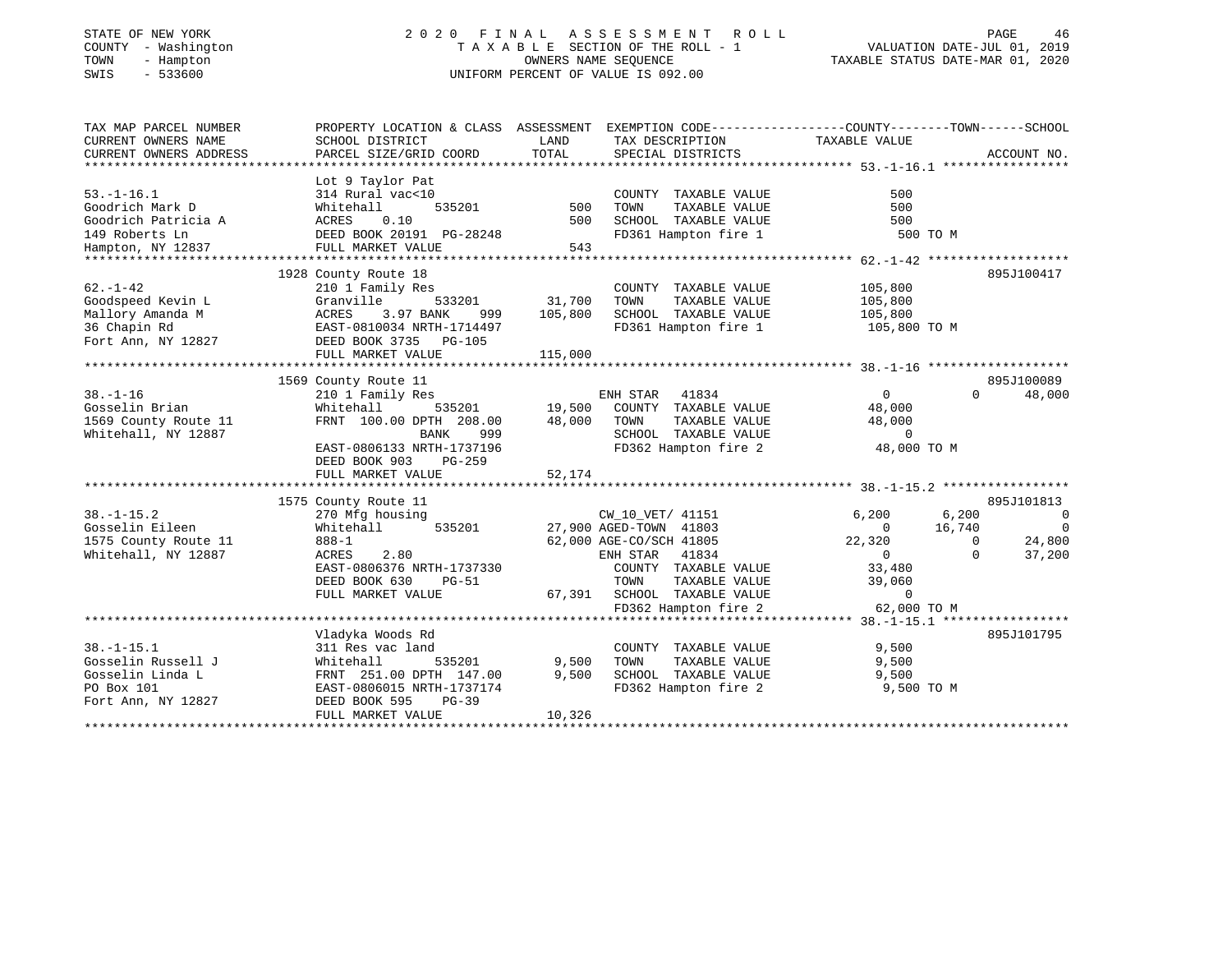# STATE OF NEW YORK 2 0 2 0 F I N A L A S S E S S M E N T R O L L PAGE 47 COUNTY - Washington T A X A B L E SECTION OF THE ROLL - 1 VALUATION DATE-JUL 01, 2019 TOWN - Hampton OWNERS NAME SEQUENCE TAXABLE STATUS DATE-MAR 01, 2020 SWIS - 533600 UNIFORM PERCENT OF VALUE IS 092.00

| TAX MAP PARCEL NUMBER  |                                                |         |                       | PROPERTY LOCATION & CLASS ASSESSMENT EXEMPTION CODE----------------COUNTY-------TOWN------SCHOOL |             |
|------------------------|------------------------------------------------|---------|-----------------------|--------------------------------------------------------------------------------------------------|-------------|
| CURRENT OWNERS NAME    | SCHOOL DISTRICT                                | LAND    | TAX DESCRIPTION       | TAXABLE VALUE                                                                                    |             |
| CURRENT OWNERS ADDRESS | PARCEL SIZE/GRID COORD                         | TOTAL   | SPECIAL DISTRICTS     |                                                                                                  | ACCOUNT NO. |
|                        |                                                |         |                       |                                                                                                  | 895J100703  |
| $62. - 1 - 32.1$       | 155 Hickey Rd                                  |         | BAS STAR 41854        | $\overline{0}$<br>$\Omega$                                                                       | 28,430      |
| Goyette Lloyd F        | 270 Mfg housing<br>Granville<br>533201         | 35,000  | COUNTY TAXABLE VALUE  | 65,500                                                                                           |             |
| Goyette Cindy L        | ACRES<br>5.00                                  | 65,500  | TOWN<br>TAXABLE VALUE | 65,500                                                                                           |             |
| 155 Hickey Rd          | EAST-0813707 NRTH-1717588                      |         | SCHOOL TAXABLE VALUE  | 37,070                                                                                           |             |
| Hampton, NY 12837      | DEED BOOK 505<br>PG-1059                       |         | FD361 Hampton fire 1  | 65,500 TO M                                                                                      |             |
|                        | FULL MARKET VALUE                              | 71,196  |                       |                                                                                                  |             |
|                        |                                                |         |                       |                                                                                                  |             |
|                        | 273 Hickey Rd                                  |         |                       |                                                                                                  | 895J100640  |
| $53. - 1 - 7.12$       | 210 1 Family Res                               |         | COUNTY TAXABLE VALUE  | 162,100                                                                                          |             |
| Grady Patricia         | Granville<br>533201                            | 36,500  | TAXABLE VALUE<br>TOWN | 162,100                                                                                          |             |
| 22123 Wolf Ridge Rd    | ACRES<br>6.52 BANK<br>999                      | 162,100 | SCHOOL TAXABLE VALUE  | 162,100                                                                                          |             |
| Killeen, TX 76549      | EAST-0814350 NRTH-1720451                      |         | FD361 Hampton fire 1  | 162,100 TO M                                                                                     |             |
|                        | DEED BOOK 503<br>PG-532                        |         |                       |                                                                                                  |             |
|                        | FULL MARKET VALUE                              | 176,196 |                       |                                                                                                  |             |
|                        |                                                |         |                       |                                                                                                  |             |
|                        | 62 Rainbow Way                                 |         |                       |                                                                                                  | 895J100597  |
| $81. - 1 - 36$         | 260 Seasonal res                               |         | COUNTY TAXABLE VALUE  | 45,400                                                                                           |             |
| Graham Keith           | Granville<br>533201                            | 32,100  | TAXABLE VALUE<br>TOWN | 45,400                                                                                           |             |
| 166 Route 106          | ACRES 4.10 BANK<br>998                         | 45,400  | SCHOOL TAXABLE VALUE  | 45,400                                                                                           |             |
| Perkinsville, VT 05151 | EAST-0817397 NRTH-1702002                      |         | FD361 Hampton fire 1  | 45,400 TO M                                                                                      |             |
|                        | DEED BOOK 2488 PG-177                          |         |                       |                                                                                                  |             |
|                        | FULL MARKET VALUE                              | 49,348  |                       |                                                                                                  |             |
|                        |                                                |         |                       |                                                                                                  |             |
|                        | State Route 22A OFF                            |         |                       |                                                                                                  | 895J100092  |
| $72. - 2 - 10$         | 314 Rural vac<10                               |         | COUNTY TAXABLE VALUE  | 12,500                                                                                           |             |
| Green Mountain College | Granville<br>533201                            | 12,500  | TAXABLE VALUE<br>TOWN | 12,500                                                                                           |             |
| Poultney, VT 05764     | ACRES<br>3.70                                  | 12,500  | SCHOOL TAXABLE VALUE  | 12,500                                                                                           |             |
|                        | EAST-0824364 NRTH-1709322                      |         | FD361 Hampton fire 1  | 12,500 TO M                                                                                      |             |
|                        | FULL MARKET VALUE                              | 13,587  |                       |                                                                                                  |             |
|                        |                                                |         |                       |                                                                                                  |             |
|                        | Staso Ln                                       |         |                       |                                                                                                  | 895J100530  |
| $72. - 2 - 11$         | 314 Rural vac<10                               |         | COUNTY TAXABLE VALUE  | 6,500                                                                                            |             |
| Green Mountain College | Granville<br>533201                            | 6,500   | TOWN<br>TAXABLE VALUE | 6,500                                                                                            |             |
| Poultney, VT 05764     | ACRES 1.90                                     | 6,500   | SCHOOL TAXABLE VALUE  | 6,500                                                                                            |             |
|                        | EAST-0824245 NRTH-1708162<br>FULL MARKET VALUE | 7,065   | FD361 Hampton fire 1  | 6,500 TO M                                                                                       |             |
|                        |                                                |         |                       |                                                                                                  |             |
|                        | County Route 20                                |         |                       |                                                                                                  | 895J101817  |
| $72. - 2 - 12.1$       | 322 Rural vac>10                               |         | COUNTY TAXABLE VALUE  | 5,500                                                                                            |             |
| Greene James C         | 533201<br>Granville                            | 5,500   | TAXABLE VALUE<br>TOWN | 5,500                                                                                            |             |
| Attn: Bernard Greene   | 17 Ad                                          | 5,500   | SCHOOL TAXABLE VALUE  | 5,500                                                                                            |             |
| 1034 Granville St      | ACRES 11.90                                    |         | FD361 Hampton fire 1  | 5,500 TO M                                                                                       |             |
| Poultney, VT 05764     | EAST-0824016 NRTH-1706192                      |         |                       |                                                                                                  |             |
|                        | DEED BOOK 863<br>PG-284                        |         |                       |                                                                                                  |             |
|                        | FULL MARKET VALUE                              | 5,978   |                       |                                                                                                  |             |
|                        |                                                |         |                       |                                                                                                  |             |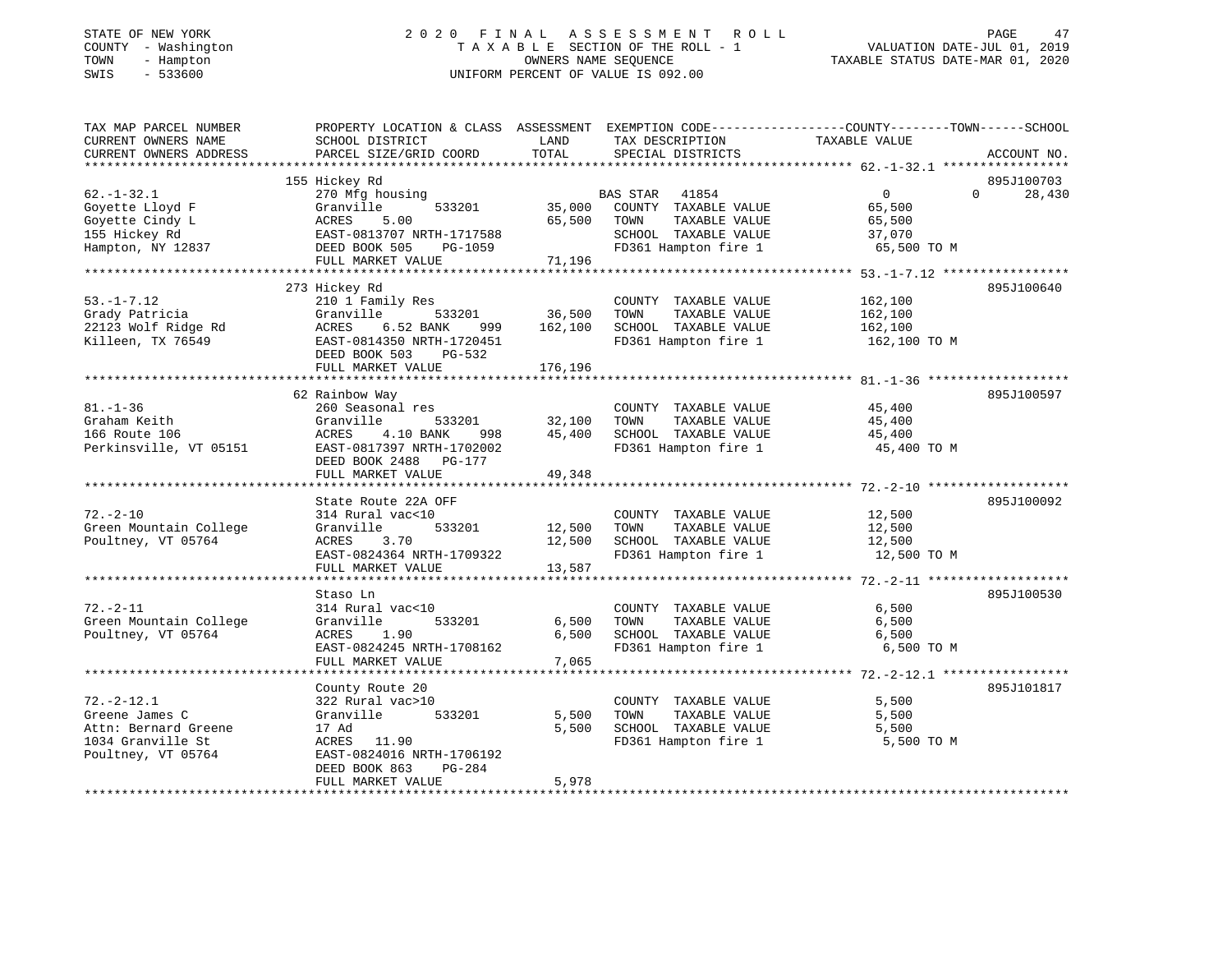| STATE OF NEW YORK<br>COUNTY - Washington<br>TOWN<br>- Hampton<br>$-533600$<br>SWIS |                                                                                                 | OWNERS NAME SEQUENCE    | 2020 FINAL ASSESSMENT ROLL<br>TAXABLE SECTION OF THE ROLL - 1<br>UNIFORM PERCENT OF VALUE IS 092.00 | VALUATION DATE-JUL 01, 2019<br>TAXABLE STATUS DATE-MAR 01, 2020 | 48<br>PAGE  |
|------------------------------------------------------------------------------------|-------------------------------------------------------------------------------------------------|-------------------------|-----------------------------------------------------------------------------------------------------|-----------------------------------------------------------------|-------------|
| TAX MAP PARCEL NUMBER                                                              | PROPERTY LOCATION & CLASS ASSESSMENT EXEMPTION CODE---------------COUNTY-------TOWN------SCHOOL |                         |                                                                                                     |                                                                 |             |
| CURRENT OWNERS NAME                                                                | SCHOOL DISTRICT                                                                                 | LAND                    | TAX DESCRIPTION                                                                                     | TAXABLE VALUE                                                   |             |
| CURRENT OWNERS ADDRESS<br>**********************                                   | PARCEL SIZE/GRID COORD<br>**************************                                            | TOTAL<br>************** | SPECIAL DISTRICTS                                                                                   |                                                                 | ACCOUNT NO. |
|                                                                                    | 96 Manchester Rd                                                                                |                         |                                                                                                     |                                                                 |             |
| $38. - 1 - 6.3$                                                                    | 312 Vac w/imprv                                                                                 |                         | COUNTY TAXABLE VALUE                                                                                | 100,700                                                         |             |
| Grenier Jeffrey S                                                                  | Whitehall<br>535201                                                                             | 46,800                  | TOWN<br>TAXABLE VALUE                                                                               | 100,700                                                         |             |
| PO Box 263                                                                         | Sub Div Lot 3                                                                                   | 100,700                 | SCHOOL TAXABLE VALUE                                                                                | 100,700                                                         |             |
| Whitehall, NY 12887                                                                | ACRES 15.70                                                                                     |                         | FD362 Hampton fire 2                                                                                | 100,700 TO M                                                    |             |
|                                                                                    | EAST-0810922 NRTH-1740955<br>DEED BOOK 3457 PG-28                                               |                         |                                                                                                     |                                                                 |             |
|                                                                                    | FULL MARKET VALUE                                                                               | 109,457                 |                                                                                                     |                                                                 |             |
|                                                                                    |                                                                                                 |                         |                                                                                                     |                                                                 |             |
|                                                                                    | 1381+1389 Carvers Falls Ln                                                                      |                         |                                                                                                     |                                                                 | 895J100405  |
| $31. - 1 - 5$                                                                      | 210 1 Family Res                                                                                |                         | COUNTY TAXABLE VALUE                                                                                | 90,000                                                          |             |
| Griffin Stuart F                                                                   | 535201<br>Whitehall                                                                             | 35,300                  | TOWN<br>TAXABLE VALUE                                                                               | 90,000                                                          |             |
| Griffin Lois M                                                                     | ACRES<br>5.30                                                                                   | 90,000                  | SCHOOL TAXABLE VALUE                                                                                | 90,000                                                          |             |
| 1205 SW 29th Terr                                                                  | EAST-0807950 NRTH-1746003                                                                       |                         | FD362 Hampton fire 2                                                                                | 90,000 TO M                                                     |             |
| Cape Coral, FL 33914                                                               | DEED BOOK 20191 PG-29073<br>FULL MARKET VALUE                                                   | 97,826                  |                                                                                                     |                                                                 |             |
| 71.-1-14.91<br>Grunewald Frederick                                                 | 263 Hills Pond Rd<br>210 1 Family Res - WTRFNT<br>Granville<br>533201                           | 63,000                  | COUNTY TAXABLE VALUE<br>TOWN<br>TAXABLE VALUE                                                       | 262,800<br>262,800                                              | 895J101805  |
| Grunewald Jill                                                                     | ACRES<br>2.05                                                                                   | 262,800                 | SCHOOL TAXABLE VALUE                                                                                | 262,800                                                         |             |
| 31 Whitewater Dr                                                                   | EAST-0816345 NRTH-1707778                                                                       |                         | FD361 Hampton fire 1                                                                                | 262,800 TO M                                                    |             |
| Barnegat, NJ 08005                                                                 | DEED BOOK 3615 PG-98                                                                            |                         |                                                                                                     |                                                                 |             |
|                                                                                    | FULL MARKET VALUE                                                                               | 285,652                 |                                                                                                     |                                                                 |             |
|                                                                                    |                                                                                                 |                         |                                                                                                     |                                                                 |             |
|                                                                                    |                                                                                                 |                         |                                                                                                     |                                                                 |             |
|                                                                                    | 30 Mirror Lake Way                                                                              |                         |                                                                                                     |                                                                 | 895J101760  |
| $80. - 1 - 44$                                                                     | 210 1 Family Res - WTRFNT                                                                       |                         | AGED-TOWN 41803                                                                                     | $\mathbf{0}$<br>82,980                                          | 0           |
| Gysel Catherine M -LE-                                                             | Whitehall<br>535201                                                                             |                         | 25,000 AGE-CO/SCH 41805                                                                             | 92,200<br>$\Omega$                                              | 92,200      |
| Gysel Walter II                                                                    | LOT 16                                                                                          | 184,400 ENH STAR        | 41834                                                                                               | $\overline{0}$<br>$\Omega$                                      | 66,140      |
| c/o Catherine Gysel                                                                | FRNT 154.00 DPTH 201.00                                                                         |                         | COUNTY TAXABLE VALUE                                                                                | 92,200                                                          |             |
| PO Box 136                                                                         | EAST-0810844 NRTH-1705230                                                                       |                         | TOWN<br>TAXABLE VALUE                                                                               | 101,420                                                         |             |
| Hampton, NY 12837                                                                  | DEED BOOK 3307 PG-166<br>FULL MARKET VALUE                                                      |                         | SCHOOL TAXABLE VALUE                                                                                | 26,060                                                          |             |
|                                                                                    |                                                                                                 |                         | 200,435 FD361 Hampton fire 1                                                                        | 184,400 TO M                                                    |             |
|                                                                                    | County Route 18 Off                                                                             |                         |                                                                                                     |                                                                 | 895J100097  |
| $63. - 1 - 11$                                                                     | 720 Mine/quarry                                                                                 |                         | COUNTY TAXABLE VALUE                                                                                | 97,000                                                          |             |
| Hadeka Gary J                                                                      | Granville<br>533201                                                                             | 97,000                  | TOWN<br>TAXABLE VALUE                                                                               | 97,000                                                          |             |
| 773 Briar Hill                                                                     | ACRES 109.40                                                                                    | 97,000                  | SCHOOL TAXABLE VALUE                                                                                | 97,000                                                          |             |
| West Pawlet, VT 05775                                                              | EAST-0819580 NRTH-1715268<br>DEED BOOK 1695<br>PG-225                                           |                         | FD361 Hampton fire 1                                                                                | 97,000 TO M                                                     |             |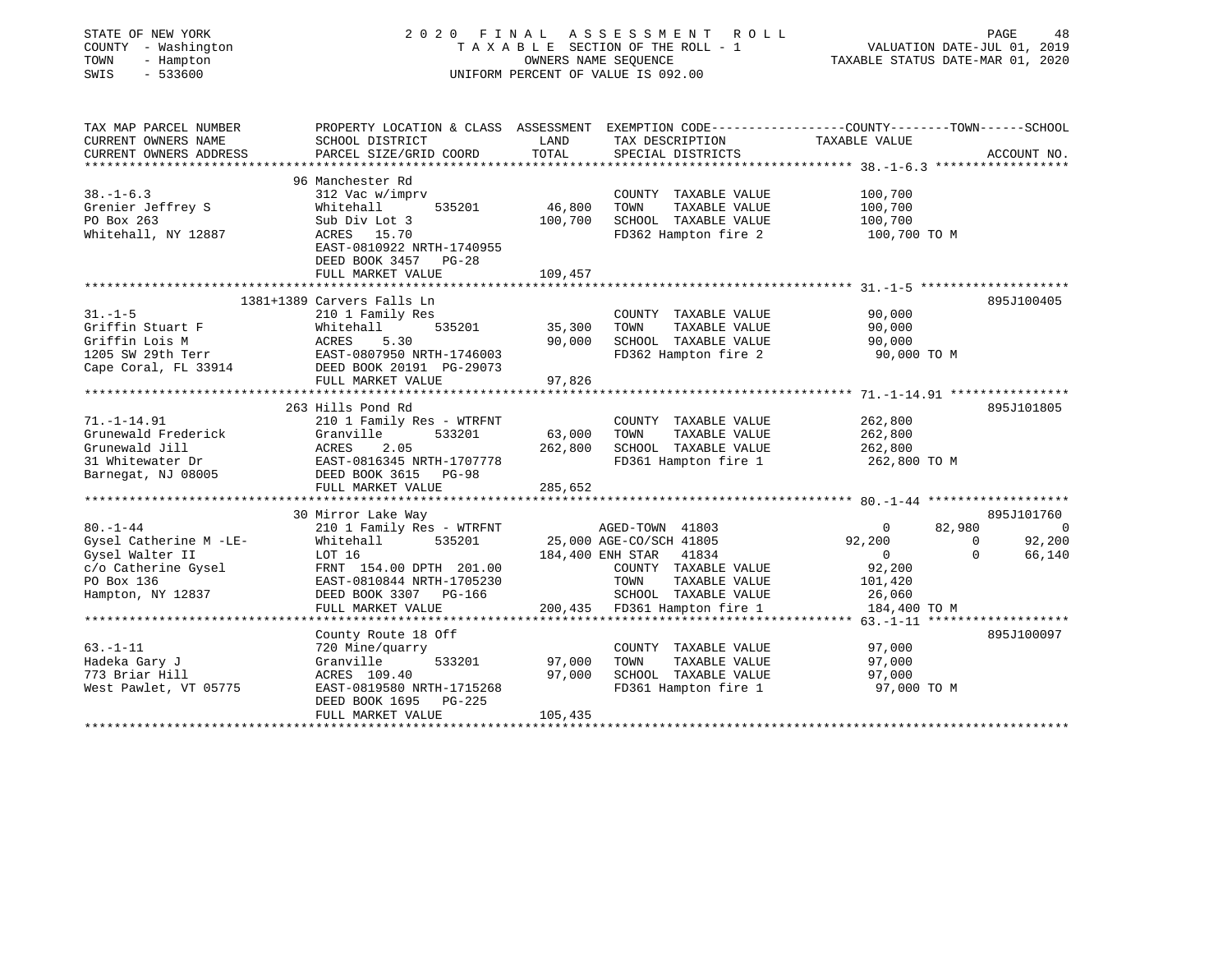# STATE OF NEW YORK 2 0 2 0 F I N A L A S S E S S M E N T R O L L PAGE 49 COUNTY - Washington T A X A B L E SECTION OF THE ROLL - 1 VALUATION DATE-JUL 01, 2019 TOWN - Hampton OWNERS NAME SEQUENCE TAXABLE STATUS DATE-MAR 01, 2020 SWIS - 533600 UNIFORM PERCENT OF VALUE IS 092.00

| TAX MAP PARCEL NUMBER                   |                                                    |               |                                              | PROPERTY LOCATION & CLASS ASSESSMENT EXEMPTION CODE----------------COUNTY-------TOWN------SCHOOL |
|-----------------------------------------|----------------------------------------------------|---------------|----------------------------------------------|--------------------------------------------------------------------------------------------------|
| CURRENT OWNERS NAME                     | SCHOOL DISTRICT                                    | LAND          | TAX DESCRIPTION                              | TAXABLE VALUE                                                                                    |
| CURRENT OWNERS ADDRESS                  | PARCEL SIZE/GRID COORD                             | TOTAL         | SPECIAL DISTRICTS                            | ACCOUNT NO.                                                                                      |
|                                         |                                                    |               |                                              |                                                                                                  |
|                                         | 84 Staso Ln                                        |               |                                              | 895J100191                                                                                       |
| $72. - 2 - 16$                          | 314 Rural vac<10                                   |               | COUNTY TAXABLE VALUE                         | 24,000                                                                                           |
| Hadeka Stone Corporation                | Granville<br>533201                                | 24,000        | TOWN<br>TAXABLE VALUE                        | 24,000                                                                                           |
| PO Box 108                              | ACRES<br>1.60                                      | 24,000        | SCHOOL TAXABLE VALUE                         | 24,000                                                                                           |
| Hampton, NY 12837                       | EAST-0821897 NRTH-1708582                          |               | FD361 Hampton fire 1                         | 24,000 TO M                                                                                      |
|                                         | DEED BOOK 3419 PG-205                              |               |                                              |                                                                                                  |
|                                         | FULL MARKET VALUE                                  | 26,087        |                                              |                                                                                                  |
|                                         |                                                    |               |                                              |                                                                                                  |
|                                         | Rainbow Way                                        |               |                                              | 895J100593                                                                                       |
| $81. - 1 - 16$                          | 314 Rural vac<10                                   |               | COUNTY TAXABLE VALUE                         | 15,000                                                                                           |
| Halberstadt David                       | Granville<br>533201                                | 15,000        | TAXABLE VALUE<br>TOWN                        | 15,000                                                                                           |
| Rio Barbara                             | ACRES<br>5.30                                      | 15,000        | SCHOOL TAXABLE VALUE                         | 15,000                                                                                           |
| ATT:Barbara Rio                         | EAST-0816390 NRTH-1700534                          |               | FD361 Hampton fire 1                         | 15,000 TO M                                                                                      |
| 65 Mordella Rd                          | DEED BOOK 490<br>PG-280                            |               |                                              |                                                                                                  |
| Albany, NY 12205                        | FULL MARKET VALUE                                  | 16,304        |                                              |                                                                                                  |
|                                         |                                                    |               |                                              |                                                                                                  |
|                                         | 160 South Rd                                       |               |                                              | 895J100606                                                                                       |
| $81.-1-50.1$                            | 260 Seasonal res                                   |               | COUNTY TAXABLE VALUE                         | 74,300                                                                                           |
| Hale Irene M                            | 533201<br>Granville                                | 36,200        | TOWN<br>TAXABLE VALUE                        | 74,300                                                                                           |
| Hale Dennis J                           | ACRES<br>6.20                                      | 74,300        | SCHOOL TAXABLE VALUE                         | 74,300                                                                                           |
| 121 Rockland Ave                        | EAST-0816859 NRTH-1702977<br>DEED BOOK 3021 PG-264 |               | FD361 Hampton fire 1                         | 74,300 TO M                                                                                      |
| Waterbury, CT 06708                     | DEED BOOK 3021 PG-264                              |               |                                              |                                                                                                  |
|                                         | FULL MARKET VALUE                                  | 80,761        |                                              |                                                                                                  |
|                                         |                                                    |               |                                              |                                                                                                  |
|                                         | 2097 County Route 18                               |               |                                              |                                                                                                  |
| $62. - 1 - 27.2$                        | 210 1 Family Res                                   |               | COUNTY TAXABLE VALUE                         | 74,300                                                                                           |
| Haley George W Jr                       | Granville                                          | 533201 24,400 | TOWN<br>TAXABLE VALUE                        | 74,300                                                                                           |
| 2097 County Route 18                    | ACRES 1.75 BANK                                    | 999 74,300    | SCHOOL TAXABLE VALUE<br>FD361 Hampton fire 1 | 74,300                                                                                           |
| Whitehall, NY 12887                     | EAST-0813831 NRTH-1713808                          |               |                                              | 74,300 TO M                                                                                      |
|                                         | DEED BOOK 1819 PG-89                               |               |                                              |                                                                                                  |
|                                         | FULL MARKET VALUE                                  | 80,761        |                                              |                                                                                                  |
|                                         |                                                    |               |                                              |                                                                                                  |
|                                         | Hills Pond Rd                                      |               |                                              | 895J100654                                                                                       |
| $71. - 1 - 14.4$                        | 322 Rural vac>10                                   |               | COUNTY TAXABLE VALUE                         | 21,500                                                                                           |
| Hallar Michael J Jr                     | Granville<br>533201                                | 21,500        | TOWN<br>TAXABLE VALUE                        | 21,500                                                                                           |
| Williams Mary Ellen                     | ACRES 19.39<br>EAST-0816943 NRTH-1708273           | 21,500        | SCHOOL TAXABLE VALUE<br>FD361 Hampton fire 1 | 21,500<br>21,500 TO M                                                                            |
| c/o Mary Ellen Williams<br>876 North Rd | DEED BOOK 740                                      |               |                                              |                                                                                                  |
| Greenwich, NY 12834                     | PG-112<br>FULL MARKET VALUE                        | 23,370        |                                              |                                                                                                  |
|                                         |                                                    |               |                                              |                                                                                                  |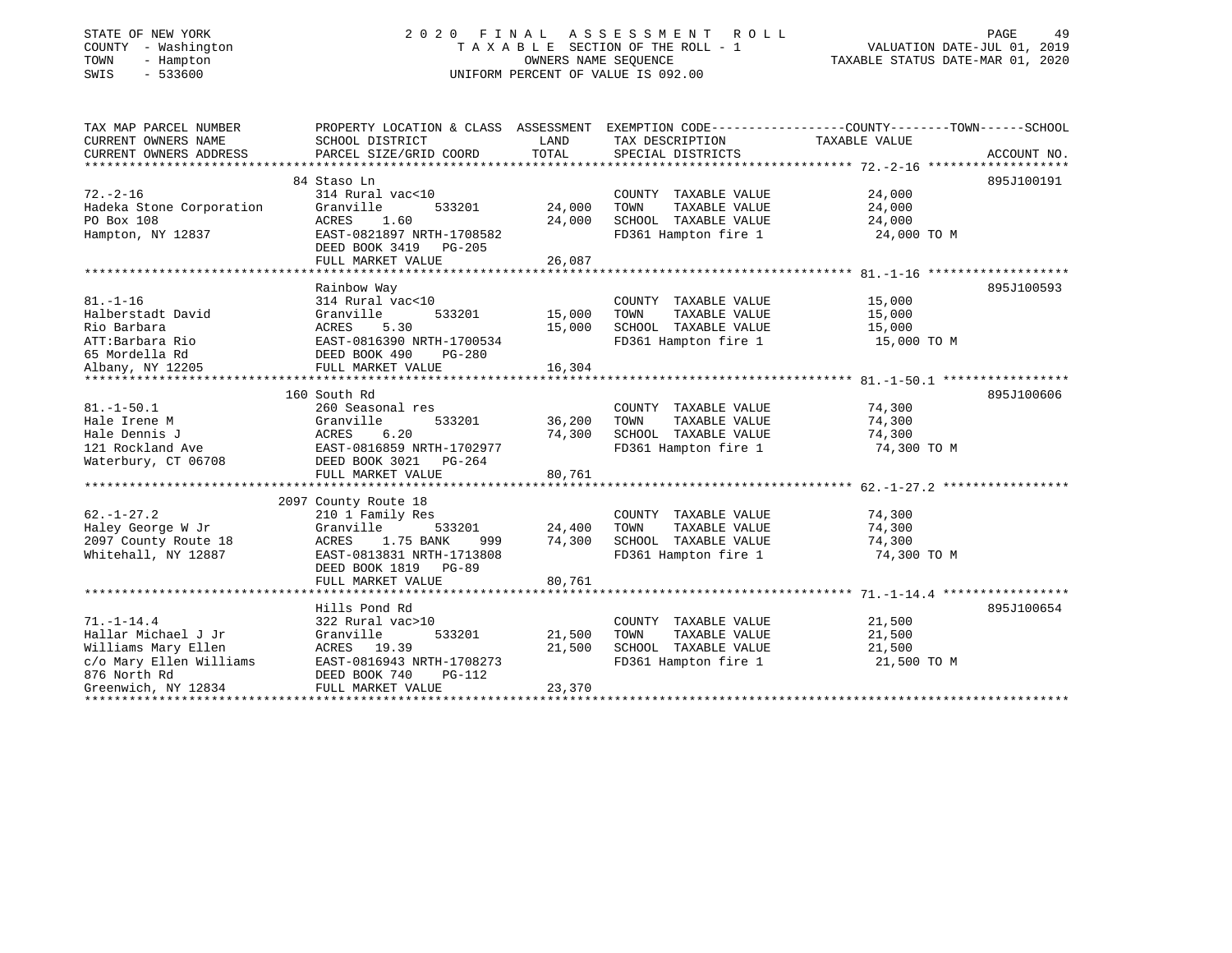### STATE OF NEW YORK 2 0 2 0 F I N A L A S S E S S M E N T R O L L PAGE 50 COUNTY - Washington T A X A B L E SECTION OF THE ROLL - 1 VALUATION DATE-JUL 01, 2019 TOWN - Hampton OWNERS NAME SEQUENCE TAXABLE STATUS DATE-MAR 01, 2020 SWIS - 533600 UNIFORM PERCENT OF VALUE IS 092.00

| TAX MAP PARCEL NUMBER<br>CURRENT OWNERS NAME | PROPERTY LOCATION & CLASS ASSESSMENT EXEMPTION CODE---------------COUNTY-------TOWN-----SCHOOL<br>SCHOOL DISTRICT | LAND    | TAX DESCRIPTION                                      | TAXABLE VALUE  |                |             |
|----------------------------------------------|-------------------------------------------------------------------------------------------------------------------|---------|------------------------------------------------------|----------------|----------------|-------------|
| CURRENT OWNERS ADDRESS                       | PARCEL SIZE/GRID COORD                                                                                            | TOTAL   | SPECIAL DISTRICTS                                    |                |                | ACCOUNT NO. |
|                                              | 1977 County Route 18                                                                                              |         |                                                      |                |                | 895J100699  |
| $62. - 1 - 39.1$                             | 210 1 Family Res                                                                                                  |         | AGED-ALL<br>41800                                    | 55,050         | 55,050         | 55,050      |
| Hamel Hilda                                  | 535201<br>Whitehall                                                                                               |         | 33,100 ENH STAR 41834                                | $\overline{0}$ | $\overline{0}$ | 55,050      |
| 1977 County Route 18                         | ACRES<br>4.40                                                                                                     | 110,100 | COUNTY TAXABLE VALUE                                 | 55,050         |                |             |
| Whitehall, NY 12887                          | EAST-0811182 NRTH-1714306                                                                                         |         | TOWN<br>TAXABLE VALUE                                | 55,050         |                |             |
|                                              | DEED BOOK 778<br>PG-158                                                                                           |         |                                                      | $\overline{0}$ |                |             |
|                                              | FULL MARKET VALUE                                                                                                 |         | SCHOOL TAXABLE VALUE<br>119,674 FD361 Hampton fire 1 | 110,100 TO M   |                |             |
|                                              |                                                                                                                   |         |                                                      |                |                |             |
|                                              | 1547 Carlton Rd                                                                                                   |         |                                                      |                |                | 895J100189  |
| $45. -1 - 5$                                 | 210 1 Family Res                                                                                                  |         | <b>BAS STAR</b><br>41854                             | $\overline{0}$ | $\Omega$       | 28,430      |
| Hanafin Rhonda                               | Whitehall<br>535201                                                                                               |         | 35,000 COUNTY TAXABLE VALUE                          | 102,700        |                |             |
| ATT: Rhonda Hutchins                         | Lot 7                                                                                                             | 102,700 | TAXABLE VALUE<br>TOWN                                | 102,700        |                |             |
| 1547 Carlton Rd                              | ACRES<br>5.01 BANK<br>997                                                                                         |         | SCHOOL TAXABLE VALUE                                 | 74,270         |                |             |
| Whitehall, NY 12887                          | EAST-0804799 NRTH-1735128                                                                                         |         | FD362 Hampton fire 2                                 | 102,700 TO M   |                |             |
|                                              | DEED BOOK 895<br>PG-246                                                                                           |         |                                                      |                |                |             |
|                                              | FULL MARKET VALUE                                                                                                 | 111,630 |                                                      |                |                |             |
|                                              | 451 Hickey Rd                                                                                                     |         |                                                      |                |                |             |
| $54. -1 - 13.3$                              | 270 Mfg housing                                                                                                   |         | COUNTY TAXABLE VALUE                                 | 99,900         |                |             |
| Harrington Jill M                            | 533201<br>Granville                                                                                               | 28,600  | TAXABLE VALUE<br>TOWN                                | 99,900         |                |             |
| 451 Hickey Rd                                | 194<br>3.02 BANK<br>ACRES                                                                                         | 99,900  | SCHOOL TAXABLE VALUE 99,900                          |                |                |             |
| Hampton, NY 12837                            | EAST-0818268 NRTH-1721274                                                                                         |         | FD361 Hampton fire 1                                 | 99,900 TO M    |                |             |
|                                              | DEED BOOK 3829 PG-88                                                                                              |         |                                                      |                |                |             |
|                                              | FULL MARKET VALUE                                                                                                 | 108,587 |                                                      |                |                |             |
|                                              |                                                                                                                   |         |                                                      |                |                |             |
|                                              | 208 Roberts Ln                                                                                                    |         |                                                      |                |                | 895J100140  |
| $53. -1 - 5$                                 | 240 Rural res                                                                                                     |         | ENH STAR<br>41834                                    | $\overline{0}$ | $\Omega$       | 66,140      |
| Hatfield Joseph R -LE-                       | Granville<br>533201                                                                                               |         | 72,000 COUNTY TAXABLE VALUE                          | 362,800        |                |             |
| Sofia Dianne                                 | 2380/220                                                                                                          | 362,800 | TOWN<br>TAXABLE VALUE                                | 362,800        |                |             |
| 208 Roberts Ln                               | ACRES 41.92                                                                                                       |         | SCHOOL TAXABLE VALUE                                 | 296,660        |                |             |
| Hampton, NY 12837                            | EAST-0815280 NRTH-1724357                                                                                         |         | FD361 Hampton fire 1                                 | 362,800 ТО М   |                |             |
|                                              | DEED BOOK 3697 PG-181                                                                                             |         |                                                      |                |                |             |
|                                              | FULL MARKET VALUE                                                                                                 | 394,348 |                                                      |                |                |             |
|                                              |                                                                                                                   |         |                                                      |                |                |             |
|                                              | 23 Dailey Way                                                                                                     |         |                                                      |                |                | 895J100420  |
| $72. - 1 - 6$                                | 210 1 Family Res                                                                                                  |         | COUNTY TAXABLE VALUE                                 | 126,600        |                |             |
| Havens Michele L                             | Granville<br>533201                                                                                               | 30,100  | TAXABLE VALUE<br>TOWN                                | 126,600        |                |             |
| 23 Dailey Way                                | 3.50<br>ACRES                                                                                                     | 126,600 | SCHOOL TAXABLE VALUE                                 | 126,600        |                |             |
| Hampton, NY 12837                            | EAST-0821892 NRTH-1711124                                                                                         |         | FD361 Hampton fire 1                                 | 126,600 TO M   |                |             |
|                                              | DEED BOOK 3795 PG-244<br>FULL MARKET VALUE                                                                        | 137,609 |                                                      |                |                |             |
|                                              |                                                                                                                   |         |                                                      |                |                |             |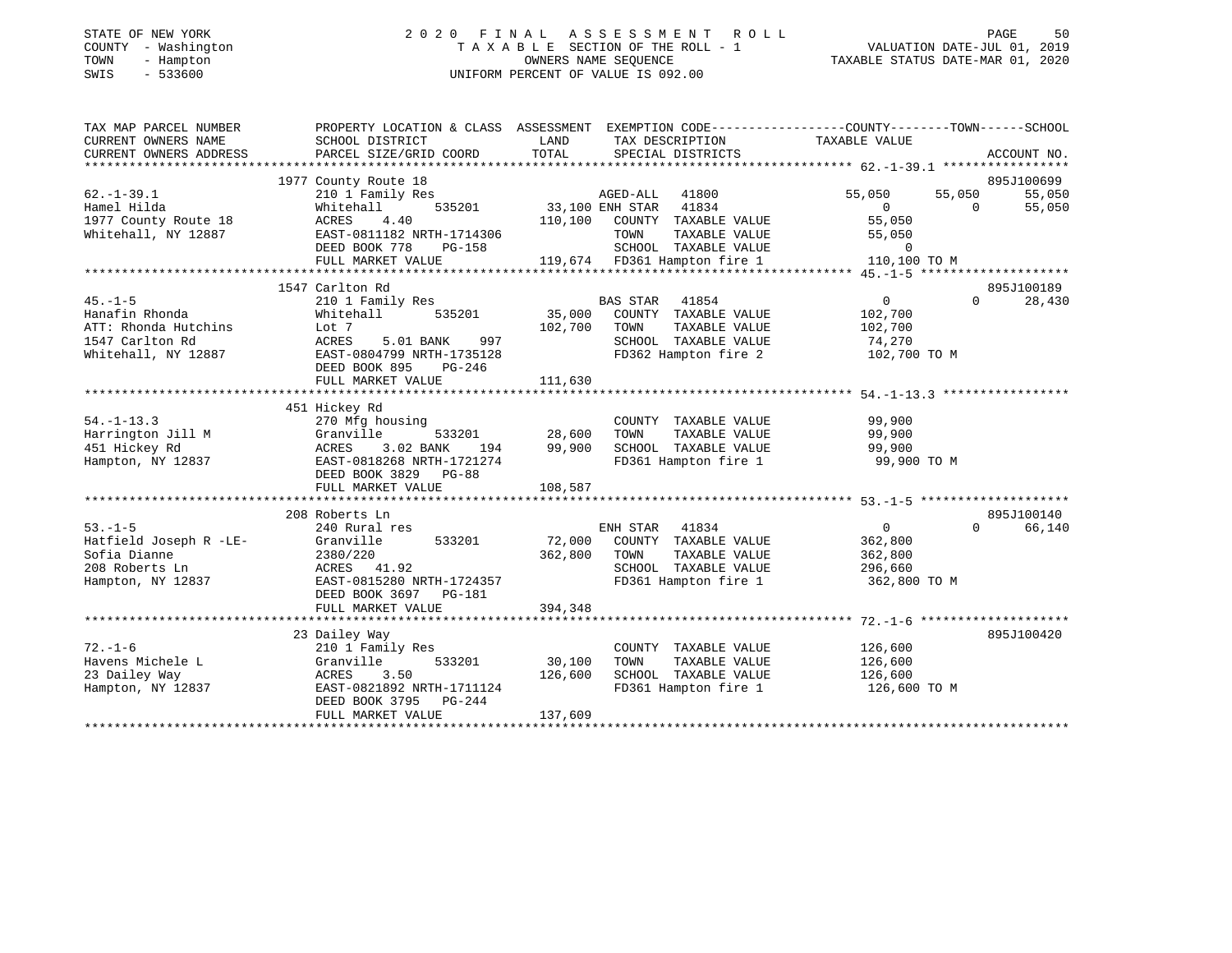| STATE OF NEW YORK<br>COUNTY<br>- Washington<br>TOWN<br>- Hampton<br>$-533600$<br>SWIS |                                                                                                 |                                         | 2020 FINAL ASSESSMENT<br>R O L L<br>TAXABLE SECTION OF THE ROLL - 1<br>OWNERS NAME SEQUENCE<br>UNIFORM PERCENT OF VALUE IS 092.00 | TAXABLE STATUS DATE-MAR 01, 2020 | PAGE<br>51<br>VALUATION DATE-JUL 01, 2019 |
|---------------------------------------------------------------------------------------|-------------------------------------------------------------------------------------------------|-----------------------------------------|-----------------------------------------------------------------------------------------------------------------------------------|----------------------------------|-------------------------------------------|
| TAX MAP PARCEL NUMBER                                                                 | PROPERTY LOCATION & CLASS ASSESSMENT EXEMPTION CODE----------------COUNTY-------TOWN-----SCHOOL |                                         |                                                                                                                                   |                                  |                                           |
| CURRENT OWNERS NAME<br>CURRENT OWNERS ADDRESS                                         | SCHOOL DISTRICT<br>PARCEL SIZE/GRID COORD                                                       | LAND<br>TOTAL                           | TAX DESCRIPTION<br>SPECIAL DISTRICTS                                                                                              | TAXABLE VALUE                    | ACCOUNT NO.                               |
|                                                                                       |                                                                                                 |                                         |                                                                                                                                   |                                  |                                           |
|                                                                                       | 1651 County Route 11                                                                            |                                         |                                                                                                                                   |                                  |                                           |
| $38. - 1 - 11.1$                                                                      | 322 Rural vac>10                                                                                |                                         | COUNTY TAXABLE VALUE                                                                                                              | 72,300                           |                                           |
| Hawley Bonnie L                                                                       | Whitehall<br>535201                                                                             | 72,300                                  | TOWN<br>TAXABLE VALUE                                                                                                             | 72,300                           |                                           |
| 1651 County Route 11                                                                  | 43.00 DPTH<br>FRNT                                                                              | 72,300                                  | SCHOOL TAXABLE VALUE                                                                                                              | 72,300                           |                                           |
| Whitehall, NY 12887                                                                   | 49.91<br>ACRES                                                                                  |                                         | CA001 Cons agri dst 1                                                                                                             | 72,300 TO                        |                                           |
|                                                                                       | EAST-0807753 NRTH-1738908                                                                       |                                         | FD362 Hampton fire 2                                                                                                              | 72,300 TO M                      |                                           |
|                                                                                       | DEED BOOK 864<br>PG-179                                                                         |                                         |                                                                                                                                   |                                  |                                           |
|                                                                                       | FULL MARKET VALUE<br>************************                                                   | 78,587                                  |                                                                                                                                   |                                  |                                           |
|                                                                                       | 1651 County Route 11                                                                            |                                         |                                                                                                                                   |                                  |                                           |
| $38. - 1 - 11.2$                                                                      | 240 Rural res                                                                                   |                                         | ENH STAR<br>41834                                                                                                                 | $\overline{0}$                   | 66,140<br>$\mathbf 0$                     |
| Hawley Bonnie L                                                                       | Whitehall<br>535201                                                                             | 45,900                                  | COUNTY TAXABLE VALUE                                                                                                              | 199,500                          |                                           |
| 1651 County Route 11                                                                  | Filed Sub $# 12257$                                                                             | 199,500                                 | TOWN<br>TAXABLE VALUE                                                                                                             | 199,500                          |                                           |
| Whitehall, NY 12887                                                                   | FRNT 747.00 DPTH                                                                                |                                         | SCHOOL TAXABLE VALUE                                                                                                              | 133,360                          |                                           |
|                                                                                       | ACRES 14.89                                                                                     |                                         | CA001 Cons agri dst 1                                                                                                             | 199,500 TO                       |                                           |
|                                                                                       | EAST-0808210 NRTH-1737791                                                                       |                                         | FD362 Hampton fire 2                                                                                                              | 199,500 TO M                     |                                           |
|                                                                                       | DEED BOOK 3115 PG-99                                                                            |                                         |                                                                                                                                   |                                  |                                           |
|                                                                                       | FULL MARKET VALUE                                                                               | 216,848                                 |                                                                                                                                   |                                  |                                           |
|                                                                                       |                                                                                                 |                                         |                                                                                                                                   |                                  |                                           |
| $80. - 1 - 25$                                                                        | 75 Hampton Heights Way<br>210 1 Family Res                                                      |                                         | <b>BAS STAR</b><br>41854                                                                                                          | $\mathbf 0$                      | 895J100688<br>$\Omega$<br>28,430          |
| Heibler Douglas W                                                                     | Granville<br>533201                                                                             | 15,000                                  | COUNTY TAXABLE VALUE                                                                                                              | 53,700                           |                                           |
| Heibler Elizabeth J                                                                   | LOT 19                                                                                          | 53,700                                  | TOWN<br>TAXABLE VALUE                                                                                                             | 53,700                           |                                           |
| 75 Hampton Heights Way                                                                | ACRES<br>5.96                                                                                   |                                         | SCHOOL TAXABLE VALUE                                                                                                              | 25,270                           |                                           |
| Whitehall, NY 12887                                                                   | EAST-0809896 NRTH-1701888                                                                       |                                         | FD361 Hampton fire 1                                                                                                              | 53,700 TO M                      |                                           |
|                                                                                       | DEED BOOK 742<br>PG-115                                                                         |                                         |                                                                                                                                   |                                  |                                           |
|                                                                                       | FULL MARKET VALUE                                                                               | 58,370                                  |                                                                                                                                   |                                  |                                           |
|                                                                                       | ***************************                                                                     | * * * * * * * * * * * * * * * * * * * * |                                                                                                                                   |                                  |                                           |
|                                                                                       | 44 Hampton Heights Way                                                                          |                                         |                                                                                                                                   |                                  | 895J100667                                |
| $80. - 1 - 26$                                                                        | 210 1 Family Res                                                                                |                                         | COUNTY TAXABLE VALUE                                                                                                              | 79,900                           |                                           |
| Heibler Richard                                                                       | 533201<br>Granville                                                                             | 35,000                                  | TAXABLE VALUE<br>TOWN                                                                                                             | 79,900                           |                                           |
| 44 Hampton Heights Way<br>Whitehall, NY 12887                                         | ACRES<br>5.02<br>EAST-0810396 NRTH-1702066                                                      | 79,900                                  | SCHOOL TAXABLE VALUE<br>FD361 Hampton fire 1                                                                                      | 79,900<br>79,900 TO M            |                                           |
|                                                                                       | DEED BOOK 2842 PG-209                                                                           |                                         |                                                                                                                                   |                                  |                                           |
|                                                                                       | FULL MARKET VALUE                                                                               | 86,848                                  |                                                                                                                                   |                                  |                                           |
|                                                                                       |                                                                                                 |                                         |                                                                                                                                   |                                  |                                           |
|                                                                                       | 313 Hickey Rd                                                                                   |                                         |                                                                                                                                   |                                  | 895J100609                                |
| $53. - 1 - 7.7$                                                                       | 210 1 Family Res                                                                                |                                         | 41854<br>BAS STAR                                                                                                                 | 0                                | $\Omega$<br>28,430                        |
| Hilder Peter L                                                                        | Granville<br>533201                                                                             | 36,400                                  | COUNTY TAXABLE VALUE                                                                                                              | 144,400                          |                                           |
| 313 Hickey Rd                                                                         | ACRES<br>6.41 BANK<br>997                                                                       | 144,400                                 | TOWN<br>TAXABLE VALUE                                                                                                             | 144,400                          |                                           |
| Hampton, NY 12837                                                                     | EAST-0814885 NRTH-1721693                                                                       |                                         | SCHOOL TAXABLE VALUE                                                                                                              | 115,970                          |                                           |
|                                                                                       | DEED BOOK 4014<br>$PG-21$                                                                       |                                         | FD361 Hampton fire 1                                                                                                              | 144,400 TO M                     |                                           |
|                                                                                       | FULL MARKET VALUE<br>***********************                                                    | 156,957                                 |                                                                                                                                   |                                  |                                           |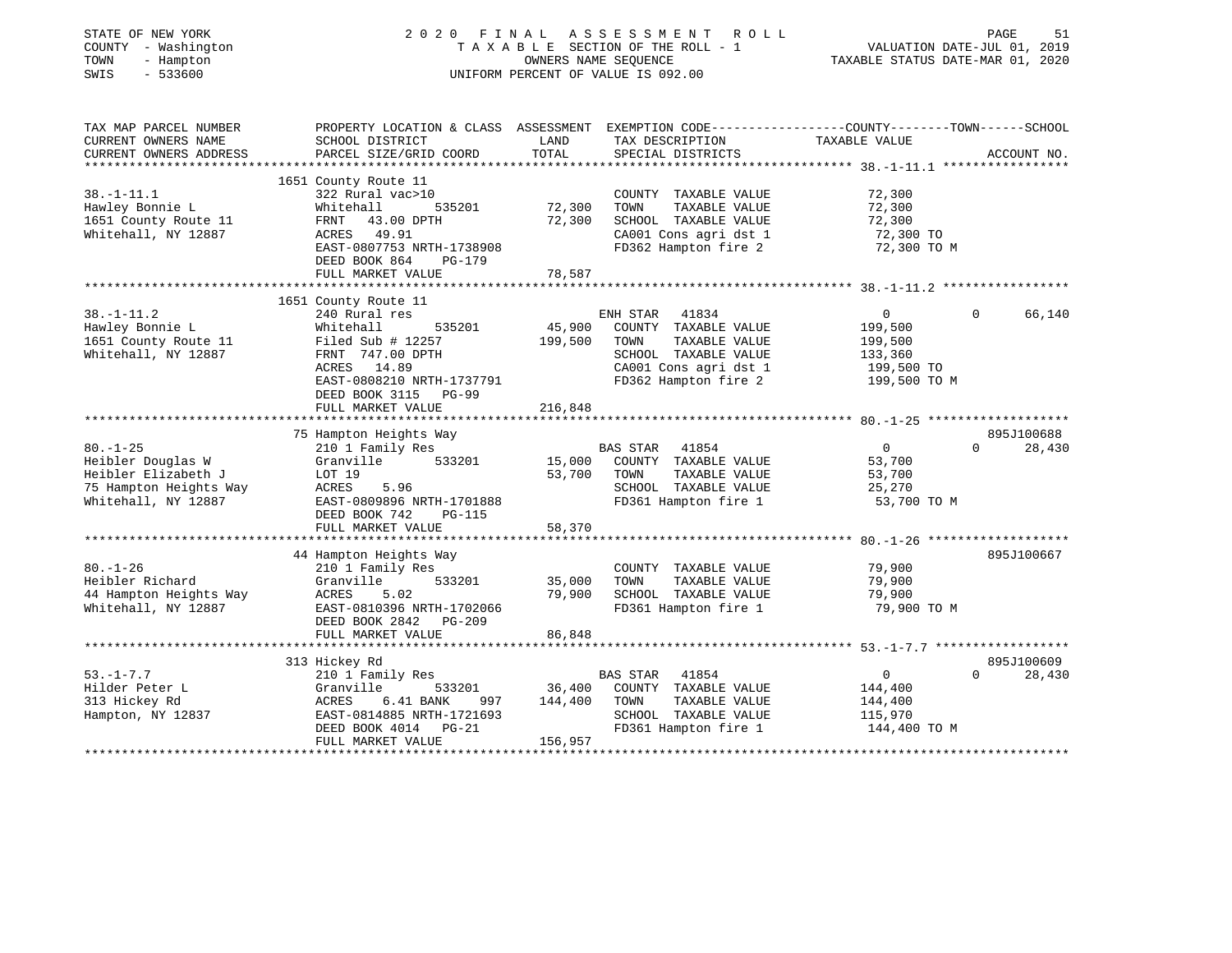| STATE OF NEW YORK |              |
|-------------------|--------------|
| COUNTY            | - Washington |
| TOWN<br>$-$       | Hampton      |
| SWTS              | $-533600$    |

### STATE OF NEW YORK 2 0 2 0 F I N A L A S S E S S M E N T R O L L PAGE 52 COUNTY - Washington T A X A B L E SECTION OF THE ROLL - 1 VALUATION DATE-JUL 01, 2019 OWNERS NAME SEQUENCE TAXABLE STATUS DATE-MAR 01, 2020 SWIS - 533600 UNIFORM PERCENT OF VALUE IS 092.00

| TAX MAP PARCEL NUMBER<br>CURRENT OWNERS NAME<br>CURRENT OWNERS ADDRESS | SCHOOL DISTRICT<br>PARCEL SIZE/GRID COORD             | LAND<br>TOTAL    | PROPERTY LOCATION & CLASS ASSESSMENT EXEMPTION CODE----------------COUNTY-------TOWN-----SCHOOL<br>TAX DESCRIPTION<br>SPECIAL DISTRICTS | TAXABLE VALUE    | ACCOUNT NO.        |          |
|------------------------------------------------------------------------|-------------------------------------------------------|------------------|-----------------------------------------------------------------------------------------------------------------------------------------|------------------|--------------------|----------|
| *******************                                                    |                                                       |                  |                                                                                                                                         |                  | **********         |          |
| $72.2 - 3 - 17$                                                        | 42 Greenfield Ln<br>210 1 Family Res                  |                  | VET COM CT 41131                                                                                                                        | 17,150<br>17,150 | 895J100106         | $\Omega$ |
| Hilder Robert G                                                        | Granville<br>533201                                   |                  | 23,300 VET DIS CT 41141                                                                                                                 | 30,870<br>30,870 |                    | $\Omega$ |
| Hilder Catherine A                                                     | 713/150 Hwy Approp                                    |                  | 68,600 ENH STAR<br>41834                                                                                                                | $\overline{0}$   | 66,140<br>$\Omega$ |          |
| PO Box 13<br>Hampton, NY 12837                                         | $72. - 3 - 17$<br>ACRES<br>1.40                       |                  | COUNTY TAXABLE VALUE<br>TAXABLE VALUE<br>TOWN                                                                                           | 20,580<br>20,580 |                    |          |
|                                                                        | EAST-0823591 NRTH-1712239                             |                  | SCHOOL TAXABLE VALUE                                                                                                                    | 2,460            |                    |          |
|                                                                        | DEED BOOK 425<br>PG-1016                              |                  | FD361 Hampton fire 1                                                                                                                    | 68,600 TO M      |                    |          |
|                                                                        | FULL MARKET VALUE                                     | 74,565           |                                                                                                                                         |                  |                    |          |
|                                                                        |                                                       |                  |                                                                                                                                         |                  |                    |          |
|                                                                        | 38 Greenfield Ln                                      |                  |                                                                                                                                         |                  | 895J100243         |          |
| $72.2 - 3 - 16$                                                        | 210 1 Family Res                                      |                  | <b>BAS STAR</b><br>41854                                                                                                                | $\overline{0}$   | $\Omega$<br>28,430 |          |
| Hilder Robert G Jr                                                     | Granville<br>533201                                   | 16,300           | COUNTY TAXABLE VALUE                                                                                                                    | 58,100           |                    |          |
| Hilder Maryann                                                         | $72. - 3 - 16$                                        | 58,100           | TOWN<br>TAXABLE VALUE                                                                                                                   | 58,100           |                    |          |
| 38 Greenfield Ln                                                       | FRNT 80.00 DPTH 276.00                                |                  | SCHOOL TAXABLE VALUE                                                                                                                    | 29,670           |                    |          |
| Hampton, NY 12837                                                      | BANK<br>997                                           |                  | FD361 Hampton fire 1                                                                                                                    | 58,100 TO M      |                    |          |
|                                                                        | EAST-0823535 NRTH-1712074                             |                  |                                                                                                                                         |                  |                    |          |
|                                                                        | DEED BOOK 1987 PG-100                                 |                  |                                                                                                                                         |                  |                    |          |
|                                                                        | FULL MARKET VALUE                                     | 63,152           |                                                                                                                                         |                  |                    |          |
|                                                                        | 34 Greenfield Ln                                      |                  |                                                                                                                                         |                  | 895J100087         |          |
| $72.2 - 3 - 15$                                                        | 210 1 Family Res                                      |                  | 41854<br><b>BAS STAR</b>                                                                                                                | $\overline{0}$   | $\Omega$<br>28,430 |          |
| Hill George D                                                          | Granville<br>533201                                   | 13,400           | COUNTY TAXABLE VALUE                                                                                                                    | 38,900           |                    |          |
| Hill Jennifer L                                                        | $72. - 3 - 15$                                        | 38,900           | TAXABLE VALUE<br>TOWN                                                                                                                   | 38,900           |                    |          |
| 34 Greenfield Ln                                                       | FRNT 132.00 DPTH 128.00                               |                  | SCHOOL TAXABLE VALUE                                                                                                                    | 10,470           |                    |          |
| Hampton, NY 12837                                                      | EAST-0823649 NRTH-1712034                             |                  | FD361 Hampton fire 1                                                                                                                    | 38,900 TO M      |                    |          |
|                                                                        | DEED BOOK 2464<br>PG-60                               |                  |                                                                                                                                         |                  |                    |          |
|                                                                        | FULL MARKET VALUE                                     | 42,283           |                                                                                                                                         |                  |                    |          |
|                                                                        |                                                       |                  |                                                                                                                                         |                  |                    |          |
|                                                                        | Hills Pond Rd                                         |                  |                                                                                                                                         |                  | 895J101717         |          |
| $71. - 1 - 14.9$                                                       | 314 Rural vac<10 - WTRFNT                             |                  | COUNTY TAXABLE VALUE<br>TAXABLE VALUE                                                                                                   | 20,700           |                    |          |
| Hoell Joseph A<br>Hoell Nancy L                                        | Granville<br>533201<br>LF 69'                         | 20,700<br>20,700 | TOWN<br>SCHOOL TAXABLE VALUE                                                                                                            | 20,700<br>20,700 |                    |          |
| 29 Treasure Pl                                                         | FRNT 130.00 DPTH 342.00                               |                  | FD361 Hampton fire 1                                                                                                                    | 20,700 TO M      |                    |          |
| Queensbury, NY 12804-1420                                              | EAST-0816248 NRTH-1707933                             |                  |                                                                                                                                         |                  |                    |          |
|                                                                        | DEED BOOK 3354 PG-210                                 |                  |                                                                                                                                         |                  |                    |          |
|                                                                        | FULL MARKET VALUE                                     | 22,500           |                                                                                                                                         |                  |                    |          |
|                                                                        |                                                       |                  |                                                                                                                                         |                  |                    |          |
|                                                                        | 30 Greenfield Ln                                      |                  |                                                                                                                                         |                  | 895J100018         |          |
| $72.2 - 3 - 14$                                                        | 210 1 Family Res                                      |                  | <b>BAS STAR</b><br>41854                                                                                                                | $\overline{0}$   | $\Omega$<br>28,430 |          |
| Hoffman Jennifer J                                                     | Granville<br>533201                                   | 9,200            | COUNTY TAXABLE VALUE                                                                                                                    | 59,400           |                    |          |
| 30 Greenfield Ln                                                       | $72. - 3 - 14$                                        | 59,400           | TOWN<br>TAXABLE VALUE                                                                                                                   | 59,400           |                    |          |
| Hampton, NY 12837                                                      | FRNT<br>64.00 DPTH 175.00                             |                  | SCHOOL TAXABLE VALUE                                                                                                                    | 30,970           |                    |          |
|                                                                        | BANK<br>997                                           |                  | FD361 Hampton fire 1                                                                                                                    | 59,400 TO M      |                    |          |
|                                                                        | EAST-0823738 NRTH-1712083<br>DEED BOOK 3354<br>PG-335 |                  |                                                                                                                                         |                  |                    |          |
|                                                                        | FULL MARKET VALUE                                     | 64,565           |                                                                                                                                         |                  |                    |          |
| **********************                                                 |                                                       |                  |                                                                                                                                         |                  |                    |          |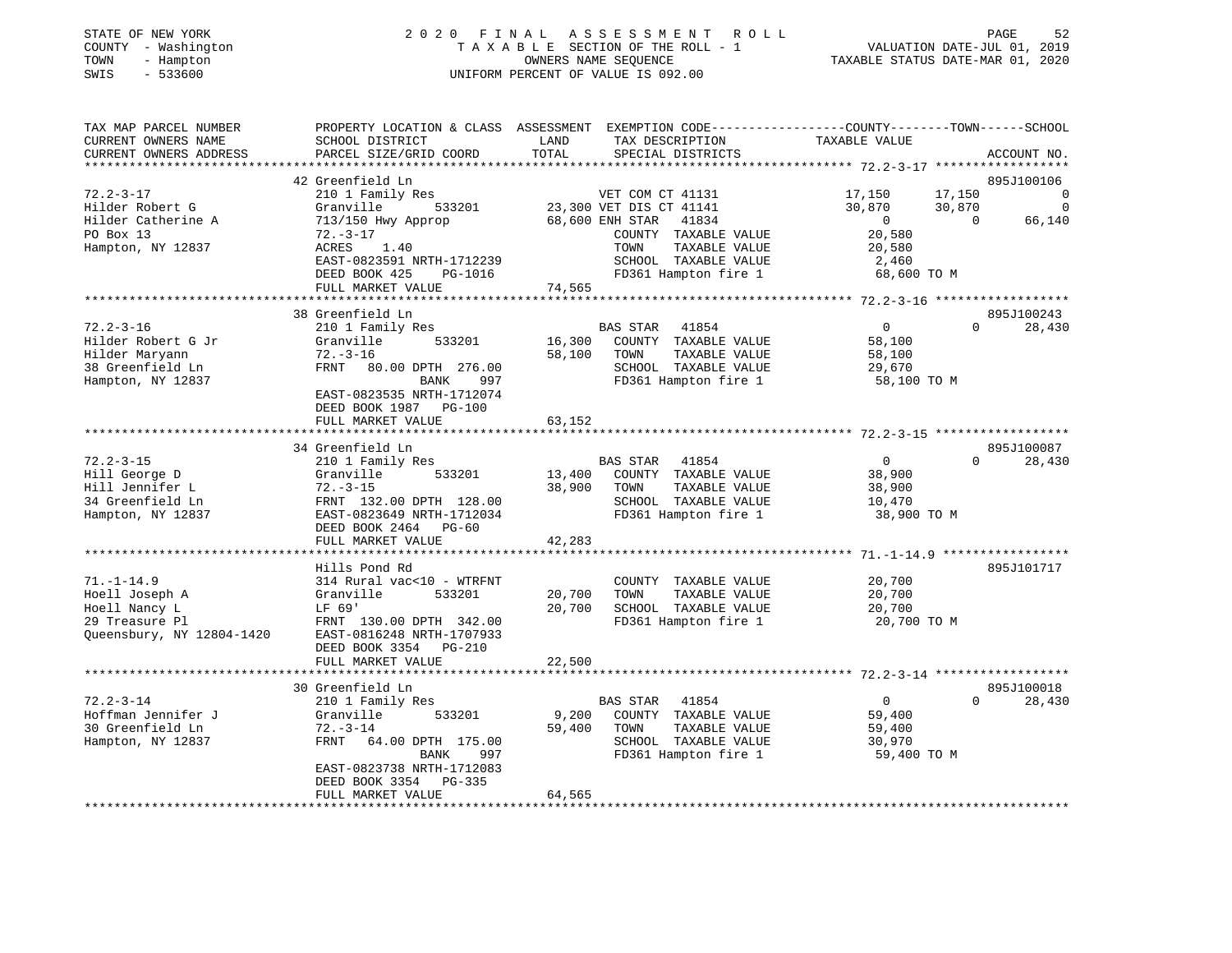| STATE OF NEW YORK<br>COUNTY - Washington<br>TOWN<br>- Hampton<br>SWIS<br>$-533600$ |                                                                                                                                               | OWNERS NAME SEQUENCE        | 2020 FINAL ASSESSMENT<br>R O L L<br>TAXABLE SECTION OF THE ROLL - 1<br>UNIFORM PERCENT OF VALUE IS 092.00 | VALUATION DATE-JUL 01, 2019<br>TAXABLE STATUS DATE-MAR 01, 2020 | 53<br>PAGE         |
|------------------------------------------------------------------------------------|-----------------------------------------------------------------------------------------------------------------------------------------------|-----------------------------|-----------------------------------------------------------------------------------------------------------|-----------------------------------------------------------------|--------------------|
| TAX MAP PARCEL NUMBER<br>CURRENT OWNERS NAME<br>CURRENT OWNERS ADDRESS             | PROPERTY LOCATION & CLASS ASSESSMENT EXEMPTION CODE----------------COUNTY-------TOWN------SCHOOL<br>SCHOOL DISTRICT<br>PARCEL SIZE/GRID COORD | LAND<br>TOTAL               | TAX DESCRIPTION<br>SPECIAL DISTRICTS                                                                      | TAXABLE VALUE                                                   | ACCOUNT NO.        |
|                                                                                    | Carlton Rd                                                                                                                                    |                             |                                                                                                           |                                                                 | 895J101809         |
| $45. - 1 - 5.2$                                                                    | 314 Rural vac<10                                                                                                                              |                             | COUNTY TAXABLE VALUE                                                                                      | 22,500                                                          |                    |
| Hogan Kevin                                                                        | Whitehall<br>535201                                                                                                                           | 22,500                      | TOWN<br>TAXABLE VALUE                                                                                     | 22,500                                                          |                    |
| 1562 Carlton Rd                                                                    | Lot 1 Carlton Woods Sub                                                                                                                       | 22,500                      | SCHOOL TAXABLE VALUE                                                                                      | 22,500                                                          |                    |
| Whitehall, NY 12887                                                                | 3.85<br>ACRES<br>EAST-0805414 NRTH-1735122<br>DEED BOOK 3224 PG-316                                                                           |                             | FD362 Hampton fire 2                                                                                      | 22,500 TO M                                                     |                    |
|                                                                                    | FULL MARKET VALUE                                                                                                                             | 24,457                      |                                                                                                           |                                                                 |                    |
|                                                                                    | 1562 Carlton Rd                                                                                                                               |                             |                                                                                                           |                                                                 |                    |
| $45. - 1 - 5.4$                                                                    | 210 1 Family Res                                                                                                                              |                             | ENH STAR<br>41834                                                                                         | $\overline{0}$                                                  | 0<br>66,140        |
| Hogan Kevin                                                                        | 535201<br>Whitehall                                                                                                                           | 38,400                      | COUNTY TAXABLE VALUE                                                                                      | 114,900                                                         |                    |
| 1562 Carlton Rd                                                                    | Lot 2                                                                                                                                         | 114,900                     | TOWN<br>TAXABLE VALUE                                                                                     | 114,900                                                         |                    |
| Whitehall, NY 12887                                                                | ACRES<br>8.43                                                                                                                                 |                             | SCHOOL TAXABLE VALUE                                                                                      | 48,760                                                          |                    |
|                                                                                    | EAST-0805661 NRTH-1734842                                                                                                                     |                             | CA001 Cons agri dst 1                                                                                     | 114,900 TO                                                      |                    |
|                                                                                    | DEED BOOK 3224 PG-319<br>FULL MARKET VALUE                                                                                                    | 124,891                     | FD362 Hampton fire 2                                                                                      | 114,900 TO M                                                    |                    |
|                                                                                    |                                                                                                                                               |                             |                                                                                                           |                                                                 |                    |
|                                                                                    | 2075 State Route 22A                                                                                                                          |                             |                                                                                                           |                                                                 | 895J101742         |
| $81. - 2 - 24$                                                                     | 280 Res Multiple                                                                                                                              |                             | COUNTY TAXABLE VALUE                                                                                      | 774,800                                                         |                    |
| Hogans Hill LLC                                                                    | Granville<br>533201                                                                                                                           | 91,400                      | TOWN<br>TAXABLE VALUE                                                                                     | 774,800                                                         |                    |
| 353 Central Park W                                                                 | Con Eas 2067/306                                                                                                                              | 774,800                     | SCHOOL TAXABLE VALUE                                                                                      | 774,800                                                         |                    |
| New York, NY 10025                                                                 | Con Eas 794/191<br>1706-                                                                                                                      |                             | CA001 Cons agri dst 1                                                                                     | 774,800 TO                                                      |                    |
|                                                                                    | ACRES 199.50<br>EAST-0821250 NRTH-1701965                                                                                                     |                             | FD361 Hampton fire 1                                                                                      | 774,800 TO M                                                    |                    |
|                                                                                    | DEED BOOK 3676 PG-49                                                                                                                          |                             |                                                                                                           |                                                                 |                    |
|                                                                                    | FULL MARKET VALUE                                                                                                                             | 842,174                     |                                                                                                           |                                                                 |                    |
|                                                                                    |                                                                                                                                               |                             |                                                                                                           |                                                                 |                    |
|                                                                                    | 2606 State Route 22A                                                                                                                          |                             |                                                                                                           |                                                                 |                    |
| $72. - 2 - 7.3$                                                                    | 210 1 Family Res                                                                                                                              |                             | ENH STAR 41834                                                                                            | $\overline{0}$                                                  | $\Omega$<br>66,140 |
| Holland David O                                                                    | Granville<br>533201                                                                                                                           | 22,000                      | COUNTY TAXABLE VALUE                                                                                      | 130,600                                                         |                    |
| Holland Mary A<br>PO Box 52                                                        | LOT 1- 711/270 Hwy Approp<br>ACRES<br>2.32 BANK<br>998                                                                                        | 130,600                     | TOWN<br>TAXABLE VALUE<br>SCHOOL TAXABLE VALUE                                                             | 130,600<br>64,460                                               |                    |
| Hampton, NY 12837                                                                  | EAST-0823281 NRTH-1711601                                                                                                                     |                             | FD361 Hampton fire 1                                                                                      | 130,600 TO M                                                    |                    |
|                                                                                    | DEED BOOK 712<br>$PG-23$                                                                                                                      |                             |                                                                                                           |                                                                 |                    |
|                                                                                    | FULL MARKET VALUE                                                                                                                             | 141,957                     |                                                                                                           |                                                                 |                    |
|                                                                                    |                                                                                                                                               |                             |                                                                                                           |                                                                 |                    |
|                                                                                    | 56 Golf Course Rd                                                                                                                             |                             |                                                                                                           |                                                                 | 895J100069         |
| $45. - 1 - 22$                                                                     | 240 Rural res                                                                                                                                 |                             | COUNTY TAXABLE VALUE                                                                                      | 125,300                                                         |                    |
| Hollister Alycia<br>56 Golf Course Rd                                              | 535201<br>Whitehall<br>Survey 12974                                                                                                           | 42,400<br>125,300           | TAXABLE VALUE<br>TOWN<br>SCHOOL TAXABLE VALUE                                                             | 125,300<br>125,300                                              |                    |
| Whitehall, NY 12887                                                                | 557/212                                                                                                                                       |                             | FD362 Hampton fire 2                                                                                      | 125,300 TO M                                                    |                    |
|                                                                                    | FRNT 330.00 DPTH                                                                                                                              |                             |                                                                                                           |                                                                 |                    |
|                                                                                    | ACRES 12.20 BANK<br>999                                                                                                                       |                             |                                                                                                           |                                                                 |                    |
|                                                                                    | EAST-0810880 NRTH-1735317                                                                                                                     |                             |                                                                                                           |                                                                 |                    |
|                                                                                    | DEED BOOK 20191 PG-25950                                                                                                                      |                             |                                                                                                           |                                                                 |                    |
|                                                                                    | FULL MARKET VALUE                                                                                                                             | 136,196<br>**************** |                                                                                                           |                                                                 |                    |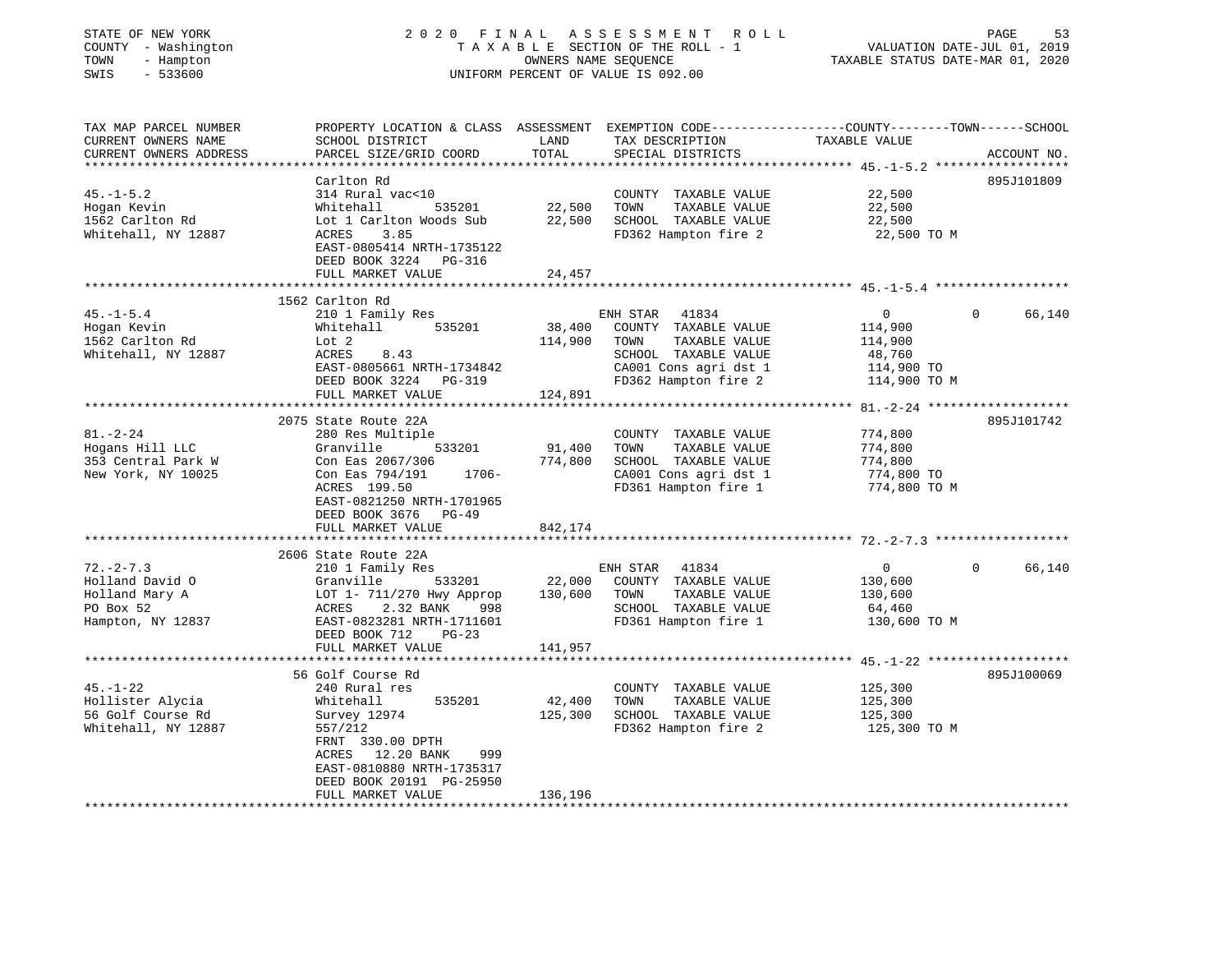# STATE OF NEW YORK 2 0 2 0 F I N A L A S S E S S M E N T R O L L PAGE 54 COUNTY - Washington T A X A B L E SECTION OF THE ROLL - 1 VALUATION DATE-JUL 01, 2019 TOWN - Hampton OWNERS NAME SEQUENCE TAXABLE STATUS DATE-MAR 01, 2020 SWIS - 533600 UNIFORM PERCENT OF VALUE IS 092.00

| TAX MAP PARCEL NUMBER<br>CURRENT OWNERS NAME | PROPERTY LOCATION & CLASS ASSESSMENT EXEMPTION CODE----------------COUNTY-------TOWN------SCHOOL<br>SCHOOL DISTRICT | LAND         | TAX DESCRIPTION                                | TAXABLE VALUE          |                |                      |
|----------------------------------------------|---------------------------------------------------------------------------------------------------------------------|--------------|------------------------------------------------|------------------------|----------------|----------------------|
| CURRENT OWNERS ADDRESS                       | PARCEL SIZE/GRID COORD                                                                                              | TOTAL        | SPECIAL DISTRICTS                              |                        |                | ACCOUNT NO.          |
|                                              |                                                                                                                     |              |                                                |                        |                |                      |
| $45. - 1 - 8$                                | 79 Chapman Rd<br>240 Rural res                                                                                      |              |                                                | 22,947                 | 22,947         | 895J100038<br>22,947 |
| Hollister Charlotte M                        | Whitehall<br>535201                                                                                                 |              | AG DIST 41720<br>84,100 ENH STAR 41834         | $\overline{0}$         | $\overline{0}$ | 66,140               |
| 79 Chapman Rd                                | ACRES 58.70                                                                                                         | 209,200      | COUNTY TAXABLE VALUE                           | 186,253                |                |                      |
| Whitehall, NY 12887                          | EAST-0806378 NRTH-1733432                                                                                           |              | TAXABLE VALUE<br>TOWN                          | 186,253                |                |                      |
|                                              | DEED BOOK 2062 PG-116                                                                                               |              | SCHOOL TAXABLE VALUE                           | 120,113                |                |                      |
| MAY BE SUBJECT TO PAYMENT                    | FULL MARKET VALUE                                                                                                   |              | 227,391 CA001 Cons agri dst 1                  | 186,253 TO             |                |                      |
| UNDER AGDIST LAW TIL 2024                    |                                                                                                                     |              | 22,947 EX                                      |                        |                |                      |
|                                              |                                                                                                                     |              | FD362 Hampton fire 2                           | 209,200 TO M           |                |                      |
|                                              |                                                                                                                     |              |                                                |                        |                |                      |
|                                              | Chapman Rd                                                                                                          |              |                                                |                        |                |                      |
| $45. - 1 - 8.2$                              | 322 Rural vac>10                                                                                                    |              | COUNTY TAXABLE VALUE                           | 46,700                 |                |                      |
| Hollister Charlotte M                        | Whitehall<br>535201                                                                                                 | 46,700       | TOWN<br>TAXABLE VALUE                          | 46,700                 |                |                      |
| 79 Chapman Rd                                | Survey 13220                                                                                                        | 46,700       | SCHOOL TAXABLE VALUE                           | 46,700                 |                |                      |
| Whitehall, NY 12887                          | FRNT 628.00 DPTH                                                                                                    |              | CA001 Cons agri dst 1<br>CA001 Cons agri dst 1 | 46,700 TO<br>46 700 TO |                |                      |
|                                              | ACRES 24.75                                                                                                         |              | FD362 Hampton fire 2                           | 46,700 TO M            |                |                      |
|                                              | EAST-0807084 NRTH-1731967                                                                                           |              |                                                |                        |                |                      |
|                                              | DEED BOOK 20200 PG-1201                                                                                             | 50,761       |                                                |                        |                |                      |
|                                              | FULL MARKET VALUE                                                                                                   |              |                                                |                        |                |                      |
|                                              | Chapman Rd                                                                                                          |              |                                                |                        |                |                      |
| $45. - 1 - 8.3$                              | 314 Rural vac<10                                                                                                    |              | COUNTY TAXABLE VALUE                           | 20,800                 |                |                      |
| Hollister Charlotte M                        | 535201<br>Whitehall                                                                                                 | 20,800       | TOWN<br>TAXABLE VALUE                          | 20,800                 |                |                      |
| 79 Chapman Rd                                | 3.70<br>ACRES                                                                                                       | 20,800       | SCHOOL TAXABLE VALUE                           | 20,800                 |                |                      |
| Whitehall, NY 12887                          | EAST-0806751 NRTH-1732335                                                                                           |              |                                                | 20,800 TO              |                |                      |
|                                              | DEED BOOK 20200 PG-1201                                                                                             |              | CA001 Cons agri dst 1<br>FD362 Hampton fire 2  | 20,800 TO M            |                |                      |
|                                              | FULL MARKET VALUE                                                                                                   | 22,609       |                                                |                        |                |                      |
|                                              |                                                                                                                     |              |                                                |                        |                |                      |
|                                              | 64 Chapman Rd                                                                                                       |              |                                                |                        |                |                      |
| $45. - 1 - 8.1$                              | 210 1 Family Res                                                                                                    |              | BAS STAR 41854                                 | $\overline{0}$         | $\Omega$       | 28,430               |
| Hollister Cynthia A                          | 535201<br>Whitehall                                                                                                 |              | 22,000 COUNTY TAXABLE VALUE                    | 190,500                |                |                      |
| 64 Chapman Rd                                | 1.01<br>ACRES                                                                                                       | 190,500 TOWN | TAXABLE VALUE                                  | 190,500                |                |                      |
| Whitehall, NY 12887                          | EAST-0806592 NRTH-1732453                                                                                           |              | SCHOOL TAXABLE VALUE                           | 162,070                |                |                      |
|                                              | DEED BOOK 716<br>$PG-124$                                                                                           |              | FD362 Hampton fire 2                           | 190,500 TO M           |                |                      |
|                                              | FULL MARKET VALUE                                                                                                   | 207,065      |                                                |                        |                |                      |
|                                              | Chapman Rd                                                                                                          |              |                                                |                        |                | 895J100107           |
| $45. - 1 - 7$                                | 105 Vac farmland                                                                                                    |              | 41720<br>AG DIST                               | 55,074                 | 55,074         | 55,074               |
| Hollister John H ETAL                        | 535201<br>Whitehall                                                                                                 |              | 91,100 COUNTY TAXABLE VALUE                    | 36,026                 |                |                      |
| Hollister Brian D                            | ACRES 86.20                                                                                                         | 91,100       | TOWN<br>TAXABLE VALUE                          | 36,026                 |                |                      |
| 83 Hollister Rd                              | EAST-0805624 NRTH-1731919                                                                                           |              | SCHOOL TAXABLE VALUE                           | 36,026                 |                |                      |
| Whitehall, NY 12887                          | DEED BOOK 728<br>PG-254                                                                                             |              | CA001 Cons agri dst 1                          | 36,026 TO              |                |                      |
|                                              | FULL MARKET VALUE                                                                                                   |              | 99,022<br>55,074 EX                            |                        |                |                      |
| MAY BE SUBJECT TO PAYMENT                    |                                                                                                                     |              | FD362 Hampton fire 2                           | 91,100 TO M            |                |                      |
| UNDER AGDIST LAW TIL 2024                    |                                                                                                                     |              |                                                |                        |                |                      |
|                                              |                                                                                                                     |              |                                                |                        |                |                      |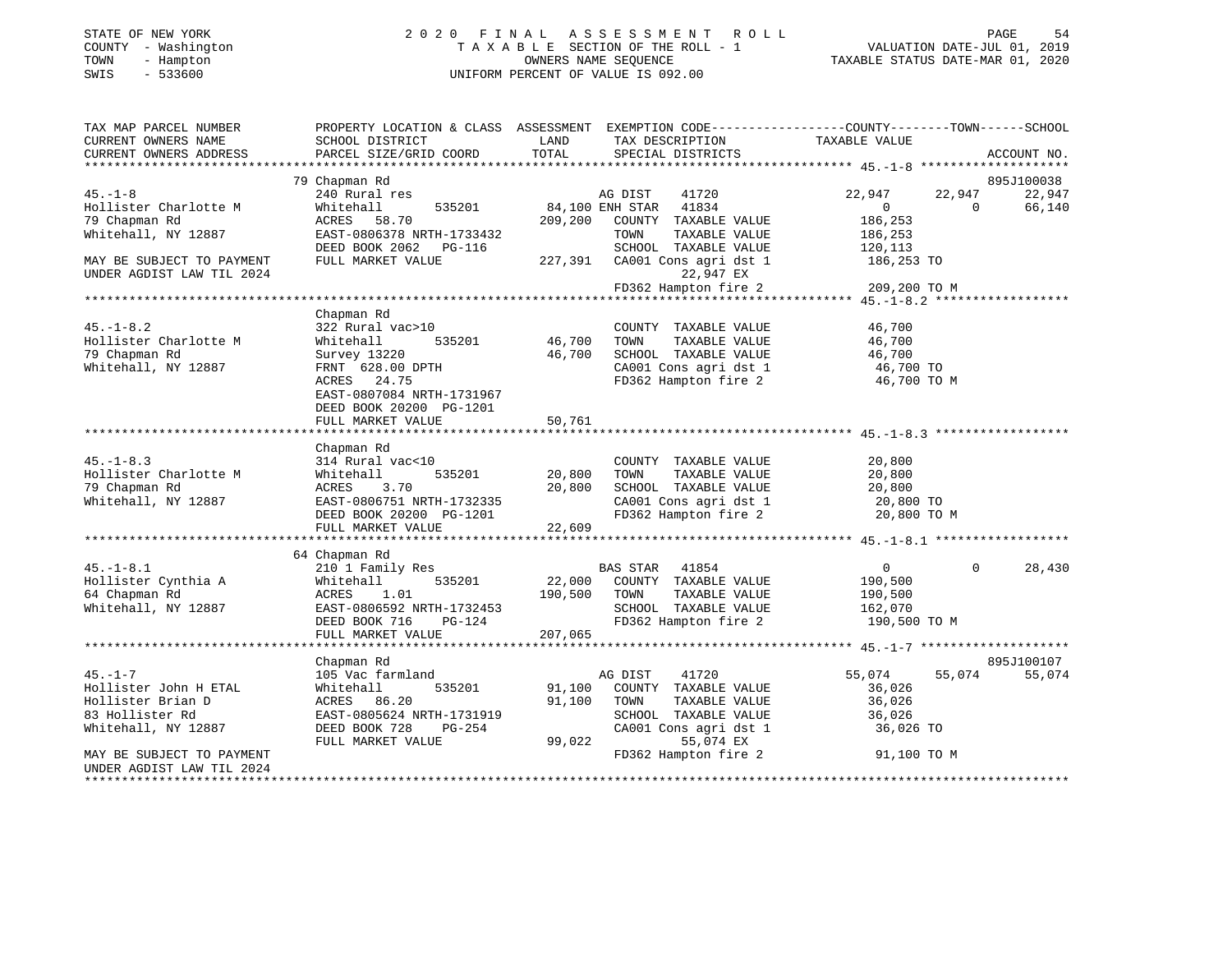| STATE OF NEW YORK<br>COUNTY - Washington<br>TOWN<br>- Hampton<br>SWIS<br>$-533600$ |                                                     | OWNERS NAME SEOUENCE | 2020 FINAL ASSESSMENT ROLL<br>TAXABLE SECTION OF THE ROLL - 1<br>UNIFORM PERCENT OF VALUE IS 092.00 | PAGE<br>55<br>VALUATION DATE-JUL 01, 2019<br>TAXABLE STATUS DATE-MAR 01, 2020                    |
|------------------------------------------------------------------------------------|-----------------------------------------------------|----------------------|-----------------------------------------------------------------------------------------------------|--------------------------------------------------------------------------------------------------|
| TAX MAP PARCEL NUMBER                                                              |                                                     |                      |                                                                                                     | PROPERTY LOCATION & CLASS ASSESSMENT EXEMPTION CODE----------------COUNTY-------TOWN------SCHOOL |
| CURRENT OWNERS NAME                                                                | SCHOOL DISTRICT                                     | LAND                 | TAX DESCRIPTION                                                                                     | TAXABLE VALUE                                                                                    |
| CURRENT OWNERS ADDRESS                                                             | PARCEL SIZE/GRID COORD                              | TOTAL                | SPECIAL DISTRICTS                                                                                   | ACCOUNT NO.                                                                                      |
|                                                                                    | Hickey Rd                                           |                      |                                                                                                     | 895J100238                                                                                       |
| $63. -1 - 1$                                                                       | 314 Rural vac<10                                    |                      | COUNTY TAXABLE VALUE                                                                                | 14,500                                                                                           |
| Holmes Naomi R                                                                     | 533201<br>Granville                                 | 14,500               | TOWN<br>TAXABLE VALUE                                                                               | 14,500                                                                                           |
| 474 Hickey Rd                                                                      | Will 3120/216                                       | 14,500               | SCHOOL TAXABLE VALUE                                                                                | 14,500                                                                                           |
| Hampton, NY 12837                                                                  | ACRES<br>1.55                                       |                      | FD361 Hampton fire 1                                                                                | 14,500 TO M                                                                                      |
|                                                                                    | EAST-0818571 NRTH-1720987<br>DEED BOOK W3120 PG-216 |                      |                                                                                                     |                                                                                                  |
|                                                                                    | FULL MARKET VALUE                                   | 15,761               |                                                                                                     |                                                                                                  |
|                                                                                    | 32 Golf Course Rd                                   |                      |                                                                                                     | 895J101797                                                                                       |
| $45. - 1 - 24.2$                                                                   | 270 Mfg housing                                     |                      | BAS STAR 41854                                                                                      | $\overline{0}$<br>$\Omega$<br>28,430                                                             |
| Horvath Michael J                                                                  | Whitehall<br>535201                                 | 22,000               | COUNTY TAXABLE VALUE                                                                                | 79,100                                                                                           |
| 32 Golf Course Rd                                                                  | ACRES<br>1.00 BANK<br>998                           | 79,100               | TOWN<br>TAXABLE VALUE                                                                               | 79,100                                                                                           |
| Whitehall, NY 12887                                                                | EAST-0810559 NRTH-1734540                           |                      | SCHOOL TAXABLE VALUE                                                                                | 50,670                                                                                           |
|                                                                                    | DEED BOOK 20200 PG-1132                             |                      | FD362 Hampton fire 2                                                                                | 79,100 TO M                                                                                      |
| PRIOR OWNER ON 3/01/2020                                                           | FULL MARKET VALUE                                   | 85,978               |                                                                                                     |                                                                                                  |
| Horvath Patti Ann                                                                  |                                                     |                      |                                                                                                     |                                                                                                  |
|                                                                                    | 11952 State Route 4                                 |                      |                                                                                                     | 895J100217                                                                                       |
| $45. - 1 - 27$                                                                     | 210 1 Family Res                                    |                      | COUNTY TAXABLE VALUE                                                                                | 121,100                                                                                          |
| Hubbard Timothy R                                                                  | Whitehall<br>535201                                 | 23,600               | TOWN<br>TAXABLE VALUE                                                                               | 121,100                                                                                          |
| Hubbard Bonnie                                                                     | 1.50<br>ACRES                                       | 121,100              | SCHOOL TAXABLE VALUE                                                                                | 121,100                                                                                          |
| 11962 State Route 4                                                                | EAST-0807463 NRTH-1730345                           |                      | FD362 Hampton fire 2                                                                                | 121,100 TO M                                                                                     |
| Whitehall, NY 12887                                                                | DEED BOOK 3983 PG-5                                 |                      |                                                                                                     |                                                                                                  |
|                                                                                    | FULL MARKET VALUE                                   | 131,630              |                                                                                                     |                                                                                                  |
|                                                                                    |                                                     |                      |                                                                                                     |                                                                                                  |
| $45. - 1 - 26$                                                                     | 11962 State Route 4                                 |                      | AG DIST<br>41720                                                                                    | 895J100147<br>40,793<br>40,793<br>40,793                                                         |
| Hubbard Timothy R Sr                                                               | 151 Fruit crop<br>Whitehall<br>535201               | 75,700               | COUNTY TAXABLE VALUE                                                                                | 396,507                                                                                          |
| Hubbard Bonnie L                                                                   | ACRES<br>46.33                                      | 437,300              | TOWN<br>TAXABLE VALUE                                                                               | 396,507                                                                                          |
| 268 Hubard Lane Pl                                                                 | EAST-0808070 NRTH-1730154                           |                      | SCHOOL TAXABLE VALUE                                                                                | 396,507                                                                                          |
| North Clarendon, VT 05759                                                          | DEED BOOK 1843 PG-178                               |                      | CA001 Cons agri dst 1                                                                               | 396,507 TO                                                                                       |
|                                                                                    | FULL MARKET VALUE                                   | 475,326              | 40,793 EX                                                                                           |                                                                                                  |
| MAY BE SUBJECT TO PAYMENT                                                          |                                                     |                      | FD362 Hampton fire 2                                                                                | 437,300 TO M                                                                                     |
| UNDER AGDIST LAW TIL 2024                                                          |                                                     |                      |                                                                                                     |                                                                                                  |
|                                                                                    | 49 Hickey Rd                                        |                      |                                                                                                     | 895J101727                                                                                       |
| $62. - 1 - 38.1$                                                                   | 260 Seasonal res                                    |                      | COUNTY TAXABLE VALUE                                                                                | 55,000                                                                                           |
| Hughes Dana                                                                        | Granville<br>533201                                 | 50,000               | TOWN<br>TAXABLE VALUE                                                                               | 55,000                                                                                           |
| Hughes Dana<br>Hughes Marianne                                                     | ACRES<br>25.00                                      | 55,000               | SCHOOL TAXABLE VALUE                                                                                | 55,000                                                                                           |
| 10 VanBuren St                                                                     | EAST-0813152 NRTH-1714764                           |                      | FD361 Hampton fire 1                                                                                | 55,000 TO M                                                                                      |
| South Glens Falls, NY 12803                                                        | DEED BOOK 3500<br>PG-152                            |                      |                                                                                                     |                                                                                                  |
|                                                                                    | FULL MARKET VALUE                                   | 59,783               |                                                                                                     |                                                                                                  |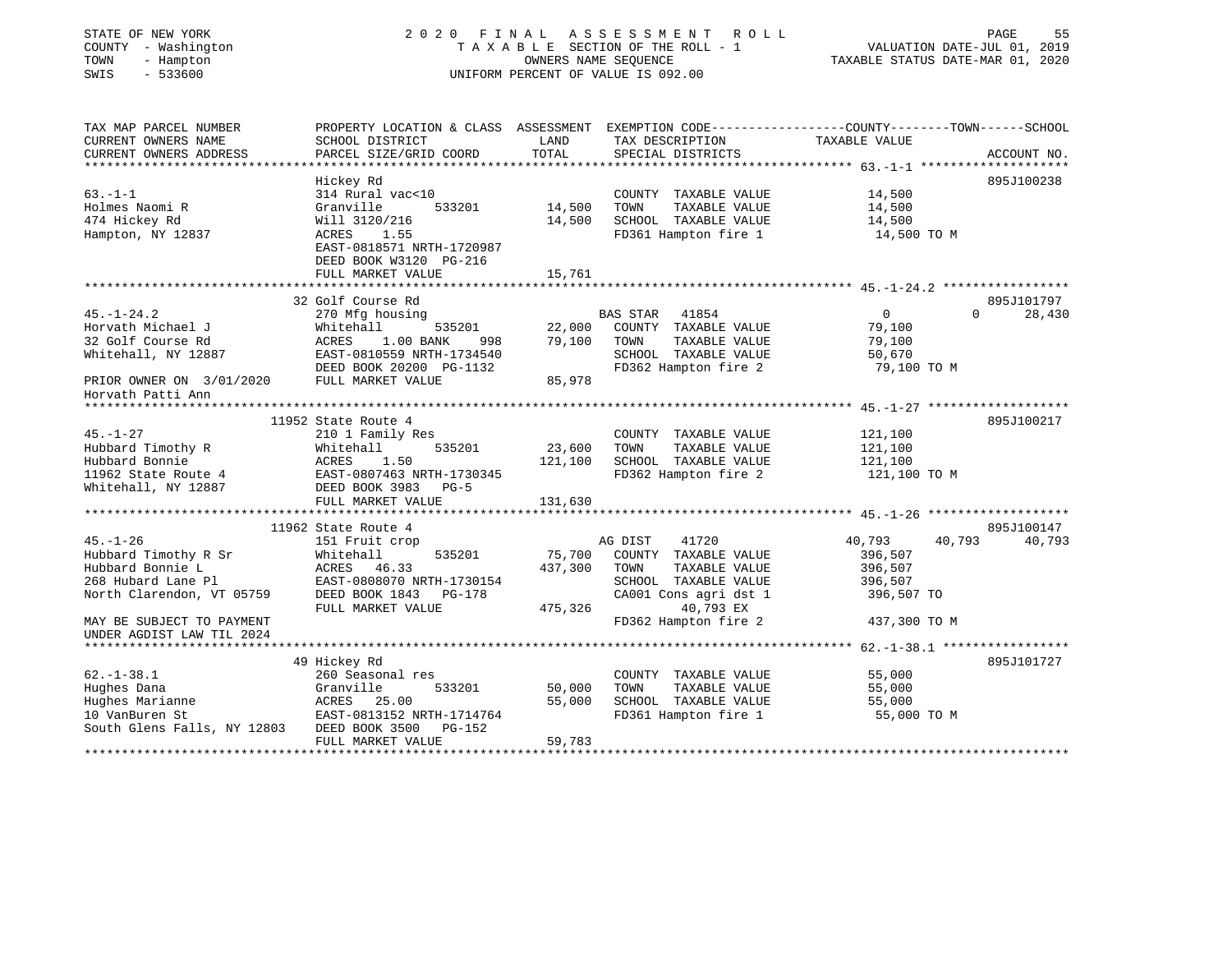# STATE OF NEW YORK 2 0 2 0 F I N A L A S S E S S M E N T R O L L PAGE 56 COUNTY - Washington T A X A B L E SECTION OF THE ROLL - 1 VALUATION DATE-JUL 01, 2019 TOWN - Hampton OWNERS NAME SEQUENCE TAXABLE STATUS DATE-MAR 01, 2020 SWIS - 533600 UNIFORM PERCENT OF VALUE IS 092.00

| TAX MAP PARCEL NUMBER<br>CURRENT OWNERS NAME<br>CURRENT OWNERS ADDRESS | PROPERTY LOCATION & CLASS ASSESSMENT EXEMPTION CODE---------------COUNTY-------TOWN------SCHOOL<br>SCHOOL DISTRICT<br>PARCEL SIZE/GRID COORD | LAND<br>TOTAL    | TAX DESCRIPTION<br>SPECIAL DISTRICTS | TAXABLE VALUE  | ACCOUNT NO.        |
|------------------------------------------------------------------------|----------------------------------------------------------------------------------------------------------------------------------------------|------------------|--------------------------------------|----------------|--------------------|
|                                                                        |                                                                                                                                              |                  |                                      |                |                    |
|                                                                        | Carvers Falls Ln OFF                                                                                                                         |                  |                                      |                | 895J101790         |
| $31. - 1 - 3.7$                                                        | 311 Res vac land                                                                                                                             |                  | COUNTY TAXABLE VALUE                 | 1,500          |                    |
| Hurlbut Martha                                                         | $535201$ 1,500<br>Whitehall                                                                                                                  |                  | TOWN<br>TAXABLE VALUE                | 1,500          |                    |
| Sargent Charles Harold                                                 | FRNT 311.00 DPTH 236.00                                                                                                                      | 1,500            | SCHOOL TAXABLE VALUE                 | 1,500          |                    |
| 1440 Carvers Falls Ln                                                  | 997<br>BANK                                                                                                                                  |                  | FD362 Hampton fire 2                 | 1,500 TO M     |                    |
| Whitehall, NY 12887                                                    | EAST-0808873 NRTH-1747406<br>DEED BOOK 835<br>PG-275                                                                                         |                  |                                      |                |                    |
|                                                                        | FULL MARKET VALUE                                                                                                                            | 1,630            |                                      |                |                    |
|                                                                        |                                                                                                                                              |                  |                                      |                |                    |
|                                                                        | 1440 Carvers Falls Ln                                                                                                                        |                  |                                      |                | 895J101792         |
| $31 - 1 - 3.9$                                                         | 270 Mfg housing                                                                                                                              |                  | ENH STAR<br>41834                    | $\overline{0}$ | 66,140<br>$\Omega$ |
|                                                                        |                                                                                                                                              |                  | 535201 12,000 COUNTY TAXABLE VALUE   | 67,300         |                    |
|                                                                        |                                                                                                                                              |                  | TAXABLE VALUE                        | 67,300         |                    |
|                                                                        |                                                                                                                                              |                  | SCHOOL TAXABLE VALUE 1,160           |                |                    |
|                                                                        |                                                                                                                                              |                  |                                      |                |                    |
|                                                                        |                                                                                                                                              |                  |                                      |                |                    |
|                                                                        |                                                                                                                                              |                  |                                      |                |                    |
|                                                                        | 426 South Rd                                                                                                                                 |                  |                                      |                |                    |
| $72. - 1 - 16.2$                                                       | 312 Vac w/imprv                                                                                                                              |                  | COUNTY TAXABLE VALUE                 | 40,500         |                    |
| Hurley Christopher M Granville                                         |                                                                                                                                              | $533201$ 25,100  | TAXABLE VALUE<br>TOWN                | 40,500         |                    |
| Heibler Karen A                                                        | ACRES 5.06<br>EAST-0820083 NRTH-1707221                                                                                                      | 40,500           | SCHOOL TAXABLE VALUE                 | 40,500         |                    |
| 2669 Route 31                                                          |                                                                                                                                              |                  | FD361 Hampton fire 1                 | 40,500 TO M    |                    |
| Poultney, VT 05764 DEED BOOK 3962 PG-173                               |                                                                                                                                              |                  |                                      |                |                    |
|                                                                        | FULL MARKET VALUE                                                                                                                            | 44,022           |                                      |                |                    |
|                                                                        |                                                                                                                                              |                  |                                      |                |                    |
|                                                                        | 78 Rainbow Way                                                                                                                               |                  |                                      |                | 895J100601         |
| $81. - 1 - 43$                                                         | kainbow Way<br>210 1 Family Res                                                                                                              |                  |                                      | $\overline{0}$ | $\Omega$<br>28,430 |
|                                                                        | Granville                                                                                                                                    |                  |                                      | 105,000        |                    |
| Hurley Justin R<br>Lavin Holly J                                       | 4.00 BANK<br>ACRES                                                                                                                           | 999 105,000 TOWN | TAXABLE VALUE                        | 105,000        |                    |
| PO Box 95                                                              | EAST-0816907 NRTH-1701952                                                                                                                    |                  | SCHOOL TAXABLE VALUE                 | 76,570         |                    |
|                                                                        | DEED BOOK 3130    PG-308                                                                                                                     |                  | FD361 Hampton fire 1                 | 105,000 TO M   |                    |
| Whitehall, NY 12887                                                    |                                                                                                                                              |                  |                                      |                |                    |
|                                                                        | FULL MARKET VALUE                                                                                                                            | 114,130          |                                      |                |                    |
|                                                                        |                                                                                                                                              |                  |                                      |                |                    |
|                                                                        | 15 Greenfield Ln                                                                                                                             |                  |                                      |                | 895J100281         |
| $72. - 2 - 3$                                                          | 240 Rural res                                                                                                                                |                  | COUNTY TAXABLE VALUE                 | 73,300         |                    |
| Hyland Richard                                                         | 533201<br>Granville                                                                                                                          | 42,200           | TOWN<br>TAXABLE VALUE                | 73,300         |                    |
| 12 Perry Ave                                                           | ACRES 11.50                                                                                                                                  | 73,300           | SCHOOL TAXABLE VALUE                 | 73,300         |                    |
| Port Chester, NY 10573                                                 | EAST-0824069 NRTH-1711587                                                                                                                    |                  | FD361 Hampton fire 1                 | 73,300 TO M    |                    |
|                                                                        | DEED BOOK 4007 PG-35                                                                                                                         |                  |                                      |                |                    |
|                                                                        | FULL MARKET VALUE                                                                                                                            | 79,674           |                                      |                |                    |
|                                                                        |                                                                                                                                              |                  |                                      |                |                    |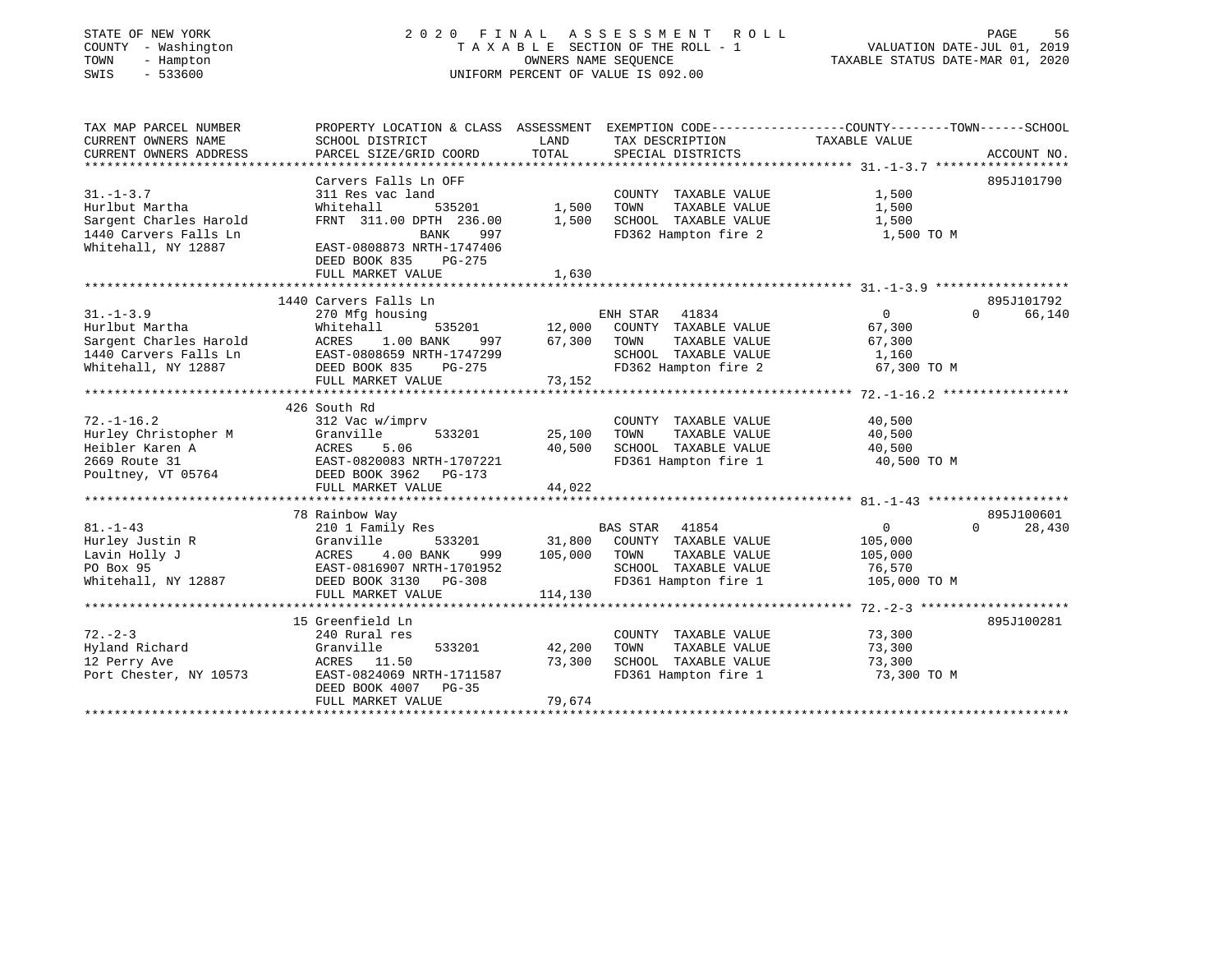| STATE OF NEW YORK |              |
|-------------------|--------------|
| COUNTY            | - Washington |
| TOWN              | - Hampton    |
| CM T C            | 533600       |

# STATE OF NEW YORK 2 0 2 0 F I N A L A S S E S S M E N T R O L L PAGE 57T A X A B L E SECTION OF THE ROLL - 1<br>OWNERS NAME SEQUENCE SWIS - 533600 UNIFORM PERCENT OF VALUE IS 092.00

TAXABLE STATUS DATE-MAR 01, 2020

| TAX MAP PARCEL NUMBER<br>CURRENT OWNERS NAME | PROPERTY LOCATION & CLASS ASSESSMENT EXEMPTION CODE---------------COUNTY-------TOWN------SCHOOL<br>SCHOOL DISTRICT | LAND    | TAX DESCRIPTION       | TAXABLE VALUE     |                    |
|----------------------------------------------|--------------------------------------------------------------------------------------------------------------------|---------|-----------------------|-------------------|--------------------|
| CURRENT OWNERS ADDRESS                       | PARCEL SIZE/GRID COORD                                                                                             | TOTAL   | SPECIAL DISTRICTS     |                   | ACCOUNT NO.        |
|                                              |                                                                                                                    |         |                       |                   |                    |
|                                              | 1536 Carlton Rd                                                                                                    |         |                       |                   |                    |
| $45. -1 - 5.3$                               | 240 Rural res                                                                                                      |         | BAS STAR 41854        | $0 \qquad \qquad$ | $\Omega$<br>28,430 |
| Iffert Michael P                             | Whitehall<br>535201                                                                                                | 40,200  | COUNTY TAXABLE VALUE  | 202,300           |                    |
| 1536 Carlton Rd                              | Lots $3 & 4$                                                                                                       | 202,300 | TOWN<br>TAXABLE VALUE | 202,300           |                    |
| Whitehall, NY 12887                          | ACRES 10.18 BANK<br>999                                                                                            |         | SCHOOL TAXABLE VALUE  | 173,870           |                    |
|                                              | EAST-0805141 NRTH-1734477                                                                                          |         | CA001 Cons agri dst 1 | 202,300 TO        |                    |
| PRIOR OWNER ON 3/01/2020                     | DEED BOOK 20200 PG-1346                                                                                            |         | FD362 Hampton fire 2  | 202,300 TO M      |                    |
| Irizarry Jose G                              | FULL MARKET VALUE                                                                                                  | 219,891 |                       |                   |                    |
|                                              |                                                                                                                    |         |                       |                   |                    |
|                                              | 1058 West Way                                                                                                      |         |                       |                   | 895J100216         |
| $71.4 - 2 - 7$                               | 260 Seasonal res - WTRFNT                                                                                          |         | COUNTY TAXABLE VALUE  | 131,600           |                    |
| Ihrig Richard                                | 533201<br>Granville                                                                                                | 27,200  | TOWN<br>TAXABLE VALUE | 131,600           |                    |
| Continental Manor                            | $71. -2 - 7$                                                                                                       | 131,600 | SCHOOL TAXABLE VALUE  | 131,600           |                    |
| 276 Temple Hill Rd 2701                      | FRNT 100.00 DPTH 273.00                                                                                            |         | FD361 Hampton fire 1  | 131,600 TO M      |                    |
| New Windsor, NY 12553                        | EAST-0815366 NRTH-1707558                                                                                          |         |                       |                   |                    |
|                                              | DEED BOOK 2868 PG-139                                                                                              |         |                       |                   |                    |
|                                              | FULL MARKET VALUE                                                                                                  | 143,043 |                       |                   |                    |
|                                              |                                                                                                                    |         |                       |                   |                    |
|                                              | Hickey Rd OFF                                                                                                      |         |                       |                   | 895J100616         |
| $62. - 1 - 9$                                | 322 Rural vac>10                                                                                                   |         | COUNTY TAXABLE VALUE  | 10,000            |                    |
| Illsley Alice E                              | 533201<br>Granville                                                                                                | 10,000  | TAXABLE VALUE<br>TOWN | 10,000            |                    |
| 201 White Rd                                 | ACRES 15.30                                                                                                        | 10,000  | SCHOOL TAXABLE VALUE  | 10,000            |                    |
| Poultney, VT 05764                           | EAST-0811791 NRTH-1718265                                                                                          |         | FD361 Hampton fire 1  | 10,000 TO M       |                    |
|                                              | DEED BOOK 678<br>$PG-53$                                                                                           |         |                       |                   |                    |
|                                              | FULL MARKET VALUE                                                                                                  | 10,870  |                       |                   |                    |
|                                              |                                                                                                                    |         |                       |                   |                    |
|                                              | 32 Manor Ln                                                                                                        |         |                       |                   | 895J100082         |
| $54. - 1 - 5$                                | 270 Mfg housing                                                                                                    |         | ENH STAR 41834        | $\overline{0}$    | $\Omega$<br>66,140 |
| Illsley Richard Trustee                      | 533201                                                                                                             | 36,300  | COUNTY TAXABLE VALUE  | 96,100            |                    |
|                                              | Granville<br>ACRES<br>6.30                                                                                         | 96,100  | TOWN                  |                   |                    |
| Illsley Anna Trustee                         |                                                                                                                    |         | TAXABLE VALUE         | 96,100            |                    |
| 32 Manor Ln                                  | EAST-0821032 NRTH-1725968                                                                                          |         | SCHOOL TAXABLE VALUE  | 29,960            |                    |
| Hampton, NY 12837                            | DEED BOOK 1844 PG-118                                                                                              |         | FD361 Hampton fire 1  | 96,100 TO M       |                    |
|                                              | FULL MARKET VALUE                                                                                                  | 104,457 |                       |                   |                    |
|                                              |                                                                                                                    |         |                       |                   |                    |
|                                              | Vladyka Woods Rd OFF                                                                                               |         |                       |                   | 895J100046         |
| $38. - 1 - 22$                               | 910 Priv forest                                                                                                    |         | COUNTY TAXABLE VALUE  | 42,900            |                    |
| Integrity Holdings LLC                       | 535201<br>Whitehall                                                                                                | 42,900  | TOWN<br>TAXABLE VALUE | 42,900            |                    |
| 46 Cunningham Rd                             | ROW 942/144                                                                                                        | 42,900  | SCHOOL TAXABLE VALUE  | 42,900            |                    |
| Freeport, ME 04032                           | 102 AD Contract 2957/133                                                                                           |         | FD362 Hampton fire 2  | 42,900 TO M       |                    |
|                                              | ACRES 146.80                                                                                                       |         |                       |                   |                    |
|                                              | EAST-0805961 NRTH-1742522                                                                                          |         |                       |                   |                    |
|                                              | DEED BOOK 3015<br>$PG-97$                                                                                          |         |                       |                   |                    |
|                                              | FULL MARKET VALUE                                                                                                  | 46,630  |                       |                   |                    |
|                                              |                                                                                                                    |         |                       |                   |                    |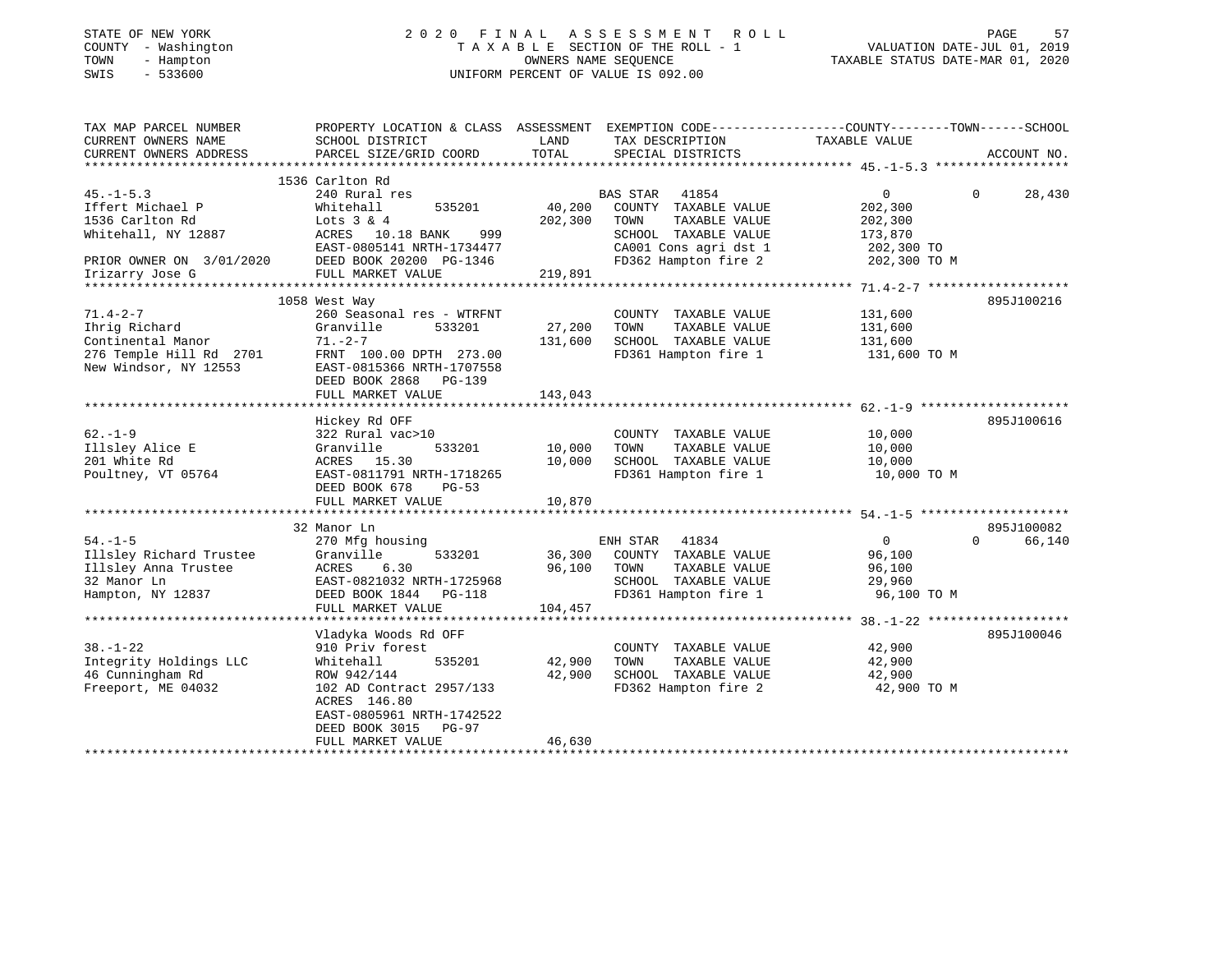| STATE OF NEW YORK<br>COUNTY - Washington<br>- Hampton<br>TOWN<br>$-533600$<br>SWIS |                                                                                       | OWNERS NAME SEQUENCE | 2020 FINAL ASSESSMENT ROLL<br>TAXABLE SECTION OF THE ROLL - 1<br>UNIFORM PERCENT OF VALUE IS 092.00 | PAGE<br>VALUATION DATE-JUL 01, 2019<br>TAXABLE STATUS DATE-MAR 01, 2020                                                         | 58 |
|------------------------------------------------------------------------------------|---------------------------------------------------------------------------------------|----------------------|-----------------------------------------------------------------------------------------------------|---------------------------------------------------------------------------------------------------------------------------------|----|
| TAX MAP PARCEL NUMBER<br>CURRENT OWNERS NAME<br>CURRENT OWNERS ADDRESS             | SCHOOL DISTRICT<br>PARCEL SIZE/GRID COORD                                             | LAND<br>TOTAL        | TAX DESCRIPTION<br>SPECIAL DISTRICTS                                                                | PROPERTY LOCATION & CLASS ASSESSMENT EXEMPTION CODE---------------COUNTY-------TOWN------SCHOOL<br>TAXABLE VALUE<br>ACCOUNT NO. |    |
|                                                                                    |                                                                                       |                      |                                                                                                     |                                                                                                                                 |    |
|                                                                                    | 1141 East Way                                                                         |                      |                                                                                                     | 895J100266                                                                                                                      |    |
| $71.4 - 3 - 6$                                                                     | 260 Seasonal res - WTRFNT                                                             |                      | COUNTY TAXABLE VALUE                                                                                | 122,400                                                                                                                         |    |
| Irons Martin J<br>Irons Ann J                                                      | Granville<br>533201<br>426/1066, W2831/46                                             | 20,300<br>122,400    | TOWN<br>TAXABLE VALUE<br>SCHOOL TAXABLE VALUE                                                       | 122,400<br>122,400                                                                                                              |    |
| 20 Washington St                                                                   | $71. - 3 - 6$                                                                         |                      | FD361 Hampton fire 1                                                                                | 122,400 TO M                                                                                                                    |    |
| Fair Haven, VT 05743                                                               | FRNT 75.00 DPTH 140.00                                                                |                      |                                                                                                     |                                                                                                                                 |    |
|                                                                                    | 997<br>BANK<br>EAST-0815708 NRTH-1708278<br>DEED BOOK 3931 PG-94<br>FULL MARKET VALUE | 133,043              |                                                                                                     |                                                                                                                                 |    |
|                                                                                    |                                                                                       |                      |                                                                                                     |                                                                                                                                 |    |
|                                                                                    | 128 Rainbow Way                                                                       |                      |                                                                                                     | 895J100599                                                                                                                      |    |
| $81. - 1 - 39$                                                                     | 260 Seasonal res                                                                      |                      | COUNTY TAXABLE VALUE                                                                                | 35,000                                                                                                                          |    |
| Irwin Jason S                                                                      | Granville<br>533201                                                                   | 30,000               | TAXABLE VALUE<br>TOWN                                                                               | 35,000                                                                                                                          |    |
| 18 Gibson Ave                                                                      | ACRES<br>5.30                                                                         | 35,000               | SCHOOL TAXABLE VALUE                                                                                | 35,000                                                                                                                          |    |
| Hudson Falls, NY 12839                                                             | EAST-0816687 NRTH-1700996<br>DEED BOOK 3975 PG-160<br>FULL MARKET VALUE               | 38,043               | FD361 Hampton fire 1                                                                                | 35,000 TO M                                                                                                                     |    |
|                                                                                    | *******************                                                                   |                      |                                                                                                     |                                                                                                                                 |    |
|                                                                                    | Hickey Rd OFF                                                                         |                      |                                                                                                     | 895J100638                                                                                                                      |    |
| $62. - 1 - 10$                                                                     | 322 Rural vac>10                                                                      |                      | COUNTY TAXABLE VALUE                                                                                | 15,700                                                                                                                          |    |
| Jameson Raymond                                                                    | Granville<br>533201                                                                   | 15,700               | TOWN<br>TAXABLE VALUE                                                                               | 15,700                                                                                                                          |    |
| 13 South Ranch Way                                                                 | 502/98                                                                                | 15,700               | SCHOOL TAXABLE VALUE                                                                                | 15,700                                                                                                                          |    |
| Argyle, NY 12809                                                                   | ACRES 10.01<br>EAST-0812193 NRTH-1718909<br>DEED BOOK 3601 PG-276                     |                      | FD361 Hampton fire 1                                                                                | 15,700 TO M                                                                                                                     |    |
|                                                                                    | FULL MARKET VALUE                                                                     | 17,065               |                                                                                                     |                                                                                                                                 |    |
|                                                                                    | County Route 21                                                                       |                      |                                                                                                     |                                                                                                                                 |    |
| $80. -1 - 5.1$                                                                     | 314 Rural vac<10                                                                      |                      | COUNTY TAXABLE VALUE                                                                                | 28,000                                                                                                                          |    |
| Jaros Tomasz                                                                       | Granville<br>533201                                                                   | 28,000               | TAXABLE VALUE<br>TOWN                                                                               | 28,000                                                                                                                          |    |
| Jaros Dawn                                                                         | Sub Div Lot 1                                                                         | 28,000               | SCHOOL TAXABLE VALUE                                                                                | 28,000                                                                                                                          |    |
| 52-6 Meetinghouse Village                                                          | ACRES<br>6.41                                                                         |                      | FD361 Hampton fire 1                                                                                | 28,000 TO M                                                                                                                     |    |
| Meriden, CT 06450                                                                  | EAST-0813483 NRTH-1701547<br>DEED BOOK 2387<br>PG-196                                 |                      |                                                                                                     |                                                                                                                                 |    |
|                                                                                    | FULL MARKET VALUE                                                                     | 30,435               |                                                                                                     |                                                                                                                                 |    |
|                                                                                    | County Route 21                                                                       |                      |                                                                                                     |                                                                                                                                 |    |
| $80. - 1 - 5.2$                                                                    | 314 Rural vac<10                                                                      |                      | COUNTY TAXABLE VALUE                                                                                | 22,500                                                                                                                          |    |
| Jaros Tomasz                                                                       | 533201<br>Granville                                                                   | 22,500               | TAXABLE VALUE<br>TOWN                                                                               | 22,500                                                                                                                          |    |
| Jaros Dawn                                                                         | Sub Div Lot 2                                                                         | 22,500               | SCHOOL TAXABLE VALUE                                                                                | 22,500                                                                                                                          |    |
| 52-6 Meetinghouse Village                                                          | ACRES<br>3.92                                                                         |                      | FD361 Hampton fire 1                                                                                | 22,500 TO M                                                                                                                     |    |
| Meriden, CT 06450                                                                  | EAST-0813683 NRTH-1701251<br>DEED BOOK 2387<br>PG-196                                 |                      |                                                                                                     |                                                                                                                                 |    |
|                                                                                    | FULL MARKET VALUE                                                                     | 24,457               |                                                                                                     |                                                                                                                                 |    |
|                                                                                    |                                                                                       |                      |                                                                                                     |                                                                                                                                 |    |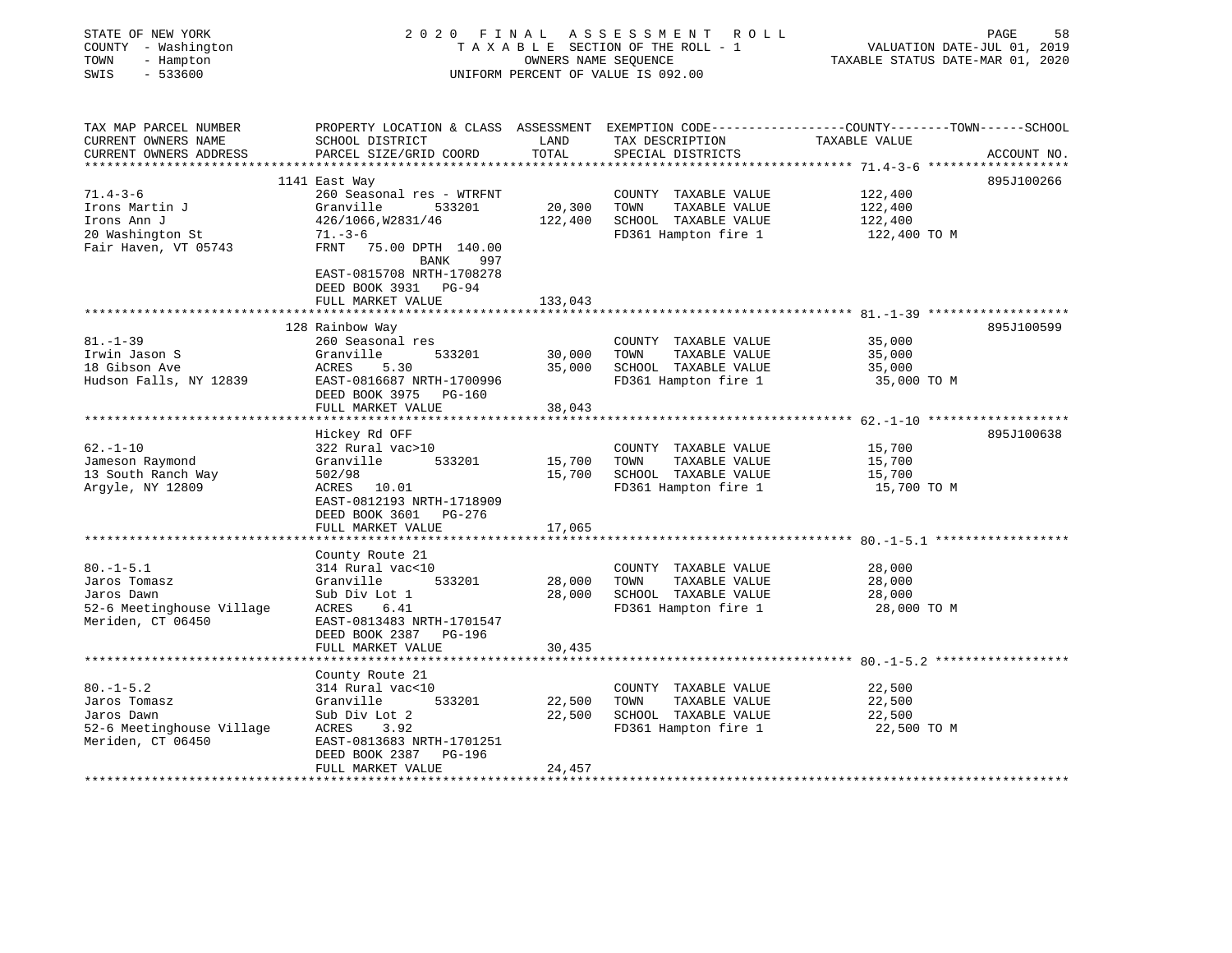# STATE OF NEW YORK 2 0 2 0 F I N A L A S S E S S M E N T R O L L PAGE 59 COUNTY - Washington T A X A B L E SECTION OF THE ROLL - 1 VALUATION DATE-JUL 01, 2019 TOWN - Hampton OWNERS NAME SEQUENCE TAXABLE STATUS DATE-MAR 01, 2020 SWIS - 533600 UNIFORM PERCENT OF VALUE IS 092.00

| TAX MAP PARCEL NUMBER<br>CURRENT OWNERS NAME<br>CURRENT OWNERS ADDRESS                           | PROPERTY LOCATION & CLASS ASSESSMENT<br>SCHOOL DISTRICT<br>PARCEL SIZE/GRID COORD                                                                                | LAND<br>TOTAL              | TAX DESCRIPTION<br>SPECIAL DISTRICTS                                                                               | EXEMPTION CODE-----------------COUNTY-------TOWN------SCHOOL<br>TAXABLE VALUE | ACCOUNT NO.          |
|--------------------------------------------------------------------------------------------------|------------------------------------------------------------------------------------------------------------------------------------------------------------------|----------------------------|--------------------------------------------------------------------------------------------------------------------|-------------------------------------------------------------------------------|----------------------|
|                                                                                                  |                                                                                                                                                                  |                            |                                                                                                                    |                                                                               |                      |
| $80. -1 - 5.3$<br>Jaros Tomasz<br>Jaros Dawn<br>52-6 Meetinhouse Village<br>Meriden, CT 06450    | County Route 21<br>314 Rural vac<10<br>Granville<br>533201<br>Sub Div Lot 3<br>ACRES<br>3.65<br>EAST-0813808 NRTH-1701013<br>DEED BOOK 2387 PG-196               | 20,500<br>20,500           | COUNTY TAXABLE VALUE<br>TOWN<br>TAXABLE VALUE<br>SCHOOL TAXABLE VALUE<br>FD361 Hampton fire 1                      | 20,500<br>20,500<br>20,500<br>20,500 TO M                                     |                      |
|                                                                                                  | FULL MARKET VALUE                                                                                                                                                | 22,283                     |                                                                                                                    |                                                                               |                      |
|                                                                                                  |                                                                                                                                                                  |                            |                                                                                                                    |                                                                               |                      |
| $80. - 1 - 5.4$<br>Jaros Tomasz<br>Jaros Dawn<br>52-6 Meetinghouse Village<br>Meriden, CT 06450  | South Rd<br>314 Rural vac<10<br>Granville<br>533201<br>Sub Div Lot 4<br>ACRES<br>3.24<br>EAST-0813920 NRTH-1700776<br>DEED BOOK 2387 PG-196                      | 20,500<br>20,500<br>22,283 | COUNTY TAXABLE VALUE<br>TAXABLE VALUE<br>TOWN<br>SCHOOL TAXABLE VALUE<br>FD361 Hampton fire 1                      | 20,500<br>20,500<br>20,500<br>20,500 TO M                                     |                      |
|                                                                                                  | FULL MARKET VALUE                                                                                                                                                |                            |                                                                                                                    |                                                                               |                      |
| $80. -1 - 5.5$<br>Jaros Tomasz<br>Jaros Dawn<br>52-6 Meetinghouse Village<br>Meriden, CT 06450   | South Rd<br>314 Rural vac<10<br>533201<br>Granville<br>Sub Div Lot 5<br>ACRES<br>2.21<br>EAST-0814700 NRTH-1701478<br>DEED BOOK 2387 PG-196                      | 16,500<br>16,500           | COUNTY TAXABLE VALUE<br>TAXABLE VALUE<br>TOWN<br>SCHOOL TAXABLE VALUE<br>FD361 Hampton fire 1                      | 16,500<br>16,500<br>16,500<br>16,500 TO M                                     |                      |
|                                                                                                  | FULL MARKET VALUE                                                                                                                                                | 17,935                     |                                                                                                                    |                                                                               |                      |
| $80. -1 - 5$<br>Jaros Tomasz S<br>Jaros Dawn M<br>52-6 Meetinghouse Village<br>Meriden, CT 06450 | South Rd<br>314 Rural vac<10<br>Granville<br>533201<br>Sub Div Lot 6<br>ACRES<br>7.02<br>EAST-0814208 NRTH-1701420<br>DEED BOOK 2387 PG-196<br>FULL MARKET VALUE | 28,500<br>28,500<br>30,978 | COUNTY TAXABLE VALUE<br>TAXABLE VALUE<br>TOWN<br>SCHOOL TAXABLE VALUE<br>FD361 Hampton fire 1                      | 28,500<br>28,500<br>28,500<br>28,500 TO M                                     | 895J100211           |
|                                                                                                  |                                                                                                                                                                  |                            |                                                                                                                    |                                                                               |                      |
| $72. - 2 - 6$<br>Johnson Timothy E<br>Larkin Ruth M<br>41 Greenfield Ln<br>Hampton, NY 12837     | 41 Greenfield Ln<br>210 1 Family Res<br>Granville<br>533201<br>ACRES<br>1.18<br>EAST-0823585 NRTH-1711584<br>DEED BOOK 2823<br>PG-47                             | 22,600<br>62,700           | BAS STAR<br>41854<br>COUNTY TAXABLE VALUE<br>TOWN<br>TAXABLE VALUE<br>SCHOOL TAXABLE VALUE<br>FD361 Hampton fire 1 | $\overline{0}$<br>$\Omega$<br>62,700<br>62,700<br>34,270<br>62,700 TO M       | 895L100030<br>28,430 |
|                                                                                                  | FULL MARKET VALUE                                                                                                                                                | 68,152                     |                                                                                                                    |                                                                               |                      |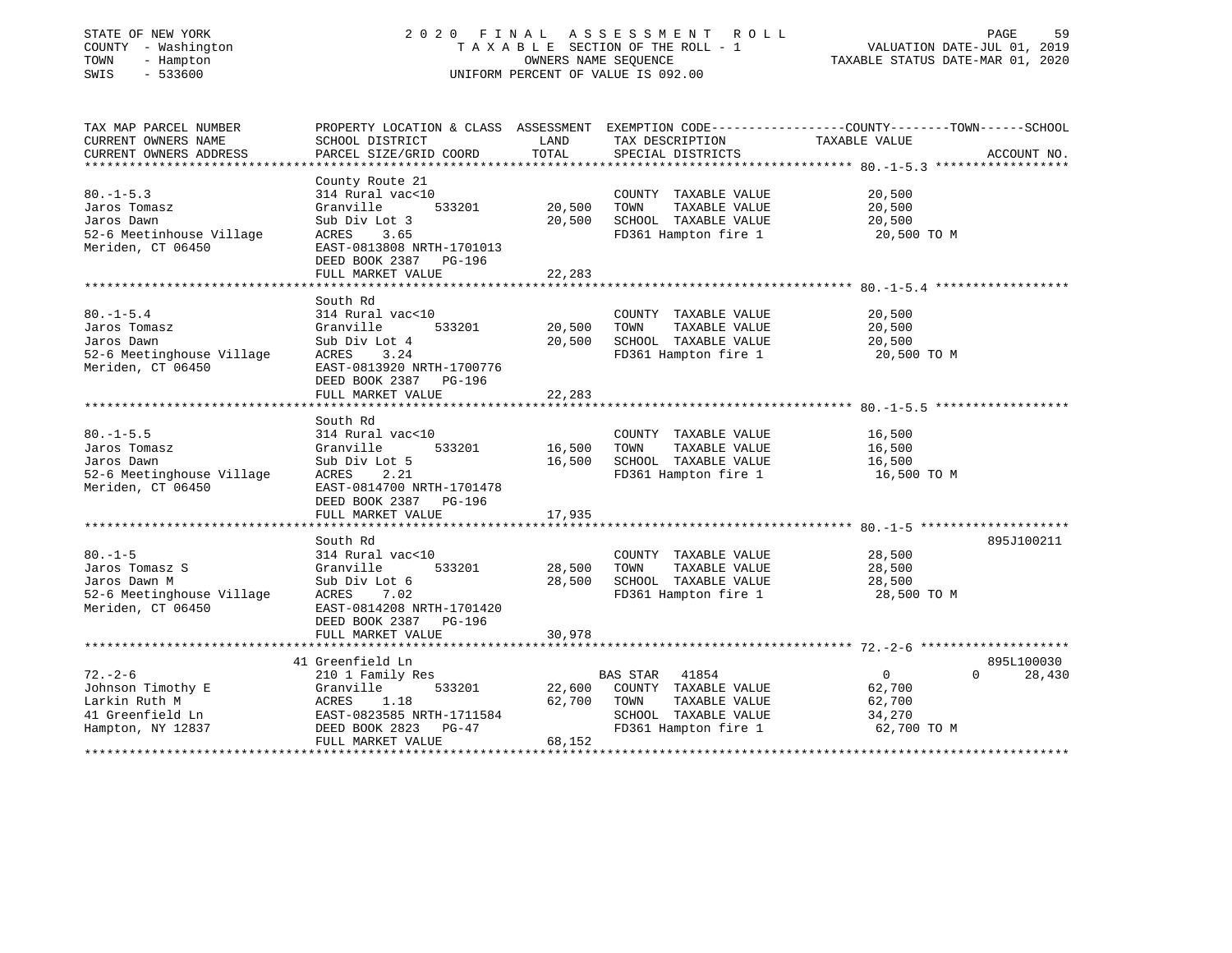### STATE OF NEW YORK GOOD CONTRAINING A LINE OF TIN A LINE SERIES SIME IN THE OLD LINE OF A LINE CONTRACTED AND RE COUNTY - Washington  $T A X A B L E$  SECTION OF THE ROLL - 1<br>TOWN - Hampton DATE-JUL 000NERS NAME SEQUENCE TOWN - Hampton OWNERS NAME SEQUENCE TAXABLE STATUS DATE-MAR 01, 2020 SWIS - 533600 UNIFORM PERCENT OF VALUE IS 092.00

VALUATION DATE-JUL 01, 2019

| TAX MAP PARCEL NUMBER<br>CURRENT OWNERS NAME                                                                            | PROPERTY LOCATION & CLASS ASSESSMENT EXEMPTION CODE----------------COUNTY-------TOWN------SCHOOL<br>SCHOOL DISTRICT                                                                              | LAND                         | TAX DESCRIPTION                                                                                                 | TAXABLE VALUE                                               |                    |
|-------------------------------------------------------------------------------------------------------------------------|--------------------------------------------------------------------------------------------------------------------------------------------------------------------------------------------------|------------------------------|-----------------------------------------------------------------------------------------------------------------|-------------------------------------------------------------|--------------------|
| CURRENT OWNERS ADDRESS                                                                                                  | PARCEL SIZE/GRID COORD                                                                                                                                                                           | TOTAL                        | SPECIAL DISTRICTS                                                                                               |                                                             | ACCOUNT NO.        |
| $45. - 1 - 29$                                                                                                          | 11879 State Route 4<br>210 1 Family Res                                                                                                                                                          |                              | COUNTY TAXABLE VALUE                                                                                            | 71,200                                                      | 895J100049         |
| Johnson Wayne R<br>Johnson Tina M<br>11879 State Route 4 EAST-0806537 NRTH-1729089<br>Whitehall, NY 12887               | Whitehall<br>535201<br>1.00 BANK<br>ACRES<br>40<br>DEED BOOK 2777 PG-222                                                                                                                         | 22,000<br>71,200             | TOWN<br>TAXABLE VALUE<br>SCHOOL TAXABLE VALUE<br>FD362 Hampton fire 2                                           | 71,200<br>71,200<br>71,200 TO M                             |                    |
|                                                                                                                         |                                                                                                                                                                                                  |                              |                                                                                                                 |                                                             |                    |
|                                                                                                                         | 10 Lakeview Way                                                                                                                                                                                  |                              |                                                                                                                 |                                                             | 895J101781         |
| $80. - 1 - 46$<br>Johnston Irrevocable Trust Rob Whitehall<br>Ferington Stacey<br>134 Hobson Ave<br>St. James, NY 11780 | 210 1 Family Res - WTRFNT<br>535201<br>LOT 8A<br>ACRES<br>1.01<br>EAST-0810849 NRTH-1704963<br>DEED BOOK 20200 PG-719                                                                            | 25,000<br>174,800            | COUNTY TAXABLE VALUE<br>TAXABLE VALUE<br>TOWN<br>SCHOOL TAXABLE VALUE<br>FD361 Hampton fire 1                   | 174,800<br>174,800<br>174,800<br>174,800 TO M               |                    |
|                                                                                                                         |                                                                                                                                                                                                  |                              |                                                                                                                 |                                                             |                    |
|                                                                                                                         |                                                                                                                                                                                                  |                              |                                                                                                                 |                                                             |                    |
| $72. - 1 - 1.1$<br>Jones Benjamian G Jr<br>Jones Kathleen A<br>2314 County Route 18<br>Whitehall, NY 12887              | 2314 County Route 18<br>270 Mfg housing<br>533201<br>Granville<br>FRNT 220.00 DPTH 300.00<br>999<br>BANK<br>EAST-0818902 NRTH-1712608<br>DEED BOOK 892<br>PG-238<br>FULL MARKET VALUE            | 23,700<br>60,700<br>65,978   | BAS STAR 41854<br>COUNTY TAXABLE VALUE<br>TOWN<br>TAXABLE VALUE<br>SCHOOL TAXABLE VALUE<br>FD361 Hampton fire 1 | $\overline{0}$<br>60,700<br>60,700<br>32,270<br>60,700 TO M | $\Omega$<br>28,430 |
|                                                                                                                         |                                                                                                                                                                                                  |                              |                                                                                                                 |                                                             |                    |
| $71.4 - 2 - 1$<br>Jones Brian<br>5841 County Route 30<br>Granville, NY 12832                                            | 1094 West Way<br>260 Seasonal res - WTRFNT<br>Granville<br>533201<br>591/73 596/197<br>$71. - 2 - 1$<br>ACRES<br>2.63<br>EAST-0814854 NRTH-1708363<br>DEED BOOK 3124 PG-118<br>FULL MARKET VALUE | 43,800<br>146,800<br>159,565 | COUNTY TAXABLE VALUE<br>TAXABLE VALUE<br>TOWN<br>SCHOOL TAXABLE VALUE<br>FD361 Hampton fire 1                   | 146,800<br>146,800<br>146,800<br>146,800 TO M               | 895J100120         |
|                                                                                                                         |                                                                                                                                                                                                  |                              |                                                                                                                 |                                                             |                    |
| $71. - 1 - 11.1$<br>Jones Bruce E<br>2338 County Route 18<br>Whitehall, NY 12887                                        | Hills Pond Rd OFF<br>314 Rural vac<10<br>Granville<br>533201<br>7.00<br>ACRES<br>EAST-0816360 NRTH-1711265<br>DEED BOOK 1858 PG-149<br>FULL MARKET VALUE                                         | 8,500<br>8,500<br>9,239      | COUNTY TAXABLE VALUE<br>TAXABLE VALUE<br>TOWN<br>SCHOOL TAXABLE VALUE<br>FD361 Hampton fire 1                   | 8,500<br>8,500<br>8,500<br>8,500 TO M                       | 895J100119         |
|                                                                                                                         |                                                                                                                                                                                                  |                              |                                                                                                                 |                                                             |                    |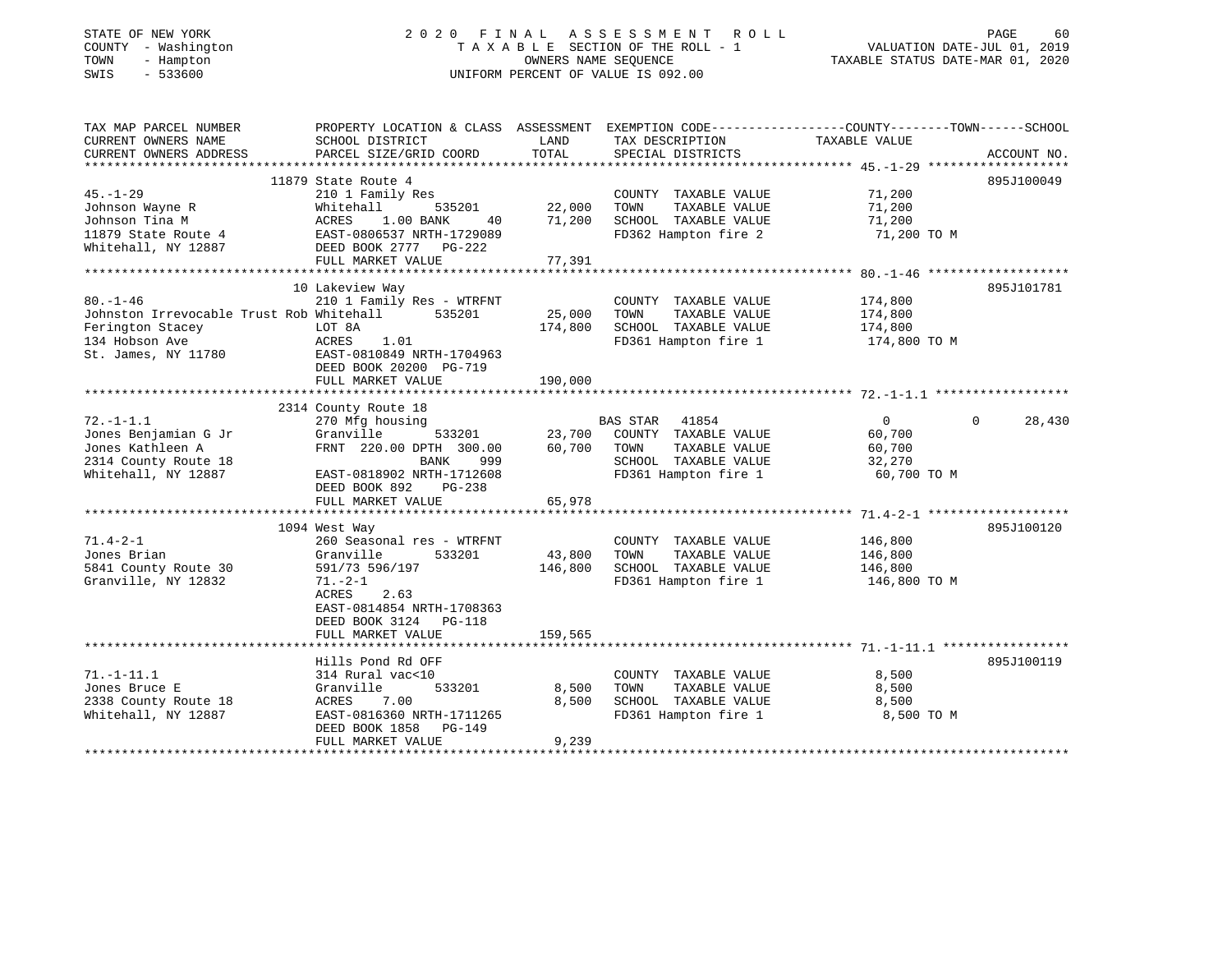# STATE OF NEW YORK 2 0 2 0 F I N A L A S S E S S M E N T R O L L PAGE 61 COUNTY - Washington T A X A B L E SECTION OF THE ROLL - 1 VALUATION DATE-JUL 01, 2019 TOWN - Hampton OWNERS NAME SEQUENCE TAXABLE STATUS DATE-MAR 01, 2020 SWIS - 533600 UNIFORM PERCENT OF VALUE IS 092.00

| TAX MAP PARCEL NUMBER                                  | PROPERTY LOCATION & CLASS ASSESSMENT EXEMPTION CODE----------------COUNTY-------TOWN------SCHOOL |               |                              |                   |                    |
|--------------------------------------------------------|--------------------------------------------------------------------------------------------------|---------------|------------------------------|-------------------|--------------------|
| CURRENT OWNERS NAME                                    | SCHOOL DISTRICT                                                                                  | LAND<br>TOTAL | TAX DESCRIPTION              | TAXABLE VALUE     |                    |
| CURRENT OWNERS ADDRESS                                 | PARCEL SIZE/GRID COORD                                                                           |               | SPECIAL DISTRICTS            |                   | ACCOUNT NO.        |
|                                                        | 2338 County Route 18                                                                             |               |                              |                   | 895J100118         |
| $72. - 1 - 1$                                          | 283 Res w/Comuse                                                                                 |               | BAS STAR 41854               | $0 \qquad \qquad$ | $\Omega$<br>28,430 |
| Jones Bruce E                                          | 533201<br>Granville                                                                              | 102,300       | COUNTY TAXABLE VALUE         | 293,700           |                    |
| 2338 County Route 18                                   | ACRES 118.50                                                                                     | 293,700       | TOWN<br>TAXABLE VALUE        | 293,700           |                    |
| Whitehall, NY 12887                                    | EAST-0818991 NRTH-1712161                                                                        |               | SCHOOL TAXABLE VALUE         | 265,270           |                    |
|                                                        | DEED BOOK 1858 PG-149                                                                            |               | CA001 Cons agri dst 1        | 293,700 TO        |                    |
| MAY BE SUBJECT TO PAYMENT                              | FULL MARKET VALUE                                                                                |               | 319,239 FD361 Hampton fire 1 | 293,700 TO M      |                    |
| UNDER AGDIST LAW TIL 2022                              |                                                                                                  |               |                              |                   |                    |
|                                                        |                                                                                                  |               |                              |                   |                    |
|                                                        | 2373 County Route 18                                                                             |               |                              |                   | 895J100207         |
| $72. - 1 - 22$                                         | 322 Rural vac>10                                                                                 |               | COUNTY TAXABLE VALUE         | 33,500            |                    |
| Jones Bruce E                                          | 533201<br>Granville                                                                              | 33,500        | TOWN<br>TAXABLE VALUE        | 33,500            |                    |
| 2338 County Route 18                                   | ACRES 11.70                                                                                      | 33,500        | SCHOOL TAXABLE VALUE         | 33,500            |                    |
| Whitehall, NY 12887                                    | EAST-0819597 NRTH-1711351                                                                        |               | CA001 Cons agri dst 1        | 33,500 TO         |                    |
|                                                        | DEED BOOK 1706 PG-126                                                                            |               | FD361 Hampton fire 1         | 33,500 TO M       |                    |
| MAY BE SUBJECT TO PAYMENT<br>UNDER AGDIST LAW TIL 2022 | FULL MARKET VALUE                                                                                | 36,413        |                              |                   |                    |
|                                                        |                                                                                                  |               |                              |                   |                    |
|                                                        | 1086 West Way                                                                                    |               |                              |                   |                    |
| $71.4 - 2 - 1.1$                                       | 210 1 Family Res - WTRFNT                                                                        |               | COUNTY TAXABLE VALUE         | 131,500           |                    |
| Jones Daniel                                           | Granville<br>533201                                                                              | 31,500        | TOWN<br>TAXABLE VALUE        | 131,500           |                    |
| Jones Laura                                            | $71.-2-1.1$                                                                                      | 131,500       | SCHOOL TAXABLE VALUE         | 131,500           |                    |
| PO Box 101                                             | ACRES 1.05                                                                                       |               | FD361 Hampton fire 1         | 131,500 TO M      |                    |
| Hartford, NY 12838                                     | EAST-0814925 NRTH-1708123                                                                        |               |                              |                   |                    |
|                                                        | DEED BOOK 691<br>PG-265                                                                          |               |                              |                   |                    |
|                                                        | FULL MARKET VALUE                                                                                | 142,935       |                              |                   |                    |
|                                                        |                                                                                                  |               |                              |                   |                    |
|                                                        | 2419 County Route 18                                                                             |               |                              |                   |                    |
| $72. - 1 - 3.1$                                        | 210 1 Family Res                                                                                 |               | CW_10_VET/ 41151             | 7,580<br>7,580    | 0                  |
| Jones David                                            | Granville<br>533201                                                                              |               | 22,000 BAS STAR 41854        | $\mathbf 0$       | $\Omega$<br>28,430 |
| Jones Rebecca                                          | 1.00<br>ACRES                                                                                    | 135,400       | COUNTY TAXABLE VALUE         | 127,820           |                    |
| PO Box 119                                             | EAST-0820714 NRTH-1710861                                                                        |               | TOWN<br>TAXABLE VALUE        | 127,820           |                    |
| Hampton, NY 12837                                      | DEED BOOK 760<br>PG-220                                                                          |               | SCHOOL TAXABLE VALUE         | 106,970           |                    |
|                                                        | FULL MARKET VALUE                                                                                |               | 147,174 FD361 Hampton fire 1 | 135,400 TO M      |                    |
|                                                        |                                                                                                  |               |                              |                   |                    |
|                                                        | County Route 18                                                                                  |               |                              |                   |                    |
| $72. - 1 - 3.2$                                        | 314 Rural vac<10                                                                                 |               | COUNTY TAXABLE VALUE         | 1,000             |                    |
| Jones David                                            | 533201<br>Granville                                                                              | 1,000         | TOWN<br>TAXABLE VALUE        | 1,000             |                    |
| Jones Rebecca                                          | Lot B Filed Survey 12526                                                                         | 1,000         | SCHOOL TAXABLE VALUE         | 1,000             |                    |
| PO Box 119                                             | FRNT 65.00 DPTH 321.00                                                                           |               | CA001 Cons agri dst 1        | 1,000 TO          |                    |
| Hampton, NY 12837                                      | EAST-0820801 NRTH-1710776                                                                        |               | FD361 Hampton fire 1         | 1,000 TO M        |                    |
|                                                        | DEED BOOK 3376 PG-189                                                                            |               |                              |                   |                    |
|                                                        | FULL MARKET VALUE                                                                                | 1,087         |                              |                   |                    |
|                                                        |                                                                                                  |               |                              |                   |                    |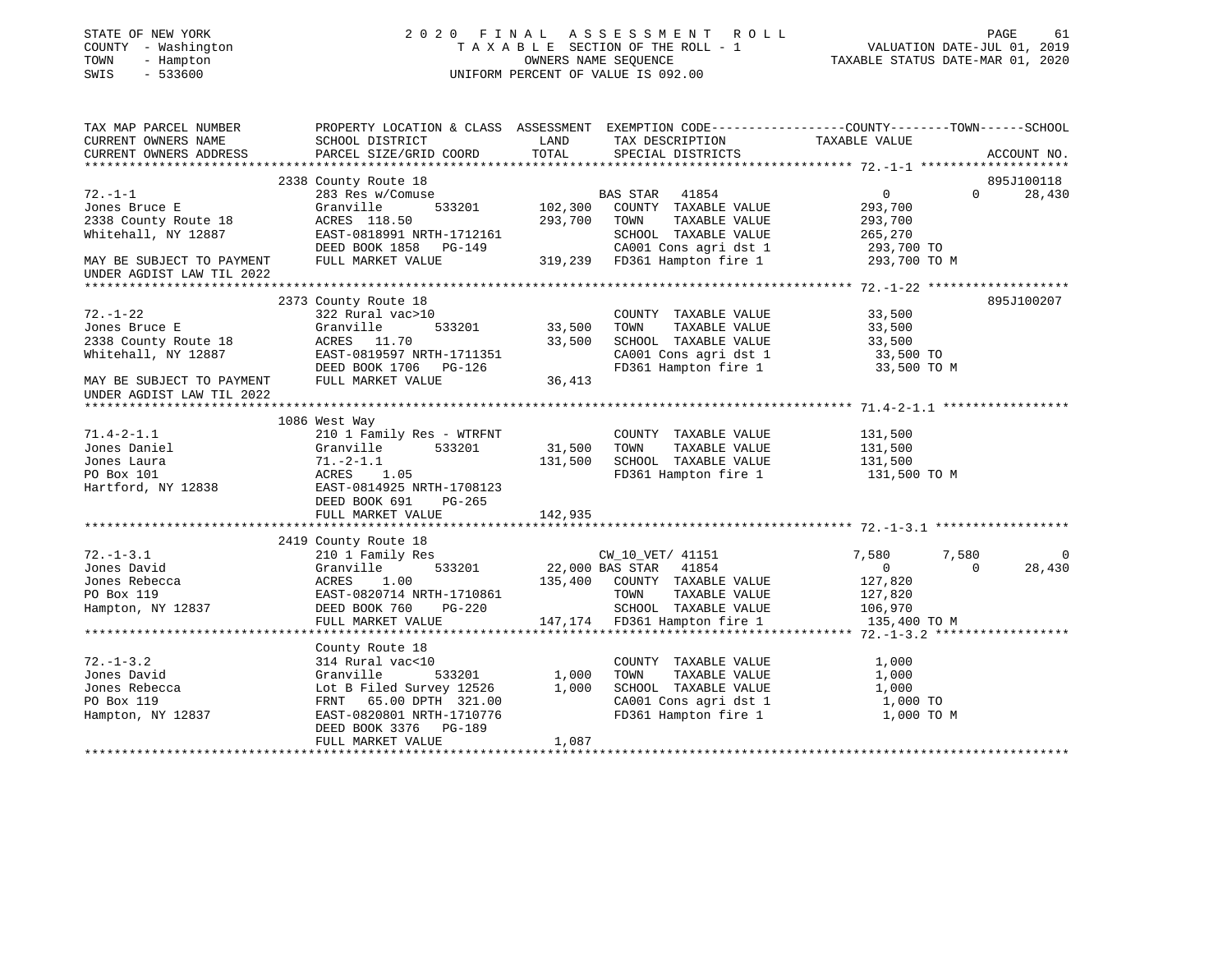# STATE OF NEW YORK 2 0 2 0 F I N A L A S S E S S M E N T R O L L PAGE 62 COUNTY - Washington T A X A B L E SECTION OF THE ROLL - 1 VALUATION DATE-JUL 01, 2019 TOWN - Hampton OWNERS NAME SEQUENCE TAXABLE STATUS DATE-MAR 01, 2020 SWIS - 533600 UNIFORM PERCENT OF VALUE IS 092.00

| TAX MAP PARCEL NUMBER<br>CURRENT OWNERS NAME | PROPERTY LOCATION & CLASS ASSESSMENT EXEMPTION CODE---------------COUNTY-------TOWN-----SCHOOL<br>SCHOOL DISTRICT | LAND           | TAX DESCRIPTION                               | TAXABLE VALUE              |             |
|----------------------------------------------|-------------------------------------------------------------------------------------------------------------------|----------------|-----------------------------------------------|----------------------------|-------------|
| CURRENT OWNERS ADDRESS                       | PARCEL SIZE/GRID COORD                                                                                            | TOTAL          | SPECIAL DISTRICTS                             |                            | ACCOUNT NO. |
|                                              | County Route 18                                                                                                   |                |                                               |                            |             |
| $72. - 1 - 3.3$                              | 314 Rural vac<10                                                                                                  |                | COUNTY TAXABLE VALUE                          | 1,000                      |             |
| Jones David                                  | 533201<br>Granville                                                                                               | 1,000          | TAXABLE VALUE<br>TOWN                         | 1,000                      |             |
| Jones Rebecca                                | Lot A Filed Survey 12526                                                                                          | 1,000          | SCHOOL TAXABLE VALUE                          | 1,000                      |             |
| PO Box 119                                   | FRNT 235.00 DPTH 173.00                                                                                           |                | CA001 Cons agri dst 1                         | 1,000 TO                   |             |
| Hampton, NY 12837                            | EAST-0820589 NRTH-1711031                                                                                         |                | FD361 Hampton fire 1                          | 1,000 TO M                 |             |
|                                              | DEED BOOK 3376 PG-189                                                                                             |                |                                               |                            |             |
|                                              | FULL MARKET VALUE                                                                                                 | 1,087          |                                               |                            |             |
|                                              |                                                                                                                   |                |                                               |                            |             |
|                                              | Greenfield Ln                                                                                                     |                |                                               |                            | 895J100275  |
| $72.2 - 3 - 13$                              | 312 Vac w/imprv                                                                                                   |                | COUNTY TAXABLE VALUE                          | 6,100                      |             |
| Jones David                                  | Granville<br>533201                                                                                               | 5,000          | TOWN<br>TAXABLE VALUE                         | 6,100                      |             |
| Jones Mary                                   | $72. - 3 - 13$                                                                                                    | 6,100          | SCHOOL TAXABLE VALUE                          | 6,100                      |             |
| 20 Greenfield Ln                             | FRNT 56.00 DPTH 190.00                                                                                            |                | FD361 Hampton fire 1                          | 6,100 TO M                 |             |
| Hampton, NY 12837                            | EAST-0823774 NRTH-1712231                                                                                         |                |                                               |                            |             |
|                                              | DEED BOOK 709<br>PG-110                                                                                           |                |                                               |                            |             |
|                                              | FULL MARKET VALUE                                                                                                 | 6,630          |                                               |                            |             |
|                                              |                                                                                                                   |                |                                               |                            |             |
|                                              | 20 Greenfield Ln                                                                                                  |                |                                               |                            | 895J100276  |
| $72.2 - 3 - 10$                              | 210 1 Family Res                                                                                                  |                | VET COM CT 41131                              | 14,975<br>14,975           | $\Omega$    |
| Jones David A                                | 533201<br>Granville                                                                                               | 9,200 ENH STAR | 41834                                         | $\overline{0}$<br>$\Omega$ | 59,900      |
| Jones Mary F                                 | $72. - 3 - 10$                                                                                                    | 59,900         | COUNTY TAXABLE VALUE                          | 44,925                     |             |
| 20 Greenfield Ln                             | FRNT 50.00 DPTH 190.00                                                                                            |                | TAXABLE VALUE<br>TOWN                         | 44,925                     |             |
| Hampton, NY 12837                            | EAST-0823945 NRTH-1712170                                                                                         |                | SCHOOL TAXABLE VALUE                          | $\sim$ 0                   |             |
|                                              | DEED BOOK 709<br>PG-108                                                                                           |                | FD361 Hampton fire 1                          | 59,900 TO M                |             |
|                                              | FULL MARKET VALUE                                                                                                 | 65,109         |                                               |                            |             |
|                                              |                                                                                                                   |                |                                               |                            |             |
|                                              | 38 Rainbow Way                                                                                                    |                |                                               |                            | 895J100596  |
| $81. - 1 - 31$                               | 312 Vac w/imprv                                                                                                   |                | COUNTY TAXABLE VALUE                          | 31,700                     |             |
| Jones Douglas R                              | Granville<br>533201                                                                                               | 21,000         | TOWN<br>TAXABLE VALUE                         | 31,700                     |             |
| Molly Jo                                     | 5.00<br>ACRES                                                                                                     | 31,700         | SCHOOL TAXABLE VALUE                          | 31,700                     |             |
| 224 College St N                             | EAST-0817655 NRTH-1702466                                                                                         |                | FD361 Hampton fire 1                          | 31,700 TO M                |             |
| Poultney, VT 05764                           | DEED BOOK 819<br>PG-295                                                                                           |                |                                               |                            |             |
|                                              | FULL MARKET VALUE                                                                                                 | 34,457         |                                               |                            |             |
|                                              |                                                                                                                   |                |                                               |                            | 895J100541  |
| $81. - 1 - 35$                               | Rainbow Way<br>314 Rural vac<10                                                                                   |                |                                               | 27,500                     |             |
| Jones Douglas R                              | 533201<br>Granville                                                                                               | 27,500         | COUNTY TAXABLE VALUE<br>TOWN<br>TAXABLE VALUE | 27,500                     |             |
| Jones Molly Jo                               | 6.00<br>ACRES                                                                                                     | 27,500         | SCHOOL TAXABLE VALUE                          | 27,500                     |             |
| 224 College St                               | EAST-0817743 NRTH-1701956                                                                                         |                | FD361 Hampton fire 1                          | 27,500 TO M                |             |
| Poultney, VT 05764                           | DEED BOOK 3556 PG-320                                                                                             |                |                                               |                            |             |
|                                              | FULL MARKET VALUE                                                                                                 | 29,891         |                                               |                            |             |
|                                              |                                                                                                                   |                |                                               |                            |             |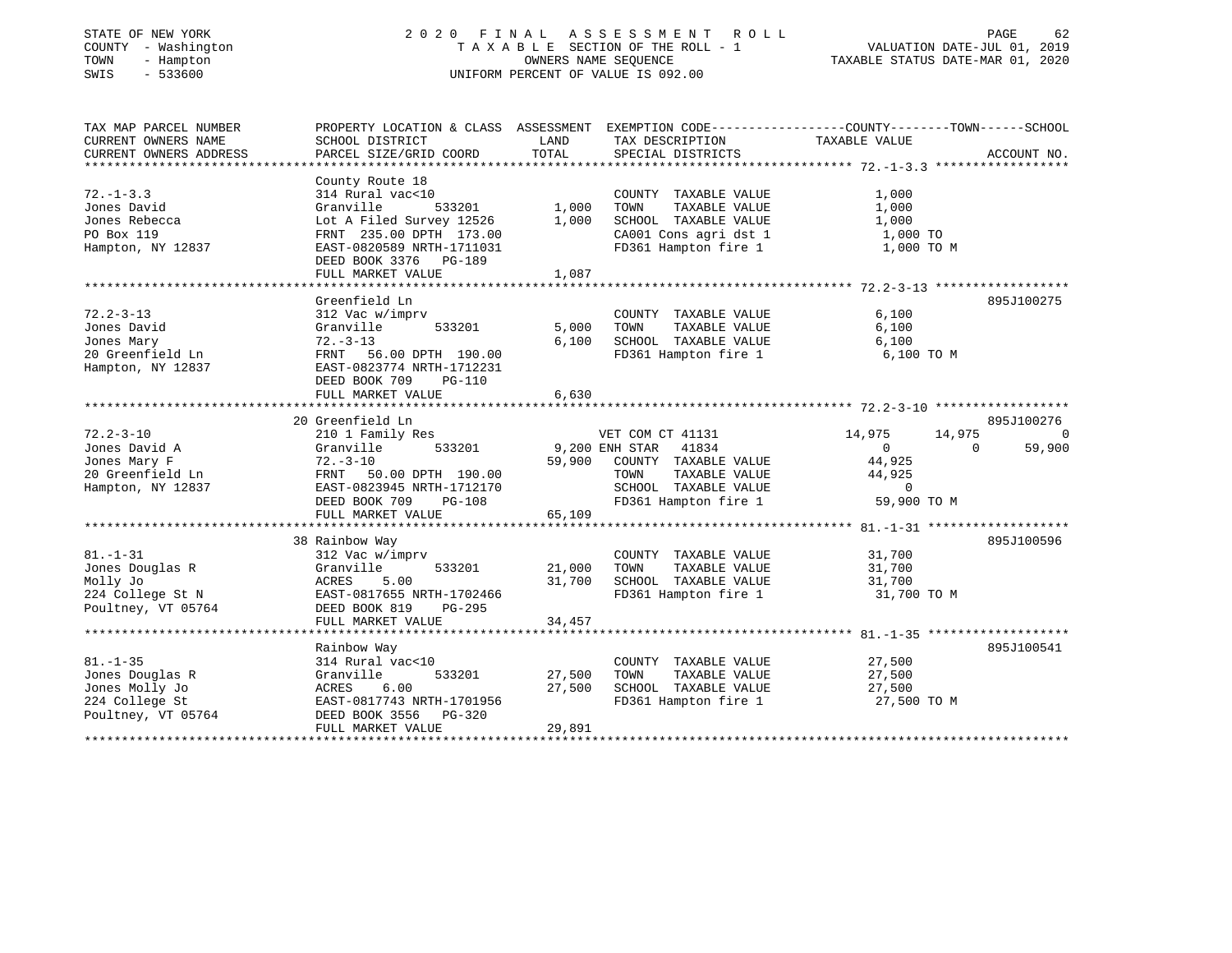| STATE OF NEW YORK |              |
|-------------------|--------------|
| COUNTY            | - Washington |
| TOWN              | - Hampton    |
| SWTS              | $-533600$    |

### STATE OF NEW YORK 2 0 2 0 F I N A L A S S E S S M E N T R O L L PAGE 63 COUNTY - Washington T A X A B L E SECTION OF THE ROLL - 1 VALUATION DATE-JUL 01, 2019 TOWN - Hampton OWNERS NAME SEQUENCE TAXABLE STATUS DATE-MAR 01, 2020 SWIS - 533600 UNIFORM PERCENT OF VALUE IS 092.00

| TAX MAP PARCEL NUMBER<br>CURRENT OWNERS NAME | SCHOOL DISTRICT                                            | LAND<br>TOTAL | PROPERTY LOCATION & CLASS ASSESSMENT EXEMPTION CODE----------------COUNTY-------TOWN-----SCHOOL<br>TAX DESCRIPTION            | TAXABLE VALUE                              |                |                          |
|----------------------------------------------|------------------------------------------------------------|---------------|-------------------------------------------------------------------------------------------------------------------------------|--------------------------------------------|----------------|--------------------------|
| CURRENT OWNERS ADDRESS                       | PARCEL SIZE/GRID COORD                                     |               | SPECIAL DISTRICTS                                                                                                             |                                            |                | ACCOUNT NO.              |
|                                              | 1446 Carvers Falls Ln                                      |               |                                                                                                                               |                                            |                | 895J101791               |
| $31. - 1 - 3.8$                              | 270 Mfg housing                                            |               | VET COM CT 41131<br>535201 22,000 VET DIS CT 41141<br>80,900 AGED-TOWN 41803<br>TH-1747403 AGE-CO/SCH 41805<br>NET CTAR 41805 | 20,225                                     | 20,225         | $\overline{\phantom{0}}$ |
| Jones William T                              | Whitehall                                                  |               |                                                                                                                               | 20,225                                     | 20,225         | $\overline{0}$           |
| 1446 Carvers Falls Ln                        | ACRES<br>1.00                                              |               |                                                                                                                               | $0 \t 4,045$                               |                | $\overline{0}$           |
| Whitehall, NY 12887                          | EAST-0808590 NRTH-1747403                                  |               |                                                                                                                               | 8,090                                      |                | 0 16,180<br>0 16,180     |
|                                              | DEED BOOK 20200 PG-1121                                    |               | ENH STAR 41834<br>87,935 COUNTY TAXABLE VALUE                                                                                 | $\begin{array}{c} 0 \\ 32,360 \end{array}$ | $\overline{0}$ | 64,720                   |
| PRIOR OWNER ON 3/01/2020 FULL MARKET VALUE   |                                                            |               |                                                                                                                               |                                            |                |                          |
| Jones William -LE-                           |                                                            |               | TAXABLE VALUE<br>TOWN                                                                                                         | 36,405                                     |                |                          |
|                                              |                                                            |               | SCHOOL TAXABLE VALUE                                                                                                          | $\overline{0}$                             |                |                          |
|                                              |                                                            |               | FD362 Hampton fire 2 80,900 TO M                                                                                              |                                            |                |                          |
|                                              | County Route 21 OFF                                        |               |                                                                                                                               |                                            |                |                          |
| $80. - 1 - 58$                               | 311 Res vac land                                           |               | COUNTY TAXABLE VALUE                                                                                                          | 3,000                                      |                |                          |
| Joseph Robert                                | 535201<br>Whitehall                                        |               | 3,000 TOWN<br>TAXABLE VALUE                                                                                                   | 3,000                                      |                |                          |
| Joseph Grace                                 | Sect 5 Lot 3                                               |               | 3,000 SCHOOL TAXABLE VALUE                                                                                                    | 3,000                                      |                |                          |
| 20 Georgian Ln                               | ACRES<br>5.05                                              |               | FD361 Hampton fire 1                                                                                                          | 3,000 TO M                                 |                |                          |
| Darien, CT 06820                             | EAST-0809467 NRTH-1704807                                  |               |                                                                                                                               |                                            |                |                          |
|                                              | DEED BOOK 787 PG-312                                       |               |                                                                                                                               |                                            |                |                          |
|                                              | FULL MARKET VALUE                                          | 3,261         |                                                                                                                               |                                            |                |                          |
|                                              |                                                            |               |                                                                                                                               |                                            |                |                          |
|                                              | County Route 21 OFF                                        |               |                                                                                                                               |                                            |                |                          |
| $80. - 1 - 59$                               | 311 Res vac land                                           |               | COUNTY TAXABLE VALUE                                                                                                          | 3,000                                      |                |                          |
| Joseph Robert                                | Whitehall<br>535201                                        | 3,000         | AND THAT THAT THE VALUE SCHOOL TAXABLE VALUE                                                                                  | 3,000                                      |                |                          |
| Joseph Grace                                 | Sect 5 Lot 4                                               | 3,000         |                                                                                                                               | 3,000                                      |                |                          |
| 20 Georgian Ln                               | ACRES 5.09                                                 |               | FD361 Hampton fire 1                                                                                                          | 3,000 TO M                                 |                |                          |
| Darien, CT 06820                             | EAST-0809376 NRTH-1705045                                  |               |                                                                                                                               |                                            |                |                          |
|                                              | DEED BOOK 787 PG-310                                       |               |                                                                                                                               |                                            |                |                          |
|                                              | FULL MARKET VALUE                                          | 3,261         |                                                                                                                               |                                            |                |                          |
|                                              | 35 Ridgecrest Way                                          |               |                                                                                                                               |                                            |                | 895J101753               |
| $80. - 1 - 34$                               | 210 1 Family Res                                           |               | COUNTY TAXABLE VALUE                                                                                                          | 180,000                                    |                |                          |
| Joseph Robert W                              | 535201<br>Whitehall                                        | 22,300 TOWN   | TAXABLE VALUE                                                                                                                 | 180,000                                    |                |                          |
| Joseph Grace L                               |                                                            |               | 180,000 SCHOOL TAXABLE VALUE                                                                                                  | 180,000                                    |                |                          |
| 20 Georgian Ln                               | Whitehall<br>Lot 6 & P/O 7<br>ACRES 1.10<br>EAST-0810050 N |               | FD361 Hampton fire 1 180,000 TO M                                                                                             |                                            |                |                          |
| Darien, CT 06820                             | EAST-0810050 NRTH-1704867                                  |               |                                                                                                                               |                                            |                |                          |
|                                              | PG-305<br>DEED BOOK 585                                    |               |                                                                                                                               |                                            |                |                          |
|                                              | FULL MARKET VALUE                                          | 195,652       |                                                                                                                               |                                            |                |                          |
|                                              |                                                            |               |                                                                                                                               |                                            |                |                          |
|                                              | 1435&1437 Carvers Falls Ln                                 |               |                                                                                                                               |                                            |                | 895J101719               |
| $31. - 1 - 8$                                | 220 2 Family Res                                           |               | COUNTY TAXABLE VALUE                                                                                                          | 124,600                                    |                |                          |
| Jurnak Ronald T Sr                           | Whitehall 535201                                           | 36,400        | TOWN<br>TAXABLE VALUE                                                                                                         | 124,600                                    |                |                          |
| PO Box 577                                   | Lot 4                                                      | 124,600       | SCHOOL TAXABLE VALUE 124,600<br>FD362 Hampton fire 2 124,600 TO M                                                             |                                            |                |                          |
| Poultney, VT 05764                           | ACRES<br>6.40                                              |               |                                                                                                                               |                                            |                |                          |
|                                              | EAST-0807991 NRTH-1747241                                  |               |                                                                                                                               |                                            |                |                          |
|                                              | DEED BOOK 879<br>PG-163                                    |               |                                                                                                                               |                                            |                |                          |
|                                              | FULL MARKET VALUE                                          | 135,435       |                                                                                                                               |                                            |                |                          |
|                                              |                                                            |               |                                                                                                                               |                                            |                |                          |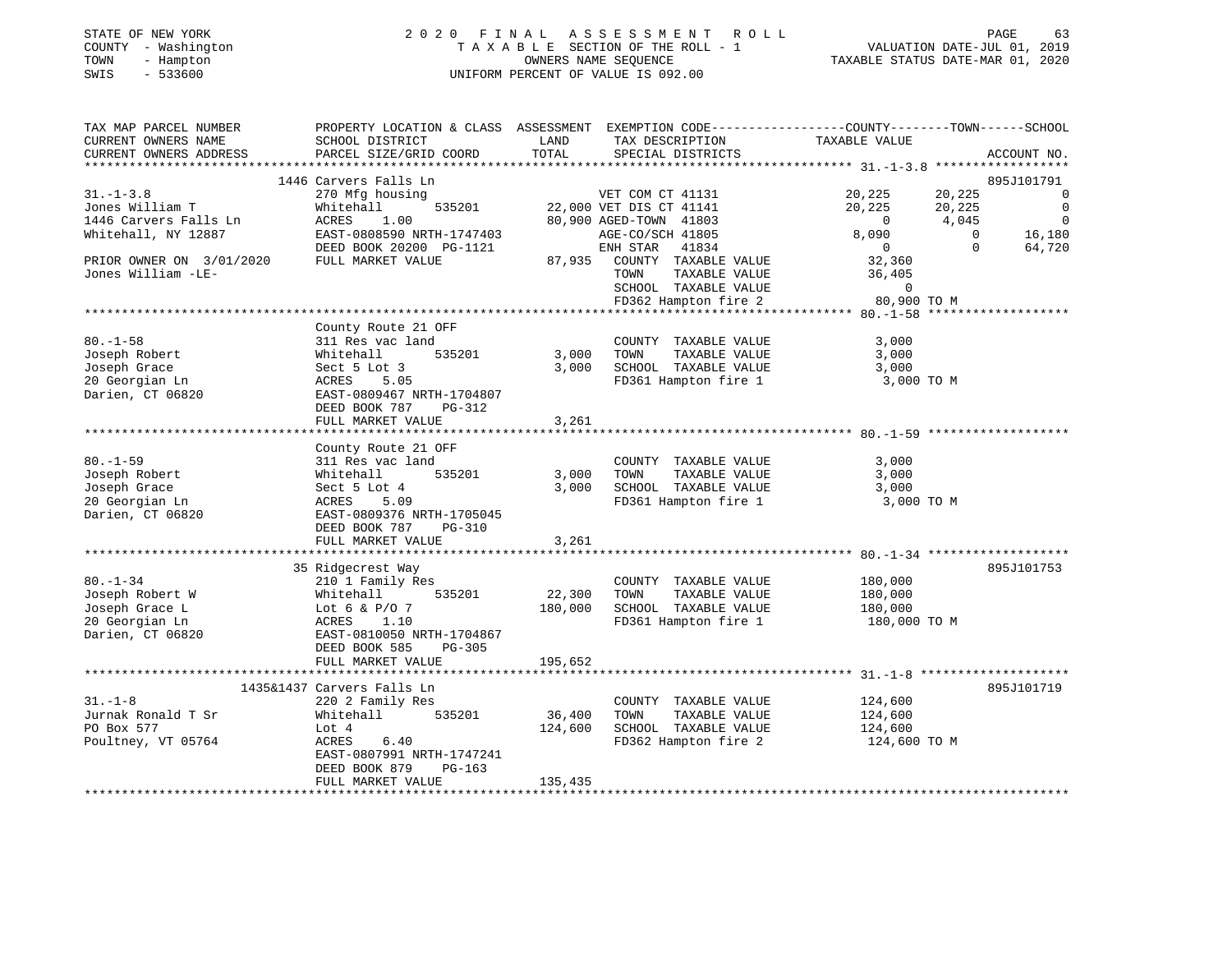# STATE OF NEW YORK 2 0 2 0 F I N A L A S S E S S M E N T R O L L PAGE 64 COUNTY - Washington T A X A B L E SECTION OF THE ROLL - 1 VALUATION DATE-JUL 01, 2019 TOWN - Hampton OWNERS NAME SEQUENCE TAXABLE STATUS DATE-MAR 01, 2020 SWIS - 533600 UNIFORM PERCENT OF VALUE IS 092.00

| TAX MAP PARCEL NUMBER<br>CURRENT OWNERS NAME<br>CURRENT OWNERS ADDRESS                              | PROPERTY LOCATION & CLASS ASSESSMENT EXEMPTION CODE-----------------COUNTY-------TOWN------SCHOOL<br>SCHOOL DISTRICT<br>PARCEL SIZE/GRID COORD               | LAND<br>TOTAL     | TAX DESCRIPTION<br>SPECIAL DISTRICTS                                                          | TAXABLE VALUE                                 | ACCOUNT NO. |
|-----------------------------------------------------------------------------------------------------|--------------------------------------------------------------------------------------------------------------------------------------------------------------|-------------------|-----------------------------------------------------------------------------------------------|-----------------------------------------------|-------------|
|                                                                                                     |                                                                                                                                                              |                   |                                                                                               |                                               |             |
| $71. - 1 - 14.5$                                                                                    | 247 Hills Pond Rd<br>210 1 Family Res - WTRFNT                                                                                                               |                   | COUNTY TAXABLE VALUE                                                                          | 318,100                                       | 895J100655  |
| Kafka James E<br>Weiss Deborah R<br>64 Pond View Ln                                                 | Granville<br>533201<br>1.17<br>ACRES<br>EAST-0816413 NRTH-1707584                                                                                            | 36,900<br>318,100 | TOWN<br>TAXABLE VALUE<br>SCHOOL TAXABLE VALUE<br>FD361 Hampton fire 1                         | 318,100<br>318,100<br>318,100 TO M            |             |
| Chappaqua, NY 10514                                                                                 | DEED BOOK 1851 PG-99<br>FULL MARKET VALUE                                                                                                                    | 345,761           |                                                                                               |                                               |             |
|                                                                                                     | *************************                                                                                                                                    | * * * * * * * * * |                                                                                               | ********************* 71.4-2-6                |             |
|                                                                                                     | 1060 West Way                                                                                                                                                |                   |                                                                                               |                                               | 895J100111  |
| $71.4 - 2 - 6$<br>Kaspszak Chester<br>Kaspszak Theresa<br>102 West Shore Dr<br>Massapequa, NY 11758 | 260 Seasonal res - WTRFNT<br>Granville<br>533201<br>LOT 12<br>$71. - 2 - 6$<br>FRNT 101.00 DPTH 271.00<br>EAST-0815303 NRTH-1707636<br>DEED BOOK 3964 PG-321 | 27,100<br>224,200 | COUNTY TAXABLE VALUE<br>TOWN<br>TAXABLE VALUE<br>SCHOOL TAXABLE VALUE<br>FD361 Hampton fire 1 | 224,200<br>224,200<br>224,200<br>224,200 TO M |             |
|                                                                                                     | FULL MARKET VALUE                                                                                                                                            | 243,696           |                                                                                               |                                               |             |
|                                                                                                     |                                                                                                                                                              |                   |                                                                                               |                                               |             |
| $80. - 1 - 64$                                                                                      | 38 Forest Hill Way<br>210 1 Family Res - WTRFNT                                                                                                              |                   | COUNTY TAXABLE VALUE                                                                          | 230,700                                       |             |
| Kavanagh Michael ETAL                                                                               | Whitehall<br>535201                                                                                                                                          | 20,000            | TOWN<br>TAXABLE VALUE                                                                         | 230,700                                       |             |
| Bauch Jeffery ETAL                                                                                  | Sect 6 Lot 2                                                                                                                                                 | 230,700           | SCHOOL TAXABLE VALUE                                                                          | 230,700                                       |             |
| 31 Glenrich Rd<br>Saint James, NY 11780                                                             | ACRES<br>5.00<br>EAST-0811039 NRTH-1706125<br>DEED BOOK 2160<br>PG-72<br>FULL MARKET VALUE                                                                   | 250,761           | FD361 Hampton fire 1                                                                          | 230,700 TO M                                  |             |
|                                                                                                     |                                                                                                                                                              |                   |                                                                                               |                                               |             |
| $80. - 1 - 65$                                                                                      | County Route 21 OFF<br>323 Vacant rural                                                                                                                      |                   | COUNTY TAXABLE VALUE                                                                          | 19,000                                        |             |
| Kavanagh Michael ETAL                                                                               | 535201<br>Whitehall                                                                                                                                          | 19,000            | TOWN<br>TAXABLE VALUE                                                                         | 19,000                                        |             |
| Bauch Jeffery ETAL<br>31 Glenrich Rd<br>Saint James, NY 11780                                       | Sect 6 Lot 3<br>ACRES 27.90<br>EAST-0811761 NRTH-1705229<br>DEED BOOK 2160 PG-72                                                                             | 19,000            | SCHOOL TAXABLE VALUE<br>FD361 Hampton fire 1                                                  | 19,000<br>19,000 TO M                         |             |
|                                                                                                     | FULL MARKET VALUE                                                                                                                                            | 20,652            |                                                                                               |                                               |             |
|                                                                                                     |                                                                                                                                                              |                   |                                                                                               |                                               |             |
|                                                                                                     | Forest Hill Way                                                                                                                                              |                   |                                                                                               |                                               |             |
| $71.3 - 3 - 11$                                                                                     | 311 Res vac land - WTRFNT                                                                                                                                    |                   | COUNTY TAXABLE VALUE                                                                          | 26,000                                        |             |
| Kavanagh Michael W                                                                                  | Whitehall<br>535201                                                                                                                                          | 26,000            | TAXABLE VALUE<br>TOWN                                                                         | 26,000                                        |             |
| Kavanagh Stacey L                                                                                   | Subdiv Lot 6B                                                                                                                                                | 26,000            | SCHOOL TAXABLE VALUE                                                                          | 26,000                                        |             |
| 31 Glenrich Dr<br>Saint James, NY 11780                                                             | Sect 3 3028/28<br>$80. - 3 - 11$<br>70.00 DPTH 403.00<br>FRNT<br>EAST-0810785 NRTH-1706035                                                                   |                   | FD361 Hampton fire 1                                                                          | 26,000 TO M                                   |             |
|                                                                                                     | DEED BOOK 3028<br>PG-28                                                                                                                                      |                   |                                                                                               |                                               |             |
|                                                                                                     | FULL MARKET VALUE                                                                                                                                            | 28,261            |                                                                                               |                                               |             |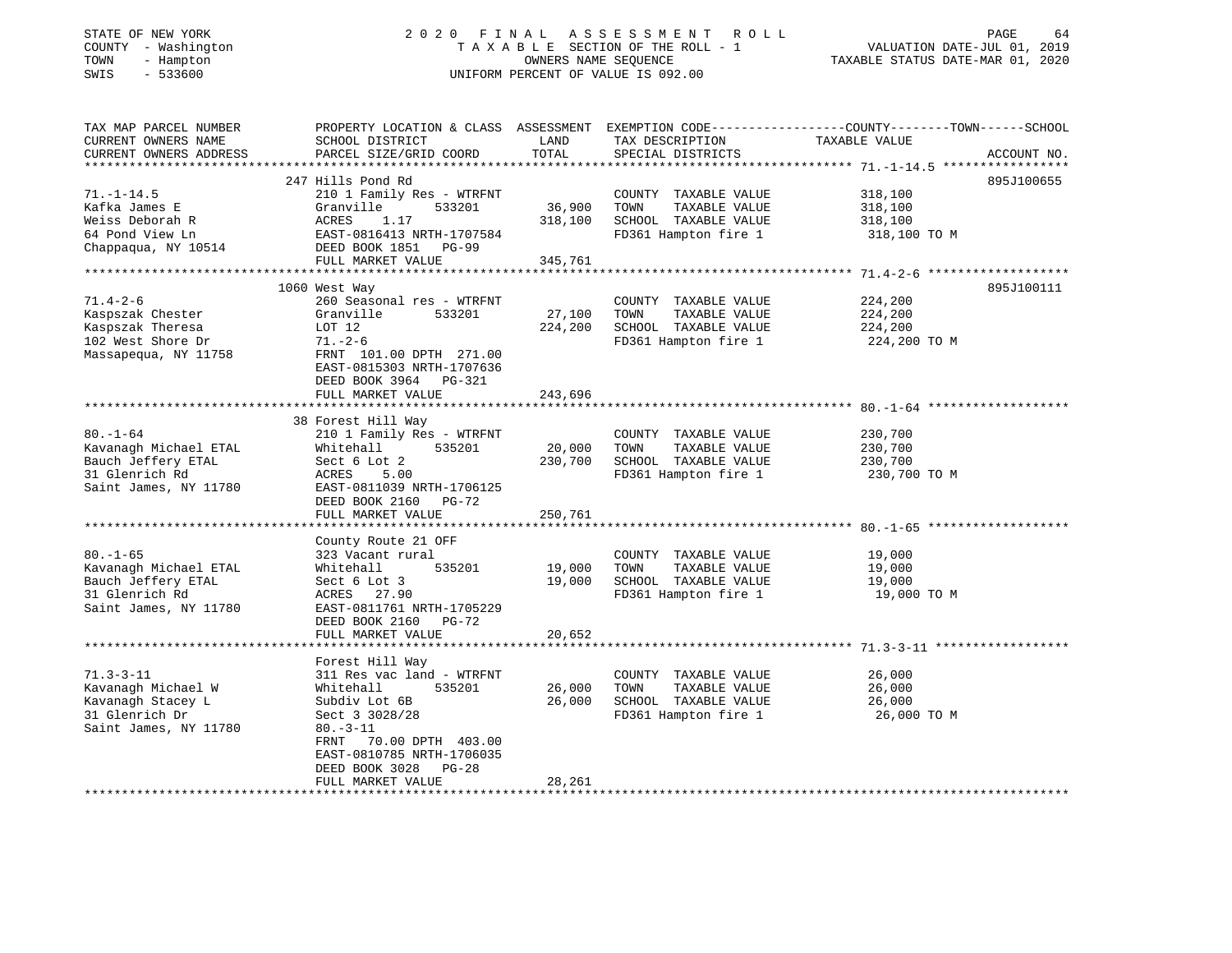# STATE OF NEW YORK 2 0 2 0 F I N A L A S S E S S M E N T R O L L PAGE 65 COUNTY - Washington T A X A B L E SECTION OF THE ROLL - 1 VALUATION DATE-JUL 01, 2019 TOWN - Hampton OWNERS NAME SEQUENCE TAXABLE STATUS DATE-MAR 01, 2020 SWIS - 533600 UNIFORM PERCENT OF VALUE IS 092.00

| TAX MAP PARCEL NUMBER<br>CURRENT OWNERS NAME<br>CURRENT OWNERS ADDRESS                           | SCHOOL DISTRICT<br>PARCEL SIZE/GRID COORD                                                                                                                          | LAND<br>TAX DESCRIPTION<br>TOTAL<br>SPECIAL DISTRICTS                                                                                                                                                           | PROPERTY LOCATION & CLASS ASSESSMENT EXEMPTION CODE----------------COUNTY-------TOWN------SCHOOL<br>TAXABLE VALUE<br>ACCOUNT NO.                                                                |
|--------------------------------------------------------------------------------------------------|--------------------------------------------------------------------------------------------------------------------------------------------------------------------|-----------------------------------------------------------------------------------------------------------------------------------------------------------------------------------------------------------------|-------------------------------------------------------------------------------------------------------------------------------------------------------------------------------------------------|
|                                                                                                  |                                                                                                                                                                    |                                                                                                                                                                                                                 |                                                                                                                                                                                                 |
| $72. - 2 - 12.2$<br>Kearney Edward<br>503 Seabreeze Dr<br>Garden City, SC 29576                  | 79 County Route 20<br>314 Rural vac<10<br>Granville<br>533201<br>ACRES<br>5.90<br>EAST-0824030 NRTH-1705437<br>DEED BOOK 787<br>PG-45<br>FULL MARKET VALUE         | COUNTY TAXABLE VALUE<br>22,500<br>TOWN<br>TAXABLE VALUE<br>22,500<br>SCHOOL TAXABLE VALUE<br>FD361 Hampton fire 1<br>24,457                                                                                     | 895J101818<br>22,500<br>22,500<br>22,500<br>22,500 TO M                                                                                                                                         |
|                                                                                                  |                                                                                                                                                                    |                                                                                                                                                                                                                 |                                                                                                                                                                                                 |
| $53. - 1 - 7.5$<br>Keefe Bruce S<br>Keefe Kathy A<br>322 Hickey Rd<br>Hampton, NY 12837          | 322 Hickey Rd<br>210 1 Family Res<br>Granville<br>533201<br>ACRES<br>5.50<br>EAST-0815230 NRTH-1720691<br>DEED BOOK 555<br>PG-148<br>FULL MARKET VALUE             | BAS STAR<br>41854<br>35,500<br>COUNTY TAXABLE VALUE<br>125,900<br>TAXABLE VALUE<br>TOWN<br>SCHOOL TAXABLE VALUE<br>FD361 Hampton fire 1<br>136,848                                                              | 895J100577<br>28,430<br>$\overline{0}$<br>$\Omega$<br>125,900<br>125,900<br>97,470<br>125,900 TO M                                                                                              |
|                                                                                                  |                                                                                                                                                                    |                                                                                                                                                                                                                 |                                                                                                                                                                                                 |
| $80. -1 - 1$<br>Keefe-Mart Maria<br>5045 San Vincente Dr<br>Santa Barbara, CA 93111              | County Route 21<br>312 Vac w/imprv<br>533201<br>Granville<br>743/21<br>ACRES 120.40<br>EAST-0810545 NRTH-1703479<br>DEED BOOK 758<br>$PG-210$<br>FULL MARKET VALUE | COUNTY TAXABLE VALUE<br>112,000<br>TAXABLE VALUE<br>TOWN<br>SCHOOL TAXABLE VALUE<br>113,200<br>FD361 Hampton fire 1<br>123,043                                                                                  | 895J100131<br>113,200<br>113,200<br>113,200<br>113,200 TO M                                                                                                                                     |
|                                                                                                  |                                                                                                                                                                    |                                                                                                                                                                                                                 |                                                                                                                                                                                                 |
| $72. - 1 - 4.1$<br>Kelley James L<br>Kelley Emily A<br>2523 County Route 18<br>Hampton, NY 12837 | 2523 County Route 18<br>240 Rural res<br>Granville<br>533201<br>LOT 2<br>ACRES 15.40<br>EAST-0822124 NRTH-1711923<br>DEED BOOK 805<br>PG-333<br>FULL MARKET VALUE  | 89 PCT OF VALUE USED FOR EXEMPTION PURPOSES<br>VET COM CT 41131<br>46,400 BAS STAR 41854<br>242,100<br>COUNTY TAXABLE VALUE<br>TAXABLE VALUE<br>TOWN<br>SCHOOL TAXABLE VALUE<br>FD361 Hampton fire 1<br>263,152 | 52,113<br>42,638<br>$\Omega$<br>28,430<br>$\overline{0}$<br>$\Omega$<br>189,987<br>199,462<br>213,670<br>242,100 TO M                                                                           |
|                                                                                                  |                                                                                                                                                                    |                                                                                                                                                                                                                 |                                                                                                                                                                                                 |
| $45. - 1 - 20$<br>Kenny Angela -LE-<br>Hurley Wesley<br>82 Golf Course Rd<br>Whitehall, NY 12887 | 82 Golf Course Rd<br>270 Mfg housing<br>535201<br>Whitehall<br>9.40<br>ACRES<br>EAST-0810976 NRTH-1735849<br>DEED BOOK 3512 PG-225<br>FULL MARKET VALUE            | AGED-TOWN 41803<br>39,400 AGE-CO/SCH 41805<br>55,900 ENH STAR 41834<br>COUNTY TAXABLE VALUE<br>TOWN<br>TAXABLE VALUE<br>SCHOOL TAXABLE VALUE<br>60,761<br>CA001 Cons agri dst 1<br>FD362 Hampton fire 2         | 895J100133<br>13,975<br>$\Omega$<br>$\overline{0}$<br>19,565<br>19,565<br>$\overline{0}$<br>36,335<br>$\overline{0}$<br>$\Omega$<br>36,335<br>41,925<br>$\mathbf 0$<br>55,900 TO<br>55,900 TO M |
|                                                                                                  |                                                                                                                                                                    |                                                                                                                                                                                                                 |                                                                                                                                                                                                 |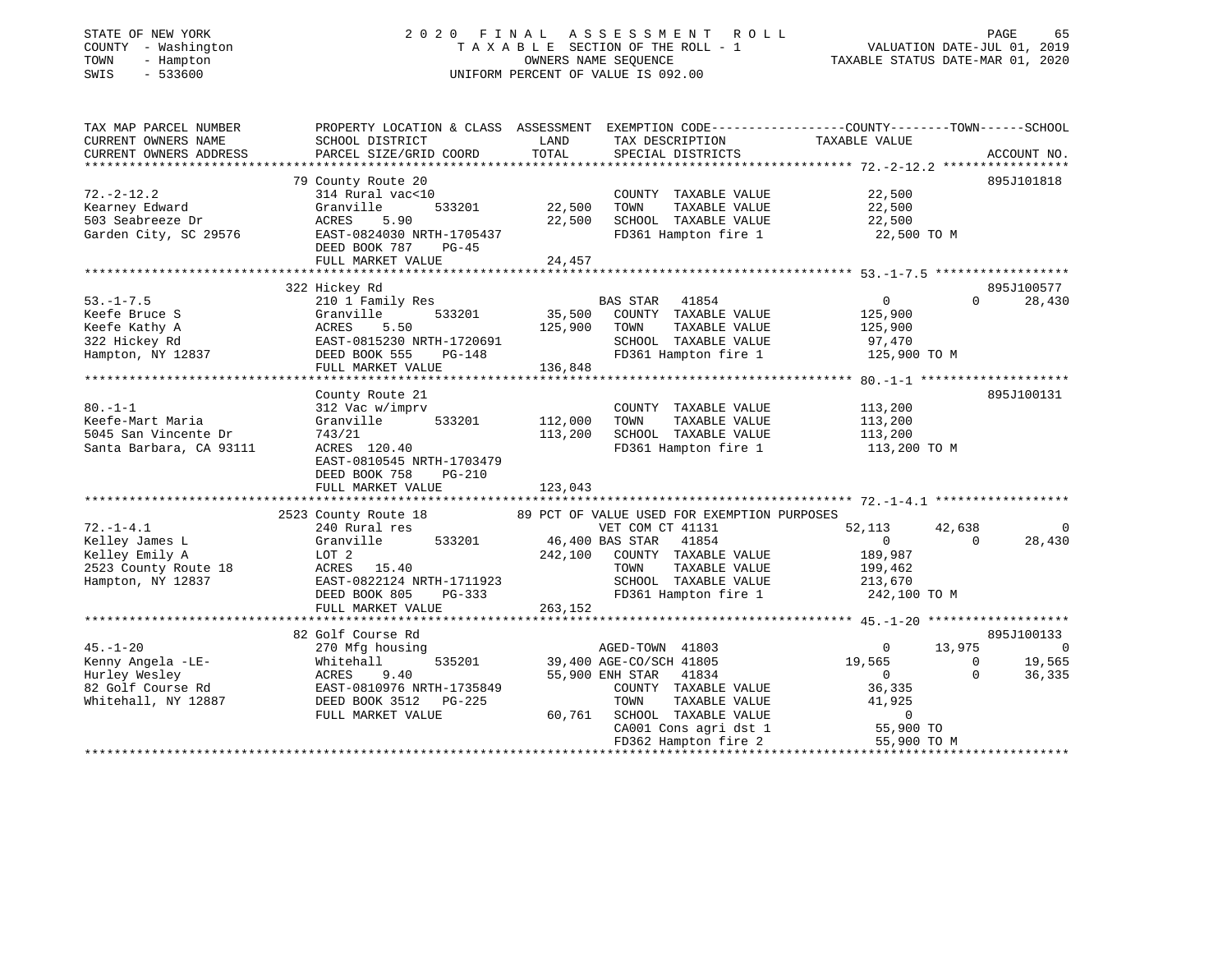### STATE OF NEW YORK GOOD CONTRACTED A LIMIT A S S E S S M E N T R O L L CORRENT CONTROLLER CONTRACTED AGE CONTROLLER COUNTY - Washington  $T A X A B L E$  SECTION OF THE ROLL - 1<br>TOWN - Hampton DATE-JUL 2001 OWNERS NAME SEQUENCE TOWN - Hampton OWNERS NAME SEQUENCE TAXABLE STATUS DATE-MAR 01, 2020 SWIS - 533600 UNIFORM PERCENT OF VALUE IS 092.00

VALUATION DATE-JUL 01, 2019

| TAX MAP PARCEL NUMBER                             |                                            |             | PROPERTY LOCATION & CLASS ASSESSMENT EXEMPTION CODE---------------COUNTY-------TOWN-----SCHOOL |                       |                |                          |
|---------------------------------------------------|--------------------------------------------|-------------|------------------------------------------------------------------------------------------------|-----------------------|----------------|--------------------------|
| CURRENT OWNERS NAME                               | SCHOOL DISTRICT                            | LAND        | TAX DESCRIPTION                                                                                | TAXABLE VALUE         |                |                          |
| CURRENT OWNERS ADDRESS                            | PARCEL SIZE/GRID COORD                     | TOTAL       | SPECIAL DISTRICTS                                                                              |                       |                | ACCOUNT NO.              |
|                                                   |                                            |             |                                                                                                |                       |                |                          |
|                                                   | 12 Hampton Heights Way                     |             |                                                                                                |                       |                | 895J100590               |
| $80. - 1 - 14$                                    | 210 1 Family Res                           |             | <b>BAS STAR</b><br>41854                                                                       | $\overline{0}$        | $\Omega$       | 28,430                   |
| Keyes Susan A                                     | Granville<br>533201                        | 28,600      | COUNTY TAXABLE VALUE                                                                           | 97,000                |                |                          |
| 12 Hampton Heights Way                            | ACRES<br>3.02 BANK<br>997                  | 97,000      | TAXABLE VALUE<br>TOWN                                                                          | 97,000                |                |                          |
| Whitehall, NY 12887                               | EAST-0811854 NRTH-1702475                  |             | SCHOOL TAXABLE VALUE                                                                           | 68,570                |                |                          |
|                                                   | DEED BOOK 938<br>PG-192                    |             | FD361 Hampton fire 1                                                                           | 97,000 TO M           |                |                          |
|                                                   | FULL MARKET VALUE                          | 105,435     |                                                                                                |                       |                |                          |
|                                                   |                                            |             |                                                                                                |                       |                |                          |
|                                                   | 2609 State Route 22A                       |             |                                                                                                |                       |                | 895J100137               |
| $72. - 2 - 29$                                    | 210 1 Family Res                           |             | VET COM CT 41131                                                                               | 16,050                | 16,050         | $\overline{0}$           |
| Kinney Irrevocable Trust Norma Granville          | 533201                                     |             | 23,300 AGED-CO/TN 41801                                                                        | 24,075                | 24,075         | $\overline{\phantom{0}}$ |
| Evans Tina Trustee                                | ACRES<br>1.40                              |             | 64,200 AGED-SCH<br>41804                                                                       | $\overline{0}$        | $\overline{0}$ | 25,680                   |
| c/o Norma Jean Kinney $EAST-0823078 NRTH-1712029$ |                                            |             | 41834<br>ENH STAR                                                                              | $\overline{0}$        | $\Omega$       | 38,520                   |
| 2609 State Route 22A                              | DEED BOOK 3536 PG-248<br>FULL MARKET VALUE |             | COUNTY TAXABLE VALUE                                                                           | 24,075                |                |                          |
| Hampton, NY 12837                                 |                                            | 69,783 TOWN | TAXABLE VALUE                                                                                  | 24,075                |                |                          |
|                                                   |                                            |             | SCHOOL TAXABLE VALUE                                                                           | $\Omega$              |                |                          |
|                                                   |                                            |             | FD361 Hampton fire 1                                                                           | 64,200 TO M           |                |                          |
|                                                   |                                            |             |                                                                                                |                       |                |                          |
|                                                   | North Quivey Hill Ln                       |             |                                                                                                |                       |                | 895J100592               |
| $81. - 1 - 9$                                     | 314 Rural vac<10                           |             | COUNTY TAXABLE VALUE                                                                           | 15,000                |                |                          |
| Kinsey Kenneth W Jr                               | Granville<br>533201                        | 15,000      | TOWN<br>TAXABLE VALUE                                                                          | 15,000                |                |                          |
| Kinsey Virginia H                                 | ACRES<br>1.71                              | 15,000      | SCHOOL TAXABLE VALUE                                                                           | 15,000                |                |                          |
| PO Box 7                                          | EAST-0819242 NRTH-1702212                  |             | FD361 Hampton fire 1                                                                           | 15,000 TO M           |                |                          |
| Hampton, NY 12837                                 | DEED BOOK 1806 PG-41                       |             |                                                                                                |                       |                |                          |
|                                                   | FULL MARKET VALUE                          | 16,304      |                                                                                                |                       |                |                          |
|                                                   |                                            |             |                                                                                                |                       |                |                          |
|                                                   | North Quivey Hill Ln                       |             |                                                                                                |                       |                | 895J100437               |
| $81. - 1 - 10$                                    | 314 Rural vac<10                           | 23,000      | COUNTY TAXABLE VALUE                                                                           | 23,000                |                |                          |
| Kinsey Kenneth W Jr<br>Kinsey Virginia H          | 533201<br>Granville<br>ACRES<br>4.00       | 23,000      | TAXABLE VALUE<br>TOWN<br>SCHOOL TAXABLE VALUE                                                  | 23,000                |                |                          |
|                                                   |                                            |             | FD361 Hampton fire 1                                                                           | 23,000<br>23,000 TO M |                |                          |
| PO Box 7                                          | EAST-0819238 NRTH-1701960                  |             |                                                                                                |                       |                |                          |
| Hampton, NY 12837                                 | DEED BOOK 1806 PG-41<br>FULL MARKET VALUE  | 25,000      |                                                                                                |                       |                |                          |
|                                                   |                                            |             |                                                                                                |                       |                |                          |
|                                                   | 1092 North Quivey Hill Ln                  |             |                                                                                                |                       |                | 895J100433               |
| $81. - 1 - 11$                                    | 210 1 Family Res                           |             | ENH STAR<br>41834                                                                              | 0                     | $\Omega$       | 66,140                   |
| Kinsey Kenneth W Jr                               | Granville<br>533201                        | 31,800      | COUNTY TAXABLE VALUE                                                                           | 138,100               |                |                          |
| Kinsey Virginia H                                 | ACRES<br>4.00                              | 138,100     | TOWN<br>TAXABLE VALUE                                                                          | 138,100               |                |                          |
| PO Box 7                                          | EAST-0819240 NRTH-1701616                  |             | SCHOOL TAXABLE VALUE                                                                           | 71,960                |                |                          |
| Hampton, NY 12837                                 | DEED BOOK 1806 PG-41                       |             | FD361 Hampton fire 1                                                                           | 138,100 TO M          |                |                          |
|                                                   | FULL MARKET VALUE                          | 150,109     |                                                                                                |                       |                |                          |
|                                                   |                                            |             |                                                                                                |                       |                |                          |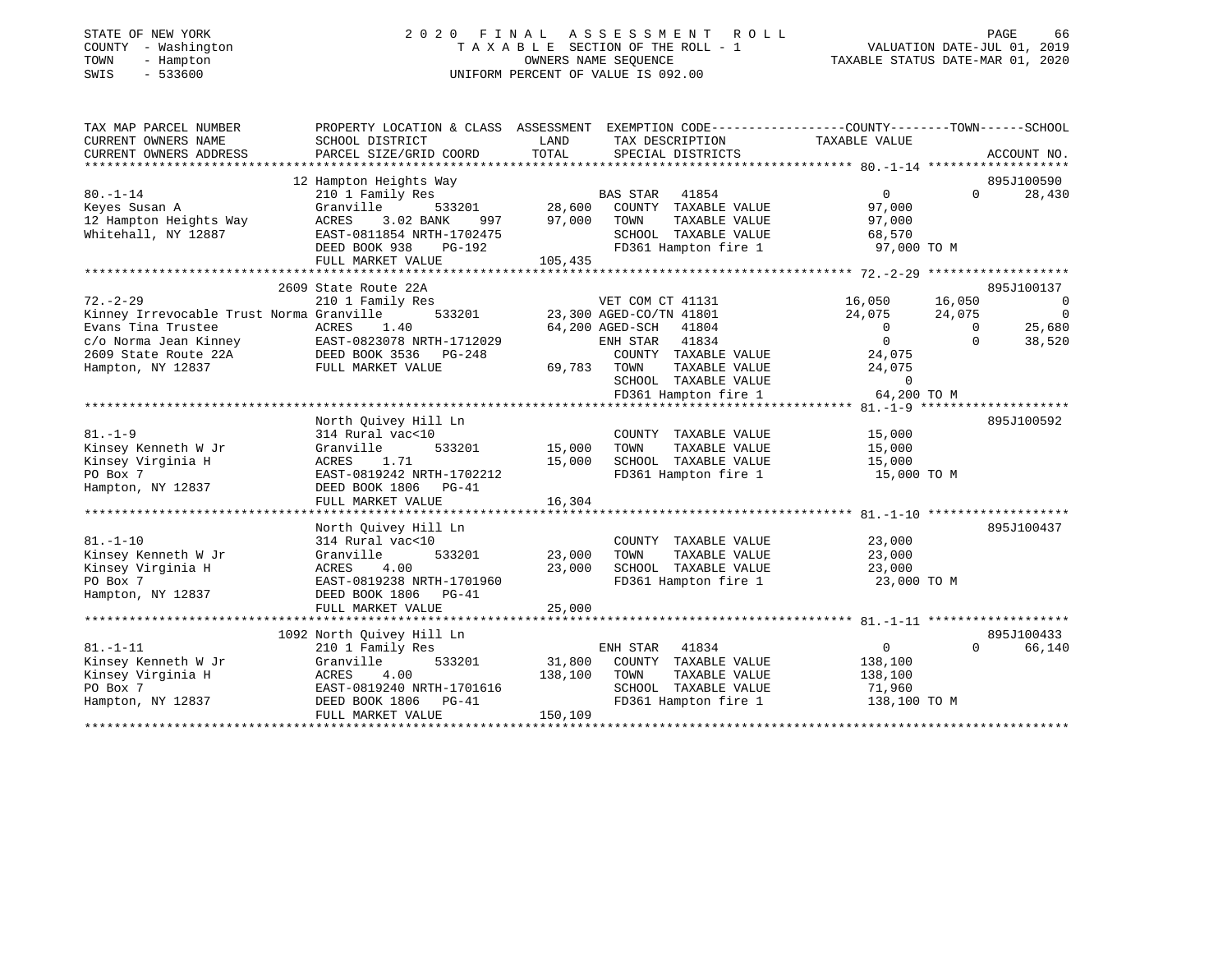### STATE OF NEW YORK 2 0 2 0 F I N A L A S S E S S M E N T R O L L PAGE 67 COUNTY - Washington T A X A B L E SECTION OF THE ROLL - 1 VALUATION DATE-JUL 01, 2019 TOWN - Hampton OWNERS NAME SEQUENCE TAXABLE STATUS DATE-MAR 01, 2020 SWIS - 533600 UNIFORM PERCENT OF VALUE IS 092.00

| TAX MAP PARCEL NUMBER<br>CURRENT OWNERS NAME            | PROPERTY LOCATION & CLASS ASSESSMENT EXEMPTION CODE---------------COUNTY-------TOWN-----SCHOOL<br>SCHOOL DISTRICT | LAND    | TAX DESCRIPTION                              | TAXABLE VALUE  |          |             |
|---------------------------------------------------------|-------------------------------------------------------------------------------------------------------------------|---------|----------------------------------------------|----------------|----------|-------------|
| CURRENT OWNERS ADDRESS                                  | PARCEL SIZE/GRID COORD                                                                                            | TOTAL   | SPECIAL DISTRICTS                            |                |          | ACCOUNT NO. |
|                                                         |                                                                                                                   |         |                                              |                |          |             |
|                                                         | 2655 State Route 22A                                                                                              |         |                                              |                |          | 895J100293  |
| $72. - 2 - 37$                                          | 210 1 Family Res                                                                                                  | 37,100  | BAS STAR 41854                               | $\overline{0}$ | $\Omega$ | 28,430      |
| Kirby Donald R Jr                                       | 533201<br>Granville                                                                                               |         | COUNTY TAXABLE VALUE                         | 139,400        |          |             |
| PO Box 47                                               | 713/148 Hwy Approp                                                                                                | 139,400 | TOWN<br>TAXABLE VALUE                        | 139,400        |          |             |
| Hampton, NY 12837                                       | 7.09<br>ACRES<br>EAST-0823376 NRTH-1712846                                                                        |         | SCHOOL TAXABLE VALUE<br>FD361 Hampton fire 1 | 110,970        |          |             |
|                                                         | DEED BOOK 716<br>PG-245                                                                                           |         |                                              | 139,400 TO M   |          |             |
|                                                         | FULL MARKET VALUE                                                                                                 | 151,522 |                                              |                |          |             |
|                                                         |                                                                                                                   |         |                                              |                |          |             |
|                                                         | County Route 18                                                                                                   |         |                                              |                |          |             |
| $62. - 1 - 49.2$                                        | 322 Rural vac>10                                                                                                  |         | COUNTY TAXABLE VALUE                         | 29,500         |          |             |
| Kneer Bradley                                           | 535201<br>Whitehall                                                                                               | 29,500  | TOWN<br>TAXABLE VALUE                        | 29,500         |          |             |
| Kneer Chrisopher                                        | Sub Div Lot 2                                                                                                     | 29,500  | SCHOOL TAXABLE VALUE                         | 29,500         |          |             |
| 133 William Rd                                          | ACRES 18.50                                                                                                       |         | FD361 Hampton fire 1                         | 29,500 TO M    |          |             |
| North Massappqua, NY 11758                              | EAST-0809021 NRTH-1714089                                                                                         |         |                                              |                |          |             |
|                                                         | DEED BOOK 3853 PG-313                                                                                             |         |                                              |                |          |             |
|                                                         | FULL MARKET VALUE                                                                                                 | 32,065  |                                              |                |          |             |
|                                                         |                                                                                                                   |         |                                              |                |          |             |
|                                                         | Hills Pond Rd                                                                                                     |         |                                              |                |          |             |
| $71. - 1 - 14.10$                                       | 314 Rural vac<10 - WTRFNT                                                                                         |         | COUNTY TAXABLE VALUE                         | 32,600         |          |             |
| Kneer Bradley                                           | 533201<br>Granville                                                                                               | 32,600  | TOWN<br>TAXABLE VALUE                        | 32,600         |          |             |
|                                                         | Lot 1                                                                                                             | 32,600  | SCHOOL TAXABLE VALUE                         | 32,600         |          |             |
| Kneer Christopher<br>122 Williams Rd<br>133 Williams Rd | FRNT 113.00 DPTH 237.00                                                                                           |         | FD361 Hampton fire 1                         | 32,600 TO M    |          |             |
| North Massapequa, NY 11758                              | EAST-0816441 NRTH-1707448                                                                                         |         |                                              |                |          |             |
|                                                         | DEED BOOK 2618 PG-47                                                                                              |         |                                              |                |          |             |
|                                                         | FULL MARKET VALUE                                                                                                 | 35,435  |                                              |                |          |             |
|                                                         |                                                                                                                   |         |                                              |                |          |             |
|                                                         | Hills Pond Rd                                                                                                     |         |                                              |                |          |             |
| $71. - 1 - 14.12$                                       | 314 Rural vac<10 - WTRFNT                                                                                         |         | COUNTY TAXABLE VALUE                         | 32,600         |          |             |
| Kneer Bradley                                           | Granville<br>533201                                                                                               | 32,600  | TOWN<br>TAXABLE VALUE                        | 32,600         |          |             |
| Kneer Christopher                                       | Lot 2                                                                                                             | 32,600  | SCHOOL TAXABLE VALUE                         | 32,600         |          |             |
| 133 Williams Rd                                         | FRNT 113.00 DPTH 213.00                                                                                           |         | FD361 Hampton fire 1                         | 32,600 TO M    |          |             |
| North Massapequa, NY 11758                              | EAST-0816440 NRTH-1707340                                                                                         |         |                                              |                |          |             |
|                                                         | DEED BOOK 2618 PG-47                                                                                              |         |                                              |                |          |             |
|                                                         | FULL MARKET VALUE                                                                                                 | 35,435  |                                              |                |          |             |
|                                                         |                                                                                                                   |         |                                              |                |          |             |
|                                                         | County Route 18                                                                                                   |         |                                              |                |          |             |
| $62. - 1 - 49.3$                                        | 322 Rural vac>10                                                                                                  |         | COUNTY TAXABLE VALUE                         | 29,500         |          |             |
| Kneer Bradley C ETAL                                    | Whitehall<br>535201                                                                                               | 29,500  | TOWN<br>TAXABLE VALUE                        | 29,500         |          |             |
| Kneer Diane P ETAL                                      | Sub Div Lot 3                                                                                                     | 29,500  | SCHOOL TAXABLE VALUE                         | 29,500         |          |             |
| 7 Slocum Ave                                            | ACRES 18.50                                                                                                       |         | FD361 Hampton fire 1                         | 29,500 TO M    |          |             |
| Granville, NY 12832                                     | EAST-0809279 NRTH-1713942                                                                                         |         |                                              |                |          |             |
|                                                         | DEED BOOK 2248<br>PG-324                                                                                          |         |                                              |                |          |             |
|                                                         | FULL MARKET VALUE                                                                                                 | 32,065  |                                              |                |          |             |
|                                                         |                                                                                                                   |         |                                              |                |          |             |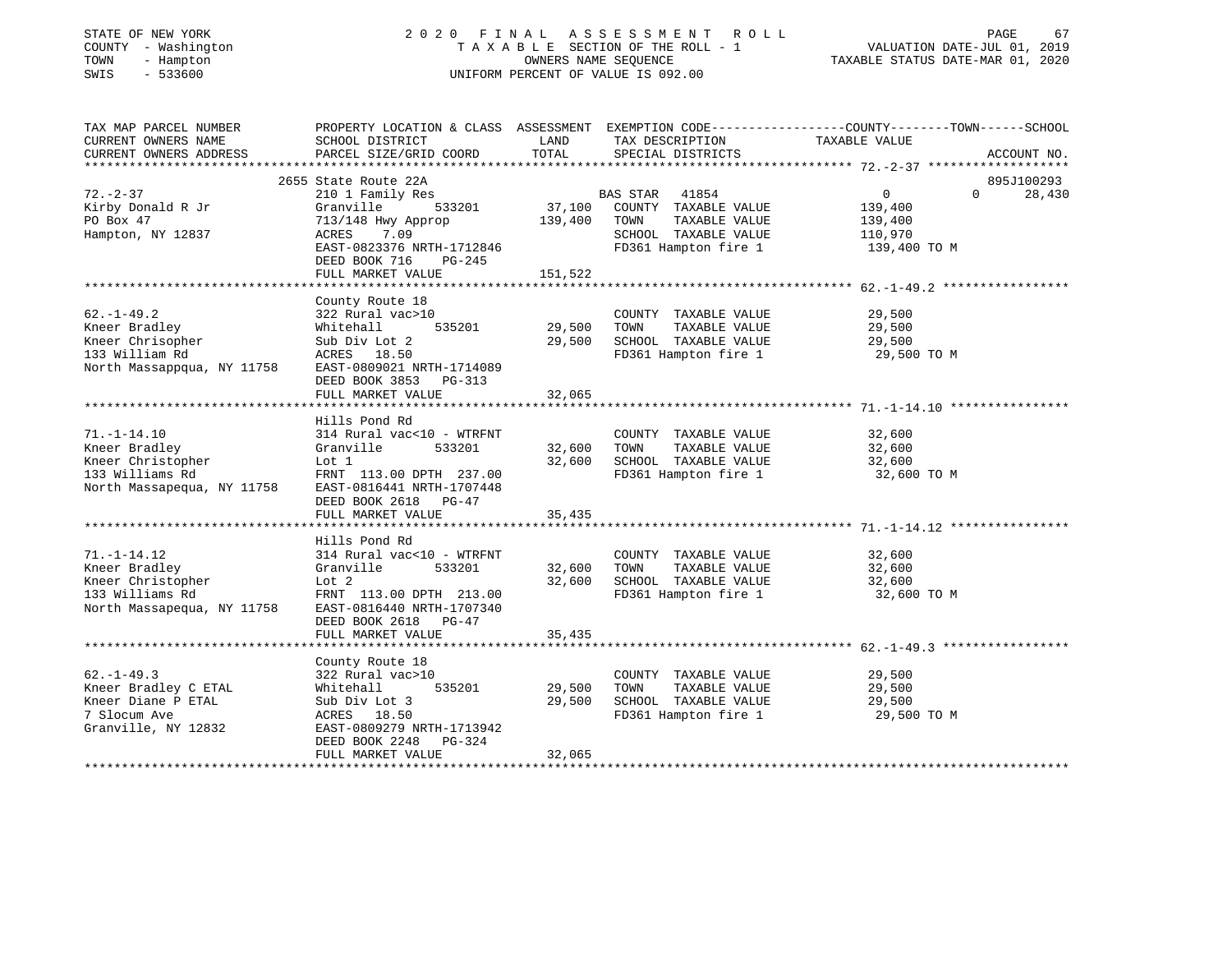| STATE OF NEW YORK<br>COUNTY - Washington<br>TOWN<br>- Hampton<br>SWIS<br>$-533600$ | 2020 FINAL ASSESSMENT ROLL<br>TAXABLE SECTION OF THE ROLL - 1<br>UNIFORM PERCENT OF VALUE IS 092.00               | PAGE<br>68<br>VALUATION DATE-JUL 01, 2019<br>TAXABLE STATUS DATE-MAR 01, 2020 |                                               |                                                                                                                   |
|------------------------------------------------------------------------------------|-------------------------------------------------------------------------------------------------------------------|-------------------------------------------------------------------------------|-----------------------------------------------|-------------------------------------------------------------------------------------------------------------------|
| TAX MAP PARCEL NUMBER<br>CURRENT OWNERS NAME                                       | SCHOOL DISTRICT                                                                                                   | LAND                                                                          | TAX DESCRIPTION                               | PROPERTY LOCATION & CLASS ASSESSMENT EXEMPTION CODE----------------COUNTY-------TOWN------SCHOOL<br>TAXABLE VALUE |
| CURRENT OWNERS ADDRESS                                                             | PARCEL SIZE/GRID COORD                                                                                            | TOTAL                                                                         | SPECIAL DISTRICTS                             | ACCOUNT NO.                                                                                                       |
|                                                                                    |                                                                                                                   |                                                                               |                                               |                                                                                                                   |
| $71.4 - 2 - 14$                                                                    | 1030 West Way<br>210 1 Family Res - WTRFNT                                                                        |                                                                               | COUNTY TAXABLE VALUE                          | 895J100142<br>192,700                                                                                             |
| Kneer Christopher R                                                                | 533201<br>Granville                                                                                               | 27,100                                                                        | TOWN<br>TAXABLE VALUE                         | 192,700                                                                                                           |
| Kneer Christina D                                                                  | LOT 4                                                                                                             | 192,700                                                                       | SCHOOL TAXABLE VALUE                          | 192,700                                                                                                           |
| 133 William Rd                                                                     | $71. - 2 - 14$                                                                                                    |                                                                               | FD361 Hampton fire 1                          | 192,700 TO M                                                                                                      |
| Massapequa, NY 11758                                                               | FRNT 100.00 DPTH 212.00<br>BANK<br>999<br>EAST-0815822 NRTH-1707028<br>DEED BOOK 3696 PG-238<br>FULL MARKET VALUE | 209,457                                                                       |                                               |                                                                                                                   |
|                                                                                    |                                                                                                                   |                                                                               |                                               |                                                                                                                   |
|                                                                                    | County Route 18                                                                                                   |                                                                               |                                               |                                                                                                                   |
| $62. - 1 - 49.1$                                                                   | 322 Rural vac>10                                                                                                  |                                                                               | COUNTY TAXABLE VALUE                          | 29,500                                                                                                            |
| Kneer Conlon Judith                                                                | 535201<br>Whitehall                                                                                               | 29,500                                                                        | TOWN<br>TAXABLE VALUE                         | 29,500                                                                                                            |
| 3796 Beechwood Pl<br>Seaford, NY 11783                                             | Sub Div Lot 1<br>ACRES 18.50                                                                                      | 29,500                                                                        | SCHOOL TAXABLE VALUE<br>FD361 Hampton fire 1  | 29,500<br>29,500 TO M                                                                                             |
|                                                                                    | EAST-0808764 NRTH-1714280<br>DEED BOOK 735<br>PG-216<br>FULL MARKET VALUE                                         | 32,065                                                                        |                                               |                                                                                                                   |
|                                                                                    |                                                                                                                   |                                                                               |                                               |                                                                                                                   |
|                                                                                    | 1125 East Way                                                                                                     |                                                                               |                                               | 895J100148                                                                                                        |
| $71.4 - 3 - 1$                                                                     | 260 Seasonal res - WTRFNT                                                                                         |                                                                               | COUNTY TAXABLE VALUE                          | 177,000                                                                                                           |
| Kneer Conlon Judith E<br>3796 Beechwood Pl                                         | Granville<br>533201<br>$71. - 3 - 1$                                                                              | 24,300<br>177,000                                                             | TOWN<br>TAXABLE VALUE<br>SCHOOL TAXABLE VALUE | 177,000<br>177,000                                                                                                |
| Seaford, NY 11783                                                                  | FRNT 90.00 DPTH 178.00                                                                                            |                                                                               | FD361 Hampton fire 1                          | 177,000 TO M                                                                                                      |
|                                                                                    | EAST-0815457 NRTH-1708550<br>DEED BOOK 821<br>PG-284                                                              |                                                                               |                                               |                                                                                                                   |
|                                                                                    | FULL MARKET VALUE                                                                                                 | 192,391                                                                       |                                               |                                                                                                                   |
|                                                                                    |                                                                                                                   |                                                                               |                                               |                                                                                                                   |
| $62. - 1 - 49.4$                                                                   | County Route 18<br>322 Rural vac>10                                                                               |                                                                               | COUNTY TAXABLE VALUE                          | 30,500                                                                                                            |
| Kneer Robert LE                                                                    | 535201<br>Whitehall                                                                                               | 30,500                                                                        | TAXABLE VALUE<br>TOWN                         | 30,500                                                                                                            |
| Kneer Christopher                                                                  | Sub Div Lot 4                                                                                                     | 30,500                                                                        | SCHOOL TAXABLE VALUE                          | 30,500                                                                                                            |
| 133 William Rd                                                                     | ACRES 20.47                                                                                                       |                                                                               | FD361 Hampton fire 1                          | 30,500 TO M                                                                                                       |
| N Massapequia, NY 11758                                                            | EAST-0809572 NRTH-1713741<br>DEED BOOK 20200 PG-967                                                               |                                                                               |                                               |                                                                                                                   |
|                                                                                    | FULL MARKET VALUE                                                                                                 | 33,152                                                                        |                                               |                                                                                                                   |
|                                                                                    |                                                                                                                   |                                                                               |                                               | 895J100584                                                                                                        |
| $71. - 1 - 1.5$                                                                    | 1970 County Route 18<br>260 Seasonal res                                                                          |                                                                               | COUNTY TAXABLE VALUE                          | 94,800                                                                                                            |
| Kneer Robert LE                                                                    | Granville<br>533201                                                                                               | 29,800                                                                        | TOWN<br>TAXABLE VALUE                         | 94,800                                                                                                            |
| Kneer Christopher                                                                  | 4.20<br>ACRES                                                                                                     | 94,800                                                                        | SCHOOL TAXABLE VALUE                          | 94,800                                                                                                            |
| 133 William Rd                                                                     | EAST-0810882 NRTH-1713815                                                                                         |                                                                               | FD361 Hampton fire 1                          | 94,800 TO M                                                                                                       |
| N Massapequia, NY 11758                                                            | DEED BOOK 20200 PG-967<br>FULL MARKET VALUE                                                                       | 103,043                                                                       |                                               |                                                                                                                   |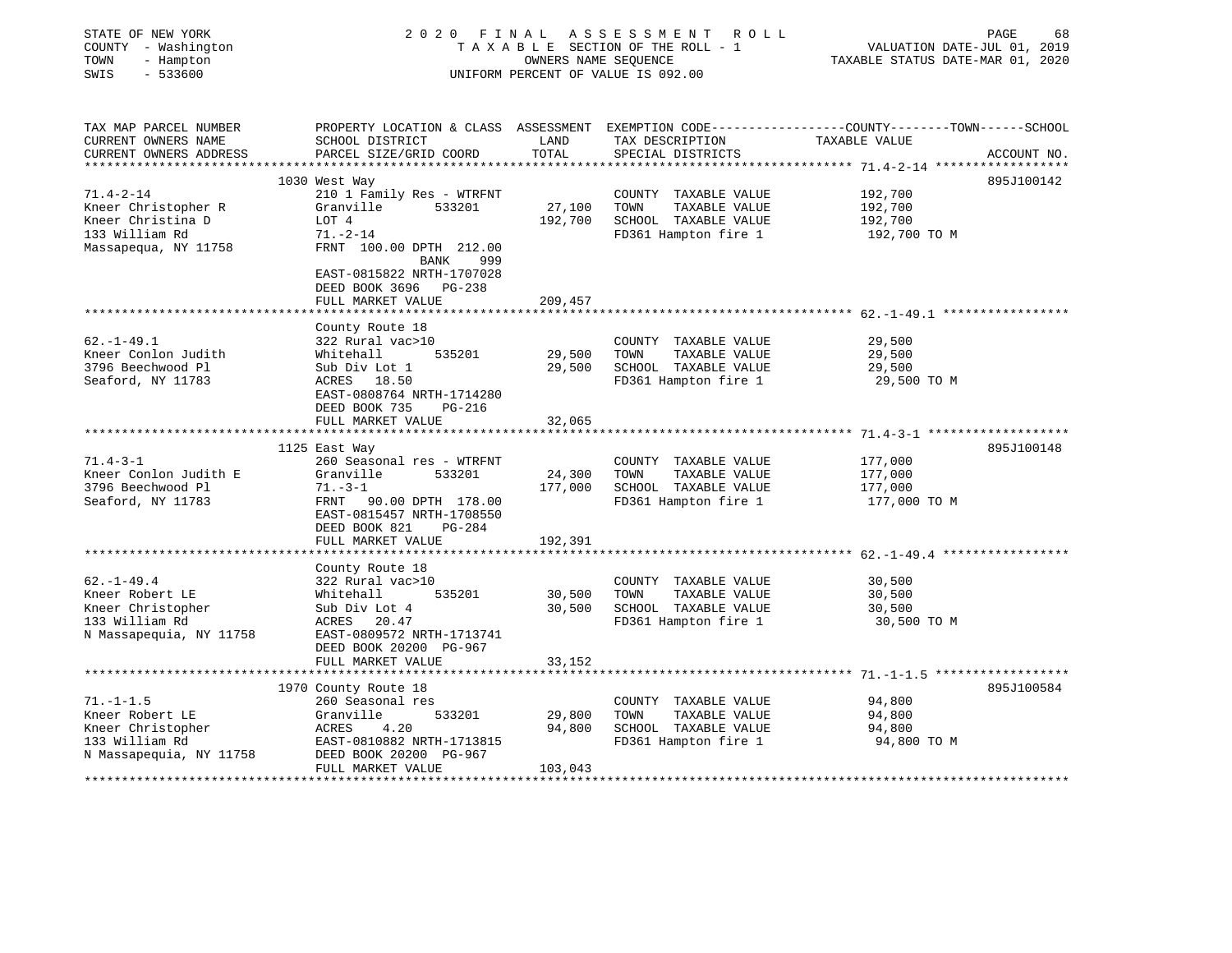# STATE OF NEW YORK 2 0 2 0 F I N A L A S S E S S M E N T R O L L PAGE 69 COUNTY - Washington T A X A B L E SECTION OF THE ROLL - 1 VALUATION DATE-JUL 01, 2019 TOWN - Hampton OWNERS NAME SEQUENCE TAXABLE STATUS DATE-MAR 01, 2020 SWIS - 533600 UNIFORM PERCENT OF VALUE IS 092.00

| TAX MAP PARCEL NUMBER<br>CURRENT OWNERS NAME | PROPERTY LOCATION & CLASS ASSESSMENT EXEMPTION CODE---------------COUNTY-------TOWN------SCHOOL<br>SCHOOL DISTRICT | LAND    | TAX DESCRIPTION       | TAXABLE VALUE |             |
|----------------------------------------------|--------------------------------------------------------------------------------------------------------------------|---------|-----------------------|---------------|-------------|
| CURRENT OWNERS ADDRESS                       | PARCEL SIZE/GRID COORD                                                                                             | TOTAL   | SPECIAL DISTRICTS     |               | ACCOUNT NO. |
|                                              | 18 Quiet Way                                                                                                       |         |                       |               | 895J100636  |
| $62 - 1 - 33$                                | 260 Seasonal res                                                                                                   |         | COUNTY TAXABLE VALUE  | 58,100        |             |
| Koehler Henry P ETAL                         | Granville<br>533201                                                                                                | 42,300  | TOWN<br>TAXABLE VALUE | 58,100        |             |
| 135 Edgewood Ave                             | ACRES<br>30.13                                                                                                     | 58,100  | SCHOOL TAXABLE VALUE  | 58,100        |             |
| Ronkonkoma, NY 11779                         | EAST-0812170 NRTH-1716891                                                                                          |         | FD361 Hampton fire 1  | 58,100 TO M   |             |
|                                              | DEED BOOK 562<br>$PG-328$                                                                                          |         |                       |               |             |
|                                              | FULL MARKET VALUE                                                                                                  | 63,152  |                       |               |             |
|                                              |                                                                                                                    |         |                       |               |             |
|                                              | 2 Lakeview Way                                                                                                     |         |                       |               | 895J101782  |
| $80. -1 - 47$                                | 210 1 Family Res - WTRFNT                                                                                          |         | COUNTY TAXABLE VALUE  | 177,800       |             |
| Krieger Kevin M                              | Whitehall<br>535201                                                                                                | 25,000  | TOWN<br>TAXABLE VALUE | 177,800       |             |
| 16 Glenwood Dr                               | LOT 9A                                                                                                             | 177,800 | SCHOOL TAXABLE VALUE  | 177,800       |             |
| Ellington, CT 06029                          | FRNT 120.00 DPTH 279.00                                                                                            |         | FD361 Hampton fire 1  | 177,800 TO M  |             |
|                                              | BANK<br>997                                                                                                        |         |                       |               |             |
|                                              | EAST-0810930 NRTH-1704892                                                                                          |         |                       |               |             |
|                                              | DEED BOOK 1718 PG-11                                                                                               |         |                       |               |             |
|                                              | FULL MARKET VALUE                                                                                                  | 193,261 |                       |               |             |
|                                              |                                                                                                                    |         |                       |               |             |
|                                              | 1046 North Quivey Hill Ln                                                                                          |         |                       |               | 895J100432  |
| $81. - 1 - 12$                               | 260 Seasonal res                                                                                                   |         | COUNTY TAXABLE VALUE  | 139,400       |             |
| Kroeber Jean T                               | 533201<br>Granville                                                                                                | 42,000  | TOWN<br>TAXABLE VALUE | 139,400       |             |
| 226 St Johns Pl                              | ACRES 12.00                                                                                                        | 139,400 | SCHOOL TAXABLE VALUE  | 139,400       |             |
| Brooklyn, NY 11217                           | EAST-0819089 NRTH-1700992                                                                                          |         | FD361 Hampton fire 1  | 139,400 TO M  |             |
|                                              | DEED BOOK 450<br>$PG-236$                                                                                          |         |                       |               |             |
|                                              | FULL MARKET VALUE                                                                                                  | 151,522 |                       |               |             |
|                                              |                                                                                                                    |         |                       |               |             |
|                                              | Ouivey Hill Rd OFF                                                                                                 |         |                       |               | 895J101743  |
| $81. - 2 - 25$                               | 314 Rural vac<10                                                                                                   |         | COUNTY TAXABLE VALUE  | 9,500         |             |
| Kroeber Jean T                               | Granville<br>533201                                                                                                | 9,500   | TOWN<br>TAXABLE VALUE | 9,500         |             |
| 226 Saint Johns Pl                           | ACRES<br>9.18                                                                                                      | 9,500   | SCHOOL TAXABLE VALUE  | 9,500         |             |
| Brooklyn, NY 11217                           | EAST-0819583 NRTH-1700800                                                                                          |         | FD361 Hampton fire 1  | 9,500 TO M    |             |
|                                              | DEED BOOK 559<br>$PG-277$                                                                                          |         |                       |               |             |
|                                              | FULL MARKET VALUE                                                                                                  | 10,326  |                       |               |             |
|                                              | 41 Rainbow Way                                                                                                     |         |                       |               | 895J101739  |
| $81. - 1 - 32$                               | 210 1 Family Res                                                                                                   |         | COUNTY TAXABLE VALUE  | 166,900       |             |
| Krueger Daniel C                             | 533201<br>Granville                                                                                                | 35,000  | TOWN<br>TAXABLE VALUE | 166,900       |             |
| 41 Rainbow Way                               | 5.00<br>ACRES                                                                                                      | 166,900 | SCHOOL TAXABLE VALUE  | 166,900       |             |
| Hampton, NY 12837                            | EAST-0818048 NRTH-1702503                                                                                          |         | FD361 Hampton fire 1  | 166,900 TO M  |             |
|                                              | DEED BOOK 3886 PG-20                                                                                               |         |                       |               |             |
|                                              | FULL MARKET VALUE                                                                                                  | 181,413 |                       |               |             |
|                                              |                                                                                                                    |         |                       |               |             |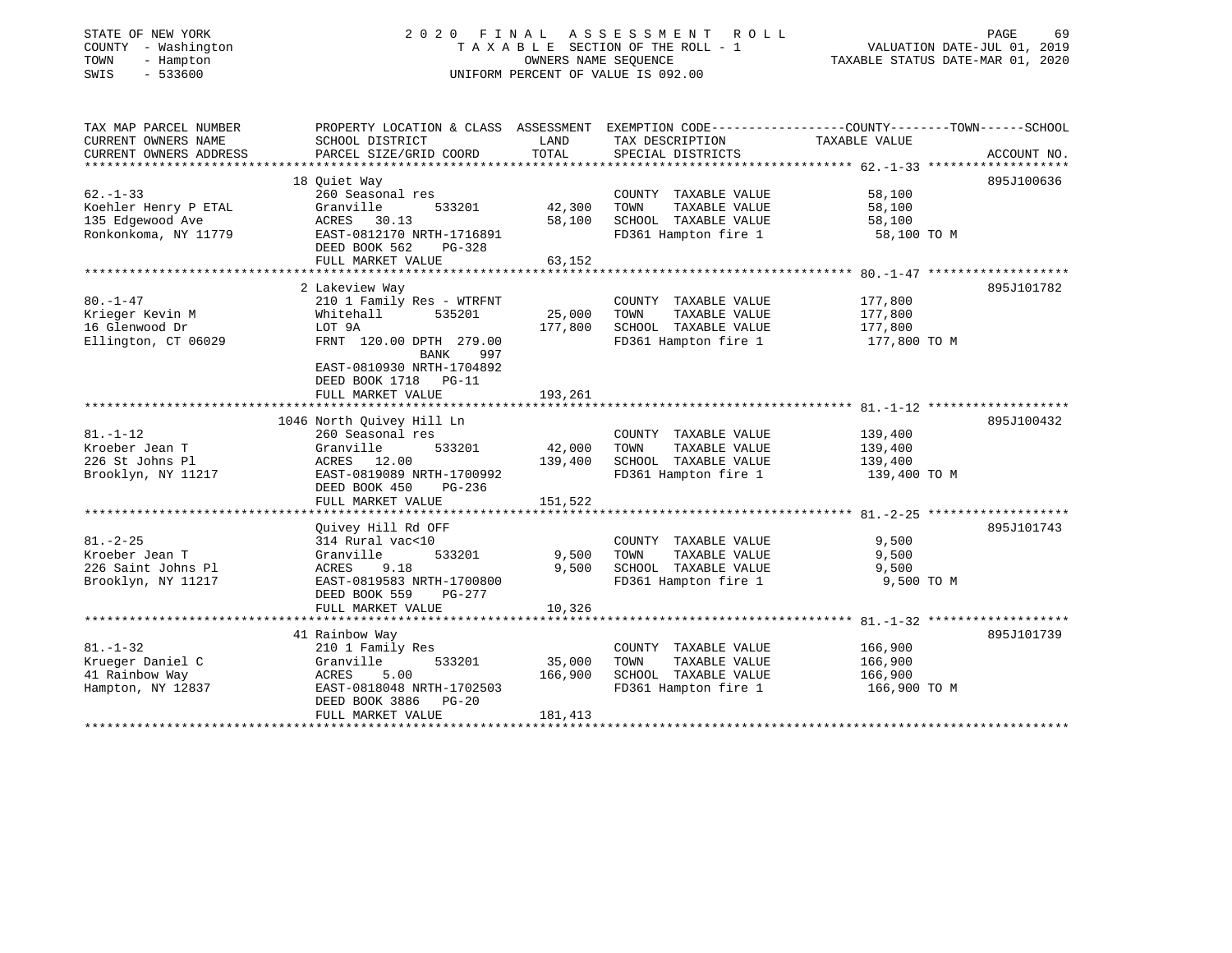| STATE OF NEW YORK<br>COUNTY - Washington<br>- Hampton<br>TOWN<br>$-533600$<br>SWIS                      |                                                                                                                                               |                         | 2020 FINAL ASSESSMENT ROLL<br>TAXABLE SECTION OF THE ROLL - 1<br>OWNERS NAME SEQUENCE<br>UNIFORM PERCENT OF VALUE IS 092.00                    | VALUATION DATE-JUL 01, 2019<br>TAXABLE STATUS DATE-MAR 01, 2020              | PAGE<br>70                           |
|---------------------------------------------------------------------------------------------------------|-----------------------------------------------------------------------------------------------------------------------------------------------|-------------------------|------------------------------------------------------------------------------------------------------------------------------------------------|------------------------------------------------------------------------------|--------------------------------------|
| TAX MAP PARCEL NUMBER<br>CURRENT OWNERS NAME<br>CURRENT OWNERS ADDRESS                                  | PROPERTY LOCATION & CLASS ASSESSMENT EXEMPTION CODE----------------COUNTY-------TOWN------SCHOOL<br>SCHOOL DISTRICT<br>PARCEL SIZE/GRID COORD | LAND<br>TOTAL           | TAX DESCRIPTION TAXABLE VALUE<br>SPECIAL DISTRICTS                                                                                             |                                                                              | ACCOUNT NO.                          |
|                                                                                                         |                                                                                                                                               |                         |                                                                                                                                                |                                                                              |                                      |
| $38. - 1 - 7.4$<br>Kugler Gary                                                                          | 12 Sugar Hill Way<br>210 1 Family Res<br>Whitehall<br>535201<br>Sub Lot 3A                                                                    | 26,900                  | ENH STAR 41834<br>COUNTY TAXABLE VALUE<br>TAXABLE VALUE<br>TOWN                                                                                | $\overline{0}$<br>$\Omega$<br>154,300                                        | 66,140                               |
| Kugler Sylvia<br>12 Sugar Hill Way<br>Whitehall, NY 12887                                               | ACRES 2.50<br>EAST-0811293 NRTH-1738039<br>DEED BOOK 1817 PG-278                                                                              | 154,300                 | SCHOOL TAXABLE VALUE<br>FD362 Hampton fire 2                                                                                                   | 154,300<br>88,160<br>154,300 TO M                                            |                                      |
|                                                                                                         | FULL MARKET VALUE                                                                                                                             | 167,717                 |                                                                                                                                                |                                                                              |                                      |
|                                                                                                         |                                                                                                                                               |                         |                                                                                                                                                |                                                                              | 895J100603                           |
| $81. - 1 - 46$<br>Kyles Gladys S -LE-<br>Kyles Sandra L                                                 | 120 South Rd<br>210 1 Family Res<br>Granville 533201<br>Life Estate 3057/153                                                                  | 110,100                 | BAS STAR 41854<br>35,200 COUNTY TAXABLE VALUE<br>TOWN<br>TAXABLE VALUE                                                                         | $\overline{0}$<br>$\Omega$<br>110,100<br>110,100                             | 28,430                               |
| PO Box 22<br>Hampton, NY 12837                                                                          | Gladys S Kyles<br>ACRES<br>5.20<br>EAST-0816186 NRTH-1701931<br>DEED BOOK 3057 PG-153<br>FULL MARKET VALUE                                    | 119,674                 | SCHOOL TAXABLE VALUE<br>FD361 Hampton fire 1                                                                                                   | 81,670<br>110,100 TO M                                                       |                                      |
|                                                                                                         |                                                                                                                                               | * * * * * * * * * * * * |                                                                                                                                                | ******************************* 53. -1-6 ********************                |                                      |
|                                                                                                         | 361 Hickey Rd                                                                                                                                 |                         |                                                                                                                                                |                                                                              | 895J100064                           |
| $53. - 1 - 6$<br>Lafemina Salvatore<br>Lafemina Katherine<br>81 Atlantic Ave                            | 240 Rural res<br>533201<br>Granville<br>ACRES 230.28<br>EAST-0816259 N<br>EAST-0816259 NRTH-1721284                                           | 138,600<br>253,500      | COUNTY TAXABLE VALUE<br>TAXABLE VALUE<br>TOWN<br>SCHOOL TAXABLE VALUE<br>CA001 Cons agri dst 1                                                 | 253,500<br>253,500<br>253,500<br>253,500 TO                                  |                                      |
| Blue Point, NY 11715                                                                                    | DEED BOOK 950<br>PG-293                                                                                                                       |                         | FD361 Hampton fire 1                                                                                                                           | 253,500 TO M                                                                 |                                      |
|                                                                                                         | FULL MARKET VALUE                                                                                                                             | 275,543                 |                                                                                                                                                |                                                                              |                                      |
|                                                                                                         | Hickey Rd OFF                                                                                                                                 |                         |                                                                                                                                                |                                                                              | 895J100669                           |
| $53. - 1 - 7.11$<br>Lafemina Salvatore<br>Lafemina Katherine<br>81 Atlantic Ave<br>Blue Point, NY 11715 | 314 Rural vac<10<br>Granville<br>ACRES 4.60<br>EAST-0815174 N<br>DEED BOOK 950<br>533201<br>EAST-0815174 NRTH-1722164<br>PG-293               | 7,000<br>7,000          | COUNTY TAXABLE VALUE<br>TOWN<br>TAXABLE VALUE<br>SCHOOL TAXABLE VALUE<br>FD361 Hampton fire 1                                                  | 7,000<br>7,000<br>7,000<br>7,000 TO M                                        |                                      |
|                                                                                                         | FULL MARKET VALUE                                                                                                                             | 7,609                   |                                                                                                                                                |                                                                              |                                      |
|                                                                                                         | ************************<br>12144 State Route 4                                                                                               |                         |                                                                                                                                                |                                                                              | 895J100024                           |
| $45. - 1 - 24$<br>Larose Ann<br>Smith Sherry<br>12144 State Route 4<br>Whitehall, NY 12887              | 240 Rural res<br>Whitehall<br>535201<br>ACRES 494.80<br>EAST-0810666 NRTH-1730042<br>DEED BOOK 3213 PG-103<br>FULL MARKET VALUE               | 311,000<br>338,043      | BAS STAR<br>41854<br>238,100 SILO EXMP 42100<br>COUNTY TAXABLE VALUE<br>TAXABLE VALUE<br>TOWN<br>SCHOOL TAXABLE VALUE<br>CA001 Cons agri dst 1 | $\mathbf 0$<br>3,472<br>3,472<br>307,528<br>307,528<br>279,098<br>307,528 TO | $0 \qquad \qquad$<br>28,430<br>3,472 |
| MAY BE SUBJECT TO PAYMENT<br>UNDER AGDIST LAW TIL 2023                                                  |                                                                                                                                               |                         | 3,472 EX<br>FD362 Hampton fire 2<br>3,472 EX                                                                                                   | 307,528 TO M                                                                 | ****************                     |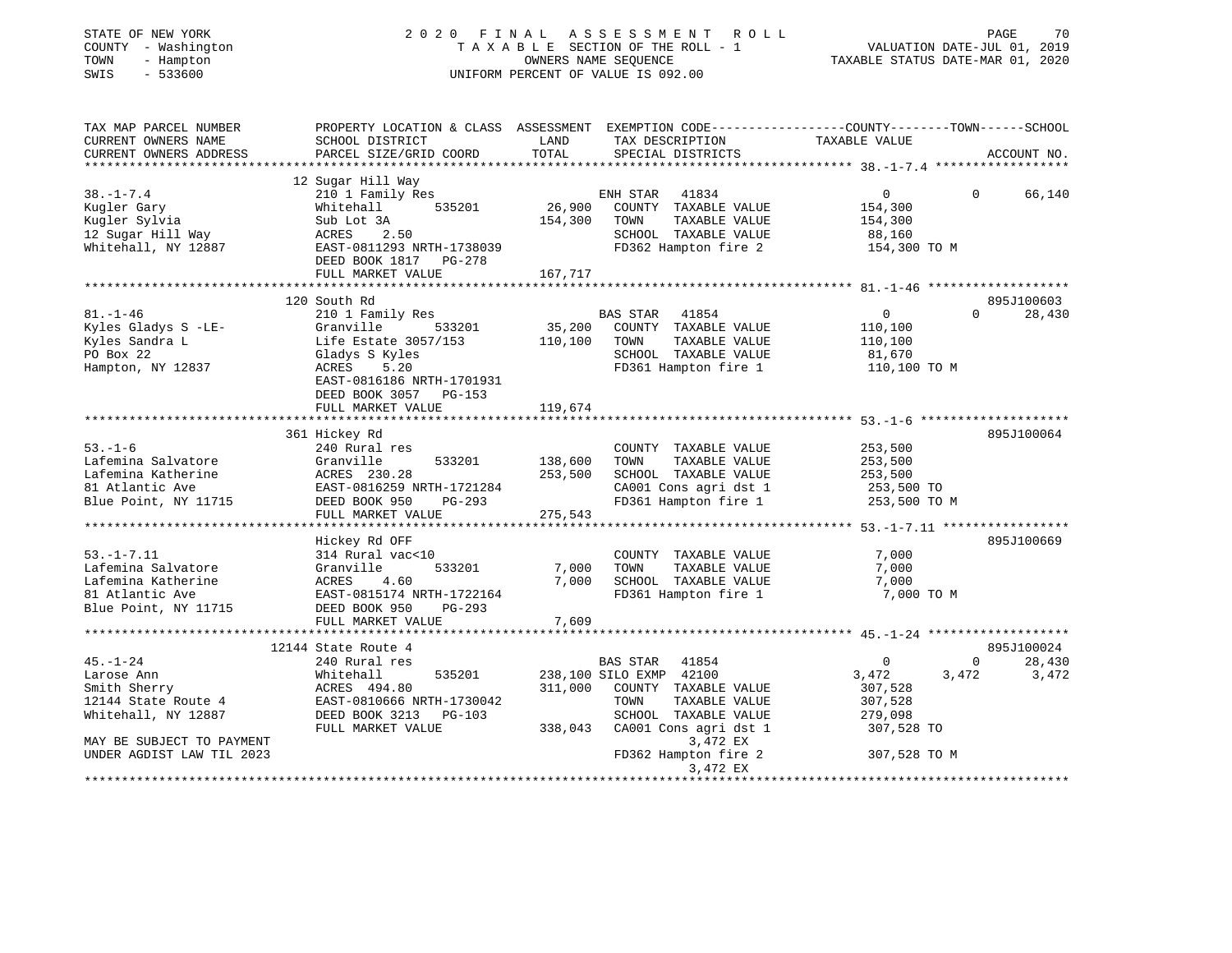### STATE OF NEW YORK 2 0 2 0 F I N A L A S S E S S M E N T R O L L PAGE 71COUNTY - Washington  $T A X A B L E$  SECTION OF THE ROLL - 1<br>TOWN - Hampton DWNERS NAME SEQUENCE TOWN - Hampton OWNERS NAME SEQUENCE TAXABLE STATUS DATE-MAR 01, 2020 SWIS - 533600 UNIFORM PERCENT OF VALUE IS 092.00

VALUATION DATE-JUL 01, 2019

| TAX MAP PARCEL NUMBER                                                                                                                                               | PROPERTY LOCATION & CLASS ASSESSMENT EXEMPTION CODE----------------COUNTY-------TOWN------SCHOOL |               |                                  |                                   |             |
|---------------------------------------------------------------------------------------------------------------------------------------------------------------------|--------------------------------------------------------------------------------------------------|---------------|----------------------------------|-----------------------------------|-------------|
| CURRENT OWNERS NAME                                                                                                                                                 | SCHOOL DISTRICT                                                                                  | LAND          | TAX DESCRIPTION                  | TAXABLE VALUE                     |             |
| CURRENT OWNERS ADDRESS                                                                                                                                              | PARCEL SIZE/GRID COORD                                                                           | TOTAL         | SPECIAL DISTRICTS                |                                   | ACCOUNT NO. |
|                                                                                                                                                                     |                                                                                                  |               |                                  |                                   |             |
|                                                                                                                                                                     | 246 South Rd                                                                                     |               |                                  |                                   | 895J100536  |
| $81. - 1 - 28$                                                                                                                                                      | 210 1 Family Res                                                                                 |               | COUNTY TAXABLE VALUE             | 95,000                            |             |
| Larsen Margaret S Trustee                                                                                                                                           | Granville<br>533201                                                                              | 36,700        | TAXABLE VALUE<br>TOWN            | 95,000                            |             |
| Distler Rosemary S Trustee                                                                                                                                          | ACRES<br>6.65                                                                                    | 95,000        | SCHOOL TAXABLE VALUE 95,000      |                                   |             |
|                                                                                                                                                                     | EAST-0818285 NRTH-1703526                                                                        |               | FD361 Hampton fire 1             | 95,000 TO M                       |             |
| 8 Ketcham Ave                         EAST-0818285 NRTH-170352<br>Amityville, NY 11701             DEED BOOK 3561   PG-226                                          |                                                                                                  |               |                                  |                                   |             |
|                                                                                                                                                                     | FULL MARKET VALUE                                                                                | 103,261       |                                  |                                   |             |
|                                                                                                                                                                     |                                                                                                  |               |                                  |                                   |             |
|                                                                                                                                                                     | South Rd                                                                                         |               |                                  |                                   | 895J100084  |
| $72. - 1 - 18$                                                                                                                                                      | 323 Vacant rural                                                                                 |               | COUNTY TAXABLE VALUE             | 42,500                            |             |
| Latorre Richard                                                                                                                                                     | Granville<br>533201                                                                              | 42,500        | TOWN<br>TAXABLE VALUE            | 42,500                            |             |
| Latorre Maria                                                                                                                                                       | ACRES 31.40                                                                                      | 42,500        | SCHOOL TAXABLE VALUE 42,500      |                                   |             |
| 155 Birch Ln                                                                                                                                                        | EAST-0818679 NRTH-1707970                                                                        |               | FD361 Hampton fire 1             | 42,500 TO M                       |             |
| Glenville, NY 12302                                                                                                                                                 | DEED BOOK 3678 PG-57                                                                             |               |                                  |                                   |             |
|                                                                                                                                                                     | FULL MARKET VALUE                                                                                | 46,196        |                                  |                                   |             |
|                                                                                                                                                                     |                                                                                                  |               |                                  |                                   |             |
|                                                                                                                                                                     | 80 Golf Course Rd                                                                                |               |                                  |                                   | 895J100179  |
| $45. - 1 - 21$                                                                                                                                                      | 210 1 Family Res                                                                                 |               | COUNTY TAXABLE VALUE             |                                   |             |
|                                                                                                                                                                     | 535201                                                                                           | 22,000        | TOWN<br>TAXABLE VALUE            | 52,000<br>52,000                  |             |
| Eavgevin Brette Mhitehall 535201<br>Knapp Kathellen ACRES 1.00<br>80 Golf Course Rd EAST-0810475 NRTH-1735652<br>Whitehall, NY 12887 DEED BOOK 3430 PG-288          |                                                                                                  | 52,000        |                                  | 52,000                            |             |
|                                                                                                                                                                     |                                                                                                  |               | SCHOOL TAXABLE VALUE             |                                   |             |
|                                                                                                                                                                     |                                                                                                  |               |                                  | FD362 Hampton fire 2 52,000 TO M  |             |
|                                                                                                                                                                     |                                                                                                  |               |                                  |                                   |             |
|                                                                                                                                                                     | FULL MARKET VALUE                                                                                | 56,522        |                                  |                                   |             |
|                                                                                                                                                                     |                                                                                                  |               |                                  |                                   |             |
|                                                                                                                                                                     | 3132 State Route 22A                                                                             |               |                                  |                                   | 895J100290  |
| $54. - 1 - 8$                                                                                                                                                       | 240 Rural res                                                                                    |               | COUNTY TAXABLE VALUE             | 131,600                           |             |
|                                                                                                                                                                     | Granville                                                                                        | 533201 51,800 | TAXABLE VALUE<br>TOWN            | 131,600                           |             |
|                                                                                                                                                                     |                                                                                                  | 999 131,600   | SCHOOL TAXABLE VALUE             | 131,600                           |             |
| Laxton Michael Granville 533201<br>Laxton Lilyan K ACRES 21.80 BANK 999<br>237 Cochran Pl EAST-0821384 NRTH-1724004<br>Valley Stream, NY 11581 DEED BOOK 796 PG-188 |                                                                                                  |               | CA001 Cons agri dst 1 131,600 TO |                                   |             |
|                                                                                                                                                                     |                                                                                                  |               | FD361 Hampton fire 1             | 131,600 TO M                      |             |
|                                                                                                                                                                     | FULL MARKET VALUE                                                                                | 143,043       |                                  |                                   |             |
|                                                                                                                                                                     |                                                                                                  |               |                                  |                                   |             |
|                                                                                                                                                                     | 26 Sugar Hill Way                                                                                |               |                                  |                                   | 895J101812  |
| $38. - 1 - 7.2$                                                                                                                                                     | 210 1 Family Res                                                                                 |               | COUNTY TAXABLE VALUE             | 132,800                           |             |
| Leanza Michael A                                                                                                                                                    | Whitehall 535201                                                                                 | 24,800        | TOWN<br>TAXABLE VALUE            | 132,800                           |             |
| Leanza Jenna D                                                                                                                                                      | Lot 8B                                                                                           | 132,800       | SCHOOL TAXABLE VALUE             | 132,800                           |             |
| 26 Sugar Hill Way                                                                                                                                                   | 2392/101                                                                                         |               |                                  | FD362 Hampton fire 2 132,800 TO M |             |
| Whitehall, NY 12887                                                                                                                                                 | ACRES 1.86 BANK<br>40                                                                            |               |                                  |                                   |             |
|                                                                                                                                                                     | EAST-0811543 NRTH-1738540                                                                        |               |                                  |                                   |             |
|                                                                                                                                                                     | DEED BOOK 3977 PG-295                                                                            |               |                                  |                                   |             |
|                                                                                                                                                                     | FULL MARKET VALUE                                                                                | 144,348       |                                  |                                   |             |
|                                                                                                                                                                     |                                                                                                  |               |                                  |                                   |             |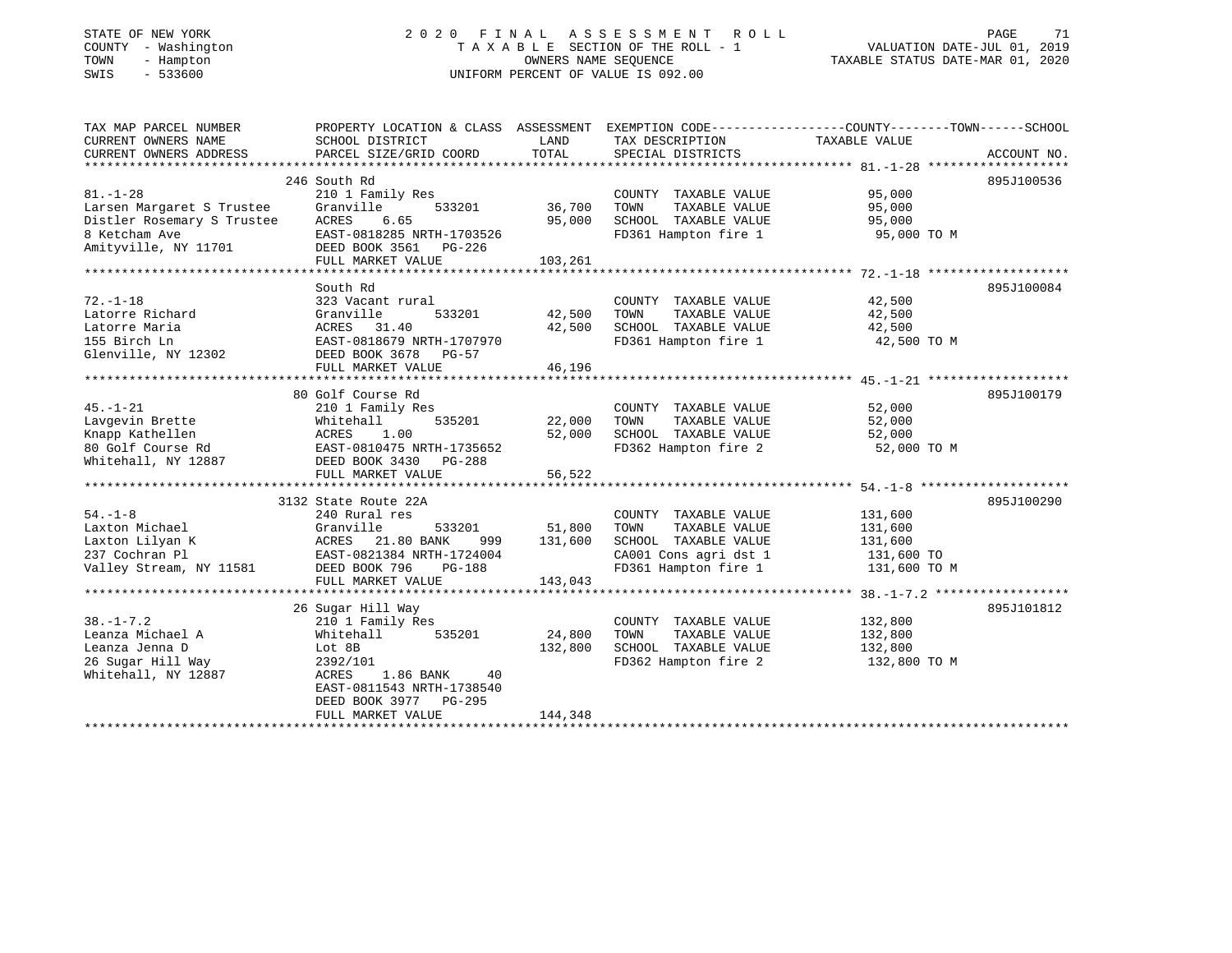### STATE OF NEW YORK 2 0 2 0 F I N A L A S S E S S M E N T R O L L PAGE 72 COUNTY - Washington T A X A B L E SECTION OF THE ROLL - 1 VALUATION DATE-JUL 01, 2019 TOWN - Hampton OWNERS NAME SEQUENCE TAXABLE STATUS DATE-MAR 01, 2020 SWIS - 533600 UNIFORM PERCENT OF VALUE IS 092.00

| TAX MAP PARCEL NUMBER                         | PROPERTY LOCATION & CLASS ASSESSMENT EXEMPTION CODE---------------COUNTY-------TOWN-----SCHOOL | LAND    |                                      | TAXABLE VALUE  |          |             |
|-----------------------------------------------|------------------------------------------------------------------------------------------------|---------|--------------------------------------|----------------|----------|-------------|
| CURRENT OWNERS NAME<br>CURRENT OWNERS ADDRESS | SCHOOL DISTRICT<br>PARCEL SIZE/GRID COORD                                                      | TOTAL   | TAX DESCRIPTION<br>SPECIAL DISTRICTS |                |          | ACCOUNT NO. |
|                                               |                                                                                                |         |                                      |                |          |             |
|                                               | 6 Oueens Way                                                                                   |         |                                      |                |          |             |
| $71. - 1 - 2.2$                               | 270 Mfg housing                                                                                |         | B STAR MH 41864                      | $\overline{0}$ | $\Omega$ | 18,400      |
| Leddick Carl                                  | 533201<br>Granville                                                                            | 23,800  | COUNTY TAXABLE VALUE                 | 36,700         |          |             |
| Leddick Elaine                                | Sub Div Lot 3                                                                                  | 36,700  | TOWN<br>TAXABLE VALUE                | 36,700         |          |             |
| PO Box 67                                     | ACRES<br>1.54                                                                                  |         | SCHOOL TAXABLE VALUE                 | 18,300         |          |             |
| Hampton, NY 12837                             | EAST-0813372 NRTH-1713203                                                                      |         | FD361 Hampton fire 1                 | 36,700 TO M    |          |             |
|                                               | DEED BOOK 951<br>$PG-144$                                                                      |         |                                      |                |          |             |
|                                               | FULL MARKET VALUE                                                                              | 39,891  |                                      |                |          |             |
|                                               | 5 Dewey Rd                                                                                     |         |                                      |                |          | 895J100036  |
| $45. - 1 - 11.1$                              | 210 1 Family Res                                                                               |         | <b>BAS STAR</b><br>41854             | $\overline{0}$ | $\Omega$ | 28,430      |
|                                               |                                                                                                | 24,000  |                                      |                |          |             |
| Leipfert Joyce<br>5 Dewey Rd                  | 535201<br>Whitehall                                                                            |         | COUNTY TAXABLE VALUE                 | 101,400        |          |             |
|                                               | 1.60<br>ACRES                                                                                  | 101,400 | TOWN<br>TAXABLE VALUE                | 101,400        |          |             |
| Whitehall, NY 12887                           | EAST-0807909 NRTH-1731843                                                                      |         | SCHOOL TAXABLE VALUE                 | 72,970         |          |             |
|                                               | DEED BOOK 2506<br>PG-153                                                                       |         | FD362 Hampton fire 2                 | 101,400 TO M   |          |             |
|                                               | FULL MARKET VALUE                                                                              | 110,217 |                                      |                |          |             |
|                                               | County Route 21                                                                                |         |                                      |                |          |             |
| $80. - 1 - 2.10$                              | 322 Rural vac>10                                                                               |         | COUNTY TAXABLE VALUE                 | 47,000         |          |             |
| Lemire Robert J Jr                            | 533201<br>Granville                                                                            | 47,000  | TOWN<br>TAXABLE VALUE                | 47,000         |          |             |
| Lemire Maryann                                | LOT 3                                                                                          | 47,000  | SCHOOL TAXABLE VALUE                 | 47,000         |          |             |
| 23 Pequot Rd                                  | ACRES 19.09                                                                                    |         | FD361 Hampton fire 1                 | 47,000 TO M    |          |             |
| Southampton, MA 01073                         | EAST-0813563 NRTH-1702188                                                                      |         |                                      |                |          |             |
|                                               | DEED BOOK 769<br>$PG-89$                                                                       |         |                                      |                |          |             |
|                                               | FULL MARKET VALUE                                                                              | 51,087  |                                      |                |          |             |
|                                               |                                                                                                |         |                                      |                |          |             |
|                                               | 413 South Rd                                                                                   |         |                                      |                |          |             |
| $72. - 1 - 16.1$                              | $215$ 1 Fam Res w/                                                                             |         | 41854<br>BAS STAR                    | $\overline{0}$ | $\Omega$ | 28,430      |
| Lenfesty James -LE-                           | 533201<br>Granville                                                                            | 39,700  | COUNTY TAXABLE VALUE                 | 141,600        |          |             |
| Pelletier Kathlene A                          | Life Estate James Lenfest                                                                      | 141,600 | TOWN<br>TAXABLE VALUE                | 141,600        |          |             |
| 413 South Rd                                  | 3104/98                                                                                        |         | SCHOOL TAXABLE VALUE                 | 113,170        |          |             |
| Whitehall, NY 12887                           | ACRES<br>9.73 BANK<br>997                                                                      |         | FD361 Hampton fire 1                 | 141,600 TO M   |          |             |
|                                               | EAST-0819313 NRTH-1706977                                                                      |         |                                      |                |          |             |
|                                               | DEED BOOK 3104 PG-98                                                                           |         |                                      |                |          |             |
|                                               | FULL MARKET VALUE                                                                              | 153,913 |                                      |                |          |             |
|                                               |                                                                                                |         |                                      |                |          |             |
|                                               | County Route 18                                                                                |         |                                      |                |          | 895J100400  |
| $63. -1 - 13$                                 | 312 Vac w/imprv                                                                                |         | COUNTY TAXABLE VALUE                 | 46,600         |          |             |
| Lenihan Scott W                               | 533201<br>Granville                                                                            | 38,700  | TOWN<br>TAXABLE VALUE                | 46,600         |          |             |
| Lenihan Jean A                                | 448/1001-457/793                                                                               | 46,600  | SCHOOL TAXABLE VALUE                 | 46,600         |          |             |
| 2213 County Route 18                          | ACRES 15.80 BANK<br>999                                                                        |         | CA001 Cons agri dst 1                | 46,600 TO      |          |             |
| Whitehall, NY 12887                           | EAST-0816601 NRTH-1712740                                                                      |         | FD361 Hampton fire 1                 | 46,600 TO M    |          |             |
|                                               | DEED BOOK 440<br>PG-641                                                                        |         |                                      |                |          |             |
|                                               | FULL MARKET VALUE                                                                              | 50,652  |                                      |                |          |             |
|                                               |                                                                                                |         |                                      |                |          |             |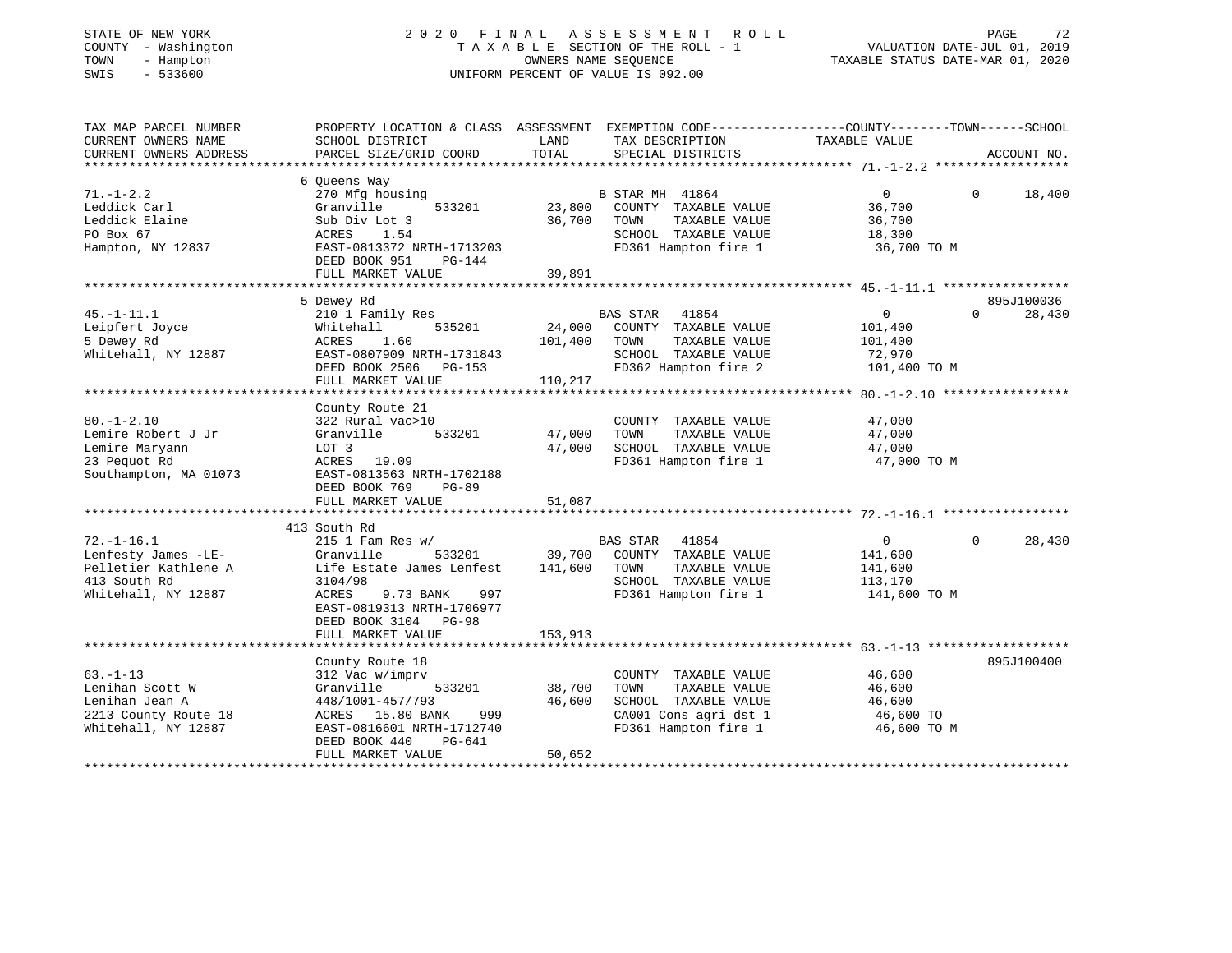| STATE OF NEW YORK<br>COUNTY - Washington<br>- Hampton<br>TOWN<br>SWIS<br>$-533600$                  | 2020 FINAL<br>TAXABLE SECTION OF THE ROLL - 1<br>UNIFORM PERCENT OF VALUE IS 092.00                                                                                                                                   | PAGE<br>73<br>VALUATION DATE-JUL 01, 2019<br>TAXABLE STATUS DATE-MAR 01, 2020 |                                                                                                                                             |                                                                                                                |
|-----------------------------------------------------------------------------------------------------|-----------------------------------------------------------------------------------------------------------------------------------------------------------------------------------------------------------------------|-------------------------------------------------------------------------------|---------------------------------------------------------------------------------------------------------------------------------------------|----------------------------------------------------------------------------------------------------------------|
| TAX MAP PARCEL NUMBER<br>CURRENT OWNERS NAME<br>CURRENT OWNERS ADDRESS<br>**********************    | PROPERTY LOCATION & CLASS ASSESSMENT<br>SCHOOL DISTRICT<br>PARCEL SIZE/GRID COORD                                                                                                                                     | LAND<br>TOTAL                                                                 | TAX DESCRIPTION<br>SPECIAL DISTRICTS                                                                                                        | EXEMPTION CODE-----------------COUNTY-------TOWN------SCHOOL<br>TAXABLE VALUE<br>ACCOUNT NO.                   |
| $63. -1 - 13.2$<br>Lenihan Scott W<br>Lenihan Jean A<br>2211 County Route 18<br>Whitehall, NY 12887 | 2211 County Route 18<br>240 Rural res<br>Granville<br>533201<br>440/641-448/1001-457/793<br>Sub Div Lot 2<br>ACRES 11.21 BANK<br>999<br>EAST-0816379 NRTH-1714139<br>DEED BOOK 440<br>PG-641<br>FULL MARKET VALUE     | 41,800<br>148,800<br>161,739                                                  | BAS STAR<br>41854<br>COUNTY TAXABLE VALUE<br>TOWN<br>TAXABLE VALUE<br>SCHOOL TAXABLE VALUE<br>CA001 Cons agri dst 1<br>FD361 Hampton fire 1 | 895J100400<br>$\mathbf 0$<br>$\Omega$<br>28,430<br>148,800<br>148,800<br>120,370<br>148,800 TO<br>148,800 TO M |
|                                                                                                     | ***********************                                                                                                                                                                                               | **************                                                                |                                                                                                                                             |                                                                                                                |
| $72.2 - 3 - 1$<br>Lewis Barbara<br>12 Greenfield Ln<br>Hampton, NY 12837                            | 12 Greenfield Ln<br>312 Vac w/imprv<br>Granville<br>533201<br>738/160 Hwy Approp<br>720/22-23 Hwy Approp<br>$72. - 3 - 1$<br>ACRES<br>3.07<br>EAST-0823986 NRTH-1712407<br>DEED BOOK 3717 PG-301<br>FULL MARKET VALUE | 28,700<br>92,400<br>100,435                                                   | COUNTY TAXABLE VALUE<br>TOWN<br>TAXABLE VALUE<br>SCHOOL TAXABLE VALUE<br>FD361 Hampton fire 1                                               | 895J100169<br>92,400<br>92,400<br>92,400<br>92,400 TO M                                                        |
|                                                                                                     |                                                                                                                                                                                                                       |                                                                               |                                                                                                                                             |                                                                                                                |
| $80. - 1 - 33$<br>Lichtenberger Linda<br>PO Box 83<br>Granville, NY 12832                           | 19 Ridgecrest Way<br>210 1 Family Res<br>Whitehall<br>535201<br>LOT 5<br>Driveway Agmt 603/322<br>ACRES<br>1.21<br>EAST-0810148 NRTH-1704708<br>DEED BOOK 566<br>$PG-5$                                               | 22,700<br>180,500                                                             | ENH STAR<br>41834<br>COUNTY TAXABLE VALUE<br>TOWN<br>TAXABLE VALUE<br>SCHOOL TAXABLE VALUE<br>FD361 Hampton fire 1                          | 895J101752<br>66,140<br>$\overline{0}$<br>$\Omega$<br>180,500<br>180,500<br>114,360<br>180,500 TO M            |
|                                                                                                     | FULL MARKET VALUE                                                                                                                                                                                                     | 196,196                                                                       |                                                                                                                                             |                                                                                                                |
| $80. - 1 - 57$<br>Lichtenberger Linda<br>PO Box 83<br>Granville, NY 12832                           | County Route 21 OFF<br>311 Res vac land<br>Whitehall<br>535201<br>Sect 5 Lot 2<br>ACRES<br>5.06<br>EAST-0809519 NRTH-1704584<br>DEED BOOK 787<br>PG-318<br>FULL MARKET VALUE                                          | 3,000<br>3,000<br>3,261                                                       | COUNTY TAXABLE VALUE<br>TOWN<br>TAXABLE VALUE<br>SCHOOL TAXABLE VALUE<br>FD361 Hampton fire 1                                               | 3,000<br>3,000<br>3,000<br>3,000 TO M                                                                          |
|                                                                                                     |                                                                                                                                                                                                                       |                                                                               |                                                                                                                                             |                                                                                                                |
| $62. - 1 - 28.1$<br>Little Rory J<br>Derouchie Katherine G<br>104 Hickey Rd<br>Hampton, NY 12837    | 104 Hickey Rd<br>210 1 Family Res<br>Granville<br>533201<br>ACRES<br>1.00 BANK<br>999<br>EAST-0813897 NRTH-1716149<br>DEED BOOK 2122<br>$PG-35$<br>FULL MARKET VALUE                                                  | 22,000<br>52,400<br>56,957                                                    | COUNTY TAXABLE VALUE<br>TOWN<br>TAXABLE VALUE<br>SCHOOL TAXABLE VALUE<br>FD361 Hampton fire 1                                               | 52,400<br>52,400<br>52,400<br>52,400 TO M                                                                      |
|                                                                                                     |                                                                                                                                                                                                                       |                                                                               |                                                                                                                                             |                                                                                                                |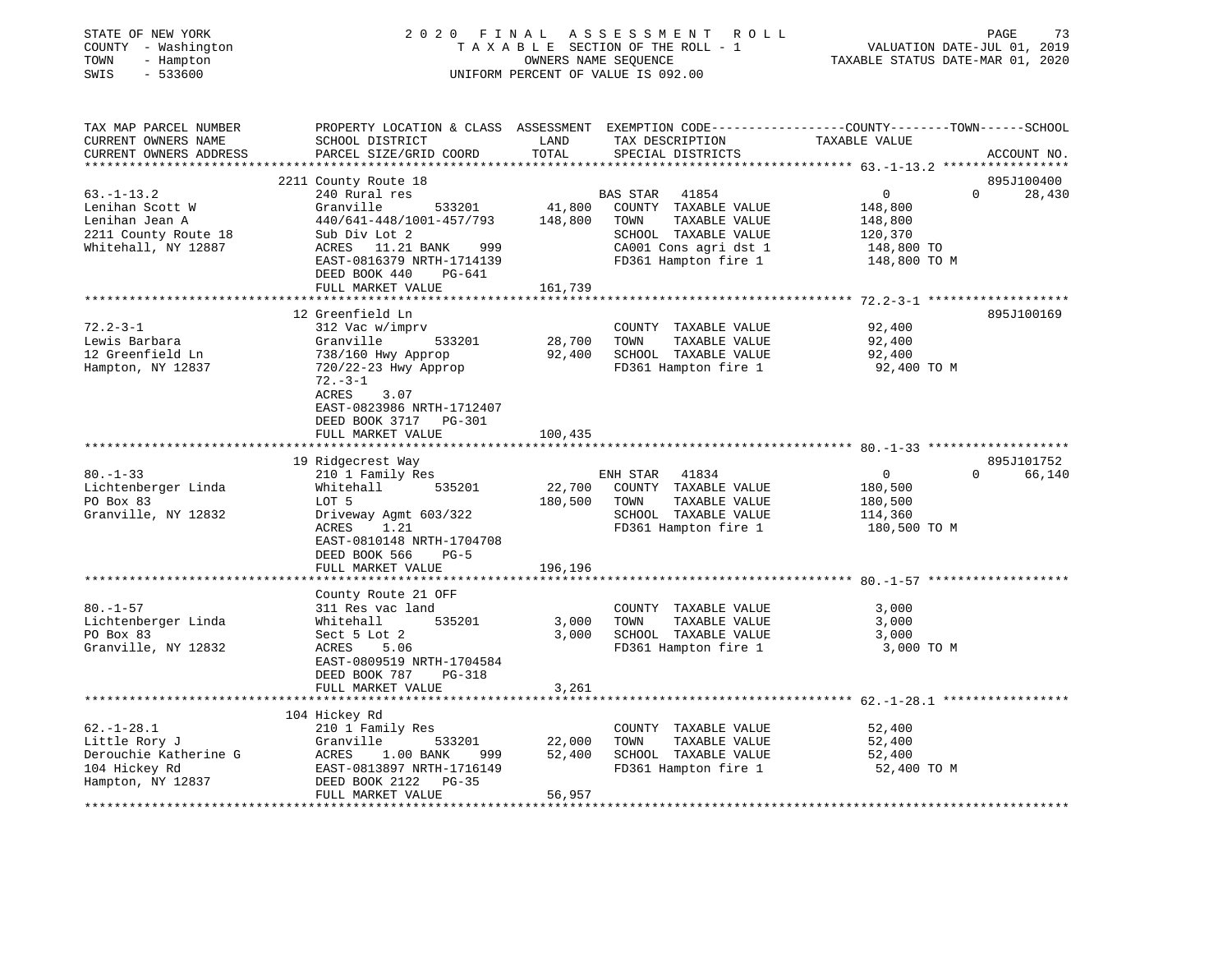| STATE OF NEW YORK<br>COUNTY - Washington<br>- Hampton<br>TOWN<br>SWIS<br>$-533600$ | 2020 FINAL ASSESSMENT ROLL<br>T A X A B L E SECTION OF THE ROLL - 1<br>UNIFORM PERCENT OF VALUE IS 092.00                | VALUATION DATE-JUL 01, 2019<br>TAXABLE STATUS DATE-MAR 01, 2020 | PAGE<br>74                                           |                                  |                             |
|------------------------------------------------------------------------------------|--------------------------------------------------------------------------------------------------------------------------|-----------------------------------------------------------------|------------------------------------------------------|----------------------------------|-----------------------------|
|                                                                                    | TAX MAP PARCEL NUMBER THE PROPERTY LOCATION & CLASS ASSESSMENT EXEMPTION CODE---------------COUNTY-------TOWN-----SCHOOL |                                                                 |                                                      |                                  |                             |
| CURRENT OWNERS NAME<br>CURRENT OWNERS ADDRESS                                      | SCHOOL DISTRICT<br>PARCEL SIZE/GRID COORD                                                                                | LAND<br>TOTAL                                                   | TAX DESCRIPTION TAXABLE VALUE<br>SPECIAL DISTRICTS   |                                  | ACCOUNT NO.                 |
|                                                                                    |                                                                                                                          |                                                                 |                                                      |                                  |                             |
|                                                                                    | 1719 County Route 21                                                                                                     |                                                                 |                                                      |                                  | 895J101757                  |
| $80. - 1 - 39$                                                                     | 210 1 Family Res                                                                                                         |                                                                 | VET COM CT 41131                                     | 42,325<br>42,325                 | $\Omega$                    |
| Loeber Gerald                                                                      | 535201<br>Whitehall                                                                                                      |                                                                 | 22,100 VET DIS CT 41141                              | 8,465<br>8,465                   | $\mathbf 0$                 |
| Dotolo Lisa M                                                                      | LOT 11                                                                                                                   | 169,300                                                         | COUNTY TAXABLE VALUE                                 | 118,510                          |                             |
| 1719 County Route 21                                                               | 1.04<br>ACRES                                                                                                            |                                                                 | TOWN<br>TAXABLE VALUE                                | 118,510                          |                             |
| Whitehall, NY 12887                                                                | EAST-0810451 NRTH-1704879                                                                                                |                                                                 | SCHOOL TAXABLE VALUE                                 | 169,300                          |                             |
|                                                                                    | DEED BOOK 3534 PG-28                                                                                                     |                                                                 | FD361 Hampton fire 1                                 | 169,300 TO M                     |                             |
|                                                                                    | FULL MARKET VALUE                                                                                                        | 184,022                                                         |                                                      |                                  |                             |
|                                                                                    | 35 Greenfield Ln                                                                                                         |                                                                 |                                                      |                                  | 895J100223                  |
| $72. - 2 - 5$                                                                      | 210 1 Family Res                                                                                                         |                                                                 | COUNTY TAXABLE VALUE                                 | 73,400                           |                             |
| Loomis Robert J                                                                    | Granville<br>533201                                                                                                      | 23,000                                                          | TOWN<br>TAXABLE VALUE                                | 73,400                           |                             |
| PO Box 141                                                                         | ACRES<br>1.30 BANK<br>999                                                                                                | 73,400                                                          | SCHOOL TAXABLE VALUE                                 | 73,400                           |                             |
| Hampton, NY 12837                                                                  | EAST-0823659 NRTH-1711704                                                                                                |                                                                 | FD361 Hampton fire 1                                 | 73,400 TO M                      |                             |
|                                                                                    | DEED BOOK 3033 PG-64                                                                                                     |                                                                 |                                                      |                                  |                             |
|                                                                                    | FULL MARKET VALUE                                                                                                        | 79,783                                                          |                                                      |                                  |                             |
|                                                                                    |                                                                                                                          |                                                                 |                                                      |                                  |                             |
|                                                                                    | 46 Golf Course Rd                                                                                                        |                                                                 | 74 PCT OF VALUE USED FOR EXEMPTION PURPOSES          |                                  | 895J101766                  |
| $45. - 1 - 24.1$                                                                   | 270 Mfg housing                                                                                                          |                                                                 | VET WAR CT 41121                                     | 6,993<br>6,993                   | $\sim$ 0                    |
| Lussier Barbara                                                                    | 535201<br>Whitehall                                                                                                      |                                                                 | 41800<br>39,000 AGED-ALL                             | 19,814<br>19,814                 | 23,310                      |
| 46 Golf Course Rd                                                                  | 9.00<br>ACRES                                                                                                            |                                                                 | 63,000 ENH STAR 41834                                | $\overline{0}$<br>$\overline{0}$ | 39,690                      |
| Whitehall, NY 12887                                                                | EAST-0810709 NRTH-1734426                                                                                                |                                                                 | COUNTY TAXABLE VALUE                                 | 36,193                           |                             |
| PRIOR OWNER ON 3/01/2020                                                           | DEED BOOK 599<br>PG-70<br>FULL MARKET VALUE                                                                              |                                                                 | TOWN<br>TAXABLE VALUE<br>68,478 SCHOOL TAXABLE VALUE | 36,193<br>$\Omega$               |                             |
| Lussier Phillip                                                                    |                                                                                                                          |                                                                 | FD362 Hampton fire 2 63,000 TO M                     |                                  |                             |
|                                                                                    |                                                                                                                          |                                                                 |                                                      |                                  |                             |
|                                                                                    | 2535 State Route 22A                                                                                                     |                                                                 |                                                      |                                  | 895J100657                  |
| $72. - 2 - 20.2$                                                                   | 210 1 Family Res                                                                                                         |                                                                 | BAS STAR 41854                                       | $\overline{0}$                   | $0 \qquad \qquad$<br>28,430 |
| Lyman Brenda M                                                                     | Granville 533201                                                                                                         |                                                                 | 27,200 COUNTY TAXABLE VALUE                          | 44,200                           |                             |
| 2535 State Route 22A                                                               | $3.25$ Ad                                                                                                                | 44,200                                                          | TAXABLE VALUE<br>TOWN                                | 44,200                           |                             |
| Hampton, NY 12837                                                                  | 2.60<br>ACRES                                                                                                            |                                                                 | SCHOOL TAXABLE VALUE                                 | 15,770                           |                             |
|                                                                                    | EAST-0822228 NRTH-1710279                                                                                                |                                                                 | FD361 Hampton fire 1                                 | 44,200 TO M                      |                             |
|                                                                                    | DEED BOOK 694<br>PG-125                                                                                                  |                                                                 |                                                      |                                  |                             |
|                                                                                    | FULL MARKET VALUE                                                                                                        | 48,043                                                          |                                                      |                                  |                             |
|                                                                                    |                                                                                                                          |                                                                 |                                                      |                                  |                             |
|                                                                                    | State Route 22A                                                                                                          |                                                                 |                                                      |                                  | 895J100170                  |
| $63 - 1 - 8$                                                                       | 314 Rural vac<10                                                                                                         |                                                                 | COUNTY TAXABLE VALUE                                 | 14,000                           |                             |
| Lyman Walter Daniel                                                                | 533201<br>Granville                                                                                                      | 14,000                                                          | TAXABLE VALUE<br>TOWN                                | 14,000                           |                             |
| Lyman Susan M                                                                      | ACRES 1.34                                                                                                               | 14,000                                                          | SCHOOL TAXABLE VALUE                                 | 14,000                           |                             |
| 107 Church St                                                                      | EAST-0823495 NRTH-1714664                                                                                                |                                                                 | FD361 Hampton fire 1                                 | 14,000 TO M                      |                             |
| Poultney, VT 05764                                                                 | DEED BOOK 586<br>PG-335                                                                                                  |                                                                 |                                                      |                                  |                             |
|                                                                                    | FULL MARKET VALUE                                                                                                        | 15,217                                                          |                                                      |                                  |                             |

\*\*\*\*\*\*\*\*\*\*\*\*\*\*\*\*\*\*\*\*\*\*\*\*\*\*\*\*\*\*\*\*\*\*\*\*\*\*\*\*\*\*\*\*\*\*\*\*\*\*\*\*\*\*\*\*\*\*\*\*\*\*\*\*\*\*\*\*\*\*\*\*\*\*\*\*\*\*\*\*\*\*\*\*\*\*\*\*\*\*\*\*\*\*\*\*\*\*\*\*\*\*\*\*\*\*\*\*\*\*\*\*\*\*\*\*\*\*\*\*\*\*\*\*\*\*\*\*\*\*\*\*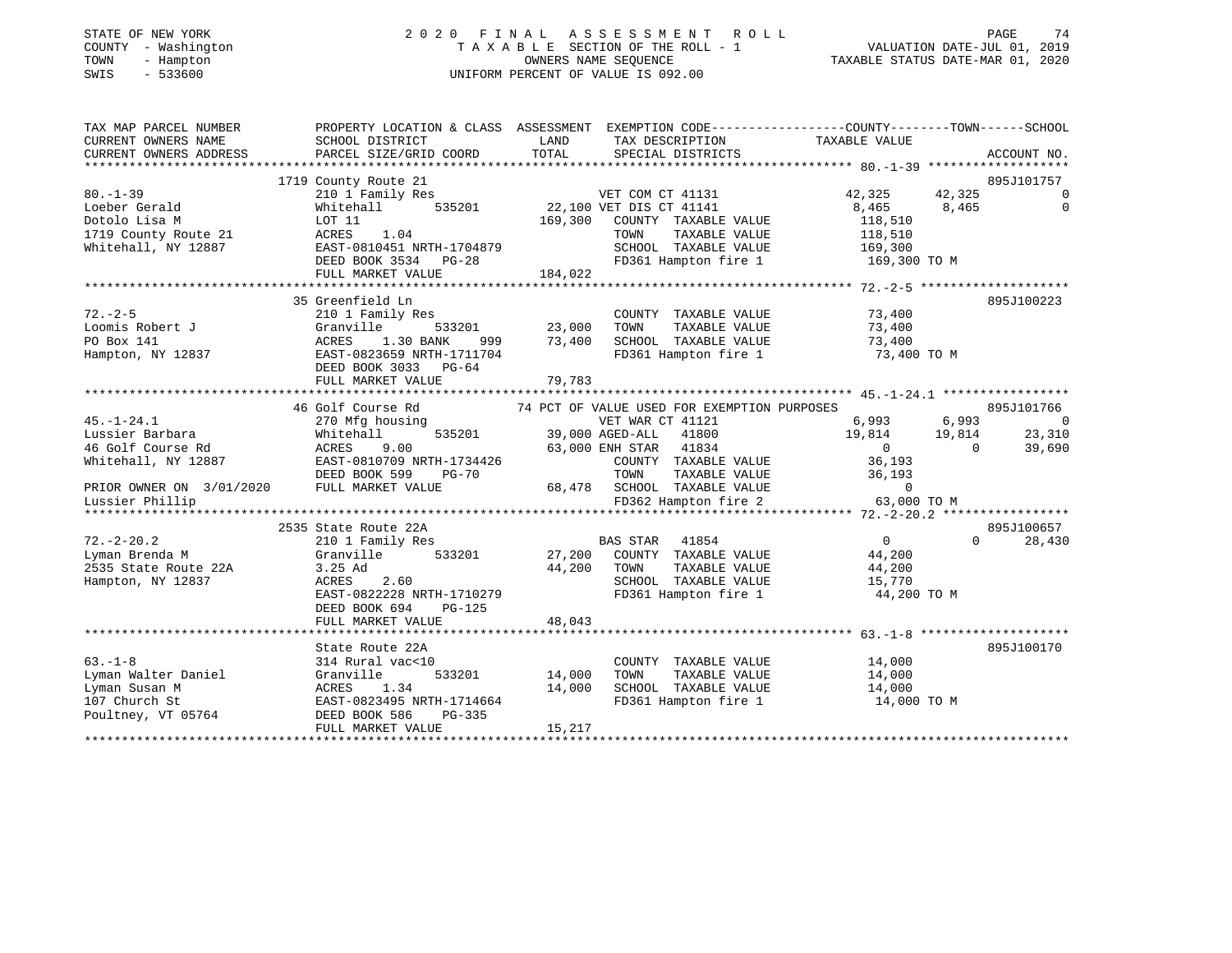#### STATE OF NEW YORK 2 0 2 0 F I N A L A S S E S S M E N T R O L L PAGE 75COUNTY - Washington  $T A X A B L E$  SECTION OF THE ROLL - 1<br>TOWN - Hampton DATE-JUL 000NERS NAME SEQUENCE TOWN - Hampton OWNERS NAME SEQUENCE TAXABLE STATUS DATE-MAR 01, 2020 SWIS - 533600 UNIFORM PERCENT OF VALUE IS 092.00

VALUATION DATE-JUL 01, 2019

| TAX MAP PARCEL NUMBER<br>CURRENT OWNERS NAME<br>CURRENT OWNERS ADDRESS                                                                             | SCHOOL DISTRICT<br>PARCEL SIZE/GRID COORD                                                                                                                           | LAND<br>TOTAL                | TAX DESCRIPTION<br>SPECIAL DISTRICTS                                                                                                                                                                 | PROPERTY LOCATION & CLASS ASSESSMENT EXEMPTION CODE---------------COUNTY-------TOWN-----SCHOOL<br>TAXABLE VALUE | ACCOUNT NO.                      |
|----------------------------------------------------------------------------------------------------------------------------------------------------|---------------------------------------------------------------------------------------------------------------------------------------------------------------------|------------------------------|------------------------------------------------------------------------------------------------------------------------------------------------------------------------------------------------------|-----------------------------------------------------------------------------------------------------------------|----------------------------------|
| $63. - 1 - 9$<br>Lyman Water Daniel<br>Lyman Susan M<br>107 Church St<br>Poultney, VT 05764                                                        | 2753 State Route 22A<br>210 1 Family Res<br>Granville<br>533201<br>ACRES<br>1.40<br>EAST-0823229 NRTH-1715132<br>DEED BOOK 437<br>PG-137<br>FULL MARKET VALUE       | 23,300<br>117,900<br>128,152 | COUNTY TAXABLE VALUE<br>TOWN<br>TAXABLE VALUE<br>SCHOOL TAXABLE VALUE<br>FD361 Hampton fire 1                                                                                                        | 117,900<br>117,900<br>117,900<br>117,900 TO M                                                                   | 895J100160                       |
| $31. - 1 - 9$<br>Lyon Matthew J<br>Mclean Robert J<br>51 Whitman Rd<br>Madison, CT 06443                                                           | Carvers Falls Rd<br>314 Rural vac<10<br>Whitehall<br>535201<br>Lot 3<br>ACRES<br>5.12<br>EAST-0808158 NRTH-1746951<br>DEED BOOK 540<br>PG-223<br>FULL MARKET VALUE  | 26,500<br>26,500<br>28,804   | COUNTY TAXABLE VALUE<br>TAXABLE VALUE<br>TOWN<br>SCHOOL TAXABLE VALUE<br>FD362 Hampton fire 2                                                                                                        | 26,500<br>26,500<br>26,500<br>26,500 TO M                                                                       | 895J101720                       |
| $62 - 1 - 43$<br>Lyons Timothy LE<br>T&T Lyons Irrevoc. Trust<br>45 Hudson St<br>Providence, RI 02909<br>PRIOR OWNER ON 3/01/2020<br>Lyons Timothy | 1925 County Route 18<br>240 Rural res<br>Whitehall<br>535201<br>ACRES 13.62<br>EAST-0810322 NRTH-1715277<br>DEED BOOK 20200 PG-1811<br>FULL MARKET VALUE            | 123,300                      | 83 PCT OF VALUE USED FOR EXEMPTION PURPOSES<br>VET WAR CT 41121<br>42,500 ENH STAR<br>41834<br>COUNTY TAXABLE VALUE<br>TOWN<br>TAXABLE VALUE<br>SCHOOL TAXABLE VALUE<br>134,022 FD361 Hampton fire 1 | 15,351<br>15,351<br>$\overline{0}$<br>$\Omega$<br>107,949<br>107,949<br>57,160<br>123,300 TO M                  | 895J100008<br>$\Omega$<br>66,140 |
| *******************<br>$80. - 1 - 12.1$<br>MacNeil Robbin R<br>262 E Castlewood Dr<br>Selma, AL 36701                                              | 3 Hampton Heights Way<br>220 2 Family Res<br>Granville<br>533201<br>ACRES<br>5.01<br>EAST-0812253 NRTH-1702276<br>DEED BOOK 1698<br>PG-188<br>FULL MARKET VALUE     | 35,000<br>108,800<br>118,261 | COUNTY TAXABLE VALUE<br>TOWN<br>TAXABLE VALUE<br>SCHOOL TAXABLE VALUE<br>FD361 Hampton fire 1                                                                                                        | 108,800<br>108,800<br>108,800<br>108,800 TO M                                                                   | 895J100697                       |
| $81. - 1 - 37$<br>Macri Patricia<br>1 East Main St<br>Granville, NY 12832                                                                          | 68 Rainbow Way<br>260 Seasonal res<br>533201<br>Granville<br>3145/71<br>ACRES<br>4.00<br>EAST-0817188 NRTH-1701965<br>DEED BOOK 3993<br>PG-314<br>FULL MARKET VALUE | 31,800<br>60,400<br>65,652   | COUNTY TAXABLE VALUE<br>TOWN<br>TAXABLE VALUE<br>SCHOOL TAXABLE VALUE<br>FD361 Hampton fire 1                                                                                                        | 60,400<br>60,400<br>60,400<br>60,400 TO M                                                                       | 895J100598                       |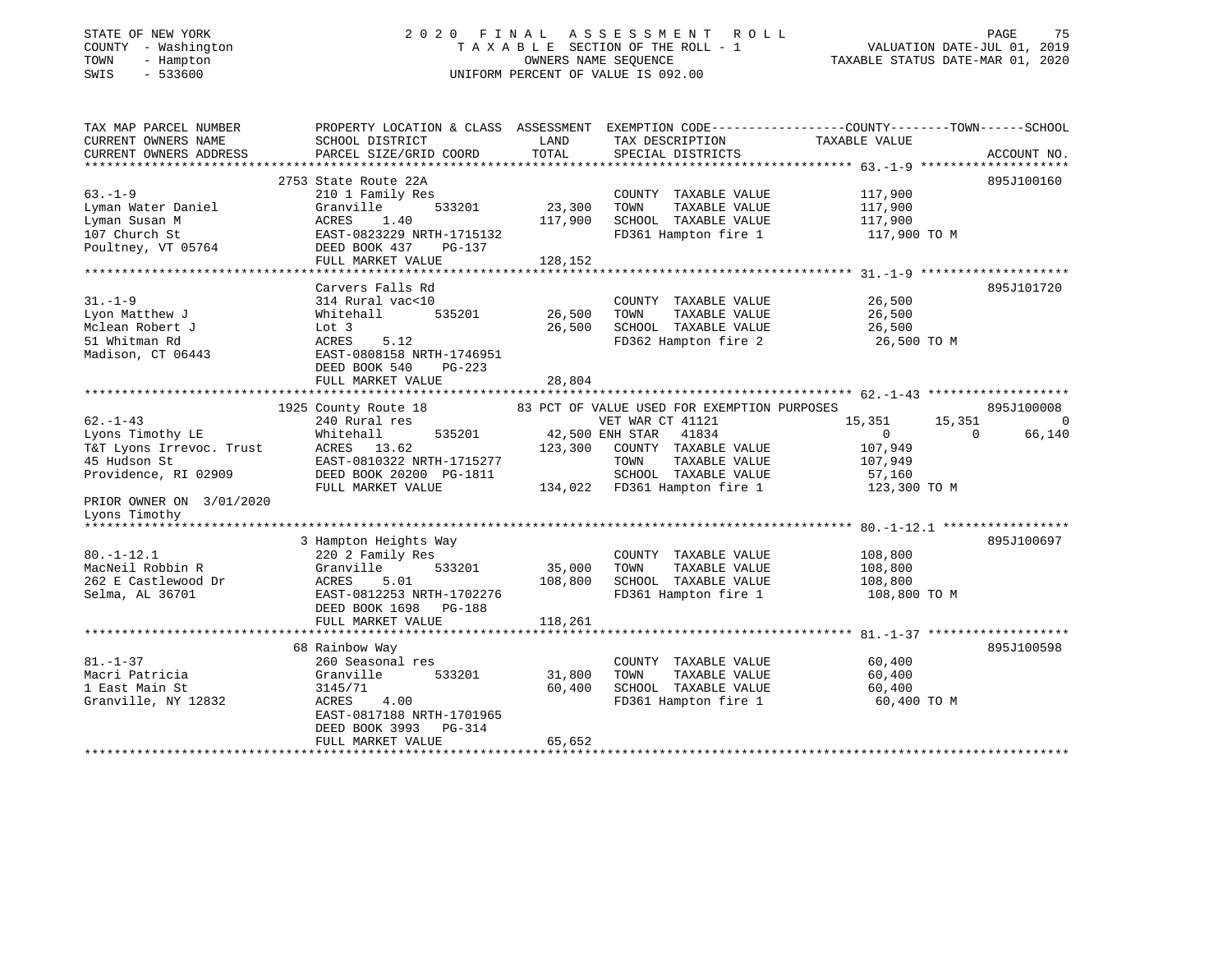# STATE OF NEW YORK 2 0 2 0 F I N A L A S S E S S M E N T R O L L PAGE 76 COUNTY - Washington T A X A B L E SECTION OF THE ROLL - 1 VALUATION DATE-JUL 01, 2019 TOWN - Hampton OWNERS NAME SEQUENCE TAXABLE STATUS DATE-MAR 01, 2020 SWIS - 533600 UNIFORM PERCENT OF VALUE IS 092.00

| TAX MAP PARCEL NUMBER<br>CURRENT OWNERS NAME<br>CURRENT OWNERS ADDRESS | PROPERTY LOCATION & CLASS ASSESSMENT<br>SCHOOL DISTRICT<br>PARCEL SIZE/GRID COORD | LAND<br>TOTAL | TAX DESCRIPTION<br>SPECIAL DISTRICTS | EXEMPTION CODE-----------------COUNTY-------TOWN------SCHOOL<br>TAXABLE VALUE | ACCOUNT NO. |
|------------------------------------------------------------------------|-----------------------------------------------------------------------------------|---------------|--------------------------------------|-------------------------------------------------------------------------------|-------------|
|                                                                        |                                                                                   |               |                                      |                                                                               |             |
|                                                                        | 2395 County Route 18                                                              |               |                                      |                                                                               | 895J100101  |
| $72. - 1 - 2$                                                          | 240 Rural res                                                                     |               | COUNTY TAXABLE VALUE                 | 84,800                                                                        |             |
| Mahar James E LE                                                       | 533201<br>Granville                                                               | 42,500        | TOWN<br>TAXABLE VALUE                | 84,800                                                                        |             |
| Mahar Rosemarie LE                                                     | ACRES 12.50                                                                       | 84,800        | SCHOOL TAXABLE VALUE                 | 84,800                                                                        |             |
| 87 Fred Ave                                                            | EAST-0820112 NRTH-1711978                                                         |               | CA001 Cons agri dst 1                | 84,800 TO                                                                     |             |
| Dunedin, FL 34698                                                      | DEED BOOK 510<br>PG-215                                                           |               | FD361 Hampton fire 1                 | 84,800 TO M                                                                   |             |
|                                                                        | FULL MARKET VALUE                                                                 | 92,174        |                                      |                                                                               |             |
|                                                                        | 28 Forest Hill Way                                                                |               |                                      |                                                                               |             |
| $71.3 - 3 - 8$                                                         | 260 Seasonal res - WTRFNT                                                         |               | COUNTY TAXABLE VALUE                 | 75,200                                                                        |             |
| Maniaci Robert                                                         | 535201<br>Whitehall                                                               | 20,000        | TOWN<br>TAXABLE VALUE                | 75,200                                                                        |             |
| Maniaci Elaine                                                         | Sub Div Lot 9B                                                                    | 75,200        | SCHOOL TAXABLE VALUE                 | 75,200                                                                        |             |
| 132 Galleon Rd                                                         | Sect 3                                                                            |               | FD361 Hampton fire 1                 | 75,200 TO M                                                                   |             |
| Manahawkin, NJ 08050                                                   | $80 - 3 - 8$                                                                      |               |                                      |                                                                               |             |
|                                                                        | FRNT<br>66.00 DPTH 243.00                                                         |               |                                      |                                                                               |             |
|                                                                        | EAST-0810430 NRTH-1706168                                                         |               |                                      |                                                                               |             |
|                                                                        | DEED BOOK 893<br>$PG-240$                                                         |               |                                      |                                                                               |             |
|                                                                        | FULL MARKET VALUE                                                                 | 81,739        |                                      |                                                                               |             |
|                                                                        |                                                                                   |               |                                      |                                                                               |             |
|                                                                        | 1048 West Way                                                                     |               |                                      |                                                                               | 895J100061  |
| $71.4 - 2 - 9$                                                         | 260 Seasonal res - WTRFNT                                                         |               | COUNTY TAXABLE VALUE                 | 138,600                                                                       |             |
| Manzer Forrest V                                                       | Granville<br>533201                                                               | 27,100        | TOWN<br>TAXABLE VALUE                | 138,600                                                                       |             |
| Manzer Jane A                                                          | LOT 9                                                                             | 138,600       | SCHOOL TAXABLE VALUE                 | 138,600                                                                       |             |
| 279 Church St                                                          | 471/745 501/1049                                                                  |               | FD361 Hampton fire 1                 | 138,600 TO M                                                                  |             |
| Buchanan, NY 10511                                                     | $71. - 2 - 9$                                                                     |               |                                      |                                                                               |             |
|                                                                        | FRNT 103.00 DPTH 259.00                                                           |               |                                      |                                                                               |             |
|                                                                        | EAST-0815483 NRTH-1707395                                                         |               |                                      |                                                                               |             |
|                                                                        | DEED BOOK 20200 PG-614                                                            |               |                                      |                                                                               |             |
|                                                                        | FULL MARKET VALUE                                                                 | 150,652       |                                      |                                                                               |             |
|                                                                        |                                                                                   |               |                                      |                                                                               | 895J100292  |
| $62. - 1 - 40$                                                         | County Route 18<br>322 Rural vac>10                                               |               | COUNTY TAXABLE VALUE                 | 29,000                                                                        |             |
| Mapes Harold C                                                         | 533201<br>Granville                                                               | 29,000        | TAXABLE VALUE<br>TOWN                | 29,000                                                                        |             |
| 319 E 2nd St Apt 106                                                   | ACRES 13.00                                                                       | 29,000        | SCHOOL TAXABLE VALUE                 | 29,000                                                                        |             |
| Hummelstown, PA 17036                                                  | EAST-0810351 NRTH-1713944                                                         |               | FD361 Hampton fire 1                 | 29,000 TO M                                                                   |             |
|                                                                        | DEED BOOK 2277 PG-327                                                             |               |                                      |                                                                               |             |
|                                                                        | FULL MARKET VALUE                                                                 | 31,522        |                                      |                                                                               |             |
|                                                                        |                                                                                   |               |                                      |                                                                               |             |
|                                                                        | County Route 18 Off                                                               |               |                                      |                                                                               | 895J100412  |
| $71. - 1 - 1.3$                                                        | 323 Vacant rural                                                                  |               | COUNTY TAXABLE VALUE                 | 23,500                                                                        |             |
| Mapes Harold C                                                         | Granville<br>533201                                                               | 23,500        | TOWN<br>TAXABLE VALUE                | 23,500                                                                        |             |
| 319 E 2nd St Apt 106                                                   | ACRES<br>56.91                                                                    | 23,500        | SCHOOL TAXABLE VALUE                 | 23,500                                                                        |             |
| Hummelstown, PA 17036                                                  | EAST-0810887 NRTH-1712546                                                         |               | FD361 Hampton fire 1                 | 23,500 TO M                                                                   |             |
|                                                                        | DEED BOOK 2277 PG-327                                                             |               |                                      |                                                                               |             |
|                                                                        | FULL MARKET VALUE                                                                 | 25,543        |                                      |                                                                               |             |
|                                                                        |                                                                                   |               |                                      |                                                                               |             |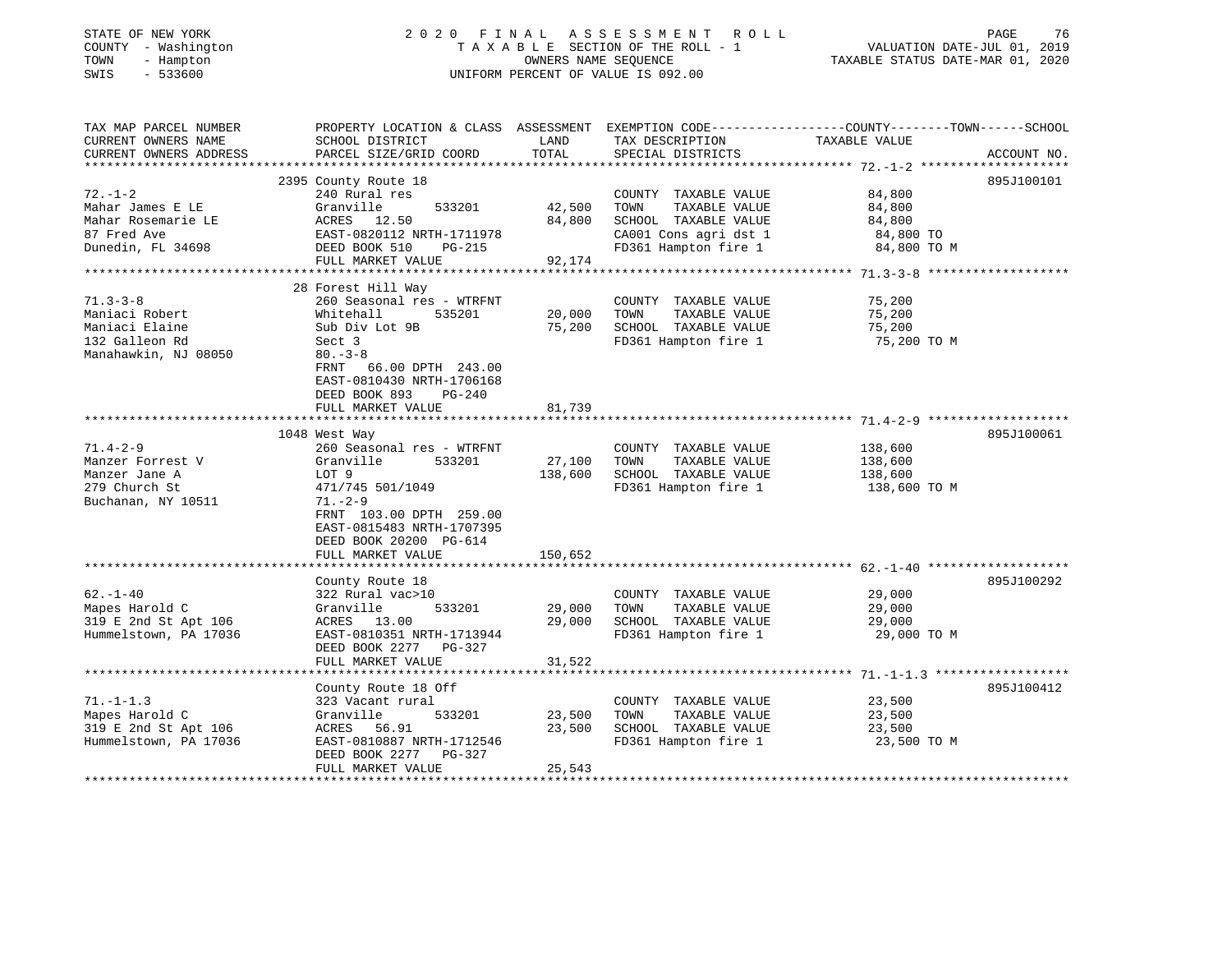| STATE OF NEW YORK<br>COUNTY - Washington<br>TOWN<br>- Hampton<br>$-533600$<br>SWIS | 2020<br>FINAL<br>TAXABLE SECTION OF THE ROLL - 1<br>UNIFORM PERCENT OF VALUE IS 092.00 | PAGE<br>77<br>VALUATION DATE-JUL 01, 2019<br>TAXABLE STATUS DATE-MAR 01, 2020 |                                      |                                                                                                  |             |
|------------------------------------------------------------------------------------|----------------------------------------------------------------------------------------|-------------------------------------------------------------------------------|--------------------------------------|--------------------------------------------------------------------------------------------------|-------------|
| TAX MAP PARCEL NUMBER<br>CURRENT OWNERS NAME                                       |                                                                                        | LAND                                                                          |                                      | PROPERTY LOCATION & CLASS ASSESSMENT EXEMPTION CODE----------------COUNTY-------TOWN------SCHOOL |             |
| CURRENT OWNERS ADDRESS                                                             | SCHOOL DISTRICT<br>PARCEL SIZE/GRID COORD                                              | TOTAL                                                                         | TAX DESCRIPTION<br>SPECIAL DISTRICTS | TAXABLE VALUE                                                                                    | ACCOUNT NO. |
|                                                                                    |                                                                                        |                                                                               |                                      |                                                                                                  |             |
|                                                                                    | 123 Campbell Ln                                                                        |                                                                               |                                      |                                                                                                  | 895J100404  |
| $72. - 2 - 35$                                                                     | 210 1 Family Res                                                                       |                                                                               | ENH STAR 41834                       | $\overline{0}$<br>$\Omega$                                                                       | 66,140      |
| Marin Lucie G                                                                      | 533201<br>Granville                                                                    | 36,600                                                                        | COUNTY TAXABLE VALUE                 | 133,000                                                                                          |             |
| Attn: Lucie G Bailey                                                               | 496/825,596/34,2653/6                                                                  | 133,000                                                                       | TOWN<br>TAXABLE VALUE                | 133,000                                                                                          |             |
| PO Box 113                                                                         | 715/177-178 Hwy 742/185                                                                |                                                                               | SCHOOL TAXABLE VALUE                 | 66,860                                                                                           |             |
| Hampton, NY 12837                                                                  | 6.10<br>ACRES<br>EAST-0824126 NRTH-1712939<br>DEED BOOK 496<br>$PG-825$                |                                                                               | FD361 Hampton fire 1                 | 133,000 TO M                                                                                     |             |
|                                                                                    | FULL MARKET VALUE                                                                      | 144,565                                                                       |                                      |                                                                                                  |             |
|                                                                                    | ******************************                                                         |                                                                               |                                      |                                                                                                  |             |
|                                                                                    | 74 Golf Course Rd                                                                      |                                                                               |                                      |                                                                                                  | 895J100693  |
| $45. - 1 - 22.1$                                                                   | 270 Mfg housing                                                                        |                                                                               | COUNTY TAXABLE VALUE                 | 23,000                                                                                           |             |
| Markie Ronald                                                                      | Whitehall<br>535201                                                                    | 13,000                                                                        | TAXABLE VALUE<br>TOWN                | 23,000                                                                                           |             |
| 74 Golf Course Rd                                                                  | FRNT 100.00 DPTH 150.00                                                                | 23,000                                                                        | SCHOOL TAXABLE VALUE                 | 23,000                                                                                           |             |
| Whitehall, NY 12887                                                                | EAST-0810401 NRTH-1735524<br>DEED BOOK 502<br>PG-1025                                  |                                                                               | FD362 Hampton fire 2                 | 23,000 TO M                                                                                      |             |
|                                                                                    | FULL MARKET VALUE                                                                      | 25,000                                                                        |                                      |                                                                                                  |             |
|                                                                                    |                                                                                        |                                                                               |                                      |                                                                                                  |             |
|                                                                                    | 1754 County Route 21                                                                   |                                                                               |                                      |                                                                                                  |             |
| $71.3 - 3 - 14$                                                                    | 210 1 Family Res - WTRFNT                                                              |                                                                               | COUNTY TAXABLE VALUE                 | 148,100                                                                                          |             |
| Martel Philip                                                                      | Whitehall<br>535201                                                                    | 25,000                                                                        | TOWN<br>TAXABLE VALUE                | 148,100                                                                                          |             |
| Martel Ermelinda                                                                   | Subdiv Lot 2B                                                                          | 148,100                                                                       | SCHOOL TAXABLE VALUE                 | 148,100                                                                                          |             |
| 30 Lakeview Rd                                                                     | Sect 3                                                                                 |                                                                               | FD361 Hampton fire 1                 | 148,100 TO M                                                                                     |             |
| Terryville, CT 06786                                                               | $80. -3 - 14$<br>FRNT 128.00 DPTH 234.00<br>BANK<br>999                                |                                                                               |                                      |                                                                                                  |             |
|                                                                                    | EAST-0810221 NRTH-1705746<br>DEED BOOK 927<br>PG-96                                    |                                                                               |                                      |                                                                                                  |             |
|                                                                                    | FULL MARKET VALUE                                                                      | 160,978                                                                       |                                      |                                                                                                  |             |
|                                                                                    | 3 Mirror Lake Way                                                                      |                                                                               |                                      |                                                                                                  |             |
| $71.3 - 3 - 13$                                                                    | 311 Res vac land - WTRFNT                                                              |                                                                               | COUNTY TAXABLE VALUE                 | 26,000                                                                                           |             |
| Martel Philip E                                                                    | 535201<br>Whitehall                                                                    | 26,000                                                                        | TOWN<br>TAXABLE VALUE                | 26,000                                                                                           |             |
| Martel Ermelinda                                                                   | Subdiv 3B                                                                              | 26,000                                                                        | SCHOOL TAXABLE VALUE                 | 26,000                                                                                           |             |
| 30 Lakeview Rd                                                                     | Sect 3                                                                                 |                                                                               | FD361 Hampton fire 1                 | 26,000 TO M                                                                                      |             |
| Terryville, CT 06786                                                               | $80. - 3 - 13$                                                                         |                                                                               |                                      |                                                                                                  |             |
|                                                                                    | FRNT 128.00 DPTH 271.00                                                                |                                                                               |                                      |                                                                                                  |             |
|                                                                                    | EAST-0810339 NRTH-1705635                                                              |                                                                               |                                      |                                                                                                  |             |
|                                                                                    | DEED BOOK 927<br>$PG-96$                                                               |                                                                               |                                      |                                                                                                  |             |
|                                                                                    |                                                                                        | 28,261                                                                        |                                      |                                                                                                  |             |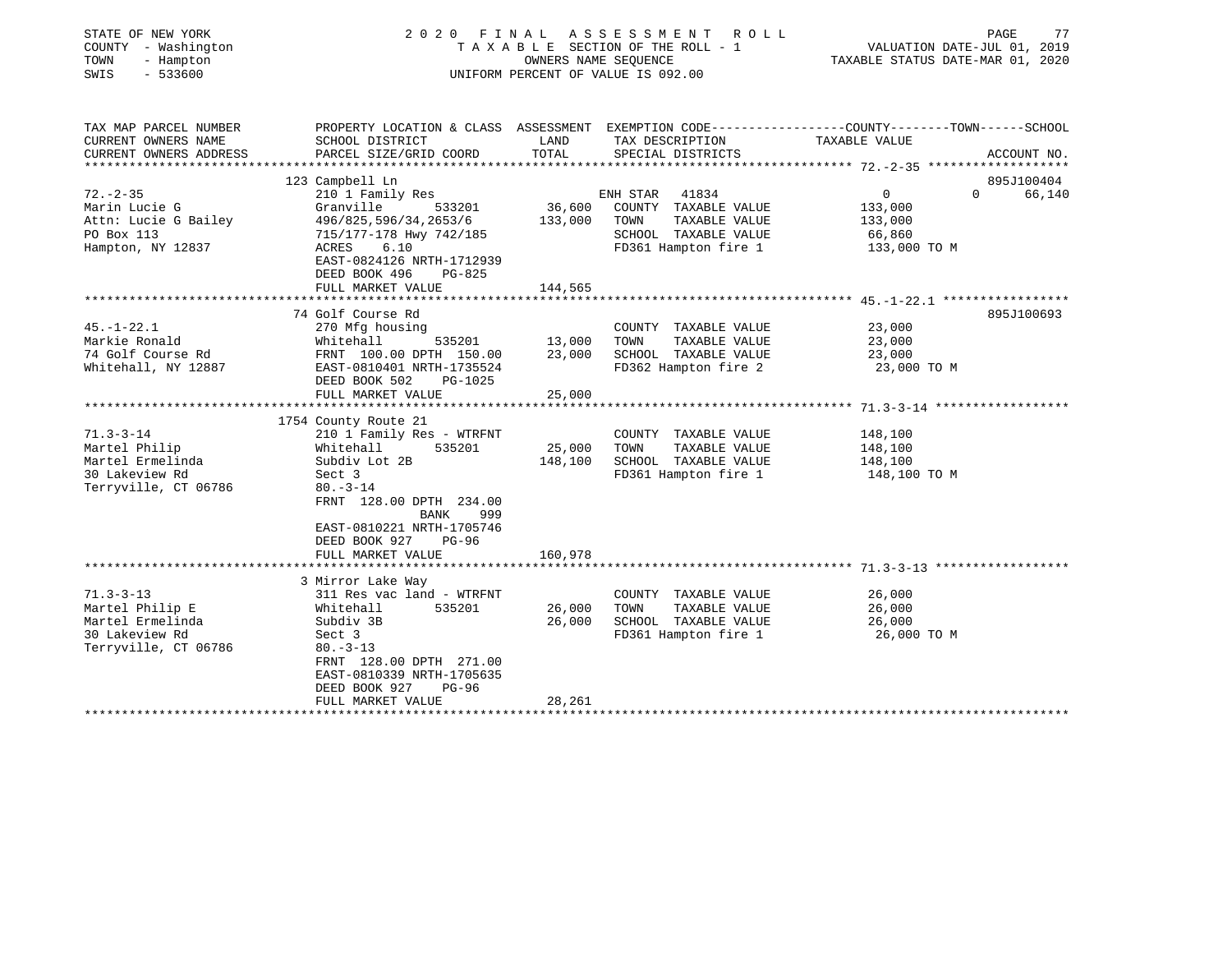#### STATE OF NEW YORK 2 0 2 0 F I N A L A S S E S S M E N T R O L L PAGE 78COUNTY - Washington  $T A X A B L E$  SECTION OF THE ROLL - 1<br>TOWN - Hampton DATE-JUL 000NERS NAME SEQUENCE TOWN - Hampton OWNERS NAME SEQUENCE TAXABLE STATUS DATE-MAR 01, 2020 SWIS - 533600 UNIFORM PERCENT OF VALUE IS 092.00

VALUATION DATE-JUL  $01$ , 2019

| TAX MAP PARCEL NUMBER                                                                                                                                                                                 | PROPERTY LOCATION & CLASS ASSESSMENT EXEMPTION CODE---------------COUNTY-------TOWN-----SCHOOL |         |                             |                |                          |             |
|-------------------------------------------------------------------------------------------------------------------------------------------------------------------------------------------------------|------------------------------------------------------------------------------------------------|---------|-----------------------------|----------------|--------------------------|-------------|
| CURRENT OWNERS NAME                                                                                                                                                                                   | SCHOOL DISTRICT                                                                                | LAND    | TAX DESCRIPTION             | TAXABLE VALUE  |                          |             |
| CURRENT OWNERS ADDRESS                                                                                                                                                                                | PARCEL SIZE/GRID COORD                                                                         | TOTAL   | SPECIAL DISTRICTS           |                |                          | ACCOUNT NO. |
| *************************                                                                                                                                                                             |                                                                                                |         |                             |                |                          |             |
|                                                                                                                                                                                                       | 12 Vladyka Woods Rd                                                                            |         |                             |                |                          |             |
| $38. - 1 - 15.3$                                                                                                                                                                                      | 210 1 Family Res                                                                               |         | BAS STAR<br>41854           | $\overline{0}$ | $\Omega$                 | 28,430      |
| Martelle Arthur B                                                                                                                                                                                     | 535201<br>Whitehall                                                                            |         | 24,600 COUNTY TAXABLE VALUE | 101,400        |                          |             |
| Martelle Melissa A                                                                                                                                                                                    | ACRES<br>1.80 BANK<br>999                                                                      | 101,400 | TOWN<br>TAXABLE VALUE       | 101,400        |                          |             |
| 12 Vladka Rd                                                                                                                                                                                          | EAST-0806170 NRTH-1737442                                                                      |         | SCHOOL TAXABLE VALUE        | 72,970         |                          |             |
| Whitehall, NY 12887                                                                                                                                                                                   | DEED BOOK 872<br>PG-232                                                                        |         | FD362 Hampton fire 2        | 101,400 TO M   |                          |             |
|                                                                                                                                                                                                       | FULL MARKET VALUE                                                                              | 110,217 |                             |                |                          |             |
|                                                                                                                                                                                                       |                                                                                                |         |                             |                |                          |             |
|                                                                                                                                                                                                       | 2300 State Route 22A                                                                           |         |                             |                |                          | 895J101718  |
| $81. - 2 - 3.1$                                                                                                                                                                                       | 210 1 Family Res                                                                               |         | BAS STAR<br>41854           | $\overline{0}$ | $\Omega$                 | 28,430      |
| Martindale William M<br>Martindale William M Granville 533201<br>Martindale Sherry FRNT 185.00 DPTH 86.00<br>2300 State Route 22A EAST-0822730 NRTH-1705166<br>Hampton, NY 12837 DEED BOOK 523 PG-283 | 533201                                                                                         |         | 13,600 COUNTY TAXABLE VALUE | 42,400         |                          |             |
|                                                                                                                                                                                                       |                                                                                                | 42,400  | TOWN<br>TAXABLE VALUE       | 42,400         |                          |             |
|                                                                                                                                                                                                       |                                                                                                |         | SCHOOL TAXABLE VALUE        | 13,970         |                          |             |
| Hampton, NY 12837                                                                                                                                                                                     | DEED BOOK 523                                                                                  |         | FD361 Hampton fire 1        | 42,400 TO M    |                          |             |
|                                                                                                                                                                                                       | FULL MARKET VALUE                                                                              | 46,087  |                             |                |                          |             |
|                                                                                                                                                                                                       |                                                                                                |         |                             |                |                          |             |
|                                                                                                                                                                                                       | 20 Hampton Heights Way                                                                         |         |                             |                |                          | 895J100589  |
| $80. -1 - 15$                                                                                                                                                                                         | 210 1 Family Res                                                                               |         | COUNTY TAXABLE VALUE        | 111,400        |                          |             |
| Masbou Emile Adolphe                                                                                                                                                                                  | Granville 533201                                                                               | 35,000  | TAXABLE VALUE<br>TOWN       | 111,400        |                          |             |
| 37 McGill North St                                                                                                                                                                                    | 791/89; 3154/172                                                                               | 111,400 | SCHOOL TAXABLE VALUE        | 111,400        |                          |             |
| Smith Falls, Ontario, Canada                                                                                                                                                                          | 5.01<br>ACRES                                                                                  |         | FD361 Hampton fire 1        | 111,400 TO M   |                          |             |
| K7A2J6                                                                                                                                                                                                | EAST-0811527 NRTH-1702292                                                                      |         |                             |                |                          |             |
|                                                                                                                                                                                                       | DEED BOOK 3757 PG-104                                                                          |         |                             |                |                          |             |
|                                                                                                                                                                                                       | FULL MARKET VALUE                                                                              | 121,087 |                             |                |                          |             |
|                                                                                                                                                                                                       |                                                                                                |         |                             |                |                          |             |
|                                                                                                                                                                                                       | Hickey Rd OFF                                                                                  |         |                             |                |                          | 895J100171  |
| $62. - 1 - 24$                                                                                                                                                                                        | 322 Rural vac>10                                                                               |         | COUNTY TAXABLE VALUE        | 6,500          |                          |             |
| Mashak John                                                                                                                                                                                           | 533201<br>Granville                                                                            | 6,500   | TAXABLE VALUE<br>TOWN       | 6,500          |                          |             |
| 584 Hickey Rd                                                                                                                                                                                         | 10 Ad                                                                                          | 6,500   | SCHOOL TAXABLE VALUE        | 6,500          |                          |             |
| Hampton, NY 12837                                                                                                                                                                                     | ACRES 13.70                                                                                    |         | CA001 Cons agri dst 1       | $6,500$ TO     |                          |             |
|                                                                                                                                                                                                       | EAST-0816107 NRTH-1718147                                                                      |         | FD361 Hampton fire 1        | 6,500 TO M     |                          |             |
|                                                                                                                                                                                                       | DEED BOOK 819<br>PG-344                                                                        |         |                             |                |                          |             |
|                                                                                                                                                                                                       | FULL MARKET VALUE                                                                              | 7,065   |                             |                |                          |             |
|                                                                                                                                                                                                       |                                                                                                |         |                             |                |                          |             |
|                                                                                                                                                                                                       | 584 Hickey Rd                                                                                  |         |                             |                |                          | 895J100166  |
| $54. - 1 - 13$                                                                                                                                                                                        | 112 Dairy farm                                                                                 |         | AG DIST<br>41720            | 20,851         | 20,851                   | 20,851      |
| Mashak John A                                                                                                                                                                                         | 533201<br>Granville                                                                            |         | 155,100 BAS STAR<br>41854   | $\overline{0}$ | $\overline{\phantom{0}}$ | 28,430      |
| 584 Hickey Rd                                                                                                                                                                                         | 695/142                                                                                        |         | 401,900 SILO EXMP 42100     | 40,909         | 40,909                   | 40,909      |
| Hampton, NY 12837                                                                                                                                                                                     | ACRES 239.30                                                                                   |         | COUNTY TAXABLE VALUE        | 340,140        |                          |             |
|                                                                                                                                                                                                       | EAST-0820054 NRTH-1722200                                                                      |         | TOWN<br>TAXABLE VALUE       | 340,140        |                          |             |
| MAY BE SUBJECT TO PAYMENT                                                                                                                                                                             | DEED BOOK 3885 PG-75                                                                           |         | SCHOOL TAXABLE VALUE        | 311,710        |                          |             |
| UNDER AGDIST LAW TIL 2024                                                                                                                                                                             | FULL MARKET VALUE                                                                              | 436,848 | CA001 Cons agri dst 1       | 340,140 TO     |                          |             |
|                                                                                                                                                                                                       |                                                                                                |         | 61,760 EX                   |                |                          |             |
|                                                                                                                                                                                                       |                                                                                                |         | FD361 Hampton fire 1        | 360,991 TO M   |                          |             |
|                                                                                                                                                                                                       |                                                                                                |         | 40,909 EX                   |                |                          |             |
|                                                                                                                                                                                                       |                                                                                                |         |                             |                |                          |             |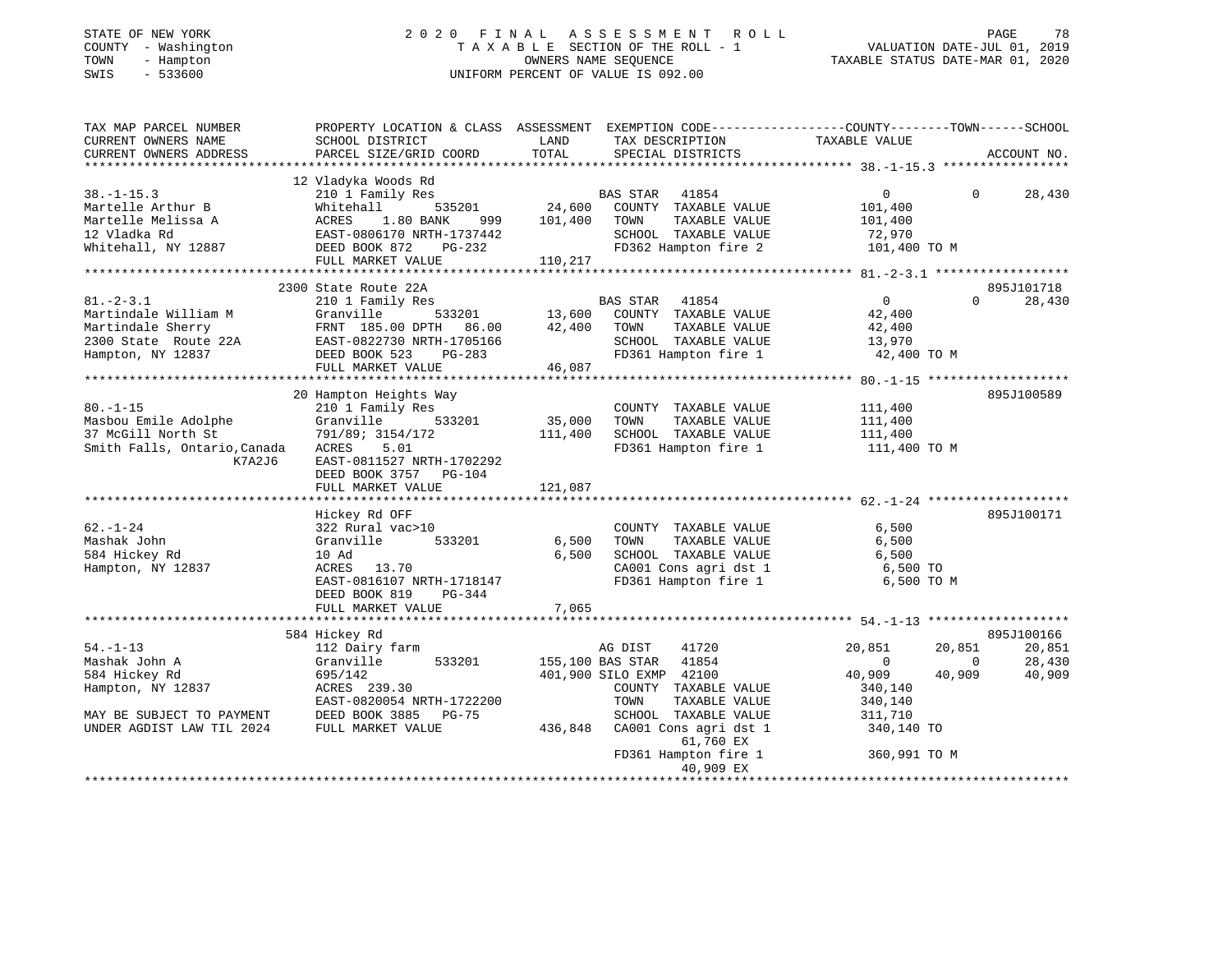| STATE OF NEW YORK |  |                   |  |
|-------------------|--|-------------------|--|
| COUNTY            |  | - Washington      |  |
| TOWN              |  | - Hampton         |  |
| $\alpha$          |  | $F \cap C \cap C$ |  |

# STATE OF NEW YORK 2 0 2 0 F I N A L A S S E S S M E N T R O L L PAGE 79 COUNTY - Washington T A X A B L E SECTION OF THE ROLL - 1 VALUATION DATE-JUL 01, 2019 TOWN - Hampton OWNERS NAME SEQUENCE TAXABLE STATUS DATE-MAR 01, 2020 SWIS - 533600 UNIFORM PERCENT OF VALUE IS 092.00UNIFORM PERCENT OF VALUE IS 092.00

| TAX MAP PARCEL NUMBER<br>CURRENT OWNERS NAME           | SCHOOL DISTRICT           | LAND    | TAX DESCRIPTION                   | PROPERTY LOCATION & CLASS ASSESSMENT EXEMPTION CODE----------------COUNTY-------TOWN------SCHOOL<br>TAXABLE VALUE |             |
|--------------------------------------------------------|---------------------------|---------|-----------------------------------|-------------------------------------------------------------------------------------------------------------------|-------------|
| CURRENT OWNERS ADDRESS                                 | PARCEL SIZE/GRID COORD    | TOTAL   | SPECIAL DISTRICTS                 |                                                                                                                   | ACCOUNT NO. |
|                                                        | 487 Hickey Rd             |         |                                   |                                                                                                                   |             |
| $54. - 1 - 13.4$                                       | 210 1 Family Res          |         | COUNTY TAXABLE VALUE              | 179,900                                                                                                           |             |
| Mashak John A                                          | Granville<br>533201       | 38,700  | TOWN<br>TAXABLE VALUE             | 179,900                                                                                                           |             |
| Mashak Valerie E                                       | Lot 4                     | 179,900 | SCHOOL TAXABLE VALUE              | 179,900                                                                                                           |             |
| 584 Hickey Rd                                          | FRNT 949.00 DPTH          |         | CA001 Cons agri dst 1             | 179,900 TO                                                                                                        |             |
| Hampton, NY 12837                                      | 8.37<br>ACRES             |         | FD361 Hampton fire 1              | 179,900 TO M                                                                                                      |             |
|                                                        | EAST-0819059 NRTH-1721683 |         |                                   |                                                                                                                   |             |
|                                                        | DEED BOOK 3472 PG-122     |         |                                   |                                                                                                                   |             |
| MAY BE SUBJECT TO PAYMENT<br>UNDER AGDIST LAW TIL 2023 | FULL MARKET VALUE         | 195,543 |                                   |                                                                                                                   |             |
|                                                        |                           |         |                                   |                                                                                                                   |             |
|                                                        | 12 Roberts Ln             |         |                                   |                                                                                                                   |             |
| $54. - 1 - 13.6$                                       | 210 1 Family Res          |         | COUNTY TAXABLE VALUE              | 103,400                                                                                                           |             |
| Mashak John A                                          | 533201<br>Granville       | 27,400  | TAXABLE VALUE<br>TOWN             | 103,400                                                                                                           |             |
| 584 Hickey Rd                                          | Lot 1 689/308             | 103,400 | SCHOOL TAXABLE VALUE              | 103,400                                                                                                           |             |
| Hampton, NY 12837                                      | ACRES<br>2.67             |         | CA001 Cons agri dst 1             | 103,400 TO                                                                                                        |             |
|                                                        | EAST-0819673 NRTH-1722759 |         | FD361 Hampton fire 1 103,400 TO M |                                                                                                                   |             |
|                                                        | DEED BOOK 3885 PG-80      |         |                                   |                                                                                                                   |             |
|                                                        | FULL MARKET VALUE         | 112,391 |                                   |                                                                                                                   |             |
|                                                        |                           |         |                                   |                                                                                                                   |             |
|                                                        | State Route 22A           |         |                                   |                                                                                                                   | 895J100613  |
| $54. - 1 - 14.2$                                       | 105 Vac farmland          |         | AG DIST 41720                     | 5,195<br>5,195                                                                                                    | 5,195       |
| Mashak John A                                          | Granville<br>533201       | 28,600  | COUNTY TAXABLE VALUE              | 23,405                                                                                                            |             |
| 584 Hickey Rd                                          | ACRES 35.27               | 28,600  | TAXABLE VALUE<br>TOWN             | 23,405                                                                                                            |             |
| Hampton, NY 12837                                      | EAST-0821650 NRTH-1724525 |         | SCHOOL TAXABLE VALUE              | 23,405                                                                                                            |             |
|                                                        | DEED BOOK 3885 PG-75      |         | CA001 Cons agri dst 1             | 23,405 TO                                                                                                         |             |
| MAY BE SUBJECT TO PAYMENT                              | FULL MARKET VALUE         | 31,087  | 5,195 EX                          |                                                                                                                   |             |
| UNDER AGDIST LAW TIL 2024                              |                           |         | FD361 Hampton fire 1              | 28,600 TO M                                                                                                       |             |
|                                                        |                           |         |                                   |                                                                                                                   |             |
|                                                        | Hickey Rd OFF             |         |                                   |                                                                                                                   | 895J100165  |
| $62. - 1 - 23$                                         | 322 Rural vac>10          |         | COUNTY TAXABLE VALUE              | 8,000                                                                                                             |             |
| Mashak John A                                          | Granville<br>533201       | 8,000   | TOWN<br>TAXABLE VALUE             | 8,000                                                                                                             |             |
| 584 Hickey Rd                                          | ACRES 17.00               | 8,000   | SCHOOL TAXABLE VALUE              | 8,000                                                                                                             |             |
| Hampton, NY 12837                                      | EAST-0815655 NRTH-1718566 |         | CA001 Cons agri dst 1             | 8,000 TO                                                                                                          |             |
|                                                        | DEED BOOK 3885 PG-75      |         | FD361 Hampton fire 1              | 8,000 TO M                                                                                                        |             |
|                                                        | FULL MARKET VALUE         | 8,696   |                                   |                                                                                                                   |             |
|                                                        | 1585 Carlton Rd           |         |                                   |                                                                                                                   | 895J100028  |
| $45. - 1 - 3$                                          | 240 Rural res             |         | BAS STAR 41854                    | $\overline{0}$<br>$\Omega$                                                                                        | 28,430      |
| Mason Tiffany K                                        | Whitehall<br>535201       | 86,500  | COUNTY TAXABLE VALUE              | 202,300                                                                                                           |             |
| 1585 Carlton Rd                                        | 893/12                    | 202,300 | TAXABLE VALUE<br>TOWN             | 202,300                                                                                                           |             |
| Whitehall, NY 12887                                    | ACRES 70.00               |         | SCHOOL TAXABLE VALUE              | 173,870                                                                                                           |             |
|                                                        | EAST-0805631 NRTH-1735797 |         | CA001 Cons agri dst 1             | 202,300 TO                                                                                                        |             |
|                                                        | DEED BOOK 3260 PG-92      |         | FD362 Hampton fire 2              | 202,300 TO M                                                                                                      |             |
|                                                        | FULL MARKET VALUE         | 219,891 |                                   |                                                                                                                   |             |
|                                                        |                           |         |                                   |                                                                                                                   |             |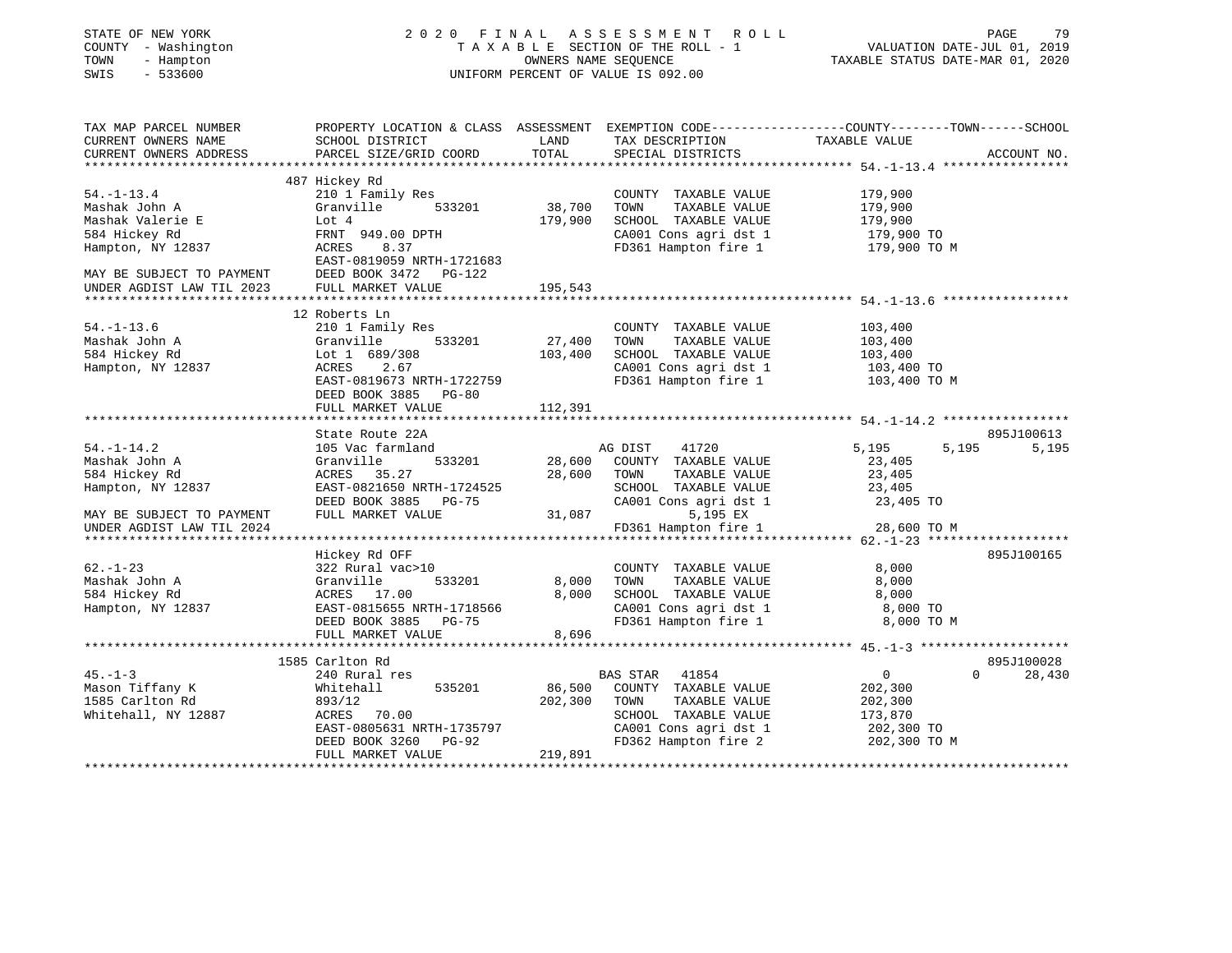#### STATE OF NEW YORK GOOD CONTRACTED AS SERIES SOME NOT ROLL THE ROLL PAGE 80 COUNTY - Washington T A X A B L E SECTION OF THE ROLL - 1 TOWN - Hampton OWNERS NAME SEQUENCE TAXABLE STATUS DATE-MAR 01, 2020 SWIS - 533600 UNIFORM PERCENT OF VALUE IS 092.00

| TAX MAP PARCEL NUMBER  | PROPERTY LOCATION & CLASS ASSESSMENT EXEMPTION CODE----------------COUNTY-------TOWN------SCHOOL |         |                               |                |                    |
|------------------------|--------------------------------------------------------------------------------------------------|---------|-------------------------------|----------------|--------------------|
| CURRENT OWNERS NAME    | SCHOOL DISTRICT                                                                                  | LAND    | TAX DESCRIPTION               | TAXABLE VALUE  |                    |
| CURRENT OWNERS ADDRESS | PARCEL SIZE/GRID COORD                                                                           | TOTAL   | SPECIAL DISTRICTS             |                | ACCOUNT NO.        |
|                        |                                                                                                  |         |                               |                |                    |
|                        | 1660 County Route 11                                                                             |         |                               |                |                    |
| $38. - 1 - 10.3$       | 210 1 Family Res                                                                                 |         | AGED-ALL 41800                | 75,900         | 75,900<br>75,900   |
| Matta James            | 535201<br>Whitehall                                                                              |         | 14,400 ENH STAR<br>41834      | $\overline{0}$ | 66,140<br>$\Omega$ |
| Matta Joseph Richard   | 2.05<br>ACRES                                                                                    | 151,800 | COUNTY TAXABLE VALUE          | 75,900         |                    |
| 1660 County Route 11   | EAST-0808697 NRTH-1737211                                                                        |         | TOWN<br>TAXABLE VALUE         | 75,900         |                    |
| Whitehall, NY 12887    | DEED BOOK 2966 PG-145                                                                            |         | SCHOOL TAXABLE VALUE          | 9,760          |                    |
|                        | FULL MARKET VALUE                                                                                |         | 165,000 CA001 Cons agri dst 1 | 151,800 TO     |                    |
|                        |                                                                                                  |         | FD362 Hampton fire 2          | 151,800 TO M   |                    |
|                        |                                                                                                  |         |                               |                |                    |
|                        | 1123 East Way                                                                                    |         |                               |                | 895J101729         |
| $71. - 1 - 14.32$      | 260 Seasonal res - WTRFNT                                                                        |         | COUNTY TAXABLE VALUE          | 212,300        |                    |
| McCarty Keith J        | 533201<br>Granville                                                                              | 47,600  | TOWN<br>TAXABLE VALUE         | 212,300        |                    |
| McCarty Angela M       | 599/88                                                                                           | 212,300 | SCHOOL TAXABLE VALUE          | 212,300        |                    |
| 11 Forest Rd           | ACRES<br>6.03                                                                                    |         | FD361 Hampton fire 1          | 212,300 TO M   |                    |
| Delmar, NY 12054       | EAST-0815795 NRTH-1708578                                                                        |         |                               |                |                    |
|                        | DEED BOOK 3635 PG-187                                                                            |         |                               |                |                    |
|                        | FULL MARKET VALUE                                                                                | 230,761 |                               |                |                    |
|                        |                                                                                                  |         |                               |                |                    |
|                        | 17 Ridgecrest Way                                                                                |         |                               |                | 895J101735         |
| $80. - 1 - 32$         | 210 1 Family Res                                                                                 |         | COUNTY TAXABLE VALUE          | 173,500        |                    |
| Mcclintock Douglas J   | Whitehall<br>535201                                                                              | 24,600  | TOWN<br>TAXABLE VALUE         | 173,500        |                    |
| Mcclintock Deanne      | LOT 4                                                                                            | 173,500 | SCHOOL TAXABLE VALUE          | 173,500        |                    |
| 5 Hamilton Rd          | Driveway Agmt 603/322                                                                            |         | FD361 Hampton fire 1          | 173,500 TO M   |                    |
| Scarsdale, NY 10583    | ACRES<br>1.80                                                                                    |         |                               |                |                    |
|                        | EAST-0810204 NRTH-1704506                                                                        |         |                               |                |                    |
|                        | DEED BOOK 599<br>$PG-339$                                                                        |         |                               |                |                    |
|                        | FULL MARKET VALUE                                                                                | 188,587 |                               |                |                    |
|                        |                                                                                                  |         |                               |                |                    |
|                        |                                                                                                  |         |                               |                |                    |
|                        | County Route 21 OFF                                                                              |         |                               |                |                    |
| $80. - 1 - 56$         | 314 Rural vac<10                                                                                 |         | COUNTY TAXABLE VALUE          | 3,000          |                    |
| Mcclintock Douglas J   | 535201<br>Whitehall                                                                              | 3,000   | TOWN<br>TAXABLE VALUE         | 3,000          |                    |
| Mcclintock Deanne H    | Sect 5 Lot 1                                                                                     | 3,000   | SCHOOL TAXABLE VALUE          | 3,000          |                    |
| 5 Hamilton Rd          | ACRES<br>5.10                                                                                    |         | FD361 Hampton fire 1          | 3,000 TO M     |                    |
| Scarsdale, NY 10583    | EAST-0809573 NRTH-1704369                                                                        |         |                               |                |                    |
|                        | DEED BOOK 787<br>PG-316                                                                          |         |                               |                |                    |
|                        | FULL MARKET VALUE                                                                                | 3,261   |                               |                |                    |
|                        |                                                                                                  |         |                               |                |                    |
|                        | 224 Hills Pond Rd                                                                                |         |                               |                | 895J101772         |
| $71. - 1 - 15.1$       | 210 1 Family Res                                                                                 |         | <b>BAS STAR</b><br>41854      | $\overline{0}$ | $\Omega$<br>28,430 |
| McClure Cecil          | Granville<br>533201                                                                              | 38,500  | COUNTY TAXABLE VALUE          | 147,800        |                    |
| McClure Kathryn        | ACRES<br>8.53 BANK<br>999                                                                        | 147,800 | TOWN<br>TAXABLE VALUE         | 147,800        |                    |
| PO Box 114             | EAST-0816930 NRTH-1707050                                                                        |         | SCHOOL TAXABLE VALUE          | 119,370        |                    |
| Hampton, NY 12837      | DEED BOOK 1951<br>PG-264                                                                         |         | FD361 Hampton fire 1          | 147,800 TO M   |                    |
|                        | FULL MARKET VALUE                                                                                | 160,652 |                               |                |                    |
|                        |                                                                                                  |         |                               |                |                    |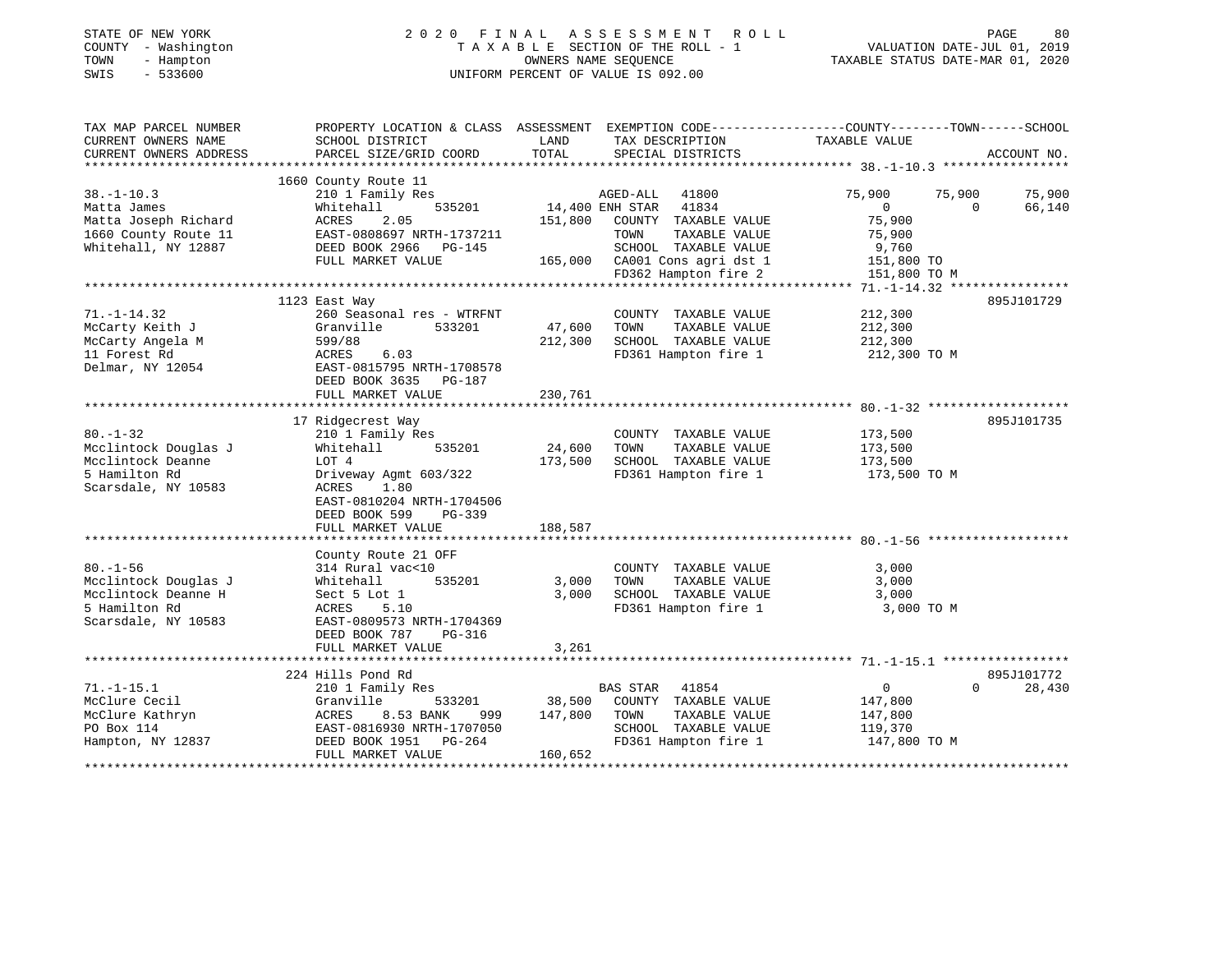# STATE OF NEW YORK 2 0 2 0 F I N A L A S S E S S M E N T R O L L PAGE 81 COUNTY - Washington T A X A B L E SECTION OF THE ROLL - 1 VALUATION DATE-JUL 01, 2019 TOWN - Hampton OWNERS NAME SEQUENCE TAXABLE STATUS DATE-MAR 01, 2020 SWIS - 533600 UNIFORM PERCENT OF VALUE IS 092.00

| TAX MAP PARCEL NUMBER  |                                                     |         |                       | PROPERTY LOCATION & CLASS ASSESSMENT EXEMPTION CODE----------------COUNTY-------TOWN------SCHOOL |
|------------------------|-----------------------------------------------------|---------|-----------------------|--------------------------------------------------------------------------------------------------|
| CURRENT OWNERS NAME    | SCHOOL DISTRICT                                     | LAND    | TAX DESCRIPTION       | TAXABLE VALUE                                                                                    |
| CURRENT OWNERS ADDRESS | PARCEL SIZE/GRID COORD                              | TOTAL   | SPECIAL DISTRICTS     | ACCOUNT NO.                                                                                      |
|                        |                                                     |         |                       |                                                                                                  |
|                        | 218 Carvers Falls Rd                                |         |                       | 895J101764                                                                                       |
| $38. - 1 - 2.3$        | 210 1 Family Res                                    |         | COUNTY TAXABLE VALUE  | 74,300                                                                                           |
| McDonald Jessica       | Whitehall<br>535201                                 | 28,900  | TOWN<br>TAXABLE VALUE | 74,300                                                                                           |
| PO Box 316             | ACRES<br>3.11 BANK<br>998                           | 74,300  | SCHOOL TAXABLE VALUE  | 74,300                                                                                           |
| Brandon, VT 05733      | EAST-0805347 NRTH-1744600                           |         | FD362 Hampton fire 2  | 74,300 TO M                                                                                      |
|                        | DEED BOOK 3520 PG-211                               |         |                       |                                                                                                  |
|                        | FULL MARKET VALUE                                   | 80,761  |                       |                                                                                                  |
|                        |                                                     |         |                       |                                                                                                  |
|                        | 106 Hickey Rd                                       |         |                       |                                                                                                  |
| $62. - 1 - 28.2$       | 210 1 Family Res                                    |         | COUNTY TAXABLE VALUE  | 68,000                                                                                           |
| McFarren Cindy         | 533201<br>Granville                                 | 25,500  | TAXABLE VALUE<br>TOWN | 68,000                                                                                           |
| 144 Dekalb Rd          | ACRES<br>2.08                                       | 68,000  | SCHOOL TAXABLE VALUE  | 68,000                                                                                           |
| Granville, NY 12832    | EAST-0813924 NRTH-1716435                           |         | FD361 Hampton fire 1  | 68,000 TO M                                                                                      |
|                        | DEED BOOK 3807 PG-62                                |         |                       |                                                                                                  |
|                        | FULL MARKET VALUE                                   | 73,913  |                       |                                                                                                  |
|                        |                                                     |         |                       |                                                                                                  |
|                        | 2143 State Route 22A                                |         |                       | 895J100428                                                                                       |
| $81. - 2 - 20.2$       | 210 1 Family Res                                    |         | BAS STAR 41854        | $\overline{0}$<br>28,430<br>$\Omega$                                                             |
| McGann Aline C         | Granville<br>533201                                 | 10,100  | COUNTY TAXABLE VALUE  | 96,600                                                                                           |
| Shutts Roberta         |                                                     | 96,600  | TAXABLE VALUE<br>TOWN | 96,600                                                                                           |
| 2143 State Route 22A   | FRNT 112.00 DPTH 90.00<br>EAST-0822532 NRTH-1701652 |         | SCHOOL TAXABLE VALUE  | 68,170                                                                                           |
| Hampton, NY 12837      | DEED BOOK 2147 PG-178                               |         | FD361 Hampton fire 1  | 96,600 TO M                                                                                      |
|                        | FULL MARKET VALUE                                   | 105,000 |                       |                                                                                                  |
|                        |                                                     |         |                       |                                                                                                  |
|                        | State Route 22A                                     |         |                       | 895J101741                                                                                       |
| $81. - 2 - 20.3$       | 314 Rural vac<10                                    |         | COUNTY TAXABLE VALUE  | 18,500                                                                                           |
| McGann Aline C         | Granville<br>533201                                 | 18,500  | TAXABLE VALUE<br>TOWN | 18,500                                                                                           |
| Shutts Roberta M       | ACRES<br>2.70                                       | 18,500  | SCHOOL TAXABLE VALUE  | 18,500                                                                                           |
| 2143 State Route 22A   | EAST-0822685 NRTH-1701791                           |         | FD361 Hampton fire 1  | 18,500 TO M                                                                                      |
| Hampton, NY 12837      | DEED BOOK 2147 PG-182                               |         |                       |                                                                                                  |
|                        | FULL MARKET VALUE                                   | 20,109  |                       |                                                                                                  |
|                        |                                                     |         |                       |                                                                                                  |
|                        | 2264 State Route 22A                                |         |                       | 895J100402                                                                                       |
| $81. - 2 - 4$          | 270 Mfg housing                                     |         | COUNTY TAXABLE VALUE  | 12,200                                                                                           |
| Mcgann Gary            | Granville<br>533201                                 | 10,000  | TOWN<br>TAXABLE VALUE | 12,200                                                                                           |
| Mcgann Lynn            | FRNT 130.00 DPTH 350.00                             | 12,200  | SCHOOL TAXABLE VALUE  | 12,200                                                                                           |
| 2137 State Route 22A   | EAST-0823230 NRTH-1704391                           |         | FD361 Hampton fire 1  | 12,200 TO M                                                                                      |
| Hampton, NY 12837      | DEED BOOK 439<br>PG-483                             |         |                       |                                                                                                  |
|                        | FULL MARKET VALUE                                   | 13,261  |                       |                                                                                                  |
|                        |                                                     |         |                       |                                                                                                  |
|                        | South Rd OFF                                        |         |                       | 895J101744                                                                                       |
| $81. - 2 - 26$         | 314 Rural vac<10                                    |         | COUNTY TAXABLE VALUE  | 4,000                                                                                            |
| Mcgann Gary            | Granville<br>533201                                 | 4,000   | TOWN<br>TAXABLE VALUE | 4,000                                                                                            |
| Mcgann Lynn            |                                                     | 4,000   | SCHOOL TAXABLE VALUE  | 4,000                                                                                            |
|                        | 7.90<br>ACRES                                       |         |                       |                                                                                                  |
| 2137 State Route 22A   | EAST-0820164 NRTH-1703671                           |         | FD361 Hampton fire 1  | 4,000 TO M                                                                                       |
| Hampton, NY 12837      | DEED BOOK 561<br>$PG-1$                             |         |                       |                                                                                                  |
|                        | FULL MARKET VALUE                                   | 4,348   |                       |                                                                                                  |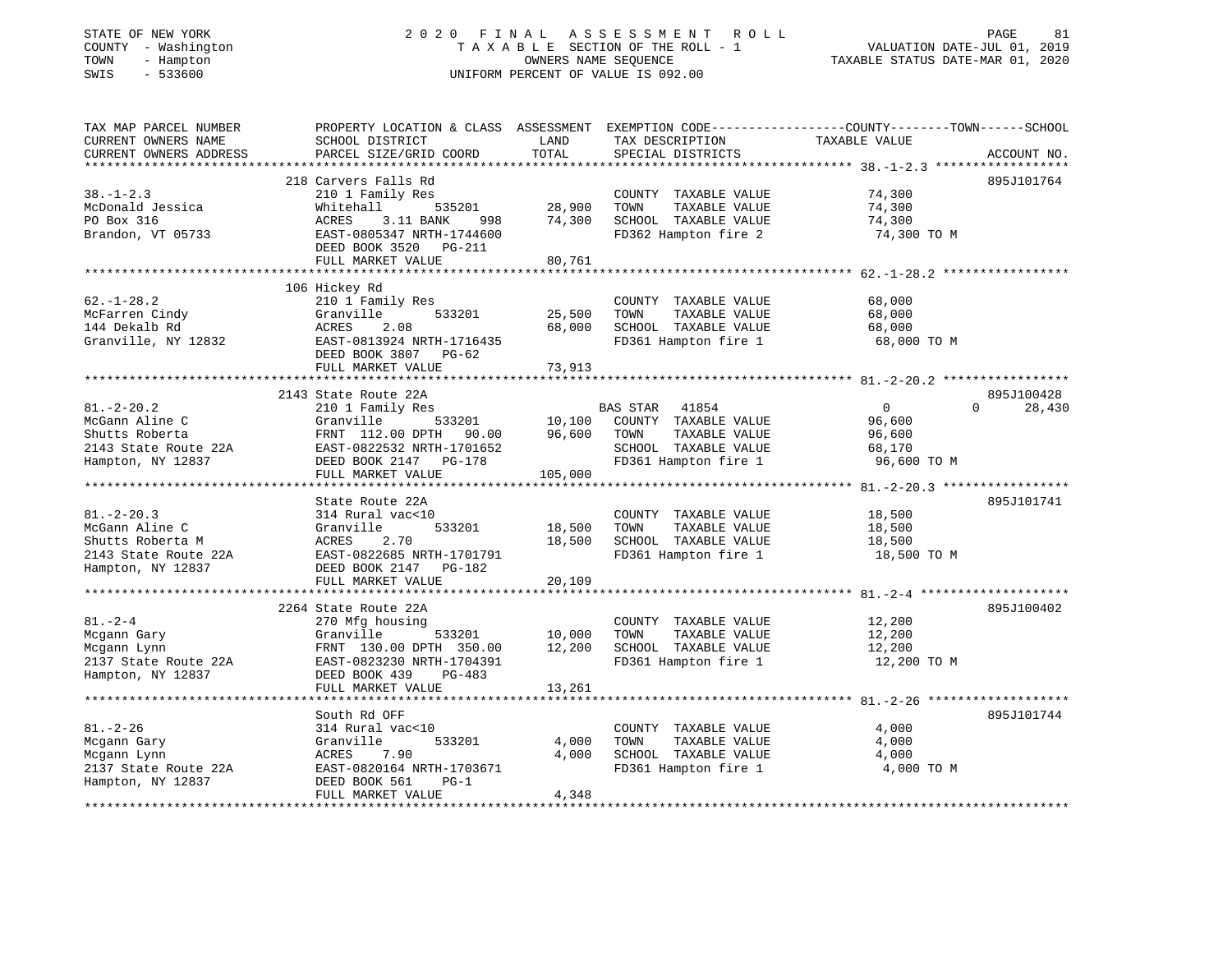# STATE OF NEW YORK 2 0 2 0 F I N A L A S S E S S M E N T R O L L PAGE 82 COUNTY - Washington T A X A B L E SECTION OF THE ROLL - 1 VALUATION DATE-JUL 01, 2019 TOWN - Hampton OWNERS NAME SEQUENCE TAXABLE STATUS DATE-MAR 01, 2020 SWIS - 533600 UNIFORM PERCENT OF VALUE IS 092.00

| TAX MAP PARCEL NUMBER  | PROPERTY LOCATION & CLASS ASSESSMENT EXEMPTION CODE----------------COUNTY-------TOWN------SCHOOL |         |                              |                |                    |
|------------------------|--------------------------------------------------------------------------------------------------|---------|------------------------------|----------------|--------------------|
| CURRENT OWNERS NAME    | SCHOOL DISTRICT                                                                                  | LAND    | TAX DESCRIPTION              | TAXABLE VALUE  |                    |
| CURRENT OWNERS ADDRESS | PARCEL SIZE/GRID COORD                                                                           | TOTAL   | SPECIAL DISTRICTS            |                | ACCOUNT NO.        |
|                        |                                                                                                  |         |                              |                |                    |
|                        | 2137 State Route 22A                                                                             |         |                              |                | 895J100172         |
| $81. - 2 - 20.1$       | 210 1 Family Res                                                                                 |         | ENH STAR 41834               | $\overline{0}$ | $\Omega$<br>66,140 |
| McGann Gary D          | 533201<br>Granville                                                                              | 37,100  | COUNTY TAXABLE VALUE         | 111,900        |                    |
| McGann Lynn D          | ACRES<br>7.10                                                                                    | 111,900 | TAXABLE VALUE<br>TOWN        | 111,900        |                    |
| 2137 State Route 22A   | EAST-0822441 NRTH-1701484                                                                        |         | SCHOOL TAXABLE VALUE         | 45,760         |                    |
| Hampton, NY 12837      | DEED BOOK 710<br>$PG-53$                                                                         |         | CA001 Cons agri dst 1        | 111,900 TO     |                    |
|                        | FULL MARKET VALUE                                                                                |         | 121,630 FD361 Hampton fire 1 | 111,900 TO M   |                    |
|                        |                                                                                                  |         |                              |                |                    |
|                        | 12 Lakeview Way                                                                                  |         |                              |                | 895J101761         |
| $80. - 1 - 45$         | 210 1 Family Res - WTRFNT                                                                        |         | COUNTY TAXABLE VALUE         | 210,200        |                    |
| McGrath Daniel         | Whitehall<br>535201                                                                              | 25,000  | TOWN<br>TAXABLE VALUE        | 210,200        |                    |
| McGrath Ellen          | LOT 17                                                                                           | 210,200 | SCHOOL TAXABLE VALUE         | 210,200        |                    |
| 12 Lakeview Way        | Row 578/329                                                                                      |         | FD361 Hampton fire 1         | 210,200 TO M   |                    |
| Whitehall, NY 12887    | FRNT 100.00 DPTH 289.00                                                                          |         |                              |                |                    |
|                        | EAST-0810862 NRTH-1705102                                                                        |         |                              |                |                    |
|                        | DEED BOOK 3709 PG-317                                                                            |         |                              |                |                    |
|                        | FULL MARKET VALUE                                                                                | 228,478 |                              |                |                    |
|                        |                                                                                                  |         |                              |                |                    |
|                        | 109 Roberts Ln                                                                                   |         |                              |                | 895J100533         |
| $53. -1 - 4.3$         | 240 Rural res                                                                                    |         | ENH STAR 41834               | $\mathbf 0$    | $\Omega$<br>66,140 |
| McKee Steven R         | 533201<br>Granville                                                                              | 54,600  | COUNTY TAXABLE VALUE         | 171,800        |                    |
| McKee Marie C          | ACRES<br>24.60                                                                                   | 171,800 | TOWN<br>TAXABLE VALUE        | 171,800        |                    |
| 109 Roberts Ln         | EAST-0817312 NRTH-1723225                                                                        |         | SCHOOL TAXABLE VALUE         | 105,660        |                    |
| Hampton, NY 12837      | DEED BOOK 926<br>PG-294                                                                          |         | FD361 Hampton fire 1         | 171,800 TO M   |                    |
|                        | FULL MARKET VALUE                                                                                | 186,739 |                              |                |                    |
|                        |                                                                                                  |         |                              |                |                    |
|                        | 377 South Rd                                                                                     |         |                              |                | 895J100183         |
| $72. - 1 - 17$         | 240 Rural res                                                                                    |         | COUNTY TAXABLE VALUE         | 83,000         |                    |
| Mckenzie David G       | 533201<br>Granville                                                                              | 68,700  | TOWN<br>TAXABLE VALUE        | 83,000         |                    |
| PO Box 623             | ACRES<br>38.70                                                                                   | 83,000  | SCHOOL TAXABLE VALUE         | 83,000         |                    |
| Bomoseen, VT 05732     | EAST-0818575 NRTH-1705993                                                                        |         | FD361 Hampton fire 1         | 83,000 TO M    |                    |
|                        | DEED BOOK 898<br>PG-61                                                                           |         |                              |                |                    |
|                        | FULL MARKET VALUE                                                                                | 90,217  |                              |                |                    |
|                        |                                                                                                  |         |                              |                |                    |
|                        | 1064 West Way                                                                                    |         |                              |                | 895J100021         |
| $71.4 - 2 - 5$         | 210 1 Family Res - WTRFNT                                                                        |         | COUNTY TAXABLE VALUE         | 186,200        |                    |
| McMillan Hamish        | 533201<br>Granville                                                                              | 27,100  | TOWN<br>TAXABLE VALUE        | 186,200        |                    |
| Weaver Jacqueline      | LOT 13                                                                                           | 186,200 | SCHOOL TAXABLE VALUE         | 186,200        |                    |
| 1064 West Way          | $71. - 2 - 5$                                                                                    |         | FD361 Hampton fire 1         | 186,200 TO M   |                    |
| Hampton, NY 12837      | FRNT 100.00 DPTH 261.00                                                                          |         |                              |                |                    |
|                        | BANK<br>999                                                                                      |         |                              |                |                    |
|                        | EAST-0815240 NRTH-1707713                                                                        |         |                              |                |                    |
|                        | DEED BOOK 3709<br>PG-172                                                                         |         |                              |                |                    |
|                        | FULL MARKET VALUE                                                                                | 202,391 |                              |                |                    |
|                        |                                                                                                  |         |                              |                |                    |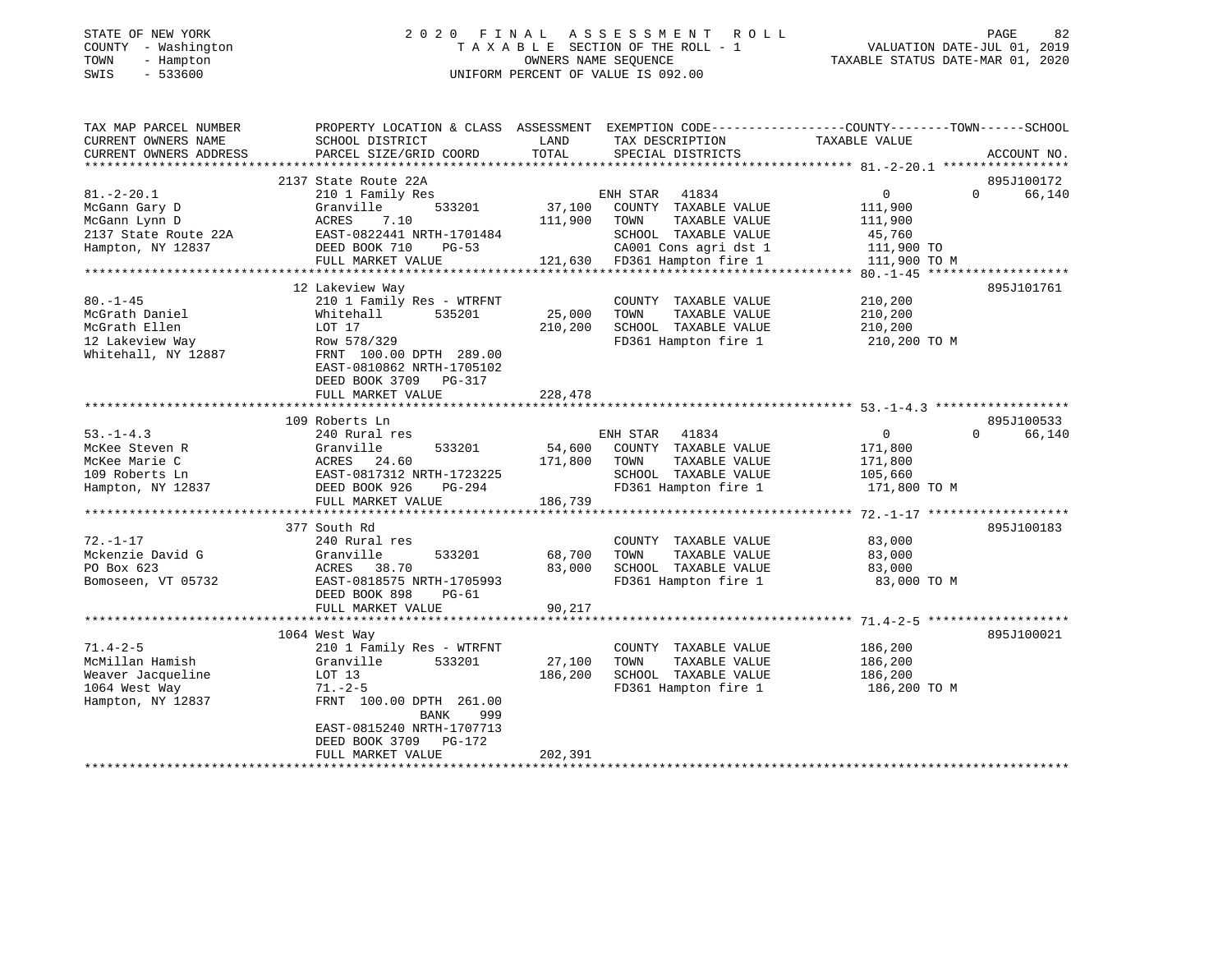| COUNTY - Washington<br>TOWN<br>- Hampton<br>SWIS<br>$-533600$                                                                              | TAXABLE SECTION OF THE ROLL - 1<br>OWNERS NAME SEQUENCE<br>UNIFORM PERCENT OF VALUE IS 092.00                                                                                                             |                           |                                                                                                                | VALUATION DATE-JUL 01, 2019<br>TAXABLE STATUS DATE-MAR 01, 2020                                                   |             |  |
|--------------------------------------------------------------------------------------------------------------------------------------------|-----------------------------------------------------------------------------------------------------------------------------------------------------------------------------------------------------------|---------------------------|----------------------------------------------------------------------------------------------------------------|-------------------------------------------------------------------------------------------------------------------|-------------|--|
| TAX MAP PARCEL NUMBER<br>CURRENT OWNERS NAME<br>CURRENT OWNERS ADDRESS                                                                     | SCHOOL DISTRICT<br>PARCEL SIZE/GRID COORD                                                                                                                                                                 | LAND<br>TOTAL             | TAX DESCRIPTION<br>SPECIAL DISTRICTS                                                                           | PROPERTY LOCATION & CLASS ASSESSMENT EXEMPTION CODE----------------COUNTY-------TOWN------SCHOOL<br>TAXABLE VALUE | ACCOUNT NO. |  |
| $81. - 1 - 13.4$<br>Mead (Estate) Anna J<br>Att:Lawrence Jones/I Campney 899-95 1880/158 to 188<br>166 N William St<br>Whitehall, NY 12887 | North Quivey Hill Ln<br>322 Rural vac>10<br>Granville<br>533201<br>Sub Div Lot 5<br>ACRES 18.65                                                                                                           | 19,000                    | COUNTY TAXABLE VALUE<br>TOWN<br>TAXABLE VALUE<br>19,000 SCHOOL TAXABLE VALUE<br>FD361 Hampton fire 1           | 19,000<br>19,000<br>19,000<br>19,000 TO M                                                                         |             |  |
|                                                                                                                                            | EAST-0818953 NRTH-1700203<br>DEED BOOK J 122 PG-72<br>FULL MARKET VALUE                                                                                                                                   | 20,652                    |                                                                                                                |                                                                                                                   |             |  |
| $81. - 1 - 13.1$<br>Mead (Estate) Martin C<br>Attn: Martin R & Jane Mead<br>171 Jones Rd<br>Poultney, VT 05764                             | North Quivey Hill Ln<br>322 Rural vac>10<br>Granville<br>533201<br>1880/158 to188<br>Sub Div Lot 2<br>ACRES 18.65<br>EAST-0816939 NRTH-1699100<br>DEED BOOK J 122 PG-72<br>FULL MARKET VALUE              | 19,000<br>20,652          | COUNTY TAXABLE VALUE<br>TOWN TAXABLE VALUE<br>19,000 SCHOOL TAXABLE VALUE<br>FD361 Hampton fire 1              | 19,000<br>19,000<br>19,000<br>19,000 TO M                                                                         |             |  |
|                                                                                                                                            |                                                                                                                                                                                                           |                           |                                                                                                                |                                                                                                                   |             |  |
| $63. - 1 - 10.5$<br>Mead Eric<br>2888 State Route 22A<br>Hampton, NY 12837                                                                 | 2888 State Route 22A<br>210 1 Family Res<br>Granville 533201<br>FRNT 296.00 DPTH 183.00<br>EAST-0822459 NRTH-1718284<br>DEED BOOK 1872 PG-101                                                             | 134,500 TOWN              | BAS STAR 41854<br>21,500 COUNTY TAXABLE VALUE<br>TAXABLE VALUE<br>SCHOOL TAXABLE VALUE<br>FD361 Hampton fire 1 | $\overline{0}$<br>$\mathbf 0$<br>134,500<br>134,500<br>106,070<br>134,500 TO M                                    | 28,430      |  |
|                                                                                                                                            | FULL MARKET VALUE                                                                                                                                                                                         | 146,196                   |                                                                                                                |                                                                                                                   |             |  |
| $81. - 1 - 13$<br>Mead Eric<br>2888 State Route 22A<br>Hampton, NY 12827                                                                   | North Quivey Hill Ln<br>322 Rural vac>10<br>533201<br>Granville<br>Sub Div Lot 1<br>2168/185,2222/264<br>ACRES 18.65<br>EAST-0818368 NRTH-1698966<br>DEED BOOK 3835 PG-311                                | 19,000<br>19,000          | COUNTY TAXABLE VALUE<br>TOWN<br>TAXABLE VALUE<br>SCHOOL TAXABLE VALUE<br>FD361 Hampton fire 1                  | 19,000<br>19,000<br>19,000<br>19,000 TO M                                                                         | 895J100176  |  |
|                                                                                                                                            | FULL MARKET VALUE                                                                                                                                                                                         | 20,652                    |                                                                                                                |                                                                                                                   |             |  |
| $81. - 1 - 13.2$<br>Mead Eric<br>2888 State Route 22A<br>Hampton, NY 12827                                                                 | 1002 North Quivey Hill Ln<br>322 Rural vac>10<br>Granville<br>533201<br>1880/158 to 188<br>Sub Div Lot 3<br>ACRES 18.65<br>EAST-0818951 NRTH-1699527<br>DEED BOOK 3835 PG-311<br>הזדד גזז חהת שם גזו דדוה | 19,000<br>19,000<br>20650 | COUNTY TAXABLE VALUE<br>TOWN<br>TAXABLE VALUE<br>SCHOOL TAXABLE VALUE<br>FD361 Hampton fire 1                  | 19,000<br>19,000<br>19,000<br>19,000 TO M                                                                         |             |  |

FULL MARKET VALUE 20,652 \*\*\*\*\*\*\*\*\*\*\*\*\*\*\*\*\*\*\*\*\*\*\*\*\*\*\*\*\*\*\*\*\*\*\*\*\*\*\*\*\*\*\*\*\*\*\*\*\*\*\*\*\*\*\*\*\*\*\*\*\*\*\*\*\*\*\*\*\*\*\*\*\*\*\*\*\*\*\*\*\*\*\*\*\*\*\*\*\*\*\*\*\*\*\*\*\*\*\*\*\*\*\*\*\*\*\*\*\*\*\*\*\*\*\*\*\*\*\*\*\*\*\*\*\*\*\*\*\*\*\*\*

STATE OF NEW YORK 2 0 2 0 F I N A L A S S E S S M E N T R O L L PAGE 83

019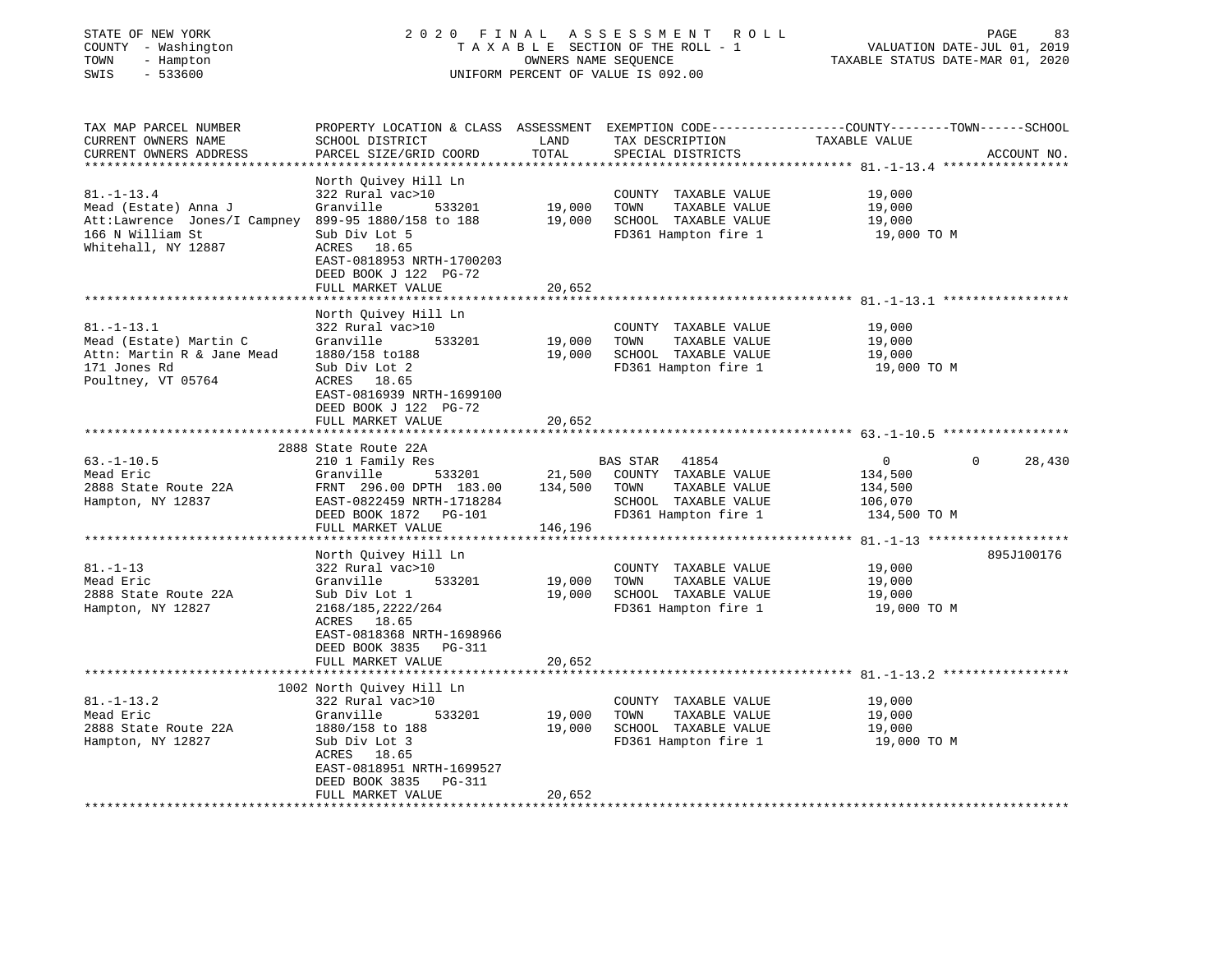| STATE OF NEW YORK<br>COUNTY - Washington<br>TOWN<br>- Hampton<br>SWIS<br>$-533600$          |                                                                                                                                                                                                                              | OWNERS NAME SEOUENCE       | 2020 FINAL ASSESSMENT ROLL<br>TAXABLE SECTION OF THE ROLL - 1<br>UNIFORM PERCENT OF VALUE IS 092.00             | VALUATION DATE-JUL 01, 2019<br>TAXABLE STATUS DATE-MAR 01, 2020 | PAGE<br>84                       |
|---------------------------------------------------------------------------------------------|------------------------------------------------------------------------------------------------------------------------------------------------------------------------------------------------------------------------------|----------------------------|-----------------------------------------------------------------------------------------------------------------|-----------------------------------------------------------------|----------------------------------|
| TAX MAP PARCEL NUMBER<br>CURRENT OWNERS NAME<br>CURRENT OWNERS ADDRESS                      | PROPERTY LOCATION & CLASS ASSESSMENT EXEMPTION CODE---------------COUNTY-------TOWN-----SCHOOL<br>SCHOOL DISTRICT<br>PARCEL SIZE/GRID COORD                                                                                  | LAND<br><b>TOTAL</b>       | TAX DESCRIPTION<br>SPECIAL DISTRICTS                                                                            | TAXABLE VALUE                                                   | ACCOUNT NO.                      |
| $81. - 1 - 13.3$<br>Mead Eric<br>2888 State Route 22A<br>Hampton, NY 12827                  | North Ouivey Hill Ln<br>322 Rural vac>10<br>533201<br>Granville<br>1880/158 to 188<br>Sub Div Lot 4 Judg 122/7<br>FRNT 670.00 DPTH<br>ACRES 18.65<br>EAST-0817507 NRTH-1699581<br>DEED BOOK 3835 PG-311<br>FULL MARKET VALUE | 19,000<br>19,000<br>20,652 | COUNTY TAXABLE VALUE<br>TOWN<br>TAXABLE VALUE<br>SCHOOL TAXABLE VALUE<br>FD361 Hampton fire 1                   | 19,000<br>19,000<br>19,000<br>19,000 TO M                       |                                  |
| $72. - 2 - 26.2$<br>Mead Gary L<br>Mead Brenda<br>17 Perry Heights Way<br>Hampton, NY 12837 | 17 Perry Heights Way<br>270 Mfg housing<br>Granville<br>533201<br>ACRES<br>1.05<br>EAST-0822656 NRTH-1711900<br>DEED BOOK 544<br>$PG-40$<br>FULL MARKET VALUE                                                                | 22,200<br>44,500<br>48,370 | BAS STAR 41854<br>COUNTY TAXABLE VALUE<br>TOWN<br>TAXABLE VALUE<br>SCHOOL TAXABLE VALUE<br>FD361 Hampton fire 1 | $\overline{0}$<br>44,500<br>44,500<br>16,070<br>44,500 TO M     | 895J101722<br>$\Omega$<br>28,430 |
| $72. - 2 - 26$<br>Mead James W<br>2527 County Route 18<br>Hampton, NY 12837                 | 2527 County Route 18<br>210 1 Family Res<br>Granville<br>533201<br>1.20<br>ACRES<br>EAST-0822711 NRTH-1711652<br>DEED BOOK 403<br>PG-631<br>FULL MARKET VALUE                                                                | 22,700<br>81,300<br>88,370 | ENH STAR 41834<br>COUNTY TAXABLE VALUE<br>TAXABLE VALUE<br>TOWN<br>SCHOOL TAXABLE VALUE<br>FD361 Hampton fire 1 | $\overline{0}$<br>81,300<br>81,300<br>15,160<br>81,300 TO M     | 895J100177<br>$\Omega$<br>66,140 |
| $71. - 1 - 23.8$<br>Merrills Stephen<br>435 Hills Pond Rd<br>Whitehall, NY 12887            | 435 Hills Pond Rd<br>270 Mfg housing<br>Granville<br>533201<br>FRNT 273.00 DPTH<br>1.68 BANK<br>ACRES<br>40<br>EAST-0814299 NRTH-1711704<br>DEED BOOK 3729<br>PG-57<br>FULL MARKET VALUE                                     | 23,800<br>68,200<br>74,130 | COUNTY TAXABLE VALUE<br>TOWN<br>TAXABLE VALUE<br>SCHOOL TAXABLE VALUE<br>FD361 Hampton fire 1                   | 68,200<br>68,200<br>68,200<br>68,200 TO M                       |                                  |

|                      | 314 Hickey Rd             |        |                         | 895J101767  |
|----------------------|---------------------------|--------|-------------------------|-------------|
| $53. - 1 - 7.18$     | 210 1 Family Res          |        | TAXABLE VALUE<br>COUNTY | 64,200      |
| Mestyan Hazel        | Granville<br>533201       | 27,200 | TAXABLE VALUE<br>TOWN   | 64,200      |
| 44 Prospect St       | 2.60<br>ACRES             | 64,200 | TAXABLE VALUE<br>SCHOOL | 64,200      |
| Fair Haven, VT 05743 | EAST-0815047 NRTH-1720787 |        | FD361 Hampton fire 1    | 64,200 TO M |
|                      | DEED BOOK 2500 PG-309     |        |                         |             |
|                      | FULL MARKET VALUE         | 69,783 |                         |             |
|                      |                           |        |                         |             |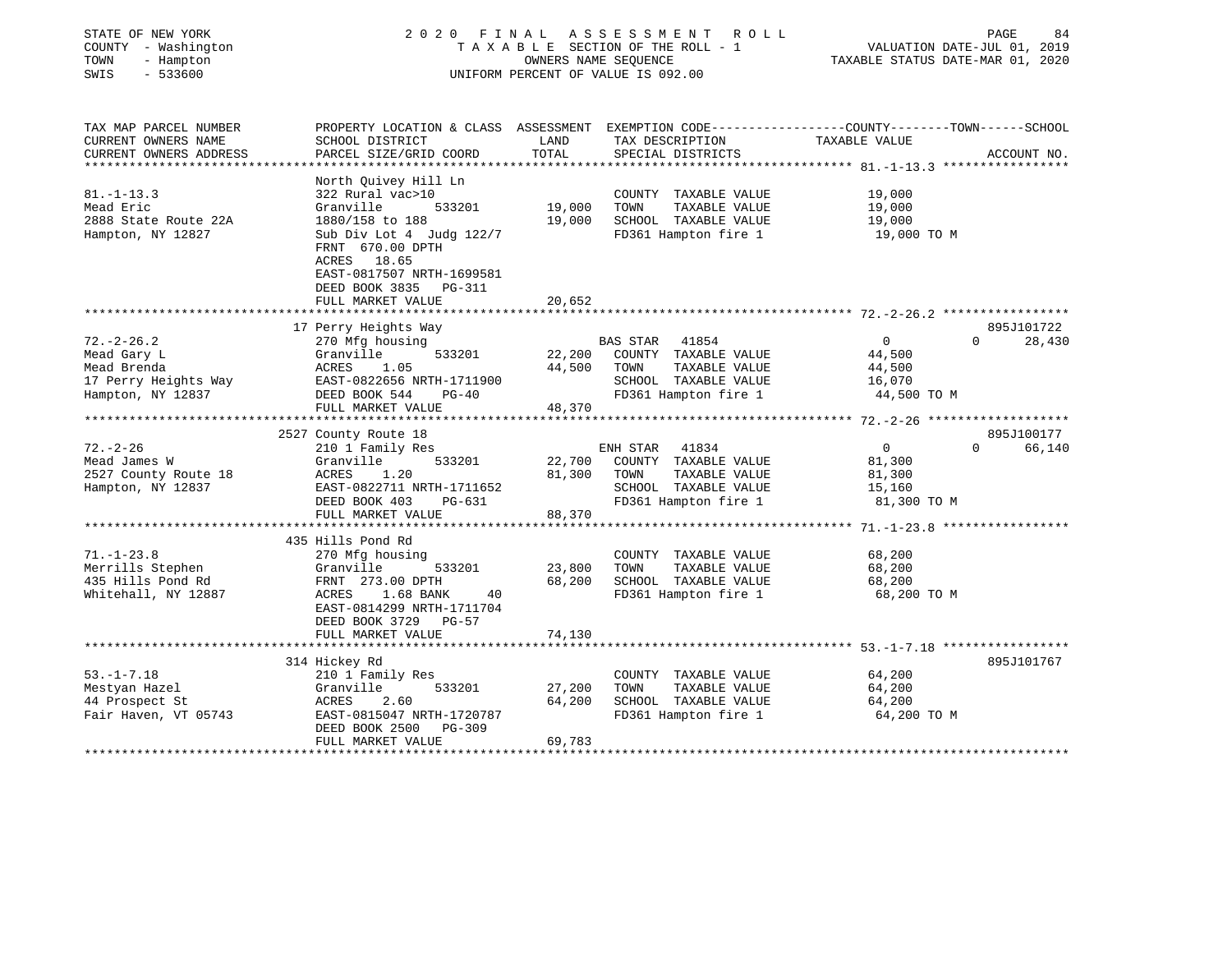| TATE OF NEW YORK |  |                    |  |  |
|------------------|--|--------------------|--|--|
|                  |  | OUNTY - Washington |  |  |
| OWN              |  | - Hampton          |  |  |
| MT C             |  | $-$ 522600         |  |  |

# STATE OF NEW YORK COUNTY - Washington COUNTY - Washington 2 0 2 0 F I N A L A S S E S S M E N T R O L L PAGE 85<br>COUNTY - Washington TA X A B L E SECTION OF THE ROLL - 1 WALUATION DATE-JUL 01, 2019<br>TOWN - Hampton CWNERS NAM T A X A B L E SECTION OF THE ROLL - 1<br>OWNERS NAME SEQUENCE SWIS - 533600 UNIFORM PERCENT OF VALUE IS 092.00

# VALUATION DATE-JUL  $01$ , 2019

TAXABLE STATUS DATE-MAR 01, 2020

| TAX MAP PARCEL NUMBER                       |                                |         |                                    | PROPERTY LOCATION & CLASS ASSESSMENT EXEMPTION CODE----------------COUNTY-------TOWN-----SCHOOL |             |
|---------------------------------------------|--------------------------------|---------|------------------------------------|-------------------------------------------------------------------------------------------------|-------------|
| CURRENT OWNERS NAME                         | SCHOOL DISTRICT                | LAND    | TAX DESCRIPTION                    | TAXABLE VALUE                                                                                   |             |
| CURRENT OWNERS ADDRESS                      | PARCEL SIZE/GRID COORD         | TOTAL   | SPECIAL DISTRICTS                  |                                                                                                 | ACCOUNT NO. |
|                                             |                                |         |                                    |                                                                                                 |             |
|                                             | 292 Hickey Rd                  |         |                                    |                                                                                                 | 895J100663  |
| $53. - 1 - 7.14$                            | 270 Mfg housing                |         | BAS STAR 41854                     | 0<br>$\Omega$                                                                                   | 28,430      |
| Mestyan Steven J                            | 533201<br>Granville            | 26,900  | COUNTY TAXABLE VALUE               | 110,200                                                                                         |             |
| Mestyan Melissa A                           | 579/337                        | 110,200 | TAXABLE VALUE<br>TOWN              | 110,200                                                                                         |             |
| 292 Hickey Rd                               | 2.50<br>ACRES                  |         | SCHOOL TAXABLE VALUE               | 81,770                                                                                          |             |
| Hampton, NY 12837                           | EAST-0814922 NRTH-1720644      |         | FD361 Hampton fire 1               | 110,200 TO M                                                                                    |             |
|                                             | DEED BOOK 3099 PG-186          |         |                                    |                                                                                                 |             |
|                                             | FULL MARKET VALUE              | 119,783 |                                    |                                                                                                 |             |
|                                             |                                |         |                                    |                                                                                                 |             |
|                                             | 52 Vladyka Woods Rd            |         |                                    |                                                                                                 | 895J100625  |
| $38. - 1 - 12.3$                            | 240 Rural res                  |         | COUNTY TAXABLE VALUE               | 106,600                                                                                         |             |
| Milardo Debra M                             | Whitehall<br>535201            | 47,000  | TOWN<br>TAXABLE VALUE              | 106,600                                                                                         |             |
| ATT:Debra Sbardella                         | ACRES 17.00                    | 106,600 | SCHOOL TAXABLE VALUE               | 106,600                                                                                         |             |
| 13 Washington St                            |                                |         | FD362 Hampton fire 2 106,600 TO M  |                                                                                                 |             |
| Fair Haven, VT 05743                        |                                |         |                                    |                                                                                                 |             |
|                                             | FULL MARKET VALUE              | 115,870 |                                    |                                                                                                 |             |
|                                             |                                |         |                                    |                                                                                                 |             |
|                                             | 64 Hampton Heights Way         |         |                                    |                                                                                                 | 895J100572  |
| $80. - 1 - 21$                              | 260 Seasonal res               |         | COUNTY TAXABLE VALUE               | 53,400                                                                                          |             |
| Miller James C                              | Granville<br>533201            | 35,000  | TOWN<br>TAXABLE VALUE              | 53,400                                                                                          |             |
| 13990 Bartram Park Blvd #2621 Par 21 Lot 15 |                                | 53,400  | SCHOOL TAXABLE VALUE 53,400        |                                                                                                 |             |
| Jacksonville, FL 32258                      | 591/84                         |         | FD361 Hampton fire 1 53,400 TO M   |                                                                                                 |             |
|                                             | 5.02<br>ACRES                  |         |                                    |                                                                                                 |             |
|                                             | EAST-0810308 NRTH-1701069      |         |                                    |                                                                                                 |             |
|                                             | DEED BOOK 780<br>PG-331        |         |                                    |                                                                                                 |             |
|                                             | FULL MARKET VALUE              | 58,043  |                                    |                                                                                                 |             |
|                                             |                                |         |                                    |                                                                                                 |             |
|                                             | 2595 State Route 22A           |         |                                    |                                                                                                 | 895J100039  |
| $72. - 2 - 27$                              | 210 1 Family Res               |         | DISAB-C/T 41931                    | 43,700<br>43,700                                                                                | $\Omega$    |
| Miller Nora J                               | Granville                      |         | 533201 18,900 COUNTY TAXABLE VALUE | 43,700                                                                                          |             |
| 2595 State Route 22A                        | FRNT 190.00 DPTH 155.00        | 87,400  | TOWN<br>TAXABLE VALUE              | 43,700                                                                                          |             |
| Hampton, NY 12837                           | EAST-0822947 NRTH-1711746      |         | SCHOOL TAXABLE VALUE               | 87,400<br>87,400 TO M                                                                           |             |
|                                             | DEED BOOK 866<br><b>PG-215</b> |         | FD361 Hampton fire 1               |                                                                                                 |             |
|                                             | FULL MARKET VALUE              | 95,000  |                                    |                                                                                                 |             |
|                                             |                                |         |                                    |                                                                                                 |             |
|                                             | 2402 County Route 18           |         |                                    |                                                                                                 | 895J100258  |
| $72. - 1 - 20$                              | 210 1 Family Res               |         | COUNTY TAXABLE VALUE               | 51,500                                                                                          |             |
| Miller Sarah                                | Granville<br>533201            | 12,100  | TAXABLE VALUE<br>TOWN              | 51,500                                                                                          |             |
| 1286 E Main St                              | FRNT<br>85.00 DPTH 152.00      | 51,500  | SCHOOL TAXABLE VALUE               | 51,500                                                                                          |             |
| Poultney, VT 05764                          | EAST-0820255 NRTH-1711044      |         | FD361 Hampton fire 1               | 51,500 TO M                                                                                     |             |
|                                             | DEED BOOK 3460 PG-168          |         |                                    |                                                                                                 |             |
|                                             | FULL MARKET VALUE              | 55,978  |                                    |                                                                                                 |             |
|                                             |                                |         |                                    |                                                                                                 |             |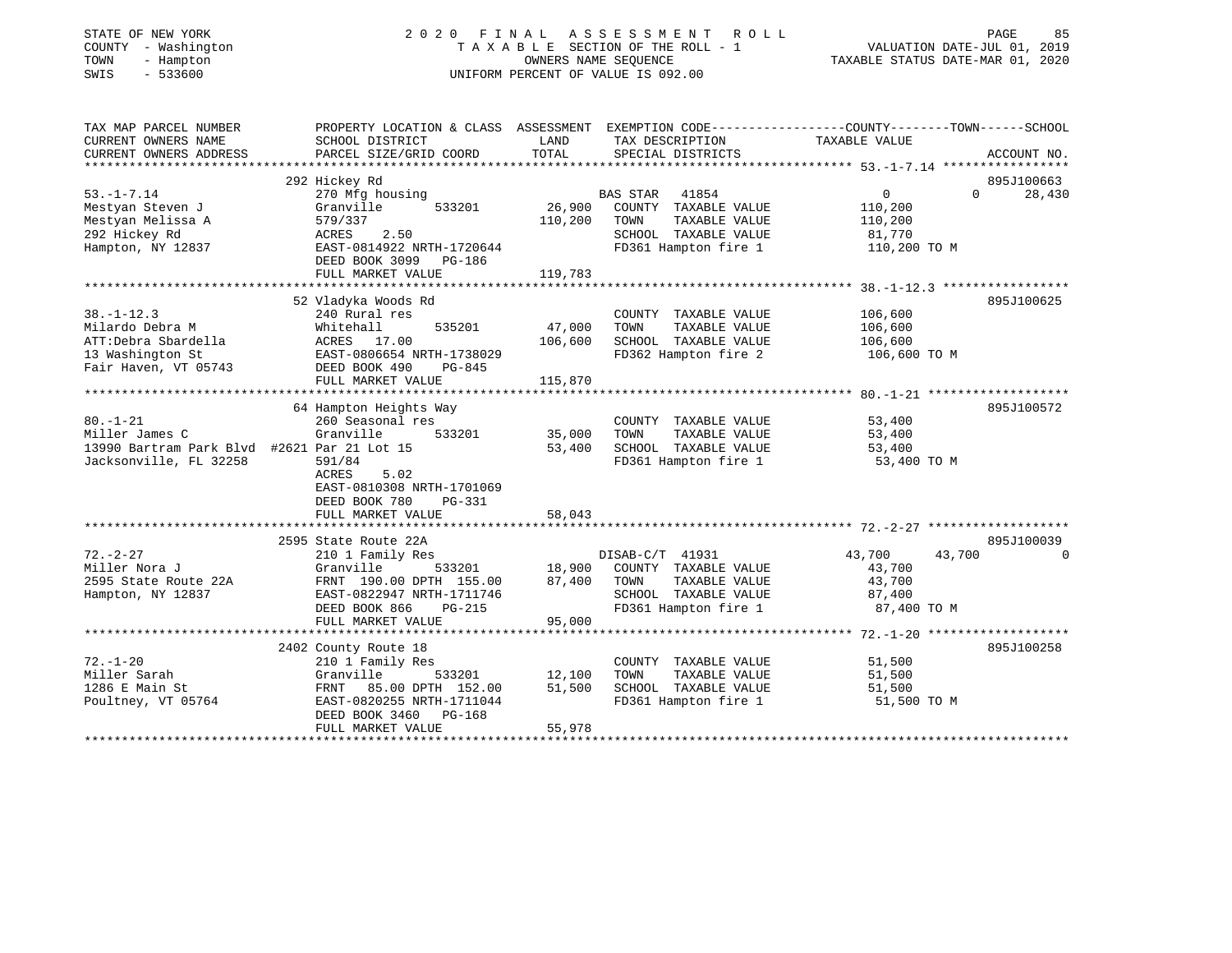| STATE OF NEW YORK |              |
|-------------------|--------------|
| COUNTY            | - Washington |
| TOWN              | - Hampton    |
| SMTS              | $-533600$    |

# STATE OF NEW YORK 2 0 2 0 F I N A L A S S E S S M E N T R O L L PAGE 86 COUNTY - Washington T A X A B L E SECTION OF THE ROLL - 1 VALUATION DATE-JUL 01, 2019 TOWN - Hampton OWNERS NAME SEQUENCE TAXABLE STATUS DATE-MAR 01, 2020 SWIS - 533600 UNIFORM PERCENT OF VALUE IS 092.00

| TAX MAP PARCEL NUMBER    | PROPERTY LOCATION & CLASS ASSESSMENT EXEMPTION CODE---------------COUNTY-------TOWN------SCHOOL |         |                       |                   |                    |
|--------------------------|-------------------------------------------------------------------------------------------------|---------|-----------------------|-------------------|--------------------|
| CURRENT OWNERS NAME      | SCHOOL DISTRICT                                                                                 | LAND    | TAX DESCRIPTION       | TAXABLE VALUE     |                    |
| CURRENT OWNERS ADDRESS   | PARCEL SIZE/GRID COORD                                                                          | TOTAL   | SPECIAL DISTRICTS     |                   | ACCOUNT NO.        |
|                          |                                                                                                 |         |                       |                   |                    |
|                          | 1158 North Quivey Hill Ln                                                                       |         |                       |                   | 895J100540         |
| $81. - 1 - 5.1$          | 240 Rural res                                                                                   |         | <b>BAS STAR</b> 41854 | $\overline{0}$    | 28,430<br>$\Omega$ |
| Mladek Milena E ETAL     | Granville<br>533201                                                                             | 66,000  | COUNTY TAXABLE VALUE  | 185,700           |                    |
| Mladek Jan C Etal        | 464-1117 463-1120 &1123                                                                         | 185,700 | TOWN<br>TAXABLE VALUE | 185,700           |                    |
| 36 Canterbury Ln         | ACRES 36.03                                                                                     |         | SCHOOL TAXABLE VALUE  | 157,270           |                    |
| Unionville, CT 06085     | EAST-0819809 NRTH-1702786                                                                       |         | FD361 Hampton fire 1  | 185,700 TO M      |                    |
|                          | DEED BOOK 864<br>PG-116                                                                         |         |                       |                   |                    |
|                          | FULL MARKET VALUE                                                                               | 201,848 |                       |                   |                    |
|                          |                                                                                                 |         |                       |                   |                    |
|                          | Hickey Rd                                                                                       |         |                       |                   | 895J100549         |
| $53. - 1 - 7.2$          | 314 Rural vac<10                                                                                |         | COUNTY TAXABLE VALUE  | 27,000            |                    |
| Monica John              | 533201<br>Granville                                                                             | 27,000  | TAXABLE VALUE<br>TOWN | 27,000            |                    |
| c/o Mark Monica          | ACRES<br>5.71                                                                                   | 27,000  | SCHOOL TAXABLE VALUE  | 27,000            |                    |
| 5543 Papagallo Dr        | EAST-0814563 NRTH-1720898                                                                       |         | FD361 Hampton fire 1  | 27,000 TO M       |                    |
| Oceanside, CA 92057-1911 | DEED BOOK 3430 PG-10                                                                            |         |                       |                   |                    |
|                          | FULL MARKET VALUE                                                                               | 29,348  |                       |                   |                    |
|                          |                                                                                                 |         |                       |                   |                    |
|                          | 152 South Rd                                                                                    |         |                       |                   | 895J100440         |
| $81. - 1 - 48$           | 260 Seasonal res                                                                                |         | ENH STAR 41834        | $0 \qquad \qquad$ | 66,140<br>$\Omega$ |
| Montgomery Ernest        | 533201<br>Granville                                                                             | 31,800  | COUNTY TAXABLE VALUE  | 68,200            |                    |
| PO Box 85                | 4.00<br>ACRES                                                                                   | 68,200  | TAXABLE VALUE<br>TOWN | 68,200            |                    |
| Hampton, NY 12837        | EAST-0816690 NRTH-1702747                                                                       |         | SCHOOL TAXABLE VALUE  | 2,060             |                    |
|                          | DEED BOOK 505<br>PG-459                                                                         |         | FD361 Hampton fire 1  | 68,200 TO M       |                    |
|                          | FULL MARKET VALUE                                                                               | 74,130  |                       |                   |                    |
|                          | 333 Hills Pond Rd                                                                               |         |                       |                   | 895J100671         |
| $71. - 1 - 14.6$         | 260 Seasonal res - WTRFNT                                                                       |         | COUNTY TAXABLE VALUE  | 230,700           |                    |
| Mooney Thomas C          | 533201<br>Granville                                                                             | 34,700  | TOWN<br>TAXABLE VALUE | 230,700           |                    |
| PO Box 163               | 608/223                                                                                         | 230,700 | SCHOOL TAXABLE VALUE  | 230,700           |                    |
| Hampton, NY 12837        | 7.82<br>ACRES                                                                                   |         | FD361 Hampton fire 1  | 230,700 TO M      |                    |
|                          | EAST-0815056 NRTH-1709379                                                                       |         |                       |                   |                    |
|                          | DEED BOOK 3764 PG-95                                                                            |         |                       |                   |                    |
|                          | FULL MARKET VALUE                                                                               | 250,761 |                       |                   |                    |
|                          |                                                                                                 |         |                       |                   |                    |
|                          | Hills Pond Rd OFF                                                                               |         |                       |                   | 895J100685         |
| $71. - 1 - 14.8$         | 314 Rural vac<10 - WTRFNT                                                                       |         | COUNTY TAXABLE VALUE  | 28,400            |                    |
| Mooney Thomas C          | Granville<br>533201                                                                             | 28,400  | TOWN<br>TAXABLE VALUE | 28,400            |                    |
| PO Box 163               | ACRES<br>1.01                                                                                   | 28,400  | SCHOOL TAXABLE VALUE  | 28,400            |                    |
| Hampton, NY 12837        | EAST-0815346 NRTH-1708768                                                                       |         | FD361 Hampton fire 1  | 28,400 TO M       |                    |
|                          | DEED BOOK 3764 PG-95                                                                            |         |                       |                   |                    |
|                          | FULL MARKET VALUE                                                                               | 30,870  |                       |                   |                    |
|                          |                                                                                                 |         |                       |                   |                    |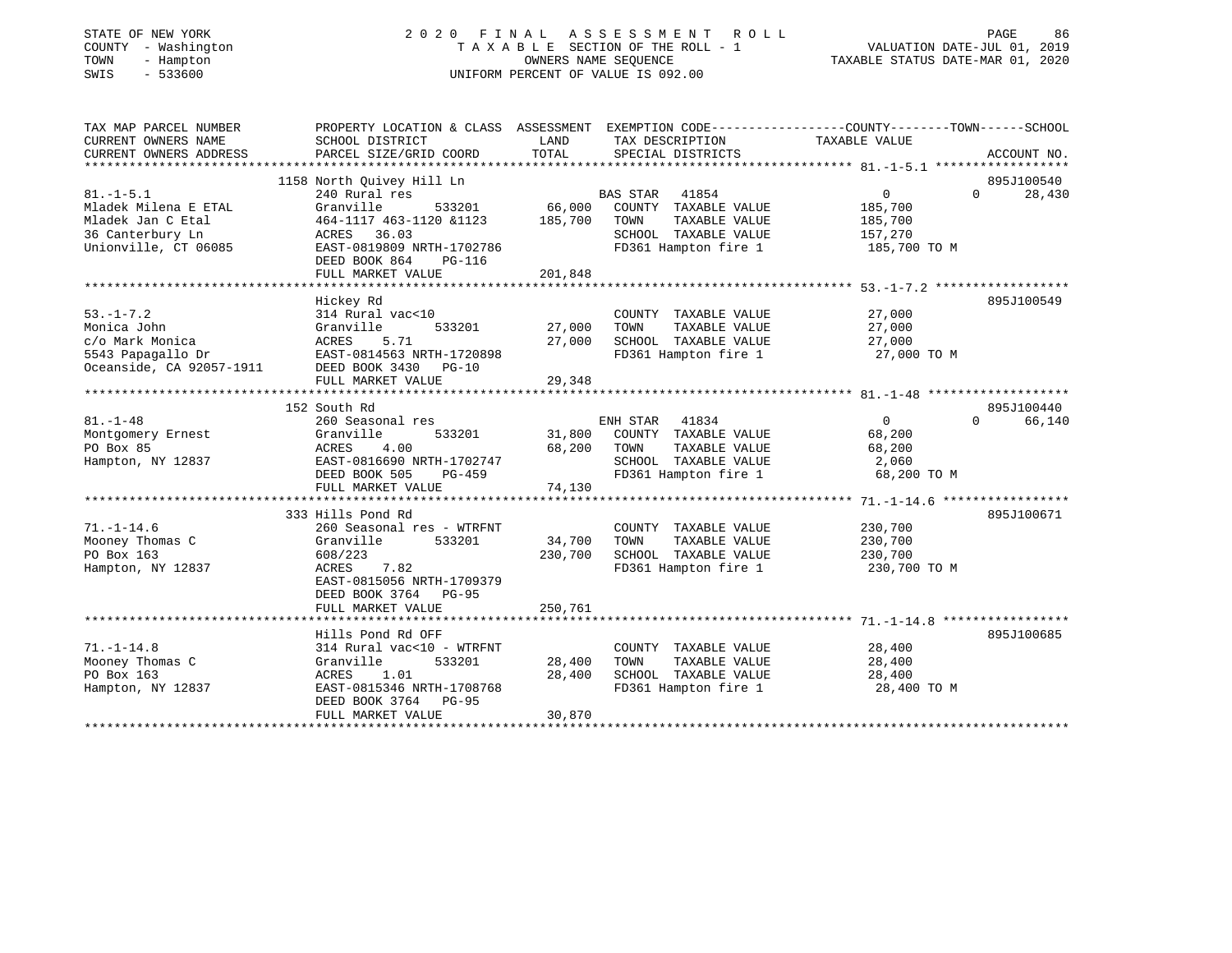#### STATE OF NEW YORK 2 0 2 0 F I N A L A S S E S S M E N T R O L L PAGE 87COUNTY - Washington  $T A X A B L E$  SECTION OF THE ROLL - 1<br>TOWN - Hampton DATE-JUL 000NERS NAME SEQUENCE TOWN - Hampton OWNERS NAME SEQUENCE TAXABLE STATUS DATE-MAR 01, 2020 SWIS - 533600 UNIFORM PERCENT OF VALUE IS 092.00

| TAX MAP PARCEL NUMBER<br>CURRENT OWNERS NAME | PROPERTY LOCATION & CLASS ASSESSMENT EXEMPTION CODE---------------COUNTY-------TOWN------SCHOOL<br>SCHOOL DISTRICT | LAND              | TAX DESCRIPTION                               | TAXABLE VALUE         |                    |
|----------------------------------------------|--------------------------------------------------------------------------------------------------------------------|-------------------|-----------------------------------------------|-----------------------|--------------------|
| CURRENT OWNERS ADDRESS                       | PARCEL SIZE/GRID COORD                                                                                             | TOTAL             | SPECIAL DISTRICTS                             |                       | ACCOUNT NO.        |
|                                              |                                                                                                                    |                   |                                               |                       |                    |
|                                              | Hills Pond Rd OFF                                                                                                  |                   |                                               |                       | 895J100241         |
| $71. - 1 - 22$                               | 910 Priv forest                                                                                                    |                   | COUNTY TAXABLE VALUE                          | 20,200                |                    |
| Mooney Thomas C                              | Granville<br>533201                                                                                                | 20,200            | TOWN<br>TAXABLE VALUE                         | 20,200                |                    |
| PO Box 163                                   | 50 Ad                                                                                                              | 20,200            | SCHOOL TAXABLE VALUE                          | 20,200                |                    |
| Hampton, NY 12837                            | ACRES 44.90<br>EAST-0814333 NRTH-1708833<br>DEED BOOK 3764 PG-95<br>FULL MARKET VALUE                              | 21,957            | FD361 Hampton fire 1 20,200 TO M              |                       |                    |
|                                              |                                                                                                                    |                   |                                               |                       |                    |
|                                              | 283 Hills Pond Rd                                                                                                  |                   |                                               |                       | 895J101771         |
| $71. - 1 - 14.33$                            | 210 1 Family Res - WTRFNT                                                                                          |                   | COUNTY TAXABLE VALUE                          | 301,600               |                    |
| Moran Michael P<br>Moran Leslie S            | Granville<br>533201<br>1.44<br>ACRES                                                                               | 27,100<br>301,600 | TOWN<br>TAXABLE VALUE<br>SCHOOL TAXABLE VALUE | 301,600<br>301,600    |                    |
| 210 Jay St                                   | EAST-0816092 NRTH-1708177                                                                                          |                   | FD361 Hampton fire 1                          | 301,600 TO M          |                    |
| Albany, NY 12210                             | DEED BOOK 1803 PG-270                                                                                              |                   |                                               |                       |                    |
|                                              | FULL MARKET VALUE                                                                                                  | 327,826           |                                               |                       |                    |
|                                              |                                                                                                                    |                   |                                               |                       |                    |
|                                              | 437 South Rd                                                                                                       |                   |                                               |                       | 895J101776         |
| $72. - 1 - 18.1$                             | 210 1 Family Res                                                                                                   |                   | BAS STAR 41854                                | $\overline{0}$        | $\Omega$<br>28,430 |
| Morehouse Debra J                            | Granville                                                                                                          | 533201 30,200     | COUNTY TAXABLE VALUE                          | 99,600                |                    |
| 437 South Rd                                 | ACRES<br>3.52 BANK<br>999                                                                                          | 99,600            | TOWN<br>TAXABLE VALUE                         | 99,600                |                    |
| Whitehall, NY 12887                          | EAST-0819574 NRTH-1707743<br>DEED BOOK 824                                                                         |                   | SCHOOL TAXABLE VALUE<br>FD361 Hampton fire 1  | 71,170<br>99,600 TO M |                    |
|                                              | PG-51<br>FULL MARKET VALUE                                                                                         | 108,261           |                                               |                       |                    |
|                                              |                                                                                                                    |                   |                                               |                       |                    |
|                                              | Carlton Rd                                                                                                         |                   |                                               |                       |                    |
| $45. - 1 - 5.6$                              | 314 Rural vac<10                                                                                                   |                   | COUNTY TAXABLE VALUE                          | 6,500                 |                    |
| Morrison Michael F                           | Whitehall<br>535201                                                                                                | 6,500             | TAXABLE VALUE<br>TOWN                         | 6,500                 |                    |
| Morrison Sharon R                            | 1.04 BANK<br>ACRES<br>999                                                                                          | 6,500             | SCHOOL TAXABLE VALUE                          | 6,500                 |                    |
| 2017 Carlton Woods Way                       | EAST-0804669 NRTH-1734419                                                                                          |                   | FD362 Hampton fire 2                          | 6,500 TO M            |                    |
| Whitehall, NY 12887                          | DEED BOOK 2748 PG-159                                                                                              |                   |                                               |                       |                    |
|                                              | FULL MARKET VALUE                                                                                                  | 7,065             |                                               |                       |                    |
|                                              | 12 Ouiet Way                                                                                                       |                   |                                               |                       | 895J100614         |
| $62 - 1 - 30$                                | 322 Rural vac>10                                                                                                   |                   | COUNTY TAXABLE VALUE                          | 17,000                |                    |
| Morse Steven                                 | Granville<br>533201                                                                                                | 17,000            | TOWN<br>TAXABLE VALUE                         | 17,000                |                    |
| Morse Norma                                  | ACRES 12.80                                                                                                        | 17,000            | SCHOOL TAXABLE VALUE                          | 17,000                |                    |
| 171 Hickey Rd                                | EAST-0812957 NRTH-1716732                                                                                          |                   | FD361 Hampton fire 1                          | 17,000 TO M           |                    |
| Hampton, NY 12837                            | DEED BOOK 3476 PG-331                                                                                              |                   |                                               |                       |                    |
|                                              | FULL MARKET VALUE                                                                                                  | 18,478            |                                               |                       |                    |
|                                              |                                                                                                                    |                   |                                               |                       |                    |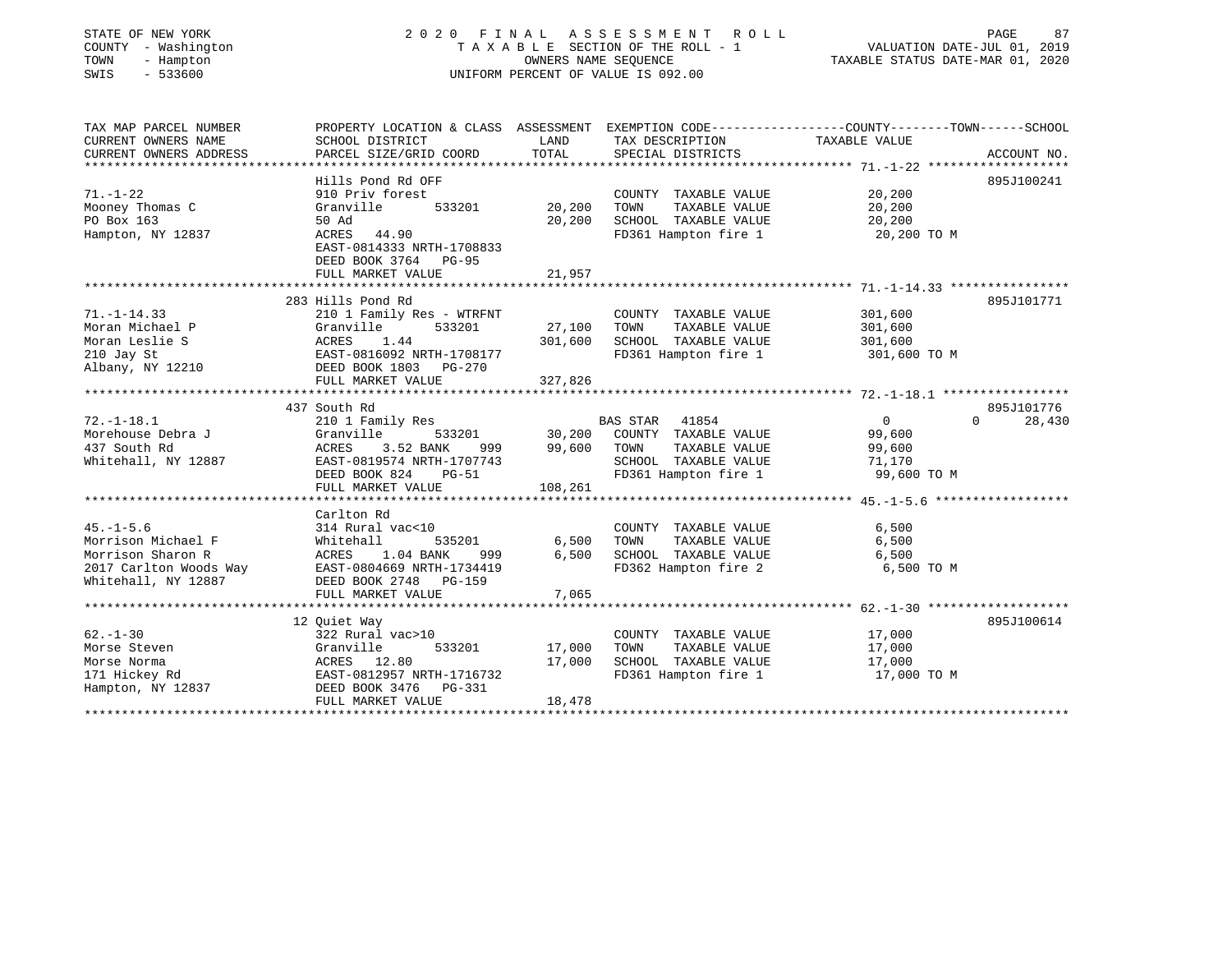# STATE OF NEW YORK 2 0 2 0 F I N A L A S S E S S M E N T R O L L PAGE 88 COUNTY - Washington T A X A B L E SECTION OF THE ROLL - 1 VALUATION DATE-JUL 01, 2019 TOWN - Hampton OWNERS NAME SEQUENCE TAXABLE STATUS DATE-MAR 01, 2020 SWIS - 533600 UNIFORM PERCENT OF VALUE IS 092.00

| TAX MAP PARCEL NUMBER  | PROPERTY LOCATION & CLASS ASSESSMENT |         | EXEMPTION CODE-----------------COUNTY-------TOWN------SCHOOL |                |                    |
|------------------------|--------------------------------------|---------|--------------------------------------------------------------|----------------|--------------------|
| CURRENT OWNERS NAME    | SCHOOL DISTRICT                      | LAND    | TAX DESCRIPTION                                              | TAXABLE VALUE  |                    |
| CURRENT OWNERS ADDRESS | PARCEL SIZE/GRID COORD               | TOTAL   | SPECIAL DISTRICTS                                            |                | ACCOUNT NO.        |
|                        |                                      |         |                                                              |                |                    |
|                        | 171 Hickey Rd                        |         |                                                              |                | 895J100711         |
| $62. - 1 - 32.2$       | 280 Res Multiple                     |         | BAS STAR 41854                                               | $\overline{0}$ | $\Omega$<br>28,430 |
| Morse Steven J         | Granville<br>533201                  | 35,000  | COUNTY TAXABLE VALUE                                         | 154,300        |                    |
| Morse Norma H          | ACRES<br>5.04                        | 154,300 | TOWN<br>TAXABLE VALUE                                        | 154,300        |                    |
| 171 Hickey Rd          | EAST-0813639 NRTH-1717991            |         | SCHOOL TAXABLE VALUE                                         | 125,870        |                    |
| Hampton, NY 12837      | DEED BOOK 576<br>PG-88               |         | FD361 Hampton fire 1                                         | 154,300 TO M   |                    |
|                        | FULL MARKET VALUE                    | 167,717 |                                                              |                |                    |
|                        |                                      |         |                                                              |                |                    |
|                        | 1145 East Way                        |         |                                                              |                | 895J100244         |
| $71.4 - 3 - 7$         | 260 Seasonal res - WTRFNT            |         | COUNTY TAXABLE VALUE                                         | 119,800        |                    |
| Mulholland Daniel      | Granville<br>533201                  | 27,000  | TOWN<br>TAXABLE VALUE                                        | 119,800        |                    |
| Mulholland Susan       | $71. -3 - 7$                         | 119,800 | SCHOOL TAXABLE VALUE                                         | 119,800        |                    |
| 10 Davis St            | FRNT 100.00 DPTH 100.00              |         | FD361 Hampton fire 1                                         | 119,800 TO M   |                    |
| Whitehall, NY 12887    | EAST-0815751 NRTH-1708204            |         |                                                              |                |                    |
|                        | DEED BOOK 838<br>PG-262              |         |                                                              |                |                    |
|                        | FULL MARKET VALUE                    | 130,217 |                                                              |                |                    |
|                        |                                      |         |                                                              |                |                    |
|                        | 2164 County Route 18                 |         |                                                              |                | 895J100134         |
| $62. - 1 - 26.1$       | 240 Rural res                        |         | COUNTY TAXABLE VALUE                                         | 219,500        |                    |
| Murello Ann Marie      | Granville<br>533201                  | 60,200  | TOWN<br>TAXABLE VALUE                                        | 219,500        |                    |
| 2210 Bruynswick Rd     |                                      | 219,500 | SCHOOL TAXABLE VALUE                                         |                |                    |
|                        | Filed Survey #12140                  |         |                                                              | 219,500        |                    |
| Wallkill, NY 12589     | FRNT 695.00 DPTH                     |         | FD361 Hampton fire 1                                         | 219,500 TO M   |                    |
|                        | ACRES 25.34                          |         |                                                              |                |                    |
|                        | EAST-0815811 NRTH-1712746            |         |                                                              |                |                    |
|                        | DEED BOOK 3623 PG-201                |         |                                                              |                |                    |
|                        | FULL MARKET VALUE                    | 238,587 |                                                              |                |                    |
|                        |                                      |         |                                                              |                |                    |
|                        | 448 South Rd                         |         |                                                              |                | 895J100184         |
| $72. - 1 - 14$         | 210 1 Family Res                     |         | COUNTY TAXABLE VALUE                                         | 135,000        |                    |
| Murray Richard P Jr    | Granville<br>533201                  | 25,300  | TOWN<br>TAXABLE VALUE                                        | 135,000        |                    |
| 33 Prospect St         | <b>ACRES</b><br>2.00                 | 135,000 | SCHOOL TAXABLE VALUE                                         | 135,000        |                    |
| Fair Haven, VT 05743   | EAST-0820198 NRTH-1707873            |         | FD361 Hampton fire 1                                         | 135,000 TO M   |                    |
|                        | DEED BOOK 3927 PG-314                |         |                                                              |                |                    |
|                        | FULL MARKET VALUE                    | 146,739 |                                                              |                |                    |
|                        |                                      |         |                                                              |                |                    |
|                        | 60 South Rd                          |         |                                                              |                | 895J100076         |
| $80. - 1 - 6$          | 270 Mfg housing                      |         | COUNTY TAXABLE VALUE                                         | 145,500        |                    |
| Murray Tammy           | Granville<br>533201                  | 133,400 | TOWN<br>TAXABLE VALUE                                        | 145,500        |                    |
| C/O Tammy L Panoushek  | 442/150                              | 145,500 | SCHOOL TAXABLE VALUE                                         | 145,500        |                    |
| 86 South Rd            | ACRES 163.20                         |         | FD361 Hampton fire 1                                         | 145,500 TO M   |                    |
| Whitehall, NY 12887    | EAST-0815172 NRTH-1699924            |         |                                                              |                |                    |
|                        | DEED BOOK 2628<br>$PG-1$             |         |                                                              |                |                    |
|                        | FULL MARKET VALUE                    | 158,152 |                                                              |                |                    |
|                        |                                      |         |                                                              |                |                    |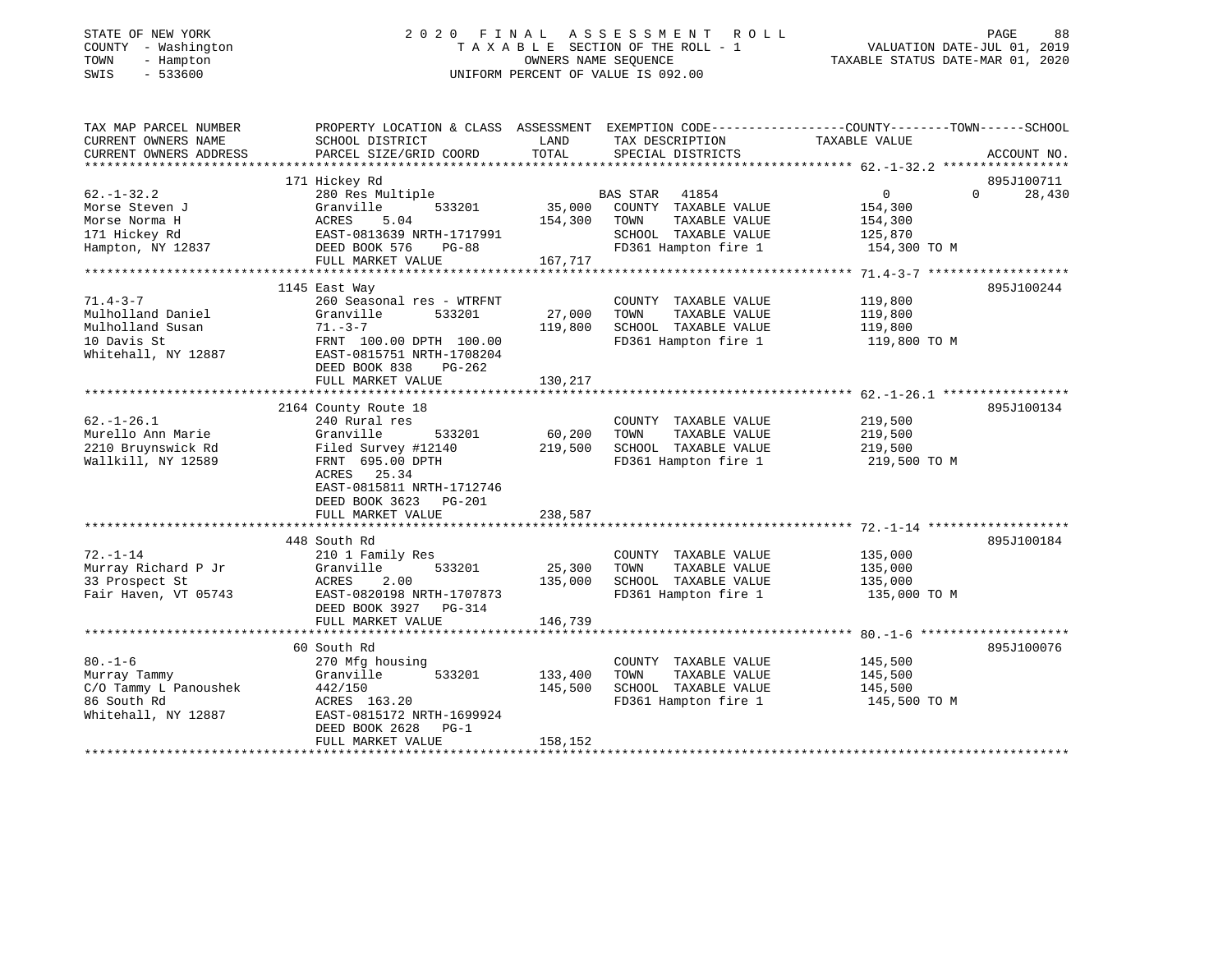# STATE OF NEW YORK 2 0 2 0 F I N A L A S S E S S M E N T R O L L PAGE 89 COUNTY - Washington T A X A B L E SECTION OF THE ROLL - 1 VALUATION DATE-JUL 01, 2019 TOWN - Hampton OWNERS NAME SEQUENCE TAXABLE STATUS DATE-MAR 01, 2020 SWIS - 533600 UNIFORM PERCENT OF VALUE IS 092.00

| TAX MAP PARCEL NUMBER<br>CURRENT OWNERS NAME<br>CURRENT OWNERS ADDRESS | SCHOOL DISTRICT<br>PARCEL SIZE/GRID COORD | LAND<br>TOTAL | TAX DESCRIPTION<br>SPECIAL DISTRICTS         | PROPERTY LOCATION & CLASS ASSESSMENT EXEMPTION CODE----------------COUNTY-------TOWN------SCHOOL<br>TAXABLE VALUE<br>ACCOUNT NO. |
|------------------------------------------------------------------------|-------------------------------------------|---------------|----------------------------------------------|----------------------------------------------------------------------------------------------------------------------------------|
|                                                                        |                                           |               |                                              |                                                                                                                                  |
|                                                                        | 147 Vladyka Woods Rd                      |               |                                              | 895J101765                                                                                                                       |
| $38. - 1 - 20.1$                                                       | 210 1 Family Res                          |               | COUNTY TAXABLE VALUE                         | 143,800                                                                                                                          |
| Needham Johanna                                                        | Whitehall<br>535201                       | 22,000        | TOWN<br>TAXABLE VALUE                        | 143,800                                                                                                                          |
| Lawrence Peter                                                         | ACRES<br>1.00                             | 143,800       | SCHOOL TAXABLE VALUE                         | 143,800                                                                                                                          |
| ATT: Johanna Genier                                                    | EAST-0806678 NRTH-1740513                 |               | FD362 Hampton fire 2                         | 143,800 TO M                                                                                                                     |
| 147 Vladyka Woods Rd DEED BOOK 732                                     | PG-331                                    |               |                                              |                                                                                                                                  |
| Whitehall, NY 12887                                                    | FULL MARKET VALUE                         | 156,304       |                                              |                                                                                                                                  |
|                                                                        |                                           |               |                                              |                                                                                                                                  |
|                                                                        | 70 Camp Way                               |               |                                              | 895J100115                                                                                                                       |
| $53 - 1 - 2$                                                           | 260 Seasonal res                          |               | COUNTY TAXABLE VALUE                         | 82,100                                                                                                                           |
| Nikas William L                                                        | 535201<br>Whitehall                       | 44,400        | TAXABLE VALUE<br>TOWN                        | 82,100                                                                                                                           |
| 116 Oak St                                                             | 504/588                                   | 82,100        | SCHOOL TAXABLE VALUE                         | 82,100                                                                                                                           |
| Hudson Falls, NY 12839                                                 | Survey 12840                              |               |                                              | 25,451 TO M                                                                                                                      |
|                                                                        | ACRES 105.80                              |               | FD361 Hampton fire 1<br>FD362 Hampton fire 2 | 56,649 TO M                                                                                                                      |
|                                                                        | EAST-0812700 NRTH-1726064                 |               |                                              |                                                                                                                                  |
|                                                                        | DEED BOOK 3657 PG-16                      |               |                                              |                                                                                                                                  |
|                                                                        | FULL MARKET VALUE                         | 89,239        |                                              |                                                                                                                                  |
|                                                                        |                                           |               |                                              |                                                                                                                                  |
|                                                                        | Lot 4 Taylor Pat                          |               |                                              |                                                                                                                                  |
| $53. -1 - 4.8$                                                         | 322 Rural vac>10                          |               | COUNTY TAXABLE VALUE                         | 10,000                                                                                                                           |
| Nikas William L                                                        | 533201 10,000<br>Granville                |               | TOWN<br>TAXABLE VALUE                        | 10,000                                                                                                                           |
| 116 Oak St                                                             | ACRES 22.70                               | 10,000        | SCHOOL TAXABLE VALUE                         | 10,000                                                                                                                           |
| Hudson Falls, NY 12839                                                 | DEED BOOK 20191 PG-28248                  |               | CA001 Cons agri dst 1                        | $10,000$ TO                                                                                                                      |
|                                                                        | FULL MARKET VALUE                         | 10,870        | FD361 Hampton fire 1                         | 10,000 TO M                                                                                                                      |
|                                                                        |                                           |               |                                              |                                                                                                                                  |
|                                                                        | Lot 9 Taylor Pat                          |               |                                              |                                                                                                                                  |
| $53. - 1 - 4.9$                                                        | 322 Rural vac>10                          |               | COUNTY TAXABLE VALUE                         | 7,600                                                                                                                            |
| Nikas William L                                                        | Granville<br>533201                       | 7,600         | TOWN<br>TAXABLE VALUE                        | 7,600                                                                                                                            |
| 116 Oak St                                                             | ACRES 13.60                               | 7,600         | SCHOOL TAXABLE VALUE                         | 7,600                                                                                                                            |
| Hudson Falls, NY 12839                                                 | DEED BOOK 20191 PG-28248                  |               | CA001 Cons agri dst 1 7,600 TO               |                                                                                                                                  |
|                                                                        | FULL MARKET VALUE                         | 8,261         | FD361 Hampton fire 1                         | 7,600 TO M                                                                                                                       |
|                                                                        |                                           |               |                                              |                                                                                                                                  |
|                                                                        | Lot 9 Taylor Pat                          |               |                                              | 895J100050                                                                                                                       |
| $53. - 1 - 16$                                                         | 910 Priv forest                           |               | COUNTY TAXABLE VALUE                         | 19,100                                                                                                                           |
| Nikas William L                                                        | Granville<br>533201                       | 19,100        | TOWN<br>TAXABLE VALUE                        | 19,100                                                                                                                           |
| 116 Oak St                                                             | 50 Ad                                     | 19,100        | SCHOOL TAXABLE VALUE                         | 19,100                                                                                                                           |
| Hudson Falls, NY 12839                                                 | ACRES 42.40                               |               | FD361 Hampton fire 1                         | 19,100 TO M                                                                                                                      |
|                                                                        | EAST-0812903 NRTH-1724375                 |               |                                              |                                                                                                                                  |
|                                                                        | DEED BOOK 3657 PG-20                      |               |                                              |                                                                                                                                  |
|                                                                        | FULL MARKET VALUE                         | 20,761        |                                              |                                                                                                                                  |
|                                                                        |                                           |               |                                              |                                                                                                                                  |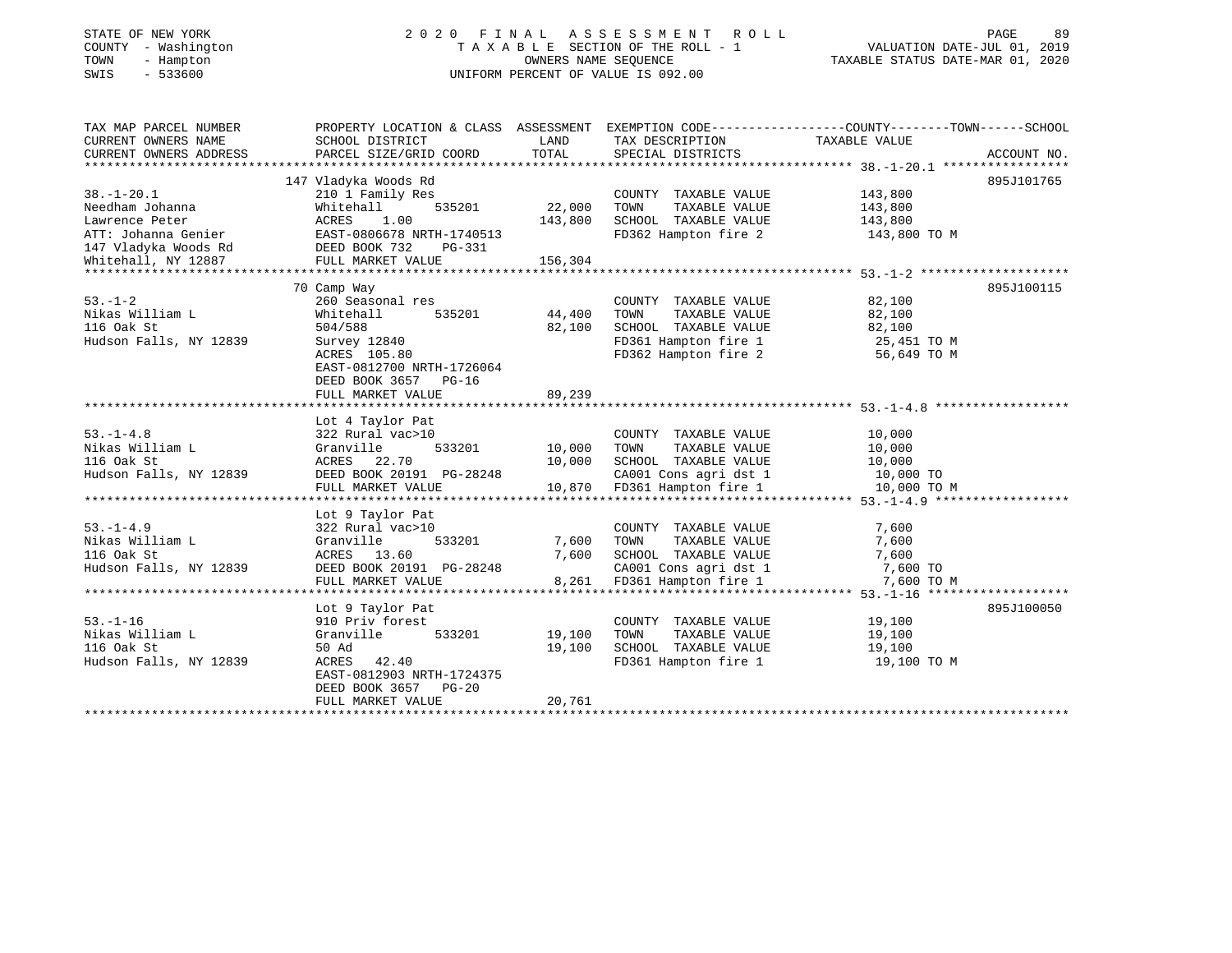# STATE OF NEW YORK 2 0 2 0 F I N A L A S S E S S M E N T R O L L PAGE 90 COUNTY - Washington T A X A B L E SECTION OF THE ROLL - 1 VALUATION DATE-JUL 01, 2019 TOWN - Hampton OWNERS NAME SEQUENCE TAXABLE STATUS DATE-MAR 01, 2020 SWIS - 533600 UNIFORM PERCENT OF VALUE IS 092.00

| TAX MAP PARCEL NUMBER               |                                                                                                                                                                                                               |                        |                              | PROPERTY LOCATION & CLASS ASSESSMENT EXEMPTION CODE----------------COUNTY-------TOWN-----SCHOOL |                          |
|-------------------------------------|---------------------------------------------------------------------------------------------------------------------------------------------------------------------------------------------------------------|------------------------|------------------------------|-------------------------------------------------------------------------------------------------|--------------------------|
| CURRENT OWNERS NAME                 | SCHOOL DISTRICT                                                                                                                                                                                               | LAND                   | TAX DESCRIPTION              | TAXABLE VALUE                                                                                   |                          |
| CURRENT OWNERS ADDRESS              | PARCEL SIZE/GRID COORD                                                                                                                                                                                        | TOTAL                  | SPECIAL DISTRICTS            |                                                                                                 | ACCOUNT NO.              |
|                                     |                                                                                                                                                                                                               |                        |                              |                                                                                                 |                          |
|                                     | 2621 State Route 22A                                                                                                                                                                                          |                        |                              |                                                                                                 | 895J100273               |
| $72. - 2 - 31$                      | 210 1 Family Res                                                                                                                                                                                              |                        | BAS STAR 41854               | $\overline{0}$<br>$\Omega$                                                                      | 28,430                   |
| Noble John A                        | 533201<br>Granville                                                                                                                                                                                           | 22,900<br>75.600       | COUNTY TAXABLE VALUE         | 75,600                                                                                          |                          |
| Noble Karen S                       | FRNT 260.00 DPTH 215.00                                                                                                                                                                                       | 75,600                 | TOWN<br>TAXABLE VALUE        | 75,600                                                                                          |                          |
| 2621 State Route 22A                | EAST-0823288 NRTH-1712285                                                                                                                                                                                     |                        | SCHOOL TAXABLE VALUE         | 47,170                                                                                          |                          |
| Hampton, NY 12837                   | DEED BOOK 871<br>PG-276                                                                                                                                                                                       |                        | FD361 Hampton fire 1         | 75,600 TO M                                                                                     |                          |
|                                     | FULL MARKET VALUE                                                                                                                                                                                             | 82,174                 |                              |                                                                                                 |                          |
|                                     |                                                                                                                                                                                                               |                        |                              |                                                                                                 |                          |
|                                     | County Route 20 OFF                                                                                                                                                                                           |                        |                              |                                                                                                 | 895J100058               |
| $72. - 2 - 12$                      | 322 Rural vac>10                                                                                                                                                                                              |                        | COUNTY TAXABLE VALUE         | 8,500                                                                                           |                          |
| Noble Thomas G                      | Granville<br>533201                                                                                                                                                                                           | 8,500                  | TOWN<br>TAXABLE VALUE        | 8,500                                                                                           |                          |
| Rose Nancy C                        | 2675/53                                                                                                                                                                                                       | 8,500                  | SCHOOL TAXABLE VALUE         | 8,500                                                                                           |                          |
|                                     | ACRES 18.50                                                                                                                                                                                                   |                        | FD361 Hampton fire 1         | 8,500 TO M                                                                                      |                          |
| c/o Nancy Noble<br>970 Granville St | ACRES 18.50<br>EAST-0824209 NRTH-1707030                                                                                                                                                                      |                        |                              |                                                                                                 |                          |
| Poultney, VT 05764                  | DEED BOOK 2812 PG-12                                                                                                                                                                                          |                        |                              |                                                                                                 |                          |
|                                     | FULL MARKET VALUE                                                                                                                                                                                             | 9,239                  |                              |                                                                                                 |                          |
|                                     |                                                                                                                                                                                                               |                        |                              |                                                                                                 |                          |
|                                     | 20 Manor Ln                                                                                                                                                                                                   |                        |                              |                                                                                                 | 895J100079               |
| $54. - 1 - 6$                       | 449 Other Storag                                                                                                                                                                                              |                        | COUNTY TAXABLE VALUE         | 115,000                                                                                         |                          |
| NY Hampton Manor LLC                | Granville<br>533201                                                                                                                                                                                           | 9,700                  | TAXABLE VALUE<br>TOWN        | 115,000                                                                                         |                          |
| PO Box 626                          | ACRES<br>4.70                                                                                                                                                                                                 | 115,000                | SCHOOL TAXABLE VALUE         | 115,000                                                                                         |                          |
| Bomoseen, VT 05732                  | EAST-0820858 NRTH-1725265                                                                                                                                                                                     |                        | FD361 Hampton fire 1         | 115,000 TO M                                                                                    |                          |
|                                     | DEED BOOK 3887 PG-200                                                                                                                                                                                         |                        |                              |                                                                                                 |                          |
|                                     | FULL MARKET VALUE                                                                                                                                                                                             | 125,000                |                              |                                                                                                 |                          |
|                                     |                                                                                                                                                                                                               |                        |                              |                                                                                                 |                          |
|                                     | 33 Dailey Way                                                                                                                                                                                                 |                        |                              |                                                                                                 | 895J100422               |
| $72. - 1 - 5$                       | 210 1 Family Res                                                                                                                                                                                              |                        |                              | 21,120                                                                                          | $\overline{\phantom{0}}$ |
| OBrien David K                      |                                                                                                                                                                                                               | 533201 34,800 ENH STAR | VET WAR CT 41121<br>41834    | 21,120<br>$\overline{0}$<br>$\Omega$                                                            | 66,140                   |
| OBrien Barbara S                    | Granville<br>998                                                                                                                                                                                              |                        | 140,800 COUNTY TAXABLE VALUE | 119,680                                                                                         |                          |
| 33 Dailey Way                       | ACRES<br>4.94 BANK<br>EAST-0822029 NRTH-1711367                                                                                                                                                               |                        | TAXABLE VALUE<br>TOWN        | 119,680                                                                                         |                          |
|                                     |                                                                                                                                                                                                               |                        |                              |                                                                                                 |                          |
|                                     | Hampton, NY 12837 DEED BOOK 2282 PG-329                                                                                                                                                                       |                        | SCHOOL TAXABLE VALUE         | 74,660                                                                                          |                          |
|                                     | FULL MARKET VALUE                                                                                                                                                                                             |                        | 153,043 FD361 Hampton fire 1 | 140,800 TO M                                                                                    |                          |
|                                     |                                                                                                                                                                                                               |                        |                              |                                                                                                 |                          |
|                                     | 23 Perry Heights Way                                                                                                                                                                                          |                        |                              |                                                                                                 | 895J101779               |
| $72. - 2 - 42$                      | 240 Rural res                                                                                                                                                                                                 |                        | BAS STAR 41854               | $\overline{0}$<br>$\Omega$                                                                      | 28,430                   |
| Obrien Thomas W                     | Granville<br>533201                                                                                                                                                                                           | 70,300                 | COUNTY TAXABLE VALUE         | 305,100                                                                                         |                          |
| Obrien Michelle L                   | GIANVIIIE<br>ACRES 37.07<br>EAST-0821898 N<br>ACRES 37.07<br>EAST-0821898 NRTH-1712919 SCHOOL TAXABLE VALUE<br>DEED BOOK 2069 PG-150 CA001 Cons agri dst 1<br>FIII. MARKET VALUE 331,630 FD361 Hampton fire 1 | 305,100                | TAXABLE VALUE<br>TOWN        | 305,100                                                                                         |                          |
| PO Box 174                          |                                                                                                                                                                                                               |                        |                              | 276,670                                                                                         |                          |
| Hampton, NY 12837                   |                                                                                                                                                                                                               |                        | CA001 Cons agri dst 1        | 305,100 TO                                                                                      |                          |
|                                     |                                                                                                                                                                                                               |                        |                              | 305,100 TO M                                                                                    |                          |
|                                     |                                                                                                                                                                                                               |                        |                              |                                                                                                 |                          |
|                                     | 41 Hampton Heights Way                                                                                                                                                                                        |                        |                              |                                                                                                 | 895J100666               |
| $80. - 1 - 19$                      | 260 Seasonal res                                                                                                                                                                                              |                        | COUNTY TAXABLE VALUE         | 105,800                                                                                         |                          |
| Osterhoudt Ralph Jr                 | 533201<br>Granville                                                                                                                                                                                           | 35,800                 | TOWN<br>TAXABLE VALUE        | 105,800                                                                                         |                          |
| Osterhoudt Susan R                  | LOT 13                                                                                                                                                                                                        | 105,800                | SCHOOL TAXABLE VALUE         | 105,800                                                                                         |                          |
| 47 North Cross Rd                   | ACRES<br>5.78                                                                                                                                                                                                 |                        | FD361 Hampton fire 1         | 105,800 TO M                                                                                    |                          |
| Staatsburg, NY 12580                | EAST-0810911 NRTH-1701676                                                                                                                                                                                     |                        |                              |                                                                                                 |                          |
|                                     | DEED BOOK 797<br>$PG-91$                                                                                                                                                                                      |                        |                              |                                                                                                 |                          |
|                                     | FULL MARKET VALUE                                                                                                                                                                                             | 115,000                |                              |                                                                                                 |                          |
|                                     |                                                                                                                                                                                                               |                        |                              |                                                                                                 |                          |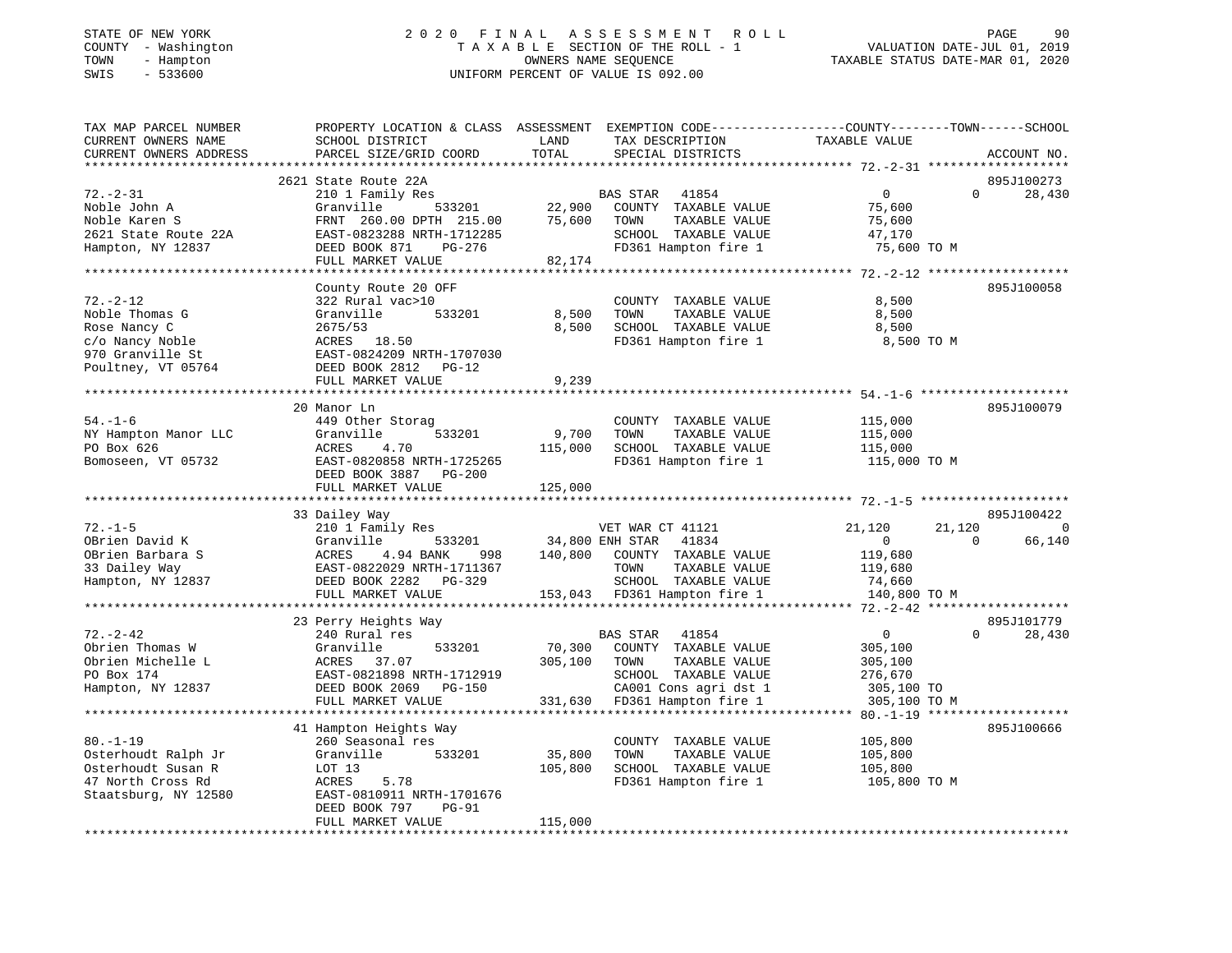# STATE OF NEW YORK 2 0 2 0 F I N A L A S S E S S M E N T R O L L PAGE 91 COUNTY - Washington T A X A B L E SECTION OF THE ROLL - 1 VALUATION DATE-JUL 01, 2019 TOWN - Hampton OWNERS NAME SEQUENCE TAXABLE STATUS DATE-MAR 01, 2020 SWIS - 533600 UNIFORM PERCENT OF VALUE IS 092.00

| TAX MAP PARCEL NUMBER  | PROPERTY LOCATION & CLASS ASSESSMENT EXEMPTION CODE----------------COUNTY-------TOWN-----SCHOOL |               |                       |                |                    |
|------------------------|-------------------------------------------------------------------------------------------------|---------------|-----------------------|----------------|--------------------|
| CURRENT OWNERS NAME    | SCHOOL DISTRICT<br>PARCEL SIZE/GRID COORD                                                       | LAND<br>TOTAL | TAX DESCRIPTION       | TAXABLE VALUE  | ACCOUNT NO.        |
| CURRENT OWNERS ADDRESS |                                                                                                 |               | SPECIAL DISTRICTS     |                |                    |
|                        | 2887 State Route 22A                                                                            |               |                       |                | 895J100192         |
| $63 - 1 - 4$           | 210 1 Family Res                                                                                |               | BAS STAR 41854        | $\circ$        | $\Omega$<br>28,430 |
| Panoushek James M      | 533201<br>Granville                                                                             | 34,400        | COUNTY TAXABLE VALUE  | 194,000        |                    |
| Panoushek Stacey M     | ACRES<br>4.80                                                                                   | 194,000       | TOWN<br>TAXABLE VALUE | 194,000        |                    |
| 2887 State Route 22A   | EAST-0821902 NRTH-1718648                                                                       |               | SCHOOL TAXABLE VALUE  | 165,570        |                    |
| Hampton, NY 12837      | DEED BOOK 837<br>PG-164                                                                         |               | FD361 Hampton fire 1  | 194,000 TO M   |                    |
|                        | FULL MARKET VALUE                                                                               | 210,870       |                       |                |                    |
|                        |                                                                                                 |               |                       |                |                    |
|                        | 2883 State Route 22A                                                                            |               |                       |                | 895J101747         |
| $63. -1 - 4.1$         | 270 Mfg housing                                                                                 |               | COUNTY TAXABLE VALUE  | 42,400         |                    |
| Panoushek Jamie        | Granville<br>533201                                                                             | 34,300        | TOWN<br>TAXABLE VALUE | 42,400         |                    |
| Panoushek Stacey       | 4.79<br>ACRES                                                                                   | 42,400        | SCHOOL TAXABLE VALUE  | 42,400         |                    |
| 2887 State Route 22A   | EAST-0822023 NRTH-1718259                                                                       |               | FD361 Hampton fire 1  | 42,400 TO M    |                    |
| Hampton, NY 12837      | DEED BOOK 564<br>PG-317                                                                         |               |                       |                |                    |
|                        | FULL MARKET VALUE                                                                               | 46,087        |                       |                |                    |
|                        |                                                                                                 |               |                       |                |                    |
|                        | 58 County Route 20                                                                              |               |                       |                | 895J100195         |
| $81. - 2 - 9$          | 240 Rural res                                                                                   |               | ENH STAR 41834        | $\overline{0}$ | 66,140<br>$\Omega$ |
| Panoushek Joseph P     | 533201<br>Granville                                                                             | 41,100        | COUNTY TAXABLE VALUE  | 128,000        |                    |
| Panoushek Patricia     | 406/648, 2675/53                                                                                | 128,000       | TAXABLE VALUE<br>TOWN | 128,000        |                    |
| 66 County Route 20     | ACRES 10.50                                                                                     |               | SCHOOL TAXABLE VALUE  | 61,860         |                    |
| Hampton, NY 12837      | EAST-0824144 NRTH-1704573                                                                       |               | CA001 Cons agri dst 1 | 128,000 TO     |                    |
|                        | DEED BOOK 358<br>PG-590                                                                         |               | FD361 Hampton fire 1  | 128,000 TO M   |                    |
|                        | FULL MARKET VALUE                                                                               | 139,130       |                       |                |                    |
|                        |                                                                                                 |               |                       |                |                    |
|                        | 86 South Rd                                                                                     |               |                       |                |                    |
| $80. - 1 - 6.1$        | 270 Mfg housing                                                                                 |               | BAS STAR<br>41854     | $\overline{0}$ | 28,430<br>$\Omega$ |
| Panoushek Tammy        | 533201<br>Granville                                                                             | 22,500        | COUNTY TAXABLE VALUE  | 58,500         |                    |
| 86 South Rd            | ACRES<br>1.14                                                                                   | 58,500        | TOWN<br>TAXABLE VALUE | 58,500         |                    |
| Whitehall, NY 12887    | EAST-0815336 NRTH-1701527                                                                       |               | SCHOOL TAXABLE VALUE  | 30,070         |                    |
|                        | DEED BOOK 3444 PG-36                                                                            |               | FD361 Hampton fire 1  | 58,500 TO M    |                    |
|                        | FULL MARKET VALUE                                                                               | 63,587        |                       |                |                    |
|                        |                                                                                                 |               |                       |                |                    |
|                        | 2941 State Route 22A                                                                            |               |                       |                |                    |
| $63. -1 - 4.3$         | 270 Mfg housing                                                                                 |               | BAS STAR 41854        | $\overline{0}$ | 28,430<br>$\Omega$ |
| Panoushek Thomas P     | Granville<br>533201                                                                             | 34,000        | COUNTY TAXABLE VALUE  | 79,500         |                    |
| Panoushek Susan        | ACRES<br>4.68                                                                                   | 79,500        | TOWN<br>TAXABLE VALUE | 79,500         |                    |
| 2941 State Route 22A   | EAST-0821363 NRTH-1720348                                                                       |               | SCHOOL TAXABLE VALUE  | 51,070         |                    |
| Hampton, NY 12837      | DEED BOOK 776<br>$PG-26$                                                                        |               | FD361 Hampton fire 1  | 79,500 TO M    |                    |
|                        | FULL MARKET VALUE                                                                               | 86,413        |                       |                |                    |
|                        |                                                                                                 |               |                       |                |                    |
|                        | 30 Camp Way                                                                                     |               |                       |                | 895J100631         |
| $62. -1 - 5$           | 260 Seasonal res                                                                                |               | COUNTY TAXABLE VALUE  | 59,400         |                    |
| Paolino John Jr        | Granville<br>533201                                                                             | 33,300        | TOWN<br>TAXABLE VALUE | 59,400         |                    |
| PO Box 14              | ACRES<br>36.68                                                                                  | 59,400        | SCHOOL TAXABLE VALUE  | 59,400         |                    |
| Hampton, NY 12837      | EAST-0812523 NRTH-1720713                                                                       |               | FD361 Hampton fire 1  | 59,400 TO M    |                    |
|                        | DEED BOOK 959<br>PG-336                                                                         |               |                       |                |                    |
|                        | FULL MARKET VALUE                                                                               | 64,565        |                       |                |                    |
|                        |                                                                                                 |               |                       |                |                    |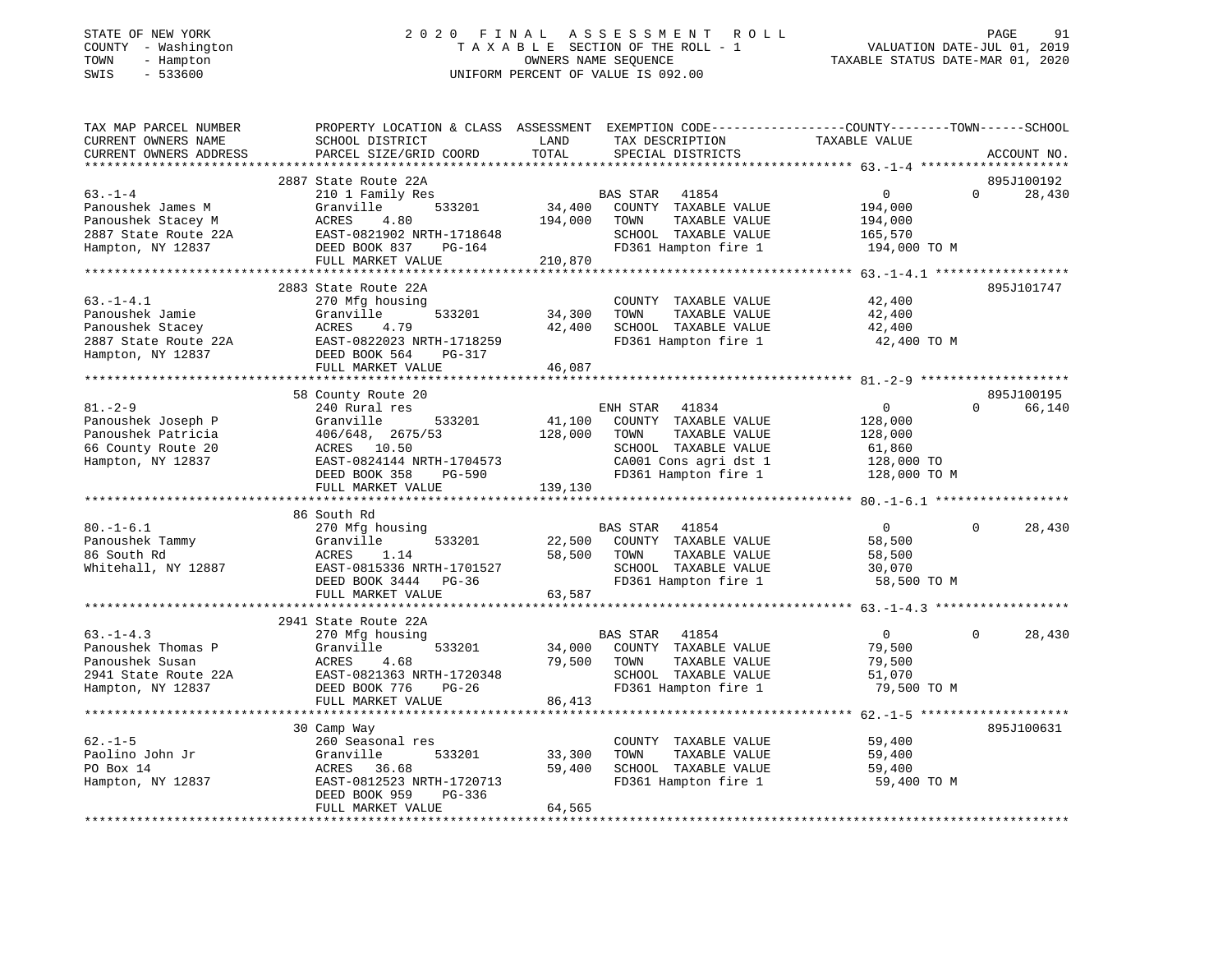| STATE OF NEW YORK<br>COUNTY - Washington<br>- Hampton<br>TOWN<br>$-533600$<br>SWIS                |                                                                                                                                                              | OWNERS NAME SEQUENCE         | 2020 FINAL ASSESSMENT ROLL<br>TAXABLE SECTION OF THE ROLL - 1<br>UNIFORM PERCENT OF VALUE IS 092.00              | VALUATION DATE-JUL 01, 2019<br>TAXABLE STATUS DATE-MAR 01, 2020 | PAGE<br>92                          |
|---------------------------------------------------------------------------------------------------|--------------------------------------------------------------------------------------------------------------------------------------------------------------|------------------------------|------------------------------------------------------------------------------------------------------------------|-----------------------------------------------------------------|-------------------------------------|
| TAX MAP PARCEL NUMBER<br>CURRENT OWNERS NAME<br>CURRENT OWNERS ADDRESS                            | PROPERTY LOCATION & CLASS ASSESSMENT EXEMPTION CODE----------------COUNTY-------TOWN------SCHOOL<br>SCHOOL DISTRICT<br>PARCEL SIZE/GRID COORD                | LAND<br>TOTAL                | TAX DESCRIPTION<br>SPECIAL DISTRICTS                                                                             | TAXABLE VALUE                                                   | ACCOUNT NO.                         |
| $81. - 2 - 7$<br>Parker Ronald C<br>C/O Rhonda Parker<br>4B Sunny Pointe Dr<br>Halfmoon, NY 12065 | 59 County Route 20<br>210 1 Family Res<br>533201<br>Granville<br>ACRES<br>1.37<br>EAST-0823874 NRTH-1704965<br>DEED BOOK 20191 PG-30606<br>FULL MARKET VALUE | 23,000<br>129,400<br>140,652 | COUNTY TAXABLE VALUE<br>TOWN<br>TAXABLE VALUE<br>SCHOOL TAXABLE VALUE<br>FD361 Hampton fire 1                    | 129,400<br>129,400<br>129,400<br>129,400 TO M                   | 895J100174                          |
| PRIOR OWNER ON 3/01/2020<br>Bren Christine M                                                      |                                                                                                                                                              |                              |                                                                                                                  |                                                                 |                                     |
| $38. - 1 - 11$<br>Parrott Irving<br>1625 County Route 11<br>Whitehall, NY 12887                   | 1625 County Route 11<br>240 Rural res<br>Whitehall<br>535201<br>ACRES 10.20<br>EAST-0807498 NRTH-1737739<br>DEED BOOK 1837 PG-78                             | 40,200<br>126,300            | ENH STAR 41834<br>COUNTY TAXABLE VALUE<br>TOWN<br>TAXABLE VALUE<br>SCHOOL TAXABLE VALUE<br>FD362 Hampton fire 2  | $\mathbf{0}$<br>126,300<br>126,300<br>60,160<br>126,300 TO M    | 895J100236<br>$\Omega$<br>66,140    |
|                                                                                                   | FULL MARKET VALUE                                                                                                                                            | 137,283                      |                                                                                                                  |                                                                 |                                     |
| $71. - 1 - 20$<br>Parsons David<br>PO Box 294<br>Granville, NY 12832                              | Hills Pond Rd OFF<br>314 Rural vac<10<br>Granville<br>533201<br>ACRES<br>3.00<br>EAST-0814306 NRTH-1707710<br>DEED BOOK 2586 PG-272                          | 1,500<br>1,500               | COUNTY TAXABLE VALUE<br>TAXABLE VALUE<br>TOWN<br>SCHOOL TAXABLE VALUE<br>FD361 Hampton fire 1                    | 1,500<br>1,500<br>1,500<br>1,500 TO M                           | 895J100026                          |
|                                                                                                   | FULL MARKET VALUE                                                                                                                                            | 1,630                        |                                                                                                                  |                                                                 |                                     |
| $71. - 1 - 21.1$<br>Parsons David<br>PO Box 294<br>Granville, NY 12832                            | Hills Pond Rd OFF<br>314 Rural vac<10<br>533201<br>Granville<br>ACRES<br>3.00<br>EAST-0814326 NRTH-1707572<br>DEED BOOK 2586 PG-272                          | 1,500<br>1,500               | COUNTY TAXABLE VALUE<br>TAXABLE VALUE<br>TOWN<br>SCHOOL TAXABLE VALUE<br>FD361 Hampton fire 1                    | 1,500<br>1,500<br>1,500<br>1,500 TO M                           |                                     |
|                                                                                                   | FULL MARKET VALUE                                                                                                                                            | 1,630                        |                                                                                                                  |                                                                 |                                     |
| $53. - 1 - 4.2$<br>Partch Gregory A<br>118 Roberts Ln<br>Hampton, NY 12837                        | 118 Roberts Ln<br>210 1 Family Res<br>533201<br>Granville<br>8.80 BANK<br>ACRES<br>999<br>EAST-0817143 NRTH-1724552<br>DEED BOOK 2891<br>$PG-213$            | 38,800<br>177,000            | BAS STAR 41854<br>COUNTY TAXABLE VALUE<br>TAXABLE VALUE<br>TOWN<br>SCHOOL TAXABLE VALUE<br>CA001 Cons agri dst 1 | $\mathbf 0$<br>177,000<br>177,000<br>148,570<br>177,000 TO      | 895J100425<br>$\mathbf 0$<br>28,430 |
|                                                                                                   | FULL MARKET VALUE                                                                                                                                            |                              | 192,391 FD361 Hampton fire 1                                                                                     | 177,000 TO M                                                    |                                     |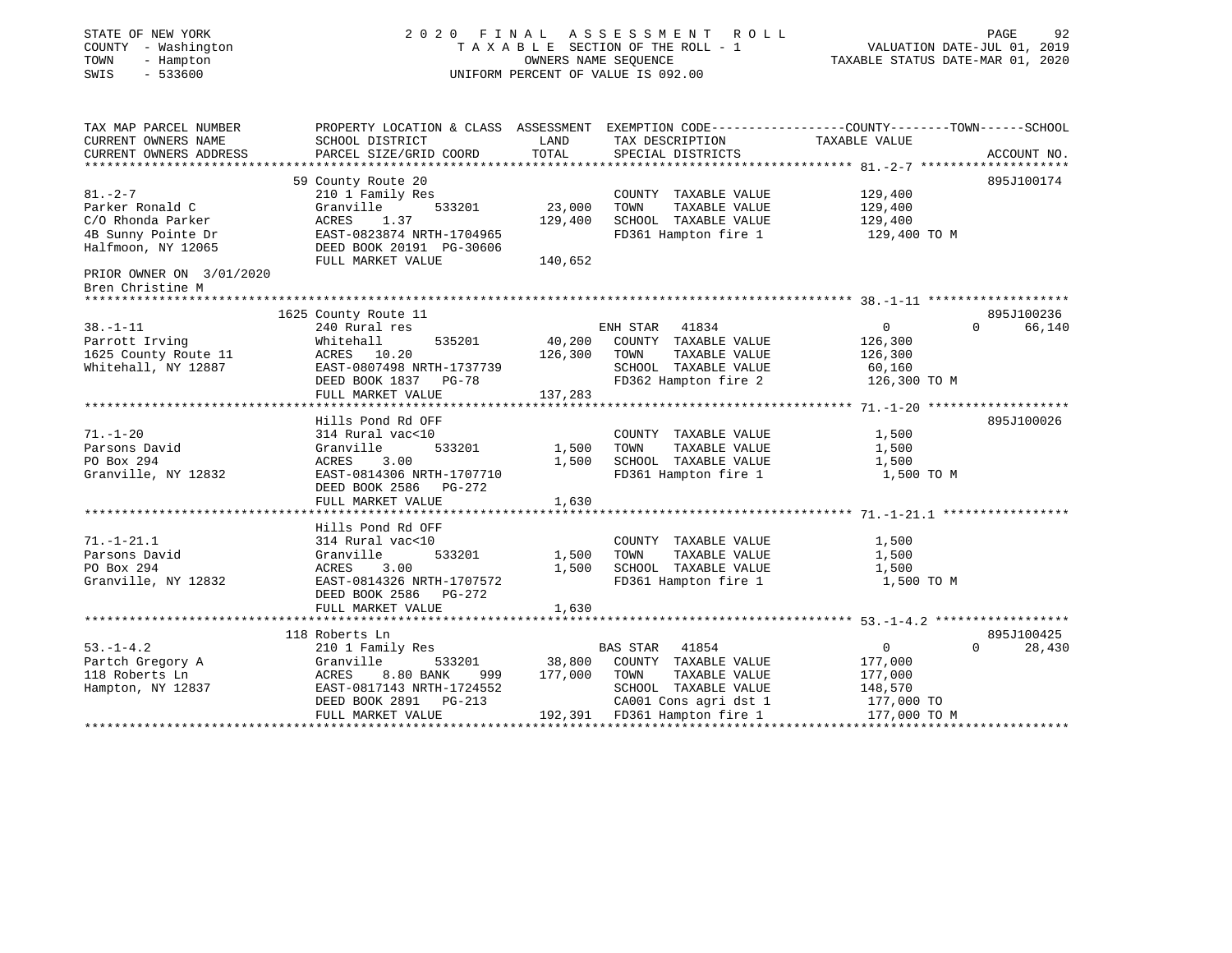# STATE OF NEW YORK 2 0 2 0 F I N A L A S S E S S M E N T R O L L PAGE 93 COUNTY - Washington T A X A B L E SECTION OF THE ROLL - 1 VALUATION DATE-JUL 01, 2019 TOWN - Hampton OWNERS NAME SEQUENCE TAXABLE STATUS DATE-MAR 01, 2020 SWIS - 533600 UNIFORM PERCENT OF VALUE IS 092.00

| TAX MAP PARCEL NUMBER  | PROPERTY LOCATION & CLASS ASSESSMENT EXEMPTION CODE----------------COUNTY-------TOWN------SCHOOL |         |                                               |                            |             |
|------------------------|--------------------------------------------------------------------------------------------------|---------|-----------------------------------------------|----------------------------|-------------|
| CURRENT OWNERS NAME    | SCHOOL DISTRICT                                                                                  | LAND    | TAX DESCRIPTION                               | TAXABLE VALUE              |             |
| CURRENT OWNERS ADDRESS | PARCEL SIZE/GRID COORD                                                                           | TOTAL   | SPECIAL DISTRICTS                             |                            | ACCOUNT NO. |
|                        | Roberts Ln                                                                                       |         |                                               |                            | 895J101798  |
| $53. - 1 - 4.7$        | 314 Rural vac<10                                                                                 |         | COUNTY TAXABLE VALUE                          | 19,000                     |             |
| Partch Gregory A       | Granville<br>533201                                                                              | 19,000  | TOWN<br>TAXABLE VALUE                         | 19,000                     |             |
| 118 Roberts Ln         | 2.90 BANK<br>ACRES<br>999                                                                        | 19,000  | SCHOOL TAXABLE VALUE                          | 19,000                     |             |
| Hampton, NY 12837      | EAST-0817300 NRTH-1723932                                                                        |         | FD361 Hampton fire 1                          | 19,000 TO M                |             |
|                        | DEED BOOK 2891 PG-213                                                                            |         |                                               |                            |             |
|                        | FULL MARKET VALUE                                                                                | 20,652  |                                               |                            |             |
|                        |                                                                                                  |         |                                               |                            |             |
|                        | Roberts Ln OFF                                                                                   |         |                                               |                            | 895J101768  |
| $54. - 1 - 14.3$       | 910 Priv forest                                                                                  |         | COUNTY TAXABLE VALUE                          | 15,500                     |             |
| Partch Gregory A       | Granville<br>533201                                                                              | 15,500  | TAXABLE VALUE<br>TOWN                         | 15,500                     |             |
| 118 Roberts Ln         | ACRES 34.50 BANK<br>999                                                                          | 15,500  | SCHOOL TAXABLE VALUE                          | 15,500                     |             |
| Hampton, NY 12837      | EAST-0817187 NRTH-1725081                                                                        |         | FD361 Hampton fire 1                          | 15,500 TO M                |             |
|                        | DEED BOOK 2891 PG-213                                                                            |         |                                               |                            |             |
|                        | FULL MARKET VALUE                                                                                | 16,848  |                                               |                            |             |
|                        |                                                                                                  |         |                                               |                            |             |
| $71.3 - 3 - 12$        | County Route 21 OFF                                                                              |         |                                               |                            |             |
| Pedlick John           | 314 Rural vac<10 - WTRFNT<br>535201<br>Whitehall                                                 | 26,000  | COUNTY TAXABLE VALUE<br>TAXABLE VALUE<br>TOWN | 26,000<br>26,000           |             |
| Pedlick Susan          | Subdiv Lot 4B                                                                                    | 26,000  | SCHOOL TAXABLE VALUE                          | 26,000                     |             |
| 68 Outlook St          | Sect 3                                                                                           |         | FD361 Hampton fire 1                          | 26,000 TO M                |             |
| Butler, NJ 07405       | $80. - 3 - 12$                                                                                   |         |                                               |                            |             |
|                        | ACRES<br>2.34                                                                                    |         |                                               |                            |             |
|                        | EAST-0810580 NRTH-1705712                                                                        |         |                                               |                            |             |
|                        | DEED BOOK 786<br>PG-209                                                                          |         |                                               |                            |             |
|                        | FULL MARKET VALUE                                                                                | 28,261  |                                               |                            |             |
|                        |                                                                                                  |         |                                               |                            |             |
|                        | 17 Mirror Lake Way                                                                               |         |                                               |                            | 895J101789  |
| $80. - 1 - 54$         | 210 1 Family Res - WTRFNT                                                                        |         | COUNTY TAXABLE VALUE                          | 219,000                    |             |
| Pedlick John S         | Whitehall<br>535201                                                                              | 25,000  | TAXABLE VALUE<br>TOWN                         | 219,000                    |             |
| Pedlick Susan          | Lot 7A & P/O 6A                                                                                  | 219,000 | SCHOOL TAXABLE VALUE                          | 219,000                    |             |
| 68 Outlook St          | FRNT 101.00 DPTH 316.00                                                                          |         | FD361 Hampton fire 1                          | 219,000 TO M               |             |
| Butler, NJ 07405       | EAST-0810776 NRTH-1705585                                                                        |         |                                               |                            |             |
|                        | DEED BOOK 613<br>$PG-202$                                                                        |         |                                               |                            |             |
|                        | FULL MARKET VALUE                                                                                | 238,043 |                                               |                            |             |
|                        |                                                                                                  |         |                                               |                            |             |
|                        | 20 Smith Way                                                                                     |         |                                               |                            | 895J100620  |
| $80. - 1 - 11$         | 260 Seasonal res                                                                                 |         | BAS STAR<br>41854                             | $\overline{0}$<br>$\Omega$ | 28,430      |
| Perrine Patricia       | Granville<br>533201                                                                              | 35,600  | COUNTY TAXABLE VALUE                          | 69,900                     |             |
| c/o John Perrine       | ACRES<br>5.56                                                                                    | 69,900  | TOWN<br>TAXABLE VALUE                         | 69,900                     |             |
| 20 Smith Way           | EAST-0812267 NRTH-1701864                                                                        |         | SCHOOL TAXABLE VALUE                          | 41,470                     |             |
| Whitehall, NY 12887    | PG-172<br>DEED BOOK 937                                                                          |         | FD361 Hampton fire 1                          | 69,900 TO M                |             |
|                        | FULL MARKET VALUE                                                                                | 75,978  |                                               |                            |             |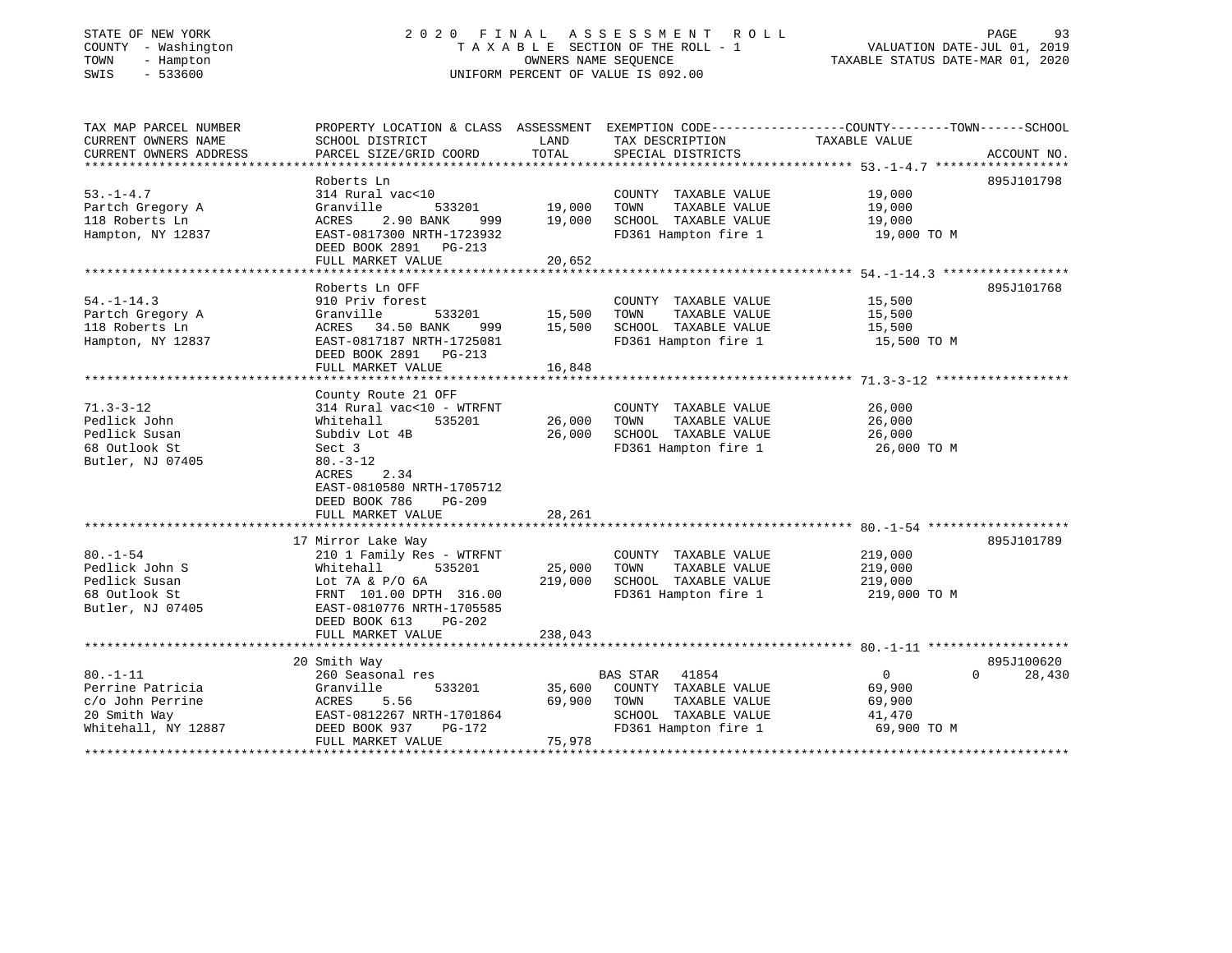| STATE OF NEW YORK<br>COUNTY - Washington<br>TOWN<br>- Hampton<br>$-533600$<br>SWIS | 2020 FINAL                                                                                       |                   | A S S E S S M E N T<br>R O L L<br>TAXABLE SECTION OF THE ROLL - 1<br>OWNERS NAME SEQUENCE<br>UNIFORM PERCENT OF VALUE IS 092.00 | VALUATION DATE-JUL 01, 2019<br>TAXABLE STATUS DATE-MAR 01, 2020 | PAGE<br>94         |
|------------------------------------------------------------------------------------|--------------------------------------------------------------------------------------------------|-------------------|---------------------------------------------------------------------------------------------------------------------------------|-----------------------------------------------------------------|--------------------|
| TAX MAP PARCEL NUMBER                                                              | PROPERTY LOCATION & CLASS ASSESSMENT EXEMPTION CODE----------------COUNTY-------TOWN------SCHOOL |                   |                                                                                                                                 |                                                                 |                    |
| CURRENT OWNERS NAME                                                                | SCHOOL DISTRICT                                                                                  | LAND              | TAX DESCRIPTION                                                                                                                 | TAXABLE VALUE                                                   |                    |
| CURRENT OWNERS ADDRESS                                                             | PARCEL SIZE/GRID COORD                                                                           | TOTAL             | SPECIAL DISTRICTS                                                                                                               |                                                                 | ACCOUNT NO.        |
|                                                                                    |                                                                                                  | * * * * * * * * * |                                                                                                                                 |                                                                 |                    |
|                                                                                    | 2723 State Route 22A                                                                             |                   |                                                                                                                                 |                                                                 |                    |
| $63. -1 - 7.1$                                                                     | 210 1 Family Res                                                                                 |                   | COUNTY TAXABLE VALUE                                                                                                            | 133,800                                                         |                    |
| Perry David                                                                        | Granville<br>533201                                                                              | 19,300            | TOWN<br>TAXABLE VALUE                                                                                                           | 133,800                                                         |                    |
| Perry Kim                                                                          | FRNT<br>23.00 DPTH 325.00                                                                        | 133,800           | SCHOOL TAXABLE VALUE                                                                                                            | 133,800                                                         |                    |
| 160 Campbell Ln<br>Hampton, NY 12837                                               | 999<br>BANK<br>EAST-0823550 NRTH-1714427<br>DEED BOOK 20191 PG-29669                             |                   | FD361 Hampton fire 1                                                                                                            | 133,800 TO M                                                    |                    |
|                                                                                    | FULL MARKET VALUE                                                                                | 145,435           |                                                                                                                                 |                                                                 |                    |
|                                                                                    |                                                                                                  |                   |                                                                                                                                 |                                                                 |                    |
|                                                                                    | 72 Perry Heights Way                                                                             |                   |                                                                                                                                 |                                                                 | 895J100633         |
| $72. - 2 - 38$                                                                     | 210 1 Family Res                                                                                 |                   | <b>BAS STAR</b><br>41854                                                                                                        | $\overline{0}$                                                  | $\Omega$<br>28,430 |
| Perry Lisa J                                                                       | 533201<br>Granville                                                                              | 22,700            | COUNTY TAXABLE VALUE                                                                                                            | 116,300                                                         |                    |
| 72 Perry Heights Way                                                               | ACRES<br>1.20                                                                                    | 116,300           | TOWN<br>TAXABLE VALUE                                                                                                           | 116,300                                                         |                    |
| Hampton, NY 12837                                                                  | EAST-0823093 NRTH-1713195                                                                        |                   | SCHOOL TAXABLE VALUE                                                                                                            | 87,870                                                          |                    |
|                                                                                    | DEED BOOK 479<br>PG-180                                                                          |                   | FD361 Hampton fire 1                                                                                                            | 116,300 TO M                                                    |                    |
|                                                                                    | FULL MARKET VALUE                                                                                | 126,413           |                                                                                                                                 |                                                                 |                    |
|                                                                                    | 2162 County Route 18                                                                             |                   |                                                                                                                                 |                                                                 | 895J100181         |
| $71. - 1 - 8$                                                                      | 210 1 Family Res                                                                                 |                   | COUNTY TAXABLE VALUE                                                                                                            | 130,300                                                         |                    |
| Perry Nicholas S                                                                   | Granville<br>533201                                                                              | 24,000            | TOWN<br>TAXABLE VALUE                                                                                                           | 130,300                                                         |                    |
| Keeler Emily K                                                                     | ACRES<br>1.60 BANK<br>997                                                                        | 130,300           | SCHOOL TAXABLE VALUE                                                                                                            | 130,300                                                         |                    |
| 2162 County Route 18                                                               | EAST-0815404 NRTH-1713317                                                                        |                   | FD361 Hampton fire 1                                                                                                            | 130,300 TO M                                                    |                    |
| Hampton, NY 12873                                                                  | DEED BOOK 3938 PG-299                                                                            |                   |                                                                                                                                 |                                                                 |                    |
|                                                                                    | FULL MARKET VALUE                                                                                | 141,630           |                                                                                                                                 |                                                                 |                    |
|                                                                                    |                                                                                                  |                   |                                                                                                                                 |                                                                 |                    |
|                                                                                    | 106 Roberts Ln                                                                                   |                   |                                                                                                                                 |                                                                 |                    |
| $54. - 1 - 13.2$                                                                   | 210 1 Family Res                                                                                 |                   | ENH STAR<br>41834                                                                                                               | $\mathbf{0}$                                                    | $\Omega$<br>66,140 |
| Perry Susan M<br>106 Roberts Ln                                                    | Granville<br>533201<br>5.00<br>ACRES                                                             | 35,000<br>135,400 | COUNTY TAXABLE VALUE<br>TOWN                                                                                                    | 135,400                                                         |                    |
| Hampton, NY 12837                                                                  | EAST-0817697 NRTH-1723730                                                                        |                   | TAXABLE VALUE<br>SCHOOL TAXABLE VALUE                                                                                           | 135,400<br>69,260                                               |                    |
|                                                                                    | DEED BOOK 689<br>PG-311                                                                          |                   | FD361 Hampton fire 1                                                                                                            | 135,400 TO M                                                    |                    |
|                                                                                    | FULL MARKET VALUE                                                                                | 147,174           |                                                                                                                                 |                                                                 |                    |
|                                                                                    |                                                                                                  |                   |                                                                                                                                 |                                                                 |                    |
|                                                                                    | 2542 State Route 22A                                                                             |                   |                                                                                                                                 |                                                                 | 895J100427         |
| $72. - 2 - 7.2$                                                                    | 314 Rural vac<10                                                                                 |                   | COUNTY TAXABLE VALUE                                                                                                            | 29,500                                                          |                    |
| Pescari Daniel                                                                     | Granville<br>533201                                                                              | 29,500            | TOWN<br>TAXABLE VALUE                                                                                                           | 29,500                                                          |                    |
| Pescari Christine                                                                  | ACRES<br>8.00                                                                                    | 29,500            | SCHOOL TAXABLE VALUE                                                                                                            | 29,500                                                          |                    |
| 44 Coleman Ave                                                                     | EAST-0822923 NRTH-1710679                                                                        |                   | FD361 Hampton fire 1                                                                                                            | 29,500 TO M                                                     |                    |
| Hudson Falls, NY 12839                                                             | DEED BOOK 3499 PG-144                                                                            |                   |                                                                                                                                 |                                                                 |                    |
|                                                                                    | FULL MARKET VALUE                                                                                | 32,065            |                                                                                                                                 |                                                                 |                    |
|                                                                                    |                                                                                                  |                   |                                                                                                                                 |                                                                 | 895J100585         |
| $71. - 1 - 1.6$                                                                    | 1988 County Route 18<br>260 Seasonal res                                                         |                   | COUNTY TAXABLE VALUE                                                                                                            | 73,500                                                          |                    |
| Petersen Kenneth W LE                                                              | Granville<br>533201                                                                              | 28,800            | TOWN<br>TAXABLE VALUE                                                                                                           | 73,500                                                          |                    |
| Petersen Amanda                                                                    | ACRES<br>4.30                                                                                    | 73,500            | SCHOOL TAXABLE VALUE                                                                                                            | 73,500                                                          |                    |
| 1988 County Route 18                                                               | EAST-0811157 NRTH-1713777                                                                        |                   | FD361 Hampton fire 1                                                                                                            | 73,500 TO M                                                     |                    |
| Whitehall, NY 12887                                                                | DEED BOOK 2020<br>PG-560                                                                         |                   |                                                                                                                                 |                                                                 |                    |
|                                                                                    | FULL MARKET VALUE                                                                                | 79,891            |                                                                                                                                 |                                                                 |                    |
|                                                                                    |                                                                                                  |                   |                                                                                                                                 |                                                                 |                    |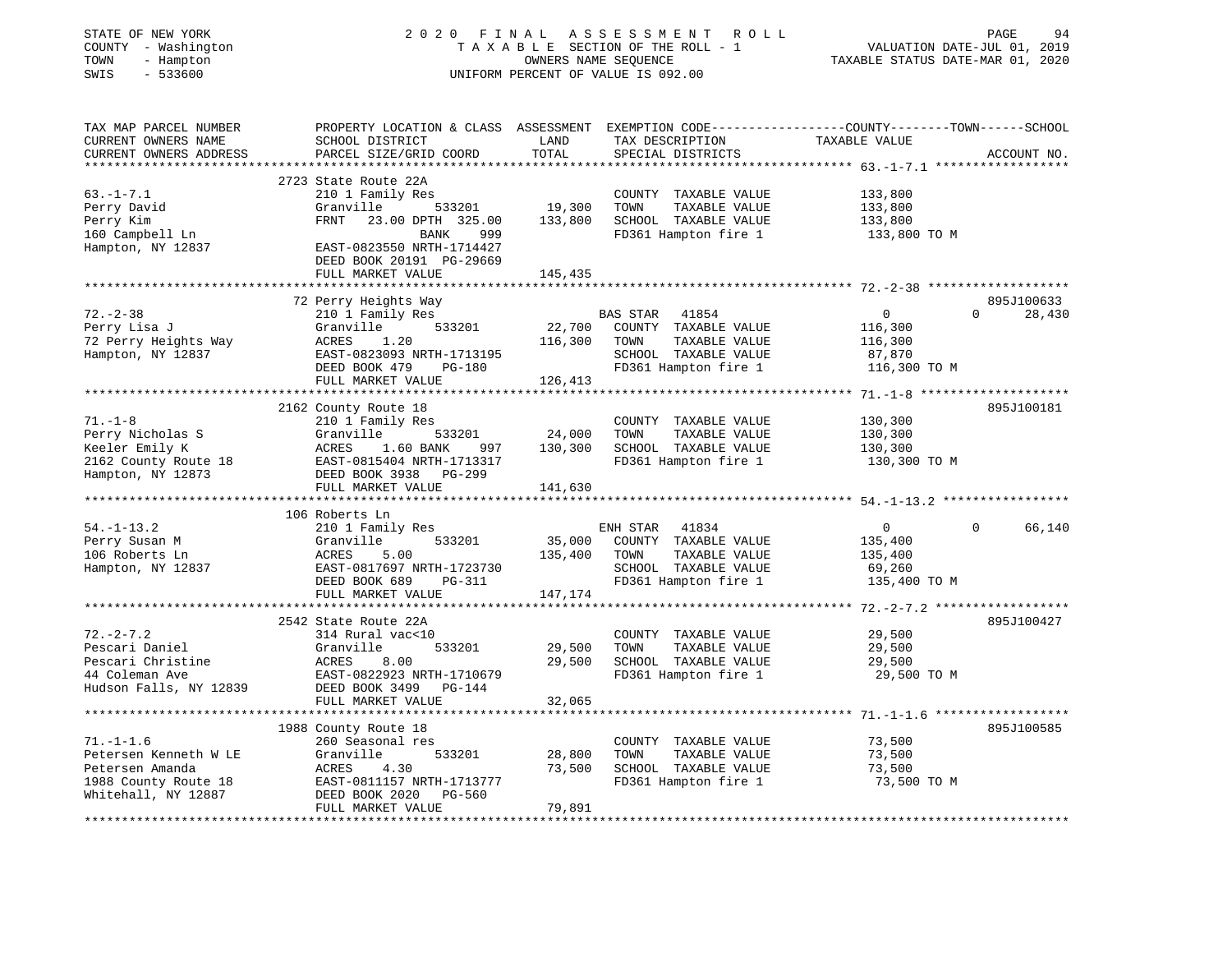# STATE OF NEW YORK 2 0 2 0 F I N A L A S S E S S M E N T R O L L PAGE 95 COUNTY - Washington T A X A B L E SECTION OF THE ROLL - 1 VALUATION DATE-JUL 01, 2019 TOWN - Hampton OWNERS NAME SEQUENCE TAXABLE STATUS DATE-MAR 01, 2020 SWIS - 533600 UNIFORM PERCENT OF VALUE IS 092.00

| TAX MAP PARCEL NUMBER<br>CURRENT OWNERS NAME                                                                                                 | SCHOOL DISTRICT                                                                                                                                                                       | LAND                         | PROPERTY LOCATION & CLASS ASSESSMENT EXEMPTION CODE---------------COUNTY-------TOWN-----SCHOOL<br>TAX DESCRIPTION                                       | TAXABLE VALUE                                                       |                        |                  |
|----------------------------------------------------------------------------------------------------------------------------------------------|---------------------------------------------------------------------------------------------------------------------------------------------------------------------------------------|------------------------------|---------------------------------------------------------------------------------------------------------------------------------------------------------|---------------------------------------------------------------------|------------------------|------------------|
| CURRENT OWNERS ADDRESS                                                                                                                       | PARCEL SIZE/GRID COORD                                                                                                                                                                | TOTAL                        | SPECIAL DISTRICTS                                                                                                                                       |                                                                     | ACCOUNT NO.            |                  |
|                                                                                                                                              | 2312 State Route 22A                                                                                                                                                                  |                              |                                                                                                                                                         |                                                                     | 895J100203             |                  |
| $81. -2 - 3$<br>Petty Ernest G<br>c/o Donna Dalaba<br>450 Hills Pond Rd<br>Whitehall, NY 12887                                               | 210 1 Family Res<br>Granville<br>ACRES<br>1.10<br>EAST-0822658 NRTH-1705225<br>DEED BOOK 787<br>PG-326<br>FULL MARKET VALUE                                                           | 533201 22,300 ENH STAR       | 41800<br>AGED-ALL<br>41834<br>36,700 COUNTY TAXABLE VALUE<br>TOWN<br>TAXABLE VALUE<br>SCHOOL TAXABLE VALUE 0<br>39,891 FD361 Hampton fire 1 36,700 TO M | 18,350<br>$\overline{0}$<br>18,350<br>18,350                        | 18,350<br>$\Omega$     | 18,350<br>18,350 |
|                                                                                                                                              |                                                                                                                                                                                       |                              |                                                                                                                                                         |                                                                     |                        |                  |
| $71. - 1 - 9$<br>Petty Gordon J Jr<br>Petty Ralph H<br>c/o Ralph Petty 484, 486, 510<br>512 Hills Pond Rd ACRES 40.80<br>Whitehall, NY 12887 | 484-512 Hills Pond Rd<br>271 Mfg housings<br>533201<br>Granville<br>477/879<br>484, 486, 510 & 512 Hills<br>EAST-0814589 NRTH-1712825<br>DEED BOOK 836<br>PG-299<br>FULL MARKET VALUE | 70,800<br>117,200<br>127,391 | <b>BAS STAR</b><br>41854<br>COUNTY TAXABLE VALUE<br>TAXABLE VALUE<br>TOWN<br>SCHOOL TAXABLE VALUE<br>FD361 Hampton fire 1                               | $\overline{0}$<br>117,200<br>117,200<br>88,770<br>117,200 TO M      | 895J100202<br>$\Omega$ | 28,430           |
|                                                                                                                                              |                                                                                                                                                                                       |                              |                                                                                                                                                         |                                                                     |                        |                  |
| $53. - 1 - 7.20$<br>Phillips Elaine A<br>3 Edgewood Dr<br>Fair Haven, VT 05743<br>PRIOR OWNER ON 3/01/2020<br>Phillips Thomas S Sr           | 24 By The Way<br>270 Mfg housing<br>533201<br>Granville<br>FRNT 205.00 DPTH 210.00<br>EAST-0814261 NRTH-1721060<br>DEED BOOK 3206 PG-246<br>FULL MARKET VALUE                         | 21,900<br>53,400<br>58,043   | ENH STAR 41834<br>COUNTY TAXABLE VALUE<br>TOWN<br>TAXABLE VALUE<br>SCHOOL TAXABLE VALUE<br>FD361 Hampton fire 1                                         | $\overline{0}$<br>53,400<br>53,400<br>$\overline{0}$<br>53,400 TO M | $\Omega$               | 53,400           |
|                                                                                                                                              |                                                                                                                                                                                       |                              |                                                                                                                                                         |                                                                     |                        |                  |
| $53. -1 - 7.21$<br>Phillips Elaine A<br>24 By The Way<br>Hampton, NY 12837                                                                   | Hickey Rd OFF<br>311 Res vac land<br>Granville<br>533201<br>ACRES<br>0.01<br>DEED BOOK 20200 PG-1292<br>FULL MARKET VALUE                                                             | 100<br>100<br>109            | COUNTY TAXABLE VALUE<br>TAXABLE VALUE<br>TOWN<br>SCHOOL TAXABLE VALUE<br>FD361 Hampton fire 1                                                           | 100<br>100<br>100<br>100 TO M                                       |                        |                  |
| PRIOR OWNER ON 3/01/2020<br>Saunders Charles E Jr                                                                                            |                                                                                                                                                                                       |                              |                                                                                                                                                         |                                                                     |                        |                  |
|                                                                                                                                              |                                                                                                                                                                                       |                              |                                                                                                                                                         |                                                                     |                        |                  |
| $38. - 1 - 2.6$<br>Pidgeon Zachary<br>4173 South Shore Rd<br>Corinth, NY 12822                                                               | 64 Lemayville Way<br>210 1 Family Res<br>Whitehall<br>535201<br>6.42 BANK<br>ACRES<br>999<br>EAST-0805326 NRTH-1743375<br>DEED BOOK 20191 PG-29299<br>FULL MARKET VALUE               | 36,400<br>152,500<br>165,761 | COUNTY TAXABLE VALUE<br>TAXABLE VALUE<br>TOWN<br>SCHOOL TAXABLE VALUE<br>FD362 Hampton fire 2                                                           | 152,500<br>152,500<br>152,500<br>152,500 TO M                       | 895J101794             |                  |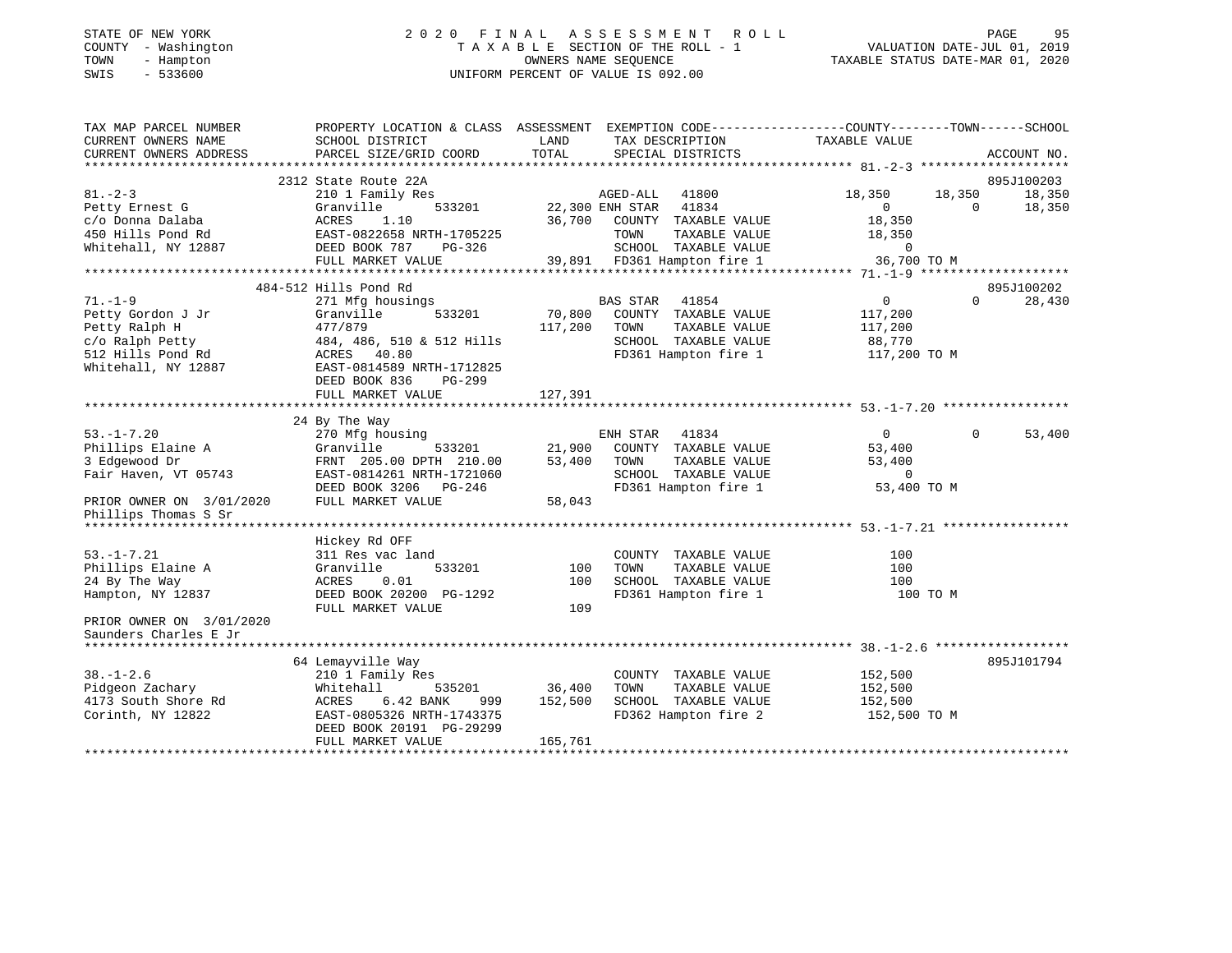# STATE OF NEW YORK 2 0 2 0 F I N A L A S S E S S M E N T R O L L PAGE 96 COUNTY - Washington T A X A B L E SECTION OF THE ROLL - 1 VALUATION DATE-JUL 01, 2019 TOWN - Hampton OWNERS NAME SEQUENCE TAXABLE STATUS DATE-MAR 01, 2020 SWIS - 533600 UNIFORM PERCENT OF VALUE IS 092.00

| TAX MAP PARCEL NUMBER<br>CURRENT OWNERS NAME<br>CURRENT OWNERS ADDRESS                             | PROPERTY LOCATION & CLASS ASSESSMENT<br>SCHOOL DISTRICT<br>PARCEL SIZE/GRID COORD                                                                             | LAND<br>TOTAL              | EXEMPTION CODE-----------------COUNTY-------TOWN------SCHOOL<br>TAX DESCRIPTION<br>SPECIAL DISTRICTS                                                                                                                    | TAXABLE VALUE                                                                      |                                      | ACCOUNT NO.          |
|----------------------------------------------------------------------------------------------------|---------------------------------------------------------------------------------------------------------------------------------------------------------------|----------------------------|-------------------------------------------------------------------------------------------------------------------------------------------------------------------------------------------------------------------------|------------------------------------------------------------------------------------|--------------------------------------|----------------------|
| **************                                                                                     |                                                                                                                                                               | **********                 |                                                                                                                                                                                                                         |                                                                                    |                                      |                      |
| $81. - 1 - 2$<br>Pietryka Michael E<br>Pietryka Bridget L<br>344 South Rd<br>Whitehall, NY 12887   | 333 South Rd<br>270 Mfg housing<br>533201<br>Granville<br>ACRES 14.30<br>EAST-0818956 NRTH-1705040<br>DEED BOOK 3610<br>PG-317<br>FULL MARKET VALUE           | 34,300<br>39,400<br>42,826 | COUNTY TAXABLE VALUE<br>TAXABLE VALUE<br>TOWN<br>SCHOOL TAXABLE VALUE<br>FD361 Hampton fire 1                                                                                                                           | 39,400<br>39,400<br>39,400<br>39,400 TO M                                          |                                      | 895J100001           |
|                                                                                                    | 342&344 South Rd                                                                                                                                              |                            |                                                                                                                                                                                                                         |                                                                                    |                                      |                      |
| $81. - 1 - 2.1$<br>Pietryka Michael E<br>Pietryka Bridget L<br>344 South Rd<br>Whitehall, NY 12887 | 240 Rural res<br>Granville<br>533201<br>2 STAR EXP<br>ACRES<br>51.30 BANK<br>999<br>EAST-0819959 NRTH-1704957<br>DEED BOOK 946<br>PG-112<br>FULL MARKET VALUE | 293,152                    | 90 PCT OF VALUE USED FOR EXEMPTION PURPOSES<br>VET COM CT 41131<br>80,400 BAS STAR<br>41854<br>269,700 B STAR MH 41864<br>COUNTY TAXABLE VALUE<br>TOWN<br>TAXABLE VALUE<br>SCHOOL TAXABLE VALUE<br>FD361 Hampton fire 1 | 52,113<br>$\Omega$<br>$\mathbf 0$<br>217,587<br>227,062<br>212,840<br>269,700 TO M | 42,638<br>$\mathbf 0$<br>$\mathbf 0$ | 28,430<br>28,430     |
|                                                                                                    |                                                                                                                                                               |                            |                                                                                                                                                                                                                         |                                                                                    |                                      |                      |
| $62. - 1 - 30.1$                                                                                   | 103 Hickey Rd<br>210 1 Family Res                                                                                                                             |                            | BAS STAR<br>41854                                                                                                                                                                                                       | $\mathbf{0}$                                                                       | 0                                    | 28,430               |
| Ploof David M<br>Ploof Rebecca R<br>PO Box 45<br>Hampton, NY 12837                                 | Granville<br>533201<br>9.95 BANK<br>ACRES<br>997<br>EAST-0813342 NRTH-1716325<br>DEED BOOK 827<br>$PG-214$                                                    | 40,000<br>81,300           | COUNTY TAXABLE VALUE<br>TAXABLE VALUE<br>TOWN<br>SCHOOL TAXABLE VALUE<br>FD361 Hampton fire 1                                                                                                                           | 81,300<br>81,300<br>52,870<br>81,300 TO M                                          |                                      |                      |
|                                                                                                    | FULL MARKET VALUE                                                                                                                                             | 88,370                     |                                                                                                                                                                                                                         |                                                                                    |                                      |                      |
|                                                                                                    |                                                                                                                                                               |                            |                                                                                                                                                                                                                         |                                                                                    |                                      |                      |
| $62. - 1 - 36$<br>Ploof David M<br>PO Box 45<br>Hampton, NY 12837                                  | 15 Quiet Way<br>322 Rural vac>10<br>Granville<br>533201<br>ACRES<br>16.65<br>EAST-0812333 NRTH-1715835<br>DEED BOOK 916<br>PG-201<br>FULL MARKET VALUE        | 13,500<br>13,500<br>14,674 | COUNTY TAXABLE VALUE<br>TOWN<br>TAXABLE VALUE<br>SCHOOL TAXABLE VALUE<br>FD361 Hampton fire 1                                                                                                                           | 13,500<br>13,500<br>13,500<br>13,500 TO M                                          |                                      | 895J100650           |
|                                                                                                    | * * * * * * * * * * * * * * * * * * *                                                                                                                         |                            |                                                                                                                                                                                                                         |                                                                                    |                                      |                      |
| $38. - 1 - 20$<br>Poalino Concetto F<br>Poalino Shirley<br>6 Cemetery St<br>Fair Haven, VT 05743   | 103 Vladyka Woods Rd<br>240 Rural res<br>Whitehall<br>535201<br>ACRES 114.00<br>EAST-0805965 NRTH-1739931<br>DEED BOOK 392<br>PG-487                          | 100,800<br>152,500         | ENH STAR<br>41834<br>COUNTY TAXABLE VALUE<br>TOWN<br>TAXABLE VALUE<br>SCHOOL TAXABLE VALUE<br>CA001 Cons agri dst 1                                                                                                     | $\mathbf 0$<br>152,500<br>152,500<br>86,360<br>152,500 TO                          | $\Omega$                             | 895J100206<br>66,140 |
|                                                                                                    | FULL MARKET VALUE                                                                                                                                             | 165,761                    | FD362 Hampton fire 2                                                                                                                                                                                                    | 152,500 TO M                                                                       |                                      |                      |
|                                                                                                    |                                                                                                                                                               |                            |                                                                                                                                                                                                                         | $62. - 1 - 7$ ******                                                               |                                      |                      |
| $62. - 1 - 7$                                                                                      | Hickey Rd OFF<br>322 Rural vac>10                                                                                                                             |                            | COUNTY TAXABLE VALUE                                                                                                                                                                                                    | 15,800                                                                             |                                      | 895J100627           |
| Powers Gary R Sr<br>973 Burts Pit Rd<br>PO Box 60114                                               | Granville<br>533201<br>ACRES<br>10.10<br>EAST-0811430 NRTH-1719186                                                                                            | 15,800<br>15,800           | TOWN<br>TAXABLE VALUE<br>SCHOOL TAXABLE VALUE<br>FD361 Hampton fire 1                                                                                                                                                   | 15,800<br>15,800<br>15,800 TO M                                                    |                                      |                      |
| Florence, MA 01062                                                                                 | DEED BOOK 474<br>PG-953<br>FULL MARKET VALUE                                                                                                                  | 17,174                     |                                                                                                                                                                                                                         |                                                                                    |                                      |                      |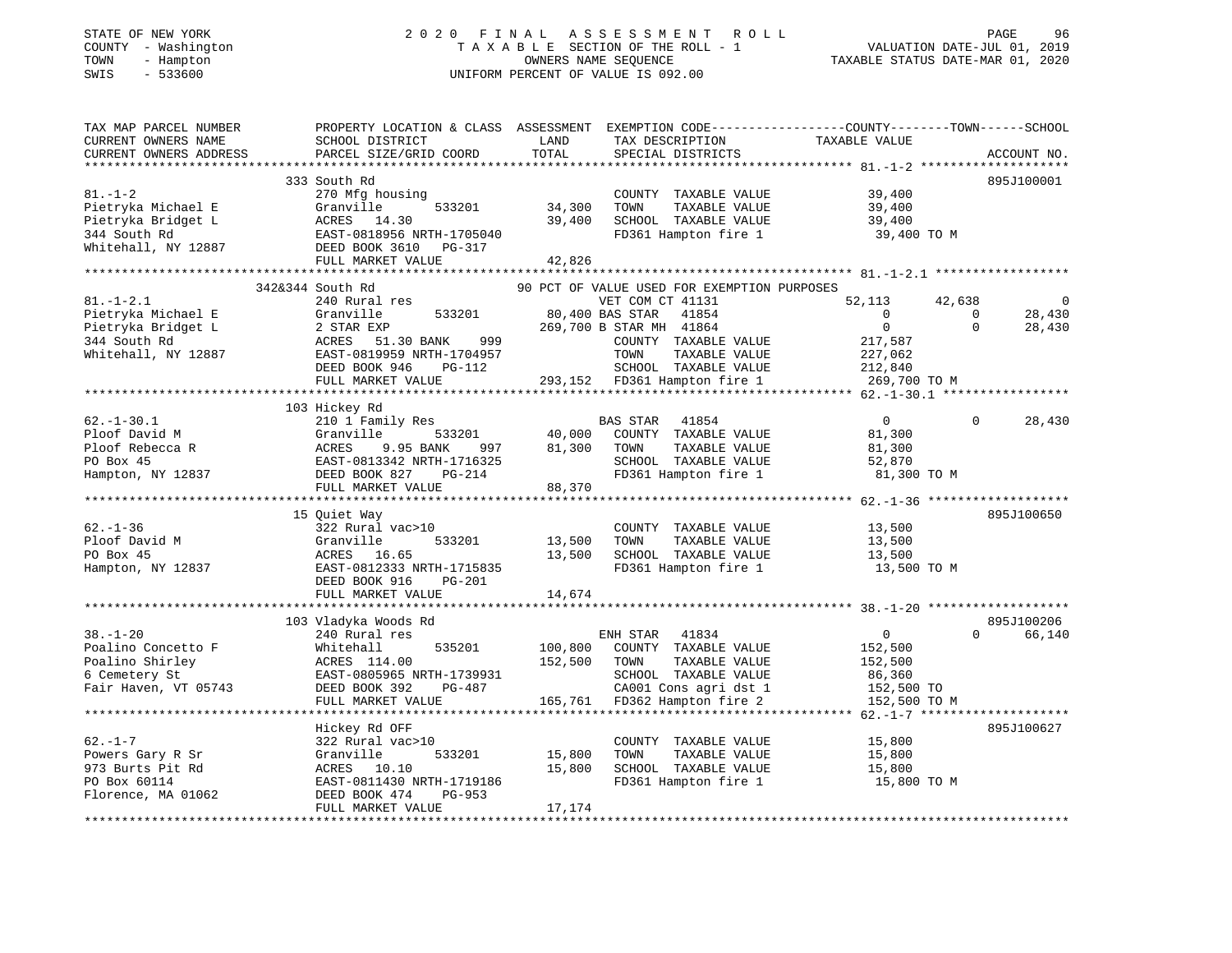# STATE OF NEW YORK 2 0 2 0 F I N A L A S S E S S M E N T R O L L PAGE 97 COUNTY - Washington T A X A B L E SECTION OF THE ROLL - 1 VALUATION DATE-JUL 01, 2019 TOWN - Hampton OWNERS NAME SEQUENCE TAXABLE STATUS DATE-MAR 01, 2020 SWIS - 533600 UNIFORM PERCENT OF VALUE IS 092.00

| TAX MAP PARCEL NUMBER                  | PROPERTY LOCATION & CLASS ASSESSMENT EXEMPTION CODE----------------COUNTY-------TOWN------SCHOOL |              |                                                     |                   |          |             |
|----------------------------------------|--------------------------------------------------------------------------------------------------|--------------|-----------------------------------------------------|-------------------|----------|-------------|
| CURRENT OWNERS NAME                    | SCHOOL DISTRICT                                                                                  | LAND         | TAX DESCRIPTION                                     | TAXABLE VALUE     |          |             |
| CURRENT OWNERS ADDRESS                 | PARCEL SIZE/GRID COORD                                                                           | TOTAL        | SPECIAL DISTRICTS                                   |                   |          | ACCOUNT NO. |
|                                        |                                                                                                  |              |                                                     |                   |          |             |
|                                        | 2398 County Route 18                                                                             |              |                                                     |                   |          | 895J100102  |
| $72. - 1 - 21$                         | 210 1 Family Res                                                                                 |              | BAS STAR 41854<br>22,700 COUNTY TAXABLE VALUE       | $0 \qquad \qquad$ | $\Omega$ | 28,430      |
| Pratt Arthur G III                     | 533201<br>Granville                                                                              |              |                                                     | 81,700            |          |             |
| Pratt Jody                             | 763/20                                                                                           | 81,700       | TAXABLE VALUE<br>TOWN                               | 81,700            |          |             |
| 2398 County Route 18                   | 1.20<br>ACRES                                                                                    |              | SCHOOL TAXABLE VALUE                                | 53,270            |          |             |
| Hampton, NY 12837                      | EAST-0820040 NRTH-1711023                                                                        |              | FD361 Hampton fire 1                                | 81,700 TO M       |          |             |
|                                        | DEED BOOK 760<br>PG-222                                                                          |              |                                                     |                   |          |             |
|                                        | FULL MARKET VALUE                                                                                | 88,804       |                                                     |                   |          |             |
|                                        |                                                                                                  |              |                                                     |                   |          | 895J100044  |
| $72.2 - 3 - 19$                        | 2608 State Route 22A                                                                             |              |                                                     |                   |          |             |
|                                        | 210 1 Family Res<br>533201                                                                       |              | COUNTY TAXABLE VALUE                                | 12,700            |          |             |
| Pratt Christopher                      | Granville                                                                                        | 5,700 TOWN   | TAXABLE VALUE                                       | 12,700            |          |             |
| Haley Friedora                         | 72.-3-19                                                                                         |              | 12,700 SCHOOL TAXABLE VALUE<br>FD361 Hampton fire 1 | 12,700            |          |             |
| PO Box 291<br>Jeffersonville, VT 05464 | FRNT 192.00 DPTH 150.00                                                                          |              |                                                     | 12,700 TO M       |          |             |
|                                        | ACRES 0.13                                                                                       |              |                                                     |                   |          |             |
|                                        | EAST-0823301 NRTH-1711914                                                                        |              |                                                     |                   |          |             |
|                                        | DEED BOOK 20191 PG-25515                                                                         |              |                                                     |                   |          |             |
|                                        | FULL MARKET VALUE                                                                                | 13,804       |                                                     |                   |          |             |
|                                        |                                                                                                  |              |                                                     |                   |          |             |
| $71. - 1 - 15.4$                       | 161 Hills Pond Rd<br>210 1 Family Res                                                            |              | BAS STAR 41854                                      | $\overline{0}$    | $\Omega$ | 28,430      |
| Pratt Doran                            | 533201<br>Granville                                                                              |              | 36,900 COUNTY TAXABLE VALUE                         | 194,000           |          |             |
| Pratt Yvonne                           | Lot 1                                                                                            | 194,000 TOWN | TAXABLE VALUE                                       | 194,000           |          |             |
| PO Box 125                             | FRNT 232.00 DPTH                                                                                 |              | SCHOOL TAXABLE VALUE                                | 165,570           |          |             |
| Middle Granville, NY 12849             | ACRES<br>6.72                                                                                    |              | FD361 Hampton fire 1                                | 194,000 TO M      |          |             |
|                                        | EAST-0815561 NRTH-1705886                                                                        |              |                                                     |                   |          |             |
|                                        | PG-104                                                                                           |              |                                                     |                   |          |             |
|                                        | DEED BOOK 674<br>FULL MARKET VALUE                                                               | 210,870      |                                                     |                   |          |             |
|                                        |                                                                                                  |              |                                                     |                   |          |             |
|                                        | Hills Pond Rd                                                                                    |              |                                                     |                   |          |             |
| $71. - 1 - 15.11$                      | 322 Rural vac>10                                                                                 |              | COUNTY TAXABLE VALUE                                | 18,000            |          |             |
| Pratt Doran                            | Granville<br>533201                                                                              | 18,000       | TAXABLE VALUE<br>TOWN                               | 18,000            |          |             |
| Pratt Yvonne                           | Lot 2                                                                                            | 18,000       | SCHOOL TAXABLE VALUE                                | 18,000            |          |             |
| PO Box 125                             | Filed Sub # 12241                                                                                |              | FD361 Hampton fire 1                                | 18,000 TO M       |          |             |
| Middle Granville, NY 12849             | FRNT<br>70.00 DPTH                                                                               |              |                                                     |                   |          |             |
|                                        | 23.38<br>ACRES                                                                                   |              |                                                     |                   |          |             |
|                                        | EAST-0815319 NRTH-1706772                                                                        |              |                                                     |                   |          |             |
|                                        | DEED BOOK 674<br>PG-104                                                                          |              |                                                     |                   |          |             |
|                                        | FULL MARKET VALUE                                                                                | 19,565       |                                                     |                   |          |             |
|                                        |                                                                                                  |              |                                                     |                   |          |             |
|                                        | Hills Pond Rd                                                                                    |              |                                                     |                   |          |             |
| $71. - 1 - 15.12$                      | 314 Rural vac<10                                                                                 |              | COUNTY TAXABLE VALUE                                | 23,500            |          |             |
| Pratt Doran                            | Granville<br>533201                                                                              | 23,500       | TAXABLE VALUE<br>TOWN                               | 23,500            |          |             |
| Pratt Yvonne                           | FRNT<br>$0.69$ DPTH                                                                              | 23,500       | SCHOOL TAXABLE VALUE                                | 23,500            |          |             |
| PO Box 125                             | ACRES<br>4.87                                                                                    |              | FD361 Hampton fire 1                                | 23,500 TO M       |          |             |
| Middle Granville, NY 12849             | DEED BOOK 674<br>PG-104                                                                          |              |                                                     |                   |          |             |
|                                        | FULL MARKET VALUE                                                                                | 25,543       |                                                     |                   |          |             |
|                                        |                                                                                                  |              |                                                     |                   |          |             |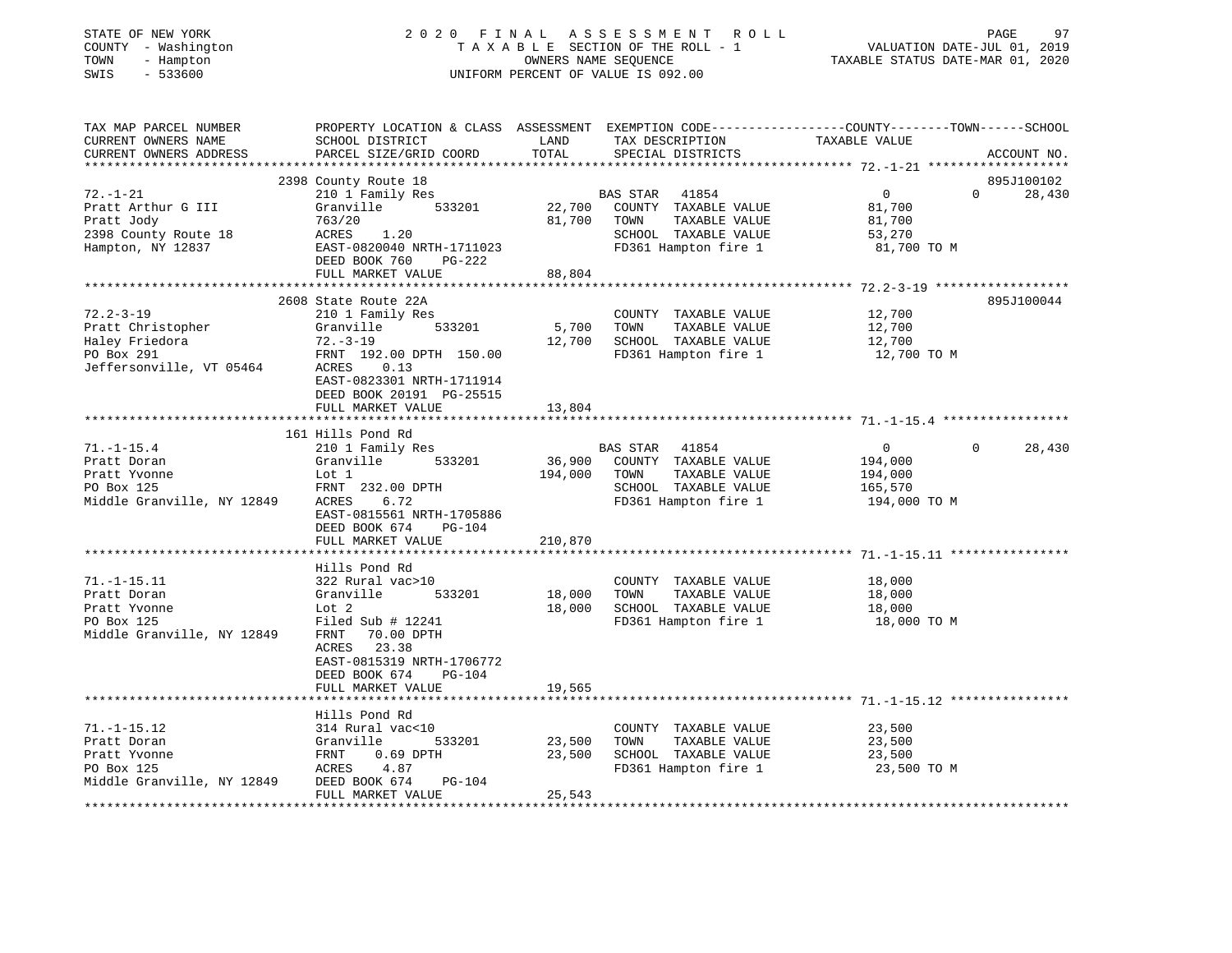#### STATE OF NEW YORK GALL 2020 FINAL ASSESSMENT ROLL GALL PAGE 98 COUNTY - Washington T A X A B L E SECTION OF THE ROLL - 1 VALUATION DATE-JUL 01, 2019 TOWN - Hampton OWNERS NAME SEQUENCE TAXABLE STATUS DATE-MAR 01, 2020 SWIS - 533600 UNIFORM PERCENT OF VALUE IS 092.00

# VALUATION DATE-JUL 01, 2019

| TAX MAP PARCEL NUMBER                                  | PROPERTY LOCATION & CLASS ASSESSMENT EXEMPTION CODE---------------COUNTY-------TOWN------SCHOOL |               |                                   |                |                    |
|--------------------------------------------------------|-------------------------------------------------------------------------------------------------|---------------|-----------------------------------|----------------|--------------------|
| CURRENT OWNERS NAME                                    | SCHOOL DISTRICT                                                                                 | LAND          | TAX DESCRIPTION                   | TAXABLE VALUE  |                    |
| CURRENT OWNERS ADDRESS                                 | PARCEL SIZE/GRID COORD                                                                          | TOTAL         | SPECIAL DISTRICTS                 |                | ACCOUNT NO.        |
|                                                        |                                                                                                 |               |                                   |                |                    |
|                                                        | Hills Pond Rd OFF                                                                               |               |                                   |                | 895J100132         |
| $71. - 1 - 18$                                         | 322 Rural vac>10                                                                                |               | COUNTY TAXABLE VALUE              | 7,000          |                    |
| Pratt Doran                                            | 533201<br>Granville                                                                             | 7,000         | TOWN<br>TAXABLE VALUE             | 7,000          |                    |
| Pratt Yvonne                                           | ACRES 14.79                                                                                     | 7,000         | SCHOOL TAXABLE VALUE              | 7,000          |                    |
| PO Box 125<br>Middle Granville, NY 12849 DEED BOOK 674 | EAST-0814440 NRTH-1706756                                                                       |               | FD361 Hampton fire 1              | 7,000 TO M     |                    |
|                                                        | PG-104                                                                                          |               |                                   |                |                    |
|                                                        | FULL MARKET VALUE                                                                               | 7,609         |                                   |                |                    |
|                                                        |                                                                                                 |               |                                   |                |                    |
|                                                        | Hills Pond Rd OFF                                                                               |               |                                   |                | 895J100113         |
| $71. - 1 - 19$                                         | 314 Rural vac<10                                                                                |               | COUNTY TAXABLE VALUE              | 1,500          |                    |
| Pratt Doran J                                          | Granville<br>533201                                                                             | 1,500         | TOWN<br>TAXABLE VALUE             | 1,500          |                    |
|                                                        |                                                                                                 | 1,500         | SCHOOL TAXABLE VALUE              | 1,500          |                    |
|                                                        |                                                                                                 |               | FD361 Hampton fire 1              | 1,500 TO M     |                    |
|                                                        |                                                                                                 |               |                                   |                |                    |
|                                                        | FULL MARKET VALUE                                                                               | 1,630         |                                   |                |                    |
|                                                        |                                                                                                 |               |                                   |                |                    |
|                                                        | 160 Hills Pond Rd                                                                               |               |                                   |                |                    |
| $71. - 1 - 15.10$                                      | 210 1 Family Res                                                                                |               | <b>BAS STAR</b><br>41854          | $\overline{0}$ | $\Omega$<br>28,430 |
| Pratt Doran J Jr                                       | Granville<br>533201                                                                             | 34,000        | COUNTY TAXABLE VALUE              | 307,400        |                    |
| PO Box 152                                             | Sub Div Lot 1                                                                                   | 307,400       | TAXABLE VALUE<br>TOWN             | 307,400        |                    |
| Hampton, NY 12837                                      | 770/59                                                                                          |               | SCHOOL TAXABLE VALUE 278,970      |                |                    |
|                                                        | ACRES<br>8.27                                                                                   |               | FD361 Hampton fire 1              | 307,400 TO M   |                    |
|                                                        | EAST-0816293 NRTH-1705598                                                                       |               |                                   |                |                    |
|                                                        | DEED BOOK 577<br>PG-252                                                                         |               |                                   |                |                    |
|                                                        | FULL MARKET VALUE                                                                               | 334,130       |                                   |                |                    |
|                                                        |                                                                                                 |               |                                   |                |                    |
| $38. - 1 - 8.2$                                        | 138 Golf Course Rd                                                                              |               |                                   |                | 895J100558         |
|                                                        | 270 Mfg housing                                                                                 |               | COUNTY TAXABLE VALUE              | 18,800         |                    |
| Pratt Malcolm                                          | Whitehall                                                                                       | 535201 15,000 | TOWN<br>TAXABLE VALUE             | 18,800         |                    |
| 138 Golf Course Rd                                     | FRNT 250.00 DPTH 150.00                                                                         | 18,800        | SCHOOL TAXABLE VALUE              | 18,800         |                    |
| Whitehall, NY 12887                                    | EAST-0810205 NRTH-1737028                                                                       |               | FD362 Hampton fire 2              | 18,800 TO M    |                    |
|                                                        | DEED BOOK 460<br>PG-211                                                                         |               |                                   |                |                    |
|                                                        | FULL MARKET VALUE                                                                               | 20,435        |                                   |                |                    |
|                                                        | 1689 County Route 11                                                                            |               |                                   |                |                    |
| $38. - 1 - 10.1$                                       | 240 Rural res                                                                                   |               | COUNTY TAXABLE VALUE              | 197,100        |                    |
| Pravda George                                          | 535201<br>Whitehall                                                                             | 102,600       | TOWN<br>TAXABLE VALUE             | 197,100        |                    |
| Pravda Gertraud                                        |                                                                                                 | 197,100       | SCHOOL TAXABLE VALUE              | 197,100        |                    |
| 80 Ingersoll Rd                                        | ACRES 119.48<br>EAST-0809600 NRTH-1738766                                                       |               | CA001 Cons agri dst 1             | 197,100 TO     |                    |
| Saratoga Springs, NY 12866                             | DEED BOOK 3945 PG-267                                                                           |               | FD362 Hampton fire 2 197,100 TO M |                |                    |
|                                                        | FULL MARKET VALUE                                                                               | 214,239       |                                   |                |                    |
|                                                        |                                                                                                 |               |                                   |                |                    |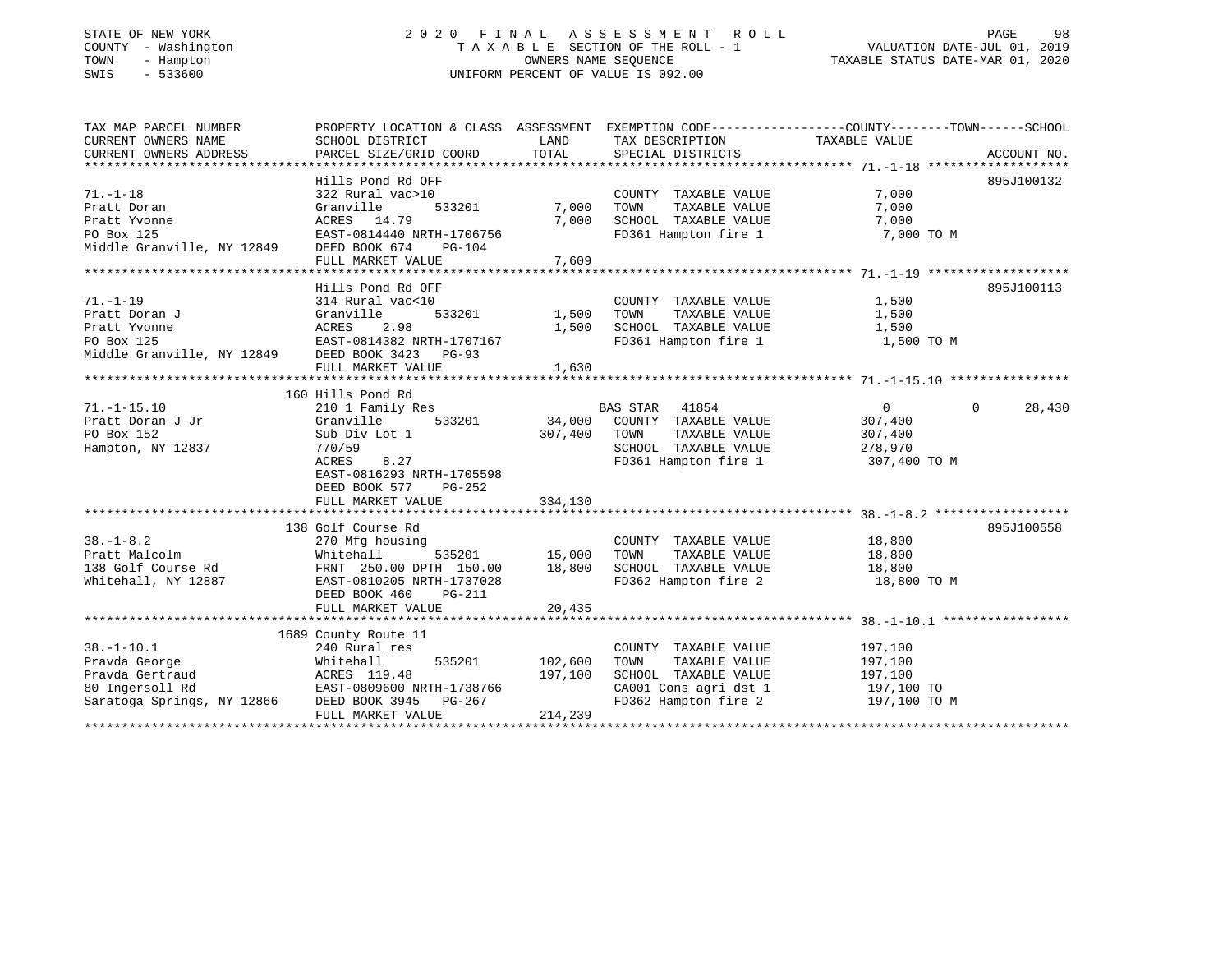| STATE OF NEW YORK<br>COUNTY - Washington<br>TOWN<br>- Hampton<br>SWIS<br>$-533600$                                                     |                                                                                                                                                                                                  |                              | 2020 FINAL ASSESSMENT ROLL<br>TAXABLE SECTION OF THE ROLL - 1<br>OWNERS NAME SEQUENCE<br>UNIFORM PERCENT OF VALUE IS 092.00                  | VALUATION DATE-JUL 01, 2019<br>TAXABLE STATUS DATE-MAR 01, 2020                                              | PAGE<br>99                                           |
|----------------------------------------------------------------------------------------------------------------------------------------|--------------------------------------------------------------------------------------------------------------------------------------------------------------------------------------------------|------------------------------|----------------------------------------------------------------------------------------------------------------------------------------------|--------------------------------------------------------------------------------------------------------------|------------------------------------------------------|
| TAX MAP PARCEL NUMBER<br>CURRENT OWNERS NAME<br>CURRENT OWNERS ADDRESS<br>***********************                                      | PROPERTY LOCATION & CLASS ASSESSMENT EXEMPTION CODE---------------COUNTY-------TOWN-----SCHOOL<br>SCHOOL DISTRICT<br>PARCEL SIZE/GRID COORD                                                      | LAND<br>TOTAL                | TAX DESCRIPTION<br>SPECIAL DISTRICTS                                                                                                         | TAXABLE VALUE                                                                                                | ACCOUNT NO.                                          |
| $80. - 1 - 49$<br>Prentice John<br>Prentice Marisa<br>30 Placid Ct<br>Holbrook, NY 11741                                               | 1700 County Route 21<br>210 1 Family Res - WTRFNT<br>Whitehall<br>535201<br>Sect 2 Lot 11A<br>FRNT 171.00 DPTH 340.00<br>EAST-0811093 NRTH-1704733<br>DEED BOOK 3634 PG-336<br>FULL MARKET VALUE | 25,000<br>192,300<br>209,022 | COUNTY TAXABLE VALUE<br>TOWN<br>TAXABLE VALUE<br>SCHOOL TAXABLE VALUE<br>FD361 Hampton fire 1                                                | 192,300<br>192,300<br>192,300<br>192,300 TO M                                                                | 895J101784                                           |
|                                                                                                                                        |                                                                                                                                                                                                  |                              |                                                                                                                                              |                                                                                                              |                                                      |
| $31. - 1 - 3.1$<br>Pritchard Evan R<br>Pritchard Jennelle J<br>1403 Carvers Falls Ln<br>Whitehall, NY 12887                            | 1403 Carvers Falls Ln<br>270 Mfg housing<br>Whitehall<br>535201<br>Lot 1<br>ACRES<br>4.00 BANK<br>999<br>EAST-0808083 NRTH-1746532<br>DEED BOOK 3666 PG-100                                      | 31,800<br>76,000             | COUNTY TAXABLE VALUE<br>TOWN<br>TAXABLE VALUE<br>SCHOOL TAXABLE VALUE<br>FD362 Hampton fire 2                                                | 76,000<br>76,000<br>76,000<br>76,000 TO M                                                                    | 895J100226                                           |
|                                                                                                                                        | FULL MARKET VALUE                                                                                                                                                                                | 82,609                       |                                                                                                                                              |                                                                                                              |                                                      |
|                                                                                                                                        |                                                                                                                                                                                                  |                              |                                                                                                                                              |                                                                                                              |                                                      |
|                                                                                                                                        | 3102 State Route 22A                                                                                                                                                                             |                              |                                                                                                                                              |                                                                                                              | 895J100022                                           |
| $54. - 1 - 9$<br>Pritchard Kay K<br>Pritchard George W<br>3102 State Route 22A<br>Hampton, NY 12837                                    | 210 1 Family Res<br>533201<br>Granville<br>ACRES<br>1.76<br>EAST-0821149 NRTH-1723462<br>DEED BOOK 2941 PG-282<br>FULL MARKET VALUE                                                              | 129,674                      | VET WAR C 41122<br>24,500 VET WAR T 41123<br>119,300 ENH STAR 41834<br>COUNTY TAXABLE VALUE<br>TOWN<br>TAXABLE VALUE<br>SCHOOL TAXABLE VALUE | 17,895<br>$\mathbf 0$<br>17,895<br>$\mathbf 0$<br>$\overline{0}$<br>$\Omega$<br>101,405<br>101,405<br>53,160 | $\overline{0}$<br>$\overline{\phantom{0}}$<br>66,140 |
|                                                                                                                                        |                                                                                                                                                                                                  |                              | FD361 Hampton fire 1                                                                                                                         | 119,300 TO M                                                                                                 |                                                      |
| $71.4 - 2 - 16$<br>Provencher Living Trust Rober Granville<br>Provencher Robert TRSTEE<br>102 Brunswick Ave<br>West Hartford, CT 06107 | 1022 West Way<br>260 Seasonal res - WTRFNT<br>533201<br>$1/2$ LOT 3<br>$71. - 2 - 16$<br>FRNT 75.00 DPTH 410.00<br>EAST-0815931 NRTH-1706908<br>DEED BOOK 903<br>$PG-31$                         | 20,300<br>112,300            | COUNTY TAXABLE VALUE<br>TOWN<br>TAXABLE VALUE<br>SCHOOL TAXABLE VALUE<br>FD361 Hampton fire 1                                                | 112,300<br>112,300<br>112,300<br>112,300 TO M                                                                | 895J100103                                           |
|                                                                                                                                        | FULL MARKET VALUE                                                                                                                                                                                | 122,065                      |                                                                                                                                              |                                                                                                              |                                                      |
| $72. -2 - 16.1$<br>Pyenta Christopher J<br>PO Box 68<br>Hampton, NY 12837                                                              | 83 Staso Ln<br>210 1 Family Res<br>533201<br>Granville<br>FRNT 200.00 DPTH 208.00<br>EAST-0822156 NRTH-1708571<br>DEED BOOK 833<br>PG-312<br>FULL MARKET VALUE                                   | 21,600<br>93,900<br>102,065  | BAS STAR 41854<br>COUNTY TAXABLE VALUE<br>TOWN<br>TAXABLE VALUE<br>SCHOOL TAXABLE VALUE<br>FD361 Hampton fire 1                              | $\overline{0}$<br>93,900<br>93,900<br>65,470<br>93,900 TO M                                                  | 895J101778<br>$\Omega$<br>28,430                     |
|                                                                                                                                        |                                                                                                                                                                                                  |                              | ***************************                                                                                                                  |                                                                                                              | + + + + + + + + + + + + + + + + + + +                |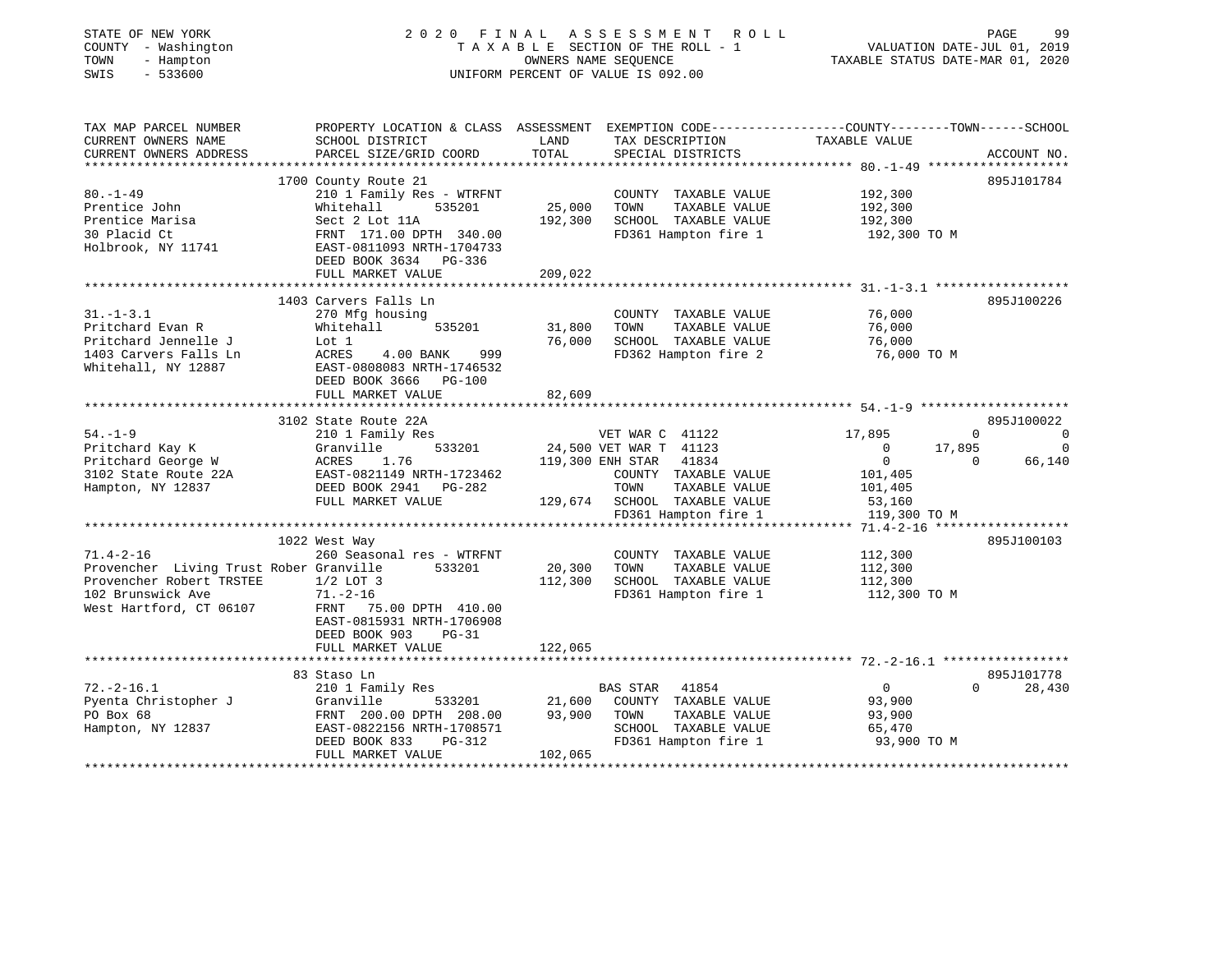| STATE OF NEW YORK           | 2020 FINAL                                                                                             |                      | ASSESSMENT<br>R O L L                         |                                          |             | 100<br>PAGE |
|-----------------------------|--------------------------------------------------------------------------------------------------------|----------------------|-----------------------------------------------|------------------------------------------|-------------|-------------|
| COUNTY - Washington         |                                                                                                        |                      | TAXABLE SECTION OF THE ROLL - 1               | VALUATION DATE-JUL 01, 2019              |             |             |
| TOWN<br>- Hampton           |                                                                                                        | OWNERS NAME SEOUENCE |                                               | TAXABLE STATUS DATE-MAR 01, 2020         |             |             |
| SWIS<br>$-533600$           |                                                                                                        |                      | UNIFORM PERCENT OF VALUE IS 092.00            |                                          |             |             |
| TAX MAP PARCEL NUMBER       | PROPERTY LOCATION & CLASS ASSESSMENT EXEMPTION CODE---------------COUNTY-------TOWN------SCHOOL        |                      |                                               |                                          |             |             |
| CURRENT OWNERS NAME         | SCHOOL DISTRICT                                                                                        | LAND                 | TAX DESCRIPTION                               | TAXABLE VALUE                            |             |             |
| CURRENT OWNERS ADDRESS      | PARCEL SIZE/GRID COORD                                                                                 | TOTAL                | SPECIAL DISTRICTS                             |                                          |             | ACCOUNT NO. |
|                             |                                                                                                        |                      |                                               |                                          |             |             |
|                             | 1026 West Way                                                                                          |                      |                                               |                                          |             | 895J100016  |
| $71.4 - 2 - 15$             | 260 Seasonal res - WTRFNT                                                                              |                      | COUNTY<br>TAXABLE VALUE                       | 101,400                                  |             |             |
| Quinn Michael               | Granville<br>533201                                                                                    | 20,300               | TOWN<br>TAXABLE VALUE                         | 101,400                                  |             |             |
| Quinn Katharine             | $1/2$ LOT 3                                                                                            | 101,400              | SCHOOL TAXABLE VALUE                          | 101,400                                  |             |             |
| 629 Four Winds Rd           | $71. - 2 - 15$                                                                                         |                      | FD361 Hampton fire 1                          | 101,400 TO M                             |             |             |
| North Ferrisburgh, VT 05473 | 75.00 DPTH 410.00<br>FRNT<br>EAST-0815883 NRTH-1706965<br>DEED BOOK 3013<br>PG-67<br>FULL MARKET VALUE | 110,217              |                                               |                                          |             |             |
|                             |                                                                                                        |                      |                                               |                                          |             |             |
|                             | 11933&1935 State Route 4                                                                               |                      | 33 PCT OF VALUE USED FOR EXEMPTION PURPOSES   |                                          |             | 895J100218  |
| $45. - 1 - 32$              | 240 Rural res                                                                                          |                      | VET WAR CT 41121                              | 5,108                                    | 5,108       | 0           |
| Ramey Gary Richard LE       | 535201<br>Whitehall                                                                                    |                      | 70,200 BAS STAR<br>41854                      | $\mathbf{0}$                             | $\mathbf 0$ | 28,430      |
| Ramey Richard D             | 859/140                                                                                                | 103,200              | COUNTY TAXABLE VALUE                          | 98,092                                   |             |             |
| 11935 State Route 4         | FRNT 650.00 DPTH<br>ACRES 37.00                                                                        |                      | TOWN<br>TAXABLE VALUE<br>SCHOOL TAXABLE VALUE | 98,092<br>74,770                         |             |             |
| Whitehall, NY 12887         | EAST-0806589 NRTH-1730630                                                                              |                      | FD362 Hampton fire 2                          | 103,200 TO M                             |             |             |
|                             | DEED BOOK 3543<br>PG-25                                                                                |                      |                                               |                                          |             |             |
|                             | FULL MARKET VALUE                                                                                      | 112,174              |                                               |                                          |             |             |
|                             |                                                                                                        |                      |                                               |                                          |             |             |
|                             | 11931 State Route 4                                                                                    |                      |                                               |                                          |             |             |
| $45. - 1 - 32.1$            | 210 1 Family Res                                                                                       |                      | 41854<br>BAS STAR                             | $\overline{0}$                           | $\Omega$    | 28,430      |
| Ramey Kim L                 | 535201<br>Whitehall                                                                                    | 28,700               | COUNTY<br>TAXABLE VALUE                       | 190,000                                  |             |             |
| Ramey Richard D             | ACRES<br>3.06                                                                                          | 190,000              | TOWN<br>TAXABLE VALUE                         | 190,000                                  |             |             |
| 11931 State Route 4         | EAST-0806264 NRTH-1730588                                                                              |                      | SCHOOL TAXABLE VALUE                          | 161,570                                  |             |             |
| Whitehall, NY 12887         | DEED BOOK 3698<br>PG-49                                                                                |                      | FD362 Hampton fire 2                          | 190,000 TO M                             |             |             |
|                             | FULL MARKET VALUE                                                                                      | 206,522              |                                               |                                          |             |             |
|                             | ***********************                                                                                | ******************   |                                               | *********** 72.2-3-20 ****************** |             |             |
|                             | 2620 State Route 22A                                                                                   |                      |                                               |                                          |             | 895L100168  |
| $72.2 - 3 - 20$             | 210 1 Family Res                                                                                       |                      | <b>BAS STAR</b><br>41854                      | $\overline{0}$                           | $\Omega$    | 28,430      |
| Rathbun Dawn                | Granville<br>533201                                                                                    | 18,500               | COUNTY TAXABLE VALUE                          | 70,400                                   |             |             |
| PO Box 112                  | $72. - 3 - 20$                                                                                         | 70,400               | TOWN<br>TAXABLE VALUE                         | 70,400                                   |             |             |
| Hampton, NY 12837           | FRNT 245.00 DPTH 115.00<br>BANK<br>999                                                                 |                      | SCHOOL TAXABLE VALUE<br>FD361 Hampton fire 1  | 41,970<br>70,400 TO M                    |             |             |
|                             | EAST-0823464 NRTH-1712200                                                                              |                      |                                               |                                          |             |             |
|                             | DEED BOOK 2778 PG-311                                                                                  |                      |                                               |                                          |             |             |
|                             | FULL MARKET VALUE                                                                                      | 76,522               |                                               |                                          |             |             |
|                             |                                                                                                        |                      |                                               |                                          |             |             |
|                             | 280 South Rd                                                                                           |                      |                                               |                                          |             | 895J100442  |
| $81. - 1 - 3$               | 260 Seasonal res                                                                                       |                      | COUNTY TAXABLE VALUE                          | 87,900                                   |             |             |
| Rathbun Thorn J             | Granville<br>533201                                                                                    | 40,000               | TOWN<br>TAXABLE VALUE                         | 87,900                                   |             |             |
| Rathbun Guistina            | ACRES 10.00 BANK<br>999                                                                                | 87,900               | SCHOOL TAXABLE VALUE                          | 87,900                                   |             |             |
| PO Box 121                  | EAST-0819532 NRTH-1703876                                                                              |                      | FD361 Hampton fire 1                          | 87,900 TO M                              |             |             |
| Hampton, NY 12837           | DEED BOOK 3772<br>$PG-200$                                                                             |                      |                                               |                                          |             |             |
|                             | FULL MARKET VALUE                                                                                      | 95,543               |                                               |                                          |             |             |
|                             |                                                                                                        |                      |                                               |                                          |             |             |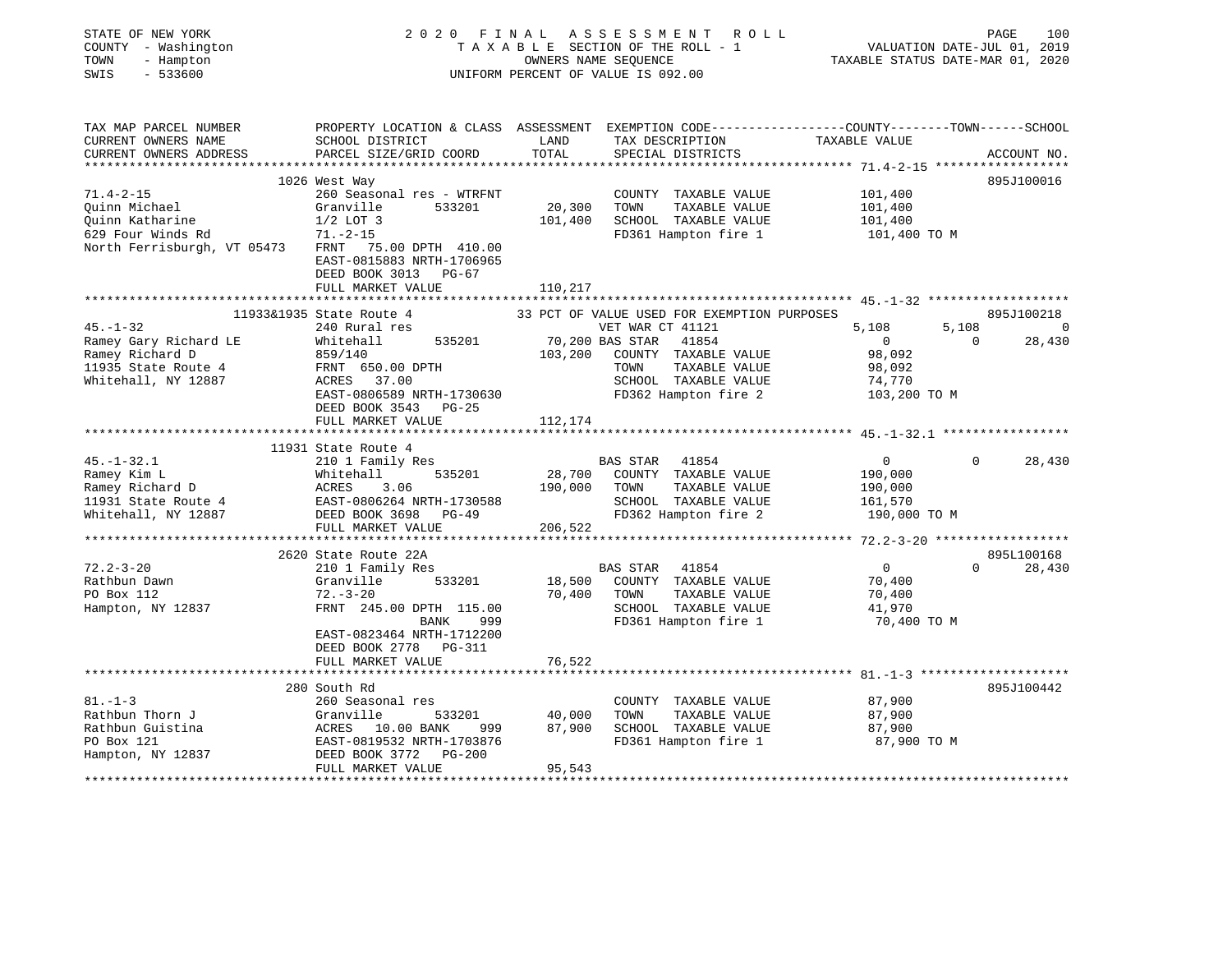| STATE OF NEW YORK<br>COUNTY - Washington<br>TOWN<br>- Hampton<br>SWIS<br>$-533600$ |                                                   | OWNERS NAME SEOUENCE | 2020 FINAL ASSESSMENT<br>R O L L<br>TAXABLE SECTION OF THE ROLL - 1<br>UNIFORM PERCENT OF VALUE IS 092.00         | TAXABLE STATUS DATE-MAR 01, 2020          | PAGE<br>101<br>VALUATION DATE-JUL 01, 2019 |
|------------------------------------------------------------------------------------|---------------------------------------------------|----------------------|-------------------------------------------------------------------------------------------------------------------|-------------------------------------------|--------------------------------------------|
| TAX MAP PARCEL NUMBER<br>CURRENT OWNERS NAME                                       | SCHOOL DISTRICT                                   | LAND                 | PROPERTY LOCATION & CLASS ASSESSMENT EXEMPTION CODE---------------COUNTY-------TOWN-----SCHOOL<br>TAX DESCRIPTION | TAXABLE VALUE                             |                                            |
| CURRENT OWNERS ADDRESS                                                             | PARCEL SIZE/GRID COORD                            | TOTAL                | SPECIAL DISTRICTS                                                                                                 |                                           | ACCOUNT NO.                                |
| *************                                                                      |                                                   |                      |                                                                                                                   | ***************** 71.-1-2.3 ************* |                                            |
|                                                                                    | 2056 County Route 18                              |                      |                                                                                                                   |                                           |                                            |
| $71. - 1 - 2.3$                                                                    | 270 Mfg housing                                   |                      | COUNTY TAXABLE VALUE                                                                                              | 31,900                                    |                                            |
| Reed George                                                                        | Granville<br>533201                               | 22,000               | TOWN<br>TAXABLE VALUE                                                                                             | 31,900                                    |                                            |
| 54 York St Ext                                                                     | Sub Div Lot 1                                     | 31,900               | SCHOOL TAXABLE VALUE                                                                                              | 31,900                                    |                                            |
| Poultney, VT 05764                                                                 | ACRES<br>1.00                                     |                      | FD361 Hampton fire 1                                                                                              | 31,900 TO M                               |                                            |
|                                                                                    | EAST-0812851 NRTH-1713794<br>DEED BOOK 2017 PG-79 |                      |                                                                                                                   |                                           |                                            |
|                                                                                    | FULL MARKET VALUE                                 | 34,674               |                                                                                                                   |                                           |                                            |
|                                                                                    |                                                   | ***********          |                                                                                                                   |                                           |                                            |
|                                                                                    | 35 Queens Way                                     |                      |                                                                                                                   |                                           | 895J100219                                 |
| $71. - 1 - 2$                                                                      | 240 Rural res                                     |                      | ENH STAR<br>41834                                                                                                 | $\overline{0}$                            | $\mathbf 0$<br>66,140                      |
| Reed Leonard                                                                       | Granville<br>533201                               | 96,000               | COUNTY TAXABLE VALUE                                                                                              | 228,500                                   |                                            |
| 35 Queens Way                                                                      | ACRES 99.30                                       | 228,500              | TAXABLE VALUE<br>TOWN                                                                                             | 228,500                                   |                                            |
| Whitehall, NY 12887                                                                | EAST-0812650 NRTH-1712553                         |                      | SCHOOL TAXABLE VALUE                                                                                              | 162,360                                   |                                            |
|                                                                                    | DEED BOOK 951<br>PG-144                           |                      | FD361 Hampton fire 1                                                                                              | 228,500 TO M                              |                                            |
| MAY BE SUBJECT TO PAYMENT<br>UNDER AGDIST LAW TIL 2022                             | FULL MARKET VALUE                                 | 248,370              |                                                                                                                   |                                           |                                            |
|                                                                                    |                                                   |                      |                                                                                                                   |                                           |                                            |
|                                                                                    | 2078 County Route 18                              |                      |                                                                                                                   |                                           |                                            |
| $71. - 1 - 2.4$                                                                    | 314 Rural vac<10                                  |                      | COUNTY TAXABLE VALUE                                                                                              | 14,000                                    |                                            |
| Reed Leonard                                                                       | 533201<br>Granville                               | 14,000               | TOWN<br>TAXABLE VALUE                                                                                             | 14,000                                    |                                            |
| 35 Queens Way                                                                      | Sub Div Lot 2                                     | 14,000               | SCHOOL TAXABLE VALUE                                                                                              | 14,000                                    |                                            |
| Whitehall, NY 12887                                                                | ACRES<br>1.34                                     |                      | FD361 Hampton fire 1                                                                                              | 14,000 TO M                               |                                            |
|                                                                                    | EAST-0813504 NRTH-1713567                         |                      |                                                                                                                   |                                           |                                            |
|                                                                                    | DEED BOOK 512<br>PG-204                           |                      |                                                                                                                   |                                           |                                            |
|                                                                                    | FULL MARKET VALUE                                 | 15,217               |                                                                                                                   |                                           |                                            |
|                                                                                    |                                                   |                      |                                                                                                                   |                                           |                                            |
| $72. - 2 - 26.1$                                                                   | 21 Perry Heights Way                              |                      |                                                                                                                   | 45,000                                    | 895J101721                                 |
| Reed Leonard C                                                                     | 270 Mfg housing<br>Granville<br>533201            | 20,100               | COUNTY TAXABLE VALUE<br>TAXABLE VALUE<br>TOWN                                                                     | 45,000                                    |                                            |
| 35 Queens Way                                                                      | FRNT 260.00 DPTH 139.00                           | 45,000               | SCHOOL TAXABLE VALUE                                                                                              | 45,000                                    |                                            |
| Whitehall, NY 12887                                                                | EAST-0822585 NRTH-1712146                         |                      | FD361 Hampton fire 1                                                                                              | 45,000 TO M                               |                                            |
|                                                                                    | DEED BOOK 3641 PG-241                             |                      |                                                                                                                   |                                           |                                            |
|                                                                                    | FULL MARKET VALUE                                 | 48,913               |                                                                                                                   |                                           |                                            |
|                                                                                    |                                                   |                      |                                                                                                                   |                                           |                                            |
|                                                                                    | 412 South Rd                                      |                      |                                                                                                                   |                                           |                                            |
| $72. - 1 - 16.3$                                                                   | 270 Mfg housing                                   |                      | ENH STAR<br>41834                                                                                                 | 0                                         | 66,140<br>$\Omega$                         |
| Reed Linda                                                                         | Granville<br>533201                               | 24,900               | COUNTY TAXABLE VALUE                                                                                              | 93,900                                    |                                            |
| PO Box 168                                                                         | ACRES<br>1.89 BANK<br>999                         | 93,900               | TOWN<br>TAXABLE VALUE                                                                                             | 93,900                                    |                                            |
| Hampton, NY 12837                                                                  | EAST-0819877 NRTH-1706906                         |                      | SCHOOL TAXABLE VALUE                                                                                              | 27,760                                    |                                            |
|                                                                                    | DEED BOOK 896<br>PG-109<br>FULL MARKET VALUE      | 102,065              | FD361 Hampton fire 1                                                                                              | 93,900 TO M                               |                                            |
|                                                                                    |                                                   |                      |                                                                                                                   |                                           |                                            |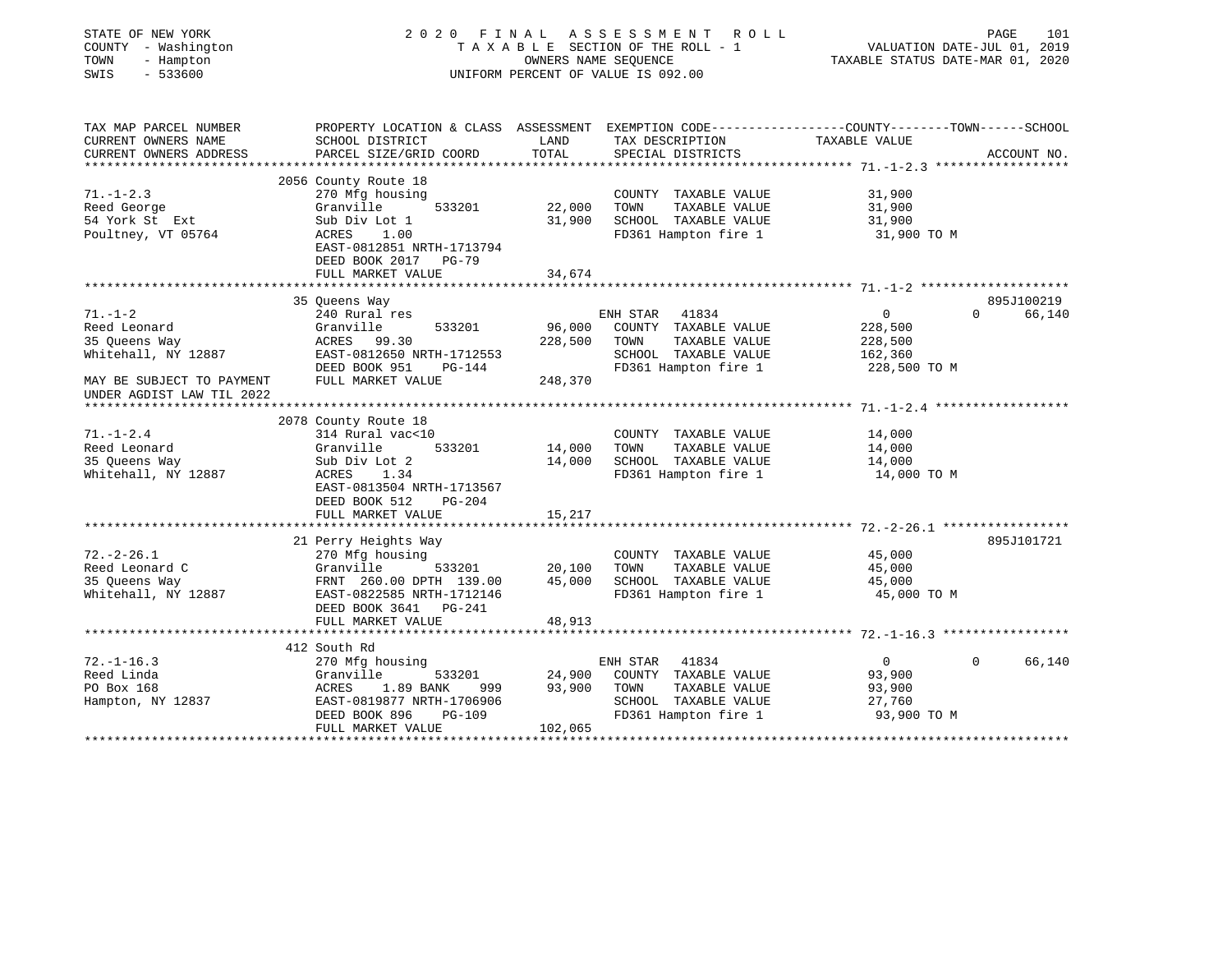| STATE OF NEW YORK |  |              |
|-------------------|--|--------------|
| COUNTY            |  | - Washington |
| TOWN              |  | - Hampton    |
| <b>CMTC</b>       |  | 533600       |

# STATE OF NEW YORK 2 0 2 0 F I N A L A S S E S S M E N T R O L L PAGE 102 COUNTY - Washington T A X A B L E SECTION OF THE ROLL - 1 VALUATION DATE-JUL 01, 2019 TOWN - Hampton OWNERS NAME SEQUENCE TAXABLE STATUS DATE-MAR 01, 2020 SWIS - 533600 UNIFORM PERCENT OF VALUE IS 092.00

| TAX MAP PARCEL NUMBER<br>CURRENT OWNERS NAME | PROPERTY LOCATION & CLASS ASSESSMENT EXEMPTION CODE---------------COUNTY-------TOWN-----SCHOOL<br>SCHOOL DISTRICT | LAND               | TAX DESCRIPTION                               | TAXABLE VALUE      |          |             |
|----------------------------------------------|-------------------------------------------------------------------------------------------------------------------|--------------------|-----------------------------------------------|--------------------|----------|-------------|
| CURRENT OWNERS ADDRESS                       | PARCEL SIZE/GRID COORD                                                                                            | TOTAL              | SPECIAL DISTRICTS                             |                    |          | ACCOUNT NO. |
|                                              | 449 Hills Pond Rd                                                                                                 |                    |                                               |                    |          |             |
| $71. - 1 - 2.1$                              | 270 Mfg housing                                                                                                   |                    | BAS STAR 41854                                | $\overline{0}$     | $\Omega$ | 28,430      |
| Reed Thomas                                  | Granville<br>533201                                                                                               | 26,600             | COUNTY TAXABLE VALUE                          | 80,400             |          |             |
| Reed Deborah                                 | ACRES<br>2.40 BANK<br>999                                                                                         | 80,400             | TOWN<br>TAXABLE VALUE                         | 80,400             |          |             |
| 449 Hills Pond Rd                            | EAST-0814072 NRTH-1711986                                                                                         |                    | SCHOOL TAXABLE VALUE                          | 51,970             |          |             |
| Whitehall, NY 12887                          | DEED BOOK 716<br>PG-156                                                                                           |                    | FD361 Hampton fire 1                          | 80,400 TO M        |          |             |
|                                              | FULL MARKET VALUE                                                                                                 | 87,391             |                                               |                    |          |             |
|                                              |                                                                                                                   |                    |                                               |                    |          |             |
|                                              | 2154 County Route 18                                                                                              |                    |                                               |                    |          | 895J101800  |
| $71.-1-8.1$                                  | 270 Mfg housing                                                                                                   |                    | COUNTY TAXABLE VALUE                          | 60,700             |          |             |
| Reed Thomas                                  | Granville<br>533201                                                                                               | 22,200             | TOWN<br>TAXABLE VALUE                         | 60,700             |          |             |
| PO Box 1322                                  | ROW 604/216                                                                                                       | 60,700             | SCHOOL TAXABLE VALUE                          | 60,700             |          |             |
| Rutland, VT 05701                            | ROW removed 2402/233                                                                                              |                    | FD361 Hampton fire 1                          | 60,700 TO M        |          |             |
|                                              | <b>ACRES</b><br>1.06                                                                                              |                    |                                               |                    |          |             |
|                                              | EAST-0815249 NRTH-1713402                                                                                         |                    |                                               |                    |          |             |
|                                              | DEED BOOK 2847 PG-151                                                                                             |                    |                                               |                    |          |             |
|                                              | FULL MARKET VALUE                                                                                                 | 65,978             |                                               |                    |          |             |
|                                              |                                                                                                                   |                    |                                               |                    |          |             |
|                                              | 16 Greenfield Ln                                                                                                  |                    |                                               |                    |          | 895J100017  |
| $72.2 - 3 - 8$                               | 210 1 Family Res                                                                                                  |                    | COUNTY TAXABLE VALUE                          | 81,300             |          |             |
| Regan Katherine                              | Granville<br>533201                                                                                               | 11,400             | TOWN<br>TAXABLE VALUE                         | 81,300             |          |             |
| 16 Greenfield Ln                             | $72 - 3 - 8$                                                                                                      | 81,300             | SCHOOL TAXABLE VALUE                          | 81,300             |          |             |
| Hampton, NY 12837                            | FRNT 41.00 DPTH 244.00                                                                                            |                    | FD361 Hampton fire 1                          | 81,300 TO M        |          |             |
|                                              | EAST-0824036 NRTH-1712235                                                                                         |                    |                                               |                    |          |             |
|                                              | DEED BOOK 3515 PG-319                                                                                             |                    |                                               |                    |          |             |
|                                              | FULL MARKET VALUE                                                                                                 | 88,370             |                                               |                    |          |             |
|                                              |                                                                                                                   |                    |                                               |                    |          |             |
| $62. - 1 - 26.3$                             | 2155 County Route 18                                                                                              |                    |                                               |                    |          |             |
|                                              | 323 Vacant rural                                                                                                  |                    | COUNTY TAXABLE VALUE                          | 124,000            |          |             |
| Reichle Maureen A<br>939 Clove Rd            | Granville<br>533201<br>ACRES 157.30                                                                               | 124,000<br>124,000 | TOWN<br>TAXABLE VALUE<br>SCHOOL TAXABLE VALUE | 124,000<br>124,000 |          |             |
| Hobart, NY 13788                             | EAST-0815102 NRTH-1716182                                                                                         |                    | FD361 Hampton fire 1                          | 124,000 TO M       |          |             |
|                                              | DEED BOOK 885<br>$PG-123$                                                                                         |                    |                                               |                    |          |             |
|                                              | FULL MARKET VALUE                                                                                                 | 134,783            |                                               |                    |          |             |
|                                              |                                                                                                                   |                    |                                               |                    |          |             |
|                                              | 56 Hampton Heights Way                                                                                            |                    |                                               |                    |          | 895J100673  |
| $80. - 1 - 23$                               | 210 1 Family Res                                                                                                  |                    | COUNTY TAXABLE VALUE                          | 56,900             |          |             |
| Residential Remedies, LLC                    | Granville<br>533201                                                                                               | 35,000             | TAXABLE VALUE<br>TOWN                         | 56,900             |          |             |
| 55 West Notre Dame St                        | ACRES<br>5.03                                                                                                     | 56,900             | SCHOOL TAXABLE VALUE                          | 56,900             |          |             |
| Glen Falls, NY 12801                         | EAST-0810043 NRTH-1701424                                                                                         |                    | FD361 Hampton fire 1                          | 56,900 TO M        |          |             |
|                                              | DEED BOOK 3787 PG-242                                                                                             |                    |                                               |                    |          |             |
|                                              | FULL MARKET VALUE                                                                                                 | 61,848             |                                               |                    |          |             |
|                                              |                                                                                                                   |                    |                                               |                    |          |             |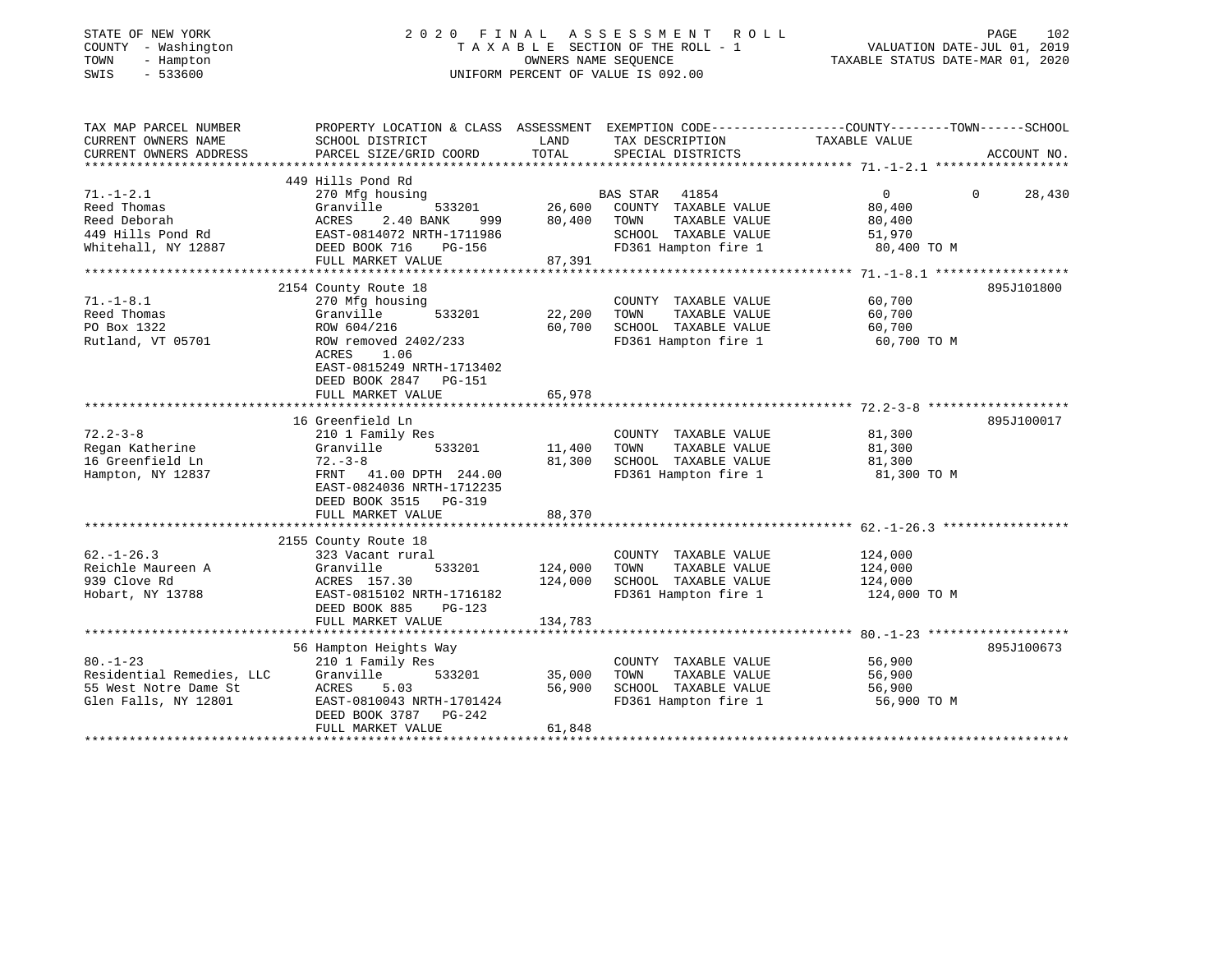# STATE OF NEW YORK 2 0 2 0 F I N A L A S S E S S M E N T R O L L PAGE 103 COUNTY - Washington T A X A B L E SECTION OF THE ROLL - 1 VALUATION DATE-JUL 01, 2019 TOWN - Hampton OWNERS NAME SEQUENCE TAXABLE STATUS DATE-MAR 01, 2020 SWIS - 533600 UNIFORM PERCENT OF VALUE IS 092.00

| TAX MAP PARCEL NUMBER<br>CURRENT OWNERS NAME<br>CURRENT OWNERS ADDRESS | PROPERTY LOCATION & CLASS ASSESSMENT EXEMPTION CODE----------------COUNTY-------TOWN------SCHOOL<br>SCHOOL DISTRICT<br>PARCEL SIZE/GRID COORD | LAND<br>TOTAL | TAX DESCRIPTION<br>SPECIAL DISTRICTS          | TAXABLE VALUE    |          | ACCOUNT NO. |
|------------------------------------------------------------------------|-----------------------------------------------------------------------------------------------------------------------------------------------|---------------|-----------------------------------------------|------------------|----------|-------------|
|                                                                        |                                                                                                                                               |               |                                               |                  |          |             |
|                                                                        | 229 Hickey Rd                                                                                                                                 |               |                                               |                  |          |             |
| $62. - 1 - 17.1$                                                       | 270 Mfg housing                                                                                                                               |               | COUNTY TAXABLE VALUE                          | 69,300           |          |             |
| Reutling Fredric                                                       | Granville<br>533201                                                                                                                           | 24,600        | TAXABLE VALUE<br>TOWN                         | 69,300           |          |             |
| Reutling Jacqueline                                                    | ACRES<br>1.80                                                                                                                                 | 69,300        | SCHOOL TAXABLE VALUE                          | 69,300           |          |             |
| 8 Dutton Ave                                                           | EAST-0814161 NRTH-1719294                                                                                                                     |               | FD361 Hampton fire 1                          | 69,300 TO M      |          |             |
| Fair Haven, VT 05743                                                   | DEED BOOK 668<br>PG-151                                                                                                                       |               |                                               |                  |          |             |
|                                                                        | FULL MARKET VALUE                                                                                                                             | 75,326        |                                               |                  |          |             |
|                                                                        |                                                                                                                                               |               |                                               |                  |          |             |
|                                                                        | 15 Wicked Hollow Way                                                                                                                          |               |                                               |                  |          | 895J100579  |
| $62. - 1 - 17$                                                         | 312 Vac w/imprv<br>Granville<br>533201                                                                                                        | 33,700        | COUNTY TAXABLE VALUE<br>TOWN<br>TAXABLE VALUE | 34,700<br>34,700 |          |             |
| Reutling Jacqueline<br>8 Dutton Ave                                    | ACRES<br>4.60                                                                                                                                 | 34,700        | SCHOOL TAXABLE VALUE                          | 34,700           |          |             |
| Fair Haven, VT 05743                                                   | EAST-0813871 NRTH-1719453                                                                                                                     |               | FD361 Hampton fire 1                          | 34,700 TO M      |          |             |
|                                                                        | DEED BOOK 2729 PG-115                                                                                                                         |               |                                               |                  |          |             |
|                                                                        | FULL MARKET VALUE                                                                                                                             | 37,717        |                                               |                  |          |             |
|                                                                        |                                                                                                                                               |               |                                               |                  |          |             |
|                                                                        | 2360 State Route 22A                                                                                                                          |               |                                               |                  |          | 895J100023  |
| $81. - 2 - 2$                                                          | 210 1 Family Res                                                                                                                              |               | BAS STAR 41854                                | $\overline{0}$   | $\Omega$ | 28,430      |
| Rice Danny                                                             | 533201<br>Granville                                                                                                                           | 13,600        | COUNTY TAXABLE VALUE                          | 53,400           |          |             |
| 2360 State Route 22A                                                   | FRNT 94.00 DPTH 170.00                                                                                                                        | 53,400        | TAXABLE VALUE<br>TOWN                         | 53,400           |          |             |
| Hampton, NY 12837                                                      | EAST-0822568 NRTH-1705397                                                                                                                     |               | SCHOOL TAXABLE VALUE                          | 24,970           |          |             |
|                                                                        | DEED BOOK 2260 PG-282                                                                                                                         |               | FD361 Hampton fire 1                          | 53,400 TO M      |          |             |
|                                                                        | FULL MARKET VALUE                                                                                                                             | 58,043        |                                               |                  |          |             |
|                                                                        |                                                                                                                                               |               |                                               |                  |          |             |
|                                                                        | 43 Greenfield Ln                                                                                                                              |               |                                               |                  |          |             |
| $72. - 2 - 7.4$                                                        | 240 Rural res                                                                                                                                 |               | BAS STAR 41854                                | $\overline{0}$   | $\Omega$ | 28,430      |
| Richards Timothy                                                       | Granville<br>533201                                                                                                                           | 48,200        | COUNTY TAXABLE VALUE                          | 164,000          |          |             |
| Richards Eileen                                                        | LOT 3 - 713/155 Hwy Appro<br>ACRES 18.23 BANK 997                                                                                             | 164,000       | TAXABLE VALUE<br>TOWN                         | 164,000          |          |             |
| 43 Greenfield Ln                                                       | 997                                                                                                                                           |               | SCHOOL TAXABLE VALUE                          | 135,570          |          |             |
| Hampton, NY 12837                                                      | EAST-0823758 NRTH-1710611                                                                                                                     |               | FD361 Hampton fire 1                          | 164,000 TO M     |          |             |
|                                                                        | DEED BOOK 672<br>PG-155                                                                                                                       |               |                                               |                  |          |             |
|                                                                        | FULL MARKET VALUE                                                                                                                             | 178,261       |                                               |                  |          |             |
|                                                                        |                                                                                                                                               |               |                                               |                  |          |             |
| $71. - 1 - 15.3$                                                       | Hills Pond Rd<br>311 Res vac land                                                                                                             |               |                                               |                  |          |             |
|                                                                        |                                                                                                                                               | 1,000         | COUNTY TAXABLE VALUE<br>TAXABLE VALUE<br>TOWN | 1,000            |          |             |
| Ritchie Michael<br>Ritchie Annette                                     | Granville<br>533201<br>FRNT 125.00 DPTH 470.00                                                                                                | 1,000         | SCHOOL TAXABLE VALUE                          | 1,000<br>1,000   |          |             |
| 167 Hills Pond Rd                                                      | EAST-0815842 NRTH-1705882                                                                                                                     |               | FD361 Hampton fire 1                          | 1,000 TO M       |          |             |
| Whitehall, NY 12887                                                    | DEED BOOK 668<br>$PG-148$                                                                                                                     |               |                                               |                  |          |             |
|                                                                        | FULL MARKET VALUE                                                                                                                             | 1,087         |                                               |                  |          |             |
|                                                                        |                                                                                                                                               |               |                                               |                  |          |             |
|                                                                        | 176 Hills Pond Rd                                                                                                                             |               |                                               |                  |          |             |
| $71. - 1 - 15.6$                                                       | 270 Mfg housing                                                                                                                               |               | COUNTY TAXABLE VALUE                          | 72,100           |          |             |
| Ritchie Michael                                                        | Granville<br>533201                                                                                                                           | 43,000        | TOWN<br>TAXABLE VALUE                         | 72,100           |          |             |
| Ritchie Annette D                                                      | Subdiv Lot E                                                                                                                                  | 72,100        | SCHOOL TAXABLE VALUE                          | 72,100           |          |             |
| 167 Hills Pond Rd                                                      | ACRES 23.00                                                                                                                                   |               | FD361 Hampton fire 1                          | 72,100 TO M      |          |             |
| Whitehall, NY 12887                                                    | EAST-0816948 NRTH-1705850                                                                                                                     |               |                                               |                  |          |             |
|                                                                        | DEED BOOK 770<br>PG-56                                                                                                                        |               |                                               |                  |          |             |
|                                                                        | FULL MARKET VALUE                                                                                                                             | 78,370        |                                               |                  |          |             |
|                                                                        |                                                                                                                                               |               |                                               |                  |          |             |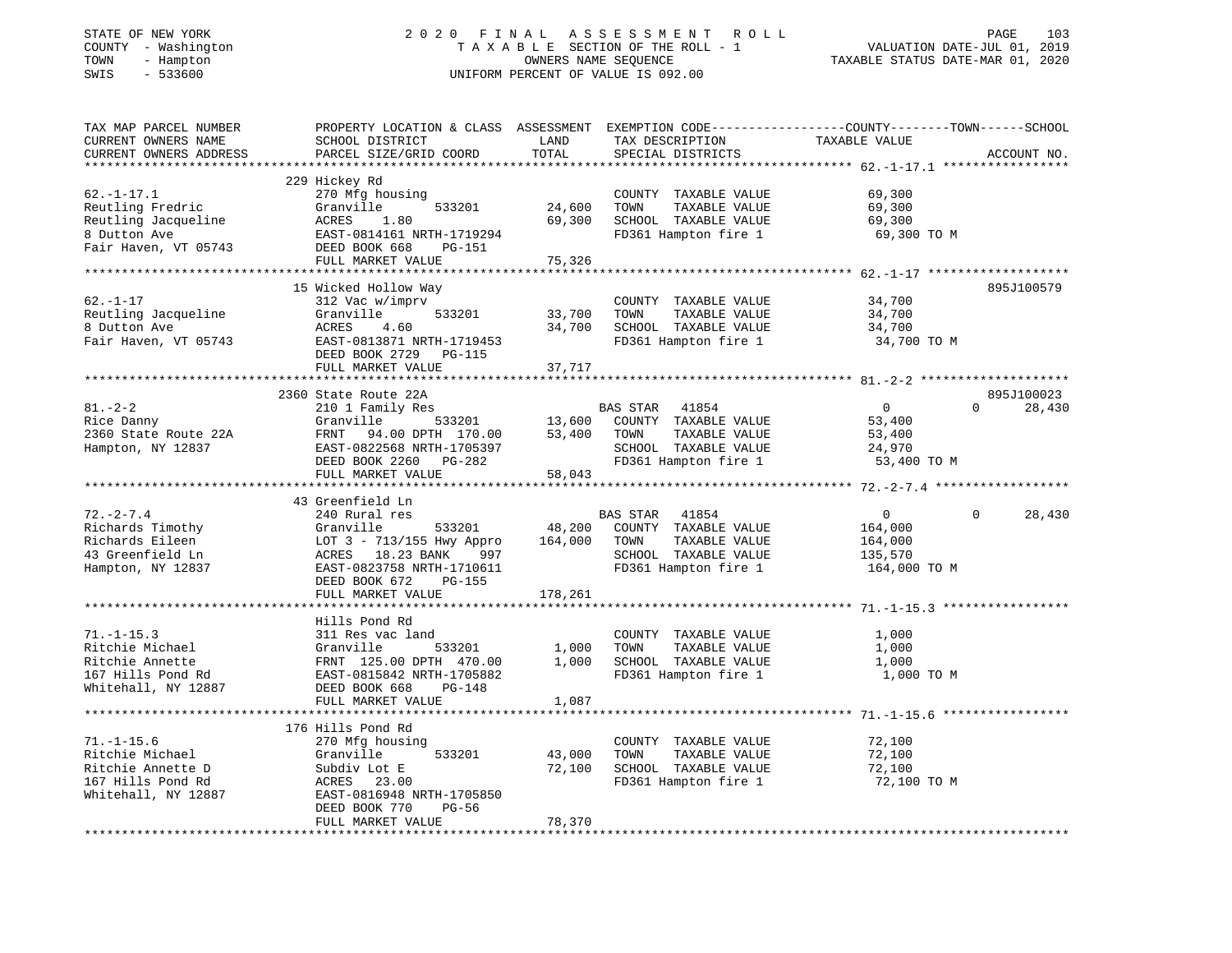# STATE OF NEW YORK 2 0 2 0 F I N A L A S S E S S M E N T R O L L PAGE 104 COUNTY - Washington T A X A B L E SECTION OF THE ROLL - 1 VALUATION DATE-JUL 01, 2019 TOWN - Hampton OWNERS NAME SEQUENCE TAXABLE STATUS DATE-MAR 01, 2020 SWIS - 533600 UNIFORM PERCENT OF VALUE IS 092.00

| TAX MAP PARCEL NUMBER<br>CURRENT OWNERS NAME                                                         | PROPERTY LOCATION & CLASS ASSESSMENT EXEMPTION CODE----------------COUNTY-------TOWN------SCHOOL<br>SCHOOL DISTRICT                                                                      | LAND                       | TAX DESCRIPTION                                                                                                                                                                                     | TAXABLE VALUE                                                                                                                                        |                                                              |
|------------------------------------------------------------------------------------------------------|------------------------------------------------------------------------------------------------------------------------------------------------------------------------------------------|----------------------------|-----------------------------------------------------------------------------------------------------------------------------------------------------------------------------------------------------|------------------------------------------------------------------------------------------------------------------------------------------------------|--------------------------------------------------------------|
| CURRENT OWNERS ADDRESS                                                                               | PARCEL SIZE/GRID COORD                                                                                                                                                                   | TOTAL                      | SPECIAL DISTRICTS                                                                                                                                                                                   |                                                                                                                                                      | ACCOUNT NO.                                                  |
|                                                                                                      |                                                                                                                                                                                          |                            |                                                                                                                                                                                                     |                                                                                                                                                      |                                                              |
| $71. - 1 - 16.1$<br>Ritchie Michael<br>Ritchie Annette<br>167 Hills Pond Rd<br>Whitehall, NY 12887   | 175 Hills Pond Rd<br>270 Mfg housing<br>533201<br>Granville<br>FRNT 235.00 DPTH 230.00<br>EAST-0816051 NRTH-1706145<br>DEED BOOK 705<br>PG-342<br>FULL MARKET VALUE                      | 22,800<br>28,400<br>30,870 | COUNTY TAXABLE VALUE<br>TAXABLE VALUE<br>TOWN<br>SCHOOL TAXABLE VALUE<br>FD361 Hampton fire 1                                                                                                       | 28,400<br>28,400<br>28,400<br>28,400 TO M                                                                                                            | 895J100700                                                   |
|                                                                                                      | Hills Pond Rd                                                                                                                                                                            |                            |                                                                                                                                                                                                     |                                                                                                                                                      | 895J100229                                                   |
| $71. - 1 - 15$<br>Ritchie Michael D<br>Ritchie Annette D<br>167 Hills Pond Rd<br>Whitehall, NY 12887 | 322 Rural vac>10<br>Granville<br>533201<br>Subdiv Lot F<br>ACRES 15.03<br>EAST-0817080 NRTH-1706537<br>DEED BOOK 868<br>$PG-40$                                                          | 30,000<br>30,000           | COUNTY TAXABLE VALUE<br>TAXABLE VALUE<br>TOWN<br>SCHOOL TAXABLE VALUE<br>FD361 Hampton fire 1                                                                                                       | 30,000<br>30,000<br>30,000<br>30,000 TO M                                                                                                            |                                                              |
|                                                                                                      | FULL MARKET VALUE                                                                                                                                                                        | 32,609                     |                                                                                                                                                                                                     |                                                                                                                                                      |                                                              |
|                                                                                                      | 167 Hills Pond Rd                                                                                                                                                                        |                            |                                                                                                                                                                                                     |                                                                                                                                                      |                                                              |
| $71. - 1 - 16$<br>Ritchie Michael D<br>Ritchie Annette D<br>167 Hills Pond Rd<br>Whitehall, NY 12887 | 210 1 Family Res<br>533201<br>Granville<br>Ex & Res In 453/706<br>650/227<br>FRNT 310.00 DPTH 365.00<br>EAST-0815948 NRTH-1705945<br>DEED BOOK 644<br>PG-236<br>FULL MARKET VALUE        |                            | AGED-CO<br>41802<br>25,600 AGED-TOWN 41803<br>74,300 AGED-SCH<br>41804<br>ENH STAR<br>41834<br>COUNTY TAXABLE VALUE<br>TOWN<br>TAXABLE VALUE<br>SCHOOL TAXABLE VALUE<br>80,761 FD361 Hampton fire 1 | $\Omega$<br>33,435<br>26,005<br>$\overline{0}$<br>$\mathbf{0}$<br>$\Omega$<br>$\overline{0}$<br>$\Omega$<br>40,865<br>48,295<br>4,445<br>74,300 TO M | 895J100573<br>$\overline{0}$<br>$\bigcap$<br>3,715<br>66,140 |
| $80. - 1 - 2.1$<br>Rivers Anita Marie<br>58 Indiana Ave<br>Queensbury, NY 12804                      | 1720 County Route 21<br>210 1 Family Res<br>535201<br>Whitehall<br>Ex & Res 473/566<br>FRNT 244.00 DPTH 141.00<br>EAST-0810677 NRTH-1705009<br>DEED BOOK 3480 PG-65<br>FULL MARKET VALUE | 20,200<br>44,500<br>48,370 | COUNTY TAXABLE VALUE<br>TAXABLE VALUE<br>TOWN<br>SCHOOL TAXABLE VALUE<br>FD361 Hampton fire 1                                                                                                       | 44,500<br>44,500<br>44,500<br>44,500 TO M                                                                                                            | 895J100151                                                   |
|                                                                                                      |                                                                                                                                                                                          |                            |                                                                                                                                                                                                     |                                                                                                                                                      |                                                              |
| $80. - 1 - 2.5$<br>Rivers Anita Marie<br>58 Indiana Ave<br>Queensbury, NY 12804                      | LOT 4 Faesh Pat<br>910 Priv forest<br>Granville<br>533201<br>78.00<br>ACRES<br>EAST-0812526 NRTH-1706376<br>DEED BOOK 3480<br>PG-65<br>FULL MARKET VALUE                                 | 35,100<br>35,100<br>38,152 | COUNTY TAXABLE VALUE<br>TOWN<br>TAXABLE VALUE<br>SCHOOL TAXABLE VALUE<br>FD361 Hampton fire 1                                                                                                       | 35,100<br>35,100<br>35,100<br>35,100 TO M                                                                                                            | 895J100619                                                   |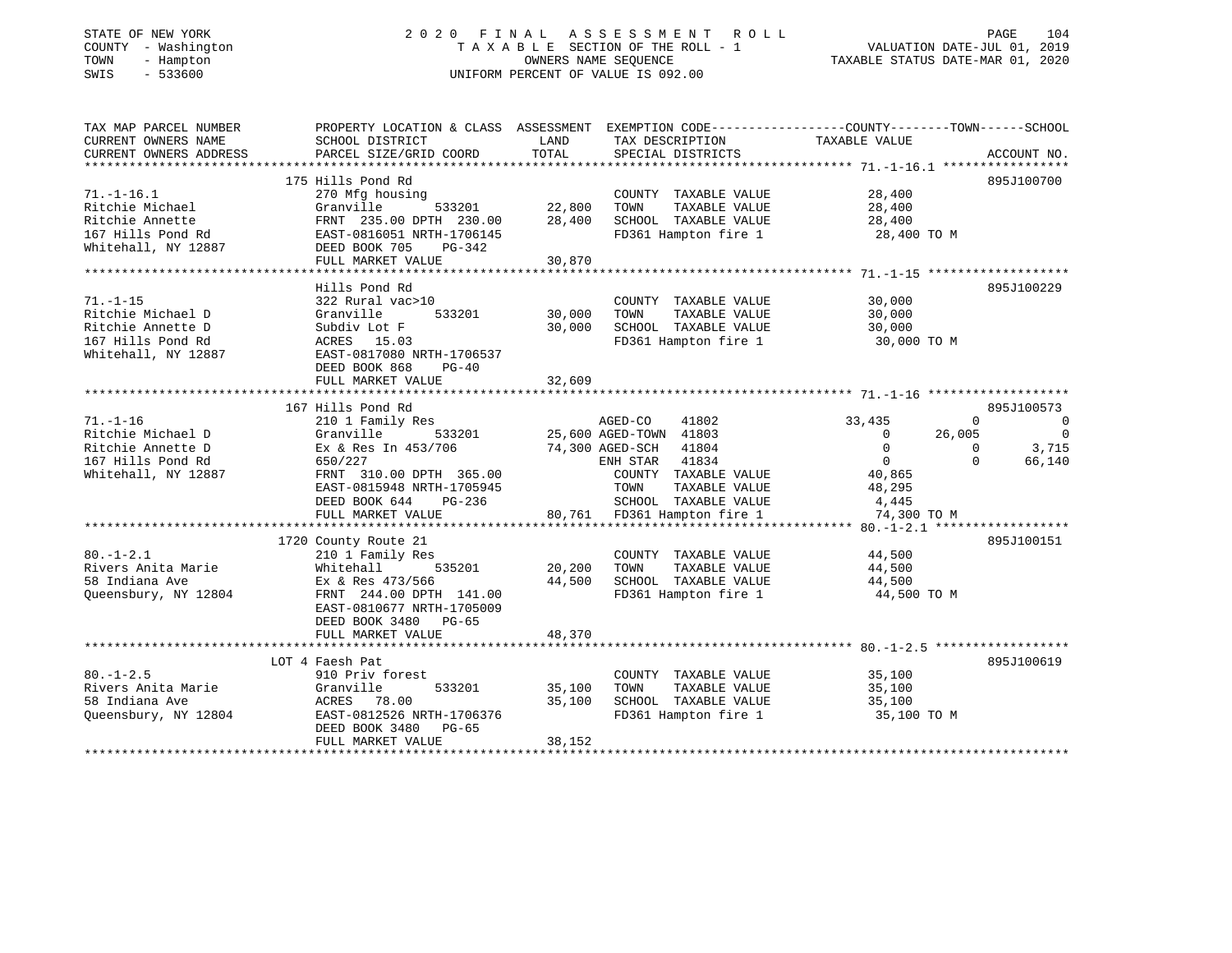| STATE OF NEW YORK |  |              |
|-------------------|--|--------------|
| COUNTY            |  | - Washington |
| TOWN              |  | - Hampton    |
| <b>CMTC</b>       |  | 533600       |

# STATE OF NEW YORK 2 0 2 0 F I N A L A S S E S S M E N T R O L L PAGE 105 COUNTY - Washington T A X A B L E SECTION OF THE ROLL - 1 VALUATION DATE-JUL 01, 2019 OWNERS NAME SEQUENCE TAXABLE STATUS DATE-MAR 01, 2020 SWIS - 533600 UNIFORM PERCENT OF VALUE IS 092.00

| County Route 21 OFF<br>322 Rural vac>10<br>535201<br>Whitehall<br>Sect 6 Lot 1<br>ACRES 11.17<br>EAST-0811174 NRTH-1706606<br>DEED BOOK 3480 PG-61<br>FULL MARKET VALUE<br>2184 State Route 22A<br>210 1 Family Res<br>Granville | 20,500<br>20,500<br>22,283                                                            | COUNTY TAXABLE VALUE<br>TOWN<br>TAXABLE VALUE<br>SCHOOL TAXABLE VALUE<br>FD361 Hampton fire 1           | 20,500<br>20,500<br>20,500<br>20,500 TO M                                      | 895J100129                                                                                                                                                                                                                                                                                                                                                                                                                                                                                                                                                                                                               |
|----------------------------------------------------------------------------------------------------------------------------------------------------------------------------------------------------------------------------------|---------------------------------------------------------------------------------------|---------------------------------------------------------------------------------------------------------|--------------------------------------------------------------------------------|--------------------------------------------------------------------------------------------------------------------------------------------------------------------------------------------------------------------------------------------------------------------------------------------------------------------------------------------------------------------------------------------------------------------------------------------------------------------------------------------------------------------------------------------------------------------------------------------------------------------------|
|                                                                                                                                                                                                                                  |                                                                                       |                                                                                                         |                                                                                |                                                                                                                                                                                                                                                                                                                                                                                                                                                                                                                                                                                                                          |
|                                                                                                                                                                                                                                  |                                                                                       |                                                                                                         |                                                                                |                                                                                                                                                                                                                                                                                                                                                                                                                                                                                                                                                                                                                          |
|                                                                                                                                                                                                                                  |                                                                                       |                                                                                                         |                                                                                |                                                                                                                                                                                                                                                                                                                                                                                                                                                                                                                                                                                                                          |
|                                                                                                                                                                                                                                  |                                                                                       |                                                                                                         |                                                                                |                                                                                                                                                                                                                                                                                                                                                                                                                                                                                                                                                                                                                          |
| DEED BOOK 3015 PG-245                                                                                                                                                                                                            | 52,500                                                                                | TOWN                                                                                                    | 52,500<br>52,500                                                               |                                                                                                                                                                                                                                                                                                                                                                                                                                                                                                                                                                                                                          |
|                                                                                                                                                                                                                                  |                                                                                       |                                                                                                         |                                                                                |                                                                                                                                                                                                                                                                                                                                                                                                                                                                                                                                                                                                                          |
|                                                                                                                                                                                                                                  |                                                                                       |                                                                                                         |                                                                                | 895J100423                                                                                                                                                                                                                                                                                                                                                                                                                                                                                                                                                                                                               |
| 210 1 Family Res<br>Granville 533201<br>ACRES 2.40 BANK 999<br>EAST-0821951 NRTH-1710328<br>DEED BOOK 3904 PG-287<br>999<br>FULL MARKET VALUE                                                                                    |                                                                                       | TOWN                                                                                                    | 96,600<br>96,600                                                               |                                                                                                                                                                                                                                                                                                                                                                                                                                                                                                                                                                                                                          |
|                                                                                                                                                                                                                                  |                                                                                       |                                                                                                         |                                                                                |                                                                                                                                                                                                                                                                                                                                                                                                                                                                                                                                                                                                                          |
| 260 Seasonal res<br>Granville<br>533201<br>Middle Granville, NY 12849 DEED BOOK 553<br>PG-127<br>FULL MARKET VALUE                                                                                                               | 30,200<br>63,400<br>68,913                                                            | TOWN                                                                                                    | 63,400<br>63,400<br>63,400                                                     | 895J100611                                                                                                                                                                                                                                                                                                                                                                                                                                                                                                                                                                                                               |
|                                                                                                                                                                                                                                  |                                                                                       |                                                                                                         |                                                                                |                                                                                                                                                                                                                                                                                                                                                                                                                                                                                                                                                                                                                          |
| 240 Rural res<br>Granville<br>Survey: 2928 Lot 4<br>ACRES 29.80<br>DEED BOOK 491<br>FULL MARKET VALUE                                                                                                                            |                                                                                       | TOWN                                                                                                    | 60,900<br>$\overline{0}$<br>71,050                                             | 895J100105<br>$\sim$ 0<br>$\overline{0}$<br>66,140<br>$\overline{0}$                                                                                                                                                                                                                                                                                                                                                                                                                                                                                                                                                     |
|                                                                                                                                                                                                                                  | 1.90<br>FULL MARKET VALUE<br>5 Ballard Rd<br>ACRES 30.41<br>EAST-0812479 NRTH-1721832 | Lake Luzerne, NY 12846 EAST-0823184 NRTH-1702298<br>57,065<br>105,000<br>$PG-1056$<br>$\frac{176}{522}$ | 533201 18,700<br>96,600<br>162,400 ENH STAR 41834<br>EAST-0814551 NRTH-1702216 | 52,500<br>COUNTY TAXABLE VALUE<br>TAXABLE VALUE<br>SCHOOL TAXABLE VALUE<br>FD361 Hampton fire 1 52,500 TO M<br>COUNTY TAXABLE VALUE<br>TAXABLE VALUE<br>SCHOOL TAXABLE VALUE 96,600<br>FD361 Hampton fire 1<br>96,600 TO M<br>COUNTY TAXABLE VALUE<br>TAXABLE VALUE<br>SCHOOL TAXABLE VALUE<br>FD361 Hampton fire 1<br>63,400 TO M<br>75 PCT OF VALUE USED FOR EXEMPTION PURPOSES<br>30,450 30,450<br>VET COM CT 41131<br>533201 62,300 VET DIS CT 41141<br>8 Lot 4 162.400 ENH STAR 41834<br>60,900<br>COUNTY TAXABLE VALUE 71,050<br>TAXABLE VALUE<br>SCHOOL TAXABLE VALUE 96,260<br>FD361 Hampton fire 1 162,400 TO M |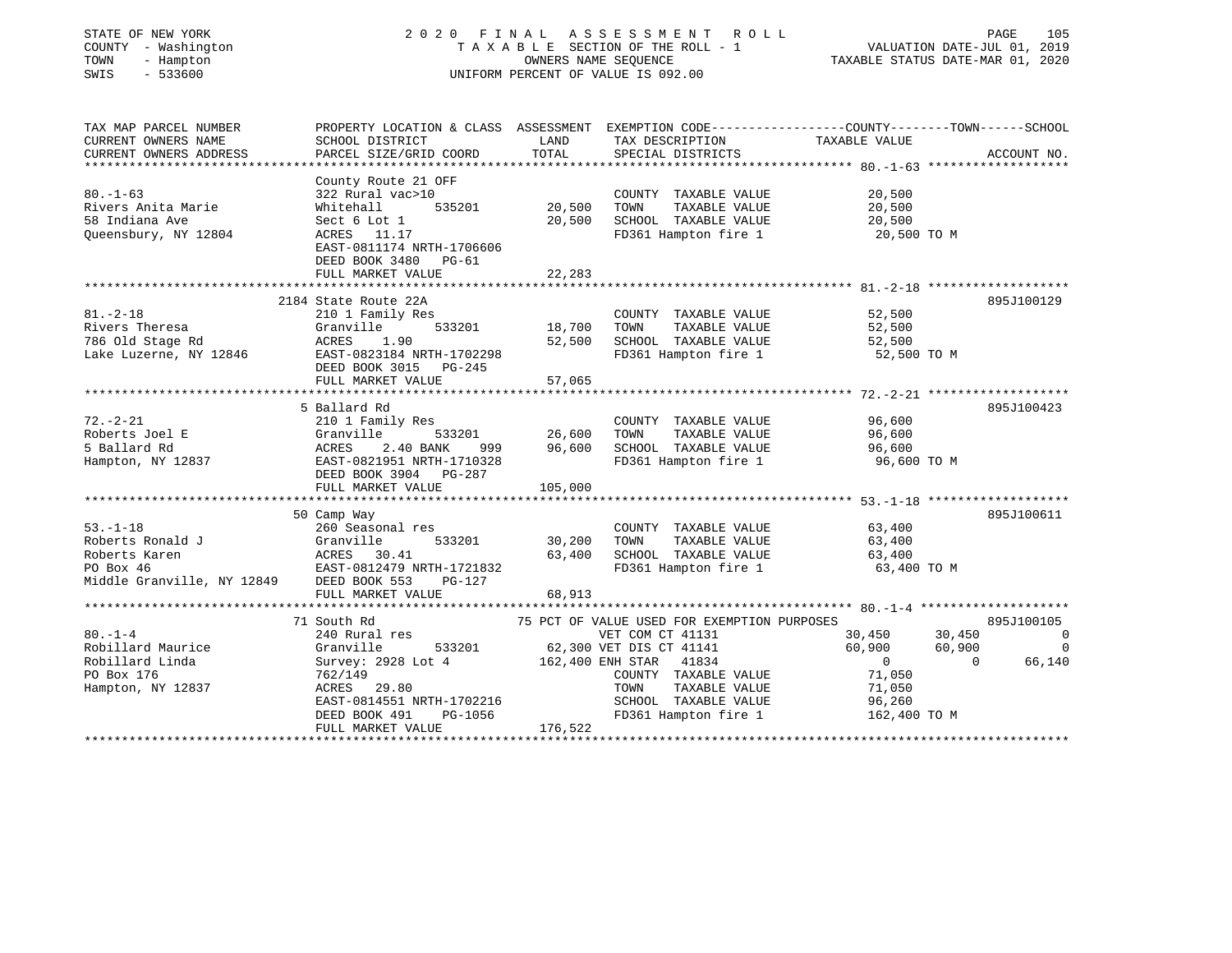| STATE OF NEW YORK<br>COUNTY - Washington<br>- Hampton<br>TOWN<br>SWIS<br>$-533600$         |                                                                                                    | OWNERS NAME SEOUENCE | 2020 FINAL ASSESSMENT ROLL<br>TAXABLE SECTION OF THE ROLL - 1<br>UNIFORM PERCENT OF VALUE IS 092.00 | PAGE<br>106<br>VALUATION DATE-JUL 01, 2019<br>TAXABLE STATUS DATE-MAR 01, 2020                                                   |
|--------------------------------------------------------------------------------------------|----------------------------------------------------------------------------------------------------|----------------------|-----------------------------------------------------------------------------------------------------|----------------------------------------------------------------------------------------------------------------------------------|
| TAX MAP PARCEL NUMBER<br>CURRENT OWNERS NAME<br>CURRENT OWNERS ADDRESS                     | SCHOOL DISTRICT<br>PARCEL SIZE/GRID COORD                                                          | LAND<br>TOTAL        | TAX DESCRIPTION<br>SPECIAL DISTRICTS                                                                | PROPERTY LOCATION & CLASS ASSESSMENT EXEMPTION CODE----------------COUNTY-------TOWN------SCHOOL<br>TAXABLE VALUE<br>ACCOUNT NO. |
|                                                                                            | 1080 West Way                                                                                      |                      |                                                                                                     | 895J100269                                                                                                                       |
| $71.4 - 2 - 2$                                                                             | 260 Seasonal res - WTRFNT                                                                          |                      | <b>BAS STAR</b><br>41854                                                                            | $\overline{0}$<br>$\Omega$<br>28,430                                                                                             |
| Robinson Revocable Trust Debor Granville 533201<br>Robinson Deborah T Trustee<br>PO Box 17 | Lot 17<br>$71. - 2 - 2$                                                                            | 29,700<br>207,100    | COUNTY TAXABLE VALUE<br>TOWN<br>TAXABLE VALUE<br>SCHOOL TAXABLE VALUE                               | 207,100<br>207,100<br>178,670                                                                                                    |
| Poultney, VT 05764                                                                         | ACRES<br>2.40<br>EAST-0815039 NRTH-1707942<br>DEED BOOK 3757 PG-281                                | 225,109              | FD361 Hampton fire 1                                                                                | 207,100 TO M                                                                                                                     |
|                                                                                            | FULL MARKET VALUE                                                                                  |                      |                                                                                                     |                                                                                                                                  |
|                                                                                            | Carlton Rd                                                                                         |                      |                                                                                                     | 895J101808                                                                                                                       |
| $45. - 1 - 5.1$                                                                            | 692 Road/str/hwy                                                                                   |                      | COUNTY TAXABLE VALUE                                                                                | 300                                                                                                                              |
| Robson Lance E Jr                                                                          | Whitehall<br>FRNT 50.<br>535201                                                                    | 300                  | TOWN<br>TAXABLE VALUE                                                                               | 300                                                                                                                              |
| 417 Purchase St                                                                            | FRNT 50.00 DPTH 300.00                                                                             | 300                  | SCHOOL TAXABLE VALUE                                                                                | 300                                                                                                                              |
| South Easton, MA 02375                                                                     | EAST-0804684 NRTH-1734580<br>DEED BOOK 20191 PG-28883<br>FULL MARKET VALUE                         | 326                  | FD362 Hampton fire 2                                                                                | 300 TO M                                                                                                                         |
|                                                                                            |                                                                                                    |                      |                                                                                                     |                                                                                                                                  |
|                                                                                            | Carlton Rd                                                                                         |                      |                                                                                                     |                                                                                                                                  |
| $45. - 1 - 5.7$                                                                            | 314 Rural vac<10                                                                                   |                      | COUNTY TAXABLE VALUE                                                                                | 19,000                                                                                                                           |
| Robson Lance E Jr                                                                          | 535201<br>Whitehall                                                                                | 19,000               | TOWN<br>TAXABLE VALUE                                                                               | 19,000                                                                                                                           |
| 417 Purchase St                                                                            | Sub Lot 6                                                                                          | 19,000               | SCHOOL TAXABLE VALUE                                                                                | 19,000                                                                                                                           |
| South Easton, MA 02375                                                                     | 2.84<br>ACRES<br>EAST-0804700 NRTH-1734797<br>DEED BOOK 20191 PG-28883                             |                      | FD362 Hampton fire 2                                                                                | 19,000 TO M                                                                                                                      |
|                                                                                            | FULL MARKET VALUE<br>************************                                                      | 20,652               |                                                                                                     |                                                                                                                                  |
|                                                                                            | 354 Hills Pond Rd                                                                                  |                      |                                                                                                     |                                                                                                                                  |
| $71. - 1 - 12.2$                                                                           | 270 Mfg housing                                                                                    |                      | COUNTY TAXABLE VALUE                                                                                | 96,900                                                                                                                           |
| Rockenstire George C                                                                       | Granville<br>533201                                                                                | 35,100               | TOWN<br>TAXABLE VALUE                                                                               | 96,900                                                                                                                           |
| 15 County Route 17A                                                                        | Survey 13013                                                                                       | 96,900               | SCHOOL TAXABLE VALUE                                                                                | 96,900                                                                                                                           |
| Whitehall, NY 12887                                                                        | FRNT 300.00 DPTH<br>ACRES<br>5.09 BANK<br>997<br>EAST-0815677 NRTH-1710084<br>DEED BOOK 3835 PG-66 |                      | FD361 Hampton fire 1                                                                                | 96,900 TO M                                                                                                                      |
|                                                                                            | FULL MARKET VALUE                                                                                  | 105,326              |                                                                                                     |                                                                                                                                  |
|                                                                                            | 11975 State Route 4                                                                                |                      |                                                                                                     | 895J100419                                                                                                                       |
| $45. - 1 - 9$                                                                              | 210 1 Family Res                                                                                   |                      | COUNTY TAXABLE VALUE                                                                                | 82,600                                                                                                                           |
| Rogers estate Donald S LE                                                                  | 535201<br>Whitehall                                                                                | 35,900               | TOWN<br>TAXABLE VALUE                                                                               | 82,600                                                                                                                           |
| Cardinal Tim D Jr                                                                          | Trans Exempt Repay 2020                                                                            | 82,600               | SCHOOL TAXABLE VALUE                                                                                | 82,600                                                                                                                           |
| 175 Mary Ln                                                                                | ACRES<br>5.90                                                                                      |                      | FD362 Hampton fire 2                                                                                | 82,600 TO M                                                                                                                      |
| Castleton, VT 05735                                                                        | EAST-0807450 NRTH-1731559<br>DEED BOOK 2020 PG-233                                                 |                      | TE533 trans exempt flag                                                                             | $.00$ MT                                                                                                                         |
| PRIOR OWNER ON 3/01/2020 FULL MARKET VALUE<br>Cardinal Tim D Jr                            |                                                                                                    | 89,783               |                                                                                                     |                                                                                                                                  |
|                                                                                            |                                                                                                    |                      |                                                                                                     |                                                                                                                                  |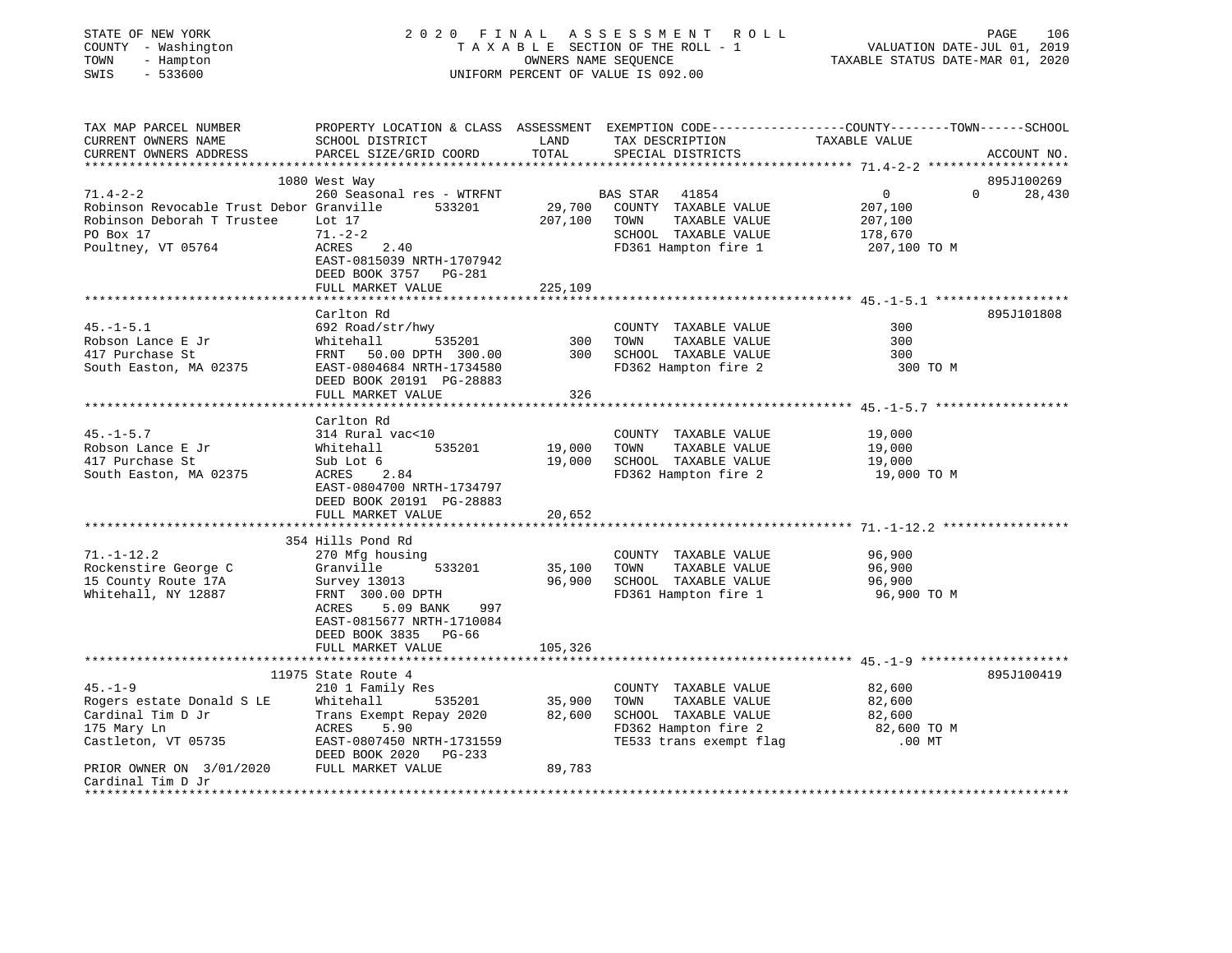# STATE OF NEW YORK 2 0 2 0 F I N A L A S S E S S M E N T R O L L PAGE 107 COUNTY - Washington T A X A B L E SECTION OF THE ROLL - 1 VALUATION DATE-JUL 01, 2019 TOWN - Hampton OWNERS NAME SEQUENCE TAXABLE STATUS DATE-MAR 01, 2020 SWIS - 533600 UNIFORM PERCENT OF VALUE IS 092.00

| TAX MAP PARCEL NUMBER<br>CURRENT OWNERS NAME<br>CURRENT OWNERS ADDRESS                        | SCHOOL DISTRICT<br>PARCEL SIZE/GRID COORD                                                                                                              | PROPERTY LOCATION & CLASS ASSESSMENT EXEMPTION CODE----------------COUNTY-------TOWN------SCHOOL<br>LAND<br>TAX DESCRIPTION<br>TOTAL<br>SPECIAL DISTRICTS      | TAXABLE VALUE<br>ACCOUNT NO.                                                                         |
|-----------------------------------------------------------------------------------------------|--------------------------------------------------------------------------------------------------------------------------------------------------------|----------------------------------------------------------------------------------------------------------------------------------------------------------------|------------------------------------------------------------------------------------------------------|
|                                                                                               |                                                                                                                                                        |                                                                                                                                                                |                                                                                                      |
| $81. - 1 - 34$<br>Rohrman Paulette A<br>18 Highland Ave                                       | 43 Rainbow Way<br>260 Seasonal res<br>Granville<br>533201<br>ACRES<br>4.00                                                                             | COUNTY TAXABLE VALUE<br>31,800<br>TOWN<br>TAXABLE VALUE<br>79,100<br>SCHOOL TAXABLE VALUE                                                                      | 895J100547<br>79,100<br>79,100<br>79,100                                                             |
| Chappaqua, NY 10514                                                                           | EAST-0818110 NRTH-1701888<br>DEED BOOK 2931 PG-81<br>FULL MARKET VALUE                                                                                 | FD361 Hampton fire 1<br>85,978                                                                                                                                 | 79,100 TO M                                                                                          |
|                                                                                               |                                                                                                                                                        |                                                                                                                                                                |                                                                                                      |
|                                                                                               | 474 Hickey Rd                                                                                                                                          |                                                                                                                                                                | 895J100414                                                                                           |
| $63. - 1 - 14$<br>Roof Priscilla A<br>Holmes Naomi R<br>474 Hickey Rd<br>Hampton, NY 12837    | 240 Rural res<br>533201<br>Granville<br>Forest Tax 3399/119<br>Lot 1<br>ACRES 15.38<br>EAST-0820162 NRTH-1720145                                       | ENH STAR 41834<br>46,400<br>COUNTY TAXABLE VALUE<br>226,400<br>TOWN<br>TAXABLE VALUE<br>SCHOOL TAXABLE VALUE<br>CA001 Cons agri dst 1<br>FD361 Hampton fire 1  | $\overline{0}$<br>66,140<br>$\Omega$<br>226,400<br>226,400<br>160,260<br>226,400 TO<br>226,400 TO M  |
| MAY BE SUBJECT TO PAYMENT                                                                     | DEED BOOK 773<br>PG-297                                                                                                                                |                                                                                                                                                                |                                                                                                      |
| UNDER RPTL480A UNTIL 2023                                                                     | FULL MARKET VALUE                                                                                                                                      | 246,087                                                                                                                                                        |                                                                                                      |
|                                                                                               | Hickey Rd                                                                                                                                              |                                                                                                                                                                |                                                                                                      |
| $63. - 1 - 14.1$<br>Roof Priscilla A<br>Holmes Naomi R<br>474 Hickey Rd<br>Hampton, NY 12837  | 322 Rural vac>10<br>Granville<br>533201<br>Forest Tax 3399/119<br>ACRES 190.40<br>EAST-0818470 NRTH-1719358<br>DEED BOOK 773<br>PG-297                 | FOR 480A 47460<br>129,200<br>COUNTY TAXABLE VALUE<br>129,200<br>TAXABLE VALUE<br>TOWN<br>SCHOOL TAXABLE VALUE<br>CA001 Cons agri dst 1<br>FD361 Hampton fire 1 | 103,200<br>103,200<br>103,200<br>26,000<br>26,000<br>26,000<br>129,200 TO<br>129,200 TO M            |
| MAY BE SUBJECT TO PAYMENT<br>UNDER RPTL480A UNTIL 2029                                        | FULL MARKET VALUE                                                                                                                                      | 140,435                                                                                                                                                        |                                                                                                      |
|                                                                                               |                                                                                                                                                        |                                                                                                                                                                |                                                                                                      |
| $62. - 1 - 32.3$<br>Root Joseph<br>Root Mary Lou<br>175 Hickey Rd<br>Hampton, NY 12837        | 175 Hickey Rd<br>270 Mfg housing<br>Granville<br>533201<br>ACRES<br>5.00<br>EAST-0813729 NRTH-1718276<br>DEED BOOK 600<br>$PG-54$<br>FULL MARKET VALUE | ENH STAR 41834<br>35,000<br>COUNTY TAXABLE VALUE<br>66,400<br>TOWN<br>TAXABLE VALUE<br>SCHOOL TAXABLE VALUE<br>FD361 Hampton fire 1<br>72,174                  | 895J100712<br>$\overline{0}$<br>66,140<br>$\Omega$<br>66,400<br>66,400<br>260<br>66,400 TO M         |
|                                                                                               | 271 Hills Pond Rd                                                                                                                                      |                                                                                                                                                                |                                                                                                      |
| $71. - 1 - 14.92$<br>Rountree Charles R<br>Rountree Renee D<br>PO Box 86<br>Hampton, NY 12837 | 210 1 Family Res - WTRFNT<br>Granville<br>533201<br>LF 66'<br>Filed Subdivision 27A-71<br>1.23 BANK<br>ACRES<br>999<br>EAST-0816194 NRTH-1708048       | VET COM CT 41131<br>19,800 VET DIS CT 41141<br>269,300 CW_10_VET/ 41151<br>COUNTY TAXABLE VALUE<br>TOWN<br>TAXABLE VALUE<br>SCHOOL TAXABLE VALUE               | 42,638<br>52,113<br>85,275<br>104,225<br>7,580<br>$\Omega$<br>7,580<br>105,382<br>133,807<br>269,300 |
|                                                                                               | DEED BOOK 2884<br>PG-313<br>FULL MARKET VALUE                                                                                                          | FD361 Hampton fire 1<br>292,717                                                                                                                                | 269,300 TO M                                                                                         |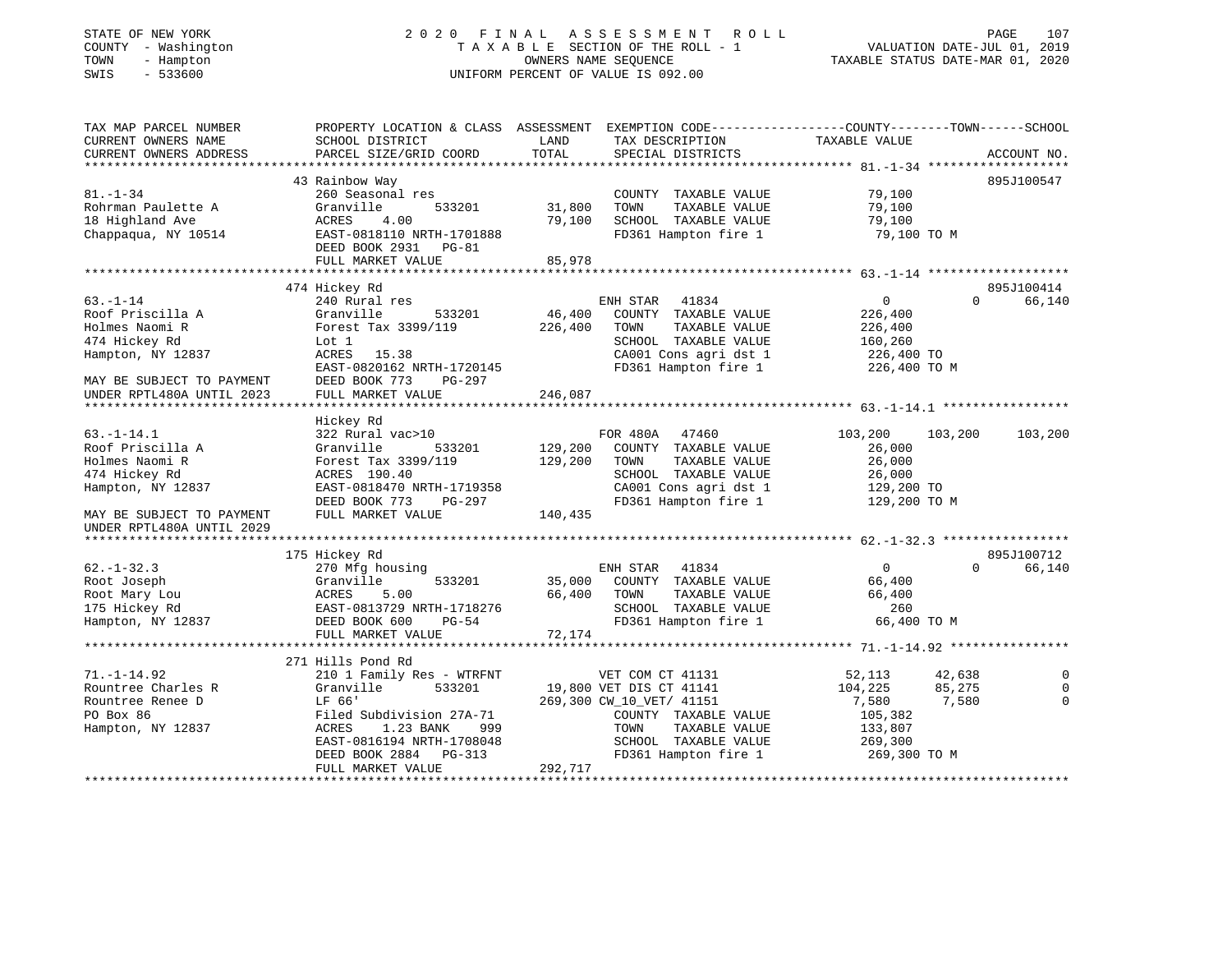|                                               | FINAL                                                                                                                                                                                                                                                                                                                                                                                                                                                              | A S S E S S M E N T<br>R O L L                                                        | PAGE<br>108                                                                                                                                                                                                                                                                                                                                                                                                                                                                                |
|-----------------------------------------------|--------------------------------------------------------------------------------------------------------------------------------------------------------------------------------------------------------------------------------------------------------------------------------------------------------------------------------------------------------------------------------------------------------------------------------------------------------------------|---------------------------------------------------------------------------------------|--------------------------------------------------------------------------------------------------------------------------------------------------------------------------------------------------------------------------------------------------------------------------------------------------------------------------------------------------------------------------------------------------------------------------------------------------------------------------------------------|
|                                               |                                                                                                                                                                                                                                                                                                                                                                                                                                                                    |                                                                                       | VALUATION DATE-JUL 01, 2019                                                                                                                                                                                                                                                                                                                                                                                                                                                                |
|                                               |                                                                                                                                                                                                                                                                                                                                                                                                                                                                    |                                                                                       | TAXABLE STATUS DATE-MAR 01, 2020                                                                                                                                                                                                                                                                                                                                                                                                                                                           |
|                                               |                                                                                                                                                                                                                                                                                                                                                                                                                                                                    |                                                                                       |                                                                                                                                                                                                                                                                                                                                                                                                                                                                                            |
|                                               |                                                                                                                                                                                                                                                                                                                                                                                                                                                                    |                                                                                       |                                                                                                                                                                                                                                                                                                                                                                                                                                                                                            |
|                                               |                                                                                                                                                                                                                                                                                                                                                                                                                                                                    |                                                                                       |                                                                                                                                                                                                                                                                                                                                                                                                                                                                                            |
|                                               |                                                                                                                                                                                                                                                                                                                                                                                                                                                                    |                                                                                       | TAXABLE VALUE                                                                                                                                                                                                                                                                                                                                                                                                                                                                              |
|                                               |                                                                                                                                                                                                                                                                                                                                                                                                                                                                    |                                                                                       | ACCOUNT NO.                                                                                                                                                                                                                                                                                                                                                                                                                                                                                |
|                                               |                                                                                                                                                                                                                                                                                                                                                                                                                                                                    |                                                                                       |                                                                                                                                                                                                                                                                                                                                                                                                                                                                                            |
|                                               |                                                                                                                                                                                                                                                                                                                                                                                                                                                                    |                                                                                       | 895J101734<br>155,600                                                                                                                                                                                                                                                                                                                                                                                                                                                                      |
|                                               |                                                                                                                                                                                                                                                                                                                                                                                                                                                                    |                                                                                       | 155,600                                                                                                                                                                                                                                                                                                                                                                                                                                                                                    |
|                                               |                                                                                                                                                                                                                                                                                                                                                                                                                                                                    |                                                                                       | 155,600                                                                                                                                                                                                                                                                                                                                                                                                                                                                                    |
|                                               |                                                                                                                                                                                                                                                                                                                                                                                                                                                                    |                                                                                       | 155,600 TO M                                                                                                                                                                                                                                                                                                                                                                                                                                                                               |
|                                               |                                                                                                                                                                                                                                                                                                                                                                                                                                                                    |                                                                                       |                                                                                                                                                                                                                                                                                                                                                                                                                                                                                            |
|                                               |                                                                                                                                                                                                                                                                                                                                                                                                                                                                    |                                                                                       |                                                                                                                                                                                                                                                                                                                                                                                                                                                                                            |
|                                               |                                                                                                                                                                                                                                                                                                                                                                                                                                                                    |                                                                                       |                                                                                                                                                                                                                                                                                                                                                                                                                                                                                            |
|                                               |                                                                                                                                                                                                                                                                                                                                                                                                                                                                    |                                                                                       |                                                                                                                                                                                                                                                                                                                                                                                                                                                                                            |
|                                               |                                                                                                                                                                                                                                                                                                                                                                                                                                                                    |                                                                                       |                                                                                                                                                                                                                                                                                                                                                                                                                                                                                            |
|                                               |                                                                                                                                                                                                                                                                                                                                                                                                                                                                    |                                                                                       | 43,100                                                                                                                                                                                                                                                                                                                                                                                                                                                                                     |
|                                               |                                                                                                                                                                                                                                                                                                                                                                                                                                                                    |                                                                                       | 43,100                                                                                                                                                                                                                                                                                                                                                                                                                                                                                     |
|                                               |                                                                                                                                                                                                                                                                                                                                                                                                                                                                    |                                                                                       | 43,100                                                                                                                                                                                                                                                                                                                                                                                                                                                                                     |
|                                               |                                                                                                                                                                                                                                                                                                                                                                                                                                                                    |                                                                                       | 43,100 TO M                                                                                                                                                                                                                                                                                                                                                                                                                                                                                |
|                                               |                                                                                                                                                                                                                                                                                                                                                                                                                                                                    |                                                                                       |                                                                                                                                                                                                                                                                                                                                                                                                                                                                                            |
|                                               |                                                                                                                                                                                                                                                                                                                                                                                                                                                                    |                                                                                       |                                                                                                                                                                                                                                                                                                                                                                                                                                                                                            |
|                                               |                                                                                                                                                                                                                                                                                                                                                                                                                                                                    |                                                                                       |                                                                                                                                                                                                                                                                                                                                                                                                                                                                                            |
|                                               |                                                                                                                                                                                                                                                                                                                                                                                                                                                                    |                                                                                       |                                                                                                                                                                                                                                                                                                                                                                                                                                                                                            |
|                                               |                                                                                                                                                                                                                                                                                                                                                                                                                                                                    |                                                                                       |                                                                                                                                                                                                                                                                                                                                                                                                                                                                                            |
|                                               |                                                                                                                                                                                                                                                                                                                                                                                                                                                                    |                                                                                       | 37,500                                                                                                                                                                                                                                                                                                                                                                                                                                                                                     |
| 535201<br>Whitehall                           |                                                                                                                                                                                                                                                                                                                                                                                                                                                                    | TOWN<br>TAXABLE VALUE                                                                 | 37,500                                                                                                                                                                                                                                                                                                                                                                                                                                                                                     |
| Lot 3                                         | 37,500                                                                                                                                                                                                                                                                                                                                                                                                                                                             |                                                                                       | 37,500                                                                                                                                                                                                                                                                                                                                                                                                                                                                                     |
| ACRES<br>1.51                                 |                                                                                                                                                                                                                                                                                                                                                                                                                                                                    | FD362 Hampton fire 2                                                                  | 37,500 TO M                                                                                                                                                                                                                                                                                                                                                                                                                                                                                |
| EAST-0805634 NRTH-1743650                     |                                                                                                                                                                                                                                                                                                                                                                                                                                                                    |                                                                                       |                                                                                                                                                                                                                                                                                                                                                                                                                                                                                            |
| DEED BOOK 3874 PG-313                         |                                                                                                                                                                                                                                                                                                                                                                                                                                                                    |                                                                                       |                                                                                                                                                                                                                                                                                                                                                                                                                                                                                            |
|                                               | 40,761                                                                                                                                                                                                                                                                                                                                                                                                                                                             |                                                                                       |                                                                                                                                                                                                                                                                                                                                                                                                                                                                                            |
|                                               |                                                                                                                                                                                                                                                                                                                                                                                                                                                                    |                                                                                       |                                                                                                                                                                                                                                                                                                                                                                                                                                                                                            |
|                                               |                                                                                                                                                                                                                                                                                                                                                                                                                                                                    |                                                                                       |                                                                                                                                                                                                                                                                                                                                                                                                                                                                                            |
| 121 & 129 Lemayville Way                      |                                                                                                                                                                                                                                                                                                                                                                                                                                                                    |                                                                                       |                                                                                                                                                                                                                                                                                                                                                                                                                                                                                            |
| 210 1 Family Res                              |                                                                                                                                                                                                                                                                                                                                                                                                                                                                    | COUNTY TAXABLE VALUE                                                                  | 97,200                                                                                                                                                                                                                                                                                                                                                                                                                                                                                     |
| Whitehall<br>535201                           | 24,100                                                                                                                                                                                                                                                                                                                                                                                                                                                             | TOWN<br>TAXABLE VALUE                                                                 | 97,200                                                                                                                                                                                                                                                                                                                                                                                                                                                                                     |
| Lot 4                                         | 97,200                                                                                                                                                                                                                                                                                                                                                                                                                                                             | SCHOOL TAXABLE VALUE                                                                  | 97,200                                                                                                                                                                                                                                                                                                                                                                                                                                                                                     |
| ACRES<br>1.64                                 |                                                                                                                                                                                                                                                                                                                                                                                                                                                                    | FD362 Hampton fire 2                                                                  | 97,200 TO M                                                                                                                                                                                                                                                                                                                                                                                                                                                                                |
| EAST-0805827 NRTH-1743966                     |                                                                                                                                                                                                                                                                                                                                                                                                                                                                    |                                                                                       |                                                                                                                                                                                                                                                                                                                                                                                                                                                                                            |
| DEED BOOK 3874 PG-313                         |                                                                                                                                                                                                                                                                                                                                                                                                                                                                    |                                                                                       |                                                                                                                                                                                                                                                                                                                                                                                                                                                                                            |
| FULL MARKET VALUE                             | 105,652                                                                                                                                                                                                                                                                                                                                                                                                                                                            |                                                                                       |                                                                                                                                                                                                                                                                                                                                                                                                                                                                                            |
|                                               |                                                                                                                                                                                                                                                                                                                                                                                                                                                                    |                                                                                       |                                                                                                                                                                                                                                                                                                                                                                                                                                                                                            |
| 116 Lemayville Way                            |                                                                                                                                                                                                                                                                                                                                                                                                                                                                    |                                                                                       |                                                                                                                                                                                                                                                                                                                                                                                                                                                                                            |
| 270 Mfg housing                               |                                                                                                                                                                                                                                                                                                                                                                                                                                                                    | COUNTY TAXABLE VALUE                                                                  | 49,100                                                                                                                                                                                                                                                                                                                                                                                                                                                                                     |
| Whitehall<br>535201                           | 23,200                                                                                                                                                                                                                                                                                                                                                                                                                                                             | TOWN<br>TAXABLE VALUE                                                                 | 49,100                                                                                                                                                                                                                                                                                                                                                                                                                                                                                     |
| Lot 5                                         | 49,100                                                                                                                                                                                                                                                                                                                                                                                                                                                             | SCHOOL TAXABLE VALUE                                                                  | 49,100                                                                                                                                                                                                                                                                                                                                                                                                                                                                                     |
| ACRES<br>1.36                                 |                                                                                                                                                                                                                                                                                                                                                                                                                                                                    | FD362 Hampton fire 2                                                                  | 49,100 TO M                                                                                                                                                                                                                                                                                                                                                                                                                                                                                |
| EAST-0805655 NRTH-1743997                     |                                                                                                                                                                                                                                                                                                                                                                                                                                                                    |                                                                                       |                                                                                                                                                                                                                                                                                                                                                                                                                                                                                            |
| DEED BOOK 3874<br>PG-313<br>FULL MARKET VALUE | 53,370                                                                                                                                                                                                                                                                                                                                                                                                                                                             |                                                                                       |                                                                                                                                                                                                                                                                                                                                                                                                                                                                                            |
|                                               | SCHOOL DISTRICT<br>PARCEL SIZE/GRID COORD<br>1623 County Route 21<br>210 1 Family Res<br>Whitehall<br>535201<br>LOT 1<br>ACRES<br>1.12 BANK<br>997<br>EAST-0810784 NRTH-1704560<br>DEED BOOK 20191 PG-27842<br>FULL MARKET VALUE<br>63 Lemayville Way<br>270 Mfg housing<br>Whitehall<br>535201<br>Lot 2<br>ACRES<br>3.00<br>EAST-0805297 NRTH-1744092<br>DEED BOOK 3874 PG-313<br>FULL MARKET VALUE<br>140 Lemayville Way<br>270 Mfg housing<br>FULL MARKET VALUE | LAND<br>TOTAL<br>22,400<br>155,600<br>169,130<br>28,500<br>43,100<br>46,848<br>23,700 | TAXABLE SECTION OF THE ROLL - 1<br>OWNERS NAME SEQUENCE<br>UNIFORM PERCENT OF VALUE IS 092.00<br>PROPERTY LOCATION & CLASS ASSESSMENT EXEMPTION CODE---------------COUNTY-------TOWN------SCHOOL<br>TAX DESCRIPTION<br>SPECIAL DISTRICTS<br>COUNTY TAXABLE VALUE<br>TOWN<br>TAXABLE VALUE<br>SCHOOL TAXABLE VALUE<br>FD361 Hampton fire 1<br>COUNTY TAXABLE VALUE<br>TOWN<br>TAXABLE VALUE<br>SCHOOL TAXABLE VALUE<br>FD362 Hampton fire 2<br>COUNTY TAXABLE VALUE<br>SCHOOL TAXABLE VALUE |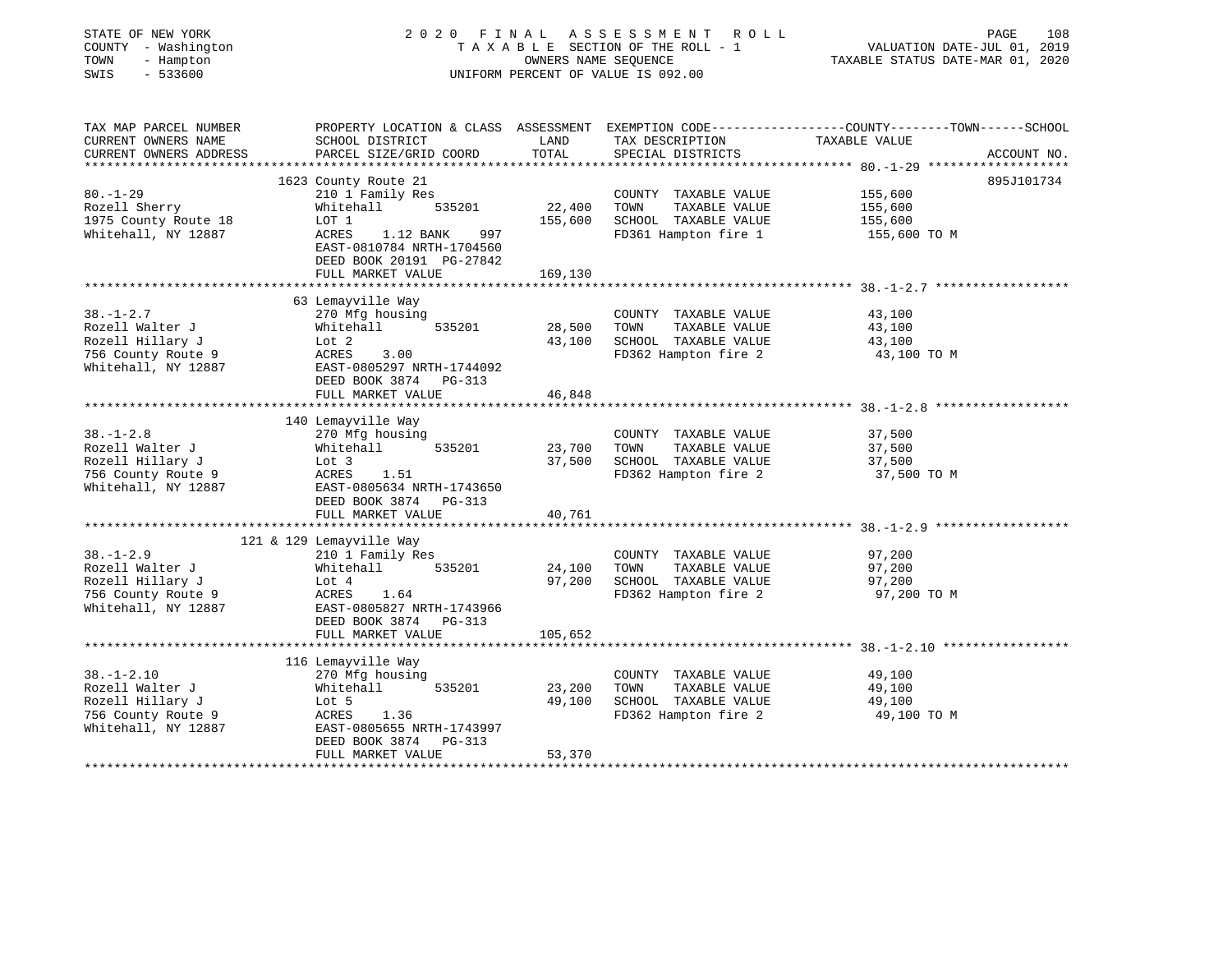| STATE OF NEW YORK<br>COUNTY - Washington<br>TOWN<br>- Hampton<br>SWIS<br>$-533600$ | 2020 FINAL                                                                                     | TAXABLE SECTION OF THE ROLL - 1<br>UNIFORM PERCENT OF VALUE IS 092.00 | A S S E S S M E N T<br>OWNERS NAME SEOUENCE | R O L L                                      | TAXABLE STATUS DATE-MAR 01, 2020                |          | 109<br>PAGE<br>VALUATION DATE-JUL 01, 2019 |
|------------------------------------------------------------------------------------|------------------------------------------------------------------------------------------------|-----------------------------------------------------------------------|---------------------------------------------|----------------------------------------------|-------------------------------------------------|----------|--------------------------------------------|
| TAX MAP PARCEL NUMBER                                                              | PROPERTY LOCATION & CLASS ASSESSMENT EXEMPTION CODE---------------COUNTY-------TOWN-----SCHOOL |                                                                       |                                             |                                              |                                                 |          |                                            |
| CURRENT OWNERS NAME<br>CURRENT OWNERS ADDRESS                                      | SCHOOL DISTRICT<br>PARCEL SIZE/GRID COORD                                                      | LAND<br>TOTAL                                                         |                                             | TAX DESCRIPTION                              | TAXABLE VALUE                                   |          | ACCOUNT NO.                                |
|                                                                                    |                                                                                                | *********                                                             |                                             | SPECIAL DISTRICTS                            | ******************* 80.-1-37 ****************** |          |                                            |
|                                                                                    | 1731 County Route 21                                                                           |                                                                       |                                             |                                              |                                                 |          | 895J101756                                 |
| $80. - 1 - 37$                                                                     | 210 1 Family Res                                                                               |                                                                       | BAS STAR                                    | 41854                                        | $\overline{0}$                                  | $\Omega$ | 28,430                                     |
| Ruest Kellie R                                                                     | 535201<br>Whitehall                                                                            | 19,700                                                                |                                             | COUNTY TAXABLE VALUE                         | 137,600                                         |          |                                            |
| 1731 County Route 21                                                               | LOT 9                                                                                          | 137,600                                                               | TOWN                                        | TAXABLE VALUE                                | 137,600                                         |          |                                            |
| Whitehall, NY 12887                                                                | FRNT 160.00 DPTH 202.00<br>BANK<br>999<br>EAST-0810232 NRTH-1705211                            |                                                                       |                                             | SCHOOL TAXABLE VALUE<br>FD361 Hampton fire 1 | 109,170<br>137,600 TO M                         |          |                                            |
|                                                                                    | DEED BOOK 2804 PG-339                                                                          |                                                                       |                                             |                                              |                                                 |          |                                            |
|                                                                                    | FULL MARKET VALUE                                                                              | 149,565                                                               |                                             |                                              |                                                 |          |                                            |
|                                                                                    |                                                                                                |                                                                       |                                             |                                              |                                                 |          |                                            |
|                                                                                    | State Route 22A                                                                                |                                                                       |                                             |                                              |                                                 |          | 895J100286                                 |
| $54. - 1 - 3.1$<br>Ruigrok Daniel                                                  | 105 Vac farmland<br>Granville<br>533201                                                        | 32,500                                                                | AG DIST                                     | 41720<br>COUNTY TAXABLE VALUE                | 6,681<br>25,819                                 | 6,681    | 6,681                                      |
| Ruigrok Deborah                                                                    | ACRES 54.20                                                                                    | 32,500                                                                | TOWN                                        | TAXABLE VALUE                                | 25,819                                          |          |                                            |
| 2935 State Route 22A                                                               | EAST-0819263 NRTH-1726423                                                                      |                                                                       |                                             | SCHOOL TAXABLE VALUE                         | 25,819                                          |          |                                            |
| Hampton, NY 12837                                                                  | DEED BOOK 3374 PG-253                                                                          |                                                                       |                                             | CA001 Cons agri dst 1                        | 25,819 TO                                       |          |                                            |
|                                                                                    | FULL MARKET VALUE                                                                              | 35,326                                                                |                                             | 6,681 EX                                     |                                                 |          |                                            |
| MAY BE SUBJECT TO PAYMENT                                                          |                                                                                                |                                                                       |                                             | FD361 Hampton fire 1                         | 32,500 TO M                                     |          |                                            |
| UNDER AGDIST LAW TIL 2024                                                          |                                                                                                |                                                                       |                                             |                                              |                                                 |          |                                            |
|                                                                                    | State Route 22A                                                                                |                                                                       |                                             |                                              |                                                 |          | 895J100401                                 |
| $54. - 1 - 3.2$                                                                    | 105 Vac farmland                                                                               |                                                                       | AG DIST                                     | 41720                                        | 1,995                                           | 1,995    | 1,995                                      |
| Ruigrok Daniel                                                                     | 533201<br>Granville                                                                            | 7,300                                                                 |                                             | COUNTY TAXABLE VALUE                         | 5,305                                           |          |                                            |
| Ruigrok Deborah                                                                    | ACRES 13.80                                                                                    | 7,300                                                                 | TOWN                                        | TAXABLE VALUE                                | 5,305                                           |          |                                            |
| 2935 State Route 22A                                                               | EAST-0820518 NRTH-1726335                                                                      |                                                                       |                                             | SCHOOL TAXABLE VALUE                         | 5,305                                           |          |                                            |
| Hampton, NY 12837                                                                  | DEED BOOK 3374 PG-253                                                                          |                                                                       |                                             | CA001 Cons agri dst 1                        | 5,305 TO                                        |          |                                            |
| MAY BE SUBJECT TO PAYMENT                                                          | FULL MARKET VALUE                                                                              | 7,935                                                                 |                                             | 1,995 EX<br>FD361 Hampton fire 1             | 7,300 TO M                                      |          |                                            |
| UNDER AGDIST LAW TIL 2024                                                          | ********************                                                                           |                                                                       |                                             |                                              |                                                 |          |                                            |
|                                                                                    | 2935 State Route 22A                                                                           |                                                                       |                                             |                                              |                                                 |          |                                            |
| $63. - 1 - 4.4$                                                                    | 112 Dairy farm                                                                                 |                                                                       | AG DIST                                     | 41720                                        | 82,593                                          | 82,593   | 82,593                                     |
| Ruigrok Daniel                                                                     | Granville<br>533201                                                                            |                                                                       | 187,500 BAS STAR                            | 41854                                        | $\overline{0}$                                  | $\Omega$ | 28,430                                     |
| Ruigrok Deborah                                                                    | ACRES 142.40                                                                                   | 352,000                                                               |                                             | COUNTY TAXABLE VALUE                         | 269,407                                         |          |                                            |
| 2935 State Route 22A                                                               | EAST-0822555 NRTH-1720357<br>PG-61                                                             |                                                                       | TOWN                                        | TAXABLE VALUE<br>SCHOOL TAXABLE VALUE        | 269,407                                         |          |                                            |
| Hampton, NY 12837                                                                  | DEED BOOK 916<br>FULL MARKET VALUE                                                             | 382,609                                                               |                                             | CA001 Cons agri dst 1                        | 240,977<br>269,407 TO                           |          |                                            |
| MAY BE SUBJECT TO PAYMENT                                                          |                                                                                                |                                                                       |                                             | 82,593 EX                                    |                                                 |          |                                            |
| UNDER AGDIST LAW TIL 2024                                                          |                                                                                                |                                                                       |                                             | FD361 Hampton fire 1                         | 352,000 TO M                                    |          |                                            |
|                                                                                    |                                                                                                |                                                                       |                                             |                                              | *** 80.-1-20 *****                              |          |                                            |
|                                                                                    | 70 Hampton Heights Way                                                                         |                                                                       |                                             |                                              |                                                 |          | 895J100672                                 |
| $80. - 1 - 20$                                                                     | 260 Seasonal res                                                                               |                                                                       |                                             | COUNTY TAXABLE VALUE                         | 59,400                                          |          |                                            |
| Ruigrok Herman P                                                                   | 533201<br>Granville                                                                            | 35,000                                                                | TOWN                                        | TAXABLE VALUE                                | 59,400                                          |          |                                            |
| Ruigrok Marion L<br>61 County Route 43                                             | 724/255<br>5.02<br>ACRES                                                                       | 59,400                                                                |                                             | SCHOOL TAXABLE VALUE<br>FD361 Hampton fire 1 | 59,400<br>59,400 TO M                           |          |                                            |
| Mexico, NY 13114                                                                   | EAST-0810871 NRTH-1701317<br>DEED BOOK 3717<br>PG-129                                          |                                                                       |                                             |                                              |                                                 |          |                                            |
|                                                                                    | FULL MARKET VALUE                                                                              | 64,565                                                                |                                             |                                              |                                                 |          |                                            |
|                                                                                    |                                                                                                |                                                                       |                                             |                                              |                                                 |          |                                            |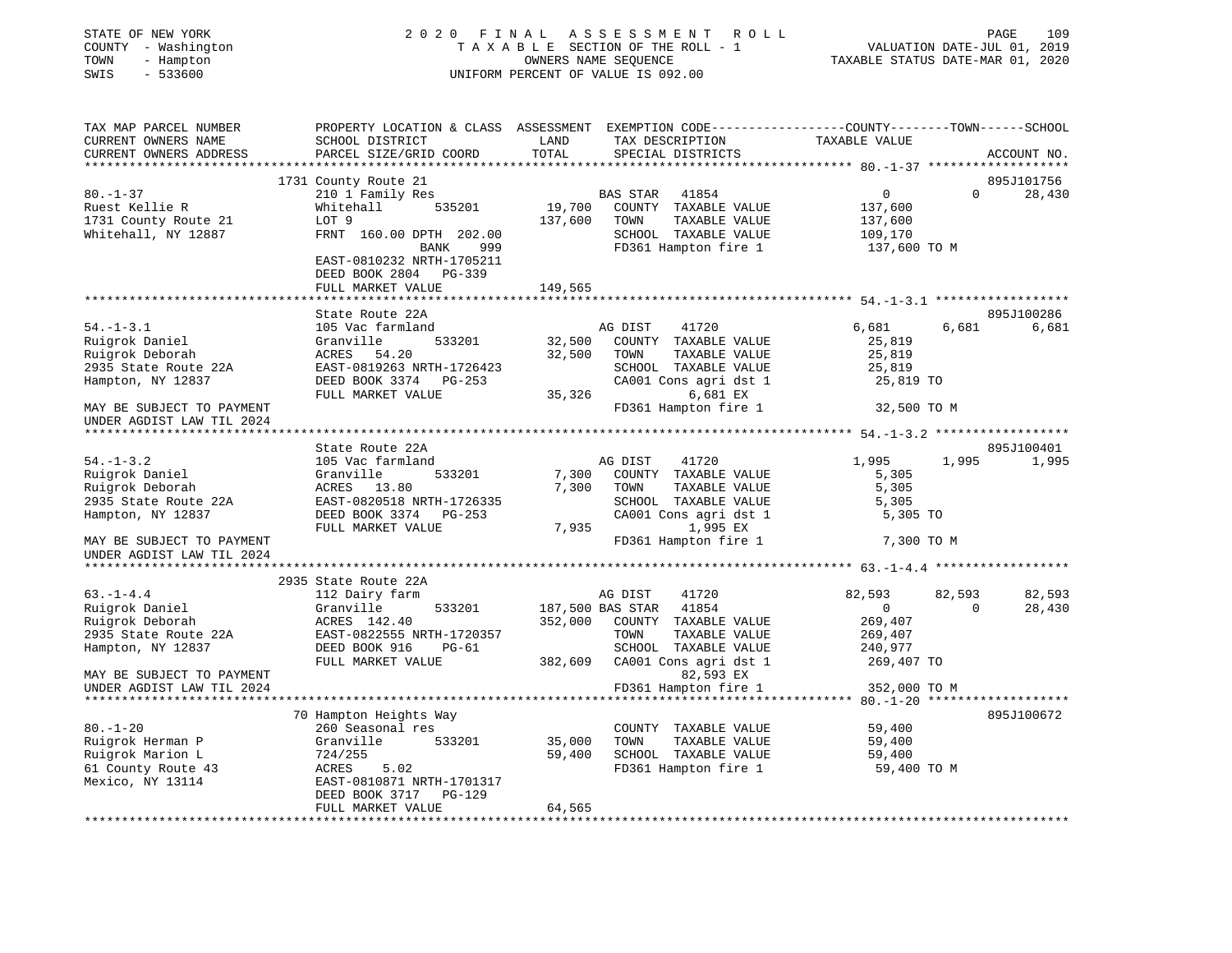| STATE OF NEW YORK<br>COUNTY - Washington<br>TOWN<br>- Hampton<br>$-533600$<br>SWIS               |                                                                                                                                                             | 2020 FINAL ASSESSMENT<br>TAXABLE SECTION OF THE ROLL - 1<br>OWNERS NAME SEQUENCE<br>UNIFORM PERCENT OF VALUE IS 092.00 | R O L L                                                                                        | VALUATION DATE-JUL 01, 2019<br>TAXABLE STATUS DATE-MAR 01, 2020 | PAGE<br>110                      |
|--------------------------------------------------------------------------------------------------|-------------------------------------------------------------------------------------------------------------------------------------------------------------|------------------------------------------------------------------------------------------------------------------------|------------------------------------------------------------------------------------------------|-----------------------------------------------------------------|----------------------------------|
| TAX MAP PARCEL NUMBER<br>CURRENT OWNERS NAME<br>CURRENT OWNERS ADDRESS                           | PROPERTY LOCATION & CLASS ASSESSMENT EXEMPTION CODE----------------COUNTY-------TOWN------SCHOOL<br>SCHOOL DISTRICT<br>PARCEL SIZE/GRID COORD               | LAND<br>TOTAL                                                                                                          | TAX DESCRIPTION<br>SPECIAL DISTRICTS                                                           | TAXABLE VALUE                                                   | ACCOUNT NO.                      |
|                                                                                                  | 54 Hickey Rd                                                                                                                                                |                                                                                                                        |                                                                                                |                                                                 | 875J101723                       |
| $62. - 1 - 27.1$<br>Sady Donald A<br>Sady Darlene J<br>54 Hickey Rd<br>Hampton, NY 12837         | 270 Mfg housing<br>533201<br>Granville<br>2461/200<br>ACRES<br>1.00<br>EAST-0813694 NRTH-1714950<br>DEED BOOK 558<br>PG-166<br>FULL MARKET VALUE            | BAS STAR 41854<br>25,800<br>64,200<br>TOWN<br>69,783                                                                   | COUNTY TAXABLE VALUE<br>TAXABLE VALUE<br>SCHOOL TAXABLE VALUE<br>FD361 Hampton fire 1          | $\Omega$<br>64,200<br>64,200<br>35,770<br>64,200 TO M           | $\Omega$<br>28,430               |
|                                                                                                  | *************************                                                                                                                                   | *************                                                                                                          |                                                                                                | ******************************71.-1-23.7 ******************     |                                  |
| $71. - 1 - 23.7$<br>Sady Herbert Jr<br>Sady Shelly M<br>371 Hills Pond Rd<br>Whitehall, NY 12887 | 371 Hills Pond Rd<br>270 Mfg housing<br>Granville<br>533201<br>688/18<br>FRNT 100.00 DPTH 477.00<br>ACRES<br>2.00                                           | BAS STAR<br>25,300<br>65,900<br>TOWN                                                                                   | 41854<br>COUNTY TAXABLE VALUE<br>TAXABLE VALUE<br>SCHOOL TAXABLE VALUE<br>FD361 Hampton fire 1 | $\overline{0}$<br>65,900<br>65,900<br>37,470<br>65,900 TO M     | $\Omega$<br>28,430               |
|                                                                                                  | EAST-0814937 NRTH-1710219<br>DEED BOOK 688<br>$PG-18$<br>FULL MARKET VALUE                                                                                  | 71,630                                                                                                                 |                                                                                                |                                                                 |                                  |
|                                                                                                  | 365 Hills Pond Rd                                                                                                                                           |                                                                                                                        |                                                                                                |                                                                 | 895J101774                       |
| $71. - 1 - 23.4$<br>Sady Robert W<br>365 Hills Pond Rd<br>Whitehall, NY 12887                    | 210 1 Family Res<br>Granville<br>533201<br>ACRES<br>1.00 BANK<br>998<br>EAST-0815001 NRTH-1710084                                                           | BAS STAR 41854<br>22,000<br>110,100<br>TOWN                                                                            | COUNTY TAXABLE VALUE<br>TAXABLE VALUE<br>SCHOOL TAXABLE VALUE                                  | $\overline{0}$<br>110,100<br>110,100<br>81,670                  | $\Omega$<br>28,430               |
|                                                                                                  | DEED BOOK 3340 PG-188<br>FULL MARKET VALUE                                                                                                                  | 119,674                                                                                                                | FD361 Hampton fire 1                                                                           | 110,100 TO M                                                    |                                  |
|                                                                                                  | *************************                                                                                                                                   |                                                                                                                        |                                                                                                |                                                                 |                                  |
| $71. - 1 - 23.5$<br>Sady Robert W<br>365 Hills Pond Rd<br>Whitehall, NY 12887                    | Hills Pond Rd<br>314 Rural vac<10<br>Granville<br>533201<br>ACRES<br>2.00 BANK<br>998<br>EAST-0815068 NRTH-1709945<br>DEED BOOK 3340 PG-188                 | 16,000<br>TOWN<br>16,000                                                                                               | COUNTY TAXABLE VALUE<br>TAXABLE VALUE<br>SCHOOL TAXABLE VALUE<br>FD361 Hampton fire 1          | 16,000<br>16,000<br>16,000<br>16,000 TO M                       | 895J101775                       |
|                                                                                                  | FULL MARKET VALUE                                                                                                                                           | 17,391                                                                                                                 |                                                                                                |                                                                 |                                  |
|                                                                                                  |                                                                                                                                                             |                                                                                                                        |                                                                                                |                                                                 |                                  |
| $81. - 2 - 8$<br>Saltis John J<br>76 County Route 20<br>Hampton, NY 12837                        | 76 County Route 20<br>220 2 Family Res<br>Granville<br>533201<br>Easement 3296/229<br>2.40<br>ACRES<br>EAST-0824334 NRTH-1705242<br>PG-307<br>DEED BOOK 904 | <b>BAS STAR</b><br>26,600<br>105,000<br>TOWN                                                                           | 41854<br>COUNTY TAXABLE VALUE<br>TAXABLE VALUE<br>SCHOOL TAXABLE VALUE<br>FD361 Hampton fire 1 | $\overline{0}$<br>105,000<br>105,000<br>76,570<br>105,000 TO M  | 895J100175<br>$\Omega$<br>28,430 |
|                                                                                                  | FULL MARKET VALUE                                                                                                                                           | 114,130<br>* * * * * * * * * * * * * * * *                                                                             |                                                                                                |                                                                 |                                  |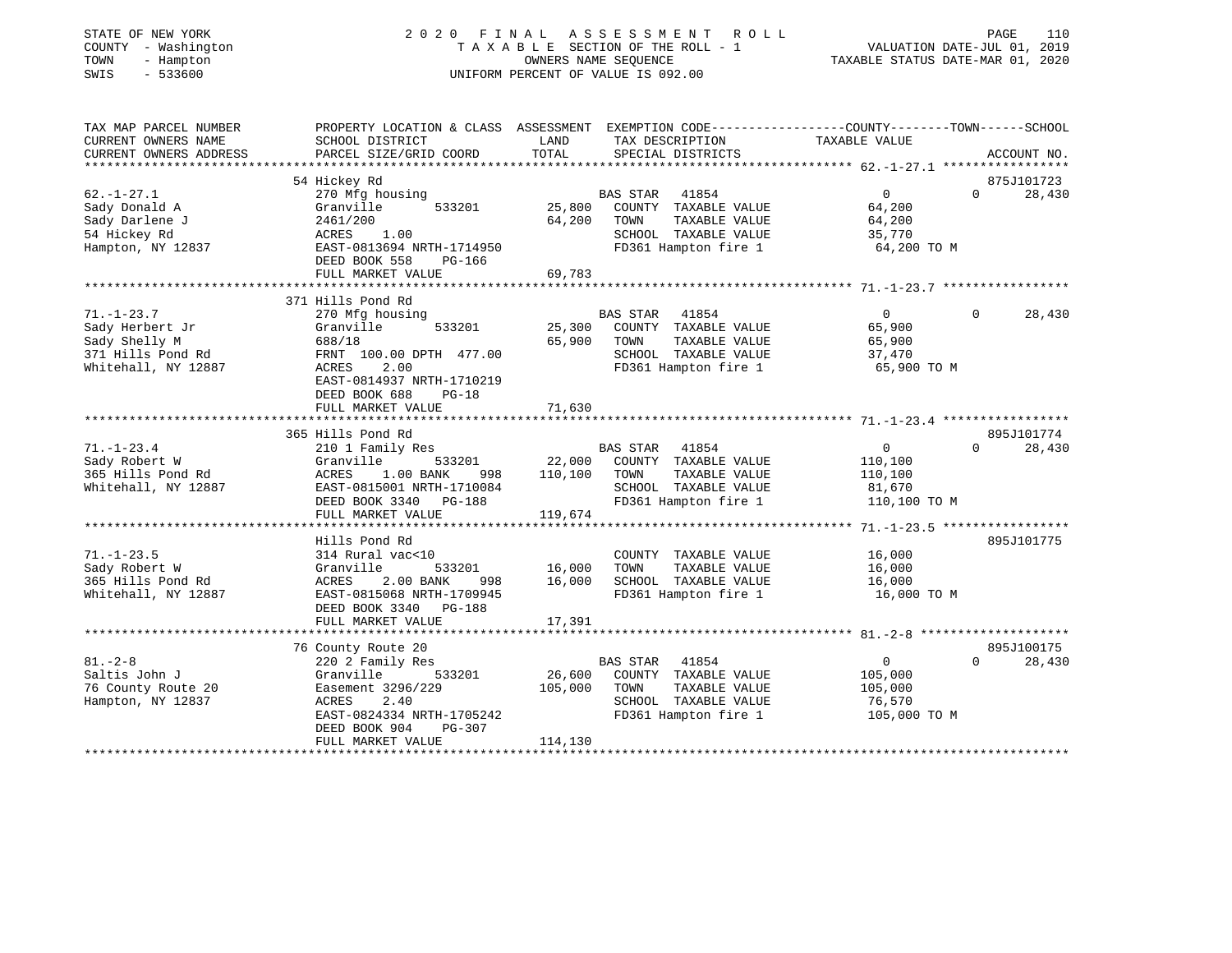| STATE OF NEW YORK<br>COUNTY - Washington<br>TOWN<br>- Hampton<br>$-533600$<br>SWIS                 |                                                                                                                                                                                                                               | OWNERS NAME SEQUENCE                | 2020 FINAL ASSESSMENT<br>R O L L<br>TAXABLE SECTION OF THE ROLL - 1<br>UNIFORM PERCENT OF VALUE IS 092.00                                | VALUATION DATE-JUL 01, 2019<br>TAXABLE STATUS DATE-MAR 01, 2020                     | PAGE<br>111        |
|----------------------------------------------------------------------------------------------------|-------------------------------------------------------------------------------------------------------------------------------------------------------------------------------------------------------------------------------|-------------------------------------|------------------------------------------------------------------------------------------------------------------------------------------|-------------------------------------------------------------------------------------|--------------------|
| TAX MAP PARCEL NUMBER<br>CURRENT OWNERS NAME<br>CURRENT OWNERS ADDRESS                             | SCHOOL DISTRICT<br>PARCEL SIZE/GRID COORD                                                                                                                                                                                     | LAND<br>TOTAL                       | PROPERTY LOCATION & CLASS ASSESSMENT EXEMPTION CODE----------------COUNTY-------TOWN------SCHOOL<br>TAX DESCRIPTION<br>SPECIAL DISTRICTS | TAXABLE VALUE                                                                       | ACCOUNT NO.        |
| $81. - 2 - 9.1$<br>Saltis John J<br>76 County Route 20<br>Hampton, NY 12837                        | County Route 20 OFF<br>314 Rural vac<10<br>Granville<br>533201<br>2685/150<br>Easement 3296/229<br>1.12<br>ACRES<br>EAST-0824432 NRTH-1704564<br>DEED BOOK 2685<br><b>PG-150</b><br>FULL MARKET VALUE<br>******************** | 3,800<br>3,800<br>4,130<br>******** | COUNTY TAXABLE VALUE<br>TOWN<br>TAXABLE VALUE<br>SCHOOL TAXABLE VALUE<br>FD361 Hampton fire 1                                            | 3,800<br>3,800<br>3,800<br>3,800 TO M<br>******************** 53. -1-7. 19. ******* |                    |
| $53. -1 - 7.19$<br>Saunders Charles E<br>Saunders Beulah M<br>PO Box 89<br>Cherry Plain, NY 12040  | 36 By The Way<br>210 1 Family Res<br>Granville<br>533201<br>FRNT 208.00 DPTH 208.00<br>EAST-0814242 NRTH-1720733<br>DEED BOOK 2201    PG-311                                                                                  | 22,000<br>22,700                    | COUNTY TAXABLE VALUE<br>TOWN<br>TAXABLE VALUE<br>SCHOOL TAXABLE VALUE<br>FD361 Hampton fire 1                                            | 22,700<br>22,700<br>22,700<br>22,700 TO M                                           |                    |
|                                                                                                    | FULL MARKET VALUE                                                                                                                                                                                                             | 24,674                              |                                                                                                                                          |                                                                                     |                    |
| $53. - 1 - 7.1$<br>Saunders Charles E Jr<br>Saunders Beulah<br>PO Box 89<br>Cherry Plain, NY 12040 | Hickey Rd OFF<br>314 Rural vac<10<br>Granville<br>533201<br>ACRES<br>3.74<br>EAST-0814038 NRTH-1720916<br>DEED BOOK 858<br>PG-282<br>FULL MARKET VALUE                                                                        | 2,500<br>2,500<br>2,717             | COUNTY TAXABLE VALUE<br>TOWN<br>TAXABLE VALUE<br>SCHOOL TAXABLE VALUE<br>FD361 Hampton fire 1                                            | 2,500<br>2,500<br>2,500<br>2,500 TO M                                               | 895J100043         |
|                                                                                                    |                                                                                                                                                                                                                               |                                     |                                                                                                                                          |                                                                                     | 895J100149         |
| $38. - 1 - 17$<br>Sawin Living Trust<br>PO Box 215<br>Fair Haven, VT 05743                         | 1533 County Route 11<br>240 Rural res<br>535201<br>Whitehall<br>ACRES<br>38.30<br>EAST-0805136 NRTH-1737470<br>DEED BOOK 2101<br>PG-177                                                                                       | 67,700<br>177,000                   | COUNTY TAXABLE VALUE<br>TOWN<br>TAXABLE VALUE<br>SCHOOL TAXABLE VALUE<br>FD362 Hampton fire 2                                            | 177,000<br>177,000<br>177,000<br>177,000 TO M                                       |                    |
|                                                                                                    | FULL MARKET VALUE<br>*****************************                                                                                                                                                                            | 192,391                             |                                                                                                                                          |                                                                                     |                    |
|                                                                                                    | 236 Hills Pond Rd                                                                                                                                                                                                             |                                     |                                                                                                                                          |                                                                                     |                    |
| $71. - 1 - 14.101$<br>Saxton Keith<br>PO Box 78<br>Hampton, NY 12837                               | 270 Mfg housing<br>Granville<br>533201<br>ACRES<br>9.36<br>EAST-0817240 NRTH-1707483<br>DEED BOOK 3348<br>$PG-85$<br>FULL MARKET VALUE                                                                                        | 19,900<br>39,500<br>42,935          | <b>BAS STAR</b><br>41854<br>COUNTY TAXABLE VALUE<br>TOWN<br>TAXABLE VALUE<br>SCHOOL TAXABLE VALUE<br>FD361 Hampton fire 1                | $\overline{0}$<br>39,500<br>39,500<br>11,070<br>39,500 TO M                         | 28,430<br>$\Omega$ |
|                                                                                                    |                                                                                                                                                                                                                               | + + + + + + + + + + + + + + + + + + |                                                                                                                                          | *****************************                                                       |                    |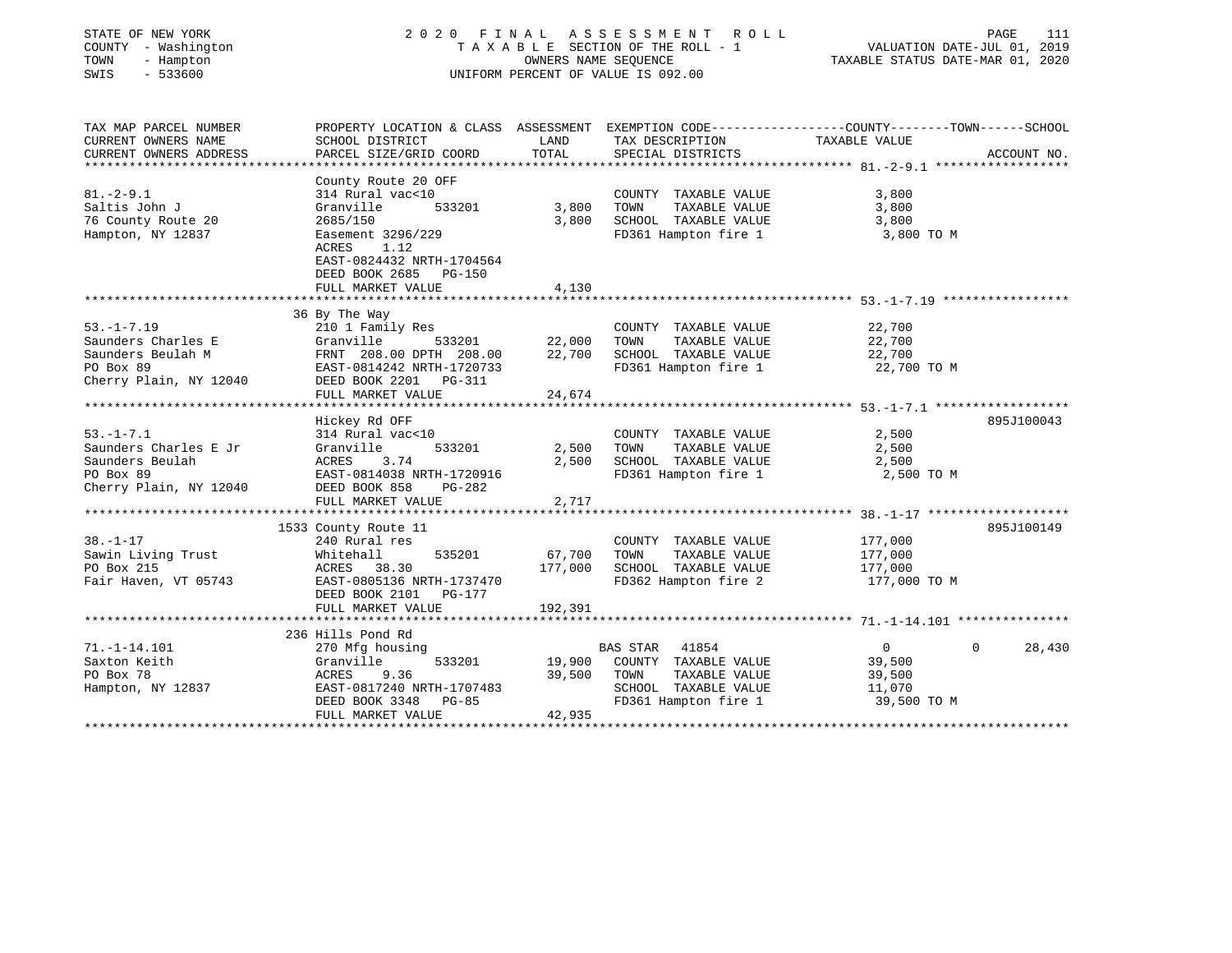# STATE OF NEW YORK 2 0 2 0 F I N A L A S S E S S M E N T R O L L PAGE 112 COUNTY - Washington T A X A B L E SECTION OF THE ROLL - 1 VALUATION DATE-JUL 01, 2019 TOWN - Hampton OWNERS NAME SEQUENCE TAXABLE STATUS DATE-MAR 01, 2020 SWIS - 533600 UNIFORM PERCENT OF VALUE IS 092.00

| TAX MAP PARCEL NUMBER                                         | PROPERTY LOCATION & CLASS ASSESSMENT EXEMPTION CODE----------------COUNTY-------TOWN------SCHOOL                                                                        |                  |                                                                                    |                                             |                |            |
|---------------------------------------------------------------|-------------------------------------------------------------------------------------------------------------------------------------------------------------------------|------------------|------------------------------------------------------------------------------------|---------------------------------------------|----------------|------------|
| CURRENT OWNERS NAME                                           | SCHOOL DISTRICT                                                                                                                                                         | LAND             | TAX DESCRIPTION                                                                    | TAXABLE VALUE                               |                |            |
|                                                               |                                                                                                                                                                         |                  |                                                                                    |                                             |                |            |
|                                                               |                                                                                                                                                                         |                  |                                                                                    |                                             |                |            |
|                                                               | 142 South Rd                                                                                                                                                            |                  |                                                                                    |                                             |                | 895J100569 |
| $81. - 1 - 44$                                                | 210 1 Family Res                                                                                                                                                        |                  | <b>BAS STAR</b> 41854                                                              | $\overline{0}$                              | $\Omega$       | 28,430     |
| Saxton Susan                                                  | Granville                                                                                                                                                               |                  | 3<br>533201 31,800 COUNTY TAXABLE VALUE 71,200<br>71 200 TOWN TAXABLE VALUE 71,200 |                                             |                |            |
| PO Box 78                                                     | ACRES<br>4.00                                                                                                                                                           |                  | 71,200 TOWN<br>TAXABLE VALUE                                                       | 71,200                                      |                |            |
|                                                               |                                                                                                                                                                         |                  |                                                                                    |                                             |                |            |
|                                                               | Hampton, NY 12837<br>Hampton, NY 12837 (EAST-0816622 NRTH-1702514<br>DEED BOOK 665 PG-200 FD361 Hampton fire 1 71,200 TO M<br>FULL MARKET VALUE 77,391                  |                  |                                                                                    |                                             |                |            |
|                                                               |                                                                                                                                                                         |                  |                                                                                    |                                             |                |            |
|                                                               |                                                                                                                                                                         |                  |                                                                                    |                                             |                |            |
|                                                               | 12022 State Route 4                                                                                                                                                     |                  |                                                                                    |                                             |                | 895J101814 |
| $45. -1 - 25.5$                                               | SCALL THE TRILLY RES<br>2001 Family Res<br>Whitehall 535201 25,300 COUNTY TAXABLE VALUE                                                                                 |                  |                                                                                    | $\begin{array}{c} 0 \\ 104,400 \end{array}$ | $\Omega$       | 28,430     |
|                                                               |                                                                                                                                                                         |                  |                                                                                    |                                             |                |            |
|                                                               |                                                                                                                                                                         | 997 104,400 TOWN |                                                                                    | TAXABLE VALUE 104,400                       |                |            |
|                                                               |                                                                                                                                                                         |                  | SCHOOL TAXABLE VALUE 75,970<br>FD362 Hampton fire 2 104,400 TO M                   |                                             |                |            |
|                                                               | 4.10.125.30<br>Sbardella Dennis P (Nhitehall 19 Res 2.00 BANK 997 104,400<br>12022 State Route 4 (EAST-0808399 NRTH-1731958<br>Whitehall, NY 12887 (DEED BOOK 628 PG-23 |                  |                                                                                    |                                             |                |            |
|                                                               | FULL MARKET VALUE                                                                                                                                                       | 113,478          |                                                                                    |                                             |                |            |
|                                                               |                                                                                                                                                                         |                  |                                                                                    |                                             |                |            |
|                                                               | 12092 State Route 4                                                                                                                                                     |                  | 66 PCT OF VALUE USED FOR EXEMPTION PURPOSES<br>AG DIST 41720 35,189 35,189         |                                             |                | 895J100247 |
| $45. - 1 - 25.1$                                              | 240 Rural res                                                                                                                                                           |                  |                                                                                    |                                             |                | 35,189     |
|                                                               | Sbardella Dolores P -LE-<br>Whitehall 535201<br>Sbardella Dennis P ETAL ACRES 84.20<br>12092 State Route 4 EAST-0808990 NRTH-1731770                                    |                  | 535201 91,100 AGED-ALL 41800 67,485 67,485                                         |                                             |                | 67,485     |
|                                                               |                                                                                                                                                                         |                  | 204,500 ENH STAR 41834                                                             | $\overline{0}$                              | $\overline{0}$ | 66,140     |
|                                                               |                                                                                                                                                                         |                  | COUNTY TAXABLE VALUE 101,826                                                       |                                             |                |            |
| Whitehall, NY 12887                                           | DEED BOOK 2459 PG-334                                                                                                                                                   |                  | $-334$ TOWN TAXABLE VALUE 101,826<br>222,283 SCHOOL TAXABLE VALUE 35,686           |                                             |                |            |
|                                                               | FULL MARKET VALUE                                                                                                                                                       |                  |                                                                                    |                                             |                |            |
| MAY BE SUBJECT TO PAYMENT                                     |                                                                                                                                                                         |                  | CA001 Cons agri dst 1 169,311 TO                                                   |                                             |                |            |
| UNDER AGDIST LAW TIL 2024                                     |                                                                                                                                                                         |                  | 35,189 EX                                                                          |                                             |                |            |
|                                                               |                                                                                                                                                                         |                  | FD362 Hampton fire 2 $204,500$ TO M                                                |                                             |                |            |
|                                                               |                                                                                                                                                                         |                  |                                                                                    |                                             |                |            |
|                                                               | 141 Manchester Rd                                                                                                                                                       |                  |                                                                                    |                                             |                | 895J100205 |
| $38. - 1 - 5$                                                 | 240 Rural res                                                                                                                                                           |                  | COUNTY TAXABLE VALUE                                                               | 534,800                                     |                |            |
| Sbardella Karl                                                | Whitehall                                                                                                                                                               | 535201 141,000   | TAXABLE VALUE<br>TOWN                                                              | 534,800                                     |                |            |
| Sbardella Donna                                               | ROW 942/144                                                                                                                                                             | 534,800          | SCHOOL TAXABLE VALUE 534,800                                                       |                                             |                |            |
| PO Box 127                                                    | ACRES 180.40                                                                                                                                                            |                  | CA001 Cons agri dst 1<br>FD362 Hampton fire 2                                      | 534,800 TO                                  |                |            |
|                                                               | Fair Haven, VT 05743 EAST-0808721 NRTH-1741108                                                                                                                          |                  |                                                                                    | 534,800 TO M                                |                |            |
|                                                               | DEED BOOK 1966 PG-1                                                                                                                                                     |                  |                                                                                    |                                             |                |            |
|                                                               | FULL MARKET VALUE                                                                                                                                                       | 581,304          |                                                                                    |                                             |                |            |
|                                                               |                                                                                                                                                                         |                  |                                                                                    |                                             |                |            |
|                                                               | Vladyka Woods Rd OFF                                                                                                                                                    |                  |                                                                                    |                                             |                | 895J100146 |
| $38. - 1 - 21$                                                | 322 Rural vac>10                                                                                                                                                        |                  | COUNTY TAXABLE VALUE                                                               | 8,500                                       |                |            |
| Sbardella Karl                                                | Whitehall                                                                                                                                                               | 535201 8,500     | TOWN TAXABLE VALUE 8,500<br>SCHOOL TAXABLE VALUE 8,500                             |                                             |                |            |
| Sbardella Donna                                               | ACRES 18.00                                                                                                                                                             | 8,500            |                                                                                    |                                             |                |            |
| PO Box 127<br>Fair Haven, VT 05743<br>DEED BOOK 3820<br>PG-17 | EAST-0804516 NRTH-1740781                                                                                                                                               |                  | FD362 Hampton fire 2                                                               | 8,500 TO M                                  |                |            |
|                                                               |                                                                                                                                                                         |                  |                                                                                    |                                             |                |            |
|                                                               | FULL MARKET VALUE                                                                                                                                                       | 9,239            |                                                                                    |                                             |                |            |
|                                                               |                                                                                                                                                                         |                  |                                                                                    |                                             |                |            |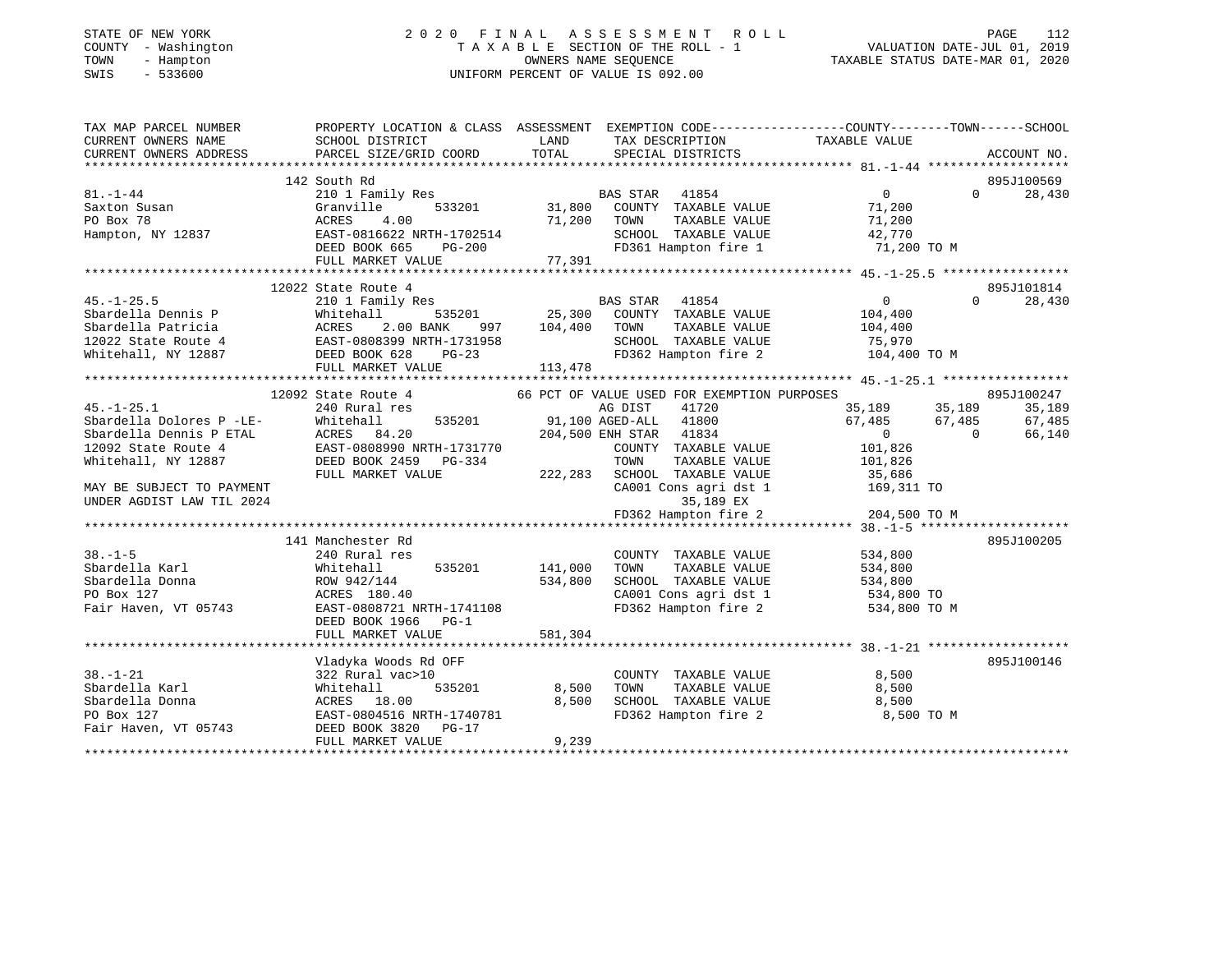#### STATE OF NEW YORK 2 0 2 0 F I N A L A S S E S S M E N T R O L L PAGE 113COUNTY - Washington T A X A B L E SECTION OF THE ROLL - 1 TOWN - Hampton OWNERS NAME SEQUENCE TAXABLE STATUS DATE-MAR 01, 2020 SWIS - 533600 UNIFORM PERCENT OF VALUE IS 092.00

VALUATION DATE-JUL 01, 2019

| TAX MAP PARCEL NUMBER                                                                                                                                    |                           |                                 | PROPERTY LOCATION & CLASS ASSESSMENT EXEMPTION CODE---------------COUNTY-------TOWN-----SCHOOL |
|----------------------------------------------------------------------------------------------------------------------------------------------------------|---------------------------|---------------------------------|------------------------------------------------------------------------------------------------|
| CURRENT OWNERS NAME                                                                                                                                      | SCHOOL DISTRICT           | LAND<br>TAX DESCRIPTION         | TAXABLE VALUE                                                                                  |
| CURRENT OWNERS ADDRESS                                                                                                                                   | PARCEL SIZE/GRID COORD    | TOTAL<br>SPECIAL DISTRICTS      | ACCOUNT NO.                                                                                    |
|                                                                                                                                                          |                           |                                 |                                                                                                |
|                                                                                                                                                          | 1419 Carvers Falls Ln     |                                 | 895J101714                                                                                     |
| $31. - 1 - 10$                                                                                                                                           | 210 1 Family Res          | ENH STAR 41834                  | 66,140<br>$\overline{0}$<br>$\Omega$                                                           |
| Schaff Edward J                                                                                                                                          | 535201<br>Whitehall       | 35,100<br>COUNTY TAXABLE VALUE  | 83,000                                                                                         |
|                                                                                                                                                          |                           | 83,000<br>TOWN<br>TAXABLE VALUE | 83,000                                                                                         |
|                                                                                                                                                          | EAST-0808128 NRTH-1746737 | SCHOOL TAXABLE VALUE            | 16,860                                                                                         |
| Schaff Edward Universe S.08<br>Coburn Jane W<br>1419 Carvers Falls Ln<br>Third-boll NY 12887<br>Third-boll NY 12887<br>DEED BOOK 881<br>Charles Constant | PG-308                    | FD362 Hampton fire 2            | 83,000 TO M                                                                                    |
|                                                                                                                                                          | FULL MARKET VALUE         | 90, 217                         |                                                                                                |
|                                                                                                                                                          |                           |                                 |                                                                                                |
|                                                                                                                                                          | 1164 North Quivey Hill Ln |                                 | 895J100532                                                                                     |
| $81. - 1 - 4$                                                                                                                                            | 210 1 Family Res          | COUNTY TAXABLE VALUE            | 82,800                                                                                         |
| Scory Anthony                                                                                                                                            | Granville<br>533201       | 36,100<br>TOWN<br>TAXABLE VALUE | 82,800                                                                                         |
| Panebianco Patricia                                                                                                                                      | ACRES<br>6.14             | 82,800<br>SCHOOL TAXABLE VALUE  | 82,800                                                                                         |
|                                                                                                                                                          | EAST-0819329 NRTH-1703482 | FD361 Hampton fire 1            | 82,800 TO M                                                                                    |
| 1164 N Quivey Hill Ln<br>Whitahall NY 12887<br>Whitehall, NY 12887                                                                                       | DEED BOOK 945<br>PG-101   |                                 |                                                                                                |
|                                                                                                                                                          | FULL MARKET VALUE         | 90,000                          |                                                                                                |
|                                                                                                                                                          |                           |                                 |                                                                                                |
|                                                                                                                                                          | Wicked Hollow Way         |                                 | 895J100581                                                                                     |
| $62. - 1 - 6$                                                                                                                                            | 322 Rural vac>10          | COUNTY TAXABLE VALUE            | 22,000                                                                                         |
| Sharon Gary C                                                                                                                                            | Granville<br>533201       | 22,000<br>TOWN<br>TAXABLE VALUE | 22,000                                                                                         |
| Sharon Cecilia A                                                                                                                                         | ACRES 10.10               | 22,000<br>SCHOOL TAXABLE VALUE  | 22,000                                                                                         |
| 4005 Vermont Route 31                                                                                                                                    | EAST-0811784 NRTH-1719646 | FD361 Hampton fire 1            | 22,000 TO M                                                                                    |
| Poultney, VT 05764                                                                                                                                       | DEED BOOK 468<br>PG-999   |                                 |                                                                                                |
|                                                                                                                                                          | FULL MARKET VALUE         | 23,913                          |                                                                                                |
|                                                                                                                                                          |                           |                                 |                                                                                                |
|                                                                                                                                                          | 18 Greenfield Ln          |                                 | 895J100127                                                                                     |
| $72.2 - 3 - 9$                                                                                                                                           |                           | COUNTY TAXABLE VALUE            |                                                                                                |
| Shaw John                                                                                                                                                | 210 1 Family Res          |                                 | 59,400                                                                                         |
|                                                                                                                                                          | Granville<br>533201       | 15,400<br>TOWN<br>TAXABLE VALUE | 59,400<br>$\frac{3}{59}$ , 400                                                                 |
| 180 Waite Rd                                                                                                                                             | $72 - 3 - 9$              | 59,400<br>SCHOOL TAXABLE VALUE  |                                                                                                |
| Hudson Falls, NY 12839                                                                                                                                   | FRNT 48.00 DPTH 244.00    | FD361 Hampton fire 1            | 59,400 TO M                                                                                    |
|                                                                                                                                                          | EAST-0823961 NRTH-1712246 |                                 |                                                                                                |
|                                                                                                                                                          | DEED BOOK 20191 PG-25720  |                                 |                                                                                                |
|                                                                                                                                                          | FULL MARKET VALUE         | 64,565                          |                                                                                                |
|                                                                                                                                                          |                           |                                 |                                                                                                |
|                                                                                                                                                          | 2118 County Route 18      |                                 | 895J100251                                                                                     |
| $71. - 1 - 5.1$                                                                                                                                          | 210 1 Family Res          | VET WAR CT 41121                | 12,720<br>12,720<br>$\bigcirc$                                                                 |
| Shaw Robert D LE                                                                                                                                         | Granville<br>533201       | 14,600 ENH STAR 41834           | $\Omega$<br>66,140<br>$\Omega$                                                                 |
| Shaw Camilla M LE                                                                                                                                        | 611/268,795/345           | 84,800<br>COUNTY TAXABLE VALUE  | 72,080                                                                                         |
| PO Box 153                                                                                                                                               | ACRES 2.10                | TOWN<br>TAXABLE VALUE           | 72,080                                                                                         |
| Hampton, NY 12837                                                                                                                                        | EAST-0814538 NRTH-1713407 | SCHOOL TAXABLE VALUE            | 18,660                                                                                         |
|                                                                                                                                                          | DEED BOOK 3842<br>$PG-32$ | FD361 Hampton fire 1            | 84,800 TO M                                                                                    |
|                                                                                                                                                          | FULL MARKET VALUE         | 92,174                          |                                                                                                |
|                                                                                                                                                          |                           |                                 |                                                                                                |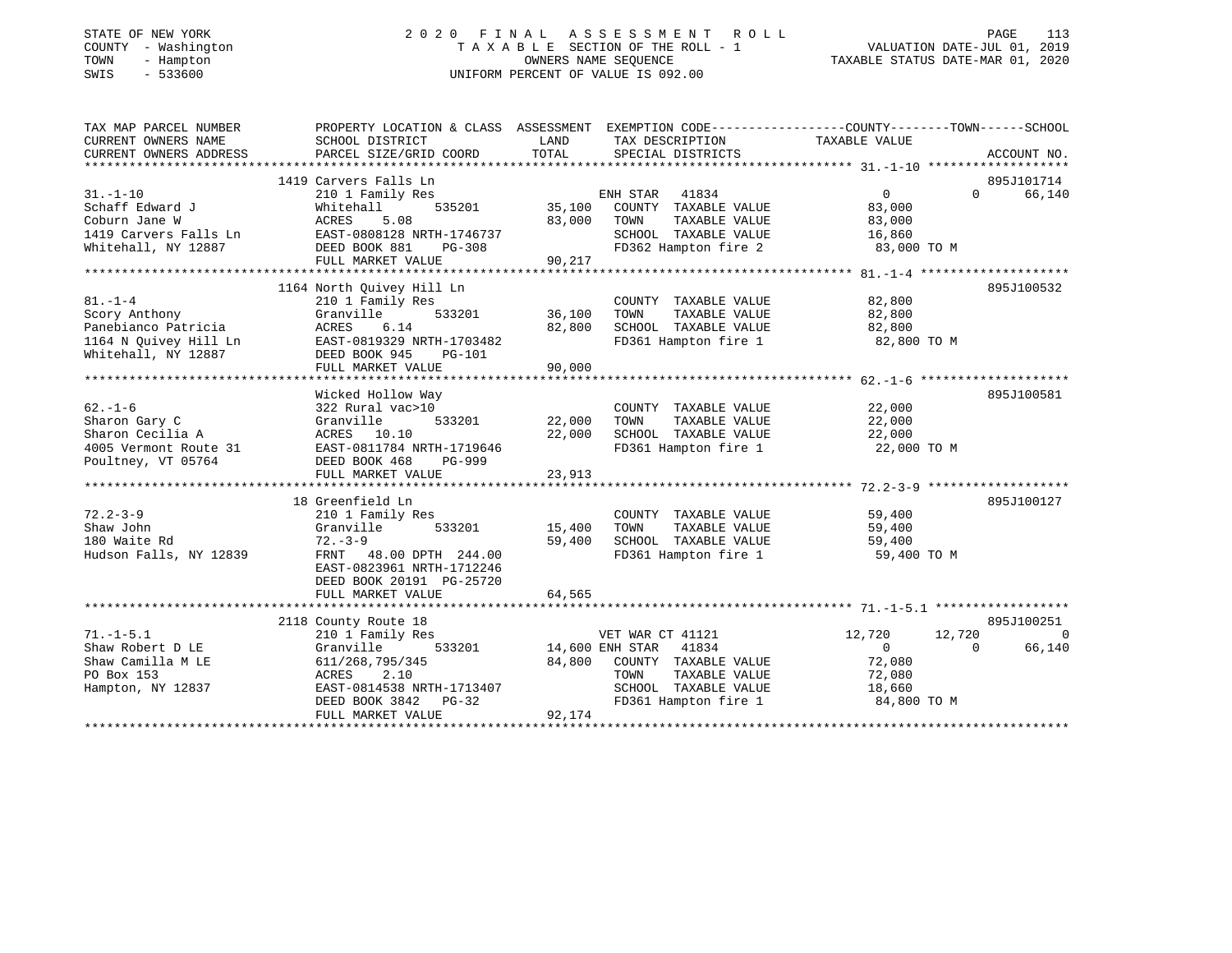## STATE OF NEW YORK 2 0 2 0 F I N A L A S S E S S M E N T R O L L PAGE 114 COUNTY - Washington T A X A B L E SECTION OF THE ROLL - 1 VALUATION DATE-JUL 01, 2019 TOWN - Hampton OWNERS NAME SEQUENCE TAXABLE STATUS DATE-MAR 01, 2020 SWIS - 533600 UNIFORM PERCENT OF VALUE IS 092.00

| TAX MAP PARCEL NUMBER<br>CURRENT OWNERS NAME | PROPERTY LOCATION & CLASS ASSESSMENT EXEMPTION CODE----------------COUNTY-------TOWN------SCHOOL<br>SCHOOL DISTRICT | LAND                          | TAX DESCRIPTION              | TAXABLE VALUE    |                    |
|----------------------------------------------|---------------------------------------------------------------------------------------------------------------------|-------------------------------|------------------------------|------------------|--------------------|
| CURRENT OWNERS ADDRESS                       | PARCEL SIZE/GRID COORD                                                                                              | TOTAL                         | SPECIAL DISTRICTS            |                  | ACCOUNT NO.        |
|                                              |                                                                                                                     |                               |                              |                  |                    |
| $80. -1 - 3$                                 | Hills Pond Rd<br>720 Mine/quarry                                                                                    |                               | COUNTY TAXABLE VALUE         | 114,800          | 895J100253         |
| Sheldon Slate Products Co                    | Granville<br>533201                                                                                                 | 114,800                       | TAXABLE VALUE<br>TOWN        | 114,800          |                    |
| 143 Fox Rd                                   | 444/461                                                                                                             | 114,800                       | SCHOOL TAXABLE VALUE         | 114,800          |                    |
| PO Box 199                                   | ACRES 255.10                                                                                                        |                               | FD361 Hampton fire 1         |                  |                    |
| Middle Granville, NY 12849                   | EAST-0814651 NRTH-1704423                                                                                           |                               |                              | 114,800 TO M     |                    |
|                                              | DEED BOOK 3395 PG-266                                                                                               |                               |                              |                  |                    |
|                                              |                                                                                                                     |                               |                              |                  |                    |
|                                              | FULL MARKET VALUE                                                                                                   | 124,783                       |                              |                  |                    |
|                                              | 1975 County Route 18                                                                                                |                               |                              |                  | 895J101746         |
| $62. - 1 - 39.2$                             | 210 1 Family Res                                                                                                    |                               | BAS STAR 41854               | $\Omega$         | 28,430<br>$\Omega$ |
| Sherwood Sherry                              | 535201<br>Whitehall                                                                                                 | 10,700                        | COUNTY TAXABLE VALUE         | 167,800          |                    |
| c/o Sherry L Rozell                          | FRNT 200.00 DPTH 200.00                                                                                             | 167,800                       | TOWN<br>TAXABLE VALUE        | 167,800          |                    |
| 1975 County Route 18                         | BANK<br>997                                                                                                         |                               | SCHOOL TAXABLE VALUE         | 139,370          |                    |
| Whitehall, NY 12887                          | EAST-0810907 NRTH-1714259                                                                                           |                               | FD361 Hampton fire 1         | 167,800 TO M     |                    |
|                                              | DEED BOOK 900<br>PG-197                                                                                             |                               |                              |                  |                    |
|                                              | FULL MARKET VALUE                                                                                                   | 182,391                       |                              |                  |                    |
|                                              |                                                                                                                     |                               |                              |                  |                    |
|                                              | 212 Vladyka Woods Rd                                                                                                |                               |                              |                  | 895J100704         |
| $38. - 1 - 3.1$                              | 210 1 Family Res                                                                                                    |                               | BAS STAR 41854               | $\overline{0}$   | $\Omega$<br>28,430 |
| Short Robert M                               | Whitehall                                                                                                           | <sup>3</sup><br>535201 16,800 | COUNTY TAXABLE VALUE         | 83,400           |                    |
| 212 Vladyka Woods Rd                         | FRNT 150.00 DPTH 150.00                                                                                             | 83,400                        | TAXABLE VALUE<br>TOWN        | 83,400           |                    |
| Whitehall, NY 12887                          | EAST-0807598 NRTH-1742026                                                                                           |                               | SCHOOL TAXABLE VALUE         | 54,970           |                    |
|                                              | DEED BOOK 634<br><b>PG-88</b>                                                                                       |                               | FD362 Hampton fire 2         | 83,400 TO M      |                    |
|                                              | FULL MARKET VALUE                                                                                                   | 90,652                        |                              |                  |                    |
|                                              |                                                                                                                     |                               |                              |                  |                    |
|                                              | 269 & 279 Manchester Rd                                                                                             |                               |                              |                  | 895J100274         |
| $38 - 1 - 3$                                 | 240 Rural res                                                                                                       |                               | AG DIST<br>41720             | 44,190<br>44,190 | 44,190             |
| Short William H                              | 535201<br>Whitehall                                                                                                 | 120,200                       | COUNTY TAXABLE VALUE         | 144,810          |                    |
| Short Robert M                               | will 2636/299                                                                                                       | 189,000                       | TOWN<br>TAXABLE VALUE        | 144,810          |                    |
| 244 Vladyka Woods Rd                         | ACRES 154.50                                                                                                        |                               | SCHOOL TAXABLE VALUE         | 144,810          |                    |
| Whitehall, NY 12887                          | EAST-0808139 NRTH-1743703                                                                                           |                               | CA001 Cons agri dst 1        | 144,810 TO       |                    |
|                                              | DEED BOOK 2736<br>PG-135                                                                                            |                               | 44,190 EX                    |                  |                    |
| MAY BE SUBJECT TO PAYMENT                    | FULL MARKET VALUE                                                                                                   |                               | 205,435 FD362 Hampton fire 2 | 189,000 TO M     |                    |
| UNDER AGDIST LAW TIL 2024                    |                                                                                                                     |                               |                              |                  |                    |
|                                              |                                                                                                                     |                               |                              |                  |                    |
|                                              | 244 Vladyka Woods Rd                                                                                                |                               |                              |                  | 895J101715         |
| $38. - 1 - 3.2$                              | 270 Mfg housing                                                                                                     |                               | BAS STAR<br>41854            | $\overline{0}$   | $\Omega$<br>28,430 |
| Short William H                              | Whitehall<br>535201                                                                                                 | 16,800                        | COUNTY TAXABLE VALUE         | 30,500           |                    |
| Short Becky                                  | FRNT 150.00 DPTH 150.00                                                                                             | 30,500                        | TAXABLE VALUE<br>TOWN        | 30,500           |                    |
| 244 Vladyka Woods Rd                         | EAST-0807941 NRTH-1742604                                                                                           |                               | SCHOOL TAXABLE VALUE         | 2,070            |                    |
| Whitehall, NY 12887                          | DEED BOOK 536<br>PG-210                                                                                             |                               | FD362 Hampton fire 2         | 30,500 TO M      |                    |
|                                              | FULL MARKET VALUE                                                                                                   | 33,152                        |                              |                  |                    |
|                                              |                                                                                                                     |                               |                              |                  |                    |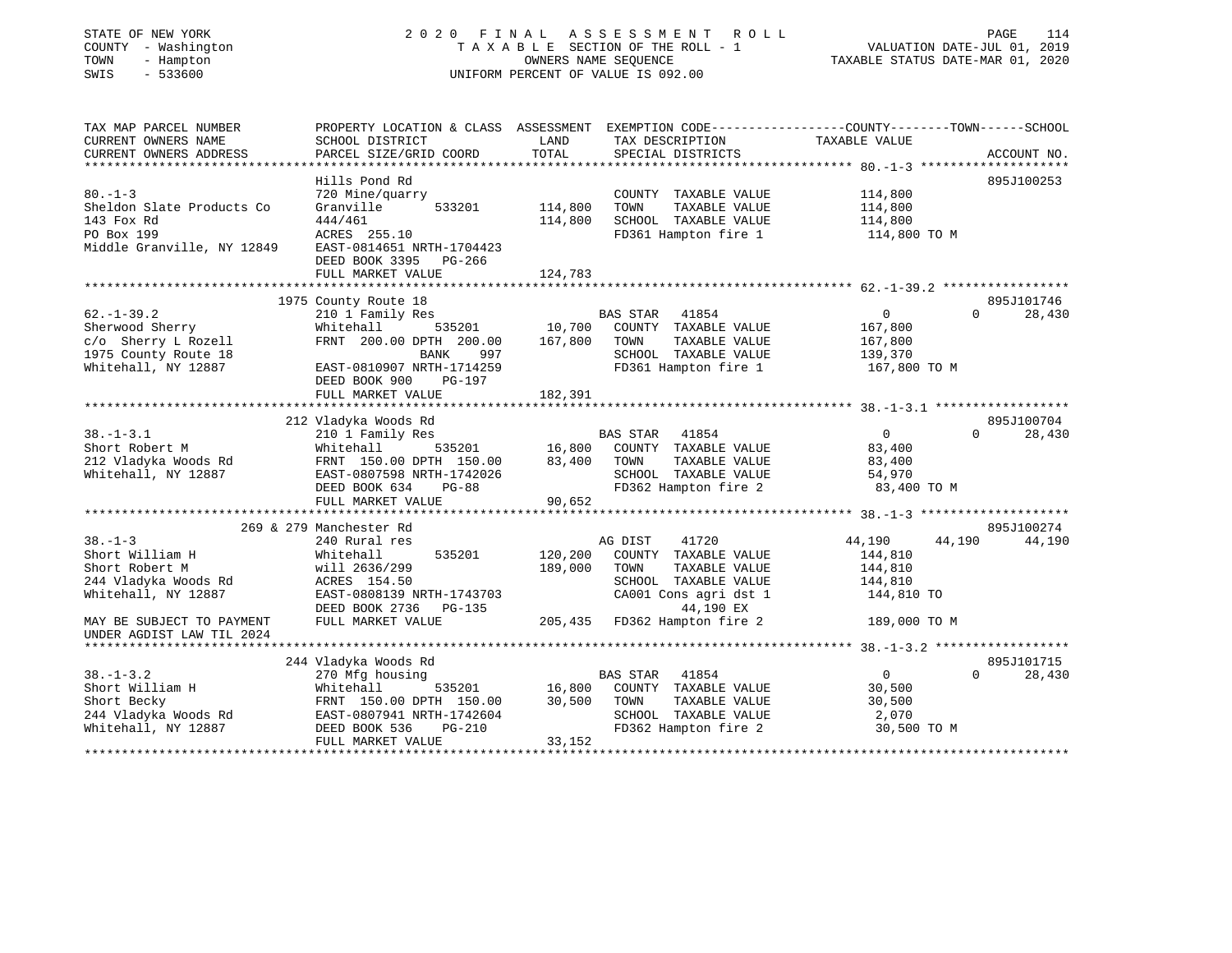| STATE OF NEW YORK<br>COUNTY - Washington<br>TOWN<br>- Hampton<br>$-533600$<br>SWIS                                   |                                                                                                                                                                                                                                |                                          | 2020 FINAL ASSESSMENT<br>R O L L<br>TAXABLE SECTION OF THE ROLL - 1<br>OWNERS NAME SEQUENCE<br>UNIFORM PERCENT OF VALUE IS 092.00             | PAGE<br>115<br>VALUATION DATE-JUL 01, 2019<br>TAXABLE STATUS DATE-MAR 01, 2020                             |   |
|----------------------------------------------------------------------------------------------------------------------|--------------------------------------------------------------------------------------------------------------------------------------------------------------------------------------------------------------------------------|------------------------------------------|-----------------------------------------------------------------------------------------------------------------------------------------------|------------------------------------------------------------------------------------------------------------|---|
| TAX MAP PARCEL NUMBER<br>CURRENT OWNERS NAME<br>CURRENT OWNERS ADDRESS                                               | PROPERTY LOCATION & CLASS ASSESSMENT<br>SCHOOL DISTRICT<br>PARCEL SIZE/GRID COORD                                                                                                                                              | LAND<br>TOTAL                            | TAX DESCRIPTION<br>SPECIAL DISTRICTS                                                                                                          | EXEMPTION CODE-----------------COUNTY-------TOWN------SCHOOL<br>TAXABLE VALUE<br>ACCOUNT NO.               |   |
| **********************<br>$38. - 1 - 6.2$<br>Sirjane C. W.<br>21 Sirjane Ln<br>Whitehall, NY 12887                   | ************************<br>Manchester Rd<br>322 Rural vac>10<br>Whitehall<br>535201<br>Sub Div Lot 2<br>ACRES 12.60<br>EAST-0811125 NRTH-1740191<br>DEED BOOK 3457<br>$PG-22$<br>FULL MARKET VALUE                            | **********<br>35,000<br>35,000<br>38,043 | COUNTY TAXABLE VALUE<br>TOWN<br>TAXABLE VALUE<br>SCHOOL TAXABLE VALUE<br>FD362 Hampton fire 2                                                 | 35,000<br>35,000<br>35,000<br>35,000 TO M                                                                  |   |
| $38. - 1 - 6$<br>Sirjane C.W.<br>21 Sirjane Ln<br>Whitehall, NY 12887                                                | 21 Sirjane Ln<br>210 1 Family Res<br>535201<br>Whitehall<br>Sub Div Lot 1<br>2747/1<br>ACRES<br>2.68<br>EAST-0811353 NRTH-1739899<br>DEED BOOK 3599 PG-198                                                                     | 162,400                                  | VET COM CT 41131<br>27,500 BAS STAR<br>41854<br>COUNTY TAXABLE VALUE<br>TOWN<br>TAXABLE VALUE<br>SCHOOL TAXABLE VALUE<br>FD362 Hampton fire 2 | 895J100287<br>40,600<br>40,600<br>0<br>28,430<br>$\Omega$<br>121,800<br>121,800<br>133,970<br>162,400 TO M | 0 |
|                                                                                                                      | FULL MARKET VALUE                                                                                                                                                                                                              | 176,522                                  |                                                                                                                                               |                                                                                                            |   |
| $38. - 1 - 7.1$<br>Sirjane Nadine<br>Sirjane CW<br>c/o Nadine Sirjane<br>PO Box 91<br>Fair Haven, VT 05743           | 33 Sirjane Ln<br>270 Mfg housing<br>Whitehall<br>535201<br>507-808;1779/309 Esmt2747<br>bndy agmnt $2747/19$<br>ACRES 18.00<br>EAST-0811285 NRTH-1739423<br>DEED BOOK 2747<br>$PG-19$<br>FULL MARKET VALUE                     | 49,300<br>69,000<br>75,000               | E STAR MH 41844<br>COUNTY TAXABLE VALUE<br>TOWN<br>TAXABLE VALUE<br>SCHOOL TAXABLE VALUE<br>FD362 Hampton fire 2                              | 895J100705<br>$\Omega$<br>$\Omega$<br>20,000<br>69,000<br>69,000<br>49,000<br>69,000 TO M                  |   |
|                                                                                                                      | ******************                                                                                                                                                                                                             |                                          |                                                                                                                                               | ********** 72.-2-7.1 ******************                                                                    |   |
| $72. - 2 - 7.1$<br>Slade Lloyd W<br>Slade Hope W<br>277 Endless Brook Rd<br>Poultney, VT 05764-4400                  | State Route 22A<br>322 Rural vac>10<br>Granville<br>533201<br>Lot 2 713/158 Hwy Approp<br>ACRES 13.72<br>EAST-0823269 NRTH-1710651                                                                                             | 35,500<br>35,500                         | COUNTY TAXABLE VALUE<br>TOWN<br>TAXABLE VALUE<br>SCHOOL TAXABLE VALUE<br>FD361 Hampton fire 1                                                 | 895J100159<br>35,500<br>35,500<br>35,500<br>35,500 TO M                                                    |   |
|                                                                                                                      | DEED BOOK 672<br>$PG-35$<br>FULL MARKET VALUE                                                                                                                                                                                  | 38,587                                   |                                                                                                                                               |                                                                                                            |   |
| $80. - 1 - 36$<br>Slichko Evan<br>Slichko Janice<br>1729 County Route 21<br>Whitehall, NY 12887<br>***************** | ************************<br>Ridgecrest Way<br>311 Res vac land<br>535201<br>Whitehall<br>LOT 8<br>FRNT 323.00 DPTH 160.00<br>EAST-0810137 NRTH-1705095<br>DEED BOOK 3592<br>PG-327<br>FULL MARKET VALUE<br>******************* | 1,500<br>1,500<br>1,630<br>*******       | COUNTY TAXABLE VALUE<br>TOWN<br>TAXABLE VALUE<br>SCHOOL TAXABLE VALUE<br>FD361 Hampton fire 1                                                 | 895J101755<br>1,500<br>1,500<br>1,500<br>1,500 TO M                                                        |   |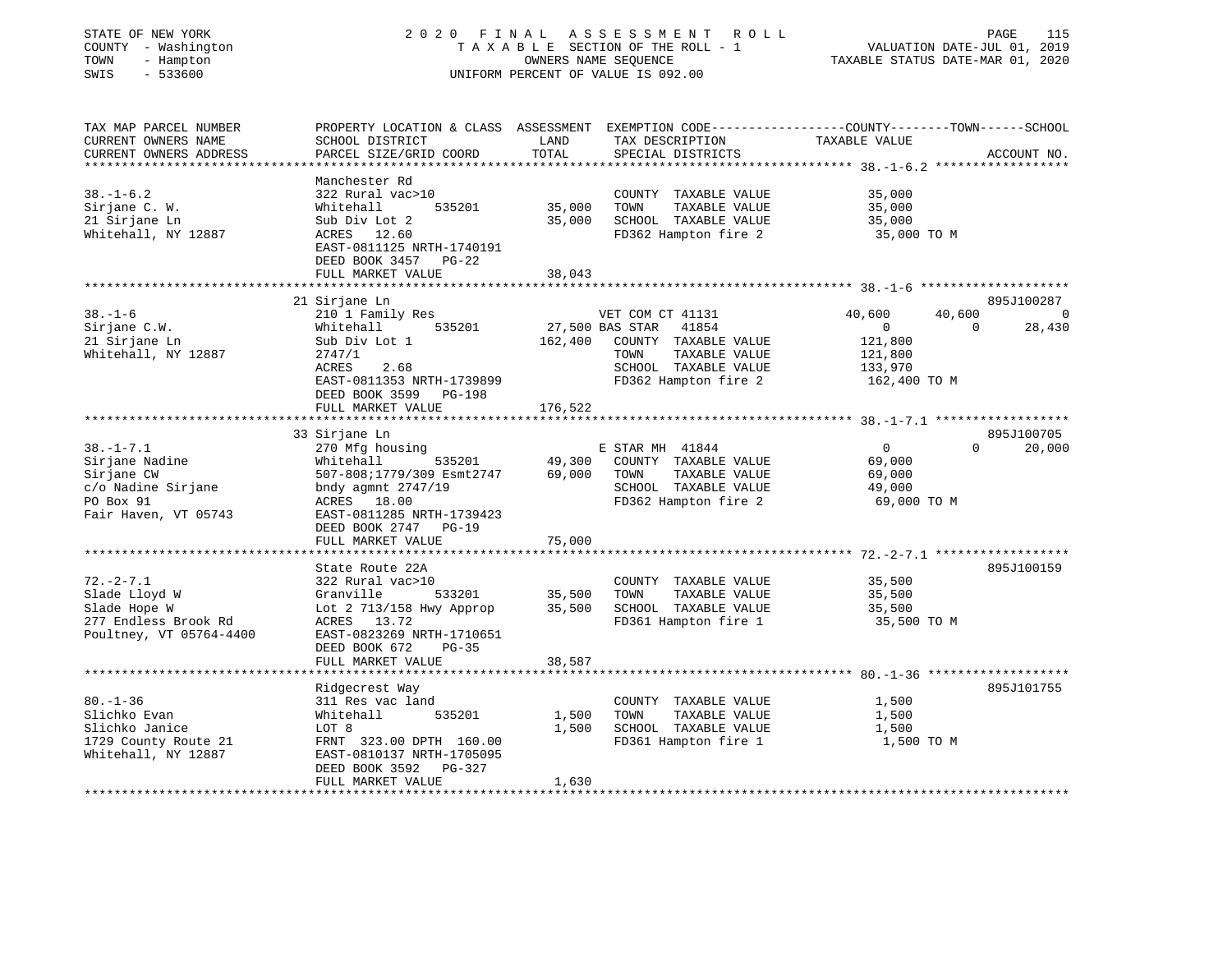| STATE OF NEW YORK<br>COUNTY - Washington<br>TOWN<br>- Hampton<br>SWIS<br>$-533600$ |                                                                                                |               | 2020 FINAL ASSESSMENT ROLL<br>TAXABLE SECTION OF THE ROLL - 1<br>OWNERS NAME SEOUENCE<br>UNIFORM PERCENT OF VALUE IS 092.00 | VALUATION DATE-JUL 01, 2019<br>TAXABLE STATUS DATE-MAR 01, 2020 | PAGE<br>116                     |
|------------------------------------------------------------------------------------|------------------------------------------------------------------------------------------------|---------------|-----------------------------------------------------------------------------------------------------------------------------|-----------------------------------------------------------------|---------------------------------|
| TAX MAP PARCEL NUMBER                                                              | PROPERTY LOCATION & CLASS ASSESSMENT EXEMPTION CODE---------------COUNTY-------TOWN-----SCHOOL |               |                                                                                                                             |                                                                 |                                 |
| CURRENT OWNERS NAME<br>CURRENT OWNERS ADDRESS<br>***********************           | SCHOOL DISTRICT<br>PARCEL SIZE/GRID COORD                                                      | LAND<br>TOTAL | TAX DESCRIPTION<br>SPECIAL DISTRICTS                                                                                        | TAXABLE VALUE                                                   | ACCOUNT NO.                     |
|                                                                                    | 1729 County Route 21                                                                           |               |                                                                                                                             |                                                                 | 895J101736                      |
| $80. - 1 - 38$                                                                     | 210 1 Family Res                                                                               |               | BAS STAR 41854                                                                                                              | $0 \qquad \qquad$                                               | $\Omega$ and $\Omega$<br>28,430 |
| Slichko Evan T                                                                     | 535201<br>Whitehall                                                                            |               | 23,200 COUNTY TAXABLE VALUE                                                                                                 | 159,600                                                         |                                 |
| 1729 County Route 21                                                               | LOT 10                                                                                         |               | 159,600 TOWN<br>TAXABLE VALUE                                                                                               | 159,600                                                         |                                 |
| Whitehall, NY 12887                                                                | ACRES<br>1.38 BANK<br>999                                                                      |               | SCHOOL TAXABLE VALUE                                                                                                        | 131,170                                                         |                                 |
|                                                                                    | EAST-0810334 NRTH-1705021<br>DEED BOOK 952<br>PG-148                                           |               | FD361 Hampton fire 1                                                                                                        | 159,600 TO M                                                    |                                 |
|                                                                                    | FULL MARKET VALUE                                                                              | 173,478       |                                                                                                                             |                                                                 |                                 |
|                                                                                    |                                                                                                |               |                                                                                                                             |                                                                 |                                 |
|                                                                                    | South Rd                                                                                       |               |                                                                                                                             |                                                                 | 895J100595                      |
| $81. - 1 - 29$                                                                     | 314 Rural vac<10                                                                               |               | COUNTY TAXABLE VALUE                                                                                                        | 22,500                                                          |                                 |
| Smith Ellen L                                                                      | 533201<br>Granville                                                                            | 22,500        | TAXABLE VALUE<br>TOWN                                                                                                       | 22,500                                                          |                                 |
| 218 South Rd                                                                       | ACRES<br>4.00<br>ACRES 4.00<br>EAST-0817922 NRTH-1703232                                       | 22,500        | SCHOOL TAXABLE VALUE                                                                                                        | 22,500                                                          |                                 |
| Whitehall, NY 12887                                                                | DEED BOOK 3966 PG-7                                                                            |               | FD361 Hampton fire 1                                                                                                        | 22,500 TO M                                                     |                                 |
|                                                                                    | FULL MARKET VALUE<br>***********************************                                       | 24,457        |                                                                                                                             |                                                                 |                                 |
|                                                                                    | 218 South Rd                                                                                   |               |                                                                                                                             |                                                                 | 895J100435                      |
| $81. - 1 - 30$                                                                     | 210 1 Family Res                                                                               |               | COUNTY TAXABLE VALUE                                                                                                        | 93,900                                                          |                                 |
| Smith Ellen L                                                                      | Granville<br>533201                                                                            | 31,800        | TAXABLE VALUE<br>TOWN                                                                                                       | 93,900                                                          |                                 |
| 218 South Rd                                                                       | ACRES<br>4.00                                                                                  | 93,900        | SCHOOL TAXABLE VALUE                                                                                                        | 93,900                                                          |                                 |
| Whitehall, NY 12887                                                                | EAST-0817713 NRTH-1703207                                                                      |               | FD361 Hampton fire 1                                                                                                        | 93,900 TO M                                                     |                                 |
|                                                                                    | DEED BOOK 2838 PG-323<br>FULL MARKET VALUE                                                     | 102,065       |                                                                                                                             |                                                                 |                                 |
|                                                                                    | **************************                                                                     |               |                                                                                                                             |                                                                 |                                 |
|                                                                                    | 13 Krall Rd                                                                                    |               |                                                                                                                             |                                                                 |                                 |
| $54. - 1 - 14.5$                                                                   | 170 Nursery                                                                                    |               | BAS STAR 41854                                                                                                              | $\Omega$<br>$\overline{0}$                                      | 28,430                          |
| Smith Janice                                                                       | Granville<br>533201                                                                            |               | 37,300 COUNTY TAXABLE VALUE                                                                                                 | 158,900                                                         |                                 |
| c/o Janice D Durham                                                                | 878-344 RELINQUISH ROW 158,900 TOWN TAXABLE VALUE                                              |               |                                                                                                                             | 158,900                                                         |                                 |
| 13 Krall Rd                                                                        | Sub DIv Lot 1survey-13061                                                                      |               | SCHOOL TAXABLE VALUE                                                                                                        | 130,470                                                         |                                 |
| Hampton, NY 12837                                                                  | ACRES 11.58                                                                                    |               | CA001 Cons agri dst 1                                                                                                       | 158,900 TO                                                      |                                 |
|                                                                                    | EAST-0820280 NRTH-1724694<br>DEED BOOK 867 PG-54                                               |               | FD361 Hampton fire 1                                                                                                        | 158,900 TO M                                                    |                                 |
|                                                                                    | FULL MARKET VALUE                                                                              | 172,717       |                                                                                                                             |                                                                 |                                 |
|                                                                                    | ************************                                                                       |               |                                                                                                                             |                                                                 |                                 |
|                                                                                    | 11977 State Route 4                                                                            |               |                                                                                                                             |                                                                 | 895J100260                      |
| $45. - 1 - 10$                                                                     | 260 Seasonal res                                                                               |               | COUNTY TAXABLE VALUE                                                                                                        | 23,600                                                          |                                 |
| Smith Janice S                                                                     | 535201<br>Whitehall                                                                            | 17,900        | TAXABLE VALUE<br>TOWN                                                                                                       | 23,600                                                          |                                 |
| PO Box 756                                                                         | 456/400                                                                                        | 23,600        | SCHOOL TAXABLE VALUE                                                                                                        | 23,600                                                          |                                 |
| Broadalbin, NY 12025                                                               | 2.80<br>ACRES                                                                                  |               | FD362 Hampton fire 2                                                                                                        | 23,600 TO M                                                     |                                 |
|                                                                                    | EAST-0807750 NRTH-1731715<br>DEED BOOK 3780<br>PG-291                                          |               |                                                                                                                             |                                                                 |                                 |
|                                                                                    | FULL MARKET VALUE                                                                              | 25,652        |                                                                                                                             |                                                                 |                                 |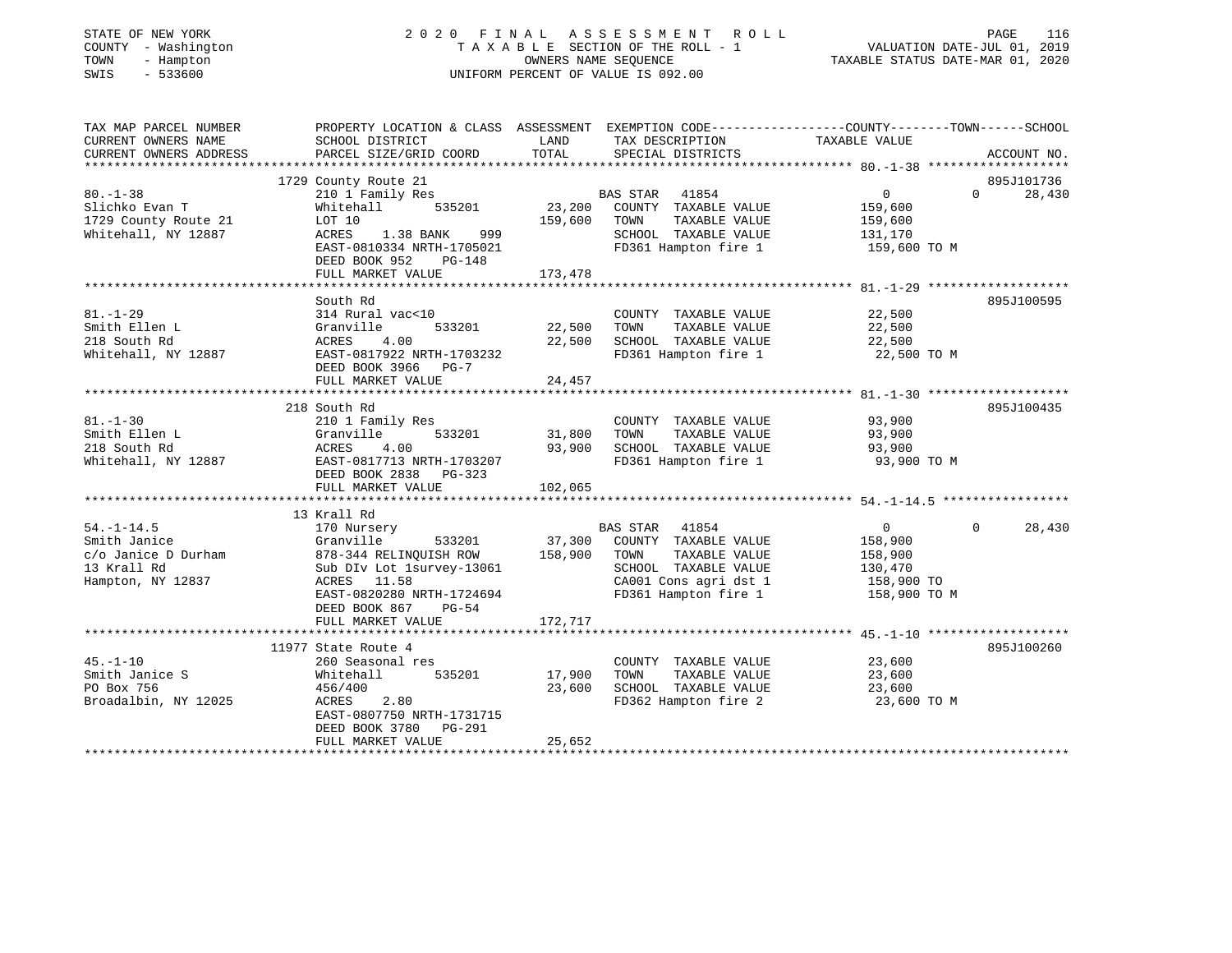# STATE OF NEW YORK 2 0 2 0 F I N A L A S S E S S M E N T R O L L PAGE 117 COUNTY - Washington T A X A B L E SECTION OF THE ROLL - 1 VALUATION DATE-JUL 01, 2019 TOWN - Hampton OWNERS NAME SEQUENCE TAXABLE STATUS DATE-MAR 01, 2020 SWIS - 533600 UNIFORM PERCENT OF VALUE IS 092.00UNIFORM PERCENT OF VALUE IS 092.00

| TAX MAP PARCEL NUMBER<br>CURRENT OWNERS NAME<br>CURRENT OWNERS ADDRESS                                                                  | PROPERTY LOCATION & CLASS ASSESSMENT<br>SCHOOL DISTRICT<br>PARCEL SIZE/GRID COORD                                                                                         | LAND<br>TOTAL               | TAX DESCRIPTION<br>SPECIAL DISTRICTS                                                                                      | EXEMPTION CODE-----------------COUNTY-------TOWN------SCHOOL<br>TAXABLE VALUE | ACCOUNT NO.          |
|-----------------------------------------------------------------------------------------------------------------------------------------|---------------------------------------------------------------------------------------------------------------------------------------------------------------------------|-----------------------------|---------------------------------------------------------------------------------------------------------------------------|-------------------------------------------------------------------------------|----------------------|
| $71. - 1 - 21$<br>Smith Leroy<br>Smith Linda<br>81 Dresden Rd<br>Whitehall, NY 12887                                                    | Hills Pond Rd OFF<br>314 Rural vac<10<br>Granville<br>533201<br>698/36<br>6.00<br>ACRES<br>EAST-0814356 NRTH-1707369<br>DEED BOOK 713<br><b>PG-301</b>                    | 3,000<br>3,000              | COUNTY TAXABLE VALUE<br>TOWN<br>TAXABLE VALUE<br>SCHOOL TAXABLE VALUE<br>FD361 Hampton fire 1                             | 3,000<br>3,000<br>3,000<br>3,000 TO M                                         | 895J100031           |
|                                                                                                                                         | FULL MARKET VALUE                                                                                                                                                         | 3,261                       |                                                                                                                           |                                                                               |                      |
| $81. - 1 - 45$<br>Spaulding Jeremy J<br>42 Wicked Hollow Way<br>Hampton, NY 12837                                                       | 136 South Rd<br>210 1 Family Res<br>Granville<br>533201<br>ACRES<br>8.37 BANK<br>999<br>EAST-0816507 NRTH-1702143<br>DEED BOOK 20191 PG-25535<br>FULL MARKET VALUE        | 38,400<br>96,600<br>105,000 | COUNTY TAXABLE VALUE<br>TOWN<br>TAXABLE VALUE<br>SCHOOL TAXABLE VALUE<br>FD361 Hampton fire 1                             | 96,600<br>96,600<br>96,600<br>96,600 TO M                                     | 895J100602           |
|                                                                                                                                         |                                                                                                                                                                           |                             |                                                                                                                           |                                                                               |                      |
| $62. -1 - 15.1$<br>Spaulding Peter ETAL<br>Spaulding Karen ETAL<br>42 Wicked Hollow Way<br>Hampton, NY 12837<br>*********************** | 42 Wicked Hollow Way<br>210 1 Family Res<br>533201<br>Granville<br>3.87 BANK<br>ACRES<br>998<br>EAST-0813696 NRTH-1720451<br>DEED BOOK 704<br>PG-131<br>FULL MARKET VALUE | 31,300<br>80,000<br>86,957  | 41854<br><b>BAS STAR</b><br>COUNTY TAXABLE VALUE<br>TAXABLE VALUE<br>TOWN<br>SCHOOL TAXABLE VALUE<br>FD361 Hampton fire 1 | $\overline{0}$<br>$\Omega$<br>80,000<br>80,000<br>51,570<br>80,000 TO M       | 895J101769<br>28,430 |
|                                                                                                                                         | 2246 County Route 18                                                                                                                                                      |                             |                                                                                                                           |                                                                               |                      |
| $63. - 1 - 12.2$<br>Spillane Eileen<br>2246 County Route 18<br>Whitehall, NY 12887                                                      | 240 Rural res<br>Granville<br>533201<br>ACRES 101.42<br>EAST-0817487 NRTH-1711633<br>DEED BOOK 3972<br>PG-237                                                             | 110,300<br>217,200          | COUNTY TAXABLE VALUE<br>TOWN<br>TAXABLE VALUE<br>SCHOOL TAXABLE VALUE<br>CA001 Cons agri dst 1<br>FD361 Hampton fire 1    | 217,200<br>217,200<br>217,200<br>217,200 TO<br>217,200 TO M                   |                      |
| MAY BE SUBJECT TO PAYMENT<br>UNDER RPTL480A UNTIL 2028                                                                                  | FULL MARKET VALUE                                                                                                                                                         | 236,087                     |                                                                                                                           |                                                                               |                      |
| $71. - 1 - 11.2$<br>Spillane Eileen<br>2246 County Route 18<br>Whitehall, NY 12887                                                      | Hills Pond Rd OFF<br>314 Rural vac<10<br>533201<br>Granville<br>ACRES<br>7.00<br>EAST-0816557 NRTH-1710692<br>DEED BOOK 3972<br>PG-237                                    | 8,500<br>8,500              | COUNTY TAXABLE VALUE<br>TOWN<br>TAXABLE VALUE<br>SCHOOL TAXABLE VALUE<br>FD361 Hampton fire 1                             | 8,500<br>8,500<br>8,500<br>8,500 TO M                                         | 895J100408           |
| MAY BE SUBJECT TO PAYMENT<br>UNDER RPTL480A UNTIL 2028                                                                                  | FULL MARKET VALUE                                                                                                                                                         | 9,239                       |                                                                                                                           |                                                                               |                      |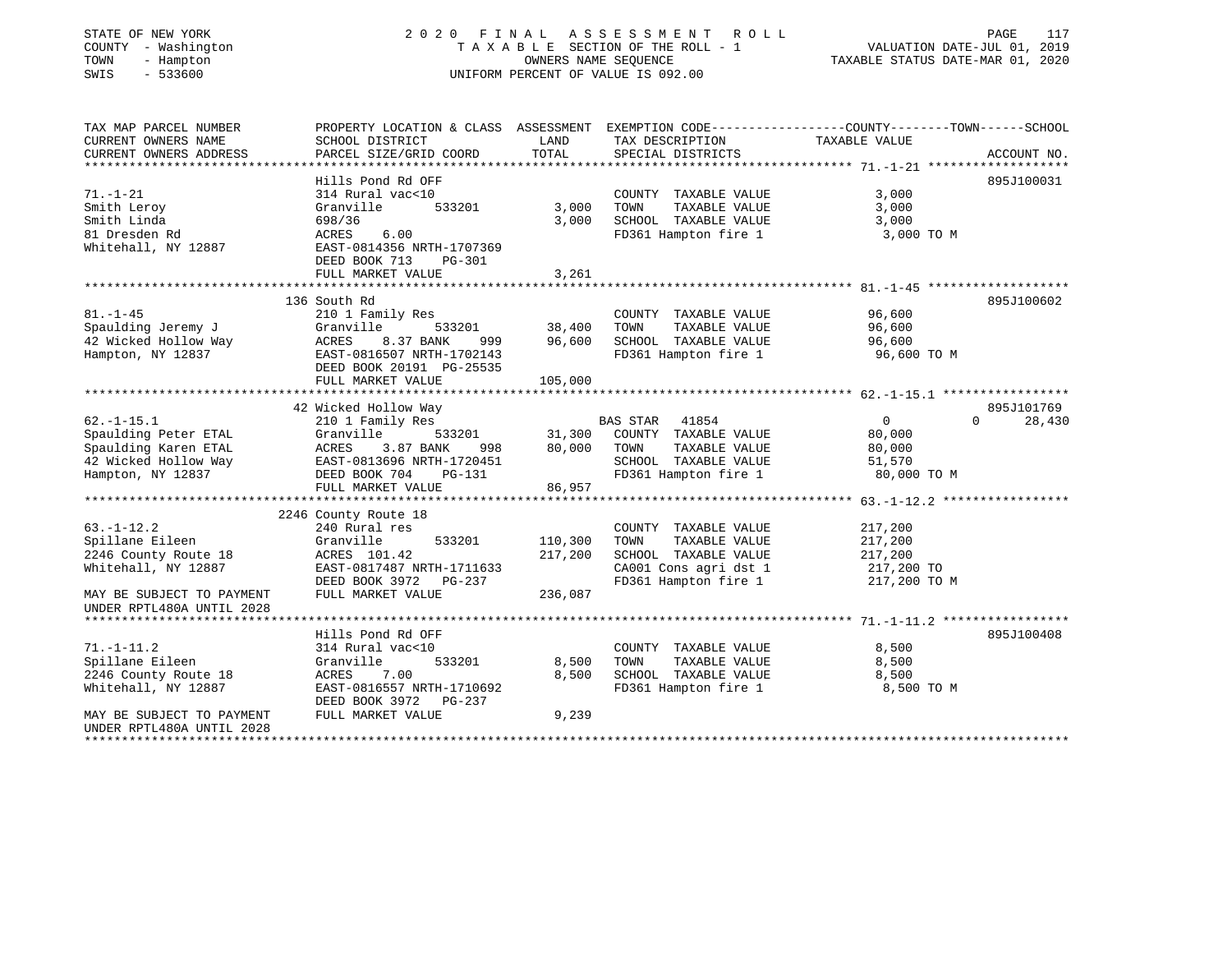## STATE OF NEW YORK 2 0 2 0 F I N A L A S S E S S M E N T R O L L PAGE 118 COUNTY - Washington T A X A B L E SECTION OF THE ROLL - 1 VALUATION DATE-JUL 01, 2019 TOWN - Hampton OWNERS NAME SEQUENCE TAXABLE STATUS DATE-MAR 01, 2020 SWIS - 533600 UNIFORM PERCENT OF VALUE IS 092.00

| TAX MAP PARCEL NUMBER                   | PROPERTY LOCATION & CLASS ASSESSMENT EXEMPTION CODE----------------COUNTY-------TOWN------SCHOOL |               |                                                                          |                |                    |
|-----------------------------------------|--------------------------------------------------------------------------------------------------|---------------|--------------------------------------------------------------------------|----------------|--------------------|
| CURRENT OWNERS NAME                     | SCHOOL DISTRICT                                                                                  | LAND          | TAX DESCRIPTION                                                          | TAXABLE VALUE  |                    |
| CURRENT OWNERS ADDRESS                  | PARCEL SIZE/GRID COORD                                                                           | TOTAL         | SPECIAL DISTRICTS                                                        |                | ACCOUNT NO.        |
|                                         |                                                                                                  |               |                                                                          |                |                    |
|                                         | 2145 State Route 22A                                                                             |               |                                                                          |                | 895J100264         |
| $81. - 2 - 21$                          | 210 1 Family Res                                                                                 |               | COUNTY TAXABLE VALUE                                                     | 66,000         |                    |
| Stark Richard                           | Granville                                                                                        | 533201 18,500 | TOWN<br>TAXABLE VALUE                                                    | 66,000         |                    |
| Stark Frances                           | FRNT 140.00 DPTH 200.00                                                                          | 66,000        | SCHOOL TAXABLE VALUE                                                     | 66,000         |                    |
| 56 Staso Rd                             | EAST-0822642 NRTH-1701501                                                                        |               | FD361 Hampton fire 1                                                     | 66,000 TO M    |                    |
| Hampton, NY 12837                       | DEED BOOK 942<br>PG-324                                                                          |               |                                                                          |                |                    |
|                                         |                                                                                                  |               |                                                                          |                |                    |
|                                         |                                                                                                  |               |                                                                          |                |                    |
|                                         | 56 Staso Ln                                                                                      |               |                                                                          |                | 895J100296         |
| $72. - 2 - 19$                          | 210 1 Family Res                                                                                 |               | CW_10_VET/ 41151                                                         | 7,580          | 7,580<br>0         |
| Stark Richard E                         | Granville                                                                                        |               | 533201 23,300 ENH STAR 41834                                             | $\overline{0}$ | $\Omega$<br>66,140 |
| Stark Frances                           | 1.40 BANK<br>ACRES<br>999                                                                        |               | 109,400 COUNTY TAXABLE VALUE                                             | 101,820        |                    |
| 56 Staso Ln                             | EAST-0821712 NRTH-1709187                                                                        |               | TAXABLE VALUE<br>TOWN                                                    | 101,820        |                    |
| Hampton, NY 12837 DEED BOOK 3464 PG-319 |                                                                                                  |               |                                                                          |                |                    |
|                                         | FULL MARKET VALUE                                                                                |               | SCHOOL TAXABLE VALUE 43,260<br>118,913 FD361 Hampton fire 1 109,400 TO M |                |                    |
|                                         |                                                                                                  |               |                                                                          |                |                    |
|                                         | 2015 County Route 18                                                                             |               |                                                                          |                | 895J100256         |
| $62 - 1 - 38$                           | 240 Rural res                                                                                    |               | ENH STAR 41834                                                           | $\overline{0}$ | 66,140<br>$\Omega$ |
| Stark Roscoe                            | 533201<br>Granville                                                                              |               | 77,800 COUNTY TAXABLE VALUE                                              | 166,500        |                    |
| Stark June                              | ACRES 47.81                                                                                      | 166,500 TOWN  | TAXABLE VALUE                                                            | 166,500        |                    |
| 2015 County Route 18                    | EAST-0812023 NRTH-1714838                                                                        |               | SCHOOL TAXABLE VALUE 100,360                                             |                |                    |
| Whitehall, NY 12887                     | DEED BOOK 627<br>PG-171                                                                          |               | FD361 Hampton fire 1 166,500 TO M                                        |                |                    |
|                                         | FULL MARKET VALUE                                                                                | 180,978       |                                                                          |                |                    |
|                                         |                                                                                                  |               |                                                                          |                |                    |
|                                         | 19 Mirror Lake Way                                                                               |               |                                                                          |                | 895J101789         |
| $80. - 1 - 55$                          | 210 1 Family Res - WTRFNT                                                                        |               | COUNTY TAXABLE VALUE                                                     | 166,100        |                    |
| Stec Gregory A Trustee                  | Whitehall<br>535201                                                                              | 25,000        | TOWN<br>TAXABLE VALUE                                                    | 166,100        |                    |
| Stec Lisa F Trustee                     | $P/O$ Lot $6A$                                                                                   | 166,100       | SCHOOL TAXABLE VALUE                                                     | 166,100        |                    |
| 155 E 29th St Apt 17G                   | FRNT 201.00 DPTH 324.00                                                                          |               | FD361 Hampton fire 1 166,100 TO M                                        |                |                    |
| New York, NY 10016                      | EAST-0810693 NRTH-1705676                                                                        |               |                                                                          |                |                    |
|                                         | DEED BOOK 3342 PG-268                                                                            |               |                                                                          |                |                    |
|                                         | FULL MARKET VALUE                                                                                | 180,543       |                                                                          |                |                    |
|                                         |                                                                                                  |               |                                                                          |                |                    |
|                                         | 2271 County Route 18                                                                             |               |                                                                          |                | 895J100180         |
| $63. - 1 - 12$                          | 240 Rural res                                                                                    |               | FOR 480A 47460                                                           | 70,700         | 70,700<br>70,700   |
| Steinert Evan Konrad                    | Granville<br>533201                                                                              | 162,700       | COUNTY TAXABLE VALUE                                                     | 425,000        |                    |
| Carrero Hyekyung                        | 480a 827/250                                                                                     | 495,700       | TOWN<br>TAXABLE VALUE                                                    | 425,000        |                    |
| 100 Dimmig Rd                           | ACRES 262.84 BANK<br>999                                                                         |               | SCHOOL TAXABLE VALUE                                                     | 425,000        |                    |
| Upper Saddle River, NJ 07458            | EAST-0817389 NRTH-1715925                                                                        |               | CA001 Cons agri dst 1 495,700 TO                                         |                |                    |
|                                         | DEED BOOK 20191 PG-26218                                                                         |               | FD361 Hampton fire 1                                                     | 495,700 TO M   |                    |
| MAY BE SUBJECT TO PAYMENT               | FULL MARKET VALUE                                                                                | 538,804       |                                                                          |                |                    |
| UNDER RPTL480A UNTIL 2029               |                                                                                                  |               |                                                                          |                |                    |
|                                         |                                                                                                  |               |                                                                          |                |                    |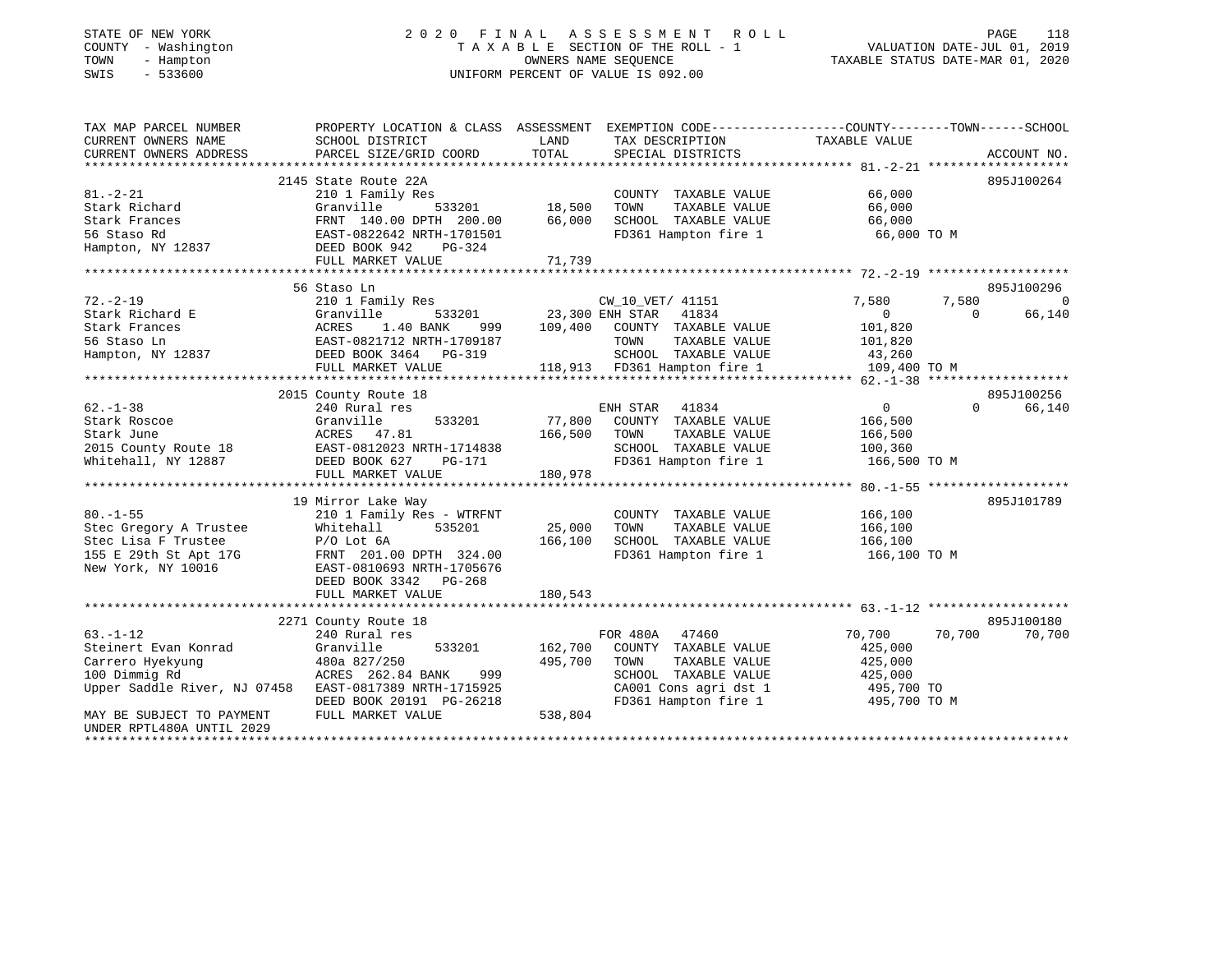| STATE OF NEW YORK<br>COUNTY - Washington<br>TOWN<br>- Hampton<br>SWIS<br>$-533600$                                                              |                                                                                                                                                               |                                       | 2020 FINAL ASSESSMENT ROLL<br>T A X A B L E SECTION OF THE ROLL - 1<br>OWNERS NAME SEOUENCE<br>UNIFORM PERCENT OF VALUE IS 092.00 |               | VALUATION DATE-JUL 01, 2019<br>TAXABLE STATUS DATE-MAR 01, 2020                          | PAGE                           | 119                                                                                                                                                                                                                                                                                          |
|-------------------------------------------------------------------------------------------------------------------------------------------------|---------------------------------------------------------------------------------------------------------------------------------------------------------------|---------------------------------------|-----------------------------------------------------------------------------------------------------------------------------------|---------------|------------------------------------------------------------------------------------------|--------------------------------|----------------------------------------------------------------------------------------------------------------------------------------------------------------------------------------------------------------------------------------------------------------------------------------------|
| TAX MAP PARCEL NUMBER<br>CURRENT OWNERS NAME<br>CURRENT OWNERS ADDRESS                                                                          | PROPERTY LOCATION & CLASS ASSESSMENT EXEMPTION CODE----------------COUNTY-------TOWN------SCHOOL<br>SCHOOL DISTRICT<br>PARCEL SIZE/GRID COORD                 | LAND<br>TOTAL                         | SPECIAL DISTRICTS                                                                                                                 |               | TAX DESCRIPTION TAXABLE VALUE                                                            |                                | ACCOUNT NO.                                                                                                                                                                                                                                                                                  |
| $45. - 1 - 2$<br>Stevens Brad<br>Stevens Brenda<br>175 Mary Ln<br>Castleton, VT 05735<br>MAY BE SUBJECT TO PAYMENT<br>UNDER AGDIST LAW TIL 2024 | 1544 County Route 11<br>105 Vac farmland<br>Whitehall<br>535201<br>ACRES 16.70<br>EAST-0805192 NRTH-1736535<br>DEED BOOK 2020 PG-429<br>FULL MARKET VALUE     | 36,700<br>36,700<br>39,891            | COUNTY TAXABLE VALUE<br>TOWN<br>SCHOOL TAXABLE VALUE<br>CA001 Cons agri dst 1<br>FD362 Hampton fire 2                             | TAXABLE VALUE | 36,700<br>36,700<br>36,700<br>36,700 TO<br>36,700 TO M                                   |                                | 895J100262                                                                                                                                                                                                                                                                                   |
|                                                                                                                                                 |                                                                                                                                                               |                                       |                                                                                                                                   |               |                                                                                          |                                |                                                                                                                                                                                                                                                                                              |
| $80. -1 - 8$                                                                                                                                    | 1549 County Route 21<br>210 1 Family Res                                                                                                                      |                                       | 41802<br>AGED-CO                                                                                                                  |               | 29,250                                                                                   | $\mathbf{0}$                   | 895J100658<br>$\sim$ 000 $\sim$ 000 $\sim$ 000 $\sim$ 000 $\sim$ 000 $\sim$ 000 $\sim$ 000 $\sim$ 000 $\sim$ 000 $\sim$ 000 $\sim$ 000 $\sim$ 000 $\sim$ 000 $\sim$ 000 $\sim$ 000 $\sim$ 000 $\sim$ 000 $\sim$ 000 $\sim$ 000 $\sim$ 000 $\sim$ 000 $\sim$ 000 $\sim$ 000 $\sim$ 000 $\sim$ |
| Stevens Sheila<br>1549 County Route 21<br>Whitehall, NY 12887                                                                                   | Granville<br>533201<br>866-187<br>ACRES 3.00<br>EAST-0812864 NRTH-1701569<br>DEED BOOK 477 PG-658<br>FULL MARKET VALUE                                        |                                       | 28,500 AGED-TOWN 41803<br>58,500 AGED-SCH 41804<br>ENH STAR 41834<br>COUNTY TAXABLE VALUE<br>TOWN<br>63,587 SCHOOL TAXABLE VALUE  | TAXABLE VALUE | $\overline{0}$<br>$\overline{0}$<br>$\overline{0}$<br>29,250<br>32,175<br>$\overline{0}$ | 26,325<br>$\sim$ 0<br>$\Omega$ | $\overline{0}$<br>5,850<br>52,650                                                                                                                                                                                                                                                            |
|                                                                                                                                                 |                                                                                                                                                               |                                       | FD361 Hampton fire 1                                                                                                              |               | 58,500 TO M                                                                              |                                |                                                                                                                                                                                                                                                                                              |
|                                                                                                                                                 | 152 Rainbow Way                                                                                                                                               |                                       |                                                                                                                                   |               |                                                                                          |                                | 895J100660                                                                                                                                                                                                                                                                                   |
| $81. - 1 - 17$<br>Strickland Living Trust<br>75 West Point Ter<br>West Hartford Conn, 06107                                                     | 260 Seasonal res<br>Granville<br>533201<br>ACRES 4.50<br>EAST-0816754 NRTH-1700641<br>DEED BOOK 838 PG-223                                                    | 16,700                                | TOWN<br>69,900 SCHOOL TAXABLE VALUE<br>FD361 Hampton fire 1                                                                       | TAXABLE VALUE | COUNTY TAXABLE VALUE 69,900<br>69,900<br>69,900<br>69,900 TO M                           |                                |                                                                                                                                                                                                                                                                                              |
|                                                                                                                                                 | FULL MARKET VALUE<br>*********************                                                                                                                    | 75,978<br>* * * * * * * * * * * * * * |                                                                                                                                   |               |                                                                                          |                                |                                                                                                                                                                                                                                                                                              |
| $71.3 - 2 - 6$<br>Strutz Paul<br>Strutz John W Jr<br>PO Box 265<br>East Wallingford, VT 05742                                                   | County Route 21 OFF<br>311 Res vac land - WTRFNT<br>Whitehall<br>535201<br>Subdiv 15B<br>$80 - 2 - 6$<br>FRNT 196.00 DPTH 234.00<br>EAST-0809877 NRTH-1706858 | 26,000<br>26,000                      | COUNTY TAXABLE VALUE<br>TOWN<br>SCHOOL TAXABLE VALUE<br>FD361 Hampton fire 1                                                      | TAXABLE VALUE | 26,000<br>26,000<br>26,000<br>26,000 TO M                                                |                                |                                                                                                                                                                                                                                                                                              |
|                                                                                                                                                 | DEED BOOK 807<br>PG-263<br>FULL MARKET VALUE                                                                                                                  | 28,261                                |                                                                                                                                   |               |                                                                                          |                                |                                                                                                                                                                                                                                                                                              |
|                                                                                                                                                 | 27 Lemayville Way                                                                                                                                             |                                       |                                                                                                                                   |               |                                                                                          |                                | 895J100407                                                                                                                                                                                                                                                                                   |
| $38. - 1 - 2$<br>Swahn Joseph M<br>27 Lemayville Way<br>Whitehall, NY 12887                                                                     | 210 1 Family Res<br>Whitehall<br>535201<br>ACRES 5.10 BANK<br>999<br>EAST-0805397 NRTH-1744146<br>DEED BOOK 3471 PG-78                                        | 34,000<br>150,000                     | COUNTY TAXABLE VALUE<br>TOWN<br>SCHOOL TAXABLE VALUE<br>FD362 Hampton fire 2                                                      | TAXABLE VALUE | 150,000<br>150,000<br>150,000<br>150,000 TO M                                            |                                |                                                                                                                                                                                                                                                                                              |
|                                                                                                                                                 | FULL MARKET VALUE                                                                                                                                             | 163,043                               |                                                                                                                                   |               |                                                                                          |                                |                                                                                                                                                                                                                                                                                              |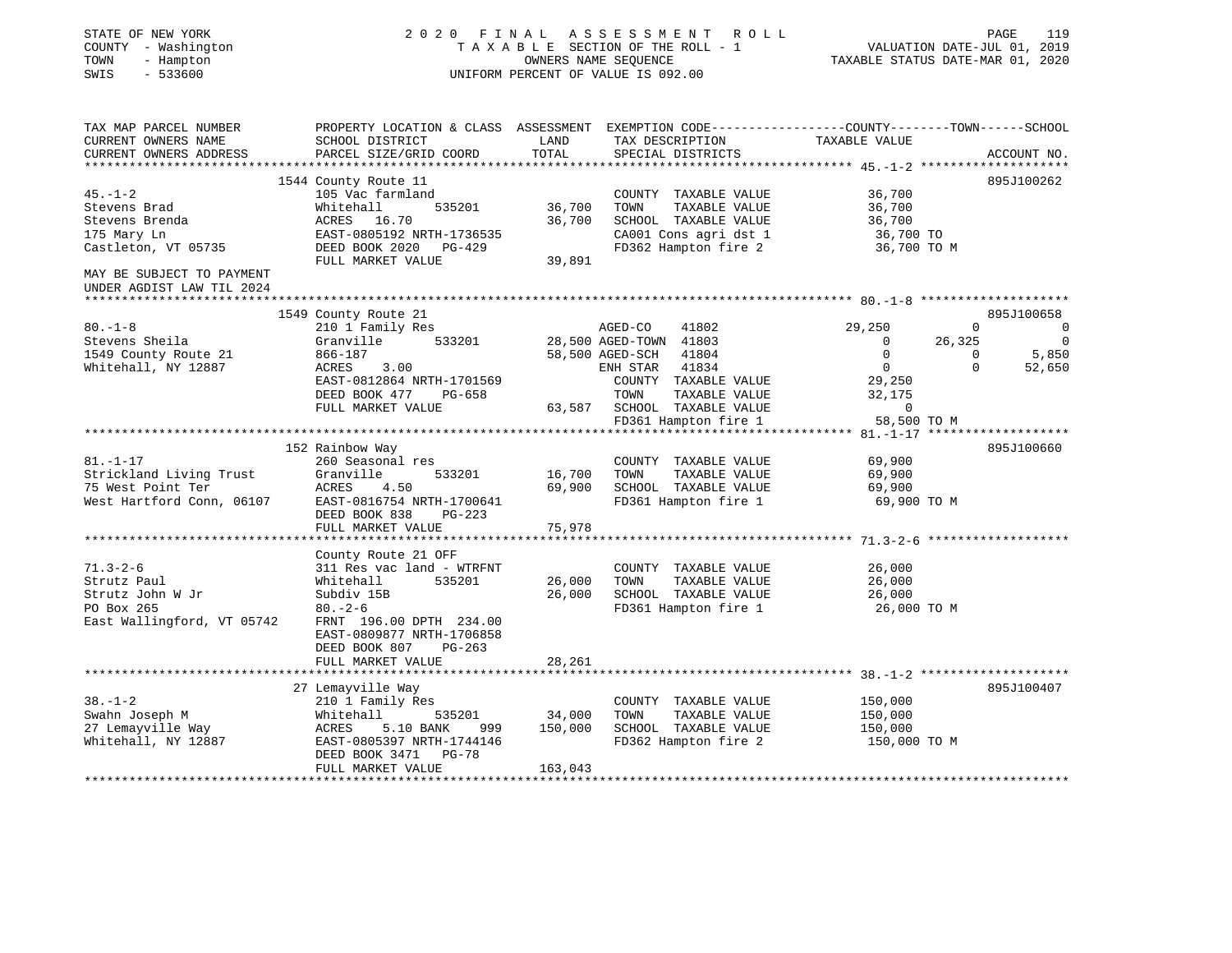| 2020 FINAL ASSESSMENT ROLL<br>STATE OF NEW YORK<br>TAXABLE SECTION OF THE ROLL - 1<br>COUNTY - Washington<br>TOWN<br>- Hampton<br>OWNERS NAME SEQUENCE<br>SWIS<br>$-533600$<br>UNIFORM PERCENT OF VALUE IS 092.00                                                                                                                                                                                                        | 120<br>PAGE<br>VALUATION DATE-JUL 01, 2019<br>TAXABLE STATUS DATE-MAR 01, 2020 |
|--------------------------------------------------------------------------------------------------------------------------------------------------------------------------------------------------------------------------------------------------------------------------------------------------------------------------------------------------------------------------------------------------------------------------|--------------------------------------------------------------------------------|
| PROPERTY LOCATION & CLASS ASSESSMENT EXEMPTION CODE---------------COUNTY-------TOWN------SCHOOL<br>TAX MAP PARCEL NUMBER<br>LAND<br>TAX DESCRIPTION<br>CURRENT OWNERS NAME<br>SCHOOL DISTRICT<br>TOTAL<br>PARCEL SIZE/GRID COORD<br>CURRENT OWNERS ADDRESS<br>SPECIAL DISTRICTS                                                                                                                                          | TAXABLE VALUE<br>ACCOUNT NO.                                                   |
| 267 Manchester Rd                                                                                                                                                                                                                                                                                                                                                                                                        | 895J100255                                                                     |
| $38. - 1 - 4$<br>210 1 Family Res<br>COUNTY TAXABLE VALUE<br>Swaine David<br>13,000<br>TOWN<br>TAXABLE VALUE<br>Whitehall<br>535201<br>58,500 SCHOOL TAXABLE VALUE<br>267 Manchester Rd<br>2637/18<br>Whitehall, NY 12887<br>FRNT 100.00 DPTH 150.00<br>FD362 Hampton fire 2<br>999<br>BANK<br>EAST-0808219 NRTH-1743347<br>DEED BOOK 20191 PG-28500                                                                     | 58,500<br>58,500<br>58,500<br>58,500 TO M                                      |
| FULL MARKET VALUE<br>63,587                                                                                                                                                                                                                                                                                                                                                                                              | ********************************** 31.-1-3.10 ******************               |
| 1386 Carvers Falls Ln<br>$31. - 1 - 3.10$<br>210 1 Family Res<br>BAS STAR<br>41854<br>24,300 COUNTY TAXABLE VALUE<br>Sweeney Daniel T<br>Whitehall<br>535201<br>Sweeney Andrea<br>TAXABLE VALUE<br>710/193<br>120,200<br>TOWN<br>ACRES 1.70<br>1386 Carvers Falls Ln<br>SCHOOL TAXABLE VALUE                                                                                                                             | $\Omega$<br>$\overline{0}$<br>28,430<br>120,200<br>120,200<br>91,770           |
| Whitehall, NY 12887<br>EAST-0808590 NRTH-1745963<br>FD362 Hampton fire 2<br>DEED BOOK 644 PG-227<br>FULL MARKET VALUE<br>130,652<br>*********                                                                                                                                                                                                                                                                            | 120,200 TO M<br>*********** 31. -1-1 *********************                     |
| 215 Carvers Falls Rd                                                                                                                                                                                                                                                                                                                                                                                                     | 895J100091                                                                     |
| $31. - 1 - 1$<br>260 Seasonal res<br>COUNTY TAXABLE VALUE<br>535201 94,400<br>Sweeney Virginia M Trust<br>Whitehall<br>TOWN<br>TAXABLE VALUE<br>Frank A &Virginia M Sween<br>143,800 SCHOOL TAXABLE VALUE<br>Sweeney Frank A Trustee<br>FD362 Hampton fire 2<br>PO Box 3296<br>Trust 3196/27<br>Westport, MA 02790<br>ACRES 168.50<br>EAST-0804096 NRTH-1746682<br>DEED BOOK 3196 PG-27                                  | 143,800<br>143,800<br>143,800<br>143,800 TO M                                  |
| 156,304<br>FULL MARKET VALUE                                                                                                                                                                                                                                                                                                                                                                                             |                                                                                |
| *************************                                                                                                                                                                                                                                                                                                                                                                                                |                                                                                |
| Carvers Falls Rd<br>$38. - 1 - 1.1$<br>323 Vacant rural<br>COUNTY TAXABLE VALUE<br>Whitehall 535201 19,000 TOWN TAXABLE VALUE<br>Frank A & Virginia M Swee 19,000 SCHOOL TAXABLE VALUE<br>Sweeney Virginia M Trust<br>Sweeney Frank A Trustee<br>CA001 Cons agri dst 1<br>PO Box 3296<br>Trust 3196/27<br>Westport, MA 02790<br>ACRES 40.70<br>FD362 Hampton fire 2<br>EAST-0803570 NRTH-1744618<br>DEED BOOK 3196 PG-27 | 19,000<br>19,000<br>19,000<br>19,000 TO<br>19,000 TO M                         |
| 20,652<br>FULL MARKET VALUE                                                                                                                                                                                                                                                                                                                                                                                              |                                                                                |
| County Route 18 Off N                                                                                                                                                                                                                                                                                                                                                                                                    |                                                                                |
| $62. -1 - 44.1$<br>910 Priv forest<br>COUNTY TAXABLE VALUE<br>T&T Lyons Irrevoc. Trust<br>Granville 533201<br>5,600 TOWN<br>TAXABLE VALUE<br>Lyons Martin Trustee<br>Lot 2<br>5,600 SCHOOL TAXABLE VALUE<br>45 Hudson St<br>Filed Sub #12261<br>FD361 Hampton fire 1<br>Providence, RI 02909<br>ACRES 12.45<br>EAST-0810560 NRTH-1716045                                                                                 | 5,600<br>5,600<br>5,600<br>5,600 TO M                                          |
|                                                                                                                                                                                                                                                                                                                                                                                                                          |                                                                                |
| PRIOR OWNER ON 3/01/2020<br>DEED BOOK 20200 PG-1811<br>6,087<br>Lyons Timothy M<br>FULL MARKET VALUE                                                                                                                                                                                                                                                                                                                     |                                                                                |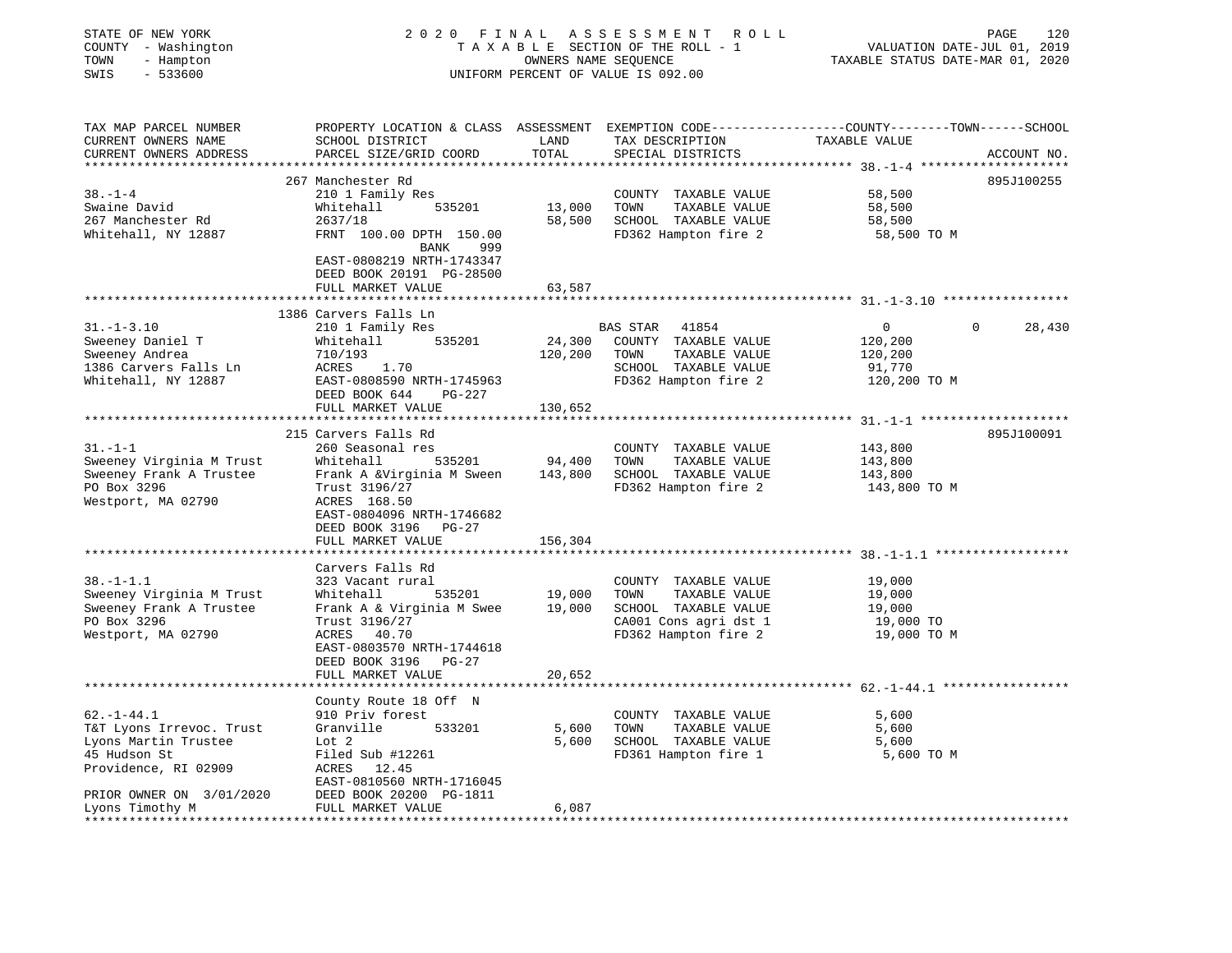## STATE OF NEW YORK 2 0 2 0 F I N A L A S S E S S M E N T R O L L PAGE 121 COUNTY - Washington T A X A B L E SECTION OF THE ROLL - 1 VALUATION DATE-JUL 01, 2019 TOWN - Hampton OWNERS NAME SEQUENCE TAXABLE STATUS DATE-MAR 01, 2020 SWIS - 533600 UNIFORM PERCENT OF VALUE IS 092.00UNIFORM PERCENT OF VALUE IS 092.00

| TAX MAP PARCEL NUMBER<br>CURRENT OWNERS NAME | PROPERTY LOCATION & CLASS ASSESSMENT EXEMPTION CODE---------------COUNTY-------TOWN-----SCHOOL<br>SCHOOL DISTRICT | LAND                   | TAX DESCRIPTION                                   | TAXABLE VALUE                                |                    |
|----------------------------------------------|-------------------------------------------------------------------------------------------------------------------|------------------------|---------------------------------------------------|----------------------------------------------|--------------------|
| CURRENT OWNERS ADDRESS                       | PARCEL SIZE/GRID COORD                                                                                            | TOTAL                  | SPECIAL DISTRICTS                                 |                                              | ACCOUNT NO.        |
|                                              |                                                                                                                   |                        |                                                   |                                              |                    |
|                                              | 485 South Rd                                                                                                      |                        |                                                   |                                              | 895J100267         |
| $72. - 1 - 19$                               | 240 Rural res                                                                                                     |                        | COUNTY TAXABLE VALUE                              | 255,900                                      |                    |
| Taran Barbara M                              | Granville<br>533201                                                                                               | 98,700                 | TOWN<br>TAXABLE VALUE                             | 255,900                                      |                    |
| 485 South Rd                                 | ACRES<br>79.84                                                                                                    | 255,900                | SCHOOL TAXABLE VALUE                              | 255,900                                      |                    |
| Whitehall, NY 12887                          | EAST-0819202 NRTH-1708858                                                                                         |                        | FD361 Hampton fire 1                              | 255,900 TO M                                 |                    |
|                                              | DEED BOOK 3081 PG-31                                                                                              |                        |                                                   |                                              |                    |
|                                              | FULL MARKET VALUE                                                                                                 | 278,152                |                                                   |                                              |                    |
|                                              |                                                                                                                   |                        |                                                   |                                              |                    |
|                                              | State Route 22A OFF                                                                                               |                        |                                                   |                                              | 895J100208         |
| $72. - 2 - 14$                               | 720 Mine/quarry                                                                                                   |                        | COUNTY TAXABLE VALUE                              | 27,000                                       |                    |
| Taran Barbara M                              | 533201<br>Granville                                                                                               | 27,000                 | TOWN<br>TAXABLE VALUE                             | 27,000                                       |                    |
| Taran Stephen M                              | 719/148                                                                                                           | 27,000                 | SCHOOL TAXABLE VALUE                              | 27,000                                       |                    |
| 485 South Rd                                 | ACRES 17.00                                                                                                       |                        | FD361 Hampton fire 1                              | 27,000 TO M                                  |                    |
| Whitehall, NY 12887                          | EAST-0823238 NRTH-1706339                                                                                         |                        |                                                   |                                              |                    |
|                                              | DEED BOOK 3081 PG-35                                                                                              |                        |                                                   |                                              |                    |
|                                              | FULL MARKET VALUE                                                                                                 | 29,348                 |                                                   |                                              |                    |
|                                              | ***********************                                                                                           |                        | ********************************** 71.-1-14.51 ** |                                              |                    |
|                                              | 244 Hills Pond Rd                                                                                                 |                        |                                                   |                                              |                    |
| $71. - 1 - 14.51$                            | 210 1 Family Res                                                                                                  |                        | COUNTY TAXABLE VALUE                              | 141,600                                      |                    |
| Taran Christopher John                       | Granville<br>533201                                                                                               | 39,400                 | TAXABLE VALUE<br>TOWN                             | 141,600                                      |                    |
| 329 Furnace St                               | ACRES<br>9.36                                                                                                     | 141,600                | SCHOOL TAXABLE VALUE                              | 141,600                                      |                    |
| Poultney, VT 05764                           | EAST-0817135 NRTH-1707824                                                                                         |                        | FD361 Hampton fire 1                              | 141,600 TO M                                 |                    |
|                                              | DEED BOOK 2212 PG-35                                                                                              |                        |                                                   |                                              |                    |
|                                              | FULL MARKET VALUE<br>***********************                                                                      | 153,913<br>*********** |                                                   | ********************* 72.-1-19.1 *********** |                    |
|                                              |                                                                                                                   |                        |                                                   |                                              |                    |
|                                              | 494 South Rd                                                                                                      |                        |                                                   |                                              |                    |
| $72. - 1 - 19.1$                             | 210 1 Family Res                                                                                                  |                        | BAS STAR<br>41854                                 | $\overline{0}$                               | $\Omega$<br>28,430 |
| Taran Joseph                                 | Granville<br>533201                                                                                               | 34,100                 | COUNTY TAXABLE VALUE                              | 272,200                                      |                    |
| Taran Tamme                                  | ACRES<br>4.73 BANK<br>999                                                                                         | 272,200                | TOWN<br>TAXABLE VALUE                             | 272,200                                      |                    |
| PO Box 49                                    | EAST-0820653 NRTH-1708856                                                                                         |                        | SCHOOL TAXABLE VALUE                              | 243,770                                      |                    |
| Hampton, NY 12837                            | DEED BOOK 694<br>PG-294                                                                                           |                        | FD361 Hampton fire 1                              | 272,200 TO M                                 |                    |
|                                              | FULL MARKET VALUE                                                                                                 | 295,870                |                                                   |                                              |                    |
|                                              |                                                                                                                   |                        |                                                   |                                              |                    |
|                                              | 39 Smith Way                                                                                                      |                        |                                                   |                                              | 895J100623         |
| $80. - 1 - 10$                               | 260 Seasonal res                                                                                                  |                        | BAS STAR 41854                                    | $\overline{0}$                               | 28,430<br>$\Omega$ |
| Taylor Lawrence                              | Granville<br>533201                                                                                               | 36,000                 | COUNTY TAXABLE VALUE                              | 69,000                                       |                    |
| 39 Smith Way                                 | $6.00$ BANK<br>ACRES<br>40                                                                                        | 69,000                 | TOWN<br>TAXABLE VALUE                             | 69,000                                       |                    |
| Whitehall, NY 12887                          | EAST-0812233 NRTH-1701427                                                                                         |                        | SCHOOL TAXABLE VALUE                              | 40,570                                       |                    |
|                                              | DEED BOOK 2104 PG-339                                                                                             |                        | FD361 Hampton fire 1                              | 69,000 TO M                                  |                    |
|                                              | FULL MARKET VALUE                                                                                                 | 75,000                 |                                                   |                                              |                    |
|                                              |                                                                                                                   |                        |                                                   |                                              |                    |
|                                              | West Way                                                                                                          |                        |                                                   |                                              | 895J100268         |
| $71.4 - 2 - 10$                              | 311 Res vac land - WTRFNT                                                                                         |                        | COUNTY TAXABLE VALUE                              | 25,500                                       |                    |
| Tedeschi James A                             | Granville<br>533201                                                                                               | 25,500                 | TOWN<br>TAXABLE VALUE                             | 25,500                                       |                    |
| Tedeschi James A Jr                          | LOT 8                                                                                                             | 25,500                 | SCHOOL TAXABLE VALUE                              | 25,500                                       |                    |
| 532 Long Beach Rd                            | $71. - 2 - 10$                                                                                                    |                        | FD361 Hampton fire 1                              | 25,500 TO M                                  |                    |
| St James L I, NY 11780                       | FRNT 102.00 DPTH 241.00                                                                                           |                        |                                                   |                                              |                    |
|                                              | EAST-0815551 NRTH-1707322                                                                                         |                        |                                                   |                                              |                    |
|                                              | DEED BOOK 667<br>PG-107                                                                                           |                        |                                                   |                                              |                    |
|                                              | FULL MARKET VALUE                                                                                                 | 27,717                 |                                                   |                                              |                    |
| ************************                     |                                                                                                                   |                        |                                                   |                                              |                    |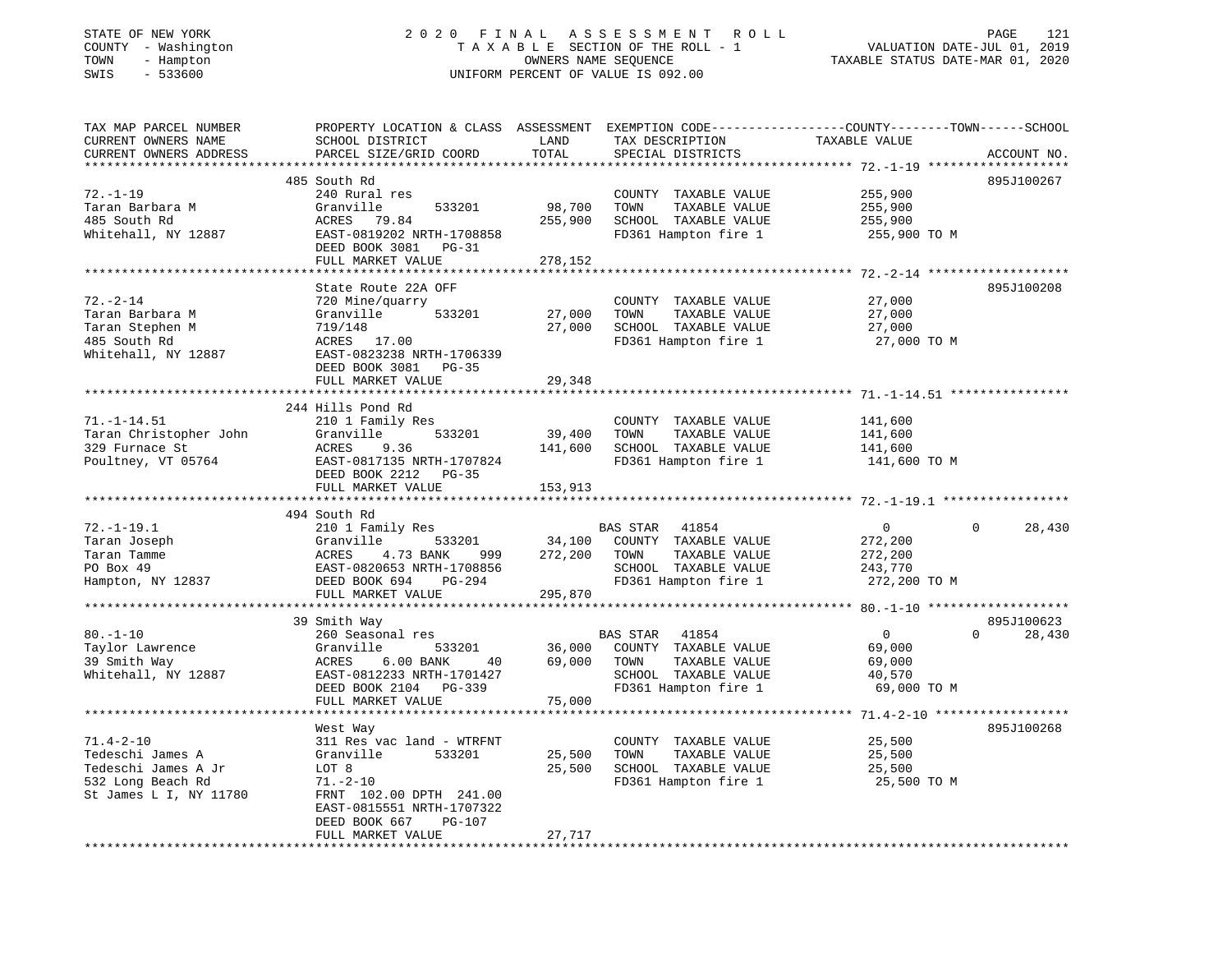# STATE OF NEW YORK 2 0 2 0 F I N A L A S S E S S M E N T R O L L PAGE 122 COUNTY - Washington T A X A B L E SECTION OF THE ROLL - 1 VALUATION DATE-JUL 01, 2019 TOWN - Hampton OWNERS NAME SEQUENCE TAXABLE STATUS DATE-MAR 01, 2020 SWIS - 533600 UNIFORM PERCENT OF VALUE IS 092.00

| TAX MAP PARCEL NUMBER<br>CURRENT OWNERS NAME | PROPERTY LOCATION & CLASS ASSESSMENT<br>SCHOOL DISTRICT | LAND    | EXEMPTION CODE-----------------COUNTY-------TOWN------SCHOOL<br>TAX DESCRIPTION | TAXABLE VALUE |             |
|----------------------------------------------|---------------------------------------------------------|---------|---------------------------------------------------------------------------------|---------------|-------------|
| CURRENT OWNERS ADDRESS                       | PARCEL SIZE/GRID COORD                                  | TOTAL   | SPECIAL DISTRICTS                                                               |               | ACCOUNT NO. |
|                                              |                                                         |         |                                                                                 |               |             |
|                                              | 1051 North Quivey Hill Ln                               |         |                                                                                 |               | 895J100430  |
| $81. - 1 - 15$                               | 314 Rural vac<10                                        |         | COUNTY TAXABLE VALUE                                                            | 23,000        |             |
| Terrio James                                 | 533201<br>Granville                                     | 23,000  | TAXABLE VALUE<br>TOWN                                                           | 23,000        |             |
| Terrio Kathleen                              | 4.00<br>ACRES                                           | 23,000  | SCHOOL TAXABLE VALUE                                                            | 23,000        |             |
| 49 East Main St                              | EAST-0817654 NRTH-1700465                               |         | FD361 Hampton fire 1                                                            | 23,000 TO M   |             |
| Granville, NY 12832                          | DEED BOOK 719<br>PG-325                                 |         |                                                                                 |               |             |
|                                              | FULL MARKET VALUE                                       | 25,000  |                                                                                 |               |             |
|                                              |                                                         |         |                                                                                 |               |             |
|                                              | 192 South Rd                                            |         |                                                                                 |               | 895J100562  |
| $81. - 1 - 50.2$                             | 210 1 Family Res                                        |         | COUNTY TAXABLE VALUE                                                            | 182,300       |             |
|                                              |                                                         |         |                                                                                 |               |             |
| Terry Joseph J                               | Granville<br>533201                                     | 36,100  | TAXABLE VALUE<br>TOWN                                                           | 182,300       |             |
| Terry Tabitha                                | Trans Exempt Repay 2020                                 | 182,300 | SCHOOL TAXABLE VALUE                                                            | 182,300       |             |
| 7 Fourth Ave                                 | 6.10 BANK<br>ACRES<br>997                               |         | FD361 Hampton fire 1                                                            | 182,300 TO M  |             |
| Whitehall, NY 12887                          | EAST-0817121 NRTH-1703167                               |         | TE533 trans exempt flag                                                         | $.00$ MT      |             |
|                                              | DEED BOOK 20191 PG-26213                                |         |                                                                                 |               |             |
|                                              | FULL MARKET VALUE                                       | 198,152 |                                                                                 |               |             |
|                                              |                                                         |         |                                                                                 |               |             |
|                                              | Forest Hill Way                                         |         |                                                                                 |               |             |
| $71. - 1 - 29.1$                             | 311 Res vac land                                        |         | COUNTY TAXABLE VALUE                                                            | 5,000         |             |
| The Main Street Express LLC                  | Granville<br>533201                                     | 5,000   | TAXABLE VALUE<br>TOWN                                                           | 5,000         |             |
| 770 Bedford Ridge Rd                         | FRNT 350.00 DPTH 328.00                                 | 5,000   | SCHOOL TAXABLE VALUE                                                            | 5,000         |             |
| Mt Kisco, NY 10549                           | EAST-0810196 NRTH-1706828                               |         | FD361 Hampton fire 1                                                            | 5,000 TO M    |             |
|                                              | DEED BOOK 3394 PG-249                                   |         |                                                                                 |               |             |
|                                              | FULL MARKET VALUE                                       | 5,435   |                                                                                 |               |             |
|                                              |                                                         |         |                                                                                 |               |             |
|                                              |                                                         |         |                                                                                 |               | 895J100014  |
|                                              | County Route 21                                         |         |                                                                                 |               |             |
| $71. - 1 - 30.1$                             | 311 Res vac land                                        |         | COUNTY TAXABLE VALUE                                                            | 19,000        |             |
| The Main Street Express LLC                  | Whitehall<br>535201                                     | 19,000  | TAXABLE VALUE<br>TOWN                                                           | 19,000        |             |
| 770 Bedford Ridge Rd                         | Sect 4 Lot 1                                            | 19,000  | SCHOOL TAXABLE VALUE                                                            | 19,000        |             |
| Mt Kisco, NY 10549                           | 680/39 Row Agmt                                         |         | FD361 Hampton fire 1                                                            | 19,000 TO M   |             |
|                                              | 4.20<br>ACRES                                           |         |                                                                                 |               |             |
|                                              | EAST-0809503 NRTH-1707237                               |         |                                                                                 |               |             |
|                                              | DEED BOOK 3394 PG-249                                   |         |                                                                                 |               |             |
|                                              | FULL MARKET VALUE                                       | 20,652  |                                                                                 |               |             |
|                                              |                                                         |         |                                                                                 |               |             |
|                                              | County Route 21 OFF                                     |         |                                                                                 |               |             |
| $71. - 1 - 30.3$                             | 311 Res vac land                                        |         | COUNTY TAXABLE VALUE                                                            | 18,500        |             |
| The Main Street Express LLC                  | 535201<br>Whitehall                                     | 18,500  | TOWN<br>TAXABLE VALUE                                                           | 18,500        |             |
| 770 Bedford Ridge Rd                         | Sect 4 Lot 2                                            | 18,500  | SCHOOL TAXABLE VALUE                                                            |               |             |
|                                              |                                                         |         |                                                                                 | 18,500        |             |
| Mt Kisco, NY 10549                           | ACRES<br>3.98                                           |         | FD361 Hampton fire 1                                                            | 18,500 TO M   |             |
|                                              | EAST-0809851 NRTH-1707322                               |         |                                                                                 |               |             |
|                                              | DEED BOOK 3394<br>PG-249                                |         |                                                                                 |               |             |
|                                              | FULL MARKET VALUE                                       | 20,109  |                                                                                 |               |             |
|                                              |                                                         |         |                                                                                 |               |             |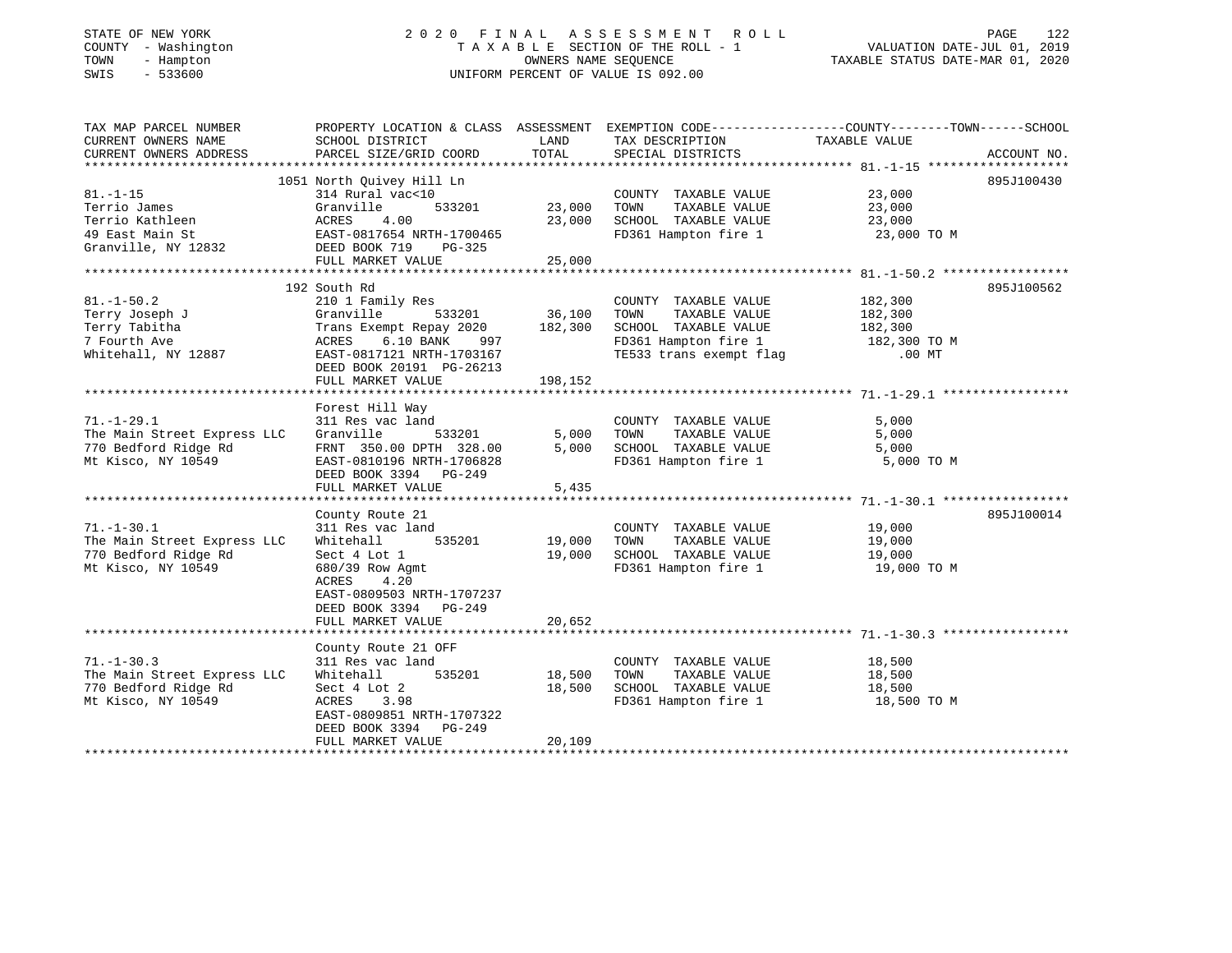| STATE OF NEW YORK<br>COUNTY - Washington<br>TOWN<br>- Hampton<br>SWIS<br>$-533600$            | ASSESSMENT ROLL<br>2020 FINAL<br>TAXABLE SECTION OF THE ROLL - 1<br>OWNERS NAME SEQUENCE<br>UNIFORM PERCENT OF VALUE IS 092.00                                                                                        |                                    |                                                                                               | PAGE<br>123<br>VALUATION DATE-JUL 01, 2019<br>TAXABLE STATUS DATE-MAR 01, 2020                                                                                                        |  |
|-----------------------------------------------------------------------------------------------|-----------------------------------------------------------------------------------------------------------------------------------------------------------------------------------------------------------------------|------------------------------------|-----------------------------------------------------------------------------------------------|---------------------------------------------------------------------------------------------------------------------------------------------------------------------------------------|--|
| TAX MAP PARCEL NUMBER<br>CURRENT OWNERS NAME<br>CURRENT OWNERS ADDRESS                        | SCHOOL DISTRICT<br>PARCEL SIZE/GRID COORD                                                                                                                                                                             | LAND<br>TOTAL<br>* * * * * * * * * | TAX DESCRIPTION<br>SPECIAL DISTRICTS                                                          | PROPERTY LOCATION & CLASS ASSESSMENT EXEMPTION CODE----------------COUNTY-------TOWN------SCHOOL<br>TAXABLE VALUE<br>ACCOUNT NO.<br>******************* 71. -1-30.4 ***************** |  |
| $71. - 1 - 30.4$<br>The Main Street Express LLC<br>770 Bedford Ridge Rd<br>Mt Kisco, NY 10549 | County Route 21 OFF<br>323 Vacant rural<br>535201<br>Whitehall<br>Sect 4 Lot 3<br>ACRES 38.69<br>EAST-0809447 NRTH-1708296<br>DEED BOOK 3394 PG-249<br>FULL MARKET VALUE                                              | 25,000<br>25,000<br>27,174         | COUNTY TAXABLE VALUE<br>TOWN<br>TAXABLE VALUE<br>SCHOOL TAXABLE VALUE<br>FD361 Hampton fire 1 | 25,000<br>25,000<br>25,000<br>25,000 TO M                                                                                                                                             |  |
|                                                                                               | ******************                                                                                                                                                                                                    |                                    |                                                                                               |                                                                                                                                                                                       |  |
| $71. - 1 - 30.5$<br>The Main Street Express LLC<br>770 Bedford Ridge Rd<br>Mt Kisco, NY 10549 | County Route 21<br>311 Res vac land<br>535201<br>Whitehall<br>Sect 4 Lot 4<br>ACRES<br>5.10<br>EAST-0809225 NRTH-1707584<br>DEED BOOK 3394 PG-249<br>FULL MARKET VALUE                                                | 21,000<br>21,000<br>22,826         | COUNTY TAXABLE VALUE<br>TAXABLE VALUE<br>TOWN<br>SCHOOL TAXABLE VALUE<br>FD361 Hampton fire 1 | 21,000<br>21,000<br>21,000<br>21,000 TO M                                                                                                                                             |  |
|                                                                                               | *****************                                                                                                                                                                                                     |                                    |                                                                                               |                                                                                                                                                                                       |  |
| $71. - 1 - 30.6$<br>The Main Street Express LLC<br>770 Bedford Ridge Rd<br>Mt Kisco, NY 10549 | County Route 21<br>311 Res vac land<br>535201<br>Whitehall<br>Sect 4 Lot 5<br>ACRES 10.09<br>EAST-0808713 NRTH-1707962<br>DEED BOOK 3394 PG-249<br>FULL MARKET VALUE                                                  | 29,000<br>29,000<br>31,522         | COUNTY TAXABLE VALUE<br>TOWN<br>TAXABLE VALUE<br>SCHOOL TAXABLE VALUE<br>FD361 Hampton fire 1 | 29,000<br>29,000<br>29,000<br>29,000 TO M                                                                                                                                             |  |
|                                                                                               | **************************                                                                                                                                                                                            |                                    |                                                                                               |                                                                                                                                                                                       |  |
| $71.3 - 2 - 1$<br>The Main Street Express LLC<br>770 Bedford Ridge Rd<br>Mt Kisco, NY 10549   | County Route 21<br>311 Res vac land - WTRFNT<br>Whitehall<br>535201<br>Subdiv Lot 21B<br>Sect 3<br>$80. -2 - 1$<br>FRNT 319.00 DPTH 178.00<br>EAST-0809667 NRTH-1706334<br>DEED BOOK 3394 PG-249<br>FULL MARKET VALUE | 26,000<br>26,000<br>28,261         | COUNTY TAXABLE VALUE<br>TOWN<br>TAXABLE VALUE<br>SCHOOL TAXABLE VALUE<br>FD361 Hampton fire 1 | 26,000<br>26,000<br>26,000<br>26,000 TO M                                                                                                                                             |  |
|                                                                                               | ********************                                                                                                                                                                                                  |                                    |                                                                                               |                                                                                                                                                                                       |  |
| $71.3 - 2 - 2$<br>The Main Street Express LLC<br>770 Bedford Ridge Rd<br>Mt Kisco, NY 10549   | County Route 21<br>311 Res vac land - WTRFNT<br>Whitehall<br>535201<br>Subdiv Lot 19B<br>Sect 3<br>$80 - 2 - 2$<br>FRNT 291.00 DPTH 289.00<br>EAST-0809585 NRTH-1706546<br>DEED BOOK 3394<br>PG-249                   | 26,000<br>26,000                   | COUNTY TAXABLE VALUE<br>TOWN<br>TAXABLE VALUE<br>SCHOOL TAXABLE VALUE<br>FD361 Hampton fire 1 | 26,000<br>26,000<br>26,000<br>26,000 TO M                                                                                                                                             |  |
| ************************                                                                      | FULL MARKET VALUE                                                                                                                                                                                                     | 28,261                             |                                                                                               |                                                                                                                                                                                       |  |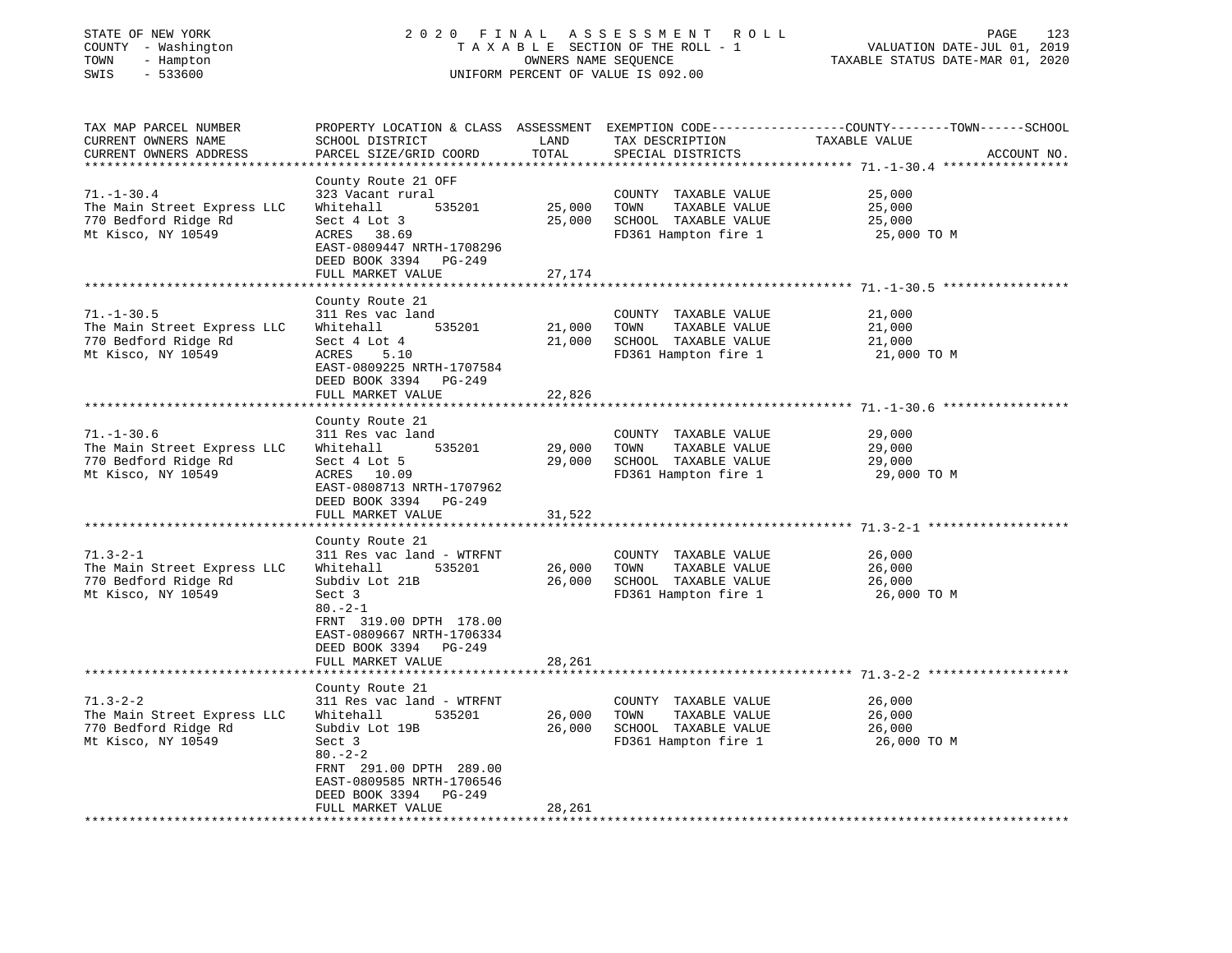| STATE OF NEW YORK<br>COUNTY - Washington<br>TOWN<br>- Hampton<br>SWIS<br>$-533600$ | 2020 FINAL ASSESSMENT<br>TAXABLE SECTION OF THE ROLL - 1<br>UNIFORM PERCENT OF VALUE IS 092.00 | R O L L<br>PAGE<br>124<br>VALUATION DATE-JUL 01, 2019<br>TAXABLE STATUS DATE-MAR 01, 2020 |                                               |                                                                                                                  |
|------------------------------------------------------------------------------------|------------------------------------------------------------------------------------------------|-------------------------------------------------------------------------------------------|-----------------------------------------------|------------------------------------------------------------------------------------------------------------------|
| TAX MAP PARCEL NUMBER<br>CURRENT OWNERS NAME                                       | SCHOOL DISTRICT                                                                                | LAND                                                                                      | TAX DESCRIPTION                               | PROPERTY LOCATION & CLASS ASSESSMENT EXEMPTION CODE---------------COUNTY-------TOWN------SCHOOL<br>TAXABLE VALUE |
| CURRENT OWNERS ADDRESS<br>*******************                                      | PARCEL SIZE/GRID COORD                                                                         | TOTAL                                                                                     | SPECIAL DISTRICTS                             | ACCOUNT NO.                                                                                                      |
|                                                                                    | County Route 21 OFF                                                                            |                                                                                           |                                               |                                                                                                                  |
| $71.3 - 2 - 3$                                                                     | 314 Rural vac<10 - WTRFNT                                                                      |                                                                                           | COUNTY TAXABLE VALUE                          | 26,000                                                                                                           |
| The Main Street Express LLC                                                        | Whitehall<br>535201                                                                            | 26,000                                                                                    | TAXABLE VALUE<br>TOWN                         | 26,000                                                                                                           |
| 770 Bedford Ridge Rd                                                               | Subdiv 18B                                                                                     | 26,000                                                                                    | SCHOOL TAXABLE VALUE                          | 26,000                                                                                                           |
| Mt Kisco, NY 10549                                                                 | $80 - 2 - 3$<br>ACRES<br>1.11                                                                  |                                                                                           | FD361 Hampton fire 1                          | 26,000 TO M                                                                                                      |
|                                                                                    | EAST-0809537 NRTH-1706726                                                                      |                                                                                           |                                               |                                                                                                                  |
|                                                                                    | DEED BOOK 3394 PG-249                                                                          |                                                                                           |                                               |                                                                                                                  |
|                                                                                    | FULL MARKET VALUE                                                                              | 28,261                                                                                    |                                               |                                                                                                                  |
|                                                                                    | **********************                                                                         | ************                                                                              |                                               |                                                                                                                  |
| $71.3 - 2 - 4$                                                                     | County Route 21<br>314 Rural vac<10 - WTRFNT                                                   |                                                                                           | COUNTY TAXABLE VALUE                          | 26,000                                                                                                           |
| The Main Street Express LLC                                                        | Whitehall<br>535201                                                                            | 26,000                                                                                    | TOWN<br>TAXABLE VALUE                         | 26,000                                                                                                           |
| 770 Bedford Ridge Rd                                                               | Subdiv Lot 17B                                                                                 | 26,000                                                                                    | SCHOOL TAXABLE VALUE                          | 26,000                                                                                                           |
| Mt Kisco, NY 10549                                                                 | $80 - 2 - 4$                                                                                   |                                                                                           | FD361 Hampton fire 1                          | 26,000 TO M                                                                                                      |
|                                                                                    | ACRES<br>1.53                                                                                  |                                                                                           |                                               |                                                                                                                  |
|                                                                                    | EAST-0809488 NRTH-1706892                                                                      |                                                                                           |                                               |                                                                                                                  |
|                                                                                    | DEED BOOK 3394 PG-249<br>FULL MARKET VALUE                                                     | 28,261                                                                                    |                                               |                                                                                                                  |
|                                                                                    |                                                                                                |                                                                                           |                                               |                                                                                                                  |
|                                                                                    | County Route 21 OFF                                                                            |                                                                                           |                                               |                                                                                                                  |
| $71.3 - 2 - 5$                                                                     | 314 Rural vac<10 - WTRFNT                                                                      |                                                                                           | COUNTY TAXABLE VALUE                          | 26,000                                                                                                           |
| The Main Street Express LLC                                                        | Whitehall<br>535201                                                                            | 26,000                                                                                    | TOWN<br>TAXABLE VALUE                         | 26,000                                                                                                           |
| 770 Bedford Ridge Rd<br>Mt Kisco, NY 10549                                         | Subdiv 16B<br>$80 - 2 - 5$                                                                     | 26,000                                                                                    | SCHOOL TAXABLE VALUE<br>FD361 Hampton fire 1  | 26,000<br>26,000 TO M                                                                                            |
|                                                                                    | ACRES<br>1.31                                                                                  |                                                                                           |                                               |                                                                                                                  |
|                                                                                    | EAST-0809685 NRTH-1706900                                                                      |                                                                                           |                                               |                                                                                                                  |
|                                                                                    | DEED BOOK 3394 PG-249                                                                          |                                                                                           |                                               |                                                                                                                  |
|                                                                                    | FULL MARKET VALUE                                                                              | 28,261                                                                                    |                                               |                                                                                                                  |
|                                                                                    | 10 Forest Hill Way                                                                             |                                                                                           |                                               |                                                                                                                  |
| $71.3 - 3 - 1$                                                                     | 210 1 Family Res - WTRFNT                                                                      |                                                                                           | COUNTY TAXABLE VALUE                          | 186,600                                                                                                          |
| The Main Street Express LLC                                                        | Whitehall<br>535201                                                                            | 25,000                                                                                    | TOWN<br>TAXABLE VALUE                         | 186,600                                                                                                          |
| 770 Bedford Ridge Rd                                                               | Subdiv Lot 14B                                                                                 | 186,600                                                                                   | SCHOOL TAXABLE VALUE                          | 186,600                                                                                                          |
| Mt Kisco, NY 10549                                                                 | $80. -3 - 1$                                                                                   |                                                                                           | FD361 Hampton fire 1                          | 186,600 TO M                                                                                                     |
|                                                                                    | ACRES<br>1.04<br>EAST-0810077 NRTH-1706871                                                     |                                                                                           |                                               |                                                                                                                  |
|                                                                                    | DEED BOOK 3394 PG-249                                                                          |                                                                                           |                                               |                                                                                                                  |
|                                                                                    | FULL MARKET VALUE                                                                              | 202,826                                                                                   |                                               |                                                                                                                  |
|                                                                                    | **********************************                                                             |                                                                                           |                                               |                                                                                                                  |
|                                                                                    | Forest Hill Way                                                                                |                                                                                           |                                               |                                                                                                                  |
| $71.3 - 3 - 2$                                                                     | 311 Res vac land - WTRFNT<br>Whitehall                                                         |                                                                                           | COUNTY<br>TAXABLE VALUE                       | 26,000<br>26,000                                                                                                 |
| The Main Street Express LLC<br>770 Bedford Ridge Rd                                | 535201<br>Subdiv Lot 13B                                                                       | 26,000<br>26,000                                                                          | TOWN<br>TAXABLE VALUE<br>SCHOOL TAXABLE VALUE | 26,000                                                                                                           |
| Mt Kisco, NY 10549                                                                 | Sect 3                                                                                         |                                                                                           | FD361 Hampton fire 1                          | 26,000 TO M                                                                                                      |
|                                                                                    | $80 - 3 - 2$                                                                                   |                                                                                           |                                               |                                                                                                                  |
|                                                                                    | FRNT 221.00 DPTH 240.00                                                                        |                                                                                           |                                               |                                                                                                                  |
|                                                                                    | EAST-0810146 NRTH-1706601                                                                      |                                                                                           |                                               |                                                                                                                  |
|                                                                                    | DEED BOOK 3394 PG-249<br>FULL MARKET VALUE                                                     | 28,261                                                                                    |                                               |                                                                                                                  |
|                                                                                    |                                                                                                |                                                                                           |                                               |                                                                                                                  |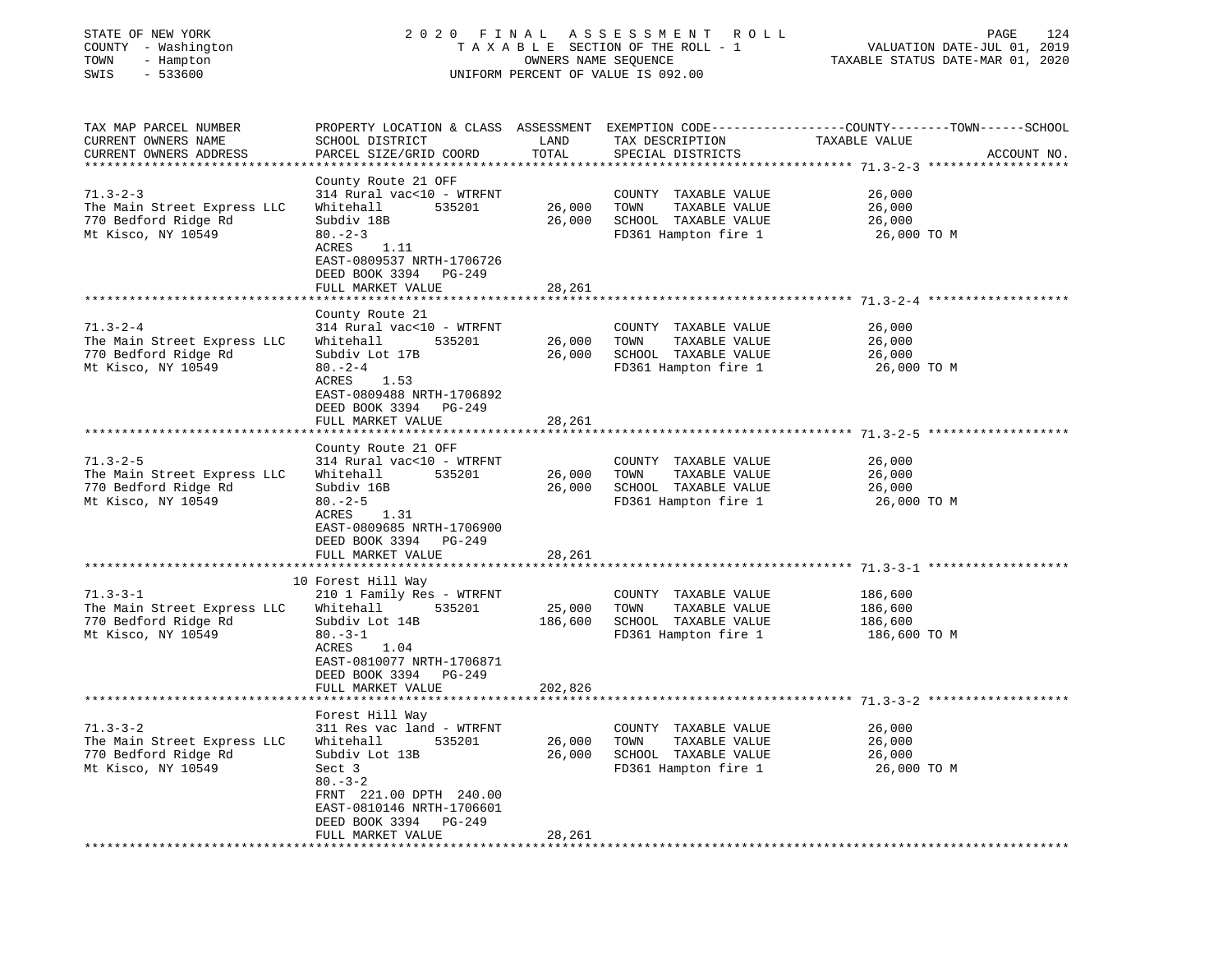| STATE OF NEW YORK<br>COUNTY - Washington | 2020                                                 | FINAL                            | A S S E S S M E N T R O L L<br>TAXABLE SECTION OF THE ROLL - 1 | 125<br>PAGE<br>VALUATION DATE-JUL 01, 2019                                                       |  |  |
|------------------------------------------|------------------------------------------------------|----------------------------------|----------------------------------------------------------------|--------------------------------------------------------------------------------------------------|--|--|
| TOWN<br>- Hampton                        |                                                      | OWNERS NAME SEOUENCE             |                                                                |                                                                                                  |  |  |
| SWIS<br>$-533600$                        | UNIFORM PERCENT OF VALUE IS 092.00                   | TAXABLE STATUS DATE-MAR 01, 2020 |                                                                |                                                                                                  |  |  |
| TAX MAP PARCEL NUMBER                    |                                                      |                                  |                                                                | PROPERTY LOCATION & CLASS ASSESSMENT EXEMPTION CODE----------------COUNTY-------TOWN------SCHOOL |  |  |
| CURRENT OWNERS NAME                      | SCHOOL DISTRICT                                      | LAND                             | TAX DESCRIPTION                                                | TAXABLE VALUE                                                                                    |  |  |
| CURRENT OWNERS ADDRESS                   | PARCEL SIZE/GRID COORD                               | TOTAL                            | SPECIAL DISTRICTS                                              | ACCOUNT NO.                                                                                      |  |  |
| *************************                |                                                      |                                  |                                                                |                                                                                                  |  |  |
|                                          | County Route 21 OFF                                  |                                  |                                                                |                                                                                                  |  |  |
| $71.3 - 3 - 3$                           | 311 Res vac land - WTRFNT                            |                                  | COUNTY TAXABLE VALUE                                           | 26,000                                                                                           |  |  |
| The Main Street Express LLC              | Whitehall<br>535201                                  | 26,000                           | TOWN<br>TAXABLE VALUE                                          | 26,000                                                                                           |  |  |
| 770 Bedford Ridge Rd                     | Subdiv Lot 20B                                       | 26,000                           | SCHOOL TAXABLE VALUE                                           | 26,000                                                                                           |  |  |
| Mt Kisco, NY 10549                       | Sect 3<br>$80 - 3 - 3$                               |                                  | FD361 Hampton fire 1                                           | 26,000 TO M                                                                                      |  |  |
|                                          | FRNT 169.00 DPTH 324.00<br>EAST-0810279 NRTH-1706570 |                                  |                                                                |                                                                                                  |  |  |
|                                          | DEED BOOK 2792 PG-265                                |                                  |                                                                |                                                                                                  |  |  |
|                                          | FULL MARKET VALUE<br>******************              | 28,261                           |                                                                |                                                                                                  |  |  |
|                                          | County Route 21 OFF                                  |                                  |                                                                |                                                                                                  |  |  |
| $71.3 - 3 - 4$                           | 311 Res vac land - WTRFNT                            |                                  | COUNTY TAXABLE VALUE                                           | 26,000                                                                                           |  |  |
| The Main Street Express LLC              | Whitehall<br>535201                                  | 26,000                           | TAXABLE VALUE<br>TOWN                                          | 26,000                                                                                           |  |  |
| 770 Bedford Ridge Rd                     | Subdiv Lot 5B                                        | 26,000                           | SCHOOL TAXABLE VALUE                                           | 26,000                                                                                           |  |  |
| Mt Kisco, NY 10549                       | Sect 3                                               |                                  | FD361 Hampton fire 1                                           | 26,000 TO M                                                                                      |  |  |
|                                          | $80 - 3 - 4$                                         |                                  |                                                                |                                                                                                  |  |  |
|                                          | FRNT 191.00 DPTH 324.00                              |                                  |                                                                |                                                                                                  |  |  |
|                                          | EAST-0810347 NRTH-1706468                            |                                  |                                                                |                                                                                                  |  |  |
|                                          | DEED BOOK 2792 PG-269                                |                                  |                                                                |                                                                                                  |  |  |
|                                          | FULL MARKET VALUE                                    | 28,261                           |                                                                |                                                                                                  |  |  |
|                                          |                                                      |                                  |                                                                |                                                                                                  |  |  |
| $71.3 - 3 - 5$                           | County Route 21 OFF<br>311 Res vac land - WTRFNT     |                                  | COUNTY TAXABLE VALUE                                           | 26,000                                                                                           |  |  |
| The Main Street Express LLC              | Whitehall<br>535201                                  | 26,000                           | TOWN<br>TAXABLE VALUE                                          | 26,000                                                                                           |  |  |
| 770 Bedford Ridge Rd                     | Subdiv Lot 12B                                       | 26,000                           | SCHOOL TAXABLE VALUE                                           | 26,000                                                                                           |  |  |
| Mt Kisco, NY 10549                       | Sect 3                                               |                                  | FD361 Hampton fire 1                                           | 26,000 TO M                                                                                      |  |  |
|                                          | $80. - 3 - 5$                                        |                                  |                                                                |                                                                                                  |  |  |
|                                          | FRNT 142.00 DPTH 457.00                              |                                  |                                                                |                                                                                                  |  |  |
|                                          | EAST-0810272 NRTH-1706363                            |                                  |                                                                |                                                                                                  |  |  |
|                                          | DEED BOOK 2792 PG-273                                |                                  |                                                                |                                                                                                  |  |  |
|                                          | FULL MARKET VALUE                                    | 28,261                           |                                                                |                                                                                                  |  |  |
|                                          |                                                      |                                  |                                                                |                                                                                                  |  |  |
|                                          | County Route 21 OFF                                  |                                  |                                                                |                                                                                                  |  |  |
| $71.3 - 3 - 6$                           | 311 Res vac land - WTRFNT                            |                                  | COUNTY TAXABLE VALUE                                           | 26,000                                                                                           |  |  |
| The Main Street Express LLC              | Whitehall<br>535201                                  | 26,000                           | TOWN<br>TAXABLE VALUE                                          | 26,000                                                                                           |  |  |
| 770 Bedford Ridge Rd                     | Subdiv Lot 11B                                       | 26,000                           | SCHOOL TAXABLE VALUE                                           | 26,000                                                                                           |  |  |
| Mt Kisco, NY 10549                       | Sect 3<br>$80 - 3 - 6$                               |                                  | FD361 Hampton fire 1                                           | 26,000 TO M                                                                                      |  |  |
|                                          | FRNT 200.00 DPTH 457.00                              |                                  |                                                                |                                                                                                  |  |  |
|                                          | EAST-0810245 NRTH-1706245                            |                                  |                                                                |                                                                                                  |  |  |
|                                          | DEED BOOK 2792 PG-277                                |                                  |                                                                |                                                                                                  |  |  |
|                                          | FULL MARKET VALUE                                    | 28,261                           |                                                                |                                                                                                  |  |  |
|                                          | ***********************                              |                                  |                                                                |                                                                                                  |  |  |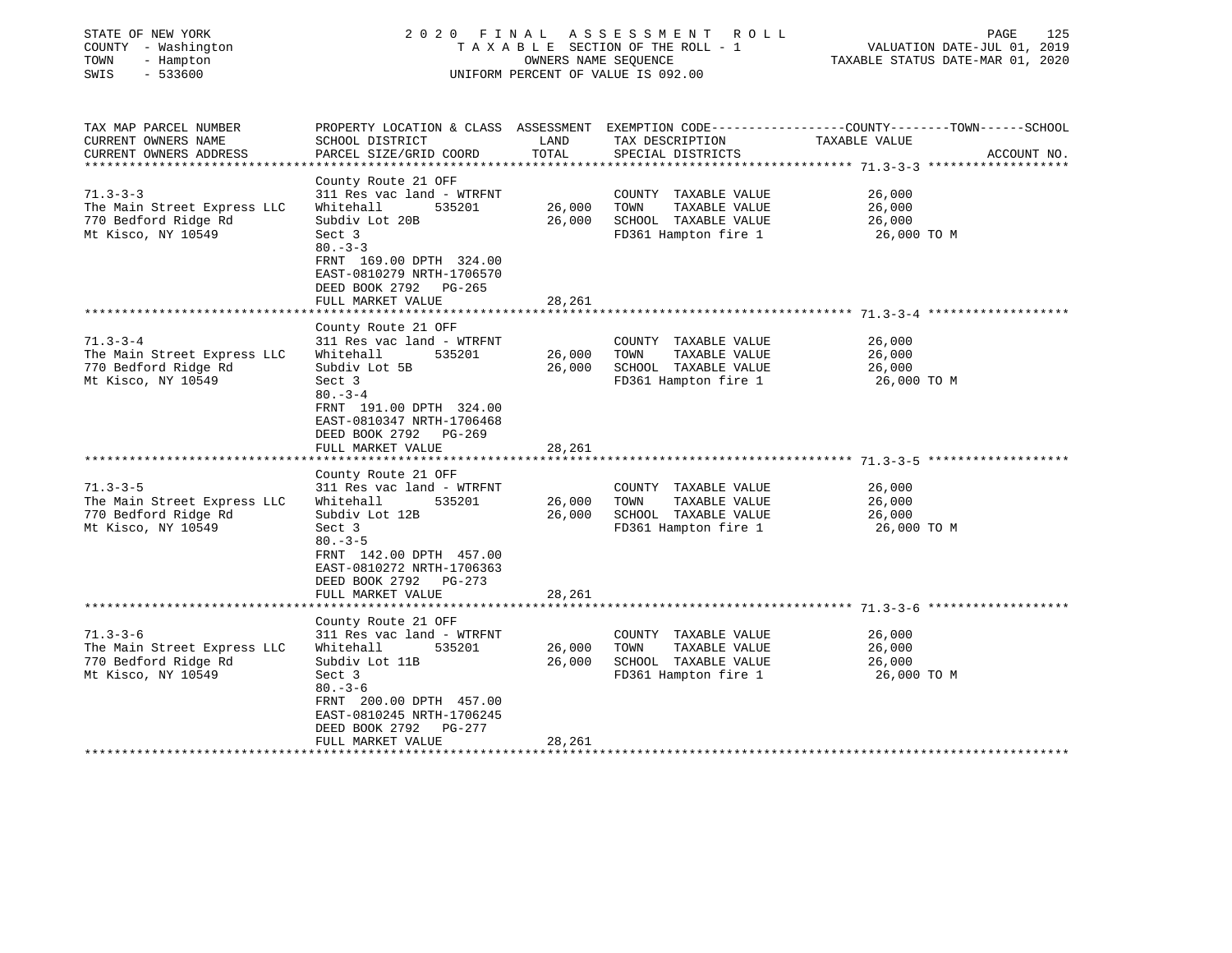| - Hampton<br>TOWN<br>SWIS<br>$-533600$                             |                                                                        | OWNERS NAME SEQUENCE | 2020 FINAL ASSESSMENT ROLL<br>TAXABLE SECTION OF THE ROLL - 1<br>UNIFORM PERCENT OF VALUE IS 092.00 | PAGE<br>126<br>VALUATION DATE-JUL 01, 2019<br>TAXABLE STATUS DATE-MAR 01, 2020                                    |  |  |
|--------------------------------------------------------------------|------------------------------------------------------------------------|----------------------|-----------------------------------------------------------------------------------------------------|-------------------------------------------------------------------------------------------------------------------|--|--|
| TAX MAP PARCEL NUMBER<br>CURRENT OWNERS NAME                       | SCHOOL DISTRICT                                                        | LAND                 | TAX DESCRIPTION                                                                                     | PROPERTY LOCATION & CLASS ASSESSMENT EXEMPTION CODE----------------COUNTY-------TOWN------SCHOOL<br>TAXABLE VALUE |  |  |
| CURRENT OWNERS ADDRESS                                             | PARCEL SIZE/GRID COORD                                                 | TOTAL                | SPECIAL DISTRICTS                                                                                   | ACCOUNT NO.                                                                                                       |  |  |
| **********************                                             |                                                                        |                      |                                                                                                     |                                                                                                                   |  |  |
|                                                                    | County Route 21 OFF                                                    |                      |                                                                                                     |                                                                                                                   |  |  |
| $71.3 - 3 - 7$                                                     | 311 Res vac land - WTRFNT                                              |                      | COUNTY TAXABLE VALUE                                                                                | 26,000                                                                                                            |  |  |
| The Main Street Express LLC                                        | Whitehall<br>535201                                                    | 26,000               | TOWN<br>TAXABLE VALUE                                                                               | 26,000                                                                                                            |  |  |
| 770 Bedford Ridge                                                  | Subdiv Lot 10B                                                         | 26,000               | SCHOOL TAXABLE VALUE                                                                                | 26,000                                                                                                            |  |  |
| Mt Kisco, NY 10549                                                 | Sect 3                                                                 |                      | FD361 Hampton fire 1                                                                                | 26,000 TO M                                                                                                       |  |  |
|                                                                    | $80 - 3 - 7$                                                           |                      |                                                                                                     |                                                                                                                   |  |  |
|                                                                    | FRNT 201.00 DPTH 273.00                                                |                      |                                                                                                     |                                                                                                                   |  |  |
|                                                                    | EAST-0810314 NRTH-1706181                                              |                      |                                                                                                     |                                                                                                                   |  |  |
|                                                                    | DEED BOOK 2792 PG-281<br>FULL MARKET VALUE                             | 28,261               |                                                                                                     |                                                                                                                   |  |  |
|                                                                    |                                                                        |                      |                                                                                                     | *********************************** 71.3-3-15 *******************                                                 |  |  |
|                                                                    | County Route 21                                                        |                      |                                                                                                     |                                                                                                                   |  |  |
| $71.3 - 3 - 15$                                                    | 311 Res vac land - WTRFNT                                              |                      | COUNTY TAXABLE VALUE                                                                                | 26,000                                                                                                            |  |  |
| The Main Street Express LLC                                        | Whitehall<br>535201                                                    | 26,000               | TOWN<br>TAXABLE VALUE                                                                               | 26,000                                                                                                            |  |  |
| 770 Bedford Ridge Rd                                               | Subdiv Lot 1B                                                          | 26,000               | SCHOOL TAXABLE VALUE                                                                                | 26,000                                                                                                            |  |  |
| Mt Kisco, NY 10549                                                 | Sect 3                                                                 |                      | FD361 Hampton fire 1                                                                                | 26,000 TO M                                                                                                       |  |  |
|                                                                    | $80. - 3 - 15$<br>FRNT 230.00 DPTH 121.00<br>EAST-0810076 NRTH-1705791 |                      |                                                                                                     |                                                                                                                   |  |  |
|                                                                    | DEED BOOK 3394 PG-249<br>FULL MARKET VALUE                             | 28,261               |                                                                                                     |                                                                                                                   |  |  |
|                                                                    | *************************                                              | *****************    |                                                                                                     |                                                                                                                   |  |  |
|                                                                    | 207 South Rd                                                           |                      |                                                                                                     | 895J100680                                                                                                        |  |  |
| $81. - 1 - 1.2$                                                    | 260 Seasonal res                                                       |                      | COUNTY TAXABLE VALUE                                                                                | 47,700                                                                                                            |  |  |
| Theys Margaret A                                                   | Granville<br>533201                                                    | 23,000               | TOWN<br>TAXABLE VALUE                                                                               | 47,700                                                                                                            |  |  |
|                                                                    | 2456/121                                                               | 47,700               | SCHOOL TAXABLE VALUE                                                                                | 47,700                                                                                                            |  |  |
|                                                                    |                                                                        |                      |                                                                                                     |                                                                                                                   |  |  |
|                                                                    | ACRES 7.00                                                             |                      | FD361 Hampton fire 1                                                                                | 47,700 TO M                                                                                                       |  |  |
|                                                                    | EAST-0817426 NRTH-1704515                                              |                      |                                                                                                     |                                                                                                                   |  |  |
|                                                                    | DEED BOOK 2948 PG-117                                                  |                      |                                                                                                     |                                                                                                                   |  |  |
|                                                                    | FULL MARKET VALUE                                                      | 51,848               |                                                                                                     |                                                                                                                   |  |  |
|                                                                    | ********************                                                   |                      |                                                                                                     |                                                                                                                   |  |  |
|                                                                    | 38 Hampton Heights Way                                                 |                      |                                                                                                     | 895J100634                                                                                                        |  |  |
|                                                                    | 260 Seasonal res                                                       |                      | COUNTY TAXABLE VALUE                                                                                | 77,800                                                                                                            |  |  |
| PO Box 3<br>Hampton, NY 12837<br>$80. - 1 - 27$<br>Thierry Laura M | Granville<br>533201                                                    | 35,000               | TOWN<br>TAXABLE VALUE                                                                               | 77,800                                                                                                            |  |  |
| Thierry Brennan P<br>1912 7th Ave                                  | ACRES 5.04<br>EAST-0810738 NRTH-1702359                                | 77,800               | SCHOOL TAXABLE VALUE<br>FD361 Hampton fire 1                                                        | 77,800<br>77,800 TO M                                                                                             |  |  |
|                                                                    | DEED BOOK 3764 PG-284                                                  |                      |                                                                                                     |                                                                                                                   |  |  |
|                                                                    | FULL MARKET VALUE                                                      | 84,565               |                                                                                                     |                                                                                                                   |  |  |
|                                                                    |                                                                        |                      |                                                                                                     |                                                                                                                   |  |  |
|                                                                    | 9 Smith Way                                                            |                      |                                                                                                     | 895J100588                                                                                                        |  |  |
|                                                                    | 210 1 Family Res                                                       |                      | COUNTY TAXABLE VALUE                                                                                | 118,400                                                                                                           |  |  |
| Watervliet, NY 12189<br>$80 - 1 - 9$<br>Thomas Jessica             | Granville<br>533201                                                    | 28,500               | TOWN<br>TAXABLE VALUE                                                                               | 118,400                                                                                                           |  |  |
|                                                                    | ACRES 3.01 BANK 999                                                    | 118,400              | SCHOOL TAXABLE VALUE                                                                                | 118,400                                                                                                           |  |  |
| 9 Smith Way<br>Whitehall, NY 12887                                 | EAST-0812624 NRTH-1701787<br>DEED BOOK 20191 PG-27298                  |                      | FD361 Hampton fire 1                                                                                | 118,400 TO M                                                                                                      |  |  |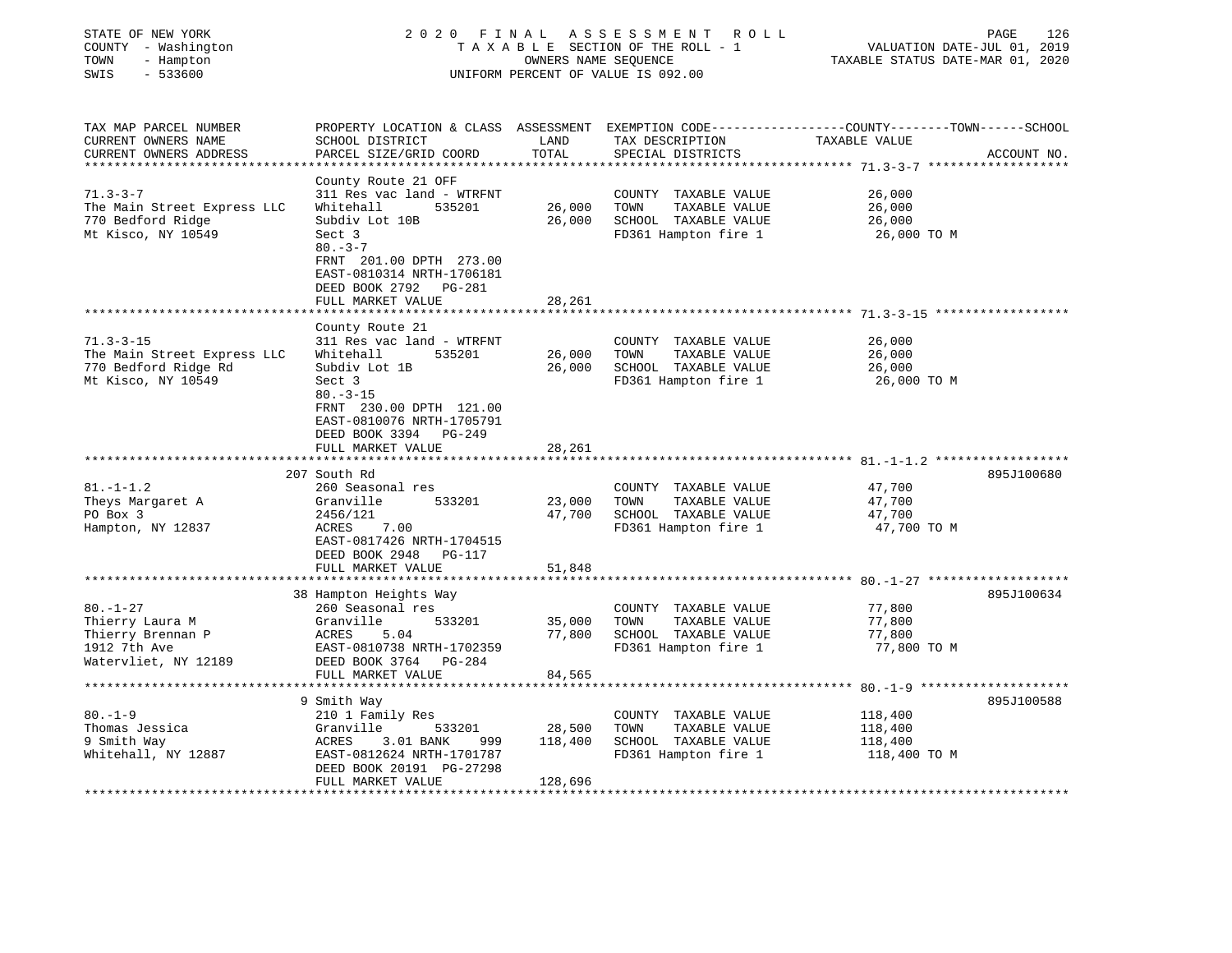| STATE OF NEW YORK<br>COUNTY - Washington<br>TOWN<br>- Hampton<br>SWIS<br>$-533600$ | 2020 FINAL                                                                                       |                                | A S S E S S M E N T<br>R O L L<br>TAXABLE SECTION OF THE ROLL - 1<br>OWNERS NAME SEOUENCE<br>UNIFORM PERCENT OF VALUE IS 092.00 | VALUATION DATE-JUL 01, 2019<br>TAXABLE STATUS DATE-MAR 01, 2020 | PAGE<br>127            |
|------------------------------------------------------------------------------------|--------------------------------------------------------------------------------------------------|--------------------------------|---------------------------------------------------------------------------------------------------------------------------------|-----------------------------------------------------------------|------------------------|
| TAX MAP PARCEL NUMBER                                                              | PROPERTY LOCATION & CLASS ASSESSMENT EXEMPTION CODE----------------COUNTY-------TOWN------SCHOOL |                                |                                                                                                                                 |                                                                 |                        |
| CURRENT OWNERS NAME                                                                | SCHOOL DISTRICT                                                                                  | LAND                           | TAX DESCRIPTION                                                                                                                 | TAXABLE VALUE                                                   |                        |
| CURRENT OWNERS ADDRESS<br>****************                                         | PARCEL SIZE/GRID COORD                                                                           | TOTAL                          | SPECIAL DISTRICTS                                                                                                               | ********************* 72.-1-3.4 *******************             | ACCOUNT NO.            |
|                                                                                    | County Route 18 Off                                                                              |                                |                                                                                                                                 |                                                                 |                        |
| $72. - 1 - 3.4$                                                                    | 323 Vacant rural                                                                                 |                                | COUNTY TAXABLE VALUE                                                                                                            | 10,000                                                          |                        |
| Thomas John                                                                        | Granville<br>533201                                                                              | 10,000                         | TAXABLE VALUE<br>TOWN                                                                                                           | 10,000                                                          |                        |
| 2375 County Route 18                                                               | Land Contract 3771/269                                                                           | 10,000                         | SCHOOL TAXABLE VALUE                                                                                                            | 10,000                                                          |                        |
| Whitehall, NY 12887                                                                | ACRES 12.27                                                                                      |                                | CA001 Cons agri dst 1                                                                                                           | 10,000 TO                                                       |                        |
|                                                                                    | EAST-0819201 NRTH-1710127<br>DEED BOOK 20191 PG-28438                                            |                                | FD361 Hampton fire 1                                                                                                            | 10,000 TO M                                                     |                        |
|                                                                                    | FULL MARKET VALUE                                                                                | 10,870                         |                                                                                                                                 |                                                                 |                        |
|                                                                                    |                                                                                                  |                                |                                                                                                                                 |                                                                 |                        |
| $72. - 1 - 22.1$                                                                   | 2375 County Route 18                                                                             |                                |                                                                                                                                 |                                                                 | 895J100696             |
| Thomas John                                                                        | 720 Mine/quarry<br>533201<br>Granville                                                           | 7,500                          | COUNTY TAXABLE VALUE<br>TOWN<br>TAXABLE VALUE                                                                                   | 7,500<br>7,500                                                  |                        |
| 2375 County Route 18                                                               | 556/241                                                                                          | 7,500                          | SCHOOL TAXABLE VALUE                                                                                                            | 7,500                                                           |                        |
| Whitehall, NY 12887                                                                | ACRES 10.17                                                                                      |                                | CA001 Cons agri dst 1                                                                                                           | 7,500 TO                                                        |                        |
|                                                                                    | EAST-0819457 NRTH-1710781                                                                        |                                | FD361 Hampton fire 1                                                                                                            | 7,500 TO M                                                      |                        |
|                                                                                    | DEED BOOK 3668<br>PG-194                                                                         |                                |                                                                                                                                 |                                                                 |                        |
|                                                                                    | FULL MARKET VALUE                                                                                | 8,152                          |                                                                                                                                 |                                                                 |                        |
|                                                                                    | *************************                                                                        |                                |                                                                                                                                 |                                                                 |                        |
|                                                                                    | 320 Hills Pond Rd                                                                                |                                |                                                                                                                                 |                                                                 | 895J100300             |
| $71. - 1 - 14.1$                                                                   | 240 Rural res                                                                                    |                                | BAS STAR<br>41854                                                                                                               | $\overline{0}$                                                  | $\Omega$<br>28,430     |
| Thomas John C<br>PO Box 133                                                        | Granville<br>533201<br>740/199                                                                   | 51,900<br>142,400              | COUNTY TAXABLE VALUE<br>TOWN<br>TAXABLE VALUE                                                                                   | 142,400<br>142,400                                              |                        |
| Hampton, NY 12837                                                                  | ACRES 31.90                                                                                      |                                | SCHOOL TAXABLE VALUE                                                                                                            | 113,970                                                         |                        |
|                                                                                    | EAST-0817015 NRTH-1709686                                                                        |                                | FD361 Hampton fire 1                                                                                                            | 142,400 TO M                                                    |                        |
|                                                                                    | DEED BOOK 763<br>PG-156                                                                          |                                |                                                                                                                                 |                                                                 |                        |
|                                                                                    | FULL MARKET VALUE                                                                                | 154,783                        |                                                                                                                                 |                                                                 |                        |
|                                                                                    | **************************                                                                       |                                |                                                                                                                                 |                                                                 |                        |
|                                                                                    | 11 Dewey Rd                                                                                      |                                |                                                                                                                                 |                                                                 | 895J100263             |
| $45. - 1 - 12$                                                                     | 210 1 Family Res                                                                                 |                                | AGED-TOWN 41803                                                                                                                 | 19,650<br>$\overline{0}$                                        | 0                      |
| Thomas Leslie E                                                                    | 535201<br>Whitehall                                                                              |                                | 25,300 AGE-CO/SCH 41805                                                                                                         | 26,200                                                          | 26,200<br>$\mathbf{0}$ |
| 11 Dewey Rd                                                                        | ACRES<br>2.00                                                                                    |                                | 65,500 ENH STAR<br>41834                                                                                                        | $\overline{0}$                                                  | $\Omega$<br>39,300     |
| Whitehall, NY 12887                                                                | EAST-0808077 NRTH-1732129<br>DEED BOOK 695<br>PG-77                                              |                                | COUNTY TAXABLE VALUE<br>TOWN<br>TAXABLE VALUE                                                                                   | 39,300<br>45,850                                                |                        |
|                                                                                    | FULL MARKET VALUE                                                                                |                                | 71,196 SCHOOL TAXABLE VALUE                                                                                                     | $\Omega$                                                        |                        |
|                                                                                    |                                                                                                  |                                | FD362 Hampton fire 2                                                                                                            | 65,500 TO M                                                     |                        |
|                                                                                    |                                                                                                  |                                |                                                                                                                                 |                                                                 |                        |
|                                                                                    | 110 Chapman Rd                                                                                   |                                |                                                                                                                                 |                                                                 | 895J100682             |
| $45. - 1 - 25.4$                                                                   | 270 Mfg housing                                                                                  |                                | COUNTY TAXABLE VALUE                                                                                                            | 29,000                                                          |                        |
| Thomas Leslie E                                                                    | 535201<br>Whitehall                                                                              | 18,300                         | TOWN<br>TAXABLE VALUE                                                                                                           | 29,000                                                          |                        |
| 11 Dewey Rd                                                                        | 6.50<br>ACRES                                                                                    | 29,000                         | SCHOOL TAXABLE VALUE                                                                                                            | 29,000                                                          |                        |
| Whitehall, NY 12887                                                                | EAST-0807783 NRTH-1732407<br>DEED BOOK 881<br>$PG-54$                                            |                                | FD362 Hampton fire 2                                                                                                            | 29,000 TO M                                                     |                        |
|                                                                                    | FULL MARKET VALUE                                                                                | 31,522<br><b>+++++++++++++</b> |                                                                                                                                 |                                                                 |                        |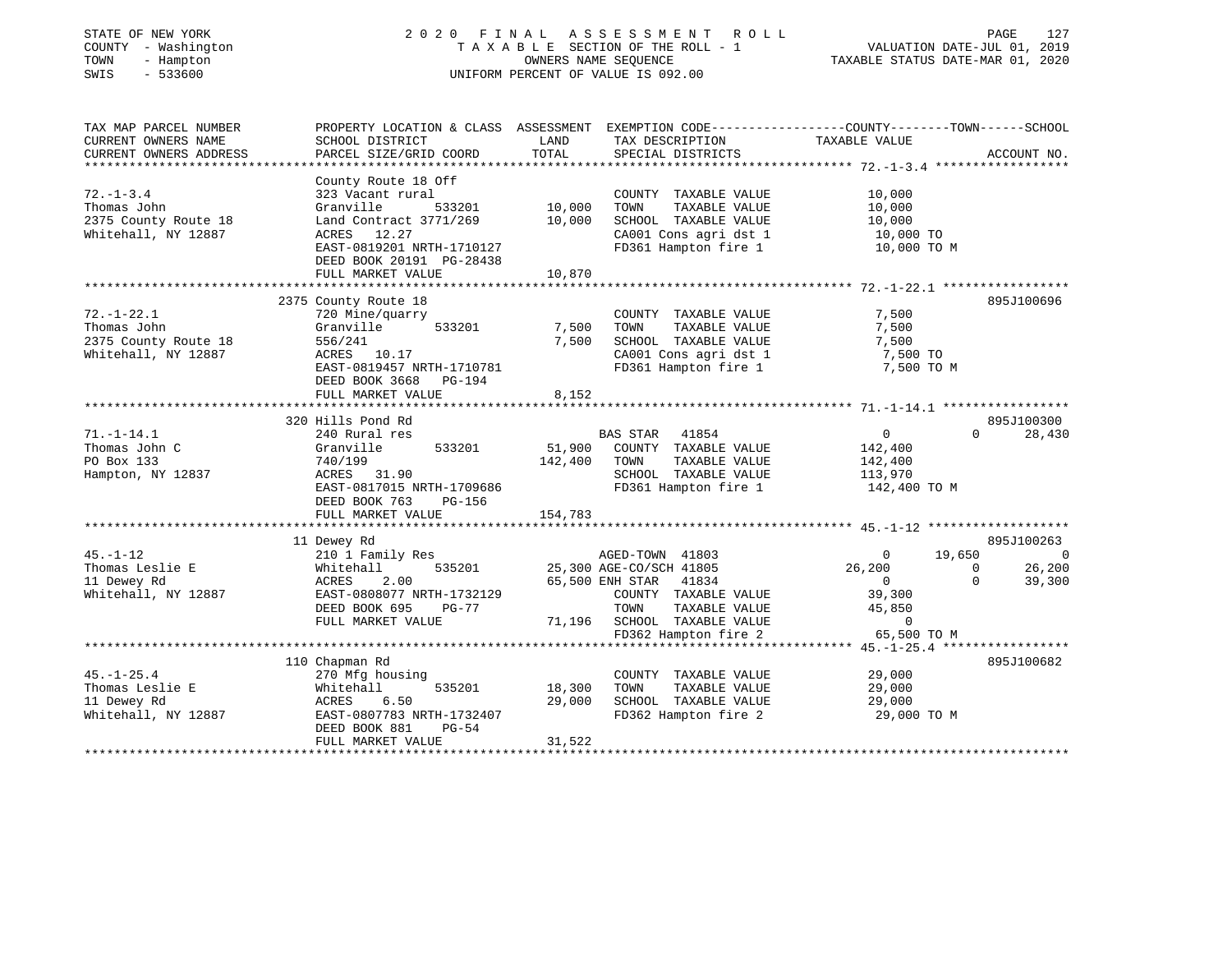# STATE OF NEW YORK 2 0 2 0 F I N A L A S S E S S M E N T R O L L PAGE 128 COUNTY - Washington T A X A B L E SECTION OF THE ROLL - 1 VALUATION DATE-JUL 01, 2019 TOWN - Hampton OWNERS NAME SEQUENCE TAXABLE STATUS DATE-MAR 01, 2020 SWIS - 533600 UNIFORM PERCENT OF VALUE IS 092.00

| TAX MAP PARCEL NUMBER<br>CURRENT OWNERS NAME<br>CURRENT OWNERS ADDRESS                                                         | SCHOOL DISTRICT<br>PARCEL SIZE/GRID COORD                                                                                                                                                   | LAND<br>TOTAL                        | TAX DESCRIPTION<br>SPECIAL DISTRICTS                                                          | PROPERTY LOCATION & CLASS ASSESSMENT EXEMPTION CODE----------------COUNTY-------TOWN------SCHOOL<br>TAXABLE VALUE<br>ACCOUNT NO. |
|--------------------------------------------------------------------------------------------------------------------------------|---------------------------------------------------------------------------------------------------------------------------------------------------------------------------------------------|--------------------------------------|-----------------------------------------------------------------------------------------------|----------------------------------------------------------------------------------------------------------------------------------|
| $80. - 1 - 35$<br>Tiernan Charles E<br>Tiernan Claire K<br>PO Box 516<br>Ivoryton, CT 06442-0516                               | **********************<br>41 Ridgecrest Way<br>210 1 Family Res<br>Whitehall<br>535201<br>$P/O$ 7<br>ACRES<br>1.00<br>EAST-0809928 NRTH-1705050<br>DEED BOOK 582<br>PG-194                  | ***************<br>22,000<br>131,900 | COUNTY TAXABLE VALUE<br>TOWN<br>TAXABLE VALUE<br>SCHOOL TAXABLE VALUE<br>FD361 Hampton fire 1 | 895J101754<br>131,900<br>131,900<br>131,900<br>131,900 TO M                                                                      |
|                                                                                                                                | FULL MARKET VALUE                                                                                                                                                                           | 143,370                              |                                                                                               |                                                                                                                                  |
| $45. - 1 - 22.2$<br>Towle Bradley<br>Towle Jillian<br>66 Golf Course Rd<br>Whitehall, NY 12887                                 | 66 Golf Course Rd<br>270 Mfg housing<br>Whitehall<br>535201<br>FRNT 100.00 DPTH 150.00<br>EAST-0810415 NRTH-1735425<br>DEED BOOK 20191 PG-29689<br>FULL MARKET VALUE                        | 13,000<br>25,900<br>28,152           | COUNTY TAXABLE VALUE<br>TOWN<br>TAXABLE VALUE<br>SCHOOL TAXABLE VALUE<br>FD362 Hampton fire 2 | 895J100698<br>25,900<br>25,900<br>25,900<br>25,900 TO M                                                                          |
|                                                                                                                                |                                                                                                                                                                                             |                                      |                                                                                               |                                                                                                                                  |
| $45. - 1 - 22.3$<br>Towle Bradley<br>Towle Jillian<br>66 Golf Course Rd<br>Whitehall, NY 12887                                 | Golf Course Rd<br>311 Res vac land<br>Whitehall<br>535201<br>FRNT 100.00 DPTH 200.00<br>EAST-0810575 NRTH-1735547<br>DEED BOOK 20191 PG-29689<br>FULL MARKET VALUE                          | 2,000<br>2,000<br>2,174              | COUNTY TAXABLE VALUE<br>TOWN<br>TAXABLE VALUE<br>SCHOOL TAXABLE VALUE<br>FD362 Hampton fire 2 | 2,000<br>2,000<br>2,000<br>2,000 TO M                                                                                            |
|                                                                                                                                | Golf Course Rd                                                                                                                                                                              |                                      |                                                                                               |                                                                                                                                  |
| $45. - 1 - 22.4$<br>Towle Bradley<br>Towle Jillian<br>66 Golf Course Rd<br>Whitehall, NY 12887                                 | 311 Res vac land<br>535201<br>Whitehall<br>FRNT 120.00 DPTH 200.00<br>EAST-0810571 NRTH-1735430<br>DEED BOOK 20191 PG-29689                                                                 | 2,000<br>2,000                       | COUNTY TAXABLE VALUE<br>TOWN<br>TAXABLE VALUE<br>SCHOOL TAXABLE VALUE<br>FD362 Hampton fire 2 | 2,000<br>2,000<br>2,000<br>2,000 TO M                                                                                            |
|                                                                                                                                | FULL MARKET VALUE                                                                                                                                                                           | 2,174                                |                                                                                               |                                                                                                                                  |
| $45. - 1 - 19$<br>Tracy Barbara L<br>Tracy Scott H<br>412 Carlton Rd<br>Whitehall, NY 12887                                    | 86 Golf Course Rd<br>210 1 Family Res<br>Whitehall<br>535201<br>FRNT 125.00 DPTH 125.00<br>EAST-0810341 NRTH-1735875<br>DEED BOOK 3843 PG-163<br>FULL MARKET VALUE                          | 13,400<br>49,900<br>54,239           | COUNTY TAXABLE VALUE<br>TAXABLE VALUE<br>TOWN<br>SCHOOL TAXABLE VALUE<br>FD362 Hampton fire 2 | 895J100270<br>49,900<br>49,900<br>49,900<br>49,900 TO M                                                                          |
|                                                                                                                                |                                                                                                                                                                                             |                                      |                                                                                               | ************************************* 72.-2-33 *************                                                                     |
| $72. - 2 - 33$<br>Trombley John A<br>Trombley John A Jr<br>1549 Pencil Mill Rd<br>Castleton, VT 05735<br>********************* | 117 Campbell Ln<br>449 Other Storag<br>Granville<br>533201<br>713/143 Hwy Approp<br>FRNT 152.00 DPTH 213.00<br>EAST-0824356 NRTH-1712653<br>DEED BOOK 3283<br>$PG-310$<br>FULL MARKET VALUE | 6,000<br>33,700<br>36,630            | COUNTY TAXABLE VALUE<br>TOWN<br>TAXABLE VALUE<br>SCHOOL TAXABLE VALUE<br>FD361 Hampton fire 1 | 895J100222<br>33,700<br>33,700<br>33,700<br>33,700 TO M                                                                          |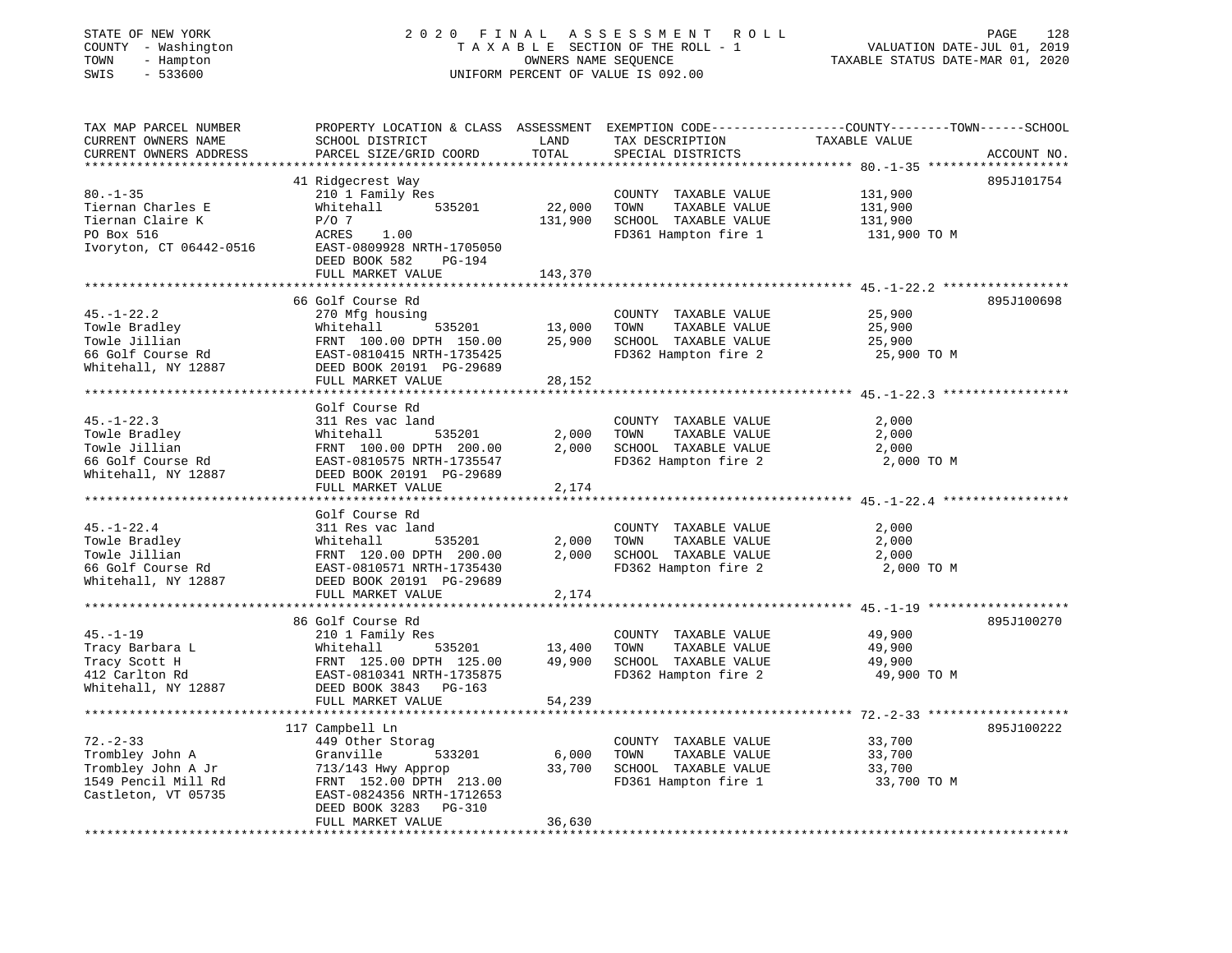# STATE OF NEW YORK 2 0 2 0 F I N A L A S S E S S M E N T R O L L PAGE 129 COUNTY - Washington T A X A B L E SECTION OF THE ROLL - 1 VALUATION DATE-JUL 01, 2019 TOWN - Hampton OWNERS NAME SEQUENCE TAXABLE STATUS DATE-MAR 01, 2020 SWIS - 533600 UNIFORM PERCENT OF VALUE IS 092.00

| TAX MAP PARCEL NUMBER  |                                                                                                                                                                                                                                            |               | PROPERTY LOCATION & CLASS ASSESSMENT EXEMPTION CODE---------------COUNTY-------TOWN------SCHOOL |               |             |
|------------------------|--------------------------------------------------------------------------------------------------------------------------------------------------------------------------------------------------------------------------------------------|---------------|-------------------------------------------------------------------------------------------------|---------------|-------------|
| CURRENT OWNERS NAME    | SCHOOL DISTRICT                                                                                                                                                                                                                            | LAND          | TAX DESCRIPTION                                                                                 | TAXABLE VALUE |             |
| CURRENT OWNERS ADDRESS | PARCEL SIZE/GRID COORD                                                                                                                                                                                                                     | TOTAL         | SPECIAL DISTRICTS                                                                               |               | ACCOUNT NO. |
|                        |                                                                                                                                                                                                                                            |               |                                                                                                 |               |             |
|                        | LOT 1&2 Taylor Pat                                                                                                                                                                                                                         |               |                                                                                                 |               | 895J100093  |
| $53. -1 - 1$           | 323 Vacant rural                                                                                                                                                                                                                           |               | COUNTY TAXABLE VALUE                                                                            | 108,000       |             |
| Troutman William       | Whitehall<br>535201                                                                                                                                                                                                                        | 108,000       | TOWN<br>TAXABLE VALUE                                                                           | 108,000       |             |
| Troutman Sandra        | 797/326                                                                                                                                                                                                                                    | 108,000       | SCHOOL TAXABLE VALUE                                                                            | 108,000       |             |
|                        | ACRES 145.80                                                                                                                                                                                                                               |               |                                                                                                 |               |             |
|                        | 15 Douglas Way                           ACRES  145.80<br>Whitehall, NY 12887                     EAST-0808672 NRTH-1725896                                                                                                                |               | CA001 Cons agri dst 1 108,000 TO<br>FD362 Hampton fire 2 108,000 TO M                           |               |             |
|                        | DEED BOOK 3960 PG-327                                                                                                                                                                                                                      |               |                                                                                                 |               |             |
|                        |                                                                                                                                                                                                                                            |               |                                                                                                 |               |             |
|                        |                                                                                                                                                                                                                                            |               |                                                                                                 |               |             |
|                        | 15 Douglas Way                                                                                                                                                                                                                             |               | 21 PCT OF VALUE USED FOR EXEMPTION PURPOSES                                                     |               | 895J100706  |
| $53. -1 - 1.1$         | 151 Fruit crop                                                                                                                                                                                                                             |               | VET COM CT 41131                                                                                | 13,319 13,319 | $\Omega$    |
| Troutman William       | Whitehall                                                                                                                                                                                                                                  |               | 535201 134,400 COUNTY TAXABLE VALUE 240,381                                                     |               |             |
|                        |                                                                                                                                                                                                                                            | 253,700       | TAXABLE VALUE 240,381<br>TOWN                                                                   |               |             |
|                        |                                                                                                                                                                                                                                            |               | SCHOOL TAXABLE VALUE                                                                            | 253,700       |             |
|                        |                                                                                                                                                                                                                                            |               | CA001 Cons agri dst 1 253,700 TO                                                                |               |             |
|                        | DEED BOOK 3960 PG-327                                                                                                                                                                                                                      |               |                                                                                                 |               |             |
|                        | FULL MARKET VALUE                                                                                                                                                                                                                          |               | 827 EZ015 Empire Zone-Site 15 253,700 TO<br>275,761 FD362 Hampton fire 2 253,700 TO             | 253,700 TO M  |             |
|                        |                                                                                                                                                                                                                                            |               |                                                                                                 |               |             |
|                        | 137 Chapman Rd                                                                                                                                                                                                                             |               |                                                                                                 |               | 895J100059  |
| $45. - 1 - 13$         | 220 <sup>2</sup> Family Res                                                                                                                                                                                                                |               | COUNTY TAXABLE VALUE 141,100                                                                    |               |             |
| Troutman William L     | 535201<br>Whitehall                                                                                                                                                                                                                        | 34,200        | TOWN<br>TAXABLE VALUE                                                                           | 141,100       |             |
| 137 Chapman Rd         | ACRES 4.75                                                                                                                                                                                                                                 | 141,100       | SCHOOL TAXABLE VALUE<br>FD362 Hampton fire 2                                                    | 141,100       |             |
| Whitehall, NY 12887    | EAST-0808489 NRTH-1733211                                                                                                                                                                                                                  |               |                                                                                                 | 141,100 TO M  |             |
|                        | DEED BOOK 897 PG-114                                                                                                                                                                                                                       |               |                                                                                                 |               |             |
|                        |                                                                                                                                                                                                                                            |               |                                                                                                 |               |             |
|                        |                                                                                                                                                                                                                                            |               |                                                                                                 |               |             |
|                        | 324 Hills Pond Rd                                                                                                                                                                                                                          |               |                                                                                                 |               |             |
| $71. - 1 - 14.11$      | 210 1 Family Res                                                                                                                                                                                                                           |               | COUNTY TAXABLE VALUE                                                                            | 144,500       |             |
|                        | Turunen Peter J Jr<br>Turunen Peter J Jr<br>Turunen Betsy<br>724 Morse Hollow Rd<br>Poultney, VT 05764<br>Poultney, VT 05764<br>Poultney, VT 05764<br>Poultney, VT 05764<br>Poultney, VT 05764<br>Poultney, VT 05764<br>Poultney, VT 05764 | 533201 22,300 | TAXABLE VALUE 144,500<br>TOWN                                                                   |               |             |
|                        |                                                                                                                                                                                                                                            | 144,500       | SCHOOL TAXABLE VALUE<br>FD361 Hampton fire 1                                                    | 144,500       |             |
|                        |                                                                                                                                                                                                                                            |               |                                                                                                 | 144,500 TO M  |             |
|                        |                                                                                                                                                                                                                                            |               |                                                                                                 |               |             |
|                        | FULL MARKET VALUE                                                                                                                                                                                                                          | 157,065       |                                                                                                 |               |             |
|                        |                                                                                                                                                                                                                                            |               |                                                                                                 |               |             |
|                        | 465 South Rd                                                                                                                                                                                                                               |               |                                                                                                 |               | 895J100232  |
| $72. - 1 - 13$         | 210 1 Family Res                                                                                                                                                                                                                           |               | COUNTY TAXABLE VALUE 59,400                                                                     |               |             |
| VanDetta Dylan         | Granville                                                                                                                                                                                                                                  | 533201 23,000 | TAXABLE VALUE<br>TOWN                                                                           | 59,400        |             |
|                        |                                                                                                                                                                                                                                            | 59,400        | SCHOOL TAXABLE VALUE                                                                            | 59,400        |             |
| Portland, OR 97213     | EAST-0819971 NRTH-1708305                                                                                                                                                                                                                  |               | FD361 Hampton fire 1                                                                            | 59,400 TO M   |             |
|                        | DEED BOOK 3972 PG-141                                                                                                                                                                                                                      |               |                                                                                                 |               |             |
|                        | FULL MARKET VALUE                                                                                                                                                                                                                          | 64,565        |                                                                                                 |               |             |
|                        |                                                                                                                                                                                                                                            |               |                                                                                                 |               |             |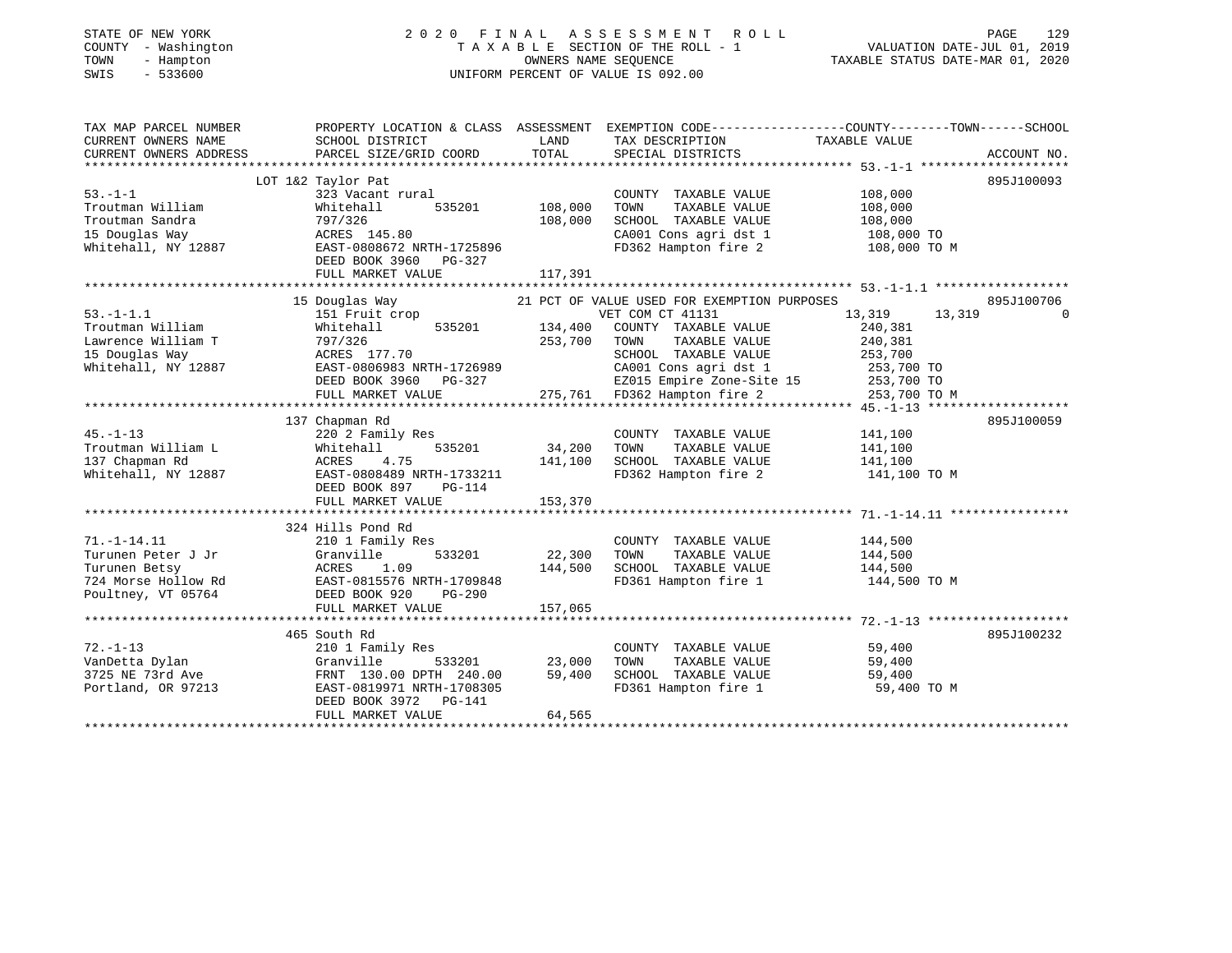## STATE OF NEW YORK 2 0 2 0 F I N A L A S S E S S M E N T R O L L PAGE 130 COUNTY - Washington T A X A B L E SECTION OF THE ROLL - 1 VALUATION DATE-JUL 01, 2019 TOWN - Hampton OWNERS NAME SEQUENCE TAXABLE STATUS DATE-MAR 01, 2020 SWIS - 533600 UNIFORM PERCENT OF VALUE IS 092.00

| TAX MAP PARCEL NUMBER<br>CURRENT OWNERS NAME<br>CURRENT OWNERS ADDRESS | PROPERTY LOCATION & CLASS ASSESSMENT<br>SCHOOL DISTRICT<br>PARCEL SIZE/GRID COORD | LAND<br>TOTAL    | TAX DESCRIPTION<br>SPECIAL DISTRICTS | EXEMPTION CODE-----------------COUNTY-------TOWN------SCHOOL<br>TAXABLE VALUE | ACCOUNT NO. |
|------------------------------------------------------------------------|-----------------------------------------------------------------------------------|------------------|--------------------------------------|-------------------------------------------------------------------------------|-------------|
|                                                                        |                                                                                   |                  |                                      |                                                                               |             |
|                                                                        | 459 South Rd                                                                      |                  |                                      |                                                                               |             |
| $72. - 1 - 13.1$                                                       | 314 Rural vac<10                                                                  |                  | COUNTY TAXABLE VALUE                 | 12,000                                                                        |             |
| VanDetta Dylan                                                         | 533201<br>Granville                                                               | 12,000           | TOWN<br>TAXABLE VALUE                | 12,000                                                                        |             |
| 3725 NE 73rd Ave                                                       | ACRES<br>1.73                                                                     | 12,000           | SCHOOL TAXABLE VALUE                 | 12,000                                                                        |             |
| Portland, OR 97213                                                     | EAST-0819877 NRTH-1708133<br>DEED BOOK 3972 PG-137                                |                  | FD361 Hampton fire 1                 | 12,000 TO M                                                                   |             |
|                                                                        | FULL MARKET VALUE                                                                 | 13,043           |                                      |                                                                               |             |
|                                                                        |                                                                                   |                  |                                      |                                                                               |             |
|                                                                        | 1137 East Way                                                                     |                  |                                      |                                                                               | 895J100272  |
| $71.4 - 3 - 5$                                                         | 210 1 Family Res - WTRFNT                                                         |                  | ENH STAR 41834                       | $\overline{0}$<br>$\Omega$                                                    | 66,140      |
| VanDeusen John M Jr -LE-<br>VanDeusen Brenda D -LE-                    | Granville<br>533201                                                               | 18,900           | COUNTY TAXABLE VALUE                 | 191,800                                                                       |             |
|                                                                        | Life Estate 3137/325                                                              | 191,800          | TOWN<br>TAXABLE VALUE                | 191,800                                                                       |             |
| PO Box 88                                                              | John & Brenda VanDeusen                                                           |                  | SCHOOL TAXABLE VALUE                 | 125,660                                                                       |             |
| Hampton, NY 12837                                                      | $71. - 3 - 5$<br>FRNT<br>70.00 DPTH 140.00                                        |                  | FD361 Hampton fire 1                 | 191,800 TO M                                                                  |             |
|                                                                        | EAST-0815656 NRTH-1708341                                                         |                  |                                      |                                                                               |             |
|                                                                        | DEED BOOK 3137 PG-325                                                             |                  |                                      |                                                                               |             |
|                                                                        | FULL MARKET VALUE                                                                 | 208,478          |                                      |                                                                               |             |
|                                                                        |                                                                                   |                  |                                      |                                                                               |             |
|                                                                        | 3187 State Route 22A                                                              |                  |                                      |                                                                               |             |
| $54. - 1 - 14.4$                                                       | 210 1 Family Res                                                                  |                  | BAS STAR 41854                       | $\overline{0}$<br>$\Omega$                                                    | 28,430      |
| VanNoordt Robert                                                       | 533201<br>Granville                                                               | 23,300           | COUNTY TAXABLE VALUE                 | 112,800                                                                       |             |
| VanNoordt Darcy                                                        | Easement 3201/301                                                                 | 112,800          | TAXABLE VALUE<br>TOWN                | 112,800                                                                       |             |
| 3187 State Route 22                                                    | ACRES 1.30 BANK<br>999                                                            |                  | SCHOOL TAXABLE VALUE                 | 84,370                                                                        |             |
| Hampton, NY 12837                                                      | EAST-0819598 NRTH-1724563                                                         |                  | CA001 Cons agri dst 1                | 112,800 TO                                                                    |             |
|                                                                        | DEED BOOK 3212 PG-187                                                             |                  | FD361 Hampton fire 1                 | 112,800 TO M                                                                  |             |
|                                                                        | FULL MARKET VALUE                                                                 | 122,609          |                                      |                                                                               |             |
|                                                                        |                                                                                   |                  |                                      |                                                                               |             |
| $54. - 1 - 14.7$                                                       | State Route 22A<br>322 Rural vac>10                                               |                  | COUNTY TAXABLE VALUE                 | 30,600                                                                        |             |
| VanNoordt Robert                                                       | 533201<br>Granville                                                               | 30,600           | TOWN<br>TAXABLE VALUE                | 30,600                                                                        |             |
|                                                                        |                                                                                   | 30,600           | SCHOOL TAXABLE VALUE                 |                                                                               |             |
| VanNoordt Darcy<br>3187 State Route 22                                 | Filed Subdy 12166                                                                 |                  | CA001 Cons agri dst 1                | 30,600                                                                        |             |
|                                                                        | Easement 3201/301                                                                 |                  | FD361 Hampton fire 1                 | 30,600 TO                                                                     |             |
| Hampton, NY 12837                                                      | ACRES 15.50 BANK<br>999                                                           |                  |                                      | 30,600 TO M                                                                   |             |
|                                                                        | EAST-0819396 NRTH-1724644                                                         |                  |                                      |                                                                               |             |
|                                                                        | DEED BOOK 3212 PG-187<br>FULL MARKET VALUE                                        | 33,261           |                                      |                                                                               |             |
|                                                                        |                                                                                   |                  |                                      |                                                                               |             |
|                                                                        |                                                                                   |                  |                                      |                                                                               |             |
| $62 - 1 - 1$                                                           | County Route 18 Off                                                               |                  |                                      |                                                                               | 895J100225  |
| Vladyka Audrey J Trustee                                               | 910 Priv forest                                                                   |                  | COUNTY TAXABLE VALUE<br>TOWN         | 52,400                                                                        |             |
|                                                                        | Whitehall<br>535201                                                               | 52,400<br>52,400 | TAXABLE VALUE                        | 52,400                                                                        |             |
| Vladyka Trust Audrey J                                                 | ACRES 179.00                                                                      |                  | SCHOOL TAXABLE VALUE                 | 52,400                                                                        |             |
| 10314 State Route 22<br>PO Box 73                                      | EAST-0809632 NRTH-1719091                                                         |                  | FD361 Hampton fire 1                 | 52,400 TO M                                                                   |             |
|                                                                        | DEED BOOK 3537<br>$PG-5$                                                          |                  |                                      |                                                                               |             |
| North Granville, NY 12854                                              | FULL MARKET VALUE                                                                 | 56,957           |                                      |                                                                               |             |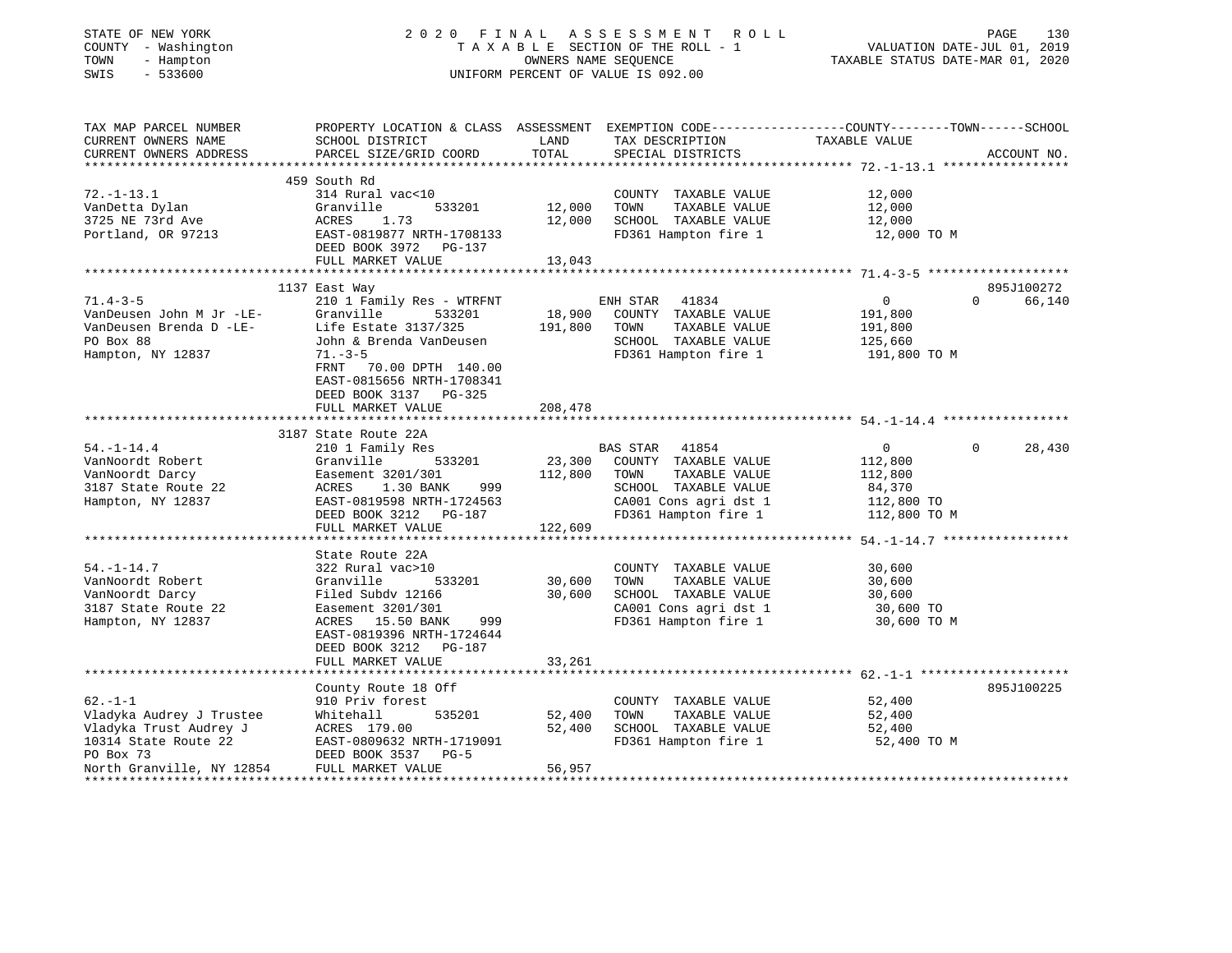## STATE OF NEW YORK 2 0 2 0 F I N A L A S S E S S M E N T R O L L PAGE 131 COUNTY - Washington T A X A B L E SECTION OF THE ROLL - 1 VALUATION DATE-JUL 01, 2019 TOWN - Hampton OWNERS NAME SEQUENCE TAXABLE STATUS DATE-MAR 01, 2020 SWIS - 533600 UNIFORM PERCENT OF VALUE IS 092.00

| TAX MAP PARCEL NUMBER<br>CURRENT OWNERS NAME | PROPERTY LOCATION & CLASS ASSESSMENT<br>SCHOOL DISTRICT | LAND    | EXEMPTION CODE-----------------COUNTY-------TOWN------SCHOOL<br>TAX DESCRIPTION | TAXABLE VALUE |                    |
|----------------------------------------------|---------------------------------------------------------|---------|---------------------------------------------------------------------------------|---------------|--------------------|
| CURRENT OWNERS ADDRESS                       | PARCEL SIZE/GRID COORD                                  | TOTAL   | SPECIAL DISTRICTS                                                               |               | ACCOUNT NO.        |
| ***********************                      |                                                         |         |                                                                                 |               |                    |
|                                              | 1855 County Route 18                                    |         |                                                                                 |               | 895J100224         |
| $62. - 1 - 50$                               | 314 Rural vac<10                                        |         | COUNTY TAXABLE VALUE                                                            | 19,000        |                    |
| Vladyka Audrey J Trustee                     | Whitehall<br>535201                                     | 19,000  | TAXABLE VALUE<br>TOWN                                                           | 19,000        |                    |
| Vladyka Trust Audrey J                       | 8.70<br>ACRES                                           | 19,000  | SCHOOL TAXABLE VALUE                                                            | 19,000        |                    |
| 10314 State Route 22                         | EAST-0808891 NRTH-1716478                               |         | FD361 Hampton fire 1                                                            | 19,000 TO M   |                    |
| PO Box 73                                    | DEED BOOK 3537 PG-5                                     |         |                                                                                 |               |                    |
| North Granville, NY 12854                    | FULL MARKET VALUE                                       | 20,652  |                                                                                 |               |                    |
|                                              |                                                         |         |                                                                                 |               |                    |
|                                              | Hickey Rd OFF                                           |         |                                                                                 |               | 895J100632         |
| $62. -1 - 8$                                 | 322 Rural vac>10                                        |         | COUNTY TAXABLE VALUE                                                            | 10,000        |                    |
| Vladyka Trust Audrey J                       | Granville<br>533201                                     | 10,000  | TOWN<br>TAXABLE VALUE                                                           | 10,000        |                    |
| Vladyka Audrey J Trustee                     | ACRES 13.62                                             | 10,000  | SCHOOL TAXABLE VALUE                                                            | 10,000        |                    |
| PO Box 73                                    | EAST-0811239 NRTH-1718385                               |         | FD361 Hampton fire 1                                                            | 10,000 TO M   |                    |
| North Granville, NY 12854                    | DEED BOOK 3923<br>PG-243                                |         |                                                                                 |               |                    |
|                                              | FULL MARKET VALUE                                       | 10,870  |                                                                                 |               |                    |
|                                              |                                                         |         |                                                                                 |               |                    |
|                                              | 2881 State Route 22A                                    |         |                                                                                 |               | 895J100617         |
| $63. - 1 - 10.2$                             | 270 Mfg housing                                         |         | BAS STAR<br>41854                                                               | $\mathbf{0}$  | 28,430<br>$\Omega$ |
| Wade Frederick M                             | Granville<br>533201                                     | 22,300  | COUNTY TAXABLE VALUE                                                            | 29,300        |                    |
| Wade Daphane A                               | ACRES<br>1.10                                           | 29,300  | TOWN<br>TAXABLE VALUE                                                           | 29,300        |                    |
| 2881 State Route 22A                         | EAST-0822227 NRTH-1718038                               |         | SCHOOL TAXABLE VALUE                                                            | 870           |                    |
| Hampton, NY 12837                            | DEED BOOK 476<br>PG-283                                 |         | FD361 Hampton fire 1                                                            | 29,300 TO M   |                    |
|                                              | FULL MARKET VALUE                                       | 31,848  |                                                                                 |               |                    |
|                                              |                                                         |         |                                                                                 |               |                    |
|                                              | 37 County Route 20                                      |         |                                                                                 |               | 895J100099         |
| $81. - 2 - 6$                                | 210 1 Family Res                                        |         | COUNTY TAXABLE VALUE                                                            | 191,400       |                    |
| Walker Burke                                 | Granville<br>533201                                     | 39,600  | TOWN<br>TAXABLE VALUE                                                           | 191,400       |                    |
| Walker Patrice                               | 9.60<br>ACRES                                           | 191,400 | SCHOOL TAXABLE VALUE                                                            | 191,400       |                    |
| 8 Northview Ave                              | EAST-0823574 NRTH-1704959                               |         | FD361 Hampton fire 1                                                            | 191,400 TO M  |                    |
| Chelmsford, MA 01824                         | DEED BOOK 1794 PG-90                                    |         |                                                                                 |               |                    |
|                                              | FULL MARKET VALUE                                       | 208,043 |                                                                                 |               |                    |
|                                              |                                                         |         |                                                                                 |               |                    |
|                                              | 100 Wicked Hollow Way                                   |         |                                                                                 |               | 895J100563         |
| $62. - 1 - 11$                               | 271 Mfg housings                                        |         | COUNTY TAXABLE VALUE                                                            | 102,300       |                    |
| Walker Luenn S                               | Granville<br>533201                                     | 31,000  | TOWN<br>TAXABLE VALUE                                                           | 102,300       |                    |
| 105 Wicked Hollow Way                        | ACRES 10.01                                             | 102,300 | SCHOOL TAXABLE VALUE                                                            | 102,300       |                    |
| Hampton, NY 12837                            | EAST-0812301 NRTH-1719682                               |         | FD361 Hampton fire 1                                                            | 102,300 TO M  |                    |
|                                              | DEED BOOK 3571 PG-97                                    |         |                                                                                 |               |                    |
|                                              | FULL MARKET VALUE<br>*******************************    | 111,196 |                                                                                 |               |                    |
|                                              |                                                         |         |                                                                                 |               |                    |
|                                              | 7 Ridgecrest Way                                        |         |                                                                                 |               | 895J101750         |
| $80. - 1 - 30$                               | 210 1 Family Res                                        |         | COUNTY TAXABLE VALUE                                                            | 165,900       |                    |
| Wanamaker Carlyle                            | Whitehall<br>535201                                     | 22,000  | TAXABLE VALUE<br>TOWN                                                           | 165,900       |                    |
| Wanamaker Alice A                            | Lot 2 Sect 2                                            | 165,900 | SCHOOL TAXABLE VALUE                                                            | 165,900       |                    |
| 7 Ridgecrest Way                             | FRNT 154.00 DPTH 241.00                                 |         | FD361 Hampton fire 1                                                            | 165,900 TO M  |                    |
| Whitehall, NY 12887                          | ACRES<br>0.67<br>EAST-0810621 NRTH-1704517              |         |                                                                                 |               |                    |
|                                              | DEED BOOK 3843<br>PG-311                                |         |                                                                                 |               |                    |
|                                              | FULL MARKET VALUE                                       | 180,326 |                                                                                 |               |                    |
|                                              |                                                         |         |                                                                                 |               |                    |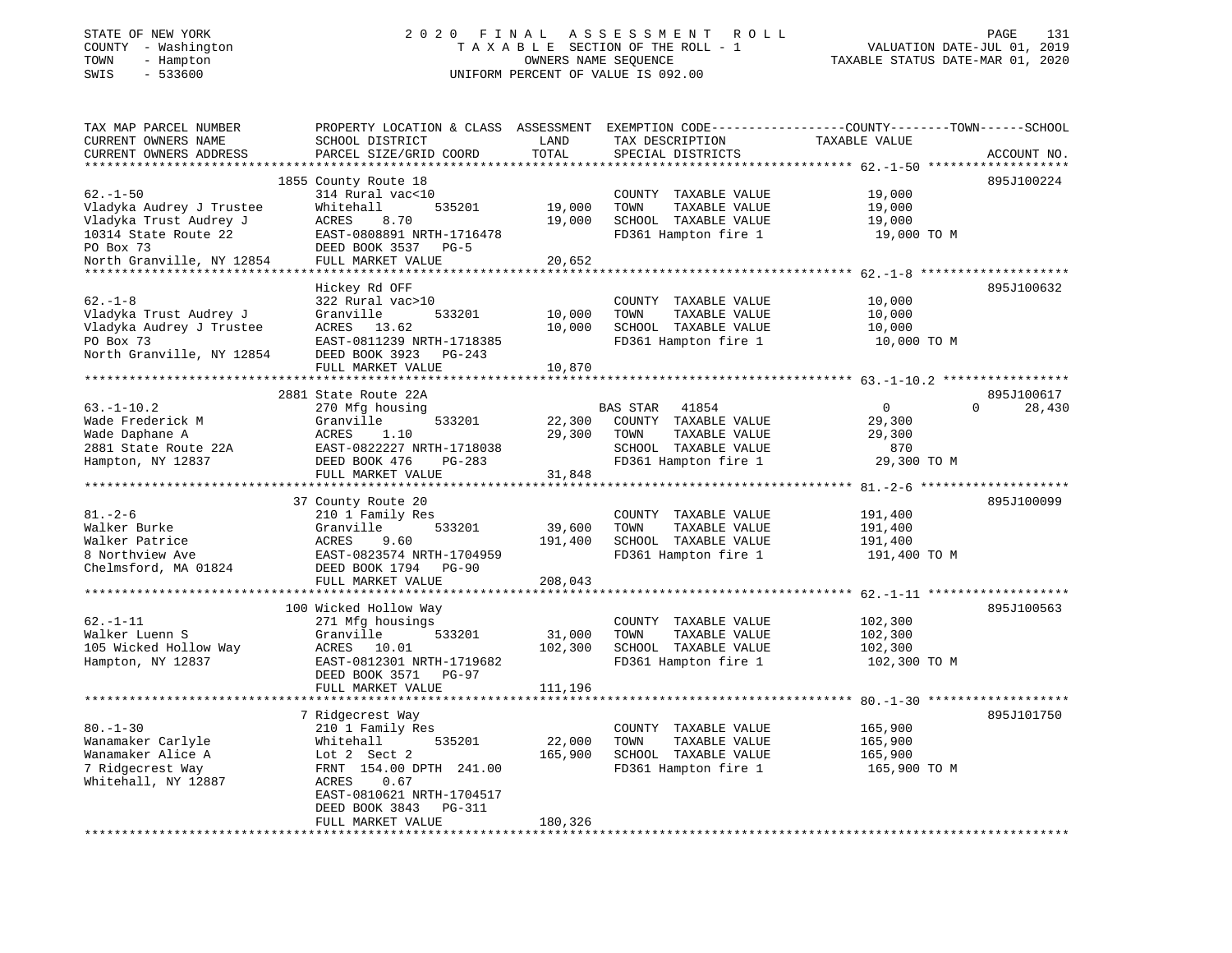| STATE OF NEW YORK<br>COUNTY - Washington<br>TOWN<br>- Hampton<br>SWIS<br>$-533600$ | 2020 FINAL ASSESSMENT ROLL<br>TAXABLE SECTION OF THE ROLL - 1<br>UNIFORM PERCENT OF VALUE IS 092.00 | PAGE<br>132<br>VALUATION DATE-JUL 01, 2019<br>TAXABLE STATUS DATE-MAR 01, 2020 |                                               |                                       |                              |
|------------------------------------------------------------------------------------|-----------------------------------------------------------------------------------------------------|--------------------------------------------------------------------------------|-----------------------------------------------|---------------------------------------|------------------------------|
| TAX MAP PARCEL NUMBER                                                              | PROPERTY LOCATION & CLASS ASSESSMENT EXEMPTION CODE----------------COUNTY-------TOWN------SCHOOL    |                                                                                |                                               |                                       |                              |
| CURRENT OWNERS NAME                                                                | SCHOOL DISTRICT                                                                                     | LAND<br>TOTAL                                                                  | TAX DESCRIPTION                               | TAXABLE VALUE                         |                              |
| CURRENT OWNERS ADDRESS                                                             | PARCEL SIZE/GRID COORD                                                                              |                                                                                | SPECIAL DISTRICTS                             |                                       | ACCOUNT NO.                  |
|                                                                                    | 440 South Rd                                                                                        |                                                                                |                                               |                                       | 895J101777                   |
| $72. - 1 - 18.2$                                                                   | 270 Mfg housing                                                                                     |                                                                                | BAS STAR<br>41854                             | 0<br>$\Omega$                         | 28,430                       |
| Wanamaker Ronald                                                                   | Granville<br>533201                                                                                 | 23,600                                                                         | COUNTY TAXABLE VALUE                          | 79,500                                |                              |
| Wanamaker Carlyle E                                                                | 584/304:2763/133                                                                                    | 79,500                                                                         | TAXABLE VALUE<br>TOWN                         | 79,500                                |                              |
| 7 Ridgecrest Way                                                                   | ACRES<br>1.49                                                                                       |                                                                                | SCHOOL TAXABLE VALUE                          | 51,070                                |                              |
| Whitehall, NY 12887                                                                | EAST-0820064 NRTH-1707559<br>DEED BOOK 2763<br>PG-133                                               |                                                                                | FD361 Hampton fire 1                          | 79,500 TO M                           |                              |
|                                                                                    | FULL MARKET VALUE                                                                                   | 86,413                                                                         |                                               |                                       |                              |
|                                                                                    |                                                                                                     |                                                                                |                                               |                                       |                              |
| $72. - 1 - 4$                                                                      | 2521 County Route 18<br>210 1 Family Res                                                            |                                                                                | VET COM CT 41131                              | 32,600<br>32,600                      | 895J100418<br>$\overline{0}$ |
| Washburn Alfred E                                                                  | 533201<br>Granville                                                                                 |                                                                                | 24,200 ENH STAR 41834                         | $\mathbf{0}$<br>$\Omega$              | 66,140                       |
| Washburn Penny L                                                                   | LOT 1                                                                                               | 130,400                                                                        | COUNTY TAXABLE VALUE                          | 97,800                                |                              |
| 2521 County Route 18                                                               | 997<br>ACRES<br>1.67 BANK                                                                           |                                                                                | TOWN<br>TAXABLE VALUE                         | 97,800                                |                              |
| Hampton, NY 12837                                                                  | EAST-0822465 NRTH-1711544                                                                           |                                                                                | SCHOOL TAXABLE VALUE                          | 64,260                                |                              |
|                                                                                    | DEED BOOK 3313 PG-162                                                                               |                                                                                | FD361 Hampton fire 1                          | 130,400 TO M                          |                              |
|                                                                                    | FULL MARKET VALUE                                                                                   | 141,739                                                                        |                                               |                                       |                              |
|                                                                                    |                                                                                                     |                                                                                |                                               |                                       |                              |
|                                                                                    | 1089 North Quivey Hill Ln                                                                           |                                                                                |                                               |                                       | 895J100434                   |
| $81. - 1 - 21$<br>Watkins Joseph W Trustee                                         | 210 1 Family Res<br>Granville<br>533201                                                             | 36,800                                                                         | BAS STAR 41854<br>COUNTY TAXABLE VALUE        | $\overline{0}$<br>$\Omega$<br>248,700 | 28,430                       |
| Watkins Margaret E Trustee                                                         | ACRES<br>6.80                                                                                       | 248,700                                                                        | TAXABLE VALUE<br>TOWN                         | 248,700                               |                              |
| 1089 North Quivey Hill Ln                                                          | EAST-0818572 NRTH-1701264                                                                           |                                                                                | SCHOOL TAXABLE VALUE                          | 220,270                               |                              |
| Whitehall, NY 12887                                                                | DEED BOOK 3519 PG-56                                                                                |                                                                                | FD361 Hampton fire 1                          | 248,700 TO M                          |                              |
|                                                                                    | FULL MARKET VALUE                                                                                   | 270,326                                                                        |                                               |                                       |                              |
|                                                                                    |                                                                                                     |                                                                                |                                               |                                       |                              |
|                                                                                    | 120 Campbell Ln                                                                                     |                                                                                |                                               |                                       | 895J100201                   |
| $72. - 2 - 1$                                                                      | 240 Rural res                                                                                       |                                                                                | BAS STAR 41854                                | $\overline{0}$<br>$\Omega$            | 28,430                       |
| Weeden Roger                                                                       | Granville<br>533201                                                                                 | 45,200                                                                         | COUNTY TAXABLE VALUE                          | 133,300                               |                              |
| Weeden Heather<br>120 Campbell Ln                                                  | ACRES 15.20 BANK<br>999<br>EAST-0825117 NRTH-1713091                                                | 133,300                                                                        | TOWN<br>TAXABLE VALUE<br>SCHOOL TAXABLE VALUE | 133,300<br>104,870                    |                              |
| Hampton, NY 12837                                                                  | DEED BOOK 2054 PG-58                                                                                |                                                                                | CA001 Cons agri dst 1                         | 133,300 TO                            |                              |
|                                                                                    | FULL MARKET VALUE                                                                                   |                                                                                | 144,891 FD361 Hampton fire 1                  | 133,300 TO M                          |                              |
|                                                                                    |                                                                                                     |                                                                                |                                               |                                       |                              |
|                                                                                    | 44 Greenfield Ln                                                                                    |                                                                                |                                               |                                       | 895J100550                   |
| $72.2 - 3 - 18$                                                                    | 230 3 Family Res                                                                                    |                                                                                | COUNTY TAXABLE VALUE                          | 83,400                                |                              |
| Weeden Roger F Jr                                                                  | Granville<br>533201                                                                                 | 17,400                                                                         | TOWN<br>TAXABLE VALUE                         | 83,400                                |                              |
| Weeden Heather P                                                                   | $72. - 3 - 18$                                                                                      | 83,400                                                                         | SCHOOL TAXABLE VALUE                          | 83,400                                |                              |
| 120 Campbell Ln                                                                    | FRNT 136.00 DPTH 184.00                                                                             |                                                                                | FD361 Hampton fire 1                          | 83,400 TO M                           |                              |
| Hampton, NY 12837                                                                  | BANK<br>997                                                                                         |                                                                                |                                               |                                       |                              |
|                                                                                    | EAST-0823388 NRTH-1711989<br>DEED BOOK 3184<br>PG-290                                               |                                                                                |                                               |                                       |                              |
|                                                                                    | FULL MARKET VALUE                                                                                   | 90,652                                                                         |                                               |                                       |                              |
|                                                                                    |                                                                                                     |                                                                                |                                               |                                       |                              |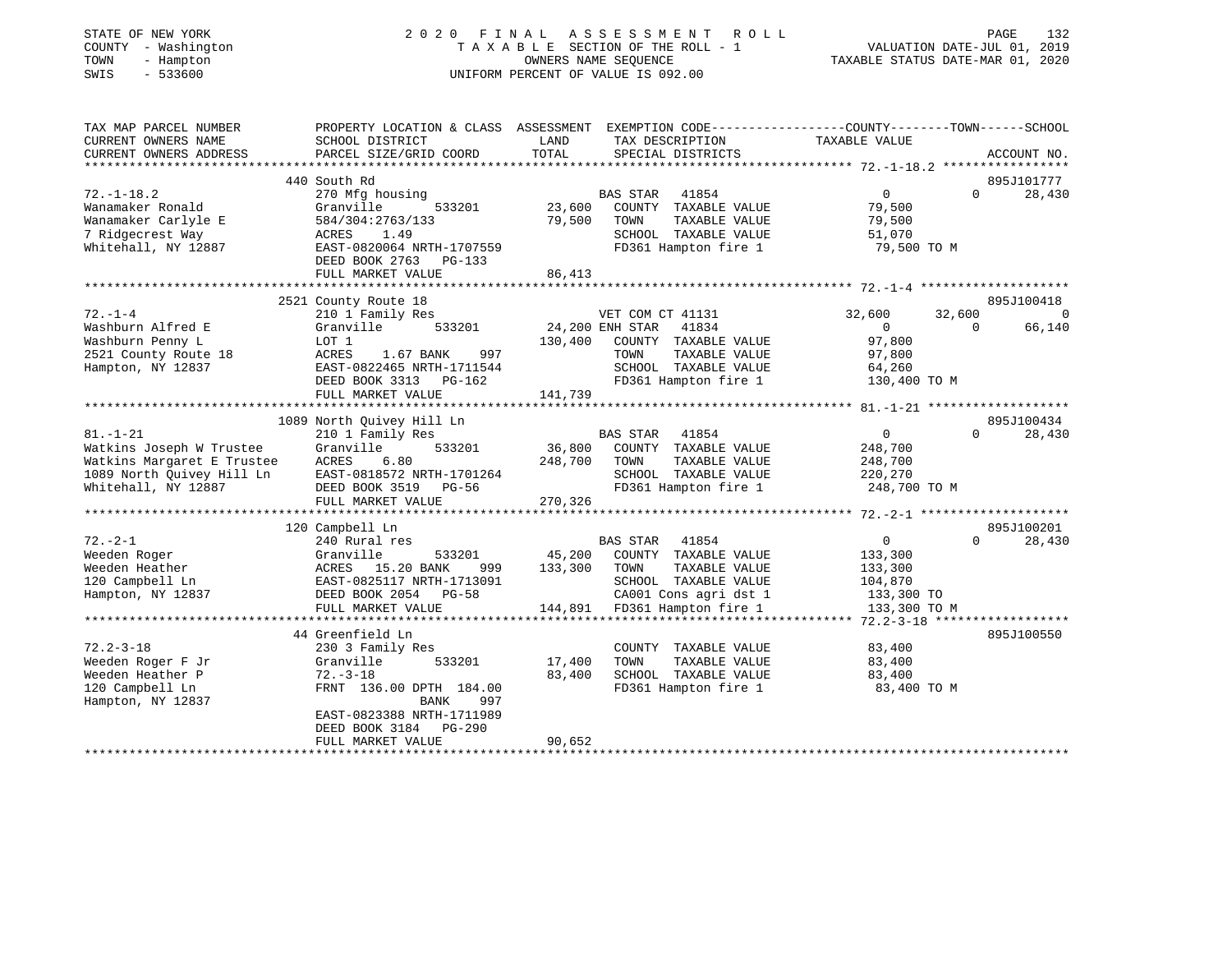| COUNTY - Washington                      |                                                                                                 | 2020 FINAL           | A S S E S S M E N T R O L L                   |                                  | PAGE<br>133                            |
|------------------------------------------|-------------------------------------------------------------------------------------------------|----------------------|-----------------------------------------------|----------------------------------|----------------------------------------|
|                                          |                                                                                                 |                      | TAXABLE SECTION OF THE ROLL - 1               |                                  | VALUATION DATE-JUL 01, 2019            |
| - Hampton<br>TOWN<br>SWIS<br>$-533600$   |                                                                                                 | OWNERS NAME SEQUENCE |                                               | TAXABLE STATUS DATE-MAR 01, 2020 |                                        |
|                                          |                                                                                                 |                      | UNIFORM PERCENT OF VALUE IS 092.00            |                                  |                                        |
|                                          |                                                                                                 |                      |                                               |                                  |                                        |
| TAX MAP PARCEL NUMBER                    | PROPERTY LOCATION & CLASS ASSESSMENT EXEMPTION CODE---------------COUNTY-------TOWN------SCHOOL |                      |                                               |                                  |                                        |
| CURRENT OWNERS NAME                      | SCHOOL DISTRICT                                                                                 | LAND                 | TAX DESCRIPTION                               | TAXABLE VALUE                    |                                        |
| CURRENT OWNERS ADDRESS                   | PARCEL SIZE/GRID COORD                                                                          | TOTAL                | SPECIAL DISTRICTS                             |                                  | ACCOUNT NO.                            |
| ********************                     | **********************                                                                          |                      |                                               |                                  |                                        |
|                                          | Ridgecrest Way                                                                                  |                      |                                               |                                  | 875J101785                             |
| $80. - 1 - 50$                           | 311 Res vac land                                                                                |                      | COUNTY TAXABLE VALUE                          | 9,500                            |                                        |
| Weinert Trust Kenneth                    | Whitehall<br>535201                                                                             | 9,500                | TOWN<br>TAXABLE VALUE                         | 9,500                            |                                        |
| PO Box 321                               | Lot 1A                                                                                          | 9,500                | SCHOOL TAXABLE VALUE                          | 9,500                            |                                        |
| Circleville, NY 10919                    | FRNT 150.00 DPTH 221.00                                                                         |                      | FD361 Hampton fire 1                          | 9,500 TO M                       |                                        |
|                                          | EAST-0809873 NRTH-1705227                                                                       |                      |                                               |                                  |                                        |
|                                          | DEED BOOK 3402 PG-202                                                                           |                      |                                               |                                  |                                        |
|                                          | FULL MARKET VALUE                                                                               | 10,326               |                                               |                                  |                                        |
|                                          |                                                                                                 |                      |                                               |                                  |                                        |
|                                          | 53 Ridgecrest Way                                                                               |                      |                                               |                                  | 895J101786                             |
| 80.–1–51                                 | 240 Rural res                                                                                   |                      | COUNTY TAXABLE VALUE                          | 253,500                          |                                        |
| Weinert Trust Kenneth                    | Whitehall<br>535201                                                                             | 44,800               | TOWN<br>TAXABLE VALUE                         | 253,500                          |                                        |
| PO Box 321                               | 787-314                                                                                         | 253,500              | SCHOOL TAXABLE VALUE                          | 253,500                          |                                        |
| Circleville, NY 10919                    | 786-203 786-206                                                                                 |                      | FD361 Hampton fire 1                          | 253,500 TO M                     |                                        |
|                                          | ACRES 14.82                                                                                     |                      |                                               |                                  |                                        |
|                                          | EAST-0809477 NRTH-1705468                                                                       |                      |                                               |                                  |                                        |
|                                          | DEED BOOK 3402<br>PG-196                                                                        |                      |                                               |                                  |                                        |
|                                          | FULL MARKET VALUE                                                                               | 275,543              |                                               |                                  |                                        |
|                                          | 1049 North Quivey Hill Ln                                                                       |                      |                                               |                                  | 895J100538                             |
| $81. - 1 - 38$                           | 260 Seasonal res                                                                                |                      | COUNTY TAXABLE VALUE                          | 76,900                           |                                        |
| Welsh Rebecca A                          | Granville<br>533201                                                                             | 40,000               | TOWN<br>TAXABLE VALUE                         | 76,900                           |                                        |
| c/o Lauren Welsh                         | ACRES 10.00                                                                                     | 76,900               | SCHOOL TAXABLE VALUE                          | 76,900                           |                                        |
|                                          | EAST-0817568 NRTH-1701270                                                                       |                      | FD361 Hampton fire 1                          | 76,900 ТО М                      |                                        |
|                                          |                                                                                                 |                      |                                               |                                  |                                        |
| 411 Sinpatch Rd                          |                                                                                                 |                      |                                               |                                  |                                        |
| Wassaic, NY 12592                        | DEED BOOK 1953 PG-300                                                                           |                      |                                               |                                  |                                        |
|                                          | FULL MARKET VALUE<br>*********************                                                      | 83,587               |                                               |                                  |                                        |
|                                          |                                                                                                 |                      |                                               |                                  |                                        |
| $72.2 - 3 - 11$                          | 22 Greenfield Ln<br>220 2 Family Res                                                            |                      | VET COM CT 41131                              | 19,450                           | 895J100289<br>19,450<br>$\overline{0}$ |
| West Don                                 | Granville<br>533201                                                                             |                      |                                               | $\overline{0}$                   | 66,140<br>$\Omega$                     |
|                                          |                                                                                                 |                      | 16,100 ENH STAR 41834                         |                                  |                                        |
| West June<br>22 Greenfield Ln            | 403/253<br>$72. - 3 - 11$                                                                       | 77,800               | COUNTY TAXABLE VALUE<br>TOWN<br>TAXABLE VALUE | 58,350<br>58,350                 |                                        |
| Hampton, NY 12837                        | FRNT 124.00 DPTH 190.00                                                                         |                      | SCHOOL TAXABLE VALUE                          | 11,660                           |                                        |
|                                          | EAST-0823868 NRTH-1712143                                                                       |                      | FD361 Hampton fire 1                          | 77,800 TO M                      |                                        |
|                                          | DEED BOOK 402<br>PG-665                                                                         |                      |                                               |                                  |                                        |
|                                          | FULL MARKET VALUE                                                                               | 84,565               |                                               |                                  |                                        |
|                                          | *********************                                                                           |                      |                                               |                                  |                                        |
|                                          | Hills Pond Rd                                                                                   |                      |                                               |                                  | 8979900006                             |
| $71.4 - 2 - 23$                          | 692 Road/str/hwy                                                                                |                      | COUNTY TAXABLE VALUE                          | 2,300                            |                                        |
| West Side Rd Council Of Hmpton Granville | 533201                                                                                          | 2,300                | TOWN<br>TAXABLE VALUE                         | 2,300                            |                                        |
| Attn: Joseph Belger                      | Private Road                                                                                    | 2,300                | SCHOOL TAXABLE VALUE                          | 2,300                            |                                        |
| 214 Greenway Ter                         | $71. - 2 - 23$                                                                                  |                      | FD361 Hampton fire 1                          | 2,300 TO M                       |                                        |
| River Edge, NJ 07661                     | 2.30<br>ACRES                                                                                   |                      |                                               |                                  |                                        |
|                                          | EAST-0815614 NRTH-1707378                                                                       |                      |                                               |                                  |                                        |
|                                          | DEED BOOK 613<br>PG-187<br>FULL MARKET VALUE                                                    | 2,500                |                                               |                                  |                                        |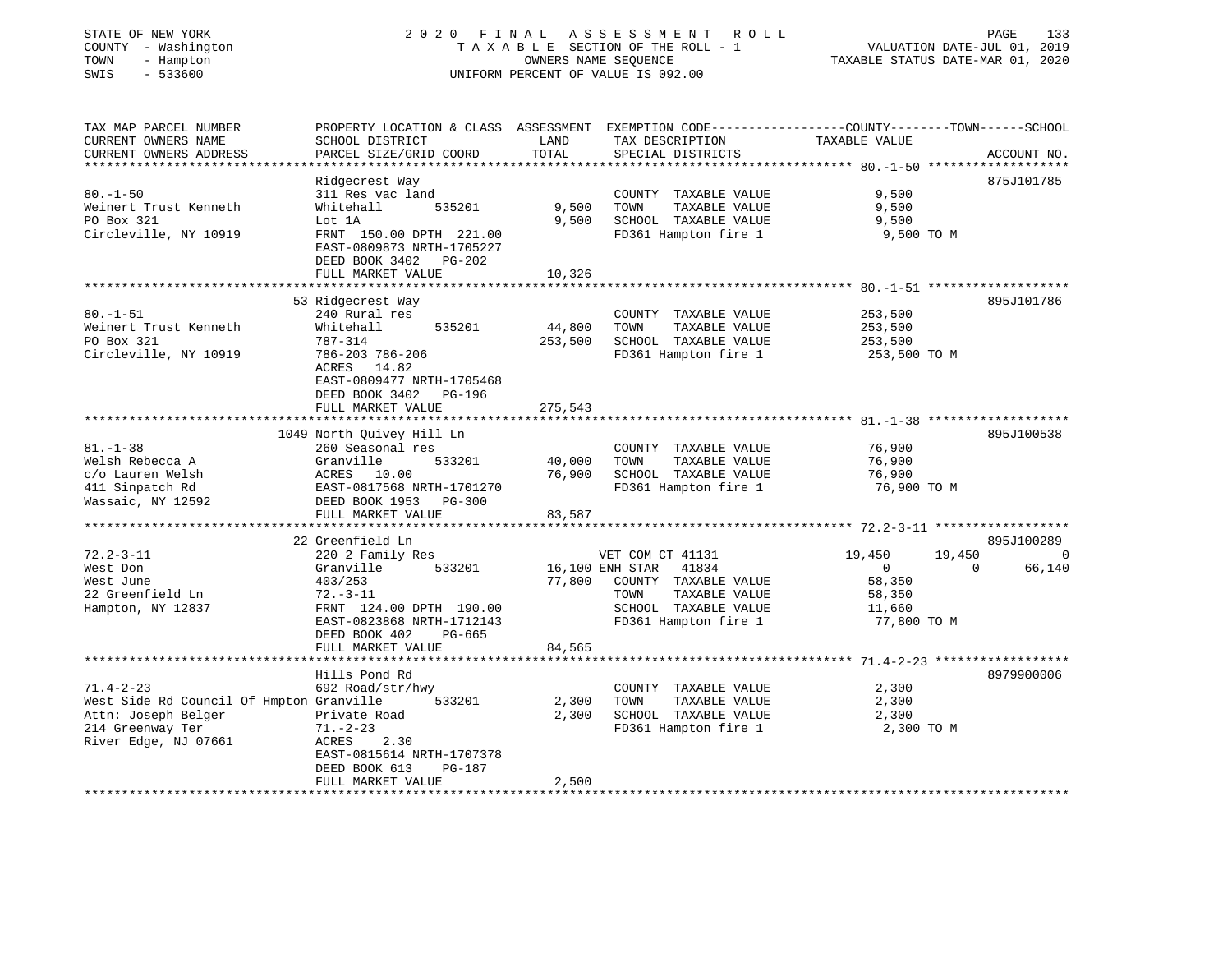## STATE OF NEW YORK 2 0 2 0 F I N A L A S S E S S M E N T R O L L PAGE 134 COUNTY - Washington T A X A B L E SECTION OF THE ROLL - 1 VALUATION DATE-JUL 01, 2019 TOWN - Hampton OWNERS NAME SEQUENCE TAXABLE STATUS DATE-MAR 01, 2020 SWIS - 533600 UNIFORM PERCENT OF VALUE IS 092.00

| TAX MAP PARCEL NUMBER<br>CURRENT OWNERS NAME          | PROPERTY LOCATION & CLASS ASSESSMENT EXEMPTION CODE----------------COUNTY-------TOWN------SCHOOL<br>SCHOOL DISTRICT | LAND             | TAX DESCRIPTION                               | TAXABLE VALUE                                     |                         |
|-------------------------------------------------------|---------------------------------------------------------------------------------------------------------------------|------------------|-----------------------------------------------|---------------------------------------------------|-------------------------|
| CURRENT OWNERS ADDRESS<br>* * * * * * * * * * * * * * | PARCEL SIZE/GRID COORD<br>* * * * * * * * * * * * * * * * * * * *                                                   | TOTAL            | SPECIAL DISTRICTS                             |                                                   | ACCOUNT NO.             |
|                                                       | Hickey Rd OFF                                                                                                       |                  |                                               |                                                   | 895J100645              |
| $62. - 1 - 12$                                        | 322 Rural vac>10                                                                                                    |                  | COUNTY TAXABLE VALUE                          | 17,000                                            |                         |
| White Barry                                           | Granville<br>533201                                                                                                 | 17,000           | TAXABLE VALUE<br>TOWN                         | 17,000                                            |                         |
| White Nita                                            | ACRES 11.56                                                                                                         | 17,000           | SCHOOL TAXABLE VALUE                          | 17,000                                            |                         |
| 78 Rough Way                                          | EAST-0813070 NRTH-1719267                                                                                           |                  | FD361 Hampton fire 1                          | 17,000 TO M                                       |                         |
| Hampton, NY 12837                                     | DEED BOOK 3024 PG-208                                                                                               |                  |                                               |                                                   |                         |
|                                                       | FULL MARKET VALUE                                                                                                   | 18,478           |                                               |                                                   |                         |
|                                                       |                                                                                                                     |                  |                                               |                                                   |                         |
|                                                       | 46 Rough Way                                                                                                        |                  |                                               |                                                   | 895J101725              |
| $62. - 1 - 32.6$                                      | 210 1 Family Res                                                                                                    |                  | COUNTY TAXABLE VALUE                          | 132,900                                           |                         |
| White Barry                                           | 533201<br>Granville                                                                                                 | 16,700           | TOWN<br>TAXABLE VALUE                         | 132,900                                           |                         |
| 78 Rough Way                                          | ACRES<br>4.49                                                                                                       | 132,900          | SCHOOL TAXABLE VALUE                          | 132,900                                           |                         |
| Hampton, NY 12837                                     | EAST-0812846 NRTH-1718948                                                                                           |                  | FD361 Hampton fire 1                          | 132,900 TO M                                      |                         |
|                                                       | DEED BOOK 1736<br>PG-226                                                                                            |                  |                                               |                                                   |                         |
|                                                       | FULL MARKET VALUE                                                                                                   | 144,457          |                                               |                                                   |                         |
|                                                       |                                                                                                                     |                  |                                               |                                                   |                         |
|                                                       | Hickey Rd OFF                                                                                                       |                  |                                               |                                                   | 895J100608              |
| $62. - 1 - 32$                                        | 322 Rural vac>10                                                                                                    |                  | COUNTY TAXABLE VALUE                          | 12,500                                            |                         |
| White Barry R                                         | Granville<br>533201                                                                                                 | 12,500           | TOWN<br>TAXABLE VALUE                         | 12,500                                            |                         |
| White Nita M                                          | 15.07<br>ACRES                                                                                                      | 12,500           | SCHOOL TAXABLE VALUE                          | 12,500                                            |                         |
| 78 Rough Way                                          | EAST-0812471 NRTH-1718029                                                                                           |                  | FD361 Hampton fire 1                          | 12,500 TO M                                       |                         |
| Hampton, NY 12837                                     | DEED BOOK 870<br>$PG-30$                                                                                            |                  |                                               |                                                   |                         |
|                                                       | FULL MARKET VALUE                                                                                                   | 13,587           |                                               |                                                   |                         |
|                                                       |                                                                                                                     | ********         |                                               | ******************* 62.-1-32.4 ****************** |                         |
|                                                       | 25 Rough Way                                                                                                        |                  |                                               |                                                   | 895J100712              |
| $62. - 1 - 32.4$                                      | 240 Rural res                                                                                                       |                  | COUNTY TAXABLE VALUE                          | 76,900                                            |                         |
| White Barry R                                         | Granville<br>533201                                                                                                 | 40,600           | TOWN<br>TAXABLE VALUE                         | 76,900                                            |                         |
| White Nita M                                          | ACRES 10.63                                                                                                         | 76,900           | SCHOOL TAXABLE VALUE                          | 76,900                                            |                         |
| 78 Rough Way                                          | EAST-0813042 NRTH-1717894                                                                                           |                  | FD361 Hampton fire 1                          | 76,900 TO M                                       |                         |
| Hampton, NY 12837                                     | DEED BOOK 879<br>PG-315                                                                                             |                  |                                               |                                                   |                         |
|                                                       | FULL MARKET VALUE                                                                                                   | 83,587           |                                               |                                                   |                         |
|                                                       |                                                                                                                     |                  |                                               |                                                   | 895J101724              |
|                                                       | 79 Rough Way                                                                                                        |                  |                                               |                                                   |                         |
| $62. - 1 - 32.5$                                      | 312 Vac w/imprv<br>533201                                                                                           |                  | COUNTY TAXABLE VALUE<br>TOWN<br>TAXABLE VALUE | 46,300<br>46,300                                  |                         |
| White Barry R<br>White Nita M                         | Granville<br>ACRES<br>5.00                                                                                          | 35,000<br>46,300 | SCHOOL TAXABLE VALUE                          | 46,300                                            |                         |
| 78 Rough Way                                          | EAST-0813241 NRTH-1718593                                                                                           |                  | FD361 Hampton fire 1                          | 46,300 TO M                                       |                         |
| Hampton, NY 12837                                     | DEED BOOK 3170<br>PG-288                                                                                            |                  |                                               |                                                   |                         |
|                                                       | FULL MARKET VALUE                                                                                                   | 50,326           |                                               |                                                   |                         |
|                                                       |                                                                                                                     |                  |                                               |                                                   |                         |
|                                                       | 137 Hills Pond Rd                                                                                                   |                  |                                               |                                                   |                         |
| $71. - 1 - 15.5$                                      | 210 1 Family Res                                                                                                    |                  | VET COM C 41132                               | 37,700                                            | $\mathbf 0$<br>$\Omega$ |
| White Eric                                            | Granville<br>533201                                                                                                 |                  | 35,100 VET COM T 41133                        | 0                                                 | 37,700<br>$\Omega$      |
| White Katherine                                       | ACRES<br>5.05 BANK<br>998                                                                                           |                  | 150,800 BAS STAR<br>41854                     | $\mathsf{O}$                                      | 28,430<br>$\Omega$      |
| 137 Hills Pond Rd                                     | EAST-0815433 NRTH-1705539                                                                                           |                  | COUNTY TAXABLE VALUE                          | 113,100                                           |                         |
| Whitehall, NY 12887                                   | DEED BOOK 3218<br>PG-46                                                                                             |                  | TOWN<br>TAXABLE VALUE                         | 113,100                                           |                         |
|                                                       | FULL MARKET VALUE                                                                                                   | 163,913          | SCHOOL TAXABLE VALUE                          | 122,370                                           |                         |
|                                                       |                                                                                                                     |                  | FD361 Hampton fire 1                          | 150,800 TO M                                      |                         |
|                                                       |                                                                                                                     |                  |                                               |                                                   |                         |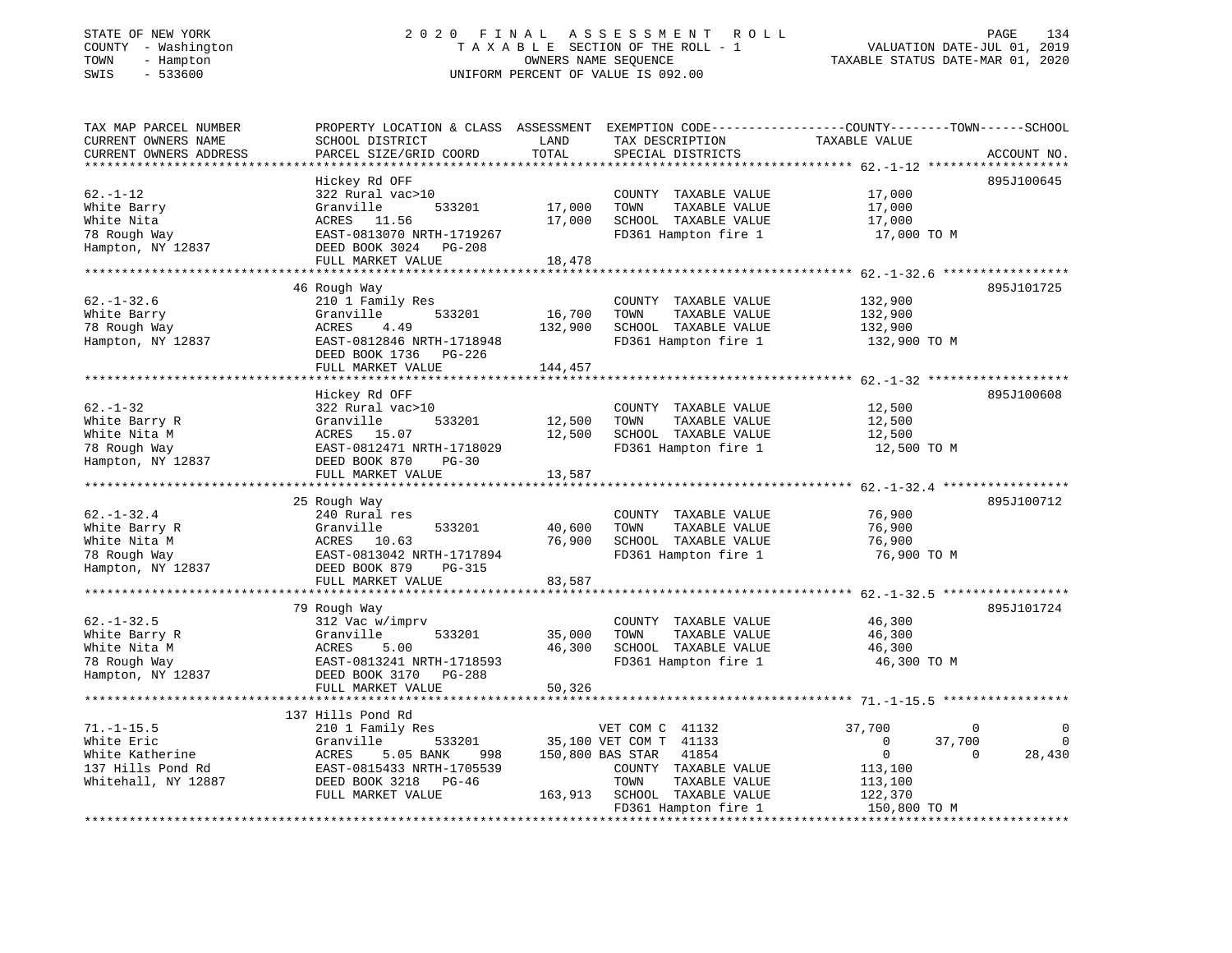## STATE OF NEW YORK 2 0 2 0 F I N A L A S S E S S M E N T R O L L PAGE 135 COUNTY - Washington T A X A B L E SECTION OF THE ROLL - 1 VALUATION DATE-JUL 01, 2019 TOWN - Hampton OWNERS NAME SEQUENCE TAXABLE STATUS DATE-MAR 01, 2020 SWIS - 533600 UNIFORM PERCENT OF VALUE IS 092.00

| TAX MAP PARCEL NUMBER      |                           |         |                          | PROPERTY LOCATION & CLASS ASSESSMENT EXEMPTION CODE----------------COUNTY-------TOWN------SCHOOL |
|----------------------------|---------------------------|---------|--------------------------|--------------------------------------------------------------------------------------------------|
| CURRENT OWNERS NAME        | SCHOOL DISTRICT           | LAND    | TAX DESCRIPTION          | TAXABLE VALUE                                                                                    |
| CURRENT OWNERS ADDRESS     | PARCEL SIZE/GRID COORD    | TOTAL   | SPECIAL DISTRICTS        | ACCOUNT NO.                                                                                      |
|                            |                           |         |                          |                                                                                                  |
|                            | 16 Perry Heights Way      |         |                          | 895J101822                                                                                       |
| $72. - 2 - 27.2$           | 210 1 Family Res          |         | COUNTY TAXABLE VALUE     | 142,400                                                                                          |
| White Katherine            | Granville<br>533201       | 22,000  | TOWN<br>TAXABLE VALUE    | 142,400                                                                                          |
| PO Box 173                 | ACRES<br>1.00 BANK<br>999 | 142,400 | SCHOOL TAXABLE VALUE     | 142,400                                                                                          |
| Middle Granville, NY 12849 | EAST-0822905 NRTH-1711914 |         | FD361 Hampton fire 1     | 142,400 TO M                                                                                     |
|                            | DEED BOOK 3993 PG-116     |         |                          |                                                                                                  |
|                            | FULL MARKET VALUE         | 154,783 |                          |                                                                                                  |
|                            |                           |         |                          |                                                                                                  |
|                            | 78 Rough Way              |         |                          | 895J101726                                                                                       |
| $62. - 1 - 32.7$           | 210 1 Family Res          |         | BAS STAR<br>41854        | $\overline{0}$<br>28,430<br>$\Omega$                                                             |
| White Nita M               | Granville<br>533201       | 29,000  | COUNTY TAXABLE VALUE     | 127,100                                                                                          |
| PO Box 14                  | ACRES<br>5.96             | 127,100 | TOWN<br>TAXABLE VALUE    | 127,100                                                                                          |
| Hampton, NY 12837          | EAST-0812800 NRTH-1718621 |         | SCHOOL TAXABLE VALUE     | 98,670                                                                                           |
|                            | DEED BOOK 674<br>PG-235   |         | FD361 Hampton fire 1     | 127,100 TO M                                                                                     |
|                            | FULL MARKET VALUE         | 138,152 |                          |                                                                                                  |
|                            |                           |         |                          |                                                                                                  |
|                            | 2858 State Route 22A      |         |                          | 895J100687                                                                                       |
| $63. - 1 - 10.3$           | 280 Res Multiple          |         | COUNTY TAXABLE VALUE     | 65,000                                                                                           |
| Whitney Jami               | 533201<br>Granville       | 23,100  | TAXABLE VALUE<br>TOWN    | 65,000                                                                                           |
| 169 Dublin Rd              | ACRES<br>1.35             | 65,000  | SCHOOL TAXABLE VALUE     | 65,000                                                                                           |
| Granville, NY 12832        | EAST-0822810 NRTH-1717720 |         | FD361 Hampton fire 1     | 65,000 TO M                                                                                      |
|                            | DEED BOOK 3017 PG-292     |         |                          |                                                                                                  |
|                            | FULL MARKET VALUE         | 70,652  |                          |                                                                                                  |
|                            |                           |         |                          |                                                                                                  |
|                            | Hills Pond Rd OFF         |         |                          | 895J100259                                                                                       |
| $71. - 1 - 13$             | 314 Rural vac<10          |         | COUNTY TAXABLE VALUE     | 4,000                                                                                            |
| Whitney Joshua T           | Granville<br>533201       | 4,000   | TOWN<br>TAXABLE VALUE    | 4,000                                                                                            |
| Whitney Jason P            | ACRES<br>5.40             | 4,000   | SCHOOL TAXABLE VALUE     | 4,000                                                                                            |
| PO Box 239                 | EAST-0816537 NRTH-1710153 |         | FD361 Hampton fire 1     | 4,000 TO M                                                                                       |
| Middle Granville, NY 12849 | DEED BOOK 3548 PG-49      |         |                          |                                                                                                  |
|                            | FULL MARKET VALUE         | 4,348   |                          |                                                                                                  |
|                            |                           |         |                          |                                                                                                  |
|                            | 14 Wicked Hollow Way      |         |                          | 895J100642                                                                                       |
| $62. - 1 - 18$             | 210 1 Family Res          |         | <b>BAS STAR</b><br>41854 | $\overline{0}$<br>$\Omega$<br>28,430                                                             |
| Whittemore Ralena          | 533201<br>Granville       | 35,500  | COUNTY TAXABLE VALUE     | 50,700                                                                                           |
| Fosmer Stanley             | ACRES<br>5.48             | 50,700  | TAXABLE VALUE<br>TOWN    | 50,700                                                                                           |
| 14 Wicked Hollow Way       | EAST-0814205 NRTH-1719734 |         | SCHOOL TAXABLE VALUE     | 22,270                                                                                           |
| Hampton, NY 12837          | DEED BOOK 3090 PG-287     |         | FD361 Hampton fire 1     | 50,700 TO M                                                                                      |
|                            | FULL MARKET VALUE         | 55,109  |                          |                                                                                                  |
|                            |                           |         |                          |                                                                                                  |
|                            | 256 Hickey Rd             |         |                          | 895J100665                                                                                       |
| $53. - 1 - 7.16$           | 314 Rural vac<10          |         | COUNTY TAXABLE VALUE     | 18,500                                                                                           |
| Whittemore Ralph           | Granville<br>533201       | 18,500  | TOWN<br>TAXABLE VALUE    | 18,500                                                                                           |
| Bennett Beverly            | ACRES<br>5.02             | 18,500  | SCHOOL TAXABLE VALUE     | 18,500                                                                                           |
| 236 Hickey Rd              | EAST-0814940 NRTH-1719802 |         | FD361 Hampton fire 1     | 18,500 TO M                                                                                      |
| Hampton, NY 12837          | DEED BOOK 487<br>PG-714   |         |                          |                                                                                                  |
|                            | FULL MARKET VALUE         | 20,109  |                          |                                                                                                  |
|                            |                           |         |                          |                                                                                                  |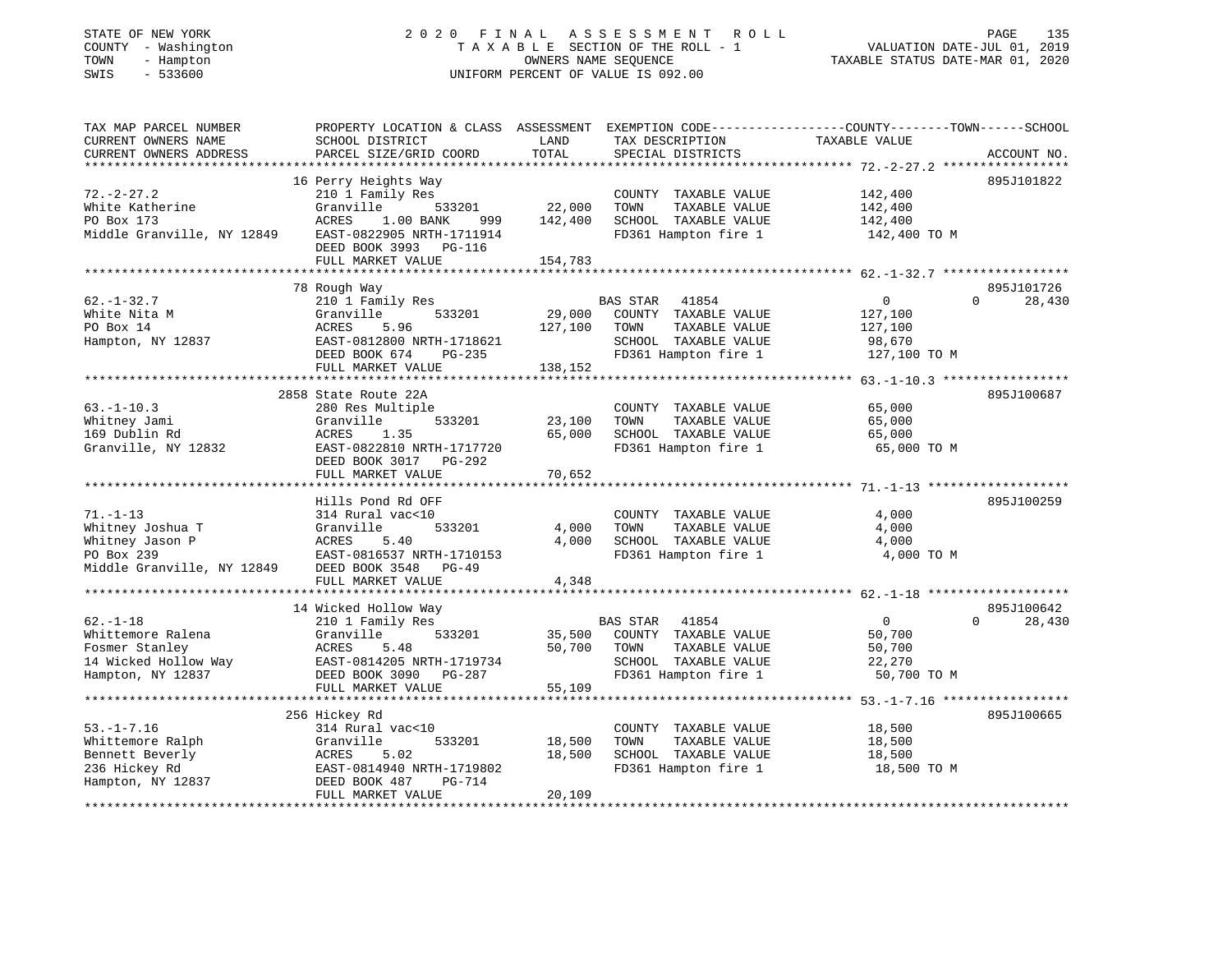## STATE OF NEW YORK 2 0 2 0 F I N A L A S S E S S M E N T R O L L PAGE 136 COUNTY - Washington T A X A B L E SECTION OF THE ROLL - 1 VALUATION DATE-JUL 01, 2019 TOWN - Hampton OWNERS NAME SEQUENCE TAXABLE STATUS DATE-MAR 01, 2020 SWIS - 533600 UNIFORM PERCENT OF VALUE IS 092.00

| TAX MAP PARCEL NUMBER  | PROPERTY LOCATION & CLASS ASSESSMENT EXEMPTION CODE----------------COUNTY-------TOWN------SCHOOL |         |                          |                |                    |
|------------------------|--------------------------------------------------------------------------------------------------|---------|--------------------------|----------------|--------------------|
| CURRENT OWNERS NAME    | SCHOOL DISTRICT                                                                                  | LAND    | TAX DESCRIPTION          | TAXABLE VALUE  |                    |
| CURRENT OWNERS ADDRESS | PARCEL SIZE/GRID COORD                                                                           | TOTAL   | SPECIAL DISTRICTS        |                | ACCOUNT NO.        |
|                        |                                                                                                  |         |                          |                |                    |
|                        | 236 Hickey Rd                                                                                    |         |                          |                | 895J100566         |
| $62. - 1 - 19$         | 210 1 Family Res                                                                                 |         | ENH STAR 41834           | $\Omega$       | 66,140<br>$\Omega$ |
| Whittemore Ralph       | Granville<br>533201                                                                              | 35,000  | COUNTY TAXABLE VALUE     | 66,400         |                    |
| Bennett Beverly        | 5.00<br>ACRES                                                                                    | 66,400  | TOWN<br>TAXABLE VALUE    | 66,400         |                    |
| 236 Hickey Rd          | EAST-0814447 NRTH-1719191                                                                        |         | SCHOOL TAXABLE VALUE     | 260            |                    |
| Hampton, NY 12837      | DEED BOOK 483<br>PG-420                                                                          |         | FD361 Hampton fire 1     | 66,400 TO M    |                    |
|                        | FULL MARKET VALUE                                                                                | 72,174  |                          |                |                    |
|                        |                                                                                                  |         |                          |                |                    |
|                        | 272 Hickey Rd                                                                                    |         |                          |                | A95J100664         |
| $53. - 1 - 7.15$       | 312 Vac w/imprv                                                                                  |         | COUNTY TAXABLE VALUE     | 15,900         |                    |
| Whittemore Ralph F     | Granville<br>533201                                                                              | 15,300  | TAXABLE VALUE<br>TOWN    | 15,900         |                    |
| 236 Hickey Rd          | 5.46<br>ACRES                                                                                    | 15,900  | SCHOOL TAXABLE VALUE     | 15,900         |                    |
| Hampton, NY 12837      | EAST-0814909 NRTH-1720137                                                                        |         | FD361 Hampton fire 1     | 15,900 TO M    |                    |
|                        | DEED BOOK 782<br><b>PG-59</b>                                                                    |         |                          |                |                    |
|                        | FULL MARKET VALUE                                                                                | 17,283  |                          |                |                    |
|                        |                                                                                                  |         |                          |                |                    |
|                        | 21 County Route 20                                                                               |         |                          |                | 895J100060         |
| $81. - 2 - 10$         | 210 1 Family Res                                                                                 |         | COUNTY TAXABLE VALUE     | 131,600        |                    |
| Willard Rodney A       | Granville<br>533201                                                                              | 34,400  | TOWN<br>TAXABLE VALUE    | 131,600        |                    |
| Willard Bette L        | ACRES<br>4.80 BANK<br>997                                                                        | 131,600 | SCHOOL TAXABLE VALUE     | 131,600        |                    |
| 21 County Route 20     | EAST-0823631 NRTH-1703999                                                                        |         | FD361 Hampton fire 1     | 131,600 TO M   |                    |
| Hampton, NY 12837      | DEED BOOK 3646 PG-91                                                                             |         |                          |                |                    |
|                        | FULL MARKET VALUE                                                                                | 143,043 |                          |                |                    |
|                        |                                                                                                  |         |                          |                |                    |
|                        | 230 Carvers Falls Rd                                                                             |         |                          |                | 895J101762         |
| $38. - 1 - 2.1$        | 210 1 Family Res                                                                                 |         | COUNTY TAXABLE VALUE     | 121,100        |                    |
| Williams Albert V Jr   | Whitehall<br>535201                                                                              | 29,000  | TOWN<br>TAXABLE VALUE    | 121,100        |                    |
| Christy Marjorie E     | ACRES<br>3.14 BANK<br>999                                                                        | 121,100 | SCHOOL TAXABLE VALUE     | 121,100        |                    |
| 230 Carvers Falls Rd   | EAST-0805512 NRTH-1744844                                                                        |         | FD362 Hampton fire 2     | 121,100 TO M   |                    |
| Whitehall, NY 12887    | DEED BOOK 945<br>PG-87                                                                           |         |                          |                |                    |
|                        | FULL MARKET VALUE                                                                                | 131,630 |                          |                |                    |
|                        |                                                                                                  |         |                          |                |                    |
|                        | 2611 State Route 22A                                                                             |         |                          |                | 895J100190         |
| $72. - 2 - 30$         | 270 Mfg housing                                                                                  |         | <b>BAS STAR</b><br>41854 | $\overline{0}$ | 14,000<br>$\Omega$ |
| Williams Colin         | Granville<br>533201                                                                              | 11,000  | COUNTY TAXABLE VALUE     |                |                    |
|                        |                                                                                                  |         |                          | 14,000         |                    |
| 2611 State Route 22A   | FRNT 210.00 DPTH 210.00                                                                          | 14,000  | TOWN<br>TAXABLE VALUE    | 14,000         |                    |
| Hampton, NY 12837      | EAST-0823220 NRTH-1712092                                                                        |         | SCHOOL TAXABLE VALUE     | - 0            |                    |
|                        | DEED BOOK 921<br>PG-96                                                                           |         | FD361 Hampton fire 1     | 14,000 TO M    |                    |
|                        | FULL MARKET VALUE                                                                                | 15,217  |                          |                |                    |
|                        |                                                                                                  |         |                          |                |                    |
|                        | Perry Heights Way                                                                                |         |                          |                |                    |
| $72. - 2 - 39.2$       | 314 Rural vac<10                                                                                 |         | COUNTY TAXABLE VALUE     | 10,000         |                    |
| Williams Colin A       | 533201<br>Granville                                                                              | 10,000  | TOWN<br>TAXABLE VALUE    | 10,000         |                    |
| 2611 State Route 22A   | Survey 13148                                                                                     | 10,000  | SCHOOL TAXABLE VALUE     | 10,000         |                    |
| Hampton, NY 12837      | ACRES<br>2.41                                                                                    |         | CA001 Cons agri dst 1    | 10,000 TO      |                    |
|                        | EAST-0823060 NRTH-1712374                                                                        |         | FD361 Hampton fire 1     | 10,000 TO M    |                    |
|                        | DEED BOOK 3958<br>PG-131                                                                         |         |                          |                |                    |
|                        | FULL MARKET VALUE                                                                                | 10,870  |                          |                |                    |
|                        |                                                                                                  |         |                          |                |                    |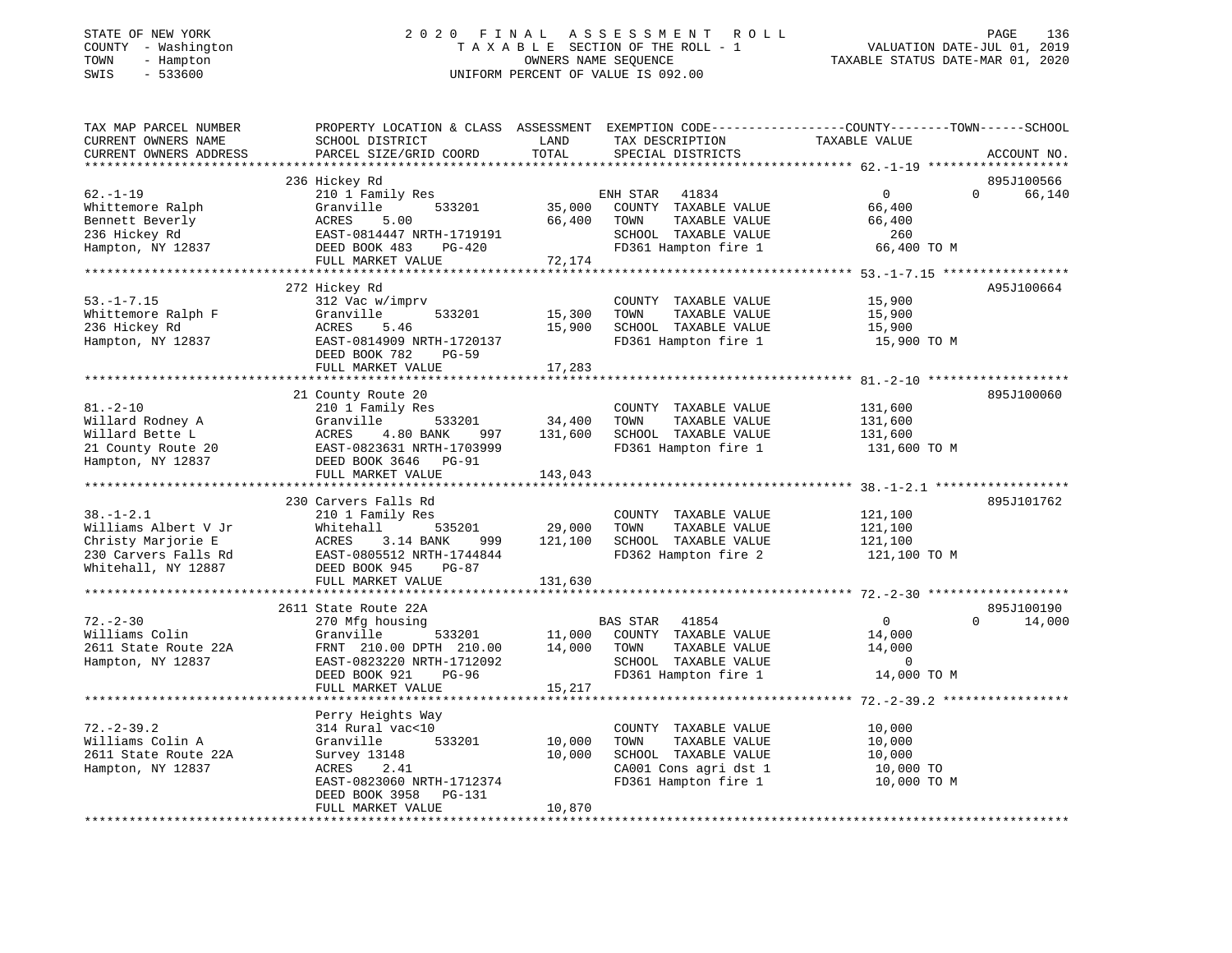# STATE OF NEW YORK 2 0 2 0 F I N A L A S S E S S M E N T R O L L PAGE 137 COUNTY - Washington T A X A B L E SECTION OF THE ROLL - 1 VALUATION DATE-JUL 01, 2019 TOWN - Hampton OWNERS NAME SEQUENCE TAXABLE STATUS DATE-MAR 01, 2020 SWIS - 533600 UNIFORM PERCENT OF VALUE IS 092.00

| TAX MAP PARCEL NUMBER     | PROPERTY LOCATION & CLASS ASSESSMENT EXEMPTION CODE---------------COUNTY-------TOWN-----SCHOOL |         |                       |               |             |
|---------------------------|------------------------------------------------------------------------------------------------|---------|-----------------------|---------------|-------------|
| CURRENT OWNERS NAME       | SCHOOL DISTRICT                                                                                | LAND    | TAX DESCRIPTION       | TAXABLE VALUE |             |
| CURRENT OWNERS ADDRESS    | PARCEL SIZE/GRID COORD                                                                         | TOTAL   | SPECIAL DISTRICTS     |               | ACCOUNT NO. |
|                           |                                                                                                |         |                       |               |             |
|                           | 1295 Carvers Falls Rd                                                                          |         |                       |               | 895J100027  |
| $31. - 1 - 2$             | 112 Dairy farm                                                                                 |         | COUNTY TAXABLE VALUE  | 165,500       |             |
| Williams Daniel           | Whitehall<br>535201                                                                            | 138,000 | TAXABLE VALUE<br>TOWN | 165,500       |             |
| 12 Lake Rd                | ACRES 186.80                                                                                   | 165,500 | SCHOOL TAXABLE VALUE  | 165,500       |             |
| Clemons, NY 12819         | EAST-0806340 NRTH-1746223                                                                      |         | CA001 Cons agri dst 1 | 165,500 TO    |             |
|                           | DEED BOOK 20191 PG-30681                                                                       |         | FD362 Hampton fire 2  | 165,500 TO M  |             |
| MAY BE SUBJECT TO PAYMENT | FULL MARKET VALUE                                                                              | 179,891 |                       |               |             |
| UNDER AGDIST LAW TIL 2024 |                                                                                                |         |                       |               |             |
|                           |                                                                                                |         |                       |               |             |
|                           | 29 Wicked Hollow Way                                                                           |         |                       |               | 895J100648  |
| $62. - 1 - 16$            | 270 Mfg housing                                                                                |         | COUNTY TAXABLE VALUE  | 55,500        |             |
| Williams Joseph           | 533201<br>Granville                                                                            | 36,900  | TOWN<br>TAXABLE VALUE | 55,500        |             |
| Williams Pamela           | ROW 587/211                                                                                    | 55,500  | SCHOOL TAXABLE VALUE  | 55,500        |             |
| 162 Hickey Rd             | 6.87<br>ACRES                                                                                  |         | FD361 Hampton fire 1  | 55,500 TO M   |             |
| Hampton, NY 12837         | EAST-0813497 NRTH-1719570                                                                      |         |                       |               |             |
|                           | DEED BOOK 1956<br>PG-313                                                                       |         |                       |               |             |
|                           | FULL MARKET VALUE                                                                              | 60,326  |                       |               |             |
|                           |                                                                                                |         |                       |               |             |
|                           | 162 Hickey Rd                                                                                  |         |                       |               | 895J101815  |
| $62. -1 - 25.1$           | 270 Mfg housing                                                                                |         | COUNTY TAXABLE VALUE  | 35,900        |             |
| Williams Joseph           | Granville<br>533201                                                                            | 18,300  | TOWN<br>TAXABLE VALUE | 35,900        |             |
| Williams Pamela           | FRNT 235.00 DPTH 110.00                                                                        | 35,900  | SCHOOL TAXABLE VALUE  | 35,900        |             |
| 162 Hickey Rd             | EAST-0814128 NRTH-1717549                                                                      |         | FD361 Hampton fire 1  | 35,900 TO M   |             |
| Hampton, NY 12837         | DEED BOOK 2491 PG-130                                                                          |         |                       |               |             |
|                           | FULL MARKET VALUE                                                                              | 39,022  |                       |               |             |
|                           |                                                                                                |         |                       |               |             |
|                           | South Rd                                                                                       |         |                       |               |             |
| $72. - 1 - 16.4$          | 323 Vacant rural                                                                               |         | COUNTY TAXABLE VALUE  | 61,000        |             |
| Williams Joseph           | Granville<br>533201                                                                            | 61,000  | TAXABLE VALUE<br>TOWN | 61,000        |             |
| Williams Pamela           | 38.22<br>ACRES                                                                                 | 61,000  | SCHOOL TAXABLE VALUE  | 61,000        |             |
| 162 Hickey Rd             | EAST-0820224 NRTH-1706357                                                                      |         | FD361 Hampton fire 1  | 61,000 TO M   |             |
| Hampton, NY 12837         | DEED BOOK 3336 PG-91                                                                           |         |                       |               |             |
|                           | FULL MARKET VALUE                                                                              | 66,304  |                       |               |             |
|                           |                                                                                                |         |                       |               |             |
|                           | 395 South Rd                                                                                   |         |                       |               |             |
| $72. - 1 - 16.5$          | 312 Vac w/imprv                                                                                |         | COUNTY TAXABLE VALUE  | 76,500        |             |
| Williams Joseph           | 533201<br>Granville                                                                            | 22,100  | TAXABLE VALUE<br>TOWN | 76,500        |             |
| Williams Pamela           | ACRES<br>1.04                                                                                  | 76,500  | SCHOOL TAXABLE VALUE  | 76,500        |             |
| 162 Hickey Rd             | EAST-0819451 NRTH-1706701                                                                      |         | FD361 Hampton fire 1  | 76,500 TO M   |             |
| Hampton, NY 12837         | DEED BOOK 2650<br>$PG-20$                                                                      |         |                       |               |             |
|                           | FULL MARKET VALUE                                                                              | 83,152  |                       |               |             |
|                           |                                                                                                |         |                       |               |             |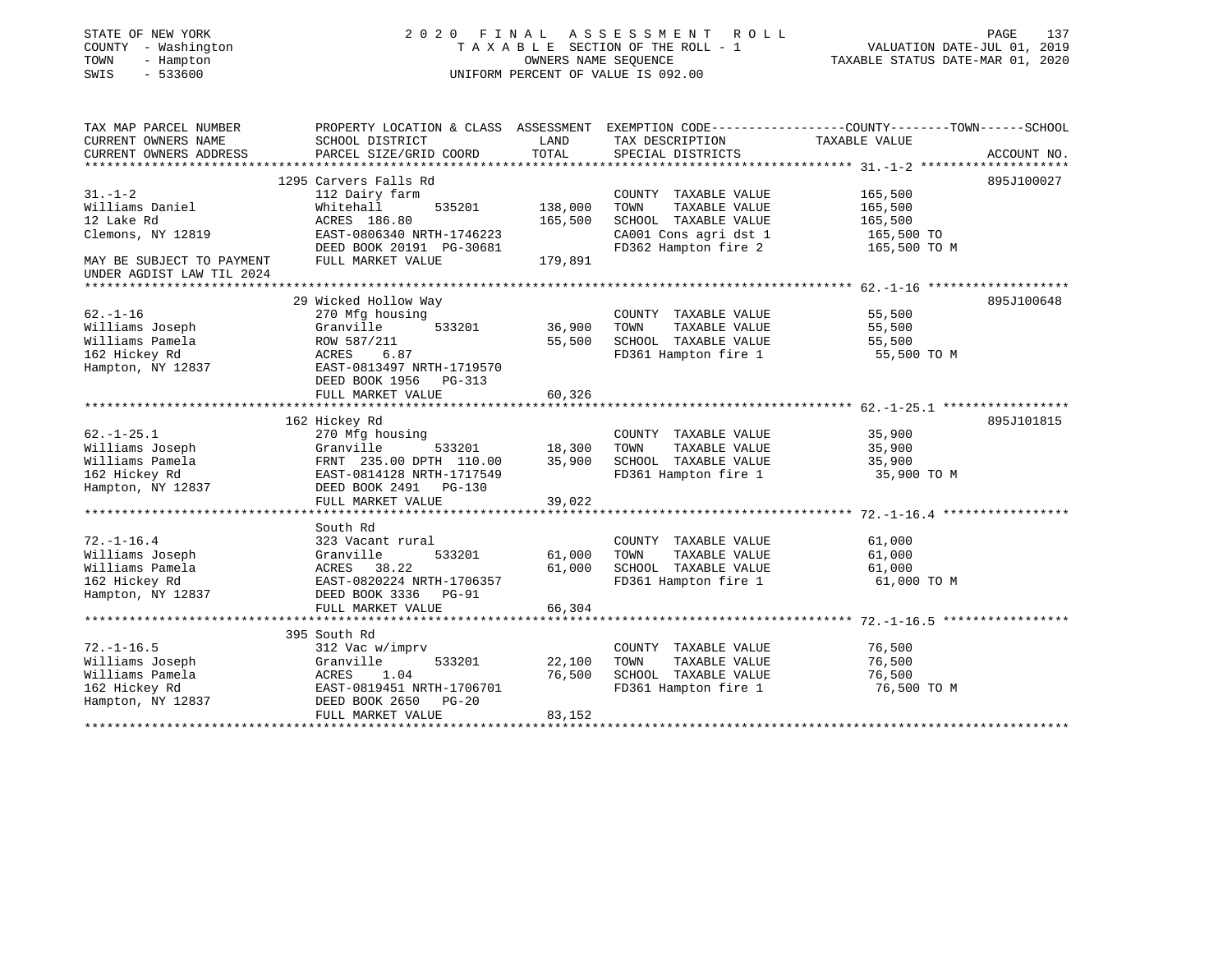## STATE OF NEW YORK 2 0 2 0 F I N A L A S S E S S M E N T R O L L PAGE 138 COUNTY - Washington T A X A B L E SECTION OF THE ROLL - 1 VALUATION DATE-JUL 01, 2019 TOWN - Hampton OWNERS NAME SEQUENCE TAXABLE STATUS DATE-MAR 01, 2020 SWIS - 533600 UNIFORM PERCENT OF VALUE IS 092.00

| TAX MAP PARCEL NUMBER  | PROPERTY LOCATION & CLASS ASSESSMENT |         | EXEMPTION CODE-----------------COUNTY-------TOWN------SCHOOL |                |                    |
|------------------------|--------------------------------------|---------|--------------------------------------------------------------|----------------|--------------------|
| CURRENT OWNERS NAME    | SCHOOL DISTRICT                      | LAND    | TAX DESCRIPTION                                              | TAXABLE VALUE  |                    |
| CURRENT OWNERS ADDRESS | PARCEL SIZE/GRID COORD               | TOTAL   | SPECIAL DISTRICTS                                            |                | ACCOUNT NO.        |
|                        | 211 Hickey Rd                        |         |                                                              |                | 895J100582         |
| $62. - 1 - 20$         | 210 1 Family Res                     |         | COUNTY TAXABLE VALUE                                         | 43,200         |                    |
| Williams Joseph A      | Granville<br>533201                  | 35,000  | TOWN<br>TAXABLE VALUE                                        | 43,200         |                    |
| Williams Pamela A      | ACRES<br>5.04                        | 43,200  | SCHOOL TAXABLE VALUE                                         | 43,200         |                    |
| 162 Hickey Rd          | EAST-0813874 NRTH-1719020            |         | FD361 Hampton fire 1                                         | 43,200 TO M    |                    |
| Hampton, NY 12837      | DEED BOOK 875<br>$PG-63$             |         |                                                              |                |                    |
|                        | FULL MARKET VALUE                    | 46,957  |                                                              |                |                    |
|                        |                                      |         |                                                              |                |                    |
|                        | 203 Hickey Rd                        |         |                                                              |                | 895J100649         |
| $62. - 1 - 21$         | 210 1 Family Res                     |         | 41854<br><b>BAS STAR</b>                                     | 0              | $\Omega$<br>28,430 |
| Williams Joseph A      | 533201<br>Granville                  | 35,800  | COUNTY TAXABLE VALUE                                         | 167,800        |                    |
| Williams Pamela A      | ACRES<br>5.76                        | 167,800 | TOWN<br>TAXABLE VALUE                                        | 167,800        |                    |
| 162 Hickey Rd          | EAST-0813841 NRTH-1718618            |         | SCHOOL TAXABLE VALUE                                         | 139,370        |                    |
| Hampton, NY 12937      | DEED BOOK 718<br>PG-96               |         | FD361 Hampton fire 1                                         | 167,800 TO M   |                    |
|                        | FULL MARKET VALUE                    | 182,391 |                                                              |                |                    |
|                        |                                      |         |                                                              |                |                    |
|                        | 119 Hickey Rd                        |         |                                                              |                | 895J100643         |
| $62. - 1 - 31$         | 322 Rural vac>10                     |         | COUNTY TAXABLE VALUE                                         | 14,500         |                    |
| Williams Joseph A      | Granville<br>533201                  | 14,500  | TOWN<br>TAXABLE VALUE                                        | 14,500         |                    |
| Williams Pamela A      | ACRES<br>9.96                        | 14,500  | SCHOOL TAXABLE VALUE                                         | 14,500         |                    |
| 162 Hickey Rd          | EAST-0813352 NRTH-1717266            |         | FD361 Hampton fire 1                                         | 14,500 TO M    |                    |
| Hampton, NY 12837      | DEED BOOK 2156 PG-242                |         |                                                              |                |                    |
|                        | FULL MARKET VALUE                    | 15,761  |                                                              |                |                    |
|                        |                                      |         |                                                              |                |                    |
|                        | 2126 County Route 18                 |         |                                                              |                | 895J100252         |
| $71. - 1 - 7$          | 270 Mfg housing                      |         | COUNTY TAXABLE VALUE                                         | 30,000         |                    |
| Williams Joseph A      | 533201<br>Granville                  | 28,500  | TOWN<br>TAXABLE VALUE                                        | 30,000         |                    |
| Williams Pamela A      | 3.00<br>ACRES                        | 30,000  | SCHOOL TAXABLE VALUE                                         | 30,000         |                    |
| 162 Hickey Rd          | EAST-0814896 NRTH-1713614            |         | FD361 Hampton fire 1                                         | 30,000 TO M    |                    |
| Hampton, NY 12837      | DEED BOOK 3406 PG-206                |         |                                                              |                |                    |
|                        | FULL MARKET VALUE                    | 32,609  |                                                              |                |                    |
|                        | 1574 County Route 21                 |         |                                                              |                |                    |
| $80. -1 - 2.9$         | 270 Mfg housing                      |         | <b>BAS STAR</b><br>41854                                     | $\overline{0}$ | 28,430<br>$\Omega$ |
| Willson Scott          | Granville<br>533201                  | 40,900  | COUNTY TAXABLE VALUE                                         | 90,900         |                    |
| 1574 County Route 21   | LOT 2                                | 90,900  | TOWN<br>TAXABLE VALUE                                        | 90,900         |                    |
| Whitehall, NY 12887    | ACRES<br>10.93                       |         | SCHOOL TAXABLE VALUE                                         | 62,470         |                    |
|                        | EAST-0813062 NRTH-1702480            |         | FD361 Hampton fire 1                                         | 90,900 TO M    |                    |
|                        | DEED BOOK 948<br>$PG-128$            |         |                                                              |                |                    |
|                        | FULL MARKET VALUE                    | 98,804  |                                                              |                |                    |
|                        |                                      |         |                                                              |                |                    |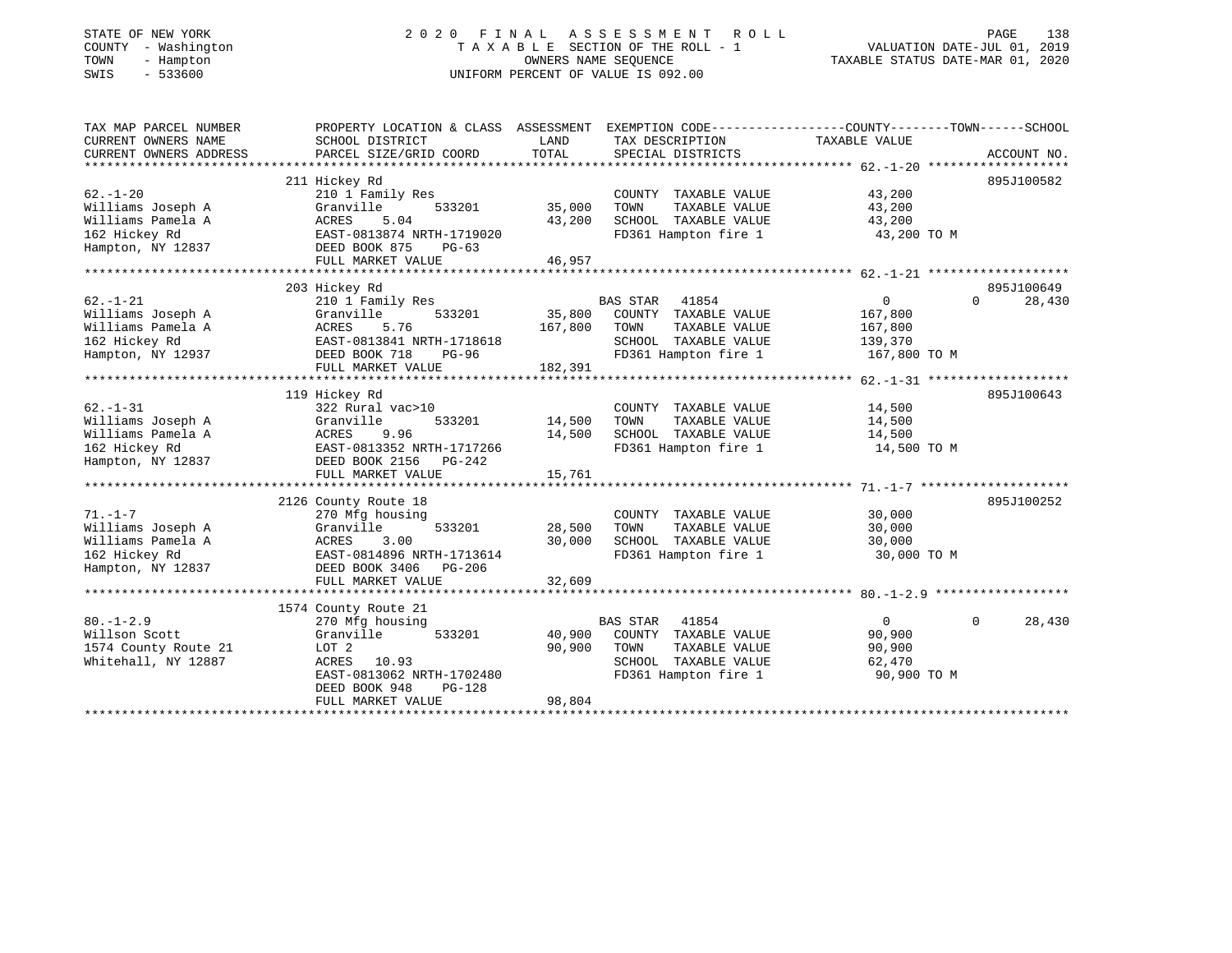# STATE OF NEW YORK 2 0 2 0 F I N A L A S S E S S M E N T R O L L PAGE 139 COUNTY - Washington T A X A B L E SECTION OF THE ROLL - 1 VALUATION DATE-JUL 01, 2019 TOWN - Hampton OWNERS NAME SEQUENCE TAXABLE STATUS DATE-MAR 01, 2020 SWIS - 533600 UNIFORM PERCENT OF VALUE IS 092.00

| TAX MAP PARCEL NUMBER<br>CURRENT OWNERS NAME<br>CURRENT OWNERS ADDRESS   | PROPERTY LOCATION & CLASS ASSESSMENT EXEMPTION CODE----------------COUNTY-------TOWN------SCHOOL<br>SCHOOL DISTRICT<br>PARCEL SIZE/GRID COORD | LAND<br>TOTAL    | TAX DESCRIPTION TAXABLE VALUE SPECIAL DISTRICTS                                                    |                      | ACCOUNT NO.        |
|--------------------------------------------------------------------------|-----------------------------------------------------------------------------------------------------------------------------------------------|------------------|----------------------------------------------------------------------------------------------------|----------------------|--------------------|
|                                                                          |                                                                                                                                               |                  |                                                                                                    |                      |                    |
|                                                                          | 2175 County Route 18                                                                                                                          |                  |                                                                                                    |                      | 895J100400         |
| $63. -1 - 13.1$                                                          | 240 Rural res                                                                                                                                 |                  | COUNTY TAXABLE VALUE 134,300                                                                       |                      |                    |
| Wilson Frank E                                                           | 533201 40,500<br>Granville                                                                                                                    |                  | TAXABLE VALUE<br>TOWN                                                                              | 134,300              |                    |
| 2175 County Route 10<br>Whitehall, NY 12837                              | 448/1001-457/793                                                                                                                              | 134,300          | SCHOOL TAXABLE VALUE                                                                               | 134,300              |                    |
|                                                                          | Sub Div Lot 1                                                                                                                                 |                  | $\frac{134,300 \text{ T}}{2001 \text{ Cons}}$ agri dst 1 $\frac{134,300 \text{ T}}{200 \text{ T}}$ |                      |                    |
|                                                                          | ACRES 10.00 BANK 998                                                                                                                          |                  | FD361 Hampton fire 1                                                                               | 134,300 TO M         |                    |
|                                                                          | PRIOR OWNER ON 3/01/2020 EAST-0816248 NRTH-1713943                                                                                            |                  |                                                                                                    |                      |                    |
| Guest Brian M                                                            | DEED BOOK 20200 PG-1163                                                                                                                       |                  |                                                                                                    |                      |                    |
|                                                                          | FULL MARKET VALUE                                                                                                                             | 145,978          |                                                                                                    |                      |                    |
|                                                                          |                                                                                                                                               |                  |                                                                                                    |                      |                    |
|                                                                          | 2180 State Route 22A                                                                                                                          |                  |                                                                                                    |                      | 895J100048         |
| $81. -2 - 19$                                                            | 210 1 Family Res                                                                                                                              |                  | COUNTY TAXABLE VALUE                                                                               | 74,200               |                    |
|                                                                          |                                                                                                                                               | 533201 24,000    | TOWN                                                                                               | TAXABLE VALUE 74,200 |                    |
|                                                                          |                                                                                                                                               | 74,200           | SCHOOL TAXABLE VALUE                                                                               | 74,200               |                    |
|                                                                          |                                                                                                                                               |                  | FD361 Hampton fire 1 74,200 TO M                                                                   |                      |                    |
|                                                                          |                                                                                                                                               |                  |                                                                                                    |                      |                    |
|                                                                          |                                                                                                                                               | 80,652           |                                                                                                    |                      |                    |
|                                                                          |                                                                                                                                               |                  |                                                                                                    |                      |                    |
|                                                                          | 21 Roberts Ln                                                                                                                                 |                  |                                                                                                    |                      |                    |
| 54.-1-13.5<br>Winship Rebecca                                            | 270 Mfg housing                                                                                                                               |                  | ising<br>533201 533201 535,500 COUNTY TAXABLE VALUE                                                | $\overline{0}$       | $\Omega$<br>28,430 |
|                                                                          | Granville                                                                                                                                     |                  |                                                                                                    | 75,000               |                    |
| 21 Roberts Ln                                                            | Lot 2<br>FRNT 1004.00 DPTH                                                                                                                    | 75,000 TOWN      | TAXABLE VALUE                                                                                      | 75,000               |                    |
| Hampton, NY 12837                                                        |                                                                                                                                               |                  | SCHOOL TAXABLE VALUE                                                                               | 46,570               |                    |
|                                                                          |                                                                                                                                               |                  | CA001 Cons agri dst 1 75,000 TO<br>FD361 Hampton fire 1 75,000 TO M                                |                      |                    |
| MAY BE SUBJECT TO PAYMENT                                                | EAST-0819350 NRTH-1722468                                                                                                                     |                  |                                                                                                    |                      |                    |
| UNDER AGDIST LAW TIL 2023                                                | DEED BOOK 3472 PG-125                                                                                                                         |                  |                                                                                                    |                      |                    |
|                                                                          | FULL MARKET VALUE                                                                                                                             | 81,522           |                                                                                                    |                      |                    |
|                                                                          |                                                                                                                                               |                  |                                                                                                    |                      |                    |
|                                                                          | 101 Prouty Rd                                                                                                                                 |                  |                                                                                                    |                      |                    |
| $81. -2 - 23.1$                                                          | 322 Rural vac>10                                                                                                                              |                  | COUNTY TAXABLE VALUE 30,700                                                                        |                      |                    |
| Winter Dave                                                              |                                                                                                                                               |                  | TAXABLE VALUE<br>TAXABLE VALUE<br>TAXABLE VALUE<br>TOWN                                            | 30,700               |                    |
| Winter Beth                                                              | Granville 533201 30,700<br>May be subject to ag pena 30,700                                                                                   |                  |                                                                                                    |                      |                    |
| 50 Furnace St                                                            | until 2015                                                                                                                                    |                  | SCHOOL TAXABLE VALUE 30,700<br>CA001 Cons agri dst 1 30,700 TO                                     |                      |                    |
| Poultney, VT 05764                                                       | ACRES 20.09                                                                                                                                   |                  | FD361 Hampton fire 1                                                                               | 30,700 TO M          |                    |
|                                                                          | EAST-0821862 NRTH-1699823                                                                                                                     |                  |                                                                                                    |                      |                    |
|                                                                          | DEED BOOK 2859 PG-311                                                                                                                         |                  |                                                                                                    |                      |                    |
|                                                                          | FULL MARKET VALUE                                                                                                                             | 33,370           |                                                                                                    |                      |                    |
|                                                                          |                                                                                                                                               |                  |                                                                                                    |                      |                    |
|                                                                          | 2038 County Route 18                                                                                                                          |                  |                                                                                                    |                      | 895J100651         |
| $71. - 1 - 1.4$                                                          | 210 1 Family Res                                                                                                                              |                  | s<br>533201 31,300 COUNTY TAXABLE VALUE                                                            | 7,580<br>7,580       | $\mathbf 0$        |
| 71.-1-1.4<br>Wood Danny J<br>2038 County Route 18<br>Whitehall, NY 12887 | Granville                                                                                                                                     |                  |                                                                                                    | 141,420              |                    |
|                                                                          | ACRES<br>3.86 BANK                                                                                                                            | 999 149,000 TOWN | TAXABLE VALUE                                                                                      | 141,420              |                    |
|                                                                          | EAST-0812255 NRTH-1713787                                                                                                                     |                  | SCHOOL TAXABLE VALUE 149,000                                                                       |                      |                    |
|                                                                          | DEED BOOK 3446 PG-27                                                                                                                          |                  | FD361 Hampton fire 1                                                                               | 149,000 TO M         |                    |
|                                                                          | FULL MARKET VALUE                                                                                                                             | 161,957          |                                                                                                    |                      |                    |
|                                                                          |                                                                                                                                               |                  |                                                                                                    |                      |                    |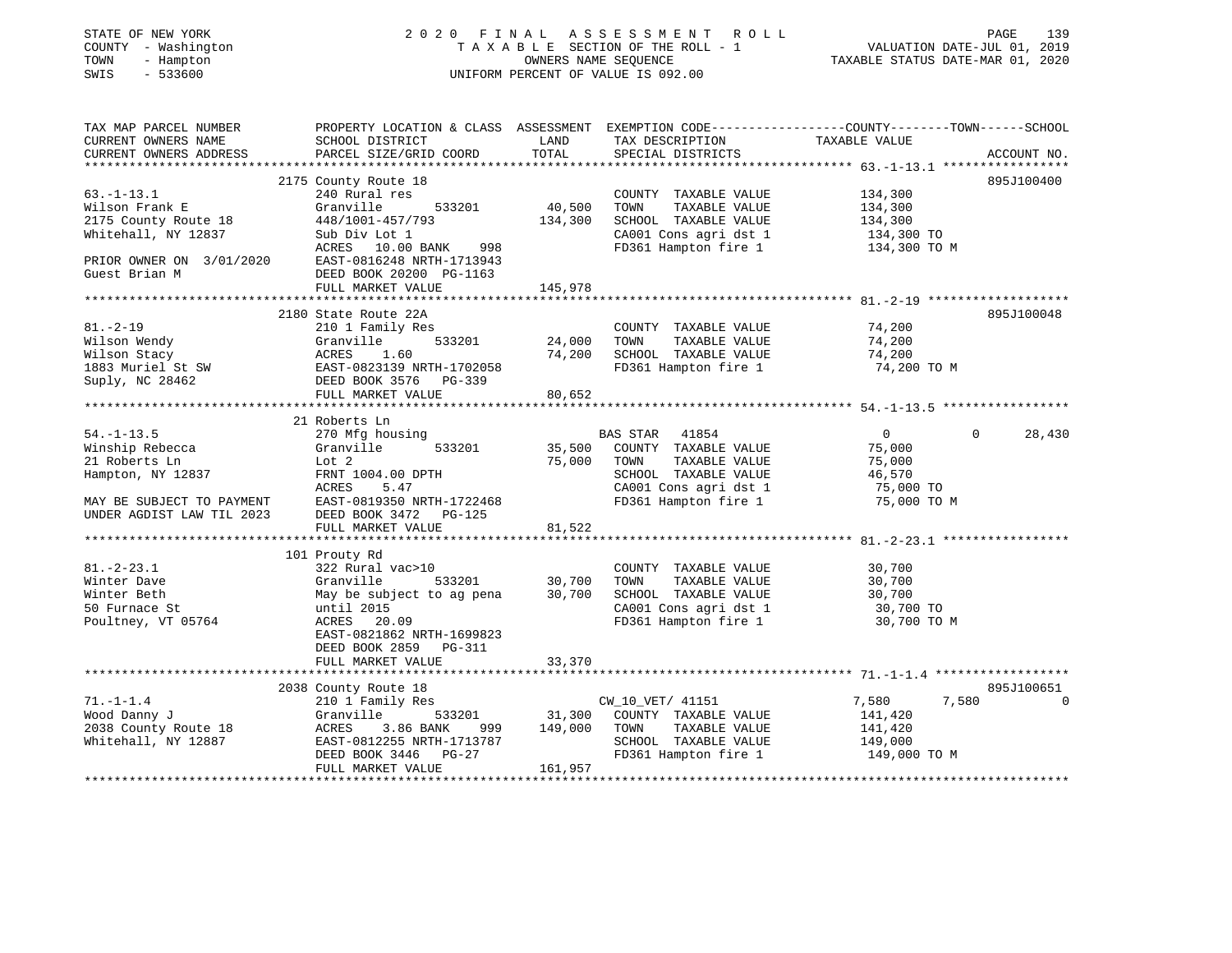| STATE OF NEW YORK<br>COUNTY - Washington<br>TOWN<br>- Hampton<br>$-533600$<br>SWIS                       |                                                                                                                                                    | OWNERS NAME SEQUENCE         | 2020 FINAL ASSESSMENT ROLL<br>TAXABLE SECTION OF THE ROLL - 1<br>UNIFORM PERCENT OF VALUE IS 092.00 | 140<br>PAGE<br>VALUATION DATE-JUL 01, 2019<br>TAXABLE STATUS DATE-MAR 01, 2020                                                   |
|----------------------------------------------------------------------------------------------------------|----------------------------------------------------------------------------------------------------------------------------------------------------|------------------------------|-----------------------------------------------------------------------------------------------------|----------------------------------------------------------------------------------------------------------------------------------|
| TAX MAP PARCEL NUMBER<br>CURRENT OWNERS NAME<br>CURRENT OWNERS ADDRESS<br>****************************** | SCHOOL DISTRICT<br>PARCEL SIZE/GRID COORD                                                                                                          | LAND<br>TOTAL                | TAX DESCRIPTION<br>SPECIAL DISTRICTS                                                                | PROPERTY LOCATION & CLASS ASSESSMENT EXEMPTION CODE----------------COUNTY-------TOWN------SCHOOL<br>TAXABLE VALUE<br>ACCOUNT NO. |
| $71. - 1 - 31$<br>Wood Timothy<br>7100 Route 149<br>Granville, NY 12832                                  | County Route 21 OFF<br>910 Priv forest<br>Whitehall<br>535201<br>ROW 837-315<br>ACRES 189.10<br>EAST-0808989 NRTH-1711176<br>DEED BOOK 2587 PG-101 | 85,100<br>85,100             | COUNTY TAXABLE VALUE<br>TAXABLE VALUE<br>TOWN<br>SCHOOL TAXABLE VALUE<br>FD361 Hampton fire 1       | 895J100078<br>85,100<br>85,100<br>85,100<br>85,100 TO M                                                                          |
|                                                                                                          | FULL MARKET VALUE                                                                                                                                  | 92,500                       |                                                                                                     | ********************* 71.-1-32 ********************                                                                              |
| $71. - 1 - 32$<br>Wood Timothy<br>7100 Route 149<br>Granville, NY 12832                                  | LOT 6 Faesh Pat<br>910 Priv forest<br>533201<br>Granville<br>ROW 837-315<br>ACRES 85.30                                                            | 38,400<br>38,400             | COUNTY TAXABLE VALUE<br>TAXABLE VALUE<br>TOWN<br>SCHOOL TAXABLE VALUE<br>FD361 Hampton fire 1       | 895J100077<br>38,400<br>38,400<br>38,400<br>38,400 TO M                                                                          |
|                                                                                                          | EAST-0810790 NRTH-1710217<br>DEED BOOK 2587 PG-101<br>FULL MARKET VALUE<br>*************************                                               | 41,739                       |                                                                                                     |                                                                                                                                  |
| $62. - 1 - 28$<br>Woodbury Edward<br>301 Fox Rd<br>Hampton, NY 12837                                     | Hickey Rd<br>314 Rural vac<10<br>533201<br>Granville<br>ACRES<br>1.98<br>EAST-0813998 NRTH-1716892<br>DEED BOOK 1855 PG-11                         | 16,000<br>16,000             | COUNTY TAXABLE VALUE<br>TOWN<br>TAXABLE VALUE<br>SCHOOL TAXABLE VALUE<br>FD361 Hampton fire 1       | 895J100644<br>16,000<br>16,000<br>16,000<br>16,000 TO M                                                                          |
|                                                                                                          | FULL MARKET VALUE                                                                                                                                  | 17,391                       |                                                                                                     |                                                                                                                                  |
| $72. - 2 - 36$                                                                                           | 145 Campbell Ln<br>210 1 Family Res                                                                                                                |                              | COUNTY TAXABLE VALUE                                                                                | 895J100297<br>39,400                                                                                                             |
| Woods Robert W<br>PO Box 83<br>Hampton, NY 12837                                                         | Granville<br>533201<br>713/145 Hwy Approp<br>ACRES<br>2.10<br>EAST-0824096 NRTH-1713445<br>DEED BOOK 656<br>PG-113                                 | 25,600<br>39,400             | TOWN<br>TAXABLE VALUE<br>SCHOOL TAXABLE VALUE<br>FD361 Hampton fire 1                               | 39,400<br>39,400<br>39,400 TO M                                                                                                  |
|                                                                                                          | FULL MARKET VALUE                                                                                                                                  | 42,826                       |                                                                                                     |                                                                                                                                  |
|                                                                                                          | 2721 State Route 22A                                                                                                                               |                              |                                                                                                     | 895J100025                                                                                                                       |
| $63. -1 - 7$<br>Yorkmont Farm Inc<br>2809 State Route 22A<br>Hampton, NY 12837                           | 210 1 Family Res<br>533201<br>Granville<br>713/146 Hwy Approp<br>2.50<br>ACRES                                                                     | 26,900<br>93,400             | COUNTY TAXABLE VALUE<br>TOWN<br>TAXABLE VALUE<br>SCHOOL TAXABLE VALUE<br>FD361 Hampton fire 1       | 93,400<br>93,400<br>93,400<br>93,400 TO M                                                                                        |
| *************************                                                                                | EAST-0823623 NRTH-1714243<br>DEED BOOK 3268<br>PG-46<br>FULL MARKET VALUE                                                                          | 101,522<br><b>++++++++++</b> |                                                                                                     |                                                                                                                                  |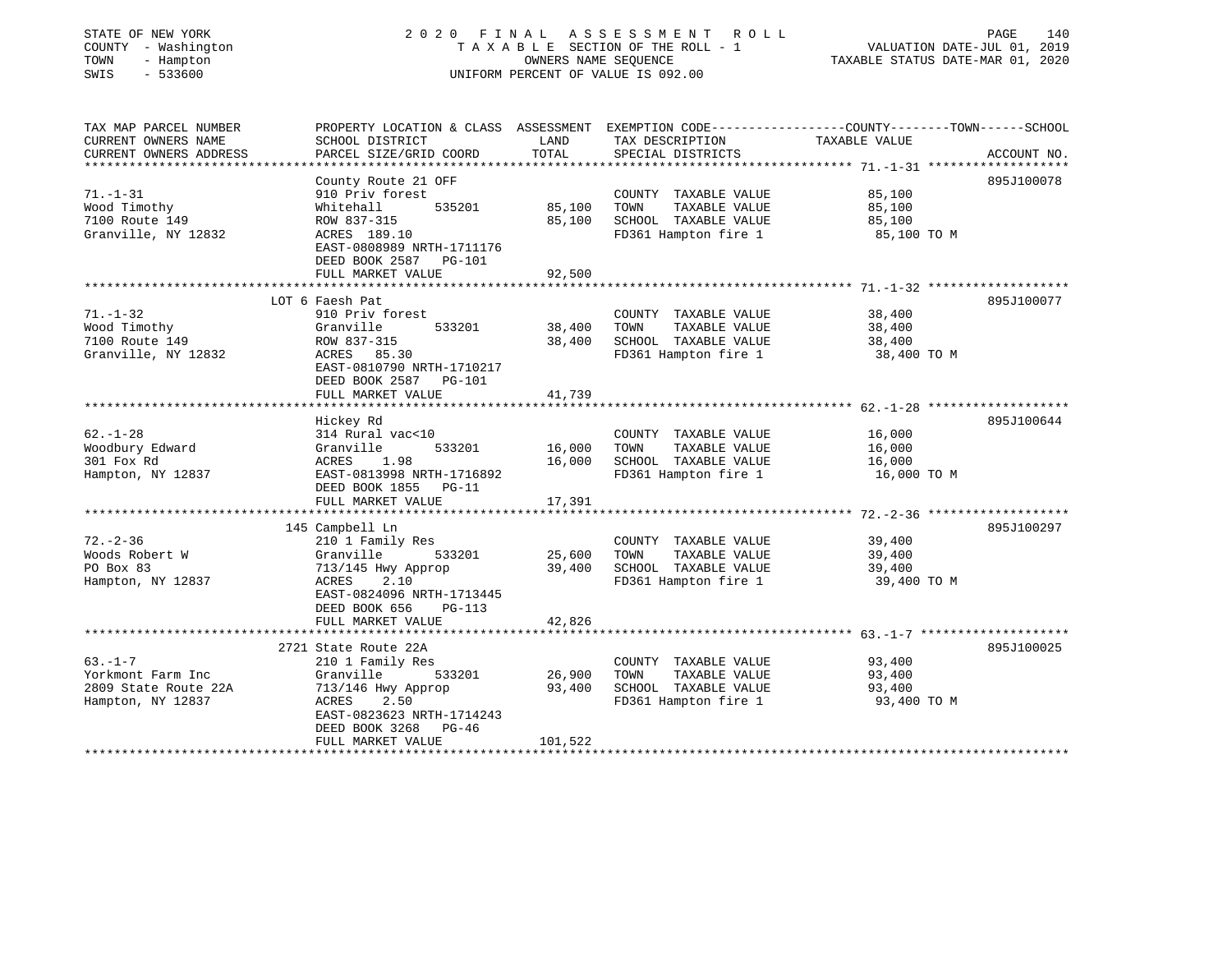| STATE OF NEW YORK<br>COUNTY - Washington<br>- Hampton<br>TOWN<br>SWIS<br>$-533600$ | 2020 FINAL                                                                                                          | OWNERS NAME SEQUENCE<br>UNIFORM PERCENT OF VALUE IS 092.00 | A S S E S S M E N T | R O L L<br>TAXABLE SECTION OF THE ROLL - 1 | TAXABLE STATUS DATE-MAR 01, 2020 |                   | PAGE<br>141<br>VALUATION DATE-JUL 01, 2019 |
|------------------------------------------------------------------------------------|---------------------------------------------------------------------------------------------------------------------|------------------------------------------------------------|---------------------|--------------------------------------------|----------------------------------|-------------------|--------------------------------------------|
| TAX MAP PARCEL NUMBER<br>CURRENT OWNERS NAME                                       | PROPERTY LOCATION & CLASS ASSESSMENT EXEMPTION CODE----------------COUNTY-------TOWN------SCHOOL<br>SCHOOL DISTRICT | LAND                                                       |                     | TAX DESCRIPTION                            | TAXABLE VALUE                    |                   |                                            |
| CURRENT OWNERS ADDRESS                                                             | PARCEL SIZE/GRID COORD                                                                                              | TOTAL                                                      |                     | SPECIAL DISTRICTS                          |                                  |                   | ACCOUNT NO.                                |
|                                                                                    |                                                                                                                     |                                                            |                     |                                            |                                  |                   |                                            |
|                                                                                    | 2809 State Route 22A                                                                                                |                                                            |                     |                                            |                                  |                   | 895J100198                                 |
| $63. -1 - 10.1$                                                                    | 112 Dairy farm                                                                                                      |                                                            | BAS STAR            | 41854                                      | $\Omega$                         | $\overline{0}$    | 28,430                                     |
| Yorkmont Farm Inc                                                                  | Granville<br>533201                                                                                                 | 263,700 SILO EXMP 42100                                    |                     |                                            | 32,604                           | 32,604            | 32,604                                     |
| 2809 State Route 22A                                                               | Inc Farm-2 STAR exemption                                                                                           | 651,900 AG DIST                                            |                     | 41720<br>41854                             | 3,845<br>$\overline{0}$          | 3,845<br>$\Omega$ | 3,845                                      |
| Hampton, NY 12837                                                                  | 713/147 Hwy Apporp<br>ACRES 521.70                                                                                  |                                                            | BAS STAR            | COUNTY TAXABLE VALUE                       | 615,451                          |                   | 28,430                                     |
| MAY BE SUBJECT TO PAYMENT                                                          | EAST-0822774 NRTH-1715848                                                                                           |                                                            | TOWN                | TAXABLE VALUE                              | 615,451                          |                   |                                            |
| UNDER AGDIST LAW TIL 2024                                                          | DEED BOOK 463<br>PG-579                                                                                             |                                                            |                     | SCHOOL TAXABLE VALUE                       | 558,591                          |                   |                                            |
|                                                                                    | FULL MARKET VALUE                                                                                                   | 708,587                                                    |                     | CA001 Cons agri dst 1<br>36,449 EX         | 615,451 TO                       |                   |                                            |
|                                                                                    |                                                                                                                     |                                                            |                     | FD361 Hampton fire 1<br>32,604 EX          | 619,296 TO M                     |                   |                                            |
|                                                                                    |                                                                                                                     |                                                            |                     |                                            |                                  |                   |                                            |
|                                                                                    | 2809 State Route 22A                                                                                                |                                                            |                     |                                            |                                  |                   | 895J100567                                 |
| $72. - 2 - 39$                                                                     | 322 Rural vac>10                                                                                                    |                                                            |                     | COUNTY TAXABLE VALUE                       | 11,000                           |                   |                                            |
| Yorkmont Farms Inc                                                                 | Granville<br>533201                                                                                                 | 11,000                                                     | TOWN                | TAXABLE VALUE                              | 11,000                           |                   |                                            |
| ATT:Kevin Perry                                                                    | ACRES<br>8.80                                                                                                       | 11,000                                                     |                     | SCHOOL TAXABLE VALUE                       | 11,000                           |                   |                                            |
| 2809 State Route 22A                                                               | EAST-0822795 NRTH-1713002                                                                                           |                                                            |                     | CA001 Cons agri dst 1                      | 11,000 TO                        |                   |                                            |
| Hampton, NY 12837                                                                  | DEED BOOK 2145 PG-246<br>FULL MARKET VALUE                                                                          | 11,957                                                     |                     | FD361 Hampton fire 1                       | 11,000 TO M                      |                   |                                            |
|                                                                                    |                                                                                                                     |                                                            |                     |                                            |                                  |                   |                                            |
|                                                                                    | Perry Heights Way                                                                                                   |                                                            |                     |                                            |                                  |                   |                                            |
| $72. - 2 - 39.1$                                                                   | 692 Road/str/hwy                                                                                                    |                                                            |                     | COUNTY TAXABLE VALUE                       | 500                              |                   |                                            |
| Yorkmont Farms Inc                                                                 | Granville<br>533201                                                                                                 | 500                                                        | TOWN                | TAXABLE VALUE                              | 500                              |                   |                                            |
| ATT:Kevin Perry                                                                    | FRNT 50.00 DPTH 690.00                                                                                              | 500                                                        |                     | SCHOOL TAXABLE VALUE                       | 500                              |                   |                                            |
| 2809 State Route 22A                                                               | EAST-0822760 NRTH-1711937                                                                                           |                                                            |                     | FD361 Hampton fire 1                       | 500 TO M                         |                   |                                            |
| Hampton, NY 12837                                                                  | DEED BOOK 2145 PG-246                                                                                               |                                                            |                     |                                            |                                  |                   |                                            |
|                                                                                    | FULL MARKET VALUE                                                                                                   | 543                                                        |                     |                                            |                                  |                   |                                            |
|                                                                                    | Carvers Falls Ln                                                                                                    |                                                            |                     |                                            |                                  |                   | 895J100561                                 |
| $31. - 1 - 3.3$                                                                    | 311 Res vac land                                                                                                    |                                                            |                     | COUNTY TAXABLE VALUE                       | 2,300                            |                   |                                            |
| Young James P                                                                      | 535201<br>Whitehall                                                                                                 | 2,300                                                      | TOWN                | TAXABLE VALUE                              | 2,300                            |                   |                                            |
| Young Maureen L                                                                    | FRNT 131.00 DPTH 236.00                                                                                             | 2,300                                                      |                     | SCHOOL TAXABLE VALUE                       | 2,300                            |                   |                                            |
| 1462 Carvers Falls Ln                                                              | EAST-0808805 NRTH-1747544                                                                                           |                                                            |                     | FD362 Hampton fire 2                       | 2,300 TO M                       |                   |                                            |
| Whitehall, NY 12887                                                                | DEED BOOK 461<br>PG-369                                                                                             |                                                            |                     |                                            |                                  |                   |                                            |
|                                                                                    | FULL MARKET VALUE                                                                                                   | 2,500                                                      |                     |                                            |                                  |                   |                                            |
|                                                                                    |                                                                                                                     |                                                            |                     |                                            |                                  |                   |                                            |
|                                                                                    | 1462 Carvers Falls Ln                                                                                               |                                                            |                     |                                            |                                  |                   | 895J100560                                 |
| $31. - 1 - 3.4$                                                                    | 210 1 Family Res                                                                                                    |                                                            | AGED-ALL            | 41800                                      | 62,050                           | 62,050            | 62,050                                     |
| Young James P                                                                      | Whitehall<br>535201                                                                                                 |                                                            | 33,500 ENH STAR     | 41834                                      | $\mathbf{0}$                     | $\Omega$          | 62,050                                     |
| Young Maureen L                                                                    | ACRES<br>4.55                                                                                                       | 124,100                                                    |                     | COUNTY TAXABLE VALUE                       | 62,050                           |                   |                                            |
| 1462 Carvers Falls Ln                                                              | EAST-0808510 NRTH-1747677                                                                                           |                                                            | TOWN                | TAXABLE VALUE                              | 62,050                           |                   |                                            |

DEED BOOK 461 PG-366 SCHOOL TAXABLE VALUE 0<br>FULL MARKET VALUE 134,891 FD362 Hampton fire 2 124,100 TO M 134,891 FD362 Hampton fire 2

\*\*\*\*\*\*\*\*\*\*\*\*\*\*\*\*\*\*\*\*\*\*\*\*\*\*\*\*\*\*\*\*\*\*\*\*\*\*\*\*\*\*\*\*\*\*\*\*\*\*\*\*\*\*\*\*\*\*\*\*\*\*\*\*\*\*\*\*\*\*\*\*\*\*\*\*\*\*\*\*\*\*\*\*\*\*\*\*\*\*\*\*\*\*\*\*\*\*\*\*\*\*\*\*\*\*\*\*\*\*\*\*\*\*\*\*\*\*\*\*\*\*\*\*\*\*\*\*\*\*\*\*

 $1462$  Carvers Falls Ln EAST-0808510 NRTH-1747677<br>Whitehall, NY 12887 DEED BOOK 461 PG-366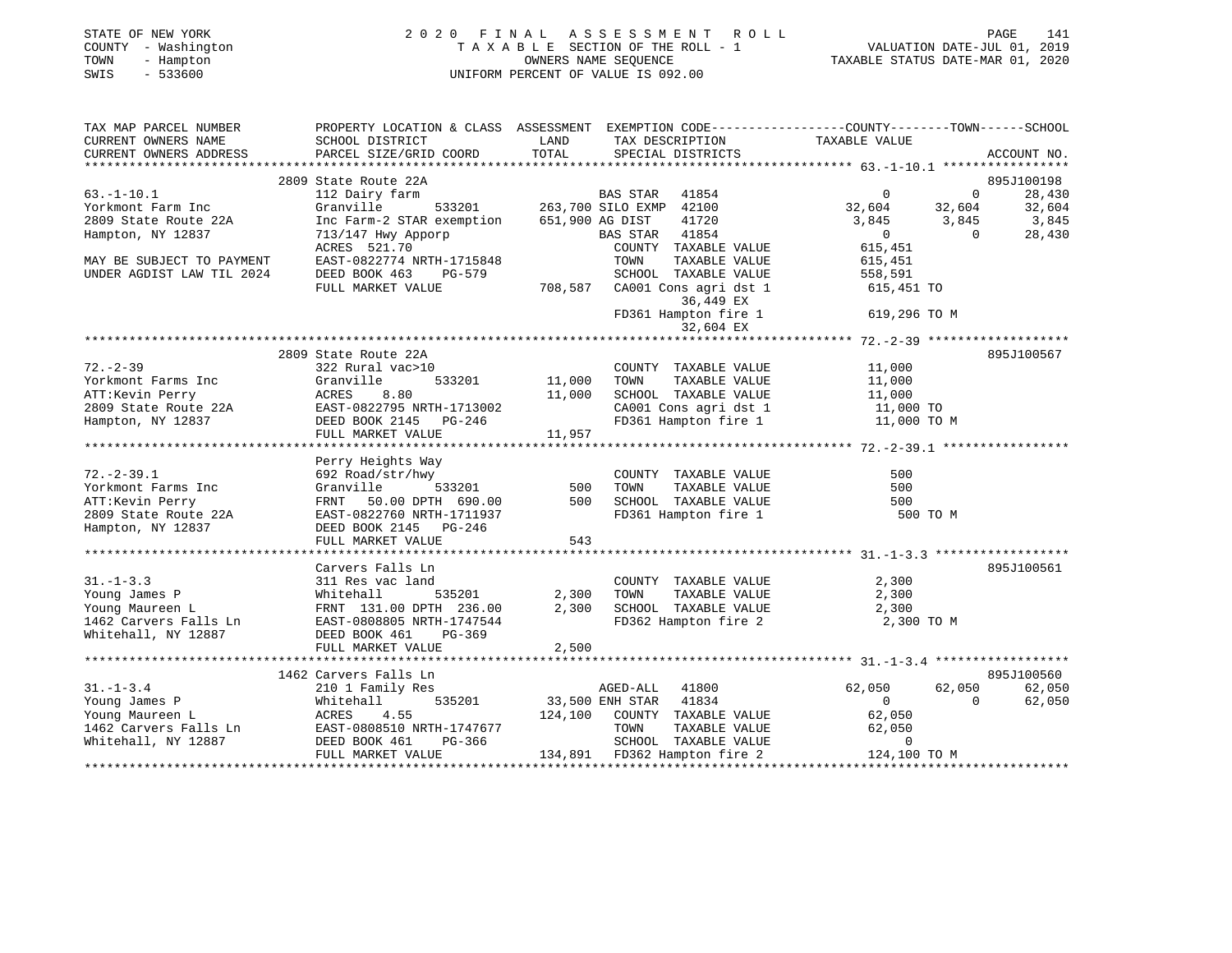## STATE OF NEW YORK 2 0 2 0 F I N A L A S S E S S M E N T R O L L PAGE 142 COUNTY - Washington T A X A B L E SECTION OF THE ROLL - 1 VALUATION DATE-JUL 01, 2019 TOWN - Hampton OWNERS NAME SEQUENCE TAXABLE STATUS DATE-MAR 01, 2020 SWIS - 533600 UNIFORM PERCENT OF VALUE IS 092.00

| TAX MAP PARCEL NUMBER<br>CURRENT OWNERS NAME | PROPERTY LOCATION & CLASS ASSESSMENT<br>SCHOOL DISTRICT | LAND            | EXEMPTION CODE-----------------COUNTY-------TOWN------SCHOOL<br>TAX DESCRIPTION | TAXABLE VALUE  |              |             |
|----------------------------------------------|---------------------------------------------------------|-----------------|---------------------------------------------------------------------------------|----------------|--------------|-------------|
| CURRENT OWNERS ADDRESS                       | PARCEL SIZE/GRID COORD                                  | TOTAL           | SPECIAL DISTRICTS                                                               |                |              | ACCOUNT NO. |
|                                              |                                                         |                 |                                                                                 |                |              |             |
|                                              | 17 Dailey Way                                           |                 |                                                                                 |                |              | 895J100421  |
| $72. - 1 - 7$                                | 210 1 Family Res                                        |                 | ENH STAR<br>41834                                                               | 0              | $\Omega$     | 66,140      |
| Yurchak Andrew Jr                            | Granville<br>533201                                     | 29,500          | COUNTY TAXABLE VALUE                                                            | 124,100        |              |             |
| PO Box 97                                    | ACRES<br>3.30                                           | 124,100         | TOWN<br>TAXABLE VALUE                                                           | 124,100        |              |             |
| Hampton, NY 12837                            | EAST-0821775 NRTH-1710853                               |                 | SCHOOL TAXABLE VALUE                                                            | 57,960         |              |             |
|                                              | DEED BOOK 1747 PG-130                                   |                 | FD361 Hampton fire 1                                                            | 124,100 TO M   |              |             |
|                                              | FULL MARKET VALUE                                       | 134,891         |                                                                                 |                |              |             |
|                                              | Ecuyer Pat                                              |                 |                                                                                 |                |              | 895J100109  |
| $53. - 1 - 9$                                | 910 Priv forest                                         |                 | COUNTY TAXABLE VALUE                                                            | 18,900         |              |             |
| Zehler Michael F                             | 535201<br>Whitehall                                     | 18,900          | TAXABLE VALUE<br>TOWN                                                           | 18,900         |              |             |
| 50 Waterbury St                              | ACRES 44.82                                             | 18,900          | SCHOOL TAXABLE VALUE                                                            | 18,900         |              |             |
| Saratoga Springs, NY 12866                   | EAST-0809038 NRTH-1722091                               |                 | FD361 Hampton fire 1                                                            | 18,900 TO M    |              |             |
|                                              | DEED BOOK 20200 PG-885                                  |                 |                                                                                 |                |              |             |
|                                              | FULL MARKET VALUE                                       | 20,543          |                                                                                 |                |              |             |
|                                              |                                                         |                 |                                                                                 |                |              |             |
|                                              | LOT 6&7 Taylor Pat                                      |                 |                                                                                 |                |              | 895J100246  |
| $53. - 1 - 12$                               | 322 Rural vac>10                                        |                 | COUNTY TAXABLE VALUE                                                            | 9,000          |              |             |
| Zehler Michael F                             | 535201<br>Whitehall                                     | 9,000           | TOWN<br>TAXABLE VALUE                                                           | 9,000          |              |             |
| 50 Waterbury St                              | ACRES 12.50                                             | 9,000           | SCHOOL TAXABLE VALUE                                                            | 9,000          |              |             |
| Saratoga Springs, NY 12866                   | EAST-0808254 NRTH-1722739                               |                 | FD361 Hampton fire 1                                                            | 9,000 TO M     |              |             |
|                                              | DEED BOOK 20200 PG-885                                  |                 |                                                                                 |                |              |             |
|                                              | FULL MARKET VALUE                                       | 9,783           |                                                                                 |                |              |             |
|                                              |                                                         |                 |                                                                                 |                |              |             |
|                                              | 2116 County Route 18                                    |                 |                                                                                 |                |              | 895J100299  |
| $71. - 1 - 6$                                | 210 1 Family Res                                        |                 | VET WAR CT 41121                                                                | 18,810         | 18,810       | $\Omega$    |
| Zeimet Rose M -LE-                           | 533201<br>Granville                                     | 22,700 ENH STAR | 41834                                                                           | $\overline{0}$ | $\Omega$     | 66,140      |
| Panoushek Ronda M                            | 583/37                                                  | 125,400         | COUNTY TAXABLE VALUE                                                            | 106,590        |              |             |
| PO Box 18                                    | Life Estate 3073/127                                    |                 | TOWN<br>TAXABLE VALUE                                                           | 106,590        |              |             |
| Hampton, NY 12837                            | Rose M Zeimet                                           |                 | SCHOOL TAXABLE VALUE                                                            | 59,260         |              |             |
|                                              | ACRES<br>1.20                                           |                 | FD361 Hampton fire 1                                                            | 125,400 TO M   |              |             |
|                                              | EAST-0814565 NRTH-1713639                               |                 |                                                                                 |                |              |             |
|                                              | DEED BOOK 3073 PG-127                                   |                 |                                                                                 |                |              |             |
|                                              | FULL MARKET VALUE                                       | 136,304         |                                                                                 |                |              |             |
|                                              |                                                         |                 |                                                                                 |                |              |             |
|                                              | 56 Hickey Rd                                            |                 |                                                                                 |                |              |             |
| $62. - 1 - 27.3$                             | 270 Mfg housing                                         |                 | <b>BAS STAR</b><br>41854                                                        | $\overline{0}$ | $\mathbf{0}$ | 28,430      |
| Zekus Steven                                 | Granville<br>533201                                     | 22,000          | COUNTY TAXABLE VALUE                                                            | 109,300        |              |             |
| Sady Cristen                                 | 1.12 BANK<br>ACRES<br>997                               | 109,300         | TOWN<br>TAXABLE VALUE                                                           | 109,300        |              |             |
| 54 Hickey Rd                                 | EAST-0813679 NRTH-1715115                               |                 | SCHOOL TAXABLE VALUE                                                            | 80,870         |              |             |
| Hampton, NY 12837                            | DEED BOOK 2694 PG-303                                   |                 | FD361 Hampton fire 1                                                            | 109,300 TO M   |              |             |
|                                              | FULL MARKET VALUE                                       | 118,804         |                                                                                 |                |              |             |
|                                              |                                                         |                 |                                                                                 |                |              |             |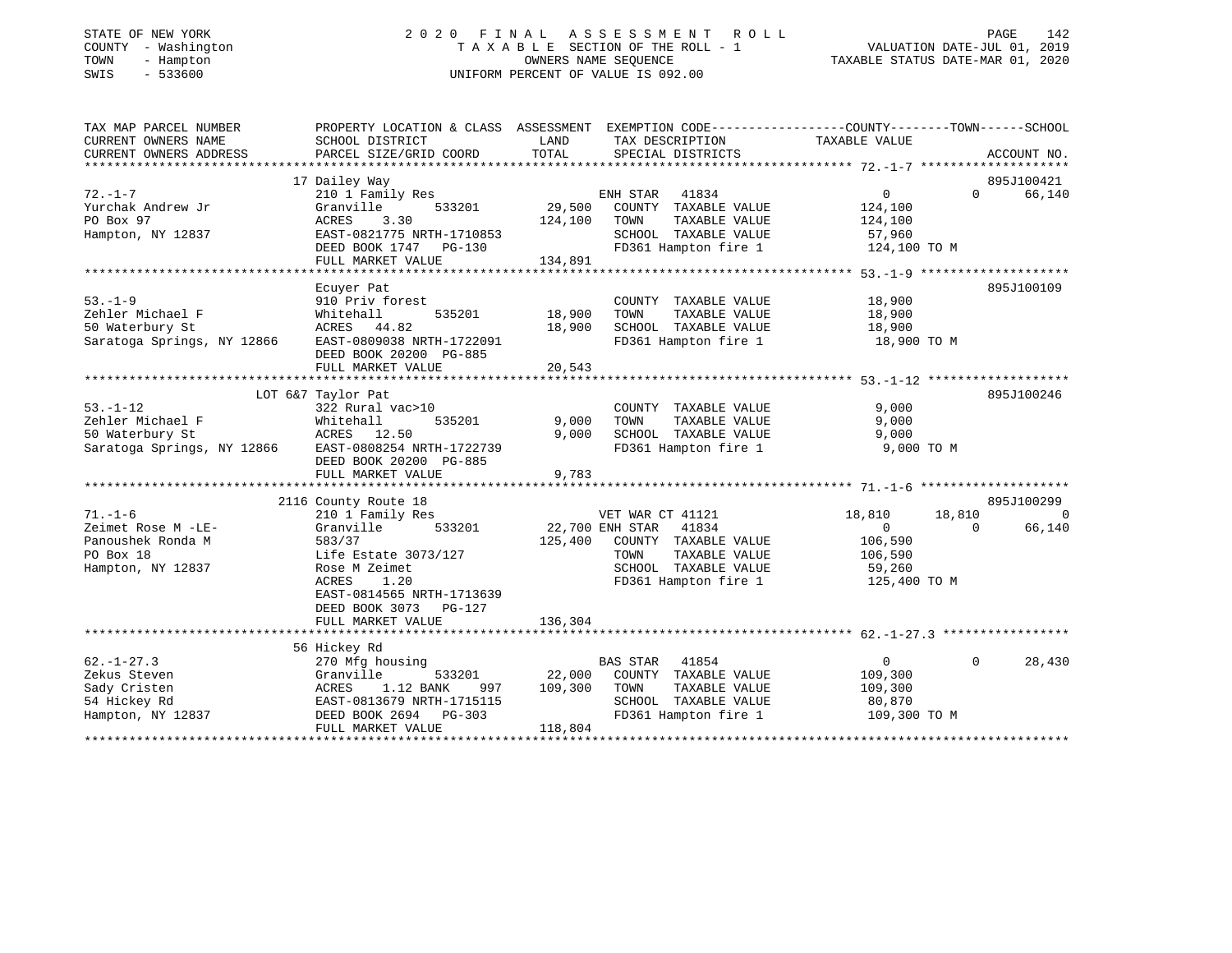|      | STATE OF NEW YORK   | 2020 FINAL ASSESSMENT ROLL         |                                  | PAGE            | 143 |
|------|---------------------|------------------------------------|----------------------------------|-----------------|-----|
|      | COUNTY - Washington | TAXABLE SECTION OF THE ROLL - 1    | VALUATION DATE-JUL 01, 2019      |                 |     |
| TOWN | - Hampton           |                                    | TAXABLE STATUS DATE-MAR 01, 2020 |                 |     |
| SWIS | $-533600$           |                                    |                                  | RPS150/V04/L015 |     |
|      |                     | UNIFORM PERCENT OF VALUE IS 092.00 | CURRENT DATE 6/24/2020           |                 |     |

#### R O L L S U B S E C T I O N - - T O T A L S

#### \*\*\* S P E C I A L D I S T R I C T S U M M A R Y \*\*\*

| CODE | DISTRICT NAME        | TOTAL<br>PARCELS | EXTENSION<br>TYPE | EXTENSION<br>VALUE | AD VALOREM<br>VALUE | EXEMPT<br>AMOUNT | TAXABLE<br>VALUE |
|------|----------------------|------------------|-------------------|--------------------|---------------------|------------------|------------------|
|      | EZ005 Empire Zone 5  |                  | 2 TOTAL           |                    | 311,900             |                  | 311,900          |
|      | TE533 trans exempt f |                  | 3 MOVTAX          |                    |                     |                  |                  |
|      | CA001 Cons agri dst  |                  | 89 TOTAL          |                    | 13052,700           | 646,773          | 12405,927        |
|      | EZ015 Empire Zone-Si |                  | 1 TOTAL           |                    | 253,700             |                  | 253,700          |
|      | FD361 Hampton fire 1 |                  | 605 TOTAL M       |                    | 53042,850           | 73,513           | 52969,337        |
|      | FD362 Hampton fire 2 |                  | 130 TOTAL         | M                  | 12834,350           | 3,472            | 12830,878        |

#### \*\*\* S C H O O L D I S T R I C T S U M M A R Y \*\*\*

| CODE             | DISTRICT NAME          | TOTAL<br>PARCELS | ASSESSED<br>LAND      | ASSESSED<br>TOTAL      | EXEMPT<br>AMOUNT   | TOTAL<br>TAXABLE       | <b>STAR</b><br>AMOUNT | STAR<br>TAXABLE        |
|------------------|------------------------|------------------|-----------------------|------------------------|--------------------|------------------------|-----------------------|------------------------|
| 533201<br>535201 | Granville<br>Whitehall | 513<br>217       | 15909,500<br>7433,700 | 45871,200<br>20006,000 | 715,252<br>902,470 | 45155,948<br>19103,530 | 6023,630<br>2457,595  | 39132,318<br>16645,935 |
|                  | SUB-TOTAL              | 730              | 23343,200             | 65877,200              | 1617,722           | 64259,478              | 8481,225              | 55778,253              |
|                  | TOTAL                  | 730              | 23343,200             | 65877,200              | 1617,722           | 64259,478              | 8481,225              | 55778,253              |

#### \*\*\* S Y S T E M C O D E S S U M M A R Y \*\*\*

#### NO SYSTEM EXEMPTIONS AT THIS LEVEL

#### \*\*\* E X E M P T I O N S U M M A R Y \*\*\*

| CODE  | DESCRIPTION | TOTAL<br>PARCELS | COUNTY  | TOWN    | SCHOOL |
|-------|-------------|------------------|---------|---------|--------|
| 41121 | VET WAR CT  | 10               | 145,246 | 145,246 |        |
| 41122 | VET WAR C   | 4                | 73,450  |         |        |
| 41123 | VET WAR T   | 4                |         | 67,765  |        |
| 41131 | VET COM CT  | 17               | 577,521 | 533,434 |        |
| 41132 | VET COM C   | 2                | 52,775  |         |        |
| 41133 | VET COM T   | 2                |         | 52,775  |        |
| 41141 | VET DIS CT  | 9                | 413,667 | 382,342 |        |
| 41142 | VET DIS C   | っ<br>∠           | 62,962  |         |        |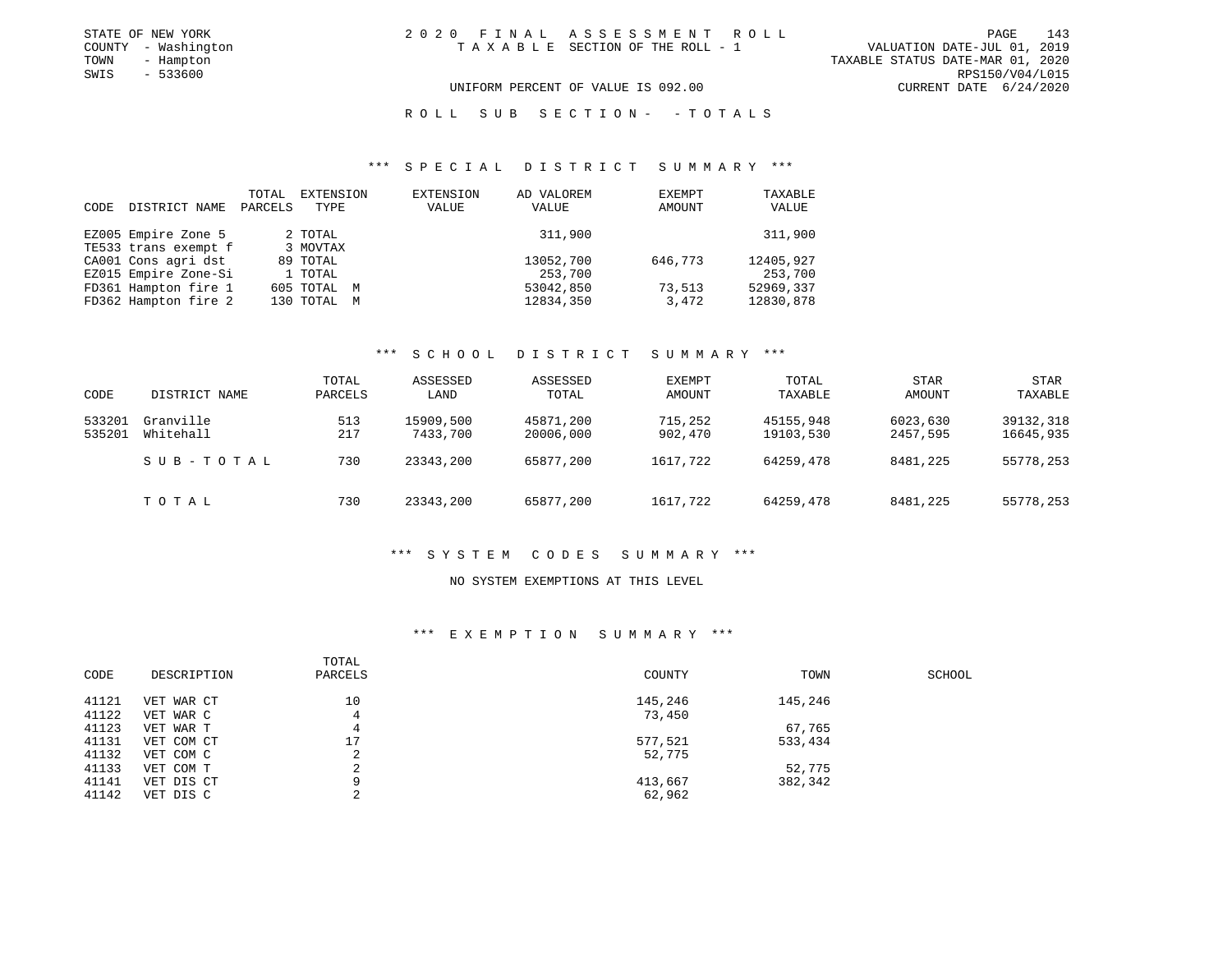| STATE OF NEW YORK   | 2020 FINAL ASSESSMENT ROLL         | 144<br>PAGE                      |
|---------------------|------------------------------------|----------------------------------|
| COUNTY - Washington | TAXABLE SECTION OF THE ROLL - 1    | VALUATION DATE-JUL 01, 2019      |
| TOWN<br>- Hampton   |                                    | TAXABLE STATUS DATE-MAR 01, 2020 |
| SWIS<br>- 533600    |                                    | RPS150/V04/L015                  |
|                     | UNIFORM PERCENT OF VALUE IS 092.00 | CURRENT DATE 6/24/2020           |

R O L L S U B S E C T I O N - - T O T A L S

#### \*\*\* E X E M P T I O N S U M M A R Y \*\*\*

|       |                  | TOTAL   |          |          |               |
|-------|------------------|---------|----------|----------|---------------|
| CODE  | DESCRIPTION      | PARCELS | COUNTY   | TOWN     | <b>SCHOOL</b> |
| 41143 | VET DIS T        | 2       |          | 62,962   |               |
| 41151 | $CW_10_VET/$     | 5       | 36,520   | 36,520   |               |
| 41720 | AG DIST          | 19      | 569,788  | 569,788  | 569,788       |
| 41730 | AGRI-D IND       | 3       | 62,493   | 62,493   | 62,493        |
| 41800 | AGED-ALL         | 8       | 373,424  | 373,424  | 400,381       |
| 41801 | AGED-CO/TN       | 2       | 75,625   | 75,625   |               |
| 41802 | AGED-CO          |         | 81,925   |          |               |
| 41803 | AGED-TOWN        | 9       |          | 200,880  |               |
| 41804 | AGED-SCH         | 4       |          |          | 71,330        |
| 41805 | AGE-CO/SCH       | 5       | 168,375  |          | 178,945       |
| 41834 | ENH STAR         | 74      |          |          | 4562,345      |
| 41844 | E STAR MH        |         |          |          | 20,000        |
| 41854 | <b>BAS STAR</b>  | 134     |          |          | 3823,620      |
| 41864 | <b>B STAR MH</b> |         |          |          | 75,260        |
| 41931 | DISAB-C/T        |         | 43,700   | 43,700   |               |
| 42100 | SILO EXMP        |         | 76,985   | 76,985   | 76,985        |
| 47460 | <b>FOR 480A</b>  |         | 257,800  | 257,800  | 257,800       |
|       | TOTAL            | 331     | 3072,256 | 2941,739 | 10098,947     |

#### \*\*\* G R A N D T O T A L S \*\*\*

| ROLL | DESCRIPTION | TOTAL   | ASSESSED  | ASSESSED  | TAXABLE   | TAXABLE   | TAXABLE   | STAR      |
|------|-------------|---------|-----------|-----------|-----------|-----------|-----------|-----------|
| SEC  |             | PARCELS | LAND      | TOTAL     | COUNTY    | TOWN      | SCHOOL    | TAXABLE   |
|      | TAXABLE     | 730     | 23343,200 | 65877,200 | 62804,944 | 62935,461 | 64259,478 | 55778,253 |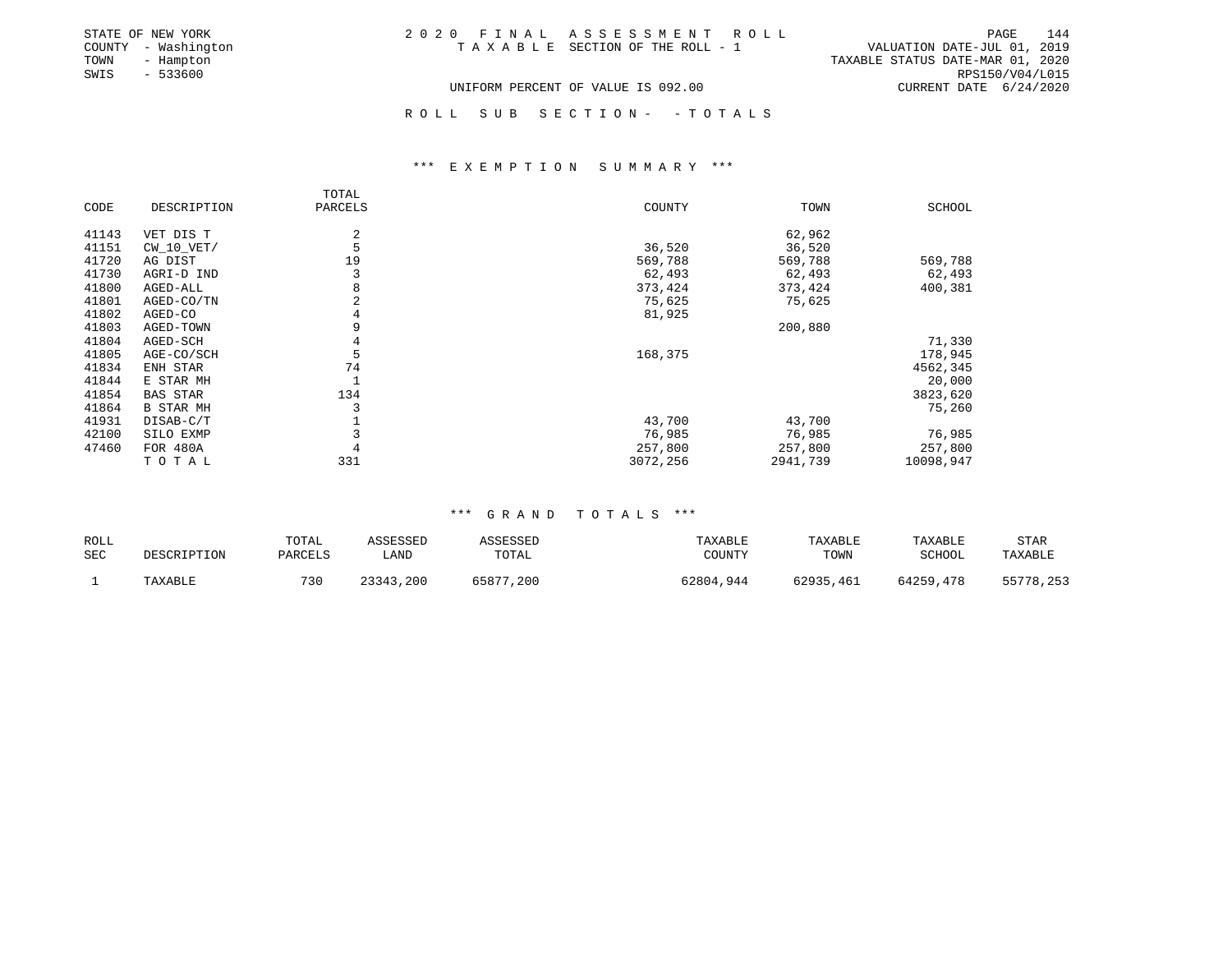|      | STATE OF NEW YORK   | 2020 FINAL ASSESSMENT ROLL |                                    |                                  |                        | PAGE | 145 |
|------|---------------------|----------------------------|------------------------------------|----------------------------------|------------------------|------|-----|
|      | COUNTY - Washington |                            | TAXABLE SECTION OF THE ROLL - 1    | VALUATION DATE-JUL 01, 2019      |                        |      |     |
| TOWN | - Hampton           |                            |                                    | TAXABLE STATUS DATE-MAR 01, 2020 |                        |      |     |
| SWIS | - 533600            |                            | UNIFORM PERCENT OF VALUE IS 092.00 |                                  | RPS150/V04/L015        |      |     |
|      |                     |                            |                                    |                                  | CURRENT DATE 6/24/2020 |      |     |

### ROLL SECTION TOTALS

#### \*\*\* S P E C I A L D I S T R I C T S U M M A R Y \*\*\*

| CODE | DISTRICT NAME        | TOTAL<br>PARCELS | EXTENSION<br>TYPE | EXTENSION<br>VALUE | AD VALOREM<br>VALUE | EXEMPT<br>AMOUNT | TAXABLE<br>VALUE |
|------|----------------------|------------------|-------------------|--------------------|---------------------|------------------|------------------|
|      | EZ005 Empire Zone 5  |                  | 2 TOTAL           |                    | 311,900             |                  | 311,900          |
|      | TE533 trans exempt f |                  | 3 MOVTAX          |                    |                     |                  |                  |
|      | CA001 Cons agri dst  |                  | 89 TOTAL          |                    | 13052,700           | 646,773          | 12405,927        |
|      | EZ015 Empire Zone-Si |                  | 1 TOTAL           |                    | 253,700             |                  | 253,700          |
|      | FD361 Hampton fire 1 |                  | 605 TOTAL M       |                    | 53042,850           | 73,513           | 52969,337        |
|      | FD362 Hampton fire 2 |                  | 130 TOTAL M       |                    | 12834,350           | 3,472            | 12830,878        |

### \*\*\* S C H O O L D I S T R I C T S U M M A R Y \*\*\*

| CODE             | DISTRICT NAME          | TOTAL<br>PARCELS | ASSESSED<br>LAND      | ASSESSED<br>TOTAL      | EXEMPT<br>AMOUNT   | TOTAL<br>TAXABLE       | <b>STAR</b><br>AMOUNT | <b>STAR</b><br>TAXABLE |
|------------------|------------------------|------------------|-----------------------|------------------------|--------------------|------------------------|-----------------------|------------------------|
| 533201<br>535201 | Granville<br>Whitehall | 513<br>217       | 15909,500<br>7433,700 | 45871,200<br>20006,000 | 715,252<br>902,470 | 45155,948<br>19103,530 | 6023,630<br>2457,595  | 39132,318<br>16645,935 |
|                  | SUB-TOTAL              | 730              | 23343,200             | 65877,200              | 1617,722           | 64259,478              | 8481,225              | 55778,253              |
|                  | TOTAL                  | 730              | 23343,200             | 65877,200              | 1617,722           | 64259,478              | 8481,225              | 55778,253              |

#### \*\*\* S Y S T E M C O D E S S U M M A R Y \*\*\*

#### NO SYSTEM EXEMPTIONS AT THIS LEVEL

| CODE  | DESCRIPTION | TOTAL<br>PARCELS | COUNTY  | TOWN    | SCHOOL |
|-------|-------------|------------------|---------|---------|--------|
| 41121 | VET WAR CT  | 10               | 145,246 | 145,246 |        |
| 41122 | VET WAR C   | 4                | 73,450  |         |        |
| 41123 | VET WAR T   | 4                |         | 67,765  |        |
| 41131 | VET COM CT  | 17               | 577,521 | 533,434 |        |
| 41132 | VET COM C   | 2                | 52,775  |         |        |
| 41133 | VET COM T   | 2                |         | 52,775  |        |
| 41141 | VET DIS CT  | 9                | 413,667 | 382,342 |        |
| 41142 | VET DIS C   | っ                | 62,962  |         |        |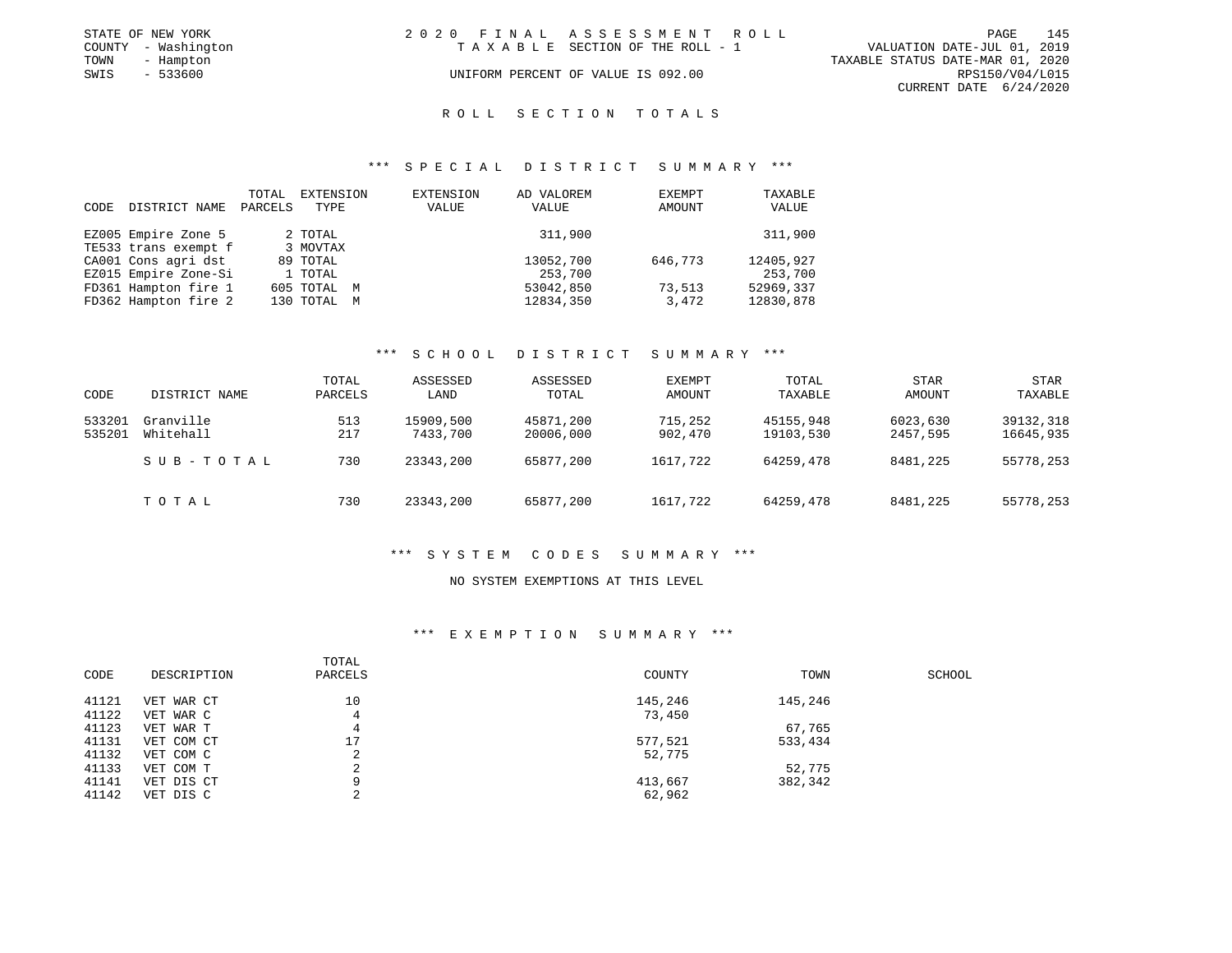|      | STATE OF NEW YORK   | 2020 FINAL ASSESSMENT ROLL         |                                  |                        | PAGE | 146 |
|------|---------------------|------------------------------------|----------------------------------|------------------------|------|-----|
|      | COUNTY - Washington | TAXABLE SECTION OF THE ROLL - 1    | VALUATION DATE-JUL 01, 2019      |                        |      |     |
| TOWN | - Hampton           |                                    | TAXABLE STATUS DATE-MAR 01, 2020 |                        |      |     |
| SWIS | $-533600$           | UNIFORM PERCENT OF VALUE IS 092.00 |                                  | RPS150/V04/L015        |      |     |
|      |                     |                                    |                                  | CURRENT DATE 6/24/2020 |      |     |
|      |                     |                                    |                                  |                        |      |     |

#### R O L L S E C T I O N T O T A L S

#### \*\*\* E X E M P T I O N S U M M A R Y \*\*\*

|       |                  | TOTAL   |          |          |           |
|-------|------------------|---------|----------|----------|-----------|
| CODE  | DESCRIPTION      | PARCELS | COUNTY   | TOWN     | SCHOOL    |
| 41143 | VET DIS T        | 2       |          | 62,962   |           |
| 41151 | $CW_10_VET/$     | 5       | 36,520   | 36,520   |           |
| 41720 | AG DIST          | 19      | 569,788  | 569,788  | 569,788   |
| 41730 | AGRI-D IND       | 3       | 62,493   | 62,493   | 62,493    |
| 41800 | AGED-ALL         | 8       | 373,424  | 373,424  | 400,381   |
| 41801 | AGED-CO/TN       | 2       | 75,625   | 75,625   |           |
| 41802 | AGED-CO          |         | 81,925   |          |           |
| 41803 | AGED-TOWN        | 9       |          | 200,880  |           |
| 41804 | AGED-SCH         | 4       |          |          | 71,330    |
| 41805 | AGE-CO/SCH       | 5       | 168,375  |          | 178,945   |
| 41834 | ENH STAR         | 74      |          |          | 4562,345  |
| 41844 | E STAR MH        |         |          |          | 20,000    |
| 41854 | <b>BAS STAR</b>  | 134     |          |          | 3823,620  |
| 41864 | <b>B STAR MH</b> |         |          |          | 75,260    |
| 41931 | DISAB-C/T        |         | 43,700   | 43,700   |           |
| 42100 | SILO EXMP        |         | 76,985   | 76,985   | 76,985    |
| 47460 | <b>FOR 480A</b>  |         | 257,800  | 257,800  | 257,800   |
|       | TOTAL            | 331     | 3072,256 | 2941,739 | 10098,947 |

| ROLL | DESCRIPTION | TOTAL   | ASSESSED  | ASSESSED  | TAXABLE   | TAXABLE   | TAXABLE   | STAR      |
|------|-------------|---------|-----------|-----------|-----------|-----------|-----------|-----------|
| SEC  |             | PARCELS | LAND      | TOTAL     | COUNTY    | TOWN      | SCHOOL    | TAXABLE   |
|      | TAXABLE     | 730     | 23343,200 | 65877,200 | 62804,944 | 62935,461 | 64259,478 | 55778,253 |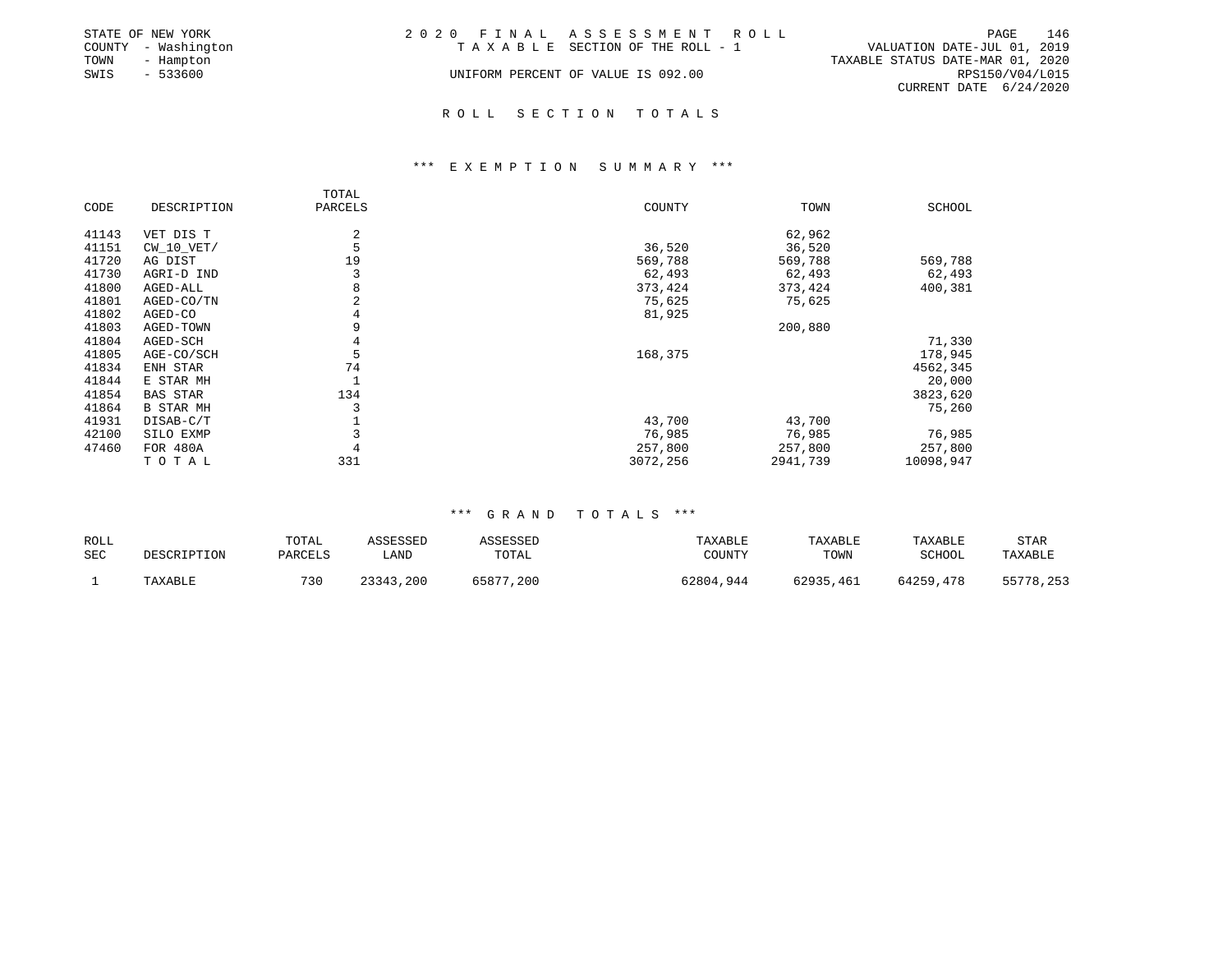## STATE OF NEW YORK 2 0 2 0 F I N A L A S S E S S M E N T R O L L PAGE 147 COUNTY - Washington SPECIAL FRANCHISE SECTION OF THE ROLL - 5 VALUATION DATE-JUL 01, 2019 TOWN - Hampton OWNERS NAME SEQUENCE TAXABLE STATUS DATE-MAR 01, 2020 SWIS - 533600 UNIFORM PERCENT OF VALUE IS 092.00UNIFORM PERCENT OF VALUE IS 092.00

| TAX MAP PARCEL NUMBER                            | PROPERTY LOCATION & CLASS ASSESSMENT EXEMPTION CODE---------------COUNTY-------TOWN-----SCHOOL |                          |                                                                        |                              |             |
|--------------------------------------------------|------------------------------------------------------------------------------------------------|--------------------------|------------------------------------------------------------------------|------------------------------|-------------|
| CURRENT OWNERS NAME                              | SCHOOL DISTRICT                                                                                | LAND                     | TAX DESCRIPTION                                                        | TAXABLE VALUE                |             |
| CURRENT OWNERS ADDRESS                           | PARCEL SIZE/GRID COORD                                                                         | TOTAL                    | SPECIAL DISTRICTS                                                      |                              | ACCOUNT NO. |
|                                                  |                                                                                                |                          |                                                                        |                              |             |
|                                                  | Special Franchise                                                                              |                          |                                                                        |                              |             |
| $500. - 70 - 3$                                  | 860 Spec fran.                                                                                 |                          | COUNTY TAXABLE VALUE                                                   | 93,530                       |             |
| First Light Fiber, Inc                           | 533201<br>Granville                                                                            | $\overline{0}$           | TOWN<br>TAXABLE VALUE                                                  | 93,530                       |             |
| 41 State St Fl 10                                |                                                                                                | 93,530                   | SCHOOL TAXABLE VALUE                                                   | 93,530                       |             |
|                                                  |                                                                                                |                          |                                                                        |                              |             |
|                                                  |                                                                                                |                          |                                                                        |                              |             |
|                                                  | Special Franchise Town                                                                         |                          |                                                                        |                              | 8950300322  |
| $500. -15 - 3. -1$                               | 861 Elec & gas                                                                                 |                          | COUNTY TAXABLE VALUE                                                   | 584,985                      |             |
| National Grid                                    | 533201<br>Granville                                                                            | $\overline{0}$           | TAXABLE VALUE<br>TOWN                                                  | 584,985                      |             |
| Real Estate Tax Dept                             | Apport For Sch 52%                                                                             | 584,985                  | SCHOOL TAXABLE VALUE                                                   | 584,985                      |             |
| 300 Erie Boulevard West                          | Parcel 1 Of 2                                                                                  |                          | FD361 Hampton fire 1                                                   | 368,541 TO M<br>216.444 TO M |             |
| Syracuse, NY 13202                               | FULL MARKET VALUE 635,853 FD362 Hampton fire 2                                                 |                          |                                                                        |                              |             |
|                                                  |                                                                                                |                          |                                                                        |                              |             |
|                                                  | Special Franchise Town                                                                         |                          |                                                                        |                              | 8976300505  |
| $500. -15 - 3. -2$                               | 861 Elec & gas                                                                                 |                          | COUNTY TAXABLE VALUE                                                   | 539,986                      |             |
| National Grid                                    | 535201<br>Whitehall                                                                            | $\Omega$                 | TAXABLE VALUE<br>TOWN                                                  | 539,986                      |             |
| Real Estate Tax Dept                             | Apport For Sch 48%                                                                             | 539,986                  | SCHOOL TAXABLE VALUE                                                   | 539,986                      |             |
| 300 Erie Boulevard West                          | Parcel 2 Of 2                                                                                  |                          | FD361 Hampton fire 1 340,191 TO M<br>FD362 Hampton fire 2 199,795 TO M |                              |             |
| Syarcuse, NY 13202                               | FULL MARKET VALUE                                                                              |                          | 586,941 FD362 Hampton fire 2                                           |                              |             |
|                                                  |                                                                                                |                          |                                                                        |                              |             |
|                                                  | Special Franchise Town                                                                         |                          |                                                                        |                              |             |
| $500.-53-1$                                      | 869 Television                                                                                 |                          | COUNTY TAXABLE VALUE                                                   | 34,752                       |             |
| Time Warner of Albany                            | Granville<br>533201                                                                            |                          | 0 TOWN<br>TAXABLE VALUE                                                | 34,752                       |             |
| 7800 Cresent Executive Dr                        |                                                                                                | 34,752                   | SCHOOL TAXABLE VALUE 34,752                                            |                              |             |
| Charlotte, NC 28217-7467<br>******************** | FULL MARKET VALUE                                                                              | 37,774                   | FD361 Hampton fire 1                                                   | 34,752 TO M                  |             |
|                                                  |                                                                                                |                          |                                                                        |                              |             |
|                                                  | Special Franchise Town                                                                         |                          |                                                                        |                              | 8950300321  |
| $500. -60 - 3. -1$                               | 866 Telephone                                                                                  |                          | COUNTY TAXABLE VALUE                                                   | 58,197                       |             |
| Verizon New York Inc                             | 533201<br>Granville                                                                            |                          | 0 TOWN<br>TAXABLE VALUE<br>SCHOOL TAXABLE VALUE                        | 58,197                       |             |
| PO Box 2749                                      | Apport For Sch 64%                                                                             | 58,197                   |                                                                        | 58,197                       |             |
| Addison, TX 75001                                | Parcel 1 Of 2<br>FULL MARKET VALUE                                                             |                          | FD361 Hampton fire 1 36,664 TO M                                       |                              |             |
|                                                  |                                                                                                |                          | 63,258 FD362 Hampton fire 2                                            | 21,533 TO M                  |             |
|                                                  |                                                                                                |                          |                                                                        |                              |             |
|                                                  | Special Franchise Town                                                                         |                          |                                                                        |                              | 8976300515  |
| $500. -60 - 3. - 2$                              | 866 Telephone                                                                                  |                          | COUNTY TAXABLE VALUE                                                   | 32,736                       |             |
| Verizon New York Inc                             | 535201<br>Whitehall                                                                            | $\overline{0}$<br>32,736 | TOWN TAXABLE VALUE<br>SCHOOL TAXABLE VALUE                             | 32,736                       |             |
| PO Box 2749                                      | Apport For Sch 36%                                                                             |                          |                                                                        | 32,736                       |             |
| Addison, TX 75001                                | Parcel 2 Of 2                                                                                  |                          | FD361 Hampton fire 1 20,624 TO M                                       |                              |             |
|                                                  | FULL MARKET VALUE                                                                              |                          | 35,583 FD362 Hampton fire 2                                            | 12,112 TO M                  |             |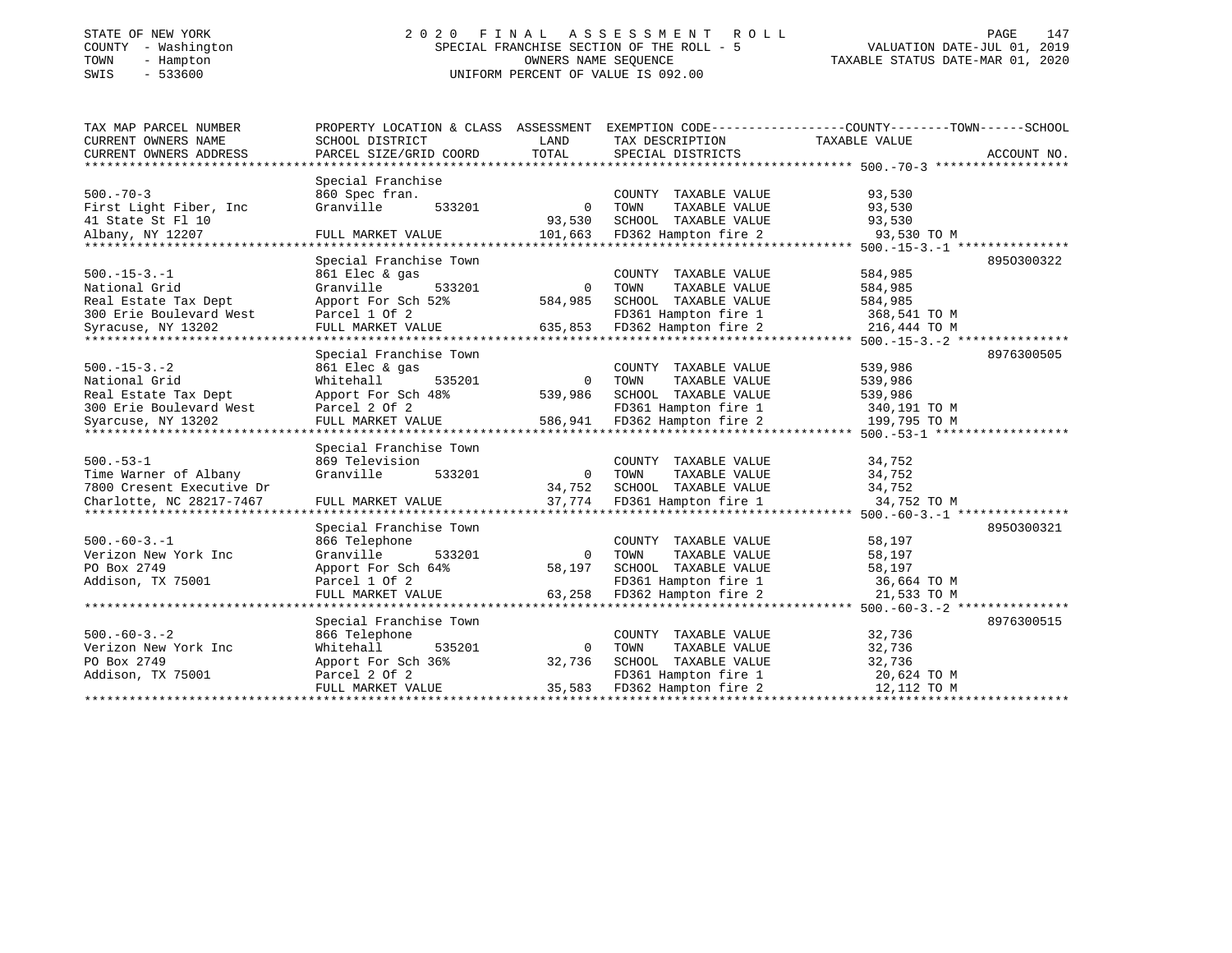| STATE OF NEW YORK   | 2020 FINAL ASSESSMENT ROLL                | 148<br>PAGE                      |
|---------------------|-------------------------------------------|----------------------------------|
| COUNTY - Washington | SPECIAL FRANCHISE SECTION OF THE ROLL - 5 | VALUATION DATE-JUL 01, 2019      |
| TOWN<br>- Hampton   |                                           | TAXABLE STATUS DATE-MAR 01, 2020 |
| SWIS<br>- 533600    |                                           | RPS150/V04/L015                  |
|                     | UNIFORM PERCENT OF VALUE IS 092.00        | CURRENT DATE $6/24/2020$         |
|                     |                                           |                                  |

ROLL SUB SECTION - - TOTALS

#### \*\*\* S P E C I A L D I S T R I C T S U M M A R Y \*\*\*

| 800,772<br>FD361 Hampton fire 1<br>5 TOTAL M | CODE DISTRICT NAME | TOTAL<br>PARCELS | EXTENSION<br>TYPE | EXTENSION<br>VALUE | AD VALOREM<br><b>VALUE</b> | EXEMPT<br>AMOUNT | TAXABLE<br><b>VALUE</b> |
|----------------------------------------------|--------------------|------------------|-------------------|--------------------|----------------------------|------------------|-------------------------|
| FD362 Hampton fire 2<br>543,414<br>5 TOTAL M |                    |                  |                   |                    |                            |                  | 800,772<br>543,414      |

### \*\*\* S C H O O L D I S T R I C T S U M M A R Y \*\*\*

| CODE             | DISTRICT NAME          | TOTAL<br>PARCELS | ASSESSED<br>LAND | ASSESSED<br>TOTAL  | EXEMPT<br>AMOUNT | TOTAL<br>TAXABLE   | <b>STAR</b><br>AMOUNT | <b>STAR</b><br>TAXABLE |
|------------------|------------------------|------------------|------------------|--------------------|------------------|--------------------|-----------------------|------------------------|
| 533201<br>535201 | Granville<br>Whitehall | 4                |                  | 771,464<br>572,722 |                  | 771,464<br>572,722 |                       | 771,464<br>572,722     |
|                  | SUB-TOTAL              | ▵<br>6           |                  | 1344,186           |                  | 1344,186           |                       | 1344,186               |
|                  | TOTAL                  | 6                |                  | 1344,186           |                  | 1344,186           |                       | 1344,186               |

#### \*\*\* S Y S T E M C O D E S S U M M A R Y \*\*\*

#### NO SYSTEM EXEMPTIONS AT THIS LEVEL

#### \*\*\* E X E M P T I O N S U M M A R Y \*\*\*

#### NO EXEMPTIONS AT THIS LEVEL

| ROLL<br>SEC | DESCRIPTION       | TOTAL<br>PARCELS | ASSESSED<br>LAND | ASSESSED<br>TOTAL | TAXABLE<br>COUNTY | TAXABLE<br>TOWN | TAXABLE<br>SCHOOL | STAR<br>TAXABLE |
|-------------|-------------------|------------------|------------------|-------------------|-------------------|-----------------|-------------------|-----------------|
|             | SPECIAL FRANCHISE |                  |                  | 1344,186          | 1344,186          | 1344,186        | 1344,186          | 1344,186        |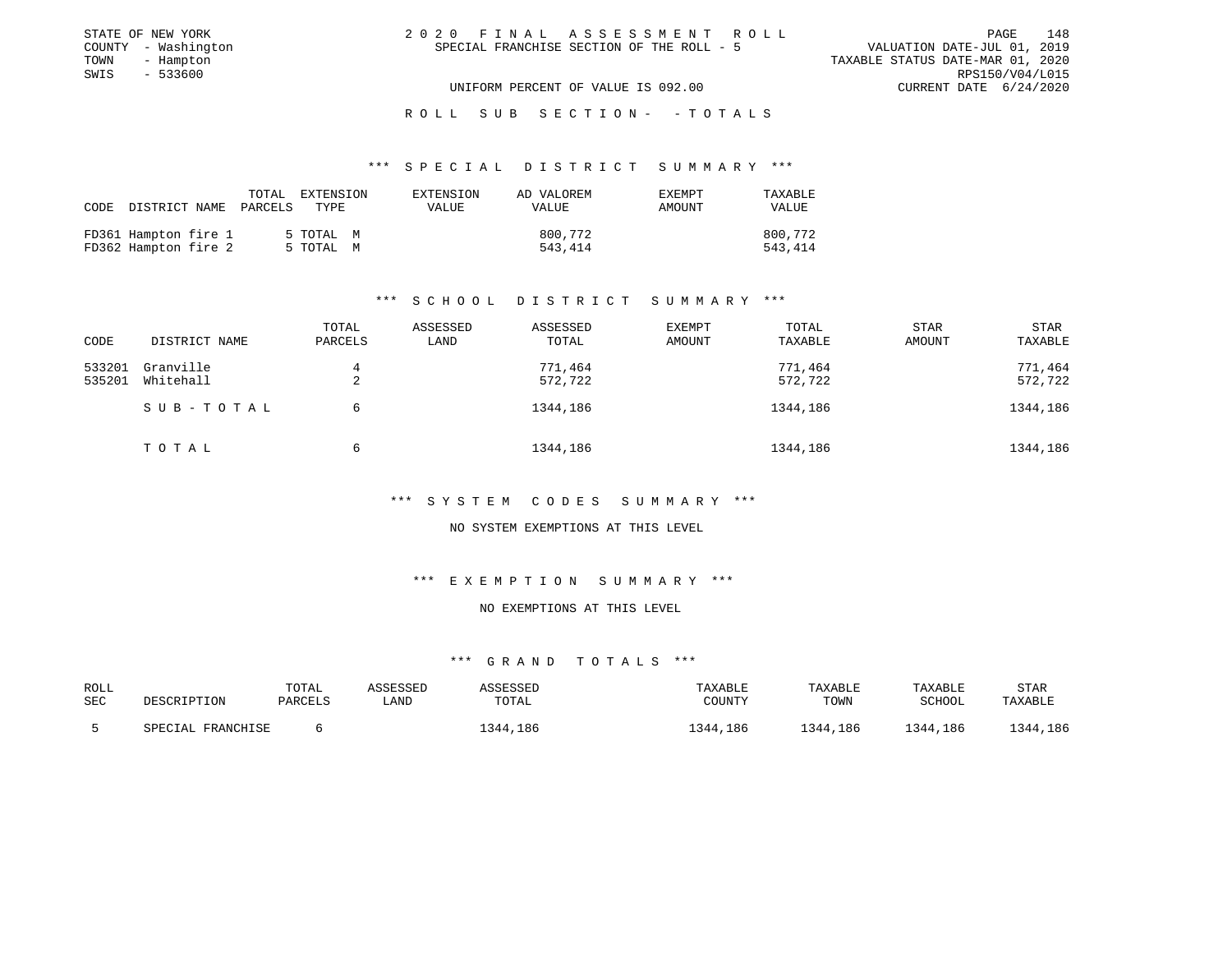|      | STATE OF NEW YORK   | 2020 FINAL ASSESSMENT ROLL                | 149<br>PAGE                      |
|------|---------------------|-------------------------------------------|----------------------------------|
|      | COUNTY - Washington | SPECIAL FRANCHISE SECTION OF THE ROLL - 5 | VALUATION DATE-JUL 01, 2019      |
| TOWN | - Hampton           |                                           | TAXABLE STATUS DATE-MAR 01, 2020 |
| SWIS | $-533600$           | UNIFORM PERCENT OF VALUE IS 092.00        | RPS150/V04/L015                  |
|      |                     |                                           | CURRENT DATE 6/24/2020           |

### ROLL SECTION TOTALS

#### \*\*\* S P E C I A L D I S T R I C T S U M M A R Y \*\*\*

|                                              | TOTAL<br>CODE DISTRICT NAME PARCELS | EXTENSION<br>TYPE.     | EXTENSION<br>VALUE | AD VALOREM<br><b>VALUE</b> | <b>EXEMPT</b><br>AMOUNT | TAXABLE<br><b>VALUE</b> |
|----------------------------------------------|-------------------------------------|------------------------|--------------------|----------------------------|-------------------------|-------------------------|
| FD361 Hampton fire 1<br>FD362 Hampton fire 2 |                                     | 5 TOTAL M<br>5 TOTAL M |                    | 800,772<br>543,414         |                         | 800,772<br>543,414      |

### \*\*\* S C H O O L D I S T R I C T S U M M A R Y \*\*\*

| CODE             | DISTRICT NAME          | TOTAL<br>PARCELS | ASSESSED<br>LAND | ASSESSED<br>TOTAL  | EXEMPT<br>AMOUNT | TOTAL<br>TAXABLE   | <b>STAR</b><br>AMOUNT | <b>STAR</b><br>TAXABLE |
|------------------|------------------------|------------------|------------------|--------------------|------------------|--------------------|-----------------------|------------------------|
| 533201<br>535201 | Granville<br>Whitehall | 4<br>2           |                  | 771,464<br>572,722 |                  | 771,464<br>572,722 |                       | 771,464<br>572,722     |
|                  | SUB-TOTAL              | 6                |                  | 1344,186           |                  | 1344,186           |                       | 1344,186               |
|                  | TOTAL                  | 6                |                  | 1344,186           |                  | 1344,186           |                       | 1344,186               |

#### \*\*\* S Y S T E M C O D E S S U M M A R Y \*\*\*

#### NO SYSTEM EXEMPTIONS AT THIS LEVEL

#### \*\*\* E X E M P T I O N S U M M A R Y \*\*\*

#### NO EXEMPTIONS AT THIS LEVEL

| ROLL<br>SEC | DESCRIPTION             | TOTAL<br>PARCELS | LAND | SSESSEL<br>TOTAL | TAXABLE<br>COUNTY | TAXABLE<br>TOWN | TAXABLE<br>SCHOOL | STAR<br>TAXABLE |
|-------------|-------------------------|------------------|------|------------------|-------------------|-----------------|-------------------|-----------------|
|             | L FRANCHISE<br>SPECTAL. |                  |      | 1344,186         | 344<br>.186       | 1344,186        | 1344,186          | 1344,186        |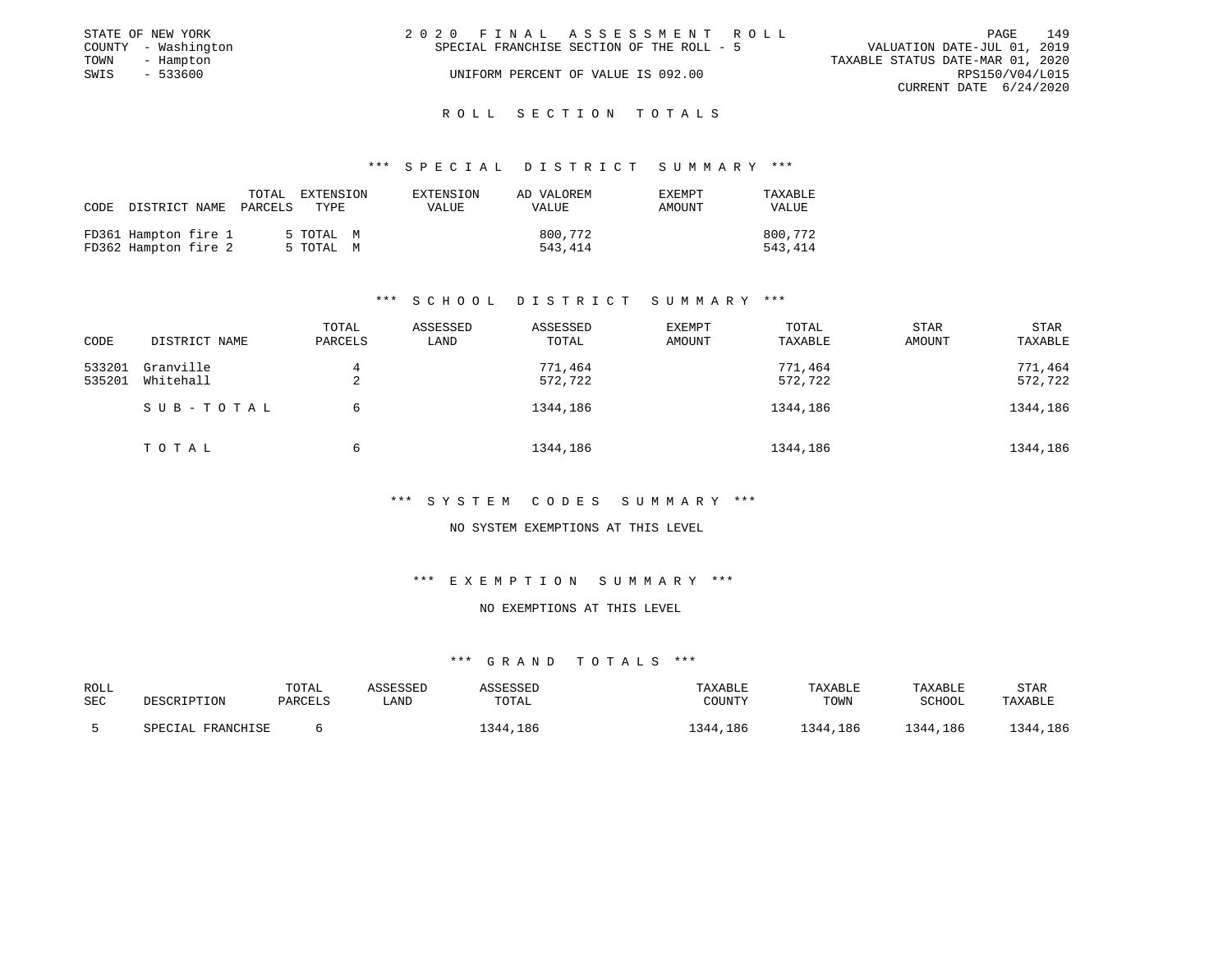## STATE OF NEW YORK 2 0 2 0 F I N A L A S S E S S M E N T R O L L PAGE 150 COUNTY - Washington UTILITY & R.R. SECTION OF THE ROLL - 6 VALUATION DATE-JUL 01, 2019 TOWN - Hampton OWNERS NAME SEQUENCE TAXABLE STATUS DATE-MAR 01, 2020 SWIS - 533600 UNIFORM PERCENT OF VALUE IS 092.00

| TAX MAP PARCEL NUMBER<br>CURRENT OWNERS NAME<br>CURRENT OWNERS ADDRESS                                                            | PROPERTY LOCATION & CLASS ASSESSMENT<br>SCHOOL DISTRICT<br>PARCEL SIZE/GRID COORD                                                                                | LAND<br>TOTAL    | TAX DESCRIPTION<br>SPECIAL DISTRICTS                                                          | EXEMPTION CODE-----------------COUNTY-------TOWN------SCHOOL<br>TAXABLE VALUE | ACCOUNT NO. |
|-----------------------------------------------------------------------------------------------------------------------------------|------------------------------------------------------------------------------------------------------------------------------------------------------------------|------------------|-----------------------------------------------------------------------------------------------|-------------------------------------------------------------------------------|-------------|
| $71. - 1 - 30.2$<br>Armadillo Holdings Corporation Whitehall<br>142 Avenue C<br>Williston, VT 05495                               | County Route 21<br>831 Tele Comm<br>535201<br>App. Factor 1.00<br>ACRES<br>1.55                                                                                  | 12,200<br>40,800 | COUNTY TAXABLE VALUE<br>TOWN<br>TAXABLE VALUE<br>SCHOOL TAXABLE VALUE<br>FD361 Hampton fire 1 | 40,800<br>40,800<br>40,800<br>40,800 TO M                                     | 895N200604  |
|                                                                                                                                   | EAST-0809204 NRTH-1707227<br>DEED BOOK 2485<br>$PG-330$<br>FULL MARKET VALUE                                                                                     | 44,348           |                                                                                               |                                                                               |             |
|                                                                                                                                   | 1487 Carvers Falls Ln                                                                                                                                            |                  |                                                                                               |                                                                               | 895N200305  |
| $31. - 1 - 6$<br>Central Vt Pub Ser Corp<br>c/o Green Mountain Power<br>Accounts Payable<br>2154 Post Rd                          | 874 Elec-hydro<br>Whitehall<br>535201<br>App. Factor 1.00<br>ACRES 80.70<br>EAST-0808745 NRTH-1746161                                                            | 48,500<br>48,500 | COUNTY TAXABLE VALUE<br>TOWN<br>TAXABLE VALUE<br>SCHOOL TAXABLE VALUE<br>FD362 Hampton fire 2 | 48,500<br>48,500<br>48,500<br>48,500 TO M                                     |             |
| Rutland, VT 05701                                                                                                                 | DEED BOOK 199<br><b>PG-185</b><br>FULL MARKET VALUE                                                                                                              | 52,717           |                                                                                               |                                                                               |             |
|                                                                                                                                   |                                                                                                                                                                  |                  |                                                                                               |                                                                               |             |
| $38. - 1 - 6.1$<br>Central Vt Pub Ser Corp<br>Company Code 108000<br>c/o Green Mountain Power<br>Accounts Payable<br>2154 Post Rd | Manchester Rd OFF<br>380 Pub Util Vac<br>535201<br>Whitehall<br>App. Factor 1.00<br>7.00<br>ACRES<br>EAST-0811634 NRTH-1740362<br>DEED BOOK 199<br><b>PG-185</b> | 15,000<br>15,000 | COUNTY TAXABLE VALUE<br>TOWN<br>TAXABLE VALUE<br>SCHOOL TAXABLE VALUE<br>FD362 Hampton fire 2 | 15,000<br>15,000<br>15,000<br>15,000 TO M                                     | 895J101811  |
| Rutland, VT 05701                                                                                                                 | FULL MARKET VALUE                                                                                                                                                | 16,304           |                                                                                               |                                                                               |             |
|                                                                                                                                   | Electric Transmission                                                                                                                                            |                  |                                                                                               |                                                                               | 895N200304  |
| 636. - 9999 - 108. - 1027<br>Central Vt Pub Ser Corp<br>Company Code 108000<br>c/o Green Mountain Power<br>Accounts Payable       | 882 Elec Trans Imp<br>Whitehall<br>535201<br>888888<br>App. Factor 1.00<br>Crvs Flls Strt To Vt Line                                                             | 0<br>146,200     | COUNTY TAXABLE VALUE<br>TAXABLE VALUE<br>TOWN<br>SCHOOL TAXABLE VALUE<br>FD362 Hampton fire 2 | 146,200<br>146,200<br>146,200<br>146,200 TO M                                 |             |
| 2154 Post Rd<br>Rutland, VT 05701                                                                                                 | FULL MARKET VALUE                                                                                                                                                | 158,913          |                                                                                               |                                                                               |             |
| ****************************                                                                                                      |                                                                                                                                                                  |                  |                                                                                               |                                                                               |             |
| 636. - 9999 - 108. - 1887<br>Central Vt Pub Ser Corp<br>Company Code 108000<br>c/o Green Mountain Power<br>Accounts Payable       | Outside Plant<br>874 Elec-hydro<br>535201<br>Whitehall<br>888888<br>App. Factor 1.00<br>Dam/pwr St/pnstock/gen Eq                                                | 0<br>2400,100    | COUNTY TAXABLE VALUE<br>TOWN<br>TAXABLE VALUE<br>SCHOOL TAXABLE VALUE<br>FD362 Hampton fire 2 | 2400,100<br>2400,100<br>2400,100<br>2400,100 TO M                             | 895N200302  |
| 2154 Post Rd<br>Rutland, VT 05701<br>**************                                                                               | FULL MARKET VALUE                                                                                                                                                | 2608,804         |                                                                                               |                                                                               |             |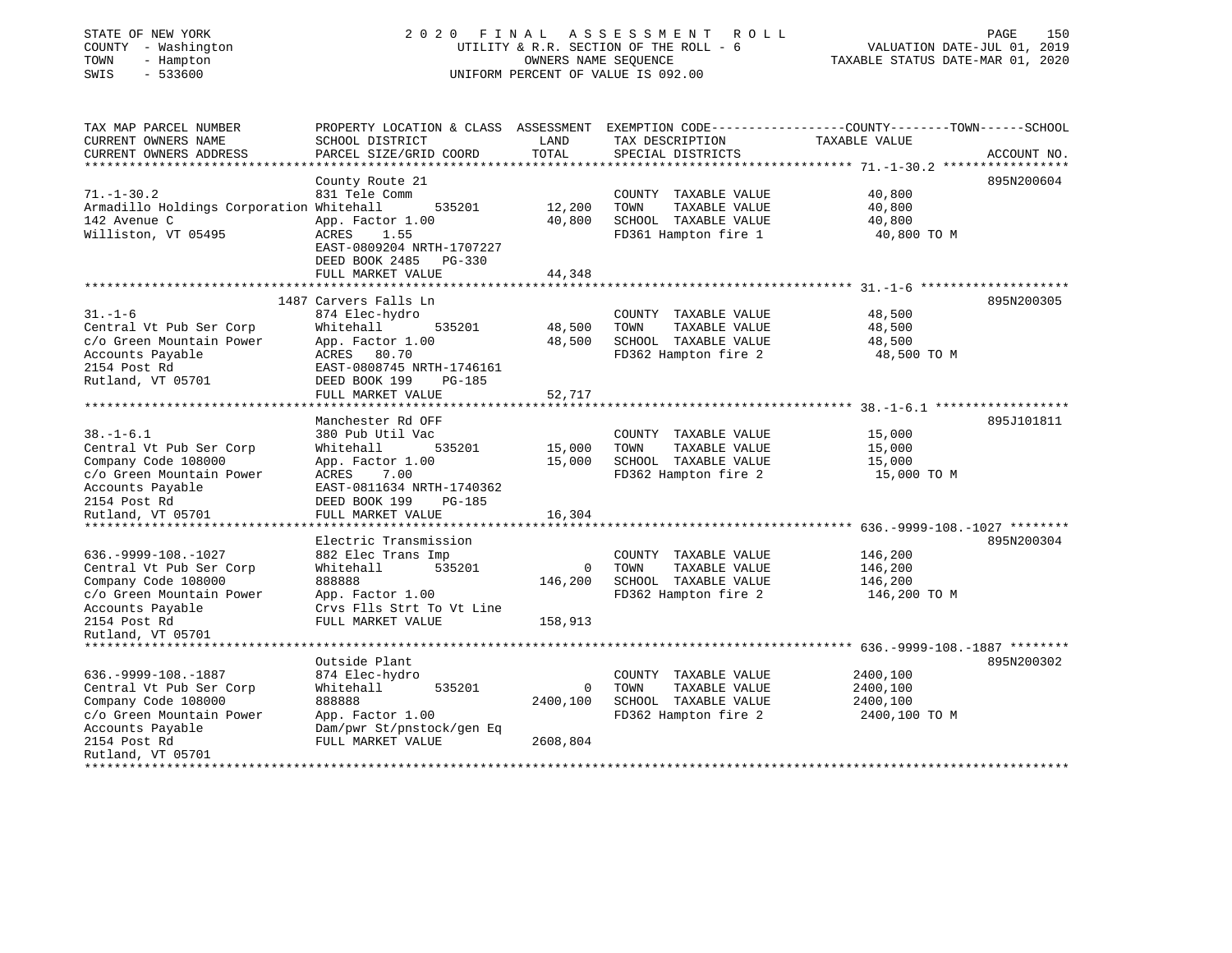## STATE OF NEW YORK 2 0 2 0 F I N A L A S S E S S M E N T R O L L PAGE 151 COUNTY - Washington UTILITY & R.R. SECTION OF THE ROLL - 6 VALUATION DATE-JUL 01, 2019 TOWN - Hampton OWNERS NAME SEQUENCE TAXABLE STATUS DATE-MAR 01, 2020 SWIS - 533600 UNIFORM PERCENT OF VALUE IS 092.00UNIFORM PERCENT OF VALUE IS 092.00

| telecom ceiling<br>636.000-0000-704.000-1881<br>836 Telecom. eq.<br>COUNTY TAXABLE VALUE<br>1,025<br>0 TOWN<br>First Light Fiber<br>Granville<br>533201<br>TAXABLE VALUE<br>1,025<br>telecom ceiling<br>1,025 SCHOOL TAXABLE VALUE<br>1,025<br>41 State St Fl 10<br>1,114 FD361 Hampton fire 1<br>FULL MARKET VALUE<br>1,025 TO M<br>Albany, NY 12207<br>telecom ceilng<br>636.000-0000-704.000-1882<br>836 Telecom. eq.<br>COUNTY TAXABLE VALUE<br>464<br>535201<br>$\overline{0}$<br>First Light Fiber<br>TAXABLE VALUE |
|---------------------------------------------------------------------------------------------------------------------------------------------------------------------------------------------------------------------------------------------------------------------------------------------------------------------------------------------------------------------------------------------------------------------------------------------------------------------------------------------------------------------------|
|                                                                                                                                                                                                                                                                                                                                                                                                                                                                                                                           |
|                                                                                                                                                                                                                                                                                                                                                                                                                                                                                                                           |
|                                                                                                                                                                                                                                                                                                                                                                                                                                                                                                                           |
|                                                                                                                                                                                                                                                                                                                                                                                                                                                                                                                           |
|                                                                                                                                                                                                                                                                                                                                                                                                                                                                                                                           |
|                                                                                                                                                                                                                                                                                                                                                                                                                                                                                                                           |
|                                                                                                                                                                                                                                                                                                                                                                                                                                                                                                                           |
| Whitehall<br>TOWN<br>464                                                                                                                                                                                                                                                                                                                                                                                                                                                                                                  |
| 41 State St Fl 10<br>telecom ceiling<br>464<br>SCHOOL TAXABLE VALUE<br>464                                                                                                                                                                                                                                                                                                                                                                                                                                                |
| Albany, NY 12207<br>FULL MARKET VALUE<br>464 TO M                                                                                                                                                                                                                                                                                                                                                                                                                                                                         |
|                                                                                                                                                                                                                                                                                                                                                                                                                                                                                                                           |
| Whitehall/north Rutland<br>895N200311                                                                                                                                                                                                                                                                                                                                                                                                                                                                                     |
| $53 - 1 - 3$<br>882 Elec Trans Imp<br>COUNTY TAXABLE VALUE<br>191,400                                                                                                                                                                                                                                                                                                                                                                                                                                                     |
| National Grid<br>Whitehall<br>535201<br>191,400<br>TAXABLE VALUE<br>191,400<br>TOWN                                                                                                                                                                                                                                                                                                                                                                                                                                       |
| 912296<br>SCHOOL TAXABLE VALUE<br>Company Code 132350<br>191,400<br>191,400                                                                                                                                                                                                                                                                                                                                                                                                                                               |
| FD361 Hampton fire 1<br>Real Estate Tax<br>App. Factor 1.0000<br>191,400 TO M                                                                                                                                                                                                                                                                                                                                                                                                                                             |
| 300 Erie Boulevard West<br>Trans Line                                                                                                                                                                                                                                                                                                                                                                                                                                                                                     |
| Syracuse, NY 13202-4718<br>ACRES 33.10                                                                                                                                                                                                                                                                                                                                                                                                                                                                                    |
| EAST-0812818 NRTH-1725723<br>FULL MARKET VALUE<br>208,043                                                                                                                                                                                                                                                                                                                                                                                                                                                                 |
|                                                                                                                                                                                                                                                                                                                                                                                                                                                                                                                           |
| WHITEHALL-BLISSVILLE 7                                                                                                                                                                                                                                                                                                                                                                                                                                                                                                    |
| 636. - 9999 - 132. 350 - 1007<br>COUNTY TAXABLE VALUE<br>882 Elec Trans Imp<br>42,135                                                                                                                                                                                                                                                                                                                                                                                                                                     |
| National Grid<br>535201<br>$\overline{\phantom{0}}$<br>TOWN<br>42,135<br>Whitehall<br>TAXABLE VALUE                                                                                                                                                                                                                                                                                                                                                                                                                       |
| Real Esate Tax<br>WHITEHALL-BLISSVILLE 7<br>42,135<br>SCHOOL TAXABLE VALUE<br>42,135                                                                                                                                                                                                                                                                                                                                                                                                                                      |
| 45,799<br>300 Erie Boulevard West<br>FULL MARKET VALUE                                                                                                                                                                                                                                                                                                                                                                                                                                                                    |
| Syracuse, NY 13202-4718                                                                                                                                                                                                                                                                                                                                                                                                                                                                                                   |
|                                                                                                                                                                                                                                                                                                                                                                                                                                                                                                                           |
| Outside Plant<br>895N200310                                                                                                                                                                                                                                                                                                                                                                                                                                                                                               |
| 636. - 9999 - 132. 350 - 1886<br>884 Elec Dist Out<br>COUNTY TAXABLE VALUE<br>234,728                                                                                                                                                                                                                                                                                                                                                                                                                                     |
| Granville<br>TAXABLE VALUE<br>National Grid<br>533201<br>$\overline{0}$<br>TOWN<br>234,728<br>888888<br>234,728<br>SCHOOL TAXABLE VALUE<br>234,728                                                                                                                                                                                                                                                                                                                                                                        |
| Company Code 132350<br>FD362 Hampton fire 2<br>Real Estate Tax<br>App. Factor .4500<br>234,728 TO M                                                                                                                                                                                                                                                                                                                                                                                                                       |
| 300 Erie Boulevard West<br>Poles Wires Etc                                                                                                                                                                                                                                                                                                                                                                                                                                                                                |
| Syracuse, NY 13202-4718<br>FULL MARKET VALUE<br>255,139                                                                                                                                                                                                                                                                                                                                                                                                                                                                   |
|                                                                                                                                                                                                                                                                                                                                                                                                                                                                                                                           |
| Outside Plant<br>8975200515                                                                                                                                                                                                                                                                                                                                                                                                                                                                                               |
| 636. - 9999 - 132. 350 - 1887<br>286,889<br>884 Elec Dist Out<br>COUNTY TAXABLE VALUE                                                                                                                                                                                                                                                                                                                                                                                                                                     |
| 535201<br>TAXABLE VALUE<br>National Grid<br>Whitehall<br>$\Omega$<br>TOWN<br>286,889                                                                                                                                                                                                                                                                                                                                                                                                                                      |
| Company Code 132350<br>286,889<br>SCHOOL TAXABLE VALUE<br>888888<br>286,889                                                                                                                                                                                                                                                                                                                                                                                                                                               |
| Real Estate Tax<br>App. Factor .5500<br>FD362 Hampton fire 2<br>286,889 TO M                                                                                                                                                                                                                                                                                                                                                                                                                                              |
| 300 Erie Boulevard West<br>Poles Wires Etc                                                                                                                                                                                                                                                                                                                                                                                                                                                                                |
| Syracuse, NY 13202-4718<br>FULL MARKET VALUE<br>311,836                                                                                                                                                                                                                                                                                                                                                                                                                                                                   |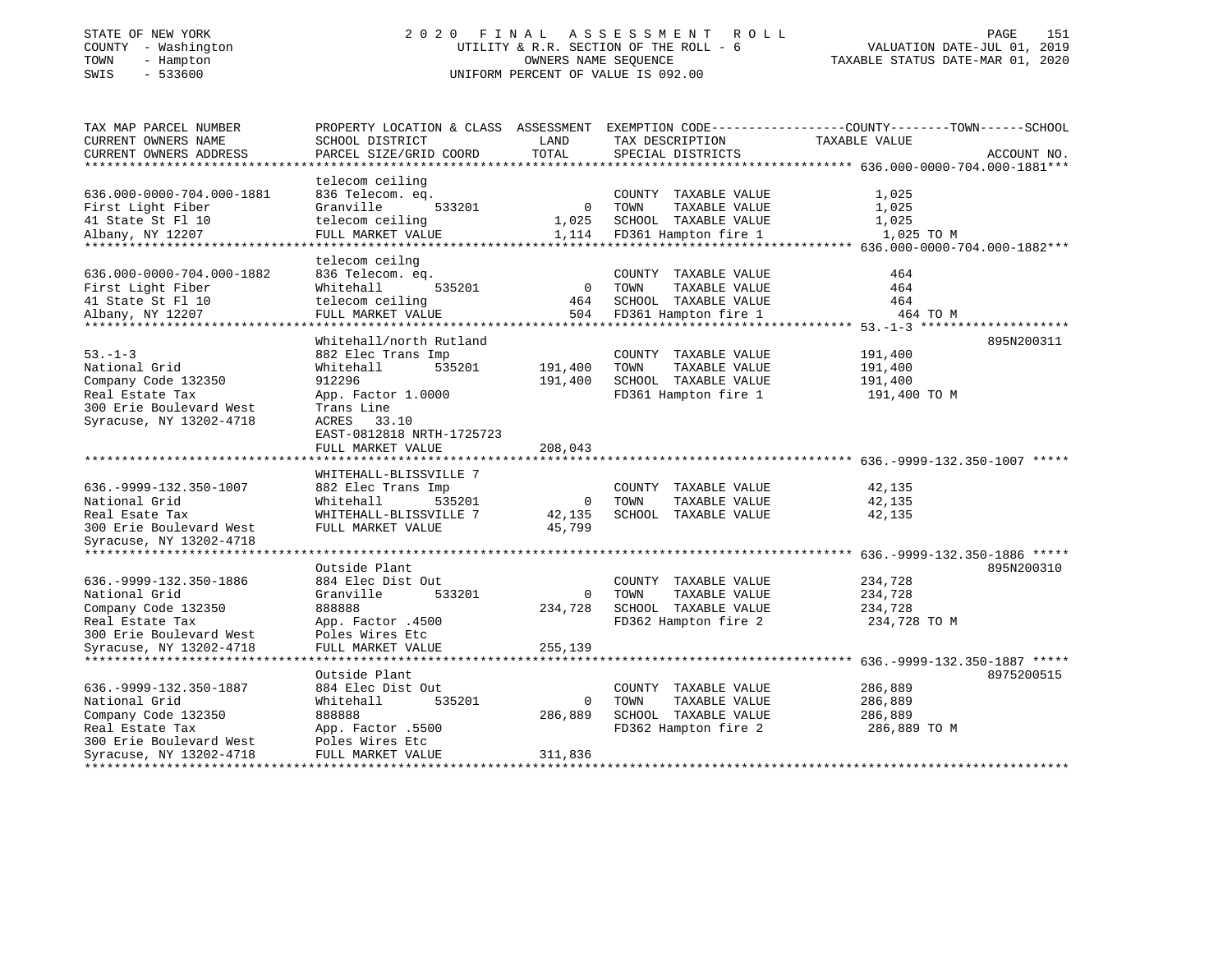### STATE OF NEW YORK 2 0 2 0 F I N A L A S S E S S M E N T R O L L PAGE 152COUNTY - Washington  $U1L1TY & R.R.$  SECTION OF THE ROLL - 6<br>TOWN - Hampton DATE-JUL 000NERS NAME SEQUENCE TOWN - Hampton OWNERS NAME SEQUENCE TAXABLE STATUS DATE-MAR 01, 2020 SWIS - 533600 UNIFORM PERCENT OF VALUE IS 092.00

# VALUATION DATE-JUL 01, 2019

| TAX MAP PARCEL NUMBER<br>CURRENT OWNERS NAME | SCHOOL DISTRICT           | LAND<br>TOTAL  | TAX DESCRIPTION       | PROPERTY LOCATION & CLASS ASSESSMENT EXEMPTION CODE----------------COUNTY-------TOWN------SCHOOL<br>TAXABLE VALUE |
|----------------------------------------------|---------------------------|----------------|-----------------------|-------------------------------------------------------------------------------------------------------------------|
| CURRENT OWNERS ADDRESS                       | PARCEL SIZE/GRID COORD    |                | SPECIAL DISTRICTS     | ACCOUNT NO.                                                                                                       |
|                                              | South Rd OFF              |                |                       | 895N200313                                                                                                        |
| $72. - 1 - 12$                               | 822 Water supply          |                | COUNTY TAXABLE VALUE  | 1,200                                                                                                             |
| Poultney Water Works                         | Granville<br>533201       | 1,200          | TOWN<br>TAXABLE VALUE | 1,200                                                                                                             |
| Poultney Village Office                      | EAST-0818145 NRTH-1708525 | 1,200          | SCHOOL TAXABLE VALUE  | 1,200                                                                                                             |
| PO Box 121                                   | FULL MARKET VALUE         | 1,304          | FD361 Hampton fire 1  | 1,200 TO M                                                                                                        |
| Poultney, VT 05764                           |                           |                |                       |                                                                                                                   |
|                                              |                           |                |                       |                                                                                                                   |
|                                              | Public Service Town So Rd |                |                       | 895N200314                                                                                                        |
| $600 - 22 - 1$                               | 822 Water supply          |                | COUNTY TAXABLE VALUE  | 1,800                                                                                                             |
| Poultney Water Works                         | Granville<br>533201       | $\mathbf{0}$   | TAXABLE VALUE<br>TOWN | 1,800                                                                                                             |
| Poultney Village Office                      | Dam                       | 1,800          | SCHOOL TAXABLE VALUE  | 1,800                                                                                                             |
| PO Box 121                                   | FULL MARKET VALUE         | 1,957          | FD361 Hampton fire 1  | 1,800 TO M                                                                                                        |
| Poultney, VT 05764                           |                           |                |                       |                                                                                                                   |
|                                              |                           |                |                       |                                                                                                                   |
|                                              | Public Service Town So Rd |                |                       | 895N200315                                                                                                        |
| $600 - 22 - 2$                               | 822 Water supply          |                | COUNTY TAXABLE VALUE  | 1,800                                                                                                             |
| Poultney Water Works                         | Granville<br>533201       | $\mathbf{0}$   | TOWN<br>TAXABLE VALUE | 1,800                                                                                                             |
| Poultney Village Office                      | Pipe Line                 | 1,800          | SCHOOL TAXABLE VALUE  | 1,800                                                                                                             |
| PO Box 121                                   | FULL MARKET VALUE         | 1,957          | FD361 Hampton fire 1  | 1,800 TO M                                                                                                        |
| Poultney, VT 05764                           |                           |                |                       |                                                                                                                   |
|                                              |                           |                |                       |                                                                                                                   |
|                                              | Public Service Town So Rd |                |                       | 895N200316                                                                                                        |
| $600 - 22 - 3$                               | 822 Water supply          |                | COUNTY TAXABLE VALUE  | 1,800                                                                                                             |
| Poultney Water Works                         | Granville<br>533201       | 0              | TOWN<br>TAXABLE VALUE | 1,800                                                                                                             |
| Poultney Village Office                      | Water Rights              | 1,800          | SCHOOL TAXABLE VALUE  | 1,800                                                                                                             |
| PO Box 121                                   | FULL MARKET VALUE         | 1,957          | FD361 Hampton fire 1  | 1,800 TO M                                                                                                        |
| Poultney, VT 05764                           |                           |                |                       |                                                                                                                   |
|                                              |                           |                |                       |                                                                                                                   |
|                                              | Public Service Town Hl    |                |                       | 895N200318                                                                                                        |
| $600 - 22 - 5$                               | 822 Water supply          |                | COUNTY TAXABLE VALUE  | 1,800                                                                                                             |
| Poultney Water Works                         | Granville<br>533201       | $\circ$        | TAXABLE VALUE<br>TOWN | 1,800                                                                                                             |
| Poultney Village Office                      | Water Rights              | 1,800          | SCHOOL TAXABLE VALUE  | 1,800                                                                                                             |
| PO Box 121                                   | FULL MARKET VALUE         | 1,957          | FD361 Hampton fire 1  | 1,800 TO M                                                                                                        |
| Poultney, VT 05764                           |                           |                |                       |                                                                                                                   |
|                                              |                           |                |                       |                                                                                                                   |
|                                              | Outside Plant             |                |                       | 895N200317                                                                                                        |
| 636. - 9999 - 237. 500 - 1036                | 826 Water Transm          |                | COUNTY TAXABLE VALUE  | 1,200                                                                                                             |
| Poultney Water Works                         | Granville<br>533201       | $\overline{0}$ | TOWN<br>TAXABLE VALUE | 1,200                                                                                                             |
| Poultney Village Office                      | 888888                    | 1,200          | SCHOOL TAXABLE VALUE  | 1,200                                                                                                             |
| Company Code 237500                          | App. Factor 1.0000        |                | FD361 Hampton fire 1  | 1,200 TO M                                                                                                        |
| PO Box 121                                   | Pipe Line/town Hill       |                |                       |                                                                                                                   |
| Poultney, VT 05764                           | FULL MARKET VALUE         | 1,304          |                       |                                                                                                                   |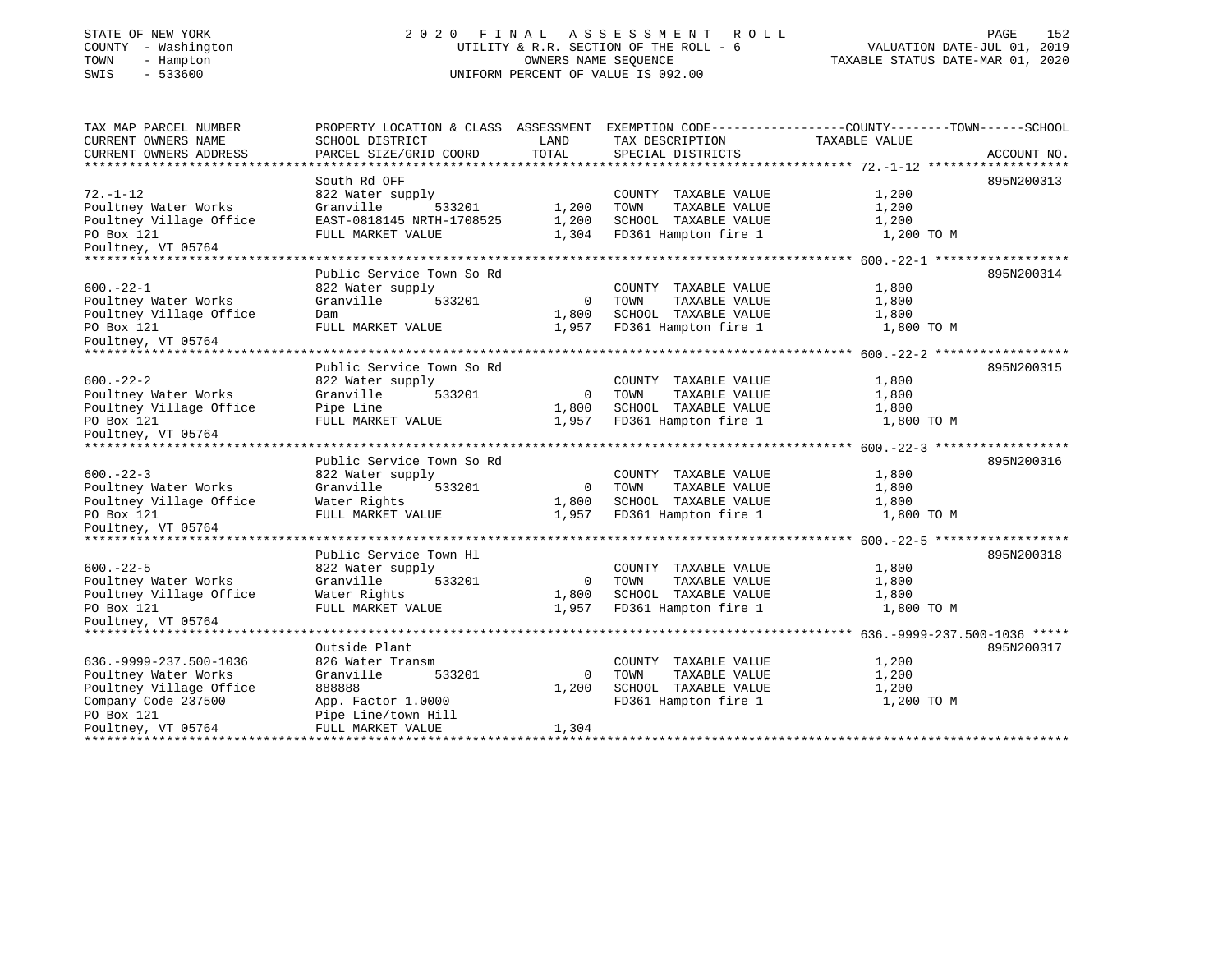| STATE OF NEW YORK<br>COUNTY<br>- Washington<br>TOWN<br>- Hampton<br>$-533600$<br>SWIS | 2020 FINAL ASSESSMENT ROLL<br>UTILITY & R.R. SECTION OF THE ROLL - 6<br>UNIFORM PERCENT OF VALUE IS 092.00 | 153<br>PAGE<br>VALUATION DATE-JUL 01, 2019<br>TAXABLE STATUS DATE-MAR 01, 2020 |                                 |                                                                                                                          |
|---------------------------------------------------------------------------------------|------------------------------------------------------------------------------------------------------------|--------------------------------------------------------------------------------|---------------------------------|--------------------------------------------------------------------------------------------------------------------------|
|                                                                                       |                                                                                                            |                                                                                |                                 | TAX MAP PARCEL NUMBER THE PROPERTY LOCATION & CLASS ASSESSMENT EXEMPTION CODE---------------COUNTY-------TOWN-----SCHOOL |
| CURRENT OWNERS NAME                                                                   | SCHOOL DISTRICT                                                                                            | LAND                                                                           | TAX DESCRIPTION TAXABLE VALUE   |                                                                                                                          |
| CURRENT OWNERS ADDRESS     PARCEL SIZE/GRID COORD     TOTAL     SPECIAL DISTRICTS     |                                                                                                            |                                                                                |                                 | ACCOUNT NO.                                                                                                              |
|                                                                                       |                                                                                                            |                                                                                |                                 |                                                                                                                          |
|                                                                                       | Outside Plant                                                                                              |                                                                                |                                 | 8975200525                                                                                                               |
| 636.000-0000-631.900-1881                                                             | 836 Telecom. eq.                                                                                           |                                                                                | COUNTY TAXABLE VALUE 16,878     |                                                                                                                          |
| Verizon New York Inc                                                                  | Granville<br>533201                                                                                        | $\overline{0}$                                                                 | TOWN                            | TAXABLE VALUE 16,878                                                                                                     |
| PO Box 2749                                                                           | 888888                                                                                                     | 16,878                                                                         | SCHOOL TAXABLE VALUE 16,878     |                                                                                                                          |
| Addison, TX 75001                                                                     | App. Factor .6881                                                                                          |                                                                                | FD361 Hampton fire 1            | 16,878 TO M                                                                                                              |
|                                                                                       | Poles Wires Etc                                                                                            |                                                                                |                                 |                                                                                                                          |
|                                                                                       | FULL MARKET VALUE                                                                                          | 18,346                                                                         |                                 |                                                                                                                          |
|                                                                                       |                                                                                                            |                                                                                |                                 |                                                                                                                          |
|                                                                                       | Outside Plant                                                                                              |                                                                                |                                 | 895N200312                                                                                                               |
| 636.000-0000-631.900-1882                                                             | 836 Telecom. eq.                                                                                           |                                                                                | COUNTY TAXABLE VALUE            | 7,650                                                                                                                    |
| Verizon New York Inc                                                                  | Whitehall<br>535201                                                                                        | $\sim$ 0                                                                       | TAXABLE VALUE<br>TOWN           | 7,650                                                                                                                    |
| Attn: Company Code 631900                                                             | 888888                                                                                                     | 7,650                                                                          | SCHOOL TAXABLE VALUE            | 7,650                                                                                                                    |
| PO Box 2749                                                                           | App. Factor .3119                                                                                          |                                                                                | FD361 Hampton fire 1 7,650 TO M |                                                                                                                          |
| Addison, TX 75001                                                                     | Poles Wires Etc                                                                                            |                                                                                |                                 |                                                                                                                          |
|                                                                                       | FULL MARKET VALUE                                                                                          | 8,315                                                                          |                                 |                                                                                                                          |
|                                                                                       |                                                                                                            |                                                                                |                                 |                                                                                                                          |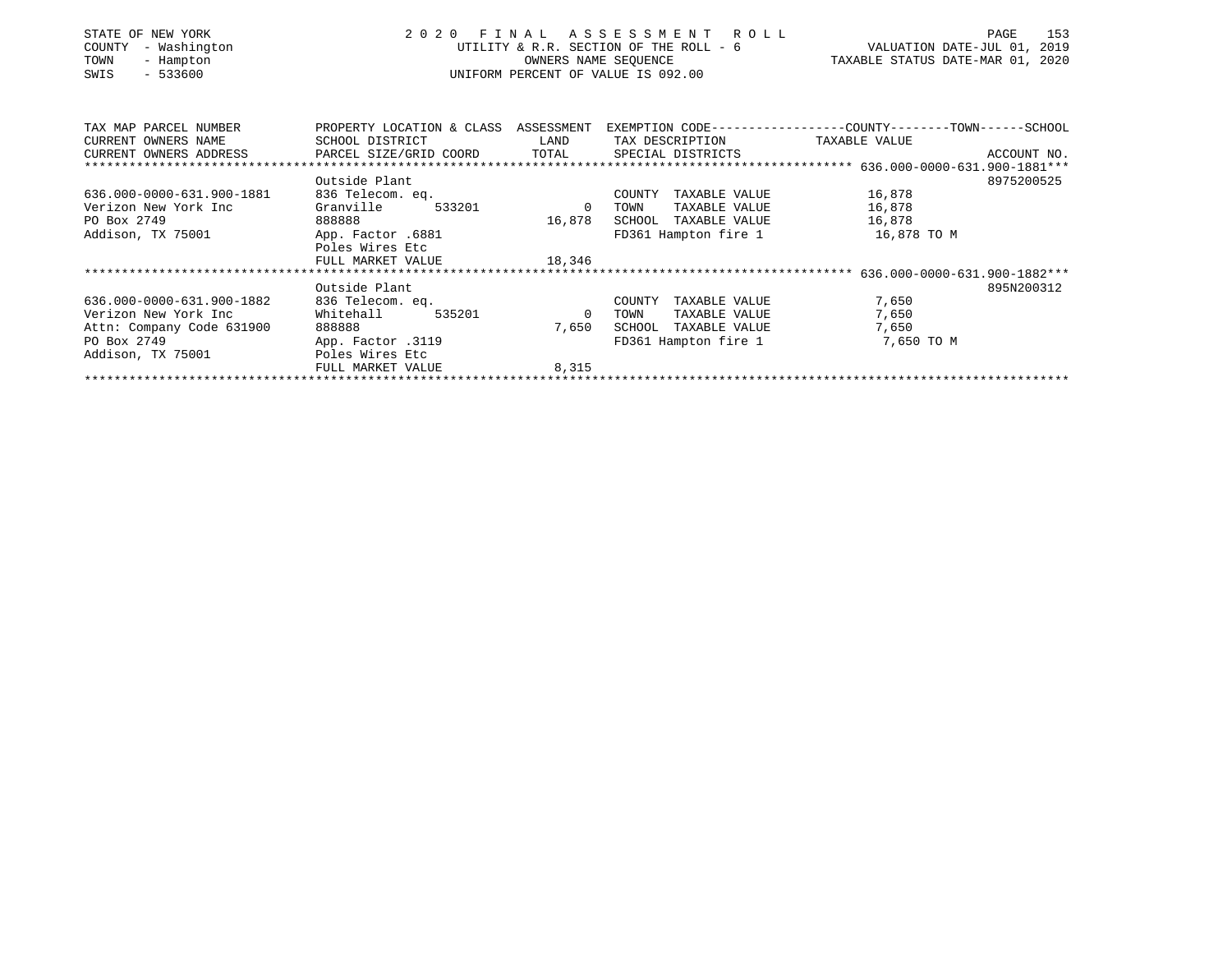| STATE OF NEW YORK   | 2020 FINAL ASSESSMENT ROLL             | 154<br>PAGE                      |
|---------------------|----------------------------------------|----------------------------------|
| COUNTY - Washington | UTILITY & R.R. SECTION OF THE ROLL - 6 | VALUATION DATE-JUL 01, 2019      |
| TOWN<br>- Hampton   |                                        | TAXABLE STATUS DATE-MAR 01, 2020 |
| SWIS<br>$-533600$   |                                        | RPS150/V04/L015                  |
|                     | UNIFORM PERCENT OF VALUE IS 092.00     | CURRENT DATE 6/24/2020           |

ROLL SUB SECTION - - TOTALS

#### \*\*\* S P E C I A L D I S T R I C T S U M M A R Y \*\*\*

| CODE DISTRICT NAME   |  | TOTAL | EXTENSION<br>PARCELS TYPE | EXTENSION<br>VALUE | AD VALOREM<br>VALUE | EXEMPT<br>AMOUNT | TAXABLE<br><b>VALUE</b> |
|----------------------|--|-------|---------------------------|--------------------|---------------------|------------------|-------------------------|
| FD361 Hampton fire 1 |  |       | 12 TOTAL M                |                    | 267,817             |                  | 267,817                 |
| FD362 Hampton fire 2 |  |       | 6 ТОТАL М                 |                    | 3131,417            |                  | 3131,417                |

### \*\*\* S C H O O L D I S T R I C T S U M M A R Y \*\*\*

|        |               | TOTAL   | ASSESSED | ASSESSED | EXEMPT | TOTAL    | <b>STAR</b> | <b>STAR</b> |
|--------|---------------|---------|----------|----------|--------|----------|-------------|-------------|
| CODE   | DISTRICT NAME | PARCELS | LAND     | TOTAL    | AMOUNT | TAXABLE  | AMOUNT      | TAXABLE     |
| 533201 | Granville     | 9       | 1,200    | 262,231  |        | 262,231  |             | 262,231     |
| 535201 | Whitehall     | 10      | 267,100  | 3179,138 |        | 3179,138 |             | 3179,138    |
|        | SUB-TOTAL     | 19      | 268,300  | 3441,369 |        | 3441,369 |             | 3441,369    |
|        | TOTAL         | 19      | 268,300  | 3441,369 |        | 3441,369 |             | 3441,369    |

#### \*\*\* S Y S T E M C O D E S S U M M A R Y \*\*\*

NO SYSTEM EXEMPTIONS AT THIS LEVEL

\*\*\* E X E M P T I O N S U M M A R Y \*\*\*

NO EXEMPTIONS AT THIS LEVEL

| ROLL<br>SEC | DESCRIPTION      | TOTAL<br>PARCELS | ∟AND       | SSESSEL<br>TOTAL | TAXABLE<br>COUNTY | TAXABLE<br>TOWN | TAXABLE<br>SCHOOL | STAR<br>TAXABLE |
|-------------|------------------|------------------|------------|------------------|-------------------|-----------------|-------------------|-----------------|
|             | UTILITIES & N.C. | າ ດ              | 300<br>268 | 2 A A *<br>. 369 | ,369<br>3441      | 3441,369        | 3441,369          | ,369<br>3441    |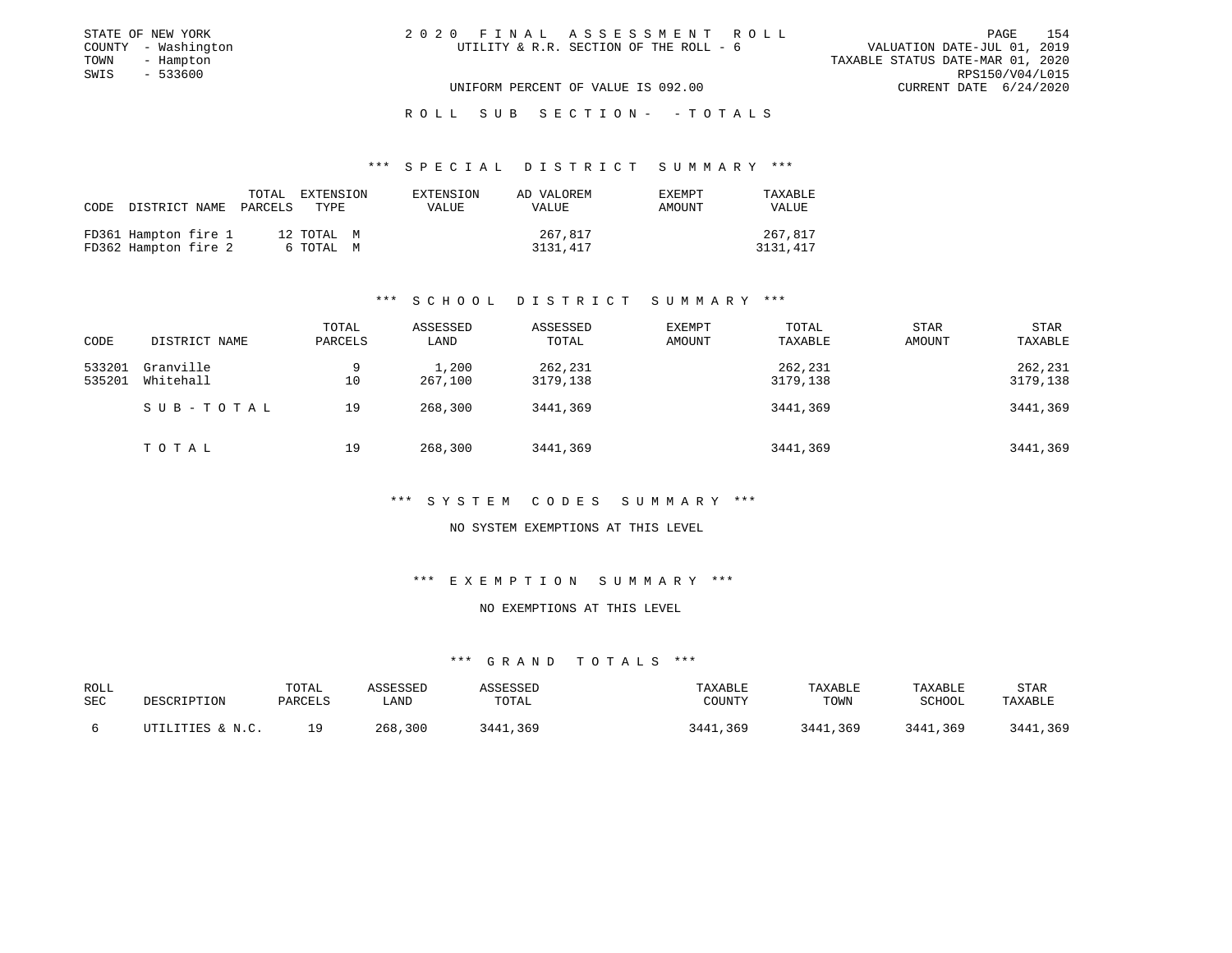|      | STATE OF NEW YORK   | 2020 FINAL ASSESSMENT ROLL |                                        |                                  |                        | PAGE | 155 |
|------|---------------------|----------------------------|----------------------------------------|----------------------------------|------------------------|------|-----|
|      | COUNTY - Washington |                            | UTILITY & R.R. SECTION OF THE ROLL - 6 | VALUATION DATE-JUL 01, 2019      |                        |      |     |
| TOWN | - Hampton           |                            |                                        | TAXABLE STATUS DATE-MAR 01, 2020 |                        |      |     |
| SWIS | $-533600$           |                            | UNIFORM PERCENT OF VALUE IS 092.00     |                                  | RPS150/V04/L015        |      |     |
|      |                     |                            |                                        |                                  | CURRENT DATE 6/24/2020 |      |     |

### ROLL SECTION TOTALS

#### \*\*\* S P E C I A L D I S T R I C T S U M M A R Y \*\*\*

|                      | TOTAL<br>CODE DISTRICT NAME PARCELS | EXTENSION<br>TYPE. | EXTENSION<br>VALUE | AD VALOREM<br><b>VALUE</b> | <b>EXEMPT</b><br>AMOUNT | TAXABLE<br><b>VALUE</b> |
|----------------------|-------------------------------------|--------------------|--------------------|----------------------------|-------------------------|-------------------------|
| FD361 Hampton fire 1 |                                     | 12 TOTAL M         |                    | 267,817                    |                         | 267,817                 |
| FD362 Hampton fire 2 |                                     | 6 TOTAL M          |                    | 3131,417                   |                         | 3131,417                |

### \*\*\* S C H O O L D I S T R I C T S U M M A R Y \*\*\*

|        |               | TOTAL   | ASSESSED | ASSESSED | EXEMPT | TOTAL    | <b>STAR</b> | <b>STAR</b> |
|--------|---------------|---------|----------|----------|--------|----------|-------------|-------------|
| CODE   | DISTRICT NAME | PARCELS | LAND     | TOTAL    | AMOUNT | TAXABLE  | AMOUNT      | TAXABLE     |
| 533201 | Granville     | 9       | 1,200    | 262,231  |        | 262,231  |             | 262,231     |
| 535201 | Whitehall     | 10      | 267,100  | 3179,138 |        | 3179,138 |             | 3179,138    |
|        | SUB-TOTAL     | 19      | 268,300  | 3441,369 |        | 3441,369 |             | 3441,369    |
|        | TOTAL         | 19      | 268,300  | 3441,369 |        | 3441,369 |             | 3441,369    |

#### \*\*\* S Y S T E M C O D E S S U M M A R Y \*\*\*

NO SYSTEM EXEMPTIONS AT THIS LEVEL

\*\*\* E X E M P T I O N S U M M A R Y \*\*\*

NO EXEMPTIONS AT THIS LEVEL

| ROLL<br>SEC | DESCRIPTION      | TOTAL<br>PARCELS | ∟AND       | SSESSEL<br>TOTAL | TAXABLE<br>COUNTY | TAXABLE<br>TOWN | TAXABLE<br>SCHOOL | STAR<br>TAXABLE |
|-------------|------------------|------------------|------------|------------------|-------------------|-----------------|-------------------|-----------------|
|             | UTILITIES & N.C. | າ ດ              | 300<br>268 | 2 A A *<br>. 369 | ,369<br>3441      | 3441,369        | 3441,369          | ,369<br>3441    |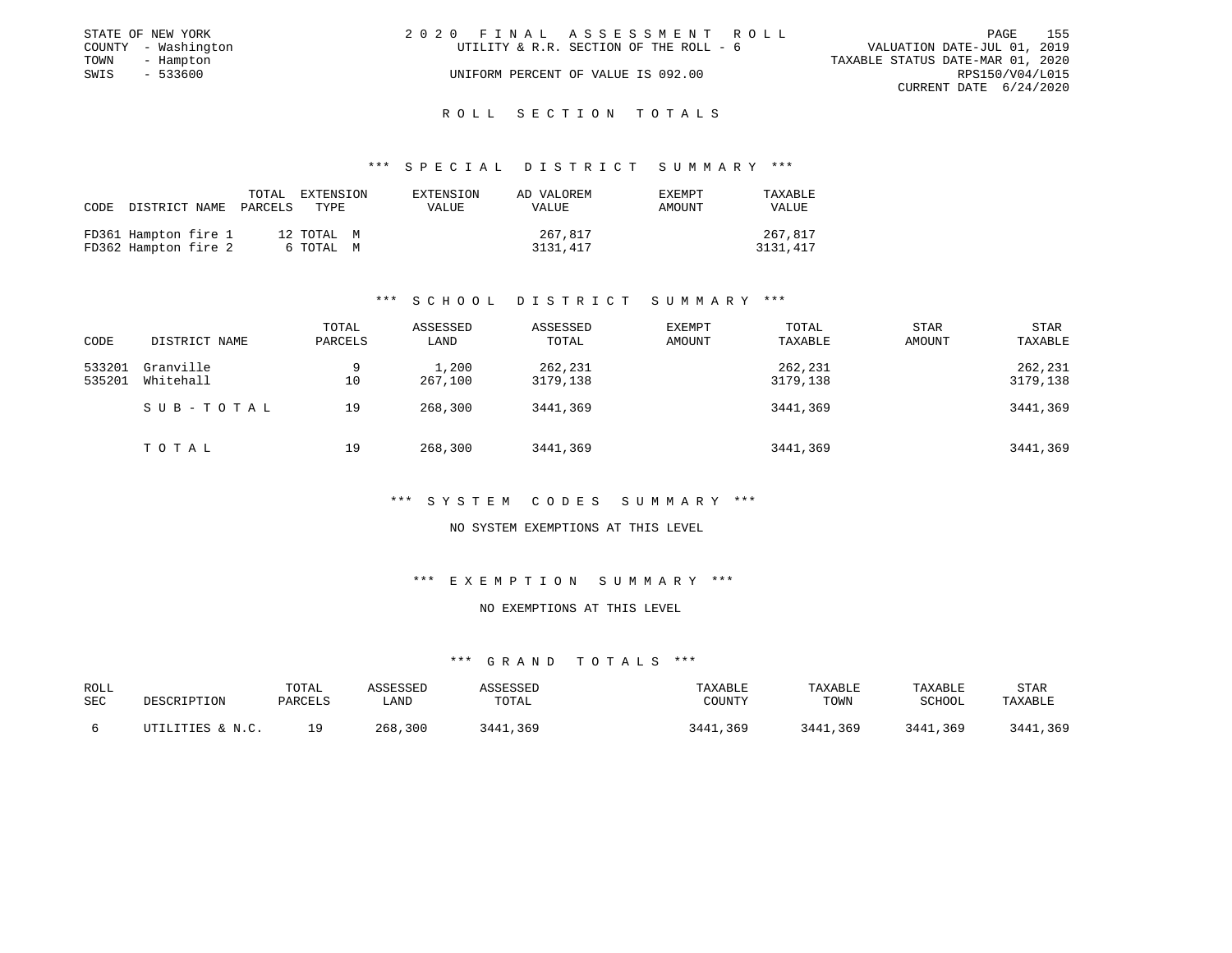| STATE OF NEW YORK<br>- Washington<br>COUNTY<br>TOWN<br>- Hampton<br>$-533600$<br>SWIS          | 2 0 2 0                                                                                                                                                                                                 | OWNERS NAME SEQUENCE      | FINAL ASSESSMENT ROLL<br>CEILING RAILROAD SECTION OF THE ROLL - 7<br>UNIFORM PERCENT OF VALUE IS 092.00 | 156<br>PAGE<br>VALUATION DATE-JUL 01, 2019<br>TAXABLE STATUS DATE-MAR 01, 2020                                |
|------------------------------------------------------------------------------------------------|---------------------------------------------------------------------------------------------------------------------------------------------------------------------------------------------------------|---------------------------|---------------------------------------------------------------------------------------------------------|---------------------------------------------------------------------------------------------------------------|
| TAX MAP PARCEL NUMBER<br>CURRENT OWNERS NAME<br>CURRENT OWNERS ADDRESS<br>******************** | SCHOOL DISTRICT<br>PARCEL SIZE/GRID COORD                                                                                                                                                               | LAND<br>TOTAL             | TAX DESCRIPTION TAXABLE VALUE<br>SPECIAL DISTRICTS                                                      | PROPERTY LOCATION & CLASS ASSESSMENT EXEMPTION CODE---------------COUNTY-------TOWN-----SCHOOL<br>ACCOUNT NO. |
| $45. - 1 - 15$<br>Clarendon & Pittsford Rr<br>One Railway Ln<br>Burlington, VT 05401           | Public Service Town<br>842 Ceiling rr<br>Whitehall<br>535201<br>Trans-Parcel 1 of 2<br>Apport For Sch 93%<br>$45. - 1 - 15. - 1$<br>ACRES 11.66<br>EAST-0807736 NRTH-1734510<br>DEED BOOK 498<br>PG-841 | 21,700<br>186,421         | COUNTY TAXABLE VALUE<br>TOWN<br>TAXABLE VALUE<br>SCHOOL TAXABLE VALUE<br>FD362 Hampton fire 2           | 895N200301<br>186,421<br>186,421<br>186,421<br>186,421 TO M                                                   |
|                                                                                                | FULL MARKET VALUE                                                                                                                                                                                       | 202,632                   |                                                                                                         |                                                                                                               |
|                                                                                                | Public Service Town                                                                                                                                                                                     |                           |                                                                                                         | 8975200505                                                                                                    |
| $45. -1 - 15. -2$<br>Clarendon & Pittsford Rr<br>One Railway Ln<br>Burlington, VT 05401        | 842 Ceiling rr<br>Granville<br>533201<br>Apportioned For School 7%<br>Parcel 2 Of 2<br>EAST-0771680 NRTH-1309190<br>FULL MARKET VALUE                                                                   | 1,600<br>14,032<br>15,252 | COUNTY TAXABLE VALUE<br>TAXABLE VALUE<br>TOWN<br>SCHOOL TAXABLE VALUE<br>FD362 Hampton fire 2           | 14,032<br>14,032<br>14,032<br>14,032 TO M                                                                     |
|                                                                                                |                                                                                                                                                                                                         |                           |                                                                                                         |                                                                                                               |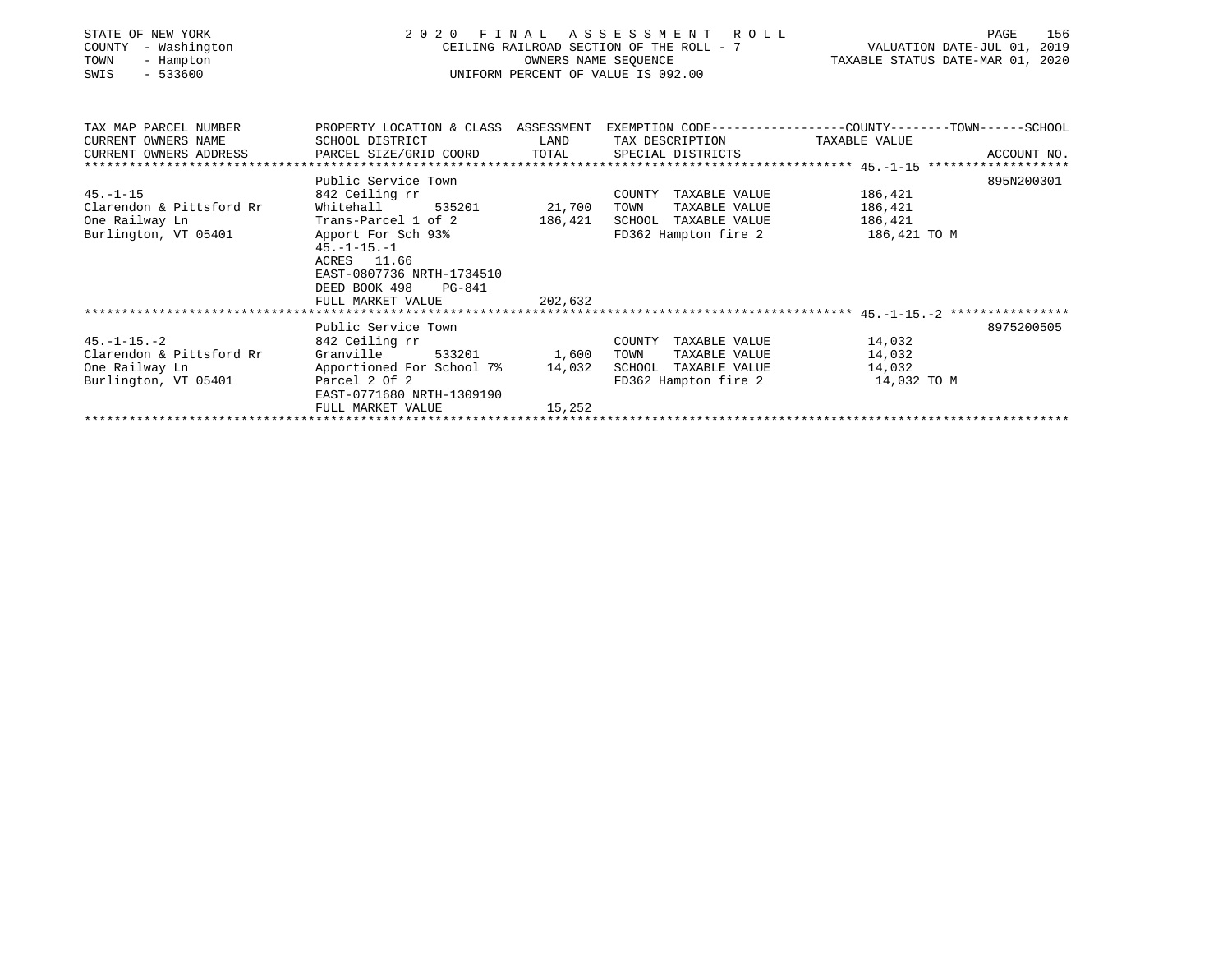| STATE OF NEW YORK   | 2020 FINAL ASSESSMENT ROLL               |                                  | PAGE                   | 157 |
|---------------------|------------------------------------------|----------------------------------|------------------------|-----|
| COUNTY - Washington | CEILING RAILROAD SECTION OF THE ROLL - 7 | VALUATION DATE-JUL 01, 2019      |                        |     |
| TOWN<br>- Hampton   |                                          | TAXABLE STATUS DATE-MAR 01, 2020 |                        |     |
| SWIS<br>- 533600    |                                          |                                  | RPS150/V04/L015        |     |
|                     | UNIFORM PERCENT OF VALUE IS 092.00       |                                  | CURRENT DATE 6/24/2020 |     |

ROLL SUB SECTION - - TOTALS

#### \*\*\* S P E C I A L D I S T R I C T S U M M A R Y \*\*\*

|                            | TOTAL | EXTENSION | EXTENSION | AD VALOREM | EXEMPT | TAXABLE |
|----------------------------|-------|-----------|-----------|------------|--------|---------|
| CODE DISTRICT NAME PARCELS |       | TYPE.     | VALUE     | VALUE      | AMOUNT | VALUE   |
| FD362 Hampton fire 2       |       | 2 ТОТАЬ М |           | 200,453    |        | 200,453 |

#### \*\*\* S C H O O L D I S T R I C T S U M M A R Y \*\*\*

| CODE             | DISTRICT NAME          | TOTAL<br>PARCELS | ASSESSED<br>LAND | ASSESSED<br>TOTAL | EXEMPT<br>AMOUNT | TOTAL<br>TAXABLE  | STAR<br>AMOUNT | <b>STAR</b><br>TAXABLE |
|------------------|------------------------|------------------|------------------|-------------------|------------------|-------------------|----------------|------------------------|
| 533201<br>535201 | Granville<br>Whitehall |                  | 1,600<br>21,700  | 14,032<br>186,421 |                  | 14,032<br>186,421 |                | 14,032<br>186,421      |
|                  | SUB-TOTAL              |                  | 23,300           | 200,453           |                  | 200,453           |                | 200,453                |
|                  | TOTAL                  | ▵                | 23,300           | 200,453           |                  | 200,453           |                | 200,453                |

#### \*\*\* S Y S T E M C O D E S S U M M A R Y \*\*\*

### NO SYSTEM EXEMPTIONS AT THIS LEVEL

### \*\*\* E X E M P T I O N S U M M A R Y \*\*\*

#### NO EXEMPTIONS AT THIS LEVEL

| ROLL |                   | TOTAL   | ASSESSED | ASSESSED | TAXABLE | TAXABLE | TAXABLE | STAR    |
|------|-------------------|---------|----------|----------|---------|---------|---------|---------|
| SEC  | DESCRIPTION       | PARCELS | LAND     | TOTAL    | COUNTY  | TOWN    | SCHOOL  | TAXABLF |
|      | CEILING RAILROADS |         | 23,300   | 200,453  | 200,453 | 200,453 | 200,453 | 200,453 |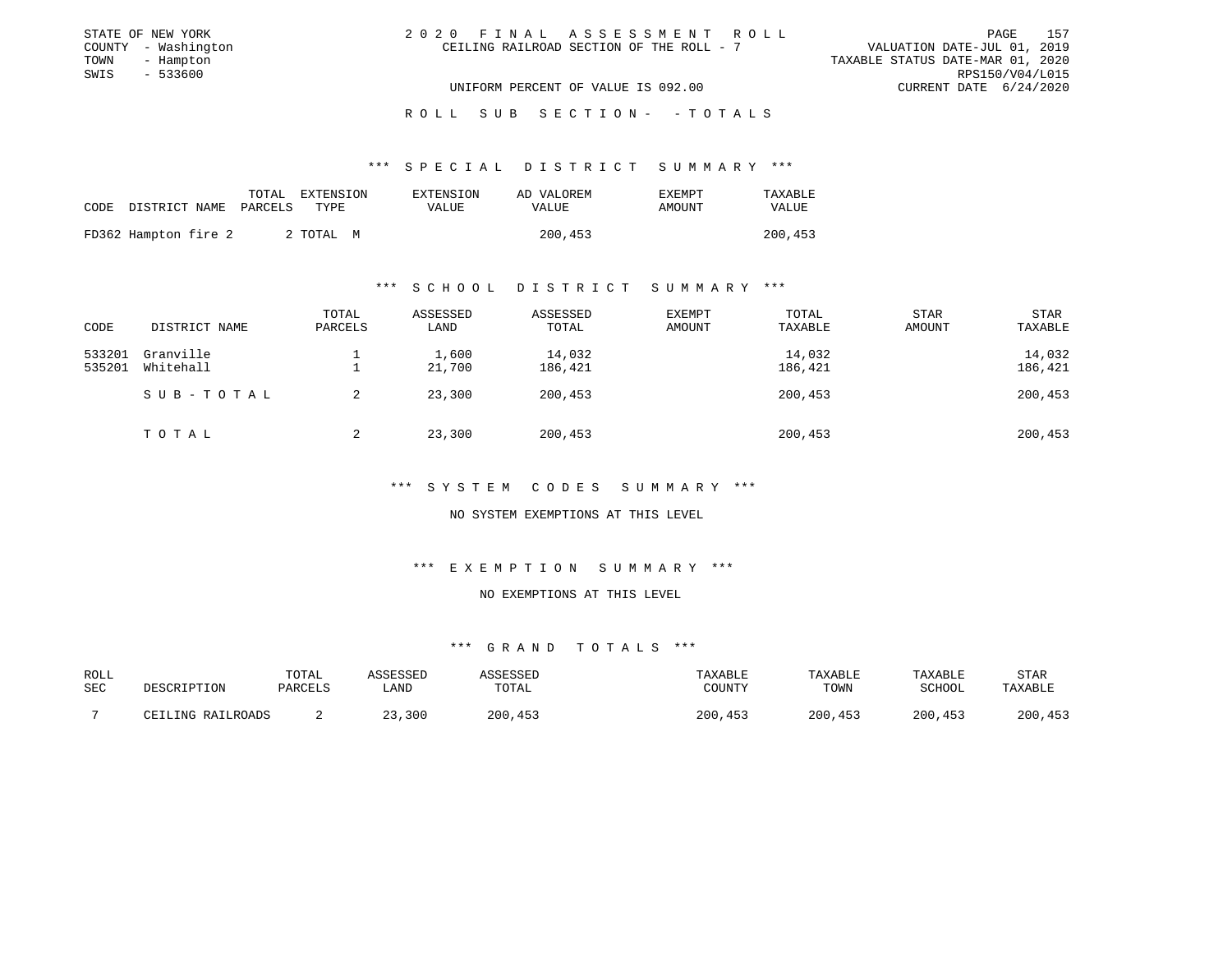|      | STATE OF NEW YORK   | 2020 FINAL ASSESSMENT ROLL                                              | PAGE            | 158 |
|------|---------------------|-------------------------------------------------------------------------|-----------------|-----|
|      | COUNTY - Washington | VALUATION DATE-JUL 01, 2019<br>CEILING RAILROAD SECTION OF THE ROLL - 7 |                 |     |
| TOWN | - Hampton           | TAXABLE STATUS DATE-MAR 01, 2020                                        |                 |     |
| SWIS | $-533600$           | UNIFORM PERCENT OF VALUE IS 092.00                                      | RPS150/V04/L015 |     |
|      |                     | CURRENT DATE 6/24/2020                                                  |                 |     |
|      |                     |                                                                         |                 |     |

#### R O L L S E C T I O N T O T A L S

#### \*\*\* S P E C I A L D I S T R I C T S U M M A R Y \*\*\*

|                                 | TOTAL | EXTENSION | EXTENSION | AD VALOREM | EXEMPT | TAXABLE |
|---------------------------------|-------|-----------|-----------|------------|--------|---------|
| CODE DISTRICT NAME PARCELS TYPE |       |           | VALUE.    | VALUE      | AMOUNT | VALUE   |
| FD362 Hampton fire 2            |       | 2 ТОТАЬ М |           | 200,453    |        | 200,453 |

#### \*\*\* S C H O O L D I S T R I C T S U M M A R Y \*\*\*

| CODE             | DISTRICT NAME          | TOTAL<br>PARCELS | ASSESSED<br>LAND | ASSESSED<br>TOTAL | EXEMPT<br>AMOUNT | TOTAL<br>TAXABLE  | STAR<br>AMOUNT | <b>STAR</b><br>TAXABLE |
|------------------|------------------------|------------------|------------------|-------------------|------------------|-------------------|----------------|------------------------|
| 533201<br>535201 | Granville<br>Whitehall |                  | 1,600<br>21,700  | 14,032<br>186,421 |                  | 14,032<br>186,421 |                | 14,032<br>186,421      |
|                  | SUB-TOTAL              |                  | 23,300           | 200,453           |                  | 200,453           |                | 200,453                |
|                  | TOTAL                  | ▵                | 23,300           | 200,453           |                  | 200,453           |                | 200,453                |

#### \*\*\* S Y S T E M C O D E S S U M M A R Y \*\*\*

### NO SYSTEM EXEMPTIONS AT THIS LEVEL

### \*\*\* E X E M P T I O N S U M M A R Y \*\*\*

#### NO EXEMPTIONS AT THIS LEVEL

| ROLL |                   | TOTAL   | ASSESSED | ASSESSED | TAXABLE | TAXABLE | TAXABLE | STAR    |
|------|-------------------|---------|----------|----------|---------|---------|---------|---------|
| SEC  | DESCRIPTION       | PARCELS | LAND     | TOTAL    | COUNTY  | TOWN    | SCHOOL  | TAXABLF |
|      | CEILING RAILROADS |         | 23,300   | 200,453  | 200,453 | 200,453 | 200,453 | 200,453 |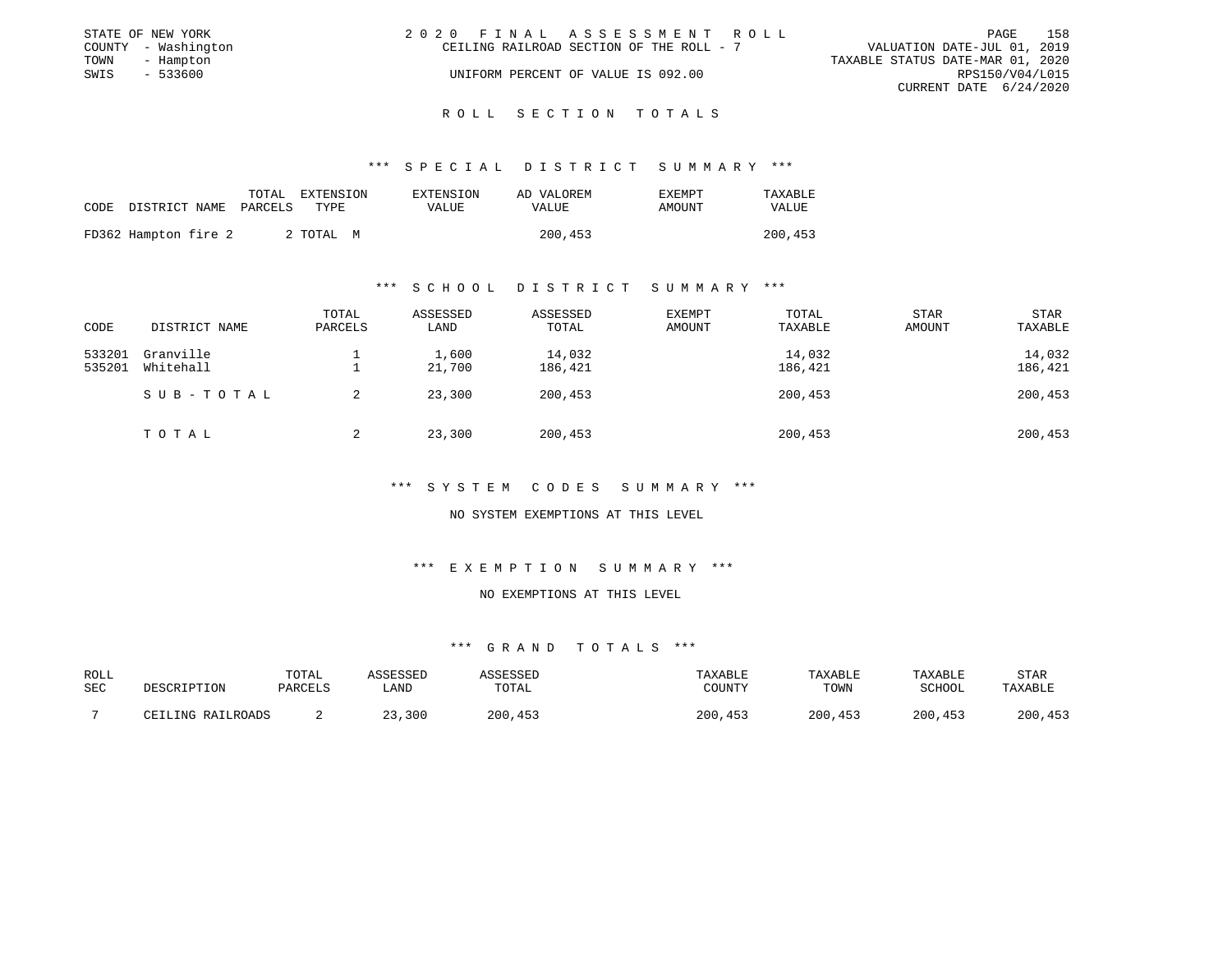| STATE OF NEW YORK   | 2020 FINAL ASSESSMENT ROLL            | 159<br>PAGE                      |
|---------------------|---------------------------------------|----------------------------------|
| COUNTY - Washington | WHOLLY EXEMPT SECTION OF THE ROLL - 8 | VALUATION DATE-JUL 01, 2019      |
| TOWN<br>- Hampton   | OWNERS NAME SEOUENCE                  | TAXABLE STATUS DATE-MAR 01, 2020 |
| SWIS<br>- 533600    | UNIFORM PERCENT OF VALUE IS 092.00    |                                  |
|                     |                                       |                                  |
|                     |                                       |                                  |

| TAX MAP PARCEL NUMBER<br>CURRENT OWNERS NAME                                                                                                        | PROPERTY LOCATION & CLASS ASSESSMENT EXEMPTION CODE---------------COUNTY-------TOWN------SCHOOL<br>SCHOOL DISTRICT                                                                                                   |               | TAX DESCRIPTION                                                                           | TAXABLE VALUE                 |        |                 |
|-----------------------------------------------------------------------------------------------------------------------------------------------------|----------------------------------------------------------------------------------------------------------------------------------------------------------------------------------------------------------------------|---------------|-------------------------------------------------------------------------------------------|-------------------------------|--------|-----------------|
| CURRENT OWNERS ADDRESS                                                                                                                              | PARCEL SIZE/GRID COORD                                                                                                                                                                                               | LAND<br>TOTAL | SPECIAL DISTRICTS                                                                         |                               |        | ACCOUNT NO.     |
|                                                                                                                                                     |                                                                                                                                                                                                                      |               |                                                                                           |                               |        |                 |
|                                                                                                                                                     | 1592 County Route 11<br>County Route 11<br>620 Religious<br>Whitehall 535201 7,000 COUNTY TAXABLE VALUE<br>FRNT 213.00 DPTH 112.00 66,000 TOWN TAXABLE VALUE<br>FRNT 213.00 DPTH 1111.00 66,000 COUNTY TAXABLE VALUE |               |                                                                                           |                               |        | 8979900332      |
| $38. - 1 - 14$<br>Advent Church Soc                                                                                                                 |                                                                                                                                                                                                                      |               |                                                                                           | 66,000 66,000<br>$\mathbf{0}$ |        | 66,000          |
| Hampton, NY 12837                                                                                                                                   |                                                                                                                                                                                                                      |               |                                                                                           | $\Omega$                      |        |                 |
|                                                                                                                                                     |                                                                                                                                                                                                                      |               |                                                                                           | $\bigcap$                     |        |                 |
|                                                                                                                                                     |                                                                                                                                                                                                                      |               |                                                                                           |                               | 0 TO M |                 |
|                                                                                                                                                     | EAST-0806767 NRTH-1737149 SCHOOL TAXABLE VALUE<br>DEED BOOK 211 PG-422 FD362 Hampton fire 2<br>FULL MARKET VALUE 71,739 66,000 EX                                                                                    |               |                                                                                           |                               |        |                 |
|                                                                                                                                                     |                                                                                                                                                                                                                      |               |                                                                                           |                               |        |                 |
|                                                                                                                                                     | 1614 County Route 11                                                                                                                                                                                                 |               |                                                                                           |                               |        | 895J100692      |
|                                                                                                                                                     |                                                                                                                                                                                                                      |               |                                                                                           |                               |        |                 |
|                                                                                                                                                     |                                                                                                                                                                                                                      |               |                                                                                           |                               |        |                 |
|                                                                                                                                                     |                                                                                                                                                                                                                      |               |                                                                                           |                               |        |                 |
|                                                                                                                                                     |                                                                                                                                                                                                                      |               |                                                                                           |                               |        |                 |
|                                                                                                                                                     |                                                                                                                                                                                                                      |               |                                                                                           |                               |        |                 |
|                                                                                                                                                     |                                                                                                                                                                                                                      |               |                                                                                           |                               |        |                 |
|                                                                                                                                                     | 155 Golf Course Rd                                                                                                                                                                                                   |               |                                                                                           |                               |        | 895J100002      |
| $38. - 1 - 10$<br>Adventist Historic Properties Whitehall                                                                                           | 210 1 Family Res                                                                                                                                                                                                     |               |                                                                                           | 173,600<br>$\mathbf{0}$       |        | 173,600 173,600 |
| PO Box 1414                                                                                                                                         |                                                                                                                                                                                                                      |               | NON-PRIED 2001<br>Res<br>535201 26,300 COUNTY TAXABLE VALUE<br>173.600 TOWN TAXABLE VALUE | $\Omega$                      |        |                 |
| Battle Creek, MI 49016-1414 ACRES 2.32                                                                                                              |                                                                                                                                                                                                                      |               | SCHOOL TAXABLE VALUE                                                                      | $\Omega$                      |        |                 |
|                                                                                                                                                     | barn is 1716 CR 11 173,60<br>ACRES 2.32 EAST-0809957 NRTH-1737427                                                                                                                                                    |               | CA001 Cons agri dst 1                                                                     |                               | $0$ TO |                 |
|                                                                                                                                                     |                                                                                                                                                                                                                      |               |                                                                                           |                               |        |                 |
|                                                                                                                                                     |                                                                                                                                                                                                                      |               |                                                                                           | 0 <sub>T</sub>                |        |                 |
|                                                                                                                                                     |                                                                                                                                                                                                                      |               |                                                                                           |                               |        |                 |
|                                                                                                                                                     |                                                                                                                                                                                                                      |               | FD362 Hampton fire 2                                                                      |                               | 0 TO M |                 |
|                                                                                                                                                     |                                                                                                                                                                                                                      |               | 173,600 EX                                                                                |                               |        |                 |
|                                                                                                                                                     | County Route 11                                                                                                                                                                                                      |               |                                                                                           |                               |        | 895J100157      |
| $38. - 1 - 13$                                                                                                                                      | 910 Priv forest                                                                                                                                                                                                      |               | NON-PR REL 25110                                                                          | 55,200                        | 55,200 | 55,200          |
| Adventist Historic Properties Whitehall                                                                                                             | 535201                                                                                                                                                                                                               |               |                                                                                           | $\overline{0}$                |        |                 |
|                                                                                                                                                     |                                                                                                                                                                                                                      |               | 55,200 COUNTY TAXABLE VALUE<br>55,200 TOWN TAXABLE VALUE                                  | $\Omega$                      |        |                 |
| PO Box 1414<br>PO Box 1414<br>Battle Creek, MI 49016-1414 EAST-0807760 NRTH-1735804 SCHOOL TAXABLE VALUE<br>PER POOK 3056 PG-1 FD362 Hampton fire 2 |                                                                                                                                                                                                                      |               |                                                                                           | $\cap$                        |        |                 |
|                                                                                                                                                     |                                                                                                                                                                                                                      |               |                                                                                           |                               | 0 TO M |                 |
|                                                                                                                                                     | FULL MARKET VALUE                                                                                                                                                                                                    | 60,000        | 55,200 EX                                                                                 |                               |        |                 |
|                                                                                                                                                     |                                                                                                                                                                                                                      |               |                                                                                           |                               |        | 8979900333      |
| $54. - 1 - 11$                                                                                                                                      | State Route 22A OFF<br>695 Cemetery                                                                                                                                                                                  |               | TN CEM<br>13510                                                                           | 6,000                         | 6,000  | 6,000           |
| Hampton Flats Cemetery                                                                                                                              | Granville                                                                                                                                                                                                            |               | 533201 6,000 COUNTY TAXABLE VALUE                                                         | $\Omega$                      |        |                 |
| Hampton, NY 12837                                                                                                                                   | FRNT 168.00 DPTH 200.00 6,000 TOWN                                                                                                                                                                                   |               | TAXABLE VALUE                                                                             | $\Omega$                      |        |                 |
|                                                                                                                                                     | EAST-0821590 NRTH-1722777                                                                                                                                                                                            |               |                                                                                           |                               |        |                 |
|                                                                                                                                                     | FULL MARKET VALUE                                                                                                                                                                                                    |               | SCHOOL TAXABLE VALUE 0<br>6,522 FD361 Hampton fire 1 0 0 TO M                             |                               |        |                 |
|                                                                                                                                                     |                                                                                                                                                                                                                      |               | 6,000 EX                                                                                  |                               |        |                 |
|                                                                                                                                                     |                                                                                                                                                                                                                      |               |                                                                                           |                               |        |                 |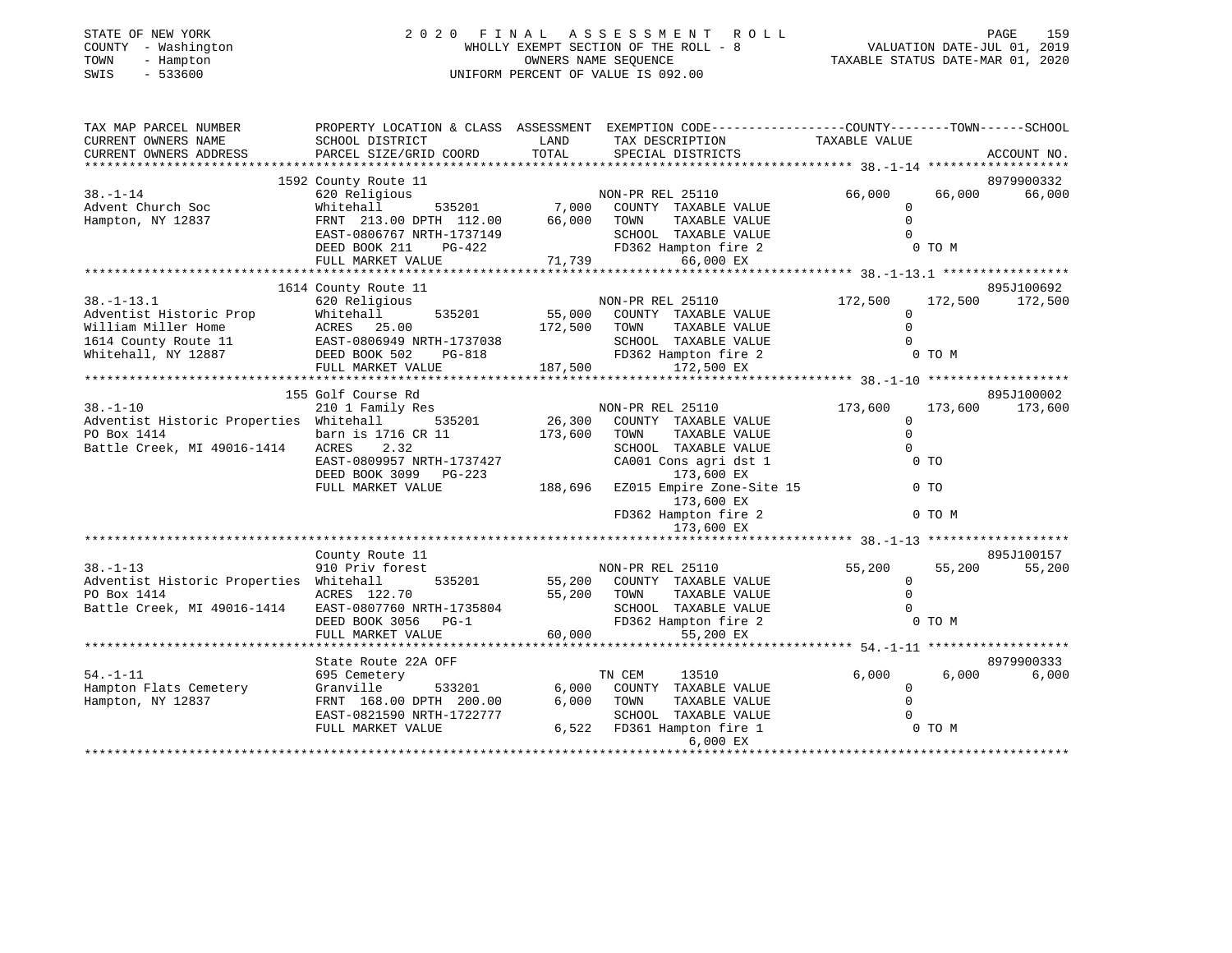| STATE OF NEW YORK<br>COUNTY - Washington<br>TOWN<br>- Hampton<br>SWIS<br>$-533600$ |                                                                                                  |                  | 2020 FINAL ASSESSMENT ROLL<br>WHOLLY EXEMPT SECTION OF THE ROLL - 8<br>OWNERS NAME SEQUENCE<br>UNIFORM PERCENT OF VALUE IS 092.00 | PAGE<br>160<br>PAGE 160<br>VALUATION DATE-JUL 01, 2019<br>TAXABLE STATUS DATE-MAR 01, 2020 |                |                 |  |  |
|------------------------------------------------------------------------------------|--------------------------------------------------------------------------------------------------|------------------|-----------------------------------------------------------------------------------------------------------------------------------|--------------------------------------------------------------------------------------------|----------------|-----------------|--|--|
| TAX MAP PARCEL NUMBER                                                              | PROPERTY LOCATION & CLASS ASSESSMENT EXEMPTION CODE----------------COUNTY-------TOWN------SCHOOL |                  |                                                                                                                                   |                                                                                            |                |                 |  |  |
| CURRENT OWNERS NAME<br>CURRENT OWNERS ADDRESS                                      | SCHOOL DISTRICT<br>PARCEL SIZE/GRID COORD                                                        | LAND<br>TOTAL    | TAX DESCRIPTION TAXABLE VALUE<br>SPECIAL DISTRICTS                                                                                |                                                                                            |                | ACCOUNT NO.     |  |  |
|                                                                                    | Golf Course Rd                                                                                   |                  |                                                                                                                                   |                                                                                            |                |                 |  |  |
| $38. - 1 - 10.6$                                                                   | 695 Cemetery                                                                                     |                  | TN CEM<br>13510                                                                                                                   | 1,500                                                                                      | 1,500          | 1,500           |  |  |
| Hampton Town of                                                                    | Whitehall                                                                                        | $535201$ $1,500$ | COUNTY TAXABLE VALUE                                                                                                              | $\circ$                                                                                    |                |                 |  |  |
| 2629 State Route 22A                                                               | Filed subdivision 12843 1,500                                                                    |                  | TAXABLE VALUE<br>TOWN                                                                                                             | $\Omega$                                                                                   |                |                 |  |  |
| Hampton, NY 12837                                                                  | ACRES 1.01                                                                                       |                  | SCHOOL TAXABLE VALUE                                                                                                              | $\Omega$                                                                                   |                |                 |  |  |
|                                                                                    | ACRES 1.01<br>EAST-0809907 NRTH-1737177                                                          |                  | CA001 Cons agri dst 1                                                                                                             |                                                                                            | 0 <sub>T</sub> |                 |  |  |
|                                                                                    | DEED BOOK 3652 PG-115                                                                            |                  | 1,500 EX                                                                                                                          |                                                                                            |                |                 |  |  |
|                                                                                    | FULL MARKET VALUE                                                                                | 1,630            | EZ005 Empire Zone 5                                                                                                               |                                                                                            | 0 <sub>T</sub> |                 |  |  |
|                                                                                    |                                                                                                  |                  |                                                                                                                                   |                                                                                            |                |                 |  |  |
|                                                                                    |                                                                                                  |                  | 1,500 EX<br>FD362 Hampton fire 2                                                                                                  |                                                                                            | 0 TO M         |                 |  |  |
|                                                                                    |                                                                                                  |                  | 1,500 EX                                                                                                                          |                                                                                            |                |                 |  |  |
|                                                                                    |                                                                                                  |                  |                                                                                                                                   | ********************* 63.-1-6 *********************                                        |                |                 |  |  |
|                                                                                    | State Route 22A                                                                                  |                  |                                                                                                                                   |                                                                                            |                | 8979900338      |  |  |
| $63 - 1 - 6$                                                                       | 720 Mine/quarry                                                                                  |                  | OTHER TOWN 13500                                                                                                                  | 6,000                                                                                      | 6,000          | 6,000           |  |  |
| Hampton Town Of                                                                    | 533201<br>Granville                                                                              | 6,000            | COUNTY TAXABLE VALUE                                                                                                              | $\Omega$                                                                                   |                |                 |  |  |
| Hampton, NY 12837                                                                  | 2.20<br>ACRES                                                                                    | 6,000            | TAXABLE VALUE<br>TOWN                                                                                                             | $\Omega$                                                                                   |                |                 |  |  |
|                                                                                    | EAST-0823856 NRTH-1714641                                                                        |                  | SCHOOL TAXABLE VALUE                                                                                                              | $\Omega$                                                                                   |                |                 |  |  |
|                                                                                    | FULL MARKET VALUE                                                                                |                  | 6,522 FD361 Hampton fire 1                                                                                                        |                                                                                            | 0 TO M         |                 |  |  |
|                                                                                    |                                                                                                  |                  | 6,000 EX                                                                                                                          |                                                                                            |                |                 |  |  |
|                                                                                    |                                                                                                  |                  |                                                                                                                                   |                                                                                            |                |                 |  |  |
|                                                                                    | 2629&2631 State Route 22A                                                                        |                  |                                                                                                                                   |                                                                                            |                | 8979900339      |  |  |
| $72. - 2 - 32$                                                                     | 651 Highway gar                                                                                  |                  | OTHER TOWN 13500                                                                                                                  | 141,700                                                                                    |                | 141,700 141,700 |  |  |
| Hampton Town Of                                                                    | Granville<br>533201                                                                              | 12,000           | COUNTY TAXABLE VALUE                                                                                                              | $\mathbf 0$                                                                                |                |                 |  |  |
| 2629 State Route 22A                                                               | Town Hall                                                                                        | 141,700          | TAXABLE VALUE<br>TOWN                                                                                                             | $\Omega$                                                                                   |                |                 |  |  |
| PO Box 125                                                                         | 713/149 Hwy Approp                                                                               |                  | SCHOOL TAXABLE VALUE                                                                                                              |                                                                                            |                |                 |  |  |
| Hampton, NY 12837                                                                  | ACRES 1.00                                                                                       |                  | FD361 Hampton fire 1                                                                                                              |                                                                                            | $0$ TO M       |                 |  |  |
|                                                                                    | EAST-0823348 NRTH-1712486                                                                        |                  | 141,700 EX                                                                                                                        |                                                                                            |                |                 |  |  |
|                                                                                    | FULL MARKET VALUE                                                                                | 154,022          |                                                                                                                                   |                                                                                            |                |                 |  |  |
|                                                                                    |                                                                                                  |                  |                                                                                                                                   |                                                                                            |                |                 |  |  |
|                                                                                    | 2520 County Route 18                                                                             |                  |                                                                                                                                   |                                                                                            |                | 8979900340      |  |  |
| $72. - 2 - 24$                                                                     | 662 Police/fire                                                                                  |                  | VOL FIRE<br>26400                                                                                                                 | 76,100                                                                                     | 76,100         | 76,100          |  |  |
| Hampton Vol. Fire Co. Inc                                                          | Granville<br>533201                                                                              | 6,000            | COUNTY TAXABLE VALUE                                                                                                              | $\overline{0}$                                                                             |                |                 |  |  |
| PO Box 34                                                                          | Firehouse                                                                                        | 76,100           | TAXABLE VALUE<br>TOWN                                                                                                             | $\Omega$                                                                                   |                |                 |  |  |
| Hampton, NY 12837                                                                  |                                                                                                  |                  | SCHOOL TAXABLE VALUE                                                                                                              | $\Omega$                                                                                   |                |                 |  |  |
|                                                                                    | Postal Lease 755/139<br>ACRES      1.00                                                          |                  | FD361 Hampton fire 1                                                                                                              |                                                                                            | 0 TO M         |                 |  |  |
|                                                                                    | EAST-0822663 NRTH-1711242                                                                        |                  | 76,100 EX                                                                                                                         |                                                                                            |                |                 |  |  |
|                                                                                    | DEED BOOK 3545 PG-281                                                                            |                  |                                                                                                                                   |                                                                                            |                |                 |  |  |
|                                                                                    | FULL MARKET VALUE                                                                                | 82,717           |                                                                                                                                   |                                                                                            |                |                 |  |  |

\*\*\*\*\*\*\*\*\*\*\*\*\*\*\*\*\*\*\*\*\*\*\*\*\*\*\*\*\*\*\*\*\*\*\*\*\*\*\*\*\*\*\*\*\*\*\*\*\*\*\*\*\*\*\*\*\*\*\*\*\*\*\*\*\*\*\*\*\*\*\*\*\*\*\*\*\*\*\*\*\*\*\*\*\*\*\*\*\*\*\*\*\*\*\*\*\*\*\*\*\*\*\*\*\*\*\*\*\*\*\*\*\*\*\*\*\*\*\*\*\*\*\*\*\*\*\*\*\*\*\*\*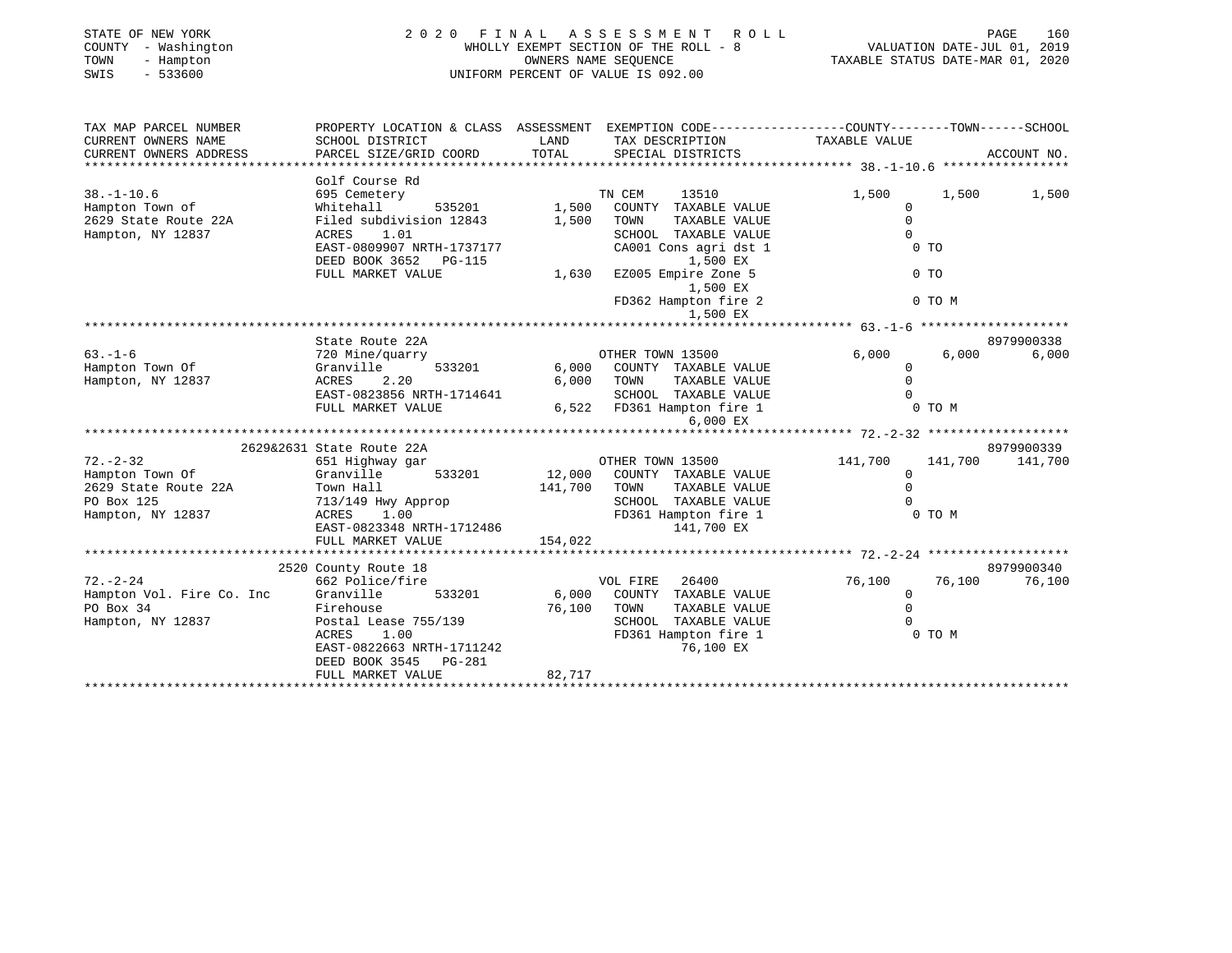| COUNTY<br>- Washington<br>TOWN<br>- Hampton<br>$-533600$<br>SWIS |                                                          |              | WHOLLY EXEMPT SECTION OF THE ROLL - 8<br>OWNERS NAME SEQUENCE<br>UNIFORM PERCENT OF VALUE IS 092.00 |                                                                               | VALUATION DATE-JUL 01, 2019<br>TAXABLE STATUS DATE-MAR 01, 2020 |  |  |  |
|------------------------------------------------------------------|----------------------------------------------------------|--------------|-----------------------------------------------------------------------------------------------------|-------------------------------------------------------------------------------|-----------------------------------------------------------------|--|--|--|
| TAX MAP PARCEL NUMBER<br>CURRENT OWNERS NAME                     | PROPERTY LOCATION & CLASS ASSESSMENT<br>SCHOOL DISTRICT  | LAND         | TAX DESCRIPTION                                                                                     | EXEMPTION CODE-----------------COUNTY-------TOWN------SCHOOL<br>TAXABLE VALUE |                                                                 |  |  |  |
| CURRENT OWNERS ADDRESS                                           | PARCEL SIZE/GRID COORD                                   | <b>TOTAL</b> | SPECIAL DISTRICTS                                                                                   |                                                                               | ACCOUNT NO.                                                     |  |  |  |
|                                                                  | 154 Golf Course Rd                                       |              |                                                                                                     |                                                                               |                                                                 |  |  |  |
| $38. - 1 - 8.3$                                                  | 662 Police/fire                                          |              | VOL FIRE<br>26400                                                                                   | 49,100<br>49,100                                                              | 49,100                                                          |  |  |  |
| Hampton Volunteer Fire Co Inc Whitehall                          | 535201                                                   | 10,000       | COUNTY TAXABLE VALUE                                                                                | $\mathbf{0}$                                                                  |                                                                 |  |  |  |
| PO Box 34                                                        | Survey 13128                                             | 49,100       | TAXABLE VALUE<br>TOWN                                                                               | $\Omega$                                                                      |                                                                 |  |  |  |
| Hampton, NY 12837                                                | FRNT 200.00 DPTH                                         |              | SCHOOL TAXABLE VALUE                                                                                | $\Omega$                                                                      |                                                                 |  |  |  |
|                                                                  | 0.45<br>ACRES                                            |              | CA001 Cons agri dst 1                                                                               | 0 <sub>T</sub>                                                                |                                                                 |  |  |  |
|                                                                  | EAST-0810205 NRTH-1737524                                |              | 49,100 EX                                                                                           |                                                                               |                                                                 |  |  |  |
|                                                                  | DEED BOOK 3943<br>PG-178                                 |              | FD362 Hampton fire 2                                                                                | 0 TO M                                                                        |                                                                 |  |  |  |
|                                                                  | FULL MARKET VALUE                                        | 53,370       | 49,100 EX                                                                                           |                                                                               |                                                                 |  |  |  |
|                                                                  | *************************************                    |              |                                                                                                     |                                                                               |                                                                 |  |  |  |
|                                                                  | State Route 22A OFF                                      |              |                                                                                                     |                                                                               | 8979900335                                                      |  |  |  |
| $81. - 2 - 11$                                                   | 695 Cemetery                                             |              | TN CEM<br>13510                                                                                     | 6,000                                                                         | 6,000<br>6,000                                                  |  |  |  |
| Hooker Cemetery                                                  | Granville<br>533201                                      | 6,000        | COUNTY TAXABLE VALUE                                                                                | $\mathbf{0}$                                                                  |                                                                 |  |  |  |
| Hampton, NY 12837                                                | FRNT<br>96.00 DPTH<br>90.00                              | 6,000        | TOWN<br>TAXABLE VALUE                                                                               | $\Omega$                                                                      |                                                                 |  |  |  |
|                                                                  | EAST-0823001 NRTH-1704055                                |              | SCHOOL TAXABLE VALUE                                                                                | $\Omega$                                                                      |                                                                 |  |  |  |
|                                                                  | FULL MARKET VALUE                                        | 6,522        | FD361 Hampton fire 1                                                                                | 0 TO M                                                                        |                                                                 |  |  |  |
|                                                                  |                                                          |              | 6,000 EX                                                                                            |                                                                               |                                                                 |  |  |  |
|                                                                  |                                                          |              |                                                                                                     |                                                                               |                                                                 |  |  |  |
|                                                                  | Golf Course Rd                                           |              |                                                                                                     |                                                                               | 8979900337                                                      |  |  |  |
| $38. - 1 - 9$                                                    | 695 Cemetery                                             |              | TN CEM<br>13510                                                                                     | 7,000                                                                         | 7,000<br>7,000                                                  |  |  |  |
| Miller Cemetery                                                  | 535201<br>Whitehall                                      | 7,000        | COUNTY TAXABLE VALUE                                                                                | $\mathbf 0$                                                                   |                                                                 |  |  |  |
| Hampton, NY 12837                                                | FRNT 215.00 DPTH<br>93.00                                | 7,000        | TAXABLE VALUE<br>TOWN                                                                               | $\Omega$                                                                      |                                                                 |  |  |  |
|                                                                  | EAST-0810053 NRTH-1737114                                |              | SCHOOL TAXABLE VALUE                                                                                | $\Omega$                                                                      |                                                                 |  |  |  |
|                                                                  | FULL MARKET VALUE                                        | 7,609        | FD362 Hampton fire 2                                                                                | 0 TO M                                                                        |                                                                 |  |  |  |
|                                                                  | ****************                                         |              | 7,000 EX<br>******************                                                                      |                                                                               |                                                                 |  |  |  |
|                                                                  |                                                          |              |                                                                                                     | ******* 80. -1-2.4 *******************                                        |                                                                 |  |  |  |
|                                                                  | County Route 21                                          |              |                                                                                                     |                                                                               | 895J100155                                                      |  |  |  |
| $80. - 1 - 2.4$                                                  | 692 Road/str/hwy                                         |              | RPTL1138<br>29700                                                                                   | 12,000<br>12,000                                                              | 12,000                                                          |  |  |  |
| Mirror Lake Homeowners<br>Route 4                                | Whitehall<br>535201<br>ACRES                             | 12,000       | COUNTY TAXABLE VALUE<br>TOWN                                                                        | 0<br>$\mathbf{0}$                                                             |                                                                 |  |  |  |
|                                                                  | 27.10<br>EAST-0810574 NRTH-1705757                       | 12,000       | TAXABLE VALUE<br>SCHOOL TAXABLE VALUE                                                               | $\Omega$                                                                      |                                                                 |  |  |  |
| Killington, VT 05751                                             | DEED BOOK 781<br>$PG-239$                                |              |                                                                                                     | 0 TO M                                                                        |                                                                 |  |  |  |
|                                                                  |                                                          | 13,043       | FD361 Hampton fire 1                                                                                |                                                                               |                                                                 |  |  |  |
|                                                                  | FULL MARKET VALUE<br>+ + + + + + + + + + + + + + + + + + | *********    | 12,000 EX                                                                                           | ******** 31. -1-1.1 *******************                                       |                                                                 |  |  |  |
|                                                                  | Carvers Falls Rd                                         |              |                                                                                                     |                                                                               |                                                                 |  |  |  |
| $31. - 1 - 1.1$                                                  | 910 Priv forest                                          |              | NON-PR EDU 25120                                                                                    | 18,900<br>18,900                                                              | 18,900                                                          |  |  |  |
| Nature Conservancy                                               | 535201<br>Whitehall                                      | 18,900       | COUNTY TAXABLE VALUE                                                                                | 0                                                                             |                                                                 |  |  |  |
| 195 New Karner Rd Ste 200                                        | ACRES<br>41.90                                           | 18,900       | TAXABLE VALUE<br>TOWN                                                                               | $\mathbf 0$                                                                   |                                                                 |  |  |  |
| Albany, NY 12205                                                 | EAST-0803894 NRTH-1748453                                |              | SCHOOL TAXABLE VALUE                                                                                | 0                                                                             |                                                                 |  |  |  |
|                                                                  | DEED BOOK 825<br>$PG-18$                                 |              | FD362 Hampton fire 2                                                                                | 0 TO M                                                                        |                                                                 |  |  |  |

FULL MARKET VALUE 20,543 18,900 EX

\*\*\*\*\*\*\*\*\*\*\*\*\*\*\*\*\*\*\*\*\*\*\*\*\*\*\*\*\*\*\*\*\*\*\*\*\*\*\*\*\*\*\*\*\*\*\*\*\*\*\*\*\*\*\*\*\*\*\*\*\*\*\*\*\*\*\*\*\*\*\*\*\*\*\*\*\*\*\*\*\*\*\*\*\*\*\*\*\*\*\*\*\*\*\*\*\*\*\*\*\*\*\*\*\*\*\*\*\*\*\*\*\*\*\*\*\*\*\*\*\*\*\*\*\*\*\*\*\*\*\*\*

STATE OF NEW YORK 2 0 2 0 F I N A L A S S E S S M E N T R O L L PAGE 161

161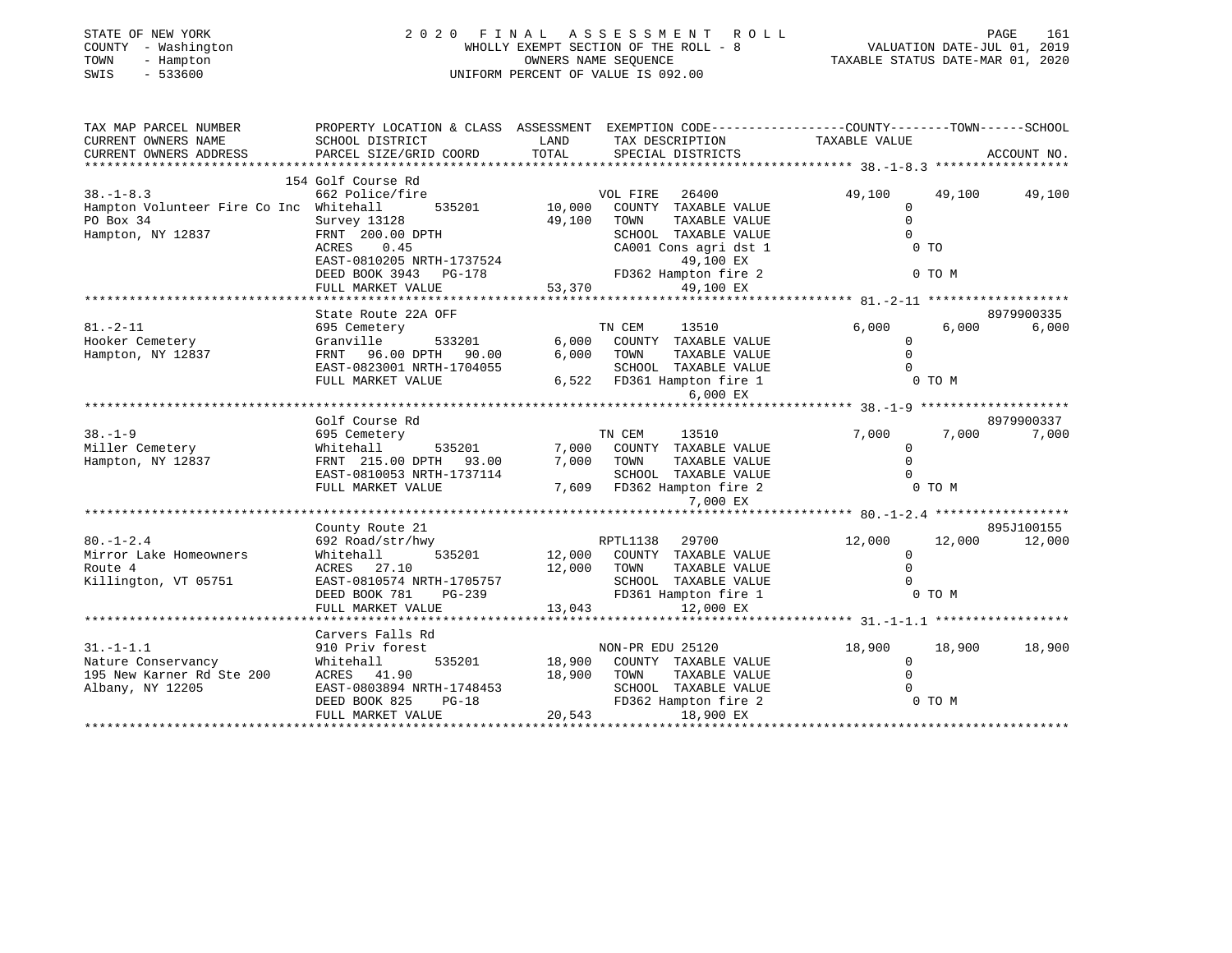| STATE OF NEW YORK<br>- Washington<br>COUNTY<br>TOWN<br>- Hampton<br>SWIS<br>$-533600$ | FINAL ASSESSMENT ROLL<br>2020<br>WHOLLY EXEMPT SECTION OF THE ROLL - 8<br>UNIFORM PERCENT OF VALUE IS 092.00 | PAGE<br>VALUATION DATE-JUL 01, 2019<br>TAXABLE STATUS DATE-MAR 01, 2020 | 162                                  |                                                                                              |            |  |
|---------------------------------------------------------------------------------------|--------------------------------------------------------------------------------------------------------------|-------------------------------------------------------------------------|--------------------------------------|----------------------------------------------------------------------------------------------|------------|--|
| TAX MAP PARCEL NUMBER<br>CURRENT OWNERS NAME<br>CURRENT OWNERS ADDRESS                | PROPERTY LOCATION & CLASS<br>SCHOOL DISTRICT<br>PARCEL SIZE/GRID COORD                                       | ASSESSMENT<br>LAND<br>TOTAL                                             | TAX DESCRIPTION<br>SPECIAL DISTRICTS | EXEMPTION CODE-----------------COUNTY-------TOWN------SCHOOL<br>TAXABLE VALUE<br>ACCOUNT NO. |            |  |
|                                                                                       | 2243 State Route 22A                                                                                         |                                                                         |                                      |                                                                                              | 895J100098 |  |
| $81. - 2 - 12$                                                                        | 614 Spec. school                                                                                             |                                                                         | 12100<br>NY STATE                    | 116,000<br>116,000                                                                           | 116,000    |  |
| New York State of                                                                     | Granville<br>533201                                                                                          | 12,100<br>116,000                                                       | COUNTY<br>TAXABLE VALUE              |                                                                                              |            |  |
|                                                                                       | Suny Plaza Albany Campus<br>8.73<br>ACRES                                                                    |                                                                         | TOWN<br>TAXABLE VALUE                |                                                                                              |            |  |
| Albany, NY 12207                                                                      | EAST-0822760 NRTH-1703580                                                                                    |                                                                         | SCHOOL<br>TAXABLE VALUE              |                                                                                              |            |  |
|                                                                                       | DEED BOOK 603<br>$PG-29$                                                                                     |                                                                         | FD361 Hampton fire 1                 | 0 TO M                                                                                       |            |  |
|                                                                                       | FULL MARKET VALUE                                                                                            | 126,087                                                                 | 116,000 EX                           |                                                                                              |            |  |

|                                         | LOTIT MAKUPI AUDI                  |          | 140,007 110,000 LA            |                      |            |
|-----------------------------------------|------------------------------------|----------|-------------------------------|----------------------|------------|
|                                         | State Route 22A OFF                |          |                               |                      | 895N200689 |
| $81. - 2 - 22$                          | 682 Rec facility                   |          | 12100<br>NY STATE             | 7,800<br>7,800       | 7,800      |
| NYS Office Of Parks                     | Granville<br>533201                |          | 7,800 COUNTY<br>TAXABLE VALUE |                      |            |
| Attn: Rec & Historic Presvtn ACRES 1.30 |                                    | 7,800    | TOWN<br>TAXABLE VALUE         |                      |            |
| Empire State Plz Bldg 1                 | EAST-0824303 NRTH-1699761          |          | SCHOOL TAXABLE VALUE          |                      |            |
| Albany, NY 12238                        | DEED BOOK 638<br>PG-232            |          | FD362 Hampton fire 2          | 0 TO M               |            |
|                                         | FULL MARKET VALUE                  | 8,478    | 7,800 EX                      |                      |            |
|                                         |                                    |          |                               |                      |            |
|                                         | 39 Golf Course Rd                  |          |                               |                      |            |
| $45. - 1 - 33$                          | 441 Fuel Store&D                   |          | IDA<br>18020                  | 2169,900<br>2169,900 | 2169,900   |
| Ray Terminals LLC                       | Whitehall<br>535201 157,800 COUNTY |          | TAXABLE VALUE                 |                      |            |
| 2794 7th Ave                            | Survey: 12693 Lot A                | 2169,900 | TOWN<br>TAXABLE VALUE         |                      |            |
| Troy, NY 12180                          | WWCOIDA 5202-17-02 PILOT           |          | SCHOOL TAXABLE VALUE          |                      |            |
|                                         | ACRES 20.99                        |          | CA001 Cons agri dst 1         | 2169,900 TO          |            |
|                                         | EAST-0809712 NRTH-1734528          |          | FD362 Hampton fire 2          | 2169,900 TO M        |            |
|                                         | DEED BOOK 3601 PG-103              |          |                               |                      |            |
|                                         | FULL MARKET VALUE                  | 2358,587 |                               |                      |            |
|                                         |                                    |          |                               |                      |            |
|                                         | Pratt Rd                           |          |                               |                      | 8979900336 |
| $72. - 1 - 8$                           | 695 Cemetery                       |          | TN CEM<br>13510               | 6,000<br>6,000       | 6,000      |
| Warren Cemetery                         | Granville<br>533201                | 6,000    | COUNTY<br>TAXABLE VALUE       |                      |            |
| Hampton, NY 12837                       | FRNT 195.00 DPTH 170.00            | 6,000    | TOWN<br>TAXABLE VALUE         |                      |            |
|                                         | EAST-0821623 NRTH-1710644          |          | SCHOOL TAXABLE VALUE          |                      |            |
|                                         | FULL MARKET VALUE                  | 6,522    | FD361 Hampton fire 1          | 0 TO M               |            |
|                                         |                                    |          | 6,000 EX                      |                      |            |
|                                         |                                    |          |                               |                      |            |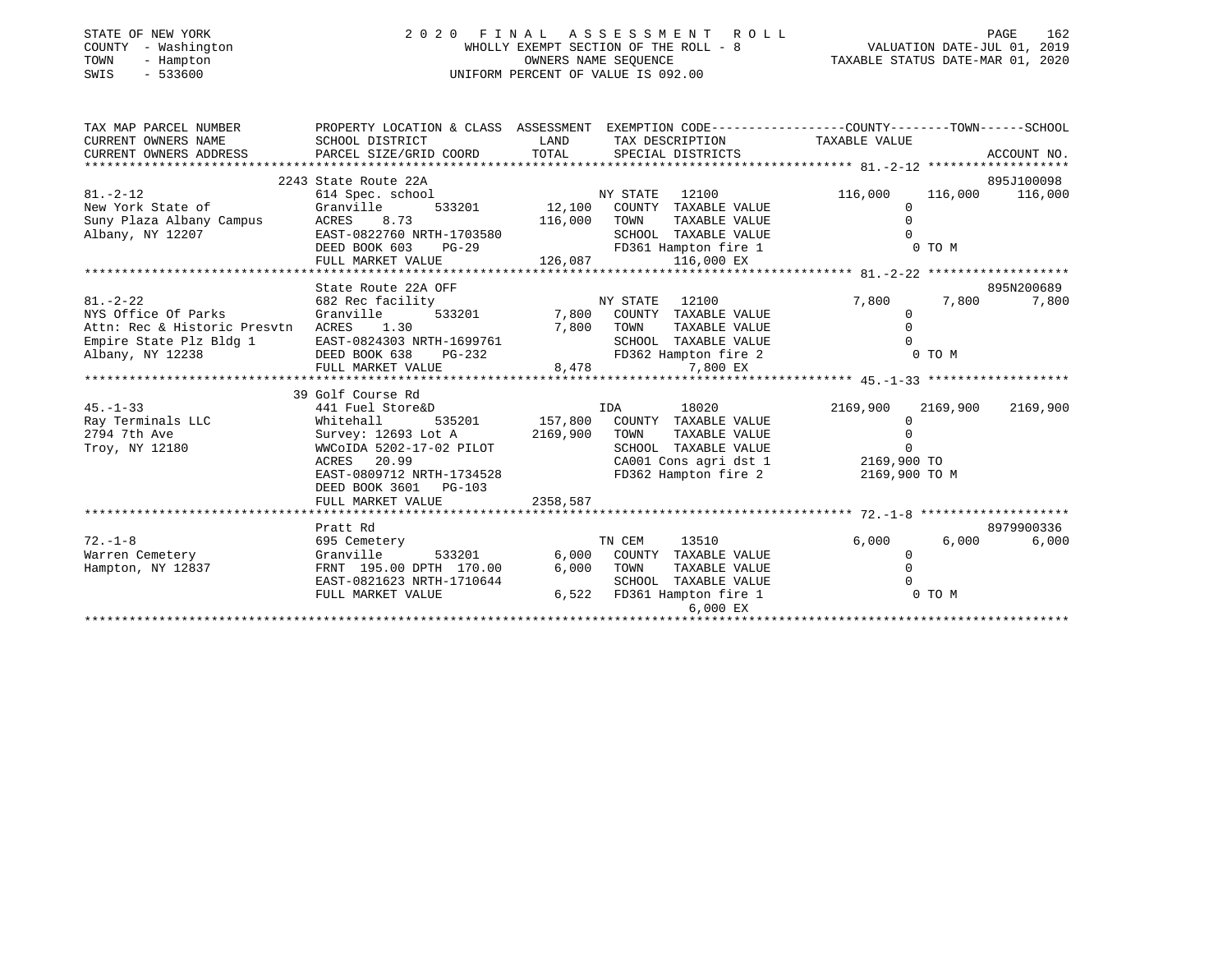|  |  | 20 FINAL ASSESSMENT ROLL              |  |  |  |                                  |                             | PAGE. | 163             |
|--|--|---------------------------------------|--|--|--|----------------------------------|-----------------------------|-------|-----------------|
|  |  | WHOLLY EXEMPT SECTION OF THE ROLL - 8 |  |  |  |                                  | VALUATION DATE-JUL 01, 2019 |       |                 |
|  |  |                                       |  |  |  | TAXABLE STATUS DATE-MAR 01, 2020 |                             |       |                 |
|  |  |                                       |  |  |  |                                  |                             |       | RPS150/V04/L015 |
|  |  | UNIFORM PERCENT OF VALUE IS 092.00    |  |  |  |                                  | CURRENT DATE 6/24/2020      |       |                 |

STATE OF NEW YORK  $2 \t 0 \t 2 \t 0$ COUNTY - Washington TOWN - Hampton  $SWIS$  - 533600

ROLL SUB SECTION - - TOTALS

#### \*\*\* S P E C I A L D I S T R I C T S U M M A R Y \*\*\*

|      |                      | TOTAL   | EXTENSION  | EXTENSION | AD VALOREM | EXEMPT  | TAXABLE  |
|------|----------------------|---------|------------|-----------|------------|---------|----------|
| CODE | DISTRICT NAME        | PARCELS | TYPE       | VALUE     | VALUE      | AMOUNT  | VALUE    |
|      |                      |         |            |           |            |         |          |
|      | EZ005 Empire Zone 5  |         | 1 TOTAL    |           | 1,500      | 1,500   |          |
|      | CA001 Cons agri dst  |         | 4 TOTAL    |           | 2394,100   | 224,200 | 2169,900 |
|      | EZ015 Empire Zone-Si |         | 1 TOTAL    |           | 173,600    | 173,600 |          |
|      | FD361 Hampton fire 1 |         | 8 TOTAL M  |           | 369,800    | 369,800 |          |
|      | FD362 Hampton fire 2 |         | 10 TOTAL M |           | 2721,500   | 551,600 | 2169,900 |

#### \*\*\* S C H O O L D I S T R I C T S U M M A R Y \*\*\*

| CODE             | DISTRICT NAME          | TOTAL<br>PARCELS | ASSESSED<br>LAND  | ASSESSED<br>TOTAL   | EXEMPT<br>AMOUNT    | TOTAL<br>TAXABLE | STAR<br>AMOUNT | STAR<br>TAXABLE |
|------------------|------------------------|------------------|-------------------|---------------------|---------------------|------------------|----------------|-----------------|
| 533201<br>535201 | Granville<br>Whitehall | 8<br>10          | 61,900<br>350,700 | 365,600<br>2725,700 | 365,600<br>2725,700 |                  |                |                 |
|                  | SUB-TOTAL              | 18               | 412,600           | 3091,300            | 3091,300            |                  |                |                 |
|                  | тотаь                  | 18               | 412,600           | 3091,300            | 3091,300            |                  |                |                 |

### \*\*\* S Y S T E M C O D E S S U M M A R Y \*\*\*

#### NO SYSTEM EXEMPTIONS AT THIS LEVEL

| CODE  | DESCRIPTION | TOTAL<br>PARCELS | COUNTY   | TOWN     | SCHOOL   |
|-------|-------------|------------------|----------|----------|----------|
| 12100 | NY STATE    | 2                | 123,800  | 123,800  | 123,800  |
| 13500 | OTHER TOWN  |                  | 147,700  | 147,700  | 147,700  |
| 13510 | TN CEM      |                  | 26,500   | 26,500   | 26,500   |
| 18020 | IDA         |                  | 2169,900 | 2169,900 | 2169,900 |
| 25110 | NON-PR REL  | 4                | 467,300  | 467,300  | 467,300  |
| 25120 | NON-PR EDU  |                  | 18,900   | 18,900   | 18,900   |
| 26400 | VOL FIRE    |                  | 125,200  | 125,200  | 125,200  |
| 29700 | RPTL1138    |                  | 12,000   | 12,000   | 12,000   |
|       | TOTAL       | 18               | 3091,300 | 3091,300 | 3091,300 |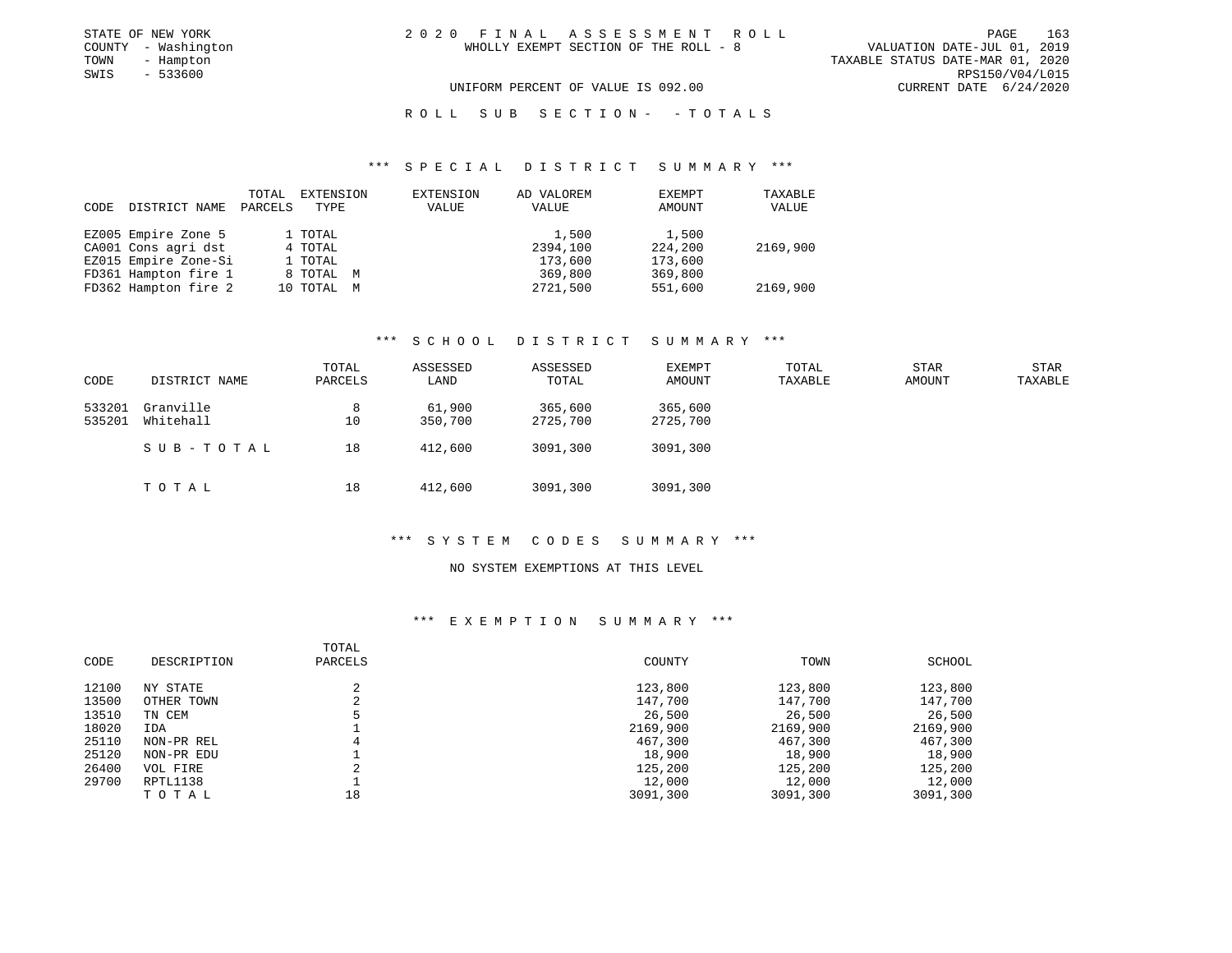| STATE OF NEW YORK |                     | 2020 FINAL ASSESSMENT ROLL |                                       |                                  |                        | PAGE | 164 |
|-------------------|---------------------|----------------------------|---------------------------------------|----------------------------------|------------------------|------|-----|
|                   | COUNTY - Washington |                            | WHOLLY EXEMPT SECTION OF THE ROLL - 8 | VALUATION DATE-JUL 01, 2019      |                        |      |     |
| TOWN              | - Hampton           |                            |                                       | TAXABLE STATUS DATE-MAR 01, 2020 |                        |      |     |
| SWIS              | - 533600            |                            |                                       |                                  | RPS150/V04/L015        |      |     |
|                   |                     |                            | UNIFORM PERCENT OF VALUE IS 092.00    |                                  | CURRENT DATE 6/24/2020 |      |     |
|                   |                     |                            |                                       |                                  |                        |      |     |

R O L L S U B S E C T I O N - - T O T A L S

| ROLL |                 | TOTAL     | <b>COLCOL</b><br>. |             | <b>XABLE</b> | TAXABLE | TAXABLL          | STAR    |
|------|-----------------|-----------|--------------------|-------------|--------------|---------|------------------|---------|
| SEC  |                 | DA DA TIC | LAND               | TOTAL       | C            | TOWN    | COTTOOT<br>CHOOL | 'AXABLE |
|      | FYFMDT<br>∴ו∩¤י |           | . 600              | ?∩Q1<br>300 |              |         |                  |         |
|      |                 |           |                    |             |              |         |                  |         |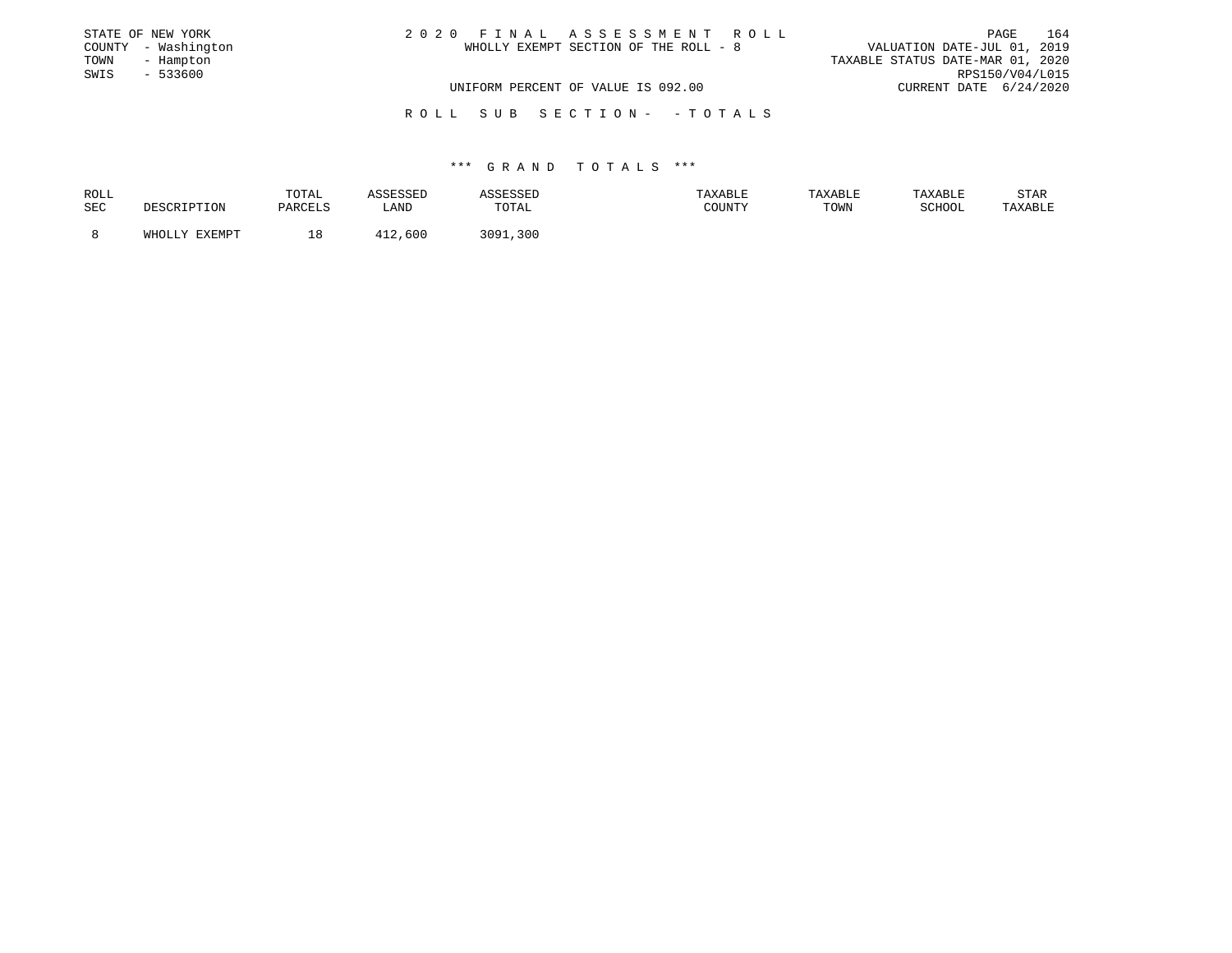|      | STATE OF NEW YORK   | 2020 FINAL ASSESSMENT ROLL |                                       |                                  | PAGE            | 165 |
|------|---------------------|----------------------------|---------------------------------------|----------------------------------|-----------------|-----|
|      | COUNTY - Washington |                            | WHOLLY EXEMPT SECTION OF THE ROLL - 8 | VALUATION DATE-JUL 01, 2019      |                 |     |
| TOWN | - Hampton           |                            |                                       | TAXABLE STATUS DATE-MAR 01, 2020 |                 |     |
| SWIS | - 533600            |                            | UNIFORM PERCENT OF VALUE IS 092.00    |                                  | RPS150/V04/L015 |     |
|      |                     |                            |                                       | CURRENT DATE 6/24/2020           |                 |     |

#### R O L L S E C T I O N T O T A L S

#### \*\*\* S P E C I A L D I S T R I C T S U M M A R Y \*\*\*

| CODE | DISTRICT NAME        | TOTAL<br>PARCELS | EXTENSION<br>TYPE | EXTENSION<br>VALUE | AD VALOREM<br>VALUE | EXEMPT<br>AMOUNT | TAXABLE<br>VALUE |
|------|----------------------|------------------|-------------------|--------------------|---------------------|------------------|------------------|
|      | EZ005 Empire Zone 5  |                  | 1 TOTAL           |                    | 1,500               | 1,500            |                  |
|      | CA001 Cons agri dst  |                  | 4 TOTAL           |                    | 2394,100            | 224,200          | 2169,900         |
|      | EZ015 Empire Zone-Si |                  | 1 TOTAL           |                    | 173,600             | 173,600          |                  |
|      | FD361 Hampton fire 1 |                  | 8 TOTAL M         |                    | 369,800             | 369,800          |                  |
|      | FD362 Hampton fire 2 |                  | 10 TOTAL M        |                    | 2721,500            | 551,600          | 2169,900         |

#### \*\*\* S C H O O L D I S T R I C T S U M M A R Y \*\*\*

| CODE             | DISTRICT NAME          | TOTAL<br>PARCELS | ASSESSED<br>LAND  | ASSESSED<br>TOTAL   | EXEMPT<br>AMOUNT    | TOTAL<br>TAXABLE | STAR<br>AMOUNT | STAR<br>TAXABLE |
|------------------|------------------------|------------------|-------------------|---------------------|---------------------|------------------|----------------|-----------------|
| 533201<br>535201 | Granville<br>Whitehall | 8<br>10          | 61,900<br>350,700 | 365,600<br>2725,700 | 365,600<br>2725,700 |                  |                |                 |
|                  | SUB-TOTAL              | 18               | 412,600           | 3091,300            | 3091,300            |                  |                |                 |
|                  | TOTAL                  | 18               | 412,600           | 3091,300            | 3091,300            |                  |                |                 |

#### \*\*\* S Y S T E M C O D E S S U M M A R Y \*\*\*

#### NO SYSTEM EXEMPTIONS AT THIS LEVEL

| CODE  | DESCRIPTION | TOTAL<br>PARCELS | COUNTY   | TOWN     | SCHOOL   |
|-------|-------------|------------------|----------|----------|----------|
| 12100 | NY STATE    | 2                | 123,800  | 123,800  | 123,800  |
| 13500 | OTHER TOWN  |                  | 147,700  | 147,700  | 147,700  |
| 13510 | TN CEM      |                  | 26,500   | 26,500   | 26,500   |
| 18020 | IDA         |                  | 2169,900 | 2169,900 | 2169,900 |
| 25110 | NON-PR REL  | 4                | 467,300  | 467,300  | 467,300  |
| 25120 | NON-PR EDU  |                  | 18,900   | 18,900   | 18,900   |
| 26400 | VOL FIRE    |                  | 125,200  | 125,200  | 125,200  |
| 29700 | RPTL1138    |                  | 12,000   | 12,000   | 12,000   |
|       | TOTAL       | 18               | 3091,300 | 3091,300 | 3091,300 |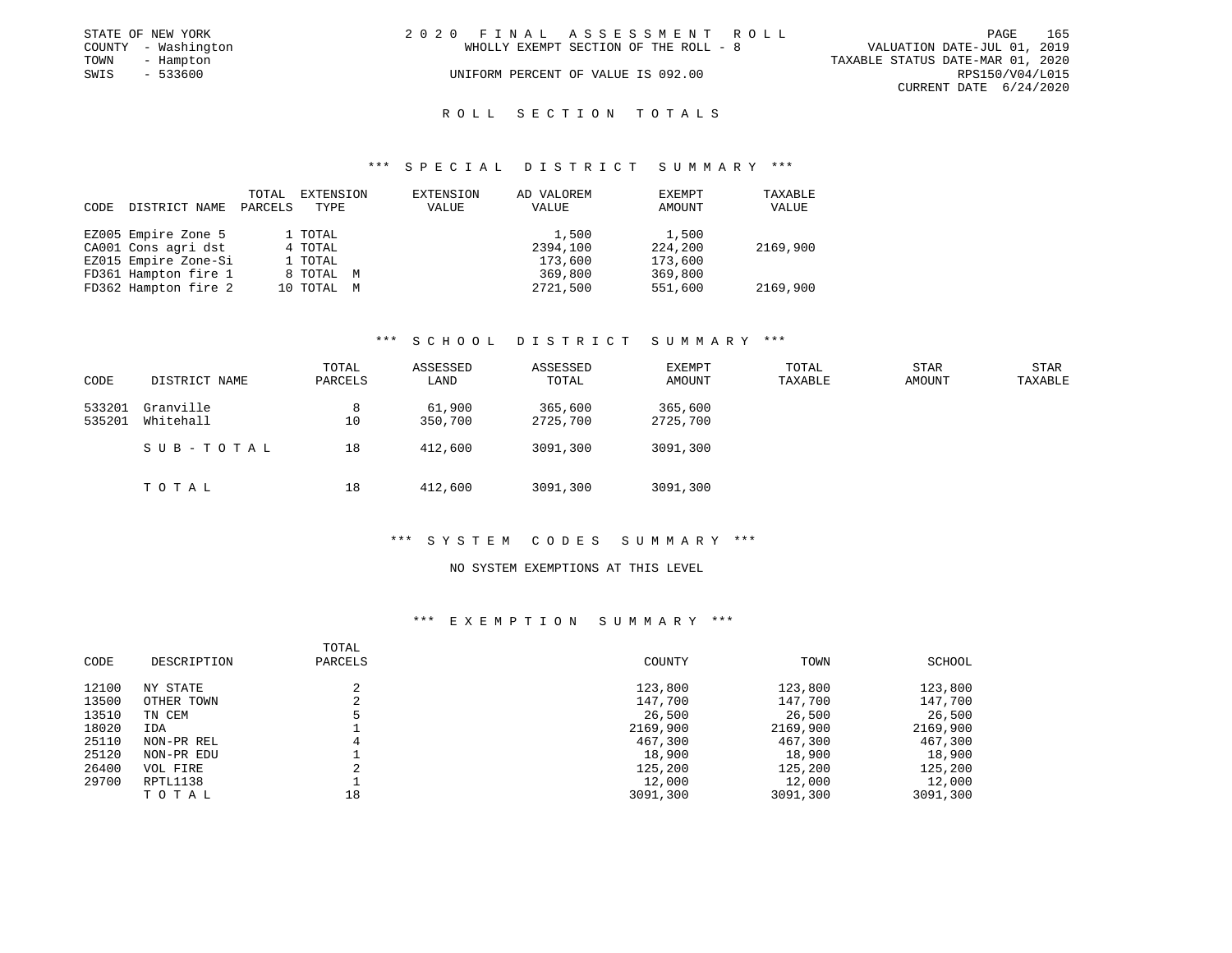|      | STATE OF NEW YORK   | 2020 FINAL ASSESSMENT ROLL            | PAGE                             | 166 |
|------|---------------------|---------------------------------------|----------------------------------|-----|
|      | COUNTY - Washington | WHOLLY EXEMPT SECTION OF THE ROLL - 8 | VALUATION DATE-JUL 01, 2019      |     |
| TOWN | - Hampton           |                                       | TAXABLE STATUS DATE-MAR 01, 2020 |     |
| SWIS | $-533600$           | UNIFORM PERCENT OF VALUE IS 092.00    | RPS150/V04/L015                  |     |
|      |                     |                                       | CURRENT DATE 6/24/2020           |     |
|      |                     |                                       |                                  |     |

#### R O L L S E C T I O N T O T A L S

|     |                        |         |               | TAXABLE | TAXABLE | TAXABLE | STAR    |
|-----|------------------------|---------|---------------|---------|---------|---------|---------|
| SEC | DESCRIPTION<br>PARCELS | LAND    | TOTAL         | COUNTY  | TOWN    | SCHOOL  | TAXABLE |
|     | WHOLLY FYFMDT          | 412,600 | 3091,<br>,300 |         |         |         |         |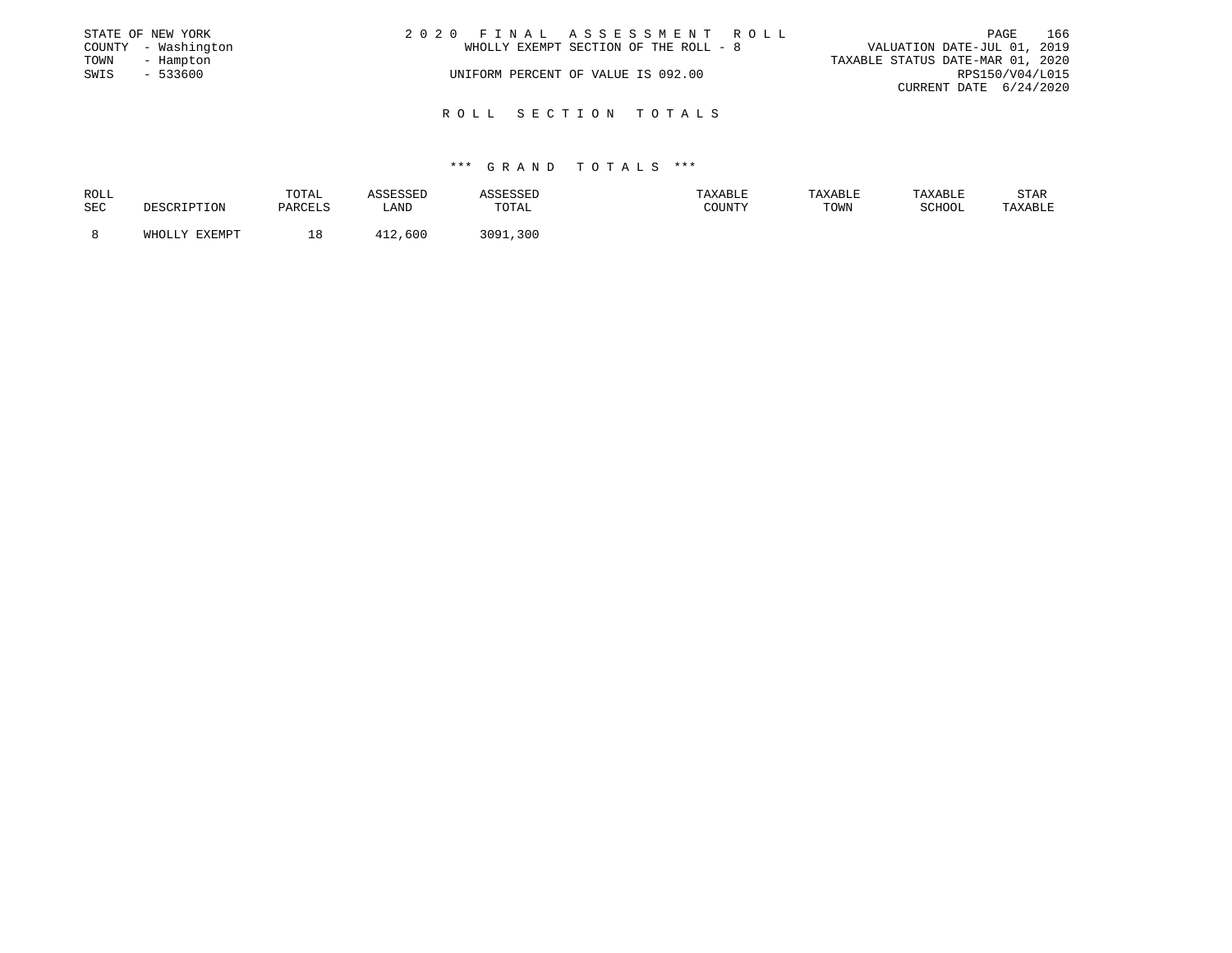|      | STATE OF NEW YORK   |  | 2020 FINAL ASSESSMENT ROLL         | PAGE                             | 167 |
|------|---------------------|--|------------------------------------|----------------------------------|-----|
|      | COUNTY - Washington |  |                                    | VALUATION DATE-JUL 01, 2019      |     |
| TOWN | - Hampton           |  | SWIS TOTALS                        | TAXABLE STATUS DATE-MAR 01, 2020 |     |
| SWIS | $-533600$           |  | UNIFORM PERCENT OF VALUE IS 092.00 | RPS150/V04/L015                  |     |

CURRENT DATE 6/24/2020

### \*\*\* S P E C I A L D I S T R I C T S U M M A R Y \*\*\*

| CODE | DISTRICT NAME        | TOTAL<br>PARCELS | EXTENSION<br>TYPE | EXTENSION<br>VALUE | AD VALOREM<br>VALUE | EXEMPT<br>AMOUNT | TAXABLE<br>VALUE |
|------|----------------------|------------------|-------------------|--------------------|---------------------|------------------|------------------|
|      | EZ005 Empire Zone 5  |                  | 3 TOTAL           |                    | 313,400             | 1,500            | 311,900          |
|      | TE533 trans exempt f |                  | 3 MOVTAX          |                    |                     |                  |                  |
|      | CA001 Cons agri dst  |                  | 93 TOTAL          |                    | 15446,800           | 870,973          | 14575,827        |
|      | EZ015 Empire Zone-Si |                  | 2 TOTAL           |                    | 427,300             | 173,600          | 253,700          |
|      | FD361 Hampton fire 1 |                  | 630 TOTAL M       |                    | 54481,239           | 443, 313         | 54037,926        |
|      | FD362 Hampton fire 2 |                  | 153 TOTAL M       |                    | 19431,134           | 555,072          | 18876,062        |

#### \*\*\* S C H O O L D I S T R I C T S U M M A R Y \*\*\*

| CODE             | DISTRICT NAME          | TOTAL<br>PARCELS | ASSESSED<br>LAND      | ASSESSED<br>TOTAL      | EXEMPT<br>AMOUNT     | TOTAL<br>TAXABLE       | <b>STAR</b><br>AMOUNT | <b>STAR</b><br>TAXABLE |
|------------------|------------------------|------------------|-----------------------|------------------------|----------------------|------------------------|-----------------------|------------------------|
| 533201<br>535201 | Granville<br>Whitehall | 535<br>240       | 15974,200<br>8073,200 | 47284.527<br>26669,981 | 1080,852<br>3628,170 | 46203,675<br>23041,811 | 6023,630<br>2457,595  | 40180,045<br>20584,216 |
|                  | SUB-TOTAL              | 775              | 24047,400             | 73954,508              | 4709,022             | 69245,486              | 8481,225              | 60764,261              |
|                  | тотаь                  | 775              | 24047,400             | 73954,508              | 4709,022             | 69245,486              | 8481,225              | 60764,261              |

#### \*\*\* S Y S T E M C O D E S S U M M A R Y \*\*\*

#### NO SYSTEM EXEMPTIONS AT THIS LEVEL

| CODE  | DESCRIPTION | TOTAL<br>PARCELS | COUNTY   | TOWN     | SCHOOL   |
|-------|-------------|------------------|----------|----------|----------|
| 12100 | NY STATE    |                  | 123,800  | 123,800  | 123,800  |
| 13500 | OTHER TOWN  |                  | 147,700  | 147,700  | 147,700  |
| 13510 | TN CEM      |                  | 26,500   | 26,500   | 26,500   |
| 18020 | IDA         |                  | 2169,900 | 2169,900 | 2169,900 |
| 25110 | NON-PR REL  | 4                | 467,300  | 467,300  | 467,300  |
| 25120 | NON-PR EDU  |                  | 18,900   | 18,900   | 18,900   |
| 26400 | VOL FIRE    |                  | 125,200  | 125,200  | 125,200  |
| 29700 | RPTL1138    |                  | 12,000   | 12,000   | 12,000   |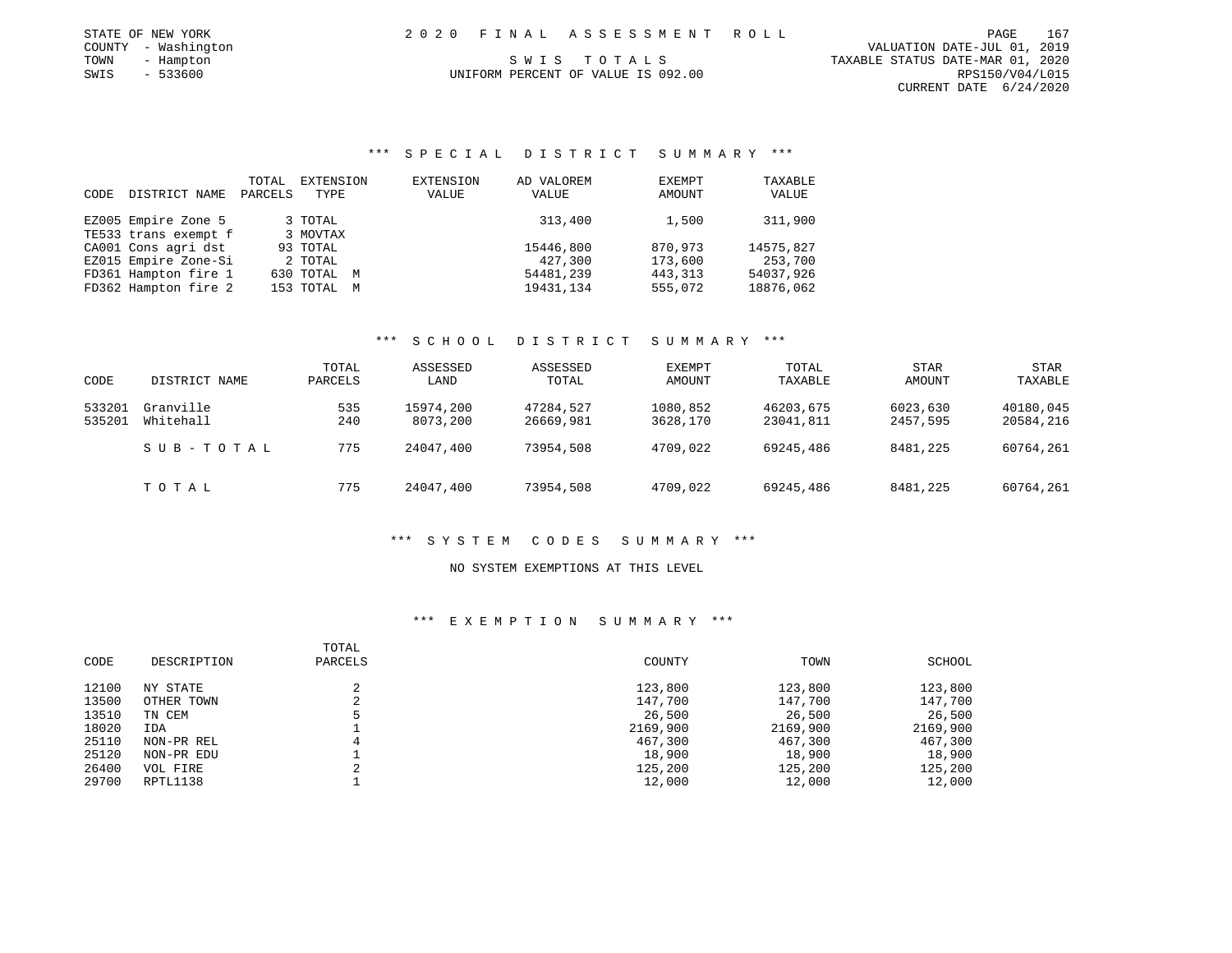### STATE OF NEW YORK 2 0 2 0 F I N A L A S S E S S M E N T R O L L PAGE 168

| STATE OF NEW YORK      |
|------------------------|
| - Washington<br>COUNTY |
| TOWN<br>- Hampton      |
| $-533600$<br>SWIS      |

UNIFORM PERCENT OF VALUE IS 092.00

PAGE 168 ---- ------<br>VALUATION DATE-JUL 01, 2019<br>COUNTY - TAXABLE STATUS DATE-MAR 01, 2020 TAXABLE STATUS DATE-MAR 01, 2020<br>RPS150/V04/L015 CURRENT DATE 6/24/2020

|       |                  | TOTAL          |          |          |           |
|-------|------------------|----------------|----------|----------|-----------|
| CODE  | DESCRIPTION      | PARCELS        | COUNTY   | TOWN     | SCHOOL    |
| 41121 | VET WAR CT       | 10             | 145,246  | 145,246  |           |
| 41122 | VET WAR C        | 4              | 73,450   |          |           |
| 41123 | VET WAR T        | 4              |          | 67,765   |           |
| 41131 | VET COM CT       | 17             |          | 533,434  |           |
|       |                  | 2              | 577,521  |          |           |
| 41132 | VET COM C        |                | 52,775   |          |           |
| 41133 | VET COM T        | $\sqrt{2}$     |          | 52,775   |           |
| 41141 | VET DIS CT       | 9              | 413,667  | 382,342  |           |
| 41142 | VET DIS C        | $\sqrt{2}$     | 62,962   |          |           |
| 41143 | VET DIS T        | $\sqrt{2}$     |          | 62,962   |           |
| 41151 | $CW_10_VET/$     | 5              | 36,520   | 36,520   |           |
| 41720 | AG DIST          | 19             | 569,788  | 569,788  | 569,788   |
| 41730 | AGRI-D IND       | 3              | 62,493   | 62,493   | 62,493    |
| 41800 | AGED-ALL         | 8              | 373,424  | 373,424  | 400,381   |
| 41801 | AGED-CO/TN       | $\overline{2}$ | 75,625   | 75,625   |           |
| 41802 | AGED-CO          | 4              | 81,925   |          |           |
| 41803 | AGED-TOWN        | 9              |          | 200,880  |           |
| 41804 | AGED-SCH         | 4              |          |          | 71,330    |
| 41805 | AGE-CO/SCH       | 5              | 168,375  |          | 178,945   |
| 41834 | ENH STAR         | 74             |          |          | 4562,345  |
| 41844 | E STAR MH        | 1              |          |          | 20,000    |
| 41854 | <b>BAS STAR</b>  | 134            |          |          | 3823,620  |
| 41864 | <b>B STAR MH</b> | 3              |          |          | 75,260    |
| 41931 | DISAB-C/T        |                | 43,700   | 43,700   |           |
| 42100 | SILO EXMP        | 3              | 76,985   | 76,985   | 76,985    |
| 47460 | FOR 480A         |                | 257,800  | 257,800  | 257,800   |
|       | TOTAL            | 349            | 6163,556 | 6033,039 | 13190,247 |
|       |                  |                |          |          |           |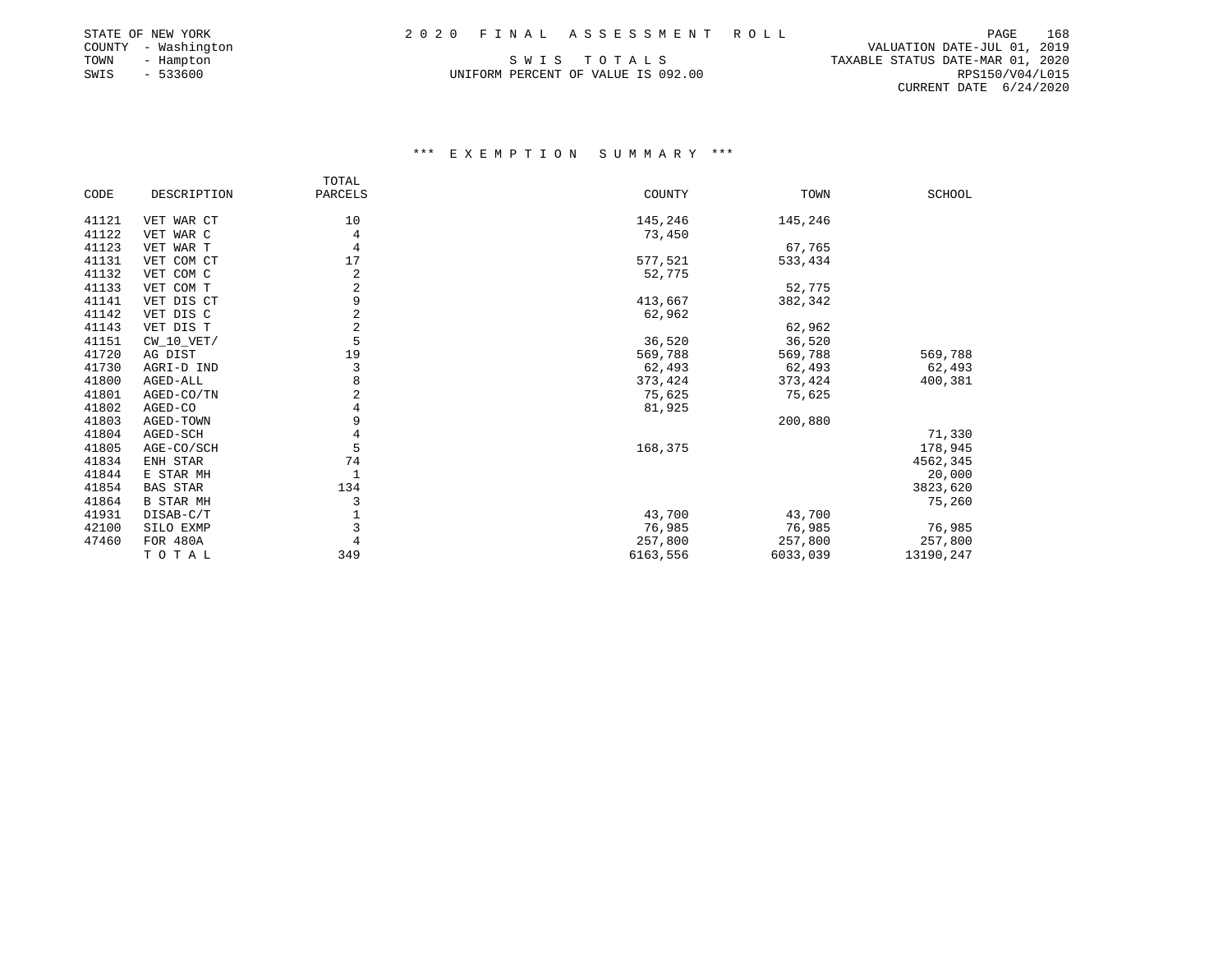| STATE OF NEW YORK   | 2020 FINAL ASSESSMENT ROLL         | 169<br>PAGE                      |
|---------------------|------------------------------------|----------------------------------|
| COUNTY - Washington |                                    | VALUATION DATE-JUL 01, 2019      |
| TOWN<br>- Hampton   | SWIS TOTALS                        | TAXABLE STATUS DATE-MAR 01, 2020 |
| - 533600<br>SWIS    | UNIFORM PERCENT OF VALUE IS 092.00 | RPS150/V04/L015                  |
|                     |                                    | CURRENT DATE 6/24/2020           |

| <b>ROLL</b><br>SEC | DESCRIPTION       | TOTAL<br>PARCELS | ASSESSED<br>LAND | ASSESSED<br>TOTAL | TAXABLE<br>COUNTY | TAXABLE<br>TOWN | TAXABLE<br>SCHOOL | <b>STAR</b><br>TAXABLE |
|--------------------|-------------------|------------------|------------------|-------------------|-------------------|-----------------|-------------------|------------------------|
| $\mathbf{1}$       | TAXABLE           | 730              | 23343,200        | 65877,200         | 62804,944         | 62935,461       | 64259,478         | 55778,253              |
| 5                  | SPECIAL FRANCHISE | 6                |                  | 1344,186          | 1344,186          | 1344,186        | 1344,186          | 1344,186               |
| 6                  | UTILITIES & N.C.  | 19               | 268,300          | 3441,369          | 3441,369          | 3441,369        | 3441,369          | 3441,369               |
| $7^{\circ}$        | CEILING RAILROADS | 2                | 23,300           | 200,453           | 200,453           | 200,453         | 200,453           | 200,453                |
| 8                  | WHOLLY EXEMPT     | 18               | 412,600          | 3091,300          |                   |                 |                   |                        |
| $\star$            | SUB<br>TOTAL      | 775              | 24047,400        | 73954,508         | 67790,952         | 67921,469       | 69245,486         | 60764,261              |
| $***$              | GRAND TOTAL       | 775              | 24047,400        | 73954,508         | 67790,952         | 67921,469       | 69245,486         | 60764,261              |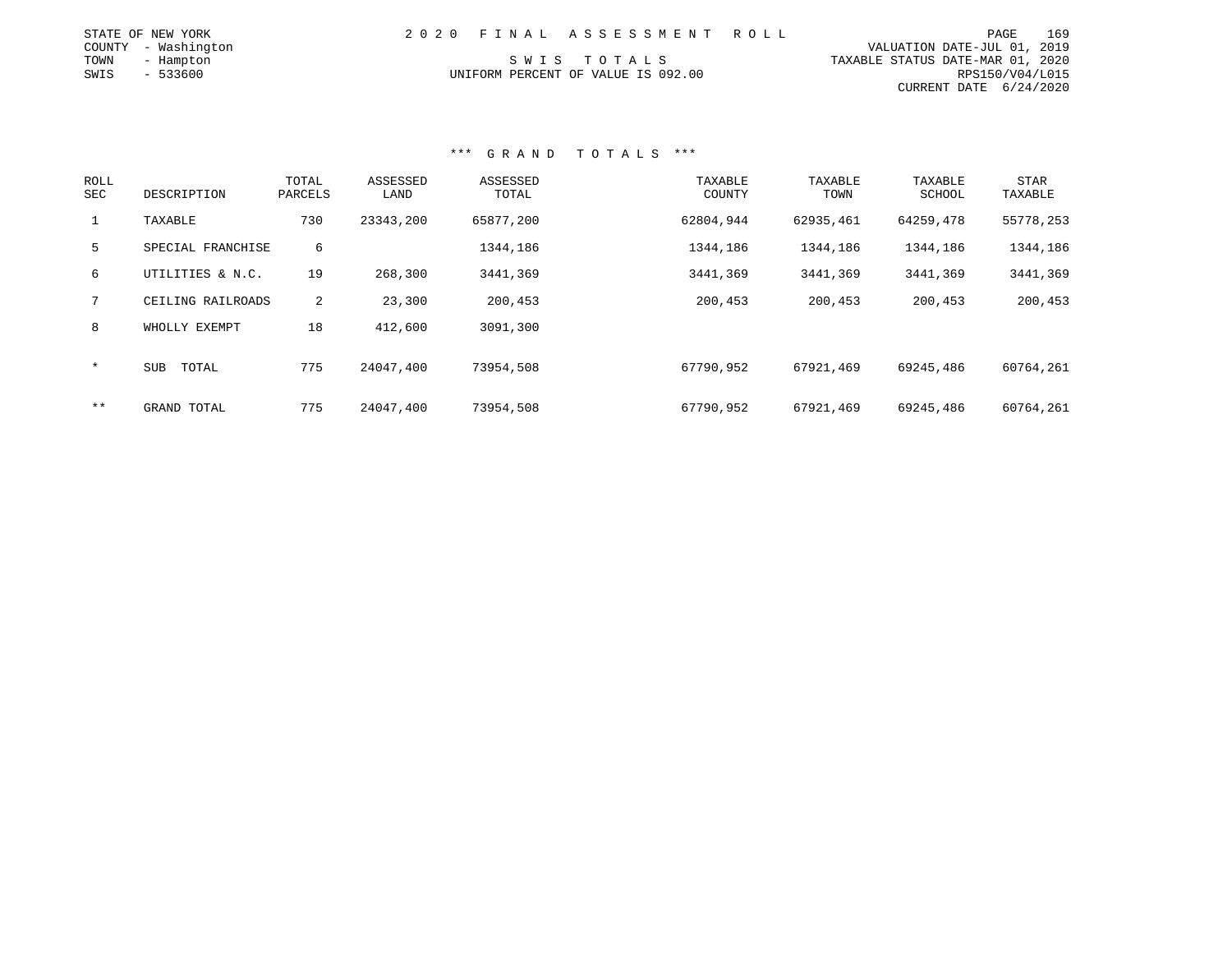|      | STATE OF NEW YORK   | 2020 FINAL ASSESSMENT ROLL         | PAGE                             | 170 |
|------|---------------------|------------------------------------|----------------------------------|-----|
|      | COUNTY - Washington | TOWN TOTALS                        | VALUATION DATE-JUL 01, 2019      |     |
| TOWN | - Hampton           |                                    | TAXABLE STATUS DATE-MAR 01, 2020 |     |
| SWIS | - 5336              | UNIFORM PERCENT OF VALUE IS 092.00 | RPS150/V04/L015                  |     |
|      |                     |                                    | CURRENT DATE 6/24/2020           |     |

#### \*\*\* S P E C I A L D I S T R I C T S U M M A R Y \*\*\*

| CODE | DISTRICT NAME        | TOTAL<br>PARCELS | EXTENSION<br>TYPE | EXTENSION<br>VALUE | AD VALOREM<br>VALUE | EXEMPT<br>AMOUNT | TAXABLE<br>VALUE |
|------|----------------------|------------------|-------------------|--------------------|---------------------|------------------|------------------|
|      | EZ005 Empire Zone 5  |                  | 3 TOTAL           |                    | 313,400             | 1,500            | 311,900          |
|      | TE533 trans exempt f |                  | 3 MOVTAX          |                    |                     |                  |                  |
|      | CA001 Cons agri dst  |                  | 93 TOTAL          |                    | 15446,800           | 870,973          | 14575,827        |
|      | EZ015 Empire Zone-Si |                  | 2 TOTAL           |                    | 427,300             | 173,600          | 253,700          |
|      | FD361 Hampton fire 1 |                  | 630 TOTAL M       |                    | 54481,239           | 443, 313         | 54037,926        |
|      | FD362 Hampton fire 2 |                  | 153 TOTAL M       |                    | 19431,134           | 555,072          | 18876,062        |

#### \*\*\* S C H O O L D I S T R I C T S U M M A R Y \*\*\*

| CODE             | DISTRICT NAME          | TOTAL<br>PARCELS | ASSESSED<br>LAND      | ASSESSED<br>TOTAL      | EXEMPT<br>AMOUNT     | TOTAL<br>TAXABLE       | STAR<br>AMOUNT       | STAR<br>TAXABLE        |
|------------------|------------------------|------------------|-----------------------|------------------------|----------------------|------------------------|----------------------|------------------------|
| 533201<br>535201 | Granville<br>Whitehall | 535<br>240       | 15974,200<br>8073,200 | 47284.527<br>26669,981 | 1080,852<br>3628,170 | 46203,675<br>23041,811 | 6023,630<br>2457,595 | 40180,045<br>20584,216 |
|                  | SUB-TOTAL              | 775              | 24047,400             | 73954,508              | 4709,022             | 69245,486              | 8481,225             | 60764,261              |
|                  | TOTAL                  | 775              | 24047,400             | 73954,508              | 4709,022             | 69245,486              | 8481,225             | 60764,261              |

#### \*\*\* S Y S T E M C O D E S S U M M A R Y \*\*\*

#### NO SYSTEM EXEMPTIONS AT THIS LEVEL

| CODE  | DESCRIPTION | TOTAL<br>PARCELS | COUNTY   | TOWN     | SCHOOL   |
|-------|-------------|------------------|----------|----------|----------|
| 12100 | NY STATE    | 2                | 123,800  | 123,800  | 123,800  |
| 13500 | OTHER TOWN  | 2                | 147,700  | 147,700  | 147,700  |
| 13510 | TN CEM      | 5                | 26,500   | 26,500   | 26,500   |
| 18020 | IDA         |                  | 2169,900 | 2169,900 | 2169,900 |
| 25110 | NON-PR REL  | 4                | 467,300  | 467,300  | 467,300  |
| 25120 | NON-PR EDU  |                  | 18,900   | 18,900   | 18,900   |
| 26400 | VOL FIRE    |                  | 125,200  | 125,200  | 125,200  |
| 29700 | RPTL1138    |                  | 12,000   | 12,000   | 12,000   |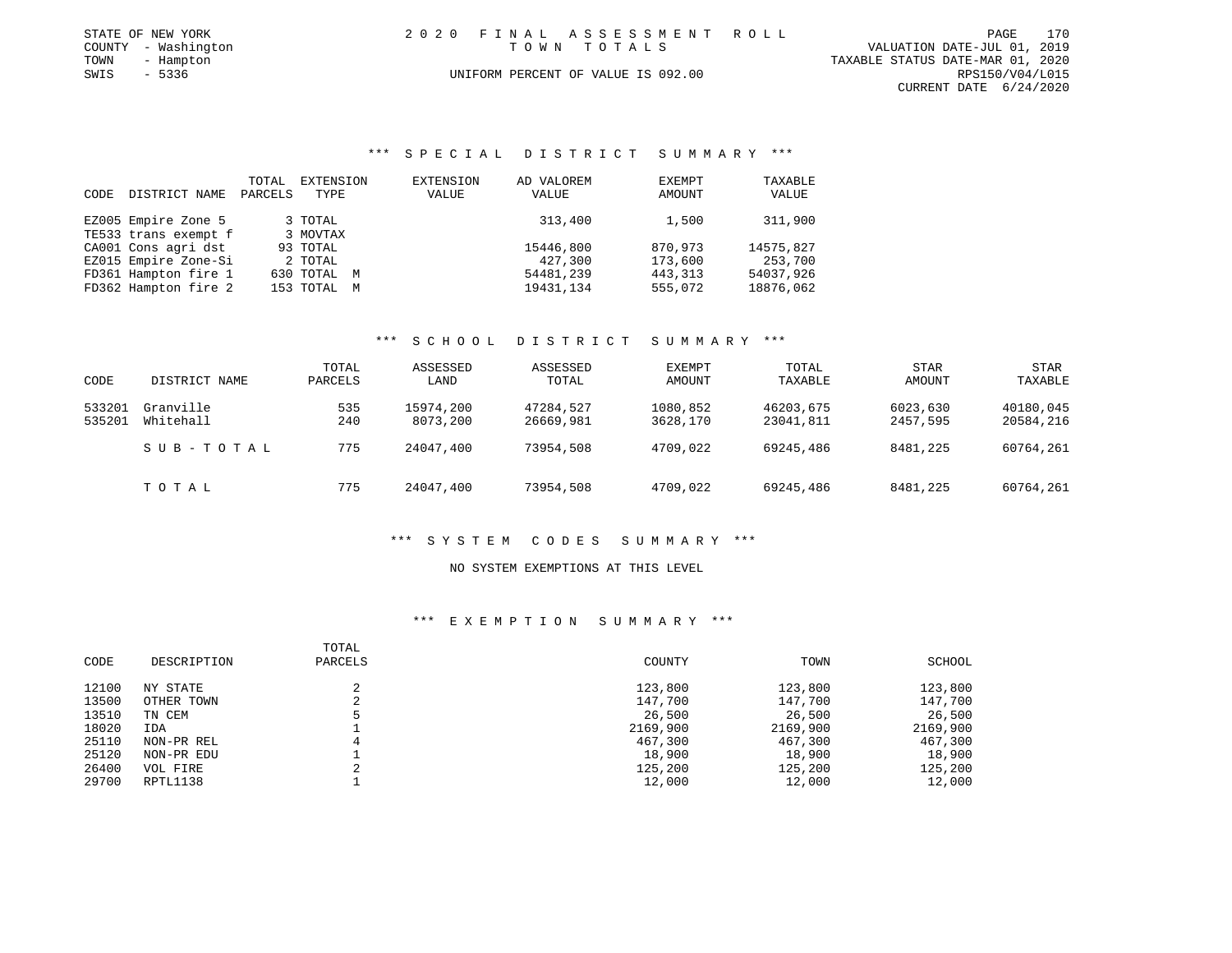|      | STATE OF NEW YORK   | 2020 FINAL ASSESSMENT ROLL         | 171<br>PAGE                      |
|------|---------------------|------------------------------------|----------------------------------|
|      | COUNTY - Washington | TOWN TOTALS                        | VALUATION DATE-JUL 01, 2019      |
| TOWN | - Hampton           |                                    | TAXABLE STATUS DATE-MAR 01, 2020 |
| SWIS | $-5336$             | UNIFORM PERCENT OF VALUE IS 092.00 | RPS150/V04/L015                  |
|      |                     |                                    | CURRENT DATE $6/24/2020$         |

|       |                  | TOTAL          |          |          |               |
|-------|------------------|----------------|----------|----------|---------------|
| CODE  | DESCRIPTION      | PARCELS        | COUNTY   | TOWN     | <b>SCHOOL</b> |
|       |                  |                |          |          |               |
| 41121 | VET WAR CT       | 10             | 145,246  | 145,246  |               |
| 41122 | VET WAR C        | 4              | 73,450   |          |               |
| 41123 | VET WAR T        | 4              |          | 67,765   |               |
| 41131 | VET COM CT       | 17             | 577,521  | 533,434  |               |
| 41132 | VET COM C        | 2              | 52,775   |          |               |
| 41133 | VET COM T        | $\overline{2}$ |          | 52,775   |               |
| 41141 | VET DIS CT       | 9              | 413,667  | 382,342  |               |
| 41142 | VET DIS C        | $\overline{a}$ | 62,962   |          |               |
| 41143 | VET DIS T        | $\overline{2}$ |          | 62,962   |               |
| 41151 | $CW_10_VET/$     | 5              | 36,520   | 36,520   |               |
| 41720 | AG DIST          | 19             | 569,788  | 569,788  | 569,788       |
| 41730 | AGRI-D IND       | 3              | 62,493   | 62,493   | 62,493        |
| 41800 | AGED-ALL         | 8              | 373,424  | 373,424  | 400,381       |
| 41801 | AGED-CO/TN       | 2              | 75,625   | 75,625   |               |
| 41802 | AGED-CO          | 4              | 81,925   |          |               |
| 41803 | AGED-TOWN        | 9              |          | 200,880  |               |
| 41804 | AGED-SCH         | 4              |          |          | 71,330        |
| 41805 | AGE-CO/SCH       | 5              | 168,375  |          | 178,945       |
| 41834 | ENH STAR         | 74             |          |          | 4562,345      |
| 41844 | E STAR MH        | 1              |          |          | 20,000        |
| 41854 | <b>BAS STAR</b>  | 134            |          |          | 3823,620      |
| 41864 | <b>B STAR MH</b> | 3              |          |          | 75,260        |
| 41931 | DISAB-C/T        |                | 43,700   | 43,700   |               |
| 42100 | SILO EXMP        | 3              | 76,985   | 76,985   | 76,985        |
| 47460 | FOR 480A         |                | 257,800  | 257,800  | 257,800       |
|       | TOTAL            | 349            | 6163,556 | 6033,039 | 13190,247     |
|       |                  |                |          |          |               |